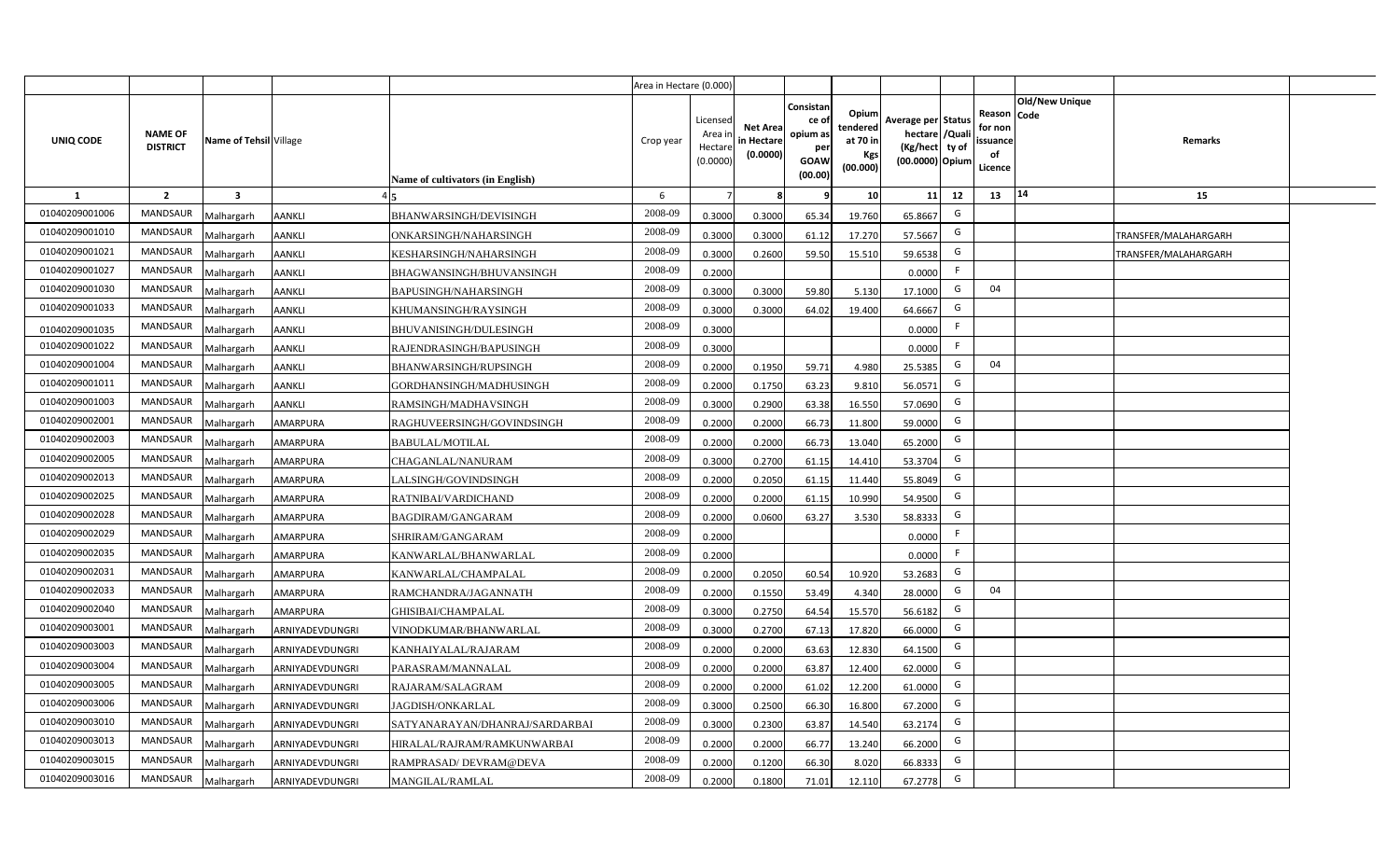|                |                                   |                         |                 |                                  | Area in Hectare (0.000) |                                            |                                           |                                                                |                                                  |                                                                            |    |                                                                             |         |  |
|----------------|-----------------------------------|-------------------------|-----------------|----------------------------------|-------------------------|--------------------------------------------|-------------------------------------------|----------------------------------------------------------------|--------------------------------------------------|----------------------------------------------------------------------------|----|-----------------------------------------------------------------------------|---------|--|
| UNIQ CODE      | <b>NAME OF</b><br><b>DISTRICT</b> | Name of Tehsil Village  |                 | Name of cultivators (in English) | Crop year               | Licensed<br>Area in<br>Hectare<br>(0.0000) | <b>Net Area</b><br>in Hectare<br>(0.0000) | Consistan<br>ce o<br>opium as<br>per<br><b>GOAW</b><br>(00.00) | Opium<br>tendered<br>at 70 in<br>Kgs<br>(00.000) | Average per Status<br>hectare / Quali<br>(Kg/hect ty of<br>(00.0000) Opium |    | <b>Old/New Unique</b><br>Reason Code<br>for non<br>ssuance<br>of<br>Licence | Remarks |  |
| $\mathbf{1}$   | $\overline{2}$                    | $\overline{\mathbf{3}}$ |                 |                                  | 6                       | $\overline{7}$                             | -8                                        | 9                                                              | 10                                               | 11                                                                         | 12 | 14<br>13                                                                    | 15      |  |
| 01040209003019 | MANDSAUR                          | <b>Malhargarh</b>       | ARNIYADEVDUNGRI | MOTILAL/BHANWARLAL               | 2008-09                 | 0.2000                                     | 0.2000                                    | 65.06                                                          | 12.690                                           | 63.4500                                                                    | G  |                                                                             |         |  |
| 01040209003020 | <b>MANDSAUR</b>                   | <b>Malhargarh</b>       | ARNIYADEVDUNGRI | KANHAIYALAL/GOPILAL              | 2008-09                 | 0.2000                                     | 0.1500                                    | 66.30                                                          | 9.980                                            | 66.5333                                                                    | G  |                                                                             |         |  |
| 01040209003024 | <b>MANDSAUR</b>                   | <b>Malhargarh</b>       | ARNIYADEVDUNGRI | <b>BABULAL/MANGILAL</b>          | 2008-09                 | 0.2000                                     | 0.0950                                    | 71.01                                                          | 6.780                                            | 71.3684                                                                    | G  |                                                                             |         |  |
| 01040209003027 | <b>MANDSAUR</b>                   | <b>Malhargarh</b>       | ARNIYADEVDUNGRI | DEVILAL/MANGILAL                 | 2008-09                 | 0.2000                                     | 0.0200                                    | 70.77                                                          | 1.680                                            | 84.0000                                                                    | G  |                                                                             |         |  |
| 01040209003028 | <b>MANDSAUR</b>                   | <b>Malhargarh</b>       | ARNIYADEVDUNGRI | NIRBHAYRAM/DHANRAJ               | 2008-09                 | 0.2000                                     | 0.2000                                    | 65.06                                                          | 12.050                                           | 60.2500                                                                    | G  |                                                                             |         |  |
| 01040209003029 | MANDSAUR                          | <b>Malhargarh</b>       | ARNIYADEVDUNGRI | KANWARLAL/MANGILAL               | 2008-09                 | 0.2000                                     | 0.0250                                    | 71.01                                                          | 1.780                                            | 71.2000                                                                    | G  |                                                                             |         |  |
| 01040209003033 | <b>MANDSAUR</b>                   | <b>Malhargarh</b>       | ARNIYADEVDUNGRI | GOPILAL/NANDLAL(NANDRAM)         | 2008-09                 | 0.2000                                     | 0.1950                                    | 65.06                                                          | 12.580                                           | 64.5128                                                                    | G  |                                                                             |         |  |
| 01040209003035 | <b>MANDSAUR</b>                   | <b>Malhargarh</b>       | ARNIYADEVDUNGRI | RAMESHWAR/BAPULAL                | 2008-09                 | 0.3000                                     |                                           |                                                                |                                                  | 0.0000                                                                     | F  |                                                                             |         |  |
| 01040209003037 | <b>MANDSAUR</b>                   | <b>Malhargarh</b>       | ARNIYADEVDUNGRI | BAPULAL/ONKARLAL                 | 2008-09                 | 0.2000                                     | 0.1950                                    | 66.19                                                          | 12.840                                           | 65.8462                                                                    | G  |                                                                             |         |  |
| 01040209003039 | <b>MANDSAUR</b>                   | <b>Malhargarh</b>       | ARNIYADEVDUNGRI | ABHAYKUNWAR/VAJJIBAI             | 2008-09                 | 0.3000                                     | 0.2850                                    | 66.19                                                          | 19.210                                           | 67.4035                                                                    | G  |                                                                             |         |  |
| 01040209003040 | <b>MANDSAUR</b>                   | <b>Malhargarh</b>       | ARNIYADEVDUNGRI | KHYALIRAM/CHHOTELAL              | 2008-09                 | 0.2000                                     | 0.1900                                    | 65.06                                                          | 12.700                                           | 66.8421                                                                    | G  |                                                                             |         |  |
| 01040209003045 | <b>MANDSAUR</b>                   | <b>Malhargarh</b>       | ARNIYADEVDUNGRI | VISHNU/NARAYAN                   | 2008-09                 | 0.2000                                     | 0.2050                                    | 65.06                                                          | 12.620                                           | 61.5610                                                                    | G  |                                                                             |         |  |
| 01040209003046 | <b>MANDSAUR</b>                   | <b>Malhargarh</b>       | ARNIYADEVDUNGRI | RAMDAYAL/UDAYRAM                 | 2008-09                 | 0.2000                                     | 0.2000                                    | 61.02                                                          | 12.240                                           | 61.2000                                                                    | G  |                                                                             |         |  |
| 01040209003048 | <b>MANDSAUR</b>                   | Malhargarh              | ARNIYADEVDUNGRI | CHIMANLAL/RAMLAL                 | 2008-09                 | 0.2000                                     | 0.2000                                    | 63.95                                                          | 12.630                                           | 63.1500                                                                    | G  |                                                                             |         |  |
| 01040209003056 | <b>MANDSAUR</b>                   | Malhargarh              | ARNIYADEVDUNGRI | RAMKUNWAR/CHUNNILAL              | 2008-09                 | 0.2000                                     | 0.1750                                    | 66.19                                                          | 12.170                                           | 69.5429                                                                    | G  |                                                                             |         |  |
| 01040209003057 | MANDSAUR                          | Malhargarh              | ARNIYADEVDUNGRI | RAYSINGH/GOPILAL                 | 2008-09                 | 0.3000                                     | 0.2950                                    | 63.95                                                          | 18.830                                           | 63.8305                                                                    | G  |                                                                             |         |  |
| 01040209003063 | <b>MANDSAUR</b>                   | <b>Malhargarh</b>       | ARNIYADEVDUNGRI | DEVILAL/BAGDIRAM                 | 2008-09                 | 0.3000                                     | 0.2550                                    | 63.95                                                          | 15.180                                           | 59.5294                                                                    | G  |                                                                             |         |  |
| 01040209003065 | MANDSAUR                          | <b>Malhargarh</b>       | ARNIYADEVDUNGRI | PHOOLSINGH/GOPILAL               | 2008-09                 | 0.2000                                     | 0.2000                                    | 62.43                                                          | 13.620                                           | 68.1000                                                                    | G  |                                                                             |         |  |
| 01040209003002 | <b>MANDSAUR</b>                   | <b>Malhargarh</b>       | ARNIYADEVDUNGRI | ONKARLAL/BAPULAL                 | 2008-09                 | 0.2000                                     | 0.1700                                    | 63.95                                                          | 10.820                                           | 63.6471                                                                    | G  |                                                                             |         |  |
| 01040209003041 | <b>MANDSAUR</b>                   | Malhargarh              | ARNIYADEVDUNGRI | KALURAM/HAJARILAL                | 2008-09                 | 0.2000                                     | 0.0950                                    | 66.19                                                          | 5.920                                            | 62.3158                                                                    | G  |                                                                             |         |  |
| 01040209003066 | <b>MANDSAUR</b>                   | <b>Malhargarh</b>       | ARNIYADEVDUNGRI | MOHANLAL/HAJARILAL               | 2008-09                 | 0.2000                                     | 0.1900                                    | 66.19                                                          | 12.560                                           | 66.1053                                                                    | G  |                                                                             |         |  |
| 01040209003051 | <b>MANDSAUR</b>                   | <b>Malhargarh</b>       | ARNIYADEVDUNGRI | RAMESHWAR/RAMLAL                 | 2008-09                 | 0.2000                                     | 0.1800                                    | 63.95                                                          | 11.680                                           | 64.8889                                                                    | G  |                                                                             |         |  |
| 01040209003052 | MANDSAUR                          | Aalhargarh              | ARNIYADEVDUNGRI | RADHABAI/DHANRAJ                 | 2008-09                 | 0.2000                                     | 0.1450                                    | 61.02                                                          | 8.650                                            | 59.6552                                                                    | G  |                                                                             |         |  |
| 01040209003061 | <b>MANDSAUR</b>                   | <b>Malhargarh</b>       | ARNIYADEVDUNGRI | SUKHLAL/BOTLAL                   | 2008-09                 | 0.2000                                     | 0.1900                                    | 63.28                                                          | 12.180                                           | 64.1053                                                                    | G  |                                                                             |         |  |
| 01040209003036 | <b>MANDSAUR</b>                   | <b>Malhargarh</b>       | ARNIYADEVDUNGRI | BOTLAL/BHUWANIRAM                | 2008-09                 | 0.2000                                     | 0.0900                                    | 66.19                                                          | 6.020                                            | 66.8889                                                                    | G  |                                                                             |         |  |
| 01040209003060 | MANDSAUR                          | <b>Malhargarh</b>       | ARNIYADEVDUNGRI | MOHANLAL/RAMLAL                  | 2008-09                 | 0.2000                                     | 0.1950                                    | 63.28                                                          | 12.700                                           | 65.1282                                                                    | G  |                                                                             |         |  |
| 01040209004001 | <b>MANDSAUR</b>                   | <b>Malhargarh</b>       | <b>BAKROL</b>   | <b>JADAVBAI/NATHU</b>            | 2008-09                 | 0.2000                                     | 0.1950                                    | 63.71                                                          | 12.790                                           | 65.5897                                                                    | G  |                                                                             |         |  |
| 01040209004004 | <b>MANDSAUR</b>                   | <b>Malhargarh</b>       | <b>BAKROL</b>   | UGAM (UMANGBAI)/DEVILAL          | 2008-09                 | 0.2000                                     | 0.1900                                    | 63.71                                                          | 12.790                                           | 67.3158                                                                    | G  |                                                                             |         |  |
| 01040209004009 | <b>MANDSAUR</b>                   | <b>Malhargarh</b>       | <b>BAKROL</b>   | AMBALAL/NANDRAM                  | 2008-09                 | 0.2000                                     | 0.2050                                    | 66.60                                                          | 14.000                                           | 68.2927                                                                    | G  |                                                                             |         |  |
| 01040209004011 | <b>MANDSAUR</b>                   | <b>Malhargarh</b>       | <b>BAKROL</b>   | RAMIBAI/KARULAL                  | 2008-09                 | 0.2000                                     | 0.1950                                    | 63.71                                                          | 12.820                                           | 65.7436                                                                    | G  |                                                                             |         |  |
| 01040209004012 | MANDSAUR                          | Malhargarh              | <b>BAKROL</b>   | VISHNU/GOURA                     | 2008-09                 | 0.2000                                     | 0.2050                                    | 61.20                                                          | 12.870                                           | 62.7805                                                                    | G  |                                                                             |         |  |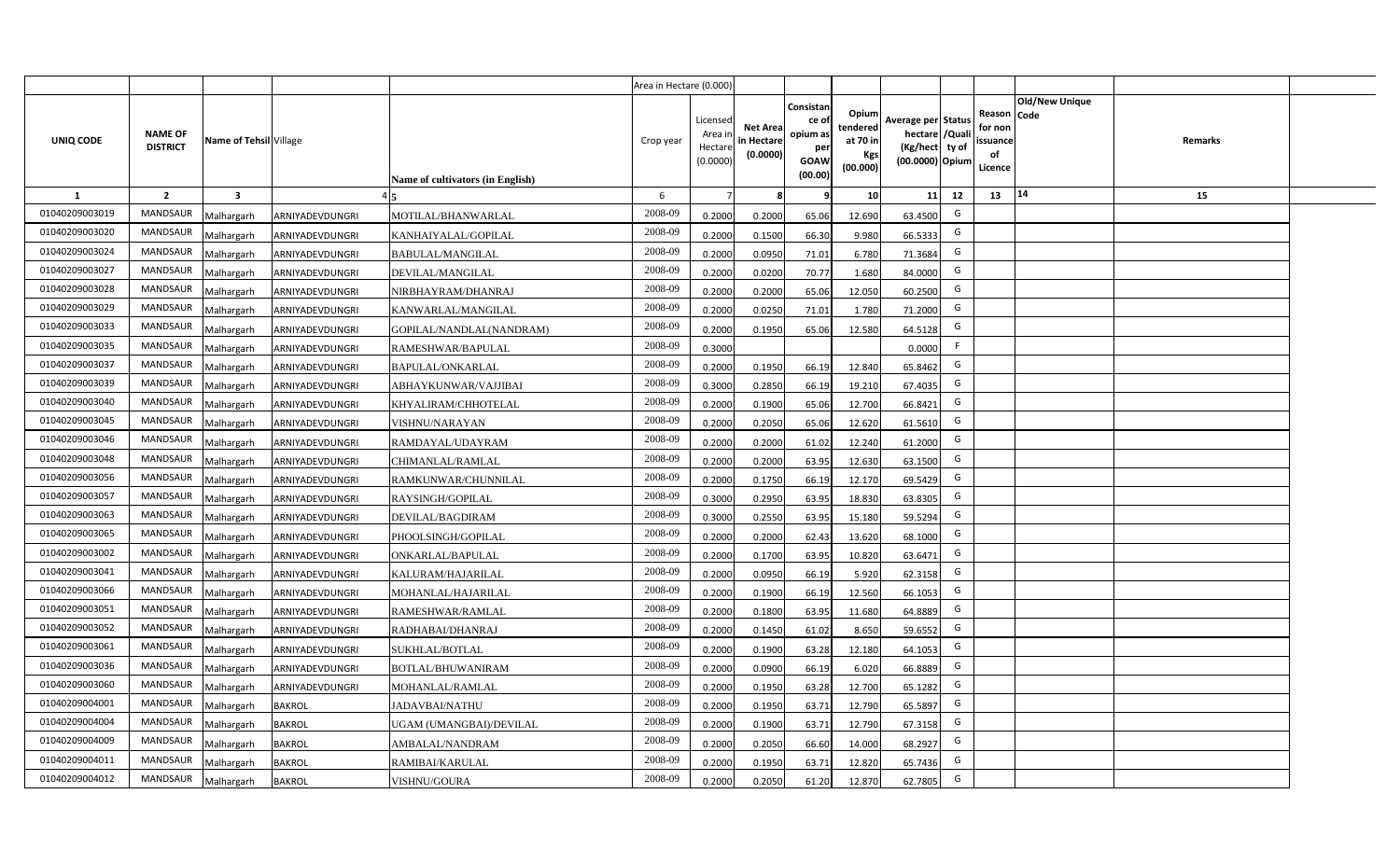|                |                                   |                         |                            |                                  | Area in Hectare (0.000) |                                            |                                           |                                                                |                                                  |                                                                            |    |                                                                             |         |  |
|----------------|-----------------------------------|-------------------------|----------------------------|----------------------------------|-------------------------|--------------------------------------------|-------------------------------------------|----------------------------------------------------------------|--------------------------------------------------|----------------------------------------------------------------------------|----|-----------------------------------------------------------------------------|---------|--|
| UNIQ CODE      | <b>NAME OF</b><br><b>DISTRICT</b> | Name of Tehsil Village  |                            | Name of cultivators (in English) | Crop year               | Licensed<br>Area in<br>Hectare<br>(0.0000) | <b>Net Area</b><br>in Hectare<br>(0.0000) | Consistan<br>ce o<br>opium as<br>per<br><b>GOAW</b><br>(00.00) | Opium<br>tendered<br>at 70 in<br>Kgs<br>(00.000) | Average per Status<br>hectare / Quali<br>(Kg/hect ty of<br>(00.0000) Opium |    | <b>Old/New Unique</b><br>Reason Code<br>for non<br>ssuance<br>of<br>Licence | Remarks |  |
| $\mathbf{1}$   | $\overline{2}$                    | $\overline{\mathbf{3}}$ |                            |                                  | 6                       | $\overline{7}$                             | -8                                        | ٩                                                              | 10                                               | 11                                                                         | 12 | 14<br>13                                                                    | 15      |  |
| 01040209004014 | MANDSAUR                          | <b>Aalhargarh</b>       | <b>BAKROL</b>              | <b>BANSHILAL/RATTA</b>           | 2008-09                 | 0.2000                                     | 0.1700                                    | 63.71                                                          | 11.410                                           | 67.1176                                                                    | G  |                                                                             |         |  |
| 01040209004015 | <b>MANDSAUR</b>                   | <b>Malhargarh</b>       | <b>BAKROL</b>              | DULERARAM /PRABULAL              | 2008-09                 | 0.2000                                     | 0.1850                                    | 60.20                                                          | 12.250                                           | 66.2162                                                                    | G  |                                                                             |         |  |
| 01040209004025 | <b>MANDSAUR</b>                   | <b>Malhargarh</b>       | <b>BAKROL</b>              | <b>RUGA/RATTA</b>                | 2008-09                 | 0.2000                                     | 0.2000                                    | 62.94                                                          | 13.920                                           | 69.6000                                                                    | G  |                                                                             |         |  |
| 01040209004030 | <b>MANDSAUR</b>                   | <b>Malhargarh</b>       | <b>BAKROL</b>              | SAJNIBAI/DHANNA                  | 2008-09                 | 0.2000                                     | 0.1800                                    | 58.75                                                          | 11.820                                           | 65.6667                                                                    | G  |                                                                             |         |  |
| 01040209004034 | <b>MANDSAUR</b>                   | <b>Malhargarh</b>       | <b>BAKROL</b>              | SURESH/NANDRAM                   | 2008-09                 | 0.2000                                     | 0.1950                                    | 62.94                                                          | 12.710                                           | 65.1795                                                                    | G  |                                                                             |         |  |
| 01040209004039 | <b>MANDSAUR</b>                   | <b>Malhargarh</b>       | <b>BAKROL</b>              | NANIBAI/GHASI                    | 2008-09                 | 0.2000                                     | 0.1850                                    | 62.94                                                          | 11.710                                           | 63.2973                                                                    | G  |                                                                             |         |  |
| 01040209004044 | <b>MANDSAUR</b>                   | <b>Malhargarh</b>       | <b>BAKROL</b>              | RAMCHANDRA/PRABHULAL             | 2008-09                 | 0.2000                                     | 0.1950                                    | 60.74                                                          | 12.360                                           | 63.3846                                                                    | G  |                                                                             |         |  |
| 01040209004046 | <b>MANDSAUR</b>                   | <b>Malhargarh</b>       | <b>BAKROL</b>              | SITABAI/CHATRA                   | 2008-09                 | 0.2000                                     | 0.1950                                    | 62.94                                                          | 12.790                                           | 65.5897                                                                    | G  |                                                                             |         |  |
| 01040209004053 | <b>MANDSAUR</b>                   | <b>Malhargarh</b>       | <b>BAKROL</b>              | LAKSHMINARAYAN/NANDRAM           | 2008-09                 | 0.2000                                     | 0.2000                                    | 62.94                                                          | 13.070                                           | 65.3500                                                                    | G  |                                                                             |         |  |
| 01040209004054 | <b>MANDSAUR</b>                   | <b>Malhargarh</b>       | <b>BAKROL</b>              | SUNDARLAL/KARULAL                | 2008-09                 | 0.2000                                     | 0.1650                                    | 58.75                                                          | 10.630                                           | 64.4242                                                                    | G  |                                                                             |         |  |
| 01040209004056 | <b>MANDSAUR</b>                   | <b>Malhargarh</b>       | <b>BAKROL</b>              | SATYANARAYAN/KARULAL             | 2008-09                 | 0.2000                                     | 0.1900                                    | 58.75                                                          | 11.430                                           | 60.1579                                                                    | G  |                                                                             |         |  |
| 01040209004057 | <b>MANDSAUR</b>                   | <b>Malhargarh</b>       | <b>BAKROL</b>              | CHHAGANLAL/BHANWARLAL            | 2008-09                 | 0.2000                                     | 0.2000                                    | 64.35                                                          | 13.360                                           | 66.8000                                                                    | G  |                                                                             |         |  |
| 01040209004061 | <b>MANDSAUR</b>                   | <b>Malhargarh</b>       | <b>BAKROL</b>              | GANPAT/NANURAM                   | 2008-09                 | 0.2000                                     | 0.1800                                    | 60.74                                                          | 10.750                                           | 59.7222                                                                    | G  |                                                                             |         |  |
| 01040209004068 | <b>MANDSAUR</b>                   | Malhargarh              | <b>BAKROL</b>              | SAJJANSINGH/PRATAPSINGH          | 2008-09                 | 0.2000                                     | 0.1950                                    | 58.75                                                          | 12.190                                           | 62.5128                                                                    | G  |                                                                             |         |  |
| 01040209005003 | <b>MANDSAUR</b>                   | Malhargarh              | <b>BARKHEDA DEV DUNGRI</b> | <b>ONKARLAL/NATHU</b>            | 2008-09                 | 0.2000                                     | 0.2000                                    | 60.15                                                          | 12.250                                           | 61.2500                                                                    | G  |                                                                             |         |  |
| 01040209005004 | MANDSAUR                          | <b>Malhargarh</b>       | <b>BARKHEDA DEV DUNGRI</b> | RADHAKISHAN/BHUWAN               | 2008-09                 | 0.2000                                     | 0.1900                                    | 62.91                                                          | 12.740                                           | 67.0526                                                                    | G  |                                                                             |         |  |
| 01040209005006 | <b>MANDSAUR</b>                   | <b>Malhargarh</b>       | <b>BARKHEDA DEV DUNGRI</b> | SHANKARLAL/TULSIRAM              | 2008-09                 | 0.3000                                     | 0.2950                                    | 60.15                                                          | 18.870                                           | 63.9661                                                                    | G  |                                                                             |         |  |
| 01040209005010 | <b>MANDSAUR</b>                   | <b>Malhargarh</b>       | BARKHEDA DEV DUNGRI        | BABULAL/AMBALAL                  | 2008-09                 | 0.3000                                     | 0.1000                                    | 60.15                                                          | 6.640                                            | 66.4000                                                                    | G  |                                                                             |         |  |
| 01040209005011 | <b>MANDSAUR</b>                   | <b>Malhargarh</b>       | BARKHEDA DEV DUNGRI        | <b>DASHRATH/DEVILAL</b>          | 2008-09                 | 0.3000                                     | 0.1600                                    | 60.15                                                          | 9.840                                            | 61.5000                                                                    | G  |                                                                             |         |  |
| 01040209005015 | <b>MANDSAUR</b>                   | Malhargarh              | <b>BARKHEDA DEV DUNGRI</b> | MANALAL/HARIRAM                  | 2008-09                 | 0.2000                                     | 0.2000                                    | 65.81                                                          | 13.910                                           | 69.5500                                                                    | G  |                                                                             |         |  |
| 01040209005017 | MANDSAUR                          | <b>Malhargarh</b>       | <b>BARKHEDA DEV DUNGRI</b> | <b>BASANTIBAI/NARAYAN</b>        | 2008-09                 | 0.2000                                     | 0.2000                                    | 58.81                                                          | 12.640                                           | 63.2000                                                                    | G  |                                                                             |         |  |
| 01040209005018 | MANDSAUR                          | <b>Malhargarh</b>       | <b>BARKHEDA DEV DUNGRI</b> | VAKTAVARSINGH/UDAYSINGH          | 2008-09                 | 0.3000                                     | 0.3000                                    | 61.92                                                          | 19.070                                           | 63.5667                                                                    | G  |                                                                             |         |  |
| 01040209005021 | MANDSAUR                          | Aalhargarh              | <b>BARKHEDA DEV DUNGRI</b> | DEVILAL/JAGANNATH                | 2008-09                 | 0.2000                                     | 0.2000                                    | 66.28                                                          | 13.730                                           | 68.6500                                                                    | G  |                                                                             |         |  |
| 01040209005025 | <b>MANDSAUR</b>                   | <b>Malhargarh</b>       | <b>BARKHEDA DEV DUNGRI</b> | CHAMPALAL/KESURAM                | 2008-09                 | 0.3000                                     | 0.1800                                    | 62.91                                                          | 11.360                                           | 63.1111                                                                    | G  |                                                                             |         |  |
| 01040209005027 | <b>MANDSAUR</b>                   | <b>Malhargarh</b>       | BARKHEDA DEV DUNGRI        | MOTILAL/KESHURAM                 | 2008-09                 | 0.3000                                     | 0.0950                                    | 62.91                                                          | 6.440                                            | 67.7895                                                                    | G  |                                                                             |         |  |
| 01040209005028 | MANDSAUR                          | <b>Malhargarh</b>       | BARKHEDA DEV DUNGRI        | <b>BANSHIDAS/DHURIDAS</b>        | 2008-09                 | 0.3000                                     | 0.3000                                    | 61.92                                                          | 18.600                                           | 62.0000                                                                    | G  |                                                                             |         |  |
| 01040209005032 | <b>MANDSAUR</b>                   | <b>Malhargarh</b>       | BARKHEDA DEV DUNGRI        | KARANSINGH/GOKULSINGH            | 2008-09                 | 0.3000                                     | 0.2000                                    | 65.81                                                          | 13.930                                           | 69.6500                                                                    | G  |                                                                             |         |  |
| 01040209005036 | <b>MANDSAUR</b>                   | <b>Malhargarh</b>       | BARKHEDA DEV DUNGRI        | SAGARMAL/DHURILAL                | 2008-09                 | 0.3000                                     | 0.3000                                    | 60.15                                                          | 18.130                                           | 60.4333                                                                    | G  |                                                                             |         |  |
| 01040209005040 | <b>MANDSAUR</b>                   | <b>Malhargarh</b>       | BARKHEDA DEV DUNGRI        | LAXMIBAI/MOTILAL                 | 2008-09                 | 0.3000                                     | 0.2800                                    | 60.15                                                          | 17.370                                           | 62.0357                                                                    | G  |                                                                             |         |  |
| 01040209005043 | <b>MANDSAUR</b>                   | <b>Malhargarh</b>       | BARKHEDA DEV DUNGRI        | BAPULAL/BHAGATRAM                | 2008-09                 | 0.2000                                     | 0.2000                                    | 61.13                                                          | 12.840                                           | 64.2000                                                                    | G  |                                                                             |         |  |
| 01040209005045 | MANDSAUR                          | Malhargarh              | <b>BARKHEDA DEV DUNGRI</b> | MANGILAL/GOBARA                  | 2008-09                 | 0.3000                                     | 0.2900                                    | 58.90                                                          | 16.330                                           | 56.3103                                                                    | G  |                                                                             |         |  |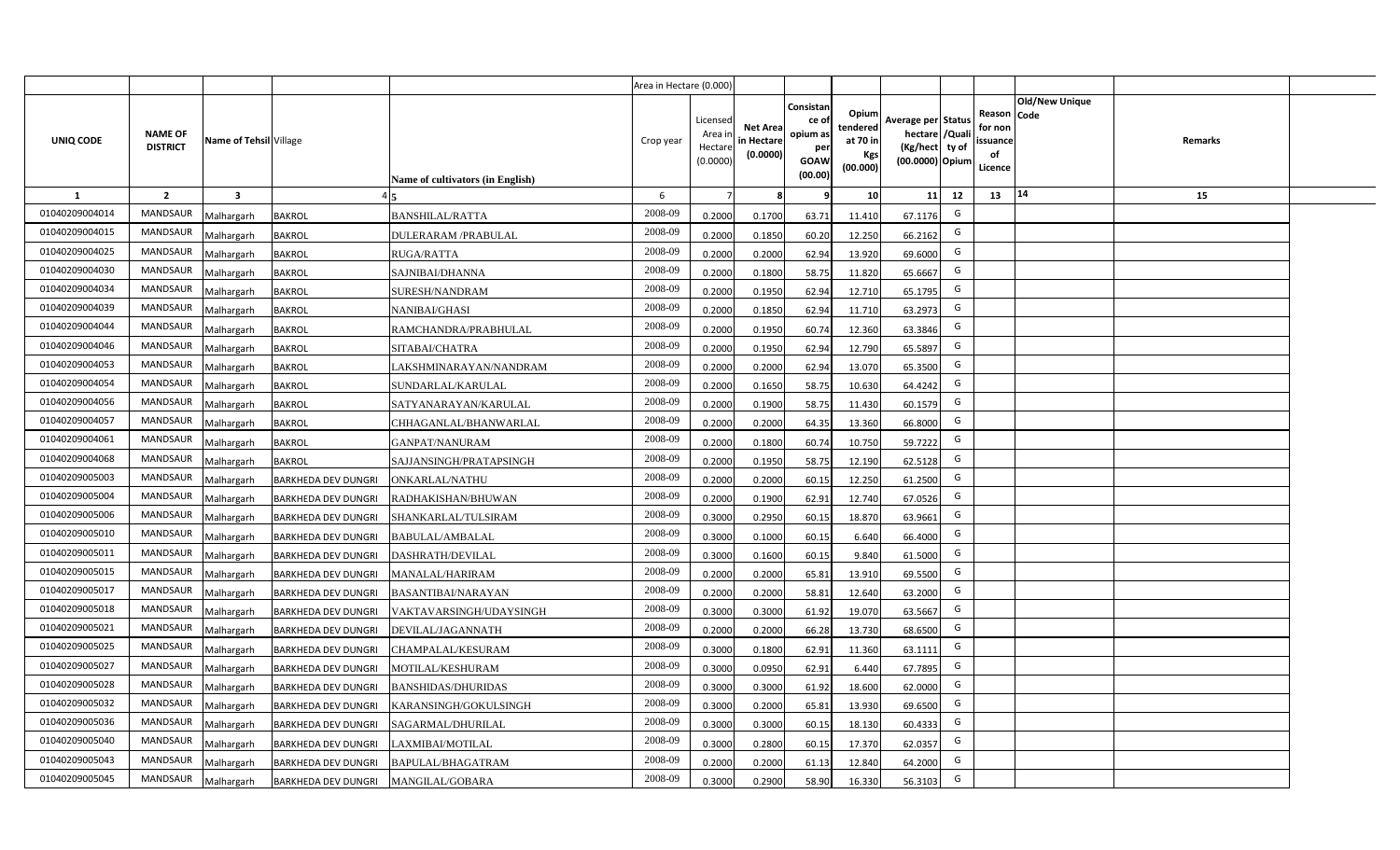|                |                                   |                        |                                     |                                  | Area in Hectare (0.000) |                                           |                                           |                                                                 |                                                  |                                                                            |                                                    |                       |         |  |
|----------------|-----------------------------------|------------------------|-------------------------------------|----------------------------------|-------------------------|-------------------------------------------|-------------------------------------------|-----------------------------------------------------------------|--------------------------------------------------|----------------------------------------------------------------------------|----------------------------------------------------|-----------------------|---------|--|
| UNIQ CODE      | <b>NAME OF</b><br><b>DISTRICT</b> | Name of Tehsil Village |                                     | Name of cultivators (in English) | Crop year               | Licensed<br>Area i<br>Hectare<br>(0.0000) | <b>Net Area</b><br>in Hectare<br>(0.0000) | Consistan<br>ce of<br>opium as<br>per<br><b>GOAW</b><br>(00.00) | Opium<br>tendered<br>at 70 in<br>Kgs<br>(00.000) | Average per Status<br>hectare / Quali<br>(Kg/hect ty of<br>(00.0000) Opium | Reason Code<br>for non<br>ssuance<br>of<br>Licence | <b>Old/New Unique</b> | Remarks |  |
| $\mathbf{1}$   | $\overline{2}$                    | 3                      |                                     |                                  | 6                       | $\overline{7}$                            | 8                                         | 9                                                               | 10 <sup>1</sup>                                  | 11<br>12                                                                   | 13                                                 | 14                    | 15      |  |
| 01040209005046 | MANDSAUR                          | Malhargarh             | <b>BARKHEDA DEV DUNGRI</b>          | <b>BANSHILAL/SITARAM</b>         | 2008-09                 | 0.2000                                    | 0.2000                                    | 61.92                                                           | 12.900                                           | G<br>64.5000                                                               |                                                    |                       |         |  |
| 01040209005048 | <b>MANDSAUR</b>                   | <b>Aalhargarh</b>      | <b>BARKHEDA DEV DUNGRI</b>          | DEVILAL/VARDA                    | 2008-09                 | 0.3000                                    | 0.2500                                    | 61.13                                                           | 15.330                                           | G<br>61.3200                                                               |                                                    |                       |         |  |
| 01040209005049 | MANDSAUR                          | Malhargarh             | BARKHEDA DEV DUNGRI                 | KAILASHCHAND/KANWARLAL           | 2008-09                 | 0.2000                                    | 0.2000                                    | 61.13                                                           | 12.580                                           | G<br>62.9000                                                               |                                                    |                       |         |  |
| 01040209005050 | <b>MANDSAUR</b>                   | Malhargarh             | <b>BARKHEDA DEV DUNGRI</b>          | PANNALAL/SITARAM                 | 2008-09                 | 0.2000                                    | 0.1800                                    | 61.13                                                           | 11.480                                           | G<br>63.7778                                                               |                                                    |                       |         |  |
| 01040209005052 | <b>MANDSAUR</b>                   | Malhargarh             | <b>BARKHEDA DEV DUNGRI</b>          | RADHESHYAM/MANGILAL              | 2008-09                 | 0.3000                                    | 0.2950                                    | 61.92                                                           | 19.200                                           | G<br>65.0847                                                               |                                                    |                       |         |  |
| 01040209005053 | <b>MANDSAUR</b>                   | Malhargarh             | <b>BARKHEDA DEV DUNGRI</b>          | RADHESHYAM/CHAMPALAL             | 2008-09                 | 0.2000                                    | 0.1950                                    | 61.68                                                           | 12.790                                           | G<br>65.5897                                                               |                                                    |                       |         |  |
| 01040209005056 | <b>MANDSAUR</b>                   | Malhargarh             | <b>BARKHEDA DEV DUNGRI</b>          | KANHAIYALAL/PRABHULAL            | 2008-09                 | 0.3000                                    |                                           |                                                                 |                                                  | F<br>0.0000                                                                |                                                    |                       |         |  |
| 01040209005058 | <b>MANDSAUR</b>                   | Malhargarh             | <b>BARKHEDA DEV DUNGRI</b>          | VARDICHAND/AMBALAL               | 2008-09                 | 0.2000                                    | 0.1950                                    | 61.13                                                           | 13.300                                           | G<br>68.2051                                                               |                                                    |                       |         |  |
| 01040209005059 | <b>MANDSAUR</b>                   | Malhargarh             | <b>BARKHEDA DEV DUNGRI</b>          | PRABHULAL/BHUVANIRAM             | 2008-09                 | 0.3000                                    |                                           |                                                                 |                                                  | F<br>0.0000                                                                |                                                    |                       |         |  |
| 01040209005063 | <b>MANDSAUR</b>                   | Malhargarh             | <b>BARKHEDA DEV DUNGRI</b>          | RAMCHANDRA/DEVA                  | 2008-09                 | 0.2000                                    | 0.1500                                    | 60.95                                                           | 9.340                                            | G<br>62.2667                                                               |                                                    |                       |         |  |
| 01040209005067 | <b>MANDSAUR</b>                   | Malhargarh             | <b>BARKHEDA DEV DUNGRI</b>          | DEVILAL/FAKIRCHAND               | 2008-09                 | 0.2000                                    | 0.0850                                    | 66.13                                                           | 5.320                                            | G<br>62.5882                                                               |                                                    |                       |         |  |
| 01040209005072 | <b>MANDSAUR</b>                   | Malhargarh             | <b>BARKHEDA DEV DUNGRI</b>          | BHAGATRAM/HARIRAM                | 2008-09                 | 0.2000                                    | 0.2000                                    | 58.81                                                           | 12.850                                           | G<br>64.2500                                                               |                                                    |                       |         |  |
| 01040209005073 | <b>MANDSAUR</b>                   | Malhargarh             | <b>BARKHEDA DEV DUNGRI</b>          | RAMESHCHANDRA/KISHNIBAI          | 2008-09                 | 0.2000                                    | 0.2050                                    | 57.54                                                           | 11.800                                           | G<br>57.5610                                                               |                                                    |                       |         |  |
| 01040209005074 | <b>MANDSAUR</b>                   | Malhargarh             | <b>BARKHEDA DEV DUNGRI</b>          | CHHAGANLAL/ASHARAM               | 2008-09                 | 0.3000                                    | 0.2900                                    | 60.60                                                           | 16.440                                           | G<br>56.6897                                                               |                                                    |                       |         |  |
| 01040209005080 | <b>MANDSAUR</b>                   | Malhargarh             | <b>BARKHEDA DEV DUNGRI</b>          | <b>BANSHILAL/CHAMPALAL</b>       | 2008-09                 | 0.3000                                    | 0.3000                                    | 62.51                                                           | 17.930                                           | G<br>59.7667                                                               |                                                    |                       |         |  |
| 01040209005081 | <b>MANDSAUR</b>                   | Malhargarh             | <b>BARKHEDA DEV DUNGRI</b>          | RADHESHYAM/BHANWARLAL            | 2008-09                 | 0.2000                                    | 0.2000                                    | 55.17                                                           | 11.890                                           | G<br>59.4500                                                               |                                                    |                       |         |  |
| 01040209005083 | <b>MANDSAUR</b>                   | Malhargarh             | <b>BARKHEDA DEV DUNGRI</b>          | DEVILAL/SHIVLAL                  | 2008-09                 | 0.2000                                    | 0.0950                                    | 62.91                                                           | 6.800                                            | G<br>71.5789                                                               |                                                    |                       |         |  |
| 01040209005084 | <b>MANDSAUR</b>                   | Malhargarh             | <b>BARKHEDA DEV DUNGRI</b>          | LAKSHMINARAYAN/SHANKARLAL        | 2008-09                 | 0.3000                                    | 0.2900                                    | 62.77                                                           | 19.290                                           | G<br>66.5172                                                               |                                                    |                       |         |  |
| 01040209005085 | <b>MANDSAUR</b>                   | Malhargarh             | <b>BARKHEDA DEV DUNGRI</b>          | KESHURAM/PRABHULAL               | 2008-09                 | 0.3000                                    | 0.1950                                    | 60.95                                                           | 12.150                                           | G<br>62.3077                                                               |                                                    |                       |         |  |
| 01040209005086 | <b>MANDSAUR</b>                   | Malhargarh             | <b>BARKHEDA DEV DUNGRI</b>          | MANNALAL/BHERAJI                 | 2008-09                 | 0.3000                                    | 0.2450                                    | 60.95                                                           | 15.100                                           | G<br>61.6327                                                               |                                                    |                       |         |  |
| 01040209005089 | <b>MANDSAUR</b>                   | Malhargarh             | <b>BARKHEDA DEV DUNGRI</b>          | JIWANSINGH/BHUWANISINGH          | 2008-09                 | 0.2000                                    | 0.2000                                    | 60.95                                                           | 12.550                                           | G<br>62.7500                                                               |                                                    |                       |         |  |
| 01040209005092 | <b>MANDSAUR</b>                   | Malhargarh             | <b>BARKHEDA DEV DUNGRI</b>          | RAMESHCHAND/SATYANARAYAN         | 2008-09                 | 0.2000                                    | 0.2050                                    | 60.95                                                           | 12.710                                           | G<br>62.0000                                                               |                                                    |                       |         |  |
| 01040209005094 | <b>MANDSAUR</b>                   | Malhargarh             | BARKHEDA DEV DUNGRI                 | AMRUTRAM/KACHRU                  | 2008-09                 | 0.3000                                    | 0.2900                                    | 62.77                                                           | 18.220                                           | G<br>62.8276                                                               |                                                    |                       |         |  |
| 01040209005098 | <b>MANDSAUR</b>                   | Malhargarh             | <b>BARKHEDA DEV DUNGRI</b>          | KESHRIMAL/SATYANARAYAN           | 2008-09                 | 0.3000                                    | 0.2950                                    | 60.85                                                           | 18.190                                           | G<br>61.6610                                                               |                                                    |                       |         |  |
| 01040209005099 | <b>MANDSAUR</b>                   | Malhargarh             | <b>BARKHEDA DEV DUNGRI</b>          | CHAMPALAL/GULAB                  | 2008-09                 | 0.2000                                    | 0.2000                                    | 62.77                                                           | 12.940                                           | G<br>64.7000                                                               |                                                    |                       |         |  |
| 01040209005100 | MANDSAUR                          | Malhargarh             | <b>BARKHEDA DEV DUNGRI</b>          | <b>MANAKLAL/KESURAM</b>          | 2008-09                 | 0.3000                                    | 0.3000                                    | 60.85                                                           | 18.240                                           | G<br>60.8000                                                               |                                                    |                       |         |  |
| 01040209005101 | MANDSAUR                          | Malhargarh             | <b>BARKHEDA DEV DUNGRI</b>          | CHHAGANLAL/MODA                  | 2008-09                 | 0.2000                                    | 0.1000                                    | 60.85                                                           | 6.220                                            | G<br>62.2000                                                               |                                                    |                       |         |  |
| 01040209005103 | MANDSAUR                          | Malhargarh             | BARKHEDA DEV DUNGRI                 | LAXMANSINGH/SHAMBHUSINGH         | 2008-09                 | 0.2000                                    | 0.1950                                    | 62.77                                                           | 12.820                                           | G<br>65.7436                                                               |                                                    |                       |         |  |
| 01040209005109 | MANDSAUR                          | Malhargarh             | BARKHEDA DEV DUNGRI                 | SHYAMLAL/HIRALAL                 | 2008-09                 | 0.2000                                    | 0.2000                                    | 60.85                                                           | 12.420                                           | G<br>62.1000                                                               |                                                    |                       |         |  |
| 01040209005110 | MANDSAUR                          | Malhargarh             | BARKHEDA DEV DUNGRI                 | DADAMCHAND/PRABHULAL             | 2008-09                 | 0.3000                                    | 0.1800                                    | 65.81                                                           | 12.340                                           | G<br>68.5556                                                               |                                                    |                       |         |  |
| 01040209005111 | MANDSAUR                          | Malhargarh             | BARKHEDA DEV DUNGRI PRABHULAL/BHERA |                                  | 2008-09                 | 0.3000                                    | 0.3000                                    | 56.24                                                           | 13.810                                           | G<br>46.0333                                                               | 04                                                 |                       |         |  |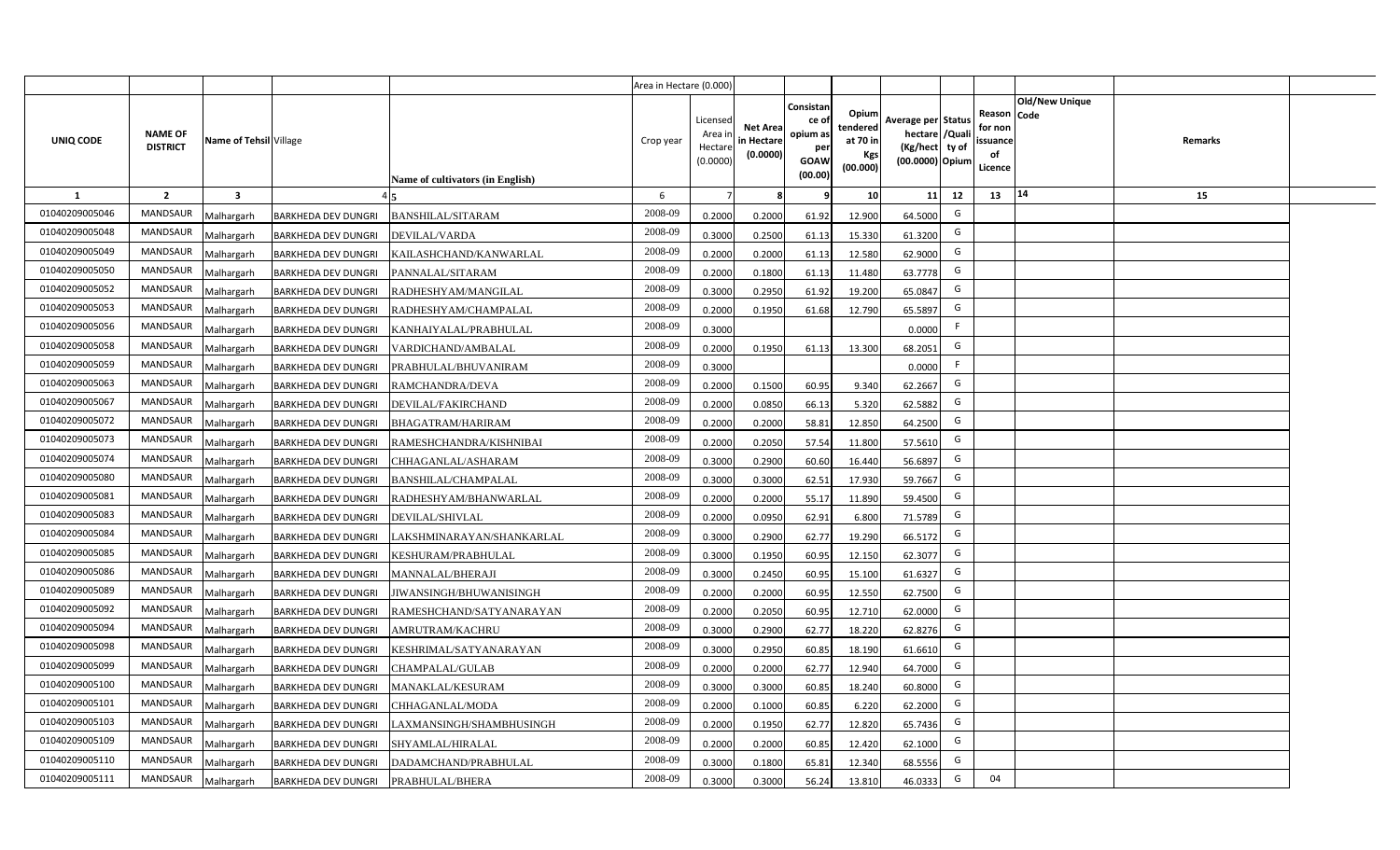|                |                                   |                         |                            |                                  | Area in Hectare (0.000) |                                           |                                    |                                                          |                                                  |                                                                      |              |                                                    |                       |                                      |  |
|----------------|-----------------------------------|-------------------------|----------------------------|----------------------------------|-------------------------|-------------------------------------------|------------------------------------|----------------------------------------------------------|--------------------------------------------------|----------------------------------------------------------------------|--------------|----------------------------------------------------|-----------------------|--------------------------------------|--|
| UNIQ CODE      | <b>NAME OF</b><br><b>DISTRICT</b> | Name of Tehsil Village  |                            | Name of cultivators (in English) | Crop year               | Licensed<br>Area i<br>Hectare<br>(0.0000) | Net Area<br>in Hectare<br>(0.0000) | Consistan<br>ce of<br>opium as<br>peı<br>GOAW<br>(00.00) | Opium<br>tendered<br>at 70 in<br>Kgs<br>(00.000) | Average per Status<br>hectare / Quali<br>(Kg/hect<br>(00.0000) Opium | ty of        | Reason Code<br>for non<br>ssuance<br>of<br>Licence | <b>Old/New Unique</b> | Remarks                              |  |
| 1              | $\overline{2}$                    | $\overline{\mathbf{3}}$ |                            |                                  | 6                       |                                           |                                    |                                                          | 10                                               | 11                                                                   | 12           | 13                                                 | 14                    | 15                                   |  |
| 01040209005112 | <b>MANDSAUR</b>                   | Malhargarh              | BARKHEDA DEV DUNGRI        | BHOORSINGH/CHAINSINGH            | 2008-09                 | 0.3000                                    | 0.2150                             | 65.79                                                    | 14.170                                           | 65.9070                                                              | G            |                                                    |                       |                                      |  |
| 01040209005114 | <b>MANDSAUR</b>                   | Malhargarh              | BARKHEDA DEV DUNGRI        | VANURAM/NARAYAN                  | 2008-09                 | 0.2000                                    | 0.0450                             | 60.85                                                    | 2.920                                            | 64.8889                                                              | G            |                                                    |                       |                                      |  |
| 01040209005116 | <b>MANDSAUR</b>                   | Malhargarh              | BARKHEDA DEV DUNGRI        | GORDHANLAL/NANURAM               | 2008-09                 | 0.2000                                    | 0.2000                             | 58.29                                                    | 11.280                                           | 56.4000                                                              | G            |                                                    |                       |                                      |  |
| 01040209005119 | <b>MANDSAUR</b>                   | Malhargarh              | BARKHEDA DEV DUNGRI        | SATYANARAYAN/KANWARLAL           | 2008-09                 | 0.3000                                    | 0.2800                             | 60.49                                                    | 17.760                                           | 63.4286                                                              | G            |                                                    |                       |                                      |  |
| 01040209005002 | <b>MANDSAUR</b>                   | Malhargarh              | BARKHEDA DEV DUNGRI        | BADAMIBAI/PRATAP                 | 2008-09                 | 0.3000                                    | 0.2900                             | 62.77                                                    | 18.240                                           | 62.8966                                                              | G            |                                                    |                       |                                      |  |
| 01040209005037 | <b>MANDSAUR</b>                   | Malhargarh              | <b>BARKHEDA DEV DUNGRI</b> | SURAJBAI/KARULAL                 | 2008-09                 | 0.3000                                    | 0.1450                             | 53.72                                                    | 7.930                                            | 54.6897                                                              | G            |                                                    |                       |                                      |  |
| 01040209005047 | <b>MANDSAUR</b>                   | Malhargarh              | BARKHEDA DEV DUNGRI        | MUKESH KUMAR/MOHANLAL            | 2008-09                 | 0.3000                                    | 0.2800                             | 66.15                                                    | 18.580                                           | 66.3571                                                              | G            |                                                    |                       |                                      |  |
| 01040209005093 | <b>MANDSAUR</b>                   | Malhargarh              | BARKHEDA DEV DUNGRI        | UDAYRAM/SAVA                     | 2008-09                 | 0.3000                                    | 0.1100                             | 62.91                                                    | 7.060                                            | 64.1818                                                              | G            |                                                    |                       |                                      |  |
| 01040209005122 | <b>MANDSAUR</b>                   | Malhargarh              | <b>BARKHEDA DEV DUNGRI</b> | KISHOR /MANNALAL                 | 2008-09                 | 0.3000                                    | 0.3000                             | 60.49                                                    | 19.170                                           | 63.9000                                                              | G            |                                                    |                       |                                      |  |
| 01040209005039 | <b>MANDSAUR</b>                   | Malhargarh              | <b>BARKHEDA DEV DUNGRI</b> | DIPSINGH/PRATAPSINGH             | 2008-09                 | 0.2000                                    | 0.1950                             | 62.77                                                    | 12.800                                           | 65.6410                                                              | G            |                                                    |                       |                                      |  |
| 01040209005129 | <b>MANDSAUR</b>                   | Malhargarh              | BARKHEDA DEV DUNGRI        | GAJRAJSINGH/KISHANSINGH          | 2008-09                 | 0.3000                                    | 0.3000                             | 60.49                                                    | 18.380                                           | 61.2667                                                              | G            |                                                    |                       |                                      |  |
| 01040209005140 | <b>MANDSAUR</b>                   | Malhargarh              | BARKHEDA DEV DUNGRI        | BHANWARLAL/NANURAM               | 2008-09                 | 0.3000                                    | 0.3000                             | 60.49                                                    | 18.080                                           | 60.2667                                                              | G            |                                                    |                       |                                      |  |
| 01040209005012 | <b>MANDSAUR</b>                   | Malhargarh              | BARKHEDA DEV DUNGRI        | <b>BHERULAL/DEVA</b>             | 2008-09                 | 0.2000                                    | 0.1950                             | 63.20                                                    | 12.380                                           | 63.4872                                                              | G            |                                                    |                       |                                      |  |
| 01040209005144 | <b>MANDSAUR</b>                   | Malhargarh              | BARKHEDA DEV DUNGRI        | LAXMANSINGH/JASVANTSINGH         | 2008-09                 | 0.3000                                    | 0.1950                             | 58.81                                                    | 11.850                                           | 60.7692                                                              | G            |                                                    | 01040209013010        | <b>TRANSFER/KACHRIYA DEV DUNGARI</b> |  |
| 01040209005145 | <b>MANDSAUR</b>                   | Malhargarh              | BARKHEDA DEV DUNGRI        | DALPATSINGH/JASWANTSINGH         | 2008-09                 | 0.2000                                    |                                    |                                                          |                                                  | 0.0000                                                               | F.           |                                                    | 01040209013018        | <b>TRANSFER/KACHRIYA DEV DUNGARI</b> |  |
| 01040209005146 | <b>MANDSAUR</b>                   | Malhargarh              | BARKHEDA DEV DUNGRI        | BHERULAL/KEDAR                   | 2008-09                 | 0.2000                                    | 0.1800                             | 53.72                                                    | 4.580                                            | 25.4444                                                              | G            | 04                                                 | 01040209013001        |                                      |  |
| 01040209005147 | <b>MANDSAUR</b>                   | Malhargarh              | BARKHEDA DEV DUNGRI        | BHANWARLAL/KALU(KARU)            | 2008-09                 | 0.2000                                    | 0.2000                             | 58.81                                                    | 12.730                                           | 63.6500                                                              | G            |                                                    | 01040209013004        | RANSFER/KACHRIYA DEV DUNGARI         |  |
| 01040209005148 | <b>MANDSAUR</b>                   | Malhargarh              | <b>BARKHEDA DEV DUNGRI</b> | MOTYABAI/BHEULAL                 | 2008-09                 | 0.2000                                    | 0.1800                             | 60.74                                                    | 11.080                                           | 61.5556                                                              | G            |                                                    | 01040209013013        | RANSFER/KACHRIYA DEV DUNGARI         |  |
| 01040209006001 | <b>MANDSAUR</b>                   | Malhargarh              | <b>BARKHEDA PANTH</b>      | ASHARAM/MEGHA                    | 2008-09                 | 0.2000                                    | 0.1600                             | 65.36                                                    | 11.110                                           | 69.4375                                                              | $\mathsf{G}$ |                                                    |                       |                                      |  |
| 01040209006002 | <b>MANDSAUR</b>                   | <b>Malhargarh</b>       | <b>BARKHEDA PANTH</b>      | BANSHILAL/RAMNARAYAN             | 2008-09                 | 0.3000                                    |                                    |                                                          |                                                  | 0.0000                                                               | F.           |                                                    |                       |                                      |  |
| 01040209006004 | <b>MANDSAUR</b>                   | Malhargarh              | <b>BARKHEDA PANTH</b>      | <b>BHAGWAN/BABRU</b>             | 2008-09                 | 0.2000                                    | 0.1150                             | 66.04                                                    | 6.910                                            | 60.0870                                                              | G            |                                                    |                       |                                      |  |
| 01040209006009 | <b>MANDSAUR</b>                   | Malhargarh              | <b>BARKHEDA PANTH</b>      | PANNALAL/HARIRAM/NANDBAI         | 2008-09                 | 0.2000                                    |                                    |                                                          |                                                  | 0.0000                                                               | F.           |                                                    |                       |                                      |  |
| 01040209006011 | <b>MANDSAUR</b>                   | Malhargarh              | <b>BARKHEDA PANTH</b>      | GANGABAI/MOHANLAL                | 2008-09                 | 0.2000                                    | 0.1350                             | 68.90                                                    | 6.230                                            | 46.1481                                                              | G            | 04                                                 |                       |                                      |  |
| 01040209006013 | <b>MANDSAUR</b>                   | Malhargarh              | <b>BARKHEDA PANTH</b>      | SUGNIBAI/VARDICHAND              | 2008-09                 | 0.2000                                    | 0.2000                             | 65.36                                                    | 12.220                                           | 61.1000                                                              | G            |                                                    |                       |                                      |  |
| 01040209006016 | <b>MANDSAUR</b>                   | Malhargarh              | <b>BARKHEDA PANTH</b>      | GHISIBAI/SUKHLAL                 | 2008-09                 | 0.3000                                    | 0.1450                             | 65.16                                                    | 9.360                                            | 64.5517                                                              | G            |                                                    |                       |                                      |  |
| 01040209006017 | <b>MANDSAUR</b>                   | Malhargarh              | <b>BARKHEDA PANTH</b>      | KAILASH/BAGDIRAM                 | 2008-09                 | 0.2000                                    | 0.1150                             | 67.50                                                    | 6.590                                            | 57.3043                                                              | G            |                                                    |                       |                                      |  |
| 01040209006021 | <b>MANDSAUR</b>                   | Malhargarh              | <b>BARKHEDA PANTH</b>      | RAJARAM/CHUNNILAL                | 2008-09                 | 0.3000                                    | 0.1050                             | 62.47                                                    | 5.890                                            | 56.0952                                                              | G            |                                                    |                       |                                      |  |
| 01040209006022 | <b>MANDSAUR</b>                   | Malhargarh              | <b>BARKHEDA PANTH</b>      | BHANWARLAL/SALAGRAM              | 2008-09                 | 0.3000                                    | 0.1450                             | 66.04                                                    | 9.980                                            | 68.8276                                                              | G            |                                                    |                       |                                      |  |
| 01040209006027 | <b>MANDSAUR</b>                   | Malhargarh              | <b>BARKHEDA PANTH</b>      | GORDHAN/GANGARAM GAYRI           | 2008-09                 | 0.3000                                    | 0.1500                             | 66.04                                                    | 9.290                                            | 61.9333                                                              | G            |                                                    |                       |                                      |  |
| 01040209006031 | <b>MANDSAUR</b>                   | Malhargarh              | <b>BARKHEDA PANTH</b>      | MOHANLAL/DULICHANDRA             | 2008-09                 | 0.3000                                    | 0.1550                             | 65.16                                                    | 9.960                                            | 64.2581                                                              | G            |                                                    |                       |                                      |  |
| 01040209006032 | <b>MANDSAUR</b>                   | Malhargarh              | <b>BARKHEDA PANTH</b>      | JAGDISHCHANDRA/BHANWARDAS        | 2008-09                 | 0.2000                                    | 0.2000                             | 65.16                                                    | 13.070                                           | 65.3500                                                              | G            |                                                    |                       |                                      |  |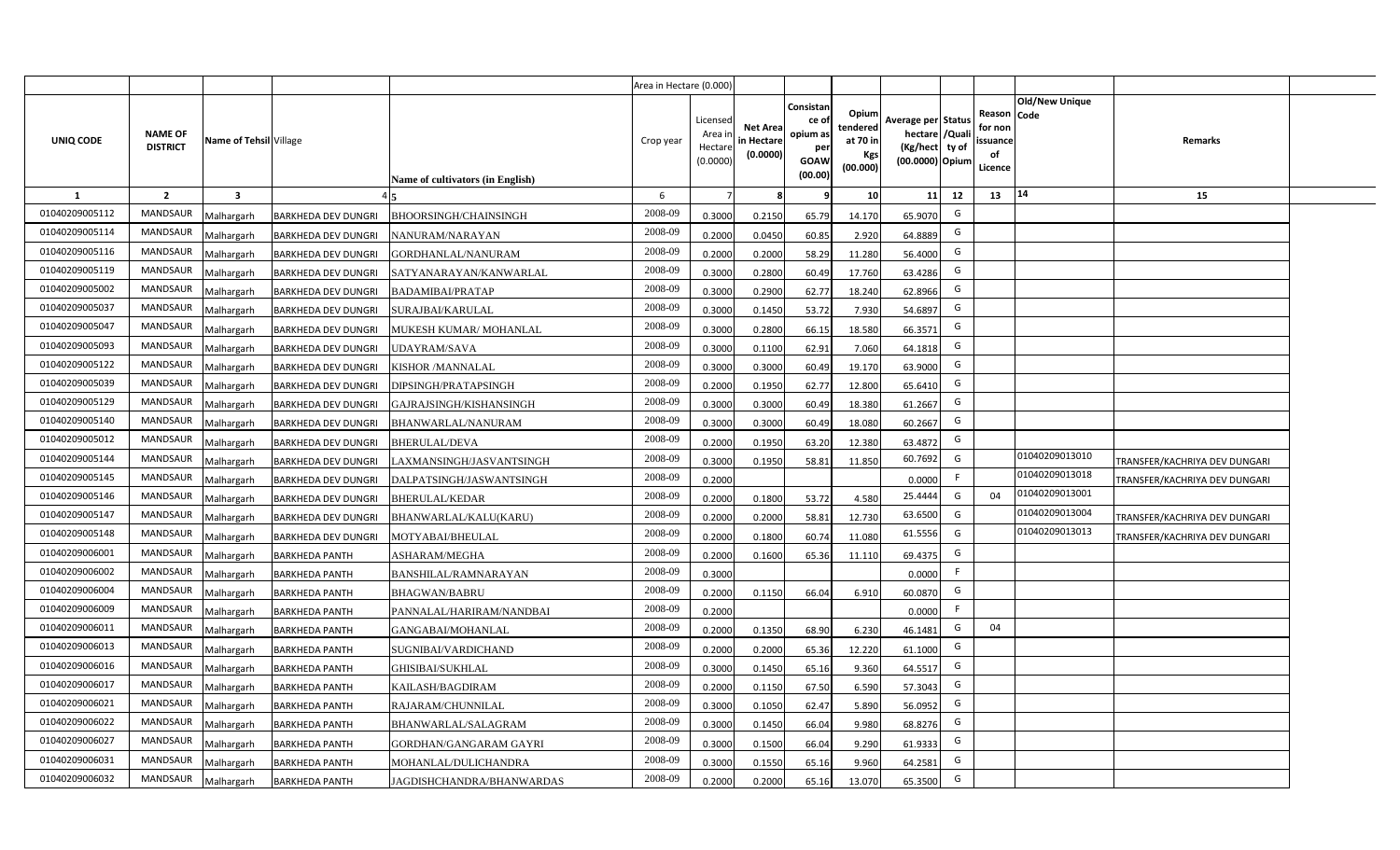|                |                                   |                         |                       |                                  | Area in Hectare (0.000) |                                            |                                           |                                                                |                                                  |                                                                            |    |                                                     |                       |         |  |
|----------------|-----------------------------------|-------------------------|-----------------------|----------------------------------|-------------------------|--------------------------------------------|-------------------------------------------|----------------------------------------------------------------|--------------------------------------------------|----------------------------------------------------------------------------|----|-----------------------------------------------------|-----------------------|---------|--|
| UNIQ CODE      | <b>NAME OF</b><br><b>DISTRICT</b> | Name of Tehsil Village  |                       | Name of cultivators (in English) | Crop year               | Licensed<br>Area in<br>Hectare<br>(0.0000) | <b>Net Area</b><br>in Hectare<br>(0.0000) | Consistan<br>ce o<br>opium as<br>per<br><b>GOAW</b><br>(00.00) | Opium<br>tendered<br>at 70 in<br>Kgs<br>(00.000) | Average per Status<br>hectare / Quali<br>(Kg/hect ty of<br>(00.0000) Opium |    | Reason Code<br>for non<br>issuance<br>of<br>Licence | <b>Old/New Unique</b> | Remarks |  |
| $\mathbf{1}$   | $\overline{2}$                    | $\overline{\mathbf{3}}$ |                       |                                  | 6                       | $\overline{7}$                             | -8                                        | 9                                                              | 10                                               | 11                                                                         | 12 | 13                                                  | 14                    | 15      |  |
| 01040209006035 | MANDSAUR                          | <b>Malhargarh</b>       | <b>BARKHEDA PANTH</b> | MOHANDAS/BASANTIDAS              | 2008-09                 | 0.2000                                     | 0.1300                                    | 65.16                                                          | 7.800                                            | 60.0000                                                                    | G  |                                                     |                       |         |  |
| 01040209006037 | <b>MANDSAUR</b>                   | <b>Malhargarh</b>       | <b>BARKHEDA PANTH</b> | RAMESHCHAND/DEVILAL              | 2008-09                 | 0.2000                                     | 0.1900                                    | 62.47                                                          | 7.270                                            | 38.2632                                                                    | G  | 04                                                  |                       |         |  |
| 01040209006038 | <b>MANDSAUR</b>                   | <b>Malhargarh</b>       | <b>BARKHEDA PANTH</b> | BHERULAL/BAGDIRAM                | 2008-09                 | 0.3000                                     | 0.3050                                    | 60.50                                                          | 18.170                                           | 59.5738                                                                    | G  |                                                     |                       |         |  |
| 01040209006043 | <b>MANDSAUR</b>                   | <b>Malhargarh</b>       | <b>BARKHEDA PANTH</b> | RADHESHYAM/CHHOTELAL             | 2008-09                 | 0.3000                                     | 0.1550                                    | 66.04                                                          | 10.240                                           | 66.0645                                                                    | G  |                                                     |                       |         |  |
| 01040209006044 | <b>MANDSAUR</b>                   | <b>Malhargarh</b>       | <b>BARKHEDA PANTH</b> | <b>JANIBAI/KESHURAM</b>          | 2008-09                 | 0.2000                                     | 0.2000                                    | 62.47                                                          | 12.000                                           | 60.0000                                                                    | G  |                                                     |                       |         |  |
| 01040209006048 | <b>MANDSAUR</b>                   | <b>Malhargarh</b>       | <b>BARKHEDA PANTH</b> | RADHESHYAM/DEVILAL               | 2008-09                 | 0.3000                                     | 0.1950                                    | 65.16                                                          | 12.620                                           | 64.7179                                                                    | G  |                                                     |                       |         |  |
| 01040209006068 | <b>MANDSAUR</b>                   | <b>Malhargarh</b>       | <b>BARKHEDA PANTH</b> | BHANWARLAL/BHUVANIRAM            | 2008-09                 | 0.3000                                     | 0.2050                                    | 64.94                                                          | 13.100                                           | 63.9024                                                                    | G  |                                                     |                       |         |  |
| 01040209006071 | <b>MANDSAUR</b>                   | <b>Malhargarh</b>       | <b>BARKHEDA PANTH</b> | GITABAI/MANGILAL                 | 2008-09                 | 0.3000                                     | 0.1300                                    | 66.04                                                          | 8.120                                            | 62.4615                                                                    | G  |                                                     |                       |         |  |
| 01040209006081 | <b>MANDSAUR</b>                   | <b>Malhargarh</b>       | <b>BARKHEDA PANTH</b> | LAXMANSINGH/HIMMATSINGH          | 2008-09                 | 0.2000                                     | 0.2000                                    | 63.65                                                          | 12.310                                           | 61.5500                                                                    | G  |                                                     |                       |         |  |
| 01040209006082 | <b>MANDSAUR</b>                   | <b>Malhargarh</b>       | <b>BARKHEDA PANTH</b> | ONKARLAL/NANURAM                 | 2008-09                 | 0.3000                                     | 0.1550                                    | 62.47                                                          | 9.110                                            | 58.7742                                                                    | G  |                                                     |                       |         |  |
| 01040209006084 | <b>MANDSAUR</b>                   | <b>Malhargarh</b>       | <b>BARKHEDA PANTH</b> | DEVILAL/BHUWAN PATIDAR           | 2008-09                 | 0.3000                                     | 0.1600                                    | 66.32                                                          | 9.960                                            | 62.2500                                                                    | G  |                                                     |                       |         |  |
| 01040209006087 | <b>MANDSAUR</b>                   | <b>Malhargarh</b>       | <b>BARKHEDA PANTH</b> | GOTAM/GULABCHAND                 | 2008-09                 | 0.3000                                     | 0.1700                                    | 65.76                                                          | 7.390                                            | 43.4706                                                                    | G  | 04                                                  |                       |         |  |
| 01040209006091 | <b>MANDSAUR</b>                   | <b>Malhargarh</b>       | <b>BARKHEDA PANTH</b> | BHAGWANSINGH/KARANSINGH          | 2008-09                 | 0.3000                                     | 0.2950                                    | 67.06                                                          | 18.280                                           | 61.9661                                                                    | G  |                                                     |                       |         |  |
| 01040209006093 | <b>MANDSAUR</b>                   | Malhargarh              | <b>BARKHEDA PANTH</b> | RAMNARAYAN/BHERULAL              | 2008-09                 | 0.3000                                     | 0.2900                                    | 67.06                                                          | 18.820                                           | 64.8966                                                                    | G  |                                                     |                       |         |  |
| 01040209006097 | <b>MANDSAUR</b>                   | Malhargarh              | <b>BARKHEDA PANTH</b> | VISHNURAM/ONKARLAL               | 2008-09                 | 0.3000                                     | 0.1050                                    | 65.76                                                          | 6.760                                            | 64.3810                                                                    | G  |                                                     |                       |         |  |
| 01040209006102 | MANDSAUR                          | Malhargarh              | <b>BARKHEDA PANTH</b> | AMRITABAI/GOVARDHANLAL           | 2008-09                 | 0.2000                                     | 0.2000                                    | 63.65                                                          | 11.140                                           | 55.7000                                                                    | G  |                                                     |                       |         |  |
| 01040209006110 | <b>MANDSAUR</b>                   | <b>Malhargarh</b>       | <b>BARKHEDA PANTH</b> | LACHHIBAI/BANSHILAL              | 2008-09                 | 0.2000                                     | 0.1950                                    | 65.76                                                          | 13.150                                           | 67.4359                                                                    | G  |                                                     |                       |         |  |
| 01040209006112 | MANDSAUR                          | <b>Malhargarh</b>       | <b>BARKHEDA PANTH</b> | KISHORSINGH/BHUWANISINGH         | 2008-09                 | 0.2000                                     | 0.1800                                    | 63.65                                                          | 10.140                                           | 56.3333                                                                    | G  |                                                     |                       |         |  |
| 01040209006096 | <b>MANDSAUR</b>                   | <b>Malhargarh</b>       | <b>BARKHEDA PANTH</b> | <b>BHAGIRATH/LACHHIRAM</b>       | 2008-09                 | 0.2000                                     | 0.2000                                    | 63.65                                                          | 12.480                                           | 62.4000                                                                    | G  |                                                     |                       |         |  |
| 01040209006106 | <b>MANDSAUR</b>                   | Malhargarh              | <b>BARKHEDA PANTH</b> | GANGARAM/BABRU                   | 2008-09                 | 0.3000                                     | 0.1300                                    | 65.76                                                          | 7.550                                            | 58.0769                                                                    | G  |                                                     |                       |         |  |
| 01040209006033 | MANDSAUR                          | <b>Malhargarh</b>       | <b>BARKHEDA PANTH</b> | <b>GOPAL/HIRALAL</b>             | 2008-09                 | 0.3000                                     | 0.2900                                    | 64.85                                                          | 17.920                                           | 61.7931                                                                    | G  |                                                     |                       |         |  |
| 01040209006114 | MANDSAUR                          | <b>Malhargarh</b>       | <b>BARKHEDA PANTH</b> | MOHANLAL/BALMUKUND               | 2008-09                 | 0.3000                                     | 0.1900                                    | 60.50                                                          | 10.590                                           | 55.7368                                                                    | G  |                                                     |                       |         |  |
| 01040209006046 | <b>MANDSAUR</b>                   | Aalhargarh              | <b>BARKHEDA PANTH</b> | <b>GANGABAI/BABRU BAVRI</b>      | 2008-09                 | 0.2000                                     | 0.1950                                    | 64.89                                                          | 12.860                                           | 65.9487                                                                    | G  |                                                     |                       |         |  |
| 01040209006118 | <b>MANDSAUR</b>                   | <b>Malhargarh</b>       | <b>BARKHEDA PANTH</b> | SHANTIBAI/JAGANNATH              | 2008-09                 | 0.2000                                     | 0.2000                                    | 64.89                                                          | 12.870                                           | 64.3500                                                                    | G  |                                                     |                       |         |  |
| 01040209006055 | <b>MANDSAUR</b>                   | <b>Malhargarh</b>       | <b>BARKHEDA PANTH</b> | MOTILAL/CHHOTULAL                | 2008-09                 | 0.3000                                     | 0.2050                                    | 64.89                                                          | 13.610                                           | 66.3902                                                                    | G  |                                                     |                       |         |  |
| 01040209006109 | MANDSAUR                          | <b>Malhargarh</b>       | <b>BARKHEDA PANTH</b> | KAILASHCHANDRA/BALMUKUND         | 2008-09                 | 0.3000                                     | 0.2600                                    | 63.94                                                          | 15.430                                           | 59.3462                                                                    | G  |                                                     |                       |         |  |
| 01040209006079 | <b>MANDSAUR</b>                   | <b>Malhargarh</b>       | <b>BARKHEDA PANTH</b> | ONKARIBAI/MOHANLAL               | 2008-09                 | 0.2000                                     | 0.2050                                    | 62.47                                                          | 12.700                                           | 61.9512                                                                    | G  |                                                     |                       |         |  |
| 01040209006060 | <b>MANDSAUR</b>                   | <b>Malhargarh</b>       | <b>BARKHEDA PANTH</b> | KANWARLAL/DHULA                  | 2008-09                 | 0.2000                                     |                                           |                                                                |                                                  | 0.0000                                                                     | F  |                                                     |                       |         |  |
| 01040209006054 | <b>MANDSAUR</b>                   | <b>Malhargarh</b>       | <b>BARKHEDA PANTH</b> | SUKHRAM/NARAYAN                  | 2008-09                 | 0.2000                                     |                                           |                                                                |                                                  | 0.0000                                                                     | F  |                                                     |                       |         |  |
| 01040209006094 | <b>MANDSAUR</b>                   | <b>Malhargarh</b>       | <b>BARKHEDA PANTH</b> | <b>BANSHILAL/BASANTILAL</b>      | 2008-09                 | 0.3000                                     | 0.2950                                    | 62.47                                                          | 16.120                                           | 54.6441                                                                    | G  |                                                     |                       |         |  |
| 01040209006028 | MANDSAUR                          | Malhargarh              | <b>BARKHEDA PANTH</b> | MANGIBAI/RAMRATAN                | 2008-09                 | 0.2000                                     | 0.2000                                    | 64.89                                                          | 12.860                                           | 64.3000                                                                    | G  |                                                     |                       |         |  |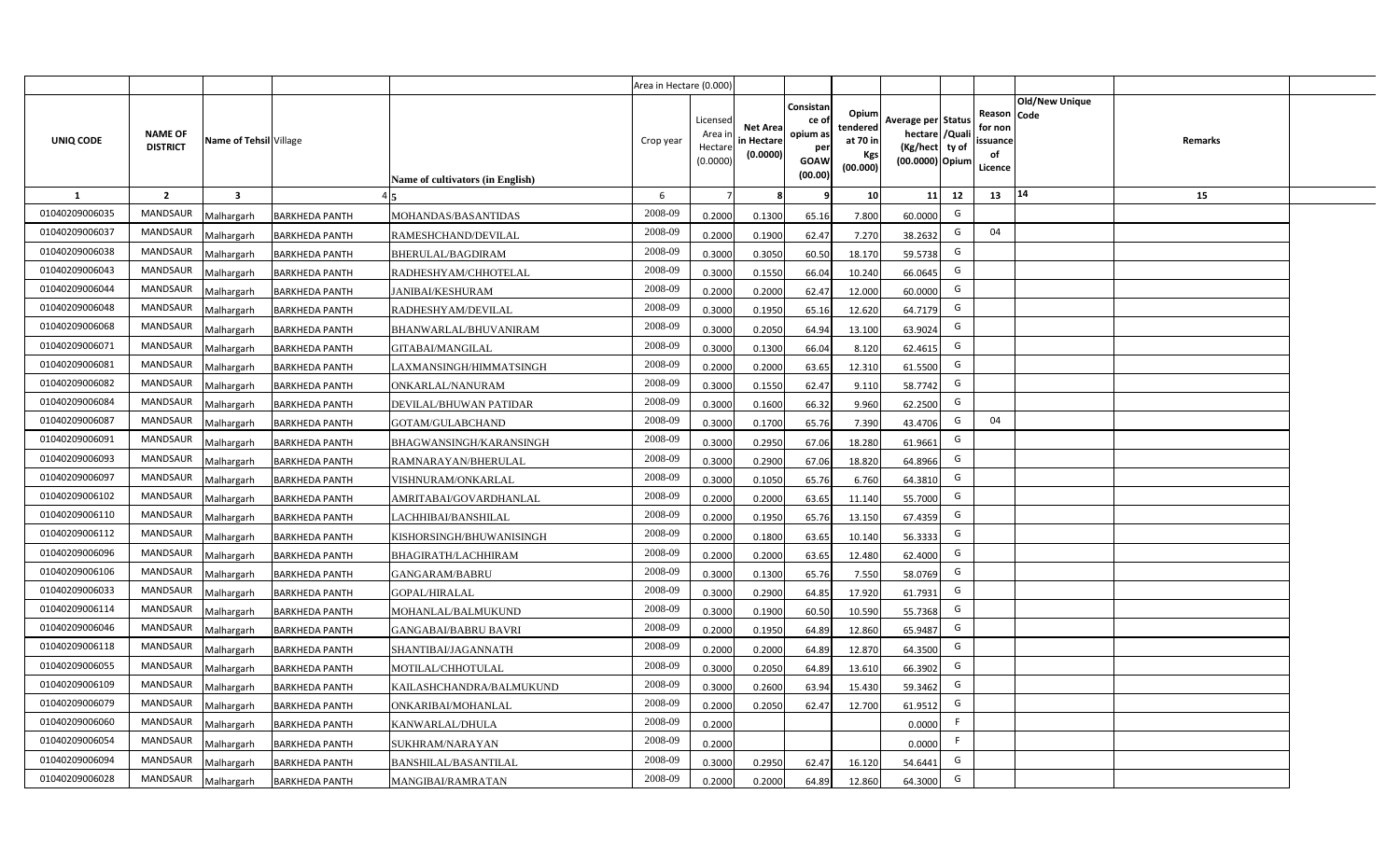|                |                                   |                         |                       |                                  | Area in Hectare (0.000) |                                            |                                           |                                                                |                                                  |                                                                            |    |                                                                              |         |  |
|----------------|-----------------------------------|-------------------------|-----------------------|----------------------------------|-------------------------|--------------------------------------------|-------------------------------------------|----------------------------------------------------------------|--------------------------------------------------|----------------------------------------------------------------------------|----|------------------------------------------------------------------------------|---------|--|
| UNIQ CODE      | <b>NAME OF</b><br><b>DISTRICT</b> | Name of Tehsil Village  |                       | Name of cultivators (in English) | Crop year               | Licensed<br>Area in<br>Hectare<br>(0.0000) | <b>Net Area</b><br>in Hectare<br>(0.0000) | Consistan<br>ce o<br>opium as<br>per<br><b>GOAW</b><br>(00.00) | Opium<br>tendered<br>at 70 in<br>Kgs<br>(00.000) | Average per Status<br>hectare / Quali<br>(Kg/hect ty of<br>(00.0000) Opium |    | <b>Old/New Unique</b><br>Reason Code<br>for non<br>issuance<br>of<br>Licence | Remarks |  |
| $\mathbf{1}$   | $\overline{2}$                    | $\overline{\mathbf{3}}$ |                       |                                  | 6                       | $\overline{7}$                             | -8                                        | ٩                                                              | 10                                               | 11                                                                         | 12 | 14<br>13                                                                     | 15      |  |
| 01040209006116 | MANDSAUR                          | <b>Malhargarh</b>       | <b>BARKHEDA PANTH</b> | RADHESHYAM/BHANWARLAL            | 2008-09                 | 0.3000                                     | 0.1800                                    | 64.89                                                          | 11.620                                           | 64.5556                                                                    | G  |                                                                              |         |  |
| 01040209006062 | <b>MANDSAUR</b>                   | <b>Malhargarh</b>       | <b>BARKHEDA PANTH</b> | FAKIRCHANDRA/HIRALAL             | 2008-09                 | 0.2000                                     | 0.1300                                    | 66.32                                                          | 8.490                                            | 65.3077                                                                    | G  |                                                                              |         |  |
| 01040209006045 | <b>MANDSAUR</b>                   | <b>Malhargarh</b>       | <b>BARKHEDA PANTH</b> | JAGDISHCHANDRA/JAGANNATH         | 2008-09                 | 0.3000                                     | 0.2000                                    | 65.75                                                          | 13.520                                           | 67.6000                                                                    | G  |                                                                              |         |  |
| 01040209006076 | <b>MANDSAUR</b>                   | <b>Malhargarh</b>       | <b>BARKHEDA PANTH</b> | MANGILAL/MAGNIRAM                | 2008-09                 | 0.3000                                     | 0.1500                                    | 64.72                                                          | 9.570                                            | 63.8000                                                                    | G  |                                                                              |         |  |
| 01040209006014 | <b>MANDSAUR</b>                   | <b>Malhargarh</b>       | <b>BARKHEDA PANTH</b> | ONKARLAL/NARAYANIBAI             | 2008-09                 | 0.3000                                     | 0.3050                                    | 64.72                                                          | 17.630                                           | 57.8033                                                                    | G  |                                                                              |         |  |
| 01040209006095 | <b>MANDSAUR</b>                   | <b>Malhargarh</b>       | <b>BARKHEDA PANTH</b> | KANWARLAL/CHUNNILAL              | 2008-09                 | 0.3000                                     | 0.0650                                    | 68.13                                                          | 4.800                                            | 73.8462                                                                    | G  |                                                                              |         |  |
| 01040209006049 | <b>MANDSAUR</b>                   | <b>Malhargarh</b>       | <b>BARKHEDA PANTH</b> | AMBALAL/BABRU                    | 2008-09                 | 0.3000                                     | 0.2000                                    | 64.72                                                          | 12.690                                           | 63.4500                                                                    | G  |                                                                              |         |  |
| 01040209006098 | <b>MANDSAUR</b>                   | <b>Malhargarh</b>       | <b>BARKHEDA PANTH</b> | MOHANLAL/BABRU                   | 2008-09                 | 0.3000                                     | 0.1950                                    | 54.65                                                          | 4.880                                            | 25.0260                                                                    | G  | 04                                                                           |         |  |
| 01040209006073 | <b>MANDSAUR</b>                   | <b>Malhargarh</b>       | <b>BARKHEDA PANTH</b> | KAMAL/MANGILAL                   | 2008-09                 | 0.2000                                     | 0.2000                                    | 64.72                                                          | 12.000                                           | 60.0000                                                                    | G  |                                                                              |         |  |
| 01040209006113 | <b>MANDSAUR</b>                   | <b>Malhargarh</b>       | <b>BARKHEDA PANTH</b> | SHANKARLAL/SUKHLAL               | 2008-09                 | 0.2000                                     | 0.1450                                    | 67.27                                                          | 8.810                                            | 60.7586                                                                    | G  |                                                                              |         |  |
| 01040209006058 | <b>MANDSAUR</b>                   | <b>Malhargarh</b>       | <b>BARKHEDA PANTH</b> | LALARAM/MANNALAL                 | 2008-09                 | 0.2000                                     | 0.1300                                    | 62.15                                                          | 8.480                                            | 65.2308                                                                    | G  |                                                                              |         |  |
| 01040209006086 | <b>MANDSAUR</b>                   | <b>Malhargarh</b>       | <b>BARKHEDA PANTH</b> | KAMLABAI/RAMLAL                  | 2008-09                 | 0.3000                                     | 0.1600                                    | 64.72                                                          | 10.210                                           | 63.8125                                                                    | G  |                                                                              |         |  |
| 01040209006015 | <b>MANDSAUR</b>                   | <b>Malhargarh</b>       | <b>BARKHEDA PANTH</b> | BHANWARLAL/DALURAM               | 2008-09                 | 0.2000                                     | 0.1300                                    | 65.75                                                          | 8.100                                            | 62.3077                                                                    | G  |                                                                              |         |  |
| 01040209006100 | <b>MANDSAUR</b>                   | Malhargarh              | <b>BARKHEDA PANTH</b> | ONKARLAL/KACHRULAL               | 2008-09                 | 0.2000                                     | 0.1800                                    | 65.19                                                          | 11.120                                           | 61.7778                                                                    | G  |                                                                              |         |  |
| 01040209006019 | <b>MANDSAUR</b>                   | Malhargarh              | <b>BARKHEDA PANTH</b> | SHANTIBAI/MANAKLAL               | 2008-09                 | 0.2000                                     | 0.1350                                    | 62.15                                                          | 7.830                                            | 58.0000                                                                    | G  |                                                                              |         |  |
| 01040209006107 | MANDSAUR                          | Malhargarh              | <b>BARKHEDA PANTH</b> | RAMESHWAR/LACHHIRAM              | 2008-09                 | 0.2000                                     | 0.1900                                    | 65.19                                                          | 12.570                                           | 66.1579                                                                    | G  |                                                                              |         |  |
| 01040209006067 | <b>MANDSAUR</b>                   | <b>Malhargarh</b>       | <b>BARKHEDA PANTH</b> | MANNALAL/LACHHIRAM               | 2008-09                 | 0.2000                                     | 0.1450                                    | 62.15                                                          | 9.450                                            | 65.1724                                                                    | G  |                                                                              |         |  |
| 01040209006029 | MANDSAUR                          | <b>Malhargarh</b>       | <b>BARKHEDA PANTH</b> | RAJARAM/MAGNIRAM                 | 2008-09                 | 0.3000                                     | 0.2900                                    | 60.12                                                          | 16.640                                           | 57.3793                                                                    | G  |                                                                              |         |  |
| 01040209006099 | <b>MANDSAUR</b>                   | <b>Malhargarh</b>       | <b>BARKHEDA PANTH</b> | JAGDISHCHANDRA/BHERULAL          | 2008-09                 | 0.2000                                     | 0.2050                                    | 65.19                                                          | 13.210                                           | 64.4390                                                                    | G  |                                                                              |         |  |
| 01040209006077 | <b>MANDSAUR</b>                   | Malhargarh              | <b>BARKHEDA PANTH</b> | AMARCHAND/ONKARLAL               | 2008-09                 | 0.2000                                     | 0.1900                                    | 65.75                                                          | 11.370                                           | 59.8421                                                                    | G  |                                                                              |         |  |
| 01040209006101 | <b>MANDSAUR</b>                   | <b>Malhargarh</b>       | <b>BARKHEDA PANTH</b> | KAMALKUMAR/ONKARLAL              | 2008-09                 | 0.2000                                     | 0.1050                                    | 70.57                                                          | 7.250                                            | 69.0476                                                                    | G  |                                                                              |         |  |
| 01040209006057 | MANDSAUR                          | <b>Malhargarh</b>       | <b>BARKHEDA PANTH</b> | RUKMANIBAI/MANGILAL              | 2008-09                 | 0.2000                                     | 0.2000                                    | 61.36                                                          | 11.980                                           | 59.9000                                                                    | G  |                                                                              |         |  |
| 01040209006040 | <b>MANDSAUR</b>                   | Aalhargarh              | <b>BARKHEDA PANTH</b> | BHERULAL/AMBALAL                 | 2008-09                 | 0.2000                                     | 0.2000                                    | 68.13                                                          | 12.610                                           | 63.0500                                                                    | G  |                                                                              |         |  |
| 01040209006050 | <b>MANDSAUR</b>                   | <b>Malhargarh</b>       | <b>BARKHEDA PANTH</b> | <b>BANSHILAL/DEVILAL</b>         | 2008-09                 | 0.3000                                     | 0.2350                                    | 65.19                                                          | 15.060                                           | 64.0851                                                                    | G  |                                                                              |         |  |
| 01040209006024 | <b>MANDSAUR</b>                   | <b>Malhargarh</b>       | <b>BARKHEDA PANTH</b> | PYARIBAI/MOHANLAL                | 2008-09                 | 0.3000                                     | 0.2100                                    | 65.19                                                          | 13.850                                           | 65.9524                                                                    | G  |                                                                              |         |  |
| 01040209006008 | MANDSAUR                          | <b>Malhargarh</b>       | <b>BARKHEDA PANTH</b> | ABHIMANYU/KACHRULAL              | 2008-09                 | 0.3000                                     | 0.1750                                    | 66.88                                                          | 10.420                                           | 59.5429                                                                    | G  |                                                                              |         |  |
| 01040209006059 | <b>MANDSAUR</b>                   | <b>Malhargarh</b>       | <b>BARKHEDA PANTH</b> | NANIBAI/MANGILAL                 | 2008-09                 | 0.3000                                     | 0.1000                                    | 68.13                                                          | 6.740                                            | 67.4000                                                                    | G  |                                                                              |         |  |
| 01040209006018 | <b>MANDSAUR</b>                   | <b>Malhargarh</b>       | <b>BARKHEDA PANTH</b> | FAKIRCHAND/BHERULAL              | 2008-09                 | 0.2000                                     | 0.2000                                    | 62.44                                                          | 12.790                                           | 63.9500                                                                    | G  |                                                                              |         |  |
| 01040209008039 | <b>MANDSAUR</b>                   | <b>Malhargarh</b>       | CHANGERI              | ISHWARSINGH/DEVISINGH            | 2008-09                 | 0.2000                                     | 0.1850                                    | 64.34                                                          | 11.520                                           | 62.2703                                                                    | G  |                                                                              |         |  |
| 01040209008040 | <b>MANDSAUR</b>                   | <b>Malhargarh</b>       | CHANGERI              | DEVILAL/GOPILAL                  | 2008-09                 | 0.2000                                     | 0.1900                                    | 63.71                                                          | 6.080                                            | 32.0000                                                                    | G  | 04                                                                           |         |  |
| 01040209008045 | MANDSAUR                          | Malhargarh              | CHANGERI              | DEVILAL/BASANTILAL               | 2008-09                 | 0.2000                                     |                                           |                                                                |                                                  | 0.0000                                                                     | F. |                                                                              |         |  |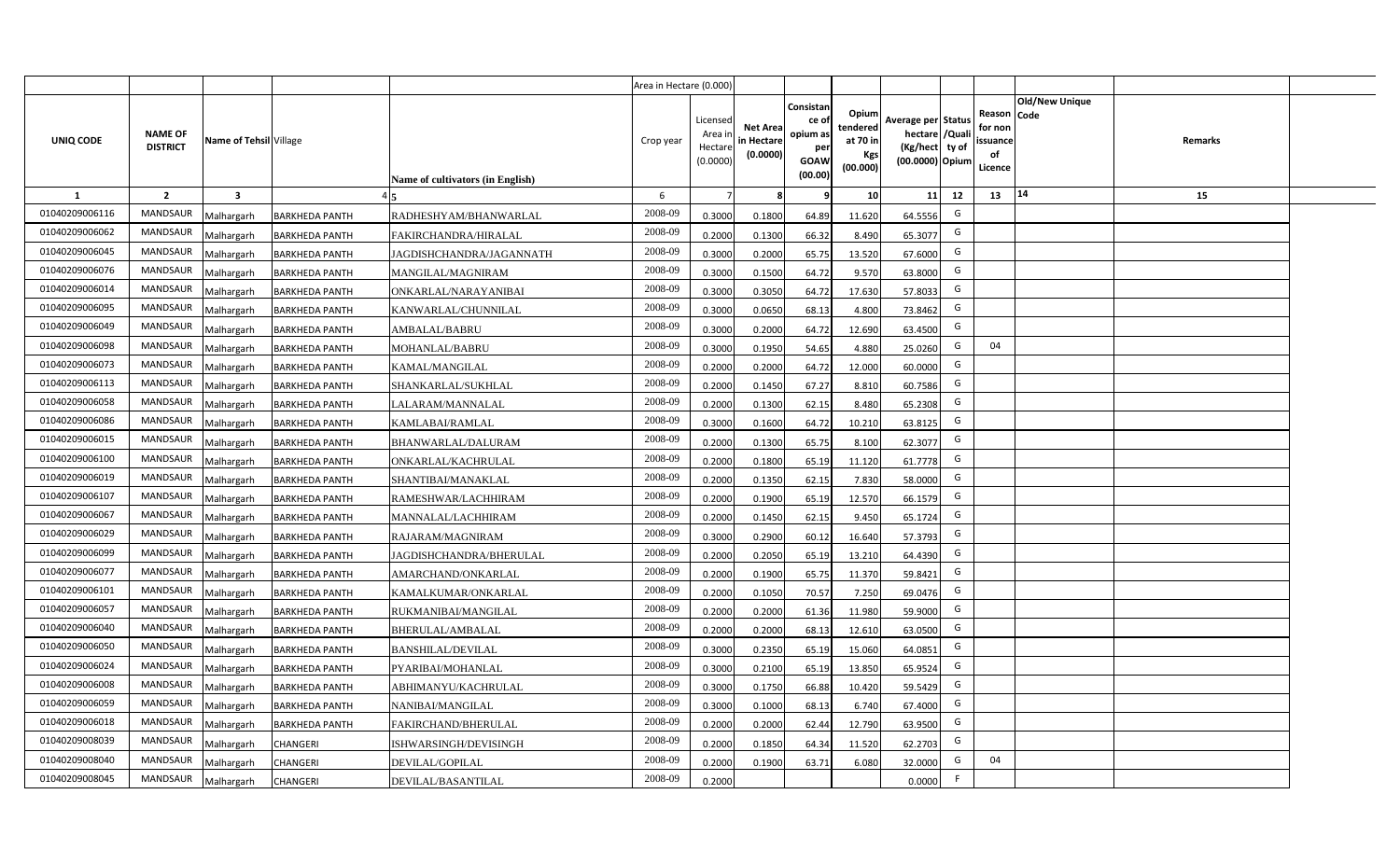|                |                                   |                         |                                                   | Area in Hectare (0.000) |                                            |                                           |                                                         |                                                  |                                                                            |    |                                                     |                       |         |  |
|----------------|-----------------------------------|-------------------------|---------------------------------------------------|-------------------------|--------------------------------------------|-------------------------------------------|---------------------------------------------------------|--------------------------------------------------|----------------------------------------------------------------------------|----|-----------------------------------------------------|-----------------------|---------|--|
| UNIQ CODE      | <b>NAME OF</b><br><b>DISTRICT</b> | Name of Tehsil Village  | Name of cultivators (in English)                  | Crop year               | Licensed<br>Area ir<br>Hectare<br>(0.0000) | <b>Net Area</b><br>in Hectare<br>(0.0000) | Consistar<br>ce o<br>opium as<br>per<br>GOAW<br>(00.00) | Opium<br>tendered<br>at 70 in<br>Kgs<br>(00.000) | Average per Status<br>hectare / Quali<br>(Kg/hect ty of<br>(00.0000) Opium |    | Reason Code<br>for non<br>issuance<br>of<br>Licence | <b>Old/New Unique</b> | Remarks |  |
| $\mathbf{1}$   | $\overline{2}$                    | $\overline{\mathbf{3}}$ |                                                   | 6                       | $\overline{7}$                             |                                           |                                                         | 10                                               | 11                                                                         | 12 | 13                                                  | 14                    | 15      |  |
| 01040209008052 | <b>MANDSAUR</b>                   | <b>Aalhargarh</b>       | CHANGERI<br>MADHOSINGH /NATHUSINGH                | 2008-09                 | 0.2000                                     | 0.0950                                    | 63.71                                                   | 5.980                                            | 62.9474                                                                    | G  |                                                     |                       |         |  |
| 01040209008008 | <b>MANDSAUR</b>                   | <b>Malhargarh</b>       | CHANGERI<br>SHRILAL/SHANKARLAL                    | 2008-09                 | 0.2000                                     | 0.1950                                    | 57.19                                                   | 7.210                                            | 36.9744                                                                    | G  | 04                                                  |                       |         |  |
| 01040209008018 | <b>MANDSAUR</b>                   | <b>Malhargarh</b>       | CHANGERI<br>PREMCHANDRA/VAKTA                     | 2008-09                 | 0.2000                                     | 0.2050                                    | 60.99                                                   | 11.950                                           | 58.2927                                                                    | G  |                                                     |                       |         |  |
| 01040209008003 | <b>MANDSAUR</b>                   | <b>Malhargarh</b>       | CHANGERI<br><b>BHANWARLAL/VAKTA</b>               | 2008-09                 | 0.3000                                     | 0.1500                                    | 60.99                                                   | 11.120                                           | 74.1333                                                                    | G  |                                                     |                       |         |  |
| 01040209008054 | MANDSAUR                          | <b>Malhargarh</b>       | CHANGERI<br>BHANWARLAL/RADHAKISHAN                | 2008-09                 | 0.2000                                     |                                           |                                                         |                                                  | 0.0000                                                                     | F. |                                                     |                       |         |  |
| 01040209008033 | <b>MANDSAUR</b>                   | <b>Malhargarh</b>       | CHANGERI<br>KISHANSINGH/RAMSINGH                  | 2008-09                 | 0.2000                                     | 0.1950                                    | 48.21                                                   | 3.980                                            | 20.4103                                                                    | G  | 04                                                  |                       |         |  |
| 01040209008005 | <b>MANDSAUR</b>                   | <b>Malhargarh</b>       | CHANGERI<br>DEVISINGH/BHUVANISINGH                | 2008-09                 | 0.2000                                     | 0.2000                                    | 54.93                                                   | 4.270                                            | 21.3500                                                                    | G  | 04                                                  |                       |         |  |
| 01040209010005 | <b>MANDSAUR</b>                   | <b>Malhargarh</b>       | TULSIRAM/KISHAN<br><b>JALODIYA</b>                | 2008-09                 | 0.2000                                     | 0.2000                                    | 65.75                                                   | 13.110                                           | 65.5500                                                                    | G  |                                                     |                       |         |  |
| 01040209010006 | MANDSAUR                          | <b>Malhargarh</b>       | <b>JALODIYA</b><br>NANDA/BHERAJI                  | 2008-09                 | 0.2000                                     | 0.1900                                    | 66.76                                                   | 12.680                                           | 66.7368                                                                    | G  |                                                     |                       |         |  |
| 01040209010007 | <b>MANDSAUR</b>                   | <b>Malhargarh</b>       | <b>JALODIYA</b><br>SHANIBAI/KASHIRAM              | 2008-09                 | 0.3000                                     |                                           |                                                         |                                                  | 0.0000                                                                     | F  |                                                     |                       |         |  |
| 01040209010008 | <b>MANDSAUR</b>                   | <b>Malhargarh</b>       | <b>JALODIYA</b><br>MOHANBAI/DEVA                  | 2008-09                 | 0.3000                                     | 0.1650                                    | 70.21                                                   | 11.500                                           | 69.697                                                                     | G  |                                                     |                       |         |  |
| 01040209010009 | <b>MANDSAUR</b>                   | <b>Malhargarh</b>       | BHUWANISINGH/GORDHANSINGH<br><b>JALODIYA</b>      | 2008-09                 | 0.3000                                     | 0.2800                                    | 66.76                                                   | 17.320                                           | 61.8571                                                                    | G  |                                                     |                       |         |  |
| 01040209010012 | <b>MANDSAUR</b>                   | <b>Malhargarh</b>       | <b>JALODIYA</b><br>UDAYRAM/BALA                   | 2008-09                 | 0.3000                                     | 0.2500                                    | 65.75                                                   | 17.880                                           | 71.5200                                                                    | G  |                                                     |                       |         |  |
| 01040209010016 | <b>MANDSAUR</b>                   | <b>Malhargarh</b>       | <b>JALODIYA</b><br>VIRAM/LAXHMAN                  | 2008-09                 | 0.3000                                     | 0.2850                                    | 65.75                                                   | 17.250                                           | 60.5263                                                                    | G  |                                                     |                       |         |  |
| 01040209010019 | MANDSAUR                          | <b>Malhargarh</b>       | <b>JALODIYA</b><br>MOHANDAS/HARIDAS               | 2008-09                 | 0.3000                                     | 0.2700                                    | 63.05                                                   | 16.790                                           | 62.1852                                                                    | G  |                                                     |                       |         |  |
| 01040209010033 | <b>MANDSAUR</b>                   | <b>Malhargarh</b>       | <b>JALODIYA</b><br>SHYAMIBAI/NANDA                | 2008-09                 | 0.3000                                     | 0.2050                                    | 63.99                                                   | 12.270                                           | 59.8537                                                                    | G  |                                                     |                       |         |  |
| 01040209010038 | <b>MANDSAUR</b>                   | <b>Malhargarh</b>       | <b>JALODIYA</b><br><b>MANGILAL/BHUVAN</b>         | 2008-09                 | 0.3000                                     | 0.2250                                    | 66.76                                                   | 13.860                                           | 61.6000                                                                    | G  |                                                     |                       |         |  |
| 01040209010039 | <b>MANDSAUR</b>                   | Malhargarh              | <b>JALODIYA</b><br>RAMESHWAR/BAGDIRAM/BASHANTIBAI | 2008-09                 | 0.3000                                     |                                           |                                                         |                                                  | 0.0000                                                                     | F  |                                                     |                       |         |  |
| 01040209010041 | <b>MANDSAUR</b>                   | <b>Malhargarh</b>       | <b>JALODIYA</b><br>GOUTAMBAI/KISHANLAL            | 2008-09                 | 0.2000                                     | 0.1500                                    | 68.20                                                   | 10.230                                           | 68.2000                                                                    | G  |                                                     |                       |         |  |
| 01040209010046 | <b>MANDSAUR</b>                   | <b>Malhargarh</b>       | <b>JALODIYA</b><br>BALMUKAND/MULCHAND             | 2008-09                 | 0.3000                                     | 0.1600                                    | 68.20                                                   | 5.620                                            | 35.1250                                                                    | G  | 04                                                  |                       |         |  |
| 01040209010047 | <b>MANDSAUR</b>                   | <b>Malhargarh</b>       | <b>JALODIYA</b><br>CHENRAM/BALARAM                | 2008-09                 | 0.3000                                     | 0.2250                                    | 65.75                                                   | 13.580                                           | 60.3556                                                                    | G  |                                                     |                       |         |  |
| 01040209010057 | <b>MANDSAUR</b>                   | <b>Malhargarh</b>       | <b>JALODIYA</b><br>KANWARLAL/KISHANLAL            | 2008-09                 | 0.3000                                     |                                           |                                                         |                                                  | 0.0000                                                                     | F  |                                                     |                       |         |  |
| 01040209010058 | <b>MANDSAUR</b>                   | <b>Malhargarh</b>       | <b>JALODIYA</b><br>NARAYANDAS/HARIDAS             | 2008-09                 | 0.2000                                     | 0.1700                                    | 63.99                                                   | 10.240                                           | 60.2353                                                                    | G  |                                                     |                       |         |  |
| 01040209010061 | <b>MANDSAUR</b>                   | <b>Malhargarh</b>       | <b>JALODIYA</b><br>MOHANBAI/SHANKAR               | 2008-09                 | 0.3000                                     | 0.1850                                    | 70.76                                                   | 12.340                                           | 66.7027                                                                    | G  |                                                     |                       |         |  |
| 01040209010029 | <b>MANDSAUR</b>                   | <b>Aalhargarh</b>       | <b>JALODIYA</b><br>MOHANLAL/BHANWARLAL            | 2008-09                 | 0.2000                                     | 0.0200                                    | 68.20                                                   | 1.680                                            | 84.0000                                                                    | G  |                                                     |                       |         |  |
| 01040209010030 | MANDSAUR                          | <b>Malhargarh</b>       | <b>JALODIYA</b><br>GATTUSINGH/JAWANSINGH          | 2008-09                 | 0.1000                                     |                                           |                                                         |                                                  | 0.0000                                                                     | -F |                                                     |                       |         |  |
| 01040209010021 | <b>MANDSAUR</b>                   | <b>Malhargarh</b>       | <b>JALODIYA</b><br>VIJAYSINGH/BHIMSINGH           | 2008-09                 | 0.3000                                     | 0.2900                                    | 68.20                                                   | 17.880                                           | 61.6552                                                                    | G  |                                                     |                       |         |  |
| 01040209010062 | <b>MANDSAUR</b>                   | <b>Malhargarh</b>       | <b>JALODIYA</b><br>PRAKASH/BHERA/KASTURIBAI       | 2008-09                 | 0.3000                                     | 0.0650                                    | 70.76                                                   | 4.750                                            | 73.0769                                                                    | G  |                                                     |                       |         |  |
| 01040209010063 | <b>MANDSAUR</b>                   | √alhargarh              | <b>JALODIYA</b><br>HARIRAM/PARTHA                 | 2008-09                 | 0.3000                                     | 0.1350                                    | 62.75                                                   | 7.480                                            | 55.4074                                                                    | G  |                                                     |                       |         |  |
| 01040209010017 | MANDSAUR                          | <b>Malhargarh</b>       | <b>JALODIYA</b><br><b>MAGNIRAM/BABRU</b>          | 2008-09                 | 0.2000                                     | 0.1750                                    | 68.20                                                   | 4.740                                            | 27.0857                                                                    | G  | 04                                                  |                       |         |  |
| 01040209010025 | <b>MANDSAUR</b>                   | <b>Malhargarh</b>       | <b>JALODIYA</b><br>KANHAIYALAL/NANURAM            | 2008-09                 | 0.2000                                     |                                           |                                                         |                                                  | 0.0000                                                                     | F  |                                                     |                       |         |  |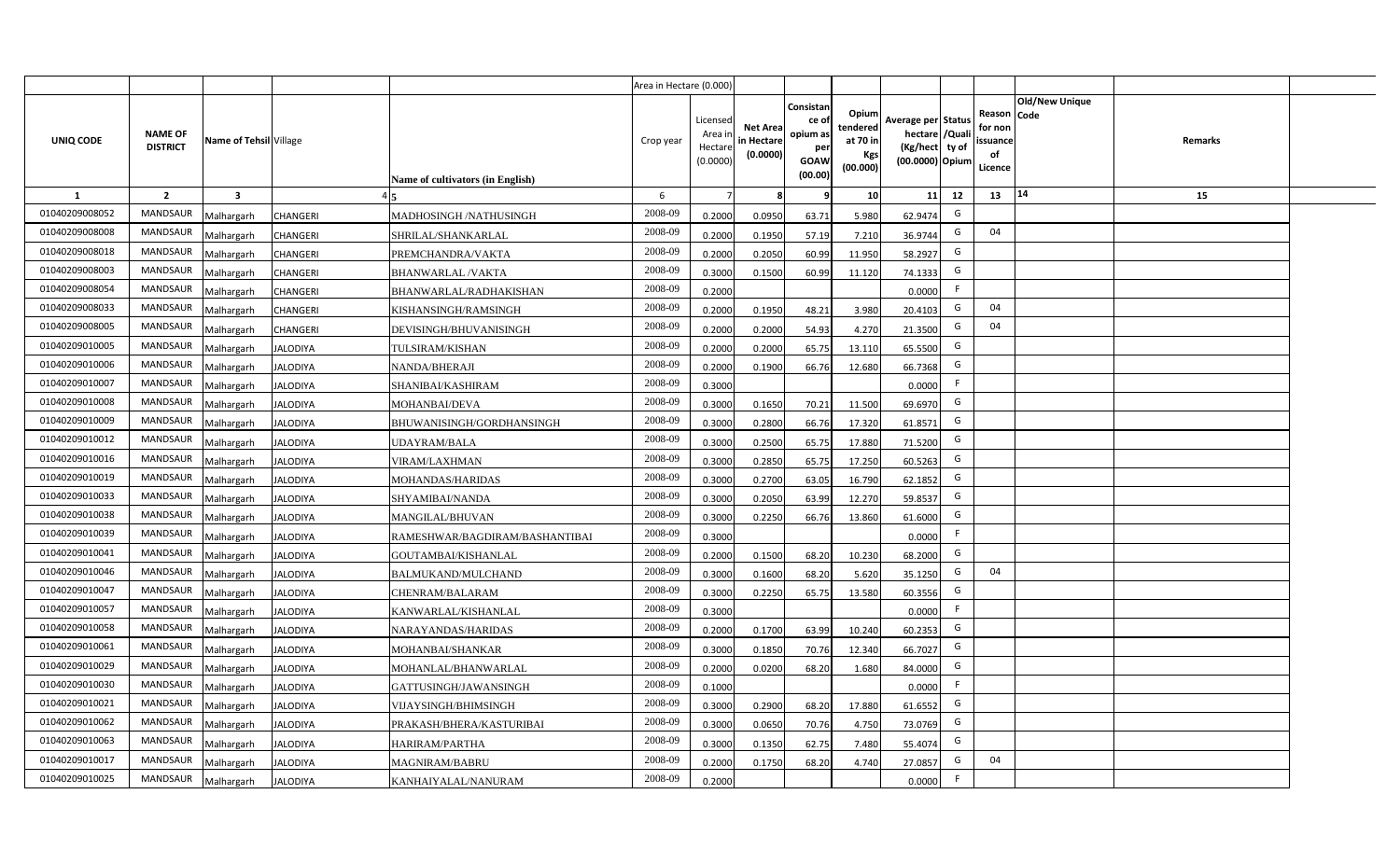|                |                                   |                         |                 |                                  | Area in Hectare (0.000) |                                            |                                           |                                                                |                                                  |                                                                            |    |                                                                             |         |  |
|----------------|-----------------------------------|-------------------------|-----------------|----------------------------------|-------------------------|--------------------------------------------|-------------------------------------------|----------------------------------------------------------------|--------------------------------------------------|----------------------------------------------------------------------------|----|-----------------------------------------------------------------------------|---------|--|
| UNIQ CODE      | <b>NAME OF</b><br><b>DISTRICT</b> | Name of Tehsil Village  |                 | Name of cultivators (in English) | Crop year               | Licensed<br>Area in<br>Hectare<br>(0.0000) | <b>Net Area</b><br>in Hectare<br>(0.0000) | Consistan<br>ce o<br>opium as<br>per<br><b>GOAW</b><br>(00.00) | Opium<br>tendered<br>at 70 in<br>Kgs<br>(00.000) | Average per Status<br>hectare / Quali<br>(Kg/hect ty of<br>(00.0000) Opium |    | <b>Old/New Unique</b><br>Reason Code<br>for non<br>ssuance<br>of<br>Licence | Remarks |  |
| $\mathbf{1}$   | $\overline{2}$                    | $\overline{\mathbf{3}}$ |                 |                                  | 6                       | $\overline{7}$                             |                                           | q                                                              | 10                                               | 11                                                                         | 12 | 14<br>13                                                                    | 15      |  |
| 01040209010031 | MANDSAUR                          | <b>Malhargarh</b>       | <b>JALODIYA</b> | SAJJANKUNWAR/SARDARSINGH         | 2008-09                 | 0.2000                                     |                                           |                                                                |                                                  | 0.0000                                                                     | F  |                                                                             |         |  |
| 01040209010048 | <b>MANDSAUR</b>                   | <b>Malhargarh</b>       | <b>JALODIYA</b> | BHAGATRAM/MOHANLAL               | 2008-09                 | 0.2000                                     |                                           |                                                                |                                                  | 0.0000                                                                     | F. |                                                                             |         |  |
| 01040209010051 | <b>MANDSAUR</b>                   | <b>Malhargarh</b>       | <b>JALODIYA</b> | MANNALAL/TULSIRAM                | 2008-09                 | 0.2000                                     | 0.2000                                    | 68.31                                                          | 13.660                                           | 68.3000                                                                    | G  |                                                                             |         |  |
| 01040209010043 | <b>MANDSAUR</b>                   | <b>Malhargarh</b>       | <b>JALODIYA</b> | RAMKUNWARBAI/NARAYAN             | 2008-09                 | 0.2000                                     | 0.1950                                    | 68.10                                                          | 12.180                                           | 62.4615                                                                    | G  |                                                                             |         |  |
| 01040209010067 | <b>MANDSAUR</b>                   | <b>Malhargarh</b>       | <b>JALODIYA</b> | <b>ONKARLAL/KALU</b>             | 2008-09                 | 0.2000                                     | 0.1200                                    | 68.10                                                          | 7.770                                            | 64.7500                                                                    | G  |                                                                             |         |  |
| 01040209010049 | <b>MANDSAUR</b>                   | <b>Malhargarh</b>       | <b>JALODIYA</b> | BHANWARLAL/KISHANLAL             | 2008-09                 | 0.2000                                     | 0.1500                                    | 68.10                                                          | 10.540                                           | 70.2667                                                                    | G  |                                                                             |         |  |
| 01040209010014 | <b>MANDSAUR</b>                   | <b>Malhargarh</b>       | <b>JALODIYA</b> | MUKANDRAM/NANURAM                | 2008-09                 | 0.2000                                     |                                           |                                                                |                                                  | 0.0000                                                                     | F  |                                                                             |         |  |
| 01040209011004 | <b>MANDSAUR</b>                   | <b>Malhargarh</b>       | <b>JETPURA</b>  | KANWARLAL/LAXMAN                 | 2008-09                 | 0.2000                                     | 0.0900                                    | 68.22                                                          | 6.160                                            | 68.4444                                                                    | G  |                                                                             |         |  |
| 01040209011008 | <b>MANDSAUR</b>                   | <b>Malhargarh</b>       | <b>JETPURA</b>  | RAMCHANDRA/JAGANNATH             | 2008-09                 | 0.2000                                     | 0.1300                                    | 72.16                                                          | 8.940                                            | 68.7692                                                                    | G  |                                                                             |         |  |
| 01040209011009 | MANDSAUR                          | <b>Malhargarh</b>       | <b>JETPURA</b>  | NANIBAI/KANA @ KANIRAM           | 2008-09                 | 0.2000                                     | 0.1750                                    | 72.99                                                          | 11.660                                           | 66.6286                                                                    | G  |                                                                             |         |  |
| 01040209011010 | <b>MANDSAUR</b>                   | <b>Malhargarh</b>       | <b>JETPURA</b>  | NARAYAN/NATHU                    | 2008-09                 | 0.2000                                     | 0.2050                                    | 57.28                                                          | 6.610                                            | 32.2439                                                                    | G  | 04                                                                          |         |  |
| 01040209011012 | <b>MANDSAUR</b>                   | <b>Malhargarh</b>       | <b>JETPURA</b>  | MANGILAL/NAGGA                   | 2008-09                 | 0.2000                                     | 0.1500                                    | 68.00                                                          | 9.620                                            | 64.1333                                                                    | G  |                                                                             |         |  |
| 01040209011014 | <b>MANDSAUR</b>                   | <b>Malhargarh</b>       | <b>JETPURA</b>  | SITARAM/KANIRAM                  | 2008-09                 | 0.2000                                     | 0.1100                                    | 70.37                                                          | 7.830                                            | 71.1818                                                                    | G  |                                                                             |         |  |
| 01040209011015 | <b>MANDSAUR</b>                   | Malhargarh              | <b>JETPURA</b>  | RAMESHWAR/GIRDHARI               | 2008-09                 | 0.2000                                     | 0.1850                                    | 67.35                                                          | 11.980                                           | 64.7568                                                                    | G  |                                                                             |         |  |
| 01040209011022 | <b>MANDSAUR</b>                   | Malhargarh              | <b>JETPURA</b>  | SHANKARLAL/GIRDHARI              | 2008-09                 | 0.2000                                     | 0.1600                                    | 67.35                                                          | 11.080                                           | 69.2500                                                                    | G  |                                                                             |         |  |
| 01040209011025 | MANDSAUR                          | Malhargarh              | <b>JETPURA</b>  | PRAKASH/RAMCHANDRA               | 2008-09                 | 0.2000                                     | 0.1200                                    | 68.98                                                          | 8.090                                            | 67.4167                                                                    | G  |                                                                             |         |  |
| 01040209011033 | <b>MANDSAUR</b>                   | <b>Malhargarh</b>       | <b>JETPURA</b>  | BABULAL/RAMCHANDRA               | 2008-09                 | 0.2000                                     | 0.1200                                    | 68.98                                                          | 8.250                                            | 68.7500                                                                    | G  |                                                                             |         |  |
| 01040209011034 | MANDSAUR                          | <b>Malhargarh</b>       | <b>JETPURA</b>  | VARDICHANDRA/RAMCHANDRA          | 2008-09                 | 0.2000                                     | 0.1900                                    | 68.98                                                          | 12.920                                           | 68.0000                                                                    | G  |                                                                             |         |  |
| 01040209011036 | <b>MANDSAUR</b>                   | <b>Malhargarh</b>       | <b>JETPURA</b>  | RADHESHYAM/BALUJI                | 2008-09                 | 0.3000                                     | 0.1200                                    | 67.54                                                          | 4.580                                            | 38.1667                                                                    | G  | 04                                                                          |         |  |
| 01040209011018 | <b>MANDSAUR</b>                   | Malhargarh              | <b>JETPURA</b>  | MANGILAL/SITARAM                 | 2008-09                 | 0.2000                                     | 0.1200                                    | 68.98                                                          | 3.870                                            | 32.2500                                                                    | G  | 04                                                                          |         |  |
| 01040209011021 | <b>MANDSAUR</b>                   | <b>Malhargarh</b>       | <b>JETPURA</b>  | RAMSINGH/MANAJI                  | 2008-09                 | 0.2000                                     | 0.1950                                    | 63.56                                                          | 7.810                                            | 40.0513                                                                    | G  | 04                                                                          |         |  |
| 01040209011007 | MANDSAUR                          | <b>Malhargarh</b>       | <b>JETPURA</b>  | BHANWARLAL/BHERA                 | 2008-09                 | 0.2000                                     | 0.2000                                    | 68.98                                                          | 12.530                                           | 62.6500                                                                    | G  |                                                                             |         |  |
| 01040209011037 | MANDSAUR                          | Aalhargarh              | <b>JETPURA</b>  | PRAKSHCHANDRA/MATHURALAL         | 2008-09                 | 0.3000                                     |                                           |                                                                |                                                  | 0.0000                                                                     | F. |                                                                             |         |  |
| 01040209011023 | <b>MANDSAUR</b>                   | <b>Malhargarh</b>       | <b>JETPURA</b>  | SONIBAI/CHUNNILAL                | 2008-09                 | 0.2000                                     | 0.0700                                    | 63.62                                                          | 4.140                                            | 59.1429                                                                    | G  |                                                                             |         |  |
| 01040209011027 | <b>MANDSAUR</b>                   | <b>Malhargarh</b>       | <b>JETPURA</b>  | GIRDHARILAL/JAGANNATH            | 2008-09                 | 0.2000                                     | 0.1500                                    | 67.57                                                          | 9.160                                            | 61.0667                                                                    | G  |                                                                             |         |  |
| 01040209011005 | MANDSAUR                          | Malhargarh              | <b>JETPURA</b>  | <b>BALU/HARIRAM</b>              | 2008-09                 | 0.3000                                     | 0.1000                                    | 68.28                                                          | 3.010                                            | 30.1000                                                                    | G  | 04                                                                          |         |  |
| 01040209011016 | <b>MANDSAUR</b>                   | <b>Malhargarh</b>       | <b>JETPURA</b>  | SITABAI/KANWARLAL                | 2008-09                 | 0.3000                                     | 0.1750                                    | 67.57                                                          | 10.810                                           | 61.7714                                                                    | G  |                                                                             |         |  |
| 01040209011028 | <b>MANDSAUR</b>                   | <b>Malhargarh</b>       | <b>JETPURA</b>  | <b>KUKA/KALU</b>                 | 2008-09                 | 0.2000                                     | 0.2000                                    | 61.62                                                          | 4.320                                            | 21.6000                                                                    | G  | 04                                                                          |         |  |
| 01040209011006 | <b>MANDSAUR</b>                   | <b>Malhargarh</b>       | <b>JETPURA</b>  | SHAMBHUBAI/NAGGAJI               | 2008-09                 | 0.2000                                     | 0.1400                                    | 67.57                                                          | 8.460                                            | 60.4286                                                                    | G  |                                                                             |         |  |
| 01040209011024 | <b>MANDSAUR</b>                   | <b>Malhargarh</b>       | <b>JETPURA</b>  | HIRALAL/GIRDHARI                 | 2008-09                 | 0.2000                                     | 0.2000                                    | 64.82                                                          | 11.640                                           | 58.2000                                                                    | G  |                                                                             |         |  |
| 01040209011030 | MANDSAUR                          | Malhargarh              | <b>JETPURA</b>  | NATHULAL/SITARAM                 | 2008-09                 | 0.2000                                     | 0.1950                                    | 64.82                                                          | 11.680                                           | 59.8974                                                                    | G  |                                                                             |         |  |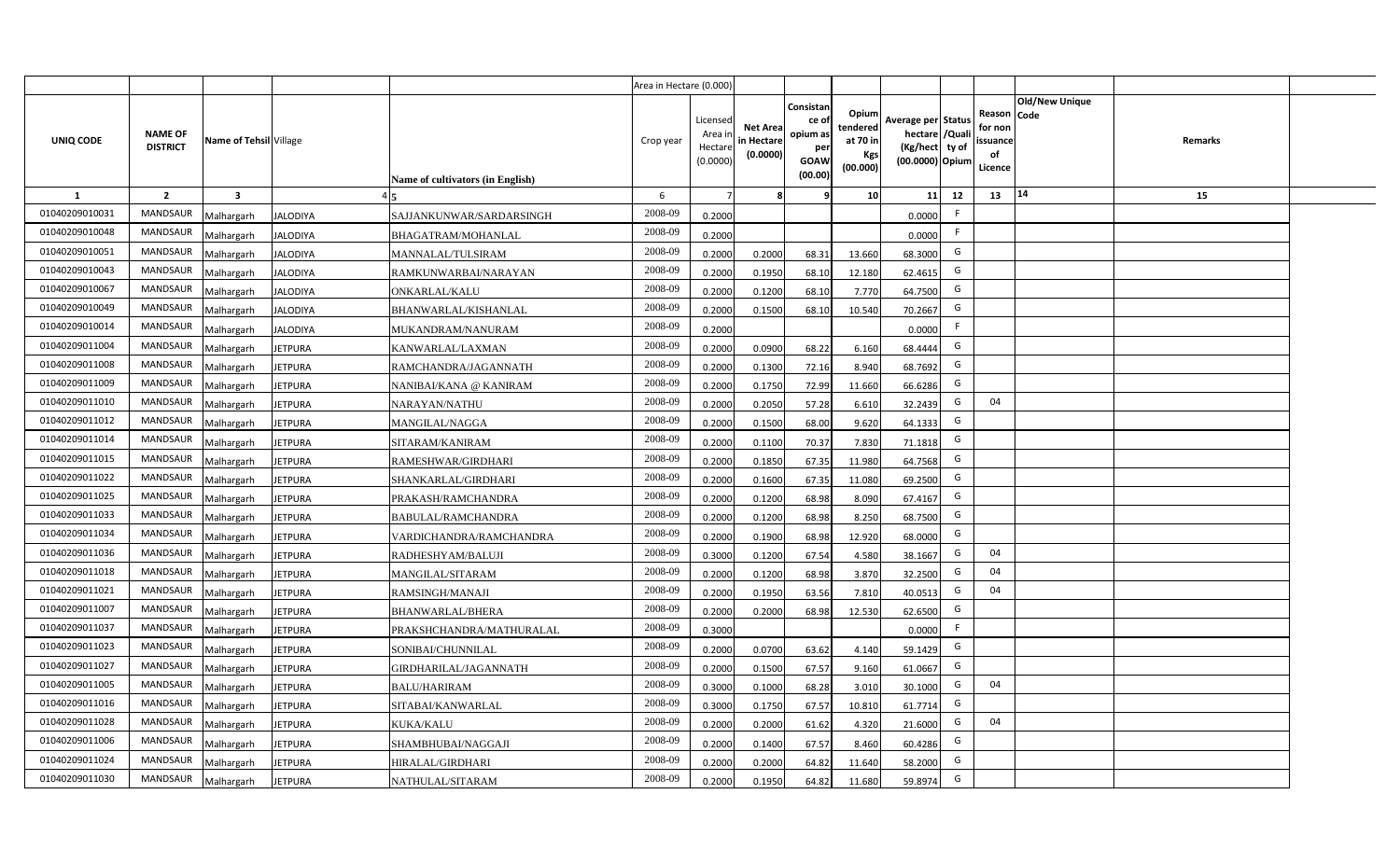|                |                                   |                                   |                                  | Area in Hectare (0.000) |                                          |                                           |                                                          |                                                  |                                                                            |    |                                                     |                       |                |  |
|----------------|-----------------------------------|-----------------------------------|----------------------------------|-------------------------|------------------------------------------|-------------------------------------------|----------------------------------------------------------|--------------------------------------------------|----------------------------------------------------------------------------|----|-----------------------------------------------------|-----------------------|----------------|--|
| UNIQ CODE      | <b>NAME OF</b><br><b>DISTRICT</b> | Name of Tehsil Village            | Name of cultivators (in English) | Crop year               | Licensed<br>Area i<br>Hectar<br>(0.0000) | <b>Net Area</b><br>in Hectare<br>(0.0000) | Consistan<br>ce of<br>opium as<br>per<br>GOAW<br>(00.00) | Opium<br>tendered<br>at 70 in<br>Kgs<br>(00.000) | Average per Status<br>hectare / Quali<br>(Kg/hect ty of<br>(00.0000) Opium |    | Reason Code<br>for non<br>issuance<br>of<br>Licence | <b>Old/New Unique</b> | Remarks        |  |
| 1              | $\overline{2}$                    | $\overline{\mathbf{3}}$           |                                  | 6                       |                                          |                                           |                                                          | 10 <sup>1</sup>                                  | 11                                                                         | 12 | 13                                                  | 14                    | 15             |  |
| 01040209011043 | MANDSAUR                          | Malhargarh<br><b>IETPURA</b>      | RAMCHANDRA/GOPAL                 | 2008-09                 | 0.2000                                   | 0.1250                                    | 67.57                                                    | 8.130                                            | 65.0400                                                                    | G  |                                                     | 01040209040042        |                |  |
| 01040209011044 | <b>MANDSAUR</b>                   | Malhargarh<br><b>JETPURA</b>      | AMBALAL/LALJI                    | 2008-09                 | 0.2000                                   | 0.2000                                    | 64.82                                                    | 13.030                                           | 65.1500                                                                    | G  |                                                     | 01040209040079        |                |  |
| 01040209011045 | MANDSAUR                          | Malhargarh<br><b>JETPURA</b>      | MOHANLAL/NANURAM                 | 2008-09                 | 0.2000                                   | 0.2100                                    | 61.62                                                    | 12.610                                           | 60.0476                                                                    | G  |                                                     | 01040209040081        |                |  |
| 01040209011046 | MANDSAUR                          | Malhargarh<br><b>JETPURA</b>      | NARAYAN/NANURAM                  | 2008-09                 | 0.2000                                   | 0.1750                                    | 63.14                                                    | 11.200                                           | 64.0000                                                                    | G  |                                                     | 01040209040053        |                |  |
| 01040209011047 | <b>MANDSAUR</b>                   | Malhargarh<br><b>IETPURA</b>      | TEJRAM/NANURAM                   | 2008-09                 | 0.2000                                   | 0.1950                                    | 64.62                                                    | 12.490                                           | 64.0513                                                                    | G  |                                                     | 01040209040054        |                |  |
| 01040209011048 | <b>MANDSAUR</b>                   | Malhargarh<br><b>JETPURA</b>      | KISHANLAL/GIRDHARI               | 2008-09                 | 0.2000                                   | 0.2050                                    | 64.82                                                    | 12.430                                           | 60.6341                                                                    | G  |                                                     | 01040209026025        |                |  |
| 01040209013002 | MANDSAUR                          | Malhargarh<br>KACHRIYA DEV DUNGRI | ROADIBAI/KESHURAM                | 2008-09                 | 0.100                                    | 0.1000                                    | 53.44                                                    | 5.780                                            | 57.8000                                                                    | G  |                                                     |                       |                |  |
| 01040209013019 | <b>MANDSAUR</b>                   | Malhargarh<br>KACHRIYA DEV DUNGRI | NARAYANKUNWAR/NARAYANSINGH       | 2008-09                 | 0.1000                                   | 0.0900                                    | 56.03                                                    | 4.850                                            | 53.8889                                                                    | G  |                                                     |                       |                |  |
| 01040209131006 | <b>MANDSAUR</b>                   | Malhargarh<br>KACHRIYANO          | BABULAL/PYARA                    | 2008-09                 | 0.2000                                   | 0.1000                                    | 53.67                                                    | 2.780                                            | 27.8000                                                                    | G  | 04                                                  |                       |                |  |
| 01040209131007 | <b>MANDSAUR</b>                   | Malhargarh<br>KACHRIYANO          | GATUSINGH/RAMSINGH               | 2008-09                 | 0.2000                                   | 0.2000                                    | 45.78                                                    | 6.970                                            | 34.8500                                                                    | G  | 04                                                  |                       |                |  |
| 01040209131009 | <b>MANDSAUR</b>                   | Malhargarh<br>KACHRIYANO          | BANSHIDAS/MANGUDAS               | 2008-09                 | 0.2000                                   | 0.2000                                    | 57.95                                                    | 6.240                                            | 31.2000                                                                    |    | 02                                                  |                       |                |  |
| 01040209131011 | MANDSAUR                          | Malhargarh<br>KACHRIYANO          | FARIDKHA/HIMMATKHA               | 2008-09                 | 0.2000                                   | 0.1900                                    | 54.13                                                    | 9.000                                            | 47.3684                                                                    | G  | 04                                                  |                       |                |  |
| 01040209131014 | <b>MANDSAUR</b>                   | Malhargarh<br><b>KACHRIYANO</b>   | RAFIKMOHAMMAD/RAMJANIKHA         | 2008-09                 | 0.3000                                   | 0.1000                                    | 65.40                                                    | 6.950                                            | 69.5000                                                                    | G  |                                                     |                       | TRANSFER/JOGNI |  |
| 01040209131019 | <b>MANDSAUR</b>                   | Malhargarh<br><b>KACHRIYANO</b>   | SHYAMKUNWAR/GOVINDSINGH          | 2008-09                 | 0.3000                                   | 0.1900                                    | 56.08                                                    | 10.320                                           | 54.3158                                                                    |    |                                                     |                       | TRANSFER/JOGNI |  |
| 01040209131025 | <b>MANDSAUR</b>                   | <b>KACHRIYANO</b><br>Malhargarh   | RAMLAL/CHUNNILAL                 | 2008-09                 | 0.2000                                   | 0.2000                                    | 58.58                                                    | 6.610                                            | 33.0500                                                                    | G  | 04                                                  |                       | TRANSFER/JOGNI |  |
| 01040209131028 | <b>MANDSAUR</b>                   | Malhargarh<br>KACHRIYANO          | BALWANTSINGH/NATHUSINGH          | 2008-09                 | 0.3000                                   | 0.2850                                    | 53.66                                                    | 15.570                                           | 54.6316                                                                    | G  |                                                     |                       | TRANSFER/Jogni |  |
| 01040209131037 | <b>MANDSAUR</b>                   | Malhargarh<br>KACHRIYANO          | RAMESHWAR/BHANWARLAL             | 2008-09                 | 0.2000                                   | 0.1950                                    | 62.85                                                    | 12.820                                           | 65.7436                                                                    | G  |                                                     |                       | TRANSFER/Jogni |  |
| 01040209131010 | <b>MANDSAUR</b>                   | Malhargarh<br>KACHRIYANO          | RAMNARAYAN/HIRALAL               | 2008-09                 | 0.3000                                   | 0.1950                                    | 55.15                                                    | 5.530                                            | 28.3590                                                                    | G  | 04                                                  | 01040209025048        |                |  |
| 01040209014002 | <b>MANDSAUR</b>                   | Malhargarh<br><b>KHATYA KHEDI</b> | NAHARCHAND/BHOLARAM              | 2008-09                 | 0.3000                                   | 0.2800                                    | 68.13                                                    | 18.460                                           | 65.9286                                                                    | G  |                                                     |                       |                |  |
| 01040209014004 | <b>MANDSAUR</b>                   | Malhargarh<br>KHATYA KHEDI        | NATHU/NANKUPASI                  | 2008-09                 | 0.2000                                   | 0.0750                                    | 71.21                                                    | 4.490                                            | 59.8667                                                                    | G  |                                                     |                       |                |  |
| 01040209014005 | <b>MANDSAUR</b>                   | Malhargarh<br>KHATYA KHEDI        | LAKSHMAN/ONKAR MALI              | 2008-09                 | 0.2000                                   | 0.1950                                    | 68.13                                                    | 12.640                                           | 64.8205                                                                    | G  |                                                     |                       |                |  |
| 01040209014006 | MANDSAUR                          | Malhargarh<br>KHATYA KHEDI        | FULCHAND/SAMPATLAL               | 2008-09                 | 0.2000                                   | 0.0950                                    | 69.57                                                    | 6.080                                            | 64.0000                                                                    | G  |                                                     |                       |                |  |
| 01040209014007 | <b>MANDSAUR</b>                   | Malhargarh<br>KHATYA KHEDI        | CHHOTELAL/NANDKISHOR             | 2008-09                 | 0.3000                                   | 0.3050                                    | 66.00                                                    | 17.660                                           | 57.9016                                                                    | G  |                                                     |                       |                |  |
| 01040209014008 | <b>MANDSAUR</b>                   | Malhargarh<br><b>KHATYA KHEDI</b> | MITHHULAL/BANSHILAL              | 2008-09                 | 0.2000                                   | 0.1800                                    | 66.00                                                    | 11.140                                           | 61.8889                                                                    | G  |                                                     |                       |                |  |
| 01040209014009 | <b>MANDSAUR</b>                   | Malhargarh<br><b>KHATYA KHEDI</b> | HARILAL/SOHANLAL                 | 2008-09                 | 0.3000                                   | 0.1050                                    | 66.00                                                    | 6.440                                            | 61.3333                                                                    | G  |                                                     |                       |                |  |
| 01040209014010 | <b>MANDSAUR</b>                   | Malhargarh<br><b>KHATYA KHEDI</b> | SUNDARBAI/GANGARAM               | 2008-09                 | 0.300                                    | 0.1200                                    | 66.00                                                    | 7.460                                            | 62.1667                                                                    | G  |                                                     |                       |                |  |
| 01040209014013 | <b>MANDSAUR</b>                   | Malhargarh<br><b>KHATYA KHEDI</b> | RADHESHYAM/CHUNNILAL             | 2008-09                 | 0.2000                                   | 0.1950                                    | 66.00                                                    | 11.260                                           | 57.7436                                                                    | G  |                                                     |                       |                |  |
| 01040209014014 | <b>MANDSAUR</b>                   | Malhargarh<br><b>KHATYA KHEDI</b> | BHAVARIBAI/CHHAGANLAL            | 2008-09                 | 0.2000                                   | 0.2000                                    | 68.36                                                    | 12.690                                           | 63.4500                                                                    | G  |                                                     |                       |                |  |
| 01040209014015 | <b>MANDSAUR</b>                   | Malhargarh<br><b>KHATYA KHEDI</b> | DARBARILAL/RAMCHAND              | 2008-09                 | 0.3000                                   | 0.3000                                    | 60.50                                                    | 11.240                                           | 37.4667                                                                    | G  | 04                                                  |                       |                |  |
| 01040209014018 | <b>MANDSAUR</b>                   | Malhargarh<br><b>KHATYA KHEDI</b> | MULCHAND/SHANKARLAL              | 2008-09                 | 0.2000                                   | 0.2000                                    | 68.30                                                    | 12.280                                           | 61.4000                                                                    | G  |                                                     |                       |                |  |
| 01040209014019 | MANDSAUR                          | Malhargarh<br><b>KHATYA KHEDI</b> | SHANKARLAL/BHAGCHAND             | 2008-09                 | 0.2000                                   | 0.1000                                    | 66.20                                                    | 5.670                                            | 56.7000                                                                    | G  |                                                     |                       |                |  |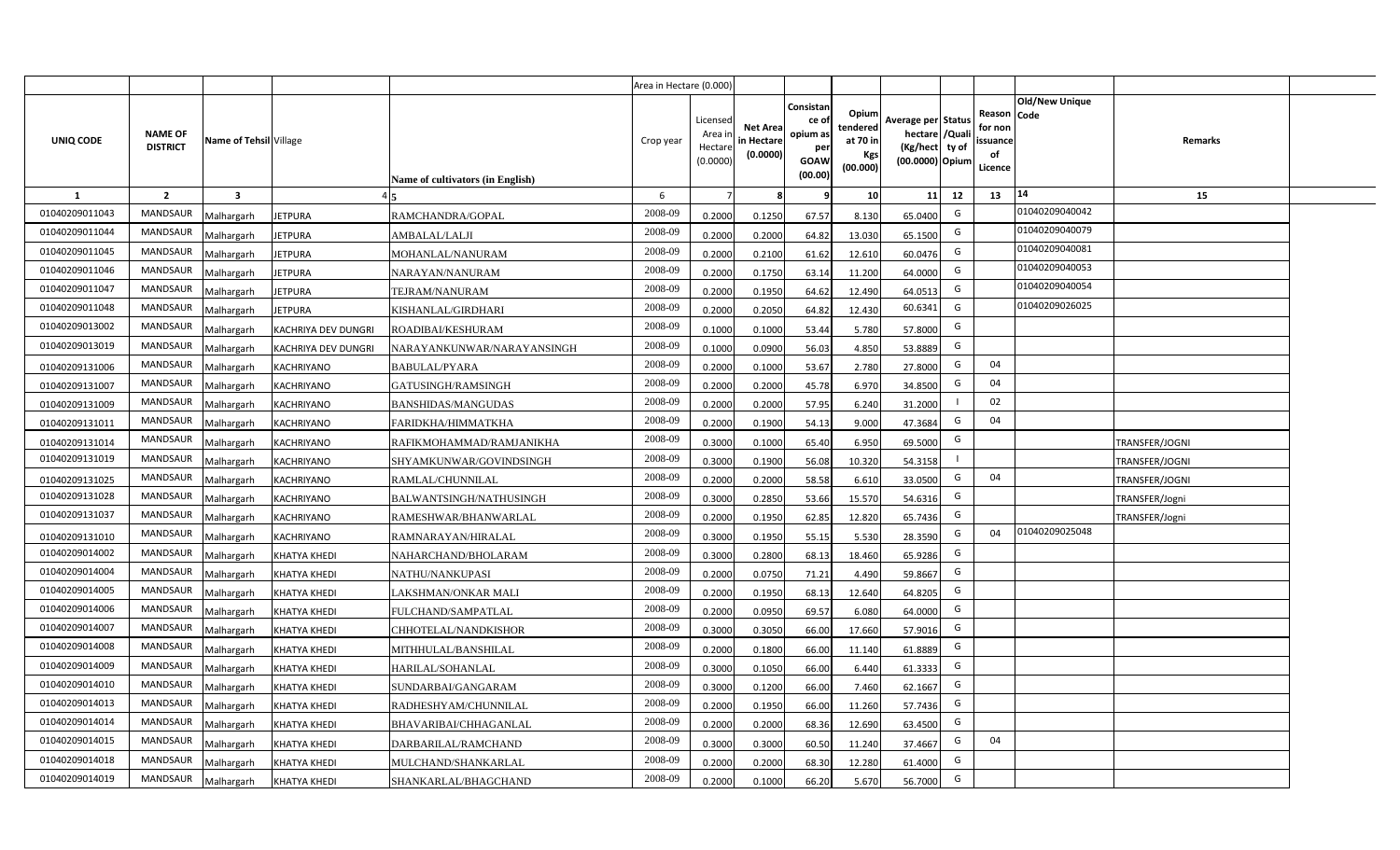|                |                                   |                         |                     |                                  | Area in Hectare (0.000) |                                            |                                           |                                                         |                                                  |                                                                            |    |                                                                                              |         |  |
|----------------|-----------------------------------|-------------------------|---------------------|----------------------------------|-------------------------|--------------------------------------------|-------------------------------------------|---------------------------------------------------------|--------------------------------------------------|----------------------------------------------------------------------------|----|----------------------------------------------------------------------------------------------|---------|--|
| UNIQ CODE      | <b>NAME OF</b><br><b>DISTRICT</b> | Name of Tehsil Village  |                     | Name of cultivators (in English) | Crop year               | Licensed<br>Area in<br>Hectare<br>(0.0000) | <b>Net Area</b><br>in Hectare<br>(0.0000) | Consistar<br>ce o<br>opium as<br>per<br>GOAW<br>(00.00) | Opium<br>tendered<br>at 70 in<br>Kgs<br>(00.000) | Average per Status<br>hectare / Quali<br>(Kg/hect ty of<br>(00.0000) Opium |    | <b>Old/New Unique</b><br>Reason<br><b>Code</b><br>for non<br><b>ssuance</b><br>of<br>Licence | Remarks |  |
| $\mathbf{1}$   | $\overline{2}$                    | $\overline{\mathbf{3}}$ |                     |                                  | 6                       | $\overline{7}$                             | -8                                        | ٩                                                       | 10                                               | 11                                                                         | 12 | 14<br>13                                                                                     | 15      |  |
| 01040209014021 | MANDSAUR                          | <b>Aalhargarh</b>       | <b>KHATYA KHEDI</b> | SALAGRAM/ONKARLAL                | 2008-09                 | 0.2000                                     | 0.1350                                    | 68.18                                                   | 8.760                                            | 64.8889                                                                    | G  |                                                                                              |         |  |
| 01040209014024 | <b>MANDSAUR</b>                   | <b>Malhargarh</b>       | <b>KHATYA KHEDI</b> | SHETANKUNWAR/NAHARSINGH          | 2008-09                 | 0.2000                                     | 0.2000                                    | 68.30                                                   | 13.110                                           | 65.5500                                                                    | G  |                                                                                              |         |  |
| 01040209014029 | <b>MANDSAUR</b>                   | <b>Malhargarh</b>       | KHATYA KHEDI        | SHIVRAM/ONKARLAL                 | 2008-09                 | 0.2000                                     | 0.2000                                    | 69.57                                                   | 12.700                                           | 63.5000                                                                    | G  |                                                                                              |         |  |
| 01040209014020 | <b>MANDSAUR</b>                   | <b>Malhargarh</b>       | <b>KHATYA KHEDI</b> | GANGABAI/DHANNALAL               | 2008-09                 | 0.2000                                     | 0.2000                                    | 68.36                                                   | 12.180                                           | 60.9000                                                                    | G  |                                                                                              |         |  |
| 01040209015003 | <b>MANDSAUR</b>                   | <b>Malhargarh</b>       | KHERKHEDA           | RAMESHWAR/MANGILAL               | 2008-09                 | 0.3000                                     | 0.1700                                    | 60.61                                                   | 9.250                                            | 54.4118                                                                    | G  |                                                                                              |         |  |
| 01040209015004 | <b>MANDSAUR</b>                   | <b>Malhargarh</b>       | KHERKHEDA           | MANSINGH/KACHRUSINGH             | 2008-09                 | 0.3000                                     | 0.2850                                    | 63.15                                                   | 15.780                                           | 55.3684                                                                    | G  |                                                                                              |         |  |
| 01040209015020 | <b>MANDSAUR</b>                   | <b>Malhargarh</b>       | KHERKHEDA           | <b>HIRALAL/KALU</b>              | 2008-09                 | 0.3000                                     | 0.3000                                    | 60.61                                                   | 18.170                                           | 60.5667                                                                    | G  |                                                                                              |         |  |
| 01040209015036 | <b>MANDSAUR</b>                   | <b>Malhargarh</b>       | KHERKHEDA           | SHAMBHULAL/MANNALAL              | 2008-09                 | 0.2000                                     | 0.1550                                    | 65.37                                                   | 11.020                                           | 71.0968                                                                    | G  |                                                                                              |         |  |
| 01040209015041 | <b>MANDSAUR</b>                   | <b>Malhargarh</b>       | KHERKHEDA           | RAMKANYABAI/GOVARDHAN            | 2008-09                 | 0.3000                                     | 0.2800                                    | 58.90                                                   | 15.670                                           | 55.9643                                                                    | G  |                                                                                              |         |  |
| 01040209015045 | <b>MANDSAUR</b>                   | <b>Malhargarh</b>       | KHERKHEDA           | DEVILAL/MANGILAL BORIVAL         | 2008-09                 | 0.3000                                     | 0.2600                                    | 66.08                                                   | 17.920                                           | 68.9231                                                                    | G  |                                                                                              |         |  |
| 01040209015046 | <b>MANDSAUR</b>                   | <b>Malhargarh</b>       | KHERKHEDA           | RAMCHANDRA/UDAYRAM               | 2008-09                 | 0.2000                                     | 0.1950                                    | 63.15                                                   | 12.320                                           | 63.1795                                                                    | G  |                                                                                              |         |  |
| 01040209015049 | <b>MANDSAUR</b>                   | <b>Malhargarh</b>       | KHERKHEDA           | <b>RAMSINGH/KISHOR</b>           | 2008-09                 | 0.3000                                     | 0.3000                                    | 59.58                                                   | 18.160                                           | 60.5333                                                                    | G  |                                                                                              |         |  |
| 01040209015065 | <b>MANDSAUR</b>                   | <b>Malhargarh</b>       | KHERKHEDA           | <b>GANESHRAM/GULAB</b>           | 2008-09                 | 0.3000                                     | 0.2600                                    | 60.13                                                   | 13.980                                           | 53.7692                                                                    | G  |                                                                                              |         |  |
| 01040209015067 | <b>MANDSAUR</b>                   | Malhargarh              | KHERKHEDA           | BHAGATRAM/KACHRU                 | 2008-09                 | 0.2000                                     | 0.1900                                    | 60.61                                                   | 11.000                                           | 57.8947                                                                    | G  |                                                                                              |         |  |
| 01040209015084 | <b>MANDSAUR</b>                   | Malhargarh              | KHERKHEDA           | KARULAL/RAJARAM                  | 2008-09                 | 0.3000                                     | 0.2900                                    | 63.15                                                   | 17.930                                           | 61.8276                                                                    | G  |                                                                                              |         |  |
| 01040209015057 | <b>MANDSAUR</b>                   | <b>Malhargarh</b>       | KHERKHEDA           | CHHAGANLAL/KANWARLAL             | 2008-09                 | 0.3000                                     | 0.2950                                    | 59.69                                                   | 17.850                                           | 60.5085                                                                    | G  |                                                                                              |         |  |
| 01040209015085 | <b>MANDSAUR</b>                   | <b>Malhargarh</b>       | KHERKHEDA           | BHERULAL/LALA                    | 2008-09                 | 0.3000                                     | 0.2800                                    | 63.15                                                   | 17.570                                           | 62.7500                                                                    | G  |                                                                                              |         |  |
| 01040209015073 | MANDSAUR                          | <b>Malhargarh</b>       | KHERKHEDA           | RAMSINGH/FAKIRCHAND              | 2008-09                 | 0.3000                                     | 0.2950                                    | 54.75                                                   | 10.860                                           | 36.8136                                                                    | G  | 04                                                                                           |         |  |
| 01040209015019 | <b>MANDSAUR</b>                   | <b>Malhargarh</b>       | KHERKHEDA           | KESHURAM/KISHANLAL               | 2008-09                 | 0.3000                                     | 0.2800                                    | 60.61                                                   | 17.050                                           | 60.8929                                                                    | G  |                                                                                              |         |  |
| 01040209015087 | <b>MANDSAUR</b>                   | Malhargarh              | KHERKHEDA           | NANDLAL/KISHORLAL                | 2008-09                 | 0.2000                                     | 0.1900                                    | 63.1                                                    | 12.120                                           | 63.7895                                                                    | G  |                                                                                              |         |  |
| 01040209015044 | MANDSAUR                          | <b>Malhargarh</b>       | KHERKHEDA           | BHONIRAM/KANIRAM                 | 2008-09                 | 0.3000                                     | 0.2900                                    | 63.38                                                   | 18.440                                           | 63.5862                                                                    | G  |                                                                                              |         |  |
| 01040209015060 | MANDSAUR                          | <b>Malhargarh</b>       | KHERKHEDA           | ONKARLAL/RAMLAL                  | 2008-09                 | 0.3000                                     | 0.2800                                    | 60.21                                                   | 17.660                                           | 63.071                                                                     | G  |                                                                                              |         |  |
| 01040209015010 | <b>MANDSAUR</b>                   | Aalhargarh              | KHERKHEDA           | DHAPUBAI/JAGGANNATH              | 2008-09                 | 0.3000                                     | 0.2900                                    | 60.83                                                   | 17.720                                           | 61.1034                                                                    | G  |                                                                                              |         |  |
| 01040209015074 | <b>MANDSAUR</b>                   | <b>Malhargarh</b>       | KHERKHEDA           | SUKHLAL/KANIRAM                  | 2008-09                 | 0.2000                                     | 0.2050                                    | 62.93                                                   | 13.220                                           | 64.4878                                                                    | G  |                                                                                              |         |  |
| 01040209015026 | <b>MANDSAUR</b>                   | <b>Malhargarh</b>       | KHERKHEDA           | RAMCHANDRA/HANSRAJ               | 2008-09                 | 0.2000                                     | 0.2000                                    | 62.93                                                   | 12.430                                           | 62.1500                                                                    | G  |                                                                                              |         |  |
| 01040209015052 | MANDSAUR                          | <b>Malhargarh</b>       | KHERKHEDA           | MOHANLAL/MANGILAL                | 2008-09                 | 0.2000                                     | 0.1850                                    | 62.93                                                   | 12.430                                           | 67.1892                                                                    | G  |                                                                                              |         |  |
| 01040209015031 | MANDSAUR                          | <b>Malhargarh</b>       | KHERKHEDA           | RAMESHWAR/KISHANLAL              | 2008-09                 | 0.2000                                     | 0.1750                                    | 60.83                                                   | 10.780                                           | 61.6000                                                                    | G  |                                                                                              |         |  |
| 01040209015082 | <b>MANDSAUR</b>                   | <b>Malhargarh</b>       | KHERKHEDA           | DEVICHAND/KALU                   | 2008-09                 | 0.2000                                     | 0.1950                                    | 60.83                                                   | 10.970                                           | 56.2564                                                                    | G  |                                                                                              |         |  |
| 01040209015032 | <b>MANDSAUR</b>                   | <b>Malhargarh</b>       | KHERKHEDA           | RAMCHANDRA/BHAKHATRAM            | 2008-09                 | 0.3000                                     | 0.2900                                    | 59.51                                                   | 17.110                                           | 59.0000                                                                    | G  |                                                                                              |         |  |
| 01040209015068 | <b>MANDSAUR</b>                   | <b>Malhargarh</b>       | KHERKHEDA           | KISHANBAI/KISHOR                 | 2008-09                 | 0.3000                                     | 0.2750                                    | 60.83                                                   | 15.170                                           | 55.1636                                                                    | G  |                                                                                              |         |  |
| 01040209015016 | MANDSAUR                          | Malhargarh              | KHERKHEDA           | NARAYAN/DEVRAM                   | 2008-09                 | 0.3000                                     |                                           |                                                         |                                                  | 0.0000                                                                     | F. |                                                                                              |         |  |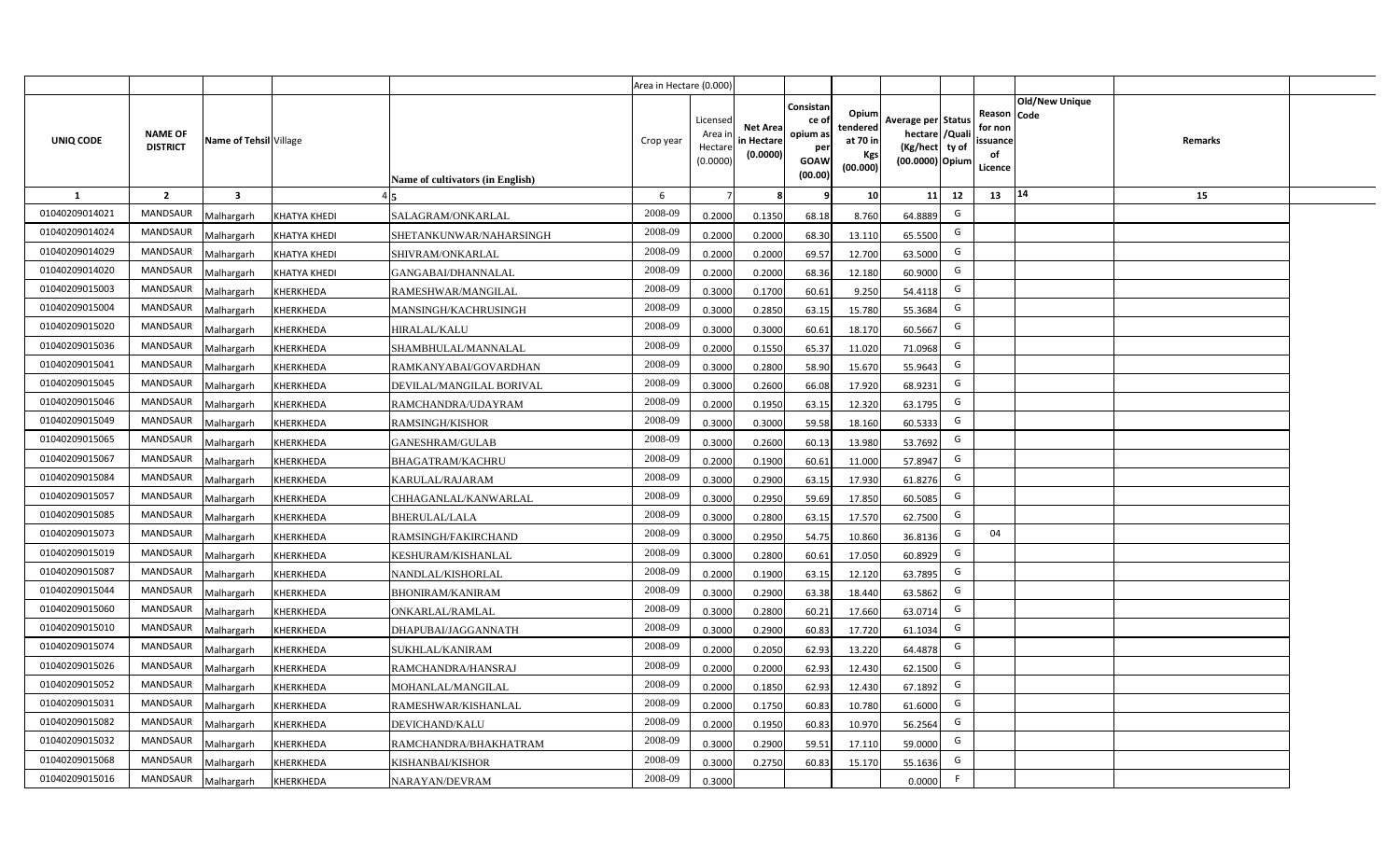|                |                                   |                         |                  |                                  | Area in Hectare (0.000) |                                            |                                           |                                                                |                                                  |                                                                            |    |                                                    |                       |                             |  |
|----------------|-----------------------------------|-------------------------|------------------|----------------------------------|-------------------------|--------------------------------------------|-------------------------------------------|----------------------------------------------------------------|--------------------------------------------------|----------------------------------------------------------------------------|----|----------------------------------------------------|-----------------------|-----------------------------|--|
| UNIQ CODE      | <b>NAME OF</b><br><b>DISTRICT</b> | Name of Tehsil Village  |                  | Name of cultivators (in English) | Crop year               | Licensed<br>Area in<br>Hectare<br>(0.0000) | <b>Net Area</b><br>in Hectare<br>(0.0000) | Consistan<br>ce o<br>opium as<br>per<br><b>GOAW</b><br>(00.00) | Opium<br>tendered<br>at 70 in<br>Kgs<br>(00.000) | Average per Status<br>hectare / Quali<br>(Kg/hect ty of<br>(00.0000) Opium |    | Reason Code<br>for non<br>ssuance<br>of<br>Licence | <b>Old/New Unique</b> | Remarks                     |  |
| $\mathbf{1}$   | $\overline{2}$                    | $\overline{\mathbf{3}}$ |                  |                                  | 6                       | $\overline{7}$                             | -8                                        | 9                                                              | 10                                               | 11                                                                         | 12 | 13                                                 | 14                    | 15                          |  |
| 01040209015018 | MANDSAUR                          | <b>Malhargarh</b>       | KHERKHEDA        | MADHULAL/NANURAM                 | 2008-09                 | 0.3000                                     | 0.2900                                    | 60.83                                                          | 10.510                                           | 36.2414                                                                    | G  | 04                                                 |                       |                             |  |
| 01040209015007 | <b>MANDSAUR</b>                   | <b>Malhargarh</b>       | KHERKHEDA        | MANABAI/MANGILAL                 | 2008-09                 | 0.3000                                     | 0.2150                                    | 62.93                                                          | 13.640                                           | 63.4419                                                                    | G  |                                                    |                       |                             |  |
| 01040209015034 | <b>MANDSAUR</b>                   | <b>Malhargarh</b>       | KHERKHEDA        | <b>BAPULAL/KANIRAM</b>           | 2008-09                 | 0.3000                                     | 0.2900                                    | 61.33                                                          | 17.260                                           | 59.5172                                                                    | G  |                                                    |                       |                             |  |
| 01040209015059 | <b>MANDSAUR</b>                   | <b>Malhargarh</b>       | KHERKHEDA        | BHANWARLAL/MANNALAL              | 2008-09                 | 0.3000                                     | 0.2750                                    | 62.93                                                          | 16.090                                           | 58.5091                                                                    | G  |                                                    |                       |                             |  |
| 01040209015088 | <b>MANDSAUR</b>                   | <b>Malhargarh</b>       | KHERKHEDA        | SUKHLAL/KISHANLAL                | 2008-09                 | 0.3000                                     | 0.2900                                    | 58.52                                                          | 17.520                                           | 60.4138                                                                    | G  |                                                    |                       |                             |  |
| 01040209016011 | <b>MANDSAUR</b>                   | <b>Malhargarh</b>       | <b>KUMARI</b>    | MOH. HANIF/MOH. HUSSAIN          | 2008-09                 | 0.2000                                     | 0.2000                                    | 63.87                                                          | 13.100                                           | 65.5000                                                                    | G  |                                                    |                       |                             |  |
| 01040209016020 | <b>MANDSAUR</b>                   | <b>Malhargarh</b>       | <b>KUMARI</b>    | CHAMMOBAI/MOHAMMAD               | 2008-09                 | 0.2000                                     | 0.2000                                    | 61.33                                                          | 6.090                                            | 30.4500                                                                    | G  | 04                                                 |                       |                             |  |
| 01040209016030 | <b>MANDSAUR</b>                   | <b>Malhargarh</b>       | <b>KUMARI</b>    | <b>KALU/DEVA</b>                 | 2008-09                 | 0.3000                                     | 0.2950                                    | 63.89                                                          | 6.460                                            | 21.8983                                                                    | G  | 04                                                 |                       |                             |  |
| 01040209016005 | <b>MANDSAUR</b>                   | <b>Malhargarh</b>       | <b>KUMARI</b>    | MULCHAND/NANDUBAI                | 2008-09                 | 0.2000                                     | 0.2000                                    | 60.79                                                          | 12.260                                           | 61.3000                                                                    | G  |                                                    |                       |                             |  |
| 01040209016018 | <b>MANDSAUR</b>                   | <b>Malhargarh</b>       | <b>KUMARI</b>    | BHERUSINGH/PRATAPSINGH           | 2008-09                 | 0.3000                                     | 0.3000                                    | 63.87                                                          | 18.940                                           | 63.1333                                                                    | G  |                                                    |                       |                             |  |
| 01040209016038 | <b>MANDSAUR</b>                   | <b>Malhargarh</b>       | <b>KUMARI</b>    | RAMSUKHI/RAMSUKH                 | 2008-09                 | 0.2000                                     | 0.2100                                    | 57.68                                                          | 11.770                                           | 56.0476                                                                    | G  |                                                    |                       | <b>TRANSFER/MALAHARGARH</b> |  |
| 01040209016014 | <b>MANDSAUR</b>                   | <b>Malhargarh</b>       | <b>KUMARI</b>    | KISHANLAL/MANGILAL               | 2008-09                 | 0.3000                                     | 0.3000                                    | 57.68                                                          | 17.300                                           | 57.6667                                                                    | G  |                                                    |                       |                             |  |
| 01040209016015 | <b>MANDSAUR</b>                   | <b>Malhargarh</b>       | <b>KUMARI</b>    | BHANWARLAL/MANGILAL              | 2008-09                 | 0.3000                                     | 0.3050                                    | 60.79                                                          | 18.650                                           | 61.1475                                                                    | G  |                                                    |                       |                             |  |
| 01040209016008 | <b>MANDSAUR</b>                   | Malhargarh              | <b>KUMARI</b>    | SHYAMABAI/BANSHILAL              | 2008-09                 | 0.2000                                     |                                           |                                                                |                                                  | 0.0000                                                                     | F  |                                                    |                       |                             |  |
| 01040209017001 | MANDSAUR                          | Malhargarh              | LASUDIYA KADMALA | UDAYRAM/GULAB DANGI              | 2008-09                 | 0.2000                                     | 0.2000                                    | 65.75                                                          | 13.930                                           | 69.6500                                                                    | G  |                                                    |                       |                             |  |
| 01040209017003 | MANDSAUR                          | <b>Malhargarh</b>       | LASUDIYA KADMALA | <b>BHAGWAN/GULAB</b>             | 2008-09                 | 0.2000                                     | 0.1550                                    | 63.20                                                          | 9.960                                            | 64.2581                                                                    | G  |                                                    |                       |                             |  |
| 01040209017004 | <b>MANDSAUR</b>                   | <b>Malhargarh</b>       | LASUDIYA KADMALA | BOTALLAL/SITABAI                 | 2008-09                 | 0.3000                                     | 0.2950                                    | 63.34                                                          | 18.830                                           | 63.8305                                                                    | G  |                                                    |                       |                             |  |
| 01040209017006 | MANDSAUR                          | <b>Malhargarh</b>       | LASUDIYA KADMALA | RAMESHCHANDRA/BAGDIRAM           | 2008-09                 | 0.2000                                     | 0.1800                                    | 65.75                                                          | 12.280                                           | 68.2222                                                                    | G  |                                                    |                       |                             |  |
| 01040209017016 | <b>MANDSAUR</b>                   | <b>Malhargarh</b>       | LASUDIYA KADMALA | <b>MANGILAL/KHIMA</b>            | 2008-09                 | 0.2000                                     | 0.1900                                    | 68.40                                                          | 12.930                                           | 68.0526                                                                    | G  |                                                    |                       |                             |  |
| 01040209017017 | <b>MANDSAUR</b>                   | Malhargarh              | LASUDIYA KADMALA | DEVRAM/ONKARLAL                  | 2008-09                 | 0.2000                                     | 0.1900                                    | 65.75                                                          | 13.040                                           | 68.631                                                                     | G  |                                                    |                       |                             |  |
| 01040209017019 | MANDSAUR                          | <b>Malhargarh</b>       | LASUDIYA KADMALA | ONKARLAL/UDA                     | 2008-09                 | 0.2000                                     | 0.2000                                    | 63.20                                                          | 12.820                                           | 64.1000                                                                    | G  |                                                    |                       |                             |  |
| 01040209017030 | MANDSAUR                          | <b>Malhargarh</b>       | LASUDIYA KADMALA | BABULAL/MANNALAL                 | 2008-09                 | 0.2000                                     | 0.2000                                    | 60.38                                                          | 12.410                                           | 62.0500                                                                    | G  |                                                    |                       |                             |  |
| 01040209017032 | MANDSAUR                          | Aalhargarh              | LASUDIYA KADMALA | NARAYAN/BAGDIRAM                 | 2008-09                 | 0.2000                                     | 0.1850                                    | 60.38                                                          | 10.950                                           | 59.1892                                                                    | G  |                                                    |                       |                             |  |
| 01040209017039 | <b>MANDSAUR</b>                   | <b>Malhargarh</b>       | LASUDIYA KADMALA | KISHOR KUMAR/RAMCHANDRA          | 2008-09                 | 0.2000                                     | 0.2000                                    | 63.20                                                          | 12.870                                           | 64.3500                                                                    | G  |                                                    |                       |                             |  |
| 01040209017041 | <b>MANDSAUR</b>                   | <b>Malhargarh</b>       | LASUDIYA KADMALA | UMESH KUMAR/NARAYAN              | 2008-09                 | 0.2000                                     | 0.2000                                    | 65.75                                                          | 13.110                                           | 65.5500                                                                    | G  |                                                    |                       |                             |  |
| 01040209017044 | MANDSAUR                          | <b>Malhargarh</b>       | LASUDIYA KADMALA | SOHANLAL/BAGDIRAM                | 2008-09                 | 0.2000                                     | 0.2000                                    | 68.40                                                          | 14.610                                           | 73.0500                                                                    | G  |                                                    |                       |                             |  |
| 01040209017056 | <b>MANDSAUR</b>                   | <b>Malhargarh</b>       | LASUDIYA KADMALA | <b>MANGILAL/RAMA</b>             | 2008-09                 | 0.2000                                     | 0.2000                                    | 66.63                                                          | 14.050                                           | 70.2500                                                                    | G  |                                                    |                       |                             |  |
| 01040209017059 | <b>MANDSAUR</b>                   | <b>Malhargarh</b>       | LASUDIYA KADMALA | RAMLAL/NARAYAN                   | 2008-09                 | 0.2000                                     | 0.1500                                    | 63.20                                                          | 9.640                                            | 64.2667                                                                    | G  |                                                    |                       |                             |  |
| 01040209017082 | <b>MANDSAUR</b>                   | <b>Malhargarh</b>       | LASUDIYA KADMALA | RAJARAM/KALU                     | 2008-09                 | 0.2000                                     | 0.2050                                    | 60.38                                                          | 3.710                                            | 18.0976                                                                    | G  | 04                                                 |                       |                             |  |
| 01040209017086 | <b>MANDSAUR</b>                   | <b>Malhargarh</b>       | LASUDIYA KADMALA | KAILASH/KARULAL                  | 2008-09                 | 0.2000                                     | 0.2000                                    | 66.63                                                          | 14.250                                           | 71.2500                                                                    | G  |                                                    |                       |                             |  |
| 01040209017087 | MANDSAUR                          | Malhargarh              | LASUDIYA KADMALA | PRAHLAD/NANDLAL                  | 2008-09                 | 0.2000                                     | 0.1850                                    | 63.20                                                          | 11.940                                           | 64.5405                                                                    | G  |                                                    |                       |                             |  |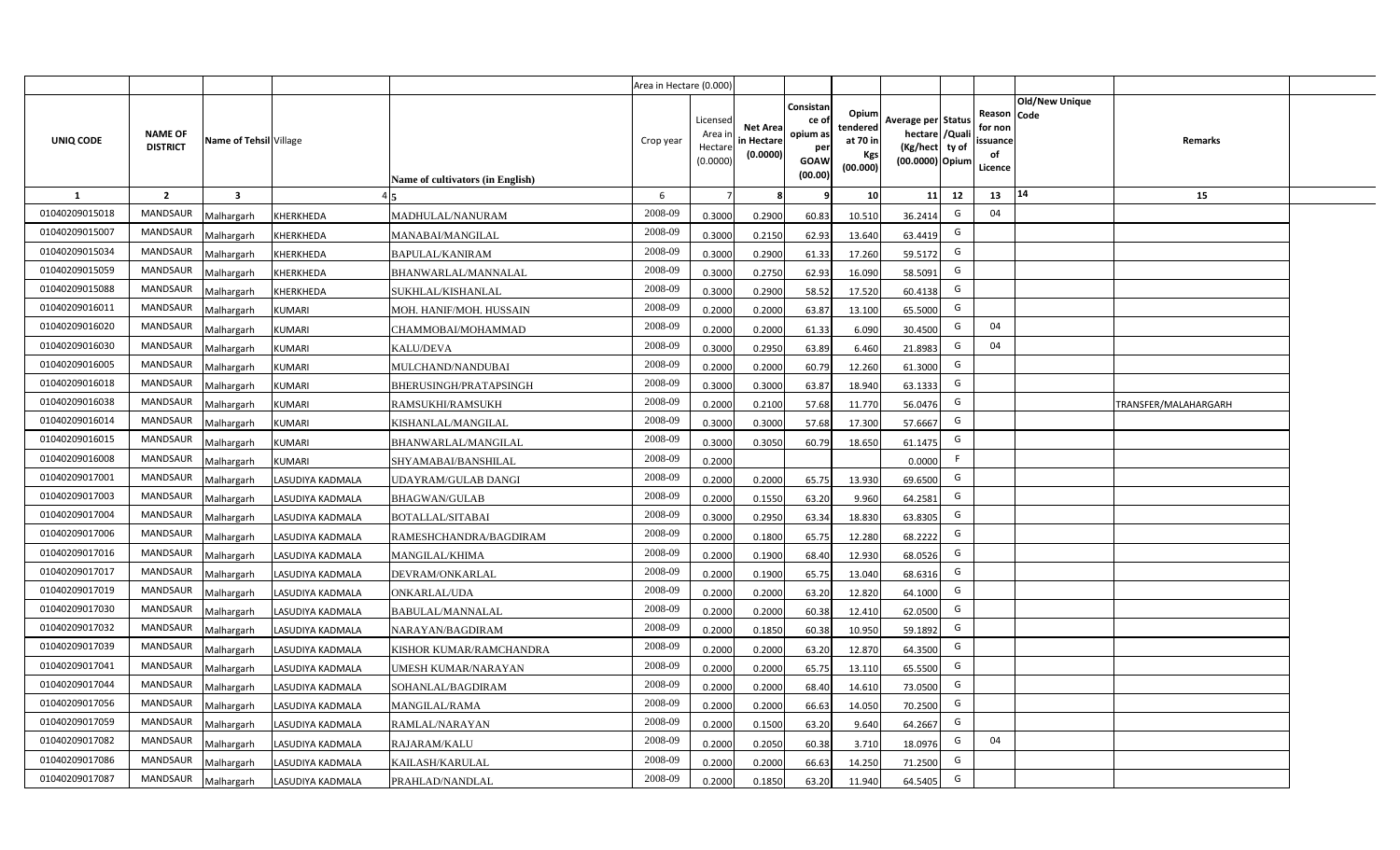|                |                                   |                         |                   |                                  | Area in Hectare (0.000) |                                           |                                           |                                                         |                                                         |                                                                            |                                                |                               |         |  |
|----------------|-----------------------------------|-------------------------|-------------------|----------------------------------|-------------------------|-------------------------------------------|-------------------------------------------|---------------------------------------------------------|---------------------------------------------------------|----------------------------------------------------------------------------|------------------------------------------------|-------------------------------|---------|--|
| UNIQ CODE      | <b>NAME OF</b><br><b>DISTRICT</b> | Name of Tehsil Village  |                   | Name of cultivators (in English) | Crop year               | Licensed<br>Area i<br>Hectare<br>(0.0000) | <b>Net Area</b><br>in Hectare<br>(0.0000) | Consistan<br>ce o<br>opium as<br>per<br>GOAW<br>(00.00) | Opium<br>tendered<br>at 70 in<br><b>Kgs</b><br>(00.000) | Average per Status<br>hectare / Quali<br>(Kg/hect ty of<br>(00.0000) Opium | Reason<br>for non<br>issuance<br>of<br>Licence | <b>Old/New Unique</b><br>Code | Remarks |  |
| $\mathbf{1}$   | $\overline{2}$                    | $\overline{\mathbf{3}}$ |                   |                                  | 6                       | 7                                         |                                           | 9                                                       | 10 <sup>1</sup>                                         | 11<br>12                                                                   | 13                                             | 14                            | 15      |  |
| 01040209017093 | MANDSAUR                          | <b>Aalhargarh</b>       | LASUDIYA KADMALA  | AMBALAL/BHERULAL/BHANWARLAL      | 2008-09                 | 0.2000                                    | 0.1950                                    | 63.04                                                   | 13.260                                                  | G<br>68.0000                                                               |                                                |                               |         |  |
| 01040209017095 | <b>MANDSAUR</b>                   | Malhargarh              | LASUDIYA KADMALA  | SHAMBHUSINGH/UDAYSINGH           | 2008-09                 | 0.2000                                    | 0.2050                                    | 66.63                                                   | 13.630                                                  | G<br>66.4878                                                               |                                                |                               |         |  |
| 01040209017050 | <b>MANDSAUR</b>                   | Malhargarh              | LASUDIYA KADMALA  | RADHESHYAM/NANURAM               | 2008-09                 | 0.2000                                    | 0.2050                                    | 60.55                                                   | 12.080                                                  | G<br>58.9268                                                               |                                                |                               |         |  |
| 01040209017076 | MANDSAUR                          | Malhargarh              | LASUDIYA KADMALA  | GHISALAL/ASHARAM                 | 2008-09                 | 0.3000                                    | 0.3000                                    | 62.16                                                   | 18.590                                                  | G<br>61.9667                                                               |                                                |                               |         |  |
| 01040209017089 | <b>MANDSAUR</b>                   | <b>Aalhargarh</b>       | LASUDIYA KADMALA  | DEVILAL/CHUNNILAL                | 2008-09                 | 0.2000                                    | 0.1900                                    | 60.38                                                   | 12.010                                                  | G<br>63.2105                                                               |                                                |                               |         |  |
| 01040209017026 | <b>MANDSAUR</b>                   | Malhargarh              | LASUDIYA KADMALA  | AMRUTKUNWAR/JUJHARSINGH          | 2008-09                 | 0.2000                                    | 0.1900                                    | 66.63                                                   | 12.810                                                  | G<br>67.4211                                                               |                                                |                               |         |  |
| 01040209017102 | MANDSAUR                          | Malhargarh              | LASUDIYA KADMALA  | AMBALAL/NANDALAL                 | 2008-09                 | 0.3000                                    | 0.3100                                    | 59.23                                                   | 19.520                                                  | G<br>62.9677                                                               |                                                |                               |         |  |
| 01040209018011 | <b>MANDSAUR</b>                   | Malhargarh              | MALHARGARH        | PARVATIBAI/MANGILAL              | 2008-09                 | 0.2000                                    | 0.1800                                    | 59.13                                                   | 9.900                                                   | G<br>55.0000                                                               |                                                |                               |         |  |
| 01040209018021 | <b>MANDSAUR</b>                   | Malhargarh              | MALHARGARH        | GITABAI/ANANDILAL                | 2008-09                 | 0.2000                                    | 0.2000                                    | 61.91                                                   | 11.810                                                  | G<br>59.0500                                                               |                                                |                               |         |  |
| 01040209018024 | <b>MANDSAUR</b>                   | Malhargarh              | MALHARGARH        | NANDRAM/FAKIRA                   | 2008-09                 | 0.2000                                    | 0.1950                                    | 61.91                                                   | 11.540                                                  | G<br>59.1795                                                               |                                                |                               |         |  |
| 01040209018042 | <b>MANDSAUR</b>                   | Malhargarh              | MALHARGARH        | AHMADNOOR/RAHIMBAKSH             | 2008-09                 | 0.3000                                    | 0.2500                                    | 64.10                                                   | 10.520                                                  | G<br>42.0800                                                               | 04                                             |                               |         |  |
| 01040209018057 | MANDSAUR                          | Malhargarh              | <b>MALHARGARH</b> | YUSUF KHA/CHAND KHA              | 2008-09                 | 0.2000                                    | 0.1050                                    | 64.10                                                   | 7.220                                                   | G<br>68.7619                                                               |                                                |                               |         |  |
| 01040209018059 | <b>MANDSAUR</b>                   | Malhargarh              | MALHARGARH        | BHURALAL/HIRALAL                 | 2008-09                 | 0.2000                                    | 0.2050                                    | 64.10                                                   | 13.480                                                  | G<br>65.7561                                                               |                                                |                               |         |  |
| 01040209018073 | MANDSAUR                          | Malhargarh              | MALHARGARH        | JAGANNATH/RAMLAL                 | 2008-09                 | 0.3000                                    | 0.2950                                    | 69.37                                                   | 18.580                                                  | G<br>62.9831                                                               |                                                |                               |         |  |
| 01040209018084 | <b>MANDSAUR</b>                   | Malhargarh              | MALHARGARH        | BHANWARLAL/KASHIRAM              | 2008-09                 | 0.3000                                    | 0.3000                                    | 59.13                                                   | 17.670                                                  | G<br>58.9000                                                               |                                                |                               |         |  |
| 01040209018088 | <b>MANDSAUR</b>                   | Malhargarh              | MALHARGARH        | ARJUN/JADAVCHAND                 | 2008-09                 | 0.2000                                    | 0.2050                                    | 55.97                                                   | 10.510                                                  | G<br>51.2683                                                               | 04                                             |                               |         |  |
| 01040209018095 | <b>MANDSAUR</b>                   | Malhargarh              | MALHARGARH        | <b>BANSHILAL/KESHURAM</b>        | 2008-09                 | 0.2000                                    | 0.2000                                    | 59.12                                                   | 10.830                                                  | G<br>54.1500                                                               |                                                |                               |         |  |
| 01040209018097 | <b>MANDSAUR</b>                   | Malhargarh              | MALHARGARH        | CHENRAM/NANDRAM                  | 2008-09                 | 0.2000                                    | 0.2000                                    | 64.10                                                   | 12.770                                                  | G<br>63.8500                                                               |                                                |                               |         |  |
| 01040209018110 | <b>MANDSAUR</b>                   | Malhargarh              | MALHARGARH        | <b>BALURAM/KESHURAM</b>          | 2008-09                 | 0.3000                                    | 0.3100                                    | 61.91                                                   | 18.910                                                  | G<br>61.0000                                                               |                                                |                               |         |  |
| 01040209018134 | <b>MANDSAUR</b>                   | Malhargarh              | MALHARGARH        | ALLANOOR/MOHAMMAD KHA            | 2008-09                 | 0.2000                                    | 0.1950                                    | 65.91                                                   | 11.900                                                  | G<br>61.0256                                                               |                                                |                               |         |  |
| 01040209018143 | MANDSAUR                          | Malhargarh              | MALHARGARH        | SAVITRIBAI/NANDLAL               | 2008-09                 | 0.3000                                    | 0.3000                                    | 55.97                                                   | 15.700                                                  | G<br>52.3333                                                               | 04                                             |                               |         |  |
| 01040209018149 | MANDSAUR                          | Malhargarh              | MALHARGARH        | PARVEJAHMAD/MAZHARHAYAT          | 2008-09                 | 0.3000                                    | 0.2900                                    | 58.17                                                   | 8.730                                                   | G<br>30.1034                                                               | 04                                             |                               |         |  |
| 01040209018151 | <b>MANDSAUR</b>                   | Malhargarh              | MALHARGARH        | AMIN KHA/YASIN KHA               | 2008-09                 | 0.3000                                    | 0.2850                                    | 59.12                                                   | 17.290                                                  | G<br>60.6667                                                               |                                                |                               |         |  |
| 01040209018153 | MANDSAUR                          | Malhargarh              | MALHARGARH        | SHIVNARAYAN/JAGANNATH            | 2008-09                 | 0.3000                                    |                                           |                                                         |                                                         | F<br>0.0000                                                                |                                                |                               |         |  |
| 01040209018156 | <b>MANDSAUR</b>                   | Malhargarh              | MALHARGARH        | NATHULAL/HIRALAL                 | 2008-09                 | 0.2000                                    | 0.2050                                    | 61.91                                                   | 12.940                                                  | G<br>63.1220                                                               |                                                |                               |         |  |
| 01040209018160 | <b>MANDSAUR</b>                   | Malhargarh              | MALHARGARH        | GAFFAR/BABUKHAN                  | 2008-09                 | 0.2000                                    | 0.2050                                    | 69.37                                                   | 12.520                                                  | G<br>61.0732                                                               | 08                                             |                               |         |  |
| 01040209018016 | MANDSAUR                          | Malhargarh              | MALHARGARH        | RAMCHANDDAS/PRAMANAD             | 2008-09                 | 0.2000                                    |                                           |                                                         |                                                         | -F<br>0.0000                                                               | 08                                             |                               |         |  |
| 01040209018063 | MANDSAUR                          | Malhargarh              | MALHARGARH        | MUSTAK AHMAD/ALHANOOR            | 2008-09                 | 0.2000                                    | 0.2000                                    | 64.10                                                   | 12.100                                                  | G<br>60.5000                                                               |                                                |                               |         |  |
| 01040209018150 | MANDSAUR                          | Malhargarh              | MALHARGARH        | MAMMUKHAN/JAGGUKHAN              | 2008-09                 | 0.3000                                    | 0.3050                                    | 60.43                                                   | 10.700                                                  | G<br>35.0820                                                               | 04                                             |                               |         |  |
| 01040209018168 | MANDSAUR                          | Malhargarh              | MALHARGARH        | SHAKURKHAN/NOORKHAN              | 2008-09                 | 0.3000                                    | 0.2500                                    | 65.81                                                   | 15.100                                                  | G<br>60.4000                                                               |                                                |                               |         |  |
| 01040209018017 | MANDSAUR                          | Malhargarh              | MALHARGARH        | <b>GANGARAM/KACHRU</b>           | 2008-09                 | 0.3000                                    | 0.1300                                    | 55.97                                                   | 7.140                                                   | G<br>54.9231                                                               |                                                |                               |         |  |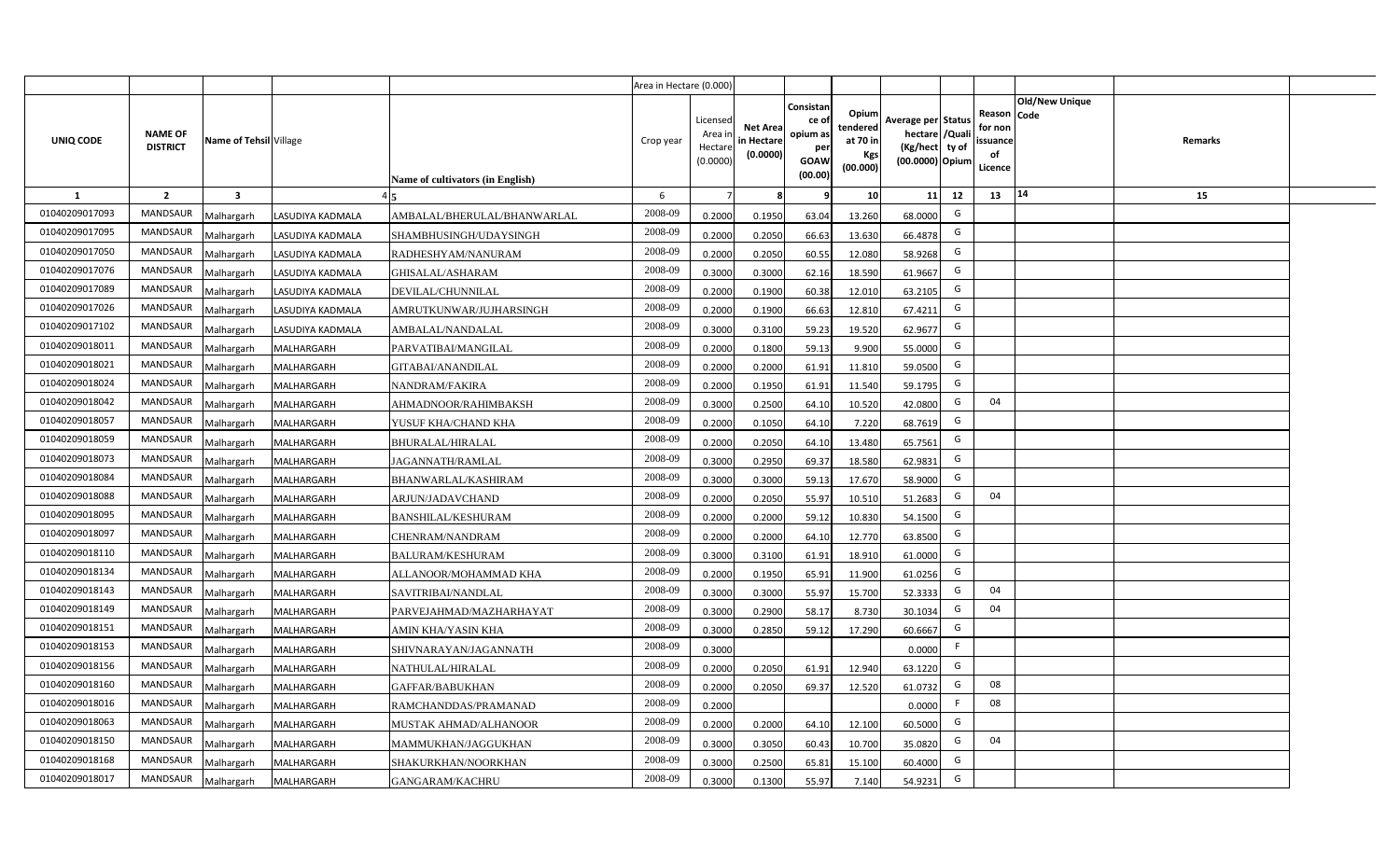|                |                                   |                         |               |                                  | Area in Hectare (0.000) |                                            |                                           |                                                                |                                                  |                                                                            |    |                                                                             |         |  |
|----------------|-----------------------------------|-------------------------|---------------|----------------------------------|-------------------------|--------------------------------------------|-------------------------------------------|----------------------------------------------------------------|--------------------------------------------------|----------------------------------------------------------------------------|----|-----------------------------------------------------------------------------|---------|--|
| UNIQ CODE      | <b>NAME OF</b><br><b>DISTRICT</b> | Name of Tehsil Village  |               | Name of cultivators (in English) | Crop year               | Licensed<br>Area in<br>Hectare<br>(0.0000) | <b>Net Area</b><br>in Hectare<br>(0.0000) | Consistan<br>ce o<br>opium as<br>per<br><b>GOAW</b><br>(00.00) | Opium<br>tendered<br>at 70 in<br>Kgs<br>(00.000) | Average per Status<br>hectare / Quali<br>(Kg/hect ty of<br>(00.0000) Opium |    | <b>Old/New Unique</b><br>Reason Code<br>for non<br>ssuance<br>of<br>Licence | Remarks |  |
| $\mathbf{1}$   | $\overline{2}$                    | $\overline{\mathbf{3}}$ |               |                                  | 6                       | $\overline{7}$                             | -8                                        | ٩                                                              | 10                                               | 11                                                                         | 12 | 14<br>13                                                                    | 15      |  |
| 01040209018172 | MANDSAUR                          | <b>Malhargarh</b>       | MALHARGARH    | LEELABAI/BADRILAL                | 2008-09                 | 0.3000                                     | 0.2950                                    | 60.43                                                          | 17.170                                           | 58.2034                                                                    | G  |                                                                             |         |  |
| 01040209018085 | <b>MANDSAUR</b>                   | <b>Malhargarh</b>       | MALHARGARH    | SAMPATBAI/SHANTILAL              | 2008-09                 | 0.3000                                     | 0.3000                                    | 61.91                                                          | 18.510                                           | 61.7000                                                                    | G  |                                                                             |         |  |
| 01040209018002 | <b>MANDSAUR</b>                   | <b>Malhargarh</b>       | MALHARGARH    | DEVILAL/RAMLAL                   | 2008-09                 | 0.3000                                     | 0.1000                                    | 69.37                                                          | 6.510                                            | 65.1000                                                                    | G  |                                                                             |         |  |
| 01040209018006 | <b>MANDSAUR</b>                   | <b>Malhargarh</b>       | MALHARGARH    | RAMCHANDRA/DEVA                  | 2008-09                 | 0.2000                                     | 0.1900                                    | 59.12                                                          | 11.130                                           | 58.5789                                                                    | G  |                                                                             |         |  |
| 01040209022001 | <b>MANDSAUR</b>                   | <b>Malhargarh</b>       | <b>PAHEDA</b> | RAMCHANDRA/KACHRU                | 2008-09                 | 0.3000                                     | 0.2950                                    | 63.85                                                          | 18.090                                           | 61.3220                                                                    | G  |                                                                             |         |  |
| 01040209022017 | <b>MANDSAUR</b>                   | <b>Malhargarh</b>       | PAHEDA        | AMBALAL/NARAYAN                  | 2008-09                 | 0.2000                                     | 0.1950                                    | 63.85                                                          | 13.290                                           | 68.1538                                                                    | G  |                                                                             |         |  |
| 01040209022029 | <b>MANDSAUR</b>                   | <b>Malhargarh</b>       | PAHEDA        | KESHURAM/LAXMAN                  | 2008-09                 | 0.2000                                     | 0.1900                                    | 63.85                                                          | 6.160                                            | 32.4211                                                                    | G  | 04                                                                          |         |  |
| 01040209022030 | <b>MANDSAUR</b>                   | <b>Malhargarh</b>       | PAHEDA        | VARDICHANDRA/DEVILAL             | 2008-09                 | 0.2000                                     | 0.1300                                    | 63.85                                                          | 8.380                                            | 64.4615                                                                    | G  |                                                                             |         |  |
| 01040209022072 | <b>MANDSAUR</b>                   | <b>Malhargarh</b>       | PAHEDA        | DHAPUBAI/RAMLAL                  | 2008-09                 | 0.3000                                     | 0.3050                                    | 63.85                                                          | 19.270                                           | 63.1803                                                                    | G  |                                                                             |         |  |
| 01040209022078 | MANDSAUR                          | <b>Malhargarh</b>       | PAHEDA        | PRABHULAL/KESHURAM               | 2008-09                 | 0.3000                                     | 0.2950                                    | 63.33                                                          | 18.960                                           | 64.2712                                                                    | G  |                                                                             |         |  |
| 01040209022082 | <b>MANDSAUR</b>                   | <b>Malhargarh</b>       | PAHEDA        | SITABAI/SHANKERLAL               | 2008-09                 | 0.3000                                     | 0.2750                                    | 66.06                                                          | 19.250                                           | 70.0000                                                                    | G  |                                                                             |         |  |
| 01040209022093 | <b>MANDSAUR</b>                   | <b>Malhargarh</b>       | PAHEDA        | RAMLAL (RAMA)/GULAB              | 2008-09                 | 0.3000                                     | 0.2900                                    | 60.69                                                          | 17.800                                           | 61.3793                                                                    | G  |                                                                             |         |  |
| 01040209022062 | <b>MANDSAUR</b>                   | <b>Malhargarh</b>       | PAHEDA        | <b>BABULAL/NARAYAN</b>           | 2008-09                 | 0.3000                                     | 0.3050                                    | 60.69                                                          | 19.700                                           | 64.5902                                                                    | G  |                                                                             |         |  |
| 01040209022071 | <b>MANDSAUR</b>                   | Malhargarh              | PAHEDA        | <b>BALURAM/NANDA</b>             | 2008-09                 | 0.3000                                     | 0.2900                                    | 56.19                                                          | 16.770                                           | 57.8276                                                                    | G  |                                                                             |         |  |
| 01040209022007 | <b>MANDSAUR</b>                   | Malhargarh              | PAHEDA        | <b>BAGDU/BHERA</b>               | 2008-09                 | 0.3000                                     | 0.3050                                    | 63.33                                                          | 20.080                                           | 65.8361                                                                    | G  |                                                                             |         |  |
| 01040209022021 | MANDSAUR                          | Malhargarh              | PAHEDA        | ISHWARLAL/LAKSHMAN               | 2008-09                 | 0.2000                                     | 0.1950                                    | 59.06                                                          | 12.120                                           | 62.1538                                                                    | G  |                                                                             |         |  |
| 01040209022003 | <b>MANDSAUR</b>                   | <b>Malhargarh</b>       | PAHEDA        | DHAPUBAI/RAJMAL                  | 2008-09                 | 0.3000                                     | 0.2700                                    | 60.69                                                          | 16.350                                           | 60.5556                                                                    | G  |                                                                             |         |  |
| 01040209022014 | MANDSAUR                          | <b>Malhargarh</b>       | PAHEDA        | SHANTILAL/RAMCHAND               | 2008-09                 | 0.2000                                     | 0.1950                                    | 59.06                                                          | 6.770                                            | 34.7179                                                                    | G  | 04                                                                          |         |  |
| 01040209022050 | <b>MANDSAUR</b>                   | <b>Malhargarh</b>       | PAHEDA        | FAKIRCHANDRA/UDA JI              | 2008-09                 | 0.3000                                     | 0.2800                                    | 63.33                                                          | 17.850                                           | 63.7500                                                                    | G  |                                                                             |         |  |
| 01040209022006 | <b>MANDSAUR</b>                   | Malhargarh              | PAHEDA        | GOVERDHANLAL/SHAMBHU JI          | 2008-09                 | 0.3000                                     | 0.3000                                    | 60.69                                                          | 19.410                                           | 64.7000                                                                    | G  |                                                                             |         |  |
| 01040209022083 | <b>MANDSAUR</b>                   | <b>Malhargarh</b>       | PAHEDA        | SONA BAI/BHERULAL                | 2008-09                 | 0.2000                                     | 0.1950                                    | 63.33                                                          | 14.230                                           | 72.9744                                                                    | G  |                                                                             |         |  |
| 01040209022018 | MANDSAUR                          | <b>Malhargarh</b>       | PAHEDA        | BAGDUDAS/LAXMANDAS               | 2008-09                 | 0.2000                                     | 0.1950                                    | 59.06                                                          | 12.150                                           | 62.3077                                                                    | G  |                                                                             |         |  |
| 01040209022089 | MANDSAUR                          | Aalhargarh              | PAHEDA        | ONKARLAL/GULABCHAND              | 2008-09                 | 0.2000                                     | 0.2000                                    | 63.33                                                          | 13.440                                           | 67.2000                                                                    | G  |                                                                             |         |  |
| 01040209022096 | <b>MANDSAUR</b>                   | <b>Malhargarh</b>       | PAHEDA        | SHIVNARAYAN/MODIRAM              | 2008-09                 | 0.2000                                     | 0.2000                                    | 60.69                                                          | 12.500                                           | 62.5000                                                                    | G  | 01040209056051                                                              |         |  |
| 01040209023006 | <b>MANDSAUR</b>                   | <b>Malhargarh</b>       | PAMAKHEDA     | RAMPRASAD/PRABHULAL              | 2008-09                 | 0.2000                                     | 0.1950                                    | 63.71                                                          | 12.430                                           | 63.7436                                                                    | G  |                                                                             |         |  |
| 01040209023015 | MANDSAUR                          | <b>Malhargarh</b>       | PAMAKHEDA     | MADHULAL/VIJYA                   | 2008-09                 | 0.2000                                     | 0.2000                                    | 62.18                                                          | 11.670                                           | 58.3500                                                                    | G  |                                                                             |         |  |
| 01040209023018 | <b>MANDSAUR</b>                   | <b>Malhargarh</b>       | PAMAKHEDA     | BAPULAL/BHERULAL                 | 2008-09                 | 0.2000                                     | 0.1950                                    | 63.71                                                          | 12.620                                           | 64.7179                                                                    | G  |                                                                             |         |  |
| 01040209023021 | <b>MANDSAUR</b>                   | <b>Malhargarh</b>       | PAMAKHEDA     | SHYAMLAL/SHANTILAL               | 2008-09                 | 0.2000                                     | 0.1700                                    | 66.06                                                          | 11.450                                           | 67.3529                                                                    | G  |                                                                             |         |  |
| 01040209023024 | <b>MANDSAUR</b>                   | <b>Malhargarh</b>       | PAMAKHEDA     | KARULAL/PYARJI                   | 2008-09                 | 0.2000                                     | 0.1950                                    | 63.71                                                          | 12.680                                           | 65.0256                                                                    | G  |                                                                             |         |  |
| 01040209023027 | <b>MANDSAUR</b>                   | <b>Malhargarh</b>       | PAMAKHEDA     | AMARSINGH/TULSIRAM               | 2008-09                 | 0.2000                                     | 0.1900                                    | 61.24                                                          | 11.800                                           | 62.1053                                                                    | G  |                                                                             |         |  |
| 01040209023037 | MANDSAUR                          | Malhargarh              | PAMAKHEDA     | KANIRAM/HARIRAM                  | 2008-09                 | 0.2000                                     | 0.2000                                    | 63.46                                                          | 12.510                                           | 62.5500                                                                    | G  |                                                                             |         |  |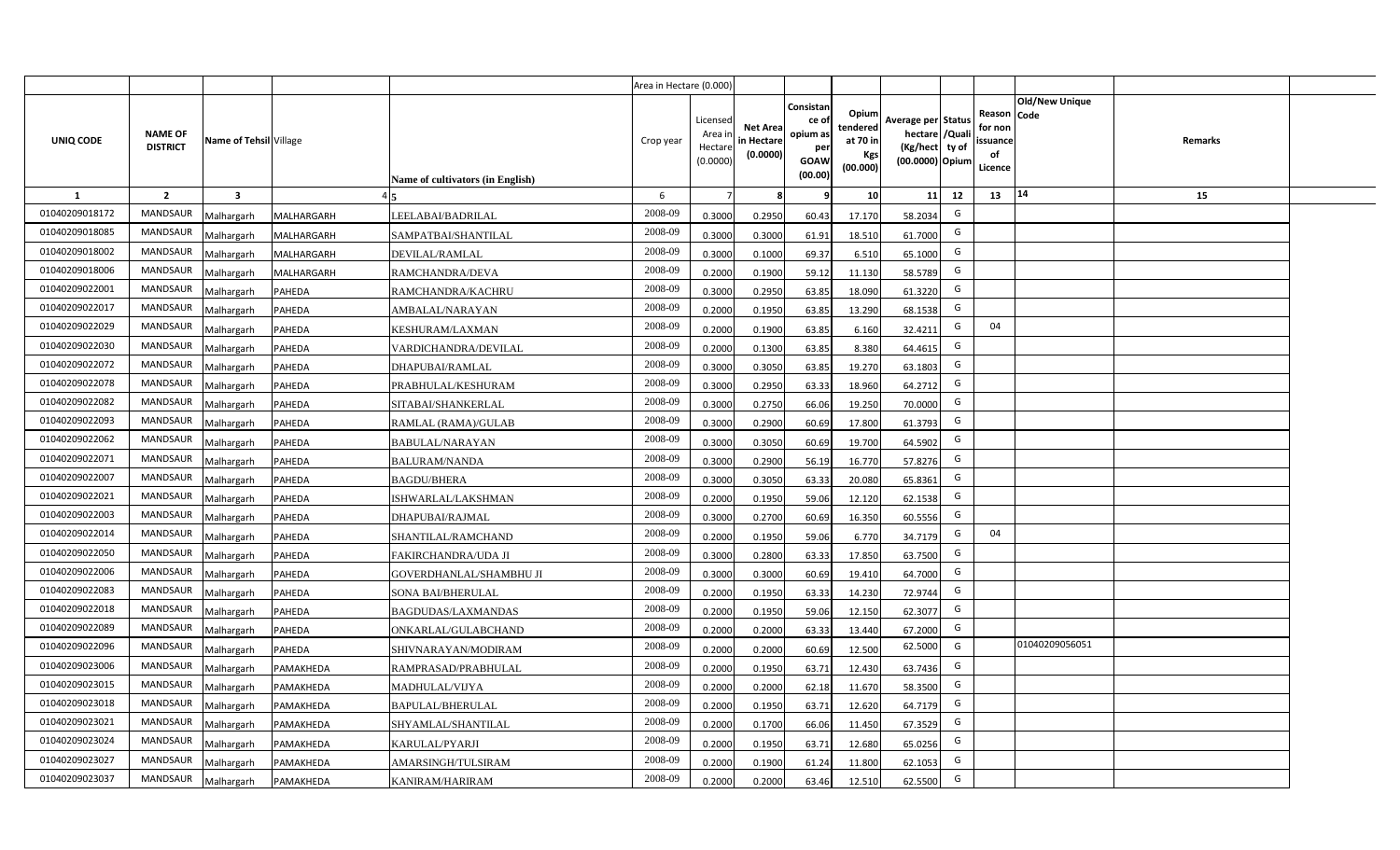|                |                                   |                         |             |                                  | Area in Hectare (0.000) |                                           |                                           |                                                                |                                                  |                                                                            |    |                                                     |                       |         |  |
|----------------|-----------------------------------|-------------------------|-------------|----------------------------------|-------------------------|-------------------------------------------|-------------------------------------------|----------------------------------------------------------------|--------------------------------------------------|----------------------------------------------------------------------------|----|-----------------------------------------------------|-----------------------|---------|--|
| UNIQ CODE      | <b>NAME OF</b><br><b>DISTRICT</b> | Name of Tehsil Village  |             | Name of cultivators (in English) | Crop year               | Licensed<br>Area i<br>Hectare<br>(0.0000) | <b>Net Area</b><br>in Hectare<br>(0.0000) | Consistan<br>ce o<br>opium as<br>per<br><b>GOAW</b><br>(00.00) | Opium<br>tendered<br>at 70 in<br>Kgs<br>(00.000) | Average per Status<br>hectare / Quali<br>(Kg/hect ty of<br>(00.0000) Opium |    | Reason Code<br>for non<br>issuance<br>of<br>Licence | <b>Old/New Unique</b> | Remarks |  |
| 1              | $\overline{2}$                    | $\overline{\mathbf{3}}$ |             |                                  | 6                       | 7                                         |                                           |                                                                | 10 <sup>1</sup>                                  | 11                                                                         | 12 | 13                                                  | 14                    | 15      |  |
| 01040209023047 | <b>MANDSAUR</b>                   | Malhargarh              | PAMAKHEDA   | KACHRULAL/SHANKARLAL             | 2008-09                 | 0.2000                                    | 0.1950                                    | 64.22                                                          | 12.920                                           | 66.2564                                                                    | G  |                                                     |                       |         |  |
| 01040209023055 | MANDSAUR                          | Malhargarh              | PAMAKHEDA   | MANPARIBAI/ONKARLAL              | 2008-09                 | 0.2000                                    | 0.1700                                    | 63.46                                                          | 11.410                                           | 67.1176                                                                    | G  |                                                     |                       |         |  |
| 01040209024001 | <b>MANDSAUR</b>                   | Malhargarh              | <b>RUPI</b> | KANWARLAL/HIRALAL                | 2008-09                 | 0.3000                                    | 0.2900                                    | 66.49                                                          | 18.650                                           | 64.3103                                                                    | G  |                                                     |                       |         |  |
| 01040209024002 | <b>MANDSAUR</b>                   | Malhargarh              | <b>RUPI</b> | BAPULAL/BHANWARLAL               | 2008-09                 | 0.3000                                    | 0.2100                                    | 63.94                                                          | 13.000                                           | 61.9048                                                                    | G  |                                                     |                       |         |  |
| 01040209024003 | <b>MANDSAUR</b>                   | Malhargarh              | <b>RUPI</b> | RAMNARAYAN/BAGDIRAM              | 2008-09                 | 0.2000                                    | 0.2000                                    | 65.07                                                          | 12.420                                           | 62.1000                                                                    | G  |                                                     |                       |         |  |
| 01040209024004 | <b>MANDSAUR</b>                   | Malhargarh              | <b>RUPI</b> | PRABHUBAI/RAMCHANDRA             | 2008-09                 | 0.2000                                    | 0.2000                                    | 65.07                                                          | 13.550                                           | 67.7500                                                                    | G  |                                                     |                       |         |  |
| 01040209024007 | <b>MANDSAUR</b>                   | Malhargarh              | <b>RUPI</b> | KANKUBAI/NANURAM                 | 2008-09                 | 0.2000                                    | 0.1950                                    | 66.49                                                          | 12.090                                           | 62.0000                                                                    | G  |                                                     |                       |         |  |
| 01040209024008 | MANDSAUR                          | Malhargarh              | <b>RUPI</b> | HAJARILAL/DHURILAL               | 2008-09                 | 0.2000                                    | 0.1000                                    | 67.47                                                          | 6.740                                            | 67.4000                                                                    | G  |                                                     |                       |         |  |
| 01040209024009 | MANDSAUR                          | Malhargarh              | <b>RUPI</b> | RATANLAL/DHURILAL                | 2008-09                 | 0.2000                                    | 0.2000                                    | 64.94                                                          | 12.510                                           | 62.5500                                                                    | G  |                                                     |                       |         |  |
| 01040209024010 | MANDSAUR                          | Malhargarh              | <b>RUPI</b> | MOHANLAL/KISHANLAL               | 2008-09                 | 0.2000                                    | 0.2050                                    | 63.38                                                          | 11.730                                           | 57.2195                                                                    | G  |                                                     |                       |         |  |
| 01040209024011 | MANDSAUR                          | Malhargarh              | <b>RUPI</b> | RAMSINGH/NATHUSINGH              | 2008-09                 | 0.2000                                    | 0.1950                                    | 59.62                                                          | 10.860                                           | 55.6923                                                                    | G  |                                                     |                       |         |  |
| 01040209024012 | MANDSAUR                          | Malhargarh              | <b>RUPI</b> | PANNALAL/MULCHAND                | 2008-09                 | 0.2000                                    | 0.1950                                    | 66.10                                                          | 12.720                                           | 65.2308                                                                    | G  |                                                     |                       |         |  |
| 01040209024013 | <b>MANDSAUR</b>                   | Malhargarh              | <b>RUPI</b> | LAXMAN/NANURAM                   | 2008-09                 | 0.2000                                    | 0.2000                                    | 65.07                                                          | 12.510                                           | 62.5500                                                                    | G  |                                                     |                       |         |  |
| 01040209024014 | <b>MANDSAUR</b>                   | Malhargarh              | <b>RUPI</b> | RAMKISHAN/HIRALAL                | 2008-09                 | 0.3000                                    | 0.2600                                    | 63.94                                                          | 15.360                                           | 59.0769                                                                    | G  |                                                     |                       |         |  |
| 01040209024017 | MANDSAUR                          | Malhargarh              | <b>RUPI</b> | TANKBAI/MANGILAL                 | 2008-09                 | 0.3000                                    | 0.1450                                    | 59.34                                                          | 9.680                                            | 66.7586                                                                    | G  |                                                     |                       |         |  |
| 01040209024018 | <b>MANDSAUR</b>                   | Malhargarh              | <b>RUPI</b> | LAXMINARAYAN/NIRBHAYRAM          | 2008-09                 | 0.2000                                    |                                           |                                                                |                                                  | 0.0000                                                                     | F  |                                                     |                       |         |  |
| 01040209024019 | MANDSAUR                          | Malhargarh              | <b>RUPI</b> | KESHARSINGH/NATHUSINGH           | 2008-09                 | 0.2000                                    | 0.1800                                    | 64.79                                                          | 11.380                                           | 63.2222                                                                    | G  |                                                     |                       |         |  |
| 01040209024020 | MANDSAUR                          | Malhargarh              | <b>RUPI</b> | <b>BAPULAL/KISHANLAL</b>         | 2008-09                 | 0.3000                                    | 0.2950                                    | 66.10                                                          | 18.390                                           | 62.3390                                                                    | G  |                                                     |                       |         |  |
| 01040209024021 | MANDSAUR                          | Malhargarh              | <b>RUPI</b> | BHULIBAI/SHANKARLAL              | 2008-09                 | 0.2000                                    | 0.1000                                    | 63.16                                                          | 6.240                                            | 62.4000                                                                    | G  |                                                     |                       |         |  |
| 01040209024023 | MANDSAUR                          | Malhargarh              | <b>RUPI</b> | GOPILAL/PHOOLCHAND               | 2008-09                 | 0.2000                                    | 0.2000                                    | 65.29                                                          | 12.970                                           | 64.8500                                                                    | G  |                                                     |                       |         |  |
| 01040209024024 | MANDSAUR                          | Malhargarh              | <b>RUPI</b> | DEVKANYABAI/HIRALAL              | 2008-09                 | 0.3000                                    |                                           |                                                                |                                                  | 0.0000                                                                     | F  |                                                     |                       |         |  |
| 01040209024027 | MANDSAUR                          | Malhargarh              | <b>RUPI</b> | RATANLAL/ONKARLAL                | 2008-09                 | 0.3000                                    | 0.2200                                    | 63.38                                                          | 13.270                                           | 60.3182                                                                    | G  |                                                     |                       |         |  |
| 01040209024028 | MANDSAUR                          | Malhargarh              | <b>RUPI</b> | GANPAT/GOPILAL                   | 2008-09                 | 0.3000                                    | 0.1950                                    | 68.87                                                          | 12.810                                           | 65.6923                                                                    | G  |                                                     |                       |         |  |
| 01040209024030 | MANDSAUR                          | Malhargarh              | <b>RUPI</b> | NARAYANSINGH/SAMANTSINGH         | 2008-09                 | 0.2000                                    | 0.0500                                    | 67.09                                                          | 3.200                                            | 64.0000                                                                    | G  |                                                     |                       |         |  |
| 01040209024031 | MANDSAUR                          | Malhargarh              | <b>RUPI</b> | JAGDISH/MOHANLAL                 | 2008-09                 | 0.3000                                    | 0.3050                                    | 63.38                                                          | 18.730                                           | 61.4098                                                                    | G  |                                                     |                       |         |  |
| 01040209024033 | MANDSAUR                          | Malhargarh              | <b>RUPI</b> | ASHOKKUMAR/HAJARILAL             | 2008-09                 | 0.2000                                    | 0.1050                                    | 70.24                                                          | 7.060                                            | 67.2381                                                                    | G  |                                                     |                       |         |  |
| 01040209024034 | MANDSAUR                          | Malhargarh              | <b>RUPI</b> | FATESINGH/PRABHULAL              | 2008-09                 | 0.3000                                    | 0.3000                                    | 63.38                                                          | 19.240                                           | 64.1333                                                                    | G  |                                                     |                       |         |  |
| 01040209024035 | MANDSAUR                          | Malhargarh              | <b>RUPI</b> | SURAJMAL/RATANLAL                | 2008-09                 | 0.2000                                    | 0.2000                                    | 66.10                                                          | 13.400                                           | 67.0000                                                                    | G  |                                                     |                       |         |  |
| 01040209024036 | MANDSAUR                          | Malhargarh              | <b>RUPI</b> | KANHAIYALAL/NANDA                | 2008-09                 | 0.2000                                    | 0.1950                                    | 66.94                                                          | 12.500                                           | 64.1026                                                                    | G  |                                                     |                       |         |  |
| 01040209024038 | MANDSAUR                          | Malhargarh              | <b>RUPI</b> | CHANDMAL/KISHANLAL               | 2008-09                 | 0.3000                                    | 0.3000                                    | 66.10                                                          | 18.240                                           | 60.8000                                                                    | G  |                                                     |                       |         |  |
| 01040209024039 | MANDSAUR                          | Malhargarh              | <b>RUPI</b> | BALARAM/BHANWARLAL               | 2008-09                 | 0.2000                                    | 0.2000                                    | 66.10                                                          | 13.310                                           | 66.5500                                                                    | G  |                                                     |                       |         |  |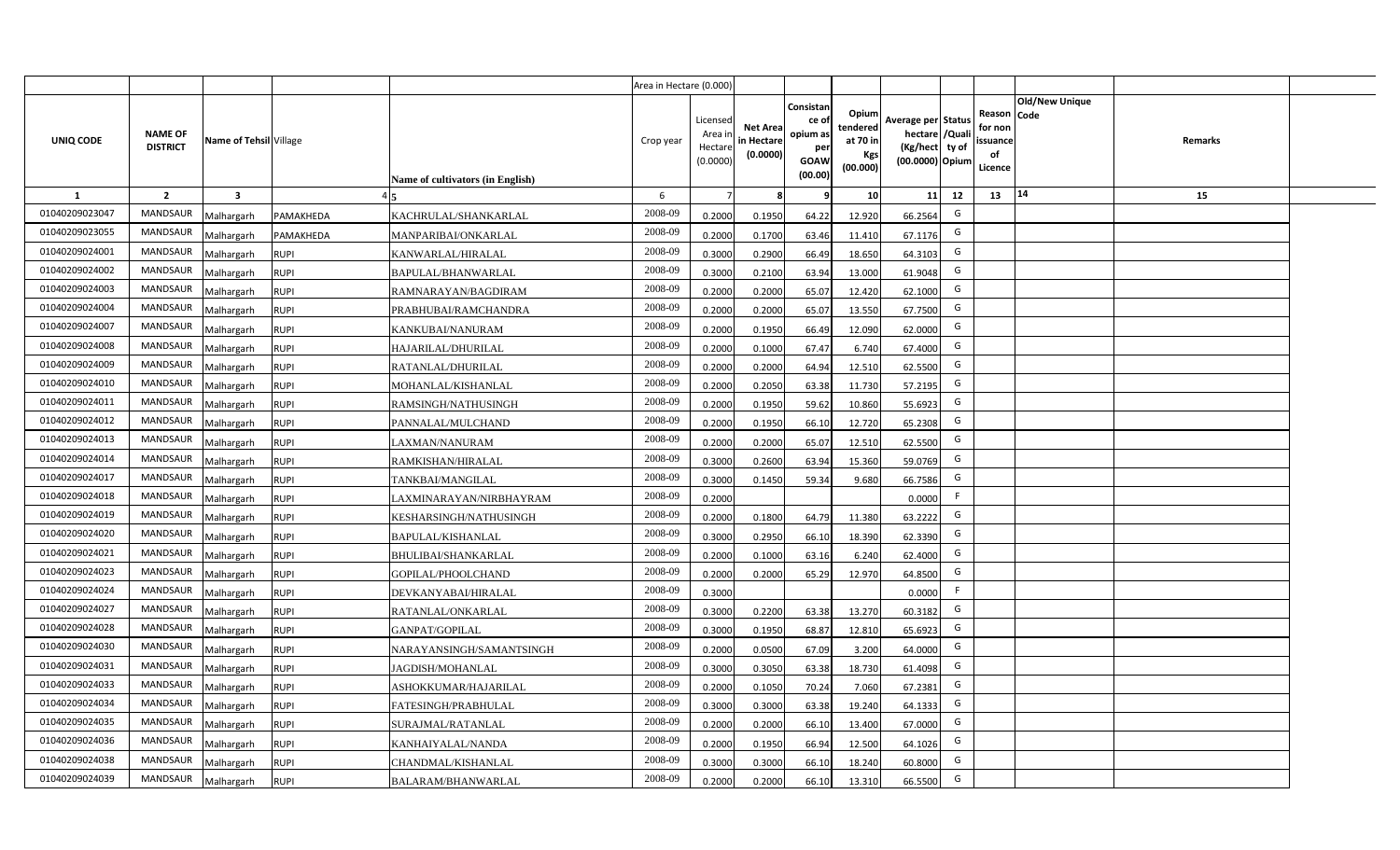|                |                                   |                        |             |                                         | Area in Hectare (0.000) |                                           |                                           |                                                                |                                                  |                                                                            |    |                                                     |                       |         |  |
|----------------|-----------------------------------|------------------------|-------------|-----------------------------------------|-------------------------|-------------------------------------------|-------------------------------------------|----------------------------------------------------------------|--------------------------------------------------|----------------------------------------------------------------------------|----|-----------------------------------------------------|-----------------------|---------|--|
| UNIQ CODE      | <b>NAME OF</b><br><b>DISTRICT</b> | Name of Tehsil Village |             | <b>Name of cultivators (in English)</b> | Crop year               | Licensed<br>Area i<br>Hectare<br>(0.0000) | <b>Net Area</b><br>in Hectare<br>(0.0000) | Consistan<br>ce o<br>opium as<br>per<br><b>GOAW</b><br>(00.00) | Opium<br>tendered<br>at 70 in<br>Kgs<br>(00.000) | Average per Status<br>hectare / Quali<br>(Kg/hect ty of<br>(00.0000) Opium |    | Reason Code<br>for non<br>issuance<br>of<br>Licence | <b>Old/New Unique</b> | Remarks |  |
| 1              | $\overline{2}$                    | $\mathbf{3}$           |             |                                         | 6                       | $\overline{7}$                            |                                           | q                                                              | 10 <sup>1</sup>                                  | 11                                                                         | 12 | 13                                                  | 14                    | 15      |  |
| 01040209024040 | <b>MANDSAUR</b>                   | Malhargarh             | <b>RUPI</b> | AMRITRAM/BHUWANIRAM                     | 2008-09                 | 0.2000                                    | 0.2000                                    | 61.41                                                          | 12.270                                           | 61.3500                                                                    | G  |                                                     |                       |         |  |
| 01040209024041 | <b>MANDSAUR</b>                   | Malhargarh             | <b>RUPI</b> | <b>VISHNU/BABRU</b>                     | 2008-09                 | 0.3000                                    | 0.1950                                    | 66.95                                                          | 11.760                                           | 60.3077                                                                    | G  |                                                     |                       |         |  |
| 01040209024047 | <b>MANDSAUR</b>                   | Malhargarh             | <b>RUPI</b> | SAMRATHMAL/RAMKISHAN                    | 2008-09                 | 0.2000                                    | 0.0950                                    | 68.96                                                          | 6.440                                            | 67.7895                                                                    | G  |                                                     |                       |         |  |
| 01040209024048 | <b>MANDSAUR</b>                   | Malhargarh             | <b>RUPI</b> | POONAMCHAND/SURATRAM                    | 2008-09                 | 0.3000                                    | 0.2500                                    | 65.67                                                          | 15.520                                           | 62.0800                                                                    | G  |                                                     |                       |         |  |
| 01040209024049 | <b>MANDSAUR</b>                   | Malhargarh             | <b>RUPI</b> | <b>BHAGIRATH/KESHURAM</b>               | 2008-09                 | 0.3000                                    | 0.2150                                    | 67.21                                                          | 13.440                                           | 62.5116                                                                    | G  |                                                     |                       |         |  |
| 01040209024050 | MANDSAUR                          | Malhargarh             | <b>RUPI</b> | MOTILAL/SURATRAM                        | 2008-09                 | 0.2000                                    | 0.2050                                    | 63.38                                                          | 12.750                                           | 62.1951                                                                    | G  |                                                     |                       |         |  |
| 01040209024051 | MANDSAUR                          | Malhargarh             | <b>RUPI</b> | BHARATSINGH/DALPATSINGH                 | 2008-09                 | 0.3000                                    | 0.0950                                    | 65.67                                                          | 6.730                                            | 70.8421                                                                    | G  |                                                     |                       |         |  |
| 01040209024052 | MANDSAUR                          | Malhargarh             | <b>RUPI</b> | NANDRAM/ONKARLAL                        | 2008-09                 | 0.3000                                    | 0.2400                                    | 66.95                                                          | 16.210                                           | 67.5417                                                                    | G  |                                                     |                       |         |  |
| 01040209024053 | MANDSAUR                          | Malhargarh             | <b>RUPI</b> | MADANLAL/BHANWARLAL                     | 2008-09                 | 0.3000                                    | 0.1500                                    | 64.98                                                          | 10.180                                           | 67.8667                                                                    | G  |                                                     |                       |         |  |
| 01040209024054 | MANDSAUR                          | Malhargarh             | <b>RUPI</b> | RADHESHYAM/BABRU                        | 2008-09                 | 0.3000                                    | 0.2650                                    | 66.26                                                          | 15.470                                           | 58.3774                                                                    | G  |                                                     |                       |         |  |
| 01040209024055 | MANDSAUR                          | Malhargarh             | <b>RUPI</b> | HARIRAM/HIRALAL                         | 2008-09                 | 0.3000                                    | 0.2950                                    | 63.74                                                          | 17.870                                           | 60.5763                                                                    | G  |                                                     |                       |         |  |
| 01040209024058 | <b>MANDSAUR</b>                   | Malhargarh             | <b>RUPI</b> | PARMESHWAR/BHANWARLAL                   | 2008-09                 | 0.3000                                    | 0.2950                                    | 63.74                                                          | 18.980                                           | 67.3380                                                                    | G  |                                                     |                       |         |  |
| 01040209024059 | MANDSAUR                          | Malhargarh             | <b>RUPI</b> | <b>BABULAL/HARIRAM</b>                  | 2008-09                 | 0.3000                                    | 0.1350                                    | 50.40                                                          | 6.890                                            | 51.0370                                                                    | G  | 04                                                  |                       |         |  |
| 01040209024060 | MANDSAUR                          | Malhargarh             | <b>RUPI</b> | <b>BANSHILAL/BABRU</b>                  | 2008-09                 | 0.3000                                    | 0.2000                                    | 63.74                                                          | 11.860                                           | 59.3000                                                                    | G  |                                                     |                       |         |  |
| 01040209024061 | MANDSAUR                          | Malhargarh             | <b>RUPI</b> | RAMSUKH/HAJARILAL                       | 2008-09                 | 0.2000                                    | 0.2050                                    | 68.87                                                          | 13.330                                           | 65.0244                                                                    | G  |                                                     |                       |         |  |
| 01040209024062 | MANDSAUR                          | Malhargarh             | <b>RUPI</b> | JASWANT SINGH/RAM SINGH                 | 2008-09                 | 0.2000                                    |                                           |                                                                |                                                  | 0.0000                                                                     | F. |                                                     |                       |         |  |
| 01040209024064 | MANDSAUR                          | Malhargarh             | <b>RUPI</b> | KANWARLAL/NANURAM                       | 2008-09                 | 0.3000                                    | 0.1500                                    | 64.23                                                          | 9.630                                            | 64.2000                                                                    | G  |                                                     |                       |         |  |
| 01040209024065 | MANDSAUR                          | Malhargarh             | <b>RUPI</b> | SURESHCHANDRA/LAKSHMAN                  | 2008-09                 | 0.2000                                    | 0.1950                                    | 66.26                                                          | 12.440                                           | 63.7949                                                                    | G  |                                                     |                       |         |  |
| 01040209024066 | MANDSAUR                          | Malhargarh             | <b>RUPI</b> | MANGILAL/KESHURAM                       | 2008-09                 | 0.3000                                    | 0.2700                                    | 58.44                                                          | 14.160                                           | 52.4444                                                                    | G  | 04                                                  |                       |         |  |
| 01040209024068 | MANDSAUR                          | Malhargarh             | <b>RUPI</b> | DEVKARAN/HIRALAL                        | 2008-09                 | 0.3000                                    | 0.2050                                    | 64.25                                                          | 12.710                                           | 62.0000                                                                    | G  |                                                     |                       |         |  |
| 01040209024071 | MANDSAUR                          | Malhargarh             | <b>RUPI</b> | <b>BHURSINGH/BHANWARSINGH</b>           | 2008-09                 | 0.2000                                    | 0.1900                                    | 64.20                                                          | 11.250                                           | 59.2105                                                                    | G  |                                                     |                       |         |  |
| 01040209024073 | MANDSAUR                          | Malhargarh             | <b>RUPI</b> | GENDKUNWAR/BEGAMSINGH                   | 2008-09                 | 0.3000                                    | 0.3000                                    | 56.02                                                          | 4.550                                            | 15.1667                                                                    | G  | 04                                                  |                       |         |  |
| 01040209024074 | MANDSAUR                          | Malhargarh             | <b>RUPI</b> | AMBABAI/RAMPRATAP                       | 2008-09                 | 0.2000                                    | 0.2050                                    | 66.26                                                          | 12.250                                           | 59.7561                                                                    | G  |                                                     |                       |         |  |
| 01040209024075 | MANDSAUR                          | Malhargarh             | <b>RUPI</b> | <b>BABRU/KISHAN</b>                     | 2008-09                 | 0.2000                                    | 0.2050                                    | 67.38                                                          | 8.120                                            | 39.6098                                                                    | G  | 04                                                  |                       |         |  |
| 01040209024076 | MANDSAUR                          | Malhargarh             | <b>RUPI</b> | <b>BHAGIRATH/RATANLAL</b>               | 2008-09                 | 0.2000                                    |                                           |                                                                |                                                  | 0.0000                                                                     | F  |                                                     |                       |         |  |
| 01040209024077 | MANDSAUR                          | Malhargarh             | <b>RUPI</b> | ROOPA/MOTI                              | 2008-09                 | 0.3000                                    | 0.3050                                    | 66.26                                                          | 17.770                                           | 58.2623                                                                    | G  |                                                     |                       |         |  |
| 01040209024078 | MANDSAUR                          | Malhargarh             | <b>RUPI</b> | BHAGATRAM/SHIVRAM                       | 2008-09                 | 0.2000                                    | 0.1650                                    | 62.20                                                          | 9.530                                            | 57.7576                                                                    | G  |                                                     |                       |         |  |
| 01040209024080 | MANDSAUR                          | Malhargarh             | <b>RUPI</b> | BHAGWANTIBAI/BHANWARLAL                 | 2008-09                 | 0.2000                                    | 0.1850                                    | 63.71                                                          | 11.730                                           | 63.4054                                                                    | G  |                                                     |                       |         |  |
| 01040209024084 | MANDSAUR                          | Malhargarh             | <b>RUPI</b> | PANNALAL/RAMLAL                         | 2008-09                 | 0.3000                                    | 0.1800                                    | 47.99                                                          | 4.340                                            | 24.1111                                                                    | G  | 04                                                  |                       |         |  |
| 01040209024086 | MANDSAUR                          | Malhargarh             | <b>RUPI</b> | NAHARSINGH/DALPATSINGH                  | 2008-09                 | 0.2000                                    | 0.2000                                    | 63.94                                                          | 11.970                                           | 59.8500                                                                    | G  |                                                     |                       |         |  |
| 01040209024087 | MANDSAUR                          | Malhargarh             | <b>RUPI</b> | <b>BHANWARLAL/AMRA BAVRI</b>            | 2008-09                 | 0.2000                                    | 0.2000                                    | 64.42                                                          | 12.070                                           | 60.3500                                                                    | G  |                                                     |                       |         |  |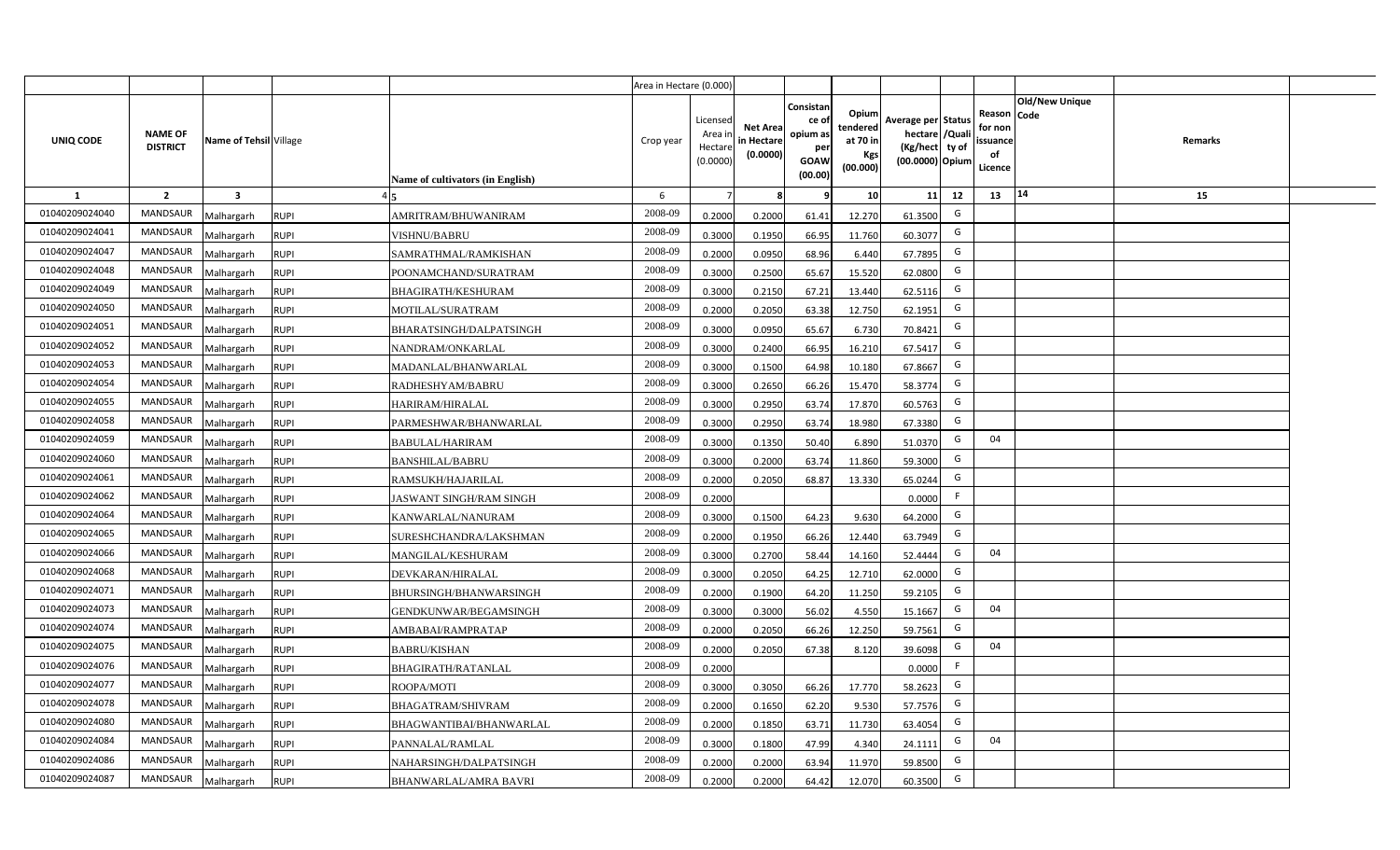|                |                                   |                           |                                  | Area in Hectare (0.000) |                                          |                                           |                                                          |                                                  |                                                                            |    |                                                     |                       |                      |  |
|----------------|-----------------------------------|---------------------------|----------------------------------|-------------------------|------------------------------------------|-------------------------------------------|----------------------------------------------------------|--------------------------------------------------|----------------------------------------------------------------------------|----|-----------------------------------------------------|-----------------------|----------------------|--|
| UNIQ CODE      | <b>NAME OF</b><br><b>DISTRICT</b> | Name of Tehsil Village    | Name of cultivators (in English) | Crop year               | Licensed<br>Area i<br>Hectar<br>(0.0000) | <b>Net Area</b><br>in Hectare<br>(0.0000) | Consistan<br>ce of<br>opium as<br>per<br>GOAW<br>(00.00) | Opium<br>tendered<br>at 70 in<br>Kgs<br>(00.000) | Average per Status<br>hectare / Quali<br>(Kg/hect ty of<br>(00.0000) Opium |    | Reason Code<br>for non<br>issuance<br>of<br>Licence | <b>Old/New Unique</b> | Remarks              |  |
| 1              | $\overline{2}$                    | $\overline{\mathbf{3}}$   |                                  | 6                       |                                          |                                           |                                                          | 10 <sup>1</sup>                                  | 11                                                                         | 12 | 13                                                  | 14                    | 15                   |  |
| 01040209024088 | <b>MANDSAUR</b>                   | Malhargarh<br><b>RUPI</b> | LALSINGH/BHANWARSINGH            | 2008-09                 | 0.2000                                   | 0.1950                                    | 66.49                                                    | 12.270                                           | 62.9231                                                                    | G  |                                                     |                       |                      |  |
| 01040209024096 | <b>MANDSAUR</b>                   | Malhargarh<br><b>RUPI</b> | GITABAI/BHUWANIRAM               | 2008-09                 | 0.2000                                   | 0.0350                                    | 71.67                                                    | 2.430                                            | 69.4286                                                                    | G  |                                                     |                       |                      |  |
| 01040209024069 | MANDSAUR                          | Malhargarh<br><b>RUPI</b> | <b>MANGILAL/RUPA</b>             | 2008-09                 | 0.3000                                   | 0.1000                                    | 64.04                                                    | 6.290                                            | 62.9000                                                                    | G  |                                                     |                       |                      |  |
| 01040209024025 | MANDSAUR                          | Malhargarh<br><b>RUPI</b> | FATEHRAM/BHUVAN                  | 2008-09                 | 0.2000                                   | 0.1800                                    | 63.16                                                    | 6.230                                            | 34.6111                                                                    | G  | 04                                                  |                       |                      |  |
| 01040209024085 | <b>MANDSAUR</b>                   | Malhargarh<br><b>RUPI</b> | BANESINGH/TEJSINGH               | 2008-09                 | 0.3000                                   | 0.2950                                    | 64.04                                                    | 17.470                                           | 59.2203                                                                    | G  |                                                     |                       |                      |  |
| 01040209024016 | <b>MANDSAUR</b>                   | Malhargarh<br><b>RUPI</b> | RAMESHWAR/LAXMICHAND             | 2008-09                 | 0.3000                                   | 0.1950                                    | 66.26                                                    | 11.790                                           | 60.4615                                                                    | G  |                                                     |                       |                      |  |
| 01040209024032 | <b>MANDSAUR</b>                   | Malhargarh<br><b>RUPI</b> | KANHAIYALAL/RAMNARAYAN           | 2008-09                 | 0.2000                                   |                                           |                                                          |                                                  | 0.0000                                                                     |    |                                                     |                       |                      |  |
| 01040209024005 | <b>MANDSAUR</b>                   | Malhargarh<br><b>RUPI</b> | OMPRAKASH/RAMESHWAR/KAMERIBAI    | 2008-09                 | 0.3000                                   | 0.2000                                    | 68.87                                                    | 12.640                                           | 63.2000                                                                    | G  |                                                     |                       |                      |  |
| 01040209024046 | <b>MANDSAUR</b>                   | Malhargarh<br><b>RUPI</b> | SALAGRAM/RATANLAL                | 2008-09                 | 0.3000                                   | 0.2800                                    | 64.04                                                    | 16.820                                           | 60.0714                                                                    | G  |                                                     |                       |                      |  |
| 01040209024067 | <b>MANDSAUR</b>                   | <b>RUPI</b><br>Malhargarh | RAJARAM/RATANLAL                 | 2008-09                 | 0.3000                                   | 0.2850                                    | 64.04                                                    | 17.200                                           | 60.3509                                                                    | G  |                                                     |                       |                      |  |
| 01040209024042 | <b>MANDSAUR</b>                   | <b>RUPI</b><br>Malhargarh | MUNNALAL/RATANLAL                | 2008-09                 | 0.3000                                   | 0.2600                                    | 63.16                                                    | 15.270                                           | 58.7308                                                                    | G  |                                                     |                       |                      |  |
| 01040209024044 | MANDSAUR                          | Malhargarh<br><b>RUPI</b> | RAGHUVEERSINGH/SARDULSINGH       | 2008-09                 | 0.3000                                   | 0.1750                                    | 61.28                                                    | 10.760                                           | 61.4857                                                                    | G  |                                                     |                       |                      |  |
| 01040209024022 | <b>MANDSAUR</b>                   | Malhargarh<br><b>RUPI</b> | BHANWARLAL/BAGDIRAM              | 2008-09                 | 0.2000                                   |                                           |                                                          |                                                  | 0.0000                                                                     | F. |                                                     |                       |                      |  |
| 01040209024026 | <b>MANDSAUR</b>                   | Malhargarh<br><b>RUPI</b> | MANGILAL/ONKARLAL                | 2008-09                 | 0.2000                                   | 0.1900                                    | 66.49                                                    | 11.710                                           | 61.6316                                                                    | G  |                                                     |                       | TRANSFER/DOBDA/NMH-I |  |
| 01040209024082 | <b>MANDSAUR</b>                   | <b>RUPI</b><br>Malhargarh | JAGDISH/KANIRAM                  | 2008-09                 | 0.2000                                   | 0.1100                                    | 64.04                                                    | 7.040                                            | 64.0000                                                                    | G  |                                                     |                       |                      |  |
| 01040209025004 | <b>MANDSAUR</b>                   | Malhargarh<br>SELAWARI    | PRAHLADSINGH/KISHANSINGH         | 2008-09                 | 0.2000                                   | 0.1950                                    | 64.05                                                    | 11.960                                           | 61.3333                                                                    | G  |                                                     |                       |                      |  |
| 01040209025005 | <b>MANDSAUR</b>                   | Malhargarh<br>SELAWARI    | CHOTEKHAN/MAMMUKHAN              | 2008-09                 | 0.2000                                   | 0.2000                                    | 42.43                                                    | 9.000                                            | 45.0000                                                                    |    | 02                                                  |                       |                      |  |
| 01040209025015 | <b>MANDSAUR</b>                   | Malhargarh<br>SELAWARI    | KAMALSINGH/HARISINGH             | 2008-09                 | 0.2000                                   | 0.1200                                    | 59.32                                                    | 7.680                                            | 64.0000                                                                    | G  |                                                     |                       |                      |  |
| 01040209025007 | <b>MANDSAUR</b>                   | Malhargarh<br>SELAWARI    | SHERSINGH/RAMSINGH               | 2008-09                 | 0.2000                                   | 0.1050                                    | 61.77                                                    | 6.690                                            | 63.7143                                                                    | G  |                                                     |                       |                      |  |
| 01040209025009 | <b>MANDSAUR</b>                   | Malhargarh<br>SELAWARI    | MODSINGH/SHIVSINGH               | 2008-09                 | 0.2000                                   | 0.1150                                    | 67.68                                                    | 7.440                                            | 64.6957                                                                    | G  |                                                     |                       |                      |  |
| 01040209025010 | <b>MANDSAUR</b>                   | Malhargarh<br>SELAWARI    | JDAYSINGH/MANSINGH               | 2008-09                 | 0.2000                                   | 0.1950                                    | 64.05                                                    | 12.010                                           | 61.5897                                                                    | G  |                                                     |                       |                      |  |
| 01040209025012 | MANDSAUR                          | Malhargarh<br>SELAWARI    | RAJENDRA SINGH/DUGARSINGH        | 2008-09                 | 0.2000                                   | 0.1950                                    | 64.05                                                    | 12.380                                           | 63.4872                                                                    | G  |                                                     |                       |                      |  |
| 01040209025013 | <b>MANDSAUR</b>                   | Malhargarh<br>SELAWARI    | NASRO BEE/SIKANDAR KHAA          | 2008-09                 | 0.2000                                   | 0.1000                                    | 59.32                                                    | 5.850                                            | 58.5000                                                                    | G  |                                                     |                       |                      |  |
| 01040209025014 | <b>MANDSAUR</b>                   | Malhargarh<br>SELAWARI    | BHARATSINGH/AMARSINGH            | 2008-09                 | 0.2000                                   | 0.0950                                    | 64.05                                                    | 6.270                                            | 66.0000                                                                    | G  |                                                     |                       |                      |  |
| 01040209025017 | <b>MANDSAUR</b>                   | Malhargarh<br>SELAWARI    | PARVATSINGH/RUGHNATHSINGH        | 2008-09                 | 0.200                                    | 0.0900                                    | 67.68                                                    | 5.710                                            | 63.4444                                                                    | G  |                                                     |                       |                      |  |
| 01040209025033 | <b>MANDSAUR</b>                   | Malhargarh<br>SELAWARI    | BULABKAI/BHANWARSINGH            | 2008-09                 | 0.300                                    | 0.1950                                    | 53.87                                                    | 10.410                                           | 53.3846                                                                    | G  |                                                     |                       |                      |  |
| 01040209025036 | <b>MANDSAUR</b>                   | Malhargarh<br>SELAWARI    | HIRALAL/KISHNA                   | 2008-09                 | 0.200                                    | 0.2000                                    | 56.19                                                    | 11.170                                           | 55.8500                                                                    | G  |                                                     |                       |                      |  |
| 01040209025042 | <b>MANDSAUR</b>                   | Malhargarh<br>SELAWARI    | SARDARBAI/KISHORSINGH            | 2008-09                 | 0.3000                                   | 0.3000                                    | 65.03                                                    | 18.600                                           | 62.0000                                                                    | G  |                                                     |                       |                      |  |
| 01040209025045 | <b>MANDSAUR</b>                   | Malhargarh<br>SELAWARI    | UWANSINGH/KISHORSINGH            | 2008-09                 | 0.3000                                   | 0.1050                                    | 65.71                                                    | 6.380                                            | 60.7619                                                                    | G  |                                                     |                       |                      |  |
| 01040209025050 | <b>MANDSAUR</b>                   | Malhargarh<br>SELAWARI    | RAMESH/KALU BHARTI               | 2008-09                 | 0.2000                                   |                                           |                                                          |                                                  | 0.0000                                                                     | -F |                                                     |                       |                      |  |
| 01040209025043 | MANDSAUR                          | Malhargarh<br>SELAWARI    | BHOPALSINGH/AMARSINGH            | 2008-09                 | 0.2000                                   | 0.1000                                    | 66.30                                                    | 6.730                                            | 67.3000                                                                    | G  |                                                     |                       |                      |  |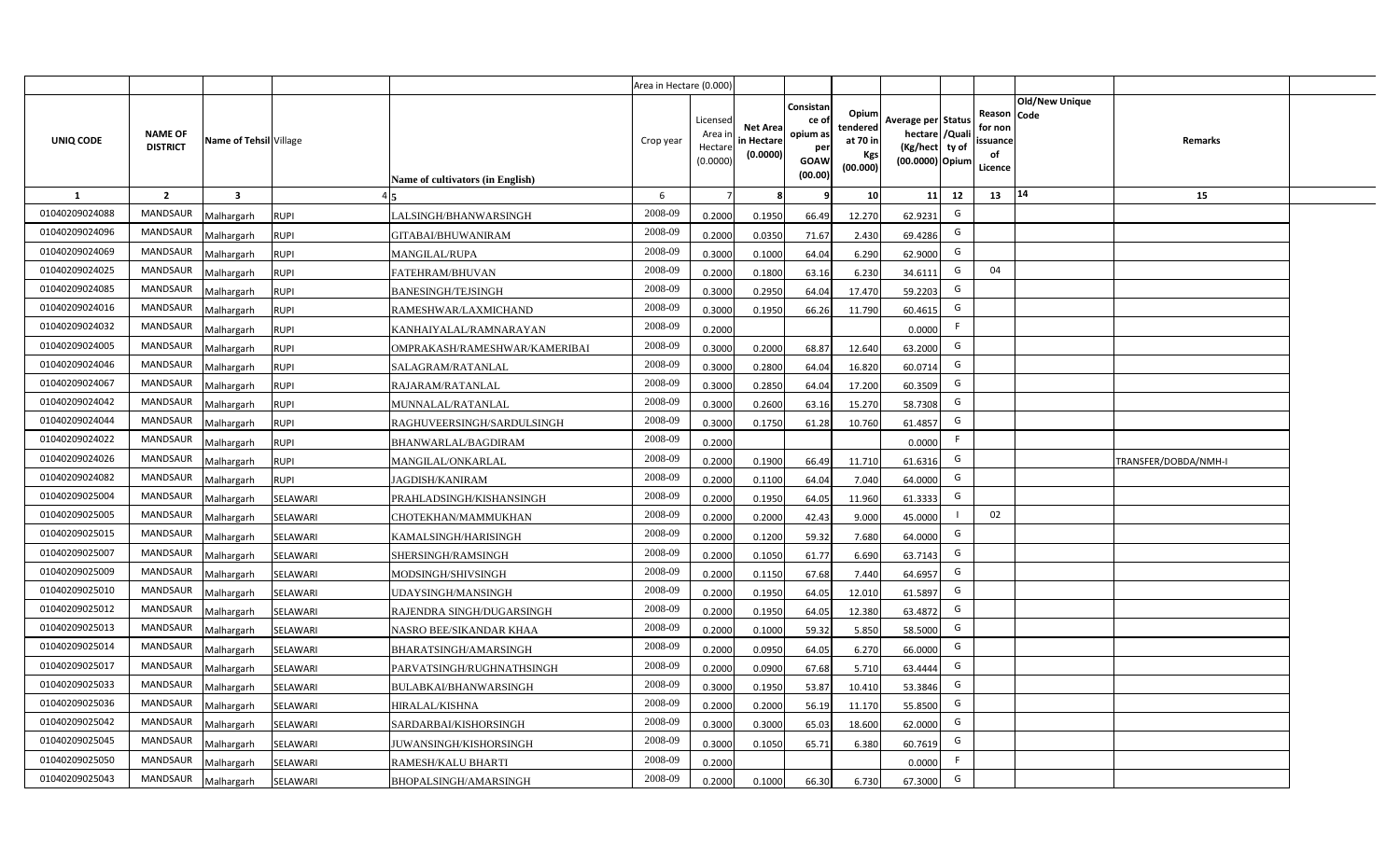|                |                                   |                        |          |                                         | Area in Hectare (0.000) |                                           |                                           |                                                         |                                                  |                                                                            |    |                                                     |                       |         |  |
|----------------|-----------------------------------|------------------------|----------|-----------------------------------------|-------------------------|-------------------------------------------|-------------------------------------------|---------------------------------------------------------|--------------------------------------------------|----------------------------------------------------------------------------|----|-----------------------------------------------------|-----------------------|---------|--|
| UNIQ CODE      | <b>NAME OF</b><br><b>DISTRICT</b> | Name of Tehsil Village |          | <b>Name of cultivators (in English)</b> | Crop year               | Licensed<br>Area i<br>Hectare<br>(0.0000) | <b>Net Area</b><br>in Hectare<br>(0.0000) | Consistan<br>ce o<br>opium as<br>per<br>GOAW<br>(00.00) | Opium<br>tendered<br>at 70 in<br>Kgs<br>(00.000) | Average per Status<br>hectare / Quali<br>(Kg/hect ty of<br>(00.0000) Opium |    | Reason Code<br>for non<br>issuance<br>of<br>Licence | <b>Old/New Unique</b> | Remarks |  |
| 1              | $\overline{2}$                    | $\mathbf{3}$           |          |                                         | 6                       | $\overline{7}$                            |                                           | q                                                       | 10 <sup>1</sup>                                  | 11                                                                         | 12 | 13                                                  | 14                    | 15      |  |
| 01040209025006 | <b>MANDSAUR</b>                   | Malhargarh             | SELAWARI | KAMALSINGH/BALWANT SINGH                | 2008-09                 | 0.2000                                    | 0.0750                                    | 64.05                                                   | 4.800                                            | 64.0000                                                                    | G  |                                                     |                       |         |  |
| 01040209025034 | <b>MANDSAUR</b>                   | Malhargarh             | SELAWARI | RAMESHWAR/MOHANLAL                      | 2008-09                 | 0.2000                                    | 0.2000                                    | 59.32                                                   | 12.150                                           | 60.7500                                                                    | G  |                                                     |                       |         |  |
| 01040209026005 | <b>MANDSAUR</b>                   | Malhargarh             | SONI     | ARJUNSINGH/FOJSINGH                     | 2008-09                 | 0.2000                                    | 0.1950                                    | 56.82                                                   | 10.140                                           | 52.0000                                                                    | G  | 04                                                  |                       |         |  |
| 01040209026006 | <b>MANDSAUR</b>                   | Malhargarh             | SONI     | JAGDISH/MAGNIRAM/SMANDIBAI              | 2008-09                 | 0.2000                                    |                                           |                                                         |                                                  | 0.0000                                                                     | F. |                                                     |                       |         |  |
| 01040209026004 | <b>MANDSAUR</b>                   | Malhargarh             | SONI     | NAVALSINGH/NIRBHAYSINGH                 | 2008-09                 | 0.2000                                    | 0.1650                                    | 66.56                                                   | 9.500                                            | 57.5758                                                                    | G  |                                                     |                       |         |  |
| 01040209026011 | MANDSAUR                          | Malhargarh             | SONI     | <b>JASWANT SINGH/BHERUSINGH</b>         | 2008-09                 | 0.2000                                    | 0.1850                                    | 62.67                                                   | 9.950                                            | 53.7838                                                                    | G  |                                                     |                       |         |  |
| 01040209026015 | MANDSAUR                          | Malhargarh             | SONI     | SOHANKUNWAR/UDAYSINGH                   | 2008-09                 | 0.2000                                    | 0.2000                                    | 63.53                                                   | 12.620                                           | 63.1000                                                                    | G  |                                                     |                       |         |  |
| 01040209026019 | MANDSAUR                          | Malhargarh             | SONI     | BHANWARSINGH/DULESINGH                  | 2008-09                 | 0.2000                                    | 0.1800                                    | 63.53                                                   | 11.930                                           | 66.2778                                                                    | G  |                                                     |                       |         |  |
| 01040209026022 | MANDSAUR                          | Malhargarh             | SONI     | RAMESHCHANDRA/ONKARLAL                  | 2008-09                 | 0.2000                                    | 0.1550                                    | 66.60                                                   | 8.890                                            | 57.3548                                                                    | G  |                                                     |                       |         |  |
| 01040209026023 | MANDSAUR                          | Malhargarh             | SONI     | MADHULAL/MODIRAM                        | 2008-09                 | 0.2000                                    | 0.1850                                    | 63.53                                                   | 12.130                                           | 65.5676                                                                    | G  |                                                     |                       |         |  |
| 01040209026029 | MANDSAUR                          | Malhargarh             | SONI     | <b>CHAINSINGH/DULESINGH</b>             | 2008-09                 | 0.2000                                    | 0.1850                                    | 62.96                                                   | 11.170                                           | 60.3784                                                                    | G  |                                                     |                       |         |  |
| 01040209026035 | MANDSAUR                          | Malhargarh             | SONI     | GOVINDSINGH/FOJSINGH                    | 2008-09                 | 0.2000                                    | 0.1900                                    | 59.44                                                   | 9.740                                            | 51.2632                                                                    | G  | 04                                                  |                       |         |  |
| 01040209026040 | MANDSAUR                          | Malhargarh             | SONI     | BHAGWANSINGH/NAVALSINGH                 | 2008-09                 | 0.2000                                    | 0.1750                                    | 63.53                                                   | 11.160                                           | 63.7714                                                                    | G  |                                                     |                       |         |  |
| 01040209026041 | MANDSAUR                          | Malhargarh             | SONI     | MOHANSINGH/RATANSINGH                   | 2008-09                 | 0.2000                                    | 0.2000                                    | 55.67                                                   | 8.490                                            | 42.4500                                                                    | G  | 04                                                  |                       |         |  |
| 01040209026046 | MANDSAUR                          | Malhargarh             | SONI     | BHANWARSINGH/GOVIND SINGH               | 2008-09                 | 0.2000                                    | 0.1950                                    | 63.50                                                   | 12.330                                           | 63.2308                                                                    | G  |                                                     |                       |         |  |
| 01040209026050 | MANDSAUR                          | Malhargarh             | SONI     | DASHARATHSINGH/RATANSINGH               | 2008-09                 | 0.2000                                    | 0.1900                                    | 62.96                                                   | 11.680                                           | 61.4737                                                                    | G  |                                                     |                       |         |  |
| 01040209026054 | MANDSAUR                          | Malhargarh             | SONI     | BALWANTSINGH/SHAMBHUSINGH               | 2008-09                 | 0.2000                                    | 0.2000                                    | 55.67                                                   | 3.510                                            | 17.5500                                                                    | G  | 04                                                  |                       |         |  |
| 01040209026059 | MANDSAUR                          | Malhargarh             | SONI     | KAMALKUNWAR/RAMSINGH                    | 2008-09                 | 0.2000                                    | 0.2050                                    | 63.75                                                   | 11.920                                           | 58.1463                                                                    | G  |                                                     |                       |         |  |
| 01040209026063 | MANDSAUR                          | Malhargarh             | SONI     | NAVALSINGH/BHANWAR SINGH                | 2008-09                 | 0.2000                                    | 0.0400                                    | 63.53                                                   | 2.410                                            | 60.2500                                                                    | G  |                                                     |                       |         |  |
| 01040209026064 | MANDSAUR                          | Malhargarh             | SONI     | SHANKARSINGH/BHANWAR SINGH              | 2008-09                 | 0.2000                                    | 0.0850                                    | 66.55                                                   | 5.240                                            | 61.6471                                                                    | G  |                                                     |                       |         |  |
| 01040209026065 | MANDSAUR                          | Malhargarh             | SONI     | SURESH SINGH/NATHULAL                   | 2008-09                 | 0.2000                                    | 0.1450                                    | 66.55                                                   | 9.220                                            | 63.5862                                                                    | G  |                                                     |                       |         |  |
| 01040209026067 | MANDSAUR                          | Malhargarh             | SONI     | NANDKUNWAR/KHUMANSINGH                  | 2008-09                 | 0.2000                                    | 0.1600                                    | 62.96                                                   | 9.800                                            | 61.2500                                                                    | G  |                                                     |                       |         |  |
| 01040209026069 | MANDSAUR                          | Malhargarh             | SONI     | KAMLABAI/NATHU                          | 2008-09                 | 0.2000                                    | 0.1450                                    | 66.55                                                   | 9.310                                            | 64.2069                                                                    | G  |                                                     |                       |         |  |
| 01040209026072 | MANDSAUR                          | Malhargarh             | SONI     | NARAYANSINGH/RATANSINGH                 | 2008-09                 | 0.2000                                    | 0.1900                                    | 63.75                                                   | 11.290                                           | 59.4211                                                                    | G  |                                                     |                       |         |  |
| 01040209026074 | MANDSAUR                          | Malhargarh             | SONI     | BHARATSINGH/NEPALSINGH                  | 2008-09                 | 0.2000                                    | 0.2000                                    | 63.75                                                   | 12.310                                           | 61.5500                                                                    | G  |                                                     |                       |         |  |
| 01040209026075 | MANDSAUR                          | Malhargarh             | SONI     | MANSINGH/GOVERDHANSINGH                 | 2008-09                 | 0.2000                                    | 0.1700                                    | 66.55                                                   | 10.850                                           | 63.8235                                                                    | G  |                                                     |                       |         |  |
| 01040209026082 | MANDSAUR                          | Malhargarh             | SONI     | BHANWARSINGH/BHERUSINGH                 | 2008-09                 | 0.2000                                    | 0.1850                                    | 63.75                                                   | 9.870                                            | 53.3514                                                                    | G  |                                                     |                       |         |  |
| 01040209026043 | MANDSAUR                          | Malhargarh             | SONI     | SHANTIBAI/BHANWARLAL                    | 2008-09                 | 0.2000                                    |                                           |                                                         |                                                  | 0.0000                                                                     | F  |                                                     |                       |         |  |
| 01040209026084 | MANDSAUR                          | Malhargarh             | SONI     | <b>ONKARLAL/RUPA</b>                    | 2008-09                 | 0.2000                                    | 0.1400                                    | 64.25                                                   | 4.750                                            | 33.9286                                                                    | G  | 04                                                  |                       |         |  |
| 01040209026077 | MANDSAUR                          | Malhargarh             | SONI     | ANTARKUNWAR/ONKARSINGH                  | 2008-09                 | 0.2000                                    | 0.0400                                    | 60.82                                                   | 2.400                                            | 60.0000                                                                    | G  |                                                     |                       |         |  |
| 01040209026001 | MANDSAUR                          | Malhargarh             | SONI     | GULABSINGH/VAKTAVARSINGH                | 2008-09                 | 0.2000                                    | 0.1650                                    | 65.58                                                   | 10.930                                           | 66.2424                                                                    | G  |                                                     |                       |         |  |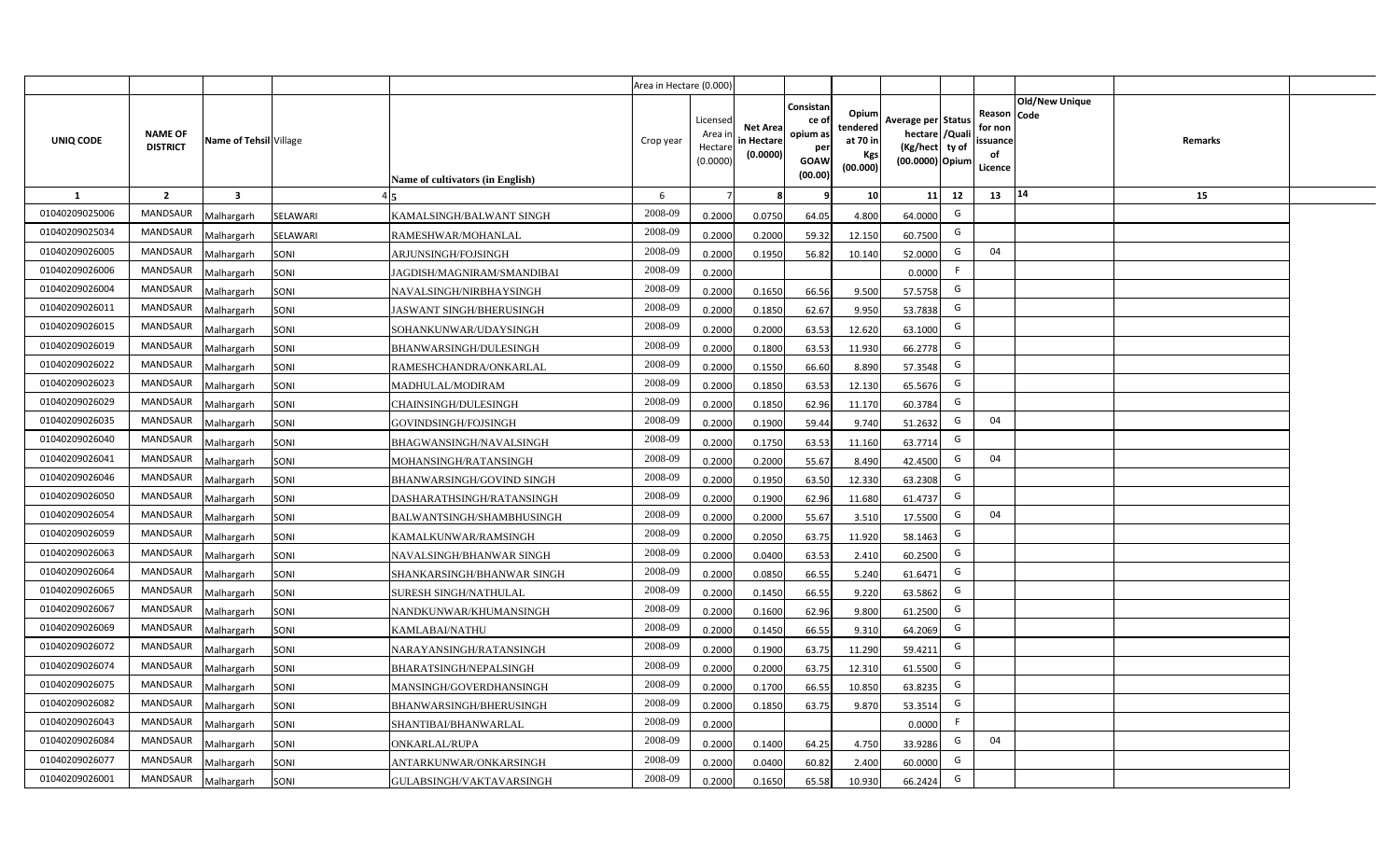|                |                                   |                        |                |                                  | Area in Hectare (0.000) |                                          |                                           |                                                          |                                                         |                                                                           |    |                                                |                               |         |  |
|----------------|-----------------------------------|------------------------|----------------|----------------------------------|-------------------------|------------------------------------------|-------------------------------------------|----------------------------------------------------------|---------------------------------------------------------|---------------------------------------------------------------------------|----|------------------------------------------------|-------------------------------|---------|--|
| UNIQ CODE      | <b>NAME OF</b><br><b>DISTRICT</b> | Name of Tehsil Village |                | Name of cultivators (in English) | Crop year               | Licensed<br>Area i<br>Hectar<br>(0.0000) | <b>Net Area</b><br>in Hectare<br>(0.0000) | Consistan<br>ce of<br>opium as<br>per<br>GOAW<br>(00.00) | Opium<br>tendered<br>at 70 in<br><b>Kgs</b><br>(00.000) | Average per Status<br>hectare / Qual<br>(Kg/hect ty of<br>(00.0000) Opium |    | Reason<br>for non<br>issuance<br>of<br>Licence | <b>Old/New Unique</b><br>Code | Remarks |  |
| 1              | $\overline{2}$                    | -3                     |                |                                  | 6                       | $\overline{7}$                           |                                           |                                                          | 10 <sup>1</sup>                                         | 11                                                                        | 12 | 13                                             | 14                            | 15      |  |
| 01040209026038 | <b>MANDSAUR</b>                   | Malhargarh             | SONI           | ONKARSINGH/RATAN SINGH           | 2008-09                 | 0.2000                                   | 0.2000                                    | 65.58                                                    | 12.120                                                  | 60.6000                                                                   | G  |                                                |                               |         |  |
| 01040209026055 | <b>MANDSAUR</b>                   | Malhargarh             | SONI           | <b>MANGILAL/RAMA</b>             | 2008-09                 | 0.2000                                   | 0.0650                                    | 67.21                                                    | 4.290                                                   | 66.0000                                                                   | G  |                                                |                               |         |  |
| 01040209026058 | MANDSAUR                          | Malhargarh             | SONI           | RAMIBAI / LAKSHMAN               | 2008-09                 | 0.2000                                   | 0.1900                                    | 63.75                                                    | 11.360                                                  | 59.7895                                                                   | G  |                                                |                               |         |  |
| 01040209026051 | <b>MANDSAUR</b>                   | Malhargarh             | SONI           | <b>BHAGIRATH/BHERULAL</b>        | 2008-09                 | 0.2000                                   | 0.1800                                    | 62.96                                                    | 11.620                                                  | 64.5556                                                                   | G  |                                                |                               |         |  |
| 01040209026026 | <b>MANDSAUR</b>                   | Malhargarh             | SONI           | JUJHARSINGH/BHANWARSINGH         | 2008-09                 | 0.3000                                   | 0.1900                                    | 62.96                                                    | 11.980                                                  | 63.0526                                                                   | G  |                                                |                               |         |  |
| 01040209026076 | <b>MANDSAUR</b>                   | Malhargarh             | SONI           | <b>MANGILAL/KACHRU</b>           | 2008-09                 | 0.2000                                   | 0.1500                                    | 67.21                                                    | 9.230                                                   | 61.5333                                                                   | G  |                                                |                               |         |  |
| 01040209026020 | <b>MANDSAUR</b>                   | Malhargarh             | SONI           | PUNAMCHAND/MANGILAL              | 2008-09                 | 0.2000                                   | 0.1700                                    | 62.92                                                    | 11.470                                                  | 67.4706                                                                   | G  |                                                |                               |         |  |
| 01040209026083 | <b>MANDSAUR</b>                   | Malhargarh             | SONI           | BHANWARSINGH/BHAGWATSINGH        | 2008-09                 | 0.2000                                   | 0.1000                                    | 60.81                                                    | 6.500                                                   | 65.0000                                                                   | G  |                                                |                               |         |  |
| 01040209026057 | <b>MANDSAUR</b>                   | Malhargarh             | SONI           | GOPALSINGH/KODARSINGH            | 2008-09                 | 0.2000                                   | 0.1900                                    | 60.81                                                    | 9.300                                                   | 48.9474                                                                   | G  | 04                                             |                               |         |  |
| 01040209026010 | <b>MANDSAUR</b>                   | Malhargarh             | SONI           | BHERULAL/GOBARLAL                | 2008-09                 | 0.2000                                   | 0.0250                                    | 70.41                                                    | 1.770                                                   | 70.8000                                                                   | G  |                                                |                               |         |  |
| 01040209026012 | MANDSAUR                          | Malhargarh             | SONI           | BHANWARSINGH/SHARDULSINGH        | 2008-09                 | 0.2000                                   | 0.1600                                    | 65.58                                                    | 10.080                                                  | 63.0000                                                                   | G  |                                                |                               |         |  |
| 01040209026085 | MANDSAUR                          | Malhargarh             | SONI           | RAMESHWAR/MAGNIRAM               | 2008-09                 | 0.2000                                   | 0.1750                                    | 67.21                                                    | 10.110                                                  | 57.7714                                                                   | G  |                                                |                               |         |  |
| 01040209026049 | <b>MANDSAUR</b>                   | Malhargarh             | SONI           | BHANWARLAL/NARAYAN               | 2008-09                 | 0.2000                                   | 0.1850                                    | 60.81                                                    | 10.120                                                  | 54.7027                                                                   | G  |                                                |                               |         |  |
| 01040209026060 | <b>MANDSAUR</b>                   | Malhargarh             | SONI           | SHIVRAJSINGH/BHAGWANSINGH        | 2008-09                 | 0.2000                                   | 0.1850                                    | 66.60                                                    | 11.470                                                  | 62.0000                                                                   | G  |                                                |                               |         |  |
| 01040209026034 | <b>MANDSAUR</b>                   | Malhargarh             | SONI           | GOPAL/VAJERAM                    | 2008-09                 | 0.2000                                   | 0.1750                                    | 62.92                                                    | 10.960                                                  | 62.6286                                                                   | G  |                                                |                               |         |  |
| 01040209026008 | <b>MANDSAUR</b>                   | Malhargarh             | SONI           | VAJERAM/VARDA                    | 2008-09                 | 0.2000                                   | 0.1900                                    | 60.81                                                    | 11.820                                                  | 62.2105                                                                   | G  |                                                |                               |         |  |
| 01040209026031 | <b>MANDSAUR</b>                   | Malhargarh             | SONI           | GOVINDSINGH/BHAGWANSINGH         | 2008-09                 | 0.2000                                   | 0.1900                                    | 69.04                                                    | 12.830                                                  | 67.5263                                                                   | G  |                                                |                               |         |  |
| 01040209026014 | <b>MANDSAUR</b>                   | Malhargarh             | SONI           | MODIRAM/VARDA                    | 2008-09                 | 0.2000                                   | 0.0250                                    | 69.04                                                    | 1.680                                                   | 67.2000                                                                   | G  |                                                |                               |         |  |
| 01040209026027 | <b>MANDSAUR</b>                   | Malhargarh             | SONI           | GOVINDSINGH/NIRBHAYSINGH         | 2008-09                 | 0.2000                                   | 0.1700                                    | 66.60                                                    | 10.440                                                  | 61.4118                                                                   | G  |                                                |                               |         |  |
| 01040209026089 | <b>MANDSAUR</b>                   | Malhargarh             | SONI           | <b>JUJHARSINGH/KESHARSINGH</b>   | 2008-09                 | 0.2000                                   | 0.0400                                    | 66.60                                                    | 3.130                                                   | 78.2500                                                                   | G  |                                                |                               |         |  |
| 01040209026003 | <b>MANDSAUR</b>                   | Malhargarh             | SONI           | KESHARSINGH/SAJJANSINGH          | 2008-09                 | 0.2000                                   | 0.1900                                    | 55.67                                                    | 5.850                                                   | 30.7895                                                                   | G  | 04                                             |                               |         |  |
| 01040209026081 | <b>MANDSAUR</b>                   | Malhargarh             | SONI           | NARAYANSINGH/MOHABBATSINGH       | 2008-09                 | 0.2000                                   | 0.1700                                    | 55.67                                                    | 5.110                                                   | 30.0588                                                                   | G  | 04                                             |                               |         |  |
| 01040209026030 | <b>MANDSAUR</b>                   | Malhargarh             | SONI           | NARENDRASINGH/GOVINDSINGH        | 2008-09                 | 0.2000                                   | 0.1950                                    | 62.92                                                    | 11.470                                                  | 58.8205                                                                   | G  |                                                |                               |         |  |
| 01040209026007 | <b>MANDSAUR</b>                   | Malhargarh             | SONI           | FATEHSINGH/SHARDULSINGH          | 2008-09                 | 0.2000                                   | 0.1900                                    | 66.60                                                    | 10.960                                                  | 57.6842                                                                   | G  |                                                |                               |         |  |
| 01040209026024 | <b>MANDSAUR</b>                   | Malhargarh             | SONI           | RAJENDRASINGH/BHARATSINGH        | 2008-09                 | 0.2000                                   | 0.1950                                    | 62.92                                                    | 11.650                                                  | 59.7436                                                                   | G  |                                                |                               |         |  |
| 01040209026045 | <b>MANDSAUR</b>                   | Malhargarh             | SONI           | GOVINDSINGH/JASWANTSINGH         | 2008-09                 | 0.2000                                   | 0.1900                                    | 65.58                                                    | 11.330                                                  | 59.6316                                                                   | G  |                                                | 01040209040276                |         |  |
| 01040209027001 | <b>MANDSAUR</b>                   | Malhargarh             | <b>SUTHODH</b> | AXMINARAYAN/SHOBHARAM            | 2008-09                 | 0.3000                                   | 0.2950                                    | 63.30                                                    | 18.110                                                  | 61.3898                                                                   | G  |                                                |                               |         |  |
| 01040209027004 | <b>MANDSAUR</b>                   | Malhargarh             | SUTHODH        | MANGILAL/BHUWAN                  | 2008-09                 | 0.3000                                   | 0.2850                                    | 63.30                                                    | 17.720                                                  | 62.1754                                                                   | G  |                                                |                               |         |  |
| 01040209027006 | <b>MANDSAUR</b>                   | Malhargarh             | <b>SUTHODH</b> | RUKMANIBAI/SALAGRAM              | 2008-09                 | 0.3000                                   | 0.3000                                    | 63.30                                                    | 18.260                                                  | 60.8667                                                                   | G  |                                                |                               |         |  |
| 01040209027007 | <b>MANDSAUR</b>                   | Malhargarh             | <b>SUTHODH</b> | SHIVNARAYAN/BHERULAL             | 2008-09                 | 0.2000                                   | 0.1850                                    | 68.19                                                    | 11.850                                                  | 64.0541                                                                   | G  |                                                |                               |         |  |
| 01040209027008 | MANDSAUR                          | Malhargarh             | <b>SUTHODH</b> | BAPULAL/GANGARAM                 | 2008-09                 | 0.2000                                   | 0.2000                                    | 62.10                                                    | 11.550                                                  | 57.7500                                                                   | G  |                                                |                               |         |  |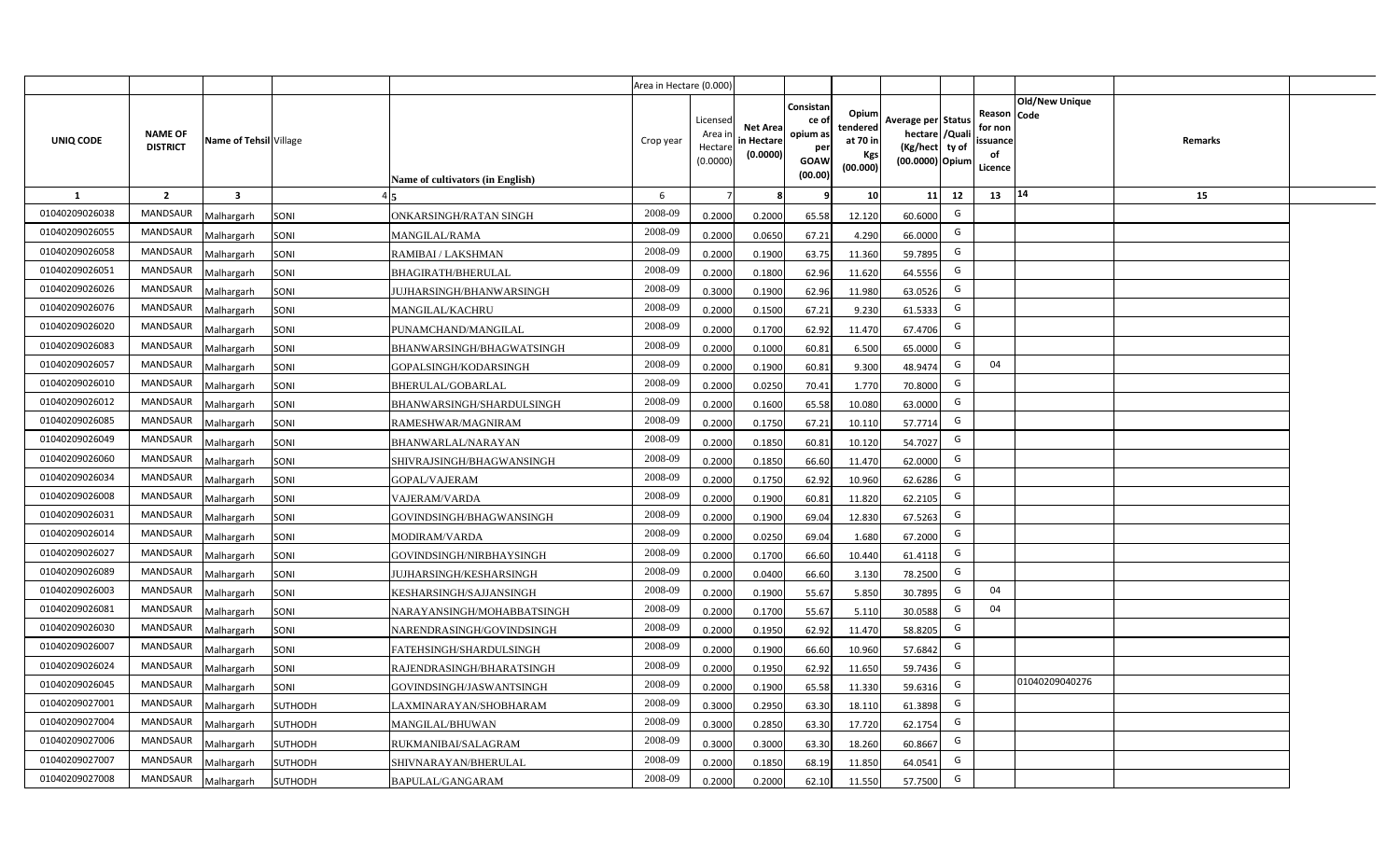|                  |                                   |                         |                                          | Area in Hectare (0.000)              |                                            |                                           |                                                                |                                                  |                                                                            |    |                                                                                    |         |  |
|------------------|-----------------------------------|-------------------------|------------------------------------------|--------------------------------------|--------------------------------------------|-------------------------------------------|----------------------------------------------------------------|--------------------------------------------------|----------------------------------------------------------------------------|----|------------------------------------------------------------------------------------|---------|--|
| <b>UNIQ CODE</b> | <b>NAME OF</b><br><b>DISTRICT</b> | Name of Tehsil Village  | Name of cultivators (in English)         | Crop year                            | Licensed<br>Area in<br>Hectare<br>(0.0000) | <b>Net Area</b><br>in Hectare<br>(0.0000) | Consistar<br>ce o<br>opium as<br>per<br><b>GOAW</b><br>(00.00) | Opium<br>tendered<br>at 70 in<br>Kgs<br>(00.000) | Average per Status<br>hectare / Quali<br>(Kg/hect ty of<br>(00.0000) Opium |    | <b>Old/New Unique</b><br>Reason Code<br>for non<br><b>ssuance</b><br>of<br>Licence | Remarks |  |
| $\mathbf{1}$     | $\overline{2}$                    | $\overline{\mathbf{3}}$ |                                          | 6                                    | $\overline{7}$                             | -8                                        | ٩                                                              | 10                                               | 11                                                                         | 12 | 14<br>13                                                                           | 15      |  |
| 01040209027011   | MANDSAUR                          | <b>Malhargarh</b>       | SUTHODH<br>VARDIBAI/BHERULAL             | 2008-09                              | 0.2000                                     | 0.1900                                    | 68.26                                                          | 12.310                                           | 64.7895                                                                    | G  |                                                                                    |         |  |
| 01040209027012   | <b>MANDSAUR</b>                   | <b>Malhargarh</b>       | SUTHODH<br><b>JANIBAI/PRATHVIRAJ</b>     | 2008-09                              | 0.3000                                     | 0.2700                                    | 68.19                                                          | 17.800                                           | 65.9259                                                                    | G  |                                                                                    |         |  |
| 01040209027016   | <b>MANDSAUR</b>                   | <b>Malhargarh</b>       | <b>SUTHODH</b><br>MOHANLAL/KASHIRAM      | 2008-09                              | 0.2000                                     | 0.2000                                    | 66.96                                                          | 13.370                                           | 66.8500                                                                    | G  |                                                                                    |         |  |
| 01040209027017   | <b>MANDSAUR</b>                   | <b>Malhargarh</b>       | SUTHODH<br>OMPRAKASH/SURAJMAL            | 2008-09                              | 0.2000                                     | 0.1900                                    | 66.96                                                          | 12.860                                           | 67.6842                                                                    | G  |                                                                                    |         |  |
| 01040209027019   | <b>MANDSAUR</b>                   | <b>Malhargarh</b>       | SUTHODH<br>HARISHANKAR/SURAJMAL          | 2008-09                              | 0.3000                                     | 0.2950                                    | 63.30                                                          | 16.650                                           | 56.4407                                                                    | G  |                                                                                    |         |  |
| 01040209027020   | <b>MANDSAUR</b>                   | <b>Malhargarh</b>       | <b>SUTHODH</b><br>RAMKISHAN/ONKARLAL     | 2008-09                              | 0.2000                                     | 0.2000                                    | 68.19                                                          | 13.780                                           | 68.9000                                                                    | G  |                                                                                    |         |  |
| 01040209027021   | <b>MANDSAUR</b>                   | <b>Malhargarh</b>       | SUTHODH                                  | 2008-09<br>VINOD KUMAR/FAKIRCHANDRA  | 0.3000                                     | 0.2050                                    | 68.19                                                          | 12.760                                           | 62.2439                                                                    | G  |                                                                                    |         |  |
| 01040209027023   | <b>MANDSAUR</b>                   | <b>Malhargarh</b>       | <b>SUTHODH</b>                           | 2008-09<br>KULVANTSINGH/BHANWARLAL   | 0.2000                                     | 0.2000                                    | 68.19                                                          | 11.880                                           | 59.4000                                                                    | G  |                                                                                    |         |  |
| 01040209027024   | <b>MANDSAUR</b>                   | <b>Malhargarh</b>       | SUTHODH<br>RAMCHANDRA/HAJARILAL          | 2008-09                              | 0.2000                                     | 0.2000                                    | 65.78                                                          | 12.520                                           | 62.6000                                                                    | G  |                                                                                    |         |  |
| 01040209027025   | <b>MANDSAUR</b>                   | <b>Malhargarh</b>       | SUTHODH                                  | 2008-09<br>RAJENDRA KUMAR/RAMCHANDRA | 0.3000                                     | 0.1850                                    | 66.96                                                          | 12.640                                           | 68.3243                                                                    | G  |                                                                                    |         |  |
| 01040209027027   | <b>MANDSAUR</b>                   | <b>Malhargarh</b>       | <b>SUTHODH</b><br>PRAHLAD/RAMCHANDRA     | 2008-09                              | 0.2000                                     | 0.1750                                    | 68.20                                                          | 11.540                                           | 65.9429                                                                    | G  |                                                                                    |         |  |
| 01040209027028   | <b>MANDSAUR</b>                   | <b>Malhargarh</b>       | SUTHODH                                  | 2008-09<br>KAILASHCHANDRA/BHAGATRAM  | 0.2000                                     | 0.1050                                    | 65.87                                                          | 6.640                                            | 63.2381                                                                    | G  |                                                                                    |         |  |
| 01040209027029   | <b>MANDSAUR</b>                   | <b>Malhargarh</b>       | SUTHODH<br>KANHAIYALAL/RAMCHANDRA        | 2008-09                              | 0.2000                                     | 0.1950                                    | 65.87                                                          | 12.520                                           | 64.2051                                                                    | G  |                                                                                    |         |  |
| 01040209027030   | <b>MANDSAUR</b>                   | Malhargarh              | <b>SUTHODH</b><br>MULCHANDRA/ONKARLAL    | 2008-09                              | 0.2000                                     | 0.1750                                    | 65.87                                                          | 10.750                                           | 61.4286                                                                    | G  |                                                                                    |         |  |
| 01040209027034   | <b>MANDSAUR</b>                   | Malhargarh              | SUTHODH<br>BHAGIRATH/CHAMPALAL           | 2008-09                              | 0.3000                                     |                                           |                                                                |                                                  | 0.0000                                                                     | F. |                                                                                    |         |  |
| 01040209027035   | MANDSAUR                          | Malhargarh              | SUTHODH<br>RAMGOPAL/BHANWARLAL           | 2008-09                              | 0.2000                                     |                                           |                                                                |                                                  | 0.0000                                                                     | F. |                                                                                    |         |  |
| 01040209027036   | <b>MANDSAUR</b>                   | <b>Malhargarh</b>       | SUTHODH<br>RAMESHWAR/RATANLAL            | 2008-09                              | 0.2000                                     | 0.2000                                    | 41.00                                                          | 3.280                                            | 16.4000                                                                    |    | 02                                                                                 |         |  |
| 01040209027038   | <b>MANDSAUR</b>                   | <b>Malhargarh</b>       | SUTHODH<br>BHAGATRAM/BHANWARLAL          | 2008-09                              | 0.2000                                     | 0.2000                                    | 65.87                                                          | 12.610                                           | 63.0500                                                                    | G  |                                                                                    |         |  |
| 01040209027039   | <b>MANDSAUR</b>                   | <b>Malhargarh</b>       | SUTHODH                                  | 2008-09<br>CHANDRASHEKHAR/PRATHVIRAJ | 0.2000                                     |                                           |                                                                |                                                  | 0.0000                                                                     | F. |                                                                                    |         |  |
| 01040209027040   | <b>MANDSAUR</b>                   | Malhargarh              | SUTHODH<br>MULCHANDRA/SUKHLAL            | 2008-09                              | 0.2000                                     | 0.2000                                    | 63.86                                                          | 12.110                                           | 60.5500                                                                    | G  |                                                                                    |         |  |
| 01040209027044   | <b>MANDSAUR</b>                   | <b>Malhargarh</b>       | SUTHODH<br>RADHESHYAM/KASHIRAM           | 2008-09                              | 0.2000                                     | 0.2000                                    | 68.20                                                          | 13.040                                           | 65.2000                                                                    | G  |                                                                                    |         |  |
| 01040209027045   | <b>MANDSAUR</b>                   | <b>Malhargarh</b>       | SUTHODH<br>CHUNNILAL/HAJARILAL           | 2008-09                              | 0.2000                                     | 0.1850                                    | 65.87                                                          | 12.370                                           | 66.8649                                                                    | G  |                                                                                    |         |  |
| 01040209027046   | <b>MANDSAUR</b>                   | <i>A</i> alhargarh      | SUTHODH<br>JITMAL/BAPULAL                | 2008-09                              | 0.2000                                     | 0.2000                                    | 70.87                                                          | 14.140                                           | 70.7000                                                                    | G  |                                                                                    |         |  |
| 01040209027047   | <b>MANDSAUR</b>                   | <b>Malhargarh</b>       | SUTHODH<br>OMPRAKASH/BAPULAL             | 2008-09                              | 0.2000                                     | 0.1000                                    | 72.27                                                          | 7.670                                            | 76.7000                                                                    | G  |                                                                                    |         |  |
| 01040209027048   | <b>MANDSAUR</b>                   | <b>Malhargarh</b>       | SUTHODH<br>RAJMAL/BAPULAL                | 2008-09                              | 0.3000                                     | 0.2900                                    | 65.71                                                          | 18.960                                           | 65.3793                                                                    | G  |                                                                                    |         |  |
| 01040209027050   | MANDSAUR                          | Malhargarh              | <b>SUTHODH</b><br>VIKRAM KUMAR/KANTILAL  | 2008-09                              | 0.2000                                     | 0.2000                                    | 68.20                                                          | 12.960                                           | 64.8000                                                                    | G  |                                                                                    |         |  |
| 01040209027051   | <b>MANDSAUR</b>                   | <b>Malhargarh</b>       | SUTHODH                                  | 2008-09<br>KAMAL KUNWAR/SAJJANSINGH  | 0.2000                                     | 0.1850                                    | 65.46                                                          | 11.110                                           | 60.0541                                                                    | G  |                                                                                    |         |  |
| 01040209027052   | <b>MANDSAUR</b>                   | <b>Malhargarh</b>       | <b>SUTHODH</b><br>GITABAI/RAMCHANDRA     | 2008-09                              | 0.2000                                     | 0.1450                                    | 68.20                                                          | 9.610                                            | 66.2759                                                                    | G  |                                                                                    |         |  |
| 01040209027053   | <b>MANDSAUR</b>                   | <b>Malhargarh</b>       | VARDICHANDRA/RATANLAL<br>SUTHODH         | 2008-09                              | 0.2000                                     | 0.0950                                    | 66.14                                                          | 6.390                                            | 67.2632                                                                    | G  |                                                                                    |         |  |
| 01040209027058   | <b>MANDSAUR</b>                   | <b>Malhargarh</b>       | SUTHODH<br>MADANSINGH/JAYSINGH           | 2008-09                              | 0.2000                                     | 0.1950                                    | 63.86                                                          | 11.940                                           | 61.2308                                                                    | G  |                                                                                    |         |  |
| 01040209027059   | MANDSAUR                          | Malhargarh              | <b>SUTHODH</b><br><b>BANSHILAL/KHUMA</b> | 2008-09                              | 0.2000                                     | 0.2000                                    | 69.04                                                          | 13.000                                           | 65.0000                                                                    | G  |                                                                                    |         |  |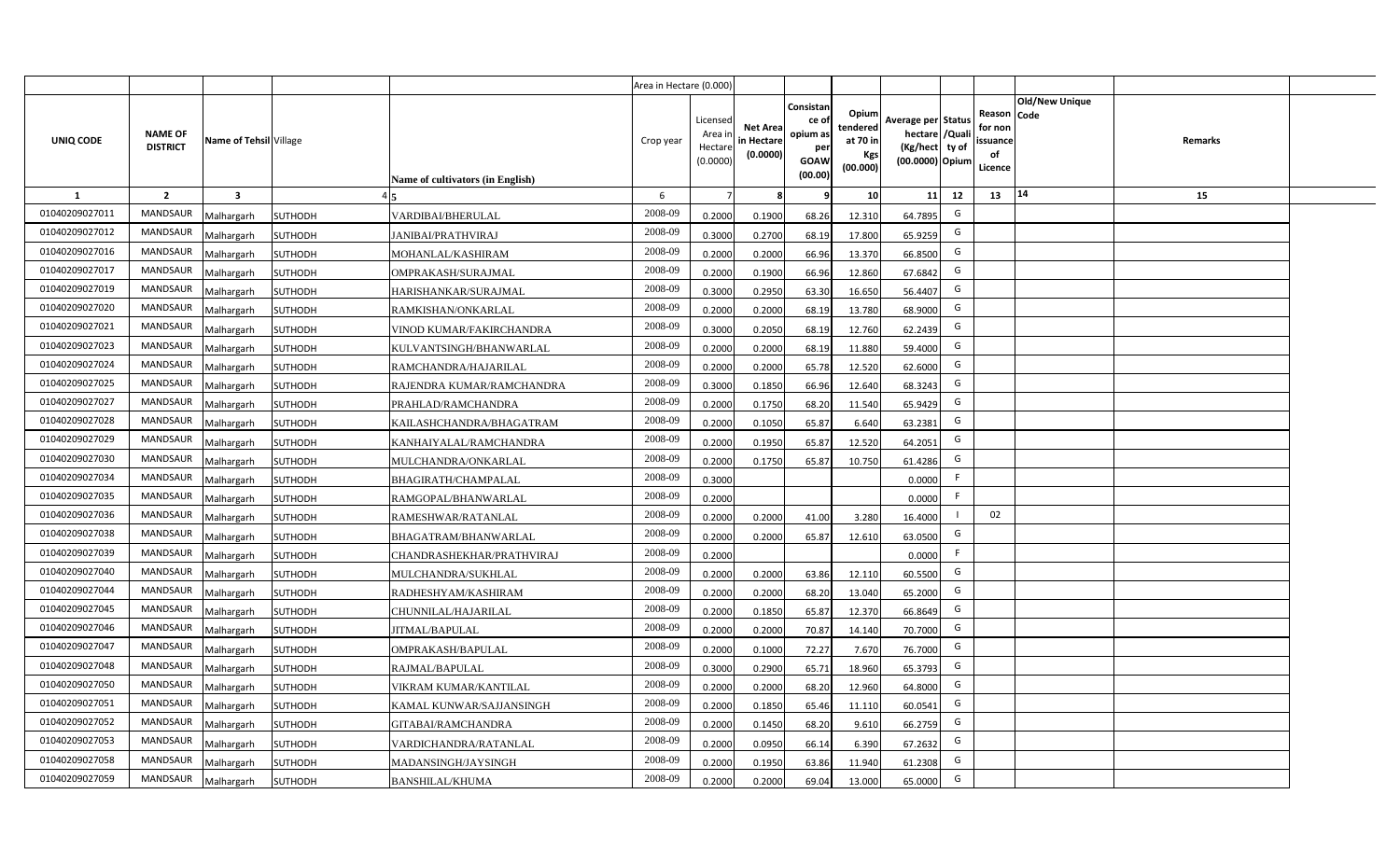|                |                                   |                        |                |                                     | Area in Hectare (0.000) |                                          |                                           |                                                          |                                                         |                                                                           |    |                                                     |                       |                          |  |
|----------------|-----------------------------------|------------------------|----------------|-------------------------------------|-------------------------|------------------------------------------|-------------------------------------------|----------------------------------------------------------|---------------------------------------------------------|---------------------------------------------------------------------------|----|-----------------------------------------------------|-----------------------|--------------------------|--|
| UNIQ CODE      | <b>NAME OF</b><br><b>DISTRICT</b> | Name of Tehsil Village |                | Name of cultivators (in English)    | Crop year               | Licensed<br>Area i<br>Hectar<br>(0.0000) | <b>Net Area</b><br>in Hectare<br>(0.0000) | Consistan<br>ce of<br>opium as<br>per<br>GOAW<br>(00.00) | Opium<br>tendered<br>at 70 in<br><b>Kgs</b><br>(00.000) | Average per Status<br>hectare / Qual<br>(Kg/hect ty of<br>(00.0000) Opium |    | Reason Code<br>for nor<br>issuance<br>of<br>Licence | <b>Old/New Unique</b> | Remarks                  |  |
| 1              | $\overline{2}$                    | $\mathbf{3}$           |                |                                     | 6                       |                                          |                                           |                                                          | 10                                                      | 11                                                                        | 12 | 13                                                  | 14                    | 15                       |  |
| 01040209027061 | <b>MANDSAUR</b>                   | Malhargarh             | <b>SUTHODH</b> | RAMCHANDRA/HIRALAL                  | 2008-09                 | 0.2000                                   | 0.1900                                    | 65.78                                                    | 12.220                                                  | 64.3158                                                                   | G  |                                                     |                       |                          |  |
| 01040209027072 | MANDSAUR                          | Malhargarh             | <b>SUTHODH</b> | RAMLAL/DEVA                         | 2008-09                 | 0.2000                                   | 0.1000                                    | 68.20                                                    | 6.620                                                   | 66.2000                                                                   | G  |                                                     |                       |                          |  |
| 01040209027074 | MANDSAUR                          | Malhargarh             | <b>SUTHODH</b> | <b>BALURAM/SURAJMAL</b>             | 2008-09                 | 0.2000                                   | 0.1950                                    | 63.86                                                    | 12.070                                                  | 61.8974                                                                   | G  |                                                     |                       |                          |  |
| 01040209027077 | MANDSAUR                          | Malhargarh             | <b>SUTHODH</b> | RAMNARAYAN/RAMCHANDRA               | 2008-09                 | 0.2000                                   | 0.2000                                    | 63.86                                                    | 12.650                                                  | 63.2500                                                                   | G  |                                                     |                       |                          |  |
| 01040209027080 | <b>MANDSAUR</b>                   | Malhargarh             | <b>SUTHODH</b> | <b>BANSHILAL/KISHANLAL</b>          | 2008-09                 | 0.2000                                   | 0.2000                                    | 62.10                                                    | 12.070                                                  | 60.3500                                                                   | G  |                                                     |                       |                          |  |
| 01040209027081 | <b>MANDSAUR</b>                   | Malhargarh             | <b>SUTHODH</b> | GOVERDHANLAL/RUKMANIBAI/RAMLAL      | 2008-09                 | 0.2000                                   | 0.0950                                    | 72.85                                                    | 6.720                                                   | 70.7368                                                                   | G  |                                                     |                       |                          |  |
| 01040209027073 | <b>MANDSAUR</b>                   | Malhargarh             | <b>SUTHODH</b> | BHERULAL/GOBAR                      | 2008-09                 | 0.200                                    | 0.1950                                    | 62.10                                                    | 11.440                                                  | 58.6667                                                                   | G  |                                                     |                       | <b>TRANSFER/JALODIYA</b> |  |
| 01040209027037 | <b>MANDSAUR</b>                   | Malhargarh             | SUTHODH        | RODILAL/BAGDIRAM                    | 2008-09                 | 0.200                                    | 0.2000                                    | 63.86                                                    | 12.270                                                  | 61.3500                                                                   | G  |                                                     |                       |                          |  |
| 01040209027088 | <b>MANDSAUR</b>                   | Malhargarh             | <b>SUTHODH</b> | BOTLAL/KISHANLAL                    | 2008-09                 | 0.300                                    | 0.3000                                    | 63.86                                                    | 19.290                                                  | 64.3000                                                                   | G  |                                                     |                       |                          |  |
| 01040209027022 | <b>MANDSAUR</b>                   | Malhargarh             | <b>SUTHODH</b> | BAPULAL/BHUVANIRAM                  | 2008-09                 | 0.2000                                   | 0.2000                                    | 64.78                                                    | 12.420                                                  | 62.1000                                                                   | G  |                                                     |                       |                          |  |
| 01040209027005 | <b>MANDSAUR</b>                   | Malhargarh             | <b>SUTHODH</b> | ONKARLAL/KALU                       | 2008-09                 | 0.2000                                   | 0.2000                                    | 65.78                                                    | 12.790                                                  | 63.9500                                                                   | G  |                                                     |                       |                          |  |
| 01040209027071 | <b>MANDSAUR</b>                   | Malhargarh             | <b>SUTHODH</b> | DHAPUBAI/ONKARLAL                   | 2008-09                 | 0.2000                                   | 0.1950                                    | 62.10                                                    | 11.740                                                  | 60.2051                                                                   | G  |                                                     |                       |                          |  |
| 01040209027033 | <b>MANDSAUR</b>                   | Malhargarh             | <b>SUTHODH</b> | JAGANNATH/KALUJI                    | 2008-09                 | 0.3000                                   | 0.2900                                    | 62.75                                                    | 17.260                                                  | 59.5172                                                                   | G  |                                                     |                       |                          |  |
| 01040209027003 | <b>MANDSAUR</b>                   | Malhargarh             | <b>SUTHODH</b> | GAMERIBAI/KISHANLAL                 | 2008-09                 | 0.3000                                   | 0.2950                                    | 62.75                                                    | 17.970                                                  | 60.9153                                                                   | G  |                                                     |                       |                          |  |
| 01040209027056 | <b>MANDSAUR</b>                   | Malhargarh             | <b>SUTHODH</b> | SHOKINLAL/PARTHA                    | 2008-09                 | 0.3000                                   | 0.2000                                    | 50.87                                                    | 7.170                                                   | 35.8500                                                                   | G  | 04                                                  |                       |                          |  |
| 01040209027043 | <b>MANDSAUR</b>                   | Malhargarh             | SUTHODH        | RAMCHANDRA/TORIRAM                  | 2008-09                 | 0.3000                                   | 0.2300                                    | 62.75                                                    | 14.040                                                  | 61.0435                                                                   | G  |                                                     |                       |                          |  |
| 01040209027089 | <b>MANDSAUR</b>                   | Malhargarh             | SUTHODH        | PANNALAL/DEVA                       | 2008-09                 | 0.2000                                   | 0.1950                                    | 62.75                                                    | 12.170                                                  | 62.4103                                                                   | G  |                                                     |                       |                          |  |
| 01040209027002 | <b>MANDSAUR</b>                   | Malhargarh             | <b>SUTHODH</b> | NANDRAM/VARDA                       | 2008-09                 | 0.2000                                   | 0.2000                                    | 57.76                                                    | 7.360                                                   | 36.8000                                                                   | G  | 04                                                  |                       |                          |  |
| 01040209027060 | <b>MANDSAUR</b>                   | Malhargarh             | <b>SUTHODH</b> | TULSIBAI/KHEMRAJ                    | 2008-09                 | 0.2000                                   | 0.2000                                    | 62.10                                                    | 12.220                                                  | 61.1000                                                                   | G  |                                                     |                       |                          |  |
| 01040209027076 | <b>MANDSAUR</b>                   | Malhargarh             | <b>SUTHODH</b> | PREMBAI/BHUVANIRAM                  | 2008-09                 | 0.3000                                   | 0.3000                                    | 51.43                                                    | 14.330                                                  | 47.7667                                                                   | G  | 04                                                  |                       |                          |  |
| 01040209027049 | <b>MANDSAUR</b>                   | Malhargarh             | SUTHODH        | RAMESHWAR/VARDICHANDRA              | 2008-09                 | 0.3000                                   | 0.2850                                    | 65.76                                                    | 17.510                                                  | 61.4386                                                                   | G  |                                                     |                       |                          |  |
| 01040209027010 | <b>MANDSAUR</b>                   | Malhargarh             | SUTHODH        | BHERULAL/TORIRAM                    | 2008-09                 | 0.2000                                   | 0.2000                                    | 62.75                                                    | 12.400                                                  | 62.0000                                                                   | G  |                                                     |                       |                          |  |
| 01040209028003 | <b>MANDSAUR</b>                   | Malhargarh             | TILAKHEDA      | MOHANBAI/ONKARLAL                   | 2008-09                 | 0.3000                                   | 0.1450                                    | 61.42                                                    | 8.680                                                   | 59.8621                                                                   | G  |                                                     |                       |                          |  |
| 01040209028010 | <b>MANDSAUR</b>                   | Malhargarh             | TILAKHEDA      | LALARAM (LALURAM)/BALARAM (BALURAM) | 2008-09                 | 0.3000                                   | 0.3000                                    | 63.15                                                    | 18.300                                                  | 61.0000                                                                   | G  |                                                     |                       |                          |  |
| 01040209028016 | <b>MANDSAUR</b>                   | Malhargarh             | TILAKHEDA      | KOSHALYABAI/BHANWARLAL              | 2008-09                 | 0.2000                                   | 0.1950                                    | 67.17                                                    | 5.430                                                   | 27.8462                                                                   | G  | 04                                                  |                       |                          |  |
| 01040209028040 | <b>MANDSAUR</b>                   | Malhargarh             | TILAKHEDA      | GHANSHYAM/PYARCHAND                 | 2008-09                 | 0.200                                    | 0.1800                                    | 62.39                                                    | 11.120                                                  | 61.7778                                                                   | G  |                                                     |                       |                          |  |
| 01040209028050 | <b>MANDSAUR</b>                   | Malhargarh             | TILAKHEDA      | RAMESHCHAND/RAMLAL                  | 2008-09                 | 0.200                                    | 0.2000                                    | 65.69                                                    | 7.390                                                   | 36.9500                                                                   | G  | 04                                                  |                       |                          |  |
| 01040209028061 | <b>MANDSAUR</b>                   | Malhargarh             | TILAKHEDA      | PARASRAM/NATHULAL                   | 2008-09                 | 0.200                                    | 0.1900                                    | 68.21                                                    | 4.930                                                   | 25.9474                                                                   | G  | 04                                                  |                       |                          |  |
| 01040209028019 | <b>MANDSAUR</b>                   | Malhargarh             | TILAKHEDA      | MANNALAL/MULCHAND                   | 2008-09                 | 0.200                                    | 0.2000                                    | 61.42                                                    | 5.010                                                   | 25.0500                                                                   | G  | 04                                                  |                       |                          |  |
| 01040209028064 | <b>MANDSAUR</b>                   | Malhargarh             | TILAKHEDA      | RATANLAL/PANNALAL                   | 2008-09                 | 0.300                                    | 0.2800                                    | 55.74                                                    | 6.610                                                   | 23.6071                                                                   | G  | 04                                                  |                       |                          |  |
| 01040209028046 | MANDSAUR                          | Malhargarh             | TILAKHEDA      | ASHARAM/DHANNA                      | 2008-09                 | 0.3000                                   | 0.2750                                    | 61.06                                                    | 6.940                                                   | 25.2364                                                                   | G  | 04                                                  |                       |                          |  |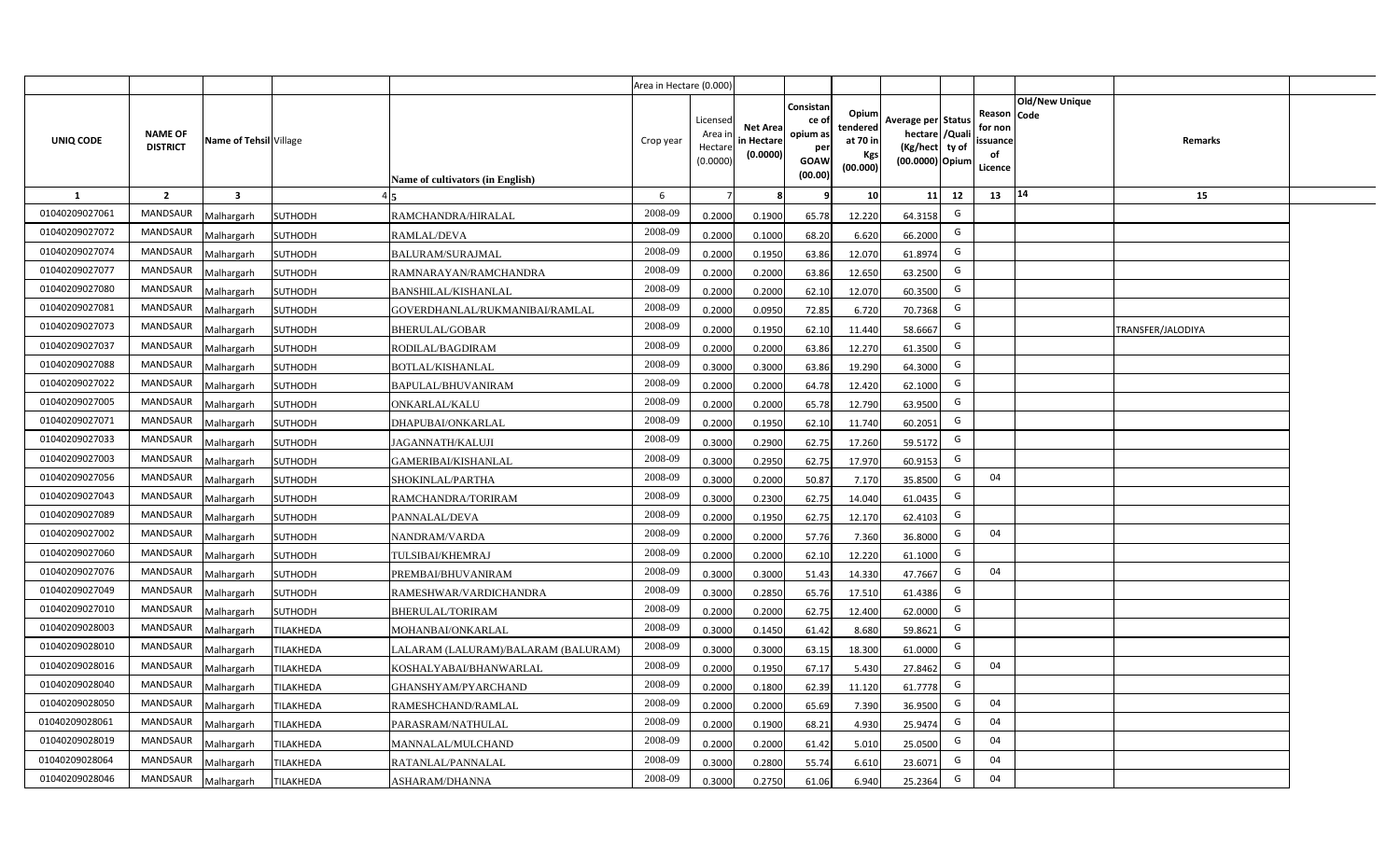|                  |                                   |                         |                                       |                                               | Area in Hectare (0.000)                    |                                           |                                                                |                                                  |                                                                            |    |                                                    |                       |         |  |
|------------------|-----------------------------------|-------------------------|---------------------------------------|-----------------------------------------------|--------------------------------------------|-------------------------------------------|----------------------------------------------------------------|--------------------------------------------------|----------------------------------------------------------------------------|----|----------------------------------------------------|-----------------------|---------|--|
| <b>UNIQ CODE</b> | <b>NAME OF</b><br><b>DISTRICT</b> | Name of Tehsil Village  |                                       | Crop year<br>Name of cultivators (in English) | Licensed<br>Area in<br>Hectare<br>(0.0000) | <b>Net Area</b><br>in Hectare<br>(0.0000) | Consistan<br>ce o<br>opium as<br>per<br><b>GOAW</b><br>(00.00) | Opium<br>tendered<br>at 70 in<br>Kgs<br>(00.000) | Average per Status<br>hectare / Quali<br>(Kg/hect ty of<br>(00.0000) Opium |    | Reason Code<br>for non<br>ssuance<br>of<br>Licence | <b>Old/New Unique</b> | Remarks |  |
| $\mathbf{1}$     | $\overline{2}$                    | $\overline{\mathbf{3}}$ |                                       | 6                                             | $\overline{7}$                             | -8                                        | ٩                                                              | 10                                               | 11                                                                         | 12 | 13                                                 | 14                    | 15      |  |
| 01040209028043   | MANDSAUR                          | <b>Malhargarh</b>       | TILAKHEDA                             | 2008-09<br>MATHURALAL/MANGILAL                | 0.3000                                     | 0.3000                                    | 61.06                                                          | 17.750                                           | 59.1667                                                                    | G  |                                                    |                       |         |  |
| 01040209028038   | <b>MANDSAUR</b>                   | <b>Malhargarh</b>       | TILAKHEDA                             | 2008-09<br>LAXMICHAND/TULSIRAM                | 0.3000                                     | 0.2450                                    | 66.94                                                          | 8.520                                            | 34.7755                                                                    |    | 02                                                 |                       |         |  |
| 01040209028051   | <b>MANDSAUR</b>                   | <b>Malhargarh</b>       | TILAKHEDA<br>PURANMAL/MANGILAL        | 2008-09                                       | 0.2000                                     | 0.1950                                    | 61.06                                                          | 11.410                                           | 58.5128                                                                    | G  |                                                    |                       |         |  |
| 01040209028004   | <b>MANDSAUR</b>                   | <b>Malhargarh</b>       | TILAKHEDA<br>ONKARLAL/DALLA           | 2008-09                                       | 0.2000                                     | 0.1950                                    | 64.46                                                          | 11.510                                           | 59.0256                                                                    | G  |                                                    |                       |         |  |
| 01040209028006   | <b>MANDSAUR</b>                   | <b>Malhargarh</b>       | TILAKHEDA<br>TULSIRAM/KASHIRAM        | 2008-09                                       | 0.2000                                     | 0.1800                                    | 67.17                                                          | 12.000                                           | 66.6667                                                                    | G  |                                                    |                       |         |  |
| 01040209028007   | <b>MANDSAUR</b>                   | <b>Malhargarh</b>       | TILAKHEDA<br>BHERULAL/LAXMAN          | 2008-09                                       | 0.2000                                     | 0.2000                                    | 67.01                                                          | 11.400                                           | 57.0000                                                                    | G  |                                                    |                       |         |  |
| 01040209028008   | <b>MANDSAUR</b>                   | <b>Malhargarh</b>       | TILAKHEDA<br><b>MOTILAL/DALLA</b>     | 2008-09                                       | 0.2000                                     | 0.1950                                    | 61.06                                                          | 11.300                                           | 57.9487                                                                    | G  |                                                    |                       |         |  |
| 01040209028011   | <b>MANDSAUR</b>                   | <b>Malhargarh</b>       | TILAKHEDA                             | 2008-09<br>LAXMINARAYAN/MANGILAL              | 0.2000                                     | 0.1850                                    | 64.46                                                          | 10.870                                           | 58.7568                                                                    | G  |                                                    |                       |         |  |
| 01040209028015   | <b>MANDSAUR</b>                   | <b>Malhargarh</b>       | TILAKHEDA<br>SHYAMLAL/ASHARAM         | 2008-09                                       | 0.2000                                     | 0.2000                                    | 65.99                                                          | 12.580                                           | 62.9000                                                                    | G  |                                                    |                       |         |  |
| 01040209028022   | <b>MANDSAUR</b>                   | <b>Malhargarh</b>       | TILAKHEDA<br><b>IAGDISH/NANURAM</b>   | 2008-09                                       | 0.2000                                     | 0.1900                                    | 67.01                                                          | 12.620                                           | 66.4211                                                                    | G  |                                                    |                       |         |  |
| 01040209028033   | <b>MANDSAUR</b>                   | <b>Malhargarh</b>       | TILAKHEDA<br>MANGILAL/RAMLAL          | 2008-09                                       | 0.2000                                     | 0.1700                                    | 65.92                                                          | 9.960                                            | 58.5882                                                                    | G  |                                                    |                       |         |  |
| 01040209028034   | <b>MANDSAUR</b>                   | <b>Malhargarh</b>       | TILAKHEDA                             | 2008-09<br>PREMSHANKAR/RAMLAL                 | 0.2000                                     | 0.2000                                    | 61.06                                                          | 4.590                                            | 22.9500                                                                    | G  | 04                                                 |                       |         |  |
| 01040209028023   | <b>MANDSAUR</b>                   | <b>Malhargarh</b>       | TILAKHEDA<br>KISHORE/RAMESH           | 2008-09                                       | 0.2000                                     |                                           |                                                                |                                                  | 0.0000                                                                     | F. |                                                    |                       |         |  |
| 01040209028025   | <b>MANDSAUR</b>                   | Malhargarh              | TILAKHEDA<br><b>BALURAM/BHAGIRATH</b> | 2008-09                                       | 0.2000                                     | 0.2050                                    | 64.46                                                          | 12.400                                           | 60.4878                                                                    | G  |                                                    |                       |         |  |
| 01040209028066   | <b>MANDSAUR</b>                   | Malhargarh              | TILAKHEDA                             | 2008-09<br>BHAGWANTIBAI/PRABHULAL/SHAMBHULAL  | 0.2000                                     |                                           |                                                                |                                                  | 0.0000                                                                     | F. |                                                    |                       |         |  |
| 01040209028067   | MANDSAUR                          | Malhargarh              | TILAKHEDA<br>RAMLAL/KASHIRAM          | 2008-09                                       | 0.2000                                     | 0.1900                                    | 67.01                                                          | 12.610                                           | 66.3684                                                                    | G  |                                                    |                       |         |  |
| 01040209028041   | <b>MANDSAUR</b>                   | <b>Malhargarh</b>       | TILAKHEDA                             | 2008-09<br>PRABHULAL/KANWARLAL MALI           | 0.2000                                     | 0.2000                                    | 64.46                                                          | 7.200                                            | 36.0000                                                                    | G  | 04                                                 |                       |         |  |
| 01040209028048   | MANDSAUR                          | <b>Malhargarh</b>       | TILAKHEDA                             | 2008-09<br>CHUNNIBAI/BHAGIRATH                | 0.2000                                     | 0.1900                                    | 55.99                                                          | 4.300                                            | 22.6316                                                                    | G  | 04                                                 |                       |         |  |
| 01040209028017   | <b>MANDSAUR</b>                   | <b>Malhargarh</b>       | MOHANLAL/MANGILAL<br>TILAKHEDA        | 2008-09                                       | 0.2000                                     | 0.1300                                    | 64.46                                                          | 8.400                                            | 64.6154                                                                    | G  |                                                    |                       |         |  |
| 01040209028002   | <b>MANDSAUR</b>                   | Malhargarh              | TILAKHEDA<br>UDAYRAM/MODIRAM          | 2008-09                                       | 0.2000                                     | 0.0900                                    | 67.01                                                          | 5.430                                            | 60.3333                                                                    | G  |                                                    |                       |         |  |
| 01040209030013   | MANDSAUR                          | <b>Malhargarh</b>       | <b>BARDAL</b><br>KISHANLAL/KARU       | 2008-09                                       | 0.2000                                     | 0.1900                                    | 65.37                                                          | 11.440                                           | 60.2105                                                                    | G  |                                                    |                       |         |  |
| 01040209030016   | MANDSAUR                          | <b>Malhargarh</b>       | <b>BARDAL</b>                         | 2008-09<br>PARWATIBAI/NANURAM                 | 0.2000                                     | 0.0950                                    | 64.45                                                          | 5.740                                            | 60.4211                                                                    | G  |                                                    |                       |         |  |
| 01040209030017   | <b>MANDSAUR</b>                   | Aalhargarh              | <b>BARDAL</b><br>KANHIYALAL/KARU      | 2008-09                                       | 0.2000                                     | 0.2050                                    | 66.51                                                          | 5.630                                            | 27.4634                                                                    | G  | 04                                                 |                       |         |  |
| 01040209030018   | <b>MANDSAUR</b>                   | <b>Malhargarh</b>       | <b>BARDAL</b><br>SUKHLAL/PANNALAL     | 2008-09                                       | 0.3000                                     | 0.2800                                    | 60.86                                                          | 15.970                                           | 57.0357                                                                    | G  |                                                    |                       |         |  |
| 01040209030019   | <b>MANDSAUR</b>                   | <b>Malhargarh</b>       | <b>BARDAL</b>                         | 2008-09<br>KANKUBAI/BHANWARLAL                | 0.3000                                     |                                           |                                                                |                                                  | 0.0000                                                                     | F  |                                                    |                       |         |  |
| 01040209030020   | MANDSAUR                          | <b>Malhargarh</b>       | <b>BARDAL</b><br>MANGILAL/VARDA       | 2008-09                                       | 0.2000                                     | 0.2000                                    | 64.45                                                          | 12.560                                           | 62.8000                                                                    | G  |                                                    |                       |         |  |
| 01040209030025   | <b>MANDSAUR</b>                   | <b>Malhargarh</b>       | <b>BARDAL</b><br>SOHANBAI/RAMESH      | 2008-09                                       | 0.2000                                     | 0.1950                                    | 57.54                                                          | 10.740                                           | 55.0769                                                                    | G  |                                                    |                       |         |  |
| 01040209030034   | <b>MANDSAUR</b>                   | <b>Malhargarh</b>       | <b>BARDAL</b><br>BALLABAI/RAMKISHAN   | 2008-09                                       | 0.3000                                     | 0.1000                                    | 65.08                                                          | 6.570                                            | 65.7000                                                                    | G  |                                                    |                       |         |  |
| 01040209030038   | <b>MANDSAUR</b>                   | <b>Malhargarh</b>       | <b>BARDAL</b><br><b>BHUWAN/UDA</b>    | 2008-09                                       | 0.2000                                     | 0.1950                                    | 65.45                                                          | 12.400                                           | 63.5897                                                                    | G  |                                                    |                       |         |  |
| 01040209031002   | <b>MANDSAUR</b>                   | <b>Malhargarh</b>       | <b>DHAKDI</b>                         | 2008-09<br>BHAGWATSINGH/DOULATSINGH           | 0.3000                                     | 0.2800                                    | 65.71                                                          | 17.540                                           | 62.6429                                                                    | G  |                                                    |                       |         |  |
| 01040209031005   | MANDSAUR                          | Malhargarh              | <b>DHAKDI</b>                         | 2008-09<br>CHENSINGH/KALUSIBNGH               | 0.3000                                     | 0.2850                                    | 66.59                                                          | 19.210                                           | 67.4035                                                                    | G  |                                                    |                       |         |  |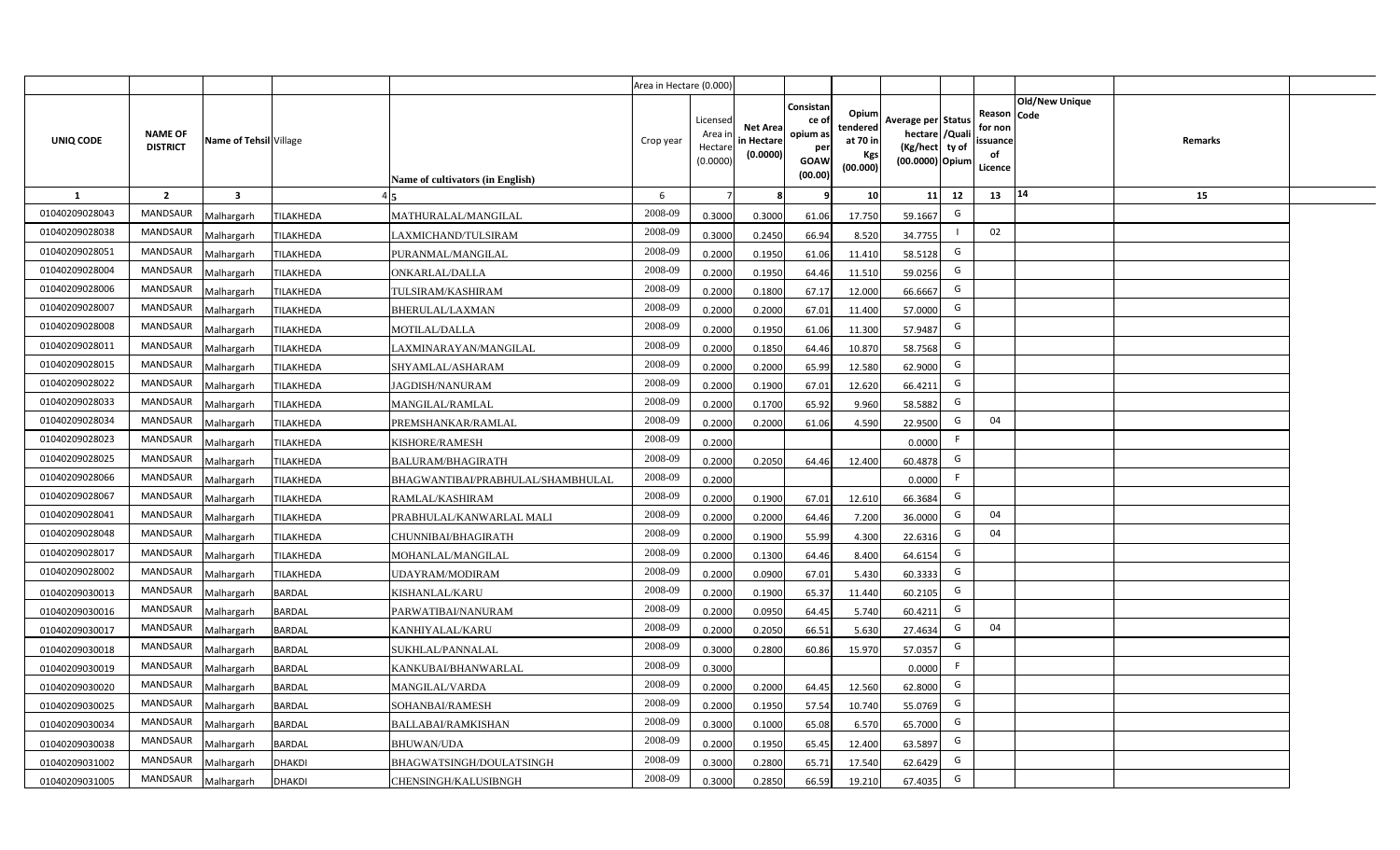|                |                                   |                        |               |                                  | Area in Hectare (0.000) |                                          |                                           |                                                         |                                                         |                                                                           |    |                                                     |                       |                          |  |
|----------------|-----------------------------------|------------------------|---------------|----------------------------------|-------------------------|------------------------------------------|-------------------------------------------|---------------------------------------------------------|---------------------------------------------------------|---------------------------------------------------------------------------|----|-----------------------------------------------------|-----------------------|--------------------------|--|
| UNIQ CODE      | <b>NAME OF</b><br><b>DISTRICT</b> | Name of Tehsil Village |               | Name of cultivators (in English) | Crop year               | Licensed<br>Area i<br>Hectar<br>(0.0000) | <b>Net Area</b><br>in Hectare<br>(0.0000) | Consistan<br>ce o<br>opium as<br>per<br>GOAW<br>(00.00) | Opium<br>tendered<br>at 70 in<br><b>Kgs</b><br>(00.000) | Average per Status<br>hectare / Qual<br>(Kg/hect ty of<br>(00.0000) Opium |    | Reason Code<br>for nor<br>issuance<br>of<br>Licence | <b>Old/New Unique</b> | Remarks                  |  |
| 1              | $\overline{2}$                    | 3                      |               |                                  | 6                       |                                          |                                           |                                                         | 10 <sup>1</sup>                                         | 11                                                                        | 12 | 13                                                  | 14                    | 15                       |  |
| 01040209031006 | <b>MANDSAUR</b>                   | Malhargarh             | <b>DHAKDI</b> | TULSIRAM/BHERU                   | 2008-09                 | 0.3000                                   | 0.2950                                    | 59.34                                                   | 17.060                                                  | 57.8305                                                                   | G  |                                                     |                       |                          |  |
| 01040209031011 | <b>MANDSAUR</b>                   | Malhargarh             | <b>DHAKDI</b> | RAMESHCHANDRA/CHUNNILAL          | 2008-09                 | 0.2000                                   | 0.2000                                    | 62.98                                                   | 13.480                                                  | 67.4000                                                                   | G  |                                                     |                       |                          |  |
| 01040209031025 | <b>MANDSAUR</b>                   | Malhargarh             | <b>DHAKDI</b> | BABULAL/BHANWARLAL               | 2008-09                 | 0.3000                                   | 0.3000                                    | 65.86                                                   | 19.180                                                  | 63.9333                                                                   | G  |                                                     |                       |                          |  |
| 01040209031015 | <b>MANDSAUR</b>                   | Malhargarh             | <b>DHAKDI</b> | TEJPALSINGH/NARAYANSINGH         | 2008-09                 | 0.3000                                   | 0.2900                                    | 64.86                                                   | 18.320                                                  | 63.1724                                                                   | G  |                                                     |                       |                          |  |
| 01040209031012 | <b>MANDSAUR</b>                   | Malhargarh             | <b>DHAKDI</b> | BHAGWATILAL/NANDLAL              | 2008-09                 | 0.3000                                   | 0.3000                                    | 64.86                                                   | 20.050                                                  | 66.8333                                                                   | G  |                                                     |                       |                          |  |
| 01040209031008 | <b>MANDSAUR</b>                   | Malhargarh             | <b>DHAKDI</b> | NANDRAM/MOTILAL/BAGDIBAI         | 2008-09                 | 0.300                                    | 0.2000                                    | 65.32                                                   | 13.550                                                  | 67.7500                                                                   | G  |                                                     |                       | TRANSFER/BALAGUDA        |  |
| 01040209031019 | <b>MANDSAUR</b>                   | Malhargarh             | <b>DHAKDI</b> | AMBALAL/GANESHRAM                | 2008-09                 | 0.300                                    | 0.3000                                    | 65.86                                                   | 19.390                                                  | 64.6333                                                                   | G  |                                                     |                       | <b>TRANSFER/BALAGUDA</b> |  |
| 01040209031020 | <b>MANDSAUR</b>                   | Malhargarh             | <b>DHAKDI</b> | <b>GANESHRAM/KACHRU</b>          | 2008-09                 | 0.300                                    | 0.3000                                    | 64.86                                                   | 19.150                                                  | 63.8333                                                                   | G  |                                                     |                       |                          |  |
| 01040209031010 | MANDSAUR                          | Malhargarh             | <b>DHAKDI</b> | SATYNARAYAN/RAMLAL               | 2008-09                 | 0.2000                                   | 0.1950                                    | 63.76                                                   | 12.530                                                  | 64.2564                                                                   | G  |                                                     |                       | TRANSFER/BALAGUDA        |  |
| 01040209031032 | <b>MANDSAUR</b>                   | Malhargarh             | <b>DHAKDI</b> | DEVILAL/PRABHULAL                | 2008-09                 | 0.2000                                   | 0.1950                                    | 64.86                                                   | 12.930                                                  | 66.3077                                                                   | G  |                                                     |                       |                          |  |
| 01040209031009 | <b>MANDSAUR</b>                   | Malhargarh             | <b>DHAKDI</b> | <b>BABRU/RAMLAL</b>              | 2008-09                 | 0.3000                                   | 0.3000                                    | 64.86                                                   | 17.480                                                  | 58.2667                                                                   | G  |                                                     |                       |                          |  |
| 01040209031024 | <b>MANDSAUR</b>                   | Malhargarh             | <b>DHAKDI</b> | HIRALAL/JAGANNATH TELI           | 2008-09                 | 0.3000                                   | 0.2900                                    | 65.32                                                   | 17.630                                                  | 60.7931                                                                   | G  |                                                     |                       |                          |  |
| 01040209035001 | <b>MANDSAUR</b>                   | Malhargarh             | SANAWADA      | PAVANKUNWAR/BHANWARSINGH         | 2008-09                 | 0.3000                                   | 0.2650                                    | 63.61                                                   | 17.360                                                  | 65.5094                                                                   | G  |                                                     |                       |                          |  |
| 01040209035005 | <b>MANDSAUR</b>                   | Malhargarh             | SANAWADA      | ONKARLAL/RAMLAL                  | 2008-09                 | 0.2000                                   | 0.1950                                    | 62.06                                                   | 12.640                                                  | 64.8205                                                                   | G  |                                                     |                       |                          |  |
| 01040209035006 | <b>MANDSAUR</b>                   | Malhargarh             | SANAWADA      | RAMCHANDRA/BHAJJA                | 2008-09                 | 0.2000                                   |                                           |                                                         |                                                         | 0.0000                                                                    |    |                                                     |                       |                          |  |
| 01040209035007 | <b>MANDSAUR</b>                   | Malhargarh             | SANAWADA      | KARULAL/MODAJI                   | 2008-09                 | 0.2000                                   | 0.1950                                    | 66.29                                                   | 13.310                                                  | 68.2564                                                                   | G  |                                                     |                       |                          |  |
| 01040209035010 | <b>MANDSAUR</b>                   | Malhargarh             | SANAWADA      | NATHU/KISHNA                     | 2008-09                 | 0.2000                                   | 0.1950                                    | 66.29                                                   | 13.350                                                  | 68.4615                                                                   | G  |                                                     |                       |                          |  |
| 01040209035012 | <b>MANDSAUR</b>                   | Malhargarh             | SANAWADA      | SALEGRAM/RODMAL                  | 2008-09                 | 0.2000                                   | 0.1000                                    | 62.06                                                   | 6.250                                                   | 62.5000                                                                   | G  |                                                     |                       |                          |  |
| 01040209035013 | <b>MANDSAUR</b>                   | Malhargarh             | SANAWADA      | RAMCHANDRA/KISHAN                | 2008-09                 | 0.2000                                   | 0.2000                                    | 62.06                                                   | 13.800                                                  | 69.0000                                                                   | G  |                                                     |                       |                          |  |
| 01040209035014 | <b>MANDSAUR</b>                   | Malhargarh             | SANAWADA      | KAVERIBAI/RAMNATH                | 2008-09                 | 0.2000                                   | 0.1950                                    | 60.03                                                   | 11.950                                                  | 61.2821                                                                   | G  |                                                     |                       |                          |  |
| 01040209035015 | <b>MANDSAUR</b>                   | Malhargarh             | SANAWADA      | BHANWARLAL/KANHAIYALAL           | 2008-09                 | 0.2000                                   | 0.1950                                    | 62.06                                                   | 12.510                                                  | 64.1538                                                                   | G  |                                                     |                       |                          |  |
| 01040209035016 | <b>MANDSAUR</b>                   | Malhargarh             | SANAWADA      | <b>MANGIBAI/BALU</b>             | 2008-09                 | 0.2000                                   | 0.1850                                    | 62.06                                                   | 11.710                                                  | 63.2973                                                                   | G  |                                                     |                       |                          |  |
| 01040209035020 | <b>MANDSAUR</b>                   | Malhargarh             | SANAWADA      | ASHARAM/MOTILAL                  | 2008-09                 | 0.3000                                   | 0.3050                                    | 64.24                                                   | 18.080                                                  | 59.2787                                                                   | G  |                                                     |                       |                          |  |
| 01040209035022 | <b>MANDSAUR</b>                   | Malhargarh             | SANAWADA      | RADHABAI/KANHAIYALAL             | 2008-09                 | 0.2000                                   | 0.1350                                    | 62.87                                                   | 8.530                                                   | 63.1852                                                                   | G  |                                                     |                       |                          |  |
| 01040209035027 | <b>MANDSAUR</b>                   | Malhargarh             | SANAWADA      | INDARSINGH/MODSINGH              | 2008-09                 | 0.300                                    | 0.2750                                    | 62.53                                                   | 18.070                                                  | 65.7091                                                                   | G  |                                                     |                       |                          |  |
| 01040209035028 | <b>MANDSAUR</b>                   | Malhargarh             | SANAWADA      | SAJJANSINGH/DEVISINGH            | 2008-09                 | 0.200                                    | 0.1950                                    | 62.53                                                   | 12.310                                                  | 63.1282                                                                   | G  |                                                     |                       |                          |  |
| 01040209035029 | <b>MANDSAUR</b>                   | Malhargarh             | SANAWADA      | BAPULAL/AMBALAL                  | 2008-09                 | 0.200                                    | 0.2000                                    | 62.87                                                   | 12.630                                                  | 63.1500                                                                   | G  |                                                     |                       |                          |  |
| 01040209035030 | <b>MANDSAUR</b>                   | Malhargarh             | SANAWADA      | ASHOKKUMAR/AMBALAL               | 2008-09                 | 0.2000                                   | 0.2000                                    | 45.95                                                   | 2.740                                                   | 13.7000                                                                   | G  | 04                                                  |                       |                          |  |
| 01040209035031 | <b>MANDSAUR</b>                   | Malhargarh             | SANAWADA      | HIMMATSINGH/MADANSINGH           | 2008-09                 | 0.2000                                   | 0.2000                                    | 62.49                                                   | 11.800                                                  | 59.0000                                                                   | G  |                                                     |                       |                          |  |
| 01040209035036 | <b>MANDSAUR</b>                   | Malhargarh             | SANAWADA      | BHARATSINGH/MADANSINGH           | 2008-09                 | 0.2000                                   | 0.2000                                    | 66.29                                                   | 12.340                                                  | 61.7000                                                                   | G  |                                                     |                       |                          |  |
| 01040209035037 | <b>MANDSAUR</b>                   | Malhargarh             | SANAWADA      | KHAGRAJSINGH/RAMWESHWAR          | 2008-09                 | 0.2000                                   | 0.2000                                    | 54.92                                                   | 3.850                                                   | 19.2500                                                                   | G  | 04                                                  |                       |                          |  |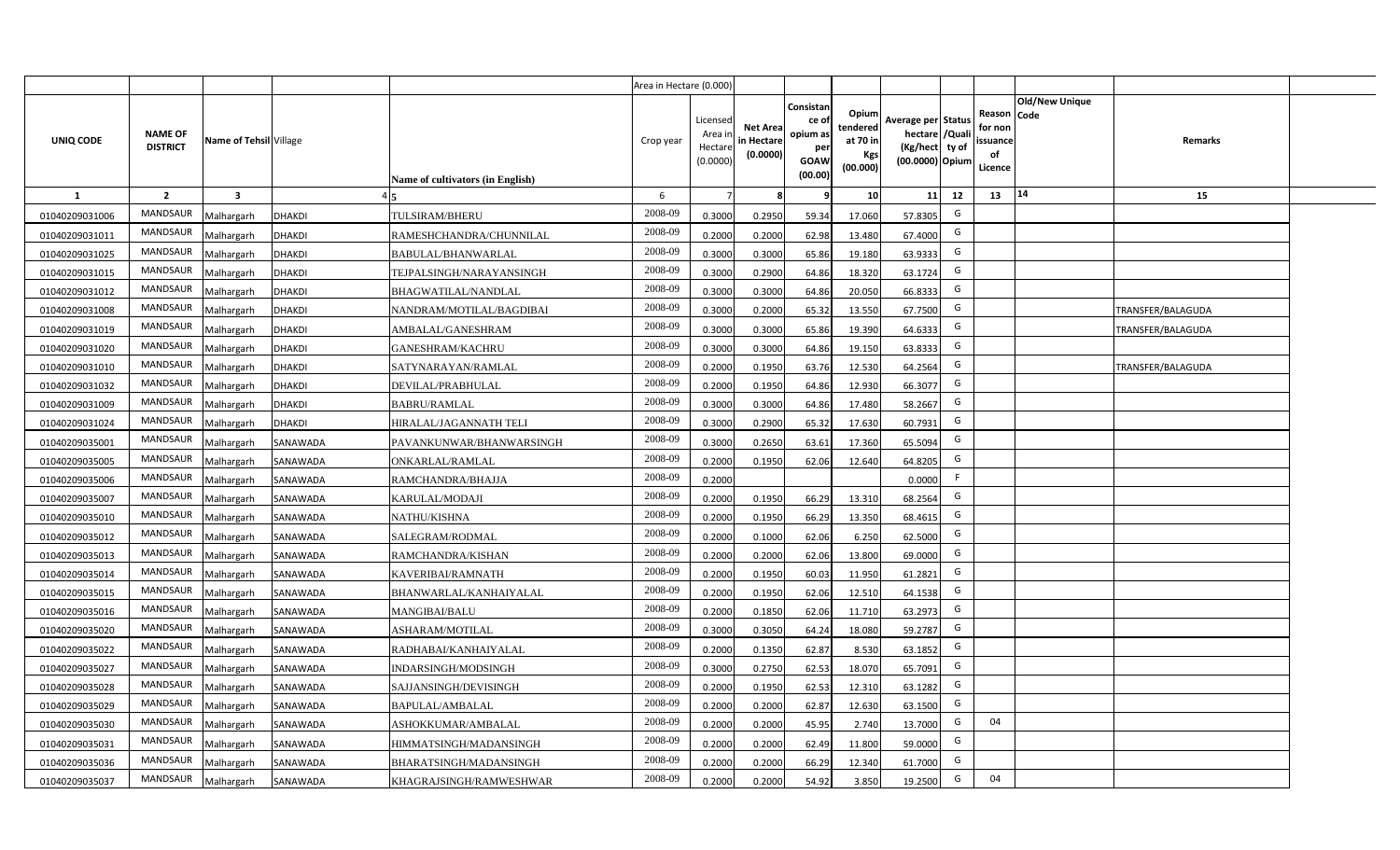|                |                                   |                        |          |                                  | Area in Hectare (0.000) |                                           |                                           |                                                                 |                                                  |                                                                            |                                                    |                       |         |  |
|----------------|-----------------------------------|------------------------|----------|----------------------------------|-------------------------|-------------------------------------------|-------------------------------------------|-----------------------------------------------------------------|--------------------------------------------------|----------------------------------------------------------------------------|----------------------------------------------------|-----------------------|---------|--|
| UNIQ CODE      | <b>NAME OF</b><br><b>DISTRICT</b> | Name of Tehsil Village |          | Name of cultivators (in English) | Crop year               | Licensed<br>Area i<br>Hectare<br>(0.0000) | <b>Net Area</b><br>in Hectare<br>(0.0000) | Consistan<br>ce of<br>opium as<br>per<br><b>GOAW</b><br>(00.00) | Opium<br>tendered<br>at 70 in<br>Kgs<br>(00.000) | Average per Status<br>hectare / Quali<br>(Kg/hect ty of<br>(00.0000) Opium | Reason Code<br>for non<br>ssuance<br>of<br>Licence | <b>Old/New Unique</b> | Remarks |  |
| $\mathbf{1}$   | $\overline{2}$                    | $\mathbf{3}$           |          |                                  | 6                       | $\overline{7}$                            | 8                                         | 9                                                               | 10 <sup>1</sup>                                  | 12<br>11                                                                   | 13                                                 | 14                    | 15      |  |
| 01040209035039 | MANDSAUR                          | Malhargarh             | SANAWADA | RAJESHLAL/BHANWARLAL             | 2008-09                 | 0.2000                                    | 0.2000                                    | 62.49                                                           | 12.690                                           | G<br>63.4500                                                               |                                                    |                       |         |  |
| 01040209035040 | MANDSAUR                          | <b>Aalhargarh</b>      | SANAWADA | PRABHULAL/BHANWARLAL             | 2008-09                 | 0.2000                                    | 0.2000                                    | 62.13                                                           | 12.920                                           | G<br>64.6000                                                               |                                                    |                       |         |  |
| 01040209035041 | MANDSAUR                          | Malhargarh             | SANAWADA | FAKIRCHANDRA/RATANLAL            | 2008-09                 | 0.2000                                    | 0.1950                                    | 65.20                                                           | 13.020                                           | G<br>66.7692                                                               |                                                    |                       |         |  |
| 01040209035048 | <b>MANDSAUR</b>                   | Malhargarh             | SANAWADA | CHANDABAI/DEVILAL                | 2008-09                 | 0.3000                                    | 0.2850                                    | 62.13                                                           | 17.780                                           | G<br>62.3860                                                               |                                                    |                       |         |  |
| 01040209035051 | MANDSAUR                          | Malhargarh             | SANAWADA | GOPALLAL/HIRALAL                 | 2008-09                 | 0.2000                                    | 0.1950                                    | 60.03                                                           | 11.840                                           | G<br>60.7179                                                               |                                                    |                       |         |  |
| 01040209035053 | MANDSAUR                          | Malhargarh             | SANAWADA | OMPRAKASH/BHAGIRATH              | 2008-09                 | 0.2000                                    | 0.2000                                    | 62.49                                                           | 12.760                                           | G<br>63.8000                                                               |                                                    |                       |         |  |
| 01040209035054 | <b>MANDSAUR</b>                   | Malhargarh             | SANAWADA | BHANWARSINGH/MODSINGH            | 2008-09                 | 0.3000                                    | 0.2950                                    | 62.13                                                           | 18.490                                           | G<br>62.6780                                                               |                                                    |                       |         |  |
| 01040209035055 | <b>MANDSAUR</b>                   | Malhargarh             | SANAWADA | RATANLAL/KISHANLAL               | 2008-09                 | 0.2000                                    | 0.2000                                    | 62.49                                                           | 12.610                                           | G<br>63.0500                                                               |                                                    |                       |         |  |
| 01040209035056 | <b>MANDSAUR</b>                   | Malhargarh             | SANAWADA | NANIBAI/BHANWARLAL               | 2008-09                 | 0.2000                                    | 0.1800                                    | 66.29                                                           | 12.430                                           | G<br>69.0556                                                               |                                                    |                       |         |  |
| 01040209035057 | <b>MANDSAUR</b>                   | Malhargarh             | SANAWADA | KAMALKUNWAR/SAJJANSINGH          | 2008-09                 | 0.2000                                    | 0.2000                                    | 62.13                                                           | 12.750                                           | G<br>63.7500                                                               |                                                    |                       |         |  |
| 01040209035059 | MANDSAUR                          | Malhargarh             | SANAWADA | RAMCHANDRA/HIRALAL               | 2008-09                 | 0.2000                                    | 0.2050                                    | 62.13                                                           | 12.850                                           | G<br>62.6829                                                               |                                                    |                       |         |  |
| 01040209035060 | <b>MANDSAUR</b>                   | Malhargarh             | SANAWADA | <b>BHURIBAI/NANDLAL</b>          | 2008-09                 | 0.2000                                    | 0.2000                                    | 60.03                                                           | 11.620                                           | G<br>58.1000                                                               |                                                    |                       |         |  |
| 01040209035061 | <b>MANDSAUR</b>                   | Malhargarh             | SANAWADA | KESHARKUNWAR/RAMSINGH            | 2008-09                 | 0.2000                                    | 0.1950                                    | 57.89                                                           | 11.370                                           | G<br>58.3077                                                               |                                                    |                       |         |  |
| 01040209035062 | <b>MANDSAUR</b>                   | Malhargarh             | SANAWADA | HARISINGH/NATHUSINGH             | 2008-09                 | 0.2000                                    | 0.1950                                    | 62.49                                                           | 12.070                                           | G<br>61.8974                                                               |                                                    |                       |         |  |
| 01040209035064 | <b>MANDSAUR</b>                   | Malhargarh             | SANAWADA | NATHULAL/RAMLAL                  | 2008-09                 | 0.2000                                    | 0.2000                                    | 62.49                                                           | 12.780                                           | G<br>63.9000                                                               |                                                    |                       |         |  |
| 01040209035066 | <b>MANDSAUR</b>                   | Malhargarh             | SANAWADA | DAYALSINGH/RATANSINGH            | 2008-09                 | 0.2000                                    | 0.1950                                    | 59.20                                                           | 12.480                                           | G<br>64.0000                                                               |                                                    |                       |         |  |
| 01040209035072 | <b>MANDSAUR</b>                   | Malhargarh             | SANAWADA | AMBALAL/BHERULAL                 | 2008-09                 | 0.3000                                    | 0.2950                                    | 60.56                                                           | 18.450                                           | G<br>62.5424                                                               |                                                    |                       |         |  |
| 01040209035075 | <b>MANDSAUR</b>                   | Malhargarh             | SANAWADA | KARULAL/BANSHILAL                | 2008-09                 | 0.2000                                    | 0.1950                                    | 60.14                                                           | 12.200                                           | G<br>62.5641                                                               |                                                    |                       |         |  |
| 01040209035079 | <b>MANDSAUR</b>                   | Malhargarh             | SANAWADA | GITABAI/DALURAM                  | 2008-09                 | 0.2000                                    | 0.2000                                    | 62.87                                                           | 12.860                                           | G<br>64.3000                                                               |                                                    |                       |         |  |
| 01040209035081 | MANDSAUR                          | Malhargarh             | SANAWADA | PADMAWATIBAI/SHANTILAL           | 2008-09                 | 0.2000                                    | 0.0300                                    | 62.87                                                           | 1.980                                            | G<br>66.0000                                                               |                                                    |                       |         |  |
| 01040209035082 | <b>MANDSAUR</b>                   | Malhargarh             | SANAWADA | FATMABI/NAVABKHAN                | 2008-09                 | 0.2000                                    | 0.1950                                    | 60.14                                                           | 11.900                                           | G<br>61.0256                                                               |                                                    |                       |         |  |
| 01040209035083 | MANDSAUR                          | Malhargarh             | SANAWADA | BHERULAL/DHURAKUMAR              | 2008-09                 | 0.3000                                    | 0.2500                                    | 62.87                                                           | 15.760                                           | G<br>63.0400                                                               |                                                    |                       |         |  |
| 01040209035085 | <b>MANDSAUR</b>                   | Malhargarh             | SANAWADA | MANGIBAI/GOTAM                   | 2008-09                 | 0.3000                                    | 0.2950                                    | 61.09                                                           | 18.160                                           | G<br>61.5593                                                               |                                                    |                       |         |  |
| 01040209035086 | <b>MANDSAUR</b>                   | Malhargarh             | SANAWADA | AMBALAL/MOTIRAM                  | 2008-09                 | 0.2000                                    | 0.1950                                    | 66.43                                                           | 13.040                                           | G<br>66.8718                                                               |                                                    |                       |         |  |
| 01040209035087 | <b>MANDSAUR</b>                   | Malhargarh             | SANAWADA | <b>BADRILAL/SURAJMAL</b>         | 2008-09                 | 0.3000                                    | 0.3050                                    | 61.09                                                           | 18.620                                           | G<br>61.0492                                                               |                                                    |                       |         |  |
| 01040209035089 | MANDSAUR                          | Malhargarh             | SANAWADA | ANUDHSINGH@ANOPSINGH/MODSINGH    | 2008-09                 | 0.2000                                    | 0.1950                                    | 63.35                                                           | 12.300                                           | G<br>63.0769                                                               |                                                    |                       |         |  |
| 01040209035091 | MANDSAUR                          | Malhargarh             | SANAWADA | CHAGANLAL/CHUNNILAL              | 2008-09                 | 0.2000                                    | 0.1950                                    | 66.43                                                           | 13.530                                           | G<br>69.3846                                                               |                                                    |                       |         |  |
| 01040209035093 | MANDSAUR                          | Malhargarh             | SANAWADA | RAMESHCHANDRA/KANWARLAL          | 2008-09                 | 0.3000                                    | 0.2950                                    | 61.26                                                           | 17.680                                           | G<br>59.9322                                                               |                                                    |                       |         |  |
| 01040209035004 | MANDSAUR                          | Malhargarh             | SANAWADA | RAGHUVIRSINGH/MADANSINGH         | 2008-09                 | 0.2000                                    | 0.2050                                    | 61.09                                                           | 12.850                                           | G<br>62.6829                                                               |                                                    |                       |         |  |
| 01040209035035 | MANDSAUR                          | Malhargarh             | SANAWADA | AMRITRAM/KISHANLAL               | 2008-09                 | 0.2000                                    | 0.2000                                    | 62.87                                                           | 12.640                                           | G<br>63.2000                                                               |                                                    |                       |         |  |
| 01040209035122 | MANDSAUR                          | Malhargarh             | SANAWADA | PUSHPABAI/VARDICHAND             | 2008-09                 | 0.2000                                    | 0.1950                                    | 63.35                                                           | 12.900                                           | G<br>66.1538                                                               |                                                    |                       |         |  |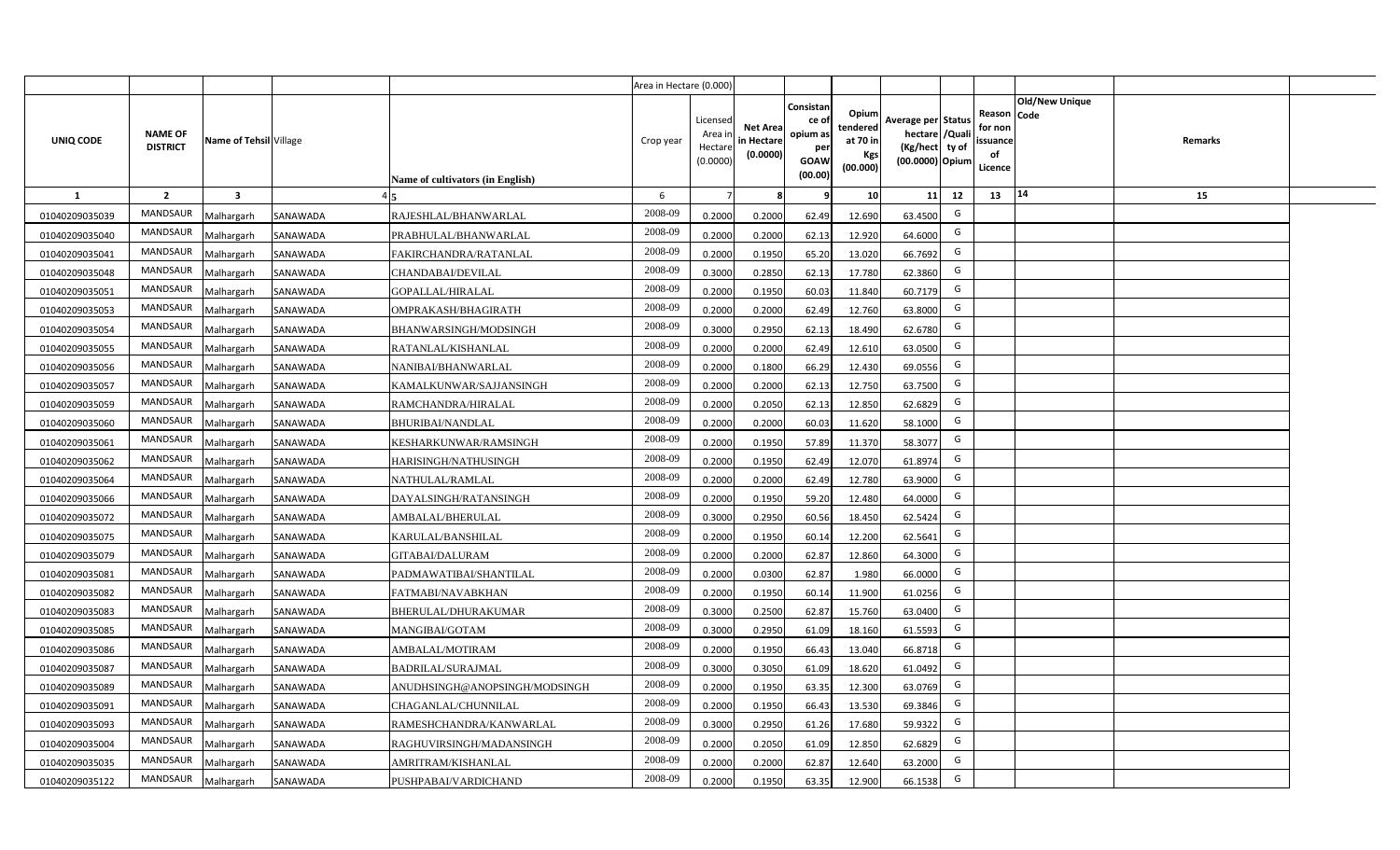|                |                                   |                        |              |                                  | Area in Hectare (0.000) |                                          |                                           |                                                          |                                                         |                                                                           |    |                                                     |                       |         |  |
|----------------|-----------------------------------|------------------------|--------------|----------------------------------|-------------------------|------------------------------------------|-------------------------------------------|----------------------------------------------------------|---------------------------------------------------------|---------------------------------------------------------------------------|----|-----------------------------------------------------|-----------------------|---------|--|
| UNIQ CODE      | <b>NAME OF</b><br><b>DISTRICT</b> | Name of Tehsil Village |              | Name of cultivators (in English) | Crop year               | Licensed<br>Area i<br>Hectar<br>(0.0000) | <b>Net Area</b><br>in Hectare<br>(0.0000) | Consistan<br>ce of<br>opium as<br>per<br>GOAW<br>(00.00) | Opium<br>tendered<br>at 70 in<br><b>Kgs</b><br>(00.000) | Average per Status<br>hectare / Qual<br>(Kg/hect ty of<br>(00.0000) Opium |    | Reason Code<br>for nor<br>issuance<br>of<br>Licence | <b>Old/New Unique</b> | Remarks |  |
| 1              | $\overline{2}$                    | $\mathbf{3}$           |              |                                  | 6                       |                                          |                                           |                                                          | 10                                                      | 11                                                                        | 12 | 13                                                  | 14                    | 15      |  |
| 01040209035131 | <b>MANDSAUR</b>                   | Malhargarh             | SANAWADA     | BHANWARSINGH/GORDHANSINGH        | 2008-09                 | 0.2000                                   | 0.1950                                    | 66.29                                                    | 12.220                                                  | 62.6667                                                                   | G  |                                                     |                       |         |  |
| 01040209035077 | MANDSAUR                          | Malhargarh             | SANAWADA     | TORIRAM/DHANNAJI                 | 2008-09                 | 0.2000                                   | 0.2000                                    | 61.09                                                    | 12.380                                                  | 61.9000                                                                   | G  |                                                     |                       |         |  |
| 01040209035026 | MANDSAUR                          | Malhargarh             | SANAWADA     | DHANNIBAI/CHIMANLAL              | 2008-09                 | 0.2000                                   | 0.1950                                    | 61.09                                                    | 12.460                                                  | 63.8974                                                                   | G  |                                                     |                       |         |  |
| 01040209035132 | MANDSAUR                          | Malhargarh             | SANAWADA     | MODSINGH/PARWATSINGH             | 2008-09                 | 0.2000                                   | 0.1950                                    | 61.09                                                    | 11.560                                                  | 59.2821                                                                   | G  |                                                     |                       |         |  |
| 01040209036001 | <b>MANDSAUR</b>                   | Malhargarh             | SEMLI        | NANDUBAI/RAMLAL                  | 2008-09                 | 0.2000                                   | 0.2000                                    | 59.32                                                    | 10.960                                                  | 54.8000                                                                   | G  |                                                     |                       |         |  |
| 01040209036003 | <b>MANDSAUR</b>                   | Malhargarh             | SEMLI        | KALABAI/RAMIBAI                  | 2008-09                 | 0.3000                                   | 0.1400                                    | 63.80                                                    | 8.600                                                   | 61.4286                                                                   | G  |                                                     |                       |         |  |
| 01040209036005 | <b>MANDSAUR</b>                   | Malhargarh             | SEMLI        | BALMUKUND/DHANNA                 | 2008-09                 | 0.3000                                   | 0.1900                                    | 63.80                                                    | 12.510                                                  | 65.8421                                                                   | G  |                                                     |                       |         |  |
| 01040209036006 | <b>MANDSAUR</b>                   | Malhargarh             | SEMLI        | BHERULAL/RUGHNATH                | 2008-09                 | 0.200                                    | 0.2000                                    | 61.21                                                    | 13.090                                                  | 65.4500                                                                   | G  |                                                     |                       |         |  |
| 01040209036011 | <b>MANDSAUR</b>                   | Malhargarh             | SEMLI        | AMBALAL/HIRALAL                  | 2008-09                 | 0.200                                    | 0.2000                                    | 61.21                                                    | 12.650                                                  | 63.2500                                                                   | G  |                                                     |                       |         |  |
| 01040209036017 | <b>MANDSAUR</b>                   | Malhargarh             | SEMLI        | KASTURI BAI/ONKARLAL             | 2008-09                 | 0.3000                                   | 0.1500                                    | 59.32                                                    | 8.970                                                   | 59.8000                                                                   | G  |                                                     |                       |         |  |
| 01040209036019 | <b>MANDSAUR</b>                   | Malhargarh             | SEMLI        | SHRIRAM/SITARAM                  | 2008-09                 | 0.2000                                   | 0.0250                                    | 67.35                                                    | 1.640                                                   | 65.6000                                                                   | G  |                                                     |                       |         |  |
| 01040209036021 | MANDSAUR                          | Malhargarh             | SEMLI        | KAMLABAI/KESHURAM                | 2008-09                 | 0.2000                                   | 0.2000                                    | 63.80                                                    | 12.100                                                  | 60.5000                                                                   | G  |                                                     |                       |         |  |
| 01040209036023 | MANDSAUR                          | Malhargarh             | SEMLI        | KALPESH/BHERULAL                 | 2008-09                 | 0.2000                                   | 0.2000                                    | 61.62                                                    | 12.460                                                  | 62.3000                                                                   | G  |                                                     |                       |         |  |
| 01040209036027 | MANDSAUR                          | Malhargarh             | SEMLI        | <b>BAGDIRAM/BHANWARLAL</b>       | 2008-09                 | 0.2000                                   | 0.2000                                    | 40.89                                                    | 3.420                                                   | 17.1000                                                                   | G  | 04                                                  |                       |         |  |
| 01040209036029 | MANDSAUR                          | Malhargarh             | SEMLI        | TULSIBAI/MANGILAL                | 2008-09                 | 0.2000                                   | 0.1950                                    | 61.21                                                    | 11.890                                                  | 60.9744                                                                   | G  |                                                     |                       |         |  |
| 01040209036034 | <b>MANDSAUR</b>                   | Malhargarh             | SEMLI        | NANALAL/BHERULAL                 | 2008-09                 | 0.3000                                   | 0.3000                                    | 61.21                                                    | 16.010                                                  | 53.3667                                                                   | G  |                                                     |                       |         |  |
| 01040209036038 | MANDSAUR                          | Malhargarh             | SEMLI        | DILKHUSHBAI/SURAJMAL             | 2008-09                 | 0.2000                                   | 0.0250                                    | 57.31                                                    | 1.610                                                   | 64.4000                                                                   | G  |                                                     |                       |         |  |
| 01040209036041 | <b>MANDSAUR</b>                   | Malhargarh             | SEMLI        | MOHANLAL/PRABHULAL               | 2008-09                 | 0.3000                                   | 0.2850                                    | 56.41                                                    | 16.840                                                  | 59.0877                                                                   | G  |                                                     |                       |         |  |
| 01040209036043 | <b>MANDSAUR</b>                   | Malhargarh             | SEMLI        | DEVILAL/RAMLAL                   | 2008-09                 | 0.2000                                   | 0.0250                                    | 63.48                                                    | 1.740                                                   | 69.6000                                                                   | G  |                                                     |                       |         |  |
| 01040209036044 | MANDSAUR                          | Malhargarh             | SEMLI        | RADHESHYAM/VARDICHAND            | 2008-09                 | 0.2000                                   | 0.1950                                    | 46.59                                                    | 4.140                                                   | 21.2308                                                                   | G  | 04                                                  |                       |         |  |
| 01040209036045 | <b>MANDSAUR</b>                   | Malhargarh             | SEMLI        | RANGLAL/MANGILAL                 | 2008-09                 | 0.2000                                   | 0.0500                                    | 63.80                                                    | 3.350                                                   | 67.0000                                                                   | G  |                                                     |                       |         |  |
| 01040209036047 | <b>MANDSAUR</b>                   | Malhargarh             | SEMLI        | NANDLAL/SHANKARLAL               | 2008-09                 | 0.2000                                   | 0.2000                                    | 63.56                                                    | 12.890                                                  | 64.4500                                                                   | G  |                                                     |                       |         |  |
| 01040209036051 | <b>MANDSAUR</b>                   | Malhargarh             | SEMLI        | <b>BHERULAL/BOTLAL</b>           | 2008-09                 | 0.2000                                   | 0.1950                                    | 63.56                                                    | 12.480                                                  | 64.0000                                                                   | G  |                                                     |                       |         |  |
| 01040209036010 | <b>MANDSAUR</b>                   | Malhargarh             | SEMLI        | SITABAI/RAMESHWAR                | 2008-09                 | 0.2000                                   | 0.1950                                    | 61.21                                                    | 12.120                                                  | 62.1538                                                                   | G  |                                                     |                       |         |  |
| 01040209036014 | <b>MANDSAUR</b>                   | Malhargarh             | SEMLI        | MOHANLAL/JAGANNATH               | 2008-09                 | 0.2000                                   | 0.0750                                    | 63.62                                                    | 4.210                                                   | 56.1333                                                                   | G  |                                                     |                       |         |  |
| 01040209036004 | <b>MANDSAUR</b>                   | Malhargarh             | SEMLI        | RAMLAL/MOTILAL                   | 2008-09                 | 0.200                                    | 0.1950                                    | 61.21                                                    | 11.780                                                  | 60.4103                                                                   | G  |                                                     |                       |         |  |
| 01040209036015 | <b>MANDSAUR</b>                   | Malhargarh             | SEMLI        | KAVERIBAI/BHERULAL               | 2008-09                 | 0.200                                    | 0.0300                                    | 63.62                                                    | 2.040                                                   | 68.0000                                                                   | G  |                                                     |                       |         |  |
| 01040209036026 | <b>MANDSAUR</b>                   | Malhargarh             | SEMLI        | RANGLAL/JAGANNATH                | 2008-09                 | 0.200                                    | 0.2050                                    | 53.37                                                    | 5.490                                                   | 26.7805                                                                   | G  | 04                                                  |                       |         |  |
| 01040209036046 | <b>MANDSAUR</b>                   | Malhargarh             | SEMLI        | GOPAL/MANGILAL MEENA             | 2008-09                 | 0.200                                    | 0.1800                                    | 56.41                                                    | 4.210                                                   | 23.3889                                                                   | G  | 04                                                  |                       |         |  |
| 01040209036035 | <b>MANDSAUR</b>                   | Malhargarh             | <b>SEMLI</b> | BHAGIRATH/NANURAM                | 2008-09                 | 0.200                                    | 0.2000                                    | 63.62                                                    | 12.970                                                  | 64.8500                                                                   | G  |                                                     |                       |         |  |
| 01040209036033 | MANDSAUR                          | Malhargarh             | <b>SEMLI</b> | MOHANLAL/SALAGRAM                | 2008-09                 | 0.2000                                   | 0.1300                                    | 59.32                                                    | 7.440                                                   | 57.2308                                                                   | G  |                                                     |                       |         |  |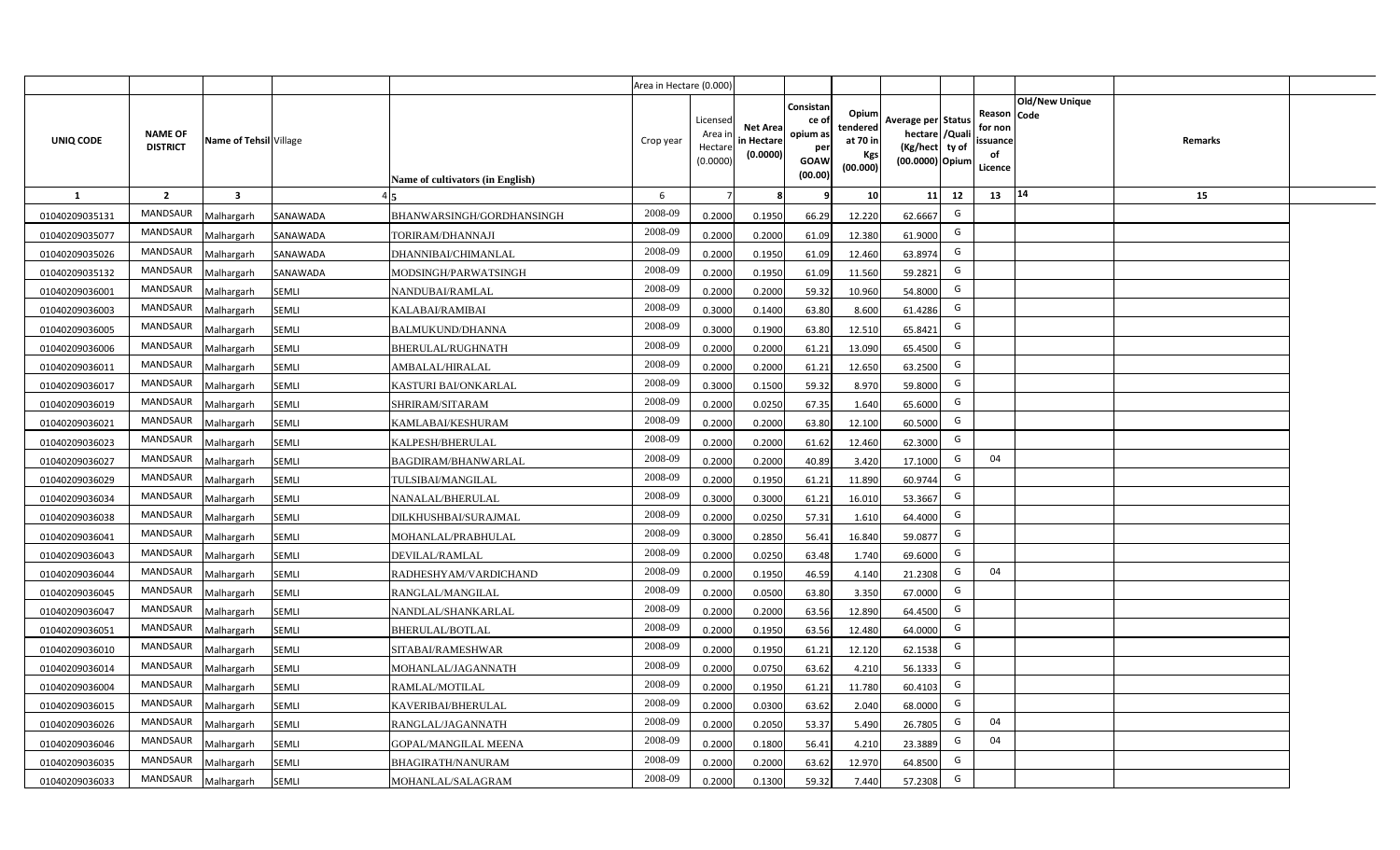|                |                                   |                         |                 |                                  | Area in Hectare (0.000) |                                           |                                           |                                                                |                                                         |                                                                            |                                                     |                       |         |  |
|----------------|-----------------------------------|-------------------------|-----------------|----------------------------------|-------------------------|-------------------------------------------|-------------------------------------------|----------------------------------------------------------------|---------------------------------------------------------|----------------------------------------------------------------------------|-----------------------------------------------------|-----------------------|---------|--|
| UNIQ CODE      | <b>NAME OF</b><br><b>DISTRICT</b> | Name of Tehsil Village  |                 | Name of cultivators (in English) | Crop year               | Licensed<br>Area i<br>Hectare<br>(0.0000) | <b>Net Area</b><br>in Hectare<br>(0.0000) | Consistan<br>ce o<br>opium as<br>per<br><b>GOAW</b><br>(00.00) | Opium<br>tendered<br>at 70 in<br><b>Kgs</b><br>(00.000) | Average per Status<br>hectare / Quali<br>(Kg/hect ty of<br>(00.0000) Opium | Reason Code<br>for non<br>issuance<br>of<br>Licence | <b>Old/New Unique</b> | Remarks |  |
| $\mathbf{1}$   | $\overline{2}$                    | $\overline{\mathbf{3}}$ |                 |                                  | 6                       | $\overline{7}$                            |                                           | 9                                                              | 10 <sup>1</sup>                                         | 11<br>12                                                                   | 13                                                  | 14                    | 15      |  |
| 01040209036061 | <b>MANDSAUR</b>                   | <b>Aalhargarh</b>       | <b>SEMLI</b>    | RAMLAL/DHANNAJI                  | 2008-09                 | 0.3000                                    | 0.3000                                    | 59.32                                                          | 18.960                                                  | G<br>63.2000                                                               |                                                     |                       |         |  |
| 01040209036079 | MANDSAUR                          | Malhargarh              | <b>SEMLI</b>    | BHANWARSINGH/SHAMBHUSINGH        | 2008-09                 | 0.2000                                    | 0.2000                                    | 43.74                                                          | 2.870                                                   | G<br>14.3500                                                               | 04                                                  |                       |         |  |
| 01040209037003 | MANDSAUR                          | Malhargarh              | KHAKHRAI        | HARISINGH/MANSINGH               | 2008-09                 | 0.2000                                    | 0.1950                                    | 61.44                                                          | 12.100                                                  | G<br>62.0513                                                               |                                                     |                       |         |  |
| 01040209037005 | MANDSAUR                          | Malhargarh              | <b>KHAKHRAI</b> | RAJARAM/NANURAM                  | 2008-09                 | 0.2000                                    | 0.1900                                    | 63.42                                                          | 11.890                                                  | G<br>62.5789                                                               |                                                     |                       |         |  |
| 01040209037006 | MANDSAUR                          | Malhargarh              | KHAKHRAI        | VAKTAWARSINGH/KARANSINGH         | 2008-09                 | 0.2000                                    | 0.2000                                    | 56.15                                                          | 5.620                                                   | G<br>28.1000                                                               | 04                                                  |                       |         |  |
| 01040209037009 | <b>MANDSAUR</b>                   | <b>Aalhargarh</b>       | <b>KHAKHRAI</b> | RAMLAL/DHANNA                    | 2008-09                 | 0.3000                                    | 0.2900                                    | 63.42                                                          | 18.980                                                  | G<br>65.4483                                                               |                                                     |                       |         |  |
| 01040209037011 | MANDSAUR                          | Malhargarh              | <b>KHAKHRAI</b> | RATANSINGH/KARANSINGH            | 2008-09                 | 0.2000                                    | 0.1250                                    | 65.63                                                          | 8.120                                                   | G<br>64.9600                                                               |                                                     |                       |         |  |
| 01040209037012 | <b>MANDSAUR</b>                   | Malhargarh              | KHAKHRAI        | NANDKUNWAR/BHANWARSINGH          | 2008-09                 | 0.2000                                    | 0.2000                                    | 42.60                                                          | 4.840                                                   | G<br>24.2000                                                               | 04                                                  |                       |         |  |
| 01040209037014 | <b>MANDSAUR</b>                   | Malhargarh              | KHAKHRAI        | MANGILAL/NANDA                   | 2008-09                 | 0.3000                                    | 0.2400                                    | 63.44                                                          | 13.140                                                  | G<br>54.7500                                                               |                                                     |                       |         |  |
| 01040209037017 | <b>MANDSAUR</b>                   | Malhargarh              | KHAKHRAI        | SAMRATHMAL/UDAYRAM               | 2008-09                 | 0.2000                                    | 0.0200                                    | 75.71                                                          | 1.820                                                   | G<br>91.0000                                                               |                                                     |                       |         |  |
| 01040209037018 | <b>MANDSAUR</b>                   | Malhargarh              | KHAKHRAI        | ONKARLAL/BALAJI                  | 2008-09                 | 0.3000                                    | 0.2100                                    | 65.63                                                          | 13.280                                                  | G<br>63.2381                                                               |                                                     |                       |         |  |
| 01040209037023 | <b>MANDSAUR</b>                   | Malhargarh              | <b>KHAKHRAI</b> | PRAKASHCHAND/BHANWARLAL          | 2008-09                 | 0.2000                                    | 0.1600                                    | 61.44                                                          | 9.660                                                   | G<br>60.3750                                                               |                                                     |                       |         |  |
| 01040209037022 | <b>MANDSAUR</b>                   | Malhargarh              | KHAKHRAI        | DAULATRAM/RATANLAL               | 2008-09                 | 0.2000                                    | 0.1950                                    | 59.49                                                          | 7.630                                                   | G<br>39.1282                                                               | 04                                                  |                       |         |  |
| 01040209037024 | MANDSAUR                          | Malhargarh              | <b>KHAKHRAI</b> | MOTILAL/RAMNARAYAN               | 2008-09                 | 0.2000                                    | 0.2000                                    | 62.26                                                          | 12.180                                                  | G<br>60.9000                                                               |                                                     |                       |         |  |
| 01040209037025 | MANDSAUR                          | Malhargarh              | <b>KHAKHRAI</b> | MOHANKUNWAR/BHANWARSINGH         | 2008-09                 | 0.2000                                    | 0.1900                                    | 64.27                                                          | 12.790                                                  | G<br>67.3158                                                               |                                                     |                       |         |  |
| 01040209037026 | <b>MANDSAUR</b>                   | Malhargarh              | <b>KHAKHRAI</b> | NARAYAN/HIRALAL                  | 2008-09                 | 0.2000                                    | 0.1700                                    | 66.54                                                          | 11.110                                                  | G<br>65.3529                                                               |                                                     |                       |         |  |
| 01040209037027 | <b>MANDSAUR</b>                   | Malhargarh              | KHAKHRAI        | RADHESHYAM/TARACHAND             | 2008-09                 | 0.2000                                    | 0.1300                                    | 64.27                                                          | 7.930                                                   | G<br>61.0000                                                               |                                                     |                       |         |  |
| 01040209037040 | <b>MANDSAUR</b>                   | Malhargarh              | <b>KHAKHRAI</b> | JAGDISH/TARACHAND                | 2008-09                 | 0.3000                                    | 0.1300                                    | 62.93                                                          | 7.990                                                   | G<br>61.4615                                                               |                                                     |                       |         |  |
| 01040209037041 | <b>MANDSAUR</b>                   | Malhargarh              | <b>KHAKHRAI</b> | RAMESHCHANDRA/KANWARLAL          | 2008-09                 | 0.3000                                    | 0.2900                                    | 64.27                                                          | 18.880                                                  | G<br>65.1034                                                               |                                                     |                       |         |  |
| 01040209037047 | <b>MANDSAUR</b>                   | Malhargarh              | KHAKHRAI        | RAMKISHAN/BHERULAL               | 2008-09                 | 0.2000                                    | 0.0900                                    | 69.73                                                          | 6.190                                                   | G<br>68.7778                                                               |                                                     |                       |         |  |
| 01040209037049 | <b>MANDSAUR</b>                   | Malhargarh              | KHAKHRAI        | MANGILAL/RAMKISHAN               | 2008-09                 | 0.2000                                    | 0.2000                                    | 61.44                                                          | 12.310                                                  | G<br>61.5500                                                               |                                                     |                       |         |  |
| 01040209037051 | <b>MANDSAUR</b>                   | Malhargarh              | KHAKHRAI        | PHOOLSINGH/KANIRAM               | 2008-09                 | 0.2000                                    | 0.1950                                    | 61.44                                                          | 12.570                                                  | G<br>64.4615                                                               |                                                     |                       |         |  |
| 01040209037056 | <b>MANDSAUR</b>                   | Malhargarh              | KHAKHRAI        | BHERUSINGH/CHENSINGH             | 2008-09                 | 0.2000                                    | 0.0950                                    | 59.49                                                          | 6.110                                                   | G<br>64.3158                                                               |                                                     |                       |         |  |
| 01040209037057 | MANDSAUR                          | Malhargarh              | KHAKHRAI        | BABULAL/RAMNARAYAN               | 2008-09                 | 0.2000                                    | 0.1450                                    | 65.93                                                          | 8.960                                                   | G<br>61.7931                                                               |                                                     |                       |         |  |
| 01040209037068 | <b>MANDSAUR</b>                   | <b>Aalhargarh</b>       | <b>KHAKHRAI</b> | DEUBAI/BOTLAL                    | 2008-09                 | 0.2000                                    | 0.2000                                    | 59.49                                                          | 12.640                                                  | G<br>63.2000                                                               |                                                     |                       |         |  |
| 01040209037070 | <b>MANDSAUR</b>                   | Malhargarh              | KHAKHRAI        | VAJESINGH/BHANWARSINGH           | 2008-09                 | 0.2000                                    | 0.1900                                    | 65.78                                                          | 13.020                                                  | G<br>68.5263                                                               |                                                     |                       |         |  |
| 01040209037071 | <b>MANDSAUR</b>                   | Malhargarh              | <b>KHAKHRAI</b> | LAXMINARAYAN/NANDRAM             | 2008-09                 | 0.2000                                    | 0.1900                                    | 61.44                                                          | 11.310                                                  | G<br>59.5263                                                               |                                                     |                       |         |  |
| 01040209037007 | MANDSAUR                          | Malhargarh              | <b>KHAKHRAI</b> | RUKMANBAI/GOVINDRAM              | 2008-09                 | 0.2000                                    | 0.2000                                    | 64.22                                                          | 12.370                                                  | G<br>61.8500                                                               |                                                     |                       |         |  |
| 01040209037013 | <b>MANDSAUR</b>                   | Malhargarh              | <b>KHAKHRAI</b> | CHAMPABAI/NANURAM                | 2008-09                 | 0.2000                                    | 0.2000                                    | 65.54                                                          | 12.830                                                  | G<br>64.1500                                                               |                                                     |                       |         |  |
| 01040209037038 | <b>MANDSAUR</b>                   | Malhargarh              | KHAKHRAI        | NETRAM/ONKARLAL                  | 2008-09                 | 0.3000                                    | 0.1000                                    | 61.86                                                          | 6.460                                                   | G<br>64.6000                                                               |                                                     |                       |         |  |
| 01040209037043 | MANDSAUR                          | Malhargarh              | <b>KHAKHRAI</b> | KISHANLAL/LALA                   | 2008-09                 | 0.2000                                    | 0.1950                                    | 64.22                                                          | 12.560                                                  | G<br>64.4103                                                               |                                                     |                       |         |  |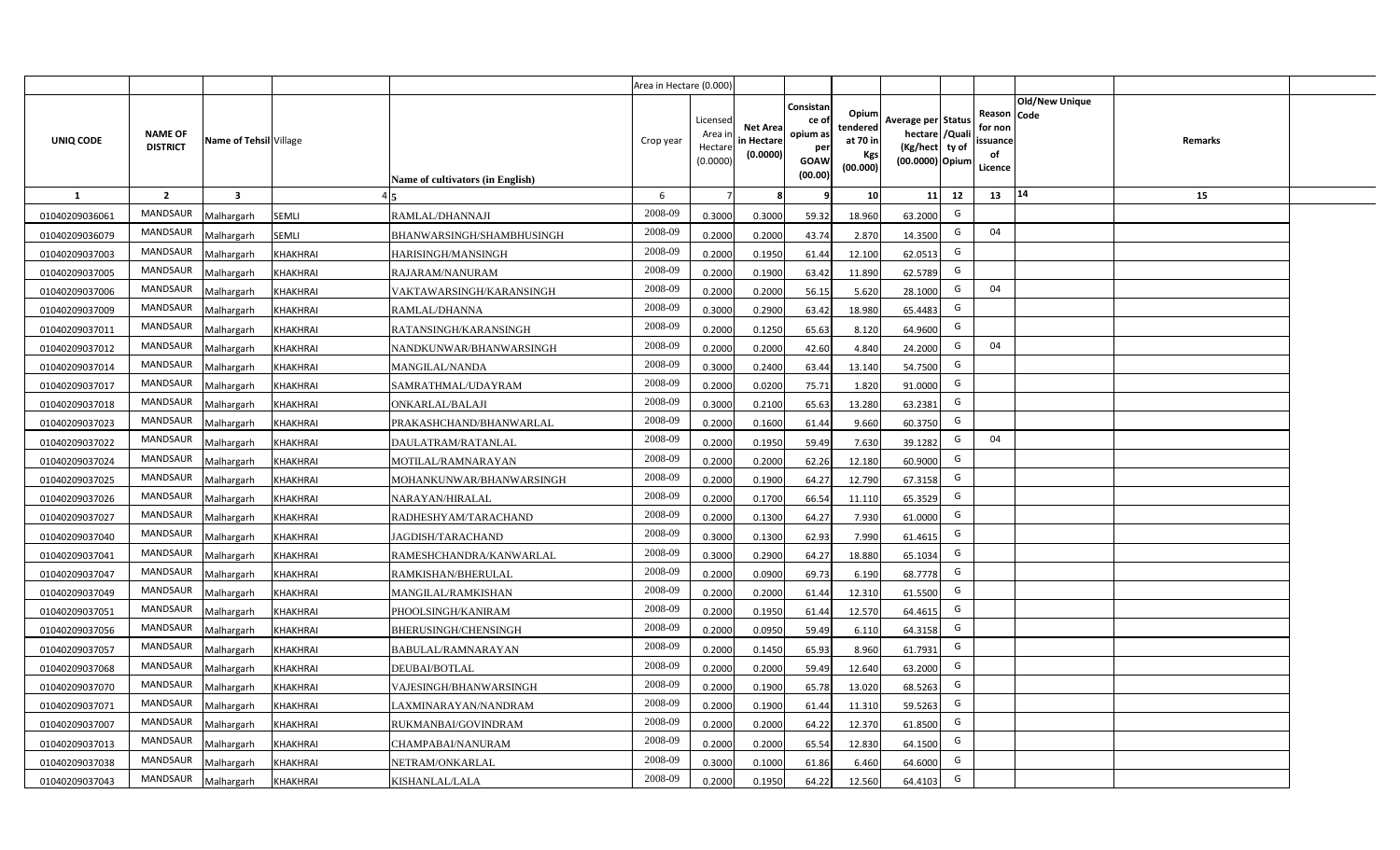|                |                                   |                        |                                        |                                                 | Area in Hectare (0.000) |                                           |                                           |                                                                 |                                                  |                                                                            |                                                     |                |         |  |
|----------------|-----------------------------------|------------------------|----------------------------------------|-------------------------------------------------|-------------------------|-------------------------------------------|-------------------------------------------|-----------------------------------------------------------------|--------------------------------------------------|----------------------------------------------------------------------------|-----------------------------------------------------|----------------|---------|--|
| UNIQ CODE      | <b>NAME OF</b><br><b>DISTRICT</b> | Name of Tehsil Village |                                        | Name of cultivators (in English)                | Crop year               | Licensed<br>Area i<br>Hectare<br>(0.0000) | <b>Net Area</b><br>in Hectare<br>(0.0000) | Consistan<br>ce of<br>opium as<br>per<br><b>GOAW</b><br>(00.00) | Opium<br>tendered<br>at 70 in<br>Kgs<br>(00.000) | Average per Status<br>hectare / Quali<br>(Kg/hect ty of<br>(00.0000) Opium | Reason Code<br>for non<br>issuance<br>of<br>Licence | Old/New Unique | Remarks |  |
| $\mathbf{1}$   | $\overline{2}$                    | $\mathbf{3}$           |                                        |                                                 | 6                       | $\overline{7}$                            | 8                                         | 9                                                               | 10 <sup>1</sup>                                  | 11<br>12                                                                   | 13                                                  | 14             | 15      |  |
| 01040209037062 | MANDSAUR                          | Malhargarh             | KHAKHRAI                               | DAYARAM/ONKARLAL                                | 2008-09                 | 0.3000                                    | 0.1750                                    | 65.63                                                           | 11.160                                           | G<br>63.7714                                                               |                                                     |                |         |  |
| 01040209037055 | MANDSAUR                          | Malhargarh             | KHAKHRAI                               | MOHANSINGH/CHENSINGH                            | 2008-09                 | 0.2000                                    | 0.2000                                    | 61.86                                                           | 13.140                                           | G<br>65.7000                                                               |                                                     |                |         |  |
| 01040209037089 | <b>MANDSAUR</b>                   | Malhargarh             | KHAKHRAI                               | KALUSINGH/DHULSINGH                             | 2008-09                 | 0.2000                                    | 0.1950                                    | 61.86                                                           | 12.320                                           | G<br>63.1795                                                               |                                                     |                |         |  |
| 01040209037033 | MANDSAUR                          | Malhargarh             | <b>KHAKHRAI</b>                        | RAMSINGH/INDARSINGH                             | 2008-09                 | 0.2000                                    | 0.1900                                    | 61.86                                                           | 12.190                                           | G<br>64.1579                                                               |                                                     |                |         |  |
| 01040209037090 | MANDSAUR                          | Malhargarh             | <b>KHAKHRAI</b>                        | HIRALAL/KANWARLAL                               | 2008-09                 | 0.2000                                    | 0.2050                                    | 63.43                                                           | 12.470                                           | 60.8293<br>G                                                               |                                                     | 01040209040029 |         |  |
| 01040209038004 | <b>MANDSAUR</b>                   | Malhargarh             | KACHRIYA CHANDRAWAT KESHURAM/HIRA      |                                                 | 2008-09                 | 0.2000                                    | 0.2050                                    | 65.33                                                           | 11.790                                           | G<br>57.5122                                                               |                                                     |                |         |  |
| 01040209038009 | <b>MANDSAUR</b>                   | Malhargarh             | KACHRIYA CHANDRAWAT   VAKTA/KACHRA     |                                                 | 2008-09                 | 0.3000                                    | 0.2950                                    | 61.12                                                           | 9.660                                            | G<br>32.7458                                                               | 04                                                  |                |         |  |
| 01040209038015 | <b>MANDSAUR</b>                   | Malhargarh             | KACHRIYA CHANDRAWAT MUKUNAD/HEMRAJ     |                                                 | 2008-09                 | 0.2000                                    | 0.1800                                    | 63.23                                                           | 11.160                                           | G<br>62.0000                                                               |                                                     |                |         |  |
| 01040209038019 | MANDSAUR                          | Malhargarh             |                                        | KACHRIYA CHANDRAWAT   CHANDMOHAMMAD/IBRAHIM KHA | 2008-09                 | 0.2000                                    | 0.2000                                    | 64.48                                                           | 7.230                                            | G<br>36.1500                                                               | 04                                                  |                |         |  |
| 01040209038021 | MANDSAUR                          | Malhargarh             | KACHRIYA CHANDRAWAT RAMIBAI/RAMSINGH   |                                                 | 2008-09                 | 0.2000                                    | 0.1750                                    | 64.04                                                           | 5.690                                            | G<br>32.5143                                                               | 04                                                  |                |         |  |
| 01040209038022 | <b>MANDSAUR</b>                   | Malhargarh             | KACHRIYA CHANDRAWAT KALURAM/BHERA      |                                                 | 2008-09                 | 0.3000                                    | 0.2800                                    | 54.37                                                           | 6.310                                            | G<br>22.5357                                                               | 04                                                  |                |         |  |
| 01040209038034 | <b>MANDSAUR</b>                   | Malhargarh             | KACHRIYA CHANDRAWAT GOPAL/BHERULAL     |                                                 | 2008-09                 | 0.2000                                    | 0.1750                                    | 59.50                                                           | 10.120                                           | G<br>57.8286                                                               |                                                     |                |         |  |
| 01040209038042 | <b>MANDSAUR</b>                   | Malhargarh             |                                        | KACHRIYA CHANDRAWAT KHUMANSINGH/BHARATSINGH     | 2008-09                 | 0.3000                                    | 0.2300                                    | 59.66                                                           | 6.270                                            | G<br>27.2609                                                               | 04                                                  |                |         |  |
| 01040209038045 | <b>MANDSAUR</b>                   | Malhargarh             |                                        | KACHRIYA CHANDRAWAT NANDUBAI/BHANWARLAL         | 2008-09                 | 0.2000                                    | 0.2050                                    | 60.16                                                           | 12.100                                           | G<br>59.0244                                                               |                                                     |                |         |  |
| 01040209038061 | <b>MANDSAUR</b>                   | Malhargarh             | KACHRIYA CHANDRAWAT                    | NAHARSINGH/PRABHULAL                            | 2008-09                 | 0.2000                                    | 0.1850                                    | 49.80                                                           | 5.360                                            | G<br>28.9730                                                               | 04                                                  |                |         |  |
| 01040209038064 | <b>MANDSAUR</b>                   | Malhargarh             |                                        | KACHRIYA CHANDRAWAT NANDUBAI/NANURAM            | 2008-09                 | 0.2000                                    | 0.2000                                    | 65.34                                                           | 4.290                                            | G<br>21.4500                                                               | 04                                                  |                |         |  |
| 01040209038072 | <b>MANDSAUR</b>                   | Malhargarh             |                                        | KACHRIYA CHANDRAWAT BALWANTSINGH/BHARATSINGH    | 2008-09                 | 0.2000                                    | 0.1650                                    | 68.34                                                           | 10.960                                           | G<br>66.4242                                                               |                                                     |                |         |  |
| 01040209038079 | <b>MANDSAUR</b>                   | Malhargarh             | KACHRIYA CHANDRAWAT RUPCHAND/GOMAJI    |                                                 | 2008-09                 | 0.3000                                    | 0.2250                                    | 64.04                                                           | 13.660                                           | G<br>60.7111                                                               |                                                     |                |         |  |
| 01040209038083 | <b>MANDSAUR</b>                   | Malhargarh             |                                        | KACHRIYA CHANDRAWAT   MOHANLAL/MANNALAL         | 2008-09                 | 0.3000                                    | 0.2850                                    | 65.00                                                           | 17.590                                           | G<br>61.7193                                                               |                                                     |                |         |  |
| 01040209038090 | <b>MANDSAUR</b>                   | Malhargarh             | KACHRIYA CHANDRAWAT NANDLAL/NARAYAN    |                                                 | 2008-09                 | 0.2000                                    | 0.1950                                    | 65.34                                                           | 12.880                                           | G<br>66.0513                                                               |                                                     |                |         |  |
| 01040209038099 | <b>MANDSAUR</b>                   | Malhargarh             |                                        | KACHRIYA CHANDRAWAT KAMLESH/HUKMICHAND          | 2008-09                 | 0.2000                                    | 0.2000                                    | 68.34                                                           | 13.870                                           | G<br>69.3500                                                               |                                                     |                |         |  |
| 01040209038104 | <b>MANDSAUR</b>                   | Malhargarh             |                                        | KACHRIYA CHANDRAWAT OMPRAKASH/MADHULAL          | 2008-09                 | 0.2000                                    | 0.1900                                    | 59.50                                                           | 11.840                                           | G<br>62.3158                                                               |                                                     |                |         |  |
| 01040209038105 | MANDSAUR                          | Malhargarh             |                                        | KACHRIYA CHANDRAWAT KANTABAI/KESHRIMAL          | 2008-09                 | 0.2000                                    | 0.1950                                    | 59.50                                                           | 11.700                                           | G<br>60.0000                                                               |                                                     |                |         |  |
| 01040209038113 | <b>MANDSAUR</b>                   | Malhargarh             |                                        | KACHRIYA CHANDRAWAT MATHURALAL/BHUVANIRAM       | 2008-09                 | 0.2000                                    | 0.1850                                    | 59.50                                                           | 4.250                                            | G<br>22.9730                                                               | 04                                                  |                |         |  |
| 01040209038114 | <b>MANDSAUR</b>                   | Malhargarh             |                                        | KACHRIYA CHANDRAWAT NATHIBAI/BHUVANIRAM         | 2008-09                 | 0.2000                                    | 0.1850                                    | 59.78                                                           | 4.630                                            | G<br>25.0270                                                               | 04                                                  |                |         |  |
| 01040209038126 | <b>MANDSAUR</b>                   | Malhargarh             | KACHRIYA CHANDRAWAT HIRALAL/KHEMRAJ    |                                                 | 2008-09                 | 0.2000                                    | 0.0250                                    | 61.05                                                           | 1.560                                            | G<br>62.4000                                                               |                                                     |                |         |  |
| 01040209038133 | MANDSAUR                          | Malhargarh             |                                        | KACHRIYA CHANDRAWAT RAMJANIBAI/NANHEKHAN        | 2008-09                 | 0.3000                                    | 0.2700                                    | 58.74                                                           | 14.180                                           | 52.5185                                                                    | 02                                                  |                |         |  |
| 01040209038137 | MANDSAUR                          | Malhargarh             |                                        | KACHRIYA CHANDRAWAT DHAPUBAI/BHANWARLAL         | 2008-09                 | 0.3000                                    | 0.2000                                    | 61.12                                                           | 12.190                                           | G<br>60.9500                                                               |                                                     |                |         |  |
| 01040209038140 | MANDSAUR                          | Malhargarh             | KACHRIYA CHANDRAWAT   PRATAPIBAI/KHEMA |                                                 | 2008-09                 | 0.2000                                    | 0.1900                                    | 54.37                                                           | 4.230                                            | G<br>22.2632                                                               | 04                                                  |                |         |  |
| 01040209038141 | MANDSAUR                          | Malhargarh             | KACHRIYA CHANDRAWAT MANGILAL/BHUWAN    |                                                 | 2008-09                 | 0.2000                                    | 0.0300                                    | 63.13                                                           | 2.180                                            | G<br>72.6667                                                               |                                                     |                |         |  |
| 01040209038076 | MANDSAUR                          | Malhargarh             | KACHRIYA CHANDRAWAT SAMRATH/BHERULAL   |                                                 | 2008-09                 | 0.2000                                    | 0.1900                                    | 54.37                                                           | 4.110                                            | G<br>21.6316                                                               | 04                                                  |                |         |  |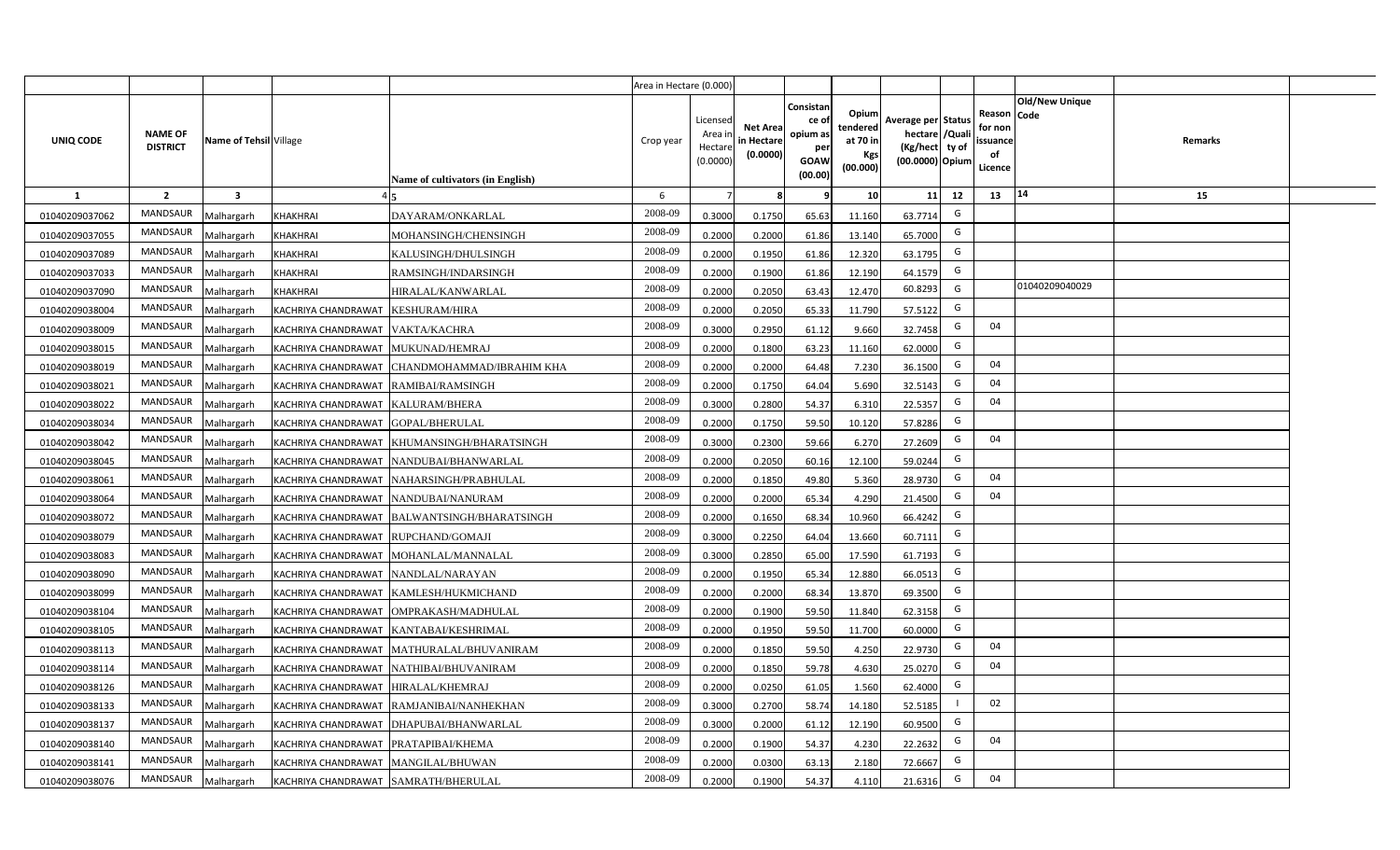|                |                                   |                        |                                        |                                            | Area in Hectare (0.000) |                                           |                                           |                                                                 |                                                  |                                                                            |                                                     |                       |         |  |
|----------------|-----------------------------------|------------------------|----------------------------------------|--------------------------------------------|-------------------------|-------------------------------------------|-------------------------------------------|-----------------------------------------------------------------|--------------------------------------------------|----------------------------------------------------------------------------|-----------------------------------------------------|-----------------------|---------|--|
| UNIQ CODE      | <b>NAME OF</b><br><b>DISTRICT</b> | Name of Tehsil Village |                                        | Name of cultivators (in English)           | Crop year               | Licensed<br>Area i<br>Hectare<br>(0.0000) | <b>Net Area</b><br>in Hectare<br>(0.0000) | Consistan<br>ce of<br>opium as<br>per<br><b>GOAW</b><br>(00.00) | Opium<br>tendered<br>at 70 in<br>Kgs<br>(00.000) | Average per Status<br>hectare / Quali<br>(Kg/hect ty of<br>(00.0000) Opium | Reason Code<br>for non<br>issuance<br>of<br>Licence | <b>Old/New Unique</b> | Remarks |  |
| $\mathbf{1}$   | $\overline{2}$                    | $\mathbf{3}$           |                                        |                                            | 6                       | $\overline{7}$                            | 8                                         | 9                                                               | 10 <sup>1</sup>                                  | 11<br>12                                                                   | 13                                                  | 14                    | 15      |  |
| 01040209038130 | MANDSAUR                          | Malhargarh             |                                        | KACHRIYA CHANDRAWAT RUKMANIBAI/SITARAM     | 2008-09                 | 0.3000                                    | 0.2900                                    | 69.44                                                           | 19.250                                           | G<br>66.3793                                                               |                                                     |                       |         |  |
| 01040209038044 | MANDSAUR                          | <b>Aalhargarh</b>      | KACHRIYA CHANDRAWAT RAMLAL/BHUWAN      |                                            | 2008-09                 | 0.3000                                    | 0.2650                                    | 63.09                                                           | 16.760                                           | G<br>63.2453                                                               |                                                     |                       |         |  |
| 01040209038078 | MANDSAUR                          | Malhargarh             |                                        | KACHRIYA CHANDRAWAT MANSINGH/KANWARLAL     | 2008-09                 | 0.2000                                    | 0.1950                                    | 61.12                                                           | 11.950                                           | G<br>61.2821                                                               |                                                     |                       |         |  |
| 01040209038165 | <b>MANDSAUR</b>                   | Vlalhargarh            |                                        | KACHRIYA CHANDRAWAT RAJENDRAKUMAR/TULSIRAM | 2008-09                 | 0.3000                                    | 0.2200                                    | 59.78                                                           | 5.420                                            | G<br>24.6364                                                               | 04                                                  |                       |         |  |
| 01040209038115 | MANDSAUR                          | Malhargarh             |                                        | KACHRIYA CHANDRAWAT   BHANWARLAL/HIRALAL   | 2008-09                 | 0.2000                                    | 0.2000                                    | 59.56                                                           | 11.970                                           | G<br>59.8500                                                               |                                                     |                       |         |  |
| 01040209038081 | <b>MANDSAUR</b>                   | Malhargarh             | KACHRIYA CHANDRAWAT RAMESH/PYARCHAND   |                                            | 2008-09                 | 0.2000                                    | 0.1950                                    | 58.06                                                           | 11.060                                           | G<br>56.7179                                                               |                                                     |                       |         |  |
| 01040209038010 | <b>MANDSAUR</b>                   | Malhargarh             |                                        | KACHRIYA CHANDRAWAT MUNSHILAL/RATANLAL     | 2008-09                 | 0.3000                                    | 0.2450                                    | 64.67                                                           | 14.410                                           | G<br>58.8163                                                               |                                                     |                       |         |  |
| 01040209038028 | <b>MANDSAUR</b>                   | Malhargarh             |                                        | KACHRIYA CHANDRAWAT RAMKANYABAI/BABULAL    | 2008-09                 | 0.2000                                    | 0.1850                                    | 61.12                                                           | 11.060                                           | G<br>59.7838                                                               |                                                     |                       |         |  |
| 01040209038046 | <b>MANDSAUR</b>                   | Malhargarh             | KACHRIYA CHANDRAWAT POKHAR/PRATAP      |                                            | 2008-09                 | 0.2000                                    | 0.1900                                    | 64.67                                                           | 12.280                                           | G<br>64.6316                                                               |                                                     |                       |         |  |
| 01040209038054 | <b>MANDSAUR</b>                   | Malhargarh             |                                        | KACHRIYA CHANDRAWAT NEPALSINGH/BHARATSINGH | 2008-09                 | 0.2000                                    | 0.1700                                    | 64.67                                                           | 10.870                                           | G<br>63.9412                                                               |                                                     |                       |         |  |
| 01040209038057 | MANDSAUR                          | Malhargarh             |                                        | KACHRIYA CHANDRAWAT RAMCHANDRA/NANDRAM     | 2008-09                 | 0.2000                                    | 0.2000                                    | 61.59                                                           | 11.390                                           | G<br>56.9500                                                               |                                                     |                       |         |  |
| 01040209038060 | <b>MANDSAUR</b>                   | Malhargarh             |                                        | KACHRIYA CHANDRAWAT JASHODABAI/BADRILAL    | 2008-09                 | 0.2000                                    | 0.2000                                    | 64.67                                                           | 6.170                                            | G<br>30.8500                                                               | 04                                                  |                       |         |  |
| 01040209038067 | <b>MANDSAUR</b>                   | Malhargarh             | KACHRIYA CHANDRAWAT KANWARLAL/GOBA     |                                            | 2008-09                 | 0.2000                                    | 0.2000                                    | 64.67                                                           | 12.260                                           | G<br>61.3000                                                               |                                                     |                       |         |  |
| 01040209038068 | <b>MANDSAUR</b>                   | Malhargarh             | KACHRIYA CHANDRAWAT MOTILAL/MANGILAL   |                                            | 2008-09                 | 0.2000                                    |                                           |                                                                 |                                                  | F<br>0.0000                                                                |                                                     |                       |         |  |
| 01040209038080 | <b>MANDSAUR</b>                   | Malhargarh             | KACHRIYA CHANDRAWAT KANIRAM/GOMAJI     |                                            | 2008-09                 | 0.2000                                    | 0.1950                                    | 61.59                                                           | 11.540                                           | G<br>59.1795                                                               |                                                     |                       |         |  |
| 01040209038110 | <b>MANDSAUR</b>                   | Malhargarh             | KACHRIYA CHANDRAWAT PREMCHAND/PYARA    |                                            | 2008-09                 | 0.2000                                    | 0.1950                                    | 64.67                                                           | 11.960                                           | G<br>61.3333                                                               |                                                     |                       |         |  |
| 01040209038121 | <b>MANDSAUR</b>                   | Malhargarh             | KACHRIYA CHANDRAWAT                    | BHANWARLAL/MANNALAL                        | 2008-09                 | 0.2000                                    | 0.1950                                    | 66.40                                                           | 12.290                                           | G<br>63.0256                                                               |                                                     |                       |         |  |
| 01040209038129 | <b>MANDSAUR</b>                   | Malhargarh             |                                        | KACHRIYA CHANDRAWAT NAGORSINGH/NATHUSINGH  | 2008-09                 | 0.2000                                    | 0.1950                                    | 63.81                                                           | 12.810                                           | G<br>65.6923                                                               |                                                     |                       |         |  |
| 01040209038153 | <b>MANDSAUR</b>                   | Malhargarh             |                                        | KACHRIYA CHANDRAWAT TULSIRAM/BHUVANIRAM    | 2008-09                 | 0.2000                                    | 0.2000                                    | 67.86                                                           | 13.690                                           | G<br>68.4500                                                               |                                                     |                       |         |  |
| 01040209038163 | MANDSAUR                          | Malhargarh             |                                        | KACHRIYA CHANDRAWAT KANCHANBAI/BANWARILAL  | 2008-09                 | 0.2000                                    | 0.2000                                    | 61.59                                                           | 11.980                                           | G<br>59.9000                                                               |                                                     |                       |         |  |
| 01040209038143 | MANDSAUR                          | Malhargarh             | KACHRIYA CHANDRAWAT KALURAM/BHUWAN     |                                            | 2008-09                 | 0.2000                                    | 0.1850                                    | 54.37                                                           | 5.120                                            | G<br>27.6757                                                               | 04                                                  |                       |         |  |
| 01040209038189 | MANDSAUR                          | Malhargarh             | KACHRIYA CHANDRAWAT   JANIBAI/MOHANLAL |                                            | 2008-09                 | 0.2000                                    | 0.2050                                    | 59.26                                                           | 11.840                                           | G<br>57.7561                                                               |                                                     | 01040209029191        |         |  |
| 01040209038190 | <b>MANDSAUR</b>                   | Malhargarh             | KACHRIYA CHANDRAWAT SUBHASH/GENDALAL   |                                            | 2008-09                 | 0.2000                                    |                                           |                                                                 |                                                  | -F<br>0.0000                                                               |                                                     | 01040209039011        |         |  |
| 01040209039003 | <b>MANDSAUR</b>                   | Malhargarh             | PIPLIYA PANTH                          | GHISIBAI/KANWARLAL                         | 2008-09                 | 0.2000                                    | 0.0350                                    | 58.58                                                           | 2.100                                            | G<br>60.0000                                                               |                                                     |                       |         |  |
| 01040209039004 | <b>MANDSAUR</b>                   | Malhargarh             | PIPLIYA PANTH                          | GANGABAI/BHERULAL                          | 2008-09                 | 0.3000                                    |                                           |                                                                 |                                                  | -F<br>0.0000                                                               |                                                     |                       |         |  |
| 01040209039005 | MANDSAUR                          | Malhargarh             | PIPLIYA PANTH                          | MOHANLAL/UDA                               | 2008-09                 | 0.2000                                    |                                           |                                                                 |                                                  | -F<br>0.0000                                                               |                                                     |                       |         |  |
| 01040209039007 | MANDSAUR                          | Malhargarh             | PIPLIYA PANTH                          | MODIBAI/NANDA                              | 2008-09                 | 0.2000                                    |                                           |                                                                 |                                                  | F<br>0.0000                                                                |                                                     |                       |         |  |
| 01040209039014 | MANDSAUR                          | Malhargarh             | PIPLIYA PANTH                          | RAMESHWAR/BHERULAL                         | 2008-09                 | 0.2000                                    |                                           |                                                                 |                                                  | -F<br>0.0000                                                               |                                                     |                       |         |  |
| 01040209039018 | MANDSAUR                          | Malhargarh             | PIPLIYA PANTH                          | RUKMANIBAI/RAMLAL                          | 2008-09                 | 0.2000                                    |                                           |                                                                 |                                                  | - F<br>0.0000                                                              |                                                     |                       |         |  |
| 01040209039021 | MANDSAUR                          | Malhargarh             | PIPLIYA PANTH                          | MOHANLAL/SHANKARLAL                        | 2008-09                 | 0.2000                                    |                                           |                                                                 |                                                  | F<br>0.0000                                                                |                                                     |                       |         |  |
| 01040209039027 | MANDSAUR                          | Malhargarh             | PIPLIYA PANTH                          | JAGDISH/KANHAIYALAL                        | 2008-09                 | 0.2000                                    | 0.1000                                    | 63.97                                                           | 5.870                                            | G<br>58.7000                                                               |                                                     |                       |         |  |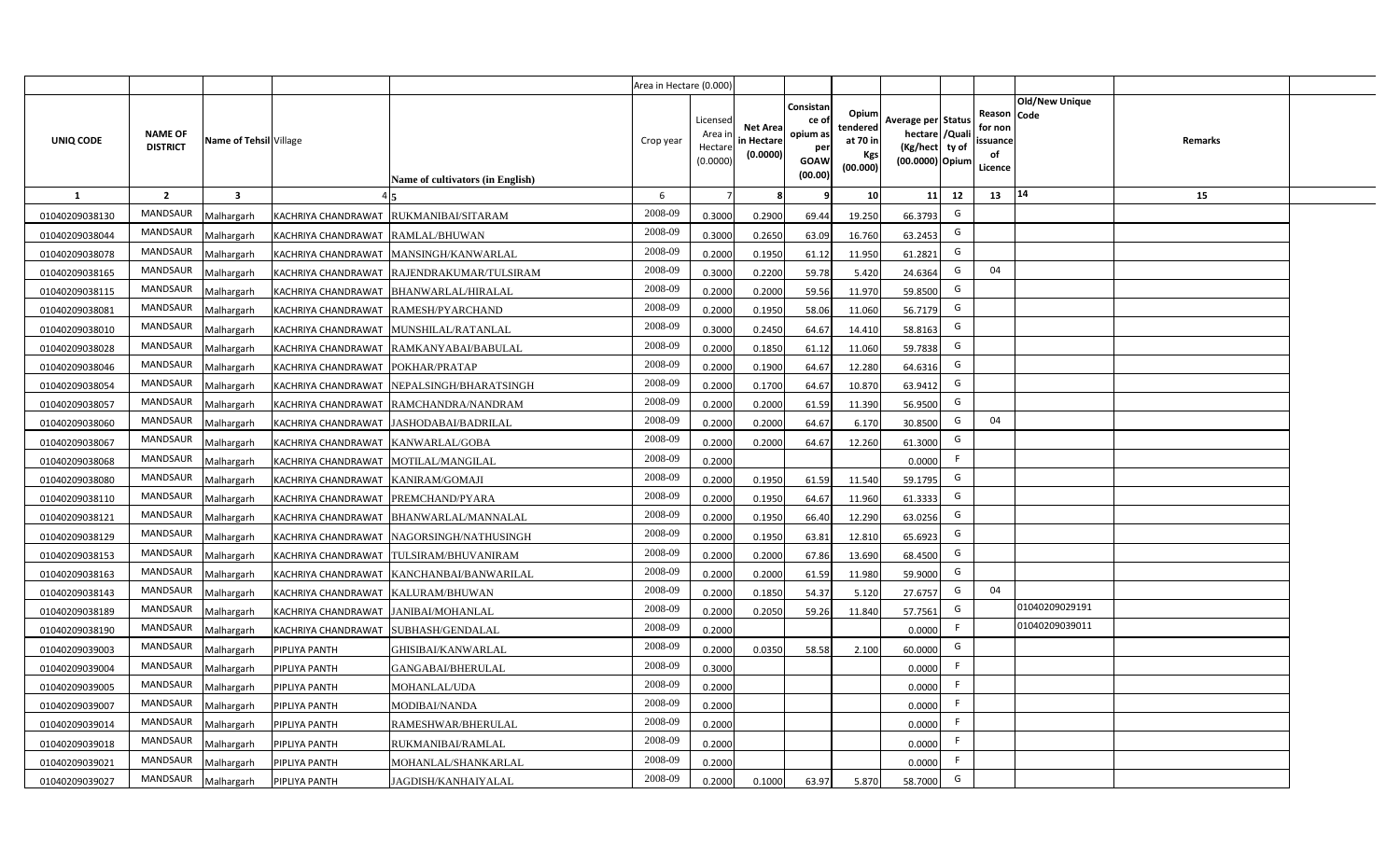|                |                                   |                         |                  |                                  | Area in Hectare (0.000) |                                          |                                           |                                                          |                                                         |                                                                           |    |                                                     |                       |                  |  |
|----------------|-----------------------------------|-------------------------|------------------|----------------------------------|-------------------------|------------------------------------------|-------------------------------------------|----------------------------------------------------------|---------------------------------------------------------|---------------------------------------------------------------------------|----|-----------------------------------------------------|-----------------------|------------------|--|
| UNIQ CODE      | <b>NAME OF</b><br><b>DISTRICT</b> | Name of Tehsil Village  |                  | Name of cultivators (in English) | Crop year               | Licensed<br>Area i<br>Hectar<br>(0.0000) | <b>Net Area</b><br>in Hectare<br>(0.0000) | Consistan<br>ce of<br>opium as<br>per<br>GOAW<br>(00.00) | Opium<br>tendered<br>at 70 in<br><b>Kgs</b><br>(00.000) | Average per Status<br>hectare / Qual<br>(Kg/hect ty of<br>(00.0000) Opium |    | Reason Code<br>for nor<br>issuance<br>of<br>Licence | <b>Old/New Unique</b> | Remarks          |  |
| 1              | $\overline{2}$                    | $\overline{\mathbf{3}}$ |                  |                                  | 6                       |                                          |                                           |                                                          | 10 <sup>1</sup>                                         | 11                                                                        | 12 | 13                                                  | 14                    | 15               |  |
| 01040209039035 | <b>MANDSAUR</b>                   | Malhargarh              | PIPLIYA PANTH    | PRABHULAL/KISHANLAL              | 2008-09                 | 0.2000                                   |                                           |                                                          |                                                         | 0.0000                                                                    | F. |                                                     |                       |                  |  |
| 01040209039044 | <b>MANDSAUR</b>                   | Malhargarh              | PIPLIYA PANTH    | BHERULAL/KALU                    | 2008-09                 | 0.2000                                   |                                           |                                                          |                                                         | 0.0000                                                                    | F. |                                                     |                       |                  |  |
| 01040209039049 | <b>MANDSAUR</b>                   | Malhargarh              | PIPLIYA PANTH    | RAMESH/GIRDHARI                  | 2008-09                 | 0.2000                                   | 0.1000                                    | 59.23                                                    | 5.530                                                   | 55.3000                                                                   | G  |                                                     |                       |                  |  |
| 01040209039055 | <b>MANDSAUR</b>                   | Malhargarh              | PIPLIYA PANTH    | KAILASH/SHANKARLAL               | 2008-09                 | 0.2000                                   |                                           |                                                          |                                                         | 0.0000                                                                    |    |                                                     |                       |                  |  |
| 01040209039056 | <b>MANDSAUR</b>                   | Malhargarh              | PIPLIYA PANTH    | KASHIDAS/SUKHRAMDAS              | 2008-09                 | 0.2000                                   |                                           |                                                          |                                                         | 0.0000                                                                    | F. |                                                     |                       |                  |  |
| 01040209039006 | <b>MANDSAUR</b>                   | Malhargarh              | PIPLIYA PANTH    | RAMA/ONKAR GAYARI                | 2008-09                 | 0.2000                                   |                                           |                                                          |                                                         | 0.0000                                                                    | F. |                                                     |                       |                  |  |
| 01040209039036 | <b>MANDSAUR</b>                   | Malhargarh              | PIPLIYA PANTH    | PREMABAI/KAILASHCHANDRA          | 2008-09                 | 0.2000                                   |                                           |                                                          |                                                         | 0.0000                                                                    | F. |                                                     |                       |                  |  |
| 01040209039038 | <b>MANDSAUR</b>                   | Malhargarh              | PIPLIYA PANTH    | PRAHLAD/BALURAM                  | 2008-09                 | 0.2000                                   | 0.1950                                    | 66.30                                                    | 4.390                                                   | 22.5128                                                                   | G  | 04                                                  |                       |                  |  |
| 01040209039030 | <b>MANDSAUR</b>                   | Malhargarh              | PIPLIYA PANTH    | NARENDRAKUMAR/BALURAM            | 2008-09                 | 0.2000                                   | 0.1050                                    | 66.30                                                    | 6.690                                                   | 63.7143                                                                   | G  |                                                     |                       |                  |  |
| 01040209039029 | <b>MANDSAUR</b>                   | Malhargarh              | PIPLIYA PANTH    | NATHUSINGH/LAXMANSINGH           | 2008-09                 | 0.2000                                   |                                           |                                                          |                                                         | 0.0000                                                                    | F  |                                                     |                       |                  |  |
| 01040209039026 | <b>MANDSAUR</b>                   | Malhargarh              | PIPLIYA PANTH    | MANGILAL/GHASI                   | 2008-09                 | 0.2000                                   |                                           |                                                          |                                                         | 0.0000                                                                    | F  |                                                     |                       |                  |  |
| 01040209039009 | <b>MANDSAUR</b>                   | Malhargarh              | PIPLIYA PANTH    | JAGDISH/GIRDHARI                 | 2008-09                 | 0.3000                                   | 0.2250                                    | 63.97                                                    | 14.330                                                  | 63.6889                                                                   | G  |                                                     |                       |                  |  |
| 01040209039002 | <b>MANDSAUR</b>                   | Malhargarh              | PIPLIYA PANTH    | SHAMBHU/NANDRAM                  | 2008-09                 | 0.3000                                   | 0.1000                                    | 63.97                                                    | 5.370                                                   | 53.7000                                                                   | G  |                                                     |                       |                  |  |
| 01040209039054 | <b>MANDSAUR</b>                   | Malhargarh              | PIPLIYA PANTH    | RODIBAI/KANIRAM                  | 2008-09                 | 0.2000                                   | 0.2100                                    | 66.59                                                    | 4.210                                                   | 20.0476                                                                   | G  | 04                                                  |                       |                  |  |
| 01040209039037 | <b>MANDSAUR</b>                   | Malhargarh              | PIPLIYA PANTH    | SITABAI/HAJARILAL                | 2008-09                 | 0.2000                                   | 0.0700                                    | 63.63                                                    | 4.380                                                   | 62.5714                                                                   | G  |                                                     |                       |                  |  |
| 01040209039045 | <b>MANDSAUR</b>                   | Malhargarh              | PIPLIYA PANTH    | NANDUBAI/RATANLAL                | 2008-09                 | 0.3000                                   | 0.2900                                    | 60.97                                                    | 16.040                                                  | 55.3103                                                                   | G  |                                                     |                       | TRANSFER/DORWADA |  |
| 01040209039025 | <b>MANDSAUR</b>                   | Malhargarh              | PIPLIYA PANTH    | LAKSHMICHAND/ROOPA JI            | 2008-09                 | 0.2000                                   |                                           |                                                          |                                                         | 0.0000                                                                    | -F |                                                     |                       |                  |  |
| 01040209039039 | <b>MANDSAUR</b>                   | Malhargarh              | PIPLIYA PANTH    | SUNIL/HARINANDAN                 | 2008-09                 | 0.2000                                   | 0.2100                                    | 54.22                                                    | 11.430                                                  | 54.4286                                                                   | G  |                                                     |                       |                  |  |
| 01040209039046 | <b>MANDSAUR</b>                   | Malhargarh              | PIPLIYA PANTH    | BHERUSINGH/BALWANTSINGH          | 2008-09                 | 0.3000                                   | 0.3000                                    | 59.29                                                    | 17.140                                                  | 57.1333                                                                   | G  |                                                     |                       |                  |  |
| 01040209040002 | <b>MANDSAUR</b>                   | Malhargarh              | <b>KANGHATTI</b> | RAJMAL/KALURAM                   | 2008-09                 | 0.2000                                   | 0.2000                                    | 62.23                                                    | 11.990                                                  | 59.9500                                                                   | G  |                                                     |                       |                  |  |
| 01040209040003 | <b>MANDSAUR</b>                   | Malhargarh              | KANGHATTI        | JAMNABAI/KISHAN                  | 2008-09                 | 0.2000                                   | 0.2000                                    | 58.78                                                    | 12.390                                                  | 61.9500                                                                   | G  |                                                     |                       |                  |  |
| 01040209040004 | <b>MANDSAUR</b>                   | Malhargarh              | KANGHATTI        | GHANSHYAM/BAGDIRAM               | 2008-09                 | 0.2000                                   | 0.1500                                    | 62.23                                                    | 9.090                                                   | 60.6000                                                                   | G  |                                                     |                       |                  |  |
| 01040209040005 | <b>MANDSAUR</b>                   | Malhargarh              | KANGHATTI        | NATHULAL/KUKA                    | 2008-09                 | 0.3000                                   | 0.1750                                    | 61.75                                                    | 10.960                                                  | 62.6286                                                                   | G  |                                                     |                       |                  |  |
| 01040209040006 | <b>MANDSAUR</b>                   | Malhargarh              | <b>KANGHATTI</b> | MANGILAL/CHUNNILAL               | 2008-09                 | 0.2000                                   | 0.1950                                    | 58.78                                                    | 11.710                                                  | 60.0513                                                                   | G  |                                                     |                       |                  |  |
| 01040209040007 | <b>MANDSAUR</b>                   | Malhargarh              | <b>KANGHATTI</b> | RAMESH/MANNALAL                  | 2008-09                 | 0.200                                    | 0.2000                                    | 61.75                                                    | 12.380                                                  | 61.9000                                                                   | G  |                                                     |                       |                  |  |
| 01040209040008 | <b>MANDSAUR</b>                   | Malhargarh              | <b>KANGHATTI</b> | NANDLAL/BOTLAL                   | 2008-09                 | 0.200                                    | 0.2000                                    | 67.33                                                    | 13.450                                                  | 67.2500                                                                   | G  |                                                     |                       |                  |  |
| 01040209040009 | <b>MANDSAUR</b>                   | Malhargarh              | KANGHATTI        | TAMMUBAI/KALURAM                 | 2008-09                 | 0.200                                    | 0.2000                                    | 64.37                                                    | 13.130                                                  | 65.6500                                                                   | G  |                                                     |                       |                  |  |
| 01040209040012 | <b>MANDSAUR</b>                   | Malhargarh              | <b>KANGHATTI</b> | RAVHARISINGH/BHARATSINGH         | 2008-09                 | 0.3000                                   | 0.2700                                    | 61.75                                                    | 15.870                                                  | 58.7778                                                                   | G  |                                                     |                       |                  |  |
| 01040209040013 | <b>MANDSAUR</b>                   | Malhargarh              | KANGHATTI        | SHAKUR/MOHAMMAD KHAJU            | 2008-09                 | 0.3000                                   | 0.2900                                    | 58.78                                                    | 8.480                                                   | 29.2414                                                                   | G  | 04                                                  |                       |                  |  |
| 01040209040014 | <b>MANDSAUR</b>                   | Malhargarh              | <b>KANGHATTI</b> | AMRITRAM/NAGJI                   | 2008-09                 | 0.2000                                   |                                           |                                                          |                                                         | 0.0000                                                                    | F  |                                                     |                       |                  |  |
| 01040209040015 | <b>MANDSAUR</b>                   | Malhargarh              | <b>KANGHATTI</b> | MOTILAL/NANURAM                  | 2008-09                 | 0.2000                                   | 0.2000                                    | 64.37                                                    | 12.480                                                  | 62.4000                                                                   | G  |                                                     |                       |                  |  |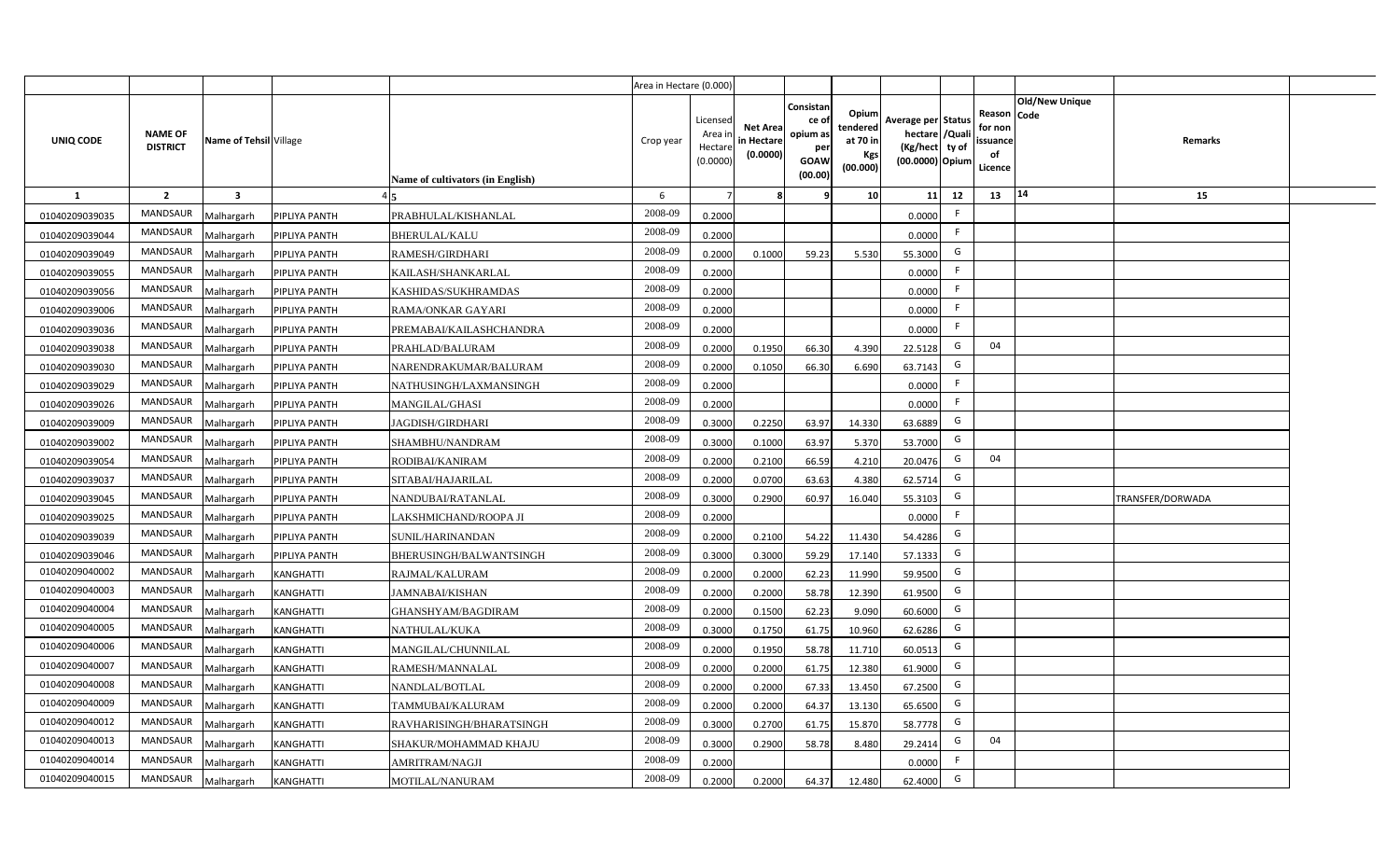|                  |                                   |                         |                  |                                  | Area in Hectare (0.000) |                                            |                                           |                                                                |                                                  |                                                                            |    |                                                                             |         |  |
|------------------|-----------------------------------|-------------------------|------------------|----------------------------------|-------------------------|--------------------------------------------|-------------------------------------------|----------------------------------------------------------------|--------------------------------------------------|----------------------------------------------------------------------------|----|-----------------------------------------------------------------------------|---------|--|
| <b>UNIQ CODE</b> | <b>NAME OF</b><br><b>DISTRICT</b> | Name of Tehsil Village  |                  | Name of cultivators (in English) | Crop year               | Licensed<br>Area in<br>Hectare<br>(0.0000) | <b>Net Area</b><br>in Hectare<br>(0.0000) | Consistan<br>ce o<br>opium as<br>per<br><b>GOAW</b><br>(00.00) | Opium<br>tendered<br>at 70 in<br>Kgs<br>(00.000) | Average per Status<br>hectare / Quali<br>(Kg/hect ty of<br>(00.0000) Opium |    | <b>Old/New Unique</b><br>Reason Code<br>for non<br>ssuance<br>of<br>Licence | Remarks |  |
| $\mathbf{1}$     | $\overline{2}$                    | $\overline{\mathbf{3}}$ |                  |                                  | 6                       | $\overline{7}$                             | -8                                        | ٩                                                              | 10                                               | 11                                                                         | 12 | 14<br>13                                                                    | 15      |  |
| 01040209040017   | MANDSAUR                          | <b>Malhargarh</b>       | <b>KANGHATTI</b> | MANGILAL/CHAMPALAL               | 2008-09                 | 0.2000                                     | 0.2000                                    | 61.75                                                          | 12.500                                           | 62.5000                                                                    | G  |                                                                             |         |  |
| 01040209040018   | <b>MANDSAUR</b>                   | <b>Malhargarh</b>       | KANGHATTI        | RATANLAL/GOUTAM                  | 2008-09                 | 0.2000                                     | 0.1900                                    | 61.75                                                          | 11.910                                           | 62.6842                                                                    | G  |                                                                             |         |  |
| 01040209040020   | <b>MANDSAUR</b>                   | <b>Malhargarh</b>       | <b>KANGHATTI</b> | DHAPUBAI/NARAYAN                 | 2008-09                 | 0.3000                                     | 0.3000                                    | 58.78                                                          | 18.000                                           | 60.0000                                                                    | G  |                                                                             |         |  |
| 01040209040021   | <b>MANDSAUR</b>                   | <b>Malhargarh</b>       | KANGHATTI        | BHERULAL/MANNALAL                | 2008-09                 | 0.2000                                     | 0.2000                                    | 62.34                                                          | 13.100                                           | 65.5000                                                                    | G  |                                                                             |         |  |
| 01040209040022   | <b>MANDSAUR</b>                   | <b>Malhargarh</b>       | KANGHATTI        | <b>BHAGIRATH/HIRA</b>            | 2008-09                 | 0.2000                                     | 0.2000                                    | 65.90                                                          | 12.970                                           | 64.8500                                                                    | G  |                                                                             |         |  |
| 01040209040024   | <b>MANDSAUR</b>                   | <b>Malhargarh</b>       | KANGHATTI        | MANGILAL/RATANLAL                | 2008-09                 | 0.2000                                     | 0.1950                                    | 67.33                                                          | 13.300                                           | 68.2051                                                                    | G  |                                                                             |         |  |
| 01040209040025   | <b>MANDSAUR</b>                   | <b>Malhargarh</b>       | <b>KANGHATTI</b> | RAMCHANDRA/BAGDIRAM              | 2008-09                 | 0.2000                                     | 0.1950                                    | 62.61                                                          | 11.780                                           | 60.4103                                                                    | G  |                                                                             |         |  |
| 01040209040026   | <b>MANDSAUR</b>                   | <b>Malhargarh</b>       | <b>KANGHATTI</b> | SHANKARLAL/GULABJI               | 2008-09                 | 0.2000                                     | 0.0850                                    | 64.37                                                          | 5.460                                            | 64.2353                                                                    | G  |                                                                             |         |  |
| 01040209040027   | <b>MANDSAUR</b>                   | <b>Malhargarh</b>       | KANGHATTI        | RAMIBAI/GANGARAM                 | 2008-09                 | 0.2000                                     | 0.1950                                    | 62.61                                                          | 11.970                                           | 61.3846                                                                    | G  |                                                                             |         |  |
| 01040209040031   | <b>MANDSAUR</b>                   | <b>Malhargarh</b>       | KANGHATTI        | RODIBAI/DEVICHAND                | 2008-09                 | 0.2000                                     | 0.1950                                    | 58.78                                                          | 11.660                                           | 59.7949                                                                    | G  |                                                                             |         |  |
| 01040209040032   | <b>MANDSAUR</b>                   | <b>Malhargarh</b>       | KANGHATTI        | LAKHMICHAND/NARAYAN              | 2008-09                 | 0.2000                                     | 0.1850                                    | 51.99                                                          | 2.930                                            | 15.8378                                                                    | G  | 04                                                                          |         |  |
| 01040209040033   | <b>MANDSAUR</b>                   | <b>Malhargarh</b>       | <b>KANGHATTI</b> | PREMKUNWARBAI/MANSINGH           | 2008-09                 | 0.2000                                     | 0.2000                                    | 64.37                                                          | 11.970                                           | 59.8500                                                                    | G  |                                                                             |         |  |
| 01040209040034   | <b>MANDSAUR</b>                   | <b>Malhargarh</b>       | KANGHATTI        | MUKESH/SHANKAR                   | 2008-09                 | 0.2000                                     | 0.2000                                    | 62.34                                                          | 5.600                                            | 28.0000                                                                    | G  | 04                                                                          |         |  |
| 01040209040035   | <b>MANDSAUR</b>                   | Malhargarh              | <b>KANGHATTI</b> | <b>BHUVAN/RODA</b>               | 2008-09                 | 0.2000                                     | 0.1950                                    | 64.37                                                          | 13.040                                           | 66.8718                                                                    | G  |                                                                             |         |  |
| 01040209040036   | <b>MANDSAUR</b>                   | Malhargarh              | KANGHATTI        | LAXMICHAND/NANURAM               | 2008-09                 | 0.2000                                     | 0.2050                                    | 65.59                                                          | 12.790                                           | 62.3902                                                                    | G  |                                                                             |         |  |
| 01040209040038   | MANDSAUR                          | Malhargarh              | KANGHATTI        | RADHESHAYAM/BHUVAN               | 2008-09                 | 0.2000                                     | 0.2050                                    | 67.33                                                          | 13.690                                           | 66.7805                                                                    | G  |                                                                             |         |  |
| 01040209040039   | <b>MANDSAUR</b>                   | <b>Malhargarh</b>       | KANGHATTI        | GIRJABAI/RADHESHYAM              | 2008-09                 | 0.2000                                     | 0.1000                                    | 62.34                                                          | 5.960                                            | 59.6000                                                                    | G  |                                                                             |         |  |
| 01040209040040   | MANDSAUR                          | <b>Malhargarh</b>       | KANGHATTI        | PRABHULAL/NATHULAL               | 2008-09                 | 0.2000                                     | 0.1000                                    | 63.37                                                          | 6.410                                            | 64.1000                                                                    | G  |                                                                             |         |  |
| 01040209040041   | <b>MANDSAUR</b>                   | <b>Malhargarh</b>       | KANGHATTI        | PRAKASH/NARAYAN                  | 2008-09                 | 0.2000                                     | 0.0500                                    | 66.11                                                          | 3.200                                            | 64.0000                                                                    | G  |                                                                             |         |  |
| 01040209040043   | <b>MANDSAUR</b>                   | Malhargarh              | KANGHATTI        | <b>MANGILAL/MOTI</b>             | 2008-09                 | 0.2000                                     | 0.2000                                    | 69.80                                                          | 13.370                                           | 66.8500                                                                    | G  |                                                                             |         |  |
| 01040209040046   | MANDSAUR                          | <b>Malhargarh</b>       | <b>KANGHATTI</b> | SHOBHARAM/SUKHLAL                | 2008-09                 | 0.2000                                     | 0.2000                                    | 65.59                                                          | 12.930                                           | 64.6500                                                                    | G  |                                                                             |         |  |
| 01040209040047   | <b>MANDSAUR</b>                   | <b>Malhargarh</b>       | KANGHATTI        | KAMLABAI/PANNALAL                | 2008-09                 | 0.2000                                     | 0.1950                                    | 67.33                                                          | 13.000                                           | 66.6667                                                                    | G  |                                                                             |         |  |
| 01040209040048   | <b>MANDSAUR</b>                   | <i>A</i> alhargarh      | KANGHATTI        | MANGILAL/ONKARLAL                | 2008-09                 | 0.3000                                     | 0.1850                                    | 65.59                                                          | 12.650                                           | 68.3784                                                                    | G  |                                                                             |         |  |
| 01040209040049   | <b>MANDSAUR</b>                   | <b>Malhargarh</b>       | <b>KANGHATTI</b> | MADANLAL/GOUTAM                  | 2008-09                 | 0.2000                                     | 0.1450                                    | 63.19                                                          | 8.900                                            | 61.3793                                                                    | G  |                                                                             |         |  |
| 01040209040050   | <b>MANDSAUR</b>                   | <b>Malhargarh</b>       | KANGHATTI        | GOPAL/BHIMSHANKAR                | 2008-09                 | 0.2000                                     |                                           |                                                                |                                                  | 0.0000                                                                     | F  |                                                                             |         |  |
| 01040209040052   | MANDSAUR                          | <b>Malhargarh</b>       | <b>KANGHATTI</b> | MANGILAL/SEVADHOBI               | 2008-09                 | 0.2000                                     | 0.2000                                    | 60.98                                                          | 12.750                                           | 63.7500                                                                    | G  |                                                                             |         |  |
| 01040209040055   | <b>MANDSAUR</b>                   | <b>Malhargarh</b>       | KANGHATTI        | ONKAR/GAMERA                     | 2008-09                 | 0.3000                                     | 0.3000                                    | 62.34                                                          | 18.860                                           | 62.8667                                                                    | G  |                                                                             |         |  |
| 01040209040056   | <b>MANDSAUR</b>                   | <b>Malhargarh</b>       | <b>KANGHATTI</b> | GOVINDRAM/DEVICHAND KUMAWAT      | 2008-09                 | 0.2000                                     | 0.1850                                    | 60.29                                                          | 11.260                                           | 60.8649                                                                    | G  |                                                                             |         |  |
| 01040209040057   | <b>MANDSAUR</b>                   | <b>Malhargarh</b>       | <b>KANGHATTI</b> | MOHANKUNWARBAI/SHAKTISINGH       | 2008-09                 | 0.2000                                     | 0.1950                                    | 62.34                                                          | 11.730                                           | 60.1538                                                                    | G  |                                                                             |         |  |
| 01040209040058   | <b>MANDSAUR</b>                   | <b>Malhargarh</b>       | KANGHATTI        | MOHANLAL/MOTILAL                 | 2008-09                 | 0.2000                                     | 0.2050                                    | 50.90                                                          | 8.510                                            | 41.5122                                                                    | G  | 04                                                                          |         |  |
| 01040209040059   | MANDSAUR                          | Malhargarh              | <b>KANGHATTI</b> | SARJUBAI/TORIRAM                 | 2008-09                 | 0.2000                                     | 0.2000                                    | 65.43                                                          | 12.430                                           | 62.1500                                                                    | G  |                                                                             |         |  |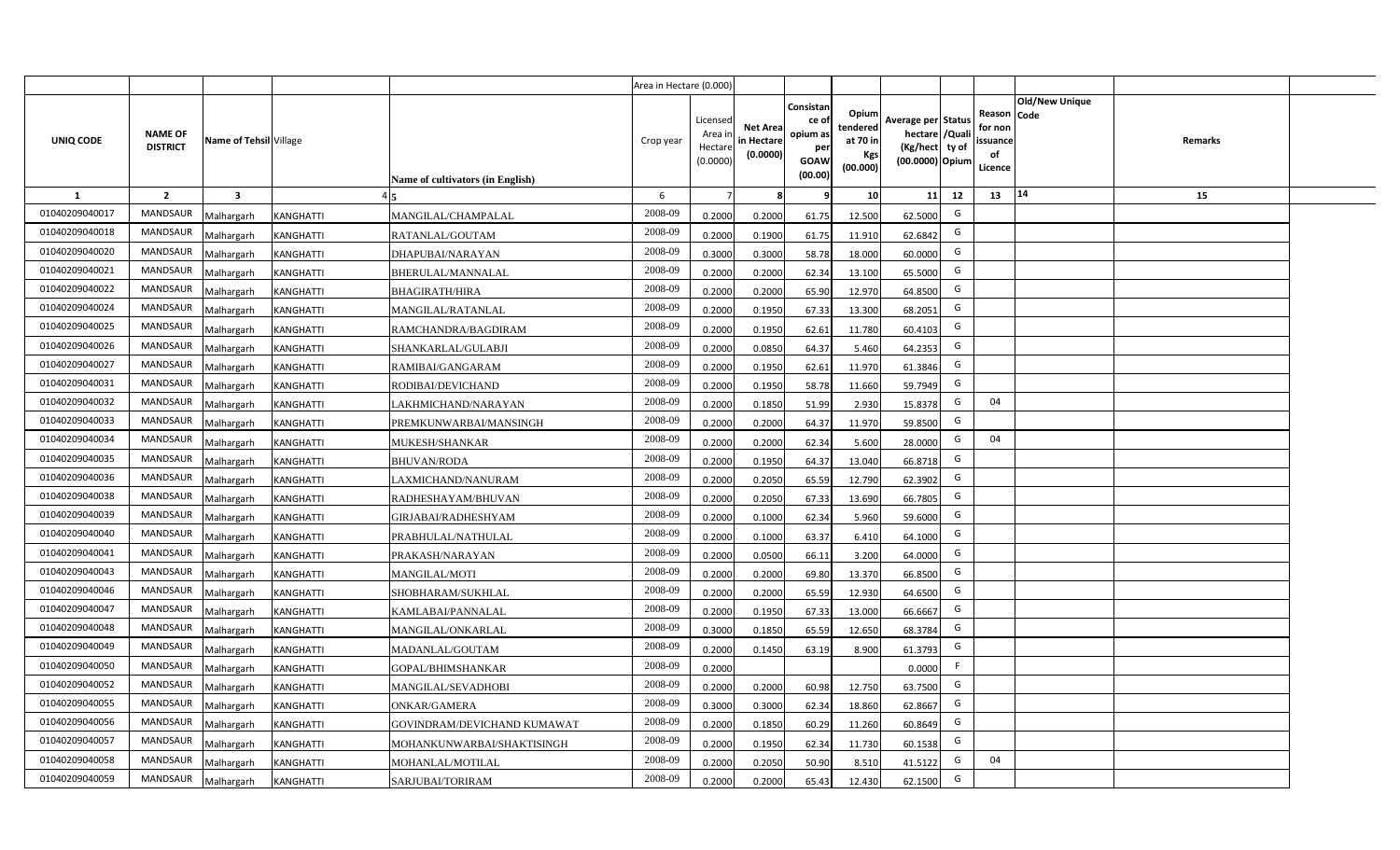|                  |                                   |                         |                  |                                  | Area in Hectare (0.000) |                                            |                                           |                                                                |                                                  |                                                                            |    |                                                                             |         |  |
|------------------|-----------------------------------|-------------------------|------------------|----------------------------------|-------------------------|--------------------------------------------|-------------------------------------------|----------------------------------------------------------------|--------------------------------------------------|----------------------------------------------------------------------------|----|-----------------------------------------------------------------------------|---------|--|
| <b>UNIQ CODE</b> | <b>NAME OF</b><br><b>DISTRICT</b> | Name of Tehsil Village  |                  | Name of cultivators (in English) | Crop year               | Licensed<br>Area in<br>Hectare<br>(0.0000) | <b>Net Area</b><br>in Hectare<br>(0.0000) | Consistan<br>ce o<br>opium as<br>per<br><b>GOAW</b><br>(00.00) | Opium<br>tendered<br>at 70 in<br>Kgs<br>(00.000) | Average per Status<br>hectare / Quali<br>(Kg/hect ty of<br>(00.0000) Opium |    | <b>Old/New Unique</b><br>Reason Code<br>for non<br>ssuance<br>of<br>Licence | Remarks |  |
| 1                | $\overline{2}$                    | $\overline{\mathbf{3}}$ |                  |                                  | 6                       | $\overline{7}$                             | -8                                        | q                                                              | 10                                               | 11                                                                         | 12 | 14<br>13                                                                    | 15      |  |
| 01040209040060   | MANDSAUR                          | <b>Malhargarh</b>       | <b>KANGHATTI</b> | KACHRULAL/MANGILAL               | 2008-09                 | 0.2000                                     | 0.1800                                    | 62.13                                                          | 10.930                                           | 60.7222                                                                    | G  |                                                                             |         |  |
| 01040209040061   | <b>MANDSAUR</b>                   | <b>Malhargarh</b>       | KANGHATTI        | <b>GOPAL/NARAYAN</b>             | 2008-09                 | 0.3000                                     | 0.2800                                    | 65.59                                                          | 18.630                                           | 66.5357                                                                    | G  |                                                                             |         |  |
| 01040209040063   | <b>MANDSAUR</b>                   | <b>Malhargarh</b>       | <b>KANGHATTI</b> | NANDRAM/KALU                     | 2008-09                 | 0.2000                                     | 0.2000                                    | 65.59                                                          | 13.120                                           | 65.6000                                                                    | G  |                                                                             |         |  |
| 01040209040065   | <b>MANDSAUR</b>                   | <b>Malhargarh</b>       | KANGHATTI        | PREMKUNWAR/ONKARSINGH            | 2008-09                 | 0.2000                                     | 0.1900                                    | 67.28                                                          | 12.500                                           | 65.7895                                                                    | G  |                                                                             |         |  |
| 01040209040066   | <b>MANDSAUR</b>                   | <b>Malhargarh</b>       | KANGHATTI        | DHAPUBAI/BAGDIRAM                | 2008-09                 | 0.2000                                     | 0.1950                                    | 66.03                                                          | 11.830                                           | 60.6667                                                                    | G  |                                                                             |         |  |
| 01040209040067   | MANDSAUR                          | <b>Malhargarh</b>       | KANGHATTI        | DHAPUBAI/BHUWAN                  | 2008-09                 | 0.3000                                     | 0.2950                                    | 62.47                                                          | 20.000                                           | 67.7966                                                                    | G  |                                                                             |         |  |
| 01040209040068   | <b>MANDSAUR</b>                   | <b>Malhargarh</b>       | KANGHATTI        | NOJIBAI/RATANDAS                 | 2008-09                 | 0.3000                                     | 0.1000                                    | 69.14                                                          | 6.790                                            | 67.9000                                                                    | G  |                                                                             |         |  |
| 01040209040069   | <b>MANDSAUR</b>                   | <b>Malhargarh</b>       | <b>KANGHATTI</b> | PYARCHAND/CHAMPALAL              | 2008-09                 | 0.2000                                     | 0.2000                                    | 60.45                                                          | 6.790                                            | 33.9500                                                                    | G  | 04                                                                          |         |  |
| 01040209040071   | <b>MANDSAUR</b>                   | <b>Malhargarh</b>       | <b>KANGHATTI</b> | KISHAN/GULAB                     | 2008-09                 | 0.2000                                     | 0.1800                                    | 61.99                                                          | 11.340                                           | 63.0000                                                                    | G  |                                                                             |         |  |
| 01040209040074   | <b>MANDSAUR</b>                   | <b>Malhargarh</b>       | KANGHATTI        | RAMKANYABAI/MODIRAM              | 2008-09                 | 0.2000                                     | 0.2000                                    | 60.90                                                          | 12.390                                           | 61.9500                                                                    | G  |                                                                             |         |  |
| 01040209040075   | <b>MANDSAUR</b>                   | <b>Malhargarh</b>       | KANGHATTI        | GATTUBAI/MOTI                    | 2008-09                 | 0.2000                                     | 0.2000                                    | 69.80                                                          | 13.180                                           | 65.9000                                                                    | G  |                                                                             |         |  |
| 01040209040082   | <b>MANDSAUR</b>                   | <b>Malhargarh</b>       | <b>KANGHATTI</b> | DOULATRAM/BAGDIRAM               | 2008-09                 | 0.2000                                     | 0.1850                                    | 61.09                                                          | 12.000                                           | 64.8649                                                                    | G  |                                                                             |         |  |
| 01040209040083   | <b>MANDSAUR</b>                   | <b>Malhargarh</b>       | KANGHATTI        | BHANWARLAL/BHUWANJI              | 2008-09                 | 0.2000                                     | 0.2000                                    | 64.47                                                          | 13.180                                           | 65.9000                                                                    | G  |                                                                             |         |  |
| 01040209040084   | <b>MANDSAUR</b>                   | Malhargarh              | <b>KANGHATTI</b> | MOHANLAL/BHUWANJI                | 2008-09                 | 0.2000                                     | 0.2000                                    | 64.47                                                          | 13.050                                           | 65.2500                                                                    | G  |                                                                             |         |  |
| 01040209040085   | <b>MANDSAUR</b>                   | Malhargarh              | KANGHATTI        | KANHAIYALAL/BHUWAN               | 2008-09                 | 0.2000                                     | 0.2000                                    | 66.24                                                          | 13.420                                           | 67.1000                                                                    | G  |                                                                             |         |  |
| 01040209040089   | MANDSAUR                          | Malhargarh              | KANGHATTI        | SITARAM/BHUWAN                   | 2008-09                 | 0.2000                                     | 0.2000                                    | 64.47                                                          | 13.000                                           | 65.0000                                                                    | G  |                                                                             |         |  |
| 01040209040090   | <b>MANDSAUR</b>                   | <b>Malhargarh</b>       | KANGHATTI        | BHERULAL/GHASI                   | 2008-09                 | 0.2000                                     | 0.1000                                    | 66.24                                                          | 6.480                                            | 64.8000                                                                    | G  |                                                                             |         |  |
| 01040209040091   | <b>MANDSAUR</b>                   | <b>Malhargarh</b>       | KANGHATTI        | <b>GOPAL/NANDA</b>               | 2008-09                 | 0.3000                                     | 0.3000                                    | 66.24                                                          | 19.950                                           | 66.5000                                                                    | G  |                                                                             |         |  |
| 01040209040092   | <b>MANDSAUR</b>                   | <b>Malhargarh</b>       | <b>KANGHATTI</b> | RATAN/GULAB                      | 2008-09                 | 0.3000                                     | 0.1500                                    | 58.37                                                          | 9.270                                            | 61.8000                                                                    | G  |                                                                             |         |  |
| 01040209040093   | <b>MANDSAUR</b>                   | Malhargarh              | KANGHATTI        | MOHANLAL/NAGJI                   | 2008-09                 | 0.2000                                     | 0.2000                                    | 64.47                                                          | 12.700                                           | 63.5000                                                                    | G  |                                                                             |         |  |
| 01040209040094   | <b>MANDSAUR</b>                   | <b>Malhargarh</b>       | <b>KANGHATTI</b> | MANGILAL/NANDA                   | 2008-09                 | 0.2000                                     | 0.1950                                    | 59.90                                                          | 12.310                                           | 63.1282                                                                    | G  |                                                                             |         |  |
| 01040209040095   | <b>MANDSAUR</b>                   | <b>Malhargarh</b>       | KANGHATTI        | KANHAIYALAL/SUKHLAL              | 2008-09                 | 0.2000                                     | 0.1950                                    | 66.24                                                          | 12.620                                           | 64.7179                                                                    | G  |                                                                             |         |  |
| 01040209040100   | MANDSAUR                          | Aalhargarh              | KANGHATTI        | GOVINDRAM/BAGDIRAM               | 2008-09                 | 0.2000                                     | 0.1500                                    | 66.24                                                          | 10.310                                           | 68.7333                                                                    | G  |                                                                             |         |  |
| 01040209040101   | <b>MANDSAUR</b>                   | <b>Malhargarh</b>       | <b>KANGHATTI</b> | MOHANLAL/CHUNNILAL               | 2008-09                 | 0.2000                                     | 0.1950                                    | 65.63                                                          | 12.910                                           | 66.2051                                                                    | G  |                                                                             |         |  |
| 01040209040103   | <b>MANDSAUR</b>                   | <b>Malhargarh</b>       | KANGHATTI        | SAMRATH/BHERU                    | 2008-09                 | 0.3000                                     | 0.2950                                    | 59.90                                                          | 18.120                                           | 61.4237                                                                    | G  |                                                                             |         |  |
| 01040209040104   | MANDSAUR                          | <b>Malhargarh</b>       | <b>KANGHATTI</b> | SHAMBHULAL/PYARCHAND             | 2008-09                 | 0.2000                                     | 0.1950                                    | 65.63                                                          | 13.030                                           | 66.8205                                                                    | G  |                                                                             |         |  |
| 01040209040105   | <b>MANDSAUR</b>                   | <b>Malhargarh</b>       | KANGHATTI        | OMPRAKASH/NANDLAL                | 2008-09                 | 0.2000                                     | 0.1950                                    | 69.80                                                          | 13.630                                           | 69.8974                                                                    | G  |                                                                             |         |  |
| 01040209040108   | <b>MANDSAUR</b>                   | <b>Malhargarh</b>       | <b>KANGHATTI</b> | RAMKANYABAI/RAMCHANDRA           | 2008-09                 | 0.2000                                     | 0.2000                                    | 63.42                                                          | 11.690                                           | 58.4500                                                                    | G  |                                                                             |         |  |
| 01040209040109   | <b>MANDSAUR</b>                   | <b>Malhargarh</b>       | <b>KANGHATTI</b> | <b>ONKAR/KISHAN</b>              | 2008-09                 | 0.2000                                     | 0.2000                                    | 64.42                                                          | 12.980                                           | 64.9000                                                                    | G  |                                                                             |         |  |
| 01040209040110   | <b>MANDSAUR</b>                   | <b>Malhargarh</b>       | KANGHATTI        | RAMESHWAR/KISHAN                 | 2008-09                 | 0.2000                                     | 0.2000                                    | 62.13                                                          | 12.820                                           | 64.1000                                                                    | G  |                                                                             |         |  |
| 01040209040111   | MANDSAUR                          | Malhargarh              | <b>KANGHATTI</b> | PARWATIBAI/DEVA                  | 2008-09                 | 0.2000                                     | 0.1950                                    | 62.13                                                          | 11.660                                           | 59.7949                                                                    | G  |                                                                             |         |  |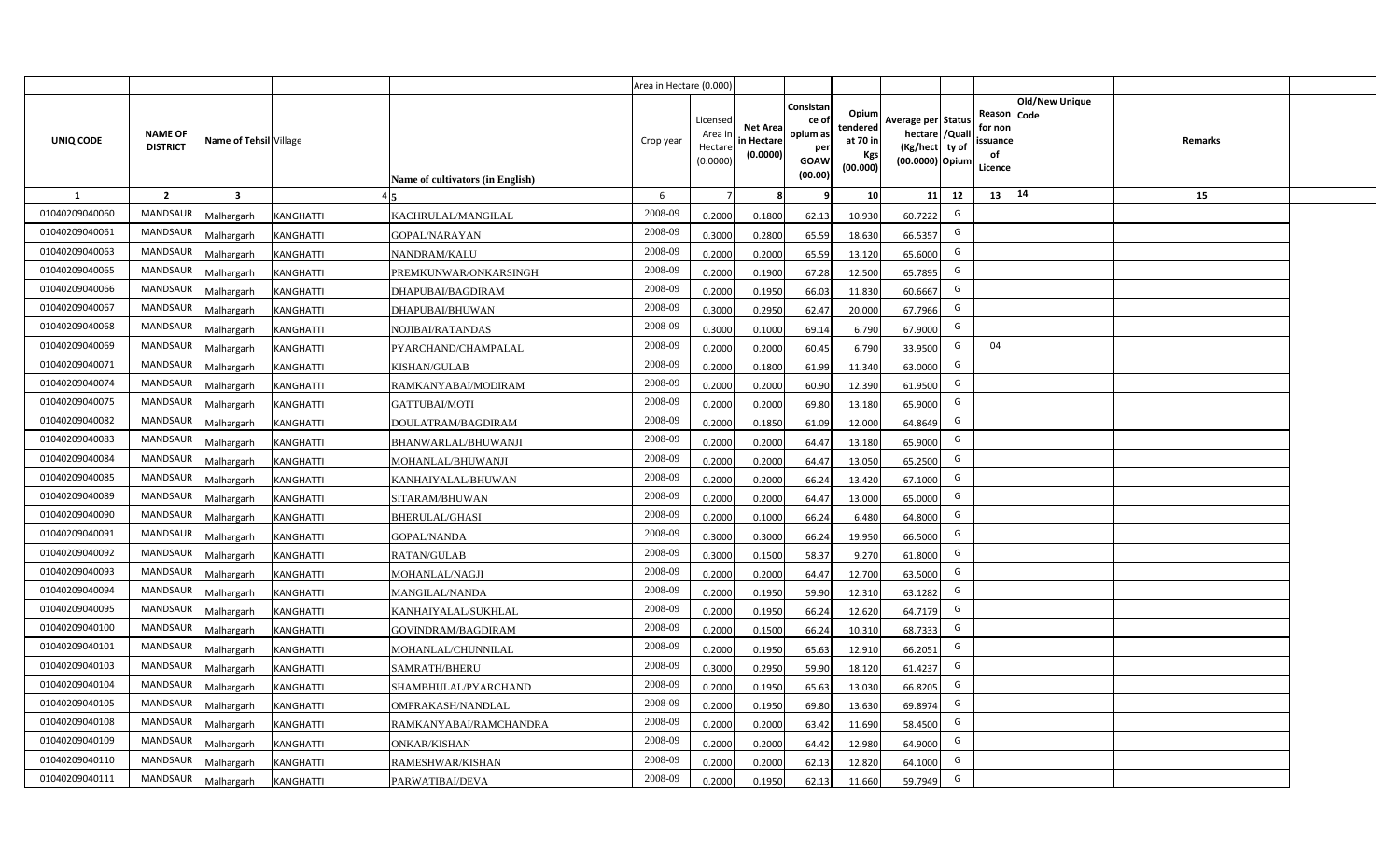|                  |                                   |                         |                  |                                  | Area in Hectare (0.000) |                                            |                                           |                                                                |                                                  |                                                                            |    |                                                    |                       |         |  |
|------------------|-----------------------------------|-------------------------|------------------|----------------------------------|-------------------------|--------------------------------------------|-------------------------------------------|----------------------------------------------------------------|--------------------------------------------------|----------------------------------------------------------------------------|----|----------------------------------------------------|-----------------------|---------|--|
| <b>UNIQ CODE</b> | <b>NAME OF</b><br><b>DISTRICT</b> | Name of Tehsil Village  |                  | Name of cultivators (in English) | Crop year               | Licensed<br>Area in<br>Hectare<br>(0.0000) | <b>Net Area</b><br>in Hectare<br>(0.0000) | Consistan<br>ce o<br>opium as<br>per<br><b>GOAW</b><br>(00.00) | Opium<br>tendered<br>at 70 in<br>Kgs<br>(00.000) | Average per Status<br>hectare / Quali<br>(Kg/hect ty of<br>(00.0000) Opium |    | Reason Code<br>for non<br>ssuance<br>of<br>Licence | <b>Old/New Unique</b> | Remarks |  |
| $\mathbf{1}$     | $\overline{2}$                    | $\overline{\mathbf{3}}$ |                  |                                  | 6                       | $\overline{7}$                             | -8                                        | 9                                                              | 10                                               | 11                                                                         | 12 | 13                                                 | 14                    | 15      |  |
| 01040209040114   | MANDSAUR                          | <b>Malhargarh</b>       | <b>KANGHATTI</b> | <b>MANGILAL/ONKAR RAGAR</b>      | 2008-09                 | 0.2000                                     | 0.0450                                    | 59.30                                                          | 2.740                                            | 60.8889                                                                    | G  |                                                    |                       |         |  |
| 01040209040116   | <b>MANDSAUR</b>                   | <b>Malhargarh</b>       | KANGHATTI        | TAMMUBAI/MODA KALU               | 2008-09                 | 0.2000                                     | 0.1950                                    | 60.94                                                          | 10.860                                           | 55.6923                                                                    | G  |                                                    |                       |         |  |
| 01040209040118   | <b>MANDSAUR</b>                   | <b>Malhargarh</b>       | <b>KANGHATTI</b> | SAMPATBAI/GAMERA                 | 2008-09                 | 0.2000                                     | 0.1950                                    | 59.90                                                          | 8.030                                            | 41.1795                                                                    | G  | 04                                                 |                       |         |  |
| 01040209040119   | <b>MANDSAUR</b>                   | <b>Malhargarh</b>       | <b>KANGHATTI</b> | <b>GANGABAI/SEVA</b>             | 2008-09                 | 0.2000                                     | 0.1500                                    | 65.92                                                          | 9.870                                            | 65.8000                                                                    | G  |                                                    |                       |         |  |
| 01040209040121   | <b>MANDSAUR</b>                   | <b>Malhargarh</b>       | KANGHATTI        | KARU/DEVILAL                     | 2008-09                 | 0.2000                                     | 0.1000                                    | 69.99                                                          | 6.520                                            | 65.2000                                                                    | G  |                                                    |                       |         |  |
| 01040209040122   | <b>MANDSAUR</b>                   | <b>Malhargarh</b>       | KANGHATTI        | PURSHOTTAM/AMBALAL               | 2008-09                 | 0.2000                                     | 0.1900                                    | 63.42                                                          | 11.870                                           | 62.4737                                                                    | G  |                                                    |                       |         |  |
| 01040209040125   | <b>MANDSAUR</b>                   | <b>Malhargarh</b>       | KANGHATTI        | DAYARAM/GAMERA                   | 2008-09                 | 0.3000                                     |                                           |                                                                |                                                  | 0.0000                                                                     | F. |                                                    |                       |         |  |
| 01040209040131   | <b>MANDSAUR</b>                   | <b>Malhargarh</b>       | KANGHATTI        | AMBALAL/NARAYAN                  | 2008-09                 | 0.2000                                     | 0.1900                                    | 59.90                                                          | 10.640                                           | 56.0000                                                                    | G  |                                                    |                       |         |  |
| 01040209040132   | <b>MANDSAUR</b>                   | <b>Malhargarh</b>       | <b>KANGHATTI</b> | MANGIBAI/MANGILAL                | 2008-09                 | 0.2000                                     | 0.1900                                    | 64.65                                                          | 12.000                                           | 63.1579                                                                    | G  |                                                    |                       |         |  |
| 01040209040133   | MANDSAUR                          | <b>Malhargarh</b>       | KANGHATTI        | LAXMAN/DEVILAL                   | 2008-09                 | 0.2000                                     | 0.1000                                    | 65.48                                                          | 7.080                                            | 70.8000                                                                    | G  |                                                    |                       |         |  |
| 01040209040134   | <b>MANDSAUR</b>                   | <b>Malhargarh</b>       | KANGHATTI        | AMBALAL/DALU                     | 2008-09                 | 0.2000                                     | 0.2000                                    | 66.01                                                          | 12.900                                           | 64.5000                                                                    | G  |                                                    |                       |         |  |
| 01040209040136   | <b>MANDSAUR</b>                   | <b>Malhargarh</b>       | KANGHATTI        | ONKAR/GOPAL                      | 2008-09                 | 0.2000                                     | 0.0200                                    | 69.38                                                          | 1.730                                            | 86.5000                                                                    | G  |                                                    |                       |         |  |
| 01040209040140   | <b>MANDSAUR</b>                   | <b>Malhargarh</b>       | KANGHATTI        | SUNDARBAI/UDA                    | 2008-09                 | 0.2000                                     | 0.2050                                    | 59.54                                                          | 10.380                                           | 50.6341                                                                    | G  | 04                                                 |                       |         |  |
| 01040209040143   | <b>MANDSAUR</b>                   | Malhargarh              | <b>KANGHATTI</b> | NANDRAM/ MOTI LUHAR              | 2008-09                 | 0.3000                                     | 0.2950                                    | 66.41                                                          | 19.250                                           | 65.2542                                                                    | G  |                                                    |                       |         |  |
| 01040209040145   | <b>MANDSAUR</b>                   | Malhargarh              | KANGHATTI        | <b>BHUVAN/DHAPUBAI</b>           | 2008-09                 | 0.2000                                     | 0.2000                                    | 56.15                                                          | 10.220                                           | 51.1000                                                                    | G  | 04                                                 |                       |         |  |
| 01040209040146   | MANDSAUR                          | Malhargarh              | KANGHATTI        | MOHANLAL/SUKHLAL                 | 2008-09                 | 0.2000                                     | 0.2000                                    | 59.54                                                          | 7.580                                            | 37.9000                                                                    | G  | 04                                                 |                       |         |  |
| 01040209040147   | <b>MANDSAUR</b>                   | <b>Malhargarh</b>       | KANGHATTI        | RAMCHANDRA/ONKAR                 | 2008-09                 | 0.2000                                     | 0.1950                                    | 60.18                                                          | 11.740                                           | 60.2051                                                                    | G  |                                                    |                       |         |  |
| 01040209040148   | MANDSAUR                          | <b>Malhargarh</b>       | KANGHATTI        | SITABAI/ BHERULAL                | 2008-09                 | 0.2000                                     | 0.2000                                    | 60.18                                                          | 11.990                                           | 59.9500                                                                    | G  |                                                    |                       |         |  |
| 01040209040149   | <b>MANDSAUR</b>                   | <b>Malhargarh</b>       | <b>KANGHATTI</b> | RUKMANBAI/NANURAM                | 2008-09                 | 0.2000                                     | 0.1950                                    | 65.19                                                          | 12.780                                           | 65.5385                                                                    | G  |                                                    |                       |         |  |
| 01040209040150   | <b>MANDSAUR</b>                   | Malhargarh              | KANGHATTI        | KAMLABAI/CHATARDAS               | 2008-09                 | 0.2000                                     | 0.1950                                    | 65.34                                                          | 12.400                                           | 63.5897                                                                    | G  |                                                    |                       |         |  |
| 01040209040151   | <b>MANDSAUR</b>                   | <b>Malhargarh</b>       | <b>KANGHATTI</b> | KANWARLAL/BHUWAN                 | 2008-09                 | 0.2000                                     | 0.2050                                    | 60.18                                                          | 11.710                                           | 57.1220                                                                    | G  |                                                    |                       |         |  |
| 01040209040152   | <b>MANDSAUR</b>                   | <b>Malhargarh</b>       | KANGHATTI        | <b>KISHOR/NANDA</b>              | 2008-09                 | 0.2000                                     | 0.2050                                    | 60.1                                                           | 11.710                                           | 57.1220                                                                    | G  |                                                    |                       |         |  |
| 01040209040153   | MANDSAUR                          | Aalhargarh              | KANGHATTI        | BHERU/BHAGWAN                    | 2008-09                 | 0.2000                                     | 0.2000                                    | 56.15                                                          | 4.730                                            | 23.6500                                                                    | G  | 04                                                 |                       |         |  |
| 01040209040155   | <b>MANDSAUR</b>                   | <b>Malhargarh</b>       | <b>KANGHATTI</b> | SHANTILAL/BHANWARLAL             | 2008-09                 | 0.2000                                     | 0.2050                                    | 59.54                                                          | 12.060                                           | 58.8293                                                                    | G  |                                                    |                       |         |  |
| 01040209040158   | <b>MANDSAUR</b>                   | <b>Malhargarh</b>       | KANGHATTI        | MOHANBAI/SOHANBAI/BHERULAL       | 2008-09                 | 0.2000                                     | 0.2000                                    | 66.01                                                          | 12.740                                           | 63.7000                                                                    | G  |                                                    |                       |         |  |
| 01040209040162   | MANDSAUR                          | <b>Malhargarh</b>       | <b>KANGHATTI</b> | DHAPUBAI/NANDA                   | 2008-09                 | 0.2000                                     | 0.2000                                    | 59.54                                                          | 11.760                                           | 58.8000                                                                    | G  |                                                    |                       |         |  |
| 01040209040164   | <b>MANDSAUR</b>                   | <b>Malhargarh</b>       | KANGHATTI        | <b>BABULAL/ONKAR</b>             | 2008-09                 | 0.2000                                     | 0.1000                                    | 68.52                                                          | 7.040                                            | 70.4000                                                                    | G  |                                                    |                       |         |  |
| 01040209040166   | <b>MANDSAUR</b>                   | <b>Malhargarh</b>       | <b>KANGHATTI</b> | MANGILAL/GANESHRAM               | 2008-09                 | 0.2000                                     | 0.2050                                    | 59.29                                                          | 11.950                                           | 58.2927                                                                    | G  |                                                    |                       |         |  |
| 01040209040168   | <b>MANDSAUR</b>                   | <b>Malhargarh</b>       | <b>KANGHATTI</b> | MANIBAI/RAMLAL                   | 2008-09                 | 0.2000                                     | 0.2000                                    | 59.29                                                          | 11.980                                           | 59.9000                                                                    | G  |                                                    |                       |         |  |
| 01040209040169   | <b>MANDSAUR</b>                   | <b>Malhargarh</b>       | KANGHATTI        | NEMCHAND/SITARAM                 | 2008-09                 | 0.2000                                     | 0.1950                                    | 65.21                                                          | 13.200                                           | 67.6923                                                                    | G  |                                                    |                       |         |  |
| 01040209040170   | MANDSAUR                          | Malhargarh              | <b>KANGHATTI</b> | <b>BHERA/NANDA</b>               | 2008-09                 | 0.2000                                     | 0.2000                                    | 66.30                                                          | 12.120                                           | 60.6000                                                                    | G  |                                                    |                       |         |  |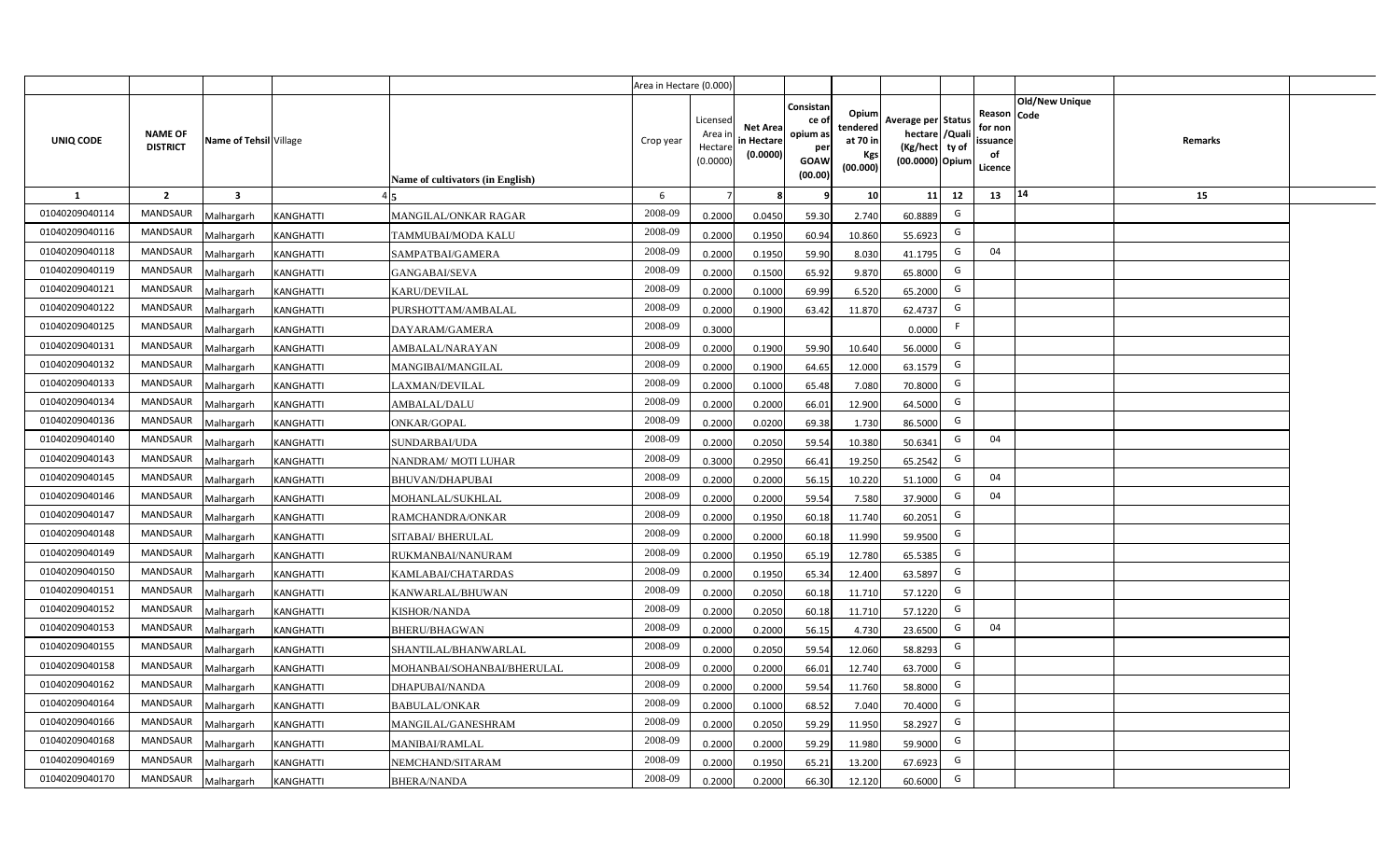|                |                                   |                         |                                              | Area in Hectare (0.000) |                                            |                                           |                                                                |                                                  |                                                                            |    |                                                                             |         |  |
|----------------|-----------------------------------|-------------------------|----------------------------------------------|-------------------------|--------------------------------------------|-------------------------------------------|----------------------------------------------------------------|--------------------------------------------------|----------------------------------------------------------------------------|----|-----------------------------------------------------------------------------|---------|--|
| UNIQ CODE      | <b>NAME OF</b><br><b>DISTRICT</b> | Name of Tehsil Village  | Name of cultivators (in English)             | Crop year               | Licensed<br>Area in<br>Hectare<br>(0.0000) | <b>Net Area</b><br>in Hectare<br>(0.0000) | Consistan<br>ce o<br>opium as<br>per<br><b>GOAW</b><br>(00.00) | Opium<br>tendered<br>at 70 in<br>Kgs<br>(00.000) | Average per Status<br>hectare / Quali<br>(Kg/hect ty of<br>(00.0000) Opium |    | <b>Old/New Unique</b><br>Reason Code<br>for non<br>ssuance<br>of<br>Licence | Remarks |  |
| $\mathbf{1}$   | $\overline{2}$                    | $\overline{\mathbf{3}}$ |                                              | 6                       | $\overline{7}$                             | -8                                        | ٩                                                              | 10                                               | 11                                                                         | 12 | 14<br>13                                                                    | 15      |  |
| 01040209040171 | MANDSAUR                          | <b>Malhargarh</b>       | <b>KANGHATTI</b><br>DEUBAI/RUPA              | 2008-09                 | 0.2000                                     | 0.2000                                    | 59.29                                                          | 11.630                                           | 58.1500                                                                    | G  |                                                                             |         |  |
| 01040209040173 | <b>MANDSAUR</b>                   | <b>Malhargarh</b>       | KANGHATTI<br>HULLASIBAI/PYARCHAND            | 2008-09                 | 0.2000                                     | 0.1900                                    | 59.29                                                          | 11.620                                           | 61.1579                                                                    | G  |                                                                             |         |  |
| 01040209040177 | <b>MANDSAUR</b>                   | <b>Malhargarh</b>       | <b>KANGHATTI</b><br><b>BADRILAL/BHUWAN</b>   | 2008-09                 | 0.2000                                     | 0.1000                                    | 65.21                                                          | 6.330                                            | 63.3000                                                                    | G  |                                                                             |         |  |
| 01040209040182 | <b>MANDSAUR</b>                   | <b>Malhargarh</b>       | KANGHATTI<br>NOJIBAI/MANGILAL                | 2008-09                 | 0.2000                                     | 0.2000                                    | 65.21                                                          | 12.950                                           | 64.7500                                                                    | G  |                                                                             |         |  |
| 01040209040183 | <b>MANDSAUR</b>                   | <b>Malhargarh</b>       | KANGHATTI<br>KANHAIYALAL/SALAGRAM            | 2008-09                 | 0.2000                                     | 0.2000                                    | 65.21                                                          | 13.120                                           | 65.6000                                                                    | G  |                                                                             |         |  |
| 01040209040184 | <b>MANDSAUR</b>                   | <b>Malhargarh</b>       | KANGHATTI<br>NANURAM/NATHU                   | 2008-09                 | 0.2000                                     | 0.2000                                    | 59.13                                                          | 11.940                                           | 59.7000                                                                    | G  |                                                                             |         |  |
| 01040209040186 | <b>MANDSAUR</b>                   | <b>Malhargarh</b>       | KANGHATTI<br><b>BAGDIRAM/BHAGWAN</b>         | 2008-09                 | 0.2000                                     | 0.2000                                    | 56.15                                                          | 4.750                                            | 23.7500                                                                    | G  | 04                                                                          |         |  |
| 01040209040188 | <b>MANDSAUR</b>                   | <b>Malhargarh</b>       | KANGHATTI<br><b>GOUTAM/KALU</b>              | 2008-09                 | 0.2000                                     | 0.0350                                    | 61.19                                                          | 2.250                                            | 64.2857                                                                    | G  |                                                                             |         |  |
| 01040209040190 | <b>MANDSAUR</b>                   | <b>Malhargarh</b>       | KANGHATTI<br>RAMESHCHANDRA/UMASHANKAR        | 2008-09                 | 0.2000                                     | 0.2000                                    | 60.18                                                          | 12.350                                           | 61.7500                                                                    | G  |                                                                             |         |  |
| 01040209040196 | MANDSAUR                          | <b>Malhargarh</b>       | KANGHATTI<br>SUKHIBAI/NANURAM                | 2008-09                 | 0.2000                                     | 0.2000                                    | 65.59                                                          | 13.020                                           | 65.1000                                                                    | G  |                                                                             |         |  |
| 01040209040206 | <b>MANDSAUR</b>                   | <b>Malhargarh</b>       | KANGHATTI<br>KAMALSINGH/BHOPALSINGH          | 2008-09                 | 0.2000                                     | 0.1850                                    | 67.56                                                          | 12.920                                           | 69.8378                                                                    | G  |                                                                             |         |  |
| 01040209040210 | <b>MANDSAUR</b>                   | <b>Malhargarh</b>       | <b>KANGHATTI</b><br><b>DURGABAI/RAJMAL</b>   | 2008-09                 | 0.2000                                     | 0.2000                                    | 60.18                                                          | 11.490                                           | 57.4500                                                                    | G  |                                                                             |         |  |
| 01040209040199 | <b>MANDSAUR</b>                   | <b>Malhargarh</b>       | KANGHATTI<br>SHANKARLAL/MODIRAM              | 2008-09                 | 0.2000                                     | 0.1950                                    | 63.76                                                          | 12.220                                           | 62.6667                                                                    | G  |                                                                             |         |  |
| 01040209040215 | <b>MANDSAUR</b>                   | Malhargarh              | <b>KANGHATTI</b><br>KAILASHDAS/NANDRAMDAS    | 2008-09                 | 0.2000                                     | 0.1950                                    | 63.76                                                          | 12.560                                           | 64.4103                                                                    | G  |                                                                             |         |  |
| 01040209040216 | <b>MANDSAUR</b>                   | Malhargarh              | KANGHATTI<br>NARAYAN/NANDJI                  | 2008-09                 | 0.2000                                     | 0.1000                                    | 66.18                                                          | 6.890                                            | 68.9000                                                                    | G  |                                                                             |         |  |
| 01040209040218 | MANDSAUR                          | Malhargarh              | KANGHATTI<br>GAJENDRAKUMAR/BHERULAL          | 2008-09                 | 0.2000                                     | 0.0250                                    | 59.29                                                          | 1.620                                            | 64.8000                                                                    | G  |                                                                             |         |  |
| 01040209040220 | <b>MANDSAUR</b>                   | <b>Malhargarh</b>       | KANGHATTI<br>RADHESHYAM/BHAGWAN              | 2008-09                 | 0.2000                                     | 0.2000                                    | 54.88                                                          | 11.180                                           | 55.9000                                                                    | G  |                                                                             |         |  |
| 01040209040221 | MANDSAUR                          | <b>Malhargarh</b>       | KANGHATTI<br>HIRALAL/BHUWAN                  | 2008-09                 | 0.2000                                     | 0.1000                                    | 65.09                                                          | 6.900                                            | 69.0000                                                                    | G  |                                                                             |         |  |
| 01040209040223 | <b>MANDSAUR</b>                   | <b>Malhargarh</b>       | RAJMAL/DEVILAL<br>KANGHATTI                  | 2008-09                 | 0.2000                                     | 0.2000                                    | 54.88                                                          | 11.490                                           | 57.4500                                                                    | G  |                                                                             |         |  |
| 01040209040224 | <b>MANDSAUR</b>                   | Malhargarh              | KANGHATTI<br>MANGIBAI/PRABHULAL              | 2008-09                 | 0.2000                                     | 0.2000                                    | 63.76                                                          | 12.910                                           | 64.5500                                                                    | G  |                                                                             |         |  |
| 01040209040226 | <b>MANDSAUR</b>                   | <b>Malhargarh</b>       | <b>KANGHATTI</b><br>GOVINDRAM/GOPAL          | 2008-09                 | 0.2000                                     | 0.0200                                    | 65.59                                                          | 1.620                                            | 81.0000                                                                    | G  |                                                                             |         |  |
| 01040209040227 | <b>MANDSAUR</b>                   | <b>Malhargarh</b>       | KANGHATTI<br>IAGDISH/CHATARBHUJ              | 2008-09                 | 0.2000                                     | 0.1950                                    | 63.76                                                          | 12.320                                           | 63.1795                                                                    | G  |                                                                             |         |  |
| 01040209040229 | <b>MANDSAUR</b>                   | <i>A</i> alhargarh      | KANGHATTI<br>BHAGIRATH/MOTILAL               | 2008-09                 | 0.2000                                     | 0.2000                                    | 66.01                                                          | 12.500                                           | 62.5000                                                                    | G  |                                                                             |         |  |
| 01040209040231 | <b>MANDSAUR</b>                   | <b>Malhargarh</b>       | <b>KANGHATTI</b><br>SHOBHARAM/BHUWAN         | 2008-09                 | 0.2000                                     | 0.2000                                    | 65.67                                                          | 12.840                                           | 64.2000                                                                    | G  |                                                                             |         |  |
| 01040209040232 | <b>MANDSAUR</b>                   | <b>Malhargarh</b>       | KANGHATTI<br>JAGDISHCHANDRA/MANGILAL         | 2008-09                 | 0.2000                                     | 0.0200                                    | 71.01                                                          | 1.510                                            | 75.5000                                                                    | G  |                                                                             |         |  |
| 01040209040233 | MANDSAUR                          | <b>Malhargarh</b>       | <b>KANGHATTI</b><br>RAJENDRAKUMAR/RAMCHANDRA | 2008-09                 | 0.2000                                     | 0.2000                                    | 60.18                                                          | 12.110                                           | 60.5500                                                                    | G  |                                                                             |         |  |
| 01040209040234 | <b>MANDSAUR</b>                   | <b>Malhargarh</b>       | KANGHATTI<br>VARDICHAND/MOTILAL              | 2008-09                 | 0.2000                                     | 0.2100                                    | 60.56                                                          | 12.140                                           | 57.8095                                                                    | G  |                                                                             |         |  |
| 01040209040236 | <b>MANDSAUR</b>                   | <b>Malhargarh</b>       | <b>KANGHATTI</b><br>NANHE KHA/AMIR KHA       | 2008-09                 | 0.2000                                     | 0.2000                                    | 54.88                                                          | 11.160                                           | 55.8000                                                                    | G  |                                                                             |         |  |
| 01040209040240 | <b>MANDSAUR</b>                   | <b>Malhargarh</b>       | RUKMANBAI/DHANRAJ<br><b>KANGHATTI</b>        | 2008-09                 | 0.2000                                     | 0.1550                                    | 60.56                                                          | 9.240                                            | 59.6129                                                                    | G  |                                                                             |         |  |
| 01040209040241 | <b>MANDSAUR</b>                   | <b>Malhargarh</b>       | KANGHATTI<br>KALUSINGH/MANGUSINGH            | 2008-09                 | 0.2000                                     | 0.2000                                    | 63.76                                                          | 12.880                                           | 64.4000                                                                    | G  |                                                                             |         |  |
| 01040209040243 | MANDSAUR                          | Malhargarh              | <b>KANGHATTI</b><br>KOUSHALYABAI/KANHAIYALAL | 2008-09                 | 0.2000                                     | 0.2000                                    | 68.06                                                          | 13.270                                           | 66.3500                                                                    | G  |                                                                             |         |  |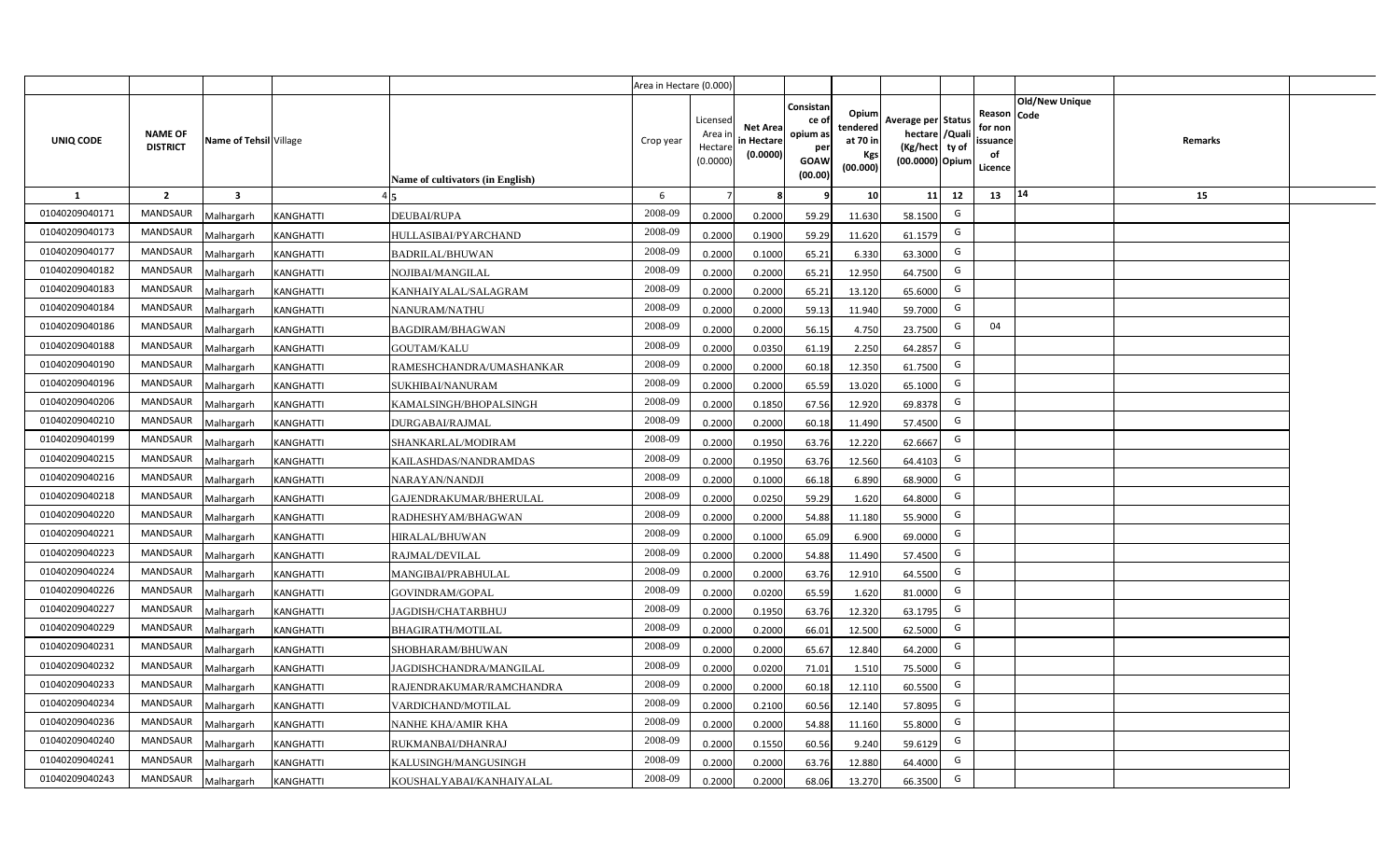|                |                                   |                         |                  |                                  | Area in Hectare (0.000) |                                          |                                           |                                                          |                                                         |                                                                           |    |                                                     |                       |                          |  |
|----------------|-----------------------------------|-------------------------|------------------|----------------------------------|-------------------------|------------------------------------------|-------------------------------------------|----------------------------------------------------------|---------------------------------------------------------|---------------------------------------------------------------------------|----|-----------------------------------------------------|-----------------------|--------------------------|--|
| UNIQ CODE      | <b>NAME OF</b><br><b>DISTRICT</b> | Name of Tehsil Village  |                  | Name of cultivators (in English) | Crop year               | Licensed<br>Area i<br>Hectar<br>(0.0000) | <b>Net Area</b><br>in Hectare<br>(0.0000) | Consistan<br>ce of<br>opium as<br>per<br>GOAW<br>(00.00) | Opium<br>tendered<br>at 70 in<br><b>Kgs</b><br>(00.000) | Average per Status<br>hectare / Qual<br>(Kg/hect ty of<br>(00.0000) Opium |    | Reason Code<br>for nor<br>issuance<br>of<br>Licence | <b>Old/New Unique</b> | Remarks                  |  |
| 1              | $\overline{2}$                    | $\overline{\mathbf{3}}$ |                  |                                  | 6                       |                                          |                                           |                                                          | 10 <sup>1</sup>                                         | 11                                                                        | 12 | 13                                                  | 14                    | 15                       |  |
| 01040209040244 | <b>MANDSAUR</b>                   | Malhargarh              | KANGHATTI        | SHIKHARLAL/MANGILAL              | 2008-09                 | 0.2000                                   | 0.1950                                    | 64.24                                                    | 12.850                                                  | 65.8974                                                                   | G  |                                                     |                       |                          |  |
| 01040209040246 | <b>MANDSAUR</b>                   | Malhargarh              | <b>KANGHATTI</b> | FAKIRCHAND/BOTLAL                | 2008-09                 | 0.2000                                   | 0.2000                                    | 64.24                                                    | 13.110                                                  | 65.5500                                                                   | G  |                                                     |                       |                          |  |
| 01040209040247 | <b>MANDSAUR</b>                   | Malhargarh              | <b>KANGHATTI</b> | KISHOR/VARDICHAND                | 2008-09                 | 0.2000                                   | 0.2000                                    | 64.24                                                    | 12.500                                                  | 62.5000                                                                   | G  |                                                     |                       |                          |  |
| 01040209040250 | <b>MANDSAUR</b>                   | Malhargarh              | KANGHATTI        | GOVINDRAM/NANDA                  | 2008-09                 | 0.3000                                   | 0.2000                                    | 65.59                                                    | 12.960                                                  | 64.8000                                                                   | G  |                                                     |                       |                          |  |
| 01040209040253 | <b>MANDSAUR</b>                   | Malhargarh              | KANGHATTI        | HARISINGH/NEPALSINGH             | 2008-09                 | 0.2000                                   | 0.2000                                    | 64.24                                                    | 13.030                                                  | 65.1500                                                                   | G  |                                                     |                       |                          |  |
| 01040209040254 | <b>MANDSAUR</b>                   | Malhargarh              | <b>KANGHATTI</b> | RAMCHANDRA/CHUNNILAL             | 2008-09                 | 0.200                                    | 0.2000                                    | 64.24                                                    | 12.480                                                  | 62.4000                                                                   | G  |                                                     |                       |                          |  |
| 01040209040030 | <b>MANDSAUR</b>                   | Malhargarh              | KANGHATTI        | SHANKARLAL/RATANLAL              | 2008-09                 | 0.200                                    | 0.2000                                    | 60.56                                                    | 12.220                                                  | 61.1000                                                                   | G  |                                                     |                       |                          |  |
| 01040209040044 | <b>MANDSAUR</b>                   | Malhargarh              | KANGHATTI        | KESHARBAI/MANGILAL               | 2008-09                 | 0.200                                    | 0.2000                                    | 63.95                                                    | 12.510                                                  | 62.5500                                                                   | G  |                                                     |                       |                          |  |
| 01040209040154 | <b>MANDSAUR</b>                   | Malhargarh              | KANGHATTI        | LAXMAN/GULAB                     | 2008-09                 | 0.2000                                   | 0.2000                                    | 63.95                                                    | 11.900                                                  | 59.5000                                                                   | G  |                                                     |                       |                          |  |
| 01040209040129 | <b>MANDSAUR</b>                   | Malhargarh              | KANGHATTI        | BHOPATSINGH/BHAGWANSINGH         | 2008-09                 | 0.2000                                   | 0.2000                                    | 63.95                                                    | 12.690                                                  | 63.4500                                                                   | G  |                                                     |                       |                          |  |
| 01040209040261 | <b>MANDSAUR</b>                   | Malhargarh              | <b>KANGHATTI</b> | RAMESHWAR/PRABHULAL              | 2008-09                 | 0.2000                                   | 0.2000                                    | 63.24                                                    | 12.680                                                  | 63.4000                                                                   | G  |                                                     |                       | <b>TRANSFER/BALAGUDA</b> |  |
| 01040209040262 | <b>MANDSAUR</b>                   | Malhargarh              | <b>KANGHATTI</b> | BHANWARLAL/TULSIRAM              | 2008-09                 | 0.2000                                   | 0.2050                                    | 63.95                                                    | 12.990                                                  | 63.3659                                                                   | G  |                                                     |                       |                          |  |
| 01040209040263 | <b>MANDSAUR</b>                   | Malhargarh              | <b>KANGHATTI</b> | RAMPRASAD/PRABHULAL              | 2008-09                 | 0.2000                                   | 0.1950                                    | 63.95                                                    | 12.710                                                  | 65.1795                                                                   | G  |                                                     |                       | TRANSFER/BALAGUDA        |  |
| 01040209040273 | <b>MANDSAUR</b>                   | Malhargarh              | <b>KANGHATTI</b> | <b>DASHRATH/MOTI</b>             | 2008-09                 | 0.2000                                   | 0.1950                                    | 59.62                                                    | 11.580                                                  | 59.3846                                                                   | G  |                                                     |                       |                          |  |
| 01040209040214 | <b>MANDSAUR</b>                   | Malhargarh              | KANGHATTI        | GOPAL/BHANWARLAL                 | 2008-09                 | 0.2000                                   | 0.2000                                    | 60.56                                                    | 12.080                                                  | 60.4000                                                                   | G  |                                                     |                       |                          |  |
| 01040209040016 | <b>MANDSAUR</b>                   | Malhargarh              | KANGHATTI        | AMRITRAM/NANURAM                 | 2008-09                 | 0.2000                                   | 0.2100                                    | 61.82                                                    | 12.860                                                  | 61.2381                                                                   | G  |                                                     |                       |                          |  |
| 01040209040179 | <b>MANDSAUR</b>                   | Malhargarh              | KANGHATTI        | BHANWARLAL/LAKHMICHAND           | 2008-09                 | 0.2000                                   | 0.2000                                    | 60.56                                                    | 11.560                                                  | 57.8000                                                                   | G  |                                                     |                       |                          |  |
| 01040209040062 | <b>MANDSAUR</b>                   | Malhargarh              | <b>KANGHATTI</b> | GOVINDRAM/MANGILAL               | 2008-09                 | 0.200                                    | 0.0250                                    | 64.59                                                    | 1.720                                                   | 68.8000                                                                   | G  |                                                     |                       |                          |  |
| 01040209043001 | <b>MANDSAUR</b>                   | Malhargarh              | <b>KHOKHRA</b>   | <b>BABULAL/KANIRAM</b>           | 2008-09                 | 0.2000                                   | 0.1050                                    | 69.64                                                    | 6.520                                                   | 62.0952                                                                   | G  |                                                     |                       |                          |  |
| 01040209043002 | <b>MANDSAUR</b>                   | Malhargarh              | <b>KHOKHRA</b>   | RAMESHCHAND/DHURIRAM             | 2008-09                 | 0.3000                                   |                                           |                                                          |                                                         | 0.0000                                                                    | F. |                                                     |                       |                          |  |
| 01040209043003 | <b>MANDSAUR</b>                   | Malhargarh              | <b>KHOKHRA</b>   | <b>BALARAM/DHURILAL</b>          | 2008-09                 | 0.2000                                   | 0.1950                                    | 65.40                                                    | 12.290                                                  | 63.0256                                                                   | G  |                                                     |                       |                          |  |
| 01040209043005 | <b>MANDSAUR</b>                   | Malhargarh              | KHOKHRA          | NANDUBAI/BHERULAL                | 2008-09                 | 0.2000                                   | 0.2050                                    | 63.01                                                    | 11.930                                                  | 58.1951                                                                   | G  |                                                     |                       |                          |  |
| 01040209043006 | <b>MANDSAUR</b>                   | Malhargarh              | <b>KHOKHRA</b>   | SHYAMLAL/CHAMPALAL               | 2008-09                 | 0.3000                                   |                                           |                                                          |                                                         | 0.0000                                                                    |    |                                                     |                       |                          |  |
| 01040209043007 | <b>MANDSAUR</b>                   | Malhargarh              | <b>KHOKHRA</b>   | PRAKASHCHANDRA/SUKHLAL           | 2008-09                 | 0.3000                                   | 0.1200                                    | 66.60                                                    | 8.080                                                   | 67.3333                                                                   | G  |                                                     |                       |                          |  |
| 01040209043008 | <b>MANDSAUR</b>                   | Malhargarh              | <b>KHOKHRA</b>   | SHANKARLAL/MAGNIRAM              | 2008-09                 | 0.200                                    | 0.1000                                    | 69.17                                                    | 6.320                                                   | 63.2000                                                                   | G  |                                                     |                       |                          |  |
| 01040209043009 | <b>MANDSAUR</b>                   | Malhargarh              | KHOKHRA          | BAGDIRAM/RAMA                    | 2008-09                 | 0.300                                    | 0.1650                                    | 69.17                                                    | 11.430                                                  | 69.2727                                                                   | G  |                                                     |                       |                          |  |
| 01040209043010 | <b>MANDSAUR</b>                   | Malhargarh              | KHOKHRA          | SALEGRAM/DHURIRAM                | 2008-09                 | 0.200                                    | 0.2000                                    | 66.60                                                    | 12.510                                                  | 62.5500                                                                   | G  |                                                     |                       |                          |  |
| 01040209043011 | <b>MANDSAUR</b>                   | Malhargarh              | <b>KHOKHRA</b>   | AMBALAL/GANGARAM                 | 2008-09                 | 0.2000                                   | 0.2000                                    | 66.60                                                    | 13.020                                                  | 65.1000                                                                   | G  |                                                     |                       |                          |  |
| 01040209043012 | <b>MANDSAUR</b>                   | Malhargarh              | <b>KHOKHRA</b>   | BADRILAL/GANGARAM                | 2008-09                 | 0.2000                                   | 0.0200                                    | 69.17                                                    | 1.590                                                   | 79.5000                                                                   | G  |                                                     |                       |                          |  |
| 01040209043013 | <b>MANDSAUR</b>                   | Malhargarh              | <b>KHOKHRA</b>   | <b>BABULAL/DEVILAL</b>           | 2008-09                 | 0.3000                                   | 0.2700                                    | 66.60                                                    | 16.270                                                  | 60.2593                                                                   | G  |                                                     |                       |                          |  |
| 01040209043014 | <b>MANDSAUR</b>                   | Malhargarh              | <b>KHOKHRA</b>   | BHAGIRATH/GANGARAM               | 2008-09                 | 0.3000                                   | 0.1850                                    | 66.60                                                    | 12.520                                                  | 67.6757                                                                   | G  |                                                     |                       |                          |  |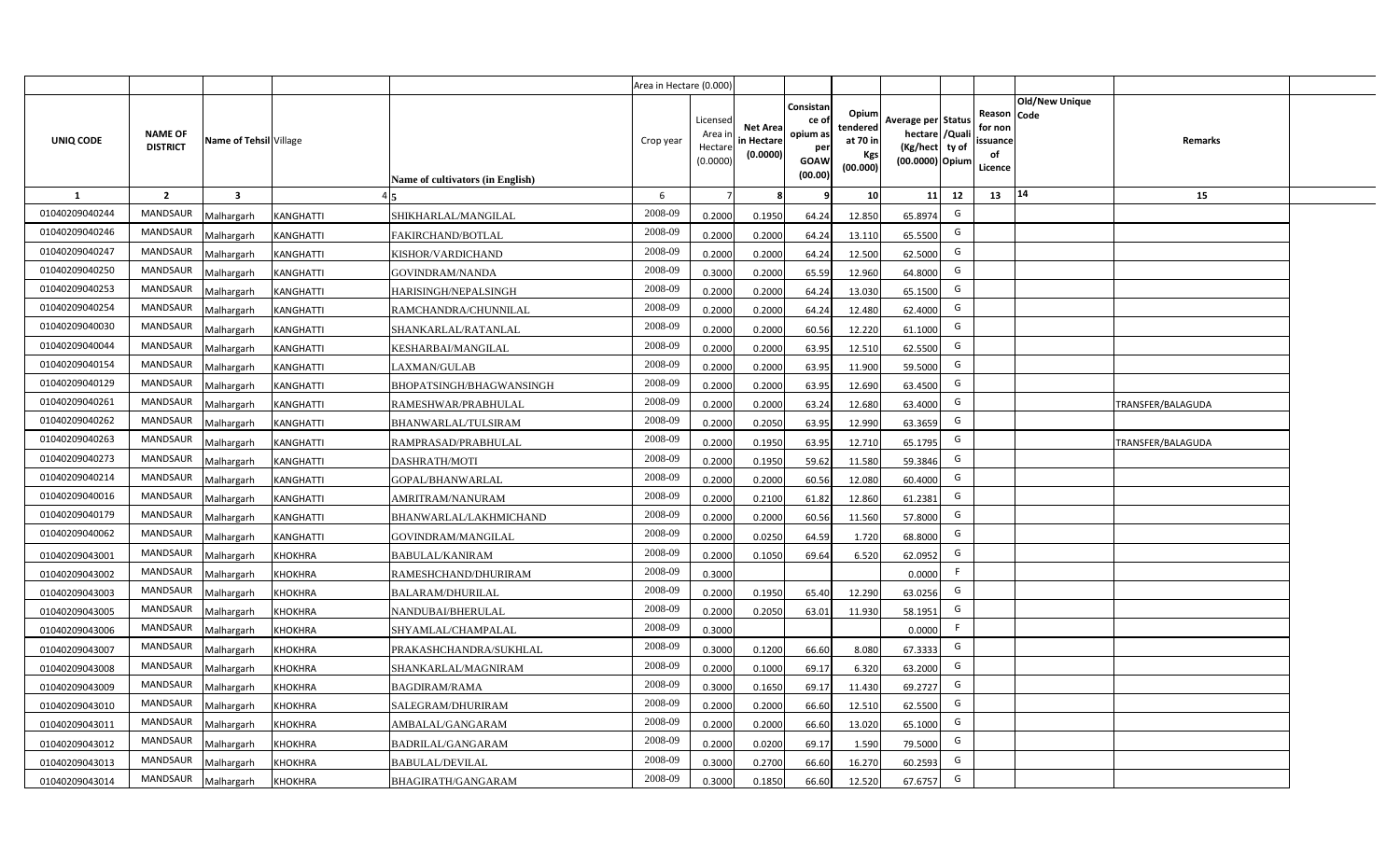|                  |                                   |                         |                      |                                  | Area in Hectare (0.000) |                                            |                                           |                                                                |                                                  |                                                                            |    |                                                                              |         |  |
|------------------|-----------------------------------|-------------------------|----------------------|----------------------------------|-------------------------|--------------------------------------------|-------------------------------------------|----------------------------------------------------------------|--------------------------------------------------|----------------------------------------------------------------------------|----|------------------------------------------------------------------------------|---------|--|
| <b>UNIQ CODE</b> | <b>NAME OF</b><br><b>DISTRICT</b> | Name of Tehsil Village  |                      | Name of cultivators (in English) | Crop year               | Licensed<br>Area in<br>Hectare<br>(0.0000) | <b>Net Area</b><br>in Hectare<br>(0.0000) | Consistan<br>ce o<br>opium as<br>per<br><b>GOAW</b><br>(00.00) | Opium<br>tendered<br>at 70 in<br>Kgs<br>(00.000) | Average per Status<br>hectare / Quali<br>(Kg/hect ty of<br>(00.0000) Opium |    | <b>Old/New Unique</b><br>Reason Code<br>for non<br>issuance<br>of<br>Licence | Remarks |  |
| $\mathbf{1}$     | $\overline{2}$                    | $\overline{\mathbf{3}}$ |                      |                                  | 6                       | $\overline{7}$                             |                                           | ٩                                                              | 10                                               | 11                                                                         | 12 | 14<br>13                                                                     | 15      |  |
| 01040209043015   | <b>MANDSAUR</b>                   | <b>Malhargarh</b>       | <b>KHOKHRA</b>       | BHANWARLAL/SUKHLAL               | 2008-09                 | 0.3000                                     |                                           |                                                                |                                                  | 0.0000                                                                     | F  |                                                                              |         |  |
| 01040209043017   | <b>MANDSAUR</b>                   | <b>Malhargarh</b>       | <b>KHOKHRA</b>       | SURESHCHANDRA/SALEGRAM           | 2008-09                 | 0.2000                                     | 0.1900                                    | 66.60                                                          | 11.500                                           | 60.5263                                                                    | G  |                                                                              |         |  |
| 01040209043019   | MANDSAUR                          | <b>Malhargarh</b>       | <b>KHOKHRA</b>       | LAXMINARAYAN/RATANLAL            | 2008-09                 | 0.2000                                     | 0.2000                                    | 69.70                                                          | 12.860                                           | 64.3000                                                                    | G  |                                                                              |         |  |
| 01040209043020   | <b>MANDSAUR</b>                   | <b>Malhargarh</b>       | <b>KHOKHRA</b>       | PAWANKUMAR/MOHANLAL              | 2008-09                 | 0.2000                                     | 0.1550                                    | 69.17                                                          | 9.730                                            | 62.7742                                                                    | G  |                                                                              |         |  |
| 01040209043022   | MANDSAUR                          | <b>Malhargarh</b>       | KHOKHRA              | ISHWARLAL/BHERULAL               | 2008-09                 | 0.3000                                     |                                           |                                                                |                                                  | 0.0000                                                                     | F. |                                                                              |         |  |
| 01040209043023   | <b>MANDSAUR</b>                   | <b>Malhargarh</b>       | <b>KHOKHRA</b>       | <b>BHERULAL/SITARAM</b>          | 2008-09                 | 0.2000                                     | 0.1950                                    | 66.27                                                          | 11.900                                           | 61.0256                                                                    | G  |                                                                              |         |  |
| 01040209043024   | <b>MANDSAUR</b>                   | <b>Malhargarh</b>       | <b>KHOKHRA</b>       | SHRIRAM/GHASIRAM                 | 2008-09                 | 0.3000                                     | 0.2950                                    | 66.27                                                          | 18.410                                           | 62.4068                                                                    | G  |                                                                              |         |  |
| 01040209043025   | <b>MANDSAUR</b>                   | <b>Malhargarh</b>       | <b>KHOKHRA</b>       | BHAGATRAM/BHAGIRATH              | 2008-09                 | 0.2000                                     | 0.1850                                    | 66.27                                                          | 10.990                                           | 59.4054                                                                    | G  |                                                                              |         |  |
| 01040209043026   | <b>MANDSAUR</b>                   | <b>Malhargarh</b>       | <b>KHOKHRA</b>       | RAMNIVAS/AMBALAL                 | 2008-09                 | 0.2000                                     | 0.2000                                    | 62.85                                                          | 12.240                                           | 61.2000                                                                    | G  |                                                                              |         |  |
| 01040209043027   | <b>MANDSAUR</b>                   | <b>Malhargarh</b>       | KHOKHRA              | RADHESHYAM/GANGARAM              | 2008-09                 | 0.3000                                     | 0.2650                                    | 55.02                                                          | 6.290                                            | 23.7358                                                                    | G  | 04                                                                           |         |  |
| 01040209043030   | <b>MANDSAUR</b>                   | <b>Malhargarh</b>       | <b>KHOKHRA</b>       | RAMPRASAD/SITARAM                | 2008-09                 | 0.2000                                     | 0.1900                                    | 67.96                                                          | 11.160                                           | 58.7368                                                                    | G  |                                                                              |         |  |
| 01040209043033   | <b>MANDSAUR</b>                   | <b>Malhargarh</b>       | <b>KHOKHRA</b>       | BHUVANIRAM/BHERULAL              | 2008-09                 | 0.3000                                     | 0.1550                                    | 63.01                                                          | 8.080                                            | 52.1290                                                                    | G  | 04                                                                           |         |  |
| 01040209043035   | MANDSAUR                          | <b>Malhargarh</b>       | KHOKHRA              | <b>RODA/DHURA TELI</b>           | 2008-09                 | 0.2000                                     | 0.2000                                    | 66.27                                                          | 11.990                                           | 59.9500                                                                    | G  |                                                                              |         |  |
| 01040209043036   | <b>MANDSAUR</b>                   | Malhargarh              | <b>KHOKHRA</b>       | SHAMBULAL/MOHANLAL               | 2008-09                 | 0.2000                                     | 0.2000                                    | 68.12                                                          | 12.440                                           | 62.2000                                                                    | G  |                                                                              |         |  |
| 01040209043037   | <b>MANDSAUR</b>                   | Malhargarh              | KHOKHRA              | ONKARLAL/SITARAM                 | 2008-09                 | 0.2000                                     | 0.1950                                    | 67.96                                                          | 12.110                                           | 62.1026                                                                    | G  |                                                                              |         |  |
| 01040209043039   | <b>MANDSAUR</b>                   | Malhargarh              | <b>KHOKHRA</b>       | <b>JAGDISHCHAND/BADRILAL</b>     | 2008-09                 | 0.2000                                     | 0.1850                                    | 63.61                                                          | 6.520                                            | 35.2432                                                                    | G  | 04                                                                           |         |  |
| 01040209043041   | <b>MANDSAUR</b>                   | <b>Malhargarh</b>       | <b>KHOKHRA</b>       | GITABAI/KANWARLAL                | 2008-09                 | 0.2000                                     | 0.2050                                    | 60.26                                                          | 11.530                                           | 56.2439                                                                    | G  |                                                                              |         |  |
| 01040209043043   | MANDSAUR                          | <b>Malhargarh</b>       | <b>KHOKHRA</b>       | NANDKISHOR/SHANKARLAL            | 2008-09                 | 0.2000                                     | 0.0950                                    | 66.27                                                          | 6.000                                            | 63.1579                                                                    | G  |                                                                              |         |  |
| 01040209043044   | <b>MANDSAUR</b>                   | <b>Malhargarh</b>       | <b>KHOKHRA</b>       | VINOD/RAMCHANDRA                 | 2008-09                 | 0.3000                                     | 0.2400                                    | 57.98                                                          | 12.700                                           | 52.9167                                                                    | G  | 04                                                                           |         |  |
| 01040209043046   | <b>MANDSAUR</b>                   | Malhargarh              | <b>KHOKHRA</b>       | DEVILAL/RODAJI                   | 2008-09                 | 0.3000                                     | 0.2950                                    | 63.01                                                          | 13.790                                           | 46.7458                                                                    | G  | 04                                                                           |         |  |
| 01040209043048   | MANDSAUR                          | <b>Malhargarh</b>       | <b>KHOKHRA</b>       | SURESHCHANDRA/SUKHLAL            | 2008-09                 | 0.2000                                     |                                           |                                                                |                                                  | 0.0000                                                                     | F  |                                                                              |         |  |
| 01040209043049   | MANDSAUR                          | <b>Malhargarh</b>       | KHOKHRA              | SANDIPKUMAR/SHYAMLAL/VARDIBAI    | 2008-09                 | 0.2000                                     |                                           |                                                                |                                                  | 0.0000                                                                     | F  |                                                                              |         |  |
| 01040209043050   | <b>MANDSAUR</b>                   | <b>Aalhargarh</b>       | KHOKHRA              | PUKHRAJ/SALEGRAM                 | 2008-09                 | 0.2000                                     | 0.0200                                    | 67.96                                                          | 1.360                                            | 68,0000                                                                    | G  |                                                                              |         |  |
| 01040209043038   | <b>MANDSAUR</b>                   | <b>Malhargarh</b>       | KHOKHRA              | <b>GHISIBAI/SHANKARLAL</b>       | 2008-09                 | 0.3000                                     | 0.3000                                    | 60.25                                                          | 16.840                                           | 56.1333                                                                    | G  |                                                                              |         |  |
| 01040209043018   | <b>MANDSAUR</b>                   | <b>Malhargarh</b>       | KHOKHRA              | ONKARLAL/BHERULAL                | 2008-09                 | 0.3000                                     | 0.1000                                    | 67.96                                                          | 6.530                                            | 65.3000                                                                    | G  |                                                                              |         |  |
| 01040209043042   | MANDSAUR                          | <b>Malhargarh</b>       | <b>KHOKHRA</b>       | RADHESHYAM/SUKHLAL               | 2008-09                 | 0.2000                                     | 0.1150                                    | 63.01                                                          | 6.430                                            | 55.9130                                                                    | G  |                                                                              |         |  |
| 01040209045001   | <b>MANDSAUR</b>                   | <b>Malhargarh</b>       | BAHIPARASNATH        | LAXMINARAYAN/PHOOLCHAND          | 2008-09                 | 0.2000                                     | 0.0250                                    | 66.52                                                          | 2.090                                            | 83.6000                                                                    | G  |                                                                              |         |  |
| 01040209045003   | <b>MANDSAUR</b>                   | <b>Malhargarh</b>       | BAHIPARASNATH        | BHANWARLAL/KASHIRAM              | 2008-09                 | 0.3000                                     | 0.2000                                    | 66.52                                                          | 12.760                                           | 63.8000                                                                    | G  |                                                                              |         |  |
| 01040209045008   | <b>MANDSAUR</b>                   | <b>Malhargarh</b>       | BAHIPARASNATH        | PRABHULAL/JAGANNATH              | 2008-09                 | 0.3000                                     |                                           |                                                                |                                                  | 0.0000                                                                     | F  |                                                                              |         |  |
| 01040209045009   | <b>MANDSAUR</b>                   | <b>Malhargarh</b>       | BAHIPARASNATH        | <b>BHANWARLAL/DEWA</b>           | 2008-09                 | 0.2000                                     | 0.2000                                    | 62.32                                                          | 12.530                                           | 62.6500                                                                    | G  |                                                                              |         |  |
| 01040209045010   | MANDSAUR                          | Malhargarh              | <b>BAHIPARASNATH</b> | MUNNALAL/NANURAM                 | 2008-09                 | 0.3000                                     |                                           |                                                                |                                                  | 0.0000                                                                     | F. |                                                                              |         |  |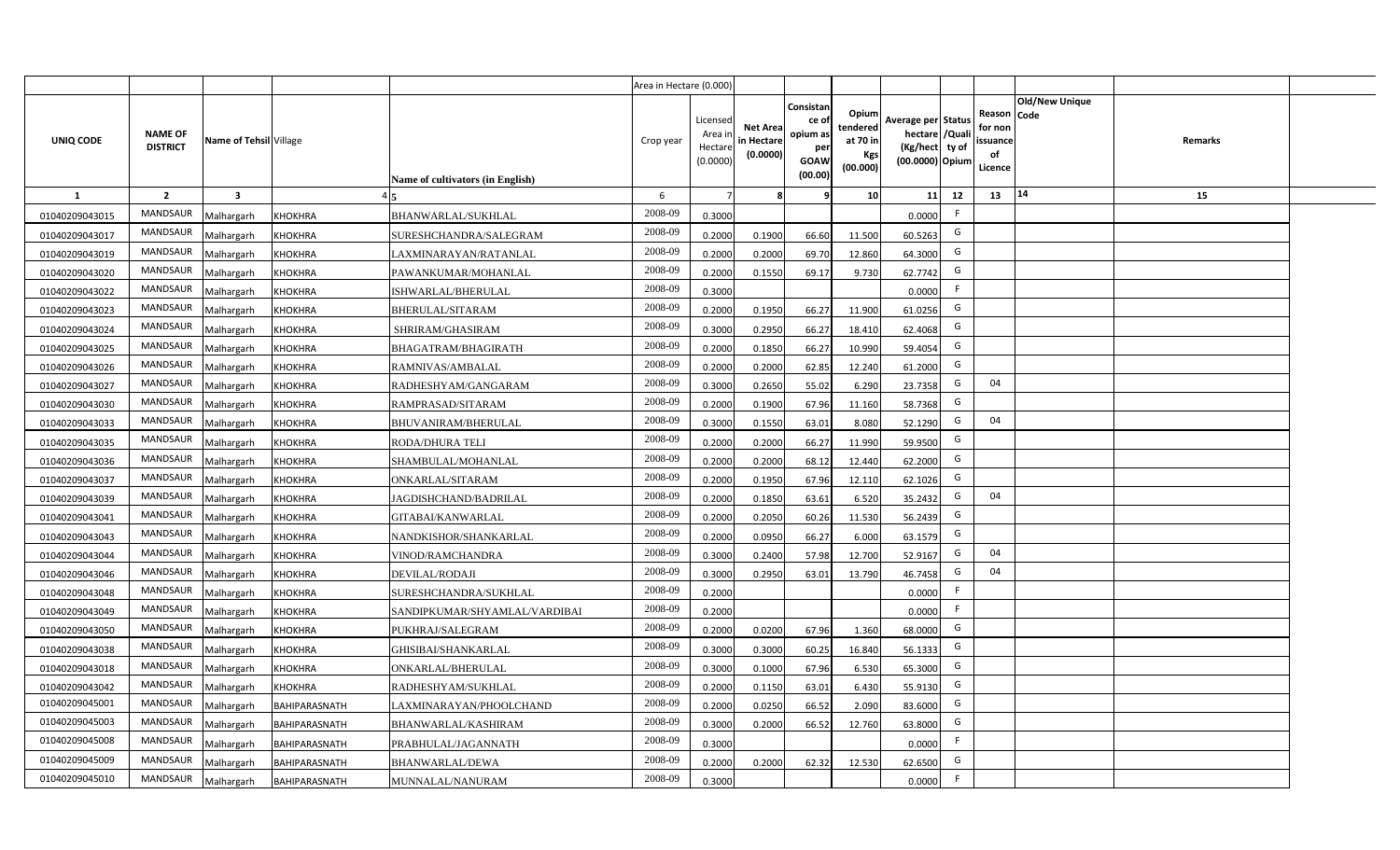|                |                                   |                        |                      |                                  | Area in Hectare (0.000) |                                           |                                           |                                                          |                                                  |                                                                            |                                                    |                       |         |  |
|----------------|-----------------------------------|------------------------|----------------------|----------------------------------|-------------------------|-------------------------------------------|-------------------------------------------|----------------------------------------------------------|--------------------------------------------------|----------------------------------------------------------------------------|----------------------------------------------------|-----------------------|---------|--|
| UNIQ CODE      | <b>NAME OF</b><br><b>DISTRICT</b> | Name of Tehsil Village |                      | Name of cultivators (in English) | Crop year               | Licensed<br>Area i<br>Hectare<br>(0.0000) | <b>Net Area</b><br>in Hectare<br>(0.0000) | Consistan<br>ce of<br>opium as<br>per<br>GOAW<br>(00.00) | Opium<br>tendered<br>at 70 in<br>Kgs<br>(00.000) | Average per Status<br>hectare / Quali<br>(Kg/hect ty of<br>(00.0000) Opium | Reason Code<br>for non<br>ssuance<br>of<br>Licence | <b>Old/New Unique</b> | Remarks |  |
| $\mathbf{1}$   | $\overline{2}$                    | $\mathbf{3}$           |                      |                                  | 6                       | $\overline{7}$                            | 8                                         | 9                                                        | 10 <sup>1</sup>                                  | 11<br>12                                                                   | 13                                                 | 14                    | 15      |  |
| 01040209045011 | MANDSAUR                          | Malhargarh             | BAHIPARASNATH        | SITABAI/MANGILAL                 | 2008-09                 | 0.2000                                    | 0.2050                                    | 64.57                                                    | 13.390                                           | G<br>65.3171                                                               |                                                    |                       |         |  |
| 01040209045013 | <b>MANDSAUR</b>                   | <b>Aalhargarh</b>      | <b>BAHIPARASNATH</b> | RAMSINGH/KALUSINGH               | 2008-09                 | 0.2000                                    | 0.2000                                    | 62.32                                                    | 11.560                                           | G<br>57.8000                                                               |                                                    |                       |         |  |
| 01040209045019 | MANDSAUR                          | Malhargarh             | <b>BAHIPARASNATH</b> | CHAMPALAL/NANDA                  | 2008-09                 | 0.3000                                    | 0.2950                                    | 68.16                                                    | 18.860                                           | G<br>63.9322                                                               |                                                    |                       |         |  |
| 01040209045020 | <b>MANDSAUR</b>                   | Vlalhargarh            | <b>BAHIPARASNATH</b> | SATYANARAYAN/MULCHAND            | 2008-09                 | 0.2000                                    | 0.1700                                    | 64.57                                                    | 11.200                                           | G<br>65.8824                                                               |                                                    |                       |         |  |
| 01040209045021 | <b>MANDSAUR</b>                   | Malhargarh             | BAHIPARASNATH        | KESHURAM/HANSRAJ                 | 2008-09                 | 0.2000                                    | 0.2000                                    | 64.57                                                    | 12.350                                           | G<br>61.7500                                                               |                                                    |                       |         |  |
| 01040209045022 | <b>MANDSAUR</b>                   | Malhargarh             | BAHIPARASNATH        | SHANKARLAL/BHERULAL DHANAK       | 2008-09                 | 0.2000                                    |                                           |                                                          |                                                  | F<br>0.0000                                                                |                                                    |                       |         |  |
| 01040209045025 | <b>MANDSAUR</b>                   | Malhargarh             | BAHIPARASNATH        | AMBALAL/MODIRAM                  | 2008-09                 | 0.2000                                    | 0.0200                                    | 62.61                                                    | 1.470                                            | G<br>73.5000                                                               |                                                    |                       |         |  |
| 01040209045026 | <b>MANDSAUR</b>                   | Malhargarh             | <b>BAHIPARASNATH</b> | JAGDISHCHAND/BHANWARLAL          | 2008-09                 | 0.3000                                    |                                           |                                                          |                                                  | F<br>0.0000                                                                |                                                    |                       |         |  |
| 01040209045027 | <b>MANDSAUR</b>                   | Malhargarh             | BAHIPARASNATH        | RANGLAL/KANWARLAL                | 2008-09                 | 0.2000                                    | 0.1850                                    | 65.06                                                    | 4.660                                            | G<br>25.1892                                                               | 04                                                 |                       |         |  |
| 01040209045028 | <b>MANDSAUR</b>                   | Malhargarh             | BAHIPARASNATH        | CHANDRAPRAKASH/MODIRAM/HIRALAL   | 2008-09                 | 0.2000                                    | 0.1500                                    | 66.52                                                    | 10.200                                           | G<br>68.0000                                                               |                                                    |                       |         |  |
| 01040209045030 | <b>MANDSAUR</b>                   | Malhargarh             | <b>BAHIPARASNATH</b> | TULSIRAM/RATANLAL                | 2008-09                 | 0.2000                                    |                                           |                                                          |                                                  | F<br>0.0000                                                                |                                                    |                       |         |  |
| 01040209045031 | <b>MANDSAUR</b>                   | Malhargarh             | BAHIPARASNATH        | RADHIBAI/BAPULAL                 | 2008-09                 | 0.3000                                    | 0.1950                                    | 65.06                                                    | 12.870                                           | G<br>66.0000                                                               |                                                    |                       |         |  |
| 01040209045032 | <b>MANDSAUR</b>                   | Malhargarh             | <b>BAHIPARASNATH</b> | ARJUNKUMAR/BHANWARLAL            | 2008-09                 | 0.3000                                    | 0.3000                                    | 56.90                                                    | 7.460                                            | G<br>24.8667                                                               | 04                                                 |                       |         |  |
| 01040209045034 | <b>MANDSAUR</b>                   | Malhargarh             | BAHIPARASNATH        | RODIBAI/GANGABAI                 | 2008-09                 | 0.2000                                    | 0.1600                                    | 65.06                                                    | 9.230                                            | G<br>57.6875                                                               |                                                    |                       |         |  |
| 01040209045039 | <b>MANDSAUR</b>                   | Malhargarh             | BAHIPARASNATH        | <b>BABULAL/NANURAM</b>           | 2008-09                 | 0.3000                                    | 0.3000                                    | 65.06                                                    | 17.280                                           | G<br>57.6000                                                               |                                                    |                       |         |  |
| 01040209045040 | <b>MANDSAUR</b>                   | Malhargarh             | <b>BAHIPARASNATH</b> | BHANWARIBAI/NANURAM              | 2008-09                 | 0.3000                                    |                                           |                                                          |                                                  | F.<br>0.0000                                                               |                                                    |                       |         |  |
| 01040209045041 | <b>MANDSAUR</b>                   | Malhargarh             | BAHIPARASNATH        | RAJMAL/MANGIBAI                  | 2008-09                 | 0.2000                                    |                                           |                                                          |                                                  | F<br>0.0000                                                                |                                                    |                       |         |  |
| 01040209045042 | <b>MANDSAUR</b>                   | Malhargarh             | BAHIPARASNATH        | MADANLAL/NARAYAN/MODA            | 2008-09                 | 0.2000                                    | 0.1750                                    | 66.89                                                    | 11.390                                           | G<br>65.0857                                                               |                                                    |                       |         |  |
| 01040209045045 | <b>MANDSAUR</b>                   | Malhargarh             | <b>BAHIPARASNATH</b> | SUKHIBAI/ASHARAM                 | 2008-09                 | 0.3000                                    | 0.3000                                    | 65.06                                                    | 17.080                                           | G<br>56.9333                                                               |                                                    |                       |         |  |
| 01040209045046 | <b>MANDSAUR</b>                   | Malhargarh             | BAHIPARASNATH        | SHYAMBAI/BHAGIRATH               | 2008-09                 | 0.2000                                    | 0.1850                                    | 62.32                                                    | 11.360                                           | G<br>61.4054                                                               |                                                    |                       |         |  |
| 01040209045050 | MANDSAUR                          | Malhargarh             | <b>BAHIPARASNATH</b> | MANSHANKAR/KACHRULAL             | 2008-09                 | 0.2000                                    | 0.1000                                    | 68.96                                                    | 6.400                                            | G<br>64.0000                                                               |                                                    |                       |         |  |
| 01040209045051 | <b>MANDSAUR</b>                   | Malhargarh             | <b>BAHIPARASNATH</b> | JAGDISH/LAXMINARAYAN             | 2008-09                 | 0.2000                                    | 0.1950                                    | 58.82                                                    | 11.410                                           | G<br>58.5128                                                               |                                                    |                       |         |  |
| 01040209045052 | <b>MANDSAUR</b>                   | Malhargarh             | <b>BAHIPARASNATH</b> | SHIVKUMAR/LAXMINARAYAN           | 2008-09                 | 0.2000                                    | 0.1550                                    | 56.90                                                    | 8.510                                            | G<br>54.9032                                                               |                                                    |                       |         |  |
| 01040209045053 | <b>MANDSAUR</b>                   | Malhargarh             | <b>BAHIPARASNATH</b> | KANEHIYALAL/LAXMINARAYAN         | 2008-09                 | 0.2000                                    | 0.0900                                    | 65.24                                                    | 5.910                                            | G<br>65.6667                                                               |                                                    |                       |         |  |
| 01040209045056 | <b>MANDSAUR</b>                   | Malhargarh             | BAHIPARASNATH        | KAILASHCHANDRA/NATHULAL          | 2008-09                 | 0.3000                                    | 0.2600                                    | 62.32                                                    | 14.950                                           | G<br>57.5000                                                               |                                                    |                       |         |  |
| 01040209045059 | MANDSAUR                          | Malhargarh             | <b>BAHIPARASNATH</b> | HIRALAL/JUJHARLAL                | 2008-09                 | 0.3000                                    | 0.1850                                    | 67.39                                                    | 12.600                                           | G<br>68.1081                                                               |                                                    |                       |         |  |
| 01040209045063 | MANDSAUR                          | Malhargarh             | BAHIPARASNATH        | JAGDISHCHANDRA/CHUNNILAL         | 2008-09                 | 0.3000                                    | 0.2900                                    | 62.32                                                    | 17.320                                           | G<br>59.7241                                                               |                                                    |                       |         |  |
| 01040209045069 | MANDSAUR                          | Malhargarh             | <b>BAHIPARASNATH</b> | GAYATRIBAI/KAMLESH               | 2008-09                 | 0.2000                                    | 0.1700                                    | 62.13                                                    | 9.560                                            | G<br>56.2353                                                               |                                                    |                       |         |  |
| 01040209045071 | MANDSAUR                          | Malhargarh             | <b>BAHIPARASNATH</b> | AZIZ/CHANDMOHD.MANSOORI          | 2008-09                 | 0.3000                                    | 0.2600                                    | 65.24                                                    | 16.040                                           | G<br>61.6923                                                               |                                                    |                       |         |  |
| 01040209045073 | MANDSAUR                          | Malhargarh             | <b>BAHIPARASNATH</b> | SOHANBAI/KARULAL                 | 2008-09                 | 0.2000                                    | 0.1950                                    | 65.24                                                    | 13.220                                           | G<br>67.7949                                                               |                                                    |                       |         |  |
| 01040209045074 | MANDSAUR                          | Malhargarh             | <b>BAHIPARASNATH</b> | RAJU/RAMLAL                      | 2008-09                 | 0.2000                                    | 0.2000                                    | 65.24                                                    | 13.030                                           | G<br>65.1500                                                               |                                                    |                       |         |  |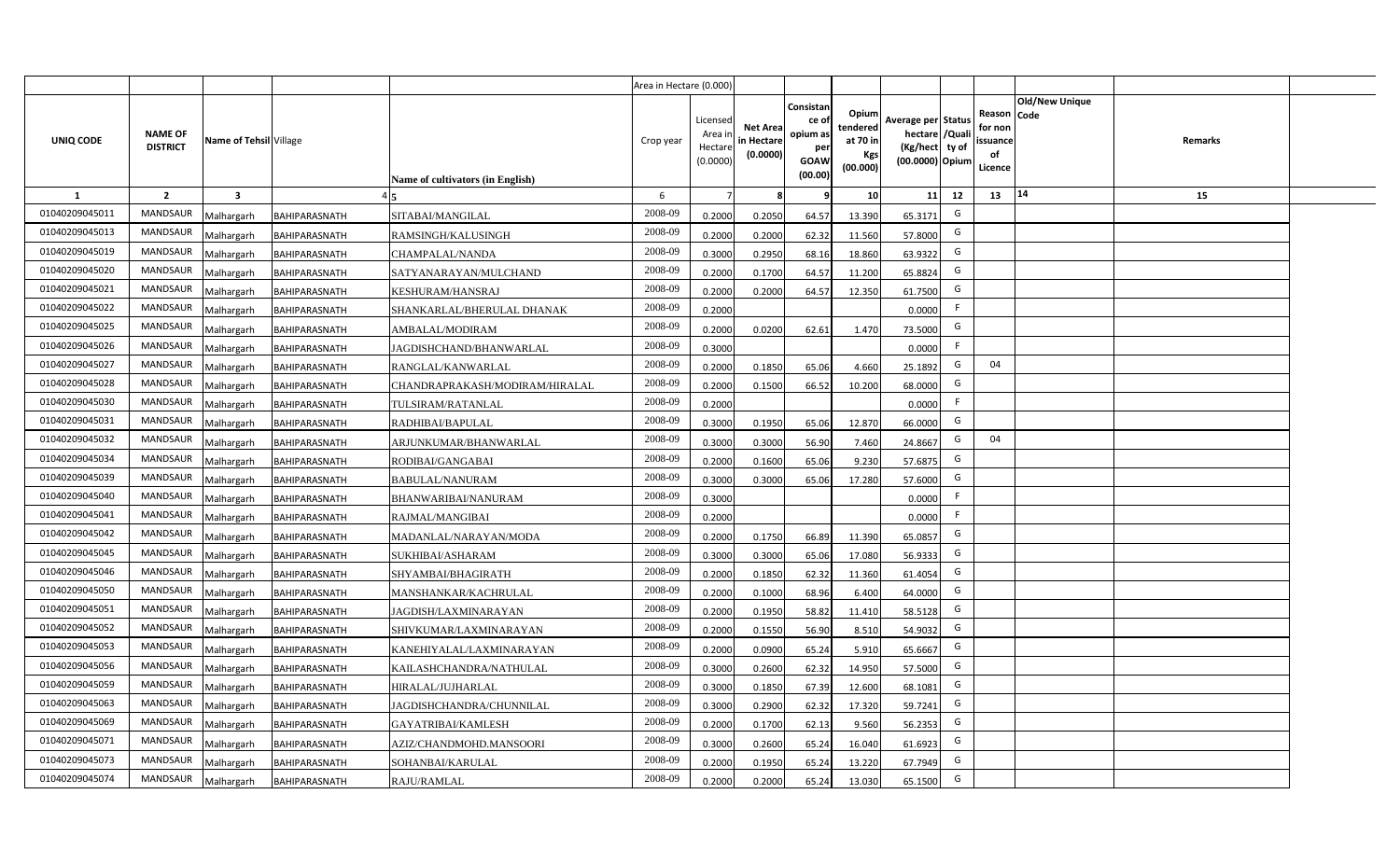|                |                                   |                         |                      |                                  | Area in Hectare (0.000) |                                           |                                           |                                                                 |                                                  |                                                                            |                                                    |                       |         |  |
|----------------|-----------------------------------|-------------------------|----------------------|----------------------------------|-------------------------|-------------------------------------------|-------------------------------------------|-----------------------------------------------------------------|--------------------------------------------------|----------------------------------------------------------------------------|----------------------------------------------------|-----------------------|---------|--|
| UNIQ CODE      | <b>NAME OF</b><br><b>DISTRICT</b> | Name of Tehsil Village  |                      | Name of cultivators (in English) | Crop year               | Licensed<br>Area i<br>Hectare<br>(0.0000) | <b>Net Area</b><br>in Hectare<br>(0.0000) | Consistan<br>ce of<br>opium as<br>per<br><b>GOAW</b><br>(00.00) | Opium<br>tendered<br>at 70 in<br>Kgs<br>(00.000) | Average per Status<br>hectare / Quali<br>(Kg/hect ty of<br>(00.0000) Opium | Reason Code<br>for non<br>ssuance<br>of<br>Licence | <b>Old/New Unique</b> | Remarks |  |
| $\mathbf{1}$   | $\overline{2}$                    | $\overline{\mathbf{3}}$ |                      |                                  | 6                       | $\overline{7}$                            | 8                                         | 9                                                               | 10 <sup>1</sup>                                  | 11<br>12                                                                   | 13                                                 | 14                    | 15      |  |
| 01040209045076 | MANDSAUR                          | Malhargarh              | <b>BAHIPARASNATH</b> | DILIPSINGH/BHARATSINGH           | 2008-09                 | 0.2000                                    | 0.2000                                    | 62.13                                                           | 13.040                                           | G<br>65.2000                                                               |                                                    |                       |         |  |
| 01040209045079 | <b>MANDSAUR</b>                   | <b>Aalhargarh</b>       | <b>BAHIPARASNATH</b> | RASHIDKHAN/LATIFKHAN             | 2008-09                 | 0.2000                                    | 0.2050                                    | 62.13                                                           | 12.780                                           | G<br>62.3415                                                               |                                                    |                       |         |  |
| 01040209045083 | MANDSAUR                          | Malhargarh              | <b>BAHIPARASNATH</b> | <b>JAGDISH/SHANKARDAS</b>        | 2008-09                 | 0.3000                                    | 0.2900                                    | 66.52                                                           | 17.920                                           | G<br>61.7931                                                               |                                                    |                       |         |  |
| 01040209045085 | <b>MANDSAUR</b>                   | Vlalhargarh             | <b>BAHIPARASNATH</b> | RAMCHNADRA/BHERULAL              | 2008-09                 | 0.3000                                    | 0.2050                                    | 65.24                                                           | 12.520                                           | G<br>61.0732                                                               |                                                    |                       |         |  |
| 01040209045086 | <b>MANDSAUR</b>                   | Malhargarh              | BAHIPARASNATH        | PARWATIBAI/MADANLAL              | 2008-09                 | 0.2000                                    | 0.2000                                    | 65.24                                                           | 12.700                                           | G<br>63.5000                                                               |                                                    |                       |         |  |
| 01040209045087 | <b>MANDSAUR</b>                   | Malhargarh              | <b>BAHIPARASNATH</b> | RAMKANYABAI/AATMARAM             | 2008-09                 | 0.2000                                    | 0.2000                                    | 68.12                                                           | 13.220                                           | G<br>66.1000                                                               |                                                    |                       |         |  |
| 01040209045088 | <b>MANDSAUR</b>                   | Malhargarh              | BAHIPARASNATH        | SHAYAMLAL/DHURA                  | 2008-09                 | 0.2000                                    | 0.1950                                    | 63.60                                                           | 11.010                                           | G<br>56.4615                                                               |                                                    |                       |         |  |
| 01040209045091 | <b>MANDSAUR</b>                   | Malhargarh              | <b>BAHIPARASNATH</b> | RAMKUNWARBAI/MODA                | 2008-09                 | 0.2000                                    | 0.0500                                    | 63.60                                                           | 3.010                                            | G<br>60.2000                                                               |                                                    |                       |         |  |
| 01040209045093 | <b>MANDSAUR</b>                   | Malhargarh              | BAHIPARASNATH        | PRABHULAL/NANDA                  | 2008-09                 | 0.2000                                    | 0.0800                                    | 66.52                                                           | 5.130                                            | G<br>64.1250                                                               |                                                    |                       |         |  |
| 01040209045098 | <b>MANDSAUR</b>                   | Malhargarh              | BAHIPARASNATH        | KACHRULAL/KESHURAM               | 2008-09                 | 0.2000                                    | 0.1800                                    | 62.13                                                           | 11.030                                           | G<br>61.2778                                                               |                                                    |                       |         |  |
| 01040209045105 | MANDSAUR                          | Malhargarh              | BAHIPARASNATH        | MODIRAM/KISHANLAL                | 2008-09                 | 0.2000                                    | 0.1950                                    | 66.25                                                           | 11.960                                           | G<br>61.3333                                                               |                                                    |                       |         |  |
| 01040209045107 | <b>MANDSAUR</b>                   | Malhargarh              | BAHIPARASNATH        | MEHRUNBI/SHABBIRMOHD.            | 2008-09                 | 0.2000                                    | 0.1000                                    | 63.60                                                           | 5.930                                            | G<br>59.3000                                                               |                                                    |                       |         |  |
| 01040209045110 | MANDSAUR                          | Malhargarh              | <b>BAHIPARASNATH</b> | BABULAL/CHAMPALAL                | 2008-09                 | 0.3000                                    | 0.2800                                    | 62.13                                                           | 16.910                                           | G<br>60.3929                                                               |                                                    |                       |         |  |
| 01040209045111 | <b>MANDSAUR</b>                   | Malhargarh              | BAHIPARASNATH        | RAMESHWARDAS/MOHANDAS            | 2008-09                 | 0.2000                                    | 0.0950                                    | 62.13                                                           | 5.350                                            | G<br>56.3158                                                               |                                                    |                       |         |  |
| 01040209045120 | <b>MANDSAUR</b>                   | Malhargarh              | BAHIPARASNATH        | SHIVLAL/KISHANLAL                | 2008-09                 | 0.2000                                    | 0.2000                                    | 64.94                                                           | 12.620                                           | G<br>63.1000                                                               |                                                    |                       |         |  |
| 01040209045124 | <b>MANDSAUR</b>                   | Malhargarh              | <b>BAHIPARASNATH</b> | OMPRAKASH/CHUNNILAL              | 2008-09                 | 0.2000                                    | 0.1950                                    | 60.54                                                           | 11.790                                           | G<br>60.4615                                                               |                                                    |                       |         |  |
| 01040209045128 | <b>MANDSAUR</b>                   | Malhargarh              | BAHIPARASNATH        | KANYABAI/CHAMPALAL               | 2008-09                 | 0.2000                                    | 0.2000                                    | 60.54                                                           | 11.750                                           | G<br>58.7500                                                               |                                                    |                       |         |  |
| 01040209045129 | <b>MANDSAUR</b>                   | Malhargarh              | BAHIPARASNATH        | BASHNTILAL/CHUNNILAL             | 2008-09                 | 0.2000                                    | 0.2000                                    | 60.54                                                           | 12.450                                           | G<br>62.2500                                                               |                                                    |                       |         |  |
| 01040209045130 | <b>MANDSAUR</b>                   | Malhargarh              | <b>BAHIPARASNATH</b> | ASHARAM/GANGARAM                 | 2008-09                 | 0.2000                                    | 0.0450                                    | 62.97                                                           | 2.790                                            | G<br>62.0000                                                               |                                                    |                       |         |  |
| 01040209045132 | MANDSAUR                          | Malhargarh              | BAHIPARASNATH        | DWARKADAS/NANDRAMDAS             | 2008-09                 | 0.2000                                    | 0.2000                                    | 62.97                                                           | 12.600                                           | G<br>63.0000                                                               |                                                    |                       |         |  |
| 01040209045133 | MANDSAUR                          | Malhargarh              | <b>BAHIPARASNATH</b> | SHAMBHULAL/NANDRAM               | 2008-09                 | 0.2000                                    | 0.1950                                    | 58.01                                                           | 11.290                                           | G<br>57.8974                                                               |                                                    |                       |         |  |
| 01040209045134 | MANDSAUR                          | Malhargarh              | <b>BAHIPARASNATH</b> | BHERUSINGH/NATHUSINGH            | 2008-09                 | 0.2000                                    | 0.1950                                    | 62.97                                                           | 10.920                                           | G<br>56.0000                                                               |                                                    |                       |         |  |
| 01040209045135 | <b>MANDSAUR</b>                   | Malhargarh              | BAHIPARASNATH        | JAGANNATH/VAJJIBAI               | 2008-09                 | 0.2000                                    | 0.2000                                    | 67.37                                                           | 12.770                                           | G<br>63.8500                                                               |                                                    |                       |         |  |
| 01040209045138 | MANDSAUR                          | Malhargarh              | BAHIPARASNATH        | BISMILLA/NANEHKHAN               | 2008-09                 | 0.2000                                    | 0.1950                                    | 62.97                                                           | 12.060                                           | G<br>61.8462                                                               |                                                    |                       |         |  |
| 01040209045141 | <b>MANDSAUR</b>                   | Malhargarh              | BAHIPARASNATH        | SHANTIBAI/MANGILAL               | 2008-09                 | 0.2000                                    | 0.0650                                    | 67.37                                                           | 4.140                                            | G<br>63.6923                                                               |                                                    |                       |         |  |
| 01040209045142 | MANDSAUR                          | Malhargarh              | <b>BAHIPARASNATH</b> | BAPULAL/GANGARAM                 | 2008-09                 | 0.2000                                    | 0.0900                                    | 62.97                                                           | 5.700                                            | G<br>63.3333                                                               |                                                    |                       |         |  |
| 01040209045144 | MANDSAUR                          | Malhargarh              | BAHIPARASNATH        | MODIRAM/RUPA                     | 2008-09                 | 0.2000                                    | 0.1900                                    | 65.00                                                           | 12.230                                           | G<br>64.3684                                                               |                                                    |                       |         |  |
| 01040209045150 | MANDSAUR                          | Malhargarh              | <b>BAHIPARASNATH</b> | SAMRATH/MOTILAL                  | 2008-09                 | 0.2000                                    | 0.0900                                    | 69.33                                                           | 6.120                                            | G<br>68.0000                                                               |                                                    |                       |         |  |
| 01040209045152 | MANDSAUR                          | Malhargarh              | BAHIPARASNATH        | <b>JIVANDAS/HARIDAS</b>          | 2008-09                 | 0.2000                                    | 0.1650                                    | 65.00                                                           | 10.950                                           | G<br>66.3636                                                               |                                                    |                       |         |  |
| 01040209045154 | MANDSAUR                          | Malhargarh              | BAHIPARASNATH        | ISHWARLAL/ RAMNARAYAN            | 2008-09                 | 0.2000                                    | 0.1950                                    | 65.00                                                           | 12.740                                           | G<br>65.3333                                                               |                                                    |                       |         |  |
| 01040209045159 | MANDSAUR                          | Malhargarh              | <b>BAHIPARASNATH</b> | RADHAKISHAN/BABRU                | 2008-09                 | 0.2000                                    | 0.2000                                    | 58.01                                                           | 11.410                                           | G<br>57.0500                                                               |                                                    |                       |         |  |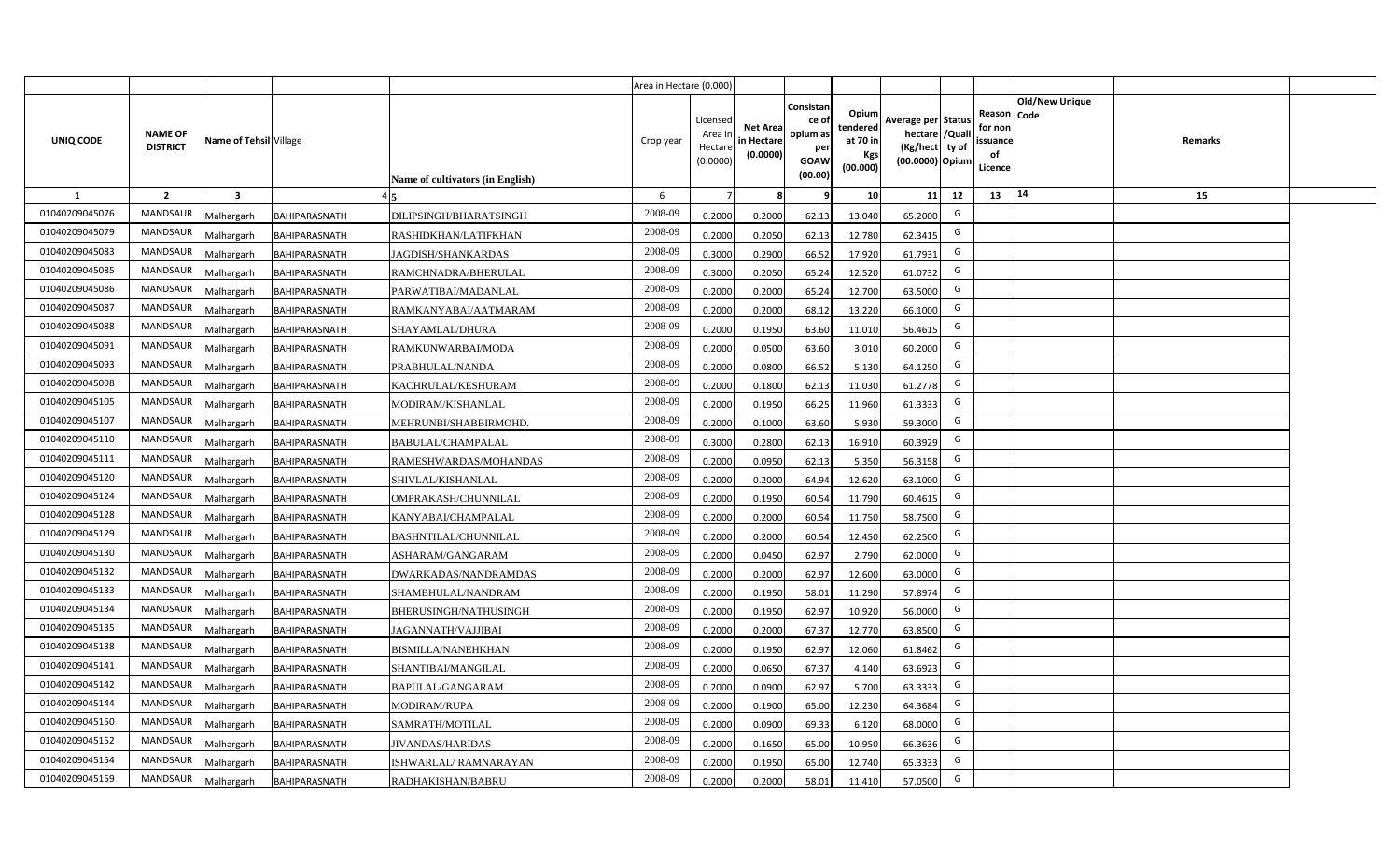|                |                                   |                         |                      |                                  | Area in Hectare (0.000) |                                            |                                           |                                                         |                                                         |                                                                            |    |                                                     |                       |         |  |
|----------------|-----------------------------------|-------------------------|----------------------|----------------------------------|-------------------------|--------------------------------------------|-------------------------------------------|---------------------------------------------------------|---------------------------------------------------------|----------------------------------------------------------------------------|----|-----------------------------------------------------|-----------------------|---------|--|
| UNIQ CODE      | <b>NAME OF</b><br><b>DISTRICT</b> | Name of Tehsil Village  |                      | Name of cultivators (in English) | Crop year               | Licensed<br>Area ir<br>Hectare<br>(0.0000) | <b>Net Area</b><br>in Hectare<br>(0.0000) | Consistar<br>ce o<br>opium as<br>per<br>GOAW<br>(00.00) | Opium<br>tendered<br>at 70 in<br><b>Kgs</b><br>(00.000) | Average per Status<br>hectare / Quali<br>(Kg/hect ty of<br>(00.0000) Opium |    | Reason Code<br>for non<br>issuance<br>of<br>Licence | <b>Old/New Unique</b> | Remarks |  |
| 1              | $\overline{2}$                    | $\overline{\mathbf{3}}$ |                      |                                  | 6                       | 7                                          |                                           |                                                         | 10                                                      | 11                                                                         | 12 | 13                                                  | 14                    | 15      |  |
| 01040209045160 | MANDSAUR                          | <b>Aalhargarh</b>       | <b>BAHIPARASNATH</b> | PREMNATH/SANTOSHNATH             | 2008-09                 | 0.3000                                     | 0.2950                                    | 58.01                                                   | 14.350                                                  | 48.6441                                                                    | G  | 04                                                  |                       |         |  |
| 01040209045163 | <b>MANDSAUR</b>                   | <b>Malhargarh</b>       | BAHIPARASNATH        | VIPINCHANDRA/SURAJMAL            | 2008-09                 | 0.2000                                     |                                           |                                                         |                                                         | 0.0000                                                                     | F. |                                                     |                       |         |  |
| 01040209045169 | <b>MANDSAUR</b>                   | <b>Malhargarh</b>       | BAHIPARASNATH        | RAJKUNWAR/CHAMANSINGH            | 2008-09                 | 0.3000                                     | 0.1900                                    | 61.14                                                   | 8.310                                                   | 43.7368                                                                    | G  | 04                                                  |                       |         |  |
| 01040209045170 | <b>MANDSAUR</b>                   | <b>Malhargarh</b>       | BAHIPARASNATH        | RAMCHANDRA/DOLA                  | 2008-09                 | 0.2000                                     | 0.2050                                    | 67.37                                                   | 13.270                                                  | 64.7317                                                                    | G  |                                                     |                       |         |  |
| 01040209045084 | <b>MANDSAUR</b>                   | <b>Malhargarh</b>       | BAHIPARASNATH        | NANDKISHOR/BHERULAL              | 2008-09                 | 0.2000                                     | 0.0300                                    | 61.14                                                   | 2.130                                                   | 71.0000                                                                    | G  |                                                     |                       |         |  |
| 01040209045178 | <b>MANDSAUR</b>                   | <b>Malhargarh</b>       | BAHIPARASNATH        | RAMNIWAS/BRIJLAL                 | 2008-09                 | 0.3000                                     | 0.3050                                    | 65.00                                                   | 19.210                                                  | 62.9836                                                                    | G  |                                                     |                       |         |  |
| 01040209045179 | <b>MANDSAUR</b>                   | <b>Malhargarh</b>       | BAHIPARASNATH        | BHANWARLAL/RAMCHANDRA            | 2008-09                 | 0.2000                                     | 0.2000                                    | 67.37                                                   | 13.420                                                  | 67.1000                                                                    | G  |                                                     |                       |         |  |
| 01040209045060 | <b>MANDSAUR</b>                   | <b>Malhargarh</b>       | BAHIPARASNATH        | SHIVLAL/JUZHARJI                 | 2008-09                 | 0.2000                                     | 0.1000                                    | 67.37                                                   | 6.910                                                   | 69.1000                                                                    | G  |                                                     |                       |         |  |
| 01040209045068 | <b>MANDSAUR</b>                   | <b>Malhargarh</b>       | BAHIPARASNATH        | RAMCHANDRA/KCHRU                 | 2008-09                 | 0.3000                                     | 0.3000                                    | 61.14                                                   | 7.010                                                   | 23.3667                                                                    | G  | 04                                                  |                       |         |  |
| 01040209045018 | <b>MANDSAUR</b>                   | <b>Malhargarh</b>       | BAHIPARASNATH        | RAMLAL/LAXMAN                    | 2008-09                 | 0.3000                                     | 0.2950                                    | 65.00                                                   | 14.930                                                  | 50.6102                                                                    | G  | 04                                                  |                       |         |  |
| 01040209045139 | <b>MANDSAUR</b>                   | <b>Malhargarh</b>       | BAHIPARASNATH        | NANDUBAI/KARULAL                 | 2008-09                 | 0.3000                                     | 0.2950                                    | 61.14                                                   | 13.770                                                  | 46.6780                                                                    | G  | 04                                                  |                       |         |  |
| 01040209045147 | <b>MANDSAUR</b>                   | <b>Malhargarh</b>       | BAHIPARASNATH        | <b>KESHARLAL/NANDA</b>           | 2008-09                 | 0.3000                                     | 0.2950                                    | 58.01                                                   | 16.990                                                  | 57.5932                                                                    | G  |                                                     |                       |         |  |
| 01040209045024 | <b>MANDSAUR</b>                   | <b>Malhargarh</b>       | BAHIPARASNATH        | DEVILAL/DOLA                     | 2008-09                 | 0.2000                                     | 0.1950                                    | 64.94                                                   | 12.830                                                  | 65.7949                                                                    | G  |                                                     |                       |         |  |
| 01040209045182 | <b>MANDSAUR</b>                   | <b>Malhargarh</b>       | BAHIPARASNATH        | <b>BADRILAL/BOTLAL</b>           | 2008-09                 | 0.3000                                     | 0.3000                                    | 62.26                                                   | 17.920                                                  | 59.7333                                                                    | G  |                                                     |                       |         |  |
| 01040209045183 | <b>MANDSAUR</b>                   | <b>Malhargarh</b>       | BAHIPARASNATH        | KOSHALYABAI/RAMESHWAR            | 2008-09                 | 0.2000                                     | 0.1500                                    | 61.57                                                   | 9.460                                                   | 63.0667                                                                    | G  |                                                     |                       |         |  |
| 01040209045184 | <b>MANDSAUR</b>                   | <b>Malhargarh</b>       | BAHIPARASNATH        | PREMCHANDRA/RAMLAL               | 2008-09                 | 0.3000                                     | 0.2350                                    | 65.00                                                   | 15.450                                                  | 65.7447                                                                    | G  |                                                     |                       |         |  |
| 01040209045185 | <b>MANDSAUR</b>                   | <b>Malhargarh</b>       | BAHIPARASNATH        | SURESHCHANDRA/SUKHLAL            | 2008-09                 | 0.2000                                     | 0.1000                                    | 61.57                                                   | 6.160                                                   | 61.6000                                                                    | G  |                                                     |                       |         |  |
| 01040209045186 | <b>MANDSAUR</b>                   | <b>Malhargarh</b>       | BAHIPARASNATH        | LABHCHANDRA/SHANKARLAL           | 2008-09                 | 0.3000                                     | 0.2950                                    | 61.57                                                   | 17.160                                                  | 58.1695                                                                    | G  |                                                     |                       |         |  |
| 01040209045036 | <b>MANDSAUR</b>                   | <b>Malhargarh</b>       | BAHIPARASNATH        | PRAHLADSINGH/MEHTABSINGH         | 2008-09                 | 0.2000                                     | 0.1950                                    | 58.15                                                   | 11.630                                                  | 59.641                                                                     | G  |                                                     |                       |         |  |
| 01040209045048 | <b>MANDSAUR</b>                   | Malhargarh              | BAHIPARASNATH        | CHAMPALAL/ONKARLAL               | 2008-09                 | 0.2000                                     | 0.1950                                    | 61.57                                                   | 12.210                                                  | 62.6154                                                                    | G  |                                                     |                       |         |  |
| 01040209045167 | <b>MANDSAUR</b>                   | <b>Malhargarh</b>       | BAHIPARASNATH        | DALCHAND/TULSIRAM                | 2008-09                 | 0.2000                                     | 0.1850                                    | 61.57                                                   | 11.810                                                  | 63.8378                                                                    | G  |                                                     |                       |         |  |
| 01040209045143 | <b>MANDSAUR</b>                   | Malhargarh              | BAHIPARASNATH        | NARAYAN/GANGARAM                 | 2008-09                 | 0.2000                                     | 0.1950                                    | 64.61                                                   | 13.070                                                  | 67.0256                                                                    | G  |                                                     |                       |         |  |
| 01040209045007 | <b>MANDSAUR</b>                   | <b>Aalhargarh</b>       | BAHIPARASNATH        | RAMEHSWARDAS/MATHURADAS          | 2008-09                 | 0.2000                                     | 0.1900                                    | 67.37                                                   | 5.320                                                   | 28.0000                                                                    | G  | 04                                                  |                       |         |  |
| 01040209045055 | <b>MANDSAUR</b>                   | <b>Malhargarh</b>       | BAHIPARASNATH        | PUSHPABAI/HARISHANKAR            | 2008-09                 | 0.2000                                     | 0.1750                                    | 63.80                                                   | 10.090                                                  | 57.6571                                                                    | G  |                                                     |                       |         |  |
| 01040209045047 | <b>MANDSAUR</b>                   | Malhargarh              | BAHIPARASNATH        | MUKESH SHARMA/KAILASHNATH        | 2008-09                 | 0.2000                                     |                                           |                                                         |                                                         | 0.0000                                                                     | F. |                                                     |                       |         |  |
| 01040209045090 | <b>MANDSAUR</b>                   | <b>Malhargarh</b>       | BAHIPARASNATH        | KOSHALYABAI/KAILASHCHAND         | 2008-09                 | 0.2000                                     | 0.2000                                    | 64.61                                                   | 12.760                                                  | 63.8000                                                                    | G  |                                                     |                       |         |  |
| 01040209045096 | MANDSAUR                          | <b>Malhargarh</b>       | BAHIPARASNATH        | KISHORDAS/LAXMANDAS              | 2008-09                 | 0.2000                                     | 0.1850                                    | 64.61                                                   | 10.490                                                  | 56.7027                                                                    | G  |                                                     |                       |         |  |
| 01040209045162 | MANDSAUR                          | <b>Malhargarh</b>       | BAHIPARASNATH        | MANGILAL/BHERULAL                | 2008-09                 | 0.2000                                     |                                           |                                                         |                                                         | 0.0000                                                                     | -F |                                                     |                       |         |  |
| 01040209045106 | <b>MANDSAUR</b>                   | <b>Malhargarh</b>       | BAHIPARASNATH        | SURJMAL/SHRIRAM                  | 2008-09                 | 0.2000                                     | 0.2000                                    | 64.61                                                   | 12.860                                                  | 64.3000                                                                    | G  |                                                     |                       |         |  |
| 01040209045012 | <b>MANDSAUR</b>                   | <b>Malhargarh</b>       | BAHIPARASNATH        | BAPULAL/SUNDARLAL                | 2008-09                 | 0.3000                                     | 0.2850                                    | 64.61                                                   | 19.570                                                  | 68.6667                                                                    | G  |                                                     |                       |         |  |
| 01040209045148 | <b>MANDSAUR</b>                   | Malhargarh              | BAHIPARASNATH        | SHYAMLAL/ASHARAM                 | 2008-09                 | 0.3000                                     | 0.1750                                    | 61.57                                                   | 11.320                                                  | 64.6857                                                                    | G  |                                                     |                       |         |  |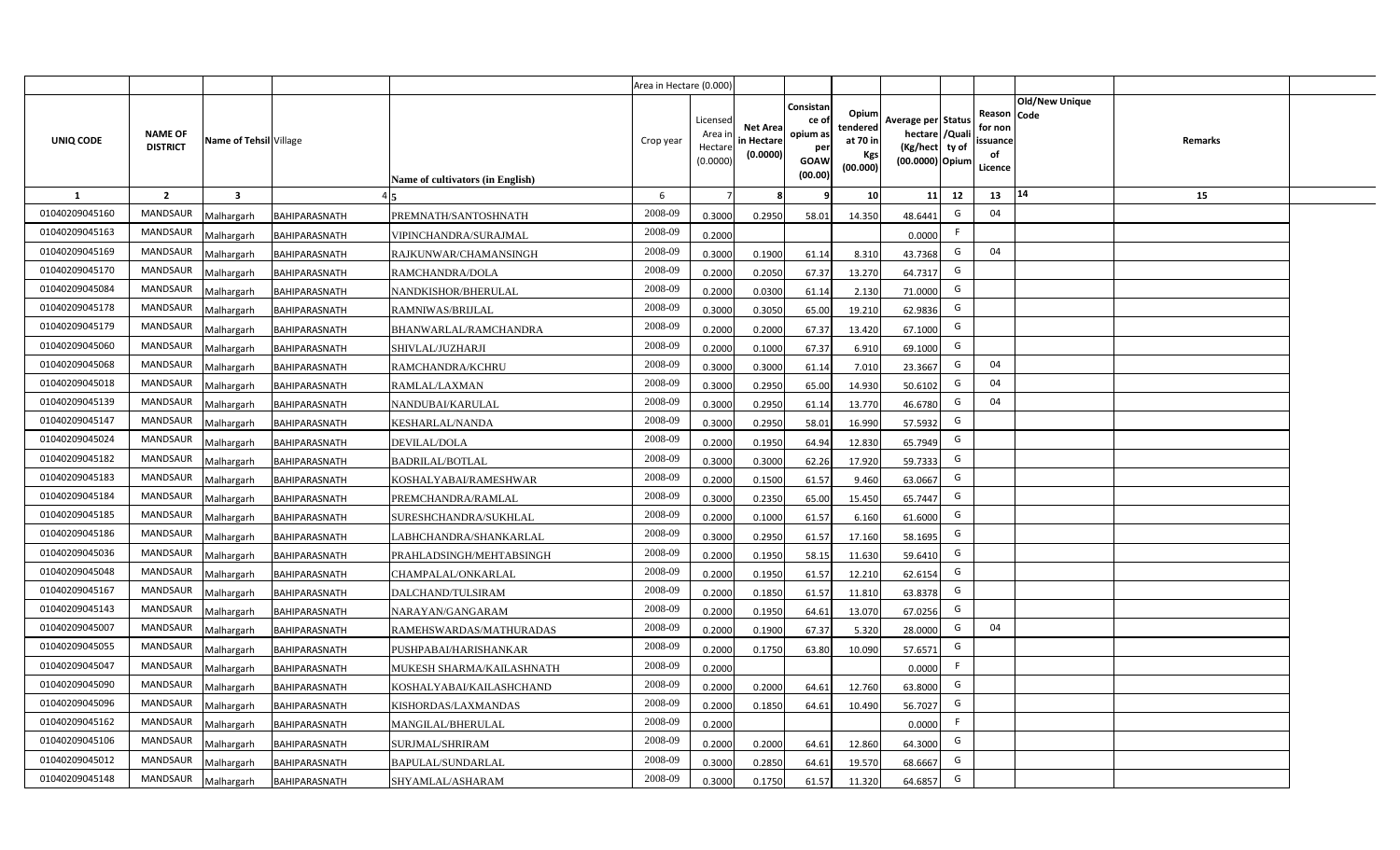|                |                                   |                         |                           |                                  | Area in Hectare (0.000) |                                           |                                           |                                                                 |                                                  |                                                                           |                                                    |                       |         |  |
|----------------|-----------------------------------|-------------------------|---------------------------|----------------------------------|-------------------------|-------------------------------------------|-------------------------------------------|-----------------------------------------------------------------|--------------------------------------------------|---------------------------------------------------------------------------|----------------------------------------------------|-----------------------|---------|--|
| UNIQ CODE      | <b>NAME OF</b><br><b>DISTRICT</b> | Name of Tehsil Village  |                           | Name of cultivators (in English) | Crop year               | Licensed<br>Area i<br>Hectare<br>(0.0000) | <b>Net Area</b><br>in Hectare<br>(0.0000) | Consistan<br>ce of<br>opium as<br>per<br><b>GOAW</b><br>(00.00) | Opium<br>tendered<br>at 70 in<br>Kgs<br>(00.000) | Average per Status<br>hectare /Quali<br>(Kg/hect ty of<br>(00.0000) Opium | Reason Code<br>for non<br>ssuance<br>of<br>Licence | <b>Old/New Unique</b> | Remarks |  |
| $\mathbf{1}$   | $\overline{2}$                    | $\overline{\mathbf{3}}$ |                           |                                  | 6                       | $\overline{7}$                            | 8                                         | 9                                                               | 10 <sup>1</sup>                                  | 11<br>12                                                                  | 13                                                 | 14                    | 15      |  |
| 01040209045149 | MANDSAUR                          | Malhargarh              | <b>BAHIPARASNATH</b>      | ANSUIYABAI/KAILASHCHANDRA        | 2008-09                 | 0.2000                                    | 0.0500                                    | 69.33                                                           | 3.190                                            | G<br>63.8000                                                              |                                                    |                       |         |  |
| 01040209045066 | <b>MANDSAUR</b>                   | <b>Aalhargarh</b>       | BAHIPARASNATH             | ASHOKKUMAR/KISHANLAL             | 2008-09                 | 0.2000                                    | 0.1000                                    | 64.61                                                           | 6.410                                            | G<br>64.1000                                                              |                                                    |                       |         |  |
| 01040209045049 | MANDSAUR                          | Malhargarh              | BAHIPARASNATH             | KESHURAM/GANGARAM                | 2008-09                 | 0.3000                                    | 0.2900                                    | 64.94                                                           | 17.730                                           | G<br>61.1379                                                              |                                                    |                       |         |  |
| 01040209045029 | <b>MANDSAUR</b>                   | Malhargarh              | BAHIPARASNATH             | RADHESHYAM/BHANWARLAL            | 2008-09                 | 0.2000                                    | 0.1950                                    | 58.15                                                           | 11.180                                           | G<br>57.3333                                                              |                                                    |                       |         |  |
| 01040209045114 | MANDSAUR                          | Malhargarh              | BAHIPARASNATH             | PRABHUBAI/HIRALAL                | 2008-09                 | 0.2000                                    | 0.1750                                    | 64.94                                                           | 10.430                                           | G<br>59.6000                                                              |                                                    |                       |         |  |
| 01040209045017 | MANDSAUR                          | Malhargarh              | BAHIPARASNATH             | <b>SUKHLAL/DEVA</b>              | 2008-09                 | 0.2000                                    | 0.1950                                    | 58.15                                                           | 12.210                                           | G<br>62.6154                                                              |                                                    |                       |         |  |
| 01040209045187 | <b>MANDSAUR</b>                   | Malhargarh              | BAHIPARASNATH             | ONKARLAL/BHANWARLAL              | 2008-09                 | 0.2000                                    | 0.1950                                    | 71.72                                                           | 12.760                                           | G<br>65.4359                                                              |                                                    |                       |         |  |
| 01040209045188 | <b>MANDSAUR</b>                   | Malhargarh              | BAHIPARASNATH             | SURAJBAI/TULSIDAS                | 2008-09                 | 0.2000                                    | 0.1050                                    | 67.35                                                           | 6.810                                            | G<br>64.8571                                                              |                                                    |                       |         |  |
| 01040209045189 | <b>MANDSAUR</b>                   | Malhargarh              | BAHIPARASNATH             | LAXMINARAYAN/BAPULAL             | 2008-09                 | 0.3000                                    | 0.2950                                    | 69.33                                                           | 17.180                                           | G<br>58.2373                                                              |                                                    |                       |         |  |
| 01040209045190 | <b>MANDSAUR</b>                   | Malhargarh              | BAHIPARASNATH             | SHAYAMDAS/SAJJANDAS              | 2008-09                 | 0.3000                                    | 0.2850                                    | 64.94                                                           | 17.410                                           | G<br>61.0877                                                              |                                                    |                       |         |  |
| 01040209045191 | MANDSAUR                          | Malhargarh              | <b>BAHIPARASNATH</b>      | SALAGRAM/BAPULAL                 | 2008-09                 | 0.3000                                    | 0.2950                                    | 69.33                                                           | 17.140                                           | G<br>58.1017                                                              |                                                    |                       |         |  |
| 01040209045192 | <b>MANDSAUR</b>                   | Malhargarh              | BAHIPARASNATH             | KANWARLAL/KANIRAM                | 2008-09                 | 0.3000                                    | 0.3000                                    | 62.97                                                           | 17.120                                           | 57.0667<br>G                                                              |                                                    | 01040209047063        |         |  |
| 01040209049001 | MANDSAUR                          | Malhargarh              | <b>BARKHEDA JAY SINGH</b> | GULABKUNWARBAI/DAULATSINGH       | 2008-09                 | 0.3000                                    | 0.2800                                    | 63.59                                                           | 17.610                                           | G<br>62.8929                                                              |                                                    |                       |         |  |
| 01040209049002 | <b>MANDSAUR</b>                   | Malhargarh              | <b>BARKHEDA JAY SINGH</b> | LAXMANSINGH/MEHTABSINGH          | 2008-09                 | 0.3000                                    | 0.1000                                    | 67.68                                                           | 7.310                                            | G<br>73.1000                                                              |                                                    |                       |         |  |
| 01040209049003 | <b>MANDSAUR</b>                   | Malhargarh              | <b>BARKHEDA JAY SINGH</b> | SHETANSINGH/BHIMSINGH            | 2008-09                 | 0.2000                                    | 0.1900                                    | 68.94                                                           | 13.250                                           | G<br>69.7368                                                              |                                                    |                       |         |  |
| 01040209049005 | MANDSAUR                          | Malhargarh              | <b>BARKHEDA JAY SINGH</b> | SHAMBHU/CHAMNA HAJARI            | 2008-09                 | 0.3000                                    | 0.2800                                    | 68.94                                                           | 18.340                                           | G<br>65.5000                                                              |                                                    |                       |         |  |
| 01040209049006 | <b>MANDSAUR</b>                   | Malhargarh              | <b>BARKHEDA JAY SINGH</b> | MANGIBAI/GOPALDAS                | 2008-09                 | 0.2000                                    | 0.1900                                    | 63.15                                                           | 11.410                                           | G<br>60.0526                                                              |                                                    |                       |         |  |
| 01040209049007 | <b>MANDSAUR</b>                   | Malhargarh              | <b>BARKHEDA JAY SINGH</b> | GULABKUNWAR/SHAMBHUSINGH         | 2008-09                 | 0.3000                                    | 0.2900                                    | 65.94                                                           | 19.420                                           | G<br>66.9655                                                              |                                                    |                       |         |  |
| 01040209049008 | <b>MANDSAUR</b>                   | Malhargarh              | <b>BARKHEDA JAY SINGH</b> | NARAYANSINGH/DIPSINGH            | 2008-09                 | 0.3000                                    | 0.3000                                    | 65.15                                                           | 19.650                                           | G<br>65.5000                                                              |                                                    |                       |         |  |
| 01040209049009 | <b>MANDSAUR</b>                   | Malhargarh              | <b>BARKHEDA JAY SINGH</b> | BHANWARSINGH/DIPSINGH            | 2008-09                 | 0.3000                                    | 0.2800                                    | 65.94                                                           | 18.180                                           | G<br>64.9286                                                              |                                                    |                       |         |  |
| 01040209049010 | MANDSAUR                          | Malhargarh              | <b>BARKHEDA JAY SINGH</b> | <b>BHERU/ LAXMIRAM</b>           | 2008-09                 | 0.3000                                    | 0.2800                                    | 61.76                                                           | 16.470                                           | G<br>58.8214                                                              |                                                    |                       |         |  |
| 01040209049011 | MANDSAUR                          | Malhargarh              | <b>BARKHEDA JAY SINGH</b> | <b>MAKHANLAL/DEVA</b>            | 2008-09                 | 0.3000                                    | 0.1950                                    | 65.94                                                           | 7.160                                            | G<br>36.7179                                                              | 04                                                 |                       |         |  |
| 01040209049012 | <b>MANDSAUR</b>                   | Malhargarh              | <b>BARKHEDA JAY SINGH</b> | RAJENDRASINGH/SOBATSINGH         | 2008-09                 | 0.2000                                    | 0.2000                                    | 68.30                                                           | 12.600                                           | G<br>63.0000                                                              |                                                    |                       |         |  |
| 01040209049013 | MANDSAUR                          | Malhargarh              | <b>BARKHEDA JAY SINGH</b> | RUPSINGH/SARDARSINGH             | 2008-09                 | 0.3000                                    | 0.2800                                    | 65.94                                                           | 18.850                                           | G<br>67.3214                                                              |                                                    |                       |         |  |
| 01040209049015 | MANDSAUR                          | Malhargarh              | <b>BARKHEDA JAY SINGH</b> | MANOHARSINGH/KHUMANSINGH         | 2008-09                 | 0.3000                                    | 0.2950                                    | 47.50                                                           | 6.170                                            | G<br>20.9153                                                              | 04                                                 |                       |         |  |
| 01040209049017 | MANDSAUR                          | Malhargarh              | <b>BARKHEDA JAY SINGH</b> | BHARATASINGH/PHOOLSINGH          | 2008-09                 | 0.3000                                    | 0.2500                                    | 65.94                                                           | 16.250                                           | G<br>65.0000                                                              |                                                    |                       |         |  |
| 01040209049018 | MANDSAUR                          | Malhargarh              | <b>BARKHEDA JAY SINGH</b> | UMMEDSINGH/BHANWARSINGH          | 2008-09                 | 0.2000                                    | 0.2000                                    | 65.94                                                           | 13.600                                           | G<br>68.0000                                                              |                                                    |                       |         |  |
| 01040209049019 | MANDSAUR                          | Malhargarh              | <b>BARKHEDA JAY SINGH</b> | DEVISINGH/BHANWARSINGH           | 2008-09                 | 0.3000                                    | 0.3100                                    | 66.38                                                           | 20.930                                           | G<br>67.5161                                                              |                                                    |                       |         |  |
| 01040209049020 | MANDSAUR                          | Malhargarh              | <b>BARKHEDA JAY SINGH</b> | NEPALSINGH/BHANWARSINGH          | 2008-09                 | 0.2000                                    | 0.2050                                    | 68.30                                                           | 13.700                                           | G<br>66.8293                                                              |                                                    |                       |         |  |
| 01040209049021 | MANDSAUR                          | Malhargarh              | <b>BARKHEDA JAY SINGH</b> | DAYALSINGH/BHANWARSINGH          | 2008-09                 | 0.3000                                    | 0.2150                                    | 67.03                                                           | 14.510                                           | G<br>67.4884                                                              |                                                    |                       |         |  |
| 01040209049022 | MANDSAUR                          | Malhargarh              | <b>BARKHEDA JAY SINGH</b> | DALPATSINGH/BHANWARSINGH         | 2008-09                 | 0.3000                                    | 0.2100                                    | 67.03                                                           | 14.130                                           | G<br>67.2857                                                              |                                                    |                       |         |  |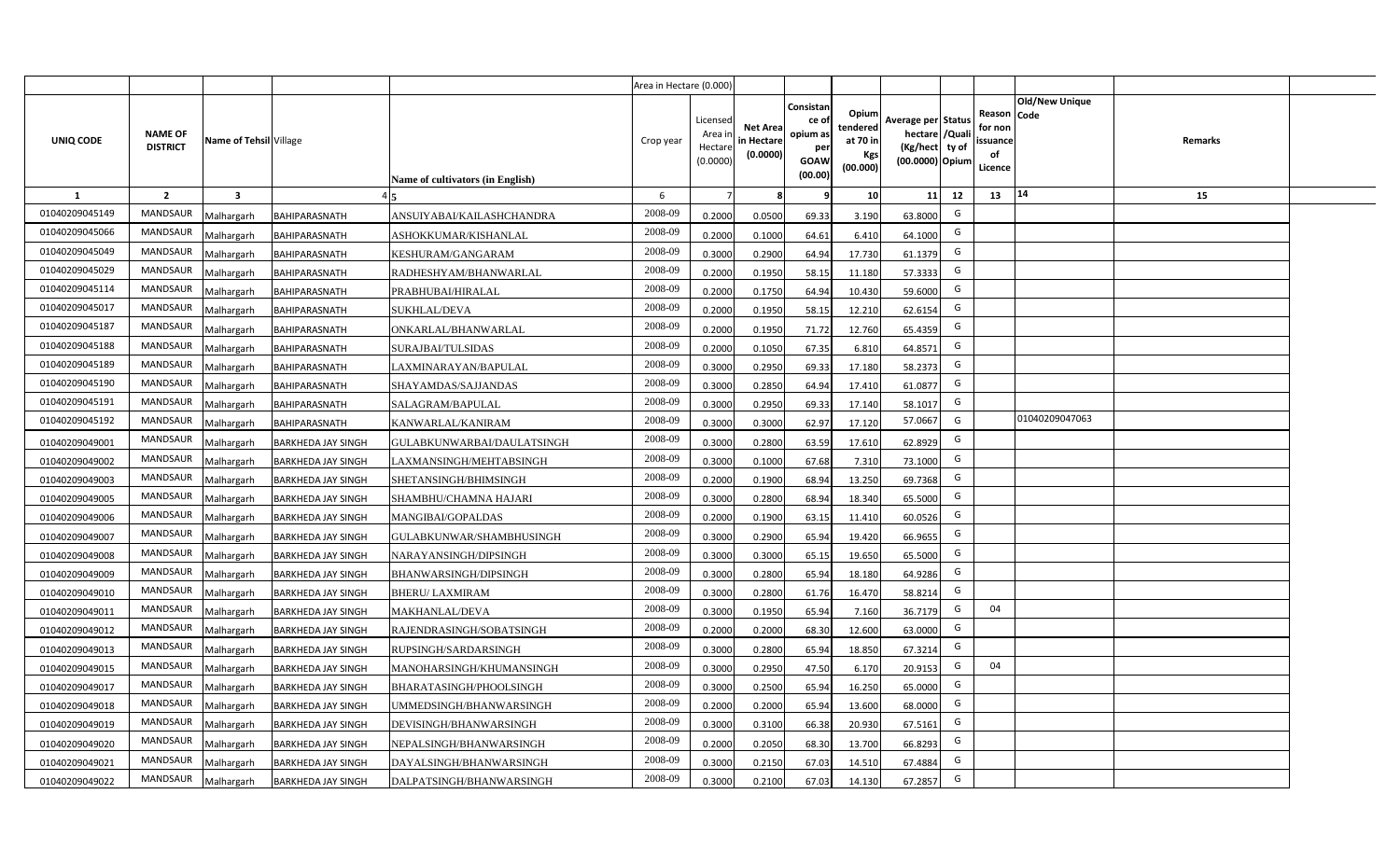|                |                                   |                         |                           |                                  | Area in Hectare (0.000) |                                           |                                           |                                                                 |                                                  |                                                                            |                                                    |                       |         |  |
|----------------|-----------------------------------|-------------------------|---------------------------|----------------------------------|-------------------------|-------------------------------------------|-------------------------------------------|-----------------------------------------------------------------|--------------------------------------------------|----------------------------------------------------------------------------|----------------------------------------------------|-----------------------|---------|--|
| UNIQ CODE      | <b>NAME OF</b><br><b>DISTRICT</b> | Name of Tehsil Village  |                           | Name of cultivators (in English) | Crop year               | Licensed<br>Area i<br>Hectare<br>(0.0000) | <b>Net Area</b><br>in Hectare<br>(0.0000) | Consistan<br>ce of<br>opium as<br>per<br><b>GOAW</b><br>(00.00) | Opium<br>tendered<br>at 70 in<br>Kgs<br>(00.000) | Average per Status<br>hectare / Quali<br>(Kg/hect ty of<br>(00.0000) Opium | Reason Code<br>for non<br>ssuance<br>of<br>Licence | <b>Old/New Unique</b> | Remarks |  |
| $\mathbf{1}$   | $\overline{2}$                    | $\overline{\mathbf{3}}$ |                           |                                  | 6                       | $\overline{7}$                            |                                           | 9                                                               | 10 <sup>1</sup>                                  | 11<br>12                                                                   | 13                                                 | 14                    | 15      |  |
| 01040209049023 | MANDSAUR                          | Malhargarh              | <b>BARKHEDA JAY SINGH</b> | SUKHLAL/BHANWARLAL               | 2008-09                 | 0.3000                                    |                                           |                                                                 |                                                  | -F.<br>0.0000                                                              |                                                    |                       |         |  |
| 01040209049024 | MANDSAUR                          | <b>Aalhargarh</b>       | <b>BARKHEDA JAY SINGH</b> | MOHANSINGH/RAGHUNATHSINGH        | 2008-09                 | 0.3000                                    | 0.2900                                    | 45.16                                                           | 12.710                                           | G<br>43.8276                                                               | 04                                                 |                       |         |  |
| 01040209049027 | MANDSAUR                          | Malhargarh              | <b>BARKHEDA JAY SINGH</b> | SATYANARAYAN/AMBALAL             | 2008-09                 | 0.3000                                    |                                           |                                                                 |                                                  | F.<br>0.0000                                                               |                                                    |                       |         |  |
| 01040209049028 | <b>MANDSAUR</b>                   | Malhargarh              | <b>BARKHEDA JAY SINGH</b> | KACHRIBAI/AMBALAL                | 2008-09                 | 0.3000                                    | 0.1050                                    | 67.03                                                           | 6.910                                            | G<br>65.8095                                                               |                                                    |                       |         |  |
| 01040209049031 | MANDSAUR                          | Malhargarh              | <b>BARKHEDA JAY SINGH</b> | KAILASH/MAKHANSINGH              | 2008-09                 | 0.3000                                    | 0.2000                                    | 68.30                                                           | 13.330                                           | G<br>66.6500                                                               |                                                    |                       |         |  |
| 01040209049034 | MANDSAUR                          | Malhargarh              | <b>BARKHEDA JAY SINGH</b> | PEPKUNWAR/RAMSINGH               | 2008-09                 | 0.3000                                    | 0.2950                                    | 69.78                                                           | 19.390                                           | G<br>65.7288                                                               |                                                    |                       |         |  |
| 01040209049036 | MANDSAUR                          | Malhargarh              | <b>BARKHEDA JAY SINGH</b> | NARAYANSINGH/KHUMANSINGH         | 2008-09                 | 0.2000                                    | 0.2000                                    | 63.15                                                           | 12.790                                           | G<br>63.9500                                                               |                                                    |                       |         |  |
| 01040209049038 | <b>MANDSAUR</b>                   | Malhargarh              | <b>BARKHEDA JAY SINGH</b> | BHANWARSINGH/SARDARSINGH         | 2008-09                 | 0.2000                                    | 0.1900                                    | 63.15                                                           | 11.250                                           | G<br>59.2105                                                               |                                                    |                       |         |  |
| 01040209049040 | <b>MANDSAUR</b>                   | Malhargarh              | <b>BARKHEDA JAY SINGH</b> | MAHIPALSINGH/KHUSALSINGH         | 2008-09                 | 0.2000                                    | 0.1950                                    | 67.03                                                           | 13.010                                           | G<br>66.7179                                                               |                                                    |                       |         |  |
| 01040209049039 | <b>MANDSAUR</b>                   | Malhargarh              | <b>BARKHEDA JAY SINGH</b> | NATWARSINGH/HINDUSINGH           | 2008-09                 | 0.2000                                    | 0.1850                                    | 63.03                                                           | 12.610                                           | G<br>68.1622                                                               |                                                    |                       |         |  |
| 01040209049025 | MANDSAUR                          | Malhargarh              | <b>BARKHEDA JAY SINGH</b> | TEJSINGH/RUGHNATHSINGH           | 2008-09                 | 0.3000                                    | 0.2900                                    | 63.15                                                           | 18.270                                           | G<br>63.0000                                                               |                                                    |                       |         |  |
| 01040209049016 | <b>MANDSAUR</b>                   | Malhargarh              | <b>BARKHEDA JAY SINGH</b> | KANSINGH/RAMSINGH                | 2008-09                 | 0.3000                                    | 0.3000                                    | 66.77                                                           | 19.070                                           | G<br>63.5667                                                               |                                                    |                       |         |  |
| 01040209050001 | MANDSAUR                          | Malhargarh              | <b>NARIKHEDA</b>          | <b>HIRALAL/DHURA</b>             | 2008-09                 | 0.3000                                    | 0.2950                                    | 64.31                                                           | 18.830                                           | G<br>63.8305                                                               |                                                    |                       |         |  |
| 01040209050003 | <b>MANDSAUR</b>                   | Malhargarh              | NARIKHEDA                 | <b>GOPAL/TORIRAM</b>             | 2008-09                 | 0.2000                                    | 0.1950                                    | 64.40                                                           | 12.930                                           | G<br>66.3077                                                               |                                                    |                       |         |  |
| 01040209050005 | <b>MANDSAUR</b>                   | Malhargarh              | NARIKHEDA                 | BHANWARLAL/BASANTILAL            | 2008-09                 | 0.2000                                    | 0.1950                                    | 67.21                                                           | 13.210                                           | G<br>67.7436                                                               |                                                    |                       |         |  |
| 01040209050007 | <b>MANDSAUR</b>                   | Malhargarh              | NARIKHEDA                 | RADHESHYAM/MANGILAL              | 2008-09                 | 0.2000                                    | 0.2000                                    | 56.91                                                           | 11.290                                           | G<br>56.4500                                                               |                                                    |                       |         |  |
| 01040209050011 | <b>MANDSAUR</b>                   | Malhargarh              | NARIKHEDA                 | ISHWARLAL/RUPA                   | 2008-09                 | 0.2000                                    | 0.1950                                    | 62.48                                                           | 11.990                                           | G<br>61.4872                                                               |                                                    |                       |         |  |
| 01040209050018 | <b>MANDSAUR</b>                   | Malhargarh              | NARIKHEDA                 | PRABHULAL/BHUVAN                 | 2008-09                 | 0.2000                                    | 0.2000                                    | 64.40                                                           | 13.310                                           | G<br>66.5500                                                               |                                                    |                       |         |  |
| 01040209050024 | <b>MANDSAUR</b>                   | Malhargarh              | NARIKHEDA                 | BADRILAL/KANWARLAL               | 2008-09                 | 0.2000                                    | 0.0400                                    | 67.21                                                           | 3.110                                            | G<br>77.7500                                                               |                                                    |                       |         |  |
| 01040209050025 | MANDSAUR                          | Malhargarh              | NARIKHEDA                 | <b>BANSHILAL/NANURAM</b>         | 2008-09                 | 0.2000                                    | 0.2000                                    | 58.14                                                           | 11.560                                           | G<br>57.8000                                                               |                                                    |                       |         |  |
| 01040209050026 | MANDSAUR                          | Malhargarh              | NARIKHEDA                 | SATYANARAYAN/SHRIRAM             | 2008-09                 | 0.2000                                    | 0.1950                                    | 64.40                                                           | 12.530                                           | G<br>64.2564                                                               |                                                    |                       |         |  |
| 01040209050028 | MANDSAUR                          | Malhargarh              | NARIKHEDA                 | BHANWARSINGH/KISHANSINGH         | 2008-09                 | 0.3000                                    | 0.2300                                    | 65.10                                                           | 14.840                                           | G<br>64.5217                                                               |                                                    |                       |         |  |
| 01040209050029 | <b>MANDSAUR</b>                   | Malhargarh              | NARIKHEDA                 | LAXMINARAYAN/PYARCHAND           | 2008-09                 | 0.3000                                    | 0.2950                                    | 61.25                                                           | 19.480                                           | G<br>66.0339                                                               |                                                    |                       |         |  |
| 01040209050023 | MANDSAUR                          | Malhargarh              | NARIKHEDA                 | <b>RAMESH/KACHRU</b>             | 2008-09                 | 0.3000                                    | 0.2800                                    | 59.15                                                           | 16.710                                           | G<br>59.6786                                                               |                                                    |                       |         |  |
| 01040209050035 | <b>MANDSAUR</b>                   | Malhargarh              | NARIKHEDA                 | DHAPUBAI/MOTILAL                 | 2008-09                 | 0.2000                                    | 0.2000                                    | 65.10                                                           | 12.180                                           | G<br>60.9000                                                               |                                                    |                       |         |  |
| 01040209050042 | MANDSAUR                          | Malhargarh              | NARIKHEDA                 | KAMLABAI/BASHNTILAL              | 2008-09                 | 0.3000                                    | 0.2250                                    | 65.10                                                           | 14.830                                           | G<br>65.9111                                                               |                                                    |                       |         |  |
| 01040209050044 | MANDSAUR                          | Malhargarh              | NARIKHEDA                 | SURESHCHAND/BHANWARLAL           | 2008-09                 | 0.3000                                    | 0.2950                                    | 64.40                                                           | 20.350                                           | G<br>68.9831                                                               |                                                    |                       |         |  |
| 01040209050047 | MANDSAUR                          | Malhargarh              | NARIKHEDA                 | NATHULAL/HIRALAL                 | 2008-09                 | 0.3000                                    | 0.2950                                    | 64.40                                                           | 18.760                                           | G<br>63.5932                                                               |                                                    |                       |         |  |
| 01040209050048 | MANDSAUR                          | Malhargarh              | NARIKHEDA                 | RAMCHANDRA/ONKARLAL DARJI        | 2008-09                 | 0.3000                                    | 0.2300                                    | 64.55                                                           | 14.990                                           | G<br>65.1739                                                               |                                                    |                       |         |  |
| 01040209050014 | MANDSAUR                          | Malhargarh              | NARIKHEDA                 | RAMCHAND/NANURAM                 | 2008-09                 | 0.3000                                    | 0.2700                                    | 62.46                                                           | 16.710                                           | G<br>61.8889                                                               |                                                    |                       |         |  |
| 01040209050051 | MANDSAUR                          | Malhargarh              | NARIKHEDA                 | BHONIBAI/NANURAM                 | 2008-09                 | 0.3000                                    | 0.2950                                    | 62.96                                                           | 18.050                                           | G<br>61.1864                                                               |                                                    |                       |         |  |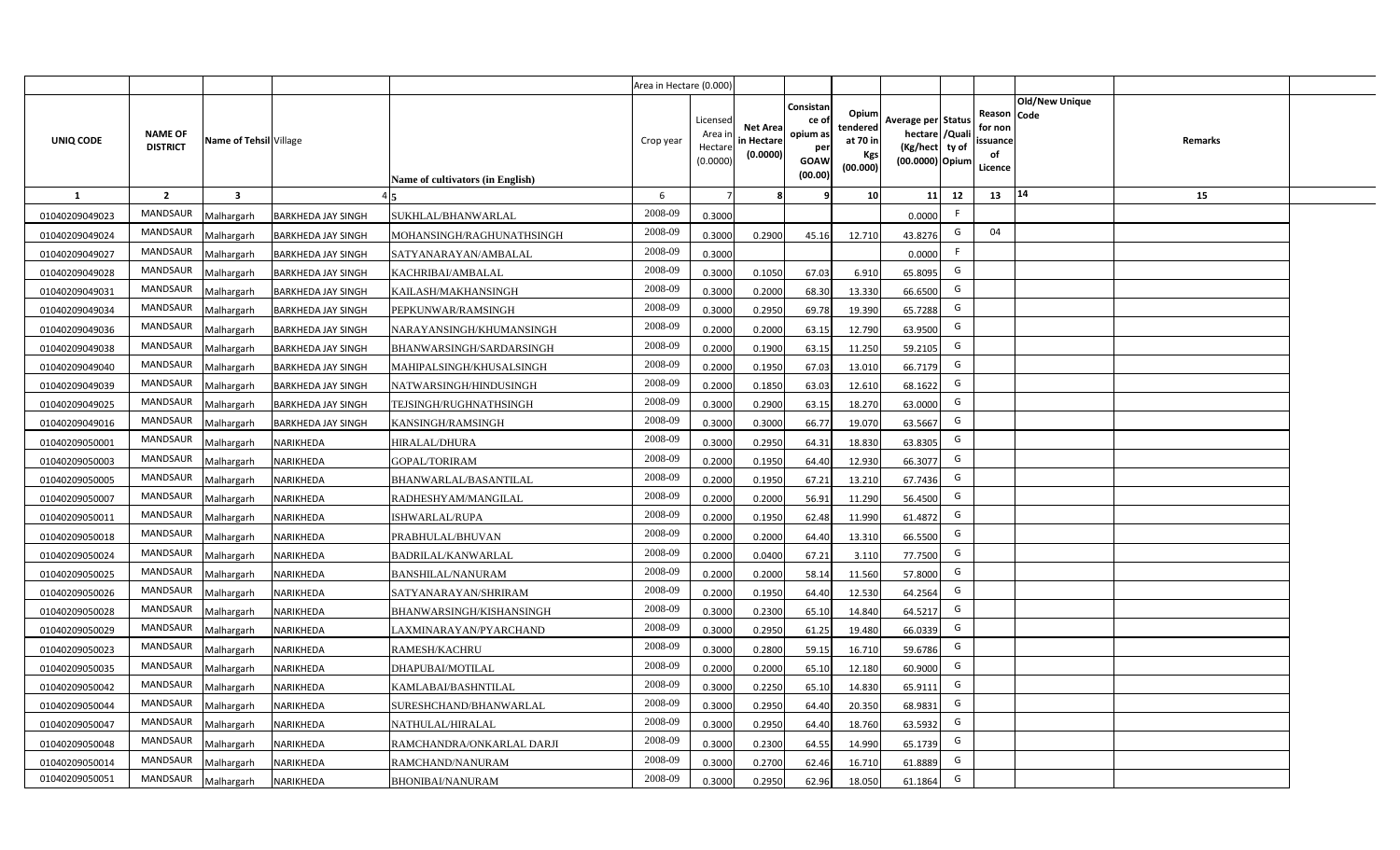|                |                                   |                         |                     |                                     | Area in Hectare (0.000) |                                           |                                           |                                                                 |                                                  |                                                                            |                                                    |                       |         |  |
|----------------|-----------------------------------|-------------------------|---------------------|-------------------------------------|-------------------------|-------------------------------------------|-------------------------------------------|-----------------------------------------------------------------|--------------------------------------------------|----------------------------------------------------------------------------|----------------------------------------------------|-----------------------|---------|--|
| UNIQ CODE      | <b>NAME OF</b><br><b>DISTRICT</b> | Name of Tehsil Village  |                     | Name of cultivators (in English)    | Crop year               | Licensed<br>Area i<br>Hectare<br>(0.0000) | <b>Net Area</b><br>in Hectare<br>(0.0000) | Consistan<br>ce of<br>opium as<br>per<br><b>GOAW</b><br>(00.00) | Opium<br>tendered<br>at 70 in<br>Kgs<br>(00.000) | Average per Status<br>hectare / Quali<br>(Kg/hect ty of<br>(00.0000) Opium | Reason Code<br>for non<br>ssuance<br>of<br>Licence | <b>Old/New Unique</b> | Remarks |  |
| $\mathbf{1}$   | $\overline{2}$                    | $\overline{\mathbf{3}}$ |                     |                                     | 6                       | $\overline{7}$                            | 8                                         | 9                                                               | 10 <sup>1</sup>                                  | 12<br>11                                                                   | 13                                                 | 14                    | 15      |  |
| 01040209050019 | MANDSAUR                          | Malhargarh              | <b>NARIKHEDA</b>    | GOPAL/RAMNARAYAN                    | 2008-09                 | 0.3000                                    | 0.1000                                    | 62.48                                                           | 6.460                                            | G<br>64.6000                                                               |                                                    |                       |         |  |
| 01040209050034 | MANDSAUR                          | <b>Aalhargarh</b>       | NARIKHEDA           | RAMNARAYAN/ONKARLAL                 | 2008-09                 | 0.2000                                    | 0.2000                                    | 62.96                                                           | 11.710                                           | G<br>58.5500                                                               | 08                                                 |                       |         |  |
| 01040209050016 | MANDSAUR                          | Malhargarh              | NARIKHEDA           | NANURAM/SEVABABRI                   | 2008-09                 | 0.2000                                    | 0.1950                                    | 62.96                                                           | 11.700                                           | G<br>60.0000                                                               |                                                    |                       |         |  |
| 01040209050008 | <b>MANDSAUR</b>                   | Malhargarh              | NARIKHEDA           | PYARCHAND/SHANKARLAL                | 2008-09                 | 0.3000                                    | 0.2050                                    | 65.10                                                           | 14.000                                           | G<br>68.2927                                                               |                                                    |                       |         |  |
| 01040209050002 | MANDSAUR                          | Malhargarh              | NARIKHEDA           | RADHABAI/PYARCHAND                  | 2008-09                 | 0.3000                                    | 0.2950                                    | 62.53                                                           | 19.270                                           | G<br>65.3220                                                               |                                                    |                       |         |  |
| 01040209050031 | MANDSAUR                          | Malhargarh              | NARIKHEDA           | RAMPRASAD/PYARCHAND                 | 2008-09                 | 0.2000                                    | 0.0450                                    | 66.57                                                           | 3.810                                            | G<br>84.6667                                                               |                                                    |                       |         |  |
| 01040209050013 | MANDSAUR                          | Malhargarh              | NARIKHEDA           | TULSIBAI/NANDRAM                    | 2008-09                 | 0.3000                                    | 0.2050                                    | 62.96                                                           | 12.750                                           | G<br>62.1951                                                               |                                                    |                       |         |  |
| 01040209050057 | MANDSAUR                          | Malhargarh              | NARIKHEDA           | KAMLESH/SHANKARLAL                  | 2008-09                 | 0.3000                                    | 0.3000                                    | 62.96                                                           | 19.040                                           | G<br>63.4667                                                               |                                                    |                       |         |  |
| 01040209050022 | MANDSAUR                          | Malhargarh              | NARIKHEDA           | <b>BABULAL/HIRALAL</b>              | 2008-09                 | 0.3000                                    | 0.2950                                    | 62.96                                                           | 19.550                                           | G<br>66.2712                                                               |                                                    |                       |         |  |
| 01040209050041 | <b>MANDSAUR</b>                   | Malhargarh              | NARIKHEDA           | DEVILAL/CHAMPALAL                   | 2008-09                 | 0.2000                                    | 0.1950                                    | 65.10                                                           | 13.150                                           | G<br>67.4359                                                               |                                                    |                       |         |  |
| 01040209050032 | MANDSAUR                          | Malhargarh              | NARIKHEDA           | HARIKISHAN/ISHAWARLAL               | 2008-09                 | 0.3000                                    | 0.1850                                    | 62.78                                                           | 11.410                                           | G<br>61.6757                                                               |                                                    |                       |         |  |
| 01040209050046 | MANDSAUR                          | Malhargarh              | NARIKHEDA           | MOHANSINGH/KESHARSINGH              | 2008-09                 | 0.2000                                    | 0.2050                                    | 64.55                                                           | 12.650                                           | G<br>61.7073                                                               |                                                    |                       |         |  |
| 01040209050033 | MANDSAUR                          | Malhargarh              | NARIKHEDA           | PRAKASHCHANDRA/BASANTILAL           | 2008-09                 | 0.3000                                    | 0.2700                                    | 65.10                                                           | 17.540                                           | G<br>64.9630                                                               |                                                    |                       |         |  |
| 01040209050020 | <b>MANDSAUR</b>                   | Malhargarh              | NARIKHEDA           | VISHNUBAI/MADHOSINGH                | 2008-09                 | 0.3000                                    | 0.2600                                    | 64.55                                                           | 16.180                                           | G<br>62.2308                                                               |                                                    |                       |         |  |
| 01040209050030 | <b>MANDSAUR</b>                   | Malhargarh              | NARIKHEDA           | LAXMINARAYAN/BALURAM                | 2008-09                 | 0.2000                                    | 0.1900                                    | 63.55                                                           | 12.340                                           | G<br>64.9474                                                               |                                                    |                       |         |  |
| 01040209050045 | <b>MANDSAUR</b>                   | Malhargarh              | NARIKHEDA           | GOPAL SINGH /KHUMANSINGH/PREMKUNWAR | 2008-09                 | 0.2000                                    | 0.1900                                    | 65.24                                                           | 13.030                                           | G<br>68.5789                                                               |                                                    |                       |         |  |
| 01040209050038 | <b>MANDSAUR</b>                   | Malhargarh              | NARIKHEDA           | KANHAIYALAL/DEVA                    | 2008-09                 | 0.2000                                    |                                           |                                                                 |                                                  | F<br>0.0000                                                                |                                                    |                       |         |  |
| 01040209050006 | <b>MANDSAUR</b>                   | Malhargarh              | NARIKHEDA           | SHRIRAM/DHURA                       | 2008-09                 | 0.2000                                    | 0.2000                                    | 63.86                                                           | 12.960                                           | G<br>64.8000                                                               |                                                    |                       |         |  |
| 01040209051002 | <b>MANDSAUR</b>                   | Malhargarh              | AABAKHEDI           | KOSHIBAI/PARTHA                     | 2008-09                 | 0.3000                                    | 0.1500                                    | 62.80                                                           | 9.600                                            | G<br>64.0000                                                               |                                                    |                       |         |  |
| 01040209051005 | MANDSAUR                          | Malhargarh              | AABAKHEDI           | SABUBAI/BHERULAL                    | 2008-09                 | 0.3000                                    | 0.3000                                    | 57.44                                                           | 17.210                                           | G<br>57.3667                                                               |                                                    |                       |         |  |
| 01040209051007 | MANDSAUR                          | Malhargarh              | AABAKHEDI           | SURAJMAL/MANGU                      | 2008-09                 | 0.2000                                    | 0.2000                                    | 63.70                                                           | 12.340                                           | G<br>61.7000                                                               |                                                    |                       |         |  |
| 01040209051009 | MANDSAUR                          | Malhargarh              | AABAKHEDI           | RAJMAL/GORA                         | 2008-09                 | 0.2000                                    | 0.1900                                    | 66.41                                                           | 12.120                                           | G<br>63.7895                                                               |                                                    |                       |         |  |
| 01040209051014 | <b>MANDSAUR</b>                   | Malhargarh              | AABAKHEDI           | RODMAL/MANSHA                       | 2008-09                 | 0.2000                                    | 0.1800                                    | 57.72                                                           | 5.040                                            | G<br>28,0000                                                               | 04                                                 |                       |         |  |
| 01040209051016 | MANDSAUR                          | Malhargarh              | AABAKHEDI           | CHHATRAPALSINGH/SHERSINGH           | 2008-09                 | 0.3000                                    | 0.3000                                    | 62.95                                                           | 16.550                                           | G<br>55.1667                                                               |                                                    |                       |         |  |
| 01040209051019 | MANDSAUR                          | Malhargarh              | AABAKHEDI           | <b>MANSHA/PARTHA</b>                | 2008-09                 | 0.2000                                    | 0.2050                                    | 60.99                                                           | 5.520                                            | 26.9268                                                                    | 02                                                 |                       |         |  |
| 01040209051020 | MANDSAUR                          | Malhargarh              | <b>AABAKHEDI</b>    | <b>BABULAL/DALLA KACHAVA</b>        | 2008-09                 | 0.2000                                    | 0.2000                                    | 60.47                                                           | 12.000                                           | G<br>60.0000                                                               |                                                    |                       |         |  |
| 01040209051021 | MANDSAUR                          | Malhargarh              | AABAKHEDI           | <b>BHIMLAL/DEVILAL</b>              | 2008-09                 | 0.3000                                    | 0.3000                                    | 61.66                                                           | 18.310                                           | G<br>61.0333                                                               |                                                    |                       |         |  |
| 01040209051022 | MANDSAUR                          | Malhargarh              | AABAKHEDI           | RAMESHCHAND/MANGILAL                | 2008-09                 | 0.2000                                    | 0.2000                                    | 66.41                                                           | 12.630                                           | G<br>63.1500                                                               |                                                    |                       |         |  |
| 01040209051029 | MANDSAUR                          | Malhargarh              | AABAKHEDI           | DEVILAL/MANGILAL                    | 2008-09                 | 0.2000                                    | 0.2000                                    | 57.72                                                           | 11.500                                           | G<br>57.5000                                                               |                                                    | 01040209075056        |         |  |
| 01040209052003 | MANDSAUR                          | Malhargarh              | <b>AANTRIKHURDH</b> | BHAGWANGIR/VARDIGIR                 | 2008-09                 | 0.3000                                    | 0.2000                                    | 51.46                                                           | 7.460                                            | G<br>37.3000                                                               | 04                                                 |                       |         |  |
| 01040209052006 | MANDSAUR                          | Malhargarh              | AANTRIKHURDH        | <b>BAPULAL/LAXMAN</b>               | 2008-09                 | 0.3000                                    | 0.2800                                    | 62.43                                                           | 17.880                                           | G<br>63.8571                                                               |                                                    |                       |         |  |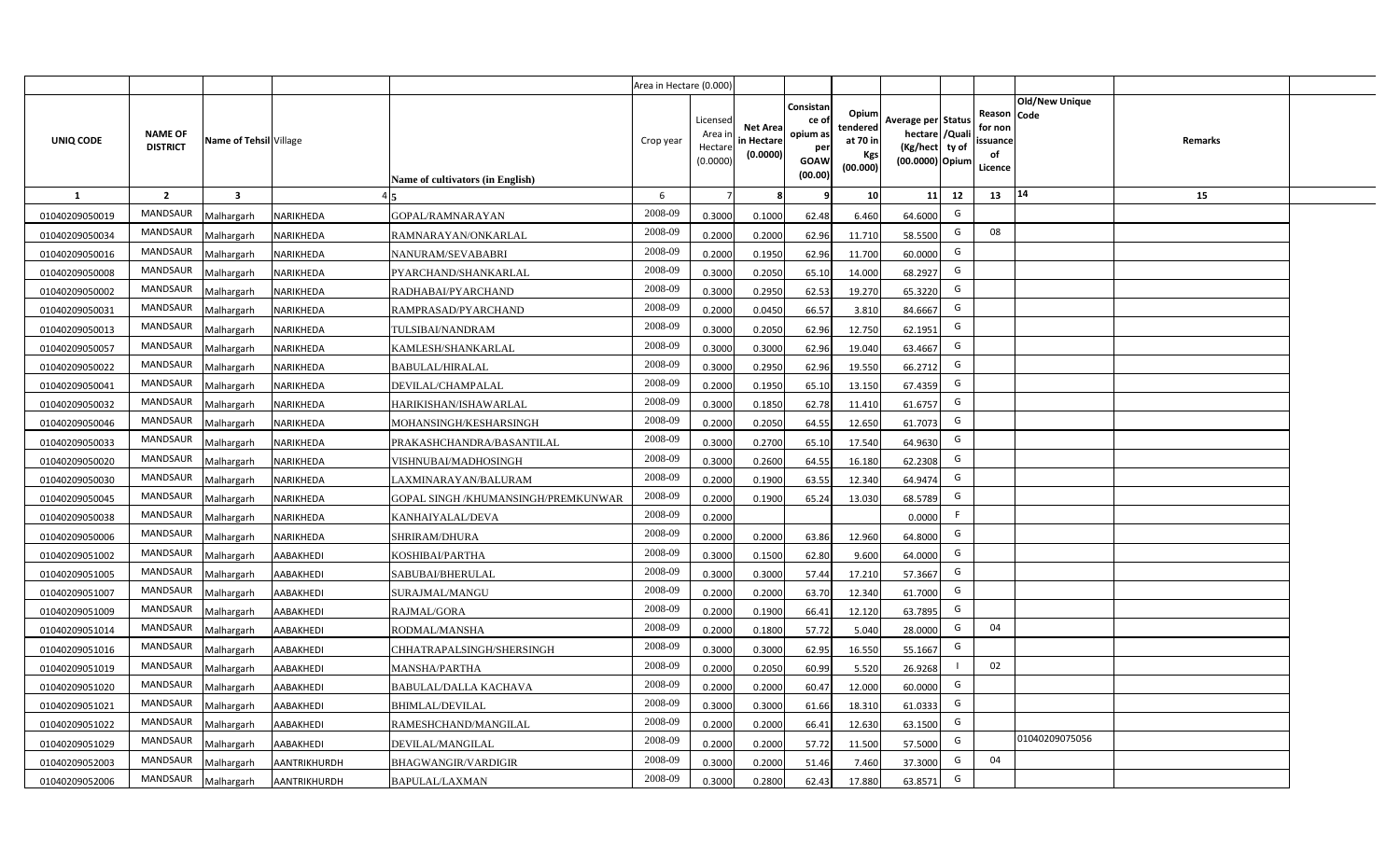|                |                                   |                         |                     |                                  | Area in Hectare (0.000) |                                           |                                          |                                                                |                                                  |                                                                           |    |                                                     |                       |                           |  |
|----------------|-----------------------------------|-------------------------|---------------------|----------------------------------|-------------------------|-------------------------------------------|------------------------------------------|----------------------------------------------------------------|--------------------------------------------------|---------------------------------------------------------------------------|----|-----------------------------------------------------|-----------------------|---------------------------|--|
| UNIQ CODE      | <b>NAME OF</b><br><b>DISTRICT</b> | Name of Tehsil Village  |                     | Name of cultivators (in English) | Crop year               | Licensed<br>Area i<br>Hectare<br>(0.0000) | <b>Net Area</b><br>n Hectare<br>(0.0000) | Consistan<br>ce o<br>opium as<br>per<br><b>GOAW</b><br>(00.00) | Opium<br>tendered<br>at 70 in<br>Kgs<br>(00.000) | Average per Status<br>hectare / Qual<br>(Kg/hect ty of<br>(00.0000) Opium |    | Reason Code<br>for nor<br>issuance<br>of<br>Licence | <b>Old/New Unique</b> | Remarks                   |  |
| 1              | $\overline{2}$                    | $\overline{\mathbf{3}}$ |                     |                                  | 6                       |                                           |                                          |                                                                | 10                                               | 11                                                                        | 12 | 13                                                  | 14                    | 15                        |  |
| 01040209052009 | MANDSAUR                          | Malhargarh              | AANTRIKHURDH        | SHANKERLAL/KHEMRAJ               | 2008-09                 | 0.2000                                    | 0.1950                                   | 63.36                                                          | 4.350                                            | 22.3077                                                                   | G  | 04                                                  |                       |                           |  |
| 01040209052010 | MANDSAUR                          | Malhargarh              | <b>AANTRIKHURDH</b> | RADHAKISHAN/SAWA                 | 2008-09                 | 0.2000                                    | 0.1850                                   | 63.36                                                          | 3.790                                            | 20.4865                                                                   | G  | 04                                                  |                       |                           |  |
| 01040209052015 | <b>MANDSAUR</b>                   | Malhargarh              | AANTRIKHURDH        | MANGILAL/LAXMAN                  | 2008-09                 | 0.3000                                    | 0.3000                                   | 63.74                                                          | 19.300                                           | 64.3333                                                                   | G  |                                                     |                       |                           |  |
| 01040209052018 | <b>MANDSAUR</b>                   | Malhargarh              | AANTRIKHURDH        | RADHESHYAM/DAYASHANKAR           | 2008-09                 | 0.2000                                    | 0.1900                                   | 62.43                                                          | 11.650                                           | 61.3158                                                                   | G  |                                                     |                       |                           |  |
| 01040209052023 | <b>MANDSAUR</b>                   | Malhargarh              | AANTRIKHURDH        | RAMLAL/BHERULAL                  | 2008-09                 | 0.3000                                    |                                          |                                                                |                                                  | 0.0000                                                                    | F. |                                                     |                       |                           |  |
| 01040209052027 | <b>MANDSAUR</b>                   | Malhargarh              | AANTRIKHURDH        | GOVINDSINGH/AMARSINGH            | 2008-09                 | 0.2000                                    | 0.1850                                   | 56.67                                                          | 10.050                                           | 54.3243                                                                   | G  |                                                     |                       | TRANSFER/HINGORIYA CHHOTA |  |
| 01040209052031 | <b>MANDSAUR</b>                   | Malhargarh              | AANTRIKHURDH        | KACHRIBAI/LAXMAN                 | 2008-09                 | 0.3000                                    |                                          |                                                                |                                                  | 0.0000                                                                    | F. |                                                     |                       |                           |  |
| 01040209052033 | <b>MANDSAUR</b>                   | Malhargarh              | AANTRIKHURDH        | DOLATSINGH/JUZHARSING            | 2008-09                 | 0.2000                                    | 0.2050                                   | 58.60                                                          | 11.820                                           | 57.6585                                                                   | G  |                                                     |                       |                           |  |
| 01040209052004 | MANDSAUR                          | Malhargarh              | AANTRIKHURDH        | HARDEV/BAPULAL                   | 2008-09                 | 0.2000                                    | 0.2000                                   | 64.26                                                          | 3.810                                            | 19.0500                                                                   | G  | 04                                                  |                       |                           |  |
| 01040209052021 | <b>MANDSAUR</b>                   | Malhargarh              | AANTRIKHURDH        | RAMDAYAL/BADRILAL                | 2008-09                 | 0.2000                                    | 0.1950                                   | 64.26                                                          | 5.270                                            | 27.0256                                                                   | G  | 04                                                  |                       |                           |  |
| 01040209053006 | <b>MANDSAUR</b>                   | Malhargarh              | ADMALIYA            | JAGDISH/DURGA                    | 2008-09                 | 0.2000                                    | 0.2000                                   | 60.68                                                          | 12.050                                           | 60.2500                                                                   | G  |                                                     |                       |                           |  |
| 01040209053007 | <b>MANDSAUR</b>                   | Malhargarh              | ADMALIYA            | HARISINGH/BHANWARSINGH           | 2008-09                 | 0.2000                                    | 0.1900                                   | 58.39                                                          | 11.670                                           | 61.4211                                                                   | G  |                                                     |                       |                           |  |
| 01040209053008 | <b>MANDSAUR</b>                   | Malhargarh              | ADMALIYA            | SADARAM/RAMLAL                   | 2008-09                 | 0.2000                                    | 0.1850                                   | 63.63                                                          | 11.350                                           | 61.3514                                                                   | G  |                                                     |                       |                           |  |
| 01040209053013 | <b>MANDSAUR</b>                   | Malhargarh              | ADMALIYA            | VARDICHAND/NANURAM               | 2008-09                 | 0.3000                                    | 0.1900                                   | 54.22                                                          | 8.950                                            | 47.1053                                                                   | G  | 04                                                  |                       |                           |  |
| 01040209053017 | <b>MANDSAUR</b>                   | Malhargarh              | ADMALIYA            | <b>JAGDISH/NATHU</b>             | 2008-09                 | 0.2000                                    | 0.1800                                   | 63.63                                                          | 11.830                                           | 65.7222                                                                   | G  |                                                     |                       |                           |  |
| 01040209053026 | <b>MANDSAUR</b>                   | Malhargarh              | ADMALIYA            | RODILAL/LAKHA                    | 2008-09                 | 0.2000                                    | 0.1950                                   | 63.63                                                          | 12.010                                           | 61.5897                                                                   | G  |                                                     |                       |                           |  |
| 01040209053027 | <b>MANDSAUR</b>                   | Malhargarh              | ADMALIYA            | <b>TEJA/PARSA</b>                | 2008-09                 | 0.2000                                    | 0.1900                                   | 63.87                                                          | 4.210                                            | 22.1579                                                                   | G  | 04                                                  |                       |                           |  |
| 01040209053029 | <b>MANDSAUR</b>                   | Malhargarh              | ADMALIYA            | SURAJMAL/LALA                    | 2008-09                 | 0.2000                                    | 0.1850                                   | 60.68                                                          | 12.010                                           | 64.9189                                                                   | G  |                                                     |                       |                           |  |
| 01040209053030 | <b>MANDSAUR</b>                   | Malhargarh              | ADMALIYA            | HIRALAL/LALA                     | 2008-09                 | 0.2000                                    | 0.1900                                   | 60.68                                                          | 13.060                                           | 68.7368                                                                   | G  |                                                     |                       |                           |  |
| 01040209053031 | <b>MANDSAUR</b>                   | Malhargarh              | ADMALIYA            | SITARAM/MULCHAND                 | 2008-09                 | 0.3000                                    | 0.2950                                   | 60.68                                                          | 7.460                                            | 25.2881                                                                   | G  | 04                                                  |                       |                           |  |
| 01040209053032 | MANDSAUR                          | Malhargarh              | ADMALIYA            | SURAJMAL/CHANDA                  | 2008-09                 | 0.2000                                    | 0.1950                                   | 60.68                                                          | 11.500                                           | 58.9744                                                                   | G  |                                                     |                       |                           |  |
| 01040209053043 | <b>MANDSAUR</b>                   | Malhargarh              | ADMALIYA            | MULCHAND/BHERULAL                | 2008-09                 | 0.2000                                    | 0.1850                                   | 63.87                                                          | 12.010                                           | 64.9189                                                                   | G  |                                                     |                       |                           |  |
| 01040209053046 | <b>MANDSAUR</b>                   | Malhargarh              | ADMALIYA            | PRABHULAL/NARAYAN                | 2008-09                 | 0.2000                                    | 0.1300                                   | 58.39                                                          | 7.320                                            | 56.3077                                                                   | G  |                                                     |                       |                           |  |
| 01040209053047 | <b>MANDSAUR</b>                   | Malhargarh              | ADMALIYA            | PARASRAM/NATHULAL                | 2008-09                 | 0.2000                                    | 0.2000                                   | 60.65                                                          | 12.650                                           | 63.2500                                                                   | G  |                                                     |                       |                           |  |
| 01040209053049 | <b>MANDSAUR</b>                   | Malhargarh              | ADMALIYA            | <b>GORILAL/DIPAJI</b>            | 2008-09                 | 0.2000                                    | 0.2000                                   | 58.39                                                          | 11.510                                           | 57.5500                                                                   | G  |                                                     |                       |                           |  |
| 01040209053051 | MANDSAUR                          | Malhargarh              | ADMALIYA            | <b>BABULAL/NATHUJI</b>           | 2008-09                 | 0.2000                                    | 0.1950                                   | 61.02                                                          | 12.540                                           | 64.3077                                                                   | G  |                                                     |                       |                           |  |
| 01040209053052 | MANDSAUR                          | Malhargarh              | ADMALIYA            | RAMPRASAD/MANGILAL               | 2008-09                 | 0.2000                                    | 0.1800                                   | 58.39                                                          | 11.020                                           | 61.2222                                                                   | G  |                                                     |                       |                           |  |
| 01040209053054 | MANDSAUR                          | Malhargarh              | ADMALIYA            | TULSIRAM/BHERULAL                | 2008-09                 | 0.3000                                    | 0.2900                                   | 58.39                                                          | 15.370                                           | 53.0000                                                                   | G  |                                                     |                       |                           |  |
| 01040209053064 | MANDSAUR                          | Malhargarh              | ADMALIYA            | SAJJANSINGH/MOKHAMSINGH          | 2008-09                 | 0.2000                                    | 0.2000                                   | 57.97                                                          | 11.630                                           | 58.1500                                                                   | G  |                                                     |                       |                           |  |
| 01040209053068 | MANDSAUR                          | Malhargarh              | <b>ADMALIYA</b>     | RAGHUNATH/LAKHKHA                | 2008-09                 | 0.2000                                    | 0.1950                                   | 57.97                                                          | 10.810                                           | 55.4359                                                                   | G  |                                                     |                       |                           |  |
| 01040209053018 | MANDSAUR                          | Malhargarh              | <b>ADMALIYA</b>     | <b>BABULAL/MANGILAL</b>          | 2008-09                 | 0.2000                                    | 0.1900                                   | 63.87                                                          | 12.130                                           | 63.8421                                                                   | G  |                                                     |                       |                           |  |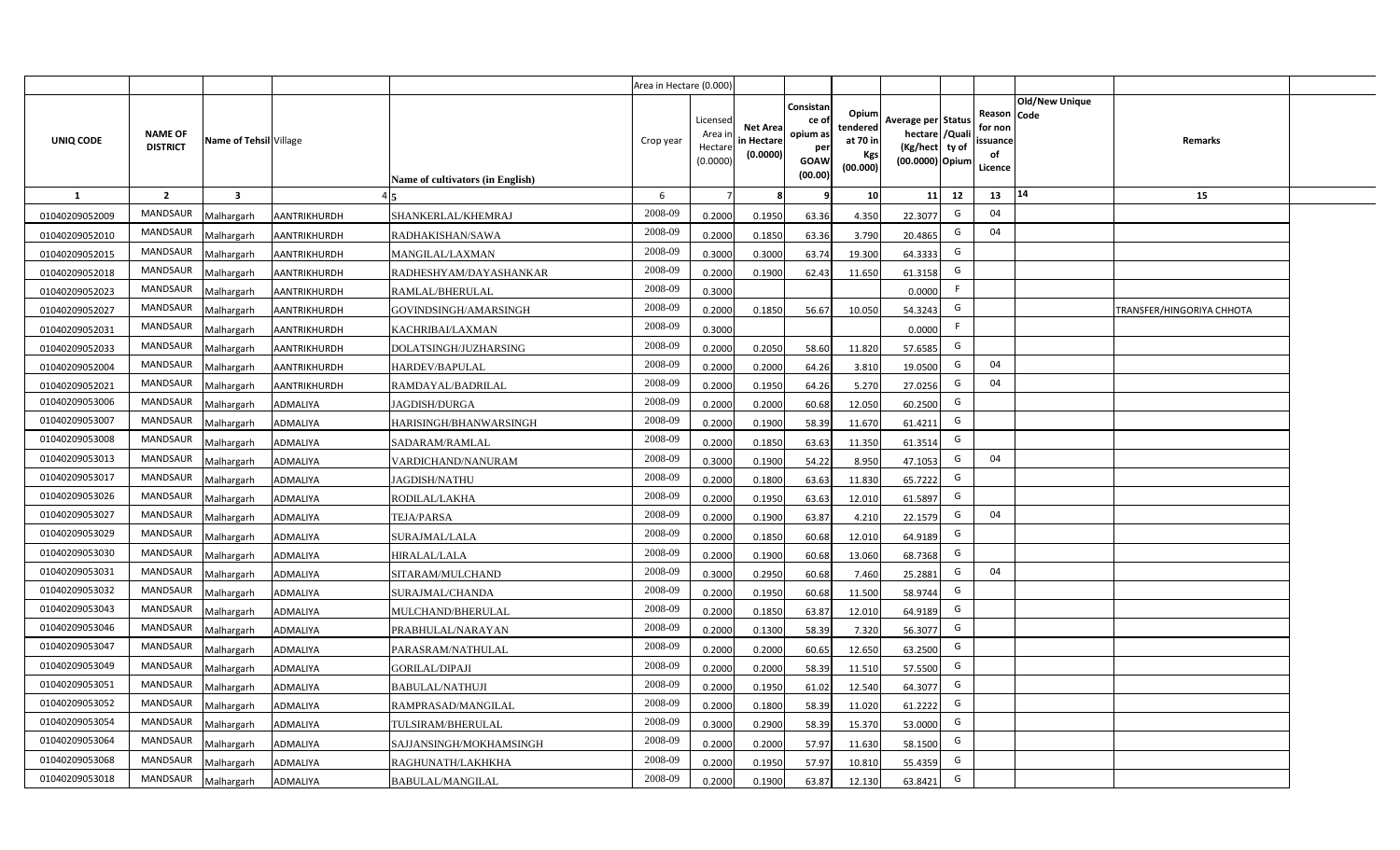|                |                                   |                         |                 |                                  | Area in Hectare (0.000) |                                          |                                           |                                                          |                                                         |                                                                           |    |                                                     |                       |                |  |
|----------------|-----------------------------------|-------------------------|-----------------|----------------------------------|-------------------------|------------------------------------------|-------------------------------------------|----------------------------------------------------------|---------------------------------------------------------|---------------------------------------------------------------------------|----|-----------------------------------------------------|-----------------------|----------------|--|
| UNIQ CODE      | <b>NAME OF</b><br><b>DISTRICT</b> | Name of Tehsil Village  |                 | Name of cultivators (in English) | Crop year               | Licensed<br>Area i<br>Hectar<br>(0.0000) | <b>Net Area</b><br>in Hectare<br>(0.0000) | Consistan<br>ce of<br>opium as<br>per<br>GOAW<br>(00.00) | Opium<br>tendered<br>at 70 in<br><b>Kgs</b><br>(00.000) | Average per Status<br>hectare / Qual<br>(Kg/hect ty of<br>(00.0000) Opium |    | Reason Code<br>for non<br>issuance<br>of<br>Licence | <b>Old/New Unique</b> | Remarks        |  |
| 1              | $\overline{2}$                    | $\overline{\mathbf{3}}$ |                 |                                  | 6                       |                                          |                                           |                                                          | 10 <sup>1</sup>                                         | 11                                                                        | 12 | 13                                                  | 14                    | 15             |  |
| 01040209054001 | <b>MANDSAUR</b>                   | Malhargarh              | <b>ANOOPURA</b> | KALUSINGH/HAMERSINGH             | 2008-09                 | 0.3000                                   | 0.2700                                    | 60.60                                                    | 16.330                                                  | 60.4815                                                                   | G  |                                                     |                       |                |  |
| 01040209054005 | <b>MANDSAUR</b>                   | Malhargarh              | <b>ANOOPURA</b> | UDAYSINGH/SARTANSINGH            | 2008-09                 | 0.2000                                   | 0.2000                                    | 60.97                                                    | 11.980                                                  | 59.9000                                                                   | G  |                                                     |                       |                |  |
| 01040209054012 | <b>MANDSAUR</b>                   | Malhargarh              | <b>ANOOPURA</b> | <b>MANNA/GORILAL</b>             | 2008-09                 | 0.2000                                   | 0.1800                                    | 60.97                                                    | 11.850                                                  | 65.8333                                                                   | G  |                                                     |                       |                |  |
| 01040209054016 | <b>MANDSAUR</b>                   | Malhargarh              | <b>ANOOPURA</b> | JAGDISH/GOURILAL                 | 2008-09                 | 0.2000                                   | 0.1950                                    | 60.97                                                    | 12.550                                                  | 64.3590                                                                   | G  |                                                     |                       |                |  |
| 01040209054020 | <b>MANDSAUR</b>                   | Malhargarh              | <b>ANOOPURA</b> | VIRAMSINGH/HARISINGH             | 2008-09                 | 0.200                                    | 0.1800                                    | 63.97                                                    | 11.860                                                  | 65.8889                                                                   | G  |                                                     |                       |                |  |
| 01040209054019 | <b>MANDSAUR</b>                   | Malhargarh              | <b>ANOOPURA</b> | KAMLIBAI/BALLA                   | 2008-09                 | 0.200                                    | 0.1800                                    | 63.97                                                    | 11.690                                                  | 64.9444                                                                   | G  |                                                     |                       |                |  |
| 01040209054021 | <b>MANDSAUR</b>                   | Malhargarh              | <b>ANOOPURA</b> | HULASIBAI/MOHANSINGH             | 2008-09                 | 0.200                                    | 0.1900                                    | 60.97                                                    | 11.450                                                  | 60.2632                                                                   | G  |                                                     |                       |                |  |
| 01040209054030 | <b>MANDSAUR</b>                   | Malhargarh              | <b>ANOOPURA</b> | KACHRUSINGH/BHERUSINGH           | 2008-09                 | 0.3000                                   | 0.2850                                    | 61.77                                                    | 17.450                                                  | 61.2281                                                                   | G  |                                                     |                       |                |  |
| 01040209054034 | <b>MANDSAUR</b>                   | Malhargarh              | <b>ANOOPURA</b> | RAJMAL/MANGU                     | 2008-09                 | 0.2000                                   | 0.2000                                    | 60.97                                                    | 12.250                                                  | 61.2500                                                                   | G  |                                                     |                       |                |  |
| 01040209055002 | MANDSAUR                          | Malhargarh              | AVNAKACHRIYA    | VARJIBAI/MOHANLAL                | 2008-09                 | 0.2000                                   | 0.1900                                    | 66.30                                                    | 12.670                                                  | 66.6842                                                                   | G  |                                                     |                       |                |  |
| 01040209055003 | MANDSAUR                          | Malhargarh              | AVNAKACHRIYA    | HARCHAND/BADRILAL CHAMAR         | 2008-09                 | 0.2000                                   | 0.1950                                    | 61.46                                                    | 9.330                                                   | 47.8462                                                                   | G  | 04                                                  |                       |                |  |
| 01040209055006 | MANDSAUR                          | Malhargarh              | AVNAKACHRIYA    | BHANWARIBAI/UDAYSINGH            | 2008-09                 | 0.2000                                   | 0.1900                                    | 61.46                                                    | 11.480                                                  | 60.4211                                                                   | G  |                                                     |                       |                |  |
| 01040209055007 | MANDSAUR                          | Malhargarh              | AVNAKACHRIYA    | RUKMANIBAI/NARAYAN               | 2008-09                 | 0.2000                                   | 0.1850                                    | 68.28                                                    | 11.850                                                  | 64.0541                                                                   | G  |                                                     |                       |                |  |
| 01040209055008 | MANDSAUR                          | Malhargarh              | AVNAKACHRIYA    | KACHRU/LALA CHAMAR               | 2008-09                 | 0.2000                                   | 0.2050                                    | 67.06                                                    | 13.210                                                  | 64.4390                                                                   | G  | 08                                                  |                       |                |  |
| 01040209055011 | MANDSAUR                          | Malhargarh              | AVNAKACHRIYA    | SHANTIBAI/GORILAL                | 2008-09                 | 0.2000                                   | 0.1950                                    | 47.31                                                    | 3.660                                                   | 18.7692                                                                   | G  | 04                                                  |                       |                |  |
| 01040209055012 | <b>MANDSAUR</b>                   | Malhargarh              | AVNAKACHRIYA    | BADAMBAI/ISHWARSINGH             | 2008-09                 | 0.2000                                   | 0.1950                                    | 64.80                                                    | 12.630                                                  | 64.7692                                                                   | G  |                                                     |                       |                |  |
| 01040209055013 | <b>MANDSAUR</b>                   | Malhargarh              | AVNAKACHRIYA    | KHUMANSINGH/KISHORSINGH          | 2008-09                 | 0.200                                    | 0.1800                                    | 60.59                                                    | 10.820                                                  | 60.1111                                                                   | G  |                                                     |                       |                |  |
| 01040209055014 | <b>MANDSAUR</b>                   | Malhargarh              | AVNAKACHRIYA    | MOTILAL/RAMLAL                   | 2008-09                 | 0.2000                                   | 0.2000                                    | 63.51                                                    | 11.700                                                  | 58.5000                                                                   | G  |                                                     |                       |                |  |
| 01040209055015 | <b>MANDSAUR</b>                   | Malhargarh              | AVNAKACHRIYA    | <b>BALSINGH/KISHORSINGH</b>      | 2008-09                 | 0.2000                                   | 0.1950                                    | 64.80                                                    | 12.430                                                  | 63.7436                                                                   | G  |                                                     |                       |                |  |
| 01040209055016 | <b>MANDSAUR</b>                   | Malhargarh              | AVNAKACHRIYA    | KASTURIBAI/KESHURAM              | 2008-09                 | 0.2000                                   | 0.2000                                    | 66.93                                                    | 13.210                                                  | 66.0500                                                                   | G  |                                                     |                       |                |  |
| 01040209055017 | <b>MANDSAUR</b>                   | Malhargarh              | AVNAKACHRIYA    | BHANWARLAL/RAMLAL                | 2008-09                 | 0.2000                                   | 0.0250                                    | 66.93                                                    | 1.610                                                   | 64.4000                                                                   | G  |                                                     |                       |                |  |
| 01040209055018 | <b>MANDSAUR</b>                   | Malhargarh              | AVNAKACHRIYA    | KAILASHCHANDRA/MOHANLAL          | 2008-09                 | 0.2000                                   | 0.1900                                    | 66.93                                                    | 12.580                                                  | 66.2105                                                                   | G  |                                                     |                       |                |  |
| 01040209055019 | <b>MANDSAUR</b>                   | Malhargarh              | AVNAKACHRIYA    | DULESINGH/BHERUSINGH             | 2008-09                 | 0.2000                                   | 0.2000                                    | 61.46                                                    | 12.230                                                  | 61.1500                                                                   | G  |                                                     |                       |                |  |
| 01040209055020 | <b>MANDSAUR</b>                   | Malhargarh              | AVNAKACHRIYA    | LALSINGH/UDAYSINGH               | 2008-09                 | 0.200                                    | 0.1800                                    | 61.46                                                    | 10.850                                                  | 60.2778                                                                   | G  |                                                     |                       |                |  |
| 01040209055022 | <b>MANDSAUR</b>                   | Malhargarh              | AVNAKACHRIYA    | RAMCHANDAR/DHANNA                | 2008-09                 | 0.200                                    | 0.0850                                    | 66.93                                                    | 5.480                                                   | 64.4706                                                                   | G  |                                                     |                       |                |  |
| 01040209055024 | <b>MANDSAUR</b>                   | Malhargarh              | AVNAKACHRIYA    | VIRENDRA KUMER/GORILAL           | 2008-09                 | 0.200                                    | 0.1900                                    | 66.93                                                    | 12.690                                                  | 66.7895                                                                   | G  |                                                     |                       |                |  |
| 01040209055025 | MANDSAUR                          | Malhargarh              | AVNAKACHRIYA    | PRABHULAL/BAGDIRAM               | 2008-09                 | 0.2000                                   | 0.1900                                    | 64.80                                                    | 12.200                                                  | 64.2105                                                                   | G  |                                                     |                       |                |  |
| 01040209055031 | <b>MANDSAUR</b>                   | Malhargarh              | AVNAKACHRIYA    | MADANSINGH/ISHWARSINGH           | 2008-09                 | 0.2000                                   | 0.2000                                    | 61.46                                                    | 11.720                                                  | 58.6000                                                                   | G  |                                                     |                       | TRANSFER/HIRLI |  |
| 01040209055046 | MANDSAUR                          | Malhargarh              | AVNAKACHRIYA    | DHAPUBAI/MOTISINGH               | 2008-09                 | 0.2000                                   | 0.1900                                    | 64.54                                                    | 11.870                                                  | 62.4737                                                                   | G  |                                                     |                       |                |  |
| 01040209055048 | <b>MANDSAUR</b>                   | Malhargarh              | AVNAKACHRIYA    | RUGHNATH/CHANDMAL                | 2008-09                 | 0.2000                                   | 0.1850                                    | 64.54                                                    | 11.600                                                  | 62.7027                                                                   | G  |                                                     |                       |                |  |
| 01040209055049 | MANDSAUR                          | Malhargarh              | AVNAKACHRIYA    | MANOHARSINGH/KISHANSINGH         | 2008-09                 | 0.2000                                   | 0.2000                                    | 61.12                                                    | 11.920                                                  | 59.6000                                                                   | G  |                                                     |                       |                |  |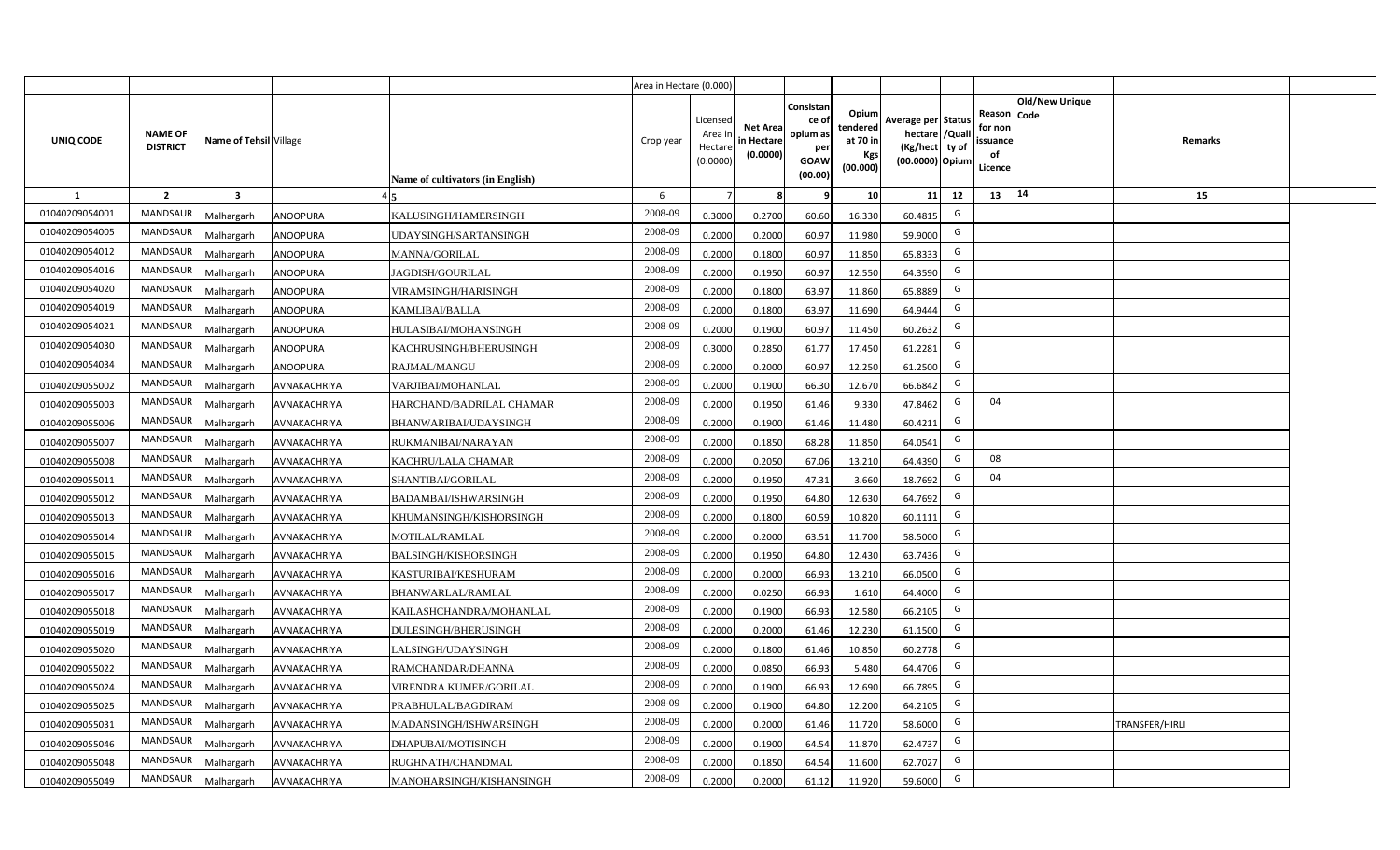|                |                                   |                        |                    |                                  | Area in Hectare (0.000) |                                          |                                           |                                                          |                                                  |                                                                            |                                                    |                       |                      |  |
|----------------|-----------------------------------|------------------------|--------------------|----------------------------------|-------------------------|------------------------------------------|-------------------------------------------|----------------------------------------------------------|--------------------------------------------------|----------------------------------------------------------------------------|----------------------------------------------------|-----------------------|----------------------|--|
| UNIQ CODE      | <b>NAME OF</b><br><b>DISTRICT</b> | Name of Tehsil Village |                    | Name of cultivators (in English) | Crop year               | Licensed<br>Area i<br>Hectar<br>(0.0000) | <b>Net Area</b><br>in Hectare<br>(0.0000) | Consistan<br>ce of<br>opium as<br>per<br>GOAW<br>(00.00) | Opium<br>tendered<br>at 70 in<br>Kgs<br>(00.000) | Average per Status<br>hectare / Quali<br>(Kg/hect ty of<br>(00.0000) Opium | Reason Code<br>for non<br>ssuance<br>of<br>Licence | <b>Old/New Unique</b> | <b>Remarks</b>       |  |
| $\mathbf{1}$   | $\overline{2}$                    | $\mathbf{3}$           |                    |                                  | 6                       | $\overline{7}$                           | 8                                         | 9                                                        | 10 <sup>1</sup>                                  | 11<br>12                                                                   | 13                                                 | 14                    | 15                   |  |
| 01040209055052 | MANDSAUR                          | Malhargarh             | AVNAKACHRIYA       | SOHANBAI/KISHANDAS               | 2008-09                 | 0.2000                                   | 0.1650                                    | 61.46                                                    | 8.750                                            | G<br>53.0303                                                               |                                                    |                       |                      |  |
| 01040209055054 | MANDSAUR                          | Malhargarh             | AVNAKACHRIYA       | <b>BASANTIBAI/RAMLAL</b>         | 2008-09                 | 0.2000                                   | 0.0900                                    | 64.54                                                    | 5.740                                            | G<br>63.7778                                                               |                                                    |                       |                      |  |
| 01040209055004 | MANDSAUR                          | Malhargarh             | AVNAKACHRIYA       | <b>BAPUSINGH/KALUSINGH</b>       | 2008-09                 | 0.2000                                   | 0.1900                                    | 64.54                                                    | 12.020                                           | G<br>63.2632                                                               |                                                    |                       |                      |  |
| 01040209055029 | MANDSAUR                          | Malhargarh             | AVNAKACHRIYA       | LALSINGH/PYARSINGH               | 2008-09                 | 0.3000                                   | 0.2850                                    | 64.54                                                    | 18.190                                           | G<br>63.8246                                                               |                                                    |                       |                      |  |
| 01040209055039 | MANDSAUR                          | Malhargarh             | AVNAKACHRIYA       | DEVISINGH/PREMSINGH              | 2008-09                 | 0.2000                                   | 0.0950                                    | 66.31                                                    | 6.430                                            | G<br>67.6842                                                               |                                                    |                       | TRANSFER/HIRLI       |  |
| 01040209055058 | MANDSAUR                          | Malhargarh             | AVNAKACHRIYA       | RAMLAL/MANNALAL                  | 2008-09                 | 0.2000                                   | 0.1150                                    | 67.11                                                    | 8.270                                            | G<br>71.9130                                                               |                                                    |                       |                      |  |
| 01040209055030 | <b>MANDSAUR</b>                   | Malhargarh             | AVNAKACHRIYA       | MADANLAL/GORILAL                 | 2008-09                 | 0.2000                                   | 0.1750                                    | 65.30                                                    | 11.330                                           | G<br>64.7429                                                               |                                                    |                       |                      |  |
| 01040209055028 | <b>MANDSAUR</b>                   | Malhargarh             | AVNAKACHRIYA       | UDAYSINGH/BHERUSINGH             | 2008-09                 | 0.2000                                   | 0.1900                                    | 62.07                                                    | 11.660                                           | G<br>61.3684                                                               |                                                    |                       |                      |  |
| 01040209055009 | MANDSAUR                          | Malhargarh             | AVNAKACHRIYA       | GOBARSINGH/PRABHUSINGH           | 2008-09                 | 0.2000                                   | 0.1900                                    | 64.48                                                    | 11.380                                           | G<br>59.8947                                                               |                                                    |                       |                      |  |
| 01040209055001 | MANDSAUR                          | Malhargarh             | AVNAKACHRIYA       | BHANWARIBAI/PREMSINGH            | 2008-09                 | 0.2000                                   | 0.0950                                    | 61.52                                                    | 5.660                                            | G<br>59.5789                                                               |                                                    |                       |                      |  |
| 01040209055059 | <b>MANDSAUR</b>                   | Malhargarh             | AVNAKACHRIYA       | RAMLAL/DHANNA GAYRI              | 2008-09                 | 0.2000                                   | 0.1900                                    | 66.02                                                    | 11.850                                           | G<br>62.3684                                                               |                                                    |                       |                      |  |
| 01040209055053 | <b>MANDSAUR</b>                   | Malhargarh             | AVNAKACHRIYA       | MANGILAL/GABBA                   | 2008-09                 | 0.2000                                   | 0.2000                                    | 65.03                                                    | 13.070                                           | G<br>65.3500                                                               |                                                    |                       |                      |  |
| 01040209055032 | <b>MANDSAUR</b>                   | Malhargarh             | AVNAKACHRIYA       | DEVISINGH/BHUVANISINGH           | 2008-09                 | 0.2000                                   | 0.1950                                    | 58.01                                                    | 10.720                                           | 54.9744<br>G                                                               |                                                    | 01040209067024        |                      |  |
| 01040209056001 | <b>MANDSAUR</b>                   | Malhargarh             | BANDPIPLIYA        | KESHARSINGH/VIJAYSINGH           | 2008-09                 | 0.3000                                   | 0.2950                                    | 65.38                                                    | 17.820                                           | G<br>60.4068                                                               |                                                    |                       |                      |  |
| 01040209056004 | <b>MANDSAUR</b>                   | Malhargarh             | BANDPIPLIYA        | BHUVANISINGH/ARJUNSINGH          | 2008-09                 | 0.2000                                   | 0.1000                                    | 65.42                                                    | 6.740                                            | G<br>67.4000                                                               |                                                    |                       |                      |  |
| 01040209056005 | MANDSAUR                          | Malhargarh             | BANDPIPLIYA        | MADHOSINGH/NIRBHAYSINGH          | 2008-09                 | 0.3000                                   | 0.0950                                    | 63.65                                                    | 6.430                                            | G<br>67.6842                                                               |                                                    |                       |                      |  |
| 01040209056011 | <b>MANDSAUR</b>                   | Malhargarh             | BANDPIPLIYA        | ONKARLAL/LAXMAN                  | 2008-09                 | 0.3000                                   | 0.2950                                    | 63.15                                                    | 18.070                                           | G<br>61.2542                                                               |                                                    |                       |                      |  |
| 01040209056016 | <b>MANDSAUR</b>                   | Malhargarh             | BANDPIPLIYA        | SAITANSINGH/AMARSINGH            | 2008-09                 | 0.2000                                   | 0.2000                                    | 64.26                                                    | 13.190                                           | G<br>65.9500                                                               |                                                    |                       |                      |  |
| 01040209056019 | <b>MANDSAUR</b>                   | Malhargarh             | BANDPIPLIYA        | HEMRAJ/UDAYRAM GAYRI             | 2008-09                 | 0.2000                                   | 0.1950                                    | 64.21                                                    | 13.390                                           | G<br>68.6667                                                               |                                                    |                       |                      |  |
| 01040209056024 | <b>MANDSAUR</b>                   | Malhargarh             | <b>BANDPIPLIYA</b> | GORDHANSINGH/JUZHRSINGH          | 2008-09                 | 0.2000                                   | 0.1950                                    | 64.21                                                    | 12.990                                           | G<br>66.6154                                                               |                                                    |                       |                      |  |
| 01040209056025 | <b>MANDSAUR</b>                   | Malhargarh             | BANDPIPLIYA        | RATANSINGH/NANUSINGH             | 2008-09                 | 0.2000                                   | 0.1850                                    | 56.12                                                    | 11.030                                           | G<br>59.6216                                                               |                                                    |                       |                      |  |
| 01040209056026 | <b>MANDSAUR</b>                   | Malhargarh             | <b>BANDPIPLIYA</b> | SHANTILAL/UDAYRAM                | 2008-09                 | 0.3000                                   | 0.2950                                    | 61.47                                                    | 19.530                                           | G<br>66.2034                                                               |                                                    |                       | TRANSFER/PADDA/NMH-I |  |
| 01040209056027 | MANDSAUR                          | Malhargarh             | <b>BANDPIPLIYA</b> | KAILASHDAS/JIVANDAS              | 2008-09                 | 0.2000                                   | 0.1950                                    | 66.12                                                    | 12.350                                           | G<br>63.3333                                                               |                                                    |                       |                      |  |
| 01040209056029 | <b>MANDSAUR</b>                   | Malhargarh             | BANDPIPLIYA        | HIRALAL/SUKHA                    | 2008-09                 | 0.2000                                   | 0.2000                                    | 61.47                                                    | 12.650                                           | G<br>63.2500                                                               |                                                    |                       |                      |  |
| 01040209056032 | <b>MANDSAUR</b>                   | Malhargarh             | BANDPIPLIYA        | SHYAMLAL/JIVA                    | 2008-09                 | 0.2000                                   | 0.2000                                    | 61.47                                                    | 12.330                                           | G<br>61.6500                                                               |                                                    |                       |                      |  |
| 01040209056033 | <b>MANDSAUR</b>                   | Malhargarh             | BANDPIPLIYA        | <b>BABULAL/SITABAI</b>           | 2008-09                 | 0.2000                                   | 0.2000                                    | 64.21                                                    | 12.800                                           | G<br>64.0000                                                               |                                                    |                       |                      |  |
| 01040209056034 | MANDSAUR                          | Malhargarh             | BANDPIPLIYA        | GANPATLAL/LAXMAN                 | 2008-09                 | 0.2000                                   | 0.1750                                    | 64.21                                                    | 9.990                                            | G<br>57.0857                                                               |                                                    |                       |                      |  |
| 01040209056039 | MANDSAUR                          | Malhargarh             | <b>BANDPIPLIYA</b> | HULASBAI/SHIVSINGH               | 2008-09                 | 0.2000                                   | 0.1950                                    | 64.21                                                    | 12.670                                           | G<br>64.9744                                                               |                                                    |                       |                      |  |
| 01040209056062 | MANDSAUR                          | Malhargarh             | <b>BANDPIPLIYA</b> | <b>BABUDAS/DAYALDAS</b>          | 2008-09                 | 0.2000                                   | 0.2000                                    | 66.12                                                    | 13.030                                           | G<br>65.1500                                                               |                                                    |                       |                      |  |
| 01040209056063 | MANDSAUR                          | Malhargarh             | <b>BANDPIPLIYA</b> | RATANLAL/UDAYRAM                 | 2008-09                 | 0.2000                                   | 0.1950                                    | 61.11                                                    | 11.960                                           | G<br>61.3333                                                               |                                                    |                       |                      |  |
| 01040209056064 | MANDSAUR                          | Malhargarh             | <b>BANDPIPLIYA</b> | <b>MANGILAL/BHERA</b>            | 2008-09                 | 0.2000                                   | 0.2000                                    | 58.51                                                    | 10.980                                           | G<br>54.9000                                                               |                                                    |                       |                      |  |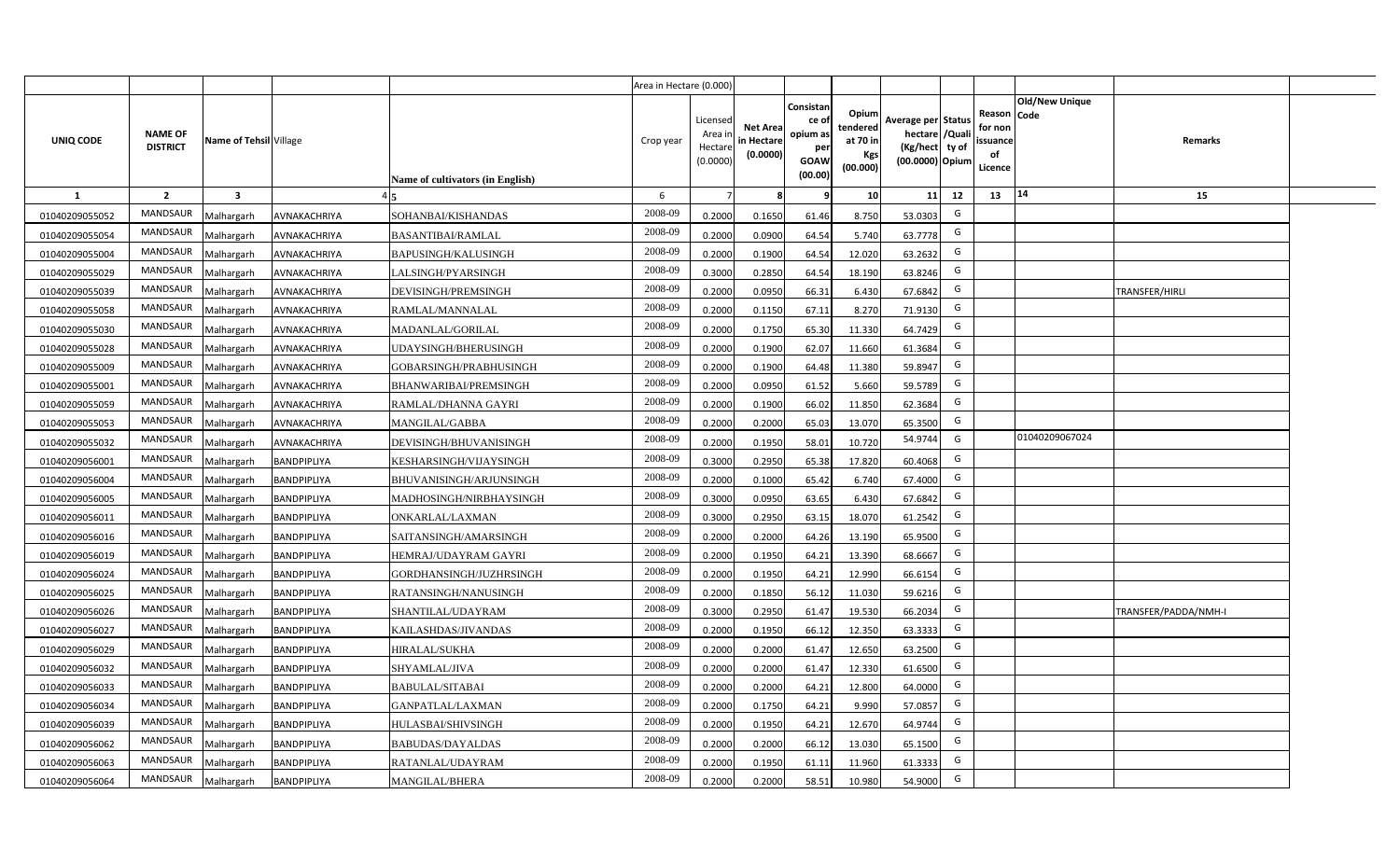|                |                                   |                         |                        |                                  | Area in Hectare (0.000) |                                          |                                           |                                                          |                                                         |                                                                           |    |                                                     |                       |                      |  |
|----------------|-----------------------------------|-------------------------|------------------------|----------------------------------|-------------------------|------------------------------------------|-------------------------------------------|----------------------------------------------------------|---------------------------------------------------------|---------------------------------------------------------------------------|----|-----------------------------------------------------|-----------------------|----------------------|--|
| UNIQ CODE      | <b>NAME OF</b><br><b>DISTRICT</b> | Name of Tehsil Village  |                        | Name of cultivators (in English) | Crop year               | Licensed<br>Area i<br>Hectar<br>(0.0000) | <b>Net Area</b><br>in Hectare<br>(0.0000) | Consistan<br>ce of<br>opium as<br>per<br>GOAW<br>(00.00) | Opium<br>tendered<br>at 70 in<br><b>Kgs</b><br>(00.000) | Average per Status<br>hectare / Qual<br>(Kg/hect ty of<br>(00.0000) Opium |    | Reason Code<br>for nor<br>issuance<br>of<br>Licence | <b>Old/New Unique</b> | Remarks              |  |
| 1              | $\overline{2}$                    | $\overline{\mathbf{3}}$ |                        |                                  | 6                       |                                          |                                           |                                                          | 10 <sup>1</sup>                                         | 11                                                                        | 12 | 13                                                  | 14                    | 15                   |  |
| 01040209056065 | <b>MANDSAUR</b>                   | Malhargarh              | BANDPIPLIYA            | BHUVANSINGH/BHANWARSINGH         | 2008-09                 | 0.3000                                   | 0.3050                                    | 61.47                                                    | 17.910                                                  | 58.7213                                                                   | G  |                                                     |                       |                      |  |
| 01040209056068 | <b>MANDSAUR</b>                   | Malhargarh              | BANDPIPLIYA            | SURESHCHANDRA/BHANWARLAL         | 2008-09                 | 0.3000                                   | 0.3150                                    | 62.08                                                    | 19.590                                                  | 62.1905                                                                   | G  |                                                     |                       |                      |  |
| 01040209056070 | <b>MANDSAUR</b>                   | Malhargarh              | BANDPIPLIYA            | KAMALSINGH/PYARSINGH             | 2008-09                 | 0.2000                                   | 0.2000                                    | 63.90                                                    | 12.690                                                  | 63.4500                                                                   | G  |                                                     |                       |                      |  |
| 01040209056071 | <b>MANDSAUR</b>                   | Malhargarh              | BANDPIPLIYA            | BHANWARLAL/BHERULAL              | 2008-09                 | 0.2000                                   | 0.1850                                    | 61.47                                                    | 12.070                                                  | 65.2432                                                                   | G  |                                                     |                       |                      |  |
| 01040209056021 | <b>MANDSAUR</b>                   | Malhargarh              | BANDPIPLIYA            | MATHRIBAI/KISHANLAL              | 2008-09                 | 0.2000                                   | 0.2000                                    | 63.42                                                    | 13.030                                                  | 65.1500                                                                   | G  |                                                     |                       |                      |  |
| 01040209056013 | <b>MANDSAUR</b>                   | Malhargarh              | BANDPIPLIYA            | NANDLAL/NATHULAL@NANURAM         | 2008-09                 | 0.200                                    | 0.1800                                    | 59.93                                                    | 10.640                                                  | 59.1111                                                                   | G  |                                                     |                       |                      |  |
| 01040209056009 | <b>MANDSAUR</b>                   | Malhargarh              | BANDPIPLIYA            | FAKIRCHAND/BHANWARLAL            | 2008-09                 | 0.300                                    | 0.2850                                    | 60.10                                                    | 16.810                                                  | 58.9825                                                                   | G  |                                                     |                       |                      |  |
| 01040209056066 | <b>MANDSAUR</b>                   | Malhargarh              | BANDPIPLIYA            | MANGILAL/BAGDIRAM                | 2008-09                 | 0.200                                    | 0.2000                                    | 63.94                                                    | 13.490                                                  | 67.4500                                                                   | G  |                                                     |                       |                      |  |
| 01040209056003 | MANDSAUR                          | Malhargarh              | BANDPIPLIYA            | KARULAL/PYARA                    | 2008-09                 | 0.3000                                   | 0.2950                                    | 57.06                                                    | 18.100                                                  | 61.3559                                                                   | G  |                                                     |                       |                      |  |
| 01040209056078 | <b>MANDSAUR</b>                   | Malhargarh              | BANDPIPLIYA            | LAXMINARAYAN/MANGILAL            | 2008-09                 | 0.2000                                   |                                           |                                                          |                                                         | 0.0000                                                                    | F  |                                                     |                       | TRANSFER/NARAYANGARH |  |
| 01040209057008 | MANDSAUR                          | Malhargarh              | <b>BHILKHEDI</b>       | FAKIRCHAND/KALU GUJAR            | 2008-09                 | 0.2000                                   | 0.2050                                    | 44.28                                                    | 4.500                                                   | 21.9512                                                                   | G  | 04                                                  |                       |                      |  |
| 01040209057011 | <b>MANDSAUR</b>                   | Malhargarh              | <b>BHILKHEDI</b>       | DEVRAM/NATHULAL                  | 2008-09                 | 0.2000                                   | 0.1900                                    | 48.21                                                    | 2.770                                                   | 14.5789                                                                   | G  | 04                                                  |                       |                      |  |
| 01040209057018 | <b>MANDSAUR</b>                   | Malhargarh              | <b>BHILKHEDI</b>       | KARULAL/KISHOR                   | 2008-09                 | 0.2000                                   | 0.1850                                    | 40.44                                                    | 3.730                                                   | 20.1622                                                                   | G  | 04                                                  |                       |                      |  |
| 01040209057021 | <b>MANDSAUR</b>                   | Malhargarh              | <b>BHILKHEDI</b>       | PARASRAM/MOHANLAL                | 2008-09                 | 0.2000                                   | 0.1850                                    | 57.19                                                    | 3.980                                                   | 21.5135                                                                   | G  | 04                                                  |                       |                      |  |
| 01040209057033 | <b>MANDSAUR</b>                   | Malhargarh              | <b>BHILKHEDI</b>       | <b>BANSHILAL/MOHANLAL</b>        | 2008-09                 | 0.2000                                   | 0.1800                                    | 57.19                                                    | 9.290                                                   | 51.6111                                                                   | G  | 04                                                  |                       |                      |  |
| 01040209057035 | <b>MANDSAUR</b>                   | Malhargarh              | <b>BHILKHEDI</b>       | SOJI/GANGARAM                    | 2008-09                 | 0.2000                                   | 0.1850                                    | 63.43                                                    | 11.940                                                  | 64.5405                                                                   | G  |                                                     |                       |                      |  |
| 01040209057040 | <b>MANDSAUR</b>                   | Malhargarh              | <b>BHILKHEDI</b>       | KANWARLAL/RAMLAL                 | 2008-09                 | 0.2000                                   | 0.1750                                    | 57.63                                                    | 3.530                                                   | 20.1714                                                                   | G  | 04                                                  |                       |                      |  |
| 01040209057047 | <b>MANDSAUR</b>                   | Malhargarh              | <b>BHILKHEDI</b>       | KARULAL/SITARAM                  | 2008-09                 | 0.2000                                   | 0.1850                                    | 66.98                                                    | 12.160                                                  | 65.7297                                                                   | G  |                                                     |                       |                      |  |
| 01040209057049 | <b>MANDSAUR</b>                   | Malhargarh              | <b>BHILKHEDI</b>       | SITARAM/GANGARAM                 | 2008-09                 | 0.2000                                   | 0.1800                                    | 63.43                                                    | 6.360                                                   | 35.3333                                                                   | G  | 04                                                  |                       |                      |  |
| 01040209057050 | <b>MANDSAUR</b>                   | Malhargarh              | <b>BHILKHEDI</b>       | <b>BANSHILAL/KISHOR</b>          | 2008-09                 | 0.2000                                   | 0.1750                                    | 48.35                                                    | 5.840                                                   | 33.3714                                                                   | G  | 04                                                  |                       |                      |  |
| 01040209057057 | <b>MANDSAUR</b>                   | Malhargarh              | <b>BHILKHEDI</b>       | RADHABAI/BHUVANIRAM CHAMAR       | 2008-09                 | 0.2000                                   | 0.1900                                    | 53.64                                                    | 5.040                                                   | 26.5263                                                                   | G  | 04                                                  |                       |                      |  |
| 01040209057032 | <b>MANDSAUR</b>                   | Malhargarh              | <b>BHILKHEDI</b>       | GITABAI/MOHANLAL                 | 2008-09                 | 0.2000                                   | 0.1850                                    | 57.63                                                    | 10.600                                                  | 57.2973                                                                   | G  |                                                     |                       |                      |  |
| 01040209057060 | <b>MANDSAUR</b>                   | Malhargarh              | <b>BHILKHEDI</b>       | GATTUBAI/MANGILAL                | 2008-09                 | 0.2000                                   | 0.1950                                    | 53.64                                                    | 3.790                                                   | 19.4359                                                                   | G  | 04                                                  |                       |                      |  |
| 01040209057051 | <b>MANDSAUR</b>                   | Malhargarh              | <b>BHILKHEDI</b>       | DEVILAL/BHAGATRAM                | 2008-09                 | 0.2000                                   | 0.1700                                    | 63.43                                                    | 9.990                                                   | 58.7647                                                                   | G  |                                                     |                       |                      |  |
| 01040209057002 | <b>MANDSAUR</b>                   | Malhargarh              | <b>BHILKHEDI</b>       | NANDA/MODIRAM                    | 2008-09                 | 0.200                                    | 0.1850                                    | 49.68                                                    | 2.850                                                   | 15.4054                                                                   | G  | 04                                                  |                       |                      |  |
| 01040209058001 | <b>MANDSAUR</b>                   | Malhargarh              | <b>BORKHEDI INDORE</b> | RAJENDRASINGH/KALUSINGH          | 2008-09                 | 0.200                                    | 0.2000                                    | 69.98                                                    | 13.080                                                  | 65.4000                                                                   | G  |                                                     |                       |                      |  |
| 01040209058002 | <b>MANDSAUR</b>                   | Malhargarh              | <b>BORKHEDI INDORE</b> | HIRALAL/PUSHKARLAL               | 2008-09                 | 0.200                                    | 0.1700                                    | 65.51                                                    | 10.280                                                  | 60.4706                                                                   | G  |                                                     |                       |                      |  |
| 01040209058003 | <b>MANDSAUR</b>                   | Malhargarh              | <b>BORKHEDI INDORE</b> | MANGILAL/KALU GAYRI              | 2008-09                 | 0.3000                                   | 0.2900                                    | 59.13                                                    | 17.160                                                  | 59.1724                                                                   | G  |                                                     |                       |                      |  |
| 01040209058006 | <b>MANDSAUR</b>                   | Malhargarh              | <b>BORKHEDI INDORE</b> | KANEHIALAL/BHUVAN                | 2008-09                 | 0.2000                                   | 0.1850                                    | 61.95                                                    | 9.430                                                   | 50.9730                                                                   | G  | 04                                                  |                       |                      |  |
| 01040209058007 | <b>MANDSAUR</b>                   | Malhargarh              | <b>BORKHEDI INDORE</b> | KESHARSINGH/RAMSINGH             | 2008-09                 | 0.2000                                   | 0.1950                                    | 63.76                                                    | 12.720                                                  | 65.2308                                                                   | G  |                                                     |                       |                      |  |
| 01040209058011 | <b>MANDSAUR</b>                   | Malhargarh              | <b>BORKHEDI INDORE</b> | KANWARLAL/GOPAL                  | 2008-09                 | 0.3000                                   | 0.2900                                    | 61.95                                                    | 18.130                                                  | 62.5172                                                                   | G  |                                                     |                       |                      |  |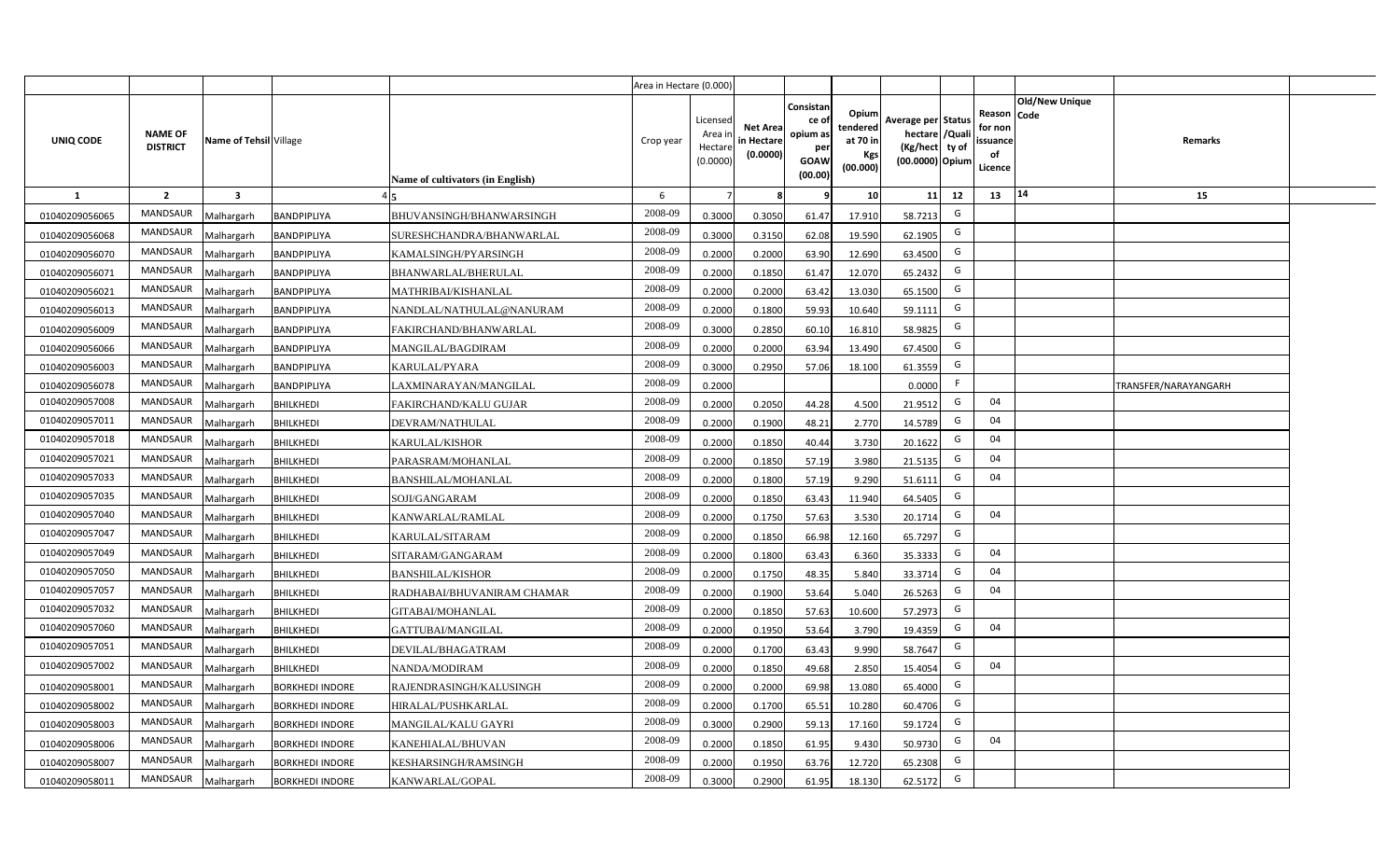|                |                                   |                         |                        |                                  | Area in Hectare (0.000) |                                           |                                           |                                                                 |                                                  |                                                                            |                                                    |                       |         |  |
|----------------|-----------------------------------|-------------------------|------------------------|----------------------------------|-------------------------|-------------------------------------------|-------------------------------------------|-----------------------------------------------------------------|--------------------------------------------------|----------------------------------------------------------------------------|----------------------------------------------------|-----------------------|---------|--|
| UNIQ CODE      | <b>NAME OF</b><br><b>DISTRICT</b> | Name of Tehsil Village  |                        | Name of cultivators (in English) | Crop year               | Licensed<br>Area i<br>Hectare<br>(0.0000) | <b>Net Area</b><br>in Hectare<br>(0.0000) | Consistan<br>ce of<br>opium as<br>per<br><b>GOAW</b><br>(00.00) | Opium<br>tendered<br>at 70 in<br>Kgs<br>(00.000) | Average per Status<br>hectare / Quali<br>(Kg/hect ty of<br>(00.0000) Opium | Reason Code<br>for non<br>ssuance<br>of<br>Licence | <b>Old/New Unique</b> | Remarks |  |
| $\mathbf{1}$   | $\overline{2}$                    | $\overline{\mathbf{3}}$ |                        |                                  | 6                       | $\overline{7}$                            | 8                                         | 9                                                               | 10 <sup>1</sup>                                  | 11<br>12                                                                   | 13                                                 | 14                    | 15      |  |
| 01040209058018 | MANDSAUR                          | Malhargarh              | <b>BORKHEDI INDORE</b> | SONABAI/VARDICHAND               | 2008-09                 | 0.3000                                    | 0.2550                                    | 63.76                                                           | 15.810                                           | G<br>62.0000                                                               |                                                    |                       |         |  |
| 01040209058020 | MANDSAUR                          | <b>Aalhargarh</b>       | <b>BORKHEDI INDORE</b> | NAGU/GULAB BAVRI                 | 2008-09                 | 0.2000                                    | 0.2000                                    | 61.75                                                           | 12.480                                           | G<br>62.4000                                                               |                                                    |                       |         |  |
| 01040209058021 | MANDSAUR                          | Malhargarh              | <b>BORKHEDI INDORE</b> | SHALAGRAM/HIRALAL                | 2008-09                 | 0.2000                                    | 0.2000                                    | 63.38                                                           | 13.010                                           | G<br>65.0500                                                               |                                                    |                       |         |  |
| 01040209058022 | <b>MANDSAUR</b>                   | Vlalhargarh             | <b>BORKHEDI INDORE</b> | VARDICHAND/HIRALAL               | 2008-09                 | 0.2000                                    | 0.1950                                    | 63.29                                                           | 12.220                                           | G<br>62.6667                                                               |                                                    |                       |         |  |
| 01040209058026 | MANDSAUR                          | Malhargarh              | <b>BORKHEDI INDORE</b> | CHANDIBAI/BHERULAL               | 2008-09                 | 0.2000                                    | 0.1800                                    | 61.95                                                           | 11.710                                           | G<br>65.0550                                                               |                                                    |                       |         |  |
| 01040209058027 | MANDSAUR                          | Malhargarh              | <b>BORKHEDI INDORE</b> | BHANWARLAL/MANGU                 | 2008-09                 | 0.2000                                    |                                           |                                                                 |                                                  | F<br>0.0000                                                                |                                                    |                       |         |  |
| 01040209058028 | MANDSAUR                          | Malhargarh              | <b>BORKHEDI INDORE</b> | <b>BHUVANIRAM/HIRALAL</b>        | 2008-09                 | 0.2000                                    | 0.1900                                    | 65.45                                                           | 11.690                                           | G<br>61.5263                                                               |                                                    |                       |         |  |
| 01040209058030 | MANDSAUR                          | Malhargarh              | <b>BORKHEDI INDORE</b> | <b>BHERULAL/PRTIHVIRAJ</b>       | 2008-09                 | 0.2000                                    | 0.2050                                    | 69.64                                                           | 14.140                                           | G<br>68.9756                                                               |                                                    |                       |         |  |
| 01040209058032 | <b>MANDSAUR</b>                   | Malhargarh              | <b>BORKHEDI INDORE</b> | BHARATSINGH/UMRAOSINGH           | 2008-09                 | 0.2000                                    | 0.2000                                    | 63.28                                                           | 12.410                                           | G<br>62.0500                                                               |                                                    |                       |         |  |
| 01040209058034 | <b>MANDSAUR</b>                   | Malhargarh              | <b>BORKHEDI INDORE</b> | DEVENDRASINGH/RAJENDRA SINGH     | 2008-09                 | 0.2000                                    | 0.1950                                    | 69.98                                                           | 12.480                                           | G<br>64.0000                                                               |                                                    |                       |         |  |
| 01040209058035 | MANDSAUR                          | Malhargarh              | <b>BORKHEDI INDORE</b> | <b>BALCHAND/NANDA</b>            | 2008-09                 | 0.3000                                    | 0.2950                                    | 62.36                                                           | 17.690                                           | G<br>59.9661                                                               |                                                    |                       |         |  |
| 01040209058036 | <b>MANDSAUR</b>                   | Malhargarh              | <b>BORKHEDI INDORE</b> | RUPSINGH/BHANWARSINGH            | 2008-09                 | 0.3000                                    | 0.3000                                    | 65.95                                                           | 17.560                                           | G<br>58.5333                                                               |                                                    |                       |         |  |
| 01040209058039 | MANDSAUR                          | Malhargarh              | <b>BORKHEDI INDORE</b> | PREMKUNWAR/DEVISINGH             | 2008-09                 | 0.2000                                    | 0.2050                                    | 55.71                                                           | 11.490                                           | G<br>56.0488                                                               |                                                    |                       |         |  |
| 01040209058042 | <b>MANDSAUR</b>                   | Malhargarh              | <b>BORKHEDI INDORE</b> | SURESHKUMAR/MOHANLAL             | 2008-09                 | 0.2000                                    |                                           |                                                                 |                                                  | F<br>0.0000                                                                |                                                    |                       |         |  |
| 01040209058047 | <b>MANDSAUR</b>                   | Malhargarh              | <b>BORKHEDI INDORE</b> | DASHRATHSINGH/TAKHATSINGH        | 2008-09                 | 0.2000                                    | 0.2000                                    | 63.29                                                           | 12.990                                           | G<br>64.9500                                                               |                                                    |                       |         |  |
| 01040209058048 | <b>MANDSAUR</b>                   | Malhargarh              | <b>BORKHEDI INDORE</b> | <b>GANGARAM/KISHAN</b>           | 2008-09                 | 0.2000                                    | 0.1950                                    | 63.29                                                           | 12.700                                           | G<br>65.1282                                                               |                                                    |                       |         |  |
| 01040209058051 | <b>MANDSAUR</b>                   | Malhargarh              | <b>BORKHEDI INDORE</b> | DEVILAL/NATHULAL                 | 2008-09                 | 0.2000                                    | 0.2050                                    | 65.10                                                           | 13.510                                           | G<br>65.9024                                                               |                                                    |                       |         |  |
| 01040209058055 | <b>MANDSAUR</b>                   | Malhargarh              | <b>BORKHEDI INDORE</b> | ISHWARLAL/NARAYAN                | 2008-09                 | 0.2000                                    | 0.1950                                    | 64.00                                                           | 12.570                                           | G<br>64.4615                                                               |                                                    |                       |         |  |
| 01040209058056 | <b>MANDSAUR</b>                   | Malhargarh              | <b>BORKHEDI INDORE</b> | RAMSINGH/UDAYSINGH               | 2008-09                 | 0.2000                                    | 0.1900                                    | 64.00                                                           | 12.050                                           | G<br>63.4211                                                               |                                                    |                       |         |  |
| 01040209058058 | MANDSAUR                          | Malhargarh              | <b>BORKHEDI INDORE</b> | RAMLAL/KISHAN                    | 2008-09                 | 0.2000                                    | 0.1950                                    | 65.45                                                           | 12.450                                           | G<br>63.8462                                                               |                                                    |                       |         |  |
| 01040209058059 | <b>MANDSAUR</b>                   | Malhargarh              | <b>BORKHEDI INDORE</b> | KHUMANSINGH/BHANWARSINGH         | 2008-09                 | 0.2000                                    | 0.1500                                    | 67.23                                                           | 9.450                                            | G<br>63.0000                                                               |                                                    |                       |         |  |
| 01040209058060 | MANDSAUR                          | Malhargarh              | <b>BORKHEDI INDORE</b> | GOPALSINGH/GOKULSINGH            | 2008-09                 | 0.2000                                    | 0.2000                                    | 61.40                                                           | 11.900                                           | G<br>59.5000                                                               |                                                    |                       |         |  |
| 01040209058069 | <b>MANDSAUR</b>                   | Malhargarh              | <b>BORKHEDI INDORE</b> | JAGDISH/KISHANLAL                | 2008-09                 | 0.2000                                    | 0.1900                                    | 62.93                                                           | 11.710                                           | G<br>61.6316                                                               |                                                    |                       |         |  |
| 01040209058074 | MANDSAUR                          | Malhargarh              | <b>BORKHEDI INDORE</b> | KANEHIYALAL/BHANWARIYA           | 2008-09                 | 0.2000                                    | 0.1900                                    | 54.97                                                           | 10.650                                           | G<br>56.0526                                                               |                                                    |                       |         |  |
| 01040209058075 | <b>MANDSAUR</b>                   | Malhargarh              | <b>BORKHEDI INDORE</b> | LALSINGH/BHANWARSINGH            | 2008-09                 | 0.2000                                    | 0.2000                                    | 62.93                                                           | 12.410                                           | G<br>62.0500                                                               |                                                    |                       |         |  |
| 01040209058077 | MANDSAUR                          | Malhargarh              | <b>BORKHEDI INDORE</b> | AMARSINGH/BHUVANISINGH           | 2008-09                 | 0.2000                                    | 0.1850                                    | 65.45                                                           | 12.020                                           | G<br>64.9730                                                               |                                                    |                       |         |  |
| 01040209058081 | MANDSAUR                          | Malhargarh              | <b>BORKHEDI INDORE</b> | NARAYAN/NANDA                    | 2008-09                 | 0.2000                                    | 0.1950                                    | 61.40                                                           | 12.150                                           | G<br>62.3077                                                               |                                                    |                       |         |  |
| 01040209058082 | MANDSAUR                          | Malhargarh              | <b>BORKHEDI INDORE</b> | KAMALSINGH/LALSINGH              | 2008-09                 | 0.2000                                    | 0.2000                                    | 62.93                                                           | 12.770                                           | G<br>63.8500                                                               |                                                    |                       |         |  |
| 01040209058083 | MANDSAUR                          | Malhargarh              | <b>BORKHEDI INDORE</b> | HARIRAM/GOPAL                    | 2008-09                 | 0.2000                                    | 0.1950                                    | 62.93                                                           | 12.600                                           | G<br>64.6154                                                               |                                                    |                       |         |  |
| 01040209058087 | MANDSAUR                          | Malhargarh              | <b>BORKHEDI INDORE</b> | RAMLAL/BHANWARLAL                | 2008-09                 | 0.2000                                    | 0.1950                                    | 62.93                                                           | 12.590                                           | G<br>64.5641                                                               |                                                    |                       |         |  |
| 01040209058088 | MANDSAUR                          | Malhargarh              | <b>BORKHEDI INDORE</b> | KOMAL/PANNALAL                   | 2008-09                 | 0.2000                                    | 0.1600                                    | 62.76                                                           | 10.140                                           | G<br>63.3750                                                               |                                                    |                       |         |  |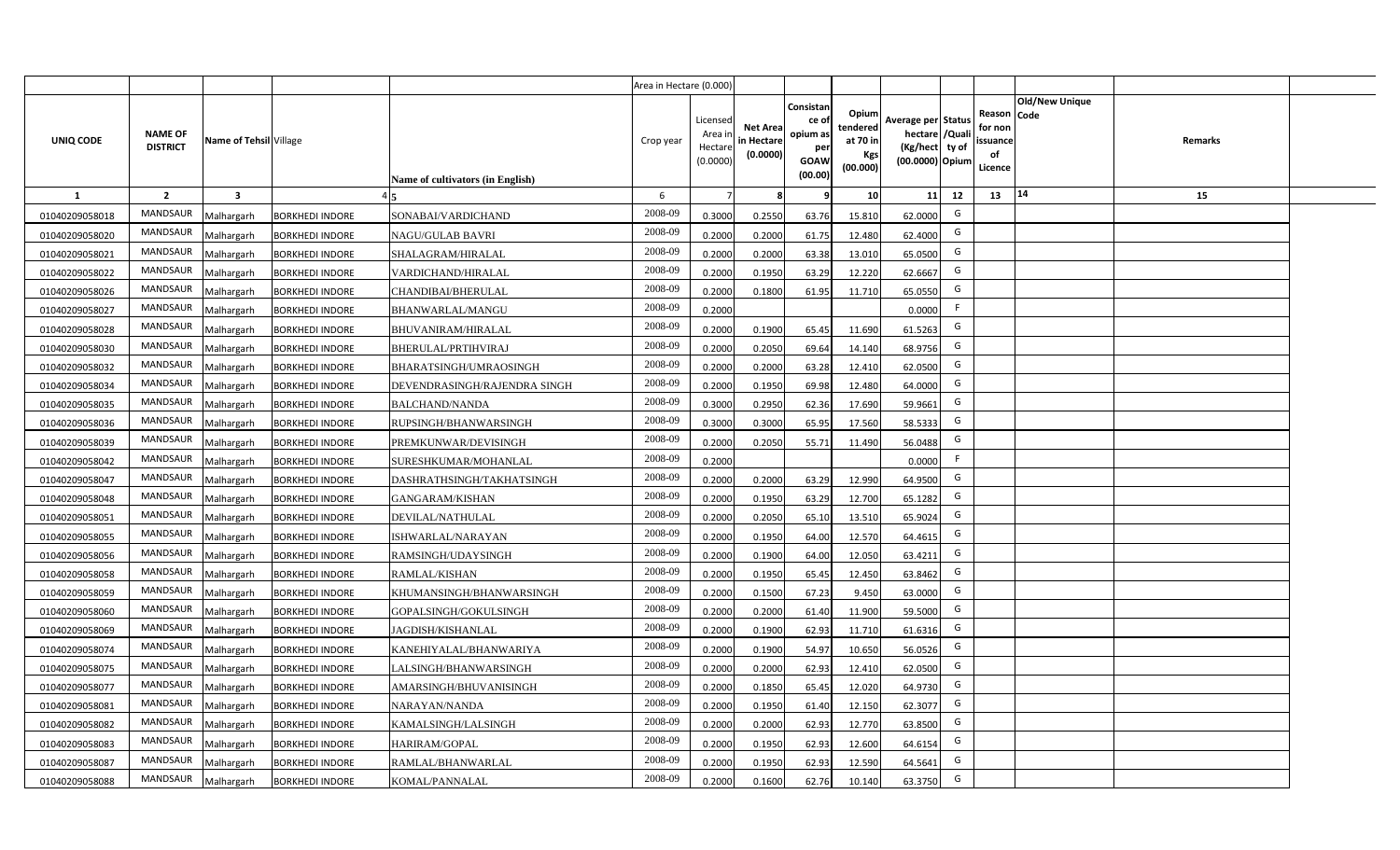|                |                                   |                        |                        |                                  | Area in Hectare (0.000) |                                           |                                           |                                                                 |                                                  |                                                                            |                                                    |                       |         |  |
|----------------|-----------------------------------|------------------------|------------------------|----------------------------------|-------------------------|-------------------------------------------|-------------------------------------------|-----------------------------------------------------------------|--------------------------------------------------|----------------------------------------------------------------------------|----------------------------------------------------|-----------------------|---------|--|
| UNIQ CODE      | <b>NAME OF</b><br><b>DISTRICT</b> | Name of Tehsil Village |                        | Name of cultivators (in English) | Crop year               | Licensed<br>Area i<br>Hectare<br>(0.0000) | <b>Net Area</b><br>in Hectare<br>(0.0000) | Consistan<br>ce of<br>opium as<br>per<br><b>GOAW</b><br>(00.00) | Opium<br>tendered<br>at 70 in<br>Kgs<br>(00.000) | Average per Status<br>hectare / Quali<br>(Kg/hect ty of<br>(00.0000) Opium | Reason Code<br>for non<br>ssuance<br>of<br>Licence | <b>Old/New Unique</b> | Remarks |  |
| $\mathbf{1}$   | $\overline{2}$                    | 3                      |                        |                                  | 6                       | $\overline{7}$                            | 8                                         | 9                                                               | 10 <sup>1</sup>                                  | 11<br>12                                                                   | 13                                                 | 14                    | 15      |  |
| 01040209058093 | MANDSAUR                          | Malhargarh             | <b>BORKHEDI INDORE</b> | KARULAL/BHERULAL                 | 2008-09                 | 0.2000                                    | 0.1950                                    | 62.76                                                           | 12.570                                           | G<br>64.4615                                                               |                                                    |                       |         |  |
| 01040209058100 | MANDSAUR                          | <b>Aalhargarh</b>      | <b>BORKHEDI INDORE</b> | PRAVEEN/SHALAGRAM                | 2008-09                 | 0.2000                                    | 0.2000                                    | 65.45                                                           | 13.440                                           | G<br>67.2000                                                               |                                                    |                       |         |  |
| 01040209058102 | MANDSAUR                          | Malhargarh             | <b>BORKHEDI INDORE</b> | MOHANLAL/PYARCHAND               | 2008-09                 | 0.2000                                    | 0.1950                                    | 59.13                                                           | 11.610                                           | G<br>59.5385                                                               |                                                    |                       |         |  |
| 01040209058103 | <b>MANDSAUR</b>                   | Malhargarh             | <b>BORKHEDI INDORE</b> | BRIJRAJSINGH/LALSINGH            | 2008-09                 | 0.2000                                    | 0.2000                                    | 61.40                                                           | 11.770                                           | G<br>58.8500                                                               |                                                    |                       |         |  |
| 01040209058110 | MANDSAUR                          | Malhargarh             | <b>BORKHEDI INDORE</b> | MOHANLAL/ONKAR                   | 2008-09                 | 0.3000                                    | 0.2950                                    | 65.45                                                           | 19.600                                           | G<br>66.4407                                                               |                                                    |                       |         |  |
| 01040209058115 | MANDSAUR                          | Malhargarh             | <b>BORKHEDI INDORE</b> | BHUVANISINGH/ONKARSINGH          | 2008-09                 | 0.3000                                    | 0.2900                                    | 62.76                                                           | 18.510                                           | G<br>63.8276                                                               |                                                    |                       |         |  |
| 01040209058117 | <b>MANDSAUR</b>                   | Malhargarh             | <b>BORKHEDI INDORE</b> | SHANKARLAL/RUKMANIBAI            | 2008-09                 | 0.2000                                    | 0.2050                                    | 62.76                                                           | 12.580                                           | G<br>61.3659                                                               |                                                    |                       |         |  |
| 01040209058121 | <b>MANDSAUR</b>                   | Malhargarh             | <b>BORKHEDI INDORE</b> | RADHESHYAM/RATANLAL              | 2008-09                 | 0.3000                                    | 0.3000                                    | 59.13                                                           | 17.350                                           | G<br>57.8333                                                               |                                                    |                       |         |  |
| 01040209058123 | <b>MANDSAUR</b>                   | Malhargarh             | <b>BORKHEDI INDORE</b> | OMPRAKASH/LAXMINARAYAN           | 2008-09                 | 0.2000                                    | 0.1750                                    | 61.40                                                           | 10.840                                           | G<br>61.9429                                                               |                                                    |                       |         |  |
| 01040209058044 | <b>MANDSAUR</b>                   | Malhargarh             | <b>BORKHEDI INDORE</b> | RATANLAL/KARULAL                 | 2008-09                 | 0.2000                                    | 0.1750                                    | 61.40                                                           | 10.950                                           | G<br>62.5714                                                               |                                                    |                       |         |  |
| 01040209058067 | MANDSAUR                          | Malhargarh             | <b>BORKHEDI INDORE</b> | DILIPKUMAR/KANEHIYALAL           | 2008-09                 | 0.2000                                    | 0.2000                                    | 62.76                                                           | 12.420                                           | G<br>62.1000                                                               |                                                    |                       |         |  |
| 01040209058040 | <b>MANDSAUR</b>                   | Malhargarh             | <b>BORKHEDI INDORE</b> | NAHARSINGH/BAHADURSINGH          | 2008-09                 | 0.3000                                    | 0.2850                                    | 61.55                                                           | 17.510                                           | G<br>61.4386                                                               |                                                    |                       |         |  |
| 01040209058092 | <b>MANDSAUR</b>                   | Malhargarh             | <b>BORKHEDI INDORE</b> | BABULAL/VARDICHANDRA             | 2008-09                 | 0.3000                                    | 0.2650                                    | 62.76                                                           | 16.420                                           | G<br>61.9623                                                               |                                                    |                       |         |  |
| 01040209058079 | <b>MANDSAUR</b>                   | Malhargarh             | <b>BORKHEDI INDORE</b> | PRABHULAL/DALLA                  | 2008-09                 | 0.2000                                    | 0.2050                                    | 63.09                                                           | 12.840                                           | G<br>62.6341                                                               |                                                    |                       |         |  |
| 01040209058084 | <b>MANDSAUR</b>                   | Malhargarh             | <b>BORKHEDI INDORE</b> | LALSINGH/RAMSINGH                | 2008-09                 | 0.2000                                    | 0.2000                                    | 61.55                                                           | 12.210                                           | G<br>61.0500                                                               |                                                    |                       |         |  |
| 01040209058091 | <b>MANDSAUR</b>                   | Malhargarh             | <b>BORKHEDI INDORE</b> | <b>BAPULAL/NANDA</b>             | 2008-09                 | 0.3000                                    | 0.2850                                    | 61.55                                                           | 17.610                                           | G<br>61.7895                                                               |                                                    |                       |         |  |
| 01040209058037 | <b>MANDSAUR</b>                   | Malhargarh             | <b>BORKHEDI INDORE</b> | SHAMBHUSINGH/ONKARSINGH          | 2008-09                 | 0.2000                                    | 0.2000                                    | 63.09                                                           | 11.690                                           | G<br>58.4500                                                               |                                                    |                       |         |  |
| 01040209058053 | <b>MANDSAUR</b>                   | Malhargarh             | <b>BORKHEDI INDORE</b> | RADHESHYAM/BHERULAL              | 2008-09                 | 0.2000                                    | 0.1800                                    | 35.35                                                           | 3.580                                            | G<br>19.8889                                                               | 04                                                 |                       |         |  |
| 01040209058066 | <b>MANDSAUR</b>                   | Malhargarh             | <b>BORKHEDI INDORE</b> | GORDHANLAL/MANGILAL              | 2008-09                 | 0.2000                                    | 0.2050                                    | 63.09                                                           | 12.410                                           | G<br>60.5366                                                               |                                                    |                       |         |  |
| 01040209058096 | <b>MANDSAUR</b>                   | Malhargarh             | <b>BORKHEDI INDORE</b> | NARAYAN/LAXMAN                   | 2008-09                 | 0.2000                                    | 0.1850                                    | 61.55                                                           | 10.910                                           | G<br>58.9730                                                               |                                                    |                       |         |  |
| 01040209058104 | <b>MANDSAUR</b>                   | Malhargarh             | <b>BORKHEDI INDORE</b> | NANURAM/BHERULAL                 | 2008-09                 | 0.3000                                    | 0.2700                                    | 25.99                                                           | 5.570                                            | G<br>20.6296                                                               | 04                                                 |                       |         |  |
| 01040209058125 | MANDSAUR                          | Malhargarh             | <b>BORKHEDI INDORE</b> | SUGANBAI/KALUSINGH               | 2008-09                 | 0.2000                                    | 0.1900                                    | 64.55                                                           | 12.140                                           | G<br>63.8947                                                               |                                                    |                       |         |  |
| 01040209058126 | <b>MANDSAUR</b>                   | Malhargarh             | <b>BORKHEDI INDORE</b> | BHANWARBAI/RATANLAL              | 2008-09                 | 0.2000                                    | 0.1650                                    | 63.09                                                           | 10.240                                           | G<br>62.0606                                                               |                                                    |                       |         |  |
| 01040209058065 | <b>MANDSAUR</b>                   | Malhargarh             | <b>BORKHEDI INDORE</b> | BHAGIRATH/VARDICHAND             | 2008-09                 | 0.2000                                    | 0.2000                                    | 59.13                                                           | 11.640                                           | G<br>58.2000                                                               |                                                    |                       |         |  |
| 01040209058094 | <b>MANDSAUR</b>                   | Malhargarh             | <b>BORKHEDI INDORE</b> | RAMSINGH/DEVISINGH               | 2008-09                 | 0.2000                                    | 0.1800                                    | 63.09                                                           | 11.320                                           | G<br>62.8889                                                               |                                                    |                       |         |  |
| 01040209058043 | MANDSAUR                          | Malhargarh             | <b>BORKHEDI INDORE</b> | PREMCHAND/KISHANLAL              | 2008-09                 | 0.2000                                    | 0.1800                                    | 63.09                                                           | 11.370                                           | G<br>63.1667                                                               |                                                    |                       |         |  |
| 01040209059002 | MANDSAUR                          | Malhargarh             | <b>BUDA</b>            | RAMPRATAP/HAJARILAL              | 2008-09                 | 0.3000                                    | 0.1200                                    | 66.60                                                           | 8.730                                            | G<br>72.7500                                                               |                                                    |                       |         |  |
| 01040209059003 | MANDSAUR                          | Malhargarh             | <b>BUDA</b>            | BHUVANIRAM/BHERULAL              | 2008-09                 | 0.3000                                    | 0.2950                                    | 60.74                                                           | 17.950                                           | G<br>60.8475                                                               |                                                    |                       |         |  |
| 01040209059004 | MANDSAUR                          | Malhargarh             | <b>BUDA</b>            | DILIPKUMAR/BHERULAL/BHUVANILAL   | 2008-09                 | 0.3000                                    | 0.2950                                    | 60.74                                                           | 17.900                                           | G<br>60.6780                                                               |                                                    |                       |         |  |
| 01040209059005 | MANDSAUR                          | Malhargarh             | <b>BUDA</b>            | HAJARILAL/CHUNNILAL              | 2008-09                 | 0.3000                                    | 0.2000                                    | 65.49                                                           | 13.200                                           | G<br>66.0000                                                               |                                                    |                       |         |  |
| 01040209059006 | MANDSAUR                          | Malhargarh             | <b>BUDA</b>            | MATHURALAL/BHANWARLAL            | 2008-09                 | 0.3000                                    | 0.3050                                    | 66.95                                                           | 19.660                                           | G<br>64.4590                                                               |                                                    |                       |         |  |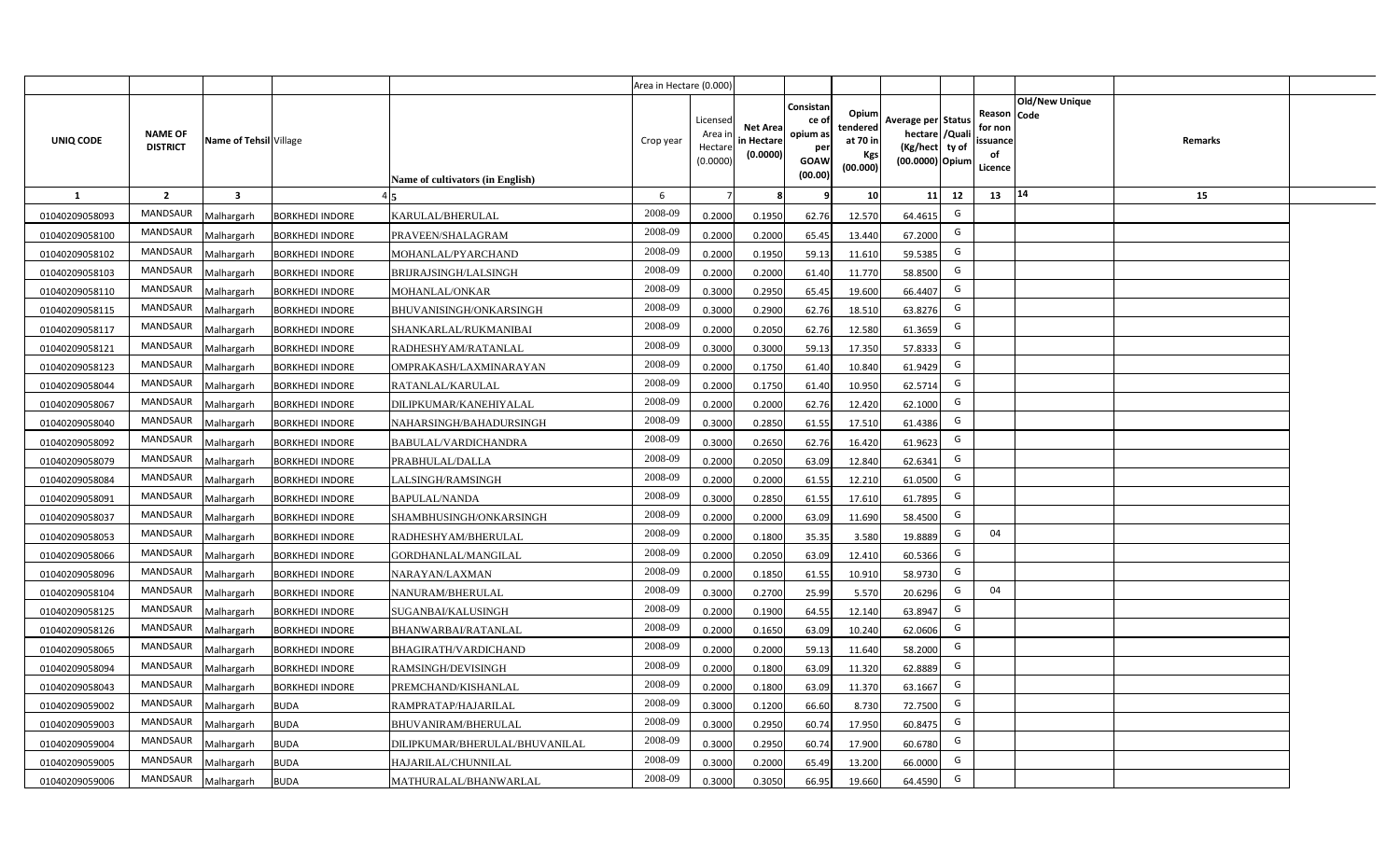|                |                                   |                         |                                             | Area in Hectare (0.000) |                                            |                                           |                                                                |                                                  |                                                                            |    |                                                                                              |                          |  |
|----------------|-----------------------------------|-------------------------|---------------------------------------------|-------------------------|--------------------------------------------|-------------------------------------------|----------------------------------------------------------------|--------------------------------------------------|----------------------------------------------------------------------------|----|----------------------------------------------------------------------------------------------|--------------------------|--|
| UNIQ CODE      | <b>NAME OF</b><br><b>DISTRICT</b> | Name of Tehsil Village  | Name of cultivators (in English)            | Crop year               | Licensed<br>Area in<br>Hectare<br>(0.0000) | <b>Net Area</b><br>in Hectare<br>(0.0000) | Consistar<br>ce o<br>opium as<br>per<br><b>GOAW</b><br>(00.00) | Opium<br>tendered<br>at 70 in<br>Kgs<br>(00.000) | Average per Status<br>hectare / Quali<br>(Kg/hect ty of<br>(00.0000) Opium |    | <b>Old/New Unique</b><br>Reason<br><b>Code</b><br>for non<br><b>ssuance</b><br>of<br>Licence | Remarks                  |  |
| $\mathbf{1}$   | $\overline{2}$                    | $\overline{\mathbf{3}}$ |                                             | 6                       | $\overline{7}$                             |                                           | ٩                                                              | 10                                               | 11                                                                         | 12 | 14<br>13                                                                                     | 15                       |  |
| 01040209059011 | MANDSAUR                          | <b>Aalhargarh</b>       | <b>BUDA</b><br><b>BAPULAL/KESHURAM</b>      | 2008-09                 | 0.3000                                     | 0.1000                                    | 69.90                                                          | 6.740                                            | 67.4000                                                                    | G  |                                                                                              |                          |  |
| 01040209059012 | MANDSAUR                          | <b>Malhargarh</b>       | <b>BUDA</b><br>RAMSHURTABAI/BHAGIRATH       | 2008-09                 | 0.3000                                     | 0.3000                                    | 67.19                                                          | 17.590                                           | 58.6333                                                                    | G  |                                                                                              |                          |  |
| 01040209059013 | MANDSAUR                          | <b>Malhargarh</b>       | <b>BUDA</b><br>AYODHYABAI/SHRILAL           | 2008-09                 | 0.3000                                     | 0.2450                                    | 70.56                                                          | 15.960                                           | 65.1429                                                                    | G  |                                                                                              |                          |  |
| 01040209059015 | <b>MANDSAUR</b>                   | <b>Malhargarh</b>       | <b>BUDA</b><br>SAVITRIBAI/BADRILAL          | 2008-09                 | 0.3000                                     | 0.2950                                    | 67.19                                                          | 17.840                                           | 60.4746                                                                    | G  |                                                                                              |                          |  |
| 01040209059020 | MANDSAUR                          | <b>Malhargarh</b>       | <b>BUDA</b><br>NANDRAM/SHIVRAM              | 2008-09                 | 0.3000                                     | 0.3000                                    | 66.95                                                          | 4.690                                            | 15.6333                                                                    | G  | 04                                                                                           |                          |  |
| 01040209059021 | <b>MANDSAUR</b>                   | <b>Malhargarh</b>       | <b>BUDA</b><br>RAMKUNWARBAI/RAMLAL          | 2008-09                 | 0.3000                                     | 0.3000                                    | 66.95                                                          | 18.620                                           | 62.0667                                                                    | G  |                                                                                              |                          |  |
| 01040209059022 | <b>MANDSAUR</b>                   | <b>Malhargarh</b>       | <b>BUDA</b><br>BHANWARLAL/MANGILAL          | 2008-09                 | 0.3000                                     | 0.2100                                    | 70.50                                                          | 12.900                                           | 61.4286                                                                    | G  |                                                                                              |                          |  |
| 01040209059024 | <b>MANDSAUR</b>                   | <b>Malhargarh</b>       | <b>BUDA</b><br>CHANDRASHEKHAR/VISHVNATH     | 2008-09                 | 0.2000                                     | 0.2000                                    | 73.34                                                          | 12.780                                           | 63.9000                                                                    | G  |                                                                                              |                          |  |
| 01040209059031 | <b>MANDSAUR</b>                   | <b>Malhargarh</b>       | <b>BUDA</b><br>RAMNARAYAN/RATANLAL          | 2008-09                 | 0.3000                                     | 0.1600                                    | 66.95                                                          | 10.250                                           | 64.0625                                                                    | G  |                                                                                              |                          |  |
| 01040209059032 | <b>MANDSAUR</b>                   | <b>Malhargarh</b>       | <b>BUDA</b><br>KASHIBAI/MANGILAL            | 2008-09                 | 0.2000                                     | 0.2000                                    | 60.74                                                          | 11.250                                           | 56.2500                                                                    | G  |                                                                                              |                          |  |
| 01040209059036 | <b>MANDSAUR</b>                   | <b>Malhargarh</b>       | <b>BUDA</b><br>BHERULAL/KISHANLAL           | 2008-09                 | 0.3000                                     | 0.1500                                    | 65.49                                                          | 9.550                                            | 63.6667                                                                    | G  |                                                                                              |                          |  |
| 01040209059039 | <b>MANDSAUR</b>                   | <b>Malhargarh</b>       | <b>BUDA</b><br>PARASRAM/BHARATRAM           | 2008-09                 | 0.3000                                     | 0.3000                                    | 66.95                                                          | 19.290                                           | 64.3000                                                                    | G  |                                                                                              |                          |  |
| 01040209059040 | MANDSAUR                          | <b>Malhargarh</b>       | <b>BUDA</b><br>NATHULAL/DEVILAL             | 2008-09                 | 0.2000                                     | 0.1850                                    | 66.49                                                          | 11.370                                           | 61.4595                                                                    | G  |                                                                                              |                          |  |
| 01040209059041 | <b>MANDSAUR</b>                   | Malhargarh              | <b>BUDA</b><br>RUKMANBAI/SURATRAM           | 2008-09                 | 0.3000                                     | 0.2900                                    | 60.74                                                          | 17.280                                           | 59.5862                                                                    | G  |                                                                                              |                          |  |
| 01040209059042 | <b>MANDSAUR</b>                   | Malhargarh              | <b>BUDA</b><br>MATHURALAL/SHRI KRISHNA      | 2008-09                 | 0.3000                                     | 0.3000                                    | 70.56                                                          | 20.710                                           | 69.0333                                                                    | G  |                                                                                              |                          |  |
| 01040209059043 | <b>MANDSAUR</b>                   | Malhargarh              | <b>BUDA</b><br>JAGDISH/TULSIRAM/FAKIRCHAND  | 2008-09                 | 0.3000                                     | 0.1550                                    | 70.56                                                          | 10.250                                           | 66.1290                                                                    | G  |                                                                                              |                          |  |
| 01040209059044 | <b>MANDSAUR</b>                   | <b>Malhargarh</b>       | <b>BUDA</b><br>BAPULAL/BAGDIRAM             | 2008-09                 | 0.2000                                     | 0.1700                                    | 67.19                                                          | 10.360                                           | 60.9412                                                                    | G  |                                                                                              |                          |  |
| 01040209059045 | MANDSAUR                          | <b>Malhargarh</b>       | <b>BUDA</b><br>MOHANLAL/SHITAL              | 2008-09                 | 0.3000                                     | 0.3000                                    | 65.49                                                          | 17.710                                           | 59.0333                                                                    | G  |                                                                                              |                          |  |
| 01040209059046 | <b>MANDSAUR</b>                   | <b>Malhargarh</b>       | <b>BUDA</b><br>VINODKUMAR/RAMESHWAR         | 2008-09                 | 0.3000                                     | 0.2250                                    | 69.90                                                          | 14.400                                           | 64.0000                                                                    | G  |                                                                                              |                          |  |
| 01040209059047 | <b>MANDSAUR</b>                   | Malhargarh              | <b>BUDA</b><br>MOHANLAL/BHUVANIRAM          | 2008-09                 | 0.3000                                     | 0.3050                                    | 65.49                                                          | 18.850                                           | 61.8033                                                                    | G  |                                                                                              |                          |  |
| 01040209059048 | MANDSAUR                          | <b>Malhargarh</b>       | <b>BUDA</b><br>SHAMBHULAL/MOTILAL           | 2008-09                 | 0.3000                                     | 0.1150                                    | 66.21                                                          | 7.450                                            | 64.7826                                                                    | G  |                                                                                              |                          |  |
| 01040209059049 | MANDSAUR                          | <b>Malhargarh</b>       | <b>BUDA</b><br>FAKIRCHAND/POONAMCHAND       | 2008-09                 | 0.3000                                     | 0.2050                                    | 67.19                                                          | 13.440                                           | 65.561                                                                     | G  |                                                                                              |                          |  |
| 01040209059051 | <b>MANDSAUR</b>                   | <b>Aalhargarh</b>       | <b>BUDA</b><br>RAJARAM/NONDRAM              | 2008-09                 | 0.3000                                     | 0.3100                                    | 64.55                                                          | 18.590                                           | 59.9677                                                                    | G  |                                                                                              |                          |  |
| 01040209059052 | <b>MANDSAUR</b>                   | <b>Malhargarh</b>       | <b>BUDA</b><br>KANEHIYALAL/GANESHRAM        | 2008-09                 | 0.3000                                     | 0.3000                                    | 67.19                                                          | 18.660                                           | 62.2000                                                                    | G  |                                                                                              |                          |  |
| 01040209059053 | <b>MANDSAUR</b>                   | <b>Malhargarh</b>       | <b>BUDA</b><br>DINESHKUMAR/HIRALAL/BAGDIRAM | 2008-09                 | 0.3000                                     | 0.2000                                    | 67.68                                                          | 13.780                                           | 68.9000                                                                    | G  |                                                                                              |                          |  |
| 01040209059055 | MANDSAUR                          | <b>Malhargarh</b>       | <b>BUDA</b><br>SAJJANBAI/SURATRAM           | 2008-09                 | 0.3000                                     | 0.3000                                    | 64.55                                                          | 18.550                                           | 61.8333                                                                    | G  |                                                                                              |                          |  |
| 01040209059056 | <b>MANDSAUR</b>                   | <b>Malhargarh</b>       | <b>BUDA</b><br>CHENRAM/JADAOCHAND           | 2008-09                 | 0.3000                                     | 0.1950                                    | 64.55                                                          | 13.220                                           | 67.7949                                                                    | G  |                                                                                              | TRANSFER/CHILLOD PIPLIYA |  |
| 01040209059057 | <b>MANDSAUR</b>                   | <b>Malhargarh</b>       | <b>BUDA</b><br>MADANLAL/BAGDIRAM            | 2008-09                 | 0.3000                                     | 0.3000                                    | 59.26                                                          | 10.960                                           | 36.5333                                                                    | G  | 04                                                                                           |                          |  |
| 01040209059058 | <b>MANDSAUR</b>                   | <b>Malhargarh</b>       | <b>BUDA</b><br>RAMCHANDRIBAI/KANEHIYALAL    | 2008-09                 | 0.3000                                     | 0.1400                                    | 74.68                                                          | 10.240                                           | 73.1429                                                                    | G  |                                                                                              |                          |  |
| 01040209059059 | <b>MANDSAUR</b>                   | <b>Malhargarh</b>       | <b>BUDA</b><br>MANGILAL/BHUVANIRAM          | 2008-09                 | 0.3000                                     | 0.1750                                    | 70.56                                                          | 11.780                                           | 67.3143                                                                    | G  |                                                                                              |                          |  |
| 01040209059063 | MANDSAUR                          | Malhargarh              | <b>BUDA</b><br>KAILASH/MANGILAL             | 2008-09                 | 0.3000                                     | 0.2950                                    | 64.51                                                          | 19.290                                           | 65.3898                                                                    | G  |                                                                                              |                          |  |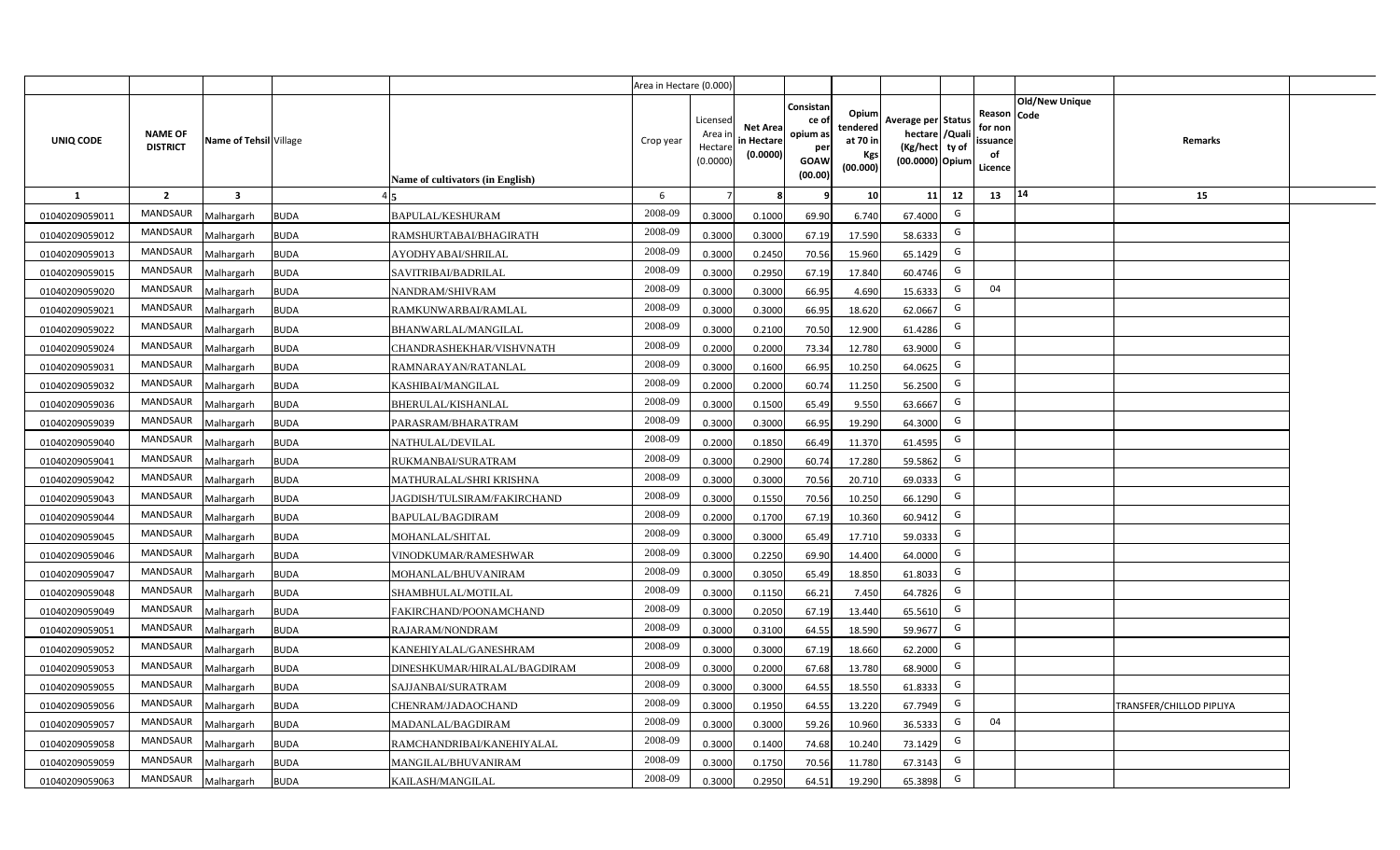|                |                                   |                         |                                          | Area in Hectare (0.000) |                                            |                                           |                                                         |                                                         |                                                                            |    |                                                |                               |                          |  |
|----------------|-----------------------------------|-------------------------|------------------------------------------|-------------------------|--------------------------------------------|-------------------------------------------|---------------------------------------------------------|---------------------------------------------------------|----------------------------------------------------------------------------|----|------------------------------------------------|-------------------------------|--------------------------|--|
| UNIQ CODE      | <b>NAME OF</b><br><b>DISTRICT</b> | Name of Tehsil Village  | Name of cultivators (in English)         | Crop year               | Licensed<br>Area ir<br>Hectare<br>(0.0000) | <b>Net Area</b><br>in Hectare<br>(0.0000) | Consistar<br>ce o<br>opium as<br>per<br>GOAW<br>(00.00) | Opium<br>tendered<br>at 70 in<br><b>Kgs</b><br>(00.000) | Average per Status<br>hectare / Quali<br>(Kg/hect ty of<br>(00.0000) Opium |    | Reason<br>for non<br>issuance<br>of<br>Licence | <b>Old/New Unique</b><br>Code | Remarks                  |  |
| $\mathbf{1}$   | $\overline{2}$                    | $\overline{\mathbf{3}}$ |                                          | 6                       | $\overline{7}$                             |                                           |                                                         | 10                                                      | 11                                                                         | 12 | 14<br>13                                       |                               | 15                       |  |
| 01040209059064 | MANDSAUR                          | <b>Aalhargarh</b>       | <b>BUDA</b><br>LAXMINARAYAN/GANESH       | 2008-09                 | 0.3000                                     | 0.2950                                    | 67.68                                                   | 18.550                                                  | 62.8814                                                                    | G  |                                                |                               |                          |  |
| 01040209059066 | <b>MANDSAUR</b>                   | <b>Malhargarh</b>       | <b>BUDA</b><br>VARDIBAI/KARULAL          | 2008-09                 | 0.2000                                     | 0.2000                                    | 64.55                                                   | 12.620                                                  | 63.1000                                                                    | G  |                                                |                               |                          |  |
| 01040209059067 | MANDSAUR                          | <b>Malhargarh</b>       | <b>BUDA</b><br>RAMESHWAR/MOHANLAL        | 2008-09                 | 0.3000                                     | 0.2950                                    | 64.55                                                   | 18.170                                                  | 61.5932                                                                    | G  |                                                |                               |                          |  |
| 01040209059071 | MANDSAUR                          | <b>Malhargarh</b>       | <b>BUDA</b><br>KANEHIYALAL/BHUVANIRAM    | 2008-09                 | 0.3000                                     | 0.1400                                    | 69.28                                                   | 9.340                                                   | 66.7143                                                                    | G  |                                                |                               |                          |  |
| 01040209059073 | <b>MANDSAUR</b>                   | <b>Malhargarh</b>       | <b>BUDA</b><br>DHANNA/NANURAM            | 2008-09                 | 0.3000                                     | 0.1950                                    | 67.68                                                   | 12.460                                                  | 63.8974                                                                    | G  |                                                |                               |                          |  |
| 01040209059074 | MANDSAUR                          | <b>Malhargarh</b>       | <b>BUDA</b><br>MATHURALAL/HIRALAL        | 2008-09                 | 0.3000                                     | 0.3000                                    | 67.68                                                   | 12.110                                                  | 40.3667                                                                    | G  | 04                                             |                               |                          |  |
| 01040209059076 | MANDSAUR                          | <b>Malhargarh</b>       | <b>BUDA</b><br><b>BHAGIRATH/KACHRU</b>   | 2008-09                 | 0.3000                                     | 0.2500                                    | 67.65                                                   | 15.960                                                  | 63.8400                                                                    | G  |                                                |                               |                          |  |
| 01040209059077 | MANDSAUR                          | <b>Malhargarh</b>       | <b>BUDA</b><br>MANGIBAI/NATHU            | 2008-09                 | 0.2000                                     | 0.1850                                    | 64.82                                                   | 12.570                                                  | 67.9459                                                                    | G  |                                                |                               |                          |  |
| 01040209059079 | <b>MANDSAUR</b>                   | <b>Malhargarh</b>       | <b>BUDA</b><br>KESHURAM/SURATRAM         | 2008-09                 | 0.3000                                     | 0.3000                                    | 64.82                                                   | 18.960                                                  | 63.2000                                                                    | G  |                                                |                               |                          |  |
| 01040209059080 | MANDSAUR                          | <b>Malhargarh</b>       | <b>BUDA</b><br>KALURAM/NIRBHAYRAM        | 2008-09                 | 0.3000                                     | 0.2000                                    | 65.68                                                   | 12.710                                                  | 63.5500                                                                    | G  |                                                |                               |                          |  |
| 01040209059081 | MANDSAUR                          | <b>Malhargarh</b>       | <b>BUDA</b><br>RAMESHCHAND/NIRBHAYRAM    | 2008-09                 | 0.3000                                     | 0.2000                                    | 64.82                                                   | 12.160                                                  | 60.8000                                                                    | G  |                                                |                               |                          |  |
| 01040209059090 | <b>MANDSAUR</b>                   | <b>Malhargarh</b>       | <b>BUDA</b><br>SURESH/BALKISHAN          | 2008-09                 | 0.3000                                     | 0.3000                                    | 67.25                                                   | 19.660                                                  | 65.5333                                                                    | G  |                                                |                               |                          |  |
| 01040209059092 | <b>MANDSAUR</b>                   | <b>Malhargarh</b>       | <b>BUDA</b><br>INDUBAI@INDRABAI/BULAKBAI | 2008-09                 | 0.2000                                     | 0.2000                                    | 64.82                                                   | 12.570                                                  | 62.8500                                                                    | G  |                                                |                               |                          |  |
| 01040209059094 | MANDSAUR                          | <b>Malhargarh</b>       | <b>BUDA</b><br><b>BANOBI/HASMATKHAN</b>  | 2008-09                 | 0.3000                                     | 0.2800                                    | 64.82                                                   | 14.670                                                  | 52.3929                                                                    | G  | 04                                             |                               |                          |  |
| 01040209059096 | MANDSAUR                          | <b>Malhargarh</b>       | <b>BUDA</b><br>SHIVLAL/HAJARILAL         | 2008-09                 | 0.3000                                     | 0.3000                                    | 64.21                                                   | 18.770                                                  | 62.5667                                                                    | G  |                                                |                               |                          |  |
| 01040209059202 | <b>MANDSAUR</b>                   | Malhargarh              | <b>BUDA</b><br>CHAMPALAL/MAGNIRAM        | 2008-09                 | 0.3000                                     | 0.1100                                    | 69.38                                                   | 7.320                                                   | 66.5455                                                                    | G  |                                                |                               |                          |  |
| 01040209059098 | <b>MANDSAUR</b>                   | <b>Malhargarh</b>       | <b>BUDA</b><br>TULSIRAM/FAKIRCHAND       | 2008-09                 | 0.3000                                     | 0.2000                                    | 64.64                                                   | 12.060                                                  | 60.3000                                                                    | G  |                                                |                               |                          |  |
| 01040209059103 | <b>MANDSAUR</b>                   | <b>Malhargarh</b>       | <b>BUDA</b><br>RAMCHANDRA/KANIRAM        | 2008-09                 | 0.3000                                     | 0.3000                                    | 64.64                                                   | 19.310                                                  | 64.3667                                                                    | G  |                                                |                               |                          |  |
| 01040209059104 | <b>MANDSAUR</b>                   | <b>Malhargarh</b>       | <b>BUDA</b><br>GOVINDKUNWAR/BHUVANISINGH | 2008-09                 | 0.2000                                     | 0.2050                                    | 64.21                                                   | 12.680                                                  | 61.8537                                                                    | G  |                                                |                               |                          |  |
| 01040209059106 | <b>MANDSAUR</b>                   | Malhargarh              | <b>BUDA</b><br>ONKARLAL/RAMLAL           | 2008-09                 | 0.3000                                     | 0.3000                                    | 67.1                                                    | 19.340                                                  | 64.4667                                                                    | G  |                                                |                               |                          |  |
| 01040209059107 | MANDSAUR                          | <b>Malhargarh</b>       | <b>BUDA</b><br>KANEHIYALAL/NATHULAL      | 2008-09                 | 0.3000                                     | 0.1000                                    | 71.92                                                   | 7.130                                                   | 71.3000                                                                    | G  |                                                |                               |                          |  |
| 01040209059108 | <b>MANDSAUR</b>                   | <b>Malhargarh</b>       | <b>BUDA</b><br>BHANWARBAI/RATANLAL       | 2008-09                 | 0.3000                                     | 0.3000                                    | 68.32                                                   | 19.670                                                  | 65.5667                                                                    | G  |                                                |                               |                          |  |
| 01040209059109 | <b>MANDSAUR</b>                   | <b>Aalhargarh</b>       | <b>BUDA</b><br>RAMKANYABAI/BAPULAL       | 2008-09                 | 0.3000                                     | 0.1950                                    | 74.06                                                   | 13.050                                                  | 66.9231                                                                    | G  |                                                |                               |                          |  |
| 01040209059110 | <b>MANDSAUR</b>                   | <b>Malhargarh</b>       | <b>BUDA</b><br>KANWARLAL/RATANLAL        | 2008-09                 | 0.3000                                     | 0.1100                                    | 67.25                                                   | 6.870                                                   | 62.4545                                                                    | G  |                                                |                               |                          |  |
| 01040209059114 | <b>MANDSAUR</b>                   | <b>Malhargarh</b>       | <b>BUDA</b><br>RAMRATAN/MANGILAL         | 2008-09                 | 0.3000                                     | 0.1000                                    | 67.10                                                   | 6.750                                                   | 67.5000                                                                    | G  |                                                |                               |                          |  |
| 01040209059116 | <b>MANDSAUR</b>                   | <b>Malhargarh</b>       | <b>BUDA</b><br>RAMNIVAS/HAJARILAL        | 2008-09                 | 0.3000                                     | 0.2650                                    | 64.21                                                   | 16.380                                                  | 61.8113                                                                    | G  |                                                |                               |                          |  |
| 01040209059117 | <b>MANDSAUR</b>                   | <b>Malhargarh</b>       | <b>BUDA</b><br>NATHULAL/HARIRAM          | 2008-09                 | 0.3000                                     | 0.3050                                    | 67.10                                                   | 19.990                                                  | 65.5410                                                                    | G  |                                                |                               |                          |  |
| 01040209059118 | <b>MANDSAUR</b>                   | <b>Malhargarh</b>       | <b>BUDA</b><br><b>BABULAL/RAMLAL</b>     | 2008-09                 | 0.3000                                     |                                           |                                                         |                                                         | 0.0000                                                                     | F  |                                                |                               |                          |  |
| 01040209059120 | MANDSAUR                          | <b>Malhargarh</b>       | <b>BUDA</b><br>RAMKUNWARBAI/DULICHAND    | 2008-09                 | 0.2000                                     | 0.2000                                    | 64.21                                                   | 12.650                                                  | 63.2500                                                                    | G  |                                                |                               |                          |  |
| 01040209059121 | <b>MANDSAUR</b>                   | <b>Malhargarh</b>       | <b>BUDA</b><br><b>BHUVANIRAM/VENIRAM</b> | 2008-09                 | 0.3000                                     | 0.3000                                    | 66.37                                                   | 19.440                                                  | 64.8000                                                                    | G  |                                                |                               |                          |  |
| 01040209059123 | MANDSAUR                          | Malhargarh              | <b>BUDA</b><br>SOHANBAI/BHANWARLAL       | 2008-09                 | 0.3000                                     | 0.1300                                    | 67.25                                                   | 8.820                                                   | 67.8462                                                                    | G  |                                                |                               | TRANSFER/CHILLOD PIPLIYA |  |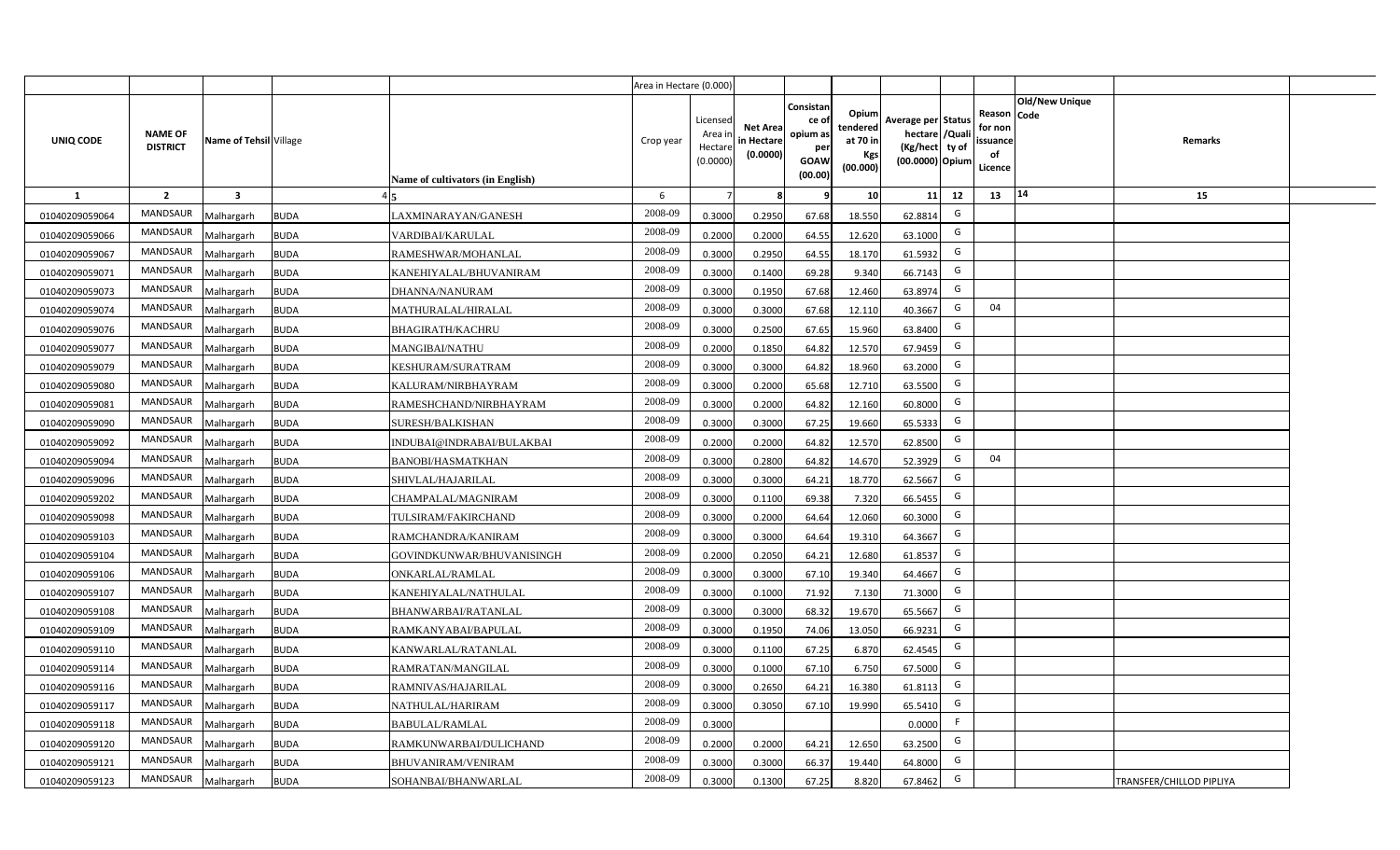|                |                                   |                         |                                          | Area in Hectare (0.000) |                                            |                                           |                                                         |                                                  |                                                                            |    |                                                                              |         |  |
|----------------|-----------------------------------|-------------------------|------------------------------------------|-------------------------|--------------------------------------------|-------------------------------------------|---------------------------------------------------------|--------------------------------------------------|----------------------------------------------------------------------------|----|------------------------------------------------------------------------------|---------|--|
| UNIQ CODE      | <b>NAME OF</b><br><b>DISTRICT</b> | Name of Tehsil Village  | Name of cultivators (in English)         | Crop year               | Licensed<br>Area ir<br>Hectare<br>(0.0000) | <b>Net Area</b><br>in Hectare<br>(0.0000) | Consistar<br>ce o<br>opium as<br>per<br>GOAW<br>(00.00) | Opium<br>tendered<br>at 70 in<br>Kgs<br>(00.000) | Average per Status<br>hectare / Quali<br>(Kg/hect ty of<br>(00.0000) Opium |    | <b>Old/New Unique</b><br>Reason Code<br>for non<br>issuance<br>of<br>Licence | Remarks |  |
| $\mathbf{1}$   | $\overline{2}$                    | $\overline{\mathbf{3}}$ |                                          | 6                       | $\overline{7}$                             |                                           |                                                         | 10                                               | 11                                                                         | 12 | 14<br>13                                                                     | 15      |  |
| 01040209059124 | <b>MANDSAUR</b>                   | <b>Aalhargarh</b>       | <b>BUDA</b><br>PARASRAM/SURATRAM         | 2008-09                 | 0.3000                                     | 0.2700                                    | 64.64                                                   | 16.830                                           | 62.3333                                                                    | G  |                                                                              |         |  |
| 01040209059125 | MANDSAUR                          | <b>Malhargarh</b>       | <b>BUDA</b><br>KANEHIYALAL/RAMNIVAS      | 2008-09                 | 0.3000                                     | 0.2000                                    | 67.25                                                   | 12.820                                           | 64.1000                                                                    | G  |                                                                              |         |  |
| 01040209059126 | MANDSAUR                          | <b>Malhargarh</b>       | <b>BUDA</b><br>FAKIRCHAND/NANDLAL        | 2008-09                 | 0.2000                                     | 0.2050                                    | 64.64                                                   | 13.370                                           | 65.2195                                                                    | G  |                                                                              |         |  |
| 01040209059127 | MANDSAUR                          | <b>Malhargarh</b>       | <b>BUDA</b><br>NANDLAL/DALURAM           | 2008-09                 | 0.3000                                     | 0.2500                                    | 64.64                                                   | 15.520                                           | 62.0800                                                                    | G  |                                                                              |         |  |
| 01040209059129 | MANDSAUR                          | <b>Malhargarh</b>       | <b>BUDA</b><br>ALIHUSSAIN/FAKIRALI       | 2008-09                 | 0.2000                                     | 0.1950                                    | 67.25                                                   | 12.610                                           | 64.6667                                                                    | G  |                                                                              |         |  |
| 01040209059132 | <b>MANDSAUR</b>                   | <b>Malhargarh</b>       | <b>BUDA</b><br>RAMIBAI/GIRDHARI          | 2008-09                 | 0.3000                                     | 0.3000                                    | 65.38                                                   | 18.800                                           | 62.6667                                                                    | G  |                                                                              |         |  |
| 01040209059137 | MANDSAUR                          | <b>Malhargarh</b>       | <b>BUDA</b><br>PRABHULAL/LAXMAN          | 2008-09                 | 0.3000                                     | 0.1650                                    | 67.10                                                   | 11.520                                           | 69.8182                                                                    | G  |                                                                              |         |  |
| 01040209059138 | <b>MANDSAUR</b>                   | <b>Malhargarh</b>       | <b>BUDA</b><br>RAMESHCHANDRA/NARAYAN     | 2008-09                 | 0.3000                                     | 0.2000                                    | 64.32                                                   | 12.380                                           | 61.9000                                                                    | G  |                                                                              |         |  |
| 01040209059139 | MANDSAUR                          | <b>Malhargarh</b>       | <b>BUDA</b><br>SHIVLAL/BHUVANJI          | 2008-09                 | 0.3000                                     | 0.1500                                    | 64.32                                                   | 9.010                                            | 60.0667                                                                    | G  |                                                                              |         |  |
| 01040209059140 | MANDSAUR                          | <b>Malhargarh</b>       | <b>BUDA</b><br>NAHARSINGH/DUNGARSINGH    | 2008-09                 | 0.2000                                     | 0.0950                                    | 67.10                                                   | 6.590                                            | 69.3684                                                                    | G  |                                                                              |         |  |
| 01040209059142 | <b>MANDSAUR</b>                   | <b>Malhargarh</b>       | <b>BUDA</b><br>DINESHCHANDRA/RAMESHWAR   | 2008-09                 | 0.3000                                     | 0.1000                                    | 61.70                                                   | 6.050                                            | 60.5000                                                                    | G  |                                                                              |         |  |
| 01040209059145 | <b>MANDSAUR</b>                   | <b>Malhargarh</b>       | <b>BUDA</b><br>BETULBAI/CHANDALI         | 2008-09                 | 0.3000                                     | 0.3050                                    | 64.24                                                   | 18.350                                           | 60.1639                                                                    | G  |                                                                              |         |  |
| 01040209059148 | <b>MANDSAUR</b>                   | <b>Malhargarh</b>       | <b>BUDA</b><br>GHANSHYAM/BHUWANIRAM      | 2008-09                 | 0.3000                                     | 0.2000                                    | 66.41                                                   | 12.780                                           | 63.9000                                                                    | G  |                                                                              |         |  |
| 01040209059149 | MANDSAUR                          | <b>Malhargarh</b>       | <b>BUDA</b><br>RAJU/BAGDIRAM PATIDAR     | 2008-09                 | 0.3000                                     | 0.1300                                    | 66.41                                                   | 8.200                                            | 63.0769                                                                    | G  |                                                                              |         |  |
| 01040209059150 | MANDSAUR                          | <b>Malhargarh</b>       | <b>BUDA</b><br>KANWARLAL/MATHURALAL      | 2008-09                 | 0.3000                                     | 0.2200                                    | 68.22                                                   | 14.760                                           | 67.0909                                                                    | G  |                                                                              |         |  |
| 01040209059151 | <b>MANDSAUR</b>                   | <b>Malhargarh</b>       | <b>BUDA</b><br>RAJULAL/POKHARLAL         | 2008-09                 | 0.3000                                     | 0.2000                                    | 67.09                                                   | 13.110                                           | 65.5500                                                                    | G  |                                                                              |         |  |
| 01040209059152 | MANDSAUR                          | <b>Malhargarh</b>       | <b>BUDA</b><br>FAKIRCHAND/GOPAL          | 2008-09                 | 0.3000                                     | 0.3000                                    | 64.51                                                   | 19.350                                           | 64.5000                                                                    | G  |                                                                              |         |  |
| 01040209059153 | <b>MANDSAUR</b>                   | Malhargarh              | <b>BUDA</b><br>KANVARLAL/KESHURAM KHATIK | 2008-09                 | 0.3000                                     | 0.2750                                    | 67.09                                                   | 16.970                                           | 61.7091                                                                    | G  |                                                                              |         |  |
| 01040209059154 | <b>MANDSAUR</b>                   | Malhargarh              | <b>BUDA</b><br>OMPRAKASH/LAXMINARAYAN    | 2008-09                 | 0.3000                                     | 0.2650                                    | 69.38                                                   | 17.470                                           | 65.9245                                                                    | G  |                                                                              |         |  |
| 01040209059155 | <b>MANDSAUR</b>                   | <b>Malhargarh</b>       | <b>BUDA</b><br>KARULAL/NARAYAN           | 2008-09                 | 0.3000                                     | 0.3000                                    | 64.51                                                   | 19.760                                           | 65.8667                                                                    | G  |                                                                              |         |  |
| 01040209059156 | <b>MANDSAUR</b>                   | <b>Malhargarh</b>       | <b>BUDA</b><br><b>BABULAL/KANIRAM</b>    | 2008-09                 | 0.2000                                     | 0.2000                                    | 66.41                                                   | 12.900                                           | 64.5000                                                                    | G  |                                                                              |         |  |
| 01040209059157 | <b>MANDSAUR</b>                   | <b>Malhargarh</b>       | <b>BUDA</b><br>NISAR ALI/IMDAD ALI       | 2008-09                 | 0.3000                                     | 0.2900                                    | 75.28                                                   | 20.520                                           | 70.7586                                                                    | G  |                                                                              |         |  |
| 01040209059159 | <b>MANDSAUR</b>                   | <b>Malhargarh</b>       | <b>BUDA</b><br><b>MANGILAL/LALU</b>      | 2008-09                 | 0.2000                                     | 0.0250                                    | 69.38                                                   | 2.100                                            | 84.0000                                                                    | G  |                                                                              |         |  |
| 01040209059162 | <b>MANDSAUR</b>                   | Malhargarh              | <b>BUDA</b><br>RAMKISHAN/BHAGWAN         | 2008-09                 | 0.3000                                     | 0.2900                                    | 62.02                                                   | 17.150                                           | 59.1379                                                                    | G  |                                                                              |         |  |
| 01040209059164 | <b>MANDSAUR</b>                   | <b>Aalhargarh</b>       | <b>BUDA</b><br>FAKIRCHAND/SHANKARLAL     | 2008-09                 | 0.3000                                     | 0.3050                                    | 69.28                                                   | 19.890                                           | 65.2131                                                                    | G  |                                                                              |         |  |
| 01040209059165 | MANDSAUR                          | <b>Malhargarh</b>       | <b>BUDA</b><br>LALURAM/DHANNALAL         | 2008-09                 | 0.3000                                     | 0.3050                                    | 69.28                                                   | 19.230                                           | 63.0492                                                                    | G  |                                                                              |         |  |
| 01040209059166 | <b>MANDSAUR</b>                   | <b>Malhargarh</b>       | <b>BUDA</b><br><b>MANGILAL/GOBAR</b>     | 2008-09                 | 0.3000                                     | 0.2000                                    | 66.41                                                   | 12.960                                           | 64.8000                                                                    | G  |                                                                              |         |  |
| 01040209059167 | <b>MANDSAUR</b>                   | <b>Malhargarh</b>       | <b>BUDA</b><br>GANESHRAM/UDAYRAM@UDA     | 2008-09                 | 0.3000                                     | 0.2050                                    | 66.41                                                   | 13.040                                           | 63.6098                                                                    | G  |                                                                              |         |  |
| 01040209059168 | <b>MANDSAUR</b>                   | <b>Malhargarh</b>       | <b>BUDA</b><br>CHAGANLAL/BHERULAL        | 2008-09                 | 0.3000                                     | 0.2900                                    | 64.51                                                   | 18.660                                           | 64.3448                                                                    | G  |                                                                              |         |  |
| 01040209059169 | MANDSAUR                          | <b>Malhargarh</b>       | <b>BUDA</b><br>BHAGATRAM/DHANNA BALAI    | 2008-09                 | 0.3000                                     | 0.3000                                    | 64.43                                                   | 18.000                                           | 60.0000                                                                    | G  |                                                                              |         |  |
| 01040209059170 | <b>MANDSAUR</b>                   | Malhargarh              | <b>BUDA</b><br>BAPULAL/UDAYRAM@UDA       | 2008-09                 | 0.3000                                     | 0.1400                                    | 67.09                                                   | 9.240                                            | 66.0000                                                                    | G  |                                                                              |         |  |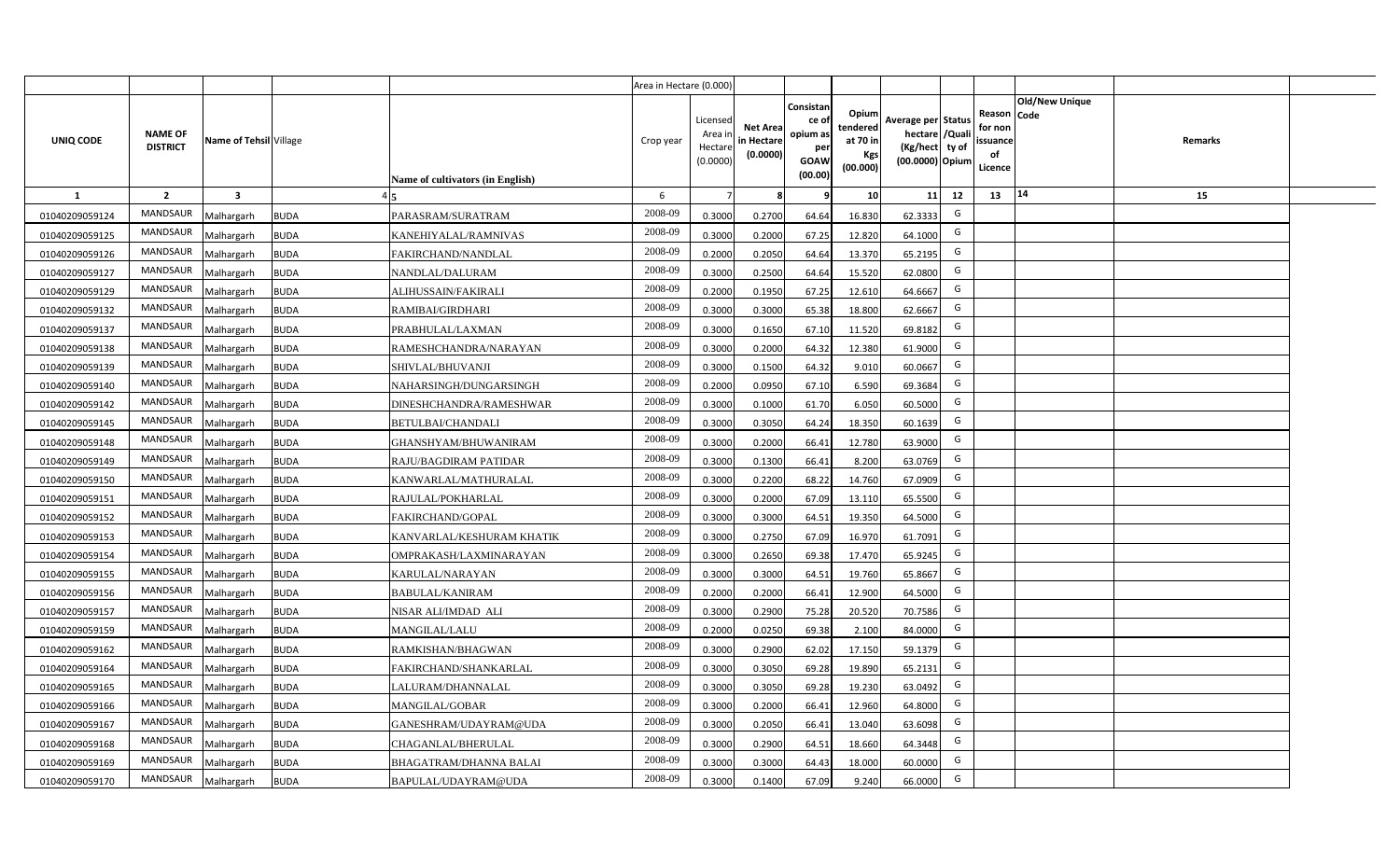|                |                                   |                         |                                           | Area in Hectare (0.000) |                                            |                                           |                                                         |                                                  |                                                                            |    |                                                                              |         |  |
|----------------|-----------------------------------|-------------------------|-------------------------------------------|-------------------------|--------------------------------------------|-------------------------------------------|---------------------------------------------------------|--------------------------------------------------|----------------------------------------------------------------------------|----|------------------------------------------------------------------------------|---------|--|
| UNIQ CODE      | <b>NAME OF</b><br><b>DISTRICT</b> | Name of Tehsil Village  | Name of cultivators (in English)          | Crop year               | Licensed<br>Area ir<br>Hectare<br>(0.0000) | <b>Net Area</b><br>in Hectare<br>(0.0000) | Consistar<br>ce o<br>opium as<br>per<br>GOAW<br>(00.00) | Opium<br>tendered<br>at 70 in<br>Kgs<br>(00.000) | Average per Status<br>hectare / Quali<br>(Kg/hect ty of<br>(00.0000) Opium |    | <b>Old/New Unique</b><br>Reason Code<br>for non<br>issuance<br>of<br>Licence | Remarks |  |
| $\mathbf{1}$   | $\overline{2}$                    | $\overline{\mathbf{3}}$ |                                           | 6                       | $\overline{7}$                             |                                           |                                                         | 10                                               | 11                                                                         | 12 | 14<br>13                                                                     | 15      |  |
| 01040209059171 | <b>MANDSAUR</b>                   | <b>Aalhargarh</b>       | <b>BUDA</b><br>RAMESHWAR/JAWAHARLAL       | 2008-09                 | 0.2000                                     |                                           |                                                         |                                                  | 0.0000                                                                     | F  |                                                                              |         |  |
| 01040209059172 | MANDSAUR                          | <b>Malhargarh</b>       | <b>BUDA</b><br>HIRALAL/BAGDIRAM           | 2008-09                 | 0.3000                                     | 0.1950                                    | 64.51                                                   | 12.720                                           | 65.2308                                                                    | G  |                                                                              |         |  |
| 01040209059305 | <b>MANDSAUR</b>                   | <b>Malhargarh</b>       | <b>BUDA</b><br>RAMCHANDRA/MANGILAL        | 2008-09                 | 0.3000                                     | 0.0500                                    | 67.52                                                   | 3.390                                            | 67.8000                                                                    | G  |                                                                              |         |  |
| 01040209059173 | MANDSAUR                          | <b>Malhargarh</b>       | <b>BUDA</b><br>BHUVANIRAM/RAMDAYAL        | 2008-09                 | 0.3000                                     | 0.2950                                    | 64.51                                                   | 17.660                                           | 59.8644                                                                    | G  |                                                                              |         |  |
| 01040209059174 | MANDSAUR                          | <b>Malhargarh</b>       | <b>BUDA</b><br>VAJERAM/PARTHA             | 2008-09                 | 0.3000                                     | 0.2000                                    | 65.57                                                   | 12.340                                           | 61.7000                                                                    | G  |                                                                              |         |  |
| 01040209059175 | <b>MANDSAUR</b>                   | <b>Malhargarh</b>       | <b>BUDA</b><br><b>GANGARAM/DALLA</b>      | 2008-09                 | 0.3000                                     | 0.3000                                    | 67.09                                                   | 19.700                                           | 65.6667                                                                    | G  |                                                                              |         |  |
| 01040209059176 | MANDSAUR                          | <b>Malhargarh</b>       | <b>BUDA</b><br><b>BOTLAL/MANGILAL</b>     | 2008-09                 | 0.3000                                     | 0.2900                                    | 67.02                                                   | 18.010                                           | 62.1034                                                                    | G  |                                                                              |         |  |
| 01040209059178 | <b>MANDSAUR</b>                   | <b>Malhargarh</b>       | <b>BUDA</b><br>DEVILAL/GANESHRAM          | 2008-09                 | 0.3000                                     | 0.2000                                    | 65.57                                                   | 12.530                                           | 62.6500                                                                    | G  |                                                                              |         |  |
| 01040209059179 | MANDSAUR                          | <b>Malhargarh</b>       | <b>BUDA</b><br>PRABHULAL/SURATRAM         | 2008-09                 | 0.3000                                     | 0.3000                                    | 69.19                                                   | 18.090                                           | 60.3000                                                                    | G  |                                                                              |         |  |
| 01040209059182 | <b>MANDSAUR</b>                   | <b>Malhargarh</b>       | <b>BUDA</b><br>KAILASHCHAND/UDA           | 2008-09                 | 0.3000                                     | 0.3050                                    | 65.57                                                   | 19.330                                           | 63.3770                                                                    | G  |                                                                              |         |  |
| 01040209059187 | <b>MANDSAUR</b>                   | <b>Malhargarh</b>       | <b>BUDA</b><br>KANEHIYALAL/MATHURALAL     | 2008-09                 | 0.2000                                     | 0.2000                                    | 69.19                                                   | 13.140                                           | 65.7000                                                                    | G  |                                                                              |         |  |
| 01040209059188 | <b>MANDSAUR</b>                   | <b>Malhargarh</b>       | <b>BUDA</b><br>KAMLABAI/BAPULAL           | 2008-09                 | 0.3000                                     | 0.2950                                    | 67.23                                                   | 17.710                                           | 60.0339                                                                    | G  |                                                                              |         |  |
| 01040209059190 | <b>MANDSAUR</b>                   | <b>Malhargarh</b>       | <b>BUDA</b><br>LAXMINARAYAN/MOTILAL       | 2008-09                 | 0.3000                                     | 0.2900                                    | 67.23                                                   | 20.080                                           | 69.2414                                                                    | G  |                                                                              |         |  |
| 01040209059192 | <b>MANDSAUR</b>                   | <b>Malhargarh</b>       | <b>BUDA</b><br>NAGJIRAM/HIRALAL           | 2008-09                 | 0.3000                                     | 0.3050                                    | 66.89                                                   | 17.790                                           | 58.3279                                                                    | G  |                                                                              |         |  |
| 01040209059193 | MANDSAUR                          | <b>Malhargarh</b>       | <b>BUDA</b><br>MUBARIK/RAMJANI KHAN       | 2008-09                 | 0.3000                                     | 0.1550                                    | 69.19                                                   | 4.860                                            | 31.3548                                                                    | G  | 04                                                                           |         |  |
| 01040209059197 | <b>MANDSAUR</b>                   | <b>Malhargarh</b>       | <b>BUDA</b><br>MADANSINGH/PARTHESINGH     | 2008-09                 | 0.2000                                     | 0.2000                                    | 64.50                                                   | 12.330                                           | 61.6500                                                                    | G  |                                                                              |         |  |
| 01040209059199 | MANDSAUR                          | <b>Malhargarh</b>       | <b>BUDA</b><br><b>BALARAM/GOTAMLAL</b>    | 2008-09                 | 0.3000                                     | 0.1300                                    | 65.57                                                   | 8.160                                            | 62.7692                                                                    | G  |                                                                              |         |  |
| 01040209059201 | <b>MANDSAUR</b>                   | Malhargarh              | <b>BUDA</b><br>MAKBULKHAN/GAFURKHAN       | 2008-09                 | 0.3000                                     | 0.2950                                    | 64.50                                                   | 18.450                                           | 62.5424                                                                    | G  |                                                                              |         |  |
| 01040209059205 | <b>MANDSAUR</b>                   | Malhargarh              | <b>BUDA</b><br>JAWAHARLAL/KACHRU          | 2008-09                 | 0.3000                                     | 0.3000                                    | 69.27                                                   | 20.340                                           | 67.8000                                                                    | G  |                                                                              |         |  |
| 01040209059206 | <b>MANDSAUR</b>                   | <b>Malhargarh</b>       | <b>BUDA</b><br>RAMPRASAD/RAMDAYAL/MOTILAL | 2008-09                 | 0.3000                                     | 0.2950                                    | 66.95                                                   | 17.940                                           | 60.8136                                                                    | G  |                                                                              |         |  |
| 01040209059207 | <b>MANDSAUR</b>                   | <b>Malhargarh</b>       | <b>BUDA</b><br><b>IAGDISH/RAMNIVAS</b>    | 2008-09                 | 0.3000                                     | 0.1450                                    | 66.69                                                   | 8.780                                            | 60.5517                                                                    | G  |                                                                              |         |  |
| 01040209059208 | <b>MANDSAUR</b>                   | <b>Malhargarh</b>       | <b>BUDA</b><br>SUNDARBAI/SITARAM          | 2008-09                 | 0.2000                                     | 0.2050                                    | 64.50                                                   | 13.380                                           | 65.2683                                                                    | G  |                                                                              |         |  |
| 01040209059210 | <b>MANDSAUR</b>                   | <b>Malhargarh</b>       | <b>BUDA</b><br>RUGHNATH/BHAGWAN           | 2008-09                 | 0.3000                                     | 0.2950                                    | 64.50                                                   | 18.350                                           | 62.2034                                                                    | G  |                                                                              |         |  |
| 01040209059211 | <b>MANDSAUR</b>                   | Malhargarh              | <b>BUDA</b><br>RAGHUVIRDAS/KALUDAS        | 2008-09                 | 0.3000                                     | 0.3000                                    | 63.55                                                   | 16.720                                           | 55.7333                                                                    | G  |                                                                              |         |  |
| 01040209059212 | <b>MANDSAUR</b>                   | <b>Aalhargarh</b>       | <b>BUDA</b><br>DHAPUBAI/MANGILAL          | 2008-09                 | 0.2000                                     | 0.2000                                    | 64.36                                                   | 11.870                                           | 59.3500                                                                    | G  |                                                                              |         |  |
| 01040209059214 | <b>MANDSAUR</b>                   | <b>Malhargarh</b>       | <b>BUDA</b><br>MANGILAL/NANURAM           | 2008-09                 | 0.3000                                     | 0.2950                                    | 64.36                                                   | 18.740                                           | 63.5254                                                                    | G  |                                                                              |         |  |
| 01040209059215 | <b>MANDSAUR</b>                   | <b>Malhargarh</b>       | <b>BUDA</b><br>RAMNARAYAN/AMRAJI          | 2008-09                 | 0.3000                                     | 0.2900                                    | 65.79                                                   | 17.880                                           | 61.6552                                                                    | G  |                                                                              |         |  |
| 01040209059216 | <b>MANDSAUR</b>                   | <b>Malhargarh</b>       | <b>BUDA</b><br>UDAYRAM/DEVA               | 2008-09                 | 0.3000                                     | 0.1350                                    | 64.92                                                   | 8.020                                            | 59.4074                                                                    | G  |                                                                              |         |  |
| 01040209059217 | <b>MANDSAUR</b>                   | <b>Malhargarh</b>       | <b>BUDA</b><br>KANTILAL/HIRALAL           | 2008-09                 | 0.3000                                     | 0.1950                                    | 66.95                                                   | 12.670                                           | 64.9744                                                                    | G  |                                                                              |         |  |
| 01040209059219 | <b>MANDSAUR</b>                   | <b>Malhargarh</b>       | <b>BUDA</b><br>KESHURAM/HIRA GAYRI        | 2008-09                 | 0.3000                                     | 0.1450                                    | 64.92                                                   | 8.250                                            | 56.8966                                                                    | G  |                                                                              |         |  |
| 01040209059220 | <b>MANDSAUR</b>                   | Malhargarh              | <b>BUDA</b><br>KANWARLAL/BAGDIRAM         | 2008-09                 | 0.2000                                     | 0.2000                                    | 66.85                                                   | 12.150                                           | 60.7500                                                                    | G  |                                                                              |         |  |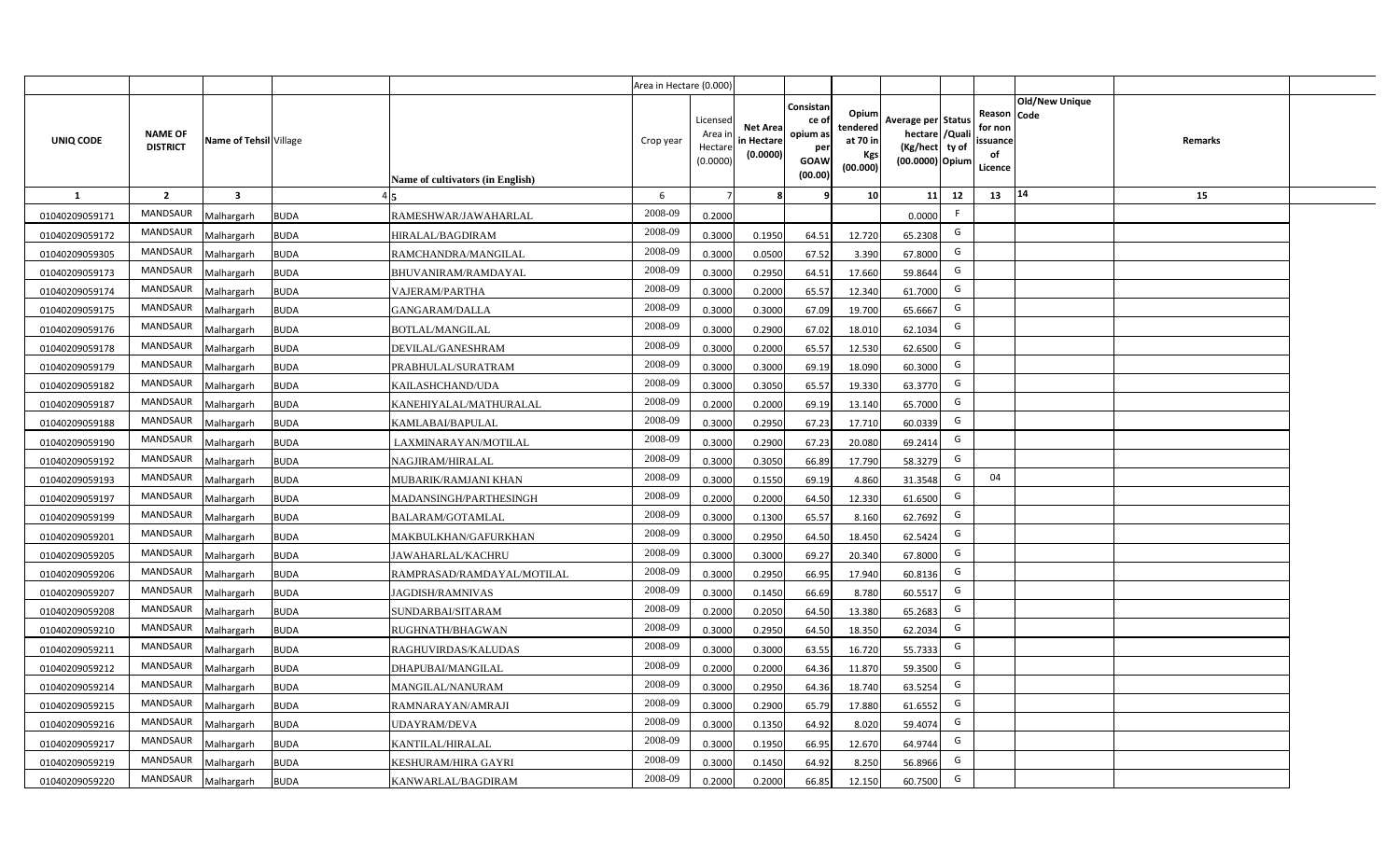|                |                                   |                         |                                                 | Area in Hectare (0.000) |                                            |                                           |                                                                |                                                  |                                                                            |    |                                                                                              |         |  |
|----------------|-----------------------------------|-------------------------|-------------------------------------------------|-------------------------|--------------------------------------------|-------------------------------------------|----------------------------------------------------------------|--------------------------------------------------|----------------------------------------------------------------------------|----|----------------------------------------------------------------------------------------------|---------|--|
| UNIQ CODE      | <b>NAME OF</b><br><b>DISTRICT</b> | Name of Tehsil Village  | Name of cultivators (in English)                | Crop year               | Licensed<br>Area in<br>Hectare<br>(0.0000) | <b>Net Area</b><br>in Hectare<br>(0.0000) | Consistar<br>ce o<br>opium as<br>per<br><b>GOAW</b><br>(00.00) | Opium<br>tendered<br>at 70 in<br>Kgs<br>(00.000) | Average per Status<br>hectare / Quali<br>(Kg/hect ty of<br>(00.0000) Opium |    | <b>Old/New Unique</b><br>Reason<br><b>Code</b><br>for non<br><b>ssuance</b><br>of<br>Licence | Remarks |  |
| $\mathbf{1}$   | $\overline{2}$                    | $\overline{\mathbf{3}}$ |                                                 | 6                       | $\overline{7}$                             | -8                                        | ٩                                                              | 10                                               | 11                                                                         | 12 | 14<br>13                                                                                     | 15      |  |
| 01040209059221 | MANDSAUR                          | <b>Malhargarh</b>       | <b>BUDA</b><br>RAMESHWAR/HAJARILAL              | 2008-09                 | 0.3000                                     | 0.1900                                    | 64.92                                                          | 11.930                                           | 62.7895                                                                    | G  |                                                                                              |         |  |
| 01040209059222 | MANDSAUR                          | <b>Malhargarh</b>       | <b>BUDA</b><br>SALEGRAM/CHIMANLAL               | 2008-09                 | 0.3000                                     | 0.2950                                    | 68.50                                                          | 19.290                                           | 65.3898                                                                    | G  |                                                                                              |         |  |
| 01040209059225 | MANDSAUR                          | <b>Malhargarh</b>       | <b>BUDA</b><br><b>BASANTILAL/GOTAMLAL</b>       | 2008-09                 | 0.3000                                     | 0.2600                                    | 62.62                                                          | 14.710                                           | 56.5769                                                                    | G  |                                                                                              |         |  |
| 01040209059227 | <b>MANDSAUR</b>                   | <b>Malhargarh</b>       | <b>BUDA</b><br>RODUSHAH/SHUBHAN SHAH            | 2008-09                 | 0.3000                                     | 0.3000                                    | 67.59                                                          | 14.830                                           | 49.4333                                                                    | G  | 04                                                                                           |         |  |
| 01040209059228 | MANDSAUR                          | <b>Malhargarh</b>       | <b>BUDA</b><br><b>BHUVANIRAM/LALU NAAI</b>      | 2008-09                 | 0.3000                                     | 0.2500                                    | 67.59                                                          | 16.800                                           | 67.2000                                                                    | G  |                                                                                              |         |  |
| 01040209059230 | <b>MANDSAUR</b>                   | <b>Malhargarh</b>       | <b>BUDA</b><br>RODIBAI/BHERULAL                 | 2008-09                 | 0.3000                                     | 0.2950                                    | 64.92                                                          | 18.190                                           | 61.6610                                                                    | G  |                                                                                              |         |  |
| 01040209059231 | <b>MANDSAUR</b>                   | <b>Malhargarh</b>       | <b>BUDA</b><br>CHENRAM/BHERULAL                 | 2008-09                 | 0.3000                                     | 0.3000                                    | 65.32                                                          | 16.970                                           | 56.5667                                                                    | G  |                                                                                              |         |  |
| 01040209059232 | <b>MANDSAUR</b>                   | <b>Malhargarh</b>       | <b>BUDA</b><br>BHAGATRAM/HAJARILAL              | 2008-09                 | 0.3000                                     | 0.2850                                    | 64.08                                                          | 17.610                                           | 61.7895                                                                    | G  |                                                                                              |         |  |
| 01040209059233 | <b>MANDSAUR</b>                   | <b>Malhargarh</b>       | <b>BUDA</b><br>GANESHRAM/RAMKISHAN              | 2008-09                 | 0.3000                                     | 0.3000                                    | 64.86                                                          | 18.140                                           | 60.4667                                                                    | G  |                                                                                              |         |  |
| 01040209059235 | <b>MANDSAUR</b>                   | <b>Malhargarh</b>       | <b>BUDA</b><br><b>BHAGIRATH/NATHULAL</b>        | 2008-09                 | 0.3000                                     | 0.2000                                    | 67.59                                                          | 12.290                                           | 61.4500                                                                    | G  |                                                                                              |         |  |
| 01040209059236 | <b>MANDSAUR</b>                   | <b>Malhargarh</b>       | <b>BUDA</b><br>ASHOKKUMAR/BHUVANISHANKAR        | 2008-09                 | 0.3000                                     | 0.2000                                    | 65.56                                                          | 12.190                                           | 60.9500                                                                    | G  |                                                                                              |         |  |
| 01040209059238 | MANDSAUR                          | <b>Malhargarh</b>       | <b>BUDA</b><br>SUNDARBAI/BHULIBAI               | 2008-09                 | 0.3000                                     | 0.1500                                    | 69.19                                                          | 10.550                                           | 70.3333                                                                    | G  |                                                                                              |         |  |
| 01040209059239 | MANDSAUR                          | <b>Malhargarh</b>       | <b>BUDA</b><br>KAMLABAI/RAMPRAHLAD              | 2008-09                 | 0.3000                                     | 0.1500                                    | 65.90                                                          | 9.380                                            | 62.5333                                                                    | G  |                                                                                              |         |  |
| 01040209059242 | MANDSAUR                          | Malhargarh              | <b>BUDA</b><br>SUBHASHCHANDRA/KESHURAM          | 2008-09                 | 0.3000                                     | 0.2150                                    | 66.17                                                          | 13.710                                           | 63.7674                                                                    | G  |                                                                                              |         |  |
| 01040209059243 | <b>MANDSAUR</b>                   | Malhargarh              | <b>BUDA</b><br>REHMANKHAN/KACHRU KHA            | 2008-09                 | 0.3000                                     | 0.3000                                    | 66.51                                                          | 18.390                                           | 61.3000                                                                    | G  |                                                                                              |         |  |
| 01040209059248 | <b>MANDSAUR</b>                   | Malhargarh              | <b>BUDA</b><br>JAGDISHCHANDRA/AMARJI/RAMNARAYAN | 2008-09                 | 0.3000                                     | 0.2850                                    | 66.55                                                          | 17.870                                           | 62.7018                                                                    | G  |                                                                                              |         |  |
| 01040209059255 | <b>MANDSAUR</b>                   | <b>Malhargarh</b>       | <b>BUDA</b><br>SATYANARAYAN/BHERULAL            | 2008-09                 | 0.3000                                     | 0.2900                                    | 66.56                                                          | 18.260                                           | 62.9655                                                                    | G  |                                                                                              |         |  |
| 01040209059258 | <b>MANDSAUR</b>                   | <b>Malhargarh</b>       | <b>BUDA</b><br><b>BAGDIRAM/PURA</b>             | 2008-09                 | 0.3000                                     | 0.2200                                    | 67.61                                                          | 14.740                                           | 67.0000                                                                    | G  |                                                                                              |         |  |
| 01040209059259 | <b>MANDSAUR</b>                   | <b>Malhargarh</b>       | <b>BUDA</b><br>MEHMUDALI/FAKIR ALI              | 2008-09                 | 0.3000                                     | 0.2950                                    | 67.61                                                          | 18.410                                           | 62.4068                                                                    | G  |                                                                                              |         |  |
| 01040209059260 | <b>MANDSAUR</b>                   | Malhargarh              | <b>BUDA</b><br>LOKENDRA/MOHANLAL                | 2008-09                 | 0.3000                                     |                                           |                                                                |                                                  | 0.0000                                                                     | F. |                                                                                              |         |  |
| 01040209059261 | MANDSAUR                          | <b>Malhargarh</b>       | <b>BUDA</b><br>MANGILAL/BHUVANILAL BALAI        | 2008-09                 | 0.3000                                     | 0.2200                                    | 67.61                                                          | 14.700                                           | 66.8182                                                                    | G  |                                                                                              |         |  |
| 01040209059262 | <b>MANDSAUR</b>                   | <b>Malhargarh</b>       | <b>BUDA</b><br>CUNNILAL/BHUVANILAL BALAI        | 2008-09                 | 0.3000                                     | 0.3000                                    | 62.62                                                          | 17.960                                           | 59.8667                                                                    | G  |                                                                                              |         |  |
| 01040209059265 | <b>MANDSAUR</b>                   | <b>Aalhargarh</b>       | <b>BUDA</b><br>VINODKUMAR/BHANWARLAL            | 2008-09                 | 0.3000                                     | 0.2900                                    | 60.34                                                          | 16.930                                           | 58.3793                                                                    | G  |                                                                                              |         |  |
| 01040209059267 | <b>MANDSAUR</b>                   | <b>Malhargarh</b>       | <b>BUDA</b><br>RAMCHANDRA/BHAGIRATH             | 2008-09                 | 0.3000                                     | 0.3000                                    | 62.62                                                          | 17.540                                           | 58.4667                                                                    | G  |                                                                                              |         |  |
| 01040209059268 | <b>MANDSAUR</b>                   | <b>Malhargarh</b>       | <b>BUDA</b><br>GOPALKRISHNA/PARSURAM            | 2008-09                 | 0.3000                                     | 0.2900                                    | 62.62                                                          | 17.630                                           | 60.7931                                                                    | G  |                                                                                              |         |  |
| 01040209059269 | MANDSAUR                          | <b>Malhargarh</b>       | <b>BUDA</b><br>KRIPARAM/DALLA                   | 2008-09                 | 0.3000                                     | 0.2850                                    | 65.56                                                          | 18.990                                           | 66.631                                                                     | G  |                                                                                              |         |  |
| 01040209059270 | <b>MANDSAUR</b>                   | <b>Malhargarh</b>       | <b>BUDA</b><br>PHOOLKUNWARBAI/RAMPRAHLAD        | 2008-09                 | 0.3000                                     | 0.3000                                    | 67.61                                                          | 20.470                                           | 68.2333                                                                    | G  |                                                                                              |         |  |
| 01040209059276 | <b>MANDSAUR</b>                   | <b>Malhargarh</b>       | <b>BUDA</b><br>MOHANLAL/HIRALAL                 | 2008-09                 | 0.3000                                     | 0.3000                                    | 65.79                                                          | 18.940                                           | 63.1333                                                                    | G  |                                                                                              |         |  |
| 01040209059277 | <b>MANDSAUR</b>                   | <b>Malhargarh</b>       | <b>BUDA</b><br>BABULAL/MATHURALAL               | 2008-09                 | 0.3000                                     | 0.3000                                    | 67.36                                                          | 18.820                                           | 62.7333                                                                    | G  |                                                                                              |         |  |
| 01040209059278 | <b>MANDSAUR</b>                   | <b>Malhargarh</b>       | <b>BUDA</b><br>BHAGATRAM/KASHIRAM               | 2008-09                 | 0.3000                                     | 0.1000                                    | 66.91                                                          | 6.720                                            | 67.2000                                                                    | G  |                                                                                              |         |  |
| 01040209059279 | MANDSAUR                          | Malhargarh              | <b>BUDA</b><br>SHAMBHULAL/MANNALAL              | 2008-09                 | 0.2000                                     | 0.1500                                    | 67.36                                                          | 10.000                                           | 66.6667                                                                    | G  |                                                                                              |         |  |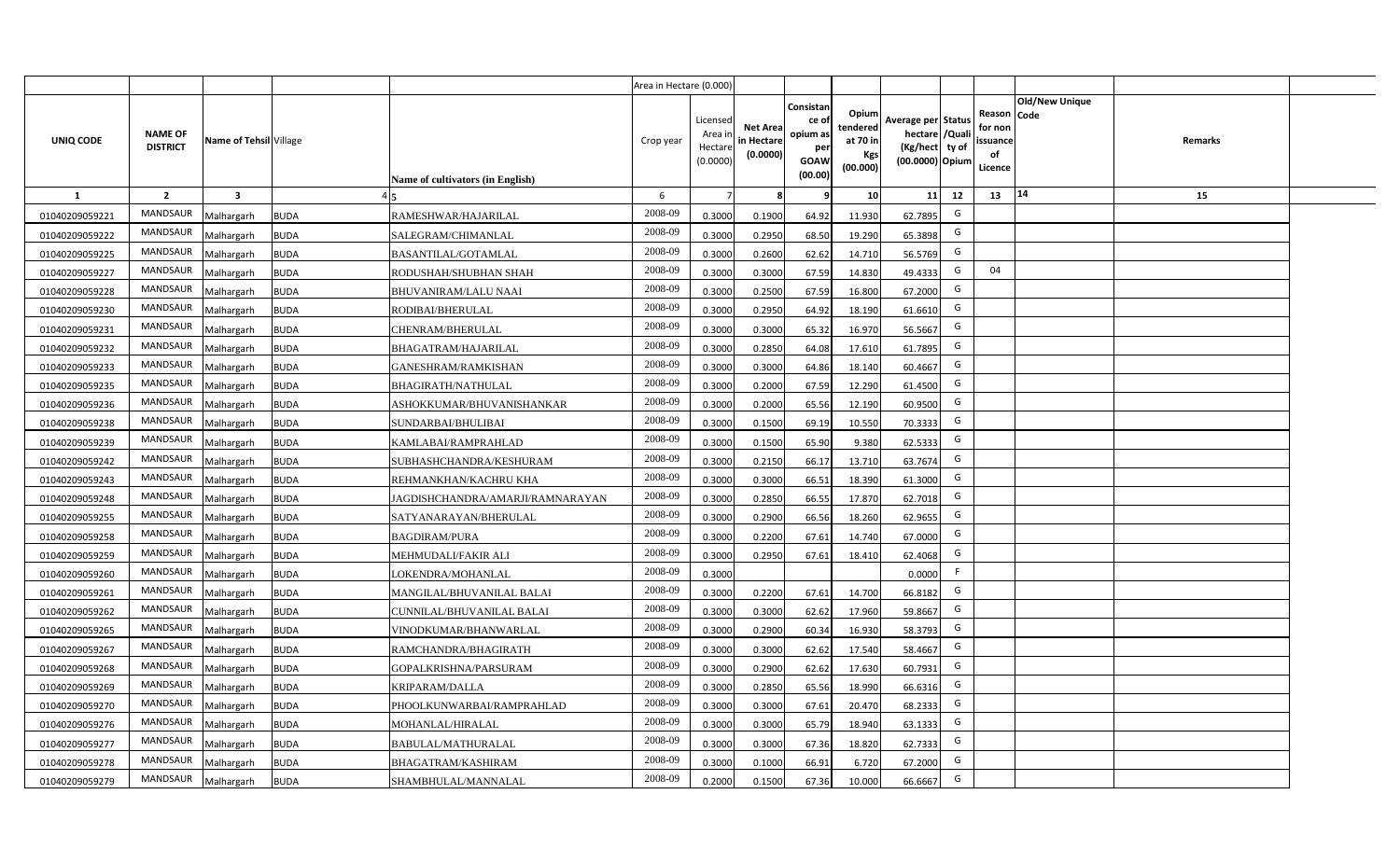|                  |                                   |                         |                                                 | Area in Hectare (0.000) |                                            |                                           |                                                                |                                                  |                                                                            |    |                                                                                              |         |  |
|------------------|-----------------------------------|-------------------------|-------------------------------------------------|-------------------------|--------------------------------------------|-------------------------------------------|----------------------------------------------------------------|--------------------------------------------------|----------------------------------------------------------------------------|----|----------------------------------------------------------------------------------------------|---------|--|
| <b>UNIQ CODE</b> | <b>NAME OF</b><br><b>DISTRICT</b> | Name of Tehsil Village  | Name of cultivators (in English)                | Crop year               | Licensed<br>Area in<br>Hectare<br>(0.0000) | <b>Net Area</b><br>in Hectare<br>(0.0000) | Consistar<br>ce o<br>opium as<br>per<br><b>GOAW</b><br>(00.00) | Opium<br>tendered<br>at 70 in<br>Kgs<br>(00.000) | Average per Status<br>hectare / Quali<br>(Kg/hect ty of<br>(00.0000) Opium |    | <b>Old/New Unique</b><br>Reason<br><b>Code</b><br>for non<br><b>ssuance</b><br>of<br>Licence | Remarks |  |
| $\mathbf{1}$     | $\overline{2}$                    | $\overline{\mathbf{3}}$ |                                                 | 6                       | $\overline{7}$                             | -8                                        | ٩                                                              | 10                                               | 11                                                                         | 12 | 14<br>13                                                                                     | 15      |  |
| 01040209059280   | MANDSAUR                          | <b>Malhargarh</b>       | <b>BUDA</b><br>AMBALAL/MANGILAL                 | 2008-09                 | 0.2000                                     | 0.2000                                    | 68.16                                                          | 13.340                                           | 66.7000                                                                    | G  |                                                                                              |         |  |
| 01040209059282   | MANDSAUR                          | <b>Malhargarh</b>       | <b>BUDA</b><br>RAMPRASAD/MANGILAL               | 2008-09                 | 0.2000                                     | 0.2000                                    | 65.56                                                          | 12.680                                           | 63.4000                                                                    | G  |                                                                                              |         |  |
| 01040209059284   | MANDSAUR                          | <b>Malhargarh</b>       | <b>BUDA</b><br>HASANALI/BASHIRALI               | 2008-09                 | 0.3000                                     | 0.2000                                    | 66.91                                                          | 11.660                                           | 58.3000                                                                    | G  |                                                                                              |         |  |
| 01040209059286   | <b>MANDSAUR</b>                   | <b>Malhargarh</b>       | <b>BUDA</b><br>PRAKASHCHAND/TULSIRAM            | 2008-09                 | 0.3000                                     | 0.3000                                    | 67.08                                                          | 18.690                                           | 62.3000                                                                    | G  |                                                                                              |         |  |
| 01040209059288   | MANDSAUR                          | <b>Malhargarh</b>       | <b>BUDA</b><br>JAGDISH/RAMDAYAL                 | 2008-09                 | 0.3000                                     | 0.3000                                    | 65.56                                                          | 17.760                                           | 59.2000                                                                    | G  |                                                                                              |         |  |
| 01040209059289   | <b>MANDSAUR</b>                   | <b>Malhargarh</b>       | <b>BUDA</b><br>RAJESHKUMAR/BHUVANIRAM           | 2008-09                 | 0.3000                                     | 0.2750                                    | 67.63                                                          | 17.220                                           | 62.6182                                                                    | G  |                                                                                              |         |  |
| 01040209059296   | MANDSAUR                          | <b>Malhargarh</b>       | <b>BUDA</b><br>RAJMAL@RAJENDRA/MULCHAND/MOTILAL | 2008-09                 | 0.3000                                     | 0.3000                                    | 66.67                                                          | 19.970                                           | 66.5667                                                                    | G  |                                                                                              |         |  |
| 01040209059290   | <b>MANDSAUR</b>                   | <b>Malhargarh</b>       | <b>BUDA</b><br>KAILASHDAS/MATHURADAS/GULABDAS   | 2008-09                 | 0.3000                                     | 0.2000                                    | 69.60                                                          | 12.540                                           | 62.7000                                                                    | G  |                                                                                              |         |  |
| 01040209059226   | MANDSAUR                          | <b>Malhargarh</b>       | <b>BUDA</b><br>SOHANBAI/KANWARLAL               | 2008-09                 | 0.3000                                     | 0.0700                                    | 67.36                                                          | 4.580                                            | 65.4286                                                                    | G  |                                                                                              |         |  |
| 01040209059025   | <b>MANDSAUR</b>                   | <b>Malhargarh</b>       | <b>BUDA</b><br>KAVERIBAI/FAKIRCHAND             | 2008-09                 | 0.2000                                     | 0.2050                                    | 65.56                                                          | 12.170                                           | 59.3659                                                                    | G  |                                                                                              |         |  |
| 01040209059301   | <b>MANDSAUR</b>                   | <b>Malhargarh</b>       | <b>BUDA</b><br>DHAPUBAI/DURGASHANKAR            | 2008-09                 | 0.3000                                     | 0.3000                                    | 67.36                                                          | 19.780                                           | 65.9333                                                                    | G  |                                                                                              |         |  |
| 01040209059141   | MANDSAUR                          | <b>Malhargarh</b>       | <b>BUDA</b><br>RAJARAM/BAGDIRAM                 | 2008-09                 | 0.2000                                     | 0.1050                                    | 64.85                                                          | 5.710                                            | 54.3810                                                                    | G  |                                                                                              |         |  |
| 01040209059319   | MANDSAUR                          | <b>Malhargarh</b>       | <b>BUDA</b><br>RADHESHYAM/SHIVLAL               | 2008-09                 | 0.3000                                     | 0.1000                                    | 66.91                                                          | 6.850                                            | 68.5000                                                                    | G  |                                                                                              |         |  |
| 01040209059250   | <b>MANDSAUR</b>                   | Malhargarh              | <b>BUDA</b><br>POKHARLAL/AMRITLAL               | 2008-09                 | 0.3000                                     | 0.1950                                    | 70.66                                                          | 12.990                                           | 66.6154                                                                    | G  |                                                                                              |         |  |
| 01040209059264   | <b>MANDSAUR</b>                   | Malhargarh              | <b>BUDA</b><br>LAXMINARAYAN/MATHURALAL          | 2008-09                 | 0.3000                                     | 0.2700                                    | 65.88                                                          | 17.010                                           | 63.0000                                                                    | G  |                                                                                              |         |  |
| 01040209059343   | <b>MANDSAUR</b>                   | Malhargarh              | <b>BUDA</b><br>KAMLABAI/BAGDIRAM                | 2008-09                 | 0.3000                                     | 0.2950                                    | 64.85                                                          | 16.850                                           | 57.1186                                                                    | G  |                                                                                              |         |  |
| 01040209059344   | <b>MANDSAUR</b>                   | <b>Malhargarh</b>       | <b>BUDA</b><br>SATYANARAYAN/GANESHRAM           | 2008-09                 | 0.3000                                     | 0.3050                                    | 66.88                                                          | 20.050                                           | 65.7377                                                                    | G  |                                                                                              |         |  |
| 01040209059209   | MANDSAUR                          | <b>Malhargarh</b>       | <b>BUDA</b><br>MANGILAL/BHERULAL                | 2008-09                 | 0.3000                                     | 0.2200                                    | 64.85                                                          | 13.620                                           | 61.9091                                                                    | G  |                                                                                              |         |  |
| 01040209059111   | <b>MANDSAUR</b>                   | <b>Malhargarh</b>       | <b>BUDA</b><br>IAGDISHCHAND/KANHAIYALAL         | 2008-09                 | 0.2000                                     | 0.2050                                    | 64.85                                                          | 8.530                                            | 41.6098                                                                    | G  | 04                                                                                           |         |  |
| 01040209059348   | <b>MANDSAUR</b>                   | Malhargarh              | <b>BUDA</b><br>SHIVPURI RATANPURI               | 2008-09                 | 0.3000                                     | 0.2800                                    | 64.85                                                          | 17.080                                           | 61.0000                                                                    | G  |                                                                                              |         |  |
| 01040209059350   | MANDSAUR                          | <b>Malhargarh</b>       | <b>BUDA</b><br>RAMKANYABAI/RATANLAL             | 2008-09                 | 0.3000                                     | 0.2900                                    | 67.91                                                          | 18.910                                           | 65.2069                                                                    | G  |                                                                                              |         |  |
| 01040209059198   | MANDSAUR                          | <b>Malhargarh</b>       | <b>BUDA</b><br>GANGARAM/KISHAN                  | 2008-09                 | 0.3000                                     | 0.3000                                    | 63.78                                                          | 18.770                                           | 62.5667                                                                    | G  |                                                                                              |         |  |
| 01040209059285   | <b>MANDSAUR</b>                   | <b>Aalhargarh</b>       | <b>BUDA</b><br><b>BARKATALI/FAKIRALI</b>        | 2008-09                 | 0.3000                                     | 0.3000                                    | 64.41                                                          | 17.690                                           | 58.9667                                                                    | G  |                                                                                              |         |  |
| 01040209059347   | <b>MANDSAUR</b>                   | <b>Malhargarh</b>       | <b>BUDA</b><br>ISMAILALI/BASHIRKHAN             | 2008-09                 | 0.3000                                     | 0.3000                                    | 64.41                                                          | 17.790                                           | 59.3000                                                                    | G  |                                                                                              |         |  |
| 01040209059029   | <b>MANDSAUR</b>                   | <b>Malhargarh</b>       | <b>BUDA</b><br>RAMPRASAD/KESHURAM               | 2008-09                 | 0.2000                                     | 0.2050                                    | 67.98                                                          | 12.930                                           | 63.0732                                                                    | G  |                                                                                              |         |  |
| 01040209059160   | MANDSAUR                          | <b>Malhargarh</b>       | <b>BUDA</b><br>KARULAL/GENDMAL                  | 2008-09                 | 0.3000                                     | 0.1800                                    | 59.82                                                          | 9.670                                            | 53.7222                                                                    | G  | 01                                                                                           |         |  |
| 01040209059247   | <b>MANDSAUR</b>                   | <b>Malhargarh</b>       | <b>BUDA</b><br>SITABAI/DEVA                     | 2008-09                 | 0.3000                                     | 0.2900                                    | 64.81                                                          | 8.320                                            | 28.6897                                                                    | G  | 04                                                                                           |         |  |
| 01040209059351   | <b>MANDSAUR</b>                   | <b>Malhargarh</b>       | <b>BUDA</b><br>PREMSHANKAR/NANURAM              | 2008-09                 | 0.3000                                     | 0.1400                                    | 64.41                                                          | 8.440                                            | 60.2857                                                                    | G  |                                                                                              |         |  |
| 01040209059128   | MANDSAUR                          | <b>Malhargarh</b>       | <b>BUDA</b><br>AVNAKHATUN/LATIFKHAN             | 2008-09                 | 0.2000                                     | 0.2000                                    | 63.28                                                          | 12.820                                           | 64.1000                                                                    | G  |                                                                                              |         |  |
| 01040209059195   | <b>MANDSAUR</b>                   | <b>Malhargarh</b>       | <b>BUDA</b><br>KHATUNBAI/ALLA NOOR              | 2008-09                 | 0.3000                                     | 0.2000                                    | 64.16                                                          | 12.270                                           | 61.3500                                                                    | G  |                                                                                              |         |  |
| 01040209059352   | MANDSAUR                          | Malhargarh              | <b>BUDA</b><br>MADANLAL/JAGRAM                  | 2008-09                 | 0.3000                                     | 0.2500                                    | 67.73                                                          | 16.240                                           | 64.9600                                                                    | G  |                                                                                              |         |  |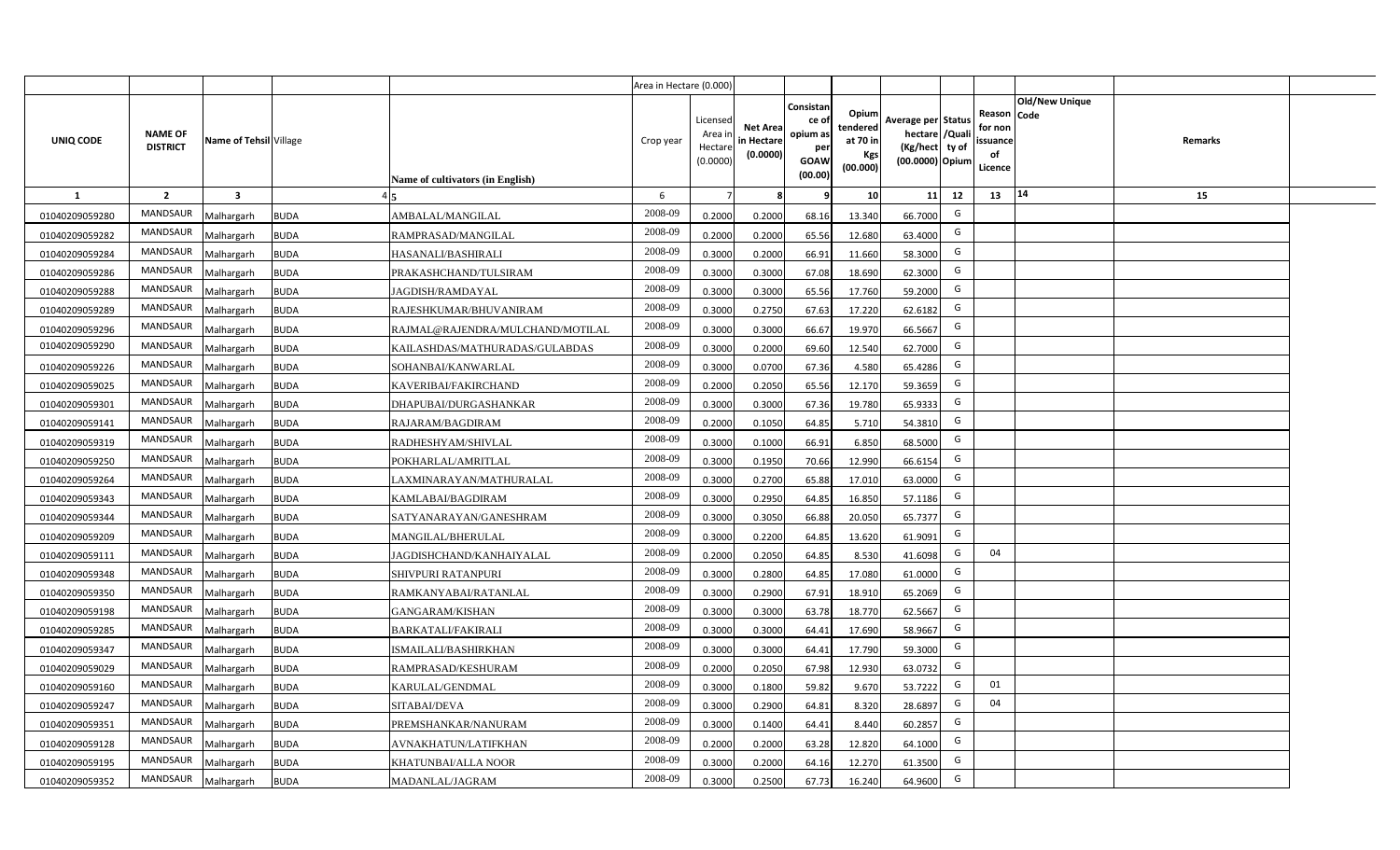|                |                                   |                        |             |                                  | Area in Hectare (0.000) |                                          |                                           |                                                          |                                                         |                                                                           |    |                                                     |                       |                          |  |
|----------------|-----------------------------------|------------------------|-------------|----------------------------------|-------------------------|------------------------------------------|-------------------------------------------|----------------------------------------------------------|---------------------------------------------------------|---------------------------------------------------------------------------|----|-----------------------------------------------------|-----------------------|--------------------------|--|
| UNIQ CODE      | <b>NAME OF</b><br><b>DISTRICT</b> | Name of Tehsil Village |             | Name of cultivators (in English) | Crop year               | Licensed<br>Area i<br>Hectar<br>(0.0000) | <b>Net Area</b><br>in Hectare<br>(0.0000) | Consistan<br>ce of<br>opium as<br>per<br>GOAW<br>(00.00) | Opium<br>tendered<br>at 70 in<br><b>Kgs</b><br>(00.000) | Average per Status<br>hectare / Qual<br>(Kg/hect ty of<br>(00.0000) Opium |    | Reason Code<br>for nor<br>issuance<br>of<br>Licence | <b>Old/New Unique</b> | <b>Remarks</b>           |  |
| 1              | $\overline{2}$                    | $\mathbf{3}$           |             |                                  | 6                       |                                          |                                           |                                                          | 10                                                      | 11                                                                        | 12 | 13                                                  | 14                    | 15                       |  |
| 01040209059355 | <b>MANDSAUR</b>                   | Malhargarh             | <b>BUDA</b> | MOHANBAI/BHAGATRAM               | 2008-09                 | 0.2000                                   | 0.1950                                    | 67.65                                                    | 12.960                                                  | 66.4615                                                                   | G  |                                                     |                       |                          |  |
| 01040209059007 | MANDSAUR                          | Malhargarh             | <b>BUDA</b> | BHERULAL/MOHANLAL                | 2008-09                 | 0.2000                                   | 0.2000                                    | 67.63                                                    | 12.690                                                  | 63.4500                                                                   | G  |                                                     |                       |                          |  |
| 01040209059008 | MANDSAUR                          | Malhargarh             | <b>BUDA</b> | RAMRATAN/MAGNIRAM                | 2008-09                 | 0.2000                                   | 0.1550                                    | 71.93                                                    | 9.800                                                   | 63.2258                                                                   | G  |                                                     |                       |                          |  |
| 01040209059009 | MANDSAUR                          | Malhargarh             | <b>BUDA</b> | CHAGANLAL/BADRILAL               | 2008-09                 | 0.2000                                   | 0.2000                                    | 68.77                                                    | 11.950                                                  | 59.7500                                                                   | G  |                                                     |                       |                          |  |
| 01040209059010 | <b>MANDSAUR</b>                   | Malhargarh             | <b>BUDA</b> | KAMLESH/RAMPRASAD                | 2008-09                 | 0.2000                                   | 0.1950                                    | 67.63                                                    | 12.080                                                  | 61.9487                                                                   | G  |                                                     |                       |                          |  |
| 01040209059014 | <b>MANDSAUR</b>                   | Malhargarh             | <b>BUDA</b> | LAXMINARAYAN/KESHURAM            | 2008-09                 | 0.2000                                   | 0.2050                                    | 67.63                                                    | 13.700                                                  | 66.8293                                                                   | G  |                                                     |                       |                          |  |
| 01040209059016 | <b>MANDSAUR</b>                   | Malhargarh             | <b>BUDA</b> | MATHRIBAI/BHERULAL               | 2008-09                 | 0.2000                                   | 0.2050                                    | 66.22                                                    | 12.990                                                  | 63.3659                                                                   | G  |                                                     |                       |                          |  |
| 01040209059019 | <b>MANDSAUR</b>                   | Malhargarh             | <b>BUDA</b> | MANGILAL/AMARJI                  | 2008-09                 | 0.200                                    | 0.1900                                    | 66.88                                                    | 12.030                                                  | 63.3158                                                                   | G  |                                                     |                       |                          |  |
| 01040209059105 | <b>MANDSAUR</b>                   | Malhargarh             | <b>BUDA</b> | YAKUBKHAN/BASHIRKHAN             | 2008-09                 | 0.300                                    | 0.1950                                    | 66.88                                                    | 11.500                                                  | 58.9744                                                                   | G  |                                                     |                       |                          |  |
| 01040209059023 | <b>MANDSAUR</b>                   | Malhargarh             | <b>BUDA</b> | RADHESHYAM/MAGNIRAM              | 2008-09                 | 0.3000                                   | 0.1500                                    | 69.99                                                    | 9.560                                                   | 63.7333                                                                   | G  |                                                     |                       |                          |  |
| 01040209059026 | <b>MANDSAUR</b>                   | Malhargarh             | <b>BUDA</b> | GOPAL/DALLA                      | 2008-09                 | 0.2000                                   | 0.1750                                    | 59.82                                                    | 9.010                                                   | 51.4857                                                                   | G  | 04                                                  |                       |                          |  |
| 01040209059028 | <b>MANDSAUR</b>                   | Malhargarh             | <b>BUDA</b> | MULCHAND/MOTILAL                 | 2008-09                 | 0.2000                                   |                                           |                                                          |                                                         | 0.0000                                                                    | F  |                                                     |                       |                          |  |
| 01040209059037 | <b>MANDSAUR</b>                   | Malhargarh             | <b>BUDA</b> | KANHEYALAL/MODIRAM               | 2008-09                 | 0.2000                                   | 0.2000                                    | 68.75                                                    | 13.240                                                  | 66.2000                                                                   | G  |                                                     |                       |                          |  |
| 01040209059038 | <b>MANDSAUR</b>                   | Malhargarh             | <b>BUDA</b> | OMPRAKASH/BHERULAL               | 2008-09                 | 0.2000                                   | 0.2000                                    | 68.00                                                    | 12.980                                                  | 64.9000                                                                   | G  |                                                     |                       |                          |  |
| 01040209059050 | MANDSAUR                          | Malhargarh             | <b>BUDA</b> | NANDLAL/DEVA                     | 2008-09                 | 0.2000                                   | 0.1900                                    | 74.72                                                    | 13.990                                                  | 73.6316                                                                   | G  |                                                     |                       |                          |  |
| 01040209059060 | <b>MANDSAUR</b>                   | Malhargarh             | <b>BUDA</b> | RAMESHWAR/MEGHA                  | 2008-09                 | 0.2000                                   | 0.1000                                    | 68.00                                                    | 6.410                                                   | 64.1000                                                                   | G  |                                                     |                       |                          |  |
| 01040209059061 | MANDSAUR                          | Malhargarh             | <b>BUDA</b> | RAMPRASAD/BAGDIRAM               | 2008-09                 | 0.2000                                   | 0.1950                                    | 68.00                                                    | 13.410                                                  | 68.7692                                                                   | G  |                                                     |                       |                          |  |
| 01040209059062 | <b>MANDSAUR</b>                   | Malhargarh             | <b>BUDA</b> | RAMNIVAS/BAGDIRAM                | 2008-09                 | 0.2000                                   | 0.2000                                    | 68.00                                                    | 13.240                                                  | 66.2000                                                                   | G  |                                                     |                       |                          |  |
| 01040209059065 | <b>MANDSAUR</b>                   | Malhargarh             | <b>BUDA</b> | CHAGANLAL/SHITAL LAL             | 2008-09                 | 0.2000                                   | 0.1900                                    | 64.16                                                    | 12.220                                                  | 64.3158                                                                   | G  |                                                     |                       |                          |  |
| 01040209059070 | MANDSAUR                          | Malhargarh             | <b>BUDA</b> | PYARIBAI/GOTAM                   | 2008-09                 | 0.2000                                   | 0.1000                                    | 64.16                                                    | 6.120                                                   | 61.2000                                                                   | G  |                                                     |                       |                          |  |
| 01040209059072 | <b>MANDSAUR</b>                   | Malhargarh             | <b>BUDA</b> | GITABAI/GANESHRAM                | 2008-09                 | 0.2000                                   |                                           |                                                          |                                                         | 0.0000                                                                    | F. |                                                     |                       |                          |  |
| 01040209059075 | <b>MANDSAUR</b>                   | Malhargarh             | <b>BUDA</b> | JAGDISH/GANESHRAM/SUNDARBAI      | 2008-09                 | 0.2000                                   | 0.2000                                    | 67.82                                                    | 13.580                                                  | 67.9000                                                                   | G  |                                                     |                       |                          |  |
| 01040209059078 | <b>MANDSAUR</b>                   | Malhargarh             | <b>BUDA</b> | KAMLESH/MANGILAL                 | 2008-09                 | 0.2000                                   | 0.2000                                    | 63.18                                                    | 13.340                                                  | 66.7000                                                                   | G  |                                                     |                       |                          |  |
| 01040209059082 | <b>MANDSAUR</b>                   | Malhargarh             | <b>BUDA</b> | SHIVLAL/BHANWARLAL               | 2008-09                 | 0.2000                                   | 0.1950                                    | 69.99                                                    | 12.610                                                  | 64.6667                                                                   | G  |                                                     |                       |                          |  |
| 01040209059086 | <b>MANDSAUR</b>                   | Malhargarh             | <b>BUDA</b> | HULASBAI/RAMNARAYAN              | 2008-09                 | 0.2000                                   | 0.2100                                    | 60.80                                                    | 12.730                                                  | 60.6190                                                                   | G  |                                                     |                       |                          |  |
| 01040209059087 | <b>MANDSAUR</b>                   | Malhargarh             | <b>BUDA</b> | KANCHANBAI/SHIVLAL               | 2008-09                 | 0.200                                    | 0.2050                                    | 69.99                                                    | 13.500                                                  | 65.8530                                                                   | G  |                                                     |                       |                          |  |
| 01040209059088 | <b>MANDSAUR</b>                   | Malhargarh             | <b>BUDA</b> | <b>BANSHILAL/NATHU</b>           | 2008-09                 | 0.200                                    | 0.2000                                    | 69.99                                                    | 13.200                                                  | 66.0000                                                                   | G  |                                                     |                       |                          |  |
| 01040209059089 | <b>MANDSAUR</b>                   | Malhargarh             | <b>BUDA</b> | AVANTIBAI/MATHURADAS             | 2008-09                 | 0.200                                    | 0.2000                                    | 69.99                                                    | 12.650                                                  | 63.2500                                                                   | G  |                                                     |                       |                          |  |
| 01040209059091 | <b>MANDSAUR</b>                   | Malhargarh             | <b>BUDA</b> | RAMNIVAS/MODIRAM                 | 2008-09                 | 0.200                                    | 0.2000                                    | 66.97                                                    | 12.800                                                  | 64.0000                                                                   | G  |                                                     |                       |                          |  |
| 01040209059093 | <b>MANDSAUR</b>                   | Malhargarh             | <b>BUDA</b> | CHAGANLAL/MANGILAL               | 2008-09                 | 0.200                                    | 0.1500                                    | 66.97                                                    | 9.960                                                   | 66.4000                                                                   | G  |                                                     |                       | TRANSFER/CHILLOD PIPLIYA |  |
| 01040209059095 | MANDSAUR                          | Malhargarh             | <b>BUDA</b> | SHITLLAL/BAGDIRAM                | 2008-09                 | 0.2000                                   | 0.1950                                    | 64.14                                                    | 12.480                                                  | 64.0000                                                                   | G  |                                                     |                       |                          |  |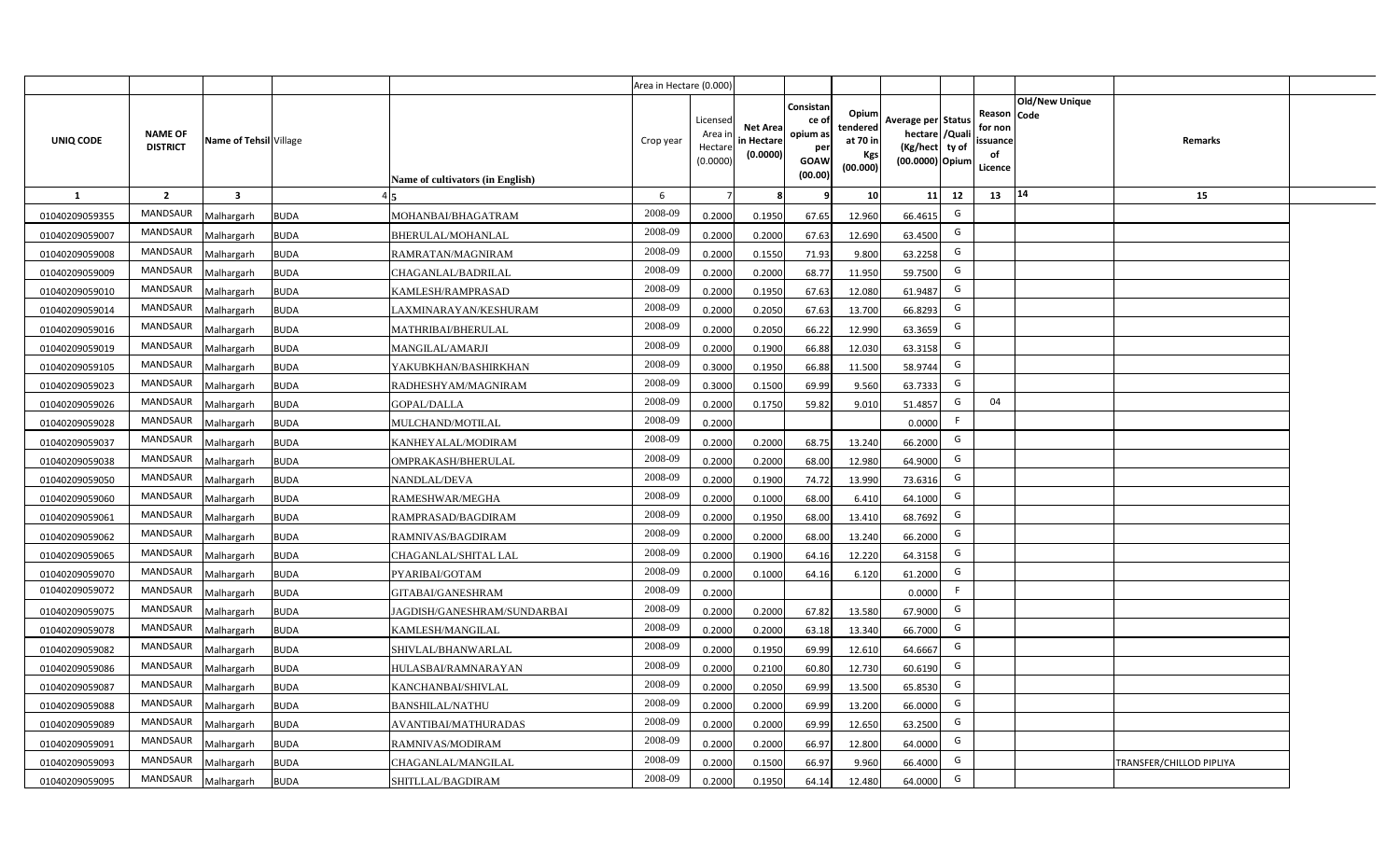|                |                                   |                         |                                              | Area in Hectare (0.000) |                                            |                                           |                                                         |                                                  |                                                                            |    |                                                                              |         |  |
|----------------|-----------------------------------|-------------------------|----------------------------------------------|-------------------------|--------------------------------------------|-------------------------------------------|---------------------------------------------------------|--------------------------------------------------|----------------------------------------------------------------------------|----|------------------------------------------------------------------------------|---------|--|
| UNIQ CODE      | <b>NAME OF</b><br><b>DISTRICT</b> | Name of Tehsil Village  | Name of cultivators (in English)             | Crop year               | Licensed<br>Area ir<br>Hectare<br>(0.0000) | <b>Net Area</b><br>in Hectare<br>(0.0000) | Consistar<br>ce o<br>opium as<br>per<br>GOAW<br>(00.00) | Opium<br>tendered<br>at 70 in<br>Kgs<br>(00.000) | Average per Status<br>hectare / Quali<br>(Kg/hect ty of<br>(00.0000) Opium |    | <b>Old/New Unique</b><br>Reason Code<br>for non<br>issuance<br>of<br>Licence | Remarks |  |
| $\mathbf{1}$   | $\overline{2}$                    | $\overline{\mathbf{3}}$ |                                              | 6                       | $\overline{7}$                             |                                           |                                                         | 10                                               | 11                                                                         | 12 | 14<br>13                                                                     | 15      |  |
| 01040209059097 | <b>MANDSAUR</b>                   | <b>Aalhargarh</b>       | <b>BUDA</b><br>RAMPRAHLAD/NATHULAL           | 2008-09                 | 0.2000                                     | 0.2000                                    | 66.97                                                   | 12.750                                           | 63.7500                                                                    | G  |                                                                              |         |  |
| 01040209059099 | MANDSAUR                          | <b>Malhargarh</b>       | <b>BUDA</b><br><b>BHERULAL/PARTHA</b>        | 2008-09                 | 0.2000                                     | 0.2000                                    | 69.51                                                   | 13.590                                           | 67.9500                                                                    | G  |                                                                              |         |  |
| 01040209059101 | <b>MANDSAUR</b>                   | <b>Malhargarh</b>       | <b>BUDA</b><br>NANURAM/MAGNIRAM              | 2008-09                 | 0.2000                                     | 0.1000                                    | 69.51                                                   | 6.520                                            | 65.2000                                                                    | G  |                                                                              |         |  |
| 01040209059112 | MANDSAUR                          | <b>Malhargarh</b>       | <b>BUDA</b><br>VISHNUKUMAR /KANEHIYALAL/RAMA | 2008-09                 | 0.2000                                     | 0.2050                                    | 66.97                                                   | 13.690                                           | 66.7805                                                                    | G  |                                                                              |         |  |
| 01040209059130 | MANDSAUR                          | <b>Malhargarh</b>       | <b>BUDA</b><br><b>BABUALI/SUGRABI</b>        | 2008-09                 | 0.2000                                     | 0.2000                                    | 69.51                                                   | 12.920                                           | 64.6000                                                                    | G  |                                                                              |         |  |
| 01040209059131 | <b>MANDSAUR</b>                   | <b>Malhargarh</b>       | <b>BUDA</b><br><b>BHERULAL/DAULA</b>         | 2008-09                 | 0.2000                                     | 0.2000                                    | 66.97                                                   | 13.290                                           | 66.4500                                                                    | G  |                                                                              |         |  |
| 01040209059134 | MANDSAUR                          | <b>Malhargarh</b>       | <b>BUDA</b><br>OMPRAKASH/KUSHALDAS           | 2008-09                 | 0.2000                                     | 0.2050                                    | 64.16                                                   | 12.640                                           | 61.6585                                                                    | G  |                                                                              |         |  |
| 01040209059135 | <b>MANDSAUR</b>                   | <b>Malhargarh</b>       | <b>BUDA</b><br>KANEHIYALAL/NARAYAN           | 2008-09                 | 0.2000                                     | 0.1500                                    | 66.97                                                   | 10.220                                           | 68.1333                                                                    | G  |                                                                              |         |  |
| 01040209059136 | MANDSAUR                          | <b>Malhargarh</b>       | <b>BUDA</b><br>MOHANLAL/MATHURALAL           | 2008-09                 | 0.2000                                     | 0.2000                                    | 69.51                                                   | 13.430                                           | 67.1500                                                                    | G  |                                                                              |         |  |
| 01040209059180 | <b>MANDSAUR</b>                   | <b>Malhargarh</b>       | <b>BUDA</b><br><b>BHURIBAI/AMRITRAM</b>      | 2008-09                 | 0.2000                                     | 0.1200                                    | 67.74                                                   | 7.820                                            | 65.1667                                                                    | G  |                                                                              |         |  |
| 01040209059181 | <b>MANDSAUR</b>                   | <b>Malhargarh</b>       | <b>BUDA</b><br><b>MANNA/DEVA CHAMAR</b>      | 2008-09                 | 0.2000                                     | 0.1000                                    | 67.74                                                   | 6.360                                            | 63.6000                                                                    | G  |                                                                              |         |  |
| 01040209059183 | <b>MANDSAUR</b>                   | <b>Malhargarh</b>       | <b>BUDA</b><br>KARULAL/NANDLAL               | 2008-09                 | 0.2000                                     | 0.2050                                    | 67.74                                                   | 12.840                                           | 62.6341                                                                    | G  |                                                                              |         |  |
| 01040209059185 | <b>MANDSAUR</b>                   | <b>Malhargarh</b>       | <b>BUDA</b><br><b>BHULIBAI/DHANNA</b>        | 2008-09                 | 0.2000                                     | 0.1400                                    | 71.54                                                   | 9.060                                            | 64.7143                                                                    | G  |                                                                              |         |  |
| 01040209059186 | <b>MANDSAUR</b>                   | <b>Malhargarh</b>       | <b>BUDA</b><br>RAMPRAHLAD/SURATRAM           | 2008-09                 | 0.2000                                     | 0.2000                                    | 69.51                                                   | 12.540                                           | 62.7000                                                                    | G  |                                                                              |         |  |
| 01040209059189 | MANDSAUR                          | <b>Malhargarh</b>       | <b>BUDA</b><br>SHANTIBAI/KANEHIYALAL         | 2008-09                 | 0.2000                                     | 0.2100                                    | 67.74                                                   | 13.610                                           | 64.8095                                                                    | G  |                                                                              |         |  |
| 01040209059200 | <b>MANDSAUR</b>                   | <b>Malhargarh</b>       | <b>BUDA</b><br>LAXMICHAND/HAJARILAL          | 2008-09                 | 0.2000                                     | 0.2000                                    | 69.51                                                   | 12.440                                           | 62.2000                                                                    | G  |                                                                              |         |  |
| 01040209059224 | MANDSAUR                          | <b>Malhargarh</b>       | <b>BUDA</b><br>SOHANLAL/HIRALAL              | 2008-09                 | 0.2000                                     | 0.2000                                    | 67.74                                                   | 12.910                                           | 64.5500                                                                    | G  |                                                                              |         |  |
| 01040209059234 | <b>MANDSAUR</b>                   | Malhargarh              | <b>BUDA</b><br>RAMRATAN/MODIRAM              | 2008-09                 | 0.2000                                     | 0.2100                                    | 67.74                                                   | 13.480                                           | 64.1905                                                                    | G  |                                                                              |         |  |
| 01040209059245 | <b>MANDSAUR</b>                   | Malhargarh              | <b>BUDA</b><br>BHERULAL/KISHANLAL KHATIK     | 2008-09                 | 0.2000                                     | 0.2000                                    | 69.69                                                   | 12.130                                           | 60.6500                                                                    | G  |                                                                              |         |  |
| 01040209059249 | <b>MANDSAUR</b>                   | <b>Malhargarh</b>       | <b>BUDA</b><br>SALAGRAM/BAPULAL              | 2008-09                 | 0.2000                                     | 0.1550                                    | 66.99                                                   | 9.670                                            | 62.3871                                                                    | G  |                                                                              |         |  |
| 01040209059251 | <b>MANDSAUR</b>                   | <b>Malhargarh</b>       | <b>BUDA</b><br>RATANLAL/AMRITLAL             | 2008-09                 | 0.2000                                     |                                           |                                                         |                                                  | 0.0000                                                                     | F. |                                                                              |         |  |
| 01040209059252 | <b>MANDSAUR</b>                   | <b>Malhargarh</b>       | <b>BUDA</b><br>PANNALAL/AMRITLAL             | 2008-09                 | 0.2000                                     |                                           |                                                         |                                                  | 0.0000                                                                     | F  |                                                                              |         |  |
| 01040209059254 | <b>MANDSAUR</b>                   | <b>Malhargarh</b>       | <b>BUDA</b><br>ASHOKKUMAR/BHERULAL           | 2008-09                 | 0.2000                                     | 0.2000                                    | 69.69                                                   | 13.120                                           | 65.6000                                                                    | G  |                                                                              |         |  |
| 01040209059256 | <b>MANDSAUR</b>                   | Malhargarh              | <b>BUDA</b><br>MANAKLAL/RAMPRAHLAD           | 2008-09                 | 0.2000                                     | 0.2000                                    | 66.99                                                   | 12.810                                           | 64.0500                                                                    | G  |                                                                              |         |  |
| 01040209059257 | <b>MANDSAUR</b>                   | <b>Aalhargarh</b>       | <b>BUDA</b><br>SHYAMSUNDAR/RAMPRASAD         | 2008-09                 | 0.2000                                     | 0.1200                                    | 69.69                                                   | 8.240                                            | 68.6667                                                                    | G  |                                                                              |         |  |
| 01040209059266 | MANDSAUR                          | <b>Malhargarh</b>       | <b>BUDA</b><br>BHAGIRATH/NARAYAN             | 2008-09                 | 0.2000                                     | 0.2000                                    | 69.69                                                   | 12.740                                           | 63.7000                                                                    | G  |                                                                              |         |  |
| 01040209059271 | <b>MANDSAUR</b>                   | <b>Malhargarh</b>       | <b>BUDA</b><br>GHANSHYAM/BAGDIRAM            | 2008-09                 | 0.2000                                     | 0.2000                                    | 69.69                                                   | 13.300                                           | 66.5000                                                                    | G  |                                                                              |         |  |
| 01040209059273 | <b>MANDSAUR</b>                   | <b>Malhargarh</b>       | <b>BUDA</b><br>SHYAMLAL/BHERULAL             | 2008-09                 | 0.2000                                     | 0.2000                                    | 66.99                                                   | 12.790                                           | 63.9500                                                                    | G  |                                                                              |         |  |
| 01040209059281 | <b>MANDSAUR</b>                   | <b>Malhargarh</b>       | <b>BUDA</b><br><b>BAGDIRAM/NATHU</b>         | 2008-09                 | 0.2000                                     | 0.2000                                    | 64.24                                                   | 12.370                                           | 61.8500                                                                    | G  |                                                                              |         |  |
| 01040209059283 | <b>MANDSAUR</b>                   | <b>Malhargarh</b>       | <b>BUDA</b><br>RAMDAS/SUNDARDAS              | 2008-09                 | 0.2000                                     | 0.2000                                    | 61.55                                                   | 11.620                                           | 58.1000                                                                    | G  |                                                                              |         |  |
| 01040209059287 | <b>MANDSAUR</b>                   | Malhargarh              | <b>BUDA</b><br>KAMLESHKUMAR/TULSIRAM         | 2008-09                 | 0.2000                                     | 0.1950                                    | 63.87                                                   | 12.370                                           | 63.4359                                                                    | G  |                                                                              |         |  |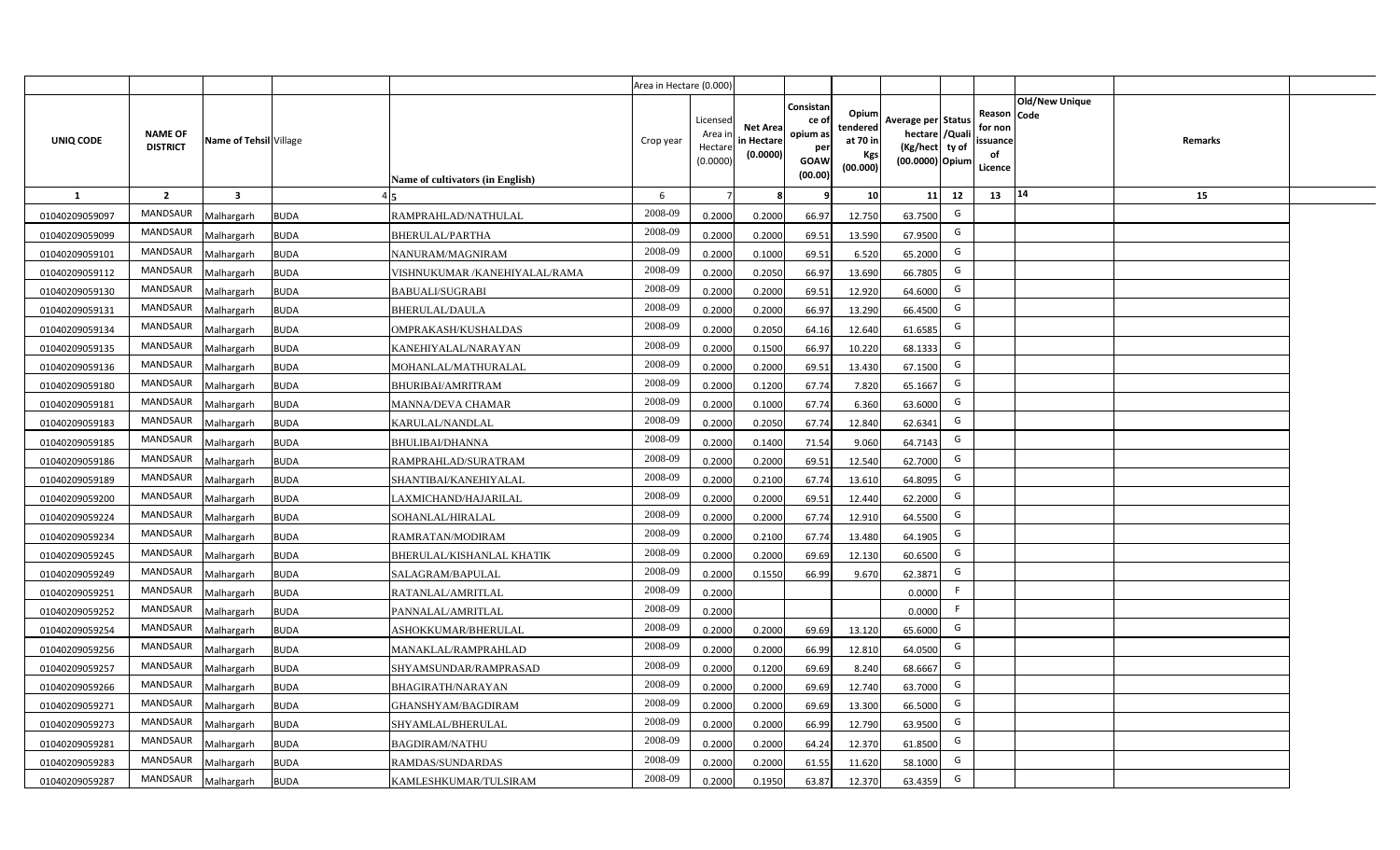|                |                                   |                         |             |                                      | Area in Hectare (0.000) |                                          |                                           |                                                         |                                                         |                                                                           |    |                                                     |                       |                          |  |
|----------------|-----------------------------------|-------------------------|-------------|--------------------------------------|-------------------------|------------------------------------------|-------------------------------------------|---------------------------------------------------------|---------------------------------------------------------|---------------------------------------------------------------------------|----|-----------------------------------------------------|-----------------------|--------------------------|--|
| UNIQ CODE      | <b>NAME OF</b><br><b>DISTRICT</b> | Name of Tehsil Village  |             | Name of cultivators (in English)     | Crop year               | Licensed<br>Area i<br>Hectar<br>(0.0000) | <b>Net Area</b><br>in Hectare<br>(0.0000) | Consistan<br>ce o<br>opium as<br>per<br>GOAW<br>(00.00) | Opium<br>tendered<br>at 70 in<br><b>Kgs</b><br>(00.000) | Average per Status<br>hectare / Qual<br>(Kg/hect ty of<br>(00.0000) Opium |    | Reason Code<br>for nor<br>issuance<br>of<br>Licence | <b>Old/New Unique</b> | Remarks                  |  |
| 1              | $\overline{2}$                    | $\overline{\mathbf{3}}$ |             |                                      | 6                       |                                          |                                           |                                                         | 10 <sup>1</sup>                                         | 11                                                                        | 12 | 13                                                  | 14                    | 15                       |  |
| 01040209059293 | <b>MANDSAUR</b>                   | Malhargarh              | <b>BUDA</b> | RAMESHCHANDRA/ RAMRATAN/GHISIBAI     | 2008-09                 | 0.2000                                   | 0.2000                                    | 66.99                                                   | 12.930                                                  | 64.6500                                                                   | G  |                                                     |                       |                          |  |
| 01040209059294 | <b>MANDSAUR</b>                   | Malhargarh              | <b>BUDA</b> | MUNNABAI/KANWARLAL                   | 2008-09                 | 0.2000                                   | 0.1750                                    | 68.75                                                   | 11.010                                                  | 62.9143                                                                   | G  |                                                     |                       | TRANSFER/CHILLOD PIPLIYA |  |
| 01040209059298 | <b>MANDSAUR</b>                   | Malhargarh              | <b>BUDA</b> | CHENRAM/MANGILAL                     | 2008-09                 | 0.2000                                   | 0.2050                                    | 69.69                                                   | 12.950                                                  | 63.1707                                                                   | G  |                                                     |                       |                          |  |
| 01040209059085 | <b>MANDSAUR</b>                   | Malhargarh              | <b>BUDA</b> | RAMANANDDAS/SITABAI                  | 2008-09                 | 0.2000                                   | 0.1900                                    | 61.55                                                   | 10.700                                                  | 56.3158                                                                   | G  |                                                     |                       |                          |  |
| 01040209059300 | <b>MANDSAUR</b>                   | Malhargarh              | <b>BUDA</b> | KESHARBAI/MANGILAL                   | 2008-09                 | 0.200                                    | 0.2000                                    | 61.55                                                   | 11.490                                                  | 57.4500                                                                   | G  |                                                     |                       |                          |  |
| 01040209059312 | <b>MANDSAUR</b>                   | Malhargarh              | <b>BUDA</b> | <b>INAYAT KHA/CHOTE KHA</b>          | 2008-09                 | 0.200                                    | 0.2000                                    | 66.99                                                   | 12.290                                                  | 61.4500                                                                   | G  |                                                     |                       |                          |  |
| 01040209059316 | <b>MANDSAUR</b>                   | Malhargarh              | <b>BUDA</b> | BALARAM/DEVRAM                       | 2008-09                 | 0.200                                    | 0.1800                                    | 64.43                                                   | 11.490                                                  | 63.8333                                                                   | G  |                                                     |                       | RANSFER/CHILLOD PIPLIYA  |  |
| 01040209059143 | <b>MANDSAUR</b>                   | Malhargarh              | <b>BUDA</b> | BHANWARSINGH/PRATHVISINGH            | 2008-09                 | 0.2000                                   |                                           |                                                         |                                                         | 0.0000                                                                    | F. |                                                     |                       |                          |  |
| 01040209059274 | MANDSAUR                          | Malhargarh              | <b>BUDA</b> | BHANWARIBAI/ONKARLAL                 | 2008-09                 | 0.2000                                   | 0.2000                                    | 64.43                                                   | 12.090                                                  | 60.4500                                                                   | G  |                                                     |                       |                          |  |
| 01040209059326 | <b>MANDSAUR</b>                   | Malhargarh              | <b>BUDA</b> | DEVILAL/NANDRAM                      | 2008-09                 | 0.2000                                   | 0.1900                                    | 66.99                                                   | 11.780                                                  | 62.0000                                                                   | G  |                                                     |                       |                          |  |
| 01040209059292 | MANDSAUR                          | Malhargarh              | <b>BUDA</b> | <b>BASIRKHAN/MOHD NOOR/FATIMABEE</b> | 2008-09                 | 0.2000                                   | 0.1950                                    | 64.43                                                   | 12.230                                                  | 62.7179                                                                   | G  |                                                     |                       |                          |  |
| 01040209059018 | <b>MANDSAUR</b>                   | Malhargarh              | <b>BUDA</b> | KANWARLAL/KESHURAM                   | 2008-09                 | 0.2000                                   | 0.1950                                    | 68.69                                                   | 12.330                                                  | 63.2308                                                                   | G  |                                                     |                       |                          |  |
| 01040209059345 | MANDSAUR                          | Malhargarh              | <b>BUDA</b> | BHAGWATIDAS/NATHUDAS                 | 2008-09                 | 0.2000                                   | 0.2000                                    | 64.43                                                   | 12.240                                                  | 61.2000                                                                   | G  |                                                     |                       |                          |  |
| 01040209059349 | <b>MANDSAUR</b>                   | Malhargarh              | <b>BUDA</b> | SHANTILAL/KESHURAM                   | 2008-09                 | 0.2000                                   |                                           |                                                         |                                                         | 0.0000                                                                    | -F |                                                     |                       |                          |  |
| 01040209059203 | <b>MANDSAUR</b>                   | Malhargarh              | <b>BUDA</b> | RAMRATAN/KANWARLAL                   | 2008-09                 | 0.2000                                   | 0.1850                                    | 64.43                                                   | 11.860                                                  | 64.1081                                                                   | G  |                                                     |                       |                          |  |
| 01040209059241 | MANDSAUR                          | Malhargarh              | <b>BUDA</b> | BHARATRAM/KANWARLAL                  | 2008-09                 | 0.2000                                   | 0.1900                                    | 65.75                                                   | 12.350                                                  | 65.0000                                                                   | G  |                                                     |                       |                          |  |
| 01040209059354 | <b>MANDSAUR</b>                   | Malhargarh              | <b>BUDA</b> | PRABHULAL/NANDLAL                    | 2008-09                 | 0.2000                                   | 0.2050                                    | 61.55                                                   | 12.460                                                  | 60.7805                                                                   | G  |                                                     |                       |                          |  |
| 01040209059356 | <b>MANDSAUR</b>                   | Malhargarh              | <b>BUDA</b> | RAMBHAJAN/RATANLAL                   | 2008-09                 | 0.2000                                   | 0.0950                                    | 67.63                                                   | 6.210                                                   | 65.3684                                                                   | G  |                                                     |                       |                          |  |
| 01040209059331 | MANDSAUR                          | Malhargarh              | <b>BUDA</b> | JAGANNATH/NANALAL                    | 2008-09                 | 0.2000                                   | 0.1900                                    | 69.76                                                   | 13.170                                                  | 69.3158                                                                   | G  |                                                     | 01040209065010        |                          |  |
| 01040209060001 | <b>MANDSAUR</b>                   | Malhargarh              | CHANDRAPURA | SHITALSINGH/DEVISINGH                | 2008-09                 | 0.2000                                   | 0.1700                                    | 63.46                                                   | 10.010                                                  | 58.8824                                                                   | G  |                                                     |                       |                          |  |
| 01040209060004 | <b>MANDSAUR</b>                   | Malhargarh              | CHANDRAPURA | VIRENDRASINGH/BHERUSINGH             | 2008-09                 | 0.2000                                   | 0.1800                                    | 63.46                                                   | 11.230                                                  | 62.3889                                                                   | G  |                                                     |                       |                          |  |
| 01040209060011 | <b>MANDSAUR</b>                   | Malhargarh              | CHANDRAPURA | AMRIBAI/MADHO                        | 2008-09                 | 0.2000                                   | 0.1850                                    | 61.24                                                   | 11.420                                                  | 61.7297                                                                   | G  |                                                     |                       |                          |  |
| 01040209060016 | <b>MANDSAUR</b>                   | Malhargarh              | CHANDRAPURA | RAMSINGH/BHUVANISINGH                | 2008-09                 | 0.2000                                   | 0.1550                                    | 67.76                                                   | 10.390                                                  | 67.0323                                                                   | G  |                                                     |                       |                          |  |
| 01040209060019 | <b>MANDSAUR</b>                   | Malhargarh              | CHANDRAPURA | RUPSINGH/BHANWARSINGH                | 2008-09                 | 0.2000                                   | 0.1750                                    | 59.06                                                   | 10.710                                                  | 61.2000                                                                   | G  |                                                     |                       |                          |  |
| 01040209060021 | <b>MANDSAUR</b>                   | Malhargarh              | CHANDRAPURA | BAPUSINGH/BHERUSINGH                 | 2008-09                 | 0.200                                    | 0.2000                                    | 67.17                                                   | 12.950                                                  | 64.7500                                                                   | G  |                                                     |                       |                          |  |
| 01040209060022 | <b>MANDSAUR</b>                   | Malhargarh              | CHANDRAPURA | ISHWARSINGH/INDARSINGH               | 2008-09                 | 0.200                                    | 0.2000                                    | 66.06                                                   | 12.860                                                  | 64.3000                                                                   | G  |                                                     |                       |                          |  |
| 01040209060023 | <b>MANDSAUR</b>                   | Malhargarh              | CHANDRAPURA | RAMCHANDRA/MADHU                     | 2008-09                 | 0.200                                    | 0.1450                                    | 59.06                                                   | 9.17                                                    | 63.2414                                                                   | G  |                                                     |                       |                          |  |
| 01040209060028 | <b>MANDSAUR</b>                   | Malhargarh              | CHANDRAPURA | KHUMANSINGH/NATHUSINGH               | 2008-09                 | 0.2000                                   | 0.2000                                    | 61.24                                                   | 13.000                                                  | 65.0000                                                                   | G  |                                                     |                       |                          |  |
| 01040209060040 | <b>MANDSAUR</b>                   | Malhargarh              | CHANDRAPURA | DILIPSINGH/INDARSINGH                | 2008-09                 | 0.2000                                   | 0.1950                                    | 67.17                                                   | 13.080                                                  | 67.0769                                                                   | G  |                                                     |                       |                          |  |
| 01040209060033 | <b>MANDSAUR</b>                   | Malhargarh              | CHANDRAPURA | CHAGANLAL/AMRIBAI                    | 2008-09                 | 0.2000                                   | 0.1800                                    | 63.46                                                   | 11.470                                                  | 63.7222                                                                   | G  |                                                     |                       |                          |  |
| 01040209060012 | <b>MANDSAUR</b>                   | Malhargarh              | CHANDRAPURA | RATANBAI/SUKHLAL                     | 2008-09                 | 0.2000                                   | 0.1900                                    | 66.06                                                   | 12.450                                                  | 65.5263                                                                   | G  |                                                     |                       |                          |  |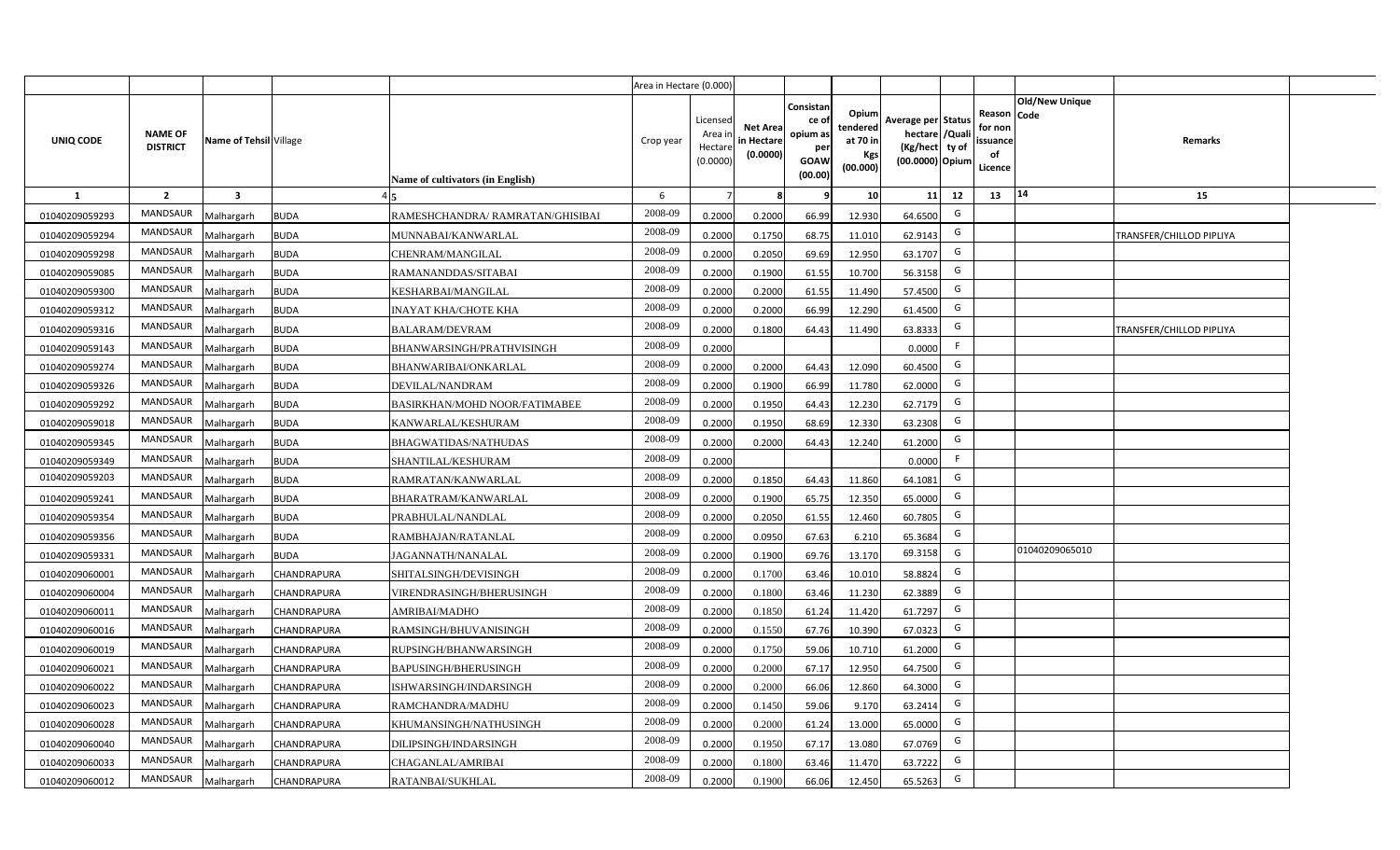|                |                                   |                        |                  |                                  | Area in Hectare (0.000) |                                          |                                           |                                                         |                                                         |                                                                           |    |                                                     |                       |                |  |
|----------------|-----------------------------------|------------------------|------------------|----------------------------------|-------------------------|------------------------------------------|-------------------------------------------|---------------------------------------------------------|---------------------------------------------------------|---------------------------------------------------------------------------|----|-----------------------------------------------------|-----------------------|----------------|--|
| UNIQ CODE      | <b>NAME OF</b><br><b>DISTRICT</b> | Name of Tehsil Village |                  | Name of cultivators (in English) | Crop year               | Licensed<br>Area i<br>Hectar<br>(0.0000) | <b>Net Area</b><br>in Hectare<br>(0.0000) | Consistan<br>ce o<br>opium as<br>per<br>GOAW<br>(00.00) | Opium<br>tendered<br>at 70 in<br><b>Kgs</b><br>(00.000) | Average per Status<br>hectare / Qual<br>(Kg/hect ty of<br>(00.0000) Opium |    | Reason Code<br>for nor<br>issuance<br>of<br>Licence | <b>Old/New Unique</b> | Remarks        |  |
| 1              | $\overline{2}$                    | 3                      |                  |                                  | 6                       |                                          |                                           |                                                         | 10 <sup>1</sup>                                         | 11                                                                        | 12 | 13                                                  | 14                    | 15             |  |
| 01040209060027 | <b>MANDSAUR</b>                   | Malhargarh             | CHANDRAPURA      | ONKARNATH/PIRUNATH               | 2008-09                 | 0.2000                                   | 0.1900                                    | 66.06                                                   | 12.220                                                  | 64.3158                                                                   | G  |                                                     |                       |                |  |
| 01040209061003 | <b>MANDSAUR</b>                   | Malhargarh             | <b>FATEHPUR</b>  | KANWARLAL/KISHANLAL              | 2008-09                 | 0.2000                                   | 0.1950                                    | 60.96                                                   | 12.360                                                  | 63.3846                                                                   | G  |                                                     |                       |                |  |
| 01040209061005 | <b>MANDSAUR</b>                   | Malhargarh             | <b>FATEHPUR</b>  | SHERSINGH/MANGILAL BADA          | 2008-09                 | 0.2000                                   | 0.2050                                    | 60.96                                                   | 13.040                                                  | 63.6098                                                                   | G  |                                                     |                       |                |  |
| 01040209061006 | <b>MANDSAUR</b>                   | Malhargarh             | <b>FATEHPUR</b>  | NAVALSINGH/SAJJANSINGH           | 2008-09                 | 0.2000                                   | 0.2000                                    | 58.52                                                   | 11.750                                                  | 58.7500                                                                   | G  |                                                     |                       |                |  |
| 01040209061011 | <b>MANDSAUR</b>                   | Malhargarh             | <b>FATEHPUR</b>  | <b>JANIBAI/RUPCHAND</b>          | 2008-09                 | 0.2000                                   | 0.1850                                    | 62.37                                                   | 11.800                                                  | 63.7838                                                                   | G  |                                                     |                       |                |  |
| 01040209061012 | <b>MANDSAUR</b>                   | Malhargarh             | <b>FATEHPUR</b>  | TANKUBAI/GULABBAI                | 2008-09                 | 0.200                                    | 0.1900                                    | 59.52                                                   | 11.270                                                  | 59.3158                                                                   | G  |                                                     |                       |                |  |
| 01040209061014 | <b>MANDSAUR</b>                   | Malhargarh             | <b>FATEHPUR</b>  | DASHRATHDAS/GOPALDAS             | 2008-09                 | 0.200                                    | 0.1950                                    | 60.96                                                   | 12.130                                                  | 62.2051                                                                   | G  |                                                     |                       |                |  |
| 01040209061022 | <b>MANDSAUR</b>                   | Malhargarh             | <b>FATEHPUR</b>  | NIRMAL/PARMESHWAR                | 2008-09                 | 0.200                                    | 0.1950                                    | 58.52                                                   | 11.660                                                  | 59.7949                                                                   | G  |                                                     |                       |                |  |
| 01040209061033 | MANDSAUR                          | Malhargarh             | <b>FATEHPUR</b>  | BHERUSINGH/JORAWAR SINGH         | 2008-09                 | 0.2000                                   | 0.1900                                    | 58.52                                                   | 11.300                                                  | 59.4737                                                                   | G  |                                                     |                       |                |  |
| 01040209061036 | <b>MANDSAUR</b>                   | Malhargarh             | <b>FATEHPUR</b>  | HARISINGH/NAVALSINGH             | 2008-09                 | 0.2000                                   | 0.1950                                    | 58.09                                                   | 11.400                                                  | 58.4615                                                                   | G  |                                                     |                       |                |  |
| 01040209061041 | MANDSAUR                          | Malhargarh             | <b>FATEHPUR</b>  | JASAVANTSINGH/NAVALSINGH         | 2008-09                 | 0.2000                                   | 0.1900                                    | 60.96                                                   | 11.750                                                  | 61.8421                                                                   | G  |                                                     |                       |                |  |
| 01040209061046 | <b>MANDSAUR</b>                   | Malhargarh             | <b>FATEHPUR</b>  | JASVANTSINGH/BHAGIRATH           | 2008-09                 | 0.2000                                   | 0.1950                                    | 62.37                                                   | 13.210                                                  | 67.7436                                                                   | G  |                                                     |                       |                |  |
| 01040209061020 | <b>MANDSAUR</b>                   | Malhargarh             | <b>FATEHPUR</b>  | GANPATLAL/JAMNALAL               | 2008-09                 | 0.3000                                   | 0.2200                                    | 58.26                                                   | 12.660                                                  | 57.5455                                                                   | G  |                                                     |                       |                |  |
| 01040209061051 | <b>MANDSAUR</b>                   | Malhargarh             | <b>FATEHPUR</b>  | CHUNNILAL/MANGILAL               | 2008-09                 | 0.2000                                   | 0.1850                                    | 55.72                                                   | 10.400                                                  | 56.2162                                                                   | G  |                                                     |                       |                |  |
| 01040209061047 | <b>MANDSAUR</b>                   | Malhargarh             | <b>FATEHPUR</b>  | SHANKARLAL/RATANLAL              | 2008-09                 | 0.2000                                   | 0.1950                                    | 57.69                                                   | 6.110                                                   | 31.3333                                                                   | G  | 04                                                  |                       |                |  |
| 01040209061016 | <b>MANDSAUR</b>                   | Malhargarh             | <b>FATEHPUR</b>  | VISHNULAL/KANWARLAL              | 2008-09                 | 0.2000                                   | 0.1850                                    | 58.95                                                   | 11.470                                                  | 62.0000                                                                   | G  |                                                     |                       |                |  |
| 01040209061037 | <b>MANDSAUR</b>                   | Malhargarh             | <b>FATEHPUR</b>  | RAMNARAYAN/AMRITRAM              | 2008-09                 | 0.2000                                   | 0.1950                                    | 60.20                                                   | 11.910                                                  | 61.0769                                                                   | G  |                                                     |                       |                |  |
| 01040209061049 | <b>MANDSAUR</b>                   | Malhargarh             | <b>FATEHPUR</b>  | SHERSINGH/MANGILAL CHOTA         | 2008-09                 | 0.2000                                   | 0.1850                                    | 61.03                                                   | 11.190                                                  | 60.4865                                                                   | G  |                                                     |                       |                |  |
| 01040209061007 | <b>MANDSAUR</b>                   | Malhargarh             | <b>FATEHPUR</b>  | MANGIBAI/KANWARLAL               | 2008-09                 | 0.2000                                   | 0.1950                                    | 62.37                                                   | 11.870                                                  | 60.8718                                                                   | G  |                                                     |                       |                |  |
| 01040209061024 | <b>MANDSAUR</b>                   | Malhargarh             | <b>FATEHPUR</b>  | UDAYRAM/ONKARLAL                 | 2008-09                 | 0.2000                                   | 0.1850                                    | 57.76                                                   | 10.620                                                  | 57.4054                                                                   | G  |                                                     |                       |                |  |
| 01040209061018 | <b>MANDSAUR</b>                   | Malhargarh             | <b>FATEHPUR</b>  | BALWANTSINGH/KANWARSINGH         | 2008-09                 | 0.2000                                   | 0.1850                                    | 62.37                                                   | 12.100                                                  | 65.4054                                                                   | G  |                                                     |                       |                |  |
| 01040209061050 | <b>MANDSAUR</b>                   | Malhargarh             | <b>FATEHPUR</b>  | PREMSINGH/ONKARSINGH             | 2008-09                 | 0.3000                                   | 0.2950                                    | 55.71                                                   | 17.010                                                  | 57.6610                                                                   | G  |                                                     |                       |                |  |
| 01040209061045 | <b>MANDSAUR</b>                   | Malhargarh             | <b>FATEHPUR</b>  | ANOOPSINGH/KARANSINGH            | 2008-09                 | 0.2000                                   | 0.2000                                    | 61.03                                                   | 12.700                                                  | 63.5000                                                                   | G  |                                                     |                       | TRANSFER/ZARDA |  |
| 01040209062044 | <b>MANDSAUR</b>                   | Malhargarh             | <b>GOPALPURA</b> | <b>MUSTAK KHA/NATHE KHA</b>      | 2008-09                 | 0.2000                                   | 0.0200                                    | 63.88                                                   | 1.260                                                   | 63.0000                                                                   | G  |                                                     |                       |                |  |
| 01040209062056 | <b>MANDSAUR</b>                   | Malhargarh             | <b>GOPALPURA</b> | MEGHA/SHYAMA                     | 2008-09                 | 0.200                                    | 0.2000                                    | 60.88                                                   | 3.240                                                   | 16.2000                                                                   | G  | 04                                                  |                       |                |  |
| 01040209062064 | <b>MANDSAUR</b>                   | Malhargarh             | <b>GOPALPURA</b> | DEVIDAS/TIKAMDAS                 | 2008-09                 | 0.200                                    | 0.2000                                    | 49.03                                                   | 4.710                                                   | 23.5500                                                                   | G  | 04                                                  |                       |                |  |
| 01040209062050 | <b>MANDSAUR</b>                   | Malhargarh             | <b>GOPALPURA</b> | RODA/CHATRA                      | 2008-09                 | 0.200                                    | 0.1950                                    | 53.16                                                   | 10.580                                                  | 54.2564                                                                   | G  |                                                     |                       |                |  |
| 01040209062045 | <b>MANDSAUR</b>                   | Malhargarh             | <b>GOPALPURA</b> | SHABBIRKHAN/MUSTAK KHAN          | 2008-09                 | 0.2000                                   | 0.2000                                    | 60.88                                                   | 11.270                                                  | 56.3500                                                                   | G  |                                                     |                       |                |  |
| 01040209062040 | <b>MANDSAUR</b>                   | Malhargarh             | <b>GOPALPURA</b> | KHIMA/BHAGU                      | 2008-09                 | 0.2000                                   | 0.1900                                    | 58.85                                                   | 11.810                                                  | 62.1579                                                                   | G  |                                                     |                       |                |  |
| 01040209062018 | <b>MANDSAUR</b>                   | Malhargarh             | <b>GOPALPURA</b> | MOHANLAL/KHANNA                  | 2008-09                 | 0.2000                                   | 0.1900                                    | 60.39                                                   | 12.060                                                  | 63.4737                                                                   | G  |                                                     |                       |                |  |
| 01040209062004 | <b>MANDSAUR</b>                   | Malhargarh             | <b>GOPALPURA</b> | KARULAL/TEJA                     | 2008-09                 | 0.2000                                   | 0.1950                                    | 60.88                                                   | 12.110                                                  | 62.1026                                                                   | G  |                                                     |                       |                |  |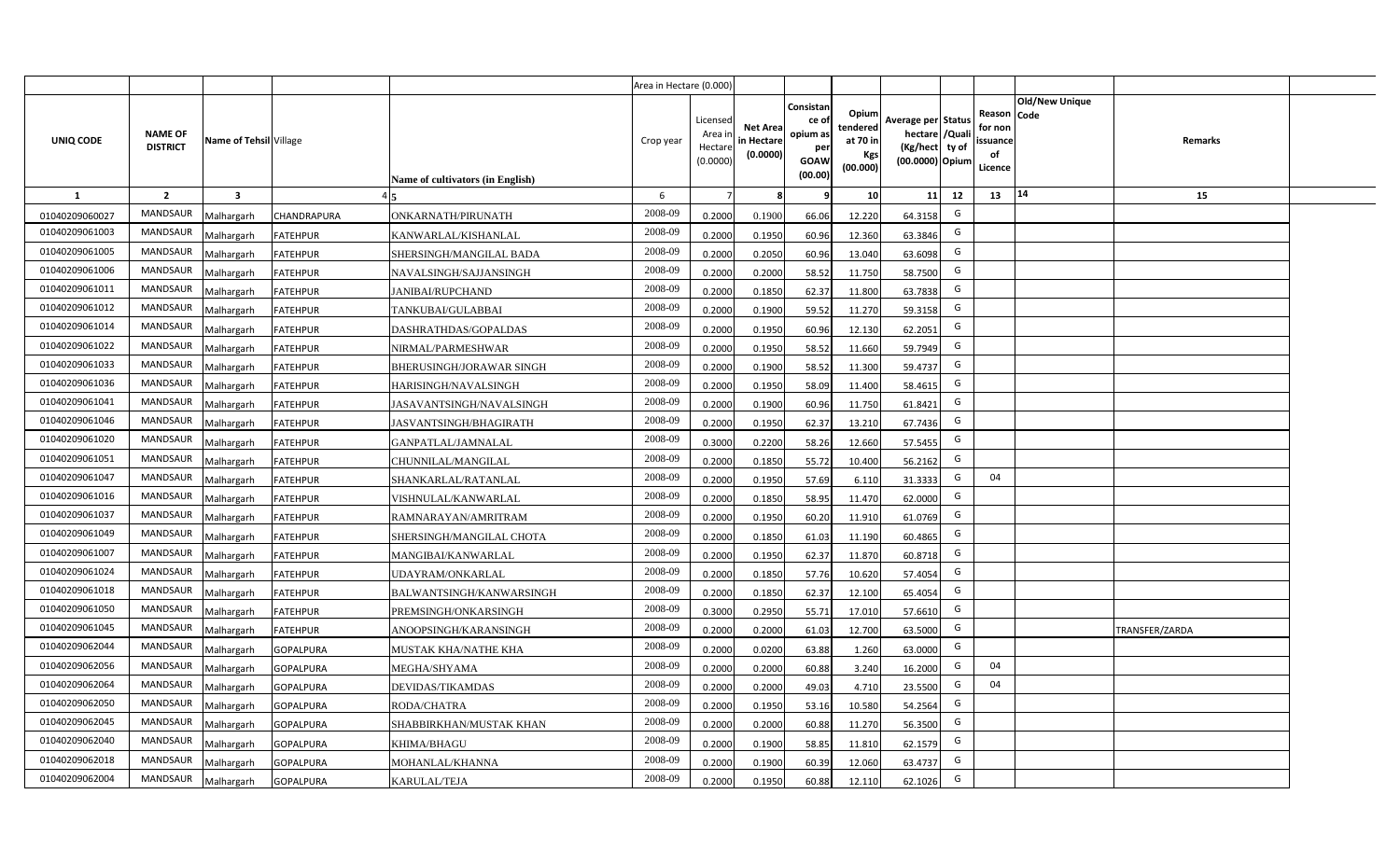|                |                                   |                         |                       |                                  | Area in Hectare (0.000) |                                           |                                           |                                                                |                                                         |                                                                            |                                                     |                       |         |  |
|----------------|-----------------------------------|-------------------------|-----------------------|----------------------------------|-------------------------|-------------------------------------------|-------------------------------------------|----------------------------------------------------------------|---------------------------------------------------------|----------------------------------------------------------------------------|-----------------------------------------------------|-----------------------|---------|--|
| UNIQ CODE      | <b>NAME OF</b><br><b>DISTRICT</b> | Name of Tehsil Village  |                       | Name of cultivators (in English) | Crop year               | Licensed<br>Area i<br>Hectare<br>(0.0000) | <b>Net Area</b><br>in Hectare<br>(0.0000) | Consistan<br>ce o<br>opium as<br>per<br><b>GOAW</b><br>(00.00) | Opium<br>tendered<br>at 70 in<br><b>Kgs</b><br>(00.000) | Average per Status<br>hectare / Quali<br>(Kg/hect ty of<br>(00.0000) Opium | Reason Code<br>for non<br>issuance<br>of<br>Licence | <b>Old/New Unique</b> | Remarks |  |
| $\mathbf{1}$   | $\overline{2}$                    | $\overline{\mathbf{3}}$ |                       |                                  | 6                       | $\overline{7}$                            |                                           | 9                                                              | 10 <sup>1</sup>                                         | 11<br>12                                                                   | 13                                                  | 14                    | 15      |  |
| 01040209062019 | <b>MANDSAUR</b>                   | Malhargarh              | <b>GOPALPURA</b>      | CHATRALAL/MANGILAL               | 2008-09                 | 0.2000                                    | 0.1900                                    | 60.39                                                          | 12.180                                                  | G<br>64.1053                                                               |                                                     |                       |         |  |
| 01040209062042 | MANDSAUR                          | Malhargarh              | <b>GOPALPURA</b>      | <b>BANSHILAL/RAGHUNATH</b>       | 2008-09                 | 0.2000                                    | 0.1950                                    | 58.85                                                          | 12.330                                                  | G<br>63.2308                                                               |                                                     |                       |         |  |
| 01040209062013 | MANDSAUR                          | Malhargarh              | <b>GOPALPURA</b>      | KHANNALAL/SURAJMAL               | 2008-09                 | 0.2000                                    | 0.1900                                    | 61.98                                                          | 12.420                                                  | G<br>65.3684                                                               |                                                     |                       |         |  |
| 01040209062053 | MANDSAUR                          | Malhargarh              | <b>GOPALPURA</b>      | <b>BADAMIBAI/GORILAL</b>         | 2008-09                 | 0.2000                                    | 0.1950                                    | 60.88                                                          | 12.470                                                  | G<br>63.9487                                                               |                                                     |                       |         |  |
| 01040209062010 | MANDSAUR                          | Malhargarh              | <b>GOPALPURA</b>      | RAMESHCHANDRA/BAGDIRAM           | 2008-09                 | 0.2000                                    | 0.1950                                    | 60.39                                                          | 12.520                                                  | G<br>64.2051                                                               |                                                     |                       |         |  |
| 01040209062025 | <b>MANDSAUR</b>                   | <b>Aalhargarh</b>       | <b>GOPALPURA</b>      | INDARSINGH/GORA                  | 2008-09                 | 0.2000                                    | 0.1900                                    | 62.00                                                          | 12.770                                                  | G<br>67.2105                                                               |                                                     |                       |         |  |
| 01040209062006 | <b>MANDSAUR</b>                   | Malhargarh              | GOPALPURA             | DAKHIBAI/SADARAM                 | 2008-09                 | 0.2000                                    | 0.1950                                    | 60.39                                                          | 12.780                                                  | G<br>65.5385                                                               |                                                     |                       |         |  |
| 01040209062052 | <b>MANDSAUR</b>                   | Malhargarh              | <b>GOPALPURA</b>      | JAMNIBAI/MANGILAL                | 2008-09                 | 0.2000                                    | 0.1950                                    | 60.00                                                          | 12.780                                                  | G<br>65.5385                                                               |                                                     |                       |         |  |
| 01040209062041 | MANDSAUR                          | Malhargarh              | <b>GOPALPURA</b>      | RAGHUNATHSINGH/BHAVSINGH         | 2008-09                 | 0.2000                                    | 0.1950                                    | 62.00                                                          | 12.830                                                  | G<br>65.7949                                                               |                                                     |                       |         |  |
| 01040209062002 | <b>MANDSAUR</b>                   | Malhargarh              | <b>GOPALPURA</b>      | <b>HEMA/BINA BANJARA</b>         | 2008-09                 | 0.2000                                    | 0.2000                                    | 62.06                                                          | 13.020                                                  | G<br>65.1000                                                               |                                                     |                       |         |  |
| 01040209062034 | <b>MANDSAUR</b>                   | Malhargarh              | <b>GOPALPURA</b>      | RODILAL/MANGILAL                 | 2008-09                 | 0.2000                                    | 0.2000                                    | 62.00                                                          | 12.810                                                  | G<br>64.0500                                                               |                                                     |                       |         |  |
| 01040209063002 | <b>MANDSAUR</b>                   | Malhargarh              | <b>GUDBHELICHHOTI</b> | NAHARSINGH/RUPSINGH              | 2008-09                 | 0.2000                                    | 0.1700                                    | 64.05                                                          | 10.970                                                  | G<br>64.5294                                                               |                                                     |                       |         |  |
| 01040209063009 | <b>MANDSAUR</b>                   | Malhargarh              | <b>GUDBHELICHHOTI</b> | KAMALSINGH/GOBARSINGH            | 2008-09                 | 0.2000                                    | 0.1950                                    | 66.63                                                          | 13.800                                                  | G<br>70.7692                                                               |                                                     |                       |         |  |
| 01040209063011 | <b>MANDSAUR</b>                   | Malhargarh              | <b>GUDBHELICHHOTI</b> | KALUSINGH/BHANWARSINGH           | 2008-09                 | 0.2000                                    | 0.1800                                    | 66.63                                                          | 12.240                                                  | G<br>68.0000                                                               |                                                     |                       |         |  |
| 01040209063013 | MANDSAUR                          | Malhargarh              | <b>GUDBHELICHHOTI</b> | DEVISINGH/BHUVANISINGH           | 2008-09                 | 0.2000                                    | 0.2100                                    | 64.05                                                          | 13.830                                                  | G<br>65.8571                                                               |                                                     |                       |         |  |
| 01040209063015 | <b>MANDSAUR</b>                   | Malhargarh              | <b>GUDBHELICHHOTI</b> | BAPUSINGH/GOBARSINGH             | 2008-09                 | 0.2000                                    | 0.1600                                    | 61.22                                                          | 9.660                                                   | G<br>60.3750                                                               |                                                     |                       |         |  |
| 01040209063016 | <b>MANDSAUR</b>                   | Malhargarh              | <b>GUDBHELICHHOTI</b> | RUPSINGH/NAHARSINGH              | 2008-09                 | 0.2000                                    | 0.1900                                    | 70.05                                                          | 12.700                                                  | G<br>66.8421                                                               |                                                     |                       |         |  |
| 01040209063018 | <b>MANDSAUR</b>                   | Malhargarh              | <b>GUDBHELICHHOTI</b> | BHANWARBAI/KACHRUSINGH           | 2008-09                 | 0.2000                                    | 0.2000                                    | 67.11                                                          | 14.090                                                  | G<br>70.4500                                                               |                                                     |                       |         |  |
| 01040209063024 | <b>MANDSAUR</b>                   | Malhargarh              | <b>GUDBHELICHHOTI</b> | CHAGANLAL/NANDA                  | 2008-09                 | 0.2000                                    | 0.2000                                    | 70.77                                                          | 14.240                                                  | G<br>71.2000                                                               |                                                     |                       |         |  |
| 01040209063029 | <b>MANDSAUR</b>                   | Malhargarh              | <b>GUDBHELICHHOTI</b> | BHOPALSINGH/NAHARSINGH           | 2008-09                 | 0.2000                                    | 0.1850                                    | 68.48                                                          | 13.110                                                  | G<br>70.8649                                                               |                                                     |                       |         |  |
| 01040209063035 | <b>MANDSAUR</b>                   | Malhargarh              | <b>GUDBHELICHHOTI</b> | BHANWARSINGH/GOBARSINGH          | 2008-09                 | 0.2000                                    | 0.1950                                    | 64.05                                                          | 13.140                                                  | G<br>67.3846                                                               |                                                     |                       |         |  |
| 01040209063040 | <b>MANDSAUR</b>                   | Malhargarh              | <b>GUDBHELICHHOTI</b> | KALUSINGH/BHERUSINGH             | 2008-09                 | 0.3000                                    | 0.2850                                    | 63.40                                                          | 18.430                                                  | 64.6667                                                                    | 02                                                  |                       |         |  |
| 01040209063047 | <b>MANDSAUR</b>                   | Malhargarh              | <b>GUDBHELICHHOTI</b> | KALABAI/DHAPUBAI                 | 2008-09                 | 0.2000                                    | 0.1850                                    | 63.43                                                          | 12.030                                                  | G<br>65.0270                                                               |                                                     |                       |         |  |
| 01040209063050 | MANDSAUR                          | Malhargarh              | <b>GUDBHELICHHOTI</b> | DHAPUBAI/RAMCHANDRA              | 2008-09                 | 0.2000                                    | 0.1950                                    | 62.49                                                          | 12.200                                                  | G<br>62.5641                                                               |                                                     |                       |         |  |
| 01040209063019 | <b>MANDSAUR</b>                   | Malhargarh              | <b>GUDBHELICHHOTI</b> | AMARSINGH/DATAKSINGH             | 2008-09                 | 0.2000                                    | 0.0900                                    | 64.05                                                          | 5.810                                                   | G<br>64.5556                                                               |                                                     |                       |         |  |
| 01040209063061 | MANDSAUR                          | Malhargarh              | <b>GUDBHELICHHOTI</b> | MODIRAM/NATHULAL                 | 2008-09                 | 0.2000                                    | 0.0900                                    | 60.11                                                          | 5.630                                                   | G<br>62.5556                                                               |                                                     |                       |         |  |
| 01040209063042 | <b>MANDSAUR</b>                   | Malhargarh              | <b>GUDBHELICHHOTI</b> | <b>GOPAL/KACHRU</b>              | 2008-09                 | 0.3000                                    | 0.2600                                    | 63.63                                                          | 16.730                                                  | G<br>64.3462                                                               |                                                     |                       |         |  |
| 01040209063063 | MANDSAUR                          | Malhargarh              | <b>GUDBHELICHHOTI</b> | <b>BHAGIRATH/BALA</b>            | 2008-09                 | 0.2000                                    | 0.2000                                    | 65.10                                                          | 12.910                                                  | G<br>64.5500                                                               |                                                     |                       |         |  |
| 01040209063021 | <b>MANDSAUR</b>                   | Malhargarh              | <b>GUDBHELICHHOTI</b> | LALURAM/GAMERA                   | 2008-09                 | 0.2000                                    | 0.1950                                    | 62.18                                                          | 12.250                                                  | G<br>62.8205                                                               |                                                     |                       |         |  |
| 01040209063041 | <b>MANDSAUR</b>                   | Malhargarh              | <b>GUDBHELICHHOTI</b> | <b>BABULAL/KANIRAM</b>           | 2008-09                 | 0.2000                                    | 0.1850                                    | 61.22                                                          | 11.530                                                  | G<br>62.3243                                                               |                                                     |                       |         |  |
| 01040209063036 | MANDSAUR                          | Malhargarh              | <b>GUDBHELICHHOTI</b> | RAMESHVER/SHRINIVAS              | 2008-09                 | 0.2000                                    | 0.1900                                    | 60.11                                                          | 4.610                                                   | G<br>24.2632                                                               | 04                                                  |                       |         |  |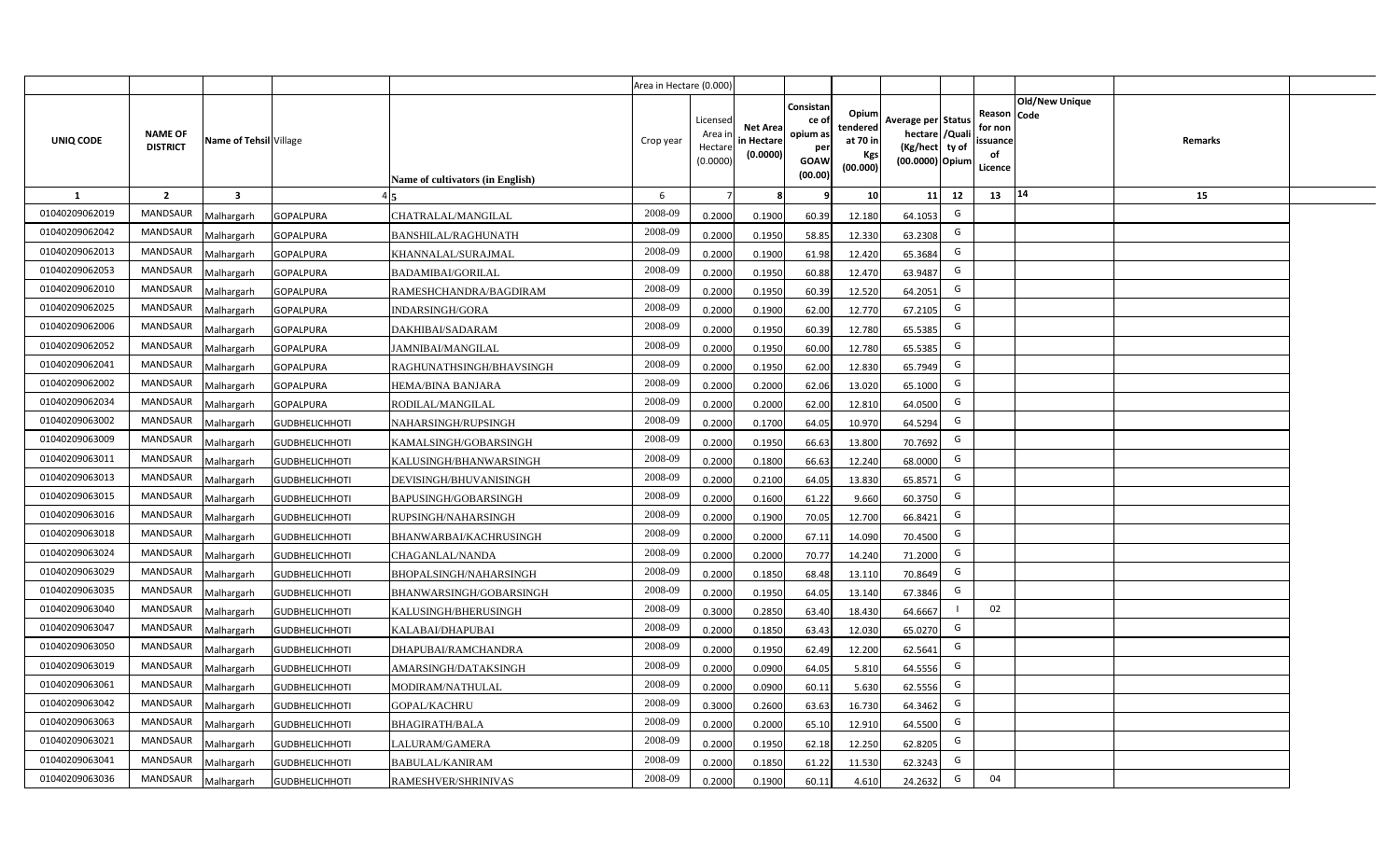|                |                                   |                        |                       |                                  | Area in Hectare (0.000) |                                          |                                           |                                                          |                                                         |                                                                           |    |                                                     |                       |                         |  |
|----------------|-----------------------------------|------------------------|-----------------------|----------------------------------|-------------------------|------------------------------------------|-------------------------------------------|----------------------------------------------------------|---------------------------------------------------------|---------------------------------------------------------------------------|----|-----------------------------------------------------|-----------------------|-------------------------|--|
| UNIQ CODE      | <b>NAME OF</b><br><b>DISTRICT</b> | Name of Tehsil Village |                       | Name of cultivators (in English) | Crop year               | Licensed<br>Area i<br>Hectar<br>(0.0000) | <b>Net Area</b><br>in Hectare<br>(0.0000) | Consistan<br>ce of<br>opium as<br>per<br>GOAW<br>(00.00) | Opium<br>tendered<br>at 70 in<br><b>Kgs</b><br>(00.000) | Average per Status<br>hectare / Qual<br>(Kg/hect ty of<br>(00.0000) Opium |    | Reason Code<br>for nor<br>issuance<br>of<br>Licence | <b>Old/New Unique</b> | Remarks                 |  |
| 1              | $\overline{2}$                    | 3                      |                       |                                  | 6                       |                                          |                                           |                                                          | 10 <sup>1</sup>                                         | 11                                                                        | 12 | 13                                                  | 14                    | 15                      |  |
| 01040209063007 | <b>MANDSAUR</b>                   | Malhargarh             | <b>GUDBHELICHHOTI</b> | SUKHRAJ/JIVANRAJ                 | 2008-09                 | 0.2000                                   | 0.1450                                    | 61.22                                                    | 9.060                                                   | 62.4828                                                                   | G  |                                                     |                       |                         |  |
| 01040209063053 | <b>MANDSAUR</b>                   | Malhargarh             | <b>GUDBHELICHHOTI</b> | JAGDISHGIR/RAGHUNATHGIR          | 2008-09                 | 0.2000                                   | 0.1950                                    | 61.22                                                    | 11.960                                                  | 61.3333                                                                   | G  |                                                     |                       |                         |  |
| 01040209063001 | <b>MANDSAUR</b>                   | Malhargarh             | <b>GUDBHELICHHOTI</b> | GORDHANLAL/FULCHANDRA            | 2008-09                 | 0.2000                                   | 0.1850                                    | 62.52                                                    | 11.540                                                  | 62.3784                                                                   | G  |                                                     |                       |                         |  |
| 01040209063033 | <b>MANDSAUR</b>                   | Malhargarh             | <b>GUDBHELICHHOTI</b> | UDAYSINGH/KISHORSINGH            | 2008-09                 | 0.2000                                   | 0.2000                                    | 65.13                                                    | 12.010                                                  | 60.0500                                                                   | G  |                                                     | 01040209090189        |                         |  |
| 01040209064002 | <b>MANDSAUR</b>                   | Malhargarh             | <b>HARMALA</b>        | PHOOLSINGH/HIRALAL               | 2008-09                 | 0.2000                                   | 0.1850                                    | 64.35                                                    | 10.980                                                  | 59.3514                                                                   | G  |                                                     |                       |                         |  |
| 01040209064004 | <b>MANDSAUR</b>                   | Malhargarh             | <b>HARMALA</b>        | SHRAWAN/HIRALAL                  | 2008-09                 | 0.200                                    | 0.1950                                    | 63.31                                                    | 12.160                                                  | 62.3590                                                                   | G  |                                                     |                       |                         |  |
| 01040209064001 | <b>MANDSAUR</b>                   | Malhargarh             | HARMALA               | SARDARBAI/BHERULAL               | 2008-09                 | 0.200                                    | 0.2000                                    | 66.47                                                    | 13.460                                                  | 67.3000                                                                   | G  |                                                     |                       |                         |  |
| 01040209064009 | <b>MANDSAUR</b>                   | Malhargarh             | <b>HARMALA</b>        | <b>TULSIRAM/HARJI</b>            | 2008-09                 | 0.200                                    | 0.1900                                    | 66.47                                                    | 12.300                                                  | 64.7368                                                                   | G  |                                                     |                       |                         |  |
| 01040209064022 | MANDSAUR                          | Malhargarh             | <b>HARMALA</b>        | BAHADURSINGH/MULCHANDRA          | 2008-09                 | 0.2000                                   | 0.1850                                    | 63.41                                                    | 11.950                                                  | 64.5940                                                                   | G  |                                                     |                       |                         |  |
| 01040209064011 | <b>MANDSAUR</b>                   | Malhargarh             | <b>HARMALA</b>        | KANWARLAL/RODMAL                 | 2008-09                 | 0.2000                                   | 0.2000                                    | 65.24                                                    | 12.750                                                  | 63.7500                                                                   | G  |                                                     |                       |                         |  |
| 01040209064017 | MANDSAUR                          | Malhargarh             | <b>HARMALA</b>        | RAMLAL/LALURAM                   | 2008-09                 | 0.2000                                   | 0.1950                                    | 60.58                                                    | 11.930                                                  | 61.1795                                                                   | G  |                                                     |                       |                         |  |
| 01040209064012 | <b>MANDSAUR</b>                   | Malhargarh             | <b>HARMALA</b>        | DULESINGH/DEVISINGH              | 2008-09                 | 0.2000                                   | 0.1950                                    | 57.96                                                    | 5.480                                                   | 28.1026                                                                   | G  | 04                                                  |                       |                         |  |
| 01040209064013 | <b>MANDSAUR</b>                   | Malhargarh             | HARMALA               | JAGDISH/BHERULAL                 | 2008-09                 | 0.2000                                   | 0.1950                                    | 65.23                                                    | 12.750                                                  | 65.3846                                                                   | G  |                                                     | 01040209137027        |                         |  |
| 01040209137001 | <b>MANDSAUR</b>                   | Malhargarh             | HARMALA MAJRA         | KANKUBAI/MULCHAND                | 2008-09                 | 0.2000                                   | 0.1900                                    | 56.62                                                    | 6.700                                                   | 35.2630                                                                   | G  | 04                                                  |                       |                         |  |
| 01040209137003 | <b>MANDSAUR</b>                   | Malhargarh             | HARMALA MAJRA         | BHUPENDRASINGH/DULESINGH         | 2008-09                 | 0.2000                                   | 0.1900                                    | 57.96                                                    | 11.350                                                  | 59.7360                                                                   | G  |                                                     |                       | TRANSFER/harmala        |  |
| 01040209137007 | MANDSAUR                          | Malhargarh             | HARMALA MAJRA         | CHUNNILAL/LAXMAN                 | 2008-09                 | 0.2000                                   | 0.1950                                    | 63.91                                                    | 3.960                                                   | 20.3070                                                                   | G  | 04                                                  |                       |                         |  |
| 01040209137008 | <b>MANDSAUR</b>                   | Malhargarh             | HARMALA MAJRA         | RAMESHCHAND/KANIRAM              | 2008-09                 | 0.2000                                   | 0.1900                                    | 60.58                                                    | 3.670                                                   | 19.3150                                                                   | G  | 04                                                  |                       |                         |  |
| 01040209137014 | <b>MANDSAUR</b>                   | Malhargarh             | HARMALA MAJRA         | PRAHLAD/BHERULAL                 | 2008-09                 | 0.2000                                   | 0.1950                                    | 66.62                                                    | 13.010                                                  | 66.7170                                                                   | G  |                                                     |                       | <b>TRANSFER/harmala</b> |  |
| 01040209137033 | <b>MANDSAUR</b>                   | Malhargarh             | HARMALA MAJRA         | PRITHVIRAJ/CHUNNILAL             | 2008-09                 | 0.2000                                   | 0.1950                                    | 63.91                                                    | 4.040                                                   | 20.7170                                                                   | G  | 04                                                  |                       |                         |  |
| 01040209137042 | <b>MANDSAUR</b>                   | Malhargarh             | HARMALA MAJRA         | KARANSINGH/BAHADURSINGH          | 2008-09                 | 0.2000                                   | 0.1950                                    | 65.36                                                    | 12.640                                                  | 64.8200                                                                   |    | 02                                                  |                       |                         |  |
| 01040209065002 | <b>MANDSAUR</b>                   | Malhargarh             | HARSOL                | RADHESHYAM/MANGILAL              | 2008-09                 | 0.2000                                   | 0.1950                                    | 64.14                                                    | 12.790                                                  | 65.5897                                                                   | G  |                                                     |                       |                         |  |
| 01040209065004 | <b>MANDSAUR</b>                   | Malhargarh             | HARSOL                | <b>BHUVANISHANKAR/JIVA</b>       | 2008-09                 | 0.3000                                   | 0.2450                                    | 63.59                                                    | 15.610                                                  | 63.7143                                                                   | G  |                                                     |                       |                         |  |
| 01040209065008 | <b>MANDSAUR</b>                   | Malhargarh             | <b>HARSOL</b>         | SHANTILAL/KASHIBAI               | 2008-09                 | 0.2000                                   | 0.2000                                    | 63.45                                                    | 11.780                                                  | 58.9000                                                                   | G  |                                                     |                       |                         |  |
| 01040209065011 | <b>MANDSAUR</b>                   | Malhargarh             | HARSOL                | MANGILAL/GOBAR PRJAPAT           | 2008-09                 | 0.200                                    | 0.1900                                    | 63.06                                                    | 12.300                                                  | 64.7368                                                                   | G  |                                                     |                       |                         |  |
| 01040209065013 | <b>MANDSAUR</b>                   | Malhargarh             | HARSOL                | AMRITRAM/DHANNA                  | 2008-09                 | 0.200                                    | 0.1950                                    | 64.84                                                    | 7.880                                                   | 40.4103                                                                   | G  | 04                                                  |                       |                         |  |
| 01040209065016 | <b>MANDSAUR</b>                   | Malhargarh             | HARSOL                | RAMLAL/RADHU                     | 2008-09                 | 0.200                                    | 0.0200                                    | 67.08                                                    | 1.550                                                   | 77.5000                                                                   | G  |                                                     |                       |                         |  |
| 01040209065018 | <b>MANDSAUR</b>                   | Malhargarh             | HARSOL                | MANGILAL/NANURAM BALAI           | 2008-09                 | 0.200                                    | 0.1800                                    | 64.84                                                    | 11.470                                                  | 63.7222                                                                   | G  |                                                     |                       |                         |  |
| 01040209065030 | <b>MANDSAUR</b>                   | Malhargarh             | HARSOL                | KANCHANBAI/DAYARAM               | 2008-09                 | 0.2000                                   | 0.1900                                    | 64.84                                                    | 12.400                                                  | 65.2632                                                                   | G  |                                                     |                       |                         |  |
| 01040209065032 | <b>MANDSAUR</b>                   | Malhargarh             | HARSOL                | ALLANUR/NANUJI                   | 2008-09                 | 0.2000                                   | 0.1850                                    | 64.84                                                    | 12.250                                                  | 66.2162                                                                   | G  |                                                     |                       |                         |  |
| 01040209065035 | <b>MANDSAUR</b>                   | Malhargarh             | <b>HARSOL</b>         | FIROJKHAN/BUNDUKHAN              | 2008-09                 | 0.2000                                   | 0.2000                                    | 74.20                                                    | 14.250                                                  | 71.2500                                                                   | G  |                                                     |                       |                         |  |
| 01040209065036 | <b>MANDSAUR</b>                   | Malhargarh             | <b>HARSOL</b>         | AZIZ MOHD./FAKIRMOHD.            | 2008-09                 | 0.2000                                   | 0.1750                                    | 64.84                                                    | 10.590                                                  | 60.5143                                                                   | G  |                                                     |                       |                         |  |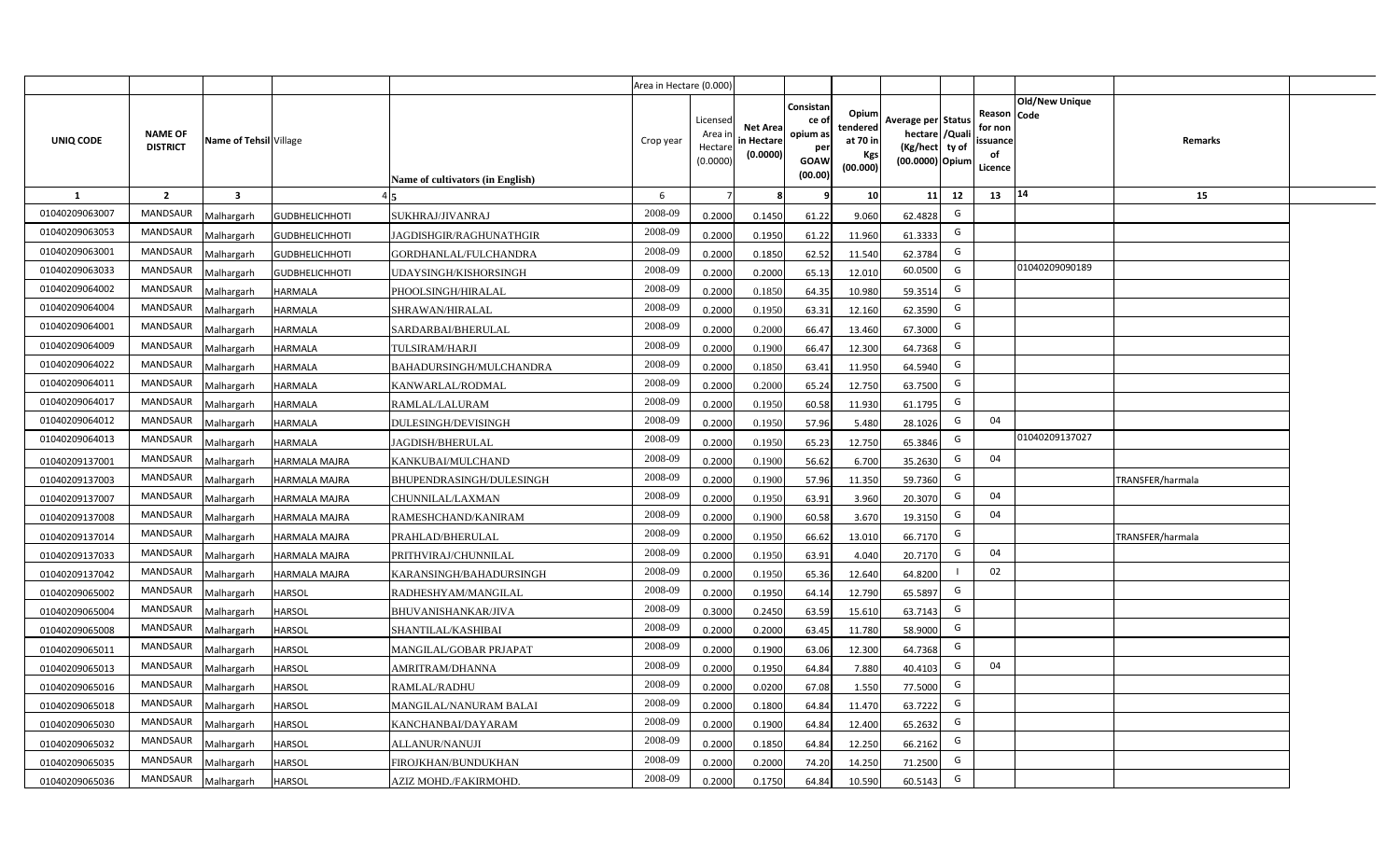|                |                                   |                        |                         |                                  | Area in Hectare (0.000) |                                          |                                           |                                                         |                                                         |                                                                           |    |                                                     |                       |                          |  |
|----------------|-----------------------------------|------------------------|-------------------------|----------------------------------|-------------------------|------------------------------------------|-------------------------------------------|---------------------------------------------------------|---------------------------------------------------------|---------------------------------------------------------------------------|----|-----------------------------------------------------|-----------------------|--------------------------|--|
| UNIQ CODE      | <b>NAME OF</b><br><b>DISTRICT</b> | Name of Tehsil Village |                         | Name of cultivators (in English) | Crop year               | Licensed<br>Area i<br>Hectar<br>(0.0000) | <b>Net Area</b><br>in Hectare<br>(0.0000) | Consistan<br>ce o<br>opium as<br>per<br>GOAW<br>(00.00) | Opium<br>tendered<br>at 70 in<br><b>Kgs</b><br>(00.000) | Average per Status<br>hectare / Qual<br>(Kg/hect ty of<br>(00.0000) Opium |    | Reason Code<br>for nor<br>issuance<br>of<br>Licence | <b>Old/New Unique</b> | Remarks                  |  |
| 1              | $\overline{2}$                    | 3                      |                         |                                  | 6                       |                                          |                                           |                                                         | 10 <sup>1</sup>                                         | 11                                                                        | 12 | 13                                                  | 14                    | 15                       |  |
| 01040209065042 | <b>MANDSAUR</b>                   | Malhargarh             | HARSOL                  | UDAYSINGH/FOJSINGH               | 2008-09                 | 0.2000                                   | 0.2000                                    | 62.21                                                   | 11.410                                                  | 57.0500                                                                   | G  |                                                     |                       |                          |  |
| 01040209065044 | <b>MANDSAUR</b>                   | Malhargarh             | HARSOL                  | KALABAI/MANNALAL                 | 2008-09                 | 0.2000                                   | 0.1950                                    | 66.25                                                   | 12.420                                                  | 63.6923                                                                   | G  |                                                     |                       |                          |  |
| 01040209065047 | <b>MANDSAUR</b>                   | Malhargarh             | HARSOL                  | FARUKHKHAN/SHABBIR KHAN          | 2008-09                 | 0.2000                                   | 0.1850                                    | 67.49                                                   | 11.940                                                  | 64.5405                                                                   | G  |                                                     |                       |                          |  |
| 01040209065048 | <b>MANDSAUR</b>                   | Malhargarh             | HARSOL                  | MUNSHI MOHD./MOHD.HUSSAIN        | 2008-09                 | 0.2000                                   | 0.1400                                    | 66.25                                                   | 8.870                                                   | 63.3571                                                                   | G  |                                                     |                       |                          |  |
| 01040209065049 | <b>MANDSAUR</b>                   | Malhargarh             | HARSOL                  | BHARATSINGH/SARDUL SINGH         | 2008-09                 | 0.2000                                   | 0.2000                                    | 66.25                                                   | 12.320                                                  | 61.6000                                                                   | G  |                                                     |                       |                          |  |
| 01040209065050 | <b>MANDSAUR</b>                   | Malhargarh             | HARSOL                  | SOHANBAI/BHAGIRATH               | 2008-09                 | 0.200                                    | 0.1450                                    | 65.58                                                   | 8.980                                                   | 61.9310                                                                   | G  |                                                     |                       |                          |  |
| 01040209065052 | <b>MANDSAUR</b>                   | Malhargarh             | HARSOL                  | HAMID KHAN/SHER KHAN             | 2008-09                 | 0.200                                    | 0.1800                                    | 69.04                                                   | 11.440                                                  | 63.5556                                                                   | G  |                                                     |                       |                          |  |
| 01040209065064 | <b>MANDSAUR</b>                   | Malhargarh             | HARSOL                  | SHAYRA BEE/NAYUM MOHAMMAD        | 2008-09                 | 0.200                                    | 0.2000                                    | 66.25                                                   | 12.500                                                  | 62.5000                                                                   | G  |                                                     |                       |                          |  |
| 01040209065072 | MANDSAUR                          | Malhargarh             | HARSOL                  | MOHAMMADNOOR/IMAMBAKSH           | 2008-09                 | 0.2000                                   | 0.1950                                    | 69.04                                                   | 13.560                                                  | 69.5385                                                                   | G  |                                                     |                       |                          |  |
| 01040209065021 | <b>MANDSAUR</b>                   | Malhargarh             | <b>HARSOL</b>           | RAMIBAI/MOHANLAL                 | 2008-09                 | 0.2000                                   | 0.2000                                    | 63.95                                                   | 12.500                                                  | 62.5000                                                                   | G  |                                                     |                       |                          |  |
| 01040209065065 | MANDSAUR                          | Malhargarh             | <b>HARSOL</b>           | YUSUF MOHD./NOORMOHD.            | 2008-09                 | 0.2000                                   | 0.1150                                    | 68.07                                                   | 7.510                                                   | 65.3043                                                                   | G  |                                                     |                       |                          |  |
| 01040209065009 | <b>MANDSAUR</b>                   | Malhargarh             | HARSOL                  | RAHAMATBI/ALLABAKSH              | 2008-09                 | 0.2000                                   | 0.2000                                    | 67.13                                                   | 12.660                                                  | 63.3000                                                                   | G  |                                                     |                       |                          |  |
| 01040209065068 | MANDSAUR                          | Malhargarh             | <b>HARSOL</b>           | ANWAR MOHD./IBRAHIM              | 2008-09                 | 0.2000                                   | 0.0900                                    | 69.04                                                   | 6.280                                                   | 69.7778                                                                   | G  |                                                     |                       |                          |  |
| 01040209065070 | MANDSAUR                          | Malhargarh             | <b>HARSOL</b>           | MAHBOOB KHA/GULMOHAMAD           | 2008-09                 | 0.2000                                   | 0.1000                                    | 64.14                                                   | 6.640                                                   | 66.4000                                                                   | G  |                                                     |                       |                          |  |
| 01040209065069 | <b>MANDSAUR</b>                   | Malhargarh             | <b>HARSOL</b>           | GAFUR MOHD.AMIR MOHD.            | 2008-09                 | 0.2000                                   | 0.2000                                    | 67.13                                                   | 13.040                                                  | 65.2000                                                                   | G  |                                                     |                       |                          |  |
| 01040209065073 | MANDSAUR                          | Malhargarh             | HARSOL                  | <b>JANIBAI/NARAYAN</b>           | 2008-09                 | 0.2000                                   | 0.1800                                    | 64.14                                                   | 11.380                                                  | 63.2222                                                                   | G  |                                                     |                       |                          |  |
| 01040209065039 | <b>MANDSAUR</b>                   | Malhargarh             | HARSOL                  | VARDIBAI/KANWARLAL               | 2008-09                 | 0.2000                                   | 0.2000                                    | 67.13                                                   | 13.030                                                  | 65.1500                                                                   | G  |                                                     |                       |                          |  |
| 01040209065074 | <b>MANDSAUR</b>                   | Malhargarh             | HARSOL                  | HAJRABI/ABDULLATIF               | 2008-09                 | 0.2000                                   | 0.1950                                    | 67.13                                                   | 12.940                                                  | 66.3590                                                                   | G  |                                                     |                       |                          |  |
| 01040209065045 | MANDSAUR                          | Malhargarh             | HARSOL                  | AZIZ MOHD./ABDUL LATIF           | 2008-09                 | 0.2000                                   | 0.2000                                    | 67.13                                                   | 12.990                                                  | 64.9500                                                                   | G  |                                                     |                       |                          |  |
| 01040209065022 | <b>MANDSAUR</b>                   | Malhargarh             | HARSOL                  | VIJAYSINGH/PRATAPSINGH           | 2008-09                 | 0.2000                                   | 0.1950                                    | 62.21                                                   | 4.680                                                   | 24.0000                                                                   | G  | 04                                                  |                       |                          |  |
| 01040209065060 | <b>MANDSAUR</b>                   | Malhargarh             | HARSOL                  | MOHD. HUSSAIN/SHAFI MOHD.        | 2008-09                 | 0.2000                                   | 0.1350                                    | 71.23                                                   | 9.470                                                   | 70.1481                                                                   | G  |                                                     |                       |                          |  |
| 01040209065023 | <b>MANDSAUR</b>                   | Malhargarh             | HARSOL                  | <b>BASHIRAN B /BASHIRKHAN</b>    | 2008-09                 | 0.2000                                   | 0.1950                                    | 64.14                                                   | 12.370                                                  | 63.4359                                                                   | G  |                                                     |                       |                          |  |
| 01040209065066 | <b>MANDSAUR</b>                   | Malhargarh             | <b>HARSOL</b>           | MAKBUL KHAN/GUL MOHD.            | 2008-09                 | 0.2000                                   | 0.1000                                    | 67.13                                                   | 6.630                                                   | 66.3000                                                                   | G  |                                                     |                       |                          |  |
| 01040209066003 | <b>MANDSAUR</b>                   | Malhargarh             | HINGORIYA CHHOTA        | MANOHARSINGH/PARWATSINGH         | 2008-09                 | 0.200                                    | 0.1950                                    | 65.40                                                   | 12.340                                                  | 63.2821                                                                   | G  |                                                     |                       |                          |  |
| 01040209066004 | <b>MANDSAUR</b>                   | Malhargarh             | HINGORIYA CHHOTA        | MANSINGH/KISHANSINGH             | 2008-09                 | 0.200                                    | 0.1950                                    | 66.96                                                   | 12.400                                                  | 63.5897                                                                   | G  |                                                     |                       |                          |  |
| 01040209066006 | <b>MANDSAUR</b>                   | Malhargarh             | HINGORIYA CHHOTA        | RAMGOPAL/PYARCHAND               | 2008-09                 | 0.200                                    | 0.2000                                    | 61.98                                                   | 12.190                                                  | 60.9500                                                                   | G  |                                                     |                       | <b>TRANSFER/TAKRAWAD</b> |  |
| 01040209066008 | <b>MANDSAUR</b>                   | Malhargarh             | HINGORIYA CHHOTA        | NATHUSINGH/GULABSINGH            | 2008-09                 | 0.200                                    | 0.1900                                    | 61.98                                                   | 10.550                                                  | 55.5263                                                                   | G  |                                                     |                       |                          |  |
| 01040209066010 | <b>MANDSAUR</b>                   | Malhargarh             | HINGORIYA CHHOTA        | TANWARSINGH/BHANWARSINGH         | 2008-09                 | 0.2000                                   | 0.1900                                    | 63.31                                                   | 10.760                                                  | 56.6316                                                                   | G  |                                                     |                       |                          |  |
| 01040209066011 | <b>MANDSAUR</b>                   | Malhargarh             | <b>HINGORIYA CHHOTA</b> | GORDHANSINGH/LAXMANSINGH         | 2008-09                 | 0.2000                                   | 0.2050                                    | 60.62                                                   | 11.860                                                  | 57.8537                                                                   | G  |                                                     |                       |                          |  |
| 01040209066012 | <b>MANDSAUR</b>                   | Malhargarh             | <b>HINGORIYA CHHOTA</b> | AANANDKUNWAR/KANSINGH            | 2008-09                 | 0.2000                                   | 0.1850                                    | 60.88                                                   | 11.190                                                  | 60.4865                                                                   | G  |                                                     |                       |                          |  |
| 01040209066014 | <b>MANDSAUR</b>                   | Malhargarh             | <b>HINGORIYA CHHOTA</b> | LAXMANSINGH/SARDARSINGH          | 2008-09                 | 0.2000                                   | 0.2000                                    | 58.32                                                   | 11.250                                                  | 56.2500                                                                   | G  |                                                     |                       |                          |  |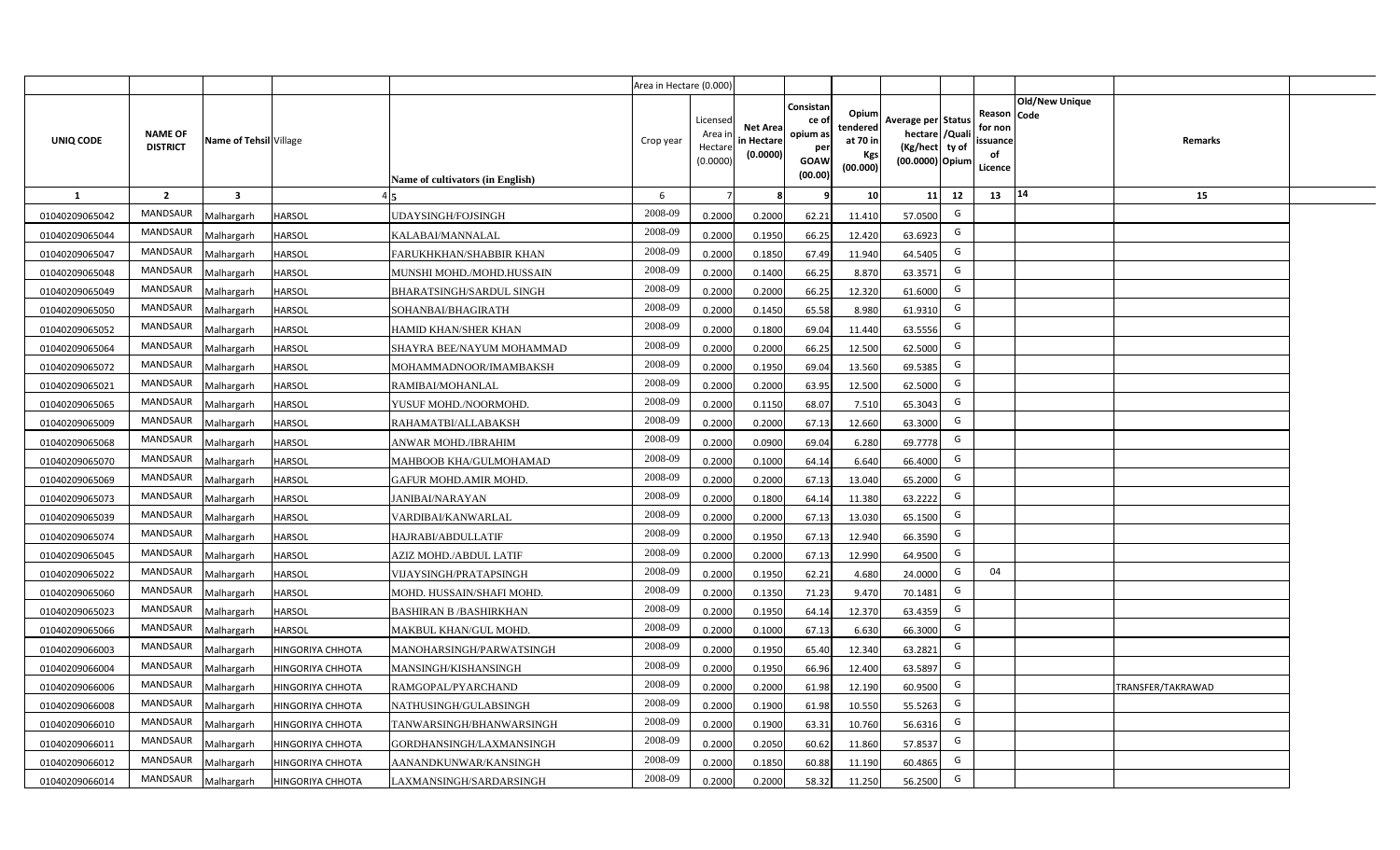|                |                                   |                        |                  |                                  | Area in Hectare (0.000) |                                          |                                           |                                                                 |                                                         |                                                                           |    |                                                     |                       |                           |  |
|----------------|-----------------------------------|------------------------|------------------|----------------------------------|-------------------------|------------------------------------------|-------------------------------------------|-----------------------------------------------------------------|---------------------------------------------------------|---------------------------------------------------------------------------|----|-----------------------------------------------------|-----------------------|---------------------------|--|
| UNIQ CODE      | <b>NAME OF</b><br><b>DISTRICT</b> | Name of Tehsil Village |                  | Name of cultivators (in English) | Crop year               | Licensed<br>Area i<br>Hectar<br>(0.0000) | <b>Net Area</b><br>in Hectare<br>(0.0000) | Consistan<br>ce of<br>opium as<br>per<br><b>GOAW</b><br>(00.00) | Opium<br>tendered<br>at 70 in<br><b>Kgs</b><br>(00.000) | Average per Status<br>hectare / Qual<br>(Kg/hect ty of<br>(00.0000) Opium |    | Reason Code<br>for nor<br>issuance<br>of<br>Licence | <b>Old/New Unique</b> | Remarks                   |  |
| 1              | $\overline{2}$                    | 3                      |                  |                                  | 6                       |                                          |                                           |                                                                 | 10 <sup>1</sup>                                         | 11                                                                        | 12 | 13                                                  | 14                    | 15                        |  |
| 01040209066017 | <b>MANDSAUR</b>                   | Malhargarh             | HINGORIYA CHHOTA | NAGUSINGH/MOHANSINGH             | 2008-09                 | 0.2000                                   | 0.1950                                    | 61.98                                                           | 12.300                                                  | 63.0769                                                                   | G  |                                                     |                       |                           |  |
| 01040209066018 | <b>MANDSAUR</b>                   | Malhargarh             | HINGORIYA CHHOTA | VISHANSINGH/MADHOSINGH           | 2008-09                 | 0.2000                                   | 0.2000                                    | 65.40                                                           | 12.510                                                  | 62.5500                                                                   | G  |                                                     |                       |                           |  |
| 01040209066019 | <b>MANDSAUR</b>                   | Malhargarh             | HINGORIYA CHHOTA | DURGASINGH/LAXMANSINGH           | 2008-09                 | 0.2000                                   | 0.1950                                    | 60.81                                                           | 11.750                                                  | 60.2564                                                                   | G  |                                                     |                       |                           |  |
| 01040209066021 | <b>MANDSAUR</b>                   | Malhargarh             | HINGORIYA CHHOTA | DARBARSINGH/LAXMANSINGH          | 2008-09                 | 0.2000                                   | 0.2050                                    | 65.40                                                           | 12.930                                                  | 63.0732                                                                   | G  |                                                     |                       |                           |  |
| 01040209066025 | <b>MANDSAUR</b>                   | Malhargarh             | HINGORIYA CHHOTA | VIKRAMSINGH/KISHANSINGH          | 2008-09                 | 0.200                                    | 0.2050                                    | 65.40                                                           | 12.730                                                  | 62.0976                                                                   | G  |                                                     |                       |                           |  |
| 01040209066013 | <b>MANDSAUR</b>                   | Malhargarh             | HINGORIYA CHHOTA | <b>JIVANSINGH/INDARSINGH</b>     | 2008-09                 | 0.200                                    | 0.1950                                    | 61.98                                                           | 5.240                                                   | 26.8718                                                                   | G  | 04                                                  |                       |                           |  |
| 01040209066022 | <b>MANDSAUR</b>                   | Malhargarh             | HINGORIYA CHHOTA | LAXMANSINGH/SHIV SINGH           | 2008-09                 | 0.200                                    | 0.2000                                    | 61.98                                                           | 12.160                                                  | 60.8000                                                                   | G  |                                                     |                       |                           |  |
| 01040209066005 | <b>MANDSAUR</b>                   | Malhargarh             | HINGORIYA CHHOTA | BHANWARSINGH/INDARSINGH          | 2008-09                 | 0.200                                    | 0.1900                                    | 60.88                                                           | 11.130                                                  | 58.5789                                                                   | G  |                                                     |                       |                           |  |
| 01040209066061 | MANDSAUR                          | Malhargarh             | HINGORIYA CHHOTA | PAWANSINGH/BHARATSINGH           | 2008-09                 | 0.2000                                   |                                           |                                                                 |                                                         | 0.0000                                                                    | F  |                                                     | 01040209092029        | TRANSFER/KHEDAKALIYAKHEDI |  |
| 01040209067001 | <b>MANDSAUR</b>                   | Malhargarh             | <b>HIRLI</b>     | AMARSINGH/KISHANSINGH            | 2008-09                 | 0.2000                                   | 0.0200                                    | 69.07                                                           | 1.570                                                   | 78.5000                                                                   | G  |                                                     |                       |                           |  |
| 01040209067004 | MANDSAUR                          | Malhargarh             | <b>HIRLI</b>     | NIRBHAYSINGH/RUPSINGH            | 2008-09                 | 0.2000                                   | 0.1900                                    | 63.63                                                           | 12.100                                                  | 63.6842                                                                   | G  |                                                     |                       |                           |  |
| 01040209067006 | <b>MANDSAUR</b>                   | Malhargarh             | <b>HIRLI</b>     | KARULAL/BHANWARLAL               | 2008-09                 | 0.2000                                   | 0.0350                                    | 67.04                                                           | 2.510                                                   | 71.7143                                                                   | G  |                                                     |                       |                           |  |
| 01040209067009 | MANDSAUR                          | Malhargarh             | <b>HIRLI</b>     | RANJEETSINGH/RAMSINGH            | 2008-09                 | 0.2000                                   | 0.0250                                    | 75.07                                                           | 2.110                                                   | 84.4000                                                                   | G  | 08                                                  |                       |                           |  |
| 01040209067014 | <b>MANDSAUR</b>                   | Malhargarh             | <b>HIRLI</b>     | NANDKISHOR/MANGILAL              | 2008-09                 | 0.2000                                   | 0.1750                                    | 63.63                                                           | 11.480                                                  | 65.6000                                                                   | G  |                                                     |                       |                           |  |
| 01040209067017 | <b>MANDSAUR</b>                   | Malhargarh             | HIRLI            | <b>BHOPAL/MANGILAL</b>           | 2008-09                 | 0.2000                                   | 0.0900                                    | 65.38                                                           | 5.940                                                   | 66.0000                                                                   | G  |                                                     |                       |                           |  |
| 01040209067019 | <b>MANDSAUR</b>                   | Malhargarh             | HIRLI            | NATHIBAI/KESHRAM                 | 2008-09                 | 0.2000                                   | 0.1900                                    | 66.04                                                           | 12.530                                                  | 65.9474                                                                   | G  |                                                     |                       |                           |  |
| 01040209067016 | <b>MANDSAUR</b>                   | Malhargarh             | HIRLI            | PHOOLBAI/BAPUSINGH               | 2008-09                 | 0.2000                                   | 0.1700                                    | 66.75                                                           | 11.040                                                  | 64.9412                                                                   | G  |                                                     |                       |                           |  |
| 01040209067031 | <b>MANDSAUR</b>                   | Malhargarh             | HIRLI            | CHANDRAKALABAI/BHOPALSINGH       | 2008-09                 | 0.200                                    | 0.0300                                    | 74.48                                                           | 2.580                                                   | 86.0000                                                                   | G  |                                                     |                       |                           |  |
| 01040209067003 | <b>MANDSAUR</b>                   | Malhargarh             | <b>HIRLI</b>     | KHUMANSINGH/RUPSINGH             | 2008-09                 | 0.2000                                   | 0.1950                                    | 67.04                                                           | 10.900                                                  | 55.8974                                                                   | G  |                                                     |                       |                           |  |
| 01040209067010 | <b>MANDSAUR</b>                   | Malhargarh             | HIRLI            | PRAHLADSINGH /RAMSINGH           | 2008-09                 | 0.2000                                   | 0.1900                                    | 63.63                                                           | 12.160                                                  | 64.0000                                                                   | G  |                                                     |                       |                           |  |
| 01040209067013 | <b>MANDSAUR</b>                   | Malhargarh             | HIRLI            | RAMNARAYAN/LAXMICHAND            | 2008-09                 | 0.2000                                   | 0.1950                                    | 67.04                                                           | 13.250                                                  | 67.9487                                                                   | G  |                                                     |                       |                           |  |
| 01040209067020 | <b>MANDSAUR</b>                   | Malhargarh             | <b>HIRLI</b>     | <b>BHURSINGH/PREMSINGH</b>       | 2008-09                 | 0.2000                                   | 0.1000                                    | 63.63                                                           | 6.850                                                   | 68.5000                                                                   | G  |                                                     |                       |                           |  |
| 01040209067025 | <b>MANDSAUR</b>                   | Malhargarh             | <b>HIRLI</b>     | BHANWARBAI/GORDHANSINGH          | 2008-09                 | 0.2000                                   | 0.1700                                    | 66.75                                                           | 11.510                                                  | 67.7059                                                                   | G  |                                                     |                       |                           |  |
| 01040209067007 | <b>MANDSAUR</b>                   | Malhargarh             | <b>HIRLI</b>     | KESHARSINGH/SURATSINGH           | 2008-09                 | 0.200                                    | 0.0250                                    | 67.04                                                           | 1.960                                                   | 78.4000                                                                   | G  |                                                     |                       |                           |  |
| 01040209067032 | <b>MANDSAUR</b>                   | Malhargarh             | <b>HIRLI</b>     | GOBARSINGH/KISHANSINGH           | 2008-09                 | 0.200                                    | 0.0250                                    | 67.04                                                           | 1.700                                                   | 68.0000                                                                   | G  |                                                     | 01040209055034        |                           |  |
| 01040209068004 | <b>MANDSAUR</b>                   | Malhargarh             | KACHNARA         | GAJRAJSINGH/KISHORSINGH          | 2008-09                 | 0.300                                    | 0.2900                                    | 64.22                                                           | 19.470                                                  | 67.1379                                                                   | G  |                                                     |                       |                           |  |
| 01040209068006 | <b>MANDSAUR</b>                   | Malhargarh             | KACHNARA         | GAJRAJSINGH/DEVISINGH            | 2008-09                 | 0.200                                    | 0.1950                                    | 61.72                                                           | 12.710                                                  | 65.1795                                                                   | G  |                                                     |                       |                           |  |
| 01040209068012 | <b>MANDSAUR</b>                   | Malhargarh             | <b>KACHNARA</b>  | PRABHUSINGH/LADUSINGH            | 2008-09                 | 0.3000                                   | 0.2900                                    | 62.08                                                           | 19.440                                                  | 67.0345                                                                   | G  |                                                     |                       |                           |  |
| 01040209068019 | <b>MANDSAUR</b>                   | Malhargarh             | KACHNARA         | CHANDRAKALABAI/GORDHANSINGH      | 2008-09                 | 0.2000                                   | 0.1900                                    | 66.93                                                           | 12.990                                                  | 68.3684                                                                   | G  |                                                     |                       |                           |  |
| 01040209068022 | <b>MANDSAUR</b>                   | Malhargarh             | KACHNARA         | GAJRAJSINGH/SWARUPSINGH          | 2008-09                 | 0.3000                                   | 0.3000                                    | 66.54                                                           | 20.060                                                  | 66.8667                                                                   | G  |                                                     |                       |                           |  |
| 01040209068032 | <b>MANDSAUR</b>                   | Malhargarh             | <b>KACHNARA</b>  | <b>BHOPALSINGH/KALUSINGH</b>     | 2008-09                 | 0.3000                                   | 0.2600                                    | 62.08                                                           | 16.140                                                  | 62.0769                                                                   | G  |                                                     |                       |                           |  |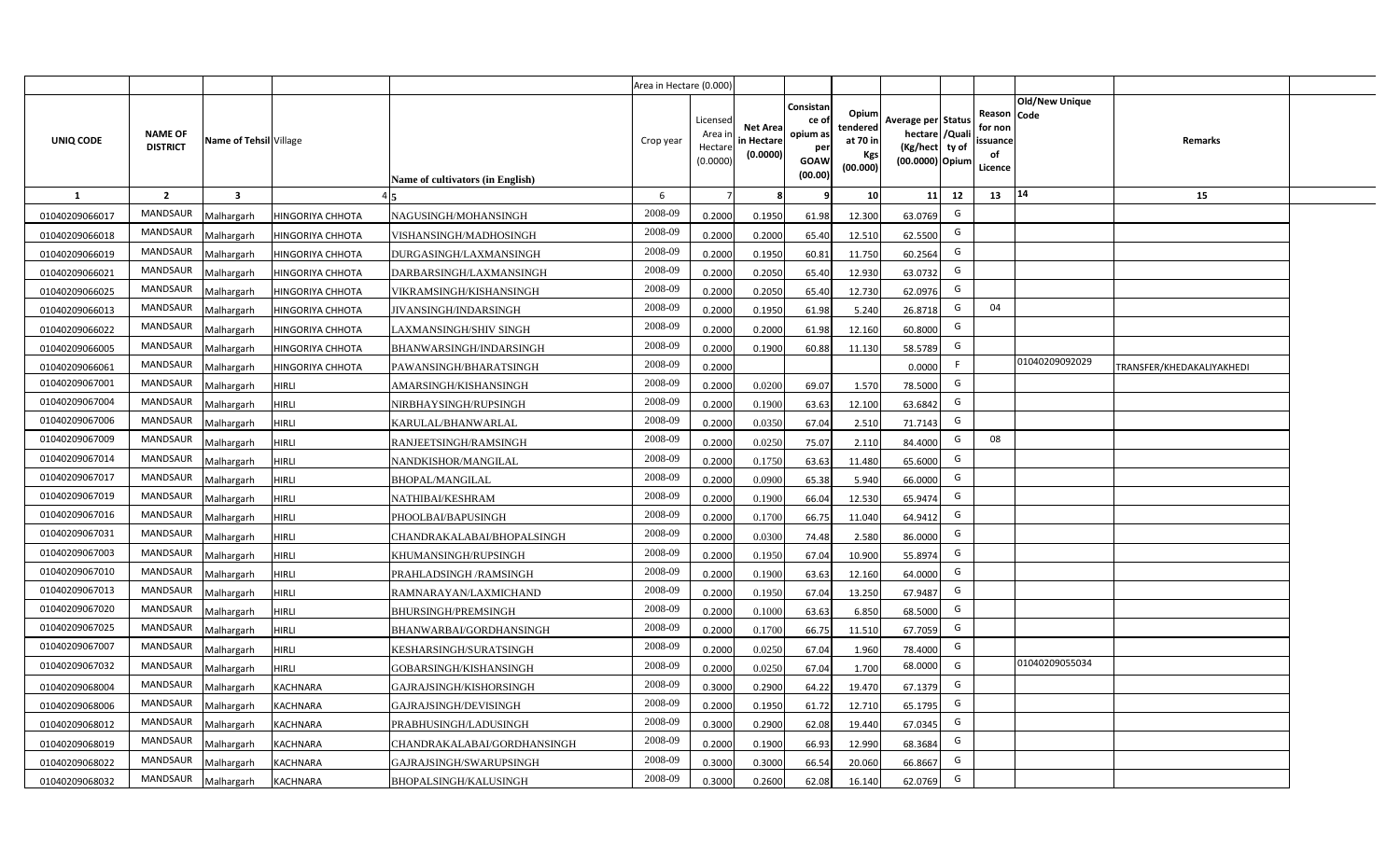|                |                                   |                        |                           |                                  | Area in Hectare (0.000) |                                           |                                           |                                                                 |                                                  |                                                                            |                                                    |                |                |  |
|----------------|-----------------------------------|------------------------|---------------------------|----------------------------------|-------------------------|-------------------------------------------|-------------------------------------------|-----------------------------------------------------------------|--------------------------------------------------|----------------------------------------------------------------------------|----------------------------------------------------|----------------|----------------|--|
| UNIQ CODE      | <b>NAME OF</b><br><b>DISTRICT</b> | Name of Tehsil Village |                           | Name of cultivators (in English) | Crop year               | Licensed<br>Area i<br>Hectare<br>(0.0000) | <b>Net Area</b><br>in Hectare<br>(0.0000) | Consistan<br>ce of<br>opium as<br>per<br><b>GOAW</b><br>(00.00) | Opium<br>tendered<br>at 70 in<br>Kgs<br>(00.000) | Average per Status<br>hectare / Quali<br>(Kg/hect ty of<br>(00.0000) Opium | Reason Code<br>for non<br>ssuance<br>of<br>Licence | Old/New Unique | <b>Remarks</b> |  |
| $\mathbf{1}$   | $\overline{2}$                    | $\mathbf{3}$           |                           |                                  | -6                      | $\overline{7}$                            | 8                                         | 9                                                               | 10 <sup>1</sup>                                  | 11<br>12                                                                   | 13                                                 | 14             | 15             |  |
| 01040209068030 | MANDSAUR                          | Malhargarh             | <b>KACHNARA</b>           | BALWANTSINGH/BHUWANISINGH        | 2008-09                 | 0.2000                                    | 0.1800                                    | 65.48                                                           | 11.990                                           | G<br>66.6111                                                               |                                                    |                |                |  |
| 01040209068044 | MANDSAUR                          | Malhargarh             | <b>KACHNARA</b>           | MANGUSINGH/GOBARSINGH            | 2008-09                 | 0.2000                                    | 0.2000                                    | 64.22                                                           | 12.960                                           | G<br>64.8000                                                               |                                                    |                |                |  |
| 01040209068050 | MANDSAUR                          | Malhargarh             | <b>KACHNARA</b>           | RANJITSINGH/KACHRUSINGH          | 2008-09                 | 0.2000                                    | 0.1950                                    | 62.08                                                           | 12.740                                           | G<br>65.3333                                                               | 08                                                 |                |                |  |
| 01040209068052 | MANDSAUR                          | Malhargarh             | <b>KACHNARA</b>           | MANGUSINGH/KARANSINGH            | 2008-09                 | 0.3000                                    | 0.2650                                    | 62.08                                                           | 15.300                                           | G<br>57.7358                                                               |                                                    |                |                |  |
| 01040209068066 | MANDSAUR                          | Malhargarh             | KACHNARA                  | BHANWARSINGH/ONKARSINGH          | 2008-09                 | 0.3000                                    | 0.2800                                    | 64.22                                                           | 18.360                                           | G<br>65.5714                                                               |                                                    |                |                |  |
| 01040209068069 | MANDSAUR                          | Malhargarh             | <b>KACHNARA</b>           | KAMLABAI/ONKARSINGH              | 2008-09                 | 0.3000                                    | 0.3000                                    | 64.89                                                           | 20.140                                           | G<br>67.1333                                                               |                                                    |                |                |  |
| 01040209068070 | MANDSAUR                          | Malhargarh             | <b>KACHNARA</b>           | KAMALSINGH/NIRBHAYSINGH          | 2008-09                 | 0.3000                                    | 0.2150                                    | 62.08                                                           | 12.920                                           | G<br>60.0930                                                               |                                                    |                |                |  |
| 01040209068088 | <b>MANDSAUR</b>                   | Malhargarh             | <b>KACHNARA</b>           | LAXMANSINGH/RAMSINGH             | 2008-09                 | 0.3000                                    | 0.2900                                    | 64.89                                                           | 19.580                                           | G<br>67.5172                                                               |                                                    |                |                |  |
| 01040209068017 | MANDSAUR                          | Malhargarh             | <b>KACHNARA</b>           | VINODSINGH/KACHRUSINGH           | 2008-09                 | 0.3000                                    | 0.2900                                    | 64.89                                                           | 18.820                                           | G<br>64.8966                                                               |                                                    |                |                |  |
| 01040209068058 | MANDSAUR                          | Malhargarh             | <b>KACHNARA</b>           | GOVINDSINGH/KACHRUSINGH          | 2008-09                 | 0.2000                                    | 0.2000                                    | 65.48                                                           | 12.980                                           | G<br>64.9000                                                               |                                                    |                |                |  |
| 01040209068072 | MANDSAUR                          | Malhargarh             | <b>KACHNARA</b>           | HUDDIBAI/RUPSINGH                | 2008-09                 | 0.3000                                    | 0.2850                                    | 62.55                                                           | 17.800                                           | G<br>62.4561                                                               |                                                    |                |                |  |
| 01040209068010 | MANDSAUR                          | Malhargarh             | <b>KACHNARA</b>           | RAMSINGH/ISHWARSINGH             | 2008-09                 | 0.2000                                    | 0.1450                                    | 65.63                                                           | 9.700                                            | G<br>66.8966                                                               |                                                    |                |                |  |
| 01040209068065 | <b>MANDSAUR</b>                   | Malhargarh             | <b>KACHNARA</b>           | LAXMANSINGH/ISHWARSINGH          | 2008-09                 | 0.2000                                    | 0.1850                                    | 64.89                                                           | 12.510                                           | G<br>67.6216                                                               |                                                    |                |                |  |
| 01040209068037 | MANDSAUR                          | Malhargarh             | <b>KACHNARA</b>           | BANSHILAL/MATHURALAL             | 2008-09                 | 0.2000                                    | 0.1950                                    | 64.89                                                           | 12.250                                           | G<br>62.8205                                                               |                                                    |                |                |  |
| 01040209068048 | <b>MANDSAUR</b>                   | Malhargarh             | <b>KACHNARA</b>           | SAJJANSINGH/MOHANSINGH           | 2008-09                 | 0.2000                                    | 0.1000                                    | 64.82                                                           | 6.760                                            | G<br>67.6000                                                               |                                                    |                |                |  |
| 01040209068049 | MANDSAUR                          | Malhargarh             | <b>KACHNARA</b>           | NOKSINGH/KALUSINGH               | 2008-09                 | 0.3000                                    | 0.2950                                    | 65.48                                                           | 19.640                                           | G<br>66.5763                                                               |                                                    |                |                |  |
| 01040209068005 | <b>MANDSAUR</b>                   | Malhargarh             | <b>KACHNARA</b>           | NATHUSINGH/DEVISINGH             | 2008-09                 | 0.2000                                    | 0.2050                                    | 59.49                                                           | 12.260                                           | G<br>59.8049                                                               |                                                    |                |                |  |
| 01040209069002 | <b>MANDSAUR</b>                   | Malhargarh             | KALIYAKHEDI GUJRAN        | KALU/KANIRAM                     | 2008-09                 | 0.2000                                    | 0.1300                                    | 59.86                                                           | 6.710                                            | G<br>51.6154                                                               | 04                                                 |                |                |  |
| 01040209069004 | <b>MANDSAUR</b>                   | Malhargarh             | KALIYAKHEDI GUJRAN        | KHUBCHAND/CHOUTHMAL              | 2008-09                 | 0.2000                                    | 0.1950                                    | 62.15                                                           | 11.300                                           | G<br>57.9487                                                               |                                                    |                |                |  |
| 01040209069005 | <b>MANDSAUR</b>                   | Malhargarh             | KALIYAKHEDI GUJRAN        | FAKIRCHAND/NATHULAL              | 2008-09                 | 0.2000                                    | 0.1800                                    | 57.63                                                           | 3.870                                            | G<br>21.5000                                                               | 04                                                 |                |                |  |
| 01040209069006 | <b>MANDSAUR</b>                   | Malhargarh             | KALIYAKHEDI GUJRAN        | LAXMAN/KARULAL                   | 2008-09                 | 0.2000                                    | 0.1050                                    | 64.13                                                           | 6.200                                            | G<br>59.0476                                                               |                                                    |                |                |  |
| 01040209069010 | MANDSAUR                          | Malhargarh             | KALIYAKHEDI GUJRAN        | BHONILAL/RUGHNATH                | 2008-09                 | 0.2000                                    | 0.1950                                    | 69.06                                                           | 11.080                                           | G<br>56.8205                                                               |                                                    |                |                |  |
| 01040209069012 | MANDSAUR                          | Malhargarh             | KALIYAKHEDI GUJRAN        | RAMSINGH/BHAGIRATH               | 2008-09                 | 0.2000                                    | 0.2050                                    | 59.86                                                           | 6.350                                            | G<br>30.9756                                                               | 04                                                 |                |                |  |
| 01040209069013 | <b>MANDSAUR</b>                   | Malhargarh             | KALIYAKHEDI GUJRAN        | RAMIBAI/KISHOR                   | 2008-09                 | 0.2000                                    | 0.1050                                    | 68.97                                                           | 6.850                                            | G<br>65.2381                                                               |                                                    |                |                |  |
| 01040209069014 | MANDSAUR                          | Malhargarh             | KALIYAKHEDI GUJRAN        | MADANLAL/SHANKARLAL              | 2008-09                 | 0.2000                                    | 0.2000                                    | 65.67                                                           | 12.960                                           | G<br>64.8000                                                               |                                                    |                |                |  |
| 01040209069017 | MANDSAUR                          | Malhargarh             | KALIYAKHEDI GUJRAN        | GOKULLAL/MEGHRAJ                 | 2008-09                 | 0.2000                                    | 0.1950                                    | 60.53                                                           | 4.430                                            | G<br>22.7179                                                               | 04                                                 |                |                |  |
| 01040209069018 | MANDSAUR                          | Malhargarh             | KALIYAKHEDI GUJRAN        | SHYAMLAL/GANGARAM                | 2008-09                 | 0.2000                                    | 0.1850                                    | 68.03                                                           | 12.550                                           | G<br>67.8378                                                               |                                                    |                |                |  |
| 01040209069021 | MANDSAUR                          | Malhargarh             | KALIYAKHEDI GUJRAN        | NANDUBAI/RAMLAL                  | 2008-09                 | 0.2000                                    | 0.2000                                    | 66.12                                                           | 12.430                                           | G<br>62.1500                                                               |                                                    |                |                |  |
| 01040209069029 | MANDSAUR                          | Malhargarh             | KALIYAKHEDI GUJRAN        | SHIVRAM/MOTILAL                  | 2008-09                 | 0.2000                                    | 0.1900                                    | 47.35                                                           | 2.730                                            | G<br>14.3684                                                               | 04                                                 |                |                |  |
| 01040209069036 | MANDSAUR                          | Malhargarh             | KALIYAKHEDI GUJRAN        | <b>GHISALAL/DEVA</b>             | 2008-09                 | 0.2000                                    | 0.2000                                    | 67.41                                                           | 11.490                                           | G<br>57.4500                                                               |                                                    |                |                |  |
| 01040209069038 | MANDSAUR                          | Malhargarh             | <b>KALIYAKHEDI GUJRAN</b> | RAMIBAI/SUHAGBAI                 | 2008-09                 | 0.2000                                    | 0.0950                                    | 69.94                                                           | 6.000                                            | G<br>63.1579                                                               |                                                    |                |                |  |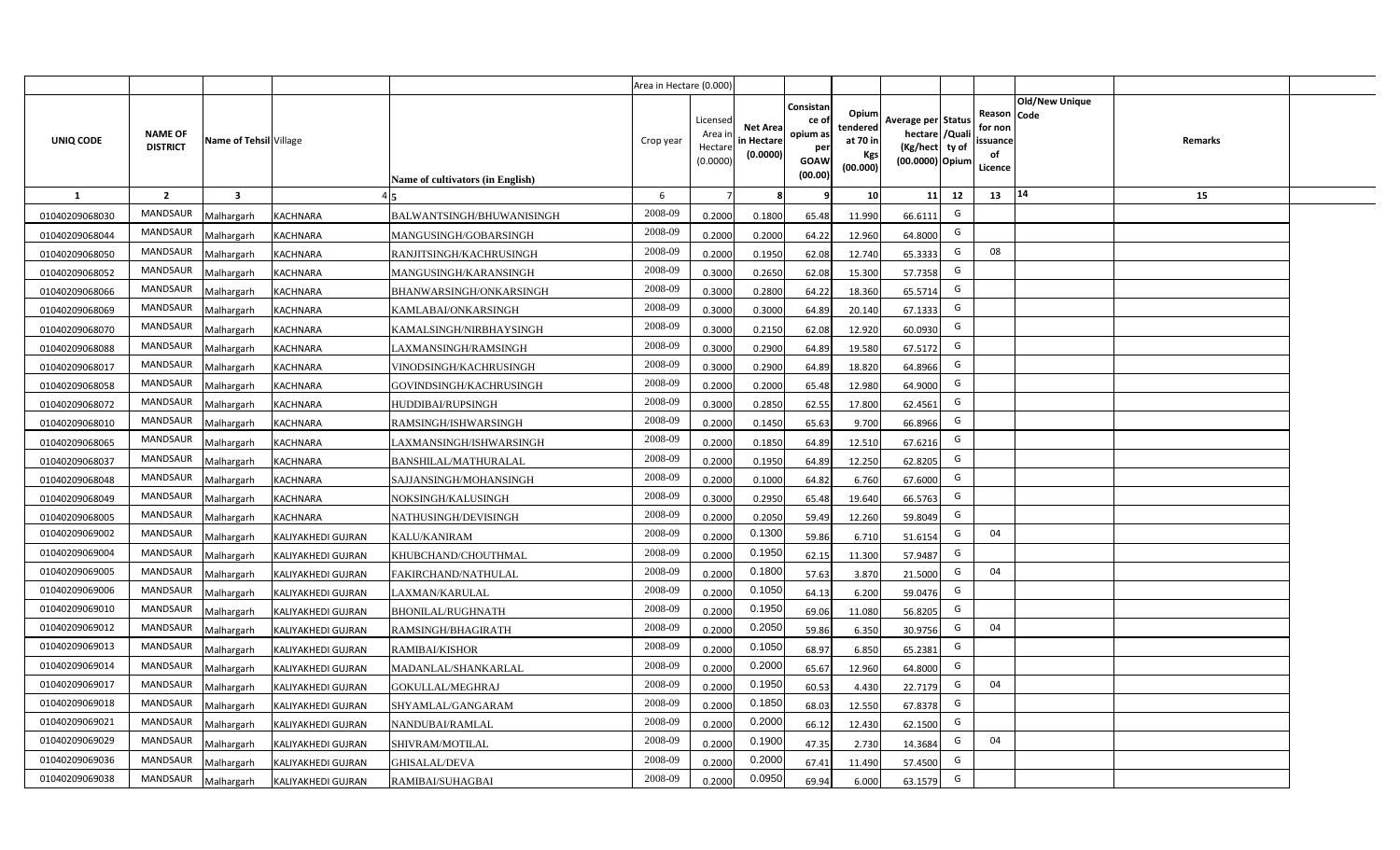|                |                                   |                         |                    |                                  | Area in Hectare (0.000) |                                            |                                           |                                                                |                                                  |                                                                            |    |                                                    |                       |         |  |
|----------------|-----------------------------------|-------------------------|--------------------|----------------------------------|-------------------------|--------------------------------------------|-------------------------------------------|----------------------------------------------------------------|--------------------------------------------------|----------------------------------------------------------------------------|----|----------------------------------------------------|-----------------------|---------|--|
| UNIQ CODE      | <b>NAME OF</b><br><b>DISTRICT</b> | Name of Tehsil Village  |                    | Name of cultivators (in English) | Crop year               | Licensed<br>Area in<br>Hectare<br>(0.0000) | <b>Net Area</b><br>in Hectare<br>(0.0000) | Consistan<br>ce o<br>opium as<br>per<br><b>GOAW</b><br>(00.00) | Opium<br>tendered<br>at 70 in<br>Kgs<br>(00.000) | Average per Status<br>hectare / Quali<br>(Kg/hect ty of<br>(00.0000) Opium |    | Reason Code<br>for non<br>ssuance<br>of<br>Licence | <b>Old/New Unique</b> | Remarks |  |
| $\mathbf{1}$   | $\overline{2}$                    | $\overline{\mathbf{3}}$ |                    |                                  | 6                       | $\overline{7}$                             |                                           | ٩                                                              | 10                                               | 11                                                                         | 12 | 13                                                 | 14                    | 15      |  |
| 01040209069041 | MANDSAUR                          | <b>Malhargarh</b>       | KALIYAKHEDI GUJRAN | <b>GENDMAL/ONKARLAL</b>          | 2008-09                 | 0.2000                                     | 0.2000                                    | 68.03                                                          | 12.560                                           | 62.8000                                                                    | G  |                                                    |                       |         |  |
| 01040209069039 | <b>MANDSAUR</b>                   | <b>Malhargarh</b>       | KALIYAKHEDI GUJRAN | DHAPUBAI/KISHAN                  | 2008-09                 | 0.2000                                     | 0.0950                                    | 64.13                                                          | 5.420                                            | 57.0526                                                                    | G  |                                                    |                       |         |  |
| 01040209069034 | <b>MANDSAUR</b>                   | <b>Malhargarh</b>       | KALIYAKHEDI GUJRAN | KESHARBAI/HIRALAL                | 2008-09                 | 0.2000                                     | 0.2000                                    | 60.53                                                          | 3.810                                            | 19.0500                                                                    | G  | 04                                                 |                       |         |  |
| 01040209069043 | <b>MANDSAUR</b>                   | <b>Malhargarh</b>       | KALIYAKHEDI GUJRAN | LACHIBAI/PANNALAL                | 2008-09                 | 0.2000                                     | 0.1850                                    | 60.53                                                          | 10.640                                           | 57.5135                                                                    | G  |                                                    |                       |         |  |
| 01040209069046 | <b>MANDSAUR</b>                   | <b>Malhargarh</b>       | KALIYAKHEDI GUJRAN | KANWARLAL/UDAYRAM                | 2008-09                 | 0.2000                                     | 0.1800                                    | 60.53                                                          | 3.380                                            | 18.7778                                                                    | G  | 04                                                 |                       |         |  |
| 01040209069011 | <b>MANDSAUR</b>                   | <b>Malhargarh</b>       | KALIYAKHEDI GUJRAN | KANWARLAL/BHONIRAM               | 2008-09                 | 0.2000                                     | 0.1850                                    | 51.22                                                          | 4.520                                            | 24.4324                                                                    | G  | 04                                                 |                       |         |  |
| 01040209069031 | <b>MANDSAUR</b>                   | <b>Malhargarh</b>       | KALIYAKHEDI GUJRAN | GANGARAM/MOTILAL                 | 2008-09                 | 0.2000                                     | 0.0950                                    | 69.24                                                          | 5.790                                            | 60.9474                                                                    | G  |                                                    |                       |         |  |
| 01040209069047 | <b>MANDSAUR</b>                   | <b>Malhargarh</b>       | KALIYAKHEDI GUJRAN | ONKARLAL/FAKIRCHANDRA            | 2008-09                 | 0.2000                                     | 0.2000                                    | 57.63                                                          | 7.550                                            | 37.7500                                                                    | G  | 04                                                 |                       |         |  |
| 01040209070001 | <b>MANDSAUR</b>                   | <b>Malhargarh</b>       | KHADPALIYA         | BALMUKUNAD/HAJARILAL             | 2008-09                 | 0.2000                                     |                                           |                                                                |                                                  | 0.0000                                                                     | F  |                                                    |                       |         |  |
| 01040209070002 | <b>MANDSAUR</b>                   | <b>Malhargarh</b>       | KHADPALIYA         | KANEHIYALAL/JAICHAND             | 2008-09                 | 0.2000                                     | 0.2000                                    | 63.70                                                          | 12.230                                           | 61.1500                                                                    | G  |                                                    |                       |         |  |
| 01040209070004 | <b>MANDSAUR</b>                   | <b>Malhargarh</b>       | KHADPALIYA         | RAGHUNATH/PANNALAL               | 2008-09                 | 0.2000                                     | 0.1950                                    | 63.12                                                          | 12.270                                           | 62.9231                                                                    | G  |                                                    |                       |         |  |
| 01040209070005 | <b>MANDSAUR</b>                   | <b>Malhargarh</b>       | KHADPALIYA         | IAGANNATH/BHERULAL               | 2008-09                 | 0.3000                                     | 0.3000                                    | 63.70                                                          | 18.950                                           | 63.1667                                                                    | G  |                                                    |                       |         |  |
| 01040209070006 | <b>MANDSAUR</b>                   | <b>Malhargarh</b>       | KHADPALIYA         | CHENRAM/BHERULAL                 | 2008-09                 | 0.2000                                     | 0.1950                                    | 66.43                                                          | 12.990                                           | 66.6154                                                                    | G  |                                                    |                       |         |  |
| 01040209070007 | <b>MANDSAUR</b>                   | Malhargarh              | KHADPALIYA         | SAJJANBAI/BANSHILAL              | 2008-09                 | 0.2000                                     | 0.2000                                    | 63.70                                                          | 12.750                                           | 63.7500                                                                    | G  |                                                    |                       |         |  |
| 01040209070012 | <b>MANDSAUR</b>                   | Malhargarh              | KHADPALIYA         | VARDIBAI/PRABHULAL               | 2008-09                 | 0.2000                                     | 0.2000                                    | 66.43                                                          | 12.810                                           | 64.0500                                                                    | G  |                                                    |                       |         |  |
| 01040209070021 | <b>MANDSAUR</b>                   | <b>Malhargarh</b>       | KHADPALIYA         | CHAGANLAL/BAPULAL/BHERULAL       | 2008-09                 | 0.2000                                     | 0.1900                                    | 64.18                                                          | 12.120                                           | 63.7895                                                                    | G  |                                                    |                       |         |  |
| 01040209070022 | <b>MANDSAUR</b>                   | <b>Malhargarh</b>       | KHADPALIYA         | MANGILAL/GULABCHAND              | 2008-09                 | 0.2000                                     | 0.1950                                    | 58.55                                                          | 10.930                                           | 56.0513                                                                    | G  |                                                    |                       |         |  |
| 01040209070023 | MANDSAUR                          | <b>Malhargarh</b>       | KHADPALIYA         | MATHURALAL/SUKHLAL               | 2008-09                 | 0.2000                                     | 0.1950                                    | 60.09                                                          | 11.590                                           | 59.4359                                                                    | G  |                                                    |                       |         |  |
| 01040209070024 | <b>MANDSAUR</b>                   | <b>Malhargarh</b>       | KHADPALIYA         | PURALAL/BHERULAL                 | 2008-09                 | 0.2000                                     | 0.1900                                    | 66.43                                                          | 12.670                                           | 66.6842                                                                    | G  |                                                    |                       |         |  |
| 01040209070027 | <b>MANDSAUR</b>                   | Malhargarh              | KHADPALIYA         | KACHRULAL/SHIVLAL                | 2008-09                 | 0.2000                                     | 0.2000                                    | 63.70                                                          | 12.480                                           | 62.4000                                                                    | G  |                                                    |                       |         |  |
| 01040209070029 | MANDSAUR                          | <b>Malhargarh</b>       | KHADPALIYA         | VARDIBAI/GANGARAM                | 2008-09                 | 0.2000                                     | 0.2100                                    | 66.43                                                          | 4.080                                            | 19.4286                                                                    | G  | 04                                                 |                       |         |  |
| 01040209070033 | MANDSAUR                          | <b>Malhargarh</b>       | KHADPALIYA         | RAMSINGH/MADANSINGH              | 2008-09                 | 0.2000                                     | 0.2050                                    | 63.70                                                          | 12.630                                           | 61.6098                                                                    | G  |                                                    |                       |         |  |
| 01040209070035 | <b>MANDSAUR</b>                   | <b>Aalhargarh</b>       | KHADPALIYA         | RATANKUNWAR/AMARSINGH            | 2008-09                 | 0.3000                                     | 0.3050                                    | 60.09                                                          | 17.800                                           | 58.3607                                                                    | G  |                                                    |                       |         |  |
| 01040209070036 | <b>MANDSAUR</b>                   | <b>Malhargarh</b>       | KHADPALIYA         | MOHANLAL/BHANWARLAL              | 2008-09                 | 0.2000                                     | 0.1950                                    | 65.63                                                          | 12.600                                           | 64.6154                                                                    | G  |                                                    |                       |         |  |
| 01040209070037 | <b>MANDSAUR</b>                   | <b>Malhargarh</b>       | KHADPALIYA         | JAMNALAL/BHANWARLAL              | 2008-09                 | 0.2000                                     | 0.1950                                    | 65.15                                                          | 12.620                                           | 64.7179                                                                    | G  |                                                    |                       |         |  |
| 01040209070040 | MANDSAUR                          | <b>Malhargarh</b>       | KHADPALIYA         | GITABAI/RAMCHANDAR               | 2008-09                 | 0.2000                                     | 0.1500                                    | 64.87                                                          | 9.030                                            | 60.2000                                                                    | G  |                                                    |                       |         |  |
| 01040209070046 | MANDSAUR                          | <b>Malhargarh</b>       | KHADPALIYA         | AMRITRAM/KALURAM                 | 2008-09                 | 0.3000                                     | 0.3000                                    | 66.61                                                          | 20.060                                           | 66.8667                                                                    | G  |                                                    |                       |         |  |
| 01040209070048 | <b>MANDSAUR</b>                   | <b>Malhargarh</b>       | KHADPALIYA         | DEVBKSH/JAYCHAND                 | 2008-09                 | 0.2000                                     | 0.1950                                    | 67.21                                                          | 12.080                                           | 61.9487                                                                    | G  |                                                    |                       |         |  |
| 01040209070049 | <b>MANDSAUR</b>                   | <b>Malhargarh</b>       | KHADPALIYA         | BHAGWATILAL/AANANDILAL           | 2008-09                 | 0.2000                                     | 0.2000                                    | 65.63                                                          | 13.370                                           | 66.8500                                                                    | G  |                                                    |                       |         |  |
| 01040209070051 | <b>MANDSAUR</b>                   | <b>Malhargarh</b>       | KHADPALIYA         | SURESHCHANDRA/RAMNIVAS           | 2008-09                 | 0.2000                                     | 0.2050                                    | 63.59                                                          | 13.270                                           | 64.7317                                                                    | G  |                                                    |                       |         |  |
| 01040209070052 | MANDSAUR                          | Malhargarh              | KHADPALIYA         | <b>BABULAL/HIRALAL</b>           | 2008-09                 | 0.2000                                     | 0.0450                                    | 60.39                                                          | 2.900                                            | 64.4444                                                                    | G  |                                                    |                       |         |  |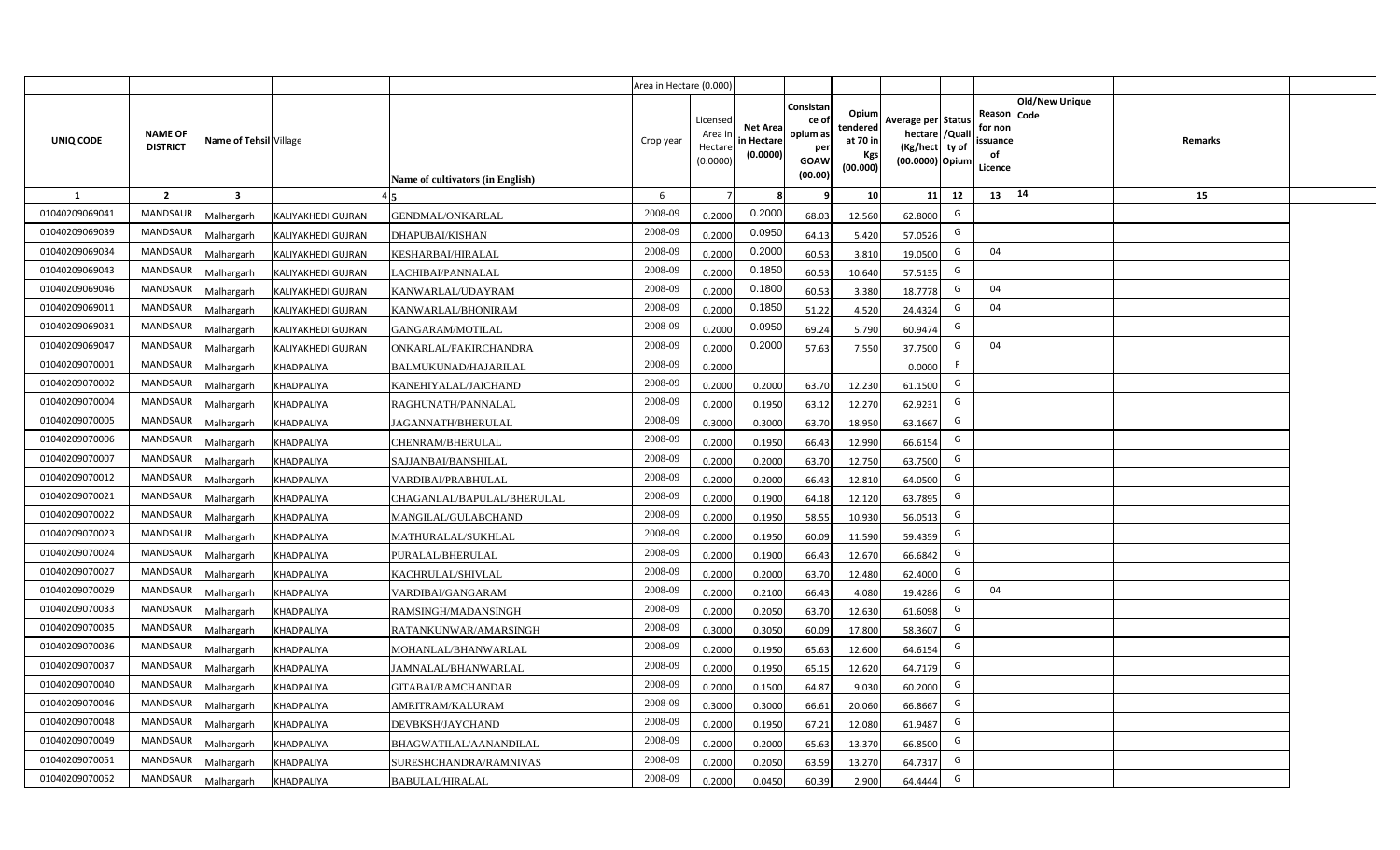|                |                                   |                         |               |                                  | Area in Hectare (0.000) |                                            |                                           |                                                         |                                                  |                                                                            |    |                                                     |                       |         |  |
|----------------|-----------------------------------|-------------------------|---------------|----------------------------------|-------------------------|--------------------------------------------|-------------------------------------------|---------------------------------------------------------|--------------------------------------------------|----------------------------------------------------------------------------|----|-----------------------------------------------------|-----------------------|---------|--|
| UNIQ CODE      | <b>NAME OF</b><br><b>DISTRICT</b> | Name of Tehsil Village  |               | Name of cultivators (in English) | Crop year               | Licensed<br>Area ir<br>Hectare<br>(0.0000) | <b>Net Area</b><br>in Hectare<br>(0.0000) | Consistar<br>ce o<br>opium as<br>per<br>GOAW<br>(00.00) | Opium<br>tendered<br>at 70 in<br>Kgs<br>(00.000) | Average per Status<br>hectare / Quali<br>(Kg/hect ty of<br>(00.0000) Opium |    | Reason Code<br>for non<br>issuance<br>of<br>Licence | <b>Old/New Unique</b> | Remarks |  |
| 1              | $\overline{2}$                    | $\overline{\mathbf{3}}$ |               |                                  | 6                       | $\overline{7}$                             |                                           |                                                         | 10                                               | 11                                                                         | 12 | 13                                                  | 14                    | 15      |  |
| 01040209070053 | <b>MANDSAUR</b>                   | <b>Aalhargarh</b>       | KHADPALIYA    | RAMNIVAS@RAMVILAS/JAICHAND       | 2008-09                 | 0.2000                                     | 0.2000                                    | 63.59                                                   | 12.950                                           | 64.7500                                                                    | G  |                                                     |                       |         |  |
| 01040209070056 | <b>MANDSAUR</b>                   | <b>Malhargarh</b>       | KHADPALIYA    | RADHESHYAM/BAGDIRAM              | 2008-09                 | 0.2000                                     | 0.1900                                    | 65.63                                                   | 12.040                                           | 63.3684                                                                    | G  |                                                     |                       |         |  |
| 01040209070057 | <b>MANDSAUR</b>                   | <b>Aalhargarh</b>       | KHADPALIYA    | PRBHULAL/KANEHIYALAL             | 2008-09                 | 0.3000                                     | 0.2950                                    | 63.59                                                   | 18.970                                           | 64.3051                                                                    | G  |                                                     |                       |         |  |
| 01040209070058 | <b>MANDSAUR</b>                   | <b>Malhargarh</b>       | KHADPALIYA    | AMBARAM/CHENSINGH                | 2008-09                 | 0.2000                                     | 0.1950                                    | 65.63                                                   | 12.850                                           | 65.8974                                                                    | G  |                                                     |                       |         |  |
| 01040209070059 | <b>MANDSAUR</b>                   | <b>Malhargarh</b>       | KHADPALIYA    | MOHANBAI/ONKARLAL                | 2008-09                 | 0.2000                                     | 0.1500                                    | 48.83                                                   | 6.750                                            | 45.0000                                                                    | G  | 04                                                  |                       |         |  |
| 01040209070060 | <b>MANDSAUR</b>                   | <b>Malhargarh</b>       | KHADPALIYA    | LAXMANSINGH/SHAMBHUSINGH         | 2008-09                 | 0.2000                                     | 0.2000                                    | 63.54                                                   | 13.020                                           | 65.1000                                                                    | G  |                                                     |                       |         |  |
| 01040209070008 | <b>MANDSAUR</b>                   | <b>Malhargarh</b>       | KHADPALIYA    | HAJARILAL/SHIVLAL                | 2008-09                 | 0.2000                                     | 0.1900                                    | 65.63                                                   | 11.950                                           | 62.8947                                                                    | G  |                                                     |                       |         |  |
| 01040209070062 | <b>MANDSAUR</b>                   | <b>Malhargarh</b>       | KHADPALIYA    | HIMMATSINGH/LALSINGH             | 2008-09                 | 0.2000                                     | 0.1950                                    | 58.35                                                   | 3.620                                            | 18.5641                                                                    | G  | 04                                                  |                       |         |  |
| 01040209070063 | <b>MANDSAUR</b>                   | <b>Malhargarh</b>       | KHADPALIYA    | RAMPRAHLAD/HIRALAL               | 2008-09                 | 0.2000                                     | 0.2000                                    | 63.59                                                   | 12.450                                           | 62.2500                                                                    | G  |                                                     |                       |         |  |
| 01040209070067 | <b>MANDSAUR</b>                   | <b>Malhargarh</b>       | KHADPALIYA    | HIRALAL/CHAMPALAL                | 2008-09                 | 0.3000                                     | 0.2700                                    | 63.59                                                   | 17.190                                           | 63.6667                                                                    | G  |                                                     |                       |         |  |
| 01040209070020 | <b>MANDSAUR</b>                   | <b>Malhargarh</b>       | KHADPALIYA    | <b>BAPULAL/BHERULAL</b>          | 2008-09                 | 0.2000                                     | 0.1950                                    | 65.98                                                   | 12.560                                           | 64.4103                                                                    | G  |                                                     |                       |         |  |
| 01040209070003 | <b>MANDSAUR</b>                   | <b>Malhargarh</b>       | KHADPALIYA    | SUKHIBAI/KANWARLAL               | 2008-09                 | 0.2000                                     | 0.1650                                    | 65.55                                                   | 11.030                                           | 66.8485                                                                    | G  |                                                     |                       |         |  |
| 01040209070055 | <b>MANDSAUR</b>                   | <b>Malhargarh</b>       | KHADPALIYA    | DEVILAL/JAMNALAL                 | 2008-09                 | 0.3000                                     | 0.3000                                    | 64.65                                                   | 19.480                                           | 64.9333                                                                    | G  |                                                     |                       |         |  |
| 01040209070068 | <b>MANDSAUR</b>                   | <b>Malhargarh</b>       | KHADPALIYA    | BASANTILAL/GANGARAM              | 2008-09                 | 0.3000                                     | 0.3000                                    | 64.65                                                   | 18.770                                           | 62.5667                                                                    | G  |                                                     |                       |         |  |
| 01040209070069 | MANDSAUR                          | <b>Malhargarh</b>       | KHADPALIYA    | <b>BADRILAL/JAGANNATH</b>        | 2008-09                 | 0.2000                                     | 0.2000                                    | 65.55                                                   | 13.080                                           | 65.4000                                                                    | G  |                                                     |                       |         |  |
| 01040209070070 | <b>MANDSAUR</b>                   | <b>Malhargarh</b>       | KHADPALIYA    | <b>BAGDIRAM/JAGANNATH</b>        | 2008-09                 | 0.2000                                     | 0.2050                                    | 65.55                                                   | 13.830                                           | 67.4634                                                                    | G  |                                                     |                       |         |  |
| 01040209070071 | <b>MANDSAUR</b>                   | <b>Malhargarh</b>       | KHADPALIYA    | RAMNIWAS/VARDICHANDRA            | 2008-09                 | 0.2000                                     | 0.1950                                    | 61.72                                                   | 11.490                                           | 58.9231                                                                    | G  |                                                     |                       |         |  |
| 01040209070072 | <b>MANDSAUR</b>                   | Malhargarh              | KHADPALIYA    | DASHRATHKUMAR/AANANDILAL         | 2008-09                 | 0.2000                                     | 0.1900                                    | 65.55                                                   | 12.530                                           | 65.9474                                                                    | G  |                                                     |                       |         |  |
| 01040209070044 | <b>MANDSAUR</b>                   | <b>Malhargarh</b>       | KHADPALIYA    | RADHESHYAM/JAGANNATH             | 2008-09                 | 0.2000                                     | 0.1800                                    | 60.80                                                   | 3.790                                            | 21.0556                                                                    | G  | 04                                                  | 01040209075068        |         |  |
| 01040209070073 | <b>MANDSAUR</b>                   | <b>Malhargarh</b>       | KHADPALIYA    | BADRILAL/KANWARLAL               | 2008-09                 | 0.2000                                     | 0.1800                                    | 64.65                                                   | 4.710                                            | 26.1667                                                                    | G  | 04                                                  | 01040209075035        |         |  |
| 01040209071001 | <b>MANDSAUR</b>                   | <b>Malhargarh</b>       | <b>KHEJDI</b> | GOBARSINGH/KISHORSINGH           | 2008-09                 | 0.2000                                     | 0.1900                                    | 68.61                                                   | 12.650                                           | 66.5789                                                                    | G  |                                                     |                       |         |  |
| 01040209071003 | MANDSAUR                          | <b>Malhargarh</b>       | KHEJDI        | PYARSINGH/KISHORSINGH            | 2008-09                 | 0.2000                                     | 0.1800                                    | 60.58                                                   | 5.890                                            | 32.7222                                                                    | G  | 04                                                  |                       |         |  |
| 01040209071006 | <b>MANDSAUR</b>                   | <b>Malhargarh</b>       | <b>KHEJDI</b> | MANSINGH/HINDUSINGH              | 2008-09                 | 0.2000                                     | 0.1700                                    | 63.78                                                   | 11.180                                           | 65.7647                                                                    | G  |                                                     |                       |         |  |
| 01040209071007 | <b>MANDSAUR</b>                   | Malhargarh              | KHEJDI        | <b>KESHIBAI/MOHAN</b>            | 2008-09                 | 0.2000                                     | 0.1850                                    | 62.28                                                   | 10.610                                           | 57.351                                                                     | G  |                                                     |                       |         |  |
| 01040209071008 | <b>MANDSAUR</b>                   | <b>Aalhargarh</b>       | KHEJDI        | SHITALSINGH/AMARSINGH            | 2008-09                 | 0.2000                                     | 0.1950                                    | 61.11                                                   | 12.700                                           | 65.1282                                                                    | G  |                                                     |                       |         |  |
| 01040209071010 | <b>MANDSAUR</b>                   | <b>Malhargarh</b>       | KHEJDI        | BHERUSINGH/SHIVSINGH             | 2008-09                 | 0.2000                                     | 0.2000                                    | 51.24                                                   | 3.850                                            | 19.2500                                                                    |    | 02                                                  |                       |         |  |
| 01040209071012 | <b>MANDSAUR</b>                   | <b>Malhargarh</b>       | <b>KHEJDI</b> | KALU/LAXMAN DARJI                | 2008-09                 | 0.2000                                     | 0.1700                                    | 63.78                                                   | 11.230                                           | 66.0588                                                                    | G  |                                                     |                       |         |  |
| 01040209071014 | <b>MANDSAUR</b>                   | <b>Malhargarh</b>       | <b>KHEJDI</b> | DEVILAL/RUPA NAI                 | 2008-09                 | 0.2000                                     | 0.1950                                    | 63.78                                                   | 12.120                                           | 62.1538                                                                    | G  |                                                     |                       |         |  |
| 01040209071016 | MANDSAUR                          | √alhargarh              | <b>KHEJDI</b> | CHENSINGH/GOBARSINGH             | 2008-09                 | 0.2000                                     | 0.1800                                    | 63.78                                                   | 11.030                                           | 61.2778                                                                    | G  |                                                     |                       |         |  |
| 01040209071023 | <b>MANDSAUR</b>                   | <b>Malhargarh</b>       | KHEJDI        | SAJJANSINGH/RUPSINGH             | 2008-09                 | 0.2000                                     | 0.2000                                    | 63.78                                                   | 12.740                                           | 63.7000                                                                    | G  |                                                     |                       |         |  |
| 01040209071028 | <b>MANDSAUR</b>                   | Malhargarh              | <b>KHEJDI</b> | GORDHANLAL/MODIRAM               | 2008-09                 | 0.2000                                     | 0.1950                                    | 63.63                                                   | 11.920                                           | 61.1282                                                                    | G  |                                                     |                       |         |  |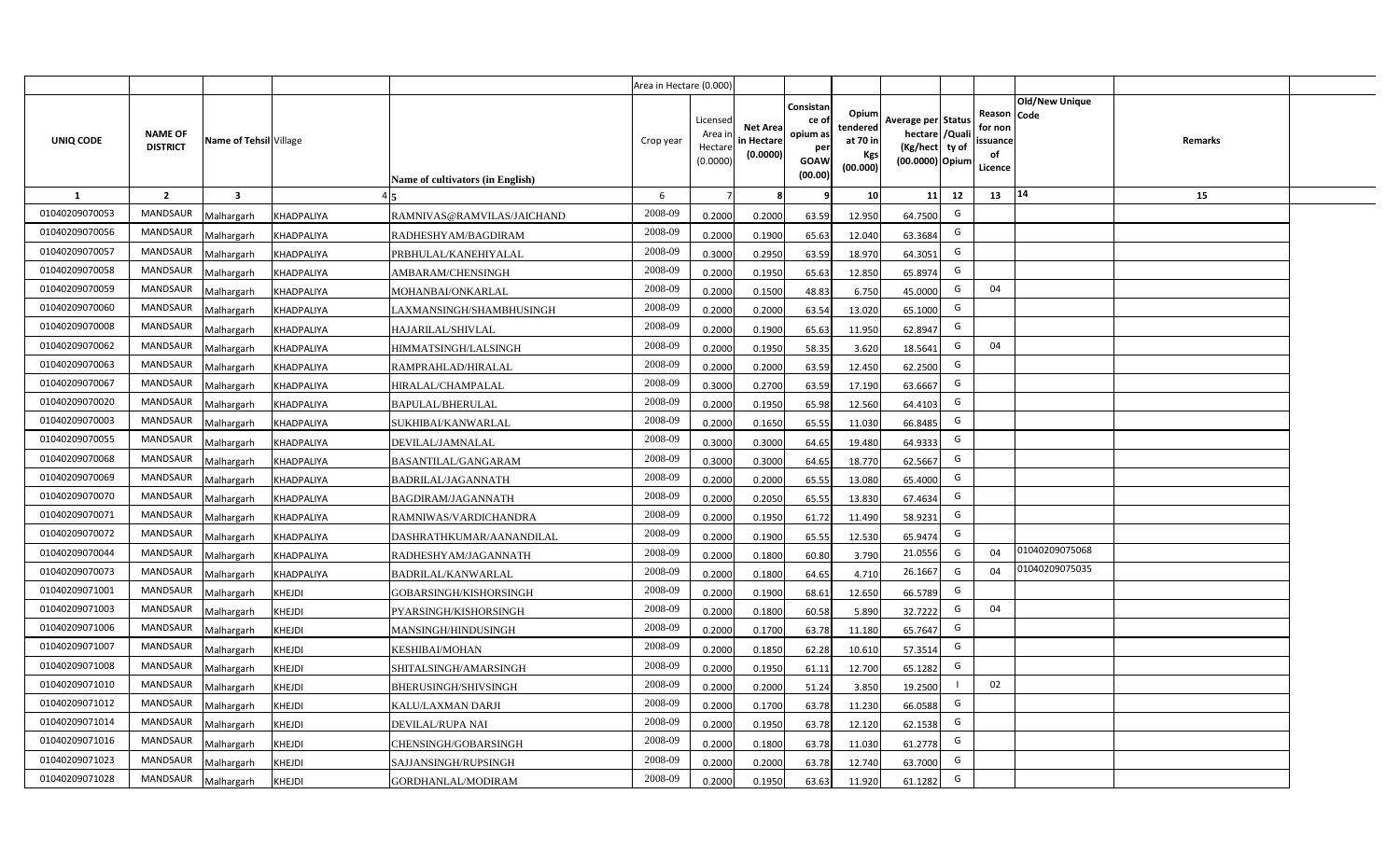|                  |                                   |                         |                         |                                         | Area in Hectare (0.000) |                                            |                                           |                                                                |                                                  |                                                                            |    |                                                                             |         |  |
|------------------|-----------------------------------|-------------------------|-------------------------|-----------------------------------------|-------------------------|--------------------------------------------|-------------------------------------------|----------------------------------------------------------------|--------------------------------------------------|----------------------------------------------------------------------------|----|-----------------------------------------------------------------------------|---------|--|
| <b>UNIQ CODE</b> | <b>NAME OF</b><br><b>DISTRICT</b> | Name of Tehsil Village  |                         | <b>Name of cultivators (in English)</b> | Crop year               | Licensed<br>Area in<br>Hectare<br>(0.0000) | <b>Net Area</b><br>in Hectare<br>(0.0000) | Consistar<br>ce o<br>opium as<br>per<br><b>GOAW</b><br>(00.00) | Opium<br>tendered<br>at 70 in<br>Kgs<br>(00.000) | Average per Status<br>hectare / Quali<br>(Kg/hect ty of<br>(00.0000) Opium |    | <b>Old/New Unique</b><br>Reason Code<br>for non<br>ssuance<br>of<br>Licence | Remarks |  |
| $\mathbf{1}$     | $\overline{2}$                    | $\overline{\mathbf{3}}$ |                         |                                         | 6                       | $\overline{7}$                             | -8                                        | ٩                                                              | 10                                               | 11                                                                         | 12 | 14<br>13                                                                    | 15      |  |
| 01040209071030   | MANDSAUR                          | <b>Aalhargarh</b>       | KHEJDI                  | KACHRUSINGH/LALSINGH                    | 2008-09                 | 0.2000                                     | 0.1900                                    | 63.63                                                          | 12.990                                           | 68.3684                                                                    | G  |                                                                             |         |  |
| 01040209071033   | <b>MANDSAUR</b>                   | <b>Malhargarh</b>       | KHEJDI                  | RATANLAL/LAXMAN                         | 2008-09                 | 0.2000                                     | 0.1250                                    | 63.38                                                          | 8.130                                            | 65.0400                                                                    | G  |                                                                             |         |  |
| 01040209071034   | <b>MANDSAUR</b>                   | <b>Malhargarh</b>       | <b>KHEJDI</b>           | GORDHANSINGH/SHIVSINGH                  | 2008-09                 | 0.2000                                     | 0.1900                                    | 62.40                                                          | 12.120                                           | 63.7895                                                                    | G  |                                                                             |         |  |
| 01040209071035   | <b>MANDSAUR</b>                   | <b>Malhargarh</b>       | KHEJDI                  | <b>HARISINGH/LALSINGH</b>               | 2008-09                 | 0.2000                                     | 0.1950                                    | 62.69                                                          | 12.780                                           | 65.5385                                                                    | G  |                                                                             |         |  |
| 01040209071038   | <b>MANDSAUR</b>                   | <b>Malhargarh</b>       | KHEJDI                  | <b>BULAKBAI/RUPSINGH</b>                | 2008-09                 | 0.2000                                     | 0.1750                                    | 63.63                                                          | 10.980                                           | 62.7429                                                                    | G  |                                                                             |         |  |
| 01040209071039   | <b>MANDSAUR</b>                   | <b>Malhargarh</b>       | <b>KHEJDI</b>           | NAVALSINGH/BHERUSINGH                   | 2008-09                 | 0.2000                                     | 0.1800                                    | 63.63                                                          | 11.140                                           | 61.8889                                                                    | G  |                                                                             |         |  |
| 01040209071042   | <b>MANDSAUR</b>                   | <b>Malhargarh</b>       | <b>KHEJDI</b>           | SHANKARLAL/BHUVAN DARJI                 | 2008-09                 | 0.2000                                     | 0.1950                                    | 52.82                                                          | 7.960                                            | 40.8205                                                                    |    | 02                                                                          |         |  |
| 01040209071043   | <b>MANDSAUR</b>                   | <b>Malhargarh</b>       | KHEJDI                  | RUPABAI/MADHUSINGH                      | 2008-09                 | 0.2000                                     | 0.1850                                    | 59.74                                                          | 11.070                                           | 59.8378                                                                    | G  |                                                                             |         |  |
| 01040209071045   | <b>MANDSAUR</b>                   | <b>Malhargarh</b>       | KHEJDI                  | DEVISINGH/LAXMANSINGH                   | 2008-09                 | 0.2000                                     | 0.1750                                    | 63.63                                                          | 11.710                                           | 66.9143                                                                    | G  |                                                                             |         |  |
| 01040209071047   | MANDSAUR                          | <b>Malhargarh</b>       | KHEJDI                  | UDAYSINGH/SHITALSINGH/AMARSINGH         | 2008-09                 | 0.2000                                     | 0.1950                                    | 61.44                                                          | 12.720                                           | 65.2308                                                                    | G  |                                                                             |         |  |
| 01040209071048   | <b>MANDSAUR</b>                   | <b>Malhargarh</b>       | KHEJDI                  | ISHWARSINGH/RAMSINGH                    | 2008-09                 | 0.2000                                     | 0.1900                                    | 62.11                                                          | 12.150                                           | 63.9474                                                                    | G  |                                                                             |         |  |
| 01040209071049   | <b>MANDSAUR</b>                   | <b>Malhargarh</b>       | KHEJDI                  | DEVILAL/DOLATRAM                        | 2008-09                 | 0.2000                                     | 0.1900                                    | 60.03                                                          | 11.410                                           | 60.0526                                                                    | G  |                                                                             |         |  |
| 01040209071051   | <b>MANDSAUR</b>                   | <b>Malhargarh</b>       | KHEJDI                  | SHYAMLAL/DOULATRAM                      | 2008-09                 | 0.2000                                     | 0.1800                                    | 60.18                                                          | 10.900                                           | 60.5556                                                                    | G  |                                                                             |         |  |
| 01040209071053   | <b>MANDSAUR</b>                   | Malhargarh              | KHEJDI                  | MANGUSINGH/SHITALSINGH                  | 2008-09                 | 0.2000                                     | 0.2000                                    | 60.18                                                          | 13.180                                           | 65.9000                                                                    | G  |                                                                             |         |  |
| 01040209071054   | MANDSAUR                          | Malhargarh              | <b>KHEJDI</b>           | PAPPUSINGH/BHUVANISINGH                 | 2008-09                 | 0.2000                                     | 0.1850                                    | 60.18                                                          | 11.430                                           | 61.7838                                                                    | G  |                                                                             |         |  |
| 01040209071056   | MANDSAUR                          | Malhargarh              | KHEJDI                  | INDARSINGH/KESHARSINGH                  | 2008-09                 | 0.2000                                     | 0.1850                                    | 50.15                                                          | 4.130                                            | 22.3243                                                                    | G  | 04                                                                          |         |  |
| 01040209071025   | <b>MANDSAUR</b>                   | <b>Malhargarh</b>       | KHEJDI                  | <b>BANSHILAL/CHANDAJI</b>               | 2008-09                 | 0.2000                                     | 0.1900                                    | 66.97                                                          | 13.020                                           | 68.5263                                                                    | G  |                                                                             |         |  |
| 01040209071020   | MANDSAUR                          | <b>Malhargarh</b>       | KHEJDI                  | KARULAL/NARAYAN                         | 2008-09                 | 0.2000                                     | 0.1900                                    | 60.18                                                          | 12.070                                           | 63.5263                                                                    | G  |                                                                             |         |  |
| 01040209071029   | <b>MANDSAUR</b>                   | <b>Malhargarh</b>       | KHEJDI                  | MANOHARSINGH/SWARUPSINGH                | 2008-09                 | 0.2000                                     | 0.1850                                    | 64.19                                                          | 12.180                                           | 65.8378                                                                    | G  |                                                                             |         |  |
| 01040209071027   | <b>MANDSAUR</b>                   | Malhargarh              | KHEJDI                  | RATANSINGH/SWARUPSINGH                  | 2008-09                 | 0.2000                                     | 0.1900                                    | 59.44                                                          | 11.890                                           | 62.5789                                                                    | G  |                                                                             |         |  |
| 01040209071044   | MANDSAUR                          | <b>Malhargarh</b>       | <b>KHEJDI</b>           | MANGIBAI/RAMCHANDRA                     | 2008-09                 | 0.2000                                     | 0.1250                                    | 60.91                                                          | 7.840                                            | 62.7200                                                                    | G  |                                                                             |         |  |
| 01040209071022   | MANDSAUR                          | <b>Malhargarh</b>       | <b>KHEJDI</b>           | DULESINGH/GOBARSINGH                    | 2008-09                 | 0.2000                                     | 0.1900                                    | 56.62                                                          | 10.330                                           | 54.3684                                                                    | G  |                                                                             |         |  |
| 01040209071052   | <b>MANDSAUR</b>                   | <i>A</i> alhargarh      | KHEJDI                  | SHYAMLAL/MOHANLAL                       | 2008-09                 | 0.2000                                     | 0.1950                                    | 63.52                                                          | 13.130                                           | 67.3333                                                                    | G  |                                                                             |         |  |
| 01040209071011   | <b>MANDSAUR</b>                   | <b>Malhargarh</b>       | KHEJDI                  | SURAJBAI/SHIVSINGH                      | 2008-09                 | 0.2000                                     | 0.1900                                    | 61.88                                                          | 11.970                                           | 63.0000                                                                    | G  |                                                                             |         |  |
| 01040209071021   | <b>MANDSAUR</b>                   | <b>Malhargarh</b>       | KHEJDI                  | KESHARSINGH/MANSINGH                    | 2008-09                 | 0.2000                                     | 0.1800                                    | 60.58                                                          | 5.520                                            | 30.6667                                                                    | G  | 04                                                                          |         |  |
| 01040209071046   | MANDSAUR                          | <b>Malhargarh</b>       | <b>KHEJDI</b>           | NIRBHAYSINGH/RUPSINGH/SWARUPSINGH       | 2008-09                 | 0.2000                                     | 0.1800                                    | 64.46                                                          | 11.570                                           | 64.2778                                                                    | G  |                                                                             |         |  |
| 01040209072014   | <b>MANDSAUR</b>                   | <b>Malhargarh</b>       | KISHAN GARHMAJRA        | PRAKASH/BHANWARLAL                      | 2008-09                 | 0.2000                                     | 0.1900                                    | 63.76                                                          | 12.480                                           | 65.6842                                                                    | G  |                                                                             |         |  |
| 01040209072016   | <b>MANDSAUR</b>                   | <b>Malhargarh</b>       | <b>KISHAN GARHMAJRA</b> | MOHANLAL/BHANWARLAL                     | 2008-09                 | 0.3000                                     | 0.2900                                    | 59.13                                                          | 17.070                                           | 58.8621                                                                    | G  |                                                                             |         |  |
| 01040209072017   | <b>MANDSAUR</b>                   | <b>Malhargarh</b>       | <b>KISHAN GARHMAJRA</b> | PREMCHAND/BHANWARLAL                    | 2008-09                 | 0.2000                                     | 0.1950                                    | 59.88                                                          | 4.070                                            | 20.8718                                                                    | G  | 04                                                                          |         |  |
| 01040209072028   | <b>MANDSAUR</b>                   | <b>Malhargarh</b>       | <b>KISHAN GARHMAJRA</b> | KAMLESHKUMAR/GANGARAM                   | 2008-09                 | 0.2000                                     | 0.2000                                    | 63.76                                                          | 12.540                                           | 62.7000                                                                    | G  |                                                                             |         |  |
| 01040209072032   | MANDSAUR                          | Malhargarh              | KISHAN GARHMAJRA        | NARVADABAI/VARDICHAND                   | 2008-09                 | 0.2000                                     | 0.2000                                    | 60.89                                                          | 11.550                                           | 57.7500                                                                    | G  |                                                                             |         |  |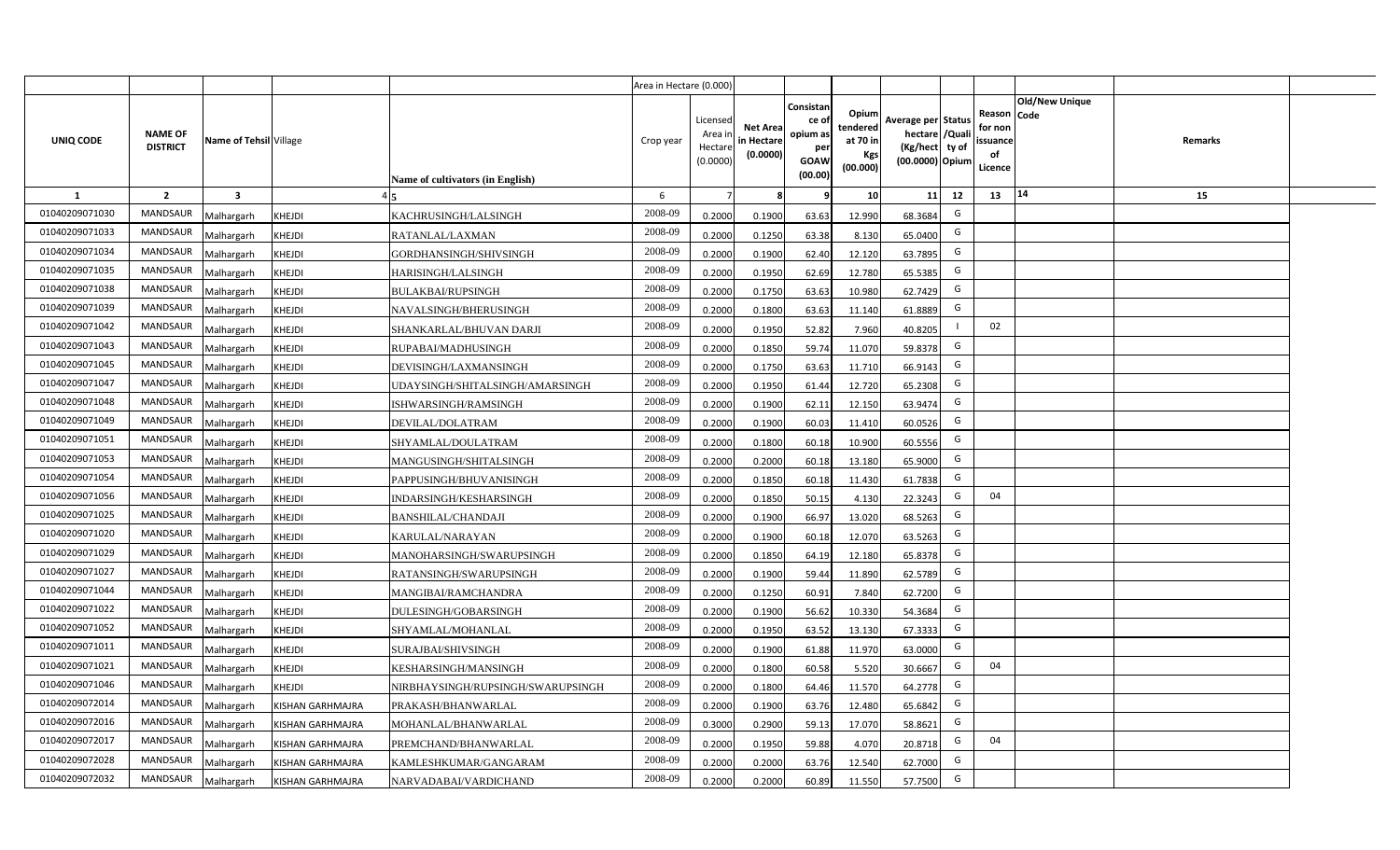|                |                                   |                         |                         |                                  | Area in Hectare (0.000) |                                           |                                           |                                                                 |                                                  |                                                                            |                                                    |                       |         |  |
|----------------|-----------------------------------|-------------------------|-------------------------|----------------------------------|-------------------------|-------------------------------------------|-------------------------------------------|-----------------------------------------------------------------|--------------------------------------------------|----------------------------------------------------------------------------|----------------------------------------------------|-----------------------|---------|--|
| UNIQ CODE      | <b>NAME OF</b><br><b>DISTRICT</b> | Name of Tehsil Village  |                         | Name of cultivators (in English) | Crop year               | Licensed<br>Area i<br>Hectare<br>(0.0000) | <b>Net Area</b><br>in Hectare<br>(0.0000) | Consistan<br>ce of<br>opium as<br>per<br><b>GOAW</b><br>(00.00) | Opium<br>tendered<br>at 70 in<br>Kgs<br>(00.000) | Average per Status<br>hectare / Quali<br>(Kg/hect ty of<br>(00.0000) Opium | Reason Code<br>for non<br>ssuance<br>of<br>Licence | <b>Old/New Unique</b> | Remarks |  |
| $\mathbf{1}$   | $\overline{2}$                    | $\overline{\mathbf{3}}$ |                         |                                  | 6                       | $\overline{7}$                            | 8                                         | 9                                                               | 10 <sup>1</sup>                                  | 12<br>11                                                                   | 13                                                 | 14                    | 15      |  |
| 01040209072036 | MANDSAUR                          | Malhargarh              | KISHAN GARHMAJRA        | RATANLAL/NARAYAN                 | 2008-09                 | 0.3000                                    | 0.2650                                    | 59.57                                                           | 8.450                                            | G<br>31.8868                                                               | 04                                                 |                       |         |  |
| 01040209072018 | <b>MANDSAUR</b>                   | <b>Aalhargarh</b>       | KISHAN GARHMAJRA        | AMBALAL/KARULAL                  | 2008-09                 | 0.3000                                    | 0.2600                                    | 58.90                                                           | 15.880                                           | G<br>61.0769                                                               |                                                    |                       |         |  |
| 01040209072042 | MANDSAUR                          | Malhargarh              | <b>KISHAN GARHMAJRA</b> | <b>KANIRAM/MOTI</b>              | 2008-09                 | 0.2000                                    | 0.2000                                    | 55.75                                                           | 11.450                                           | G<br>57.2500                                                               |                                                    |                       |         |  |
| 01040209072044 | <b>MANDSAUR</b>                   | Malhargarh              | <b>KISHAN GARHMAJRA</b> | NAHARSINGH/NANURAM               | 2008-09                 | 0.3000                                    | 0.2350                                    | 62.56                                                           | 14.890                                           | G<br>63.3617                                                               |                                                    |                       |         |  |
| 01040209072045 | <b>MANDSAUR</b>                   | Malhargarh              | KISHAN GARHMAJRA        | UMABAI/KAMALKUMAR                | 2008-09                 | 0.2000                                    | 0.1900                                    | 63.76                                                           | 12.100                                           | G<br>63.6842                                                               |                                                    |                       |         |  |
| 01040209072046 | MANDSAUR                          | Malhargarh              | <b>KISHAN GARHMAJRA</b> | KAMLABAI/ONKARLAL                | 2008-09                 | 0.3000                                    | 0.1950                                    | 62.54                                                           | 11.370                                           | G<br>58.3077                                                               |                                                    |                       |         |  |
| 01040209073002 | <b>MANDSAUR</b>                   | Malhargarh              | KITTUKHEDI              | RAMESHWARGIR/SHANKARGIR          | 2008-09                 | 0.2000                                    | 0.1900                                    | 66.01                                                           | 11.980                                           | G<br>63.0526                                                               |                                                    |                       |         |  |
| 01040209073004 | <b>MANDSAUR</b>                   | Malhargarh              | KITTUKHEDI              | MANGUSINGH/PRATAPSINGH           | 2008-09                 | 0.2000                                    | 0.2000                                    | 66.01                                                           | 13.260                                           | G<br>66.3000                                                               |                                                    |                       |         |  |
| 01040209073008 | <b>MANDSAUR</b>                   | Malhargarh              | KITTUKHEDI              | RAGHUNATHSINGH/FATEHSINGH        | 2008-09                 | 0.2000                                    | 0.1900                                    | 66.34                                                           | 12.450                                           | G<br>65.5263                                                               |                                                    |                       |         |  |
| 01040209073010 | <b>MANDSAUR</b>                   | Malhargarh              | KITTUKHEDI              | NAGUSINGH/NAVALSINGH             | 2008-09                 | 0.2000                                    | 0.1850                                    | 66.14                                                           | 12.670                                           | G<br>68.4865                                                               |                                                    |                       |         |  |
| 01040209073012 | MANDSAUR                          | Malhargarh              | <b>KITTUKHEDI</b>       | <b>GOPAL/MOHANLAL</b>            | 2008-09                 | 0.2000                                    | 0.1500                                    | 67.06                                                           | 9.940                                            | G<br>66.2667                                                               |                                                    |                       |         |  |
| 01040209073013 | <b>MANDSAUR</b>                   | Malhargarh              | KITTUKHEDI              | VISHNUGIR/SHANKARGIR             | 2008-09                 | 0.2000                                    | 0.0950                                    | 71.08                                                           | 6.300                                            | G<br>66.3158                                                               |                                                    |                       |         |  |
| 01040209073021 | MANDSAUR                          | Malhargarh              | KITTUKHEDI              | MANOHARSINGH/MANSINGH            | 2008-09                 | 0.2000                                    | 0.1900                                    | 65.59                                                           | 12.130                                           | G<br>63.8421                                                               |                                                    |                       |         |  |
| 01040209073023 | <b>MANDSAUR</b>                   | Malhargarh              | KITTUKHEDI              | BHANWARSINGH/MADANSINGH          | 2008-09                 | 0.2000                                    | 0.1900                                    | 59.62                                                           | 10.980                                           | G<br>57.7895                                                               |                                                    |                       |         |  |
| 01040209073025 | <b>MANDSAUR</b>                   | Malhargarh              | KITTUKHEDI              | VIRSINGH/MOHANSINGH              | 2008-09                 | 0.2000                                    | 0.1800                                    | 59.62                                                           | 10.430                                           | G<br>57.9444                                                               |                                                    |                       |         |  |
| 01040209073032 | <b>MANDSAUR</b>                   | Malhargarh              | <b>KITTUKHEDI</b>       | KESHARSINGH/SURATSINGH           | 2008-09                 | 0.2000                                    | 0.1900                                    | 65.59                                                           | 12.220                                           | G<br>64.3158                                                               |                                                    |                       |         |  |
| 01040209073036 | <b>MANDSAUR</b>                   | Malhargarh              | KITTUKHEDI              | VINODSINGH/RUPSINGH              | 2008-09                 | 0.2000                                    | 0.1800                                    | 65.94                                                           | 11.940                                           | G<br>66.3333                                                               |                                                    |                       |         |  |
| 01040209073037 | <b>MANDSAUR</b>                   | Malhargarh              | KITTUKHEDI              | RAMESHPURI/DALUPURI              | 2008-09                 | 0.2000                                    | 0.1800                                    | 63.01                                                           | 11.070                                           | G<br>61.5000                                                               |                                                    |                       |         |  |
| 01040209073038 | <b>MANDSAUR</b>                   | Malhargarh              | KITTUKHEDI              | NAVALSINGH/BHANWARSINGH          | 2008-09                 | 0.2000                                    | 0.1900                                    | 47.76                                                           | 3.750                                            | G<br>19.7368                                                               | 04                                                 |                       |         |  |
| 01040209073042 | MANDSAUR                          | Malhargarh              | KITTUKHEDI              | TEJSINGH/BHERUSINGH              | 2008-09                 | 0.2000                                    | 0.1900                                    | 59.62                                                           | 3.480                                            | G<br>18.3158                                                               | 04                                                 |                       |         |  |
| 01040209073053 | MANDSAUR                          | Malhargarh              | KITTUKHEDI              | SHANTILAL/RAMNARAYAN             | 2008-09                 | 0.2000                                    | 0.1950                                    | 61.13                                                           | 12.100                                           | G<br>62.0513                                                               |                                                    |                       |         |  |
| 01040209073059 | MANDSAUR                          | Malhargarh              | KITTUKHEDI              | MADANLAL/RAMNARAYAN              | 2008-09                 | 0.2000                                    | 0.2000                                    | 57.66                                                           | 11.066                                           | G<br>55.3300                                                               |                                                    |                       |         |  |
| 01040209073067 | <b>MANDSAUR</b>                   | Malhargarh              | KITTUKHEDI              | UMRAOSINGH/SHIVSINGH             | 2008-09                 | 0.2000                                    | 0.1850                                    | 64.59                                                           | 11.890                                           | G<br>64.2703                                                               |                                                    |                       |         |  |
| 01040209073075 | MANDSAUR                          | Malhargarh              | KITTUKHEDI              | <b>MENABAI/TORGIR</b>            | 2008-09                 | 0.2000                                    | 0.2000                                    | 65.65                                                           | 13.090                                           | G<br>65.4500                                                               |                                                    |                       |         |  |
| 01040209073077 | MANDSAUR                          | Malhargarh              | KITTUKHEDI              | BHARATSINGH/BHUVANISINGH         | 2008-09                 | 0.2000                                    | 0.1750                                    | 61.13                                                           | 10.710                                           | G<br>61.2000                                                               |                                                    |                       |         |  |
| 01040209073017 | MANDSAUR                          | Malhargarh              | KITTUKHEDI              | KANCHANKUNWAR/RAMSINGH           | 2008-09                 | 0.2000                                    | 0.2000                                    | 61.13                                                           | 12.420                                           | G<br>62.1000                                                               |                                                    |                       |         |  |
| 01040209073081 | MANDSAUR                          | Malhargarh              | KITTUKHEDI              | BHAGWANPURI/MATHURAPURI          | 2008-09                 | 0.2000                                    | 0.1800                                    | 66.87                                                           | 11.790                                           | G<br>65.5000                                                               |                                                    |                       |         |  |
| 01040209073086 | MANDSAUR                          | Malhargarh              | <b>KITTUKHEDI</b>       | MANGUSINGH/DEVISINGH             | 2008-09                 | 0.2000                                    | 0.1950                                    | 65.98                                                           | 12.410                                           | G<br>63.6410                                                               |                                                    |                       |         |  |
| 01040209073087 | MANDSAUR                          | Malhargarh              | KITTUKHEDI              | BHANWARSINGH/LALSINGH            | 2008-09                 | 0.2000                                    | 0.1950                                    | 61.13                                                           | 12.050                                           | G<br>61.7949                                                               |                                                    |                       |         |  |
| 01040209073088 | MANDSAUR                          | Malhargarh              | KITTUKHEDI              | KALUGIR/SHANKARGIR/MANGUGIR      | 2008-09                 | 0.2000                                    | 0.1850                                    | 64.86                                                           | 11.920                                           | G<br>64.4324                                                               |                                                    |                       |         |  |
| 01040209073092 | MANDSAUR                          | Malhargarh              | <b>KITTUKHEDI</b>       | SHIVSINGH/KHUMANSINGH            | 2008-09                 | 0.2000                                    | 0.1800                                    | 61.13                                                           | 10.760                                           | G<br>59.7778                                                               |                                                    |                       |         |  |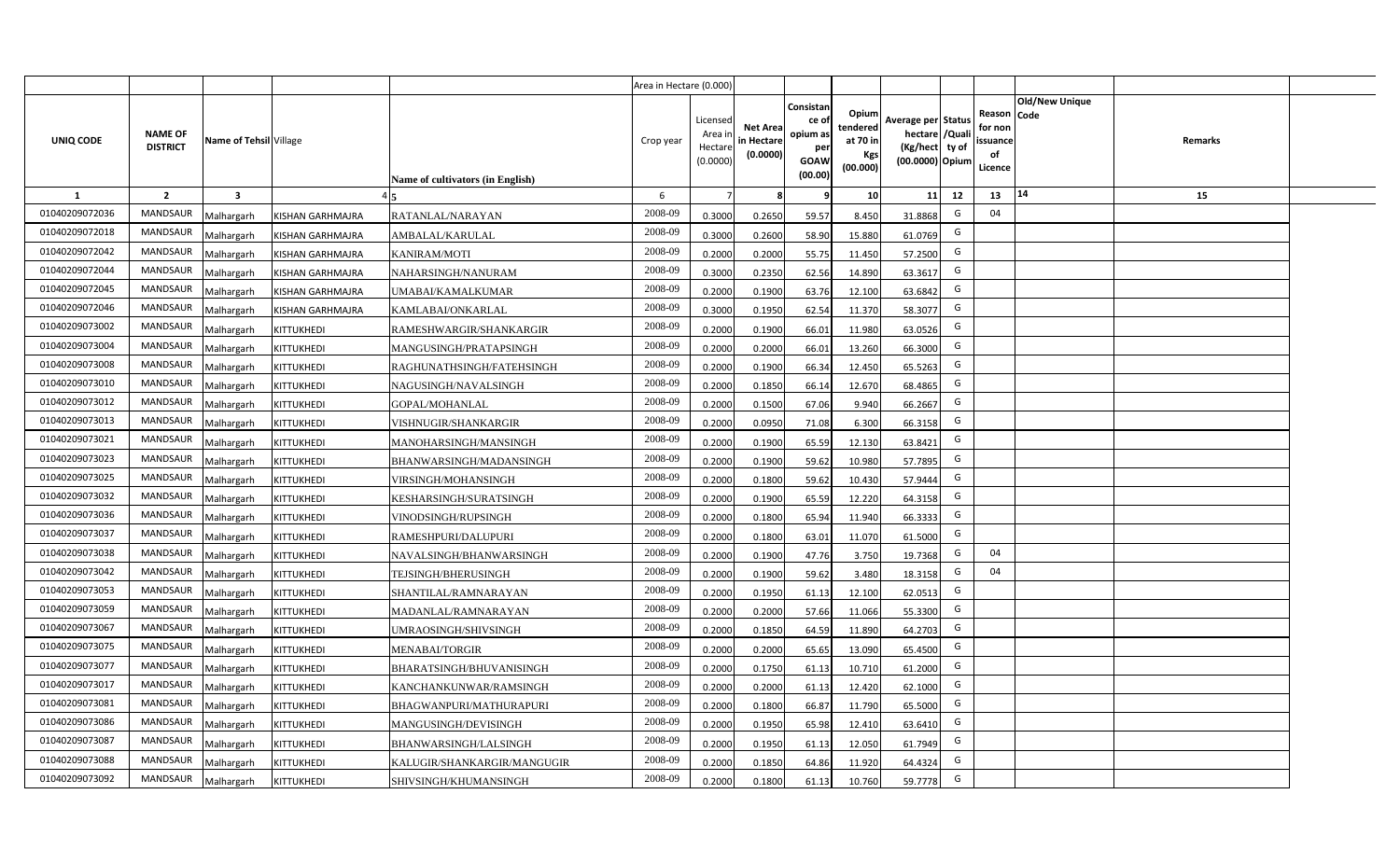|                |                                   |                         |            |                                  | Area in Hectare (0.000) |                                            |                                           |                                                                |                                                  |                                                                            |    |                                                                             |         |  |
|----------------|-----------------------------------|-------------------------|------------|----------------------------------|-------------------------|--------------------------------------------|-------------------------------------------|----------------------------------------------------------------|--------------------------------------------------|----------------------------------------------------------------------------|----|-----------------------------------------------------------------------------|---------|--|
| UNIQ CODE      | <b>NAME OF</b><br><b>DISTRICT</b> | Name of Tehsil Village  |            | Name of cultivators (in English) | Crop year               | Licensed<br>Area in<br>Hectare<br>(0.0000) | <b>Net Area</b><br>in Hectare<br>(0.0000) | Consistan<br>ce o<br>opium as<br>per<br><b>GOAW</b><br>(00.00) | Opium<br>tendered<br>at 70 in<br>Kgs<br>(00.000) | Average per Status<br>hectare / Quali<br>(Kg/hect ty of<br>(00.0000) Opium |    | <b>Old/New Unique</b><br>Reason Code<br>for non<br>ssuance<br>of<br>Licence | Remarks |  |
| $\mathbf{1}$   | $\overline{2}$                    | $\overline{\mathbf{3}}$ |            |                                  | 6                       | $\overline{7}$                             | -8                                        | q                                                              | 10                                               | 11                                                                         | 12 | 14<br>13                                                                    | 15      |  |
| 01040209073078 | MANDSAUR                          | <b>Malhargarh</b>       | KITTUKHEDI | SAMPAT BAI/ISHWARSINGH           | 2008-09                 | 0.2000                                     | 0.1750                                    | 62.03                                                          | 10.980                                           | 62.7429                                                                    | G  |                                                                             |         |  |
| 01040209073094 | <b>MANDSAUR</b>                   | <b>Malhargarh</b>       | KITTUKHEDI | MADANSINGH/ONKARSINGH            | 2008-09                 | 0.2000                                     | 0.1900                                    | 64.86                                                          | 12.050                                           | 63.4211                                                                    | G  |                                                                             |         |  |
| 01040209073015 | <b>MANDSAUR</b>                   | <b>Malhargarh</b>       | KITTUKHEDI | GOVERDHANSINGH/NARAYANSINGH      | 2008-09                 | 0.2000                                     | 0.1950                                    | 62.03                                                          | 12.030                                           | 61.6923                                                                    | G  |                                                                             |         |  |
| 01040209073079 | <b>MANDSAUR</b>                   | <b>Malhargarh</b>       | KITTUKHEDI | GOVINDSINGH/BHANWARSINGH         | 2008-09                 | 0.2000                                     | 0.1850                                    | 64.86                                                          | 11.540                                           | 62.3784                                                                    | G  |                                                                             |         |  |
| 01040209073057 | <b>MANDSAUR</b>                   | <b>Malhargarh</b>       | KITTUKHEDI | SHAMBHULAL/HIRALAL BHIL          | 2008-09                 | 0.2000                                     | 0.1800                                    | 64.86                                                          | 11.190                                           | 62.1667                                                                    | G  |                                                                             |         |  |
| 01040209073076 | <b>MANDSAUR</b>                   | <b>Malhargarh</b>       | KITTUKHEDI | UMMEDSINGH/RATANSINGH            | 2008-09                 | 0.2000                                     | 0.1950                                    | 64.86                                                          | 12.970                                           | 66.5128                                                                    | G  |                                                                             |         |  |
| 01040209073022 | <b>MANDSAUR</b>                   | <b>Malhargarh</b>       | KITTUKHEDI | RATANSINGH/RAMSINGH              | 2008-09                 | 0.2000                                     | 0.2000                                    | 64.86                                                          | 13.070                                           | 65.3500                                                                    | G  |                                                                             |         |  |
| 01040209074002 | <b>MANDSAUR</b>                   | <b>Malhargarh</b>       | LODAKHEDA  | SADARAM/CHANDA                   | 2008-09                 | 0.2000                                     | 0.2000                                    | 59.86                                                          | 12.370                                           | 61.8500                                                                    | G  |                                                                             |         |  |
| 01040209074003 | <b>MANDSAUR</b>                   | <b>Malhargarh</b>       | LODAKHEDA  | <b>BHANA/HAJARI</b>              | 2008-09                 | 0.2000                                     | 0.2000                                    | 59.87                                                          | 12.870                                           | 64.3500                                                                    | G  |                                                                             |         |  |
| 01040209074004 | MANDSAUR                          | <b>Malhargarh</b>       | LODAKHEDA  | RADHESHYAM/CHITAR                | 2008-09                 | 0.2000                                     | 0.1900                                    | 63.12                                                          | 12.670                                           | 66.6842                                                                    | G  |                                                                             |         |  |
| 01040209074005 | <b>MANDSAUR</b>                   | <b>Malhargarh</b>       | LODAKHEDA  | <b>AGDISH/LAKHA</b>              | 2008-09                 | 0.2000                                     | 0.1850                                    | 59.86                                                          | 11.800                                           | 63.7838                                                                    | G  |                                                                             |         |  |
| 01040209074013 | <b>MANDSAUR</b>                   | <b>Malhargarh</b>       | LODAKHEDA  | TEJA/SOJI                        | 2008-09                 | 0.2000                                     | 0.1850                                    | 58.18                                                          | 10.160                                           | 54.9189                                                                    | G  |                                                                             |         |  |
| 01040209074015 | <b>MANDSAUR</b>                   | <b>Malhargarh</b>       | LODAKHEDA  | PIRULAL/BHAVSINGH                | 2008-09                 | 0.2000                                     | 0.1900                                    | 59.86                                                          | 11.360                                           | 59.7895                                                                    | G  |                                                                             |         |  |
| 01040209074016 | <b>MANDSAUR</b>                   | Malhargarh              | LODAKHEDA  | AGDISH/PARASRAM                  | 2008-09                 | 0.2000                                     | 0.1950                                    | 59.86                                                          | 11.470                                           | 58.8205                                                                    | G  |                                                                             |         |  |
| 01040209074017 | <b>MANDSAUR</b>                   | Malhargarh              | LODAKHEDA  | <b>MANGU/KANIRAM</b>             | 2008-09                 | 0.2000                                     | 0.1900                                    | 60.86                                                          | 11.490                                           | 60.4737                                                                    | G  |                                                                             |         |  |
| 01040209074030 | MANDSAUR                          | Malhargarh              | LODAKHEDA  | BANSHILAL/AMARSINGH              | 2008-09                 | 0.2000                                     | 0.2050                                    | 46.70                                                          | 3.110                                            | 15.1707                                                                    | G  | 04                                                                          |         |  |
| 01040209074031 | <b>MANDSAUR</b>                   | <b>Malhargarh</b>       | LODAKHEDA  | RAMSINGH/TEJA                    | 2008-09                 | 0.2000                                     | 0.1900                                    | 63.12                                                          | 12.150                                           | 63.9474                                                                    | G  |                                                                             |         |  |
| 01040209074037 | <b>MANDSAUR</b>                   | <b>Malhargarh</b>       | LODAKHEDA  | CHOUTHMAL/CHITAR                 | 2008-09                 | 0.2000                                     | 0.1900                                    | 65.02                                                          | 12.260                                           | 64.5263                                                                    | G  |                                                                             |         |  |
| 01040209074042 | <b>MANDSAUR</b>                   | <b>Malhargarh</b>       | LODAKHEDA  | KHIMA/DALLA                      | 2008-09                 | 0.2000                                     | 0.2000                                    | 58.18                                                          | 12.180                                           | 60.9000                                                                    | G  |                                                                             |         |  |
| 01040209074043 | <b>MANDSAUR</b>                   | Malhargarh              | LODAKHEDA  | <b>BABULAL/CHITAR</b>            | 2008-09                 | 0.2000                                     | 0.1950                                    | 58.1                                                           | 11.440                                           | 58.6667                                                                    | G  |                                                                             |         |  |
| 01040209074051 | <b>MANDSAUR</b>                   | <b>Malhargarh</b>       | LODAKHEDA  | RAYSINGH/KANWARA                 | 2008-09                 | 0.2000                                     | 0.2000                                    | 63.12                                                          | 12.080                                           | 60.4000                                                                    | G  |                                                                             |         |  |
| 01040209074053 | <b>MANDSAUR</b>                   | <b>Malhargarh</b>       | LODAKHEDA  | RAJMAL/RODMAL                    | 2008-09                 | 0.2000                                     | 0.1950                                    | 63.12                                                          | 12.470                                           | 63.9487                                                                    | G  |                                                                             |         |  |
| 01040209074054 | MANDSAUR                          | Aalhargarh              | LODAKHEDA  | <b>MADANLAL/CHITAR</b>           | 2008-09                 | 0.2000                                     | 0.1900                                    | 65.02                                                          | 14.280                                           | 75.1579                                                                    | G  |                                                                             |         |  |
| 01040209074055 | <b>MANDSAUR</b>                   | <b>Malhargarh</b>       | LODAKHEDA  | <b>BABULAL/GORILAL</b>           | 2008-09                 | 0.2000                                     | 0.1950                                    | 60.40                                                          | 12.110                                           | 62.1026                                                                    | G  |                                                                             |         |  |
| 01040209074057 | <b>MANDSAUR</b>                   | <b>Malhargarh</b>       | LODAKHEDA  | MADANLAL/MANGILAL                | 2008-09                 | 0.2000                                     | 0.1700                                    | 60.65                                                          | 3.240                                            | 19.0588                                                                    | G  | 04                                                                          |         |  |
| 01040209074062 | MANDSAUR                          | <b>Malhargarh</b>       | LODAKHEDA  | <b>BHIMSINGH/SURAJMAL</b>        | 2008-09                 | 0.2000                                     | 0.2000                                    | 58.18                                                          | 11.890                                           | 59.4500                                                                    | G  |                                                                             |         |  |
| 01040209074064 | <b>MANDSAUR</b>                   | <b>Malhargarh</b>       | LODAKHEDA  | <b>BANSHILAL/PARASRAM</b>        | 2008-09                 | 0.2000                                     | 0.1950                                    | 60.65                                                          | 11.710                                           | 60.0513                                                                    | G  |                                                                             |         |  |
| 01040209074067 | <b>MANDSAUR</b>                   | <b>Malhargarh</b>       | LODAKHEDA  | MOHANLAL/KHIMA                   | 2008-09                 | 0.2000                                     | 0.1950                                    | 55.37                                                          | 3.650                                            | 18.7179                                                                    | G  | 04                                                                          |         |  |
| 01040209074068 | <b>MANDSAUR</b>                   | <b>Malhargarh</b>       | LODAKHEDA  | RAJMAL/PANNALAL                  | 2008-09                 | 0.2000                                     | 0.1900                                    | 60.65                                                          | 12.010                                           | 63.2105                                                                    | G  |                                                                             |         |  |
| 01040209074071 | <b>MANDSAUR</b>                   | <b>Malhargarh</b>       | LODAKHEDA  | RAJU/SHIVLAL                     | 2008-09                 | 0.2000                                     | 0.1950                                    | 60.65                                                          | 12.160                                           | 62.3590                                                                    | G  |                                                                             |         |  |
| 01040209074072 | MANDSAUR                          | Malhargarh              | LODAKHEDA  | VIDYARAM/KANWARLAL               | 2008-09                 | 0.2000                                     | 0.1600                                    | 60.65                                                          | 10.000                                           | 62.5000                                                                    | G  |                                                                             |         |  |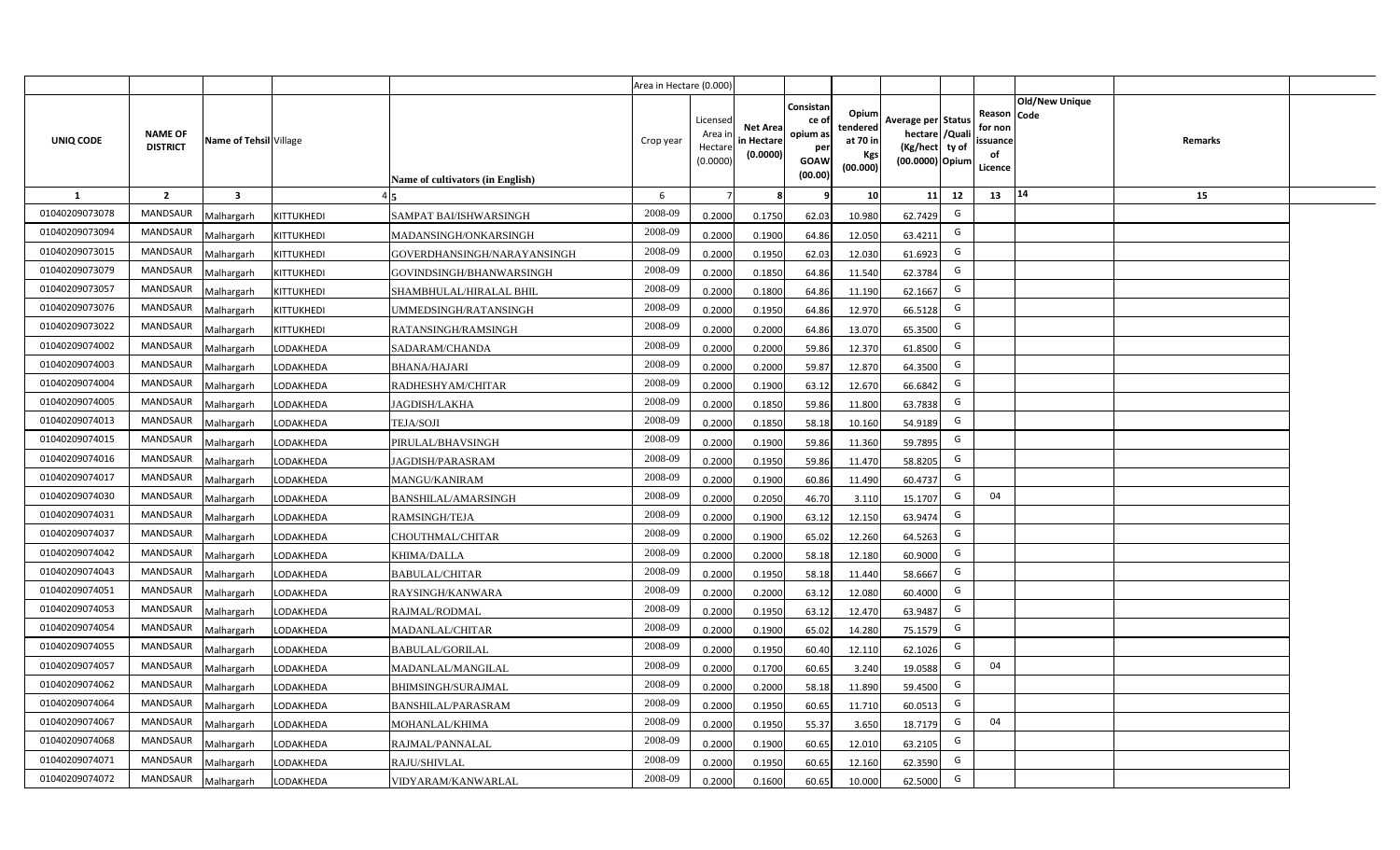|                |                                   |                           |                                  | Area in Hectare (0.000) |                                          |                                           |                                                          |                                                  |                                                                            |    |                                                     |                       |                            |  |
|----------------|-----------------------------------|---------------------------|----------------------------------|-------------------------|------------------------------------------|-------------------------------------------|----------------------------------------------------------|--------------------------------------------------|----------------------------------------------------------------------------|----|-----------------------------------------------------|-----------------------|----------------------------|--|
| UNIQ CODE      | <b>NAME OF</b><br><b>DISTRICT</b> | Name of Tehsil Village    | Name of cultivators (in English) | Crop year               | Licensed<br>Area i<br>Hectar<br>(0.0000) | <b>Net Area</b><br>in Hectare<br>(0.0000) | Consistan<br>ce of<br>opium as<br>per<br>GOAW<br>(00.00) | Opium<br>tendered<br>at 70 in<br>Kgs<br>(00.000) | Average per Status<br>hectare / Quali<br>(Kg/hect ty of<br>(00.0000) Opium |    | Reason Code<br>for non<br>issuance<br>of<br>Licence | <b>Old/New Unique</b> | Remarks                    |  |
| 1              | $\overline{2}$                    | $\overline{\mathbf{3}}$   |                                  | 6                       |                                          |                                           |                                                          | 10                                               | 11                                                                         | 12 | 13                                                  | 14                    | 15                         |  |
| 01040209074073 | MANDSAUR                          | Malhargarh<br>LODAKHEDA   | AASHIBAI/BHAVSINGH               | 2008-09                 | 0.2000                                   | 0.1850                                    | 57.54                                                    | 10.390                                           | 56.1622                                                                    | G  |                                                     |                       |                            |  |
| 01040209074045 | <b>MANDSAUR</b>                   | Malhargarh<br>LODAKHEDA   | KANIRAM/BHAVSINGH                | 2008-09                 | 0.2000                                   | 0.2000                                    | 61.15                                                    | 12.760                                           | 63.8000                                                                    | G  |                                                     |                       |                            |  |
| 01040209074041 | MANDSAUR                          | Malhargarh<br>LODAKHEDA   | BHAVSINGH/KESHURAM               | 2008-09                 | 0.2000                                   | 0.1900                                    | 57.54                                                    | 11.630                                           | 61.2105                                                                    | G  |                                                     |                       |                            |  |
| 01040209074048 | MANDSAUR                          | Malhargarh<br>LODAKHEDA   | <b>BHAGGA/BALA</b>               | 2008-09                 | 0.2000                                   | 0.2000                                    | 61.15                                                    | 12.530                                           | 62.6500                                                                    | G  |                                                     |                       |                            |  |
| 01040209074050 | <b>MANDSAUR</b>                   | Malhargarh<br>LODAKHEDA   | KALURAM/CHANDA                   | 2008-09                 | 0.2000                                   | 0.1950                                    | 61.15                                                    | 12.230                                           | 62.7179                                                                    | G  |                                                     |                       |                            |  |
| 01040209074059 | <b>MANDSAUR</b>                   | Malhargarh<br>LODAKHEDA   | KARANSINGH/GORILAL               | 2008-09                 | 0.2000                                   | 0.2000                                    | 61.15                                                    | 13.490                                           | 67.4500                                                                    | G  |                                                     |                       |                            |  |
| 01040209074038 | <b>MANDSAUR</b>                   | Malhargarh<br>LODAKHEDA   | RAJMAL/LAXMAN                    | 2008-09                 | 0.200                                    | 0.2000                                    | 57.54                                                    | 12.110                                           | 60.5500                                                                    | G  |                                                     |                       |                            |  |
| 01040209074076 | <b>MANDSAUR</b>                   | Malhargarh<br>LODAKHEDA   | KISHANLAL/RUPABANJARA            | 2008-09                 | 0.2000                                   | 0.2000                                    | 55.15                                                    | 11.300                                           | 56.5000                                                                    | G  |                                                     |                       |                            |  |
| 01040209074035 | <b>MANDSAUR</b>                   | Malhargarh<br>LODAKHEDA   | RODA/BIHARI                      | 2008-09                 | 0.2000                                   | 0.1950                                    | 60.40                                                    | 11.950                                           | 61.2821                                                                    | G  |                                                     |                       |                            |  |
| 01040209074036 | <b>MANDSAUR</b>                   | Malhargarh<br>LODAKHEDA   | SARDARSINGH/TEJA                 | 2008-09                 | 0.2000                                   | 0.2000                                    | 58.18                                                    | 11.240                                           | 56.2000                                                                    | G  |                                                     |                       |                            |  |
| 01040209074021 | <b>MANDSAUR</b>                   | Malhargarh<br>LODAKHEDA   | NOJIBAI/MANGILAL                 | 2008-09                 | 0.2000                                   |                                           |                                                          |                                                  | 0.0000                                                                     | F. |                                                     |                       |                            |  |
| 01040209075002 | <b>MANDSAUR</b>                   | Malhargarh<br>MANSHAKHEDI | MANGILAL/SHANKAR                 | 2008-09                 | 0.2000                                   | 0.1900                                    | 62.69                                                    | 11.320                                           | 59.5789                                                                    | G  |                                                     |                       |                            |  |
| 01040209075003 | <b>MANDSAUR</b>                   | Malhargarh<br>MANSHAKHEDI | NANDRAM/VARDICHAND               | 2008-09                 | 0.3000                                   | 0.2100                                    | 63.93                                                    | 12.800                                           | 60.9524                                                                    | G  |                                                     |                       | TRANSFER/khadpaliya        |  |
| 01040209075005 | <b>MANDSAUR</b>                   | Malhargarh<br>MANSHAKHEDI | <b>MOTILAL/SITABAI</b>           | 2008-09                 | 0.2000                                   | 0.1850                                    | 65.68                                                    | 12.070                                           | 65.2432                                                                    | G  |                                                     |                       |                            |  |
| 01040209075008 | <b>MANDSAUR</b>                   | MANSHAKHEDI<br>Malhargarh | RADHAKISHAN/BHERULAL             | 2008-09                 | 0.3000                                   | 0.2750                                    | 55.83                                                    | 14.560                                           | 52.9455                                                                    | G  | 04                                                  |                       |                            |  |
| 01040209075009 | <b>MANDSAUR</b>                   | Malhargarh<br>MANSHAKHEDI | BHERULAL/BALKISHAN               | 2008-09                 | 0.3000                                   | 0.3000                                    | 63.01                                                    | 18.440                                           | 61.4667                                                                    | G  |                                                     |                       | TRANSFER/khadpaliya        |  |
| 01040209075010 | <b>MANDSAUR</b>                   | Malhargarh<br>MANSHAKHEDI | ONKARLAL/BALKISHAN               | 2008-09                 | 0.3000                                   | 0.2900                                    | 62.53                                                    | 17.920                                           | 61.7931                                                                    | G  |                                                     |                       | <b>FRANSFER/khadpaliya</b> |  |
| 01040209075012 | <b>MANDSAUR</b>                   | Malhargarh<br>MANSHAKHEDI | <b>JDAYSINGH/CHATRA</b>          | 2008-09                 | 0.2000                                   | 0.1900                                    | 63.01                                                    | 12.080                                           | 63.5789                                                                    | G  |                                                     |                       |                            |  |
| 01040209075014 | <b>MANDSAUR</b>                   | Malhargarh<br>MANSHAKHEDI | RADHESHYAM/JAISINGH              | 2008-09                 | 0.2000                                   | 0.1900                                    | 67.33                                                    | 12.960                                           | 68.2105                                                                    | G  |                                                     |                       |                            |  |
| 01040209075016 | <b>MANDSAUR</b>                   | Malhargarh<br>MANSHAKHEDI | KARULAL/GABBA                    | 2008-09                 | 0.3000                                   | 0.2900                                    | 63.93                                                    | 19.640                                           | 67.7240                                                                    | G  |                                                     |                       |                            |  |
| 01040209075017 | <b>MANDSAUR</b>                   | Malhargarh<br>MANSHAKHEDI | KANWARLAL/BALKISHAN              | 2008-09                 | 0.3000                                   | 0.2900                                    | 66.57                                                    | 19.170                                           | 66.1034                                                                    | G  |                                                     |                       | <b>TRANSFER/KHADPALIYA</b> |  |
| 01040209075020 | MANDSAUR                          | Malhargarh<br>MANSHAKHEDI | KANWARIBAI/CHANDA                | 2008-09                 | 0.2000                                   | 0.1850                                    | 63.32                                                    | 10.810                                           | 58.4324                                                                    | G  |                                                     |                       |                            |  |
| 01040209075021 | <b>MANDSAUR</b>                   | Malhargarh<br>MANSHAKHEDI | RAMLAL/VARDA                     | 2008-09                 | 0.2000                                   | 0.1900                                    | 63.32                                                    | 11.630                                           | 61.2105                                                                    | G  |                                                     |                       |                            |  |
| 01040209075023 | <b>MANDSAUR</b>                   | Malhargarh<br>MANSHAKHEDI | BHAGATRAM/AMRULAL                | 2008-09                 | 0.2000                                   | 0.1550                                    | 62.53                                                    | 9.450                                            | 60.9677                                                                    | G  |                                                     |                       |                            |  |
| 01040209075027 | <b>MANDSAUR</b>                   | Malhargarh<br>MANSHAKHEDI | GODIBAI@GORVADHANBAI/RATANLAL    | 2008-09                 | 0.3000                                   | 0.3000                                    | 56.47                                                    | 8.040                                            | 26.8000                                                                    | G  | 04                                                  |                       |                            |  |
| 01040209075028 | <b>MANDSAUR</b>                   | Malhargarh<br>MANSHAKHEDI | PARASRAM/BHANWARLAL              | 2008-09                 | 0.200                                    | 0.1950                                    | 63.87                                                    | 11.920                                           | 61.1282                                                                    | G  |                                                     |                       | <b>TRANSFER/KHADPALIYA</b> |  |
| 01040209075029 | <b>MANDSAUR</b>                   | Malhargarh<br>MANSHAKHEDI | SITABAI/MANGILAL                 | 2008-09                 | 0.200                                    | 0.2000                                    | 63.87                                                    | 12.280                                           | 61.4000                                                                    | G  |                                                     |                       | <b>TRANSFER/KHADPALIYA</b> |  |
| 01040209075032 | <b>MANDSAUR</b>                   | Malhargarh<br>MANSHAKHEDI | AMRA/VARDA                       | 2008-09                 | 0.2000                                   | 0.2000                                    | 63.87                                                    | 12.800                                           | 64.0000                                                                    | G  |                                                     |                       |                            |  |
| 01040209075033 | <b>MANDSAUR</b>                   | Malhargarh<br>MANSHAKHEDI | PRITHVIRAJ/CHATARA               | 2008-09                 | 0.2000                                   | 0.2000                                    | 56.40                                                    | 11.280                                           | 56.4000                                                                    | G  |                                                     |                       |                            |  |
| 01040209075044 | <b>MANDSAUR</b>                   | Malhargarh<br>MANSHAKHEDI | GOPAL/BHANWAR GOD                | 2008-09                 | 0.2000                                   | 0.1850                                    | 68.01                                                    | 12.820                                           | 69.2973                                                                    | G  |                                                     |                       |                            |  |
| 01040209075045 | MANDSAUR                          | Malhargarh<br>MANSHAKHEDI | PRITHVIRAJ/RATANLAL              | 2008-09                 | 0.2000                                   | 0.1950                                    | 61.82                                                    | 11.570                                           | 59.3333                                                                    | G  |                                                     |                       |                            |  |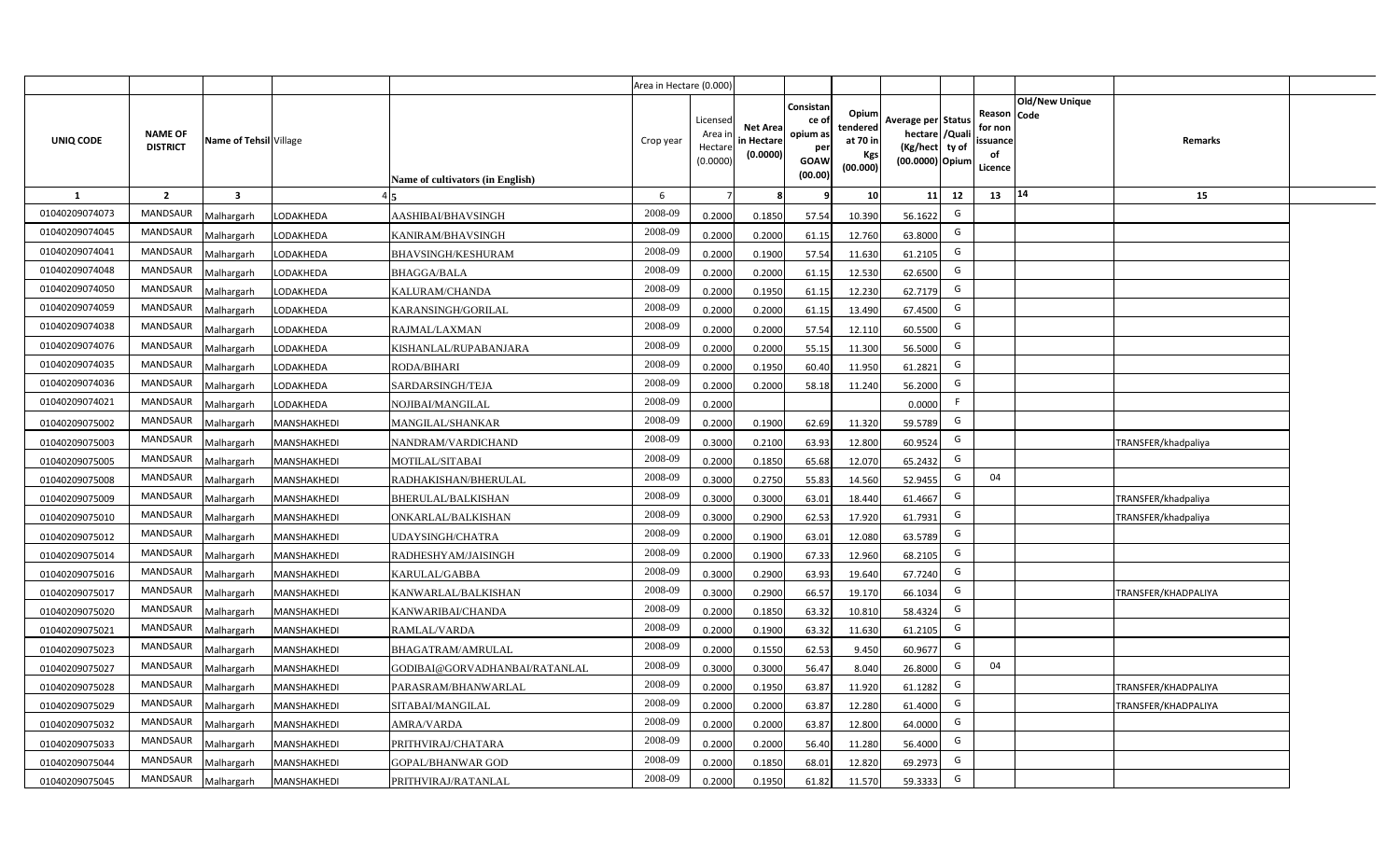|                |                                   |                         |             |                                  | Area in Hectare (0.000) |                                           |                                          |                                                         |                                                  |                                                                           |    |                                                     |                       |                            |  |
|----------------|-----------------------------------|-------------------------|-------------|----------------------------------|-------------------------|-------------------------------------------|------------------------------------------|---------------------------------------------------------|--------------------------------------------------|---------------------------------------------------------------------------|----|-----------------------------------------------------|-----------------------|----------------------------|--|
| UNIQ CODE      | <b>NAME OF</b><br><b>DISTRICT</b> | Name of Tehsil Village  |             | Name of cultivators (in English) | Crop year               | Licensed<br>Area ir<br>Hectar<br>(0.0000) | <b>Net Area</b><br>n Hectare<br>(0.0000) | Consistan<br>ce o<br>opium as<br>per<br>GOAW<br>(00.00) | Opium<br>tendered<br>at 70 in<br>Kgs<br>(00.000) | Average per Status<br>hectare / Qual<br>(Kg/hect ty of<br>(00.0000) Opium |    | Reason Code<br>for nor<br>issuance<br>of<br>Licence | <b>Old/New Unique</b> | Remarks                    |  |
| 1              | $\overline{2}$                    | $\overline{\mathbf{3}}$ |             |                                  | 6                       |                                           |                                          |                                                         | 10 <sup>1</sup>                                  | 11                                                                        | 12 | 13                                                  | 14                    | 15                         |  |
| 01040209075047 | <b>MANDSAUR</b>                   | Malhargarh              | MANSHAKHEDI | KANWARLAL/MANGILAL               | 2008-09                 | 0.2000                                    | 0.2050                                   | 62.53                                                   | 12.900                                           | 62.9268                                                                   | G  |                                                     |                       |                            |  |
| 01040209075053 | <b>MANDSAUR</b>                   | Malhargarh              | MANSHAKHEDI | HIRALAL/PANNALAL                 | 2008-09                 | 0.3000                                    | 0.2700                                   | 61.42                                                   | 15.540                                           | 57.5556                                                                   | G  |                                                     |                       |                            |  |
| 01040209075054 | <b>MANDSAUR</b>                   | Malhargarh              | MANSHAKHEDI | KISHANLAL/BHERULAL               | 2008-09                 | 0.3000                                    | 0.2900                                   | 58.79                                                   | 17.180                                           | 59.2414                                                                   | G  |                                                     |                       |                            |  |
| 01040209075055 | <b>MANDSAUR</b>                   | Malhargarh              | MANSHAKHEDI | RADHESHYAM/CHANDRASINGH          | 2008-09                 | 0.2000                                    | 0.1950                                   | 63.87                                                   | 12.010                                           | 61.5897                                                                   | G  |                                                     |                       |                            |  |
| 01040209075060 | <b>MANDSAUR</b>                   | Malhargarh              | MANSHAKHEDI | GANPATLAL/RATANLAL               | 2008-09                 | 0.200                                     | 0.2050                                   | 59.71                                                   | 12.170                                           | 59.3659                                                                   | G  |                                                     |                       |                            |  |
| 01040209075061 | <b>MANDSAUR</b>                   | Malhargarh              | MANSHAKHEDI | DASHRATHKUMAR/BIHARILAL          | 2008-09                 | 0.300                                     | 0.2950                                   | 58.39                                                   | 17.410                                           | 59.0169                                                                   | G  |                                                     |                       |                            |  |
| 01040209075062 | <b>MANDSAUR</b>                   | Malhargarh              | MANSHAKHEDI | BHANWARLAL/GABBA                 | 2008-09                 | 0.200                                     | 0.1900                                   | 60.94                                                   | 11.810                                           | 62.1579                                                                   | G  |                                                     |                       |                            |  |
| 01040209075065 | <b>MANDSAUR</b>                   | Malhargarh              | MANSHAKHEDI | GORILAL/HAJARILAL                | 2008-09                 | 0.200                                     | 0.1850                                   | 63.87                                                   | 11.460                                           | 61.9459                                                                   | G  |                                                     |                       |                            |  |
| 01040209075066 | MANDSAUR                          | Malhargarh              | MANSHAKHEDI | ASHOKKUMAR/RAMCHANDRA            | 2008-09                 | 0.3000                                    | 0.1500                                   | 66.57                                                   | 9.870                                            | 65.8000                                                                   | G  |                                                     |                       | TRANSFER/KHADPALIYA        |  |
| 01040209075073 | <b>MANDSAUR</b>                   | Malhargarh              | MANSHAKHEDI | RATANLAL/MANGILAL                | 2008-09                 | 0.2000                                    | 0.1900                                   | 67.18                                                   | 12.390                                           | 65.2105                                                                   | G  |                                                     |                       | <b>TRANSFER/KHADPALIYA</b> |  |
| 01040209075074 | <b>MANDSAUR</b>                   | Malhargarh              | MANSHAKHEDI | <b>BAGDIRAM/MANGILAL</b>         | 2008-09                 | 0.2000                                    | 0.1000                                   | 63.87                                                   | 6.170                                            | 61.7000                                                                   | G  |                                                     |                       | <b>TRANSFER/KHADPALIYA</b> |  |
| 01040209075075 | <b>MANDSAUR</b>                   | Malhargarh              | MANSHAKHEDI | RAYSINGH/NIRBHA                  | 2008-09                 | 0.2000                                    | 0.1900                                   | 63.87                                                   | 11.740                                           | 61.7895                                                                   | G  |                                                     |                       | TRANSFER/KHADPALIYA        |  |
| 01040209075081 | MANDSAUR                          | Malhargarh              | MANSHAKHEDI | RAMNARAYAN/BHERULAL              | 2008-09                 | 0.2000                                    | 0.1950                                   | 63.93                                                   | 12.220                                           | 62.6667                                                                   | G  |                                                     |                       |                            |  |
| 01040209075015 | <b>MANDSAUR</b>                   | Malhargarh              | MANSHAKHEDI | PRITHVIRAJ/RATAN GOD             | 2008-09                 | 0.2000                                    | 0.2000                                   | 63.93                                                   | 12.930                                           | 64.6500                                                                   | G  |                                                     |                       |                            |  |
| 01040209075022 | <b>MANDSAUR</b>                   | Malhargarh              | MANSHAKHEDI | SHANKARLAL/GANGARAM              | 2008-09                 | 0.2000                                    | 0.2000                                   | 67.57                                                   | 12.980                                           | 64.9000                                                                   | G  |                                                     |                       | TRANSFER/KHADPALIYA        |  |
| 01040209075040 | <b>MANDSAUR</b>                   | Malhargarh              | MANSHAKHEDI | MANOHARLAL/GORILAL               | 2008-09                 | 0.2000                                    | 0.1800                                   | 66.67                                                   | 11.780                                           | 65.4444                                                                   | G  |                                                     |                       |                            |  |
| 01040209075067 | <b>MANDSAUR</b>                   | Malhargarh              | MANSHAKHEDI | RAMPRASAD/SHIVLAL                | 2008-09                 | 0.200                                     | 0.2000                                   | 63.93                                                   | 11.710                                           | 58.5500                                                                   | G  |                                                     |                       | <b>TRANSFER/KHADPALIYA</b> |  |
| 01040209076001 | <b>MANDSAUR</b>                   | Malhargarh              | MUNZAKHEDI  | JAGDISHCHANDRA/BHAGATRAM         | 2008-09                 | 0.2000                                    | 0.0950                                   | 65.26                                                   | 5.730                                            | 60.3158                                                                   | G  |                                                     |                       |                            |  |
| 01040209076002 | <b>MANDSAUR</b>                   | Malhargarh              | MUNZAKHEDI  | KANWARLAL/CHENRAM                | 2008-09                 | 0.2000                                    | 0.2000                                   | 62.50                                                   | 11.210                                           | 56.0500                                                                   | G  |                                                     |                       |                            |  |
| 01040209076004 | <b>MANDSAUR</b>                   | Malhargarh              | MUNZAKHEDI  | MEGHA/SABBA BANJARA              | 2008-09                 | 0.2000                                    | 0.2050                                   | 63.71                                                   | 12.220                                           | 59.6098                                                                   | G  |                                                     |                       |                            |  |
| 01040209076005 | <b>MANDSAUR</b>                   | Malhargarh              | MUNZAKHEDI  | PANNIBAI/MANA                    | 2008-09                 | 0.2000                                    | 0.2050                                   | 62.18                                                   | 12.850                                           | 62.6829                                                                   | G  |                                                     |                       |                            |  |
| 01040209076011 | <b>MANDSAUR</b>                   | Malhargarh              | MUNZAKHEDI  | MANGYA/UDABALAI                  | 2008-09                 | 0.2000                                    | 0.0850                                   | 45.15                                                   | 1.690                                            | 19.8824                                                                   | G  | 04                                                  |                       |                            |  |
| 01040209076013 | <b>MANDSAUR</b>                   | Malhargarh              | MUNZAKHEDI  | KALURAM/MEGHA                    | 2008-09                 | 0.2000                                    | 0.1550                                   | 34.85                                                   | 4.200                                            | 27.0968                                                                   | G  | 04                                                  |                       |                            |  |
| 01040209076015 | <b>MANDSAUR</b>                   | Malhargarh              | MUNZAKHEDI  | GOTAMLAL/KISHAN GAYRI            | 2008-09                 | 0.200                                     | 0.0200                                   | 64.92                                                   | 1.410                                            | 70.5000                                                                   | G  |                                                     |                       |                            |  |
| 01040209076019 | <b>MANDSAUR</b>                   | Malhargarh              | MUNZAKHEDI  | BHERULAL/GOTAM                   | 2008-09                 | 0.200                                     | 0.1950                                   | 67.92                                                   | 12.310                                           | 63.1282                                                                   | G  |                                                     |                       |                            |  |
| 01040209076020 | <b>MANDSAUR</b>                   | Malhargarh              | MUNZAKHEDI  | RAMLAL/UDAYLAL                   | 2008-09                 | 0.200                                     | 0.1700                                   | 68.91                                                   | 9.920                                            | 58.3529                                                                   | G  |                                                     |                       |                            |  |
| 01040209076021 | <b>MANDSAUR</b>                   | Malhargarh              | MUNZAKHEDI  | SALEGRAM/NARAYAN                 | 2008-09                 | 0.2000                                    | 0.1300                                   | 67.92                                                   | 8.230                                            | 63.3077                                                                   | G  |                                                     |                       |                            |  |
| 01040209076022 | <b>MANDSAUR</b>                   | Malhargarh              | MUNZAKHEDI  | SHAYAMLAL/RATANLAL               | 2008-09                 | 0.2000                                    | 0.0350                                   | 66.86                                                   | 2.310                                            | 66.0000                                                                   | G  |                                                     |                       |                            |  |
| 01040209076023 | <b>MANDSAUR</b>                   | Malhargarh              | MUNZAKHEDI  | NIRBHAYRAM/NARAYAN               | 2008-09                 | 0.2000                                    | 0.1500                                   | 66.86                                                   | 9.590                                            | 63.9333                                                                   | G  |                                                     |                       |                            |  |
| 01040209076024 | <b>MANDSAUR</b>                   | Malhargarh              | MUNZAKHEDI  | RATANSINGH/PARTHESINGH           | 2008-09                 | 0.3000                                    | 0.1000                                   | 67.17                                                   | 6.700                                            | 67.0000                                                                   | G  |                                                     |                       |                            |  |
| 01040209076025 | <b>MANDSAUR</b>                   | Malhargarh              | MUNZAKHEDI  | BALUSINGH/BHANWARSINGH           | 2008-09                 | 0.2000                                    | 0.1200                                   | 66.86                                                   | 7.890                                            | 65.7500                                                                   | G  |                                                     |                       | TRANSFER/CHILLOD PIPLIYA   |  |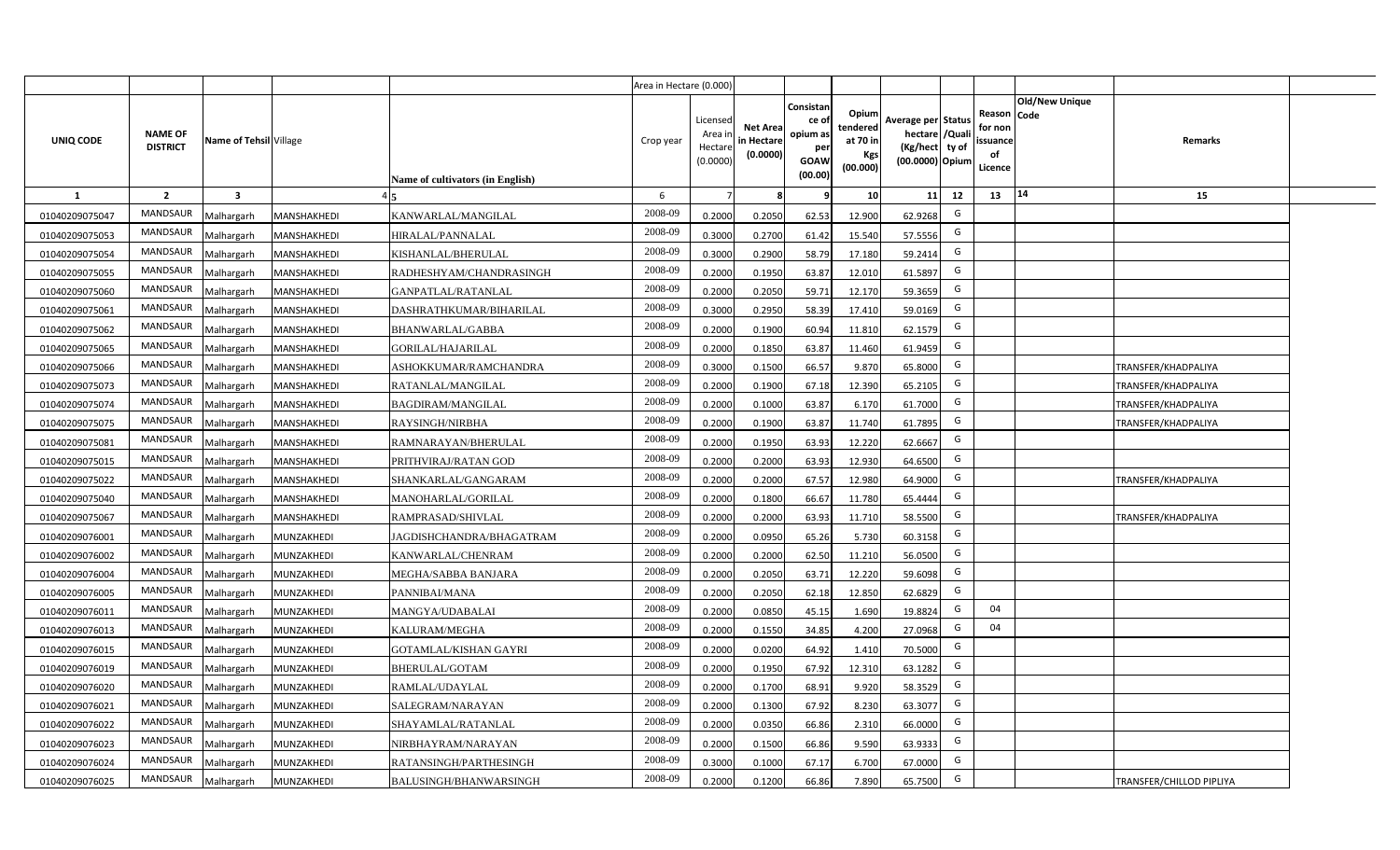|                |                                   |                         |             |                                  | Area in Hectare (0.000) |                                          |                                           |                                                         |                                                         |                                                                           |    |                                                     |                       |                                     |  |
|----------------|-----------------------------------|-------------------------|-------------|----------------------------------|-------------------------|------------------------------------------|-------------------------------------------|---------------------------------------------------------|---------------------------------------------------------|---------------------------------------------------------------------------|----|-----------------------------------------------------|-----------------------|-------------------------------------|--|
| UNIQ CODE      | <b>NAME OF</b><br><b>DISTRICT</b> | Name of Tehsil Village  |             | Name of cultivators (in English) | Crop year               | Licensed<br>Area i<br>Hectar<br>(0.0000) | <b>Net Area</b><br>in Hectare<br>(0.0000) | Consistan<br>ce o<br>opium as<br>per<br>GOAW<br>(00.00) | Opium<br>tendered<br>at 70 in<br><b>Kgs</b><br>(00.000) | Average per Status<br>hectare / Qual<br>(Kg/hect ty of<br>(00.0000) Opium |    | Reason Code<br>for nor<br>issuance<br>of<br>Licence | <b>Old/New Unique</b> | Remarks                             |  |
| 1              | $\overline{2}$                    | $\overline{\mathbf{3}}$ |             |                                  | 6                       |                                          |                                           |                                                         | 10 <sup>1</sup>                                         | 11                                                                        | 12 | 13                                                  | 14                    | 15                                  |  |
| 01040209076029 | <b>MANDSAUR</b>                   | Malhargarh              | MUNZAKHEDI  | BHAGATRAM/JAGANNATH              | 2008-09                 | 0.3000                                   | 0.2600                                    | 66.86                                                   | 16.910                                                  | 65.0385                                                                   | G  |                                                     |                       |                                     |  |
| 01040209076031 | <b>MANDSAUR</b>                   | Malhargarh              | MUNZAKHEDI  | KANEHIYALAL/CHENRAM              | 2008-09                 | 0.2000                                   | 0.1350                                    | 71.51                                                   | 8.880                                                   | 65.7778                                                                   | G  |                                                     |                       |                                     |  |
| 01040209076033 | <b>MANDSAUR</b>                   | Malhargarh              | MUNZAKHEDI  | HARCHAND/UDAYRAM                 | 2008-09                 | 0.2000                                   | 0.1750                                    | 66.86                                                   | 10.830                                                  | 61.8857                                                                   | G  |                                                     |                       |                                     |  |
| 01040209076014 | <b>MANDSAUR</b>                   | Malhargarh              | MUNZAKHEDI  | BAPULAL/CHAINRAM                 | 2008-09                 | 0.2000                                   |                                           |                                                         |                                                         | 0.0000                                                                    |    |                                                     |                       |                                     |  |
| 01040209076007 | <b>MANDSAUR</b>                   | Malhargarh              | MUNZAKHEDI  | CHATARBHUJ/UDA                   | 2008-09                 | 0.2000                                   | 0.1000                                    | 67.17                                                   | 6.640                                                   | 66.4000                                                                   | G  |                                                     |                       |                                     |  |
| 01040209076026 | <b>MANDSAUR</b>                   | Malhargarh              | MUNZAKHEDI  | MADANSINGH/BHANWARSINGH          | 2008-09                 | 0.200                                    | 0.0200                                    | 66.98                                                   | 1.430                                                   | 71.5000                                                                   | G  |                                                     |                       | TRANSFER/CHILLOD PIPLIYA            |  |
| 01040209076008 | <b>MANDSAUR</b>                   | Malhargarh              | MUNZAKHEDI  | KANIRAM/MEGHA                    | 2008-09                 | 0.200                                    | 0.1900                                    | 63.71                                                   | 11.860                                                  | 62.4211                                                                   | G  |                                                     |                       |                                     |  |
| 01040209077008 | <b>MANDSAUR</b>                   | Malhargarh              | NARAYANGARH | DINESHCHANDRA/RAMGOPAL           | 2008-09                 | 0.300                                    | 0.3000                                    | 60.11                                                   | 18.330                                                  | 61.1000                                                                   | G  |                                                     |                       |                                     |  |
| 01040209077009 | <b>MANDSAUR</b>                   | Malhargarh              | NARAYANGARH | DULICHAND/BHAGWAN TELI           | 2008-09                 | 0.3000                                   | 0.3000                                    | 64.25                                                   | 19.510                                                  | 65.0333                                                                   | G  |                                                     |                       |                                     |  |
| 01040209077025 | <b>MANDSAUR</b>                   | Malhargarh              | NARAYANGARH | RAMESHCHANDRA/TULSIRAM           | 2008-09                 | 0.3000                                   | 0.3100                                    | 61.18                                                   | 19.250                                                  | 62.0968                                                                   | G  |                                                     |                       |                                     |  |
| 01040209077038 | <b>MANDSAUR</b>                   | Malhargarh              | NARAYANGARH | KANEHIYALAL/RATANLAL             | 2008-09                 | 0.3000                                   | 0.2050                                    | 62.30                                                   | 12.910                                                  | 62.9756                                                                   | G  |                                                     |                       |                                     |  |
| 01040209077056 | <b>MANDSAUR</b>                   | Malhargarh              | NARAYANGARH | RAMNARAYAN/MULCHAND              | 2008-09                 | 0.3000                                   | 0.2550                                    | 60.11                                                   | 15.080                                                  | 59.1373                                                                   | G  |                                                     |                       |                                     |  |
| 01040209077057 | <b>MANDSAUR</b>                   | Malhargarh              | NARAYANGARH | <b>BABULAL/SITARAM</b>           | 2008-09                 | 0.3000                                   | 0.2950                                    | 66.83                                                   | 19.940                                                  | 67.5932                                                                   | G  |                                                     |                       |                                     |  |
| 01040209077073 | <b>MANDSAUR</b>                   | Malhargarh              | NARAYANGARH | PRABHULAL/DALLA                  | 2008-09                 | 0.2000                                   | 0.1800                                    | 62.85                                                   | 11.350                                                  | 63.0556                                                                   | G  |                                                     |                       |                                     |  |
| 01040209077076 | <b>MANDSAUR</b>                   | Malhargarh              | NARAYANGARH | BABULAL/RAMPRATAP                | 2008-09                 | 0.2000                                   | 0.2000                                    | 64.72                                                   | 13.160                                                  | 65.8000                                                                   | G  |                                                     |                       |                                     |  |
| 01040209077082 | <b>MANDSAUR</b>                   | Malhargarh              | NARAYANGARH | RAMNARAYAN/LAXMAN                | 2008-09                 | 0.3000                                   | 0.3000                                    | 62.85                                                   | 19.080                                                  | 63.6000                                                                   | G  |                                                     |                       |                                     |  |
| 01040209077088 | <b>MANDSAUR</b>                   | Malhargarh              | NARAYANGARH | MOHANLAL/FAKIRCHAND              | 2008-09                 | 0.3000                                   | 0.3000                                    | 32.06                                                   | 18.650                                                  | 62.1667                                                                   | G  |                                                     |                       |                                     |  |
| 01040209077029 | <b>MANDSAUR</b>                   | Malhargarh              | NARAYANGARH | SUKHLAL/ONKARLAL                 | 2008-09                 | 0.200                                    | 0.1900                                    | 69.22                                                   | 12.700                                                  | 66.8421                                                                   | G  |                                                     |                       |                                     |  |
| 01040209077034 | <b>MANDSAUR</b>                   | Malhargarh              | NARAYANGARH | GOPALDAS/JAGDISHCHANDRA          | 2008-09                 | 0.2000                                   | 0.1850                                    | 62.85                                                   | 11.440                                                  | 61.8378                                                                   | G  |                                                     |                       | <b>TRANSFER/BARKHEDA DEV DUNGRI</b> |  |
| 01040209077095 | <b>MANDSAUR</b>                   | Malhargarh              | NARAYANGARH | OMPRAKASH/FAKIRCHNAD             | 2008-09                 | 0.2000                                   | 0.2000                                    | 62.06                                                   | 11.860                                                  | 59.3000                                                                   | G  |                                                     |                       |                                     |  |
| 01040209077026 | <b>MANDSAUR</b>                   | Malhargarh              | NARAYANGARH | GHISIBAI/RADHESHYAM              | 2008-09                 | 0.3000                                   | 0.3050                                    | 62.48                                                   | 18.760                                                  | 61.5082                                                                   | G  |                                                     |                       | <b>TRANSFER/somya</b>               |  |
| 01040209077070 | <b>MANDSAUR</b>                   | Malhargarh              | NARAYANGARH | BHANWARBAI/NANDUBAI              | 2008-09                 | 0.3000                                   | 0.3000                                    | 62.06                                                   | 18.790                                                  | 62.6333                                                                   | G  |                                                     |                       |                                     |  |
| 01040209077097 | <b>MANDSAUR</b>                   | Malhargarh              | NARAYANGARH | KANWARLAL/PANNALAL               | 2008-09                 | 0.2000                                   |                                           |                                                         |                                                         | 0.0000                                                                    | F. |                                                     |                       |                                     |  |
| 01040209077099 | <b>MANDSAUR</b>                   | Malhargarh              | NARAYANGARH | SHRIRAM/NATHU                    | 2008-09                 | 0.3000                                   | 0.2950                                    | 63.10                                                   | 18.440                                                  | 62.5085                                                                   | G  |                                                     |                       |                                     |  |
| 01040209077103 | <b>MANDSAUR</b>                   | Malhargarh              | NARAYANGARH | DULICHAND/UDAYRAM                | 2008-09                 | 0.200                                    | 0.1950                                    | 64.72                                                   | 12.500                                                  | 64.1026                                                                   | G  |                                                     |                       |                                     |  |
| 01040209077104 | <b>MANDSAUR</b>                   | Malhargarh              | NARAYANGARH | JAGDISH/VARDICHAND               | 2008-09                 | 0.300                                    | 0.3000                                    | 62.85                                                   | 19.110                                                  | 63.7000                                                                   | G  |                                                     |                       |                                     |  |
| 01040209077107 | <b>MANDSAUR</b>                   | Malhargarh              | NARAYANGARH | RAMPRASAD/NIRBHAYRAM             | 2008-09                 | 0.300                                    | 0.1800                                    | 66.56                                                   | 12.310                                                  | 68.3889                                                                   | G  |                                                     |                       |                                     |  |
| 01040209077109 | <b>MANDSAUR</b>                   | Malhargarh              | NARAYANGARH | MODIRAM/DEVILAL                  | 2008-09                 | 0.2000                                   | 0.2000                                    | 68.80                                                   | 13.830                                                  | 69.1500                                                                   | G  |                                                     |                       |                                     |  |
| 01040209077071 | <b>MANDSAUR</b>                   | Malhargarh              | NARAYANGARH | DEVBAI/BALKISHAN                 | 2008-09                 | 0.3000                                   | 0.3000                                    | 66.83                                                   | 20.010                                                  | 66.7000                                                                   | G  |                                                     |                       |                                     |  |
| 01040209077116 | <b>MANDSAUR</b>                   | Malhargarh              | NARAYANGARH | RAJMAL/AMBALAL                   | 2008-09                 | 0.3000                                   |                                           |                                                         |                                                         | 0.0000                                                                    | F  |                                                     |                       |                                     |  |
| 01040209077117 | <b>MANDSAUR</b>                   | Malhargarh              | NARAYANGARH | AMBALAL/NATHU                    | 2008-09                 | 0.3000                                   | 0.3000                                    | 66.83                                                   | 20.610                                                  | 68.7000                                                                   | G  |                                                     |                       |                                     |  |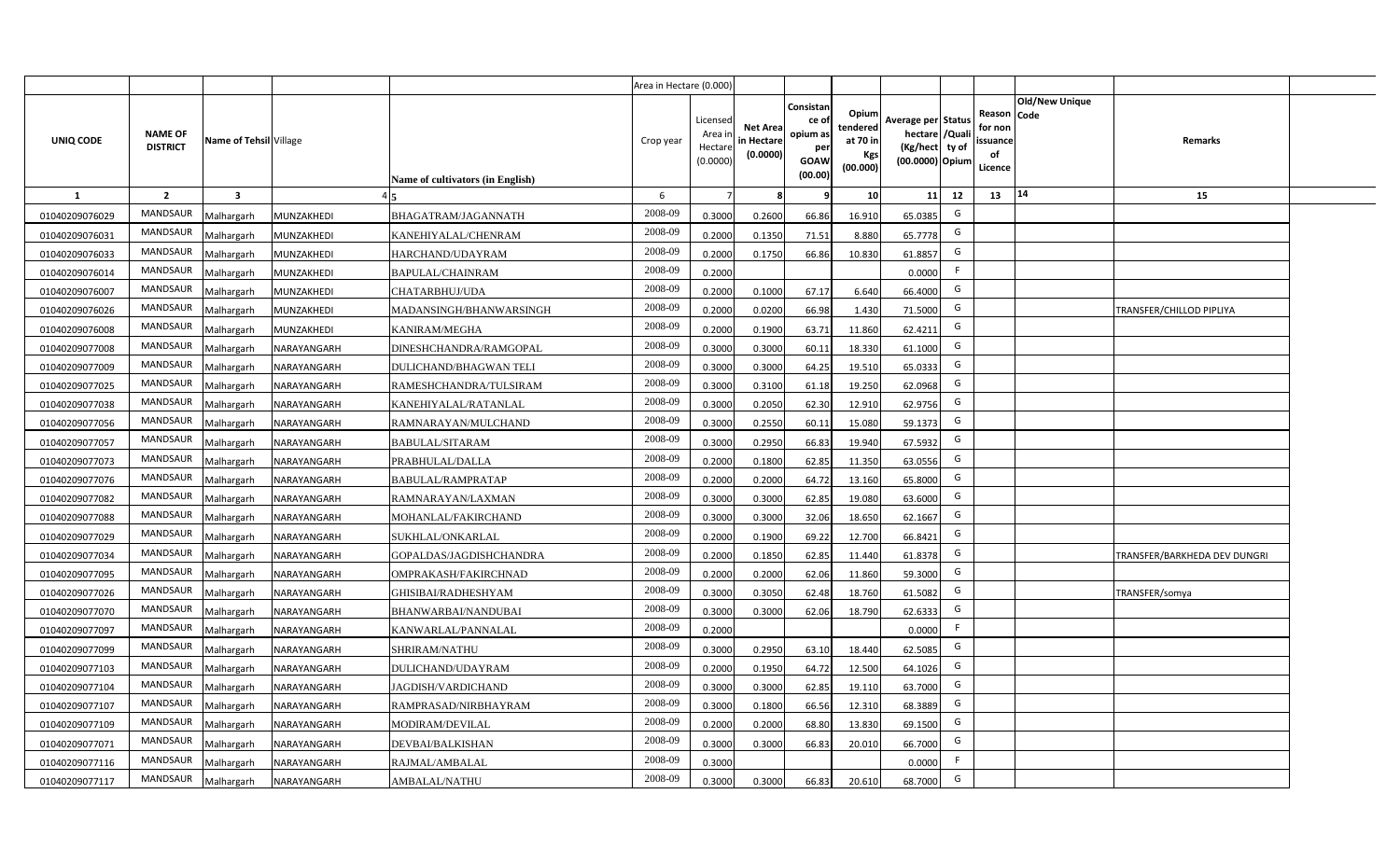|                |                                   |                         |             |                                    | Area in Hectare (0.000) |                                          |                                           |                                                         |                                                         |                                                                           |    |                                                     |                       |         |  |
|----------------|-----------------------------------|-------------------------|-------------|------------------------------------|-------------------------|------------------------------------------|-------------------------------------------|---------------------------------------------------------|---------------------------------------------------------|---------------------------------------------------------------------------|----|-----------------------------------------------------|-----------------------|---------|--|
| UNIQ CODE      | <b>NAME OF</b><br><b>DISTRICT</b> | Name of Tehsil Village  |             | Name of cultivators (in English)   | Crop year               | Licensed<br>Area i<br>Hectar<br>(0.0000) | <b>Net Area</b><br>in Hectare<br>(0.0000) | Consistan<br>ce o<br>opium as<br>per<br>GOAW<br>(00.00) | Opium<br>tendered<br>at 70 in<br><b>Kgs</b><br>(00.000) | Average per Status<br>hectare / Qual<br>(Kg/hect ty of<br>(00.0000) Opium |    | Reason Code<br>for nor<br>issuance<br>of<br>Licence | <b>Old/New Unique</b> | Remarks |  |
| 1              | $\overline{2}$                    | $\overline{\mathbf{3}}$ |             |                                    | 6                       |                                          |                                           |                                                         | 10 <sup>1</sup>                                         | 11                                                                        | 12 | 13                                                  | 14                    | 15      |  |
| 01040209077114 | <b>MANDSAUR</b>                   | Malhargarh              | NARAYANGARH | SHANTILAL/RAGHUNATH                | 2008-09                 | 0.2000                                   | 0.2000                                    | 63.10                                                   | 13.140                                                  | 65.7000                                                                   | G  |                                                     |                       |         |  |
| 01040209077111 | <b>MANDSAUR</b>                   | Malhargarh              | NARAYANGARH | BALMUKUNAD/KACHRU                  | 2008-09                 | 0.2000                                   | 0.2000                                    | 63.80                                                   | 14.040                                                  | 70.2000                                                                   | G  |                                                     |                       |         |  |
| 01040209077108 | <b>MANDSAUR</b>                   | Malhargarh              | NARAYANGARH | CHENRAM/JAGANNATH                  | 2008-09                 | 0.2000                                   | 0.1450                                    | 63.10                                                   | 9.600                                                   | 66.2069                                                                   | G  |                                                     |                       |         |  |
| 01040209077106 | <b>MANDSAUR</b>                   | Malhargarh              | NARAYANGARH | KAUSHALYABAI/BADRILAL              | 2008-09                 | 0.3000                                   | 0.2950                                    | 62.85                                                   | 19.020                                                  | 64.4746                                                                   | G  |                                                     |                       |         |  |
| 01040209077098 | <b>MANDSAUR</b>                   | Malhargarh              | NARAYANGARH | RAMESHCHAND/MANGILAL               | 2008-09                 | 0.2000                                   | 0.2050                                    | 63.10                                                   | 13.090                                                  | 63.8537                                                                   | G  |                                                     |                       |         |  |
| 01040209077040 | <b>MANDSAUR</b>                   | Malhargarh              | NARAYANGARH | PRABHULAL/UDAYRAM                  | 2008-09                 | 0.300                                    | 0.3000                                    | 63.51                                                   | 19.220                                                  | 64.0667                                                                   | G  |                                                     |                       |         |  |
| 01040209077128 | <b>MANDSAUR</b>                   | Malhargarh              | NARAYANGARH | HUKMICHAND/DEVILAL                 | 2008-09                 | 0.300                                    | 0.2900                                    | 68.80                                                   | 19.910                                                  | 68.6552                                                                   | G  |                                                     |                       |         |  |
| 01040209077041 | <b>MANDSAUR</b>                   | Malhargarh              | NARAYANGARH | AMBALAL/PRABHULAL                  | 2008-09                 | 0.300                                    | 0.3050                                    | 63.51                                                   | 4.920                                                   | 16.1311                                                                   | G  | 04                                                  |                       |         |  |
| 01040209077037 | MANDSAUR                          | Malhargarh              | NARAYANGARH | ONKARIBAI/BHERULAL                 | 2008-09                 | 0.3000                                   | 0.3150                                    | 50.22                                                   | 11.120                                                  | 35.3016                                                                   | G  | 04                                                  |                       |         |  |
| 01040209077131 | <b>MANDSAUR</b>                   | Malhargarh              | NARAYANGARH | DEVILAL/NANDRAM                    | 2008-09                 | 0.2000                                   | 0.2000                                    | 64.72                                                   | 13.230                                                  | 66.1500                                                                   | G  |                                                     |                       |         |  |
| 01040209077059 | MANDSAUR                          | Malhargarh              | NARAYANGARH | MOHANLAL/RADHAKISHAN               | 2008-09                 | 0.2000                                   | 0.1900                                    | 63.51                                                   | 11.990                                                  | 63.1053                                                                   | G  |                                                     |                       |         |  |
| 01040209077130 | <b>MANDSAUR</b>                   | Malhargarh              | NARAYANGARH | KISHORKUMAR/BHUVANISHANKAR/SITABAI | 2008-09                 | 0.2000                                   | 0.2000                                    | 66.83                                                   | 13.540                                                  | 67.7000                                                                   | G  |                                                     |                       |         |  |
| 01040209077127 | <b>MANDSAUR</b>                   | Malhargarh              | NARAYANGARH | RAMKANYABAI/BHERULAL               | 2008-09                 | 0.2000                                   | 0.2000                                    | 68.80                                                   | 13.100                                                  | 65.5000                                                                   | G  |                                                     |                       |         |  |
| 01040209077125 | <b>MANDSAUR</b>                   | Malhargarh              | NARAYANGARH | HIRALAL/MANGILAL                   | 2008-09                 | 0.2000                                   | 0.1950                                    | 64.72                                                   | 12.740                                                  | 65.3333                                                                   | G  |                                                     |                       |         |  |
| 01040209077124 | <b>MANDSAUR</b>                   | Malhargarh              | NARAYANGARH | RADHEYSHYAM/MANGILAL               | 2008-09                 | 0.2000                                   | 0.2000                                    | 68.80                                                   | 14.020                                                  | 70.1000                                                                   | G  |                                                     |                       |         |  |
| 01040209077123 | MANDSAUR                          | Malhargarh              | NARAYANGARH | VEJANTIBAI/MOHANLAL                | 2008-09                 | 0.2000                                   |                                           |                                                         |                                                         | 0.0000                                                                    | F. |                                                     |                       |         |  |
| 01040209077132 | <b>MANDSAUR</b>                   | Malhargarh              | NARAYANGARH | KANEHIYALAL/MANGILAL               | 2008-09                 | 0.2000                                   | 0.1500                                    | 66.63                                                   | 10.190                                                  | 67.9333                                                                   | G  |                                                     |                       |         |  |
| 01040209077133 | <b>MANDSAUR</b>                   | Malhargarh              | NARAYANGARH | RAMNIVAS/RAMPRASAD                 | 2008-09                 | 0.200                                    | 0.2000                                    | 64.05                                                   | 13.080                                                  | 65.4000                                                                   | G  |                                                     |                       |         |  |
| 01040209077011 | <b>MANDSAUR</b>                   | Malhargarh              | NARAYANGARH | MOHANLAL/BHAGCHAND                 | 2008-09                 | 0.2000                                   | 0.1850                                    | 66.63                                                   | 12.680                                                  | 68.5405                                                                   | G  |                                                     |                       |         |  |
| 01040209077134 | <b>MANDSAUR</b>                   | Malhargarh              | NARAYANGARH | SUHAGBAI/BHUVAN                    | 2008-09                 | 0.3000                                   | 0.3050                                    | 63.51                                                   | 19.630                                                  | 64.3607                                                                   | G  |                                                     |                       |         |  |
| 01040209077014 | <b>MANDSAUR</b>                   | Malhargarh              | NARAYANGARH | VARDICHAND/RADHAKISHAN             | 2008-09                 | 0.3000                                   | 0.1500                                    | 64.72                                                   | 9.900                                                   | 66.0000                                                                   | G  |                                                     |                       |         |  |
| 01040209077136 | <b>MANDSAUR</b>                   | Malhargarh              | NARAYANGARH | PRABHULAL/PYARCHAND                | 2008-09                 | 0.2000                                   | 0.2000                                    | 61.30                                                   | 12.350                                                  | 61.7500                                                                   | G  |                                                     |                       |         |  |
| 01040209077047 | <b>MANDSAUR</b>                   | Malhargarh              | NARAYANGARH | PRATAPSINGH/SARDARSINGH            | 2008-09                 | 0.2000                                   | 0.1850                                    | 66.63                                                   | 12.380                                                  | 66.9189                                                                   | G  |                                                     |                       |         |  |
| 01040209077140 | <b>MANDSAUR</b>                   | Malhargarh              | NARAYANGARH | RAJENDRA/BALMUKUNAND               | 2008-09                 | 0.200                                    | 0.2000                                    | 63.51                                                   | 12.870                                                  | 64.3500                                                                   | G  |                                                     |                       |         |  |
| 01040209077141 | <b>MANDSAUR</b>                   | Malhargarh              | NARAYANGARH | SHAITANSINGH/VIJAYSINGH            | 2008-09                 | 0.200                                    | 0.1950                                    | 69.22                                                   | 14.030                                                  | 71.9487                                                                   | G  |                                                     |                       |         |  |
| 01040209077142 | <b>MANDSAUR</b>                   | Malhargarh              | NARAYANGARH | PRATAPSINGH/KISHANSINGH            | 2008-09                 | 0.200                                    | 0.1750                                    | 64.72                                                   | 11.610                                                  | 66.3429                                                                   | G  |                                                     |                       |         |  |
| 01040209077033 | <b>MANDSAUR</b>                   | Malhargarh              | NARAYANGARH | GANGARAM/NATHU                     | 2008-09                 | 0.2000                                   |                                           |                                                         |                                                         | 0.0000                                                                    |    |                                                     |                       |         |  |
| 01040209077147 | <b>MANDSAUR</b>                   | Malhargarh              | NARAYANGARH | KARANSINGH/KALUSINGH               | 2008-09                 | 0.2000                                   | 0.1900                                    | 66.83                                                   | 13.200                                                  | 69.4737                                                                   | G  |                                                     |                       |         |  |
| 01040209077148 | <b>MANDSAUR</b>                   | Malhargarh              | NARAYANGARH | DHAPUBAI/MOTILAL                   | 2008-09                 | 0.2000                                   | 0.2100                                    | 63.10                                                   | 13.220                                                  | 62.9524                                                                   | G  |                                                     |                       |         |  |
| 01040209077048 | <b>MANDSAUR</b>                   | Malhargarh              | NARAYANGARH | SATYANARAYAN/DEVILAL               | 2008-09                 | 0.2000                                   | 0.1950                                    | 64.05                                                   | 12.970                                                  | 66.5128                                                                   | G  |                                                     |                       |         |  |
| 01040209077150 | <b>MANDSAUR</b>                   | Malhargarh              | NARAYANGARH | KACHRU/GANGARAM                    | 2008-09                 | 0.2000                                   | 0.2000                                    | 63.50                                                   | 11.920                                                  | 59.6000                                                                   | G  |                                                     | 01040209104017        |         |  |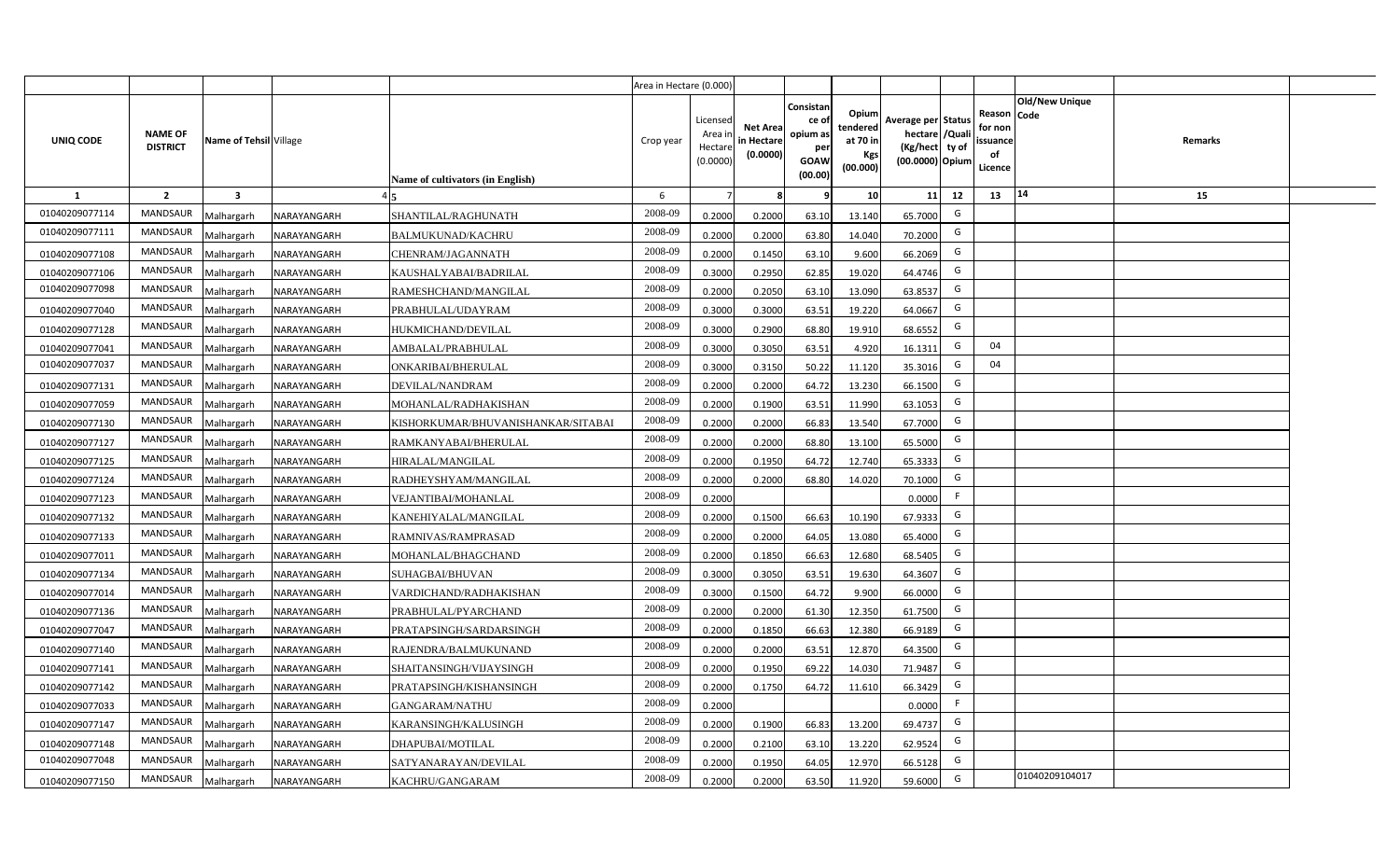|                |                                   |                         |                 |                                  | Area in Hectare (0.000) |                                           |                                           |                                                                 |                                                  |                                                                            |                                                    |                       |         |  |
|----------------|-----------------------------------|-------------------------|-----------------|----------------------------------|-------------------------|-------------------------------------------|-------------------------------------------|-----------------------------------------------------------------|--------------------------------------------------|----------------------------------------------------------------------------|----------------------------------------------------|-----------------------|---------|--|
| UNIQ CODE      | <b>NAME OF</b><br><b>DISTRICT</b> | Name of Tehsil Village  |                 | Name of cultivators (in English) | Crop year               | Licensed<br>Area i<br>Hectare<br>(0.0000) | <b>Net Area</b><br>in Hectare<br>(0.0000) | Consistan<br>ce of<br>opium as<br>per<br><b>GOAW</b><br>(00.00) | Opium<br>tendered<br>at 70 in<br>Kgs<br>(00.000) | Average per Status<br>hectare / Quali<br>(Kg/hect ty of<br>(00.0000) Opium | Reason Code<br>for non<br>ssuance<br>of<br>Licence | <b>Old/New Unique</b> | Remarks |  |
| $\mathbf{1}$   | $\overline{2}$                    | $\overline{\mathbf{3}}$ |                 |                                  | 6                       | $\overline{7}$                            | 8                                         | 9                                                               | 10 <sup>1</sup>                                  | 11<br>12                                                                   | 13                                                 | 14                    | 15      |  |
| 01040209077149 | MANDSAUR                          | Malhargarh              | NARAYANGARH     | KARULAL/MATHURALAL               | 2008-09                 | 0.2000                                    | 0.2050                                    | 62.55                                                           | 12.710                                           | G<br>62.0000                                                               |                                                    | 01040209123047        |         |  |
| 01040209078001 | <b>MANDSAUR</b>                   | <b>Aalhargarh</b>       | PIPLIYAVISHNIYA | <b>BHULIBAI/SHANTILAL</b>        | 2008-09                 | 0.2000                                    | 0.1850                                    | 67.59                                                           | 12.850                                           | G<br>69.4595                                                               |                                                    |                       |         |  |
| 01040209078004 | MANDSAUR                          | Malhargarh              | PIPLIYAVISHNIYA | RAMESHCHAND/ASHARAM              | 2008-09                 | 0.3000                                    | 0.2100                                    | 63.20                                                           | 13.590                                           | G<br>64.7143                                                               |                                                    |                       |         |  |
| 01040209078006 | <b>MANDSAUR</b>                   | Vlalhargarh             | PIPLIYAVISHNIYA | RADHESHYAM/BHERULAL/NANDUBAI     | 2008-09                 | 0.3000                                    | 0.2950                                    | 63.97                                                           | 19.040                                           | G<br>64.5424                                                               |                                                    |                       |         |  |
| 01040209078007 | <b>MANDSAUR</b>                   | Malhargarh              | PIPLIYAVISHNIYA | KACHRULAL/MOHANLAL               | 2008-09                 | 0.3000                                    | 0.2000                                    | 65.01                                                           | 12.900                                           | G<br>64.5000                                                               |                                                    |                       |         |  |
| 01040209078009 | <b>MANDSAUR</b>                   | Malhargarh              | PIPLIYAVISHNIYA | RAJARAM/ONKARLAL                 | 2008-09                 | 0.3000                                    | 0.2750                                    | 65.18                                                           | 17.740                                           | G<br>64.5091                                                               |                                                    |                       |         |  |
| 01040209078011 | <b>MANDSAUR</b>                   | Malhargarh              | PIPLIYAVISHNIYA | NARAYAN/NATHU BALAI              | 2008-09                 | 0.3000                                    | 0.2550                                    | 65.60                                                           | 15.640                                           | G<br>61.3333                                                               |                                                    |                       |         |  |
| 01040209078013 | <b>MANDSAUR</b>                   | Malhargarh              | PIPLIYAVISHNIYA | AMBALA/BHERULAL                  | 2008-09                 | 0.3000                                    | 0.2900                                    | 57.44                                                           | 6.620                                            | G<br>22.8276                                                               | 04                                                 |                       |         |  |
| 01040209078016 | <b>MANDSAUR</b>                   | Malhargarh              | PIPLIYAVISHNIYA | KANYABAI/RAMCHANDRA              | 2008-09                 | 0.2000                                    | 0.1800                                    | 65.60                                                           | 11.940                                           | G<br>66.3333                                                               |                                                    |                       |         |  |
| 01040209078018 | <b>MANDSAUR</b>                   | Malhargarh              | PIPLIYAVISHNIYA | RAMLAL/NARAYAN                   | 2008-09                 | 0.2000                                    | 0.2000                                    | 62.80                                                           | 12.770                                           | G<br>63.8500                                                               |                                                    |                       |         |  |
| 01040209078028 | MANDSAUR                          | Malhargarh              | PIPLIYAVISHNIYA | NARAYAN/CHUNNILAL                | 2008-09                 | 0.2000                                    | 0.1950                                    | 67.59                                                           | 12.550                                           | G<br>64.3590                                                               |                                                    |                       |         |  |
| 01040209078032 | <b>MANDSAUR</b>                   | Malhargarh              | PIPLIYAVISHNIYA | RADHESHYAM/KACHRU                | 2008-09                 | 0.2000                                    | 0.2000                                    | 65.60                                                           | 12.520                                           | G<br>62.6000                                                               |                                                    |                       |         |  |
| 01040209078035 | MANDSAUR                          | Malhargarh              | PIPLIYAVISHNIYA | RODULAL/RAMPRATAP                | 2008-09                 | 0.3000                                    | 0.2700                                    | 67.59                                                           | 17.460                                           | G<br>64.6667                                                               |                                                    |                       |         |  |
| 01040209078043 | <b>MANDSAUR</b>                   | Malhargarh              | PIPLIYAVISHNIYA | RAMCHANDRA/BHERULAL              | 2008-09                 | 0.3000                                    | 0.2850                                    | 62.80                                                           | 17.430                                           | G<br>61.1579                                                               |                                                    |                       |         |  |
| 01040209078048 | <b>MANDSAUR</b>                   | Malhargarh              | PIPLIYAVISHNIYA | NAGESHWAR/MANGILAL               | 2008-09                 | 0.2000                                    | 0.2050                                    | 66.41                                                           | 12.710                                           | G<br>62.0000                                                               |                                                    |                       |         |  |
| 01040209078063 | <b>MANDSAUR</b>                   | Malhargarh              | PIPLIYAVISHNIYA | KAILASHCHAND/RAMLAL              | 2008-09                 | 0.3000                                    | 0.2800                                    | 62.80                                                           | 15.270                                           | G<br>54.5357                                                               |                                                    |                       |         |  |
| 01040209078066 | <b>MANDSAUR</b>                   | Malhargarh              | PIPLIYAVISHNIYA | <b>BAGDIRAM/BOTLAL</b>           | 2008-09                 | 0.2000                                    |                                           |                                                                 |                                                  | F<br>0.0000                                                                |                                                    |                       |         |  |
| 01040209078068 | <b>MANDSAUR</b>                   | Malhargarh              | PIPLIYAVISHNIYA | KANWARLAL/BHERULAL               | 2008-09                 | 0.3000                                    | 0.2950                                    | 67.59                                                           | 19.440                                           | G<br>65.8983                                                               |                                                    |                       |         |  |
| 01040209078070 | <b>MANDSAUR</b>                   | Malhargarh              | PIPLIYAVISHNIYA | SATYANARAYAN/RAMLAL              | 2008-09                 | 0.3000                                    | 0.2000                                    | 65.60                                                           | 12.610                                           | G<br>63.0500                                                               |                                                    |                       |         |  |
| 01040209078085 | <b>MANDSAUR</b>                   | Malhargarh              | PIPLIYAVISHNIYA | SHANKARLAL/BHURA                 | 2008-09                 | 0.3000                                    | 0.2850                                    | 60.78                                                           | 17.170                                           | G<br>60.2456                                                               |                                                    |                       |         |  |
| 01040209078093 | MANDSAUR                          | Malhargarh              | PIPLIYAVISHNIYA | KAILASHCHANDRA/BAGDIRAM          | 2008-09                 | 0.2000                                    | 0.1850                                    | 62.80                                                           | 11.640                                           | G<br>62.9189                                                               |                                                    |                       |         |  |
| 01040209078095 | <b>MANDSAUR</b>                   | Malhargarh              | PIPLIYAVISHNIYA | GOPAL/RAJARAM                    | 2008-09                 | 0.2000                                    | 0.1850                                    | 64.41                                                           | 12.280                                           | G<br>66.3784                                                               |                                                    |                       |         |  |
| 01040209078083 | <b>MANDSAUR</b>                   | Malhargarh              | PIPLIYAVISHNIYA | RAMLAL/BHAGIRATH                 | 2008-09                 | 0.2000                                    | 0.2000                                    | 64.11                                                           | 13.270                                           | G<br>66.3500                                                               |                                                    |                       |         |  |
| 01040209078072 | MANDSAUR                          | Malhargarh              | PIPLIYAVISHNIYA | <b>VIDHYABAI/DINESH</b>          | 2008-09                 | 0.2000                                    | 0.1900                                    | 60.47                                                           | 12.200                                           | G<br>64.2105                                                               |                                                    |                       |         |  |
| 01040209078027 | <b>MANDSAUR</b>                   | Malhargarh              | PIPLIYAVISHNIYA | <b>SHRILAL/NATHU</b>             | 2008-09                 | 0.2000                                    | 0.1850                                    | 63.26                                                           | 11.970                                           | G<br>64.7027                                                               |                                                    |                       |         |  |
| 01040209078015 | MANDSAUR                          | Malhargarh              | PIPLIYAVISHNIYA | AVANTIBAI/KACHRULAL              | 2008-09                 | 0.2000                                    | 0.1950                                    | 66.41                                                           | 12.850                                           | G<br>65.8974                                                               |                                                    |                       |         |  |
| 01040209078042 | MANDSAUR                          | Malhargarh              | PIPLIYAVISHNIYA | GHANSHYAM/SHANKARLAL             | 2008-09                 | 0.3000                                    | 0.2000                                    | 57.72                                                           | 11.520                                           | G<br>57.6000                                                               |                                                    |                       |         |  |
| 01040209078044 | MANDSAUR                          | Malhargarh              | PIPLIYAVISHNIYA | RAMESHCHANDRA/KACHRU NAI         | 2008-09                 | 0.2000                                    | 0.2000                                    | 65.60                                                           | 13.500                                           | G<br>67.5000                                                               |                                                    |                       |         |  |
| 01040209078049 | MANDSAUR                          | Malhargarh              | PIPLIYAVISHNIYA | SAJJANLAL/MAYARAM                | 2008-09                 | 0.2000                                    | 0.1750                                    | 63.75                                                           | 10.740                                           | G<br>61.3714                                                               |                                                    |                       |         |  |
| 01040209078055 | MANDSAUR                          | Malhargarh              | PIPLIYAVISHNIYA | SHIVLAL/BADRILAL                 | 2008-09                 | 0.2000                                    | 0.1900                                    | 61.79                                                           | 12.000                                           | G<br>63.1579                                                               |                                                    |                       |         |  |
| 01040209078040 | MANDSAUR                          | Malhargarh              | PIPLIYAVISHNIYA | LILABAI/BABULAL                  | 2008-09                 | 0.2000                                    | 0.1900                                    | 69.19                                                           | 13.370                                           | G<br>70.3684                                                               |                                                    |                       |         |  |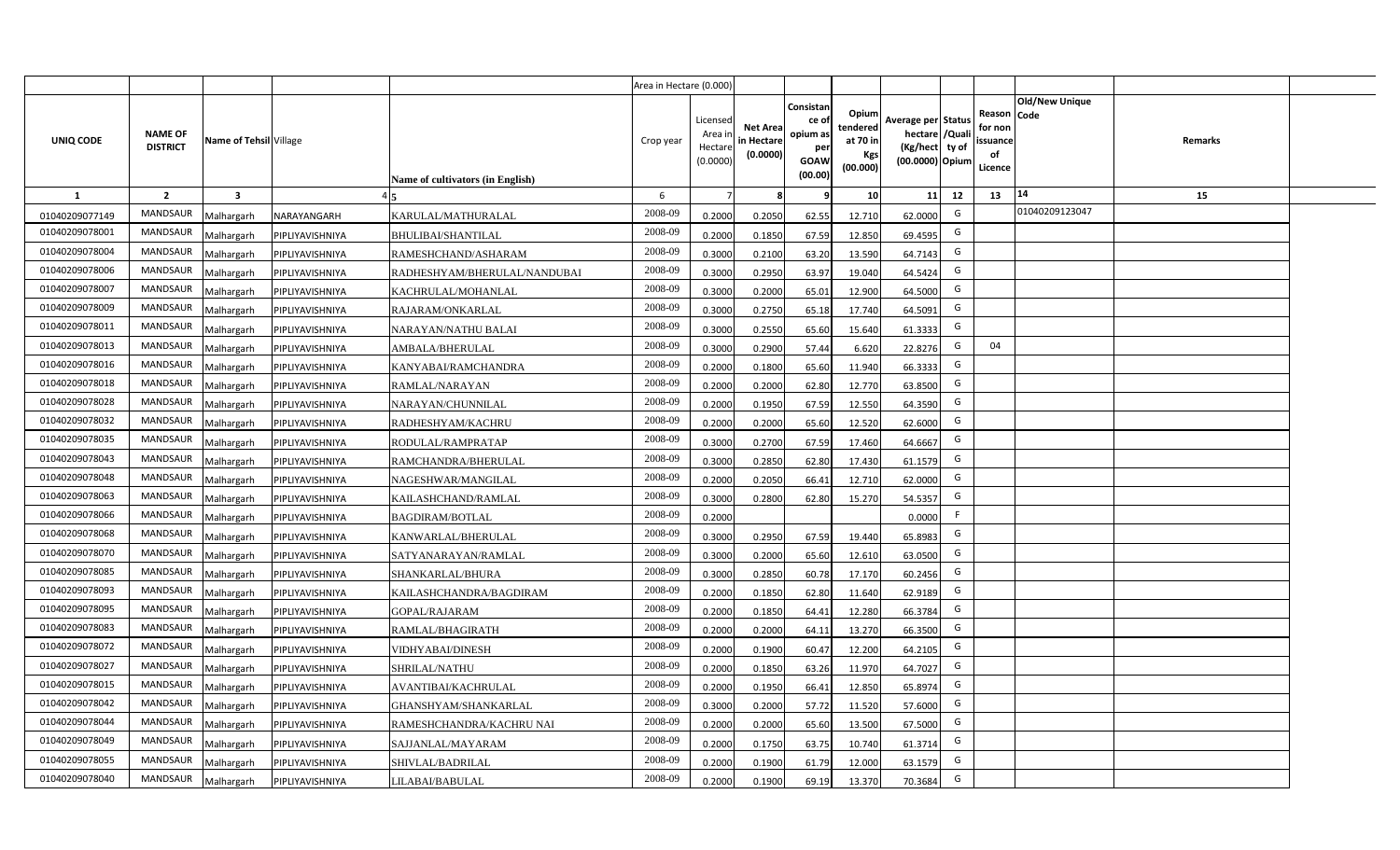|                |                                   |                         |                 |                                  | Area in Hectare (0.000) |                                            |                                           |                                                                |                                                  |                                                                            |     |                                                                             |         |  |
|----------------|-----------------------------------|-------------------------|-----------------|----------------------------------|-------------------------|--------------------------------------------|-------------------------------------------|----------------------------------------------------------------|--------------------------------------------------|----------------------------------------------------------------------------|-----|-----------------------------------------------------------------------------|---------|--|
| UNIQ CODE      | <b>NAME OF</b><br><b>DISTRICT</b> | Name of Tehsil Village  |                 | Name of cultivators (in English) | Crop year               | Licensed<br>Area in<br>Hectare<br>(0.0000) | <b>Net Area</b><br>in Hectare<br>(0.0000) | Consistar<br>ce o<br>opium as<br>per<br><b>GOAW</b><br>(00.00) | Opium<br>tendered<br>at 70 in<br>Kgs<br>(00.000) | Average per Status<br>hectare / Quali<br>(Kg/hect ty of<br>(00.0000) Opium |     | <b>Old/New Unique</b><br>Reason Code<br>for non<br>ssuance<br>of<br>Licence | Remarks |  |
| <b>1</b>       | $\overline{2}$                    | $\overline{\mathbf{3}}$ |                 |                                  | 6                       | $\overline{7}$                             | -8                                        | ٩                                                              | 10                                               | 11                                                                         | 12  | 14<br>13                                                                    | 15      |  |
| 01040209078071 | <b>MANDSAUR</b>                   | <b>Aalhargarh</b>       | PIPLIYAVISHNIYA | BHAGWATIBAI/BADRILAL             | 2008-09                 | 0.2000                                     | 0.2000                                    | 66.41                                                          | 13.300                                           | 66.5000                                                                    | G   |                                                                             |         |  |
| 01040209078088 | <b>MANDSAUR</b>                   | <b>Malhargarh</b>       | PIPLIYAVISHNIYA | KRISHNASHANKAR/PRABHULAL         | 2008-09                 | 0.2000                                     | 0.1950                                    | 62.80                                                          | 11.550                                           | 59.2308                                                                    | G   |                                                                             |         |  |
| 01040209079003 | <b>MANDSAUR</b>                   | <b>Malhargarh</b>       | SOMYA           | BHAGATRAM/JADAOCHAND             | 2008-09                 | 0.2000                                     |                                           |                                                                |                                                  | 0.0000                                                                     | -F. |                                                                             |         |  |
| 01040209079010 | <b>MANDSAUR</b>                   | <b>Malhargarh</b>       | SOMYA           | RAMSINGH/SOBHAGSINGH             | 2008-09                 | 0.2000                                     | 0.1950                                    | 61.97                                                          | 12.420                                           | 63.6923                                                                    | G   |                                                                             |         |  |
| 01040209079017 | <b>MANDSAUR</b>                   | <b>Malhargarh</b>       | SOMYA           | <b>RAMLAL/RANCHOD</b>            | 2008-09                 | 0.2000                                     | 0.1850                                    | 60.16                                                          | 11.210                                           | 60.5946                                                                    | G   |                                                                             |         |  |
| 01040209079029 | <b>MANDSAUR</b>                   | <b>Malhargarh</b>       | SOMYA           | CHANDABAI/KANWARLAL              | 2008-09                 | 0.2000                                     | 0.2000                                    | 60.16                                                          | 12.080                                           | 60.4000                                                                    | G   |                                                                             |         |  |
| 01040209079031 | MANDSAUR                          | <b>Malhargarh</b>       | SOMYA           | BHARATSINGH/BALWANTSINGH         | 2008-09                 | 0.2000                                     | 0.1950                                    | 61.97                                                          | 12.900                                           | 66.1538                                                                    | G   |                                                                             |         |  |
| 01040209079032 | <b>MANDSAUR</b>                   | <b>Malhargarh</b>       | SOMYA           | KANWARLAL/BHUVANIRAM             | 2008-09                 | 0.2000                                     | 0.2000                                    | 60.16                                                          | 12.450                                           | 62.2500                                                                    | G   |                                                                             |         |  |
| 01040209079033 | <b>MANDSAUR</b>                   | <b>Malhargarh</b>       | SOMYA           | GOPALKRISHN/PRABHULAL            | 2008-09                 | 0.2000                                     | 0.2000                                    | 60.16                                                          | 12.270                                           | 61.3500                                                                    | G   |                                                                             |         |  |
| 01040209079036 | <b>MANDSAUR</b>                   | <b>Malhargarh</b>       | SOMYA           | DALPATSINGH/BHAGIRATHSINGH       | 2008-09                 | 0.2000                                     | 0.1750                                    | 62.19                                                          | 11.150                                           | 63.7143                                                                    | G   |                                                                             |         |  |
| 01040209079037 | <b>MANDSAUR</b>                   | <b>Malhargarh</b>       | SOMYA           | KARUSINGH/MANGUSINGH             | 2008-09                 | 0.3000                                     | 0.2700                                    | 62.97                                                          | 16.590                                           | 61.4444                                                                    | G   |                                                                             |         |  |
| 01040209079038 | <b>MANDSAUR</b>                   | <b>Malhargarh</b>       | SOMYA           | KAMALSINGH/RAMSINGH              | 2008-09                 | 0.2000                                     | 0.2000                                    | 65.11                                                          | 13.360                                           | 66.8000                                                                    | G   |                                                                             |         |  |
| 01040209079039 | <b>MANDSAUR</b>                   | <b>Malhargarh</b>       | SOMYA           | BHERUSINGH/MANGUSINGH            | 2008-09                 | 0.3000                                     | 0.2850                                    | 57.97                                                          | 16.860                                           | 59.1579                                                                    | G   |                                                                             |         |  |
| 01040209079040 | <b>MANDSAUR</b>                   | <b>Malhargarh</b>       | SOMYA           | SARVANSINGH/MANGUSINGH           | 2008-09                 | 0.2000                                     | 0.2050                                    | 65.21                                                          | 13.290                                           | 64.8293                                                                    | G   |                                                                             |         |  |
| 01040209079041 | <b>MANDSAUR</b>                   | Malhargarh              | SOMYA           | NEPALKUNWAR/KISHANSINGH          | 2008-09                 | 0.3000                                     | 0.3100                                    | 63.08                                                          | 19.870                                           | 64.0968                                                                    | G   |                                                                             |         |  |
| 01040209079042 | <b>MANDSAUR</b>                   | Malhargarh              | SOMYA           | LALSINGH/MANGUSINGH              | 2008-09                 | 0.2000                                     |                                           |                                                                |                                                  | 0.0000                                                                     | F   |                                                                             |         |  |
| 01040209079046 | MANDSAUR                          | <b>Malhargarh</b>       | SOMYA           | SHYAMKUNWAR/HAMERIBAI            | 2008-09                 | 0.2000                                     | 0.1000                                    | 64.13                                                          | 6.840                                            | 68.4000                                                                    | G   |                                                                             |         |  |
| 01040209079049 | <b>MANDSAUR</b>                   | <b>Malhargarh</b>       | SOMYA           | BHANWARLAL/BHERULAL              | 2008-09                 | 0.2000                                     | 0.2000                                    | 64.13                                                          | 4.950                                            | 24.7500                                                                    | G   | 04                                                                          |         |  |
| 01040209079050 | MANDSAUR                          | <b>Malhargarh</b>       | SOMYA           | RADHESHYAM/MANGILAL              | 2008-09                 | 0.2000                                     | 0.2000                                    | 64.27                                                          | 12.760                                           | 63.8000                                                                    | G   |                                                                             |         |  |
| 01040209079056 | <b>MANDSAUR</b>                   | <b>Malhargarh</b>       | SOMYA           | BAPULAL/RADHAKISHAN              | 2008-09                 | 0.2000                                     | 0.2000                                    | 65.11                                                          | 12.960                                           | 64.8000                                                                    | G   |                                                                             |         |  |
| 01040209079057 | <b>MANDSAUR</b>                   | <b>Malhargarh</b>       | SOMYA           | MUNNALAL/BHANWARLAL              | 2008-09                 | 0.2000                                     | 0.2000                                    | 64.13                                                          | 13.180                                           | 65.9000                                                                    | G   |                                                                             |         |  |
| 01040209079058 | <b>MANDSAUR</b>                   | <b>Malhargarh</b>       | SOMYA           | CHENRAM/RADHAKISHAN              | 2008-09                 | 0.2000                                     | 0.2000                                    | 63.21                                                          | 11.850                                           | 59.2500                                                                    | G   |                                                                             |         |  |
| 01040209079060 | MANDSAUR                          | <b>Malhargarh</b>       | SOMYA           | RANJITSINGH/RAMSINGH             | 2008-09                 | 0.2000                                     | 0.2000                                    | 64.13                                                          | 13.150                                           | 65.7500                                                                    | G   |                                                                             |         |  |
| 01040209079068 | <b>MANDSAUR</b>                   | <b>Aalhargarh</b>       | SOMYA           | FAKIRCHAND/NATHU                 | 2008-09                 | 0.2000                                     | 0.2000                                    | 62.46                                                          | 12.290                                           | 61.4500                                                                    | G   |                                                                             |         |  |
| 01040209079069 | <b>MANDSAUR</b>                   | <b>Malhargarh</b>       | SOMYA           | LAXMINARAYAN/VARDICHAND          | 2008-09                 | 0.2000                                     | 0.2050                                    | 58.25                                                          | 12.120                                           | 59.1220                                                                    | G   |                                                                             |         |  |
| 01040209079028 | <b>MANDSAUR</b>                   | <b>Malhargarh</b>       | SOMYA           | GANUKUNWAR/RAGHUVIRSINGH         | 2008-09                 | 0.2000                                     | 0.2000                                    | 64.13                                                          | 12.950                                           | 64.7500                                                                    | G   |                                                                             |         |  |
| 01040209079025 | <b>MANDSAUR</b>                   | <b>Malhargarh</b>       | SOMYA           | KANEHIALAL/JAGANNATH             | 2008-09                 | 0.3000                                     | 0.2950                                    | 62.83                                                          | 18.740                                           | 63.5254                                                                    | G   |                                                                             |         |  |
| 01040209079016 | <b>MANDSAUR</b>                   | <b>Malhargarh</b>       | SOMYA           | HIRALAL/RANCHOD BALAI            | 2008-09                 | 0.2000                                     | 0.2000                                    | 59.43                                                          | 11.440                                           | 57.2000                                                                    | G   |                                                                             |         |  |
| 01040209079078 | MANDSAUR                          | <b>Malhargarh</b>       | SOMYA           | KANEHIALAL/BHERULAL              | 2008-09                 | 0.2000                                     | 0.2000                                    | 65.11                                                          | 12.440                                           | 62.2000                                                                    | G   |                                                                             |         |  |
| 01040209079085 | <b>MANDSAUR</b>                   | <b>Malhargarh</b>       | SOMYA           | CHENRAM/MANGILAL DIVANIYA        | 2008-09                 | 0.2000                                     | 0.2050                                    | 56.75                                                          | 11.940                                           | 58.2439                                                                    | G   |                                                                             |         |  |
| 01040209079086 | MANDSAUR                          | Malhargarh              | SOMYA           | AASHARAM/GOBAR                   | 2008-09                 | 0.2000                                     | 0.2000                                    | 63.21                                                          | 12.420                                           | 62.1000                                                                    | G   |                                                                             |         |  |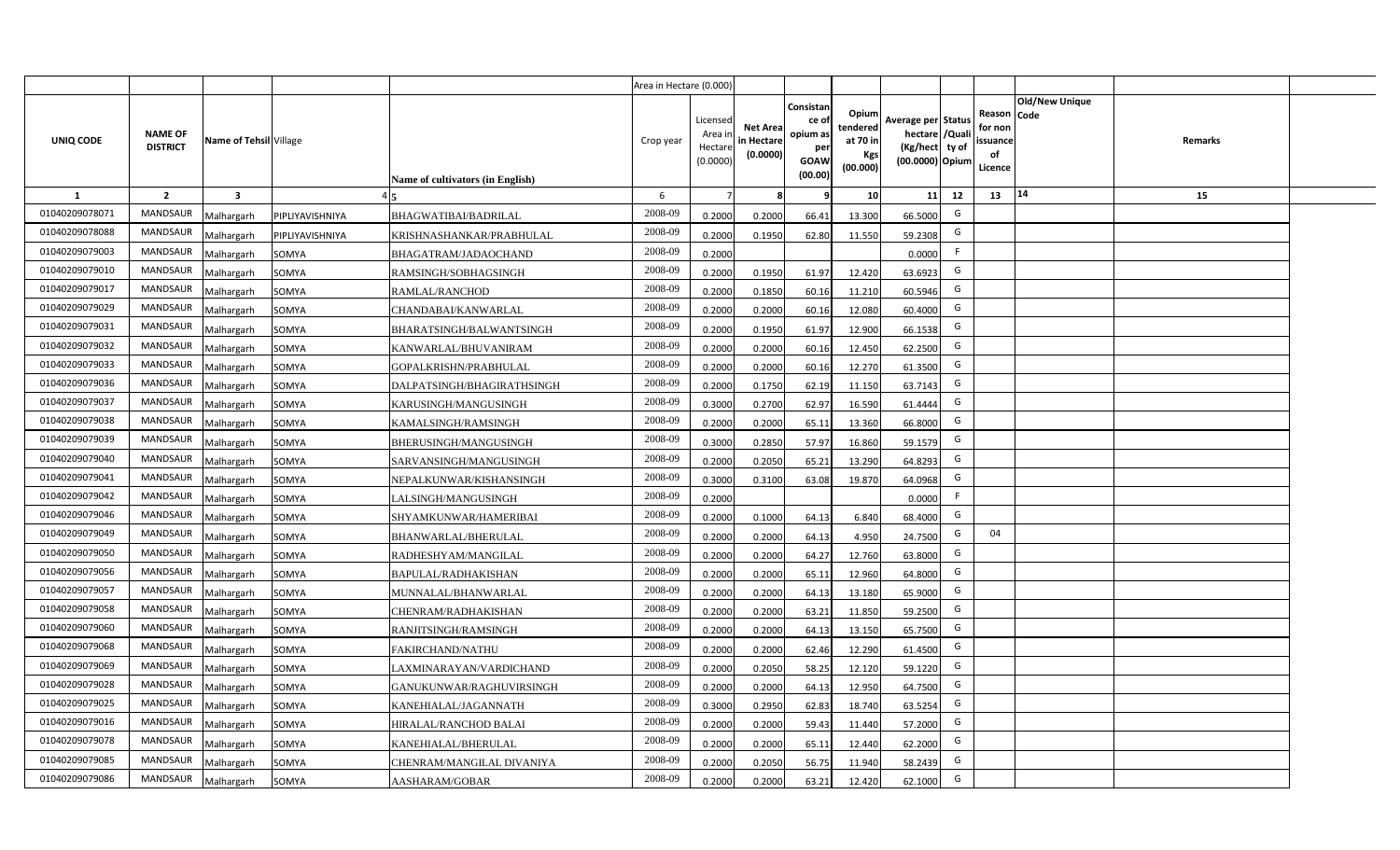|                |                                   |                         |                                                    | Area in Hectare (0.000) |                                            |                                           |                                                                |                                                  |                                                                            |     |                                                                             |         |  |
|----------------|-----------------------------------|-------------------------|----------------------------------------------------|-------------------------|--------------------------------------------|-------------------------------------------|----------------------------------------------------------------|--------------------------------------------------|----------------------------------------------------------------------------|-----|-----------------------------------------------------------------------------|---------|--|
| UNIQ CODE      | <b>NAME OF</b><br><b>DISTRICT</b> | Name of Tehsil Village  | Name of cultivators (in English)                   | Crop year               | Licensed<br>Area in<br>Hectare<br>(0.0000) | <b>Net Area</b><br>in Hectare<br>(0.0000) | Consistar<br>ce o<br>opium as<br>per<br><b>GOAW</b><br>(00.00) | Opium<br>tendered<br>at 70 in<br>Kgs<br>(00.000) | Average per Status<br>hectare / Quali<br>(Kg/hect ty of<br>(00.0000) Opium |     | <b>Old/New Unique</b><br>Reason Code<br>for non<br>ssuance<br>of<br>Licence | Remarks |  |
| $\mathbf{1}$   | $\overline{2}$                    | $\overline{\mathbf{3}}$ |                                                    | 6                       | $\overline{7}$                             | -8                                        | ٩                                                              | 10                                               | 11                                                                         | 12  | 14<br>13                                                                    | 15      |  |
| 01040209079102 | MANDSAUR                          | <b>Malhargarh</b>       | <b>SITABAI/LAXMICHAND</b><br>SOMYA                 | 2008-09                 | 0.2000                                     | 0.2000                                    | 65.97                                                          | 13.040                                           | 65.2000                                                                    | G   |                                                                             |         |  |
| 01040209079011 | <b>MANDSAUR</b>                   | <b>Malhargarh</b>       | SOMYA<br>KARULAL/SHAMBHU CHAMAR                    | 2008-09                 | 0.2000                                     | 0.2050                                    | 63.33                                                          | 12.770                                           | 62.2927                                                                    | G   |                                                                             |         |  |
| 01040209080009 | <b>MANDSAUR</b>                   | <b>Malhargarh</b>       | ZARDA<br>NAHARSINGH/GOBARSINGH                     | 2008-09                 | 0.2000                                     | 0.1900                                    | 60.35                                                          | 11.320                                           | 59.5789                                                                    | G   |                                                                             |         |  |
| 01040209080010 | <b>MANDSAUR</b>                   | <b>Malhargarh</b>       | ZARDA<br>RAMPRASAD/KISHANLAL                       | 2008-09                 | 0.2000                                     | 0.1600                                    | 64.28                                                          | 9.830                                            | 61.4375                                                                    | G   |                                                                             |         |  |
| 01040209080014 | <b>MANDSAUR</b>                   | <b>Malhargarh</b>       | ZARDA<br>VARDICHAND/BHANWARLAL                     | 2008-09                 | 0.2000                                     | 0.1850                                    | 65.83                                                          | 12.600                                           | 68.1081                                                                    | G   |                                                                             |         |  |
| 01040209080019 | <b>MANDSAUR</b>                   | <b>Malhargarh</b>       | ZARDA<br><b>HIRALAL/MANGILAL</b>                   | 2008-09                 | 0.2000                                     | 0.1000                                    | 60.47                                                          | 5.300                                            | 53.0000                                                                    | G   |                                                                             |         |  |
| 01040209080028 | <b>MANDSAUR</b>                   | <b>Malhargarh</b>       | ZARDA<br>BAPUSINGH/BHANWARSINGH                    | 2008-09                 | 0.2000                                     | 0.1800                                    | 61.07                                                          | 10.720                                           | 59.5556                                                                    | G   |                                                                             |         |  |
| 01040209080030 | <b>MANDSAUR</b>                   | <b>Malhargarh</b>       | ZARDA<br>ROOPCHAND/KACHRU                          | 2008-09                 | 0.2000                                     | 0.1850                                    | 57.80                                                          | 10.280                                           | 55.5676                                                                    | G   |                                                                             |         |  |
| 01040209080044 | <b>MANDSAUR</b>                   | <b>Malhargarh</b>       | ZARDA<br>VARDICHAND/PYARCHAND                      | 2008-09                 | 0.2000                                     | 0.1850                                    | 62.16                                                          | 11.290                                           | 61.0270                                                                    | G   |                                                                             |         |  |
| 01040209080069 | <b>MANDSAUR</b>                   | <b>Malhargarh</b>       | ZARDA<br>DINESHCHAND/MOHANLAL                      | 2008-09                 | 0.2000                                     | 0.1950                                    | 63.31                                                          | 11.420                                           | 58.5641                                                                    | G   |                                                                             |         |  |
| 01040209080072 | <b>MANDSAUR</b>                   | <b>Malhargarh</b>       | ZARDA<br>SHANKARLAL/MITTHULAL                      | 2008-09                 | 0.2000                                     | 0.1850                                    | 62.70                                                          | 12.020                                           | 64.9730                                                                    | G   |                                                                             |         |  |
| 01040209080074 | <b>MANDSAUR</b>                   | <b>Malhargarh</b>       | ZARDA<br>PAWANLAL/MITTHULAL                        | 2008-09                 | 0.3000                                     | 0.2850                                    | 61.70                                                          | 18.110                                           | 63.5439                                                                    | G   |                                                                             |         |  |
| 01040209081004 | <b>MANDSAUR</b>                   | <b>Malhargarh</b>       | <b>MUNDADI</b><br>PREMSINGH/RAMSINGH               | 2008-09                 | 0.3000                                     | 0.3050                                    | 62.10                                                          | 16.110                                           | 52.8197                                                                    | G   | 04                                                                          |         |  |
| 01040209081006 | <b>MANDSAUR</b>                   | Malhargarh              | <b>MUNDADI</b><br>ISHWARSINGH/BHARATSINGH          | 2008-09                 | 0.2000                                     | 0.2000                                    | 50.13                                                          | 5.780                                            | 28.9000                                                                    |     | 02                                                                          |         |  |
| 01040209081007 | <b>MANDSAUR</b>                   | Malhargarh              | <b>MUNDADI</b><br>MANGUSINGH/KANKUBAI/BHANWARSINGH | 2008-09                 | 0.3000                                     | 0.0600                                    | 64.74                                                          | 3.510                                            | 58.5000                                                                    | G   |                                                                             |         |  |
| 01040209081008 | MANDSAUR                          | Malhargarh              | <b>MUNDADI</b><br>NAHARSINGH/BHERUSINGH            | 2008-09                 | 0.2000                                     | 0.1900                                    | 54.69                                                          | 4.200                                            | 22.1053                                                                    | G   | 04                                                                          |         |  |
| 01040209081011 | <b>MANDSAUR</b>                   | <b>Malhargarh</b>       | <b>MUNDADI</b><br>ISHWARSINGH/NATHUSINGH           | 2008-09                 | 0.2000                                     | 0.1300                                    | 67.59                                                          | 8.340                                            | 64.1538                                                                    | G   |                                                                             |         |  |
| 01040209081013 | <b>MANDSAUR</b>                   | <b>Malhargarh</b>       | <b>MUNDADI</b><br>BALWANTSINGH/AMARSINGH           | 2008-09                 | 0.3000                                     | 0.2800                                    | 67.59                                                          | 16.550                                           | 59.1071                                                                    | G   |                                                                             |         |  |
| 01040209081009 | <b>MANDSAUR</b>                   | <b>Malhargarh</b>       | <b>MUNDADI</b><br>KALUSINGH/BHERUSINGH             | 2008-09                 | 0.3000                                     | 0.2950                                    | 60.42                                                          | 17.060                                           | 57.8305                                                                    | G   |                                                                             |         |  |
| 01040209081015 | <b>MANDSAUR</b>                   | Malhargarh              | <b>MUNDADI</b><br>UMRAOSINGH/JUZHARSINGH           | 2008-09                 | 0.3000                                     | 0.2750                                    | 66.96                                                          | 16.230                                           | 59.0182                                                                    | G   |                                                                             |         |  |
| 01040209081016 | <b>MANDSAUR</b>                   | <b>Malhargarh</b>       | <b>MUNDADI</b><br>BAPUSINGH/JUZHARSINGH            | 2008-09                 | 0.3000                                     | 0.1100                                    | 67.59                                                          | 7.580                                            | 68.9091                                                                    | G   |                                                                             |         |  |
| 01040209081020 | <b>MANDSAUR</b>                   | <b>Malhargarh</b>       | <b>MUNDADI</b><br>VIRAM/RAMA                       | 2008-09                 | 0.3000                                     | 0.1850                                    | 63.18                                                          | 11.730                                           | 63.4054                                                                    | G   |                                                                             |         |  |
| 01040209081022 | MANDSAUR                          | <i>A</i> alhargarh      | <b>MUNDADI</b><br>ONKARSINGH/PRABHUSINGH           | 2008-09                 | 0.2000                                     |                                           |                                                                |                                                  | 0.0000                                                                     | - F |                                                                             |         |  |
| 01040209081025 | <b>MANDSAUR</b>                   | <b>Malhargarh</b>       | <b>MUNDADI</b><br><b>BAPUSINGH/BHARATSINGH</b>     | 2008-09                 | 0.2000                                     | 0.1750                                    | 63.18                                                          | 11.440                                           | 65.3714                                                                    | G   |                                                                             |         |  |
| 01040209081026 | <b>MANDSAUR</b>                   | <b>Malhargarh</b>       | <b>MUNDADI</b><br>LILABAI/MEHTABSINGH              | 2008-09                 | 0.2000                                     | 0.1900                                    | 63.18                                                          | 11.630                                           | 61.2105                                                                    | G   |                                                                             |         |  |
| 01040209081027 | MANDSAUR                          | <b>Malhargarh</b>       | <b>MUNDADI</b><br>PREMBAI/BHANWARSINGH             | 2008-09                 | 0.3000                                     | 0.1900                                    | 63.18                                                          | 11.650                                           | 61.3158                                                                    | G   |                                                                             |         |  |
| 01040209081028 | <b>MANDSAUR</b>                   | <b>Malhargarh</b>       | <b>MUNDADI</b><br>KAMALSINGH/RUPSINGH              | 2008-09                 | 0.3000                                     | 0.2850                                    | 63.18                                                          | 12.940                                           | 45.4035                                                                    | G   | 04                                                                          |         |  |
| 01040209081030 | <b>MANDSAUR</b>                   | <b>Malhargarh</b>       | <b>MUNDADI</b><br>NAHARSINGH/DEVISINGH             | 2008-09                 | 0.3000                                     | 0.2600                                    | 63.30                                                          | 14.440                                           | 55.5385                                                                    | G   |                                                                             |         |  |
| 01040209081032 | <b>MANDSAUR</b>                   | <b>Malhargarh</b>       | SHIVSINGH/BHERUSINGH<br><b>MUNDADI</b>             | 2008-09                 | 0.3000                                     | 0.2800                                    | 62.10                                                          | 15.300                                           | 54.6429                                                                    | G   |                                                                             |         |  |
| 01040209081033 | <b>MANDSAUR</b>                   | <b>Malhargarh</b>       | <b>MUNDADI</b><br>GOVINDSINGH/BHERUSINGH           | 2008-09                 | 0.3000                                     | 0.1200                                    | 63.29                                                          | 7.120                                            | 59.3333                                                                    | G   |                                                                             |         |  |
| 01040209081034 | MANDSAUR                          | Malhargarh              | <b>MUNDADI</b><br>PRABHUSINGH/BHERUSINGH           | 2008-09                 | 0.3000                                     | 0.1000                                    | 63.00                                                          | 5.890                                            | 58.9000                                                                    | G   |                                                                             |         |  |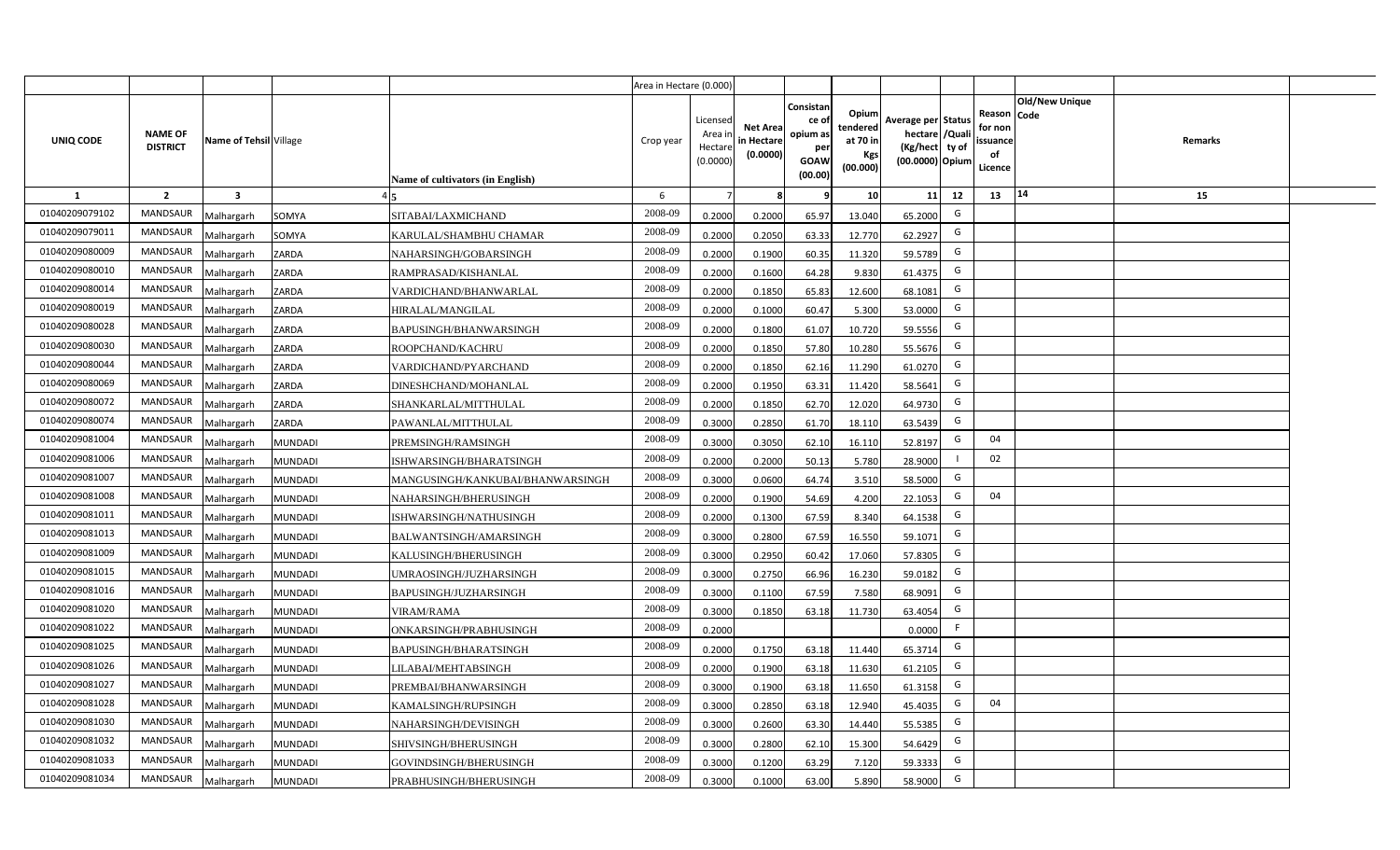|                  |                                   |                         |                |                                  | Area in Hectare (0.000) |                                            |                                           |                                                                |                                                  |                                                                            |    |                                                                             |         |  |
|------------------|-----------------------------------|-------------------------|----------------|----------------------------------|-------------------------|--------------------------------------------|-------------------------------------------|----------------------------------------------------------------|--------------------------------------------------|----------------------------------------------------------------------------|----|-----------------------------------------------------------------------------|---------|--|
| <b>UNIQ CODE</b> | <b>NAME OF</b><br><b>DISTRICT</b> | Name of Tehsil Village  |                | Name of cultivators (in English) | Crop year               | Licensed<br>Area in<br>Hectare<br>(0.0000) | <b>Net Area</b><br>in Hectare<br>(0.0000) | Consistan<br>ce o<br>opium as<br>per<br><b>GOAW</b><br>(00.00) | Opium<br>tendered<br>at 70 in<br>Kgs<br>(00.000) | Average per Status<br>hectare / Quali<br>(Kg/hect ty of<br>(00.0000) Opium |    | <b>Old/New Unique</b><br>Reason Code<br>for non<br>ssuance<br>of<br>Licence | Remarks |  |
| $\mathbf{1}$     | $\overline{2}$                    | $\overline{\mathbf{3}}$ |                |                                  | 6                       | $\overline{7}$                             | -8                                        | 9                                                              | 10                                               | 11                                                                         | 12 | 14<br>13                                                                    | 15      |  |
| 01040209081038   | MANDSAUR                          | <b>Malhargarh</b>       | <b>MUNDADI</b> | DEVISINGH/BHANWARSINGH           | 2008-09                 | 0.3000                                     | 0.1300                                    | 66.96                                                          | 8.410                                            | 64.6923                                                                    | G  |                                                                             |         |  |
| 01040209081040   | <b>MANDSAUR</b>                   | <b>Malhargarh</b>       | <b>MUNDADI</b> | NAHARSINGH/RAMSINGH (BADA)       | 2008-09                 | 0.3000                                     | 0.2150                                    | 67.59                                                          | 13.000                                           | 60.4651                                                                    | G  |                                                                             |         |  |
| 01040209081042   | <b>MANDSAUR</b>                   | <b>Malhargarh</b>       | <b>MUNDADI</b> | SALAMSINGH/GIRWARSINGH           | 2008-09                 | 0.3000                                     | 0.1950                                    | 67.50                                                          | 11.000                                           | 56.4103                                                                    | G  |                                                                             |         |  |
| 01040209081046   | <b>MANDSAUR</b>                   | <b>Malhargarh</b>       | <b>MUNDADI</b> | <b>BHAGATSINGH/BHERUSINGH</b>    | 2008-09                 | 0.3000                                     | 0.1800                                    | 62.10                                                          | 11.150                                           | 61.9444                                                                    | G  |                                                                             |         |  |
| 01040209081049   | <b>MANDSAUR</b>                   | <b>Malhargarh</b>       | <b>MUNDADI</b> | LAXMANSINGH/RAMSINGH             | 2008-09                 | 0.3000                                     | 0.3000                                    | 66.96                                                          | 17.290                                           | 57.6333                                                                    | G  |                                                                             |         |  |
| 01040209081055   | <b>MANDSAUR</b>                   | <b>Malhargarh</b>       | <b>MUNDADI</b> | BALWANTSINGH/NAHARSINGH          | 2008-09                 | 0.2000                                     | 0.1750                                    | 68.19                                                          | 11.540                                           | 65.9429                                                                    | G  |                                                                             |         |  |
| 01040209081059   | <b>MANDSAUR</b>                   | <b>Malhargarh</b>       | <b>MUNDADI</b> | JAGANNATH/KALU                   | 2008-09                 | 0.3000                                     | 0.2800                                    | 69.13                                                          | 6.730                                            | 24.0357                                                                    | G  | 04                                                                          |         |  |
| 01040209082001   | <b>MANDSAUR</b>                   | <b>Malhargarh</b>       | MINDLAKHEDA    | SHAYAMLAL/PHOOLCHAND             | 2008-09                 | 0.2000                                     | 0.1000                                    | 68.10                                                          | 7.020                                            | 70.2000                                                                    | G  |                                                                             |         |  |
| 01040209082002   | <b>MANDSAUR</b>                   | <b>Malhargarh</b>       | MINDLAKHEDA    | RODA/SAVA                        | 2008-09                 | 0.2000                                     | 0.1900                                    | 64.89                                                          | 11.720                                           | 61.6842                                                                    | G  |                                                                             |         |  |
| 01040209082003   | <b>MANDSAUR</b>                   | <b>Malhargarh</b>       | MINDLAKHEDA    | MOHANLAL/KACHRU                  | 2008-09                 | 0.2000                                     | 0.2050                                    | 67.73                                                          | 13.530                                           | 66.0000                                                                    | G  |                                                                             |         |  |
| 01040209082005   | <b>MANDSAUR</b>                   | <b>Malhargarh</b>       | MINDLAKHEDA    | RAMCHANDRA/HARLAL                | 2008-09                 | 0.2000                                     | 0.1900                                    | 64.89                                                          | 12.200                                           | 64.2105                                                                    | G  |                                                                             |         |  |
| 01040209082006   | <b>MANDSAUR</b>                   | <b>Malhargarh</b>       | MINDLAKHEDA    | <b>BOTLAL/RAMLAL</b>             | 2008-09                 | 0.2000                                     | 0.2000                                    | 62.37                                                          | 12.640                                           | 63.2000                                                                    | G  |                                                                             |         |  |
| 01040209082008   | <b>MANDSAUR</b>                   | <b>Malhargarh</b>       | MINDLAKHEDA    | MANGILAL/LAXMAN                  | 2008-09                 | 0.3000                                     | 0.1000                                    | 62.37                                                          | 6.510                                            | 65.1000                                                                    | G  |                                                                             |         |  |
| 01040209082012   | <b>MANDSAUR</b>                   | Malhargarh              | MINDLAKHEDA    | AMBALAL/ONKARLAL                 | 2008-09                 | 0.2000                                     | 0.1900                                    | 64.89                                                          | 12.580                                           | 66.2105                                                                    | G  |                                                                             |         |  |
| 01040209082013   | <b>MANDSAUR</b>                   | Malhargarh              | MINDLAKHEDA    | MOHANSINGH/MANSINGH              | 2008-09                 | 0.2000                                     | 0.1000                                    | 64.39                                                          | 6.370                                            | 63.7000                                                                    | G  |                                                                             |         |  |
| 01040209082019   | MANDSAUR                          | Malhargarh              | MINDLAKHEDA    | DAULATRAM/MEGHA                  | 2008-09                 | 0.3000                                     | 0.2850                                    | 62.37                                                          | 17.100                                           | 60.0000                                                                    | G  |                                                                             |         |  |
| 01040209082023   | <b>MANDSAUR</b>                   | <b>Malhargarh</b>       | MINDLAKHEDA    | <b>BABULAL/RAMLAL</b>            | 2008-09                 | 0.2000                                     | 0.2100                                    | 64.89                                                          | 13.900                                           | 66.1905                                                                    | G  |                                                                             |         |  |
| 01040209082025   | MANDSAUR                          | <b>Malhargarh</b>       | MINDLAKHEDA    | BABULAL/BHERULAL                 | 2008-09                 | 0.2000                                     | 0.2050                                    | 64.89                                                          | 12.890                                           | 62.8780                                                                    | G  |                                                                             |         |  |
| 01040209082026   | <b>MANDSAUR</b>                   | <b>Malhargarh</b>       | MINDLAKHEDA    | <b>JASHODABAI/GOPAL</b>          | 2008-09                 | 0.3000                                     | 0.0950                                    | 73.14                                                          | 6.230                                            | 65.5789                                                                    | G  |                                                                             |         |  |
| 01040209082027   | <b>MANDSAUR</b>                   | Malhargarh              | MINDLAKHEDA    | PREMBAI/SITARAM                  | 2008-09                 | 0.3000                                     | 0.2800                                    | 62.75                                                          | 17.210                                           | 61.4643                                                                    | G  |                                                                             |         |  |
| 01040209082034   | MANDSAUR                          | <b>Malhargarh</b>       | MINDLAKHEDA    | SAJJANSINGH/KISHORSINGH          | 2008-09                 | 0.2000                                     | 0.1800                                    | 64.89                                                          | 11.810                                           | 65.611                                                                     | G  |                                                                             |         |  |
| 01040209082036   | MANDSAUR                          | <b>Malhargarh</b>       | MINDLAKHEDA    | PRABHULAL/BHUVAN                 | 2008-09                 | 0.3000                                     | 0.2550                                    | 62.37                                                          | 15.300                                           | 60.0000                                                                    | G  |                                                                             |         |  |
| 01040209082040   | <b>MANDSAUR</b>                   | <i>A</i> alhargarh      | MINDLAKHEDA    | IAMNALAL/LAXMINARAYAN            | 2008-09                 | 0.3000                                     | 0.2050                                    | 59.53                                                          | 12.410                                           | 60.5366                                                                    | G  |                                                                             |         |  |
| 01040209082045   | <b>MANDSAUR</b>                   | <b>Malhargarh</b>       | MINDLAKHEDA    | RANGLAL/GENDALAL                 | 2008-09                 | 0.2000                                     | 0.1950                                    | 66.00                                                          | 12.540                                           | 64.3077                                                                    | G  |                                                                             |         |  |
| 01040209082046   | <b>MANDSAUR</b>                   | <b>Malhargarh</b>       | MINDLAKHEDA    | KARULAL/VARDA                    | 2008-09                 | 0.2000                                     | 0.1950                                    | 68.10                                                          | 12.460                                           | 63.8974                                                                    | G  |                                                                             |         |  |
| 01040209082047   | MANDSAUR                          | <b>Malhargarh</b>       | MINDLAKHEDA    | VARDICHAND/LAXMAN                | 2008-09                 | 0.3000                                     | 0.2950                                    | 66.00                                                          | 19.710                                           | 66.8136                                                                    | G  |                                                                             |         |  |
| 01040209082051   | <b>MANDSAUR</b>                   | <b>Malhargarh</b>       | MINDLAKHEDA    | MANGUBAI@MANGIBAI/BHAGUBAI       | 2008-09                 | 0.3000                                     | 0.2000                                    | 59.53                                                          | 11.570                                           | 57.8500                                                                    | G  |                                                                             |         |  |
| 01040209082053   | <b>MANDSAUR</b>                   | <b>Malhargarh</b>       | MINDLAKHEDA    | LILABAI/MOHANLAL                 | 2008-09                 | 0.2000                                     | 0.2000                                    | 62.75                                                          | 12.000                                           | 60.0000                                                                    | G  |                                                                             |         |  |
| 01040209082059   | <b>MANDSAUR</b>                   | <b>Malhargarh</b>       | MINDLAKHEDA    | ISHWARLAL/KISHAN                 | 2008-09                 | 0.3000                                     | 0.2200                                    | 66.00                                                          | 14.470                                           | 65.7727                                                                    | G  |                                                                             |         |  |
| 01040209082067   | <b>MANDSAUR</b>                   | <b>Malhargarh</b>       | MINDLAKHEDA    | NARSINGHLAL/KASHIRAM             | 2008-09                 | 0.3000                                     | 0.3000                                    | 66.00                                                          | 19.500                                           | 65.0000                                                                    | G  |                                                                             |         |  |
| 01040209082069   | MANDSAUR                          | Malhargarh              | MINDLAKHEDA    | RUKMANBAI/BHANWARLAL             | 2008-09                 | 0.2000                                     | 0.1000                                    | 68.91                                                          | 6.750                                            | 67.5000                                                                    | G  |                                                                             |         |  |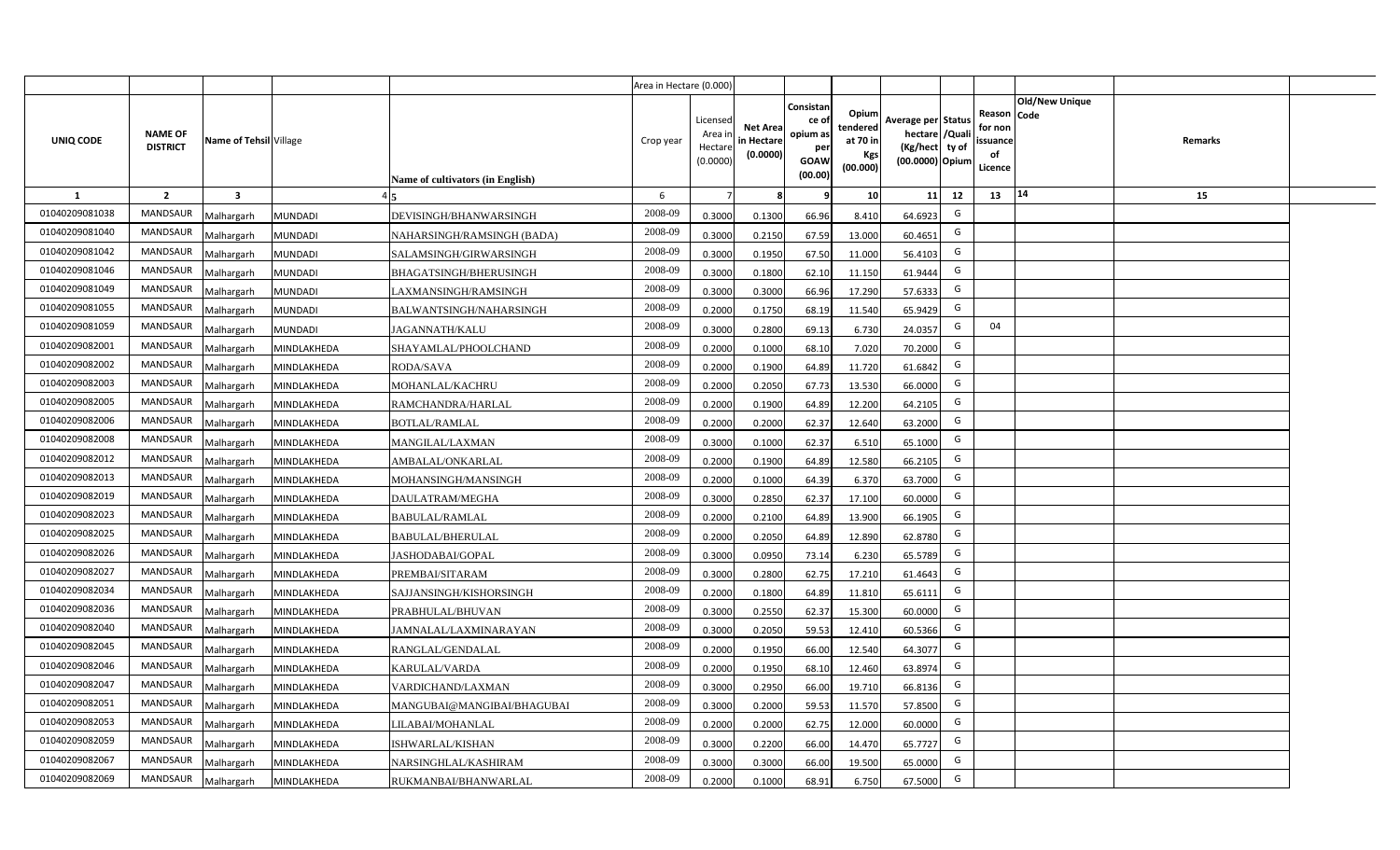|                |                                   |                         |                    |                                  | Area in Hectare (0.000) |                                            |                                           |                                                                |                                                  |                                                                            |    |                                                     |                       |         |  |
|----------------|-----------------------------------|-------------------------|--------------------|----------------------------------|-------------------------|--------------------------------------------|-------------------------------------------|----------------------------------------------------------------|--------------------------------------------------|----------------------------------------------------------------------------|----|-----------------------------------------------------|-----------------------|---------|--|
| UNIQ CODE      | <b>NAME OF</b><br><b>DISTRICT</b> | Name of Tehsil Village  |                    | Name of cultivators (in English) | Crop year               | Licensed<br>Area in<br>Hectare<br>(0.0000) | <b>Net Area</b><br>in Hectare<br>(0.0000) | Consistar<br>ce o<br>opium as<br>per<br><b>GOAW</b><br>(00.00) | Opium<br>tendered<br>at 70 in<br>Kgs<br>(00.000) | Average per Status<br>hectare / Quali<br>(Kg/hect ty of<br>(00.0000) Opium |    | Reason Code<br>for non<br>issuance<br>of<br>Licence | <b>Old/New Unique</b> | Remarks |  |
| $\mathbf{1}$   | $\overline{2}$                    | $\overline{\mathbf{3}}$ |                    |                                  | 6                       | $\overline{7}$                             | -8                                        | 9                                                              | 10                                               | 11                                                                         | 12 | 13                                                  | 14                    | 15      |  |
| 01040209082072 | <b>MANDSAUR</b>                   | <b>Aalhargarh</b>       | MINDLAKHEDA        | RAMLAL/DEVA                      | 2008-09                 | 0.3000                                     | 0.2900                                    | 53.85                                                          | 6.550                                            | 22.5862                                                                    | G  | 04                                                  |                       |         |  |
| 01040209082074 | <b>MANDSAUR</b>                   | <b>Malhargarh</b>       | MINDLAKHEDA        | MANGILAL/ONKAR                   | 2008-09                 | 0.2000                                     | 0.1950                                    | 66.00                                                          | 12.210                                           | 62.6154                                                                    | G  |                                                     |                       |         |  |
| 01040209082076 | <b>MANDSAUR</b>                   | <b>Malhargarh</b>       | MINDLAKHEDA        | SHIVNARAYAN/NARSINGHLAL          | 2008-09                 | 0.2000                                     | 0.1950                                    | 62.13                                                          | 12.220                                           | 62.6667                                                                    | G  |                                                     |                       |         |  |
| 01040209082081 | <b>MANDSAUR</b>                   | <b>Malhargarh</b>       | MINDLAKHEDA        | BABULAL/GIRDHARILAL              | 2008-09                 | 0.3000                                     | 0.3000                                    | 62.75                                                          | 17.600                                           | 58.6667                                                                    | G  |                                                     |                       |         |  |
| 01040209082082 | <b>MANDSAUR</b>                   | <b>Malhargarh</b>       | MINDLAKHEDA        | PRABHULAL/UDAYRAM SUTAR          | 2008-09                 | 0.3000                                     | 0.2950                                    | 68.82                                                          | 19.740                                           | 66.9153                                                                    | G  |                                                     |                       |         |  |
| 01040209082085 | <b>MANDSAUR</b>                   | <b>Malhargarh</b>       | MINDLAKHEDA        | SHYAMLAL/ISHWARLAL               | 2008-09                 | 0.3000                                     | 0.0950                                    | 75.15                                                          | 6.280                                            | 66.1053                                                                    | G  |                                                     |                       |         |  |
| 01040209082086 | MANDSAUR                          | <b>Malhargarh</b>       | MINDLAKHEDA        | ANOSH/NARSINGHLAL                | 2008-09                 | 0.2000                                     | 0.2000                                    | 62.13                                                          | 12.530                                           | 62.6500                                                                    | G  |                                                     |                       |         |  |
| 01040209082039 | <b>MANDSAUR</b>                   | <b>Malhargarh</b>       | MINDLAKHEDA        | DEVISINGH/RAMSINGH               | 2008-09                 | 0.2000                                     | 0.1900                                    | 62.13                                                          | 11.170                                           | 58.7895                                                                    | G  |                                                     |                       |         |  |
| 01040209082060 | <b>MANDSAUR</b>                   | <b>Malhargarh</b>       | MINDLAKHEDA        | KANWARLAL/BHAGWAN                | 2008-09                 | 0.3000                                     | 0.2500                                    | 55.75                                                          | 13.050                                           | 52.2000                                                                    | G  | 04                                                  |                       |         |  |
| 01040209082070 | <b>MANDSAUR</b>                   | <b>Malhargarh</b>       | MINDLAKHEDA        | MANSINGH/LAXMANSINGH             | 2008-09                 | 0.2000                                     | 0.2000                                    | 65.21                                                          | 12.620                                           | 63.1000                                                                    | G  |                                                     |                       |         |  |
| 01040209082090 | <b>MANDSAUR</b>                   | <b>Malhargarh</b>       | MINDLAKHEDA        | DEVILAL/AMBALAL                  | 2008-09                 | 0.2000                                     | 0.1850                                    | 62.13                                                          | 10.860                                           | 58.7027                                                                    | G  |                                                     |                       |         |  |
| 01040209082015 | <b>MANDSAUR</b>                   | <b>Malhargarh</b>       | MINDLAKHEDA        | NANDKISHOR/MOHANLAL              | 2008-09                 | 0.2000                                     | 0.1500                                    | 69.75                                                          | 10.770                                           | 71.8000                                                                    | G  |                                                     |                       |         |  |
| 01040209082024 | <b>MANDSAUR</b>                   | <b>Malhargarh</b>       | MINDLAKHEDA        | BHERULAL/BHAGIRATH               | 2008-09                 | 0.2000                                     | 0.2000                                    | 55.75                                                          | 4.750                                            | 23.7500                                                                    | G  | 04                                                  |                       |         |  |
| 01040209082010 | <b>MANDSAUR</b>                   | <b>Malhargarh</b>       | MINDLAKHEDA        | KARULAL/MANNA                    | 2008-09                 | 0.2000                                     | 0.1350                                    | 65.37                                                          | 8.270                                            | 61.2593                                                                    | G  |                                                     |                       |         |  |
| 01040209082022 | <b>MANDSAUR</b>                   | <b>Malhargarh</b>       | MINDLAKHEDA        | <b>GOPAL/MANNA</b>               | 2008-09                 | 0.2000                                     | 0.1350                                    | 62.75                                                          | 8.100                                            | 60.0000                                                                    | G  |                                                     |                       |         |  |
| 01040209082083 | <b>MANDSAUR</b>                   | <b>Malhargarh</b>       | MINDLAKHEDA        | GHANSHYAM/BHANWARLAL             | 2008-09                 | 0.2000                                     | 0.1700                                    | 65.21                                                          | 11.170                                           | 65.7059                                                                    | G  |                                                     |                       |         |  |
| 01040209082021 | MANDSAUR                          | <b>Malhargarh</b>       | MINDLAKHEDA        | RAMESHCHANDRA/HAJARILAL          | 2008-09                 | 0.3000                                     | 0.2950                                    | 63.99                                                          | 17.610                                           | 59.6949                                                                    | G  |                                                     |                       |         |  |
| 01040209082091 | <b>MANDSAUR</b>                   | <b>Malhargarh</b>       | MINDLAKHEDA        | AMRIBAI/BHAGWAN                  | 2008-09                 | 0.3000                                     | 0.2700                                    | 63.99                                                          | 16.620                                           | 61.5556                                                                    | G  |                                                     |                       |         |  |
| 01040209082092 | <b>MANDSAUR</b>                   | <b>Malhargarh</b>       | MINDLAKHEDA        | CHANDRKALABAI/JAGDISH/HIRALAL    | 2008-09                 | 0.2000                                     | 0.2050                                    | 63.99                                                          | 12.730                                           | 62.0976                                                                    | G  |                                                     |                       |         |  |
| 01040209082087 | <b>MANDSAUR</b>                   | <b>Malhargarh</b>       | MINDLAKHEDA        | RADHESHYAM/RATANLAL              | 2008-09                 | 0.2000                                     | 0.2000                                    | 65.21                                                          | 13.020                                           | 65.1000                                                                    | G  |                                                     |                       |         |  |
| 01040209082084 | <b>MANDSAUR</b>                   | <b>Malhargarh</b>       | MINDLAKHEDA        | KARULAL/NARSINGHLAL              | 2008-09                 | 0.2000                                     | 0.1900                                    | 65.21                                                          | 12.340                                           | 64.9474                                                                    | G  |                                                     |                       |         |  |
| 01040209082093 | <b>MANDSAUR</b>                   | <b>Malhargarh</b>       | MINDLAKHEDA        | NAGESHWAR/BHANWARLAL             | 2008-09                 | 0.3000                                     | 0.3100                                    | 65.21                                                          | 17.110                                           | 55.1935                                                                    | G  |                                                     |                       |         |  |
| 01040209083001 | <b>MANDSAUR</b>                   | <b>Malhargarh</b>       | DODIYA MINA        | KUSHALBAI/GANGARAM               | 2008-09                 | 0.3000                                     | 0.1850                                    | 64.01                                                          | 10.910                                           | 58.9730                                                                    | G  |                                                     |                       |         |  |
| 01040209083002 | <b>MANDSAUR</b>                   | <b>Aalhargarh</b>       | DODIYA MINA        | BHURIBAI/BAGADIRAM               | 2008-09                 | 0.2000                                     | 0.2000                                    | 63.80                                                          | 2.810                                            | 14.0500                                                                    | G  | 04                                                  |                       |         |  |
| 01040209083003 | <b>MANDSAUR</b>                   | <b>Malhargarh</b>       | DODIYA MINA        | DHAPUBAI/MANGILAL                | 2008-09                 | 0.2000                                     | 0.1150                                    | 63.43                                                          | 7.400                                            | 64.3478                                                                    | G  |                                                     |                       |         |  |
| 01040209083004 | <b>MANDSAUR</b>                   | <b>Malhargarh</b>       | DODIYA MINA        | GHASILAL/PYARA                   | 2008-09                 | 0.2000                                     | 0.1900                                    | 63.88                                                          | 11.520                                           | 60.6316                                                                    | G  |                                                     |                       |         |  |
| 01040209083008 | <b>MANDSAUR</b>                   | <b>Malhargarh</b>       | DODIYA MINA        | RAMA/NANDRAM                     | 2008-09                 | 0.2000                                     | 0.0350                                    | 66.01                                                          | 2.420                                            | 69.1429                                                                    | G  |                                                     |                       |         |  |
| 01040209083012 | <b>MANDSAUR</b>                   | <b>Malhargarh</b>       | DODIYA MINA        | NANDA/MANNA                      | 2008-09                 | 0.2000                                     | 0.1250                                    | 65.44                                                          | 8.220                                            | 65.7600                                                                    | G  |                                                     |                       |         |  |
| 01040209083019 | MANDSAUR                          | <b>Malhargarh</b>       | DODIYA MINA        | DHAPUBAI/KESHURAM                | 2008-09                 | 0.2000                                     | 0.1850                                    | 59.88                                                          | 6.330                                            | 34.2162                                                                    | G  | 04                                                  |                       |         |  |
| 01040209083020 | <b>MANDSAUR</b>                   | <b>Malhargarh</b>       | DODIYA MINA        | KAMALDAS/PRABHUDAS               | 2008-09                 | 0.2000                                     | 0.1800                                    | 60.67                                                          | 5.470                                            | 30.3889                                                                    | G  | 01                                                  |                       |         |  |
| 01040209083025 | MANDSAUR                          | Malhargarh              | <b>DODIYA MINA</b> | RAJIBAI/SEVA                     | 2008-09                 | 0.2000                                     | 0.2100                                    | 60.67                                                          | 5.620                                            | 26.7619                                                                    | G  | 04                                                  |                       |         |  |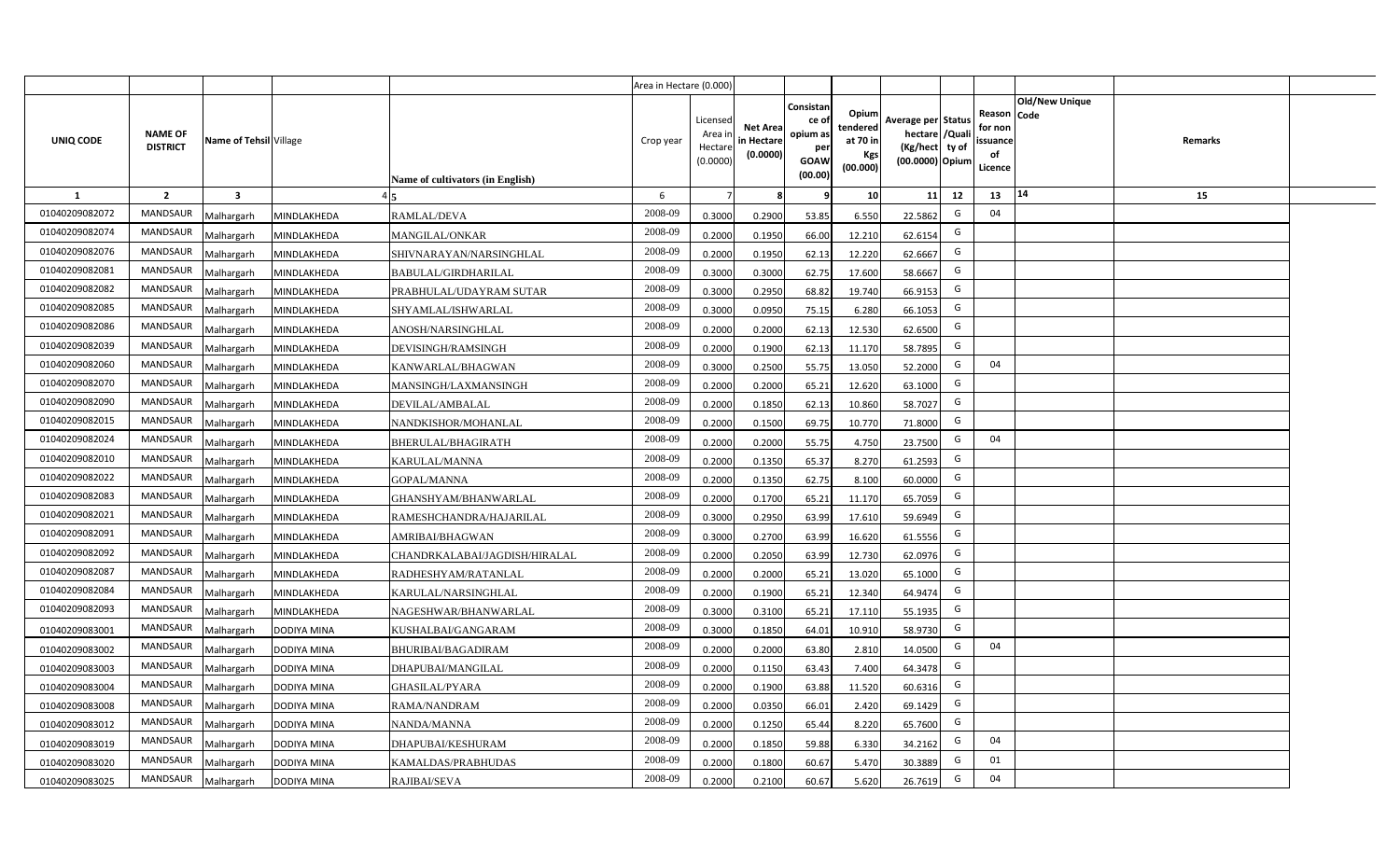|                |                                   |                         |                    |                                  | Area in Hectare (0.000) |                                           |                                           |                                                                 |                                                  |                                                                            |                                                    |                       |         |  |
|----------------|-----------------------------------|-------------------------|--------------------|----------------------------------|-------------------------|-------------------------------------------|-------------------------------------------|-----------------------------------------------------------------|--------------------------------------------------|----------------------------------------------------------------------------|----------------------------------------------------|-----------------------|---------|--|
| UNIQ CODE      | <b>NAME OF</b><br><b>DISTRICT</b> | Name of Tehsil Village  |                    | Name of cultivators (in English) | Crop year               | Licensed<br>Area i<br>Hectare<br>(0.0000) | <b>Net Area</b><br>in Hectare<br>(0.0000) | Consistan<br>ce of<br>opium as<br>per<br><b>GOAW</b><br>(00.00) | Opium<br>tendered<br>at 70 in<br>Kgs<br>(00.000) | Average per Status<br>hectare / Quali<br>(Kg/hect ty of<br>(00.0000) Opium | Reason Code<br>for non<br>ssuance<br>of<br>Licence | <b>Old/New Unique</b> | Remarks |  |
| $\mathbf{1}$   | $\overline{2}$                    | $\overline{\mathbf{3}}$ |                    |                                  | 6                       | $\overline{7}$                            | 8                                         | 9                                                               | 10 <sup>1</sup>                                  | 12<br>11                                                                   | 13                                                 | 14                    | 15      |  |
| 01040209083038 | MANDSAUR                          | Malhargarh              | <b>DODIYA MINA</b> | KANCHANBAI/HIRALAL               | 2008-09                 | 0.2000                                    | 0.1800                                    | 60.67                                                           | 10.570                                           | G<br>58.7222                                                               |                                                    |                       |         |  |
| 01040209083039 | MANDSAUR                          | <b>Aalhargarh</b>       | DODIYA MINA        | MUNNIBAI/MOHAN                   | 2008-09                 | 0.3000                                    | 0.2800                                    | 60.67                                                           | 4.940                                            | G<br>17.6429                                                               | 04                                                 |                       |         |  |
| 01040209083040 | MANDSAUR                          | Malhargarh              | <b>DODIYA MINA</b> | KARULAL/MANNA                    | 2008-09                 | 0.2000                                    | 0.1850                                    | 60.67                                                           | 9.220                                            | G<br>49.8378                                                               | 04                                                 |                       |         |  |
| 01040209084001 | <b>MANDSAUR</b>                   | Malhargarh              | ARNIYAMEENA        | AMRTRAM/HIRALAL                  | 2008-09                 | 0.2000                                    | 0.1900                                    | 60.50                                                           | 11.010                                           | G<br>57.9474                                                               |                                                    |                       |         |  |
| 01040209084002 | MANDSAUR                          | Malhargarh              | ARNIYAMEENA        | MANGILAL/RADHAKISHAN             | 2008-09                 | 0.2000                                    | 0.0950                                    | 63.77                                                           | 5.970                                            | G<br>62.8421                                                               |                                                    |                       |         |  |
| 01040209084004 | MANDSAUR                          | Malhargarh              | ARNIYAMEENA        | KISHANLAL/BHUWAN                 | 2008-09                 | 0.2000                                    | 0.1950                                    | 60.50                                                           | 11.140                                           | G<br>57.1282                                                               |                                                    |                       |         |  |
| 01040209084006 | MANDSAUR                          | Malhargarh              | ARNIYAMEENA        | NANIBAI/LAXMICHAND               | 2008-09                 | 0.2000                                    | 0.1750                                    | 60.74                                                           | 8.400                                            | G<br>48.0000                                                               | 04                                                 |                       |         |  |
| 01040209084007 | <b>MANDSAUR</b>                   | Malhargarh              | ARNIYAMEENA        | RAMKISHAN/DHANRAJ                | 2008-09                 | 0.2000                                    | 0.1950                                    | 59.89                                                           | 10.880                                           | G<br>55.7949                                                               |                                                    |                       |         |  |
| 01040209084008 | <b>MANDSAUR</b>                   | Malhargarh              | ARNIYAMEENA        | PRABHULAL/HIRALAL                | 2008-09                 | 0.2000                                    | 0.2000                                    | 63.77                                                           | 11.900                                           | G<br>59.5000                                                               |                                                    |                       |         |  |
| 01040209084009 | <b>MANDSAUR</b>                   | Malhargarh              | ARNIYAMEENA        | SUKHLAL/MOHANLAL                 | 2008-09                 | 0.2000                                    | 0.1800                                    | 60.74                                                           | 5.490                                            | G<br>30.5000                                                               | 04                                                 |                       |         |  |
| 01040209084010 | MANDSAUR                          | Malhargarh              | ARNIYAMEENA        | <b>BADRILAL/DHANRAJ</b>          | 2008-09                 | 0.2000                                    | 0.1800                                    | 59.89                                                           | 10.110                                           | G<br>56.1667                                                               |                                                    |                       |         |  |
| 01040209084013 | MANDSAUR                          | Malhargarh              | ARNIYAMEENA        | CHUNNILAL/GULAB                  | 2008-09                 | 0.2000                                    | 0.1750                                    | 59.89                                                           | 9.890                                            | G<br>56.5143                                                               |                                                    |                       |         |  |
| 01040209084016 | MANDSAUR                          | Malhargarh              | ARNIYAMEENA        | BADRINATH/SHAMBHUNATH            | 2008-09                 | 0.2000                                    | 0.1900                                    | 60.74                                                           | 11.060                                           | G<br>58.2105                                                               |                                                    |                       |         |  |
| 01040209084017 | <b>MANDSAUR</b>                   | Malhargarh              | ARNIYAMEENA        | BAPULAL/RADHAKISHAN              | 2008-09                 | 0.2000                                    | 0.1800                                    | 60.74                                                           | 11.110                                           | G<br>61.7222                                                               |                                                    |                       |         |  |
| 01040209084018 | <b>MANDSAUR</b>                   | Malhargarh              | ARNIYAMEENA        | DHAPUBAI/DHANRAJ                 | 2008-09                 | 0.2000                                    | 0.1850                                    | 63.77                                                           | 10.870                                           | G<br>58.7568                                                               |                                                    |                       |         |  |
| 01040209084019 | <b>MANDSAUR</b>                   | Malhargarh              | ARNIYAMEENA        | NANDLAL/HIRALAL                  | 2008-09                 | 0.2000                                    | 0.1850                                    | 63.77                                                           | 10.660                                           | G<br>57.6216                                                               |                                                    |                       |         |  |
| 01040209084020 | <b>MANDSAUR</b>                   | Malhargarh              | ARNIYAMEENA        | VARDIBAI/MANGILAL                | 2008-09                 | 0.2000                                    | 0.1300                                    | 38.36                                                           | 3.390                                            | G<br>26.0769                                                               | 04                                                 |                       |         |  |
| 01040209084023 | <b>MANDSAUR</b>                   | Malhargarh              | ARNIYAMEENA        | <b>BHUVANILAL/UDA</b>            | 2008-09                 | 0.2000                                    | 0.1700                                    | 59.89                                                           | 8.420                                            | G<br>49.5294                                                               | 04                                                 |                       |         |  |
| 01040209087001 | <b>MANDSAUR</b>                   | Malhargarh              | NAPAKHEDA          | SURAJBAI/KALU                    | 2008-09                 | 0.3000                                    | 0.3050                                    | 63.82                                                           | 19.710                                           | G<br>64.6230                                                               |                                                    |                       |         |  |
| 01040209087006 | <b>MANDSAUR</b>                   | Malhargarh              | NAPAKHEDA          | GENDIBAI/BAGDIRAM                | 2008-09                 | 0.3000                                    | 0.2900                                    | 56.82                                                           | 10.370                                           | G<br>35.7586                                                               | 04                                                 |                       |         |  |
| 01040209087007 | MANDSAUR                          | Malhargarh              | NAPAKHEDA          | HIRA/NAVAL                       | 2008-09                 | 0.3000                                    | 0.2450                                    | 54.29                                                           | 9.310                                            | G<br>38.0000                                                               | 04                                                 |                       |         |  |
| 01040209087012 | MANDSAUR                          | Malhargarh              | NAPAKHEDA          | KAILASHKUNWAR/BHERUSINGH         | 2008-09                 | 0.2000                                    | 0.1850                                    | 63.82                                                           | 11.830                                           | G<br>63.9459                                                               |                                                    |                       |         |  |
| 01040209087014 | <b>MANDSAUR</b>                   | Malhargarh              | NAPAKHEDA          | <b>NARU/RATAN</b>                | 2008-09                 | 0.3000                                    | 0.2550                                    | 62.50                                                           | 9.180                                            | G<br>36.0000                                                               | 04                                                 |                       |         |  |
| 01040209087016 | MANDSAUR                          | Malhargarh              | NAPAKHEDA          | DEVILAL/CHUNNIBAI                | 2008-09                 | 0.3000                                    | 0.2250                                    | 62.50                                                           | 14.380                                           | G<br>63.9111                                                               |                                                    |                       |         |  |
| 01040209087018 | <b>MANDSAUR</b>                   | Malhargarh              | NAPAKHEDA          | MANGILAL/HIRALAL                 | 2008-09                 | 0.3000                                    | 0.2700                                    | 56.82                                                           | 6.560                                            | G<br>24.2960                                                               | 04                                                 |                       |         |  |
| 01040209087019 | MANDSAUR                          | Malhargarh              | NAPAKHEDA          | <b>JAGDISH/HIRALAL</b>           | 2008-09                 | 0.2000                                    | 0.2000                                    | 62.50                                                           | 8.320                                            | G<br>41.6000                                                               | 04                                                 |                       |         |  |
| 01040209087020 | MANDSAUR                          | Malhargarh              | NAPAKHEDA          | GANGARAM/BHUWAN                  | 2008-09                 | 0.2000                                    |                                           |                                                                 |                                                  | -F<br>0.0000                                                               |                                                    |                       |         |  |
| 01040209087022 | MANDSAUR                          | Malhargarh              | NAPAKHEDA          | FAKIRCHAND/LAXMAN                | 2008-09                 | 0.2000                                    | 0.1850                                    | 65.30                                                           | 11.890                                           | G<br>64.2703                                                               |                                                    |                       |         |  |
| 01040209087023 | MANDSAUR                          | Malhargarh              | NAPAKHEDA          | BABULAL/NANDLAL                  | 2008-09                 | 0.2000                                    | 0.1850                                    | 66.72                                                           | 11.970                                           | G<br>64.7027                                                               |                                                    |                       |         |  |
| 01040209087024 | MANDSAUR                          | Malhargarh              | NAPAKHEDA          | VARDICHAND/HIRALAL               | 2008-09                 | 0.2000                                    | 0.0950                                    | 63.82                                                           | 6.770                                            | G<br>71.2632                                                               |                                                    |                       |         |  |
| 01040209087029 | MANDSAUR                          | Malhargarh              | NAPAKHEDA          | BHARATLAL/BANSHIBAI              | 2008-09                 | 0.2000                                    | 0.1800                                    | 63.82                                                           | 11.740                                           | G<br>65.2222                                                               |                                                    |                       |         |  |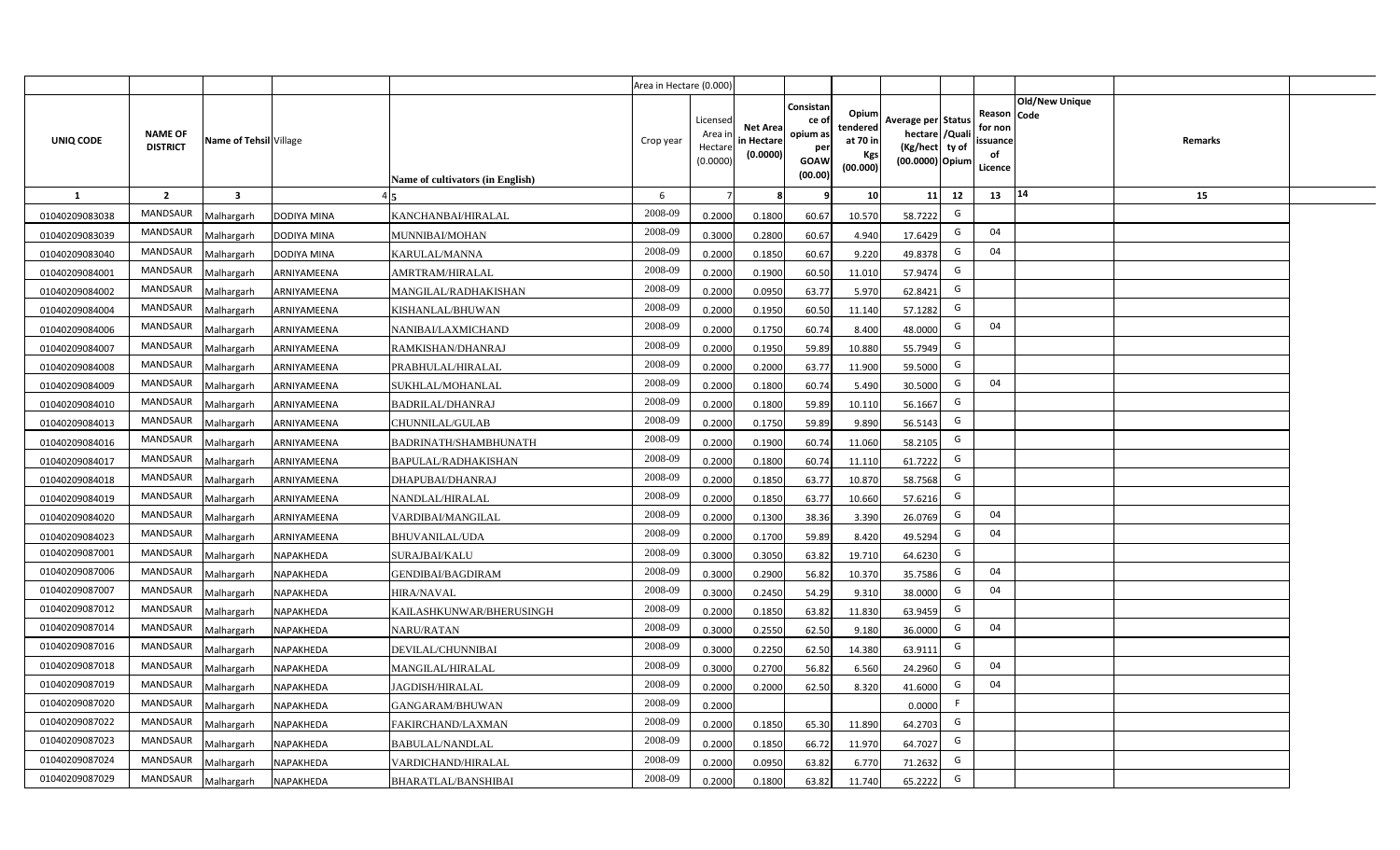|                  |                                   |                         |                                          | Area in Hectare (0.000) |                                            |                                           |                                                                |                                                  |                                                                            |    |                                                                             |         |  |
|------------------|-----------------------------------|-------------------------|------------------------------------------|-------------------------|--------------------------------------------|-------------------------------------------|----------------------------------------------------------------|--------------------------------------------------|----------------------------------------------------------------------------|----|-----------------------------------------------------------------------------|---------|--|
| <b>UNIQ CODE</b> | <b>NAME OF</b><br><b>DISTRICT</b> | Name of Tehsil Village  | <b>Name of cultivators (in English)</b>  | Crop year               | Licensed<br>Area in<br>Hectare<br>(0.0000) | <b>Net Area</b><br>in Hectare<br>(0.0000) | Consistan<br>ce o<br>opium as<br>per<br><b>GOAW</b><br>(00.00) | Opium<br>tendered<br>at 70 in<br>Kgs<br>(00.000) | Average per Status<br>hectare / Quali<br>(Kg/hect ty of<br>(00.0000) Opium |    | <b>Old/New Unique</b><br>Reason Code<br>for non<br>ssuance<br>of<br>Licence | Remarks |  |
| $\mathbf{1}$     | $\overline{2}$                    | $\overline{\mathbf{3}}$ |                                          | 6                       | $\overline{7}$                             | -8                                        | ٩                                                              | 10                                               | 11                                                                         | 12 | 14<br>13                                                                    | 15      |  |
| 01040209087034   | MANDSAUR                          | <b>Malhargarh</b>       | NAPAKHEDA<br>FAKIRCHAND/GANGARAM         | 2008-09                 | 0.3000                                     | 0.2350                                    | 63.82                                                          | 14.110                                           | 60.0426                                                                    | G  |                                                                             |         |  |
| 01040209087036   | <b>MANDSAUR</b>                   | <b>Malhargarh</b>       | NAPAKHEDA<br>KANEHIYALAL/NANDRAM         | 2008-09                 | 0.3000                                     | 0.2900                                    | 66.00                                                          | 17.030                                           | 58.7241                                                                    | G  |                                                                             |         |  |
| 01040209087038   | <b>MANDSAUR</b>                   | <b>Malhargarh</b>       | NAPAKHEDA<br>RAMSINGH/JETRAM             | 2008-09                 | 0.2000                                     | 0.1800                                    | 65.30                                                          | 11.820                                           | 65.6667                                                                    | G  |                                                                             |         |  |
| 01040209087040   | <b>MANDSAUR</b>                   | <b>Malhargarh</b>       | NAPAKHEDA<br>RAYSINGH/SUKHLAL            | 2008-09                 | 0.3000                                     | 0.2950                                    | 66.00                                                          | 18.570                                           | 62.9492                                                                    | G  |                                                                             |         |  |
| 01040209087041   | <b>MANDSAUR</b>                   | <b>Malhargarh</b>       | NAPAKHEDA<br>RATANLAL/DEVKISHAN          | 2008-09                 | 0.3000                                     | 0.1050                                    | 66.00                                                          | 6.270                                            | 59.7143                                                                    | G  |                                                                             |         |  |
| 01040209087044   | <b>MANDSAUR</b>                   | <b>Malhargarh</b>       | NAPAKHEDA<br>DEVILAL/RATANLAL            | 2008-09                 | 0.3000                                     | 0.2900                                    | 66.00                                                          | 18.930                                           | 65.2759                                                                    | G  |                                                                             |         |  |
| 01040209087047   | <b>MANDSAUR</b>                   | <b>Malhargarh</b>       | NAPAKHEDA<br>MANGILAL/NANDLAL@BHANWARLAL | 2008-09                 | 0.3000                                     | 0.0900                                    | 65.30                                                          | 5.900                                            | 65.5556                                                                    | G  |                                                                             |         |  |
| 01040209087051   | <b>MANDSAUR</b>                   | <b>Malhargarh</b>       | NAPAKHEDA<br>KAILASHBAI/NATHULAL         | 2008-09                 | 0.3000                                     | 0.2800                                    | 62.02                                                          | 15.990                                           | 57.1071                                                                    | G  |                                                                             |         |  |
| 01040209087054   | <b>MANDSAUR</b>                   | <b>Malhargarh</b>       | <b>BALU/NAHAR</b><br>NAPAKHEDA           | 2008-09                 | 0.3000                                     | 0.2800                                    | 62.50                                                          | 16.970                                           | 60.6071                                                                    | G  |                                                                             |         |  |
| 01040209087056   | <b>MANDSAUR</b>                   | <b>Malhargarh</b>       | NAPAKHEDA<br>PARASRAM/MANGILAL           | 2008-09                 | 0.2000                                     | 0.2000                                    | 62.50                                                          | 12.840                                           | 64.2000                                                                    | G  |                                                                             |         |  |
| 01040209087059   | <b>MANDSAUR</b>                   | <b>Malhargarh</b>       | NAPAKHEDA<br>RAMESH/RAMPRASAD            | 2008-09                 | 0.3000                                     | 0.2950                                    | 63.49                                                          | 18.780                                           | 63.6610                                                                    | G  |                                                                             |         |  |
| 01040209087061   | <b>MANDSAUR</b>                   | <b>Malhargarh</b>       | NAPAKHEDA<br><b>BASANTILAL/SUKHLAL</b>   | 2008-09                 | 0.3000                                     | 0.2100                                    | 66.00                                                          | 13.870                                           | 66.0476                                                                    | G  |                                                                             |         |  |
| 01040209087062   | <b>MANDSAUR</b>                   | <b>Malhargarh</b>       | NAPAKHEDA<br>MANGILAL/RAMLAL             | 2008-09                 | 0.3000                                     | 0.2850                                    | 62.96                                                          | 18.250                                           | 64.0351                                                                    | G  |                                                                             |         |  |
| 01040209087063   | <b>MANDSAUR</b>                   | Malhargarh              | NAPAKHEDA<br><b>BHUVAN/DOLA</b>          | 2008-09                 | 0.3000                                     | 0.2650                                    | 63.49                                                          | 16.650                                           | 62.8302                                                                    | G  |                                                                             |         |  |
| 01040209087066   | <b>MANDSAUR</b>                   | Malhargarh              | NAPAKHEDA<br><b>JAGDISH/KISHOR</b>       | 2008-09                 | 0.2000                                     | 0.1950                                    | 63.85                                                          | 14.190                                           | 72.7692                                                                    | G  |                                                                             |         |  |
| 01040209087067   | MANDSAUR                          | Malhargarh              | NAPAKHEDA<br>DEVILAL/RUPAJI              | 2008-09                 | 0.3000                                     | 0.3000                                    | 66.32                                                          | 19.690                                           | 65.6333                                                                    | G  |                                                                             |         |  |
| 01040209087071   | <b>MANDSAUR</b>                   | <b>Malhargarh</b>       | NAPAKHEDA<br>KAVERIBAI/NANDA             | 2008-09                 | 0.2000                                     | 0.2000                                    | 64.76                                                          | 12.490                                           | 62.4500                                                                    | G  |                                                                             |         |  |
| 01040209087073   | MANDSAUR                          | <b>Malhargarh</b>       | NAPAKHEDA<br>HARLAL/PARTHA               | 2008-09                 | 0.3000                                     | 0.2400                                    | 64.03                                                          | 15.080                                           | 62.8333                                                                    | G  |                                                                             |         |  |
| 01040209087075   | <b>MANDSAUR</b>                   | <b>Malhargarh</b>       | NAPAKHEDA<br>MANGILAL/BAGDIRAM           | 2008-09                 | 0.3000                                     | 0.2950                                    | 63.49                                                          | 18.270                                           | 61.9322                                                                    | G  |                                                                             |         |  |
| 01040209087084   | <b>MANDSAUR</b>                   | Malhargarh              | NAPAKHEDA<br><b>MADHO/ONKAR</b>          | 2008-09                 | 0.3000                                     | 0.2700                                    | 47.64                                                          | 7.810                                            | 28.9259                                                                    | G  | 04                                                                          |         |  |
| 01040209087088   | MANDSAUR                          | <b>Malhargarh</b>       | NAPAKHEDA<br>NATHIBAI/KALU               | 2008-09                 | 0.2000                                     | 0.1900                                    | 61.80                                                          | 11.610                                           | 61.1053                                                                    | G  |                                                                             |         |  |
| 01040209087090   | MANDSAUR                          | <b>Malhargarh</b>       | NAPAKHEDA<br>BHERULAL/SUNDARBAI/RAMA     | 2008-09                 | 0.2000                                     | 0.1550                                    | 66.32                                                          | 9.590                                            | 61.8710                                                                    | G  |                                                                             |         |  |
| 01040209087091   | MANDSAUR                          | Aalhargarh              | NAPAKHEDA<br>RUPABAI/MANGILAL            | 2008-09                 | 0.2000                                     | 0.1750                                    | 66.32                                                          | 11.380                                           | 65.0286                                                                    | G  |                                                                             |         |  |
| 01040209087095   | <b>MANDSAUR</b>                   | <b>Malhargarh</b>       | NAPAKHEDA<br>MOHANLAL/HIRALAL            | 2008-09                 | 0.2000                                     | 0.2000                                    | 66.32                                                          | 12.940                                           | 64.7000                                                                    | G  |                                                                             |         |  |
| 01040209087096   | <b>MANDSAUR</b>                   | <b>Malhargarh</b>       | NAPAKHEDA<br>RAGHUNATH/ONKAR             | 2008-09                 | 0.2000                                     | 0.0950                                    | 63.49                                                          | 6.940                                            | 73.0526                                                                    | G  |                                                                             |         |  |
| 01040209087097   | MANDSAUR                          | <b>Malhargarh</b>       | NAPAKHEDA<br>MOTI/BHUVAN                 | 2008-09                 | 0.2000                                     | 0.1650                                    | 66.32                                                          | 11.200                                           | 67.8788                                                                    | G  |                                                                             |         |  |
| 01040209087105   | <b>MANDSAUR</b>                   | <b>Malhargarh</b>       | NAPAKHEDA<br>GORDHANSINGH/RUPSINGH       | 2008-09                 | 0.3000                                     | 0.0800                                    | 65.73                                                          | 5.560                                            | 69.5000                                                                    | G  |                                                                             |         |  |
| 01040209087107   | <b>MANDSAUR</b>                   | <b>Malhargarh</b>       | NAPAKHEDA<br>MANNALAL/NANDA              | 2008-09                 | 0.3000                                     | 0.2750                                    | 65.73                                                          | 16.300                                           | 59.2727                                                                    | G  |                                                                             |         |  |
| 01040209087109   | <b>MANDSAUR</b>                   | <b>Malhargarh</b>       | NAPAKHEDA<br>GORDHANLAL/BAPULAL          | 2008-09                 | 0.3000                                     | 0.2750                                    | 63.49                                                          | 17.330                                           | 63.0182                                                                    | G  |                                                                             |         |  |
| 01040209087080   | <b>MANDSAUR</b>                   | <b>Malhargarh</b>       | NAPAKHEDA<br>SATYANARAYAN/MOTILAL        | 2008-09                 | 0.2000                                     | 0.2000                                    | 64.73                                                          | 13.240                                           | 66.2000                                                                    | G  |                                                                             |         |  |
| 01040209087077   | MANDSAUR                          | Malhargarh              | NAPAKHEDA<br>SUGANKUNWAR/VAJESINGH       | 2008-09                 | 0.2000                                     | 0.1000                                    | 62.67                                                          | 6.240                                            | 62.4000                                                                    | G  |                                                                             |         |  |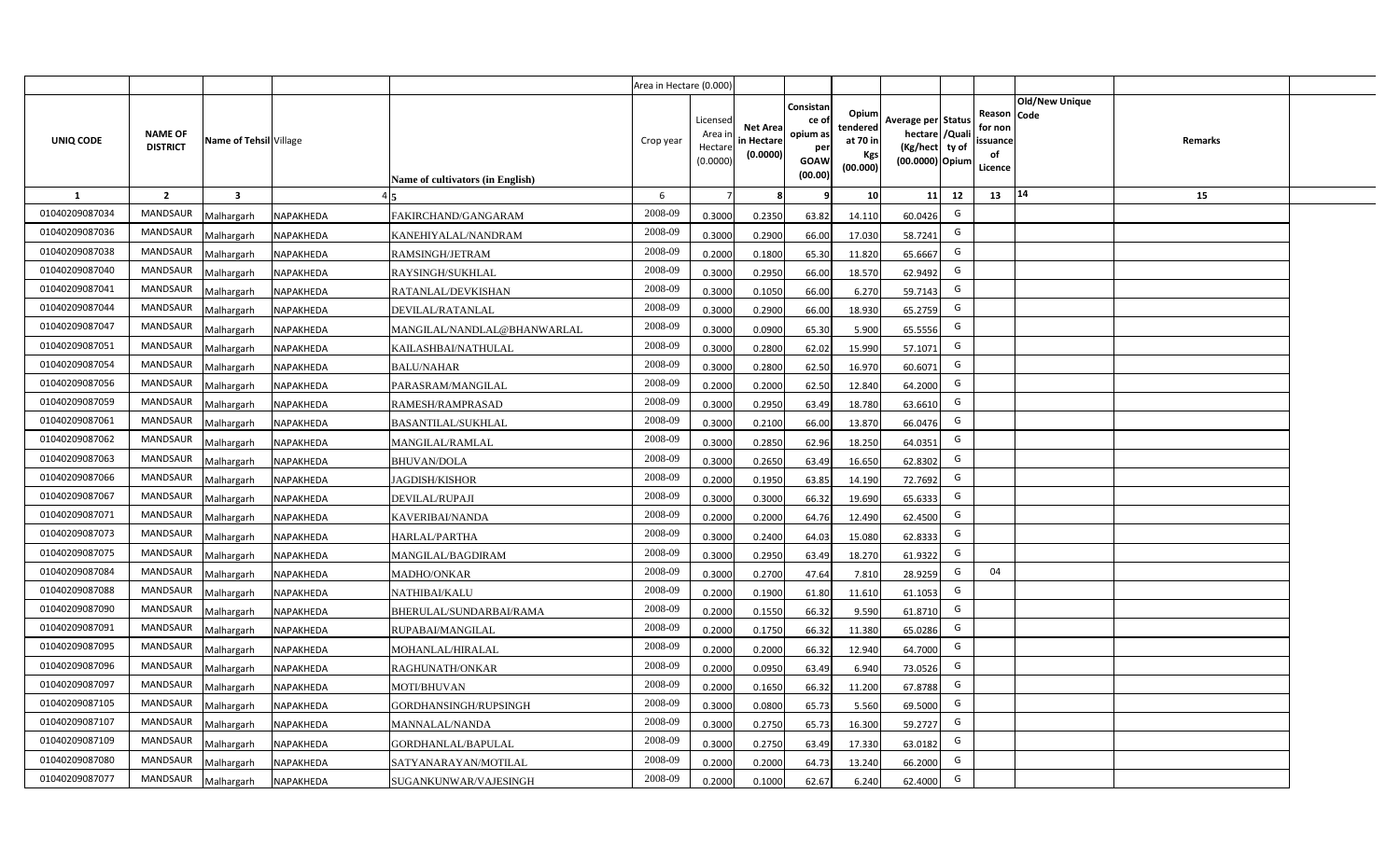|                |                                   |                         |              |                                  | Area in Hectare (0.000) |                                           |                                           |                                                                |                                                  |                                                                            |                |                                                     |                       |         |  |
|----------------|-----------------------------------|-------------------------|--------------|----------------------------------|-------------------------|-------------------------------------------|-------------------------------------------|----------------------------------------------------------------|--------------------------------------------------|----------------------------------------------------------------------------|----------------|-----------------------------------------------------|-----------------------|---------|--|
| UNIQ CODE      | <b>NAME OF</b><br><b>DISTRICT</b> | Name of Tehsil Village  |              | Name of cultivators (in English) | Crop year               | Licensed<br>Area i<br>Hectare<br>(0.0000) | <b>Net Area</b><br>in Hectare<br>(0.0000) | Consistan<br>ce o<br>opium as<br>per<br><b>GOAW</b><br>(00.00) | Opium<br>tendered<br>at 70 in<br>Kgs<br>(00.000) | Average per Status<br>hectare / Quali<br>(Kg/hect ty of<br>(00.0000) Opium |                | Reason Code<br>for non<br>issuance<br>of<br>Licence | <b>Old/New Unique</b> | Remarks |  |
| 1              | $\overline{2}$                    | $\overline{\mathbf{3}}$ |              |                                  | 6                       | 7                                         |                                           |                                                                | 10 <sup>1</sup>                                  | 11                                                                         | 12             | 13                                                  | 14                    | 15      |  |
| 01040209087037 | <b>MANDSAUR</b>                   | Malhargarh              | NAPAKHEDA    | KARANSINGH/JETRAM                | 2008-09                 | 0.2000                                    | 0.2050                                    | 64.03                                                          | 12.500                                           | 60.9756                                                                    | G              |                                                     |                       |         |  |
| 01040209087049 | MANDSAUR                          | Malhargarh              | NAPAKHEDA    | RAMLAL/BHUWAN                    | 2008-09                 | 0.2000                                    | 0.1900                                    | 62.67                                                          | 11.790                                           | 62.0526                                                                    | G              |                                                     |                       |         |  |
| 01040209087112 | <b>MANDSAUR</b>                   | Malhargarh              | NAPAKHEDA    | BAPULAL/BALWANT                  | 2008-09                 | 0.2000                                    | 0.2000                                    | 62.67                                                          | 12.160                                           | 60.8000                                                                    | G              |                                                     |                       |         |  |
| 01040209087113 | <b>MANDSAUR</b>                   | Malhargarh              | NAPAKHEDA    | RAMCHAND/BHANWERLAL              | 2008-09                 | 0.3000                                    | 0.2950                                    | 56.82                                                          | 6.230                                            | 21.1186                                                                    | G              | 04                                                  |                       |         |  |
| 01040209087026 | <b>MANDSAUR</b>                   | Malhargarh              | NAPAKHEDA    | SHOBHARAM/NATHULAL               | 2008-09                 | 0.2000                                    | 0.1900                                    | 65.53                                                          | 12.180                                           | 64.1053                                                                    | G              |                                                     |                       |         |  |
| 01040209087002 | <b>MANDSAUR</b>                   | Malhargarh              | NAPAKHEDA    | <b>HIRALAL/RUGHA</b>             | 2008-09                 | 0.2000                                    | 0.1950                                    | 62.67                                                          | 6.390                                            | 32.7692                                                                    | G              | 04                                                  |                       |         |  |
| 01040209087021 | <b>MANDSAUR</b>                   | Malhargarh              | NAPAKHEDA    | SHANKARLAL/GOBAR                 | 2008-09                 | 0.2000                                    | 0.1850                                    | 65.53                                                          | 11.930                                           | 64.4865                                                                    | G              |                                                     |                       |         |  |
| 01040209087114 | MANDSAUR                          | Malhargarh              | NAPAKHEDA    | <b>NANIBAI/JHUJAR</b>            | 2008-09                 | 0.3000                                    | 0.2750                                    | 56.82                                                          | 10.720                                           | 38.9818                                                                    | G              | 04                                                  |                       |         |  |
| 01040209087078 | MANDSAUR                          | Malhargarh              | NAPAKHEDA    | KAMLABAI/SAKRIBAI                | 2008-09                 | 0.3000                                    | 0.2700                                    | 64.03                                                          | 16.790                                           | 62.1852                                                                    | G              |                                                     |                       |         |  |
| 01040209087030 | MANDSAUR                          | Malhargarh              | NAPAKHEDA    | SAJJANBAI/MADANSINGH             | 2008-09                 | 0.3000                                    | 0.1750                                    | 59.44                                                          | 10.430                                           | 59.6000                                                                    | G              |                                                     |                       |         |  |
| 01040209087115 | MANDSAUR                          | Malhargarh              | NAPAKHEDA    | SOHANBAI/RODULAL                 | 2008-09                 | 0.2000                                    |                                           |                                                                |                                                  | 0.0000                                                                     | F.             |                                                     |                       |         |  |
| 01040209088002 | MANDSAUR                          | Malhargarh              | <b>DABLA</b> | BHANWARBAI/KANEHIYALAL           | 2008-09                 | 0.2000                                    | 0.1000                                    | 60.81                                                          | 6.200                                            | 62.0000                                                                    | G              |                                                     |                       |         |  |
| 01040209088008 | MANDSAUR                          | Malhargarh              | <b>DABLA</b> | RUKMANBAI/BHUVANISINGH           | 2008-09                 | 0.2000                                    |                                           |                                                                |                                                  | 0.0000                                                                     | F              |                                                     |                       |         |  |
| 01040209088009 | MANDSAUR                          | Malhargarh              | <b>DABLA</b> | DEVISINGH/GOPALSINGH             | 2008-09                 | 0.2000                                    | 0.0950                                    | 69.22                                                          | 3.680                                            | 38.7368                                                                    | G              | 04                                                  |                       |         |  |
| 01040209088012 | MANDSAUR                          | Malhargarh              | <b>DABLA</b> | DALURAM/KISHAN                   | 2008-09                 | 0.2000                                    | 0.2000                                    | 66.56                                                          | 14.040                                           | 70.2000                                                                    | G              |                                                     |                       |         |  |
| 01040209088014 | <b>MANDSAUR</b>                   | Malhargarh              | <b>DABLA</b> | RAMESHCHANDRA/HIRALAL            | 2008-09                 | 0.2000                                    | 0.2000                                    | 62.49                                                          | 11.980                                           | 59.9000                                                                    | G              |                                                     |                       |         |  |
| 01040209088016 | MANDSAUR                          | Malhargarh              | <b>DABLA</b> | <b>BADRILAL/PRABHULAL</b>        | 2008-09                 | 0.2000                                    | 0.2000                                    | 65.25                                                          | 13.040                                           | 65.2000                                                                    | G              |                                                     |                       |         |  |
| 01040209088017 | MANDSAUR                          | Malhargarh              | <b>DABLA</b> | ISHWARSINGH/ROOPSINGH            | 2008-09                 | 0.2000                                    | 0.2000                                    | 62.44                                                          | 12.550                                           | 62.7500                                                                    | G              |                                                     |                       |         |  |
| 01040209088023 | MANDSAUR                          | Malhargarh              | <b>DABLA</b> | PRABHULAL/UDA                    | 2008-09                 | 0.2000                                    | 0.2000                                    | 62.49                                                          | 12.470                                           | 62.3500                                                                    | G              |                                                     |                       |         |  |
| 01040209088025 | MANDSAUR                          | Malhargarh              | <b>DABLA</b> | MOHANSINGH/BHERUSINGH            | 2008-09                 | 0.2000                                    | 0.2000                                    | 56.75                                                          | 5.570                                            | 27.8500                                                                    | G              | 04                                                  |                       |         |  |
| 01040209088027 | MANDSAUR                          | Malhargarh              | <b>DABLA</b> | PRATAPSINGH/RAMSINGH             | 2008-09                 | 0.2000                                    | 0.1350                                    | 56.75                                                          | 2.910                                            | 21.5556                                                                    | G              | 04                                                  |                       |         |  |
| 01040209088032 | MANDSAUR                          | Malhargarh              | <b>DABLA</b> | UMMEDPURI/BHERUPURI              | 2008-09                 | 0.2000                                    | 0.1950                                    | 62.49                                                          | 8.870                                            | 45.4872                                                                    | G              | 04                                                  |                       |         |  |
| 01040209088034 | MANDSAUR                          | Malhargarh              | <b>DABLA</b> | KUSHALBAI/BAGDIRAM               | 2008-09                 | 0.3000                                    |                                           |                                                                |                                                  | 0.0000                                                                     | F              |                                                     |                       |         |  |
| 01040209088039 | MANDSAUR                          | Malhargarh              | <b>DABLA</b> | MANUGIR/VIRAMGIR                 | 2008-09                 | 0.2000                                    | 0.2000                                    | 66.56                                                          | 13.270                                           | 66.3500                                                                    | G              |                                                     |                       |         |  |
| 01040209088044 | MANDSAUR                          | Malhargarh              | <b>DABLA</b> | RADHESHYAM/MODIRAM               | 2008-09                 | 0.2000                                    | 0.2000                                    | 61.28                                                          | 3.220                                            | 16.1000                                                                    | G              | 04                                                  |                       |         |  |
| 01040209088045 | MANDSAUR                          | Malhargarh              | <b>DABLA</b> | CHENSINGH/RAMSINGH               | 2008-09                 | 0.2000                                    | 0.1650                                    | 66.56                                                          | 3.910                                            | 23.6970                                                                    | G              | 04                                                  |                       |         |  |
| 01040209088047 | MANDSAUR                          | Malhargarh              | <b>DABLA</b> | MANSINGH/BHERUSINGH              | 2008-09                 | 0.2000                                    | 0.1900                                    | 57.45                                                          | 11.540                                           | 60.7368                                                                    | G              |                                                     |                       |         |  |
| 01040209088052 | MANDSAUR                          | Malhargarh              | <b>DABLA</b> | MADHAVLAL/RUPABAGRI              | 2008-09                 | 0.2000                                    | 0.1900                                    | 61.28                                                          | 12.130                                           | 63.8421                                                                    | G              |                                                     |                       |         |  |
| 01040209088058 | MANDSAUR                          | Malhargarh              | <b>DABLA</b> | KACHRUSINGH/RATANSINGH           | 2008-09                 | 0.2000                                    | 0.2000                                    | 65.28                                                          | 13.400                                           | 67.0000                                                                    | G              |                                                     |                       |         |  |
| 01040209088063 | MANDSAUR                          | Malhargarh              | <b>DABLA</b> | <b>BASANTILAL/HIRALAL</b>        | 2008-09                 | 0.2000                                    | 0.2000                                    | 65.28                                                          | 13.010                                           | 65.0500                                                                    | G              |                                                     |                       |         |  |
| 01040209088065 | <b>MANDSAUR</b>                   | Malhargarh              | <b>DABLA</b> | KANWARLAL/RAMLAL                 | 2008-09                 | 0.2000                                    | 0.2000                                    | 57.24                                                          | 5.810                                            | 29.0500                                                                    | $\overline{1}$ | 02                                                  |                       |         |  |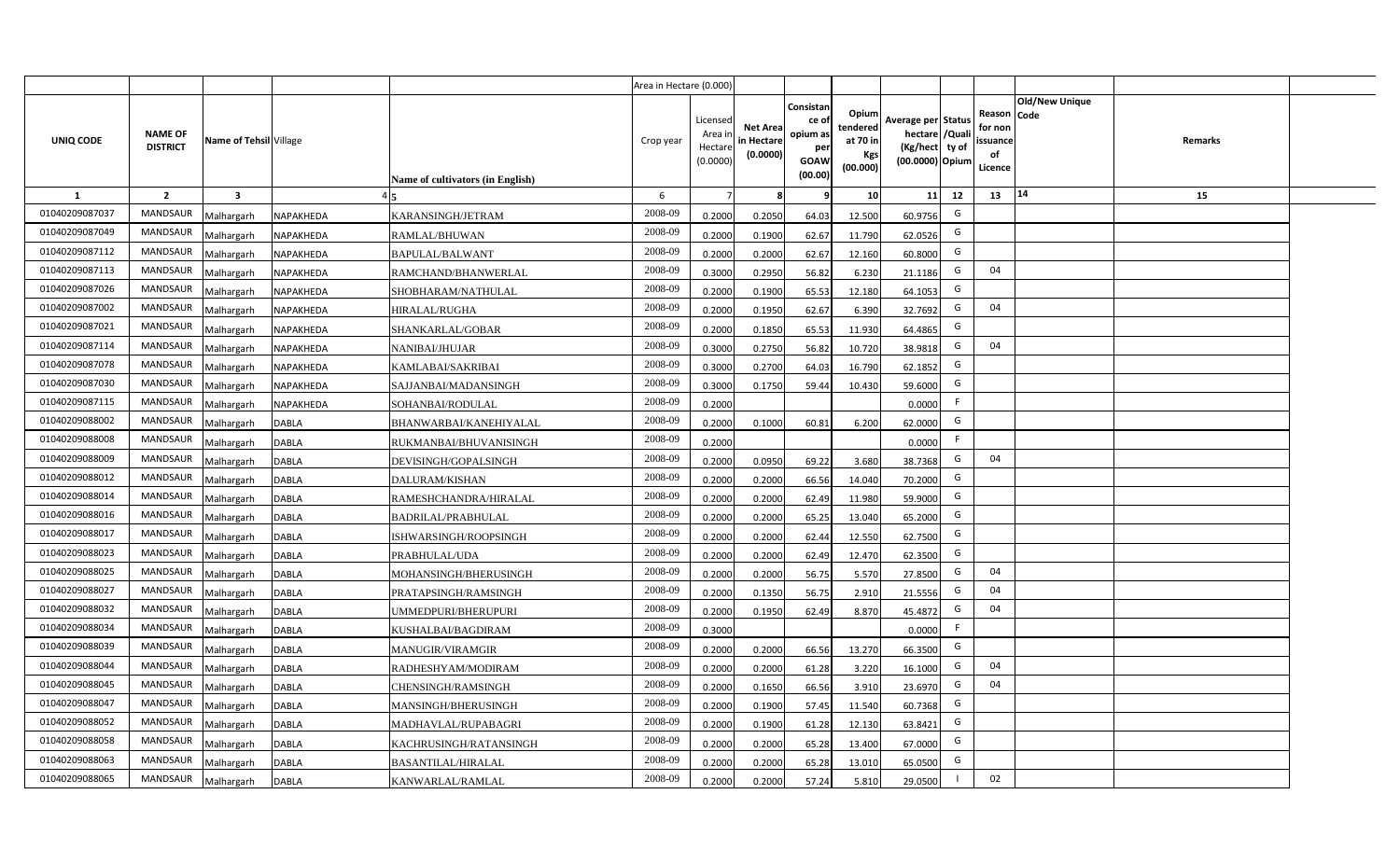|                |                                   |                         |              |                                         | Area in Hectare (0.000) |                                           |                                           |                                                                |                                                  |                                                                            |    |                                                     |                       |         |  |
|----------------|-----------------------------------|-------------------------|--------------|-----------------------------------------|-------------------------|-------------------------------------------|-------------------------------------------|----------------------------------------------------------------|--------------------------------------------------|----------------------------------------------------------------------------|----|-----------------------------------------------------|-----------------------|---------|--|
| UNIQ CODE      | <b>NAME OF</b><br><b>DISTRICT</b> | Name of Tehsil Village  |              | <b>Name of cultivators (in English)</b> | Crop year               | Licensed<br>Area i<br>Hectare<br>(0.0000) | <b>Net Area</b><br>in Hectare<br>(0.0000) | Consistan<br>ce o<br>opium as<br>per<br><b>GOAW</b><br>(00.00) | Opium<br>tendered<br>at 70 in<br>Kgs<br>(00.000) | Average per Status<br>hectare / Quali<br>(Kg/hect ty of<br>(00.0000) Opium |    | Reason Code<br>for non<br>issuance<br>of<br>Licence | <b>Old/New Unique</b> | Remarks |  |
| 1              | $\overline{2}$                    | $\overline{\mathbf{3}}$ |              |                                         | 6                       | $\overline{7}$                            |                                           | 9                                                              | 10 <sup>1</sup>                                  | 11                                                                         | 12 | 13                                                  | 14                    | 15      |  |
| 01040209088066 | <b>MANDSAUR</b>                   | Malhargarh              | <b>DABLA</b> | MANOHARSINGH/ISHWARSINGH                | 2008-09                 | 0.2000                                    | 0.1950                                    | 62.61                                                          | 12.080                                           | 61.9487                                                                    | G  |                                                     |                       |         |  |
| 01040209088068 | <b>MANDSAUR</b>                   | Malhargarh              | <b>DABLA</b> | AASHARAM/BHANWARLAL                     | 2008-09                 | 0.2000                                    | 0.2000                                    | 65.25                                                          | 13.070                                           | 65.3500                                                                    | G  |                                                     |                       |         |  |
| 01040209088070 | <b>MANDSAUR</b>                   | Malhargarh              | <b>DABLA</b> | KESHARSINGH/KACHRUSINGH                 | 2008-09                 | 0.2000                                    | 0.2000                                    | 60.26                                                          | 12.140                                           | 60.7000                                                                    | G  |                                                     |                       |         |  |
| 01040209088071 | <b>MANDSAUR</b>                   | Malhargarh              | <b>DABLA</b> | NANDRAM/BHAGIRATH                       | 2008-09                 | 0.3000                                    | 0.2950                                    | 65.25                                                          | 20.060                                           | 68.0000                                                                    | G  |                                                     |                       |         |  |
| 01040209088074 | <b>MANDSAUR</b>                   | Malhargarh              | <b>DABLA</b> | NAHARSINGH/KACHRUSINGH                  | 2008-09                 | 0.2000                                    | 0.2000                                    | 59.07                                                          | 3.460                                            | 17.3000                                                                    | G  | 04                                                  |                       |         |  |
| 01040209088077 | MANDSAUR                          | Malhargarh              | <b>DABLA</b> | NAHARSINGH/ROOPSINGH                    | 2008-09                 | 0.2000                                    |                                           |                                                                |                                                  | 0.0000                                                                     | F  |                                                     |                       |         |  |
| 01040209088078 | MANDSAUR                          | Malhargarh              | <b>DABLA</b> | KALURAM /GOGA                           | 2008-09                 | 0.2000                                    | 0.1750                                    | 65.25                                                          | 6.500                                            | 37.1429                                                                    | G  | 04                                                  |                       |         |  |
| 01040209088079 | MANDSAUR                          | Malhargarh              | <b>DABLA</b> | RAJIBAI/KALUSINGH                       | 2008-09                 | 0.2000                                    | 0.1700                                    | 66.56                                                          | 11.840                                           | 69.6471                                                                    | G  |                                                     |                       |         |  |
| 01040209088080 | MANDSAUR                          | Malhargarh              | <b>DABLA</b> | BHOMSINGH/PRAHLADSINGH                  | 2008-09                 | 0.2000                                    | 0.1300                                    | 63.28                                                          | 4.270                                            | 32.8462                                                                    | G  | 04                                                  |                       |         |  |
| 01040209088081 | MANDSAUR                          | Malhargarh              | <b>DABLA</b> | JAGDISHCHANDRA/KALURAM                  | 2008-09                 | 0.2000                                    | 0.1800                                    | 61.28                                                          | 11.350                                           | 63.0556                                                                    | G  |                                                     |                       |         |  |
| 01040209088082 | MANDSAUR                          | Malhargarh              | <b>DABLA</b> | MADHULAL/RUPA/DHAPUBAI                  | 2008-09                 | 0.2000                                    | 0.2000                                    | 59.48                                                          | 11.410                                           | 57.0500                                                                    | G  |                                                     |                       |         |  |
| 01040209088094 | MANDSAUR                          | Malhargarh              | <b>DABLA</b> | VIJAYSINGH/GULABSINGH                   | 2008-09                 | 0.2000                                    | 0.2000                                    | 61.28                                                          | 12.540                                           | 62.7000                                                                    | G  |                                                     |                       |         |  |
| 01040209088096 | MANDSAUR                          | Malhargarh              | <b>DABLA</b> | RADHESHYAM/CHHAGANLAL                   | 2008-09                 | 0.2000                                    | 0.1950                                    | 59.07                                                          | 4.190                                            | 21.4872                                                                    | G  | 04                                                  |                       |         |  |
| 01040209088100 | MANDSAUR                          | Malhargarh              | DABLA        | <b>GIRDHARI/BALA</b>                    | 2008-09                 | 0.2000                                    | 0.2000                                    | 57.29                                                          | 11.390                                           | 56.9500                                                                    | G  |                                                     |                       |         |  |
| 01040209088101 | MANDSAUR                          | Malhargarh              | <b>DABLA</b> | MUNAABAI/DULESINGH                      | 2008-09                 | 0.2000                                    | 0.2000                                    | 57.45                                                          | 10.830                                           | 54.1500                                                                    | G  |                                                     |                       |         |  |
| 01040209088103 | MANDSAUR                          | Malhargarh              | <b>DABLA</b> | NARAYAN MATA/RAJIBAI/NATHULAL           | 2008-09                 | 0.3000                                    | 0.2500                                    | 63.28                                                          | 15.840                                           | 63.3600                                                                    | G  |                                                     |                       |         |  |
| 01040209088104 | MANDSAUR                          | Malhargarh              | <b>DABLA</b> | MOHANLAL/CHHAGANLAL                     | 2008-09                 | 0.3000                                    | 0.1400                                    | 61.28                                                          | 8.760                                            | 62.5714                                                                    | G  |                                                     |                       |         |  |
| 01040209088110 | MANDSAUR                          | Malhargarh              | <b>DABLA</b> | JAGDISHCHAND/GOBARLAL                   | 2008-09                 | 0.3000                                    | 0.0550                                    | 59.12                                                          | 3.490                                            | 63.4545                                                                    | G  |                                                     |                       |         |  |
| 01040209088117 | MANDSAUR                          | Malhargarh              | <b>DABLA</b> | DILIPSINGH/RAMSINGH                     | 2008-09                 | 0.2000                                    | 0.2000                                    | 66.03                                                          | 12.440                                           | 62.2000                                                                    | G  |                                                     |                       |         |  |
| 01040209088124 | MANDSAUR                          | Malhargarh              | <b>DABLA</b> | GITABAI/PREMCHAND                       | 2008-09                 | 0.2000                                    | 0.1900                                    | 61.28                                                          | 8.250                                            | 43.4211                                                                    | G  | 04                                                  |                       |         |  |
| 01040209088128 | MANDSAUR                          | Malhargarh              | <b>DABLA</b> | KESHARBAI/AMBALAL                       | 2008-09                 | 0.2000                                    | 0.1000                                    | 63.28                                                          | 6.740                                            | 67.4000                                                                    | G  |                                                     |                       |         |  |
| 01040209088130 | MANDSAUR                          | Malhargarh              | <b>DABLA</b> | JUZHARSINGH/GULABSINGH                  | 2008-09                 | 0.3000                                    | 0.2150                                    | 63.28                                                          | 13.580                                           | 63.1628                                                                    | G  |                                                     |                       |         |  |
| 01040209088141 | MANDSAUR                          | Malhargarh              | <b>DABLA</b> | NAGUPURI/NATHUPURI                      | 2008-09                 | 0.2000                                    | 0.0750                                    | 63.28                                                          | 1.110                                            | 14.8000                                                                    | G  | 04                                                  |                       |         |  |
| 01040209088142 | MANDSAUR                          | Malhargarh              | <b>DABLA</b> | PRABHUGIR/VIRAMGIR                      | 2008-09                 | 0.2000                                    | 0.1950                                    | 58.26                                                          | 11.690                                           | 59.9487                                                                    | G  |                                                     |                       |         |  |
| 01040209088143 | MANDSAUR                          | Malhargarh              | <b>DABLA</b> | MOTILAL/GAMER CHAMAR                    | 2008-09                 | 0.2000                                    | 0.2000                                    | 63.28                                                          | 12.710                                           | 63.5500                                                                    | G  |                                                     |                       |         |  |
| 01040209088144 | MANDSAUR                          | Malhargarh              | <b>DABLA</b> | <b>BHARATLAL/BHERULAL KALAR</b>         | 2008-09                 | 0.2000                                    | 0.1950                                    | 62.06                                                          | 12.300                                           | 63.0769                                                                    | G  |                                                     |                       |         |  |
| 01040209088145 | MANDSAUR                          | Malhargarh              | <b>DABLA</b> | BHANWARSINGH/KSIHORSINGH                | 2008-09                 | 0.3000                                    | 0.2900                                    | 59.12                                                          | 6.540                                            | 22.5517                                                                    | G  | 04                                                  |                       |         |  |
| 01040209088146 | MANDSAUR                          | Malhargarh              | <b>DABLA</b> | OMPRAKASH/KANEHIALAL                    | 2008-09                 | 0.2000                                    | 0.1950                                    | 62.85                                                          | 12.120                                           | 62.1538                                                                    | G  |                                                     |                       |         |  |
| 01040209088147 | MANDSAUR                          | Malhargarh              | <b>DABLA</b> | PRAKASHCHAND/KISHNIBAI                  | 2008-09                 | 0.2000                                    | 0.1950                                    | 59.12                                                          | 11.440                                           | 58.6667                                                                    | G  |                                                     |                       |         |  |
| 01040209088064 | MANDSAUR                          | Malhargarh              | <b>DABLA</b> | KANWARLAL/AMBALAL                       | 2008-09                 | 0.2000                                    | 0.1950                                    | 56.29                                                          | 1.870                                            | 9.5897                                                                     |    | 02                                                  |                       |         |  |
| 01040209088129 | MANDSAUR                          | Malhargarh              | <b>DABLA</b> | <b>JUZHARSINGH/AMARSINGH</b>            | 2008-09                 | 0.2000                                    | 0.1950                                    | 59.12                                                          | 11.660                                           | 59.7949                                                                    | G  |                                                     |                       |         |  |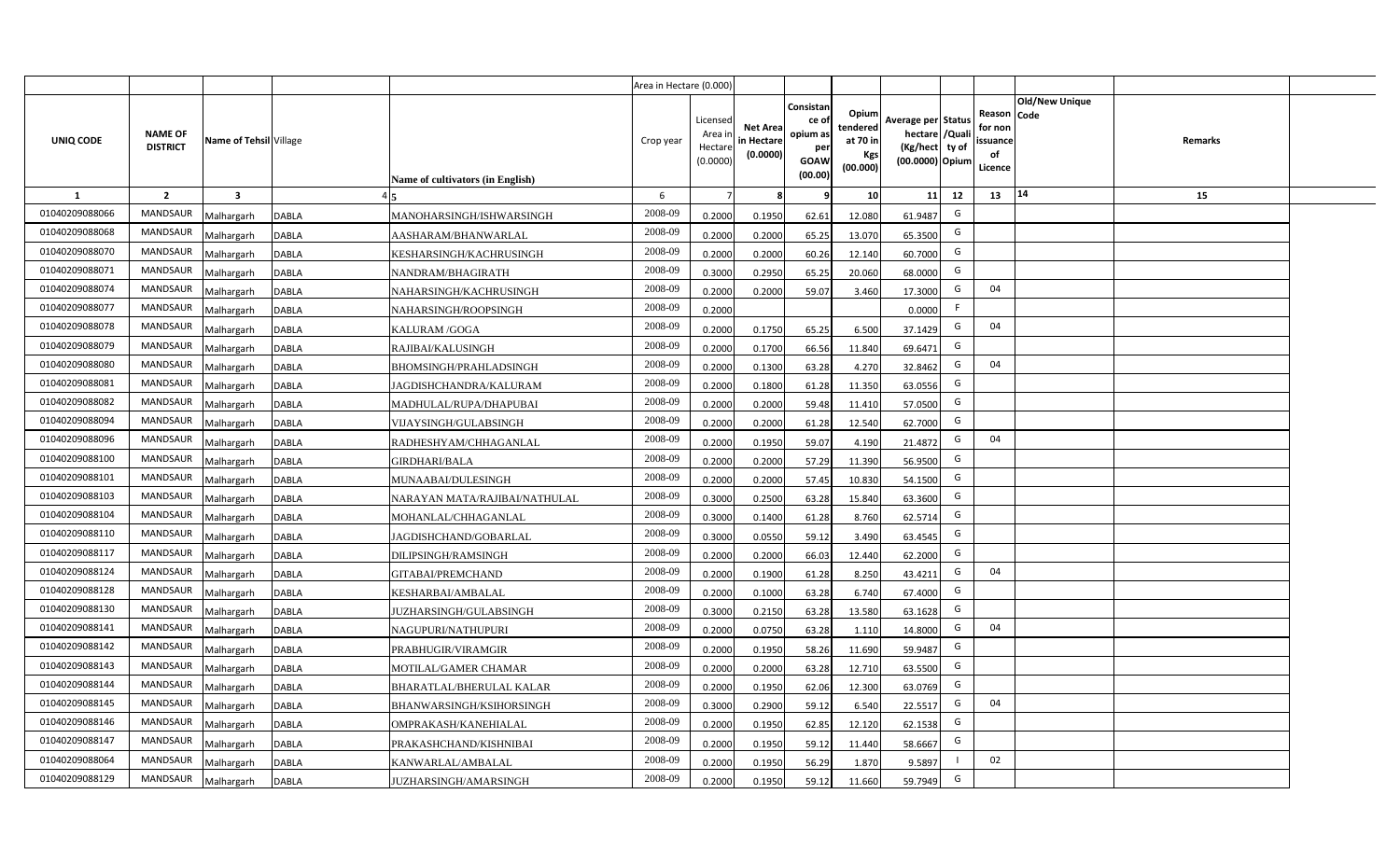|                |                                   |                        |                 |                                               | Area in Hectare (0.000) |                                           |                                           |                                                                 |                                                  |                                                                           |                                                    |                       |         |  |
|----------------|-----------------------------------|------------------------|-----------------|-----------------------------------------------|-------------------------|-------------------------------------------|-------------------------------------------|-----------------------------------------------------------------|--------------------------------------------------|---------------------------------------------------------------------------|----------------------------------------------------|-----------------------|---------|--|
| UNIQ CODE      | <b>NAME OF</b><br><b>DISTRICT</b> | Name of Tehsil Village |                 | Name of cultivators (in English)              | Crop year               | Licensed<br>Area i<br>Hectare<br>(0.0000) | <b>Net Area</b><br>in Hectare<br>(0.0000) | Consistan<br>ce of<br>opium as<br>per<br><b>GOAW</b><br>(00.00) | Opium<br>tendered<br>at 70 in<br>Kgs<br>(00.000) | Average per Status<br>hectare /Quali<br>(Kg/hect ty of<br>(00.0000) Opium | Reason Code<br>for non<br>ssuance<br>of<br>Licence | <b>Old/New Unique</b> | Remarks |  |
| $\mathbf{1}$   | $\overline{2}$                    | 3                      |                 |                                               | 6                       | $\overline{7}$                            | 8                                         | 9                                                               | 10 <sup>1</sup>                                  | 11<br>12                                                                  | 13                                                 | 14                    | 15      |  |
| 01040209088093 | MANDSAUR                          | <b>Aalhargarh</b>      | <b>DABLA</b>    | BHANWARBAI/AMARSINGH                          | 2008-09                 | 0.2000                                    | 0.2000                                    | 57.85                                                           | 11.680                                           | G<br>58.4000                                                              |                                                    |                       |         |  |
| 01040209088046 | <b>MANDSAUR</b>                   | <b>Aalhargarh</b>      | <b>DABLA</b>    | ARJUNSINGH/NATHUSINGH                         | 2008-09                 | 0.2000                                    | 0.2000                                    | 35.37                                                           | 1.740                                            | G<br>8.7000                                                               | 04                                                 |                       |         |  |
| 01040209088166 | MANDSAUR                          | Malhargarh             | <b>DABLA</b>    | BHERULAL/RATANLAL                             | 2008-09                 | 0.2000                                    | 0.2000                                    | 62.06                                                           | 11.840                                           | G<br>59.2000                                                              |                                                    |                       |         |  |
| 01040209089001 | MANDSAUR                          | Malhargarh             |                 | DORWADI MAJRA TALABPII ROOPSINGH/PREMSINGH    | 2008-09                 | 0.3000                                    | 0.2650                                    | 61.85                                                           | 16.020                                           | G<br>60.4528                                                              |                                                    |                       |         |  |
| 01040209089002 | <b>MANDSAUR</b>                   | Malhargarh             |                 | DORWADI MAJRA TALABPILPREMSINGH/AMARSINGH     | 2008-09                 | 0.3000                                    | 0.3050                                    | 62.43                                                           | 13.080                                           | G<br>42.8852                                                              | 04                                                 |                       |         |  |
| 01040209089004 | <b>MANDSAUR</b>                   | Malhargarh             |                 | DORWADI MAJRA TALABPII GOBARSINGH/RAMSINGH    | 2008-09                 | 0.2000                                    | 0.1700                                    | 60.06                                                           | 10.410                                           | G<br>61.2353                                                              |                                                    |                       |         |  |
| 01040209089006 | <b>MANDSAUR</b>                   | Malhargarh             |                 | DORWADI MAJRA TALABPII MOTISINGH/BAPUSINGH    | 2008-09                 | 0.2000                                    | 0.1500                                    | 62.43                                                           | 8.930                                            | G<br>59.5333                                                              |                                                    |                       |         |  |
| 01040209089007 | <b>MANDSAUR</b>                   | Malhargarh             |                 | DORWADI MAJRA TALABPII MADANSINGH/MANSINGH    | 2008-09                 | 0.2000                                    | 0.2050                                    | 48.08                                                           | 3.560                                            | G<br>17.3659                                                              | 04                                                 |                       |         |  |
| 01040209089008 | <b>MANDSAUR</b>                   | Malhargarh             |                 | DORWADI MAJRA TALABPILSUMITRABAI/BHANWARSINGH | 2008-09                 | 0.2000                                    | 0.1850                                    | 62.43                                                           | 11.840                                           | G<br>64.0000                                                              |                                                    |                       |         |  |
| 01040209089009 | <b>MANDSAUR</b>                   | Malhargarh             |                 | DORWADI MAJRA TALABPI DILIPSINGH/SHITALSINGH  | 2008-09                 | 0.2000                                    | 0.1600                                    | 55.14                                                           | 8.600                                            | G<br>53.7500                                                              |                                                    |                       |         |  |
| 01040209089011 | <b>MANDSAUR</b>                   | Malhargarh             |                 | DORWADI MAJRA TALABPILUDAYSINGH/LALSINGH      | 2008-09                 | 0.3000                                    | 0.2450                                    | 40.39                                                           | 4.390                                            | G<br>17.9184                                                              | 04                                                 |                       |         |  |
| 01040209089022 | <b>MANDSAUR</b>                   | Malhargarh             |                 | DORWADI MAJRA TALABPI PADAMSINGH/BHOPALSINGH  | 2008-09                 | 0.2000                                    | 0.1900                                    | 62.22                                                           | 11.580                                           | G<br>60.9474                                                              |                                                    |                       |         |  |
| 01040209089023 | <b>MANDSAUR</b>                   | Malhargarh             |                 | DORWADI MAJRA TALABPILRANSINGH/RAMSINGH       | 2008-09                 | 0.2000                                    | 0.1000                                    | 35.03                                                           | 2.140                                            | G<br>21.4000                                                              | 04                                                 |                       |         |  |
| 01040209092001 | <b>MANDSAUR</b>                   | Malhargarh             | KHEDAKALYAKHEDI | BAPUSINGH/DEVISINGH                           | 2008-09                 | 0.3000                                    | 0.1550                                    | 66.53                                                           | 9.600                                            | G<br>61.9355                                                              |                                                    |                       |         |  |
| 01040209092002 | <b>MANDSAUR</b>                   | Malhargarh             | KHEDAKALYAKHEDI | PREMSINGH/BHANWARSINGH                        | 2008-09                 | 0.2000                                    | 0.1050                                    | 66.53                                                           | 6.180                                            | G<br>58.8571                                                              |                                                    |                       |         |  |
| 01040209092003 | <b>MANDSAUR</b>                   | Malhargarh             | KHEDAKALYAKHEDI | GOVINDSINGH/MADHUSINGH                        | 2008-09                 | 0.3000                                    | 0.2800                                    | 65.09                                                           | 17.300                                           | G<br>61.7857                                                              |                                                    |                       |         |  |
| 01040209092004 | <b>MANDSAUR</b>                   | Malhargarh             | KHEDAKALYAKHEDI | NATHUSINGH/DEVISINGH                          | 2008-09                 | 0.3000                                    | 0.2500                                    | 67.19                                                           | 5.960                                            | G<br>23.8400                                                              | 04                                                 |                       |         |  |
| 01040209092006 | <b>MANDSAUR</b>                   | Malhargarh             | KHEDAKALYAKHEDI | MADANSINGH/RAMSINGH                           | 2008-09                 | 0.2000                                    | 0.2050                                    | 65.72                                                           | 13.220                                           | G<br>64.4878                                                              |                                                    |                       |         |  |
| 01040209092008 | MANDSAUR                          | Malhargarh             | KHEDAKALYAKHEDI | KHUMANSINGH/RUPSINGH                          | 2008-09                 | 0.3000                                    | 0.2800                                    | 65.30                                                           | 16.840                                           | G<br>60.1429                                                              |                                                    |                       |         |  |
| 01040209092009 | MANDSAUR                          | Malhargarh             | KHEDAKALYAKHEDI | PRAKASHBAI/RAGHUNATH SINGH                    | 2008-09                 | 0.3000                                    | 0.0650                                    | 65.64                                                           | 4.360                                            | G<br>67.0769                                                              |                                                    |                       |         |  |
| 01040209092010 | MANDSAUR                          | Malhargarh             | KHEDAKALYAKHEDI | KAMALSINGH/NAHARSINGH                         | 2008-09                 | 0.2000                                    | 0.1600                                    | 65.09                                                           | 10.130                                           | G<br>63.3125                                                              |                                                    |                       |         |  |
| 01040209092011 | <b>MANDSAUR</b>                   | Malhargarh             | KHEDAKALYAKHEDI | MANGIBAI/NATHULAL                             | 2008-09                 | 0.2000                                    |                                           |                                                                 |                                                  | -F<br>0.0000                                                              |                                                    |                       |         |  |
| 01040209092012 | MANDSAUR                          | Malhargarh             | KHEDAKALYAKHEDI | KACHRIBAI/BHERULAL                            | 2008-09                 | 0.3000                                    | 0.2550                                    | 54.93                                                           | 5.610                                            | G<br>22.0000                                                              | 04                                                 |                       |         |  |
| 01040209092013 | MANDSAUR                          | Malhargarh             | KHEDAKALYAKHEDI | BHOPALSINGH/SARDARSINGH                       | 2008-09                 | 0.2000                                    | 0.1950                                    | 60.99                                                           | 11.480                                           | G<br>58.8718                                                              |                                                    |                       |         |  |
| 01040209092015 | MANDSAUR                          | Malhargarh             | KHEDAKALYAKHEDI | KANEHIYALAL/BHUVAN                            | 2008-09                 | 0.3000                                    | 0.1050                                    | 60.99                                                           | 6.550                                            | G<br>62.3810                                                              |                                                    |                       |         |  |
| 01040209092016 | MANDSAUR                          | Malhargarh             | KHEDAKALYAKHEDI | CHATARKUNWAR/UMMEDSINGH                       | 2008-09                 | 0.3000                                    | 0.2900                                    | 64.44                                                           | 17.070                                           | G<br>58.8621                                                              |                                                    |                       |         |  |
| 01040209092017 | MANDSAUR                          | Malhargarh             | KHEDAKALYAKHEDI | CHARANSINGH/SAJJANSINGH                       | 2008-09                 | 0.3000                                    | 0.1900                                    | 68.08                                                           | 12.500                                           | G<br>65.7895                                                              |                                                    |                       |         |  |
| 01040209092018 | MANDSAUR                          | Malhargarh             | KHEDAKALYAKHEDI | BHARATSINGH/GOBARSINGH                        | 2008-09                 | 0.2000                                    |                                           |                                                                 |                                                  | -F<br>0.0000                                                              |                                                    |                       |         |  |
| 01040209092021 | MANDSAUR                          | Malhargarh             | KHEDAKALYAKHEDI | ISHWARSINGH/GIRWARSINGH                       | 2008-09                 | 0.3000                                    | 0.2700                                    | 50.99                                                           | 15.730                                           | G<br>58.2593                                                              |                                                    |                       |         |  |
| 01040209092023 | MANDSAUR                          | Malhargarh             | KHEDAKALYAKHEDI | MANGUSINGH/BHUVANISINGH                       | 2008-09                 | 0.3000                                    | 0.2800                                    | 65.09                                                           | 17.270                                           | G<br>61.6786                                                              |                                                    |                       |         |  |
| 01040209092028 | <b>MANDSAUR</b>                   | Malhargarh             | KHEDAKALYAKHEDI | SHIVSINGH/MADHUSINGH@MANGUSINGH               | 2008-09                 | 0.3000                                    | 0.2650                                    | 66.98                                                           | 15.060                                           | G<br>56.8302                                                              |                                                    |                       |         |  |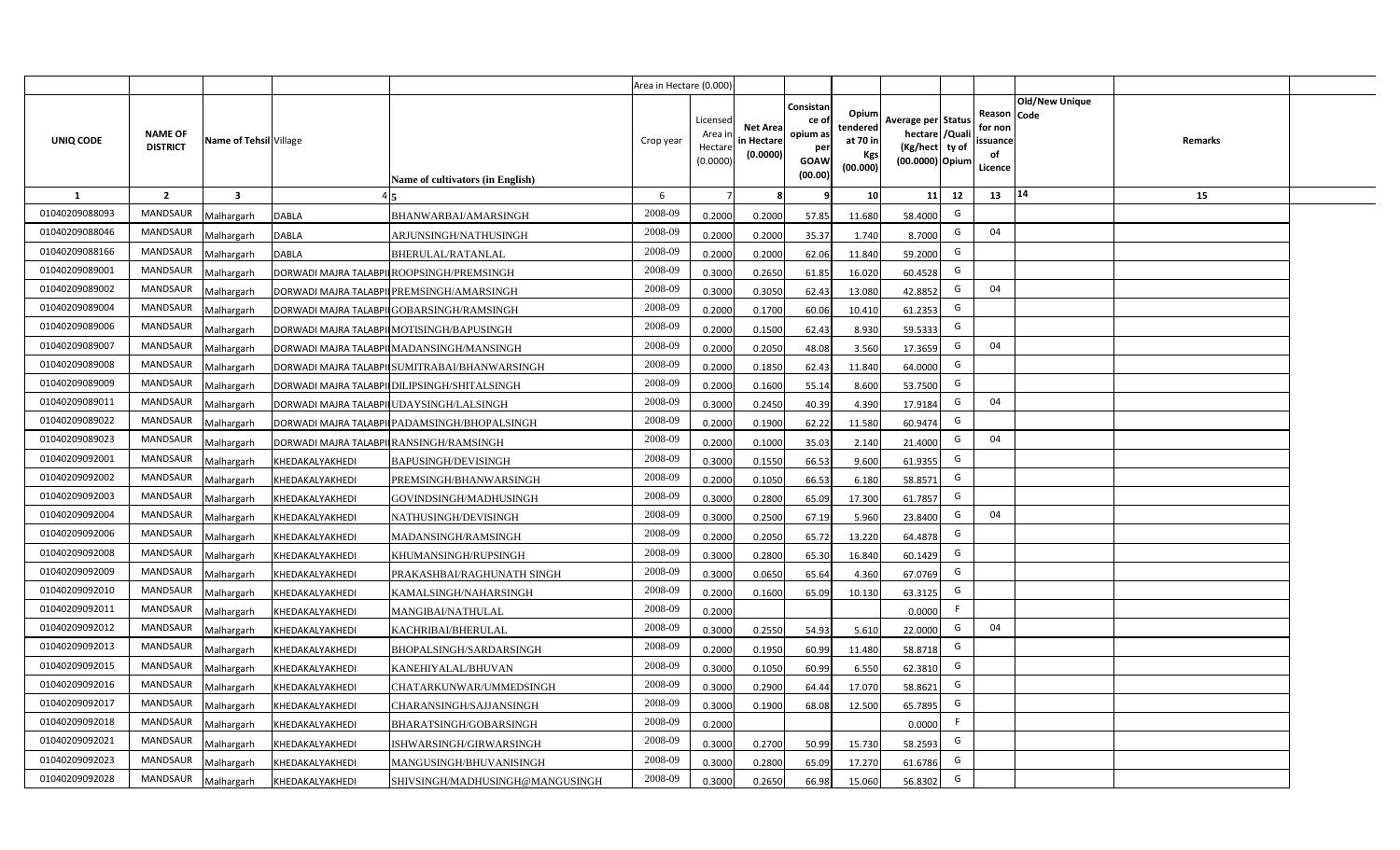|                |                                   |                         |                 |                                  | Area in Hectare (0.000) |                                           |                                           |                                                                 |                                                  |                                                                            |                                                    |                |                              |  |
|----------------|-----------------------------------|-------------------------|-----------------|----------------------------------|-------------------------|-------------------------------------------|-------------------------------------------|-----------------------------------------------------------------|--------------------------------------------------|----------------------------------------------------------------------------|----------------------------------------------------|----------------|------------------------------|--|
| UNIQ CODE      | <b>NAME OF</b><br><b>DISTRICT</b> | Name of Tehsil Village  |                 | Name of cultivators (in English) | Crop year               | Licensed<br>Area i<br>Hectare<br>(0.0000) | <b>Net Area</b><br>in Hectare<br>(0.0000) | Consistan<br>ce of<br>opium as<br>per<br><b>GOAW</b><br>(00.00) | Opium<br>tendered<br>at 70 in<br>Kgs<br>(00.000) | Average per Status<br>hectare / Quali<br>(Kg/hect ty of<br>(00.0000) Opium | Reason Code<br>for non<br>ssuance<br>of<br>Licence | Old/New Unique | Remarks                      |  |
| $\mathbf{1}$   | $\overline{2}$                    | $\overline{\mathbf{3}}$ |                 |                                  | 6                       | $\overline{7}$                            |                                           | 9                                                               | 10 <sup>1</sup>                                  | 12<br>11                                                                   | 13                                                 | 14             | 15                           |  |
| 01040209092038 | MANDSAUR                          | Malhargarh              | KHEDAKALYAKHEDI | RAMIBAI/INDARSINGH               | 2008-09                 | 0.3000                                    |                                           |                                                                 |                                                  | F.<br>0.0000                                                               |                                                    |                |                              |  |
| 01040209092044 | <b>MANDSAUR</b>                   | <b>Aalhargarh</b>       | KHEDAKALYAKHEDI | KAMERIBAI/RAMLAL                 | 2008-09                 | 0.3000                                    | 0.1350                                    | 67.34                                                           | 8.140                                            | G<br>60.2963                                                               |                                                    |                |                              |  |
| 01040209092046 | MANDSAUR                          | Malhargarh              | KHEDAKALYAKHEDI | GANPAT/MANGILAL                  | 2008-09                 | 0.3000                                    | 0.2750                                    | 54.58                                                           | 11.390                                           | G<br>41.4182                                                               | 04                                                 |                |                              |  |
| 01040209092007 | <b>MANDSAUR</b>                   | Malhargarh              | KHEDAKALYAKHEDI | KAMALSINGH/ISHWARSINGH           | 2008-09                 | 0.2000                                    | 0.1000                                    | 62.70                                                           | 6.270                                            | G<br>62.7000                                                               |                                                    |                |                              |  |
| 01040209092014 | MANDSAUR                          | Malhargarh              | KHEDAKALYAKHEDI | GORDHANSINGH/BHUWANISINGH        | 2008-09                 | 0.2000                                    |                                           |                                                                 |                                                  | F<br>0.0000                                                                |                                                    |                |                              |  |
| 01040209092024 | MANDSAUR                          | Malhargarh              | KHEDAKALYAKHEDI | MUKUNBAI/GORDHANSINGH            | 2008-09                 | 0.2000                                    | 0.0150                                    | 65.09                                                           | 1.100                                            | G<br>73.3333                                                               |                                                    |                |                              |  |
| 01040209092035 | <b>MANDSAUR</b>                   | Malhargarh              | KHEDAKALYAKHEDI | <b>RAMSINGH/ROOPSINGH</b>        | 2008-09                 | 0.3000                                    | 0.2600                                    | 59.86                                                           | 13.770                                           | G<br>52.9615                                                               | 04                                                 |                |                              |  |
| 01040209092037 | <b>MANDSAUR</b>                   | Malhargarh              | KHEDAKALYAKHEDI | <b>JUZHARSINGH/RATANSINGH</b>    | 2008-09                 | 0.2000                                    |                                           |                                                                 |                                                  | F<br>0.0000                                                                |                                                    |                |                              |  |
| 01040209092040 | <b>MANDSAUR</b>                   | Malhargarh              | KHEDAKALYAKHEDI | BHURIBAI/GOBARSINGH              | 2008-09                 | 0.3000                                    | 0.0900                                    | 66.98                                                           | 5.960                                            | G<br>66.2222                                                               |                                                    |                |                              |  |
| 01040209092048 | <b>MANDSAUR</b>                   | Malhargarh              | KHEDAKALYAKHEDI | BHANWARSINGH/KALUSINGH           | 2008-09                 | 0.2000                                    | 0.1850                                    | 65.71                                                           | 10.560                                           | G<br>57.0811                                                               |                                                    |                |                              |  |
| 01040209092032 | MANDSAUR                          | Malhargarh              | KHEDAKALYAKHEDI | MUKESHSINGH/BHUVANISINGH         | 2008-09                 | 0.3000                                    | 0.2250                                    | 66.98                                                           | 15.030                                           | G<br>66.8000                                                               |                                                    |                |                              |  |
| 01040209092020 | <b>MANDSAUR</b>                   | Malhargarh              | KHEDAKALYAKHEDI | PRABHUSINGH/KISHANSINGH          | 2008-09                 | 0.3000                                    | 0.2750                                    | 63.71                                                           | 16.100                                           | G<br>58.5455                                                               |                                                    |                |                              |  |
| 01040209092033 | MANDSAUR                          | Malhargarh              | KHEDAKALYAKHEDI | ISHWARSINGH/MADHOSINGH           | 2008-09                 | 0.3000                                    | 0.2350                                    | 63.71                                                           | 13.770                                           | G<br>58.5957                                                               |                                                    |                |                              |  |
| 01040209092051 | <b>MANDSAUR</b>                   | Malhargarh              | KHEDAKALYAKHEDI | SAJJANSINGH/BHERUSINGH           | 2008-09                 | 0.2000                                    |                                           |                                                                 |                                                  | F<br>0.0000                                                                |                                                    |                |                              |  |
| 01040209092053 | <b>MANDSAUR</b>                   | Malhargarh              | KHEDAKALYAKHEDI | SULTANSINGH/JAYSINGH             | 2008-09                 | 0.3000                                    | 0.2500                                    | 51.22                                                           | 8.350                                            | G<br>33.4000                                                               | 04                                                 |                |                              |  |
| 01040209092054 | <b>MANDSAUR</b>                   | Malhargarh              | KHEDAKALYAKHEDI | DAPUBAI/BAHADURSINGH             | 2008-09                 | 0.3000                                    | 0.2700                                    | 66.98                                                           | 16.430                                           | G<br>60.8519                                                               |                                                    |                | TRANSFER/RAYSINGH PURA/NMH-I |  |
| 01040209106002 | <b>MANDSAUR</b>                   | Malhargarh              | <b>HARIPURA</b> | MANSINGH/BHANWARSINGH            | 2008-09                 | 0.3000                                    | 0.2900                                    | 63.73                                                           | 19.080                                           | G<br>65.7931                                                               |                                                    |                |                              |  |
| 01040209106008 | <b>MANDSAUR</b>                   | Malhargarh              | <b>HARIPURA</b> | RAJIBAI/VARDA                    | 2008-09                 | 0.2000                                    | 0.0200                                    | 53.29                                                           | 1.470                                            | G<br>73.5000                                                               | 08                                                 |                |                              |  |
| 01040209106020 | <b>MANDSAUR</b>                   | Malhargarh              | <b>HARIPURA</b> | GYASWANTIBAI/BAGDIRAM            | 2008-09                 | 0.2000                                    | 0.0200                                    | 73.23                                                           | 1.540                                            | G<br>77.0000                                                               |                                                    |                |                              |  |
| 01040209106027 | MANDSAUR                          | Malhargarh              | <b>HARIPURA</b> | BAPULAL/PRABHULAL                | 2008-09                 | 0.2000                                    | 0.2050                                    | 63.35                                                           | 12.010                                           | G<br>58.5854                                                               |                                                    |                |                              |  |
| 01040209106012 | MANDSAUR                          | Malhargarh              | <b>HARIPURA</b> | LILARAM/MAGNIRAM                 | 2008-09                 | 0.2000                                    | 0.1950                                    | 63.35                                                           | 8.220                                            | G<br>42.1538                                                               | 04                                                 |                |                              |  |
| 01040209106024 | MANDSAUR                          | Malhargarh              | <b>HARIPURA</b> | NARAYAN/ONKAR                    | 2008-09                 | 0.2000                                    | 0.2000                                    | 63.35                                                           | 12.840                                           | G<br>64.2000                                                               |                                                    |                |                              |  |
| 01040209106032 | <b>MANDSAUR</b>                   | Malhargarh              | <b>HARIPURA</b> | KALAWANTIBAI/SALEGRAM            | 2008-09                 | 0.2000                                    | 0.0850                                    | 63.35                                                           | 5.100                                            | G<br>60.0000                                                               |                                                    |                |                              |  |
| 01040209106033 | MANDSAUR                          | Malhargarh              | <b>HARIPURA</b> | RAJIBAI/DUNGARSINGH              | 2008-09                 | 0.2000                                    | 0.2000                                    | 72.25                                                           | 12.440                                           | G<br>62.2000                                                               |                                                    |                |                              |  |
| 01040209106014 | <b>MANDSAUR</b>                   | Malhargarh              | <b>HARIPURA</b> | PRABHUSINGH/NATHUSINGH           | 2008-09                 | 0.2000                                    | 0.1850                                    | 60.09                                                           | 11.410                                           | G<br>61.6757                                                               |                                                    |                |                              |  |
| 01040209108002 | MANDSAUR                          | Malhargarh              | PALEWNA         | UMMEDSINGH/BHANWARSINGH          | 2008-09                 | 0.3000                                    | 0.2750                                    | 61.33                                                           | 16.310                                           | G<br>59.3091                                                               |                                                    |                |                              |  |
| 01040209108003 | MANDSAUR                          | Malhargarh              | PALEWNA         | PYARIBAI/PREMSINGH               | 2008-09                 | 0.2000                                    | 0.1950                                    | 57.43                                                           | 10.460                                           | G<br>53.6410                                                               |                                                    |                |                              |  |
| 01040209108007 | MANDSAUR                          | Malhargarh              | PALEWNA         | PRABHUSINGH/DEVISINGH            | 2008-09                 | 0.3000                                    | 0.2950                                    | 61.33                                                           | 17.110                                           | G<br>58.0000                                                               |                                                    |                |                              |  |
| 01040209108015 | MANDSAUR                          | Malhargarh              | PALEWNA         | PRABHUSINGH/JAVANSINGH           | 2008-09                 | 0.2000                                    | 0.0200                                    | 62.89                                                           | 1.350                                            | G<br>67.5000                                                               |                                                    |                |                              |  |
| 01040209108016 | MANDSAUR                          | Malhargarh              | PALEWNA         | ROOPSINGH/JAWANSINGH             | 2008-09                 | 0.2000                                    | 0.2000                                    | 60.79                                                           | 12.030                                           | G<br>60.1500                                                               |                                                    |                |                              |  |
| 01040209108021 | MANDSAUR                          | Malhargarh              | PALEWNA         | <b>BHAGIRATH/FAKIRCHAND</b>      | 2008-09                 | 0.3000                                    | 0.2950                                    | 57.68                                                           | 7.990                                            | G<br>27.0847                                                               | 04                                                 |                |                              |  |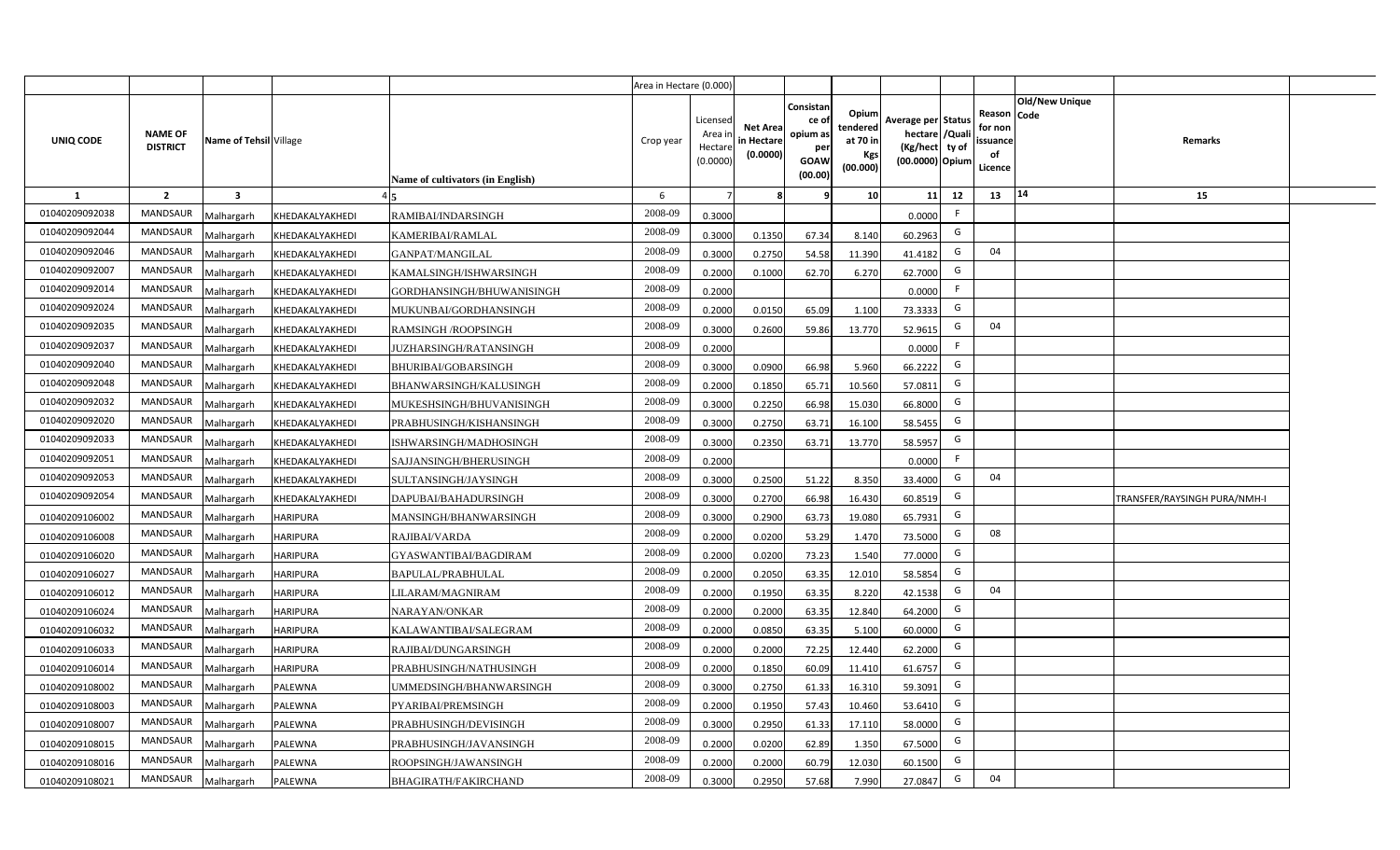|                |                                   |                         |         |                                  | Area in Hectare (0.000) |                                           |                                           |                                                          |                                                  |                                                                            |                                                    |                       |         |  |
|----------------|-----------------------------------|-------------------------|---------|----------------------------------|-------------------------|-------------------------------------------|-------------------------------------------|----------------------------------------------------------|--------------------------------------------------|----------------------------------------------------------------------------|----------------------------------------------------|-----------------------|---------|--|
| UNIQ CODE      | <b>NAME OF</b><br><b>DISTRICT</b> | Name of Tehsil Village  |         | Name of cultivators (in English) | Crop year               | Licensed<br>Area i<br>Hectare<br>(0.0000) | <b>Net Area</b><br>in Hectare<br>(0.0000) | Consistan<br>ce of<br>opium as<br>per<br>GOAW<br>(00.00) | Opium<br>tendered<br>at 70 in<br>Kgs<br>(00.000) | Average per Status<br>hectare / Quali<br>(Kg/hect ty of<br>(00.0000) Opium | Reason Code<br>for non<br>ssuance<br>of<br>Licence | <b>Old/New Unique</b> | Remarks |  |
| $\mathbf{1}$   | $\overline{2}$                    | $\overline{\mathbf{3}}$ |         |                                  | 6                       | $\overline{7}$                            | 8                                         | 9                                                        | 10 <sup>1</sup>                                  | 11<br>12                                                                   | 13                                                 | 14                    | 15      |  |
| 01040209108028 | MANDSAUR                          | Malhargarh              | PALEWNA | DEVBAI/BAPUSINGH                 | 2008-09                 | 0.2000                                    | 0.1850                                    | 60.79                                                    | 10.540                                           | G<br>56.9730                                                               |                                                    |                       |         |  |
| 01040209108031 | MANDSAUR                          | <b>Aalhargarh</b>       | PALEWNA | MOTIYABAI/RAMCHAND               | 2008-09                 | 0.3000                                    |                                           |                                                          |                                                  | F.<br>0.0000                                                               |                                                    |                       |         |  |
| 01040209108032 | MANDSAUR                          | Malhargarh              | PALEWNA | KASTURIBAI/PYARELAL              | 2008-09                 | 0.3000                                    | 0.3000                                    | 51.90                                                    | 9.890                                            | G<br>32.9667                                                               | 04                                                 |                       |         |  |
| 01040209108039 | <b>MANDSAUR</b>                   | Malhargarh              | PALEWNA | GOBARSINGH/GULABSINGH            | 2008-09                 | 0.3000                                    | 0.2750                                    | 63.87                                                    | 16.300                                           | G<br>59.2727                                                               |                                                    |                       |         |  |
| 01040209108044 | MANDSAUR                          | Malhargarh              | PALEWNA | GOVINDSINGH/SHIVSINGH            | 2008-09                 | 0.2000                                    | 0.2000                                    | 49.93                                                    | 3.700                                            | G<br>18.5000                                                               | 04                                                 |                       |         |  |
| 01040209108045 | MANDSAUR                          | Malhargarh              | PALEWNA | MANOHARSINGH/ROOPSINGH           | 2008-09                 | 0.3000                                    | 0.2450                                    | 57.68                                                    | 13.660                                           | G<br>55.7551                                                               |                                                    |                       |         |  |
| 01040209108047 | MANDSAUR                          | Malhargarh              | PALEWNA | PRATAPSINGH/PRABHUSINGH          | 2008-09                 | 0.3000                                    | 0.2850                                    | 60.79                                                    | 16.570                                           | G<br>58.1404                                                               |                                                    |                       |         |  |
| 01040209108048 | MANDSAUR                          | Malhargarh              | PALEWNA | GOBARSINGH/MADHOSINGH            | 2008-09                 | 0.2000                                    | 0.2050                                    | 56.71                                                    | 4.250                                            | 20.7317                                                                    | 02                                                 |                       |         |  |
| 01040209108054 | MANDSAUR                          | Malhargarh              | PALEWNA | SUSHILABAI/RAJMAL                | 2008-09                 | 0.3000                                    | 0.2900                                    | 54.56                                                    | 15.630                                           | G<br>53.8966                                                               |                                                    |                       |         |  |
| 01040209108061 | MANDSAUR                          | Malhargarh              | PALEWNA | PYARSINGH/BHANWARSINGH           | 2008-09                 | 0.2000                                    | 0.2000                                    | 47.57                                                    | 4.220                                            | G<br>21.1000                                                               | 04                                                 |                       |         |  |
| 01040209108062 | MANDSAUR                          | Malhargarh              | PALEWNA | UDAYSINGH/DEVISINGH              | 2008-09                 | 0.3000                                    | 0.3000                                    | 63.87                                                    | 17.110                                           | G<br>57.0333                                                               |                                                    |                       |         |  |
| 01040209108066 | MANDSAUR                          | Malhargarh              | PALEWNA | RUGHNATH/BAGDIRAM                | 2008-09                 | 0.3000                                    | 0.3050                                    | 60.29                                                    | 18.590                                           | G<br>60.9508                                                               |                                                    |                       |         |  |
| 01040209108067 | MANDSAUR                          | Malhargarh              | PALEWNA | MANSINGH/BHUVANISINGH            | 2008-09                 | 0.3000                                    | 0.2450                                    | 60.29                                                    | 8.370                                            | G<br>34.1630                                                               | 04                                                 |                       |         |  |
| 01040209108069 | <b>MANDSAUR</b>                   | Malhargarh              | PALEWNA | RAMSINGH/GOBARSINGH              | 2008-09                 | 0.2000                                    | 0.2050                                    | 63.87                                                    | 13.260                                           | G<br>64.6829                                                               |                                                    |                       |         |  |
| 01040209108070 | <b>MANDSAUR</b>                   | Malhargarh              | PALEWNA | GORDHANSINGH/BHERUSINGH          | 2008-09                 | 0.2000                                    | 0.1400                                    | 57.68                                                    | 8.860                                            | G<br>63.2857                                                               |                                                    |                       |         |  |
| 01040209108071 | <b>MANDSAUR</b>                   | Malhargarh              | PALEWNA | <b>BAPUSINGH/SURATSINGH</b>      | 2008-09                 | 0.3000                                    | 0.0950                                    | 60.29                                                    | 5.100                                            | G<br>53.6842                                                               |                                                    |                       |         |  |
| 01040209108079 | <b>MANDSAUR</b>                   | Malhargarh              | PALEWNA | ROOPSINGH/KALUSINGH              | 2008-09                 | 0.2000                                    | 0.2000                                    | 60.29                                                    | 12.150                                           | G<br>60.7500                                                               |                                                    |                       |         |  |
| 01040209108083 | <b>MANDSAUR</b>                   | Malhargarh              | PALEWNA | FULCHAND/BALUJI                  | 2008-09                 | 0.3000                                    | 0.2550                                    | 63.98                                                    | 16.250                                           | G<br>63.7255                                                               |                                                    |                       |         |  |
| 01040209108084 | <b>MANDSAUR</b>                   | Malhargarh              | PALEWNA | DILIPSINGH/BAPUSINGH             | 2008-09                 | 0.3000                                    | 0.3000                                    | 63.98                                                    | 19.310                                           | G<br>64.3667                                                               |                                                    |                       |         |  |
| 01040209108086 | MANDSAUR                          | Malhargarh              | PALEWNA | GOVINDSINGH/DEVISINGH            | 2008-09                 | 0.2000                                    | 0.1900                                    | 61.18                                                    | 11.250                                           | G<br>59.2105                                                               |                                                    |                       |         |  |
| 01040209108087 | MANDSAUR                          | Malhargarh              | PALEWNA | BHUWANSINGH/SAMANDERSINGH        | 2008-09                 | 0.2000                                    | 0.1950                                    | 63.98                                                    | 11.310                                           | G<br>58.0000                                                               |                                                    |                       |         |  |
| 01040209108088 | MANDSAUR                          | Malhargarh              | PALEWNA | BHANWARSINGH/GULABSINGH          | 2008-09                 | 0.2000                                    | 0.1950                                    | 61.18                                                    | 10.880                                           | G<br>55.7949                                                               |                                                    |                       |         |  |
| 01040209108094 | <b>MANDSAUR</b>                   | Malhargarh              | PALEWNA | NAHARSINGH/ROOPSINGH             | 2008-09                 | 0.2000                                    | 0.2000                                    | 60.29                                                    | 12.070                                           | G<br>60.3500                                                               |                                                    |                       |         |  |
| 01040209108095 | MANDSAUR                          | Malhargarh              | PALEWNA | RAJENDRASINGH/MANSINGH           | 2008-09                 | 0.3000                                    | 0.0800                                    | 63.98                                                    | 5.580                                            | G<br>69.7500                                                               |                                                    |                       |         |  |
| 01040209108102 | MANDSAUR                          | Malhargarh              | PALEWNA | BHUWANISINGH/KESHARSINGH         | 2008-09                 | 0.2000                                    | 0.2100                                    | 62.80                                                    | 13.110                                           | G<br>62.4286                                                               |                                                    |                       |         |  |
| 01040209108036 | MANDSAUR                          | Malhargarh              | PALEWNA | NATHIBAI/NATHUSINGH              | 2008-09                 | 0.2000                                    | 0.1050                                    | 57.68                                                    | 3.750                                            | G<br>35.7143                                                               | 04                                                 |                       |         |  |
| 01040209108093 | MANDSAUR                          | Malhargarh              | PALEWNA | PRAHLADSINGH/PRABHUSINGH         | 2008-09                 | 0.2000                                    | 0.1900                                    | 57.67                                                    | 10.880                                           | G<br>57.2632                                                               |                                                    |                       |         |  |
| 01040209108065 | MANDSAUR                          | Malhargarh              | PALEWNA | BHERULAL/GOBRULAL                | 2008-09                 | 0.3000                                    | 0.2650                                    | 57.67                                                    | 14.320                                           | G<br>54.0377                                                               |                                                    |                       |         |  |
| 01040209108035 | MANDSAUR                          | Malhargarh              | PALEWNA | SAJJANLAL/NATHU                  | 2008-09                 | 0.3000                                    | 0.2750                                    | 63.96                                                    | 16.260                                           | G<br>59.1273                                                               |                                                    |                       |         |  |
| 01040209108056 | MANDSAUR                          | Malhargarh              | PALEWNA | BHARATSINGH/PREMSINGH            | 2008-09                 | 0.2000                                    |                                           |                                                          |                                                  | -F<br>0.0000                                                               |                                                    |                       |         |  |
| 01040209108026 | MANDSAUR                          | Malhargarh              | PALEWNA | NAZARBAI/BHUVANISINGH            | 2008-09                 | 0.2000                                    | 0.2000                                    | 61.74                                                    | 5.580                                            | 27.9000                                                                    | 02                                                 |                       |         |  |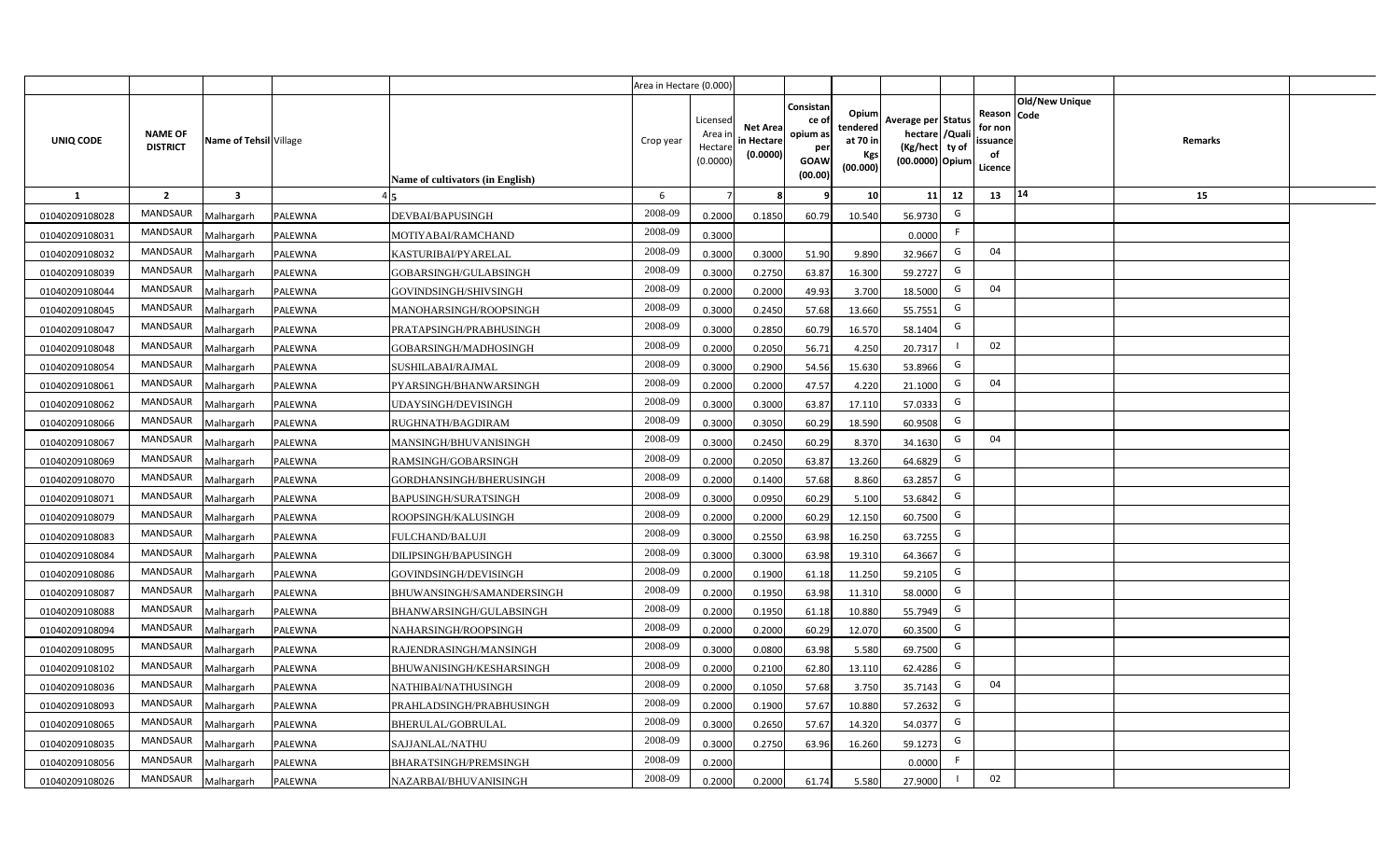|                |                                   |                         |                      |                                  | Area in Hectare (0.000) |                                           |                                           |                                                                 |                                                  |                                                                            |                                                    |                |         |  |
|----------------|-----------------------------------|-------------------------|----------------------|----------------------------------|-------------------------|-------------------------------------------|-------------------------------------------|-----------------------------------------------------------------|--------------------------------------------------|----------------------------------------------------------------------------|----------------------------------------------------|----------------|---------|--|
| UNIQ CODE      | <b>NAME OF</b><br><b>DISTRICT</b> | Name of Tehsil Village  |                      | Name of cultivators (in English) | Crop year               | Licensed<br>Area i<br>Hectare<br>(0.0000) | <b>Net Area</b><br>in Hectare<br>(0.0000) | Consistan<br>ce of<br>opium as<br>per<br><b>GOAW</b><br>(00.00) | Opium<br>tendered<br>at 70 in<br>Kgs<br>(00.000) | Average per Status<br>hectare / Quali<br>(Kg/hect ty of<br>(00.0000) Opium | Reason Code<br>for non<br>ssuance<br>of<br>Licence | Old/New Unique | Remarks |  |
| $\mathbf{1}$   | $\overline{2}$                    | $\overline{\mathbf{3}}$ |                      |                                  | 6                       | $\overline{7}$                            | 8                                         | 9                                                               | 10 <sup>1</sup>                                  | 12<br>11                                                                   | 13                                                 | 14             | 15      |  |
| 01040209108058 | MANDSAUR                          | Malhargarh              | PALEWNA              | SAJJANSINGH/BHERUSINGH           | 2008-09                 | 0.2000                                    | 0.1950                                    | 48.28                                                           | 7.100                                            | G<br>36.4103                                                               | 04                                                 |                |         |  |
| 01040209108027 | MANDSAUR                          | <b>Aalhargarh</b>       | PALEWNA              | MANGUBAI/BHERUSINGH              | 2008-09                 | 0.2000                                    | 0.1700                                    | 57.67                                                           | 9.190                                            | G<br>54.0588                                                               |                                                    |                |         |  |
| 01040209108072 | MANDSAUR                          | Malhargarh              | PALEWNA              | RATANSINGH/KISHORSINGH           | 2008-09                 | 0.2000                                    | 0.1800                                    | 60.29                                                           | 11.110                                           | G<br>61.7222                                                               |                                                    |                |         |  |
| 01040209108006 | <b>MANDSAUR</b>                   | Malhargarh              | PALEWNA              | PRABHUSINGH/KALUSINGH            | 2008-09                 | 0.3000                                    | 0.2800                                    | 57.67                                                           | 15.750                                           | G<br>56.2500                                                               |                                                    |                |         |  |
| 01040209108001 | MANDSAUR                          | Malhargarh              | PALEWNA              | ROOP SINGH/DEVI SINGH            | 2008-09                 | 0.2000                                    | 0.2000                                    | 63.98                                                           | 12.320                                           | G<br>61.6000                                                               |                                                    |                |         |  |
| 01040209108010 | MANDSAUR                          | Malhargarh              | PALEWNA              | MADANSINGH/SURATSINGH            | 2008-09                 | 0.2000                                    | 0.1000                                    | 49.08                                                           | 2.960                                            | G<br>29.6000                                                               | 04                                                 |                |         |  |
| 01040209108014 | MANDSAUR                          | Malhargarh              | PALEWNA              | <b>CHENSINGH/DEVISINGH</b>       | 2008-09                 | 0.2000                                    | 0.1950                                    | 61.18                                                           | 10.620                                           | G<br>54.4615                                                               |                                                    |                |         |  |
| 01040209108017 | MANDSAUR                          | Malhargarh              | PALEWNA              | RAGUNATHSINGH/ROOPSINGH          | 2008-09                 | 0.2000                                    | 0.2000                                    | 63.98                                                           | 12.310                                           | G<br>61.5500                                                               |                                                    |                |         |  |
| 01040209112001 | <b>MANDSAUR</b>                   | Malhargarh              | BHANGIPIPLIYA        | SULTANSINGH/NIHALBAI             | 2008-09                 | 0.3000                                    | 0.2700                                    | 65.30                                                           | 17.720                                           | G<br>65.6296                                                               |                                                    |                |         |  |
| 01040209112003 | <b>MANDSAUR</b>                   | Malhargarh              | BHANGIPIPLIYA        | SURAJBAI/PYARSINGH               | 2008-09                 | 0.3000                                    | 0.1050                                    | 68.61                                                           | 7.190                                            | G<br>68.4762                                                               |                                                    |                |         |  |
| 01040209112004 | MANDSAUR                          | Malhargarh              | BHANGIPIPLIYA        | MANSINGH/BHRUSINGH               | 2008-09                 | 0.3000                                    | 0.3000                                    | 44.56                                                           | 7.360                                            | G<br>24.5333                                                               | 04                                                 |                |         |  |
| 01040209112005 | <b>MANDSAUR</b>                   | Malhargarh              | BHANGIPIPLIYA        | <b>DHAPUBAI/ RUPSINGH</b>        | 2008-09                 | 0.3000                                    | 0.1050                                    | 65.26                                                           | 6.910                                            | G<br>65.8095                                                               |                                                    |                |         |  |
| 01040209112009 | MANDSAUR                          | Malhargarh              | <b>BHANGIPIPLIYA</b> | ANDARBAI/GAJRAJSINGH             | 2008-09                 | 0.3000                                    | 0.2450                                    | 54.77                                                           | 5.820                                            | G<br>23.7551                                                               | 04                                                 |                |         |  |
| 01040209112012 | <b>MANDSAUR</b>                   | Malhargarh              | BHANGIPIPLIYA        | HARISINGH/BHAGGA                 | 2008-09                 | 0.3000                                    |                                           |                                                                 |                                                  | F<br>0.0000                                                                |                                                    |                |         |  |
| 01040209112017 | <b>MANDSAUR</b>                   | Malhargarh              | BHANGIPIPLIYA        | BHARATSINGH/NAHARSINGH           | 2008-09                 | 0.2000                                    | 0.1850                                    | 68.22                                                           | 12.870                                           | G<br>69.5676                                                               |                                                    |                |         |  |
| 01040209112018 | <b>MANDSAUR</b>                   | Malhargarh              | BHANGIPIPLIYA        | PREMSINGH/KALUSINGH              | 2008-09                 | 0.2000                                    | 0.1350                                    | 65.26                                                           | 3.760                                            | G<br>27.8519                                                               | 04                                                 |                |         |  |
| 01040209112020 | <b>MANDSAUR</b>                   | Malhargarh              | BHANGIPIPLIYA        | HIRALAL/KISHANLAL                | 2008-09                 | 0.3000                                    | 0.1350                                    | 54.77                                                           | 4.230                                            | G<br>31.3333                                                               | 04                                                 |                |         |  |
| 01040209112024 | <b>MANDSAUR</b>                   | Malhargarh              | BHANGIPIPLIYA        | NAHARSINGH/BHANWARSINGH          | 2008-09                 | 0.2000                                    | 0.2050                                    | 74.02                                                           | 15.040                                           | G<br>73.3659                                                               |                                                    |                |         |  |
| 01040209112025 | <b>MANDSAUR</b>                   | Malhargarh              | BHANGIPIPLIYA        | GOVINDSINGH/BHANWERSINGH         | 2008-09                 | 0.2000                                    | 0.1800                                    | 36.81                                                           | 2.830                                            | G<br>15.7222                                                               | 04                                                 |                |         |  |
| 01040209112027 | MANDSAUR                          | Malhargarh              | BHANGIPIPLIYA        | INDARSINGH/NATHUSINGH            | 2008-09                 | 0.3000                                    | 0.2750                                    | 66.72                                                           | 17.820                                           | G<br>64.8000                                                               |                                                    |                |         |  |
| 01040209112028 | MANDSAUR                          | Malhargarh              | BHANGIPIPLIYA        | MADANSINGH/ROOPSINGH             | 2008-09                 | 0.3000                                    | 0.2450                                    | 62.18                                                           | 14.120                                           | G<br>57.6327                                                               |                                                    |                |         |  |
| 01040209112045 | MANDSAUR                          | Malhargarh              | BHANGIPIPLIYA        | KAMLABAI/ROOPSINGH               | 2008-09                 | 0.2000                                    | 0.2000                                    | 65.14                                                           | 13.330                                           | G<br>66.6500                                                               |                                                    |                |         |  |
| 01040209112048 | <b>MANDSAUR</b>                   | Malhargarh              | BHANGIPIPLIYA        | PREMSINGH/DEVISINGH              | 2008-09                 | 0.2000                                    | 0.1100                                    | 72.16                                                           | 8.000                                            | G<br>72.7273                                                               |                                                    |                |         |  |
| 01040209112049 | MANDSAUR                          | Malhargarh              | BHANGIPIPLIYA        | KESHARSINGH/KACHRUSINGH          | 2008-09                 | 0.3000                                    | 0.1800                                    | 62.18                                                           | 11.350                                           | G<br>63.0556                                                               |                                                    |                |         |  |
| 01040209112054 | <b>MANDSAUR</b>                   | Malhargarh              | BHANGIPIPLIYA        | NAHARSINGH/RAYSINGH              | 2008-09                 | 0.2000                                    | 0.1700                                    | 71.09                                                           | 12.400                                           | G<br>72.9412                                                               |                                                    |                |         |  |
| 01040209112056 | MANDSAUR                          | Malhargarh              | BHANGIPIPLIYA        | <b>BHANWERSINGH/BHERUSINGH</b>   | 2008-09                 | 0.3000                                    | 0.1900                                    | 62.18                                                           | 9.760                                            | G<br>51.3684                                                               | 04                                                 |                |         |  |
| 01040209112062 | MANDSAUR                          | Malhargarh              | BHANGIPIPLIYA        | ROOPSINGH/RAYSINGH               | 2008-09                 | 0.2000                                    | 0.1250                                    | 48.87                                                           | 1.920                                            | G<br>15.3600                                                               | 04                                                 |                |         |  |
| 01040209112065 | MANDSAUR                          | Malhargarh              | BHANGIPIPLIYA        | RADHABAI/UMMEDSINGH              | 2008-09                 | 0.3000                                    |                                           |                                                                 |                                                  | -F<br>0.0000                                                               |                                                    |                |         |  |
| 01040209112067 | MANDSAUR                          | Malhargarh              | BHANGIPIPLIYA        | RATANSINGH/MADHOSINGH            | 2008-09                 | 0.3000                                    | 0.1500                                    | 65.26                                                           | 9.860                                            | G<br>65.7333                                                               |                                                    |                |         |  |
| 01040209112046 | MANDSAUR                          | Malhargarh              | BHANGIPIPLIYA        | <b>JAWANSINGH/MANSINGH</b>       | 2008-09                 | 0.3000                                    | 0.1150                                    | 68.61                                                           | 7.800                                            | G<br>67.8261                                                               |                                                    |                |         |  |
| 01040209112055 | MANDSAUR                          | Malhargarh              | BHANGIPIPLIYA        | KALAVATIBAI/BAPUSINGH            | 2008-09                 | 0.2000                                    | 0.1550                                    | 66.97                                                           | 9.950                                            | G<br>64.1935                                                               |                                                    |                |         |  |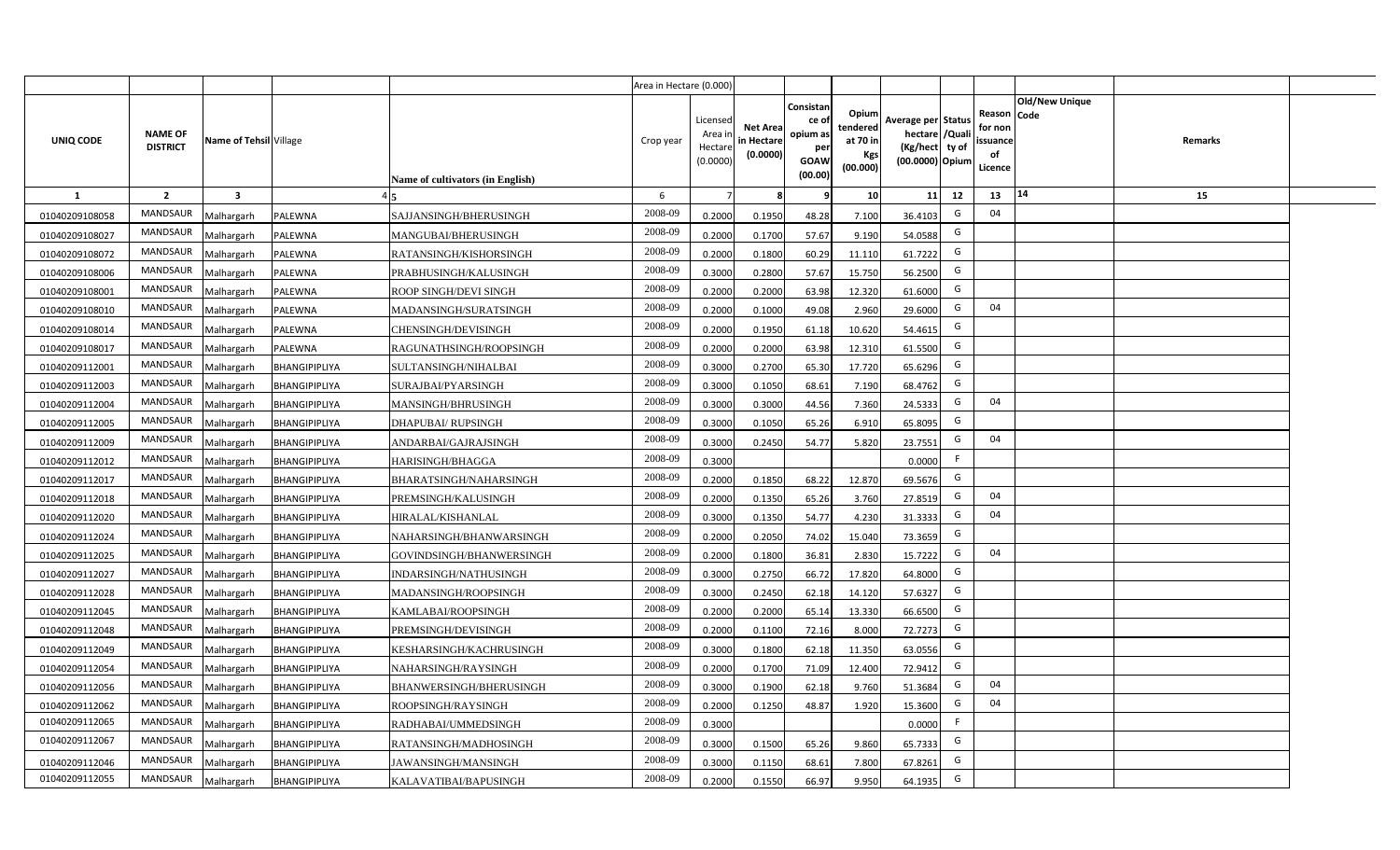|                |                                   |                         |                      |                                  | Area in Hectare (0.000) |                                           |                                           |                                                          |                                                  |                                                                            |                                                     |                |         |  |
|----------------|-----------------------------------|-------------------------|----------------------|----------------------------------|-------------------------|-------------------------------------------|-------------------------------------------|----------------------------------------------------------|--------------------------------------------------|----------------------------------------------------------------------------|-----------------------------------------------------|----------------|---------|--|
| UNIQ CODE      | <b>NAME OF</b><br><b>DISTRICT</b> | Name of Tehsil Village  |                      | Name of cultivators (in English) | Crop year               | Licensed<br>Area i<br>Hectare<br>(0.0000) | <b>Net Area</b><br>in Hectare<br>(0.0000) | Consistan<br>ce of<br>opium as<br>per<br>GOAW<br>(00.00) | Opium<br>tendered<br>at 70 in<br>Kgs<br>(00.000) | Average per Status<br>hectare / Quali<br>(Kg/hect ty of<br>(00.0000) Opium | Reason Code<br>for non<br>issuance<br>of<br>Licence | Old/New Unique | Remarks |  |
| $\mathbf{1}$   | $\overline{2}$                    | $\overline{\mathbf{3}}$ |                      |                                  | 6                       | $\overline{7}$                            |                                           | 9                                                        | 10 <sup>1</sup>                                  | 12<br>11                                                                   | 13                                                  | 14             | 15      |  |
| 01040209112047 | MANDSAUR                          | Malhargarh              | BHANGIPIPLIYA        | RAMSINGH/PYARSINGH               | 2008-09                 | 0.3000                                    |                                           |                                                          |                                                  | F<br>0.0000                                                                |                                                     |                |         |  |
| 01040209112064 | <b>MANDSAUR</b>                   | <b>Aalhargarh</b>       | BHANGIPIPLIYA        | SHIVSINGH/GOBERSINGH             | 2008-09                 | 0.2000                                    | 0.1600                                    | 57.45                                                    | 2.700                                            | 16.8750                                                                    | 02                                                  |                |         |  |
| 01040209112044 | MANDSAUR                          | Malhargarh              | BHANGIPIPLIYA        | RUKMANBAI/SHIVSINGH              | 2008-09                 | 0.3000                                    | 0.1750                                    | 68.61                                                    | 12.120                                           | G<br>69.2571                                                               |                                                     |                |         |  |
| 01040209112042 | <b>MANDSAUR</b>                   | Malhargarh              | BHANGIPIPLIYA        | UDAYSINGH/BHUVANISINGH           | 2008-09                 | 0.2000                                    | 0.0950                                    | 73.12                                                    | 7.520                                            | G<br>79.1579                                                               |                                                     |                |         |  |
| 01040209112043 | MANDSAUR                          | Malhargarh              | BHANGIPIPLIYA        | MANGILAL/KISHANLAL               | 2008-09                 | 0.2000                                    |                                           |                                                          |                                                  | F<br>0.0000                                                                |                                                     |                |         |  |
| 01040209112032 | MANDSAUR                          | Malhargarh              | BHANGIPIPLIYA        | BALWANTSINGH/LALSINGH            | 2008-09                 | 0.3000                                    | 0.1850                                    | 61.21                                                    | 11.440                                           | G<br>61.8378                                                               |                                                     |                |         |  |
| 01040209112002 | MANDSAUR                          | Malhargarh              | BHANGIPIPLIYA        | DHAPUBAI/BHANWERSINGH            | 2008-09                 | 0.2000                                    | 0.1600                                    | 31.55                                                    | 2.980                                            | G<br>18.6250                                                               | 04                                                  |                |         |  |
| 01040209112051 | MANDSAUR                          | Malhargarh              | BHANGIPIPLIYA        | BHAGATSINGH/MANSINGH             | 2008-09                 | 0.2000                                    | 0.1650                                    | 67.54                                                    | 11.330                                           | G<br>68.6667                                                               |                                                     |                |         |  |
| 01040209112063 | MANDSAUR                          | Malhargarh              | BHANGIPIPLIYA        | MANGUSINGH/RUPSINGH              | 2008-09                 | 0.3000                                    | 0.2000                                    | 68.61                                                    | 13.790                                           | G<br>68.9500                                                               |                                                     |                |         |  |
| 01040209112026 | MANDSAUR                          | Malhargarh              | BHANGIPIPLIYA        | GORDHANSINGH/BHANWARSINGH        | 2008-09                 | 0.3000                                    | 0.1500                                    | 65.26                                                    | 9.620                                            | G<br>64.1333                                                               |                                                     |                |         |  |
| 01040209112006 | MANDSAUR                          | Malhargarh              | BHANGIPIPLIYA        | KISHANSINGH/DEVISINGH            | 2008-09                 | 0.2000                                    | 0.0900                                    | 66.68                                                    | 5.740                                            | G<br>63.7778                                                               |                                                     |                |         |  |
| 01040209112007 | MANDSAUR                          | Malhargarh              | BHANGIPIPLIYA        | RUGNATHSINGH/LAXMANSINGH         | 2008-09                 | 0.2000                                    | 0.0900                                    | 66.72                                                    | 5.980                                            | G<br>66.4444                                                               |                                                     |                |         |  |
| 01040209112010 | MANDSAUR                          | Malhargarh              | <b>BHANGIPIPLIYA</b> | NARMADABAI/GOBERSINGH            | 2008-09                 | 0.2000                                    | 0.2000                                    | 59.06                                                    | 3.580                                            | G<br>17.9000                                                               | 04                                                  |                |         |  |
| 01040209112014 | MANDSAUR                          | Malhargarh              | BHANGIPIPLIYA        | PREMSINGH/RUPSINGH               | 2008-09                 | 0.2000                                    |                                           |                                                          |                                                  | F<br>0.0000                                                                |                                                     |                |         |  |
| 01040209112015 | <b>MANDSAUR</b>                   | Malhargarh              | BHANGIPIPLIYA        | KHUMANSINGH/BHUVANISINGH         | 2008-09                 | 0.2000                                    |                                           |                                                          |                                                  | F.<br>0.0000                                                               |                                                     |                |         |  |
| 01040209112016 | <b>MANDSAUR</b>                   | Malhargarh              | BHANGIPIPLIYA        | UMMEDSINGH/DEVISINGH             | 2008-09                 | 0.2000                                    |                                           |                                                          |                                                  | -F.<br>0.0000                                                              |                                                     |                |         |  |
| 01040209112022 | <b>MANDSAUR</b>                   | Malhargarh              | BHANGIPIPLIYA        | UMRAOSINGH/MANGUSINGH            | 2008-09                 | 0.2000                                    | 0.2000                                    | 60.07                                                    | 11.620                                           | G<br>58.1000                                                               |                                                     |                |         |  |
| 01040209112030 | <b>MANDSAUR</b>                   | Malhargarh              | BHANGIPIPLIYA        | SHITALSINGH/BHUWANISINGH         | 2008-09                 | 0.2000                                    | 0.1700                                    | 59.06                                                    | 2.620                                            | G<br>15.4118                                                               | 04                                                  |                |         |  |
| 01040209112037 | <b>MANDSAUR</b>                   | Malhargarh              | BHANGIPIPLIYA        | ONKARSINGH/PYARSINGH             | 2008-09                 | 0.2000                                    | 0.1550                                    | 57.81                                                    | 9.160                                            | G<br>59.0968                                                               |                                                     |                |         |  |
| 01040209112039 | MANDSAUR                          | Malhargarh              | BHANGIPIPLIYA        | JUJHARSINGH/NIRBHAYSINGH         | 2008-09                 | 0.2000                                    | 0.1000                                    | 67.92                                                    | 6.190                                            | G<br>61.9000                                                               |                                                     |                |         |  |
| 01040209112040 | MANDSAUR                          | Malhargarh              | BHANGIPIPLIYA        | MANGUSINGH/DEVISINGH             | 2008-09                 | 0.2000                                    |                                           |                                                          |                                                  | F.<br>0.0000                                                               |                                                     |                |         |  |
| 01040209112041 | MANDSAUR                          | Malhargarh              | BHANGIPIPLIYA        | CHENSINGH/PYARSINGH              | 2008-09                 | 0.2000                                    |                                           |                                                          |                                                  | F.<br>0.0000                                                               |                                                     |                |         |  |
| 01040209112057 | <b>MANDSAUR</b>                   | Malhargarh              | BHANGIPIPLIYA        | UDAYSINGH/CHENSINGH              | 2008-09                 | 0.2000                                    | 0.0650                                    | 67.92                                                    | 4.810                                            | G<br>74.0000                                                               |                                                     |                |         |  |
| 01040209112068 | MANDSAUR                          | Malhargarh              | BHANGIPIPLIYA        | MADANSINGH/KACHRUSINGH           | 2008-09                 | 0.2000                                    | 0.1150                                    | 67.92                                                    | 7.410                                            | G<br>64.4348                                                               |                                                     |                |         |  |
| 01040209112031 | MANDSAUR                          | Malhargarh              | BHANGIPIPLIYA        | MANOHARSINGH/KISHORSINGH         | 2008-09                 | 0.2000                                    |                                           |                                                          |                                                  | F.<br>0.0000                                                               |                                                     |                |         |  |
| 01040209119008 | MANDSAUR                          | Malhargarh              | <b>CHAVLI</b>        | MANGILAL/HIRALAL                 | 2008-09                 | 0.2000                                    | 0.1350                                    | 62.43                                                    | 7.620                                            | G<br>56.4444                                                               |                                                     |                |         |  |
| 01040209119013 | MANDSAUR                          | Malhargarh              | <b>CHAVLI</b>        | <b>BALURAM/FAKIRA</b>            | 2008-09                 | 0.2000                                    | 0.1900                                    | 63.36                                                    | 11.890                                           | G<br>62.5789                                                               |                                                     |                |         |  |
| 01040209119016 | MANDSAUR                          | Malhargarh              | <b>CHAVLI</b>        | SHIVRAM/CHANDU                   | 2008-09                 | 0.2000                                    | 0.1800                                    | 51.46                                                    | 6.590                                            | G<br>36.6111                                                               | 04                                                  |                |         |  |
| 01040209119020 | MANDSAUR                          | Malhargarh              | CHAVLI               | GOPAL/JAGANNATH                  | 2008-09                 | 0.3000                                    | 0.2800                                    | 66.66                                                    | 17.280                                           | G<br>61.7143                                                               |                                                     |                |         |  |
| 01040209119021 | MANDSAUR                          | Malhargarh              | CHAVLI               | SATYANARAYAN/JAGANNATH           | 2008-09                 | 0.2000                                    |                                           |                                                          |                                                  | -F<br>0.0000                                                               |                                                     |                |         |  |
| 01040209119024 | MANDSAUR                          | Malhargarh              | <b>CHAVLI</b>        | KANEHIALAL/BHERULAL              | 2008-09                 | 0.2000                                    | 0.2000                                    | 51.46                                                    | 2.760                                            | G<br>13.8000                                                               | 04                                                  |                |         |  |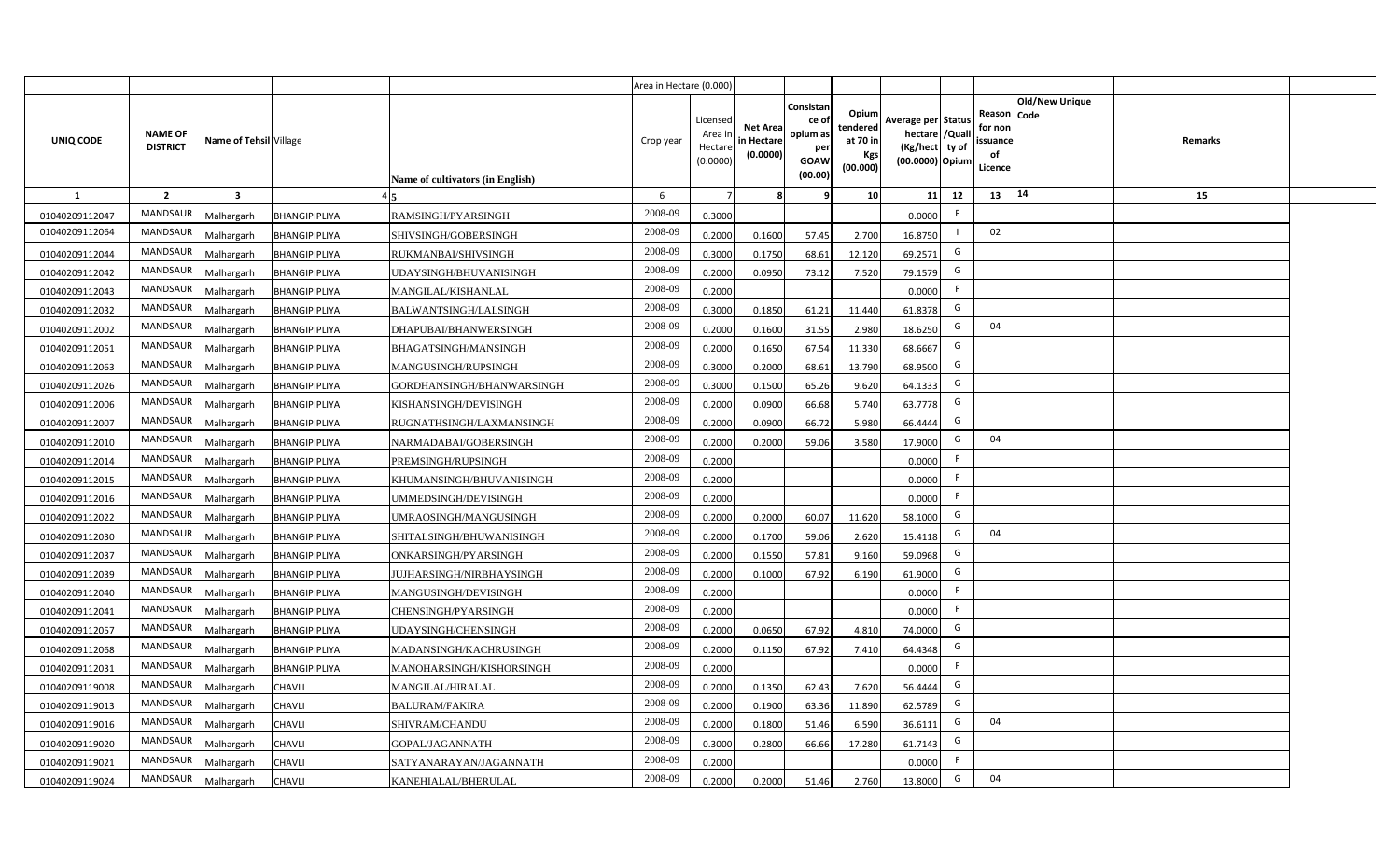|                |                                   |                         |                  |                                  | Area in Hectare (0.000) |                                            |                                           |                                                                |                                                  |                                                                            |    |                                                                             |         |  |
|----------------|-----------------------------------|-------------------------|------------------|----------------------------------|-------------------------|--------------------------------------------|-------------------------------------------|----------------------------------------------------------------|--------------------------------------------------|----------------------------------------------------------------------------|----|-----------------------------------------------------------------------------|---------|--|
| UNIQ CODE      | <b>NAME OF</b><br><b>DISTRICT</b> | Name of Tehsil Village  |                  | Name of cultivators (in English) | Crop year               | Licensed<br>Area in<br>Hectare<br>(0.0000) | <b>Net Area</b><br>in Hectare<br>(0.0000) | Consistar<br>ce o<br>opium as<br>per<br><b>GOAW</b><br>(00.00) | Opium<br>tendered<br>at 70 in<br>Kgs<br>(00.000) | Average per Status<br>hectare / Quali<br>(Kg/hect ty of<br>(00.0000) Opium |    | <b>Old/New Unique</b><br>Reason Code<br>for non<br>ssuance<br>of<br>Licence | Remarks |  |
| $\mathbf{1}$   | $\overline{2}$                    | $\overline{\mathbf{3}}$ |                  |                                  | 6                       | $\overline{7}$                             | -8                                        | 9                                                              | 10                                               | 11                                                                         | 12 | 14<br>13                                                                    | 15      |  |
| 01040209119007 | <b>MANDSAUR</b>                   | <b>Malhargarh</b>       | CHAVLI           | SURENDRAKUMAR/BHANWARLAL         | 2008-09                 | 0.2000                                     | 0.1950                                    | 63.36                                                          | 12.400                                           | 63.5897                                                                    | G  |                                                                             |         |  |
| 01040209119009 | MANDSAUR                          | <b>Malhargarh</b>       | CHAVLI           | CHAGANLAL/GOBAJI                 | 2008-09                 | 0.2000                                     | 0.2000                                    | 63.36                                                          | 13.310                                           | 66.5500                                                                    | G  |                                                                             |         |  |
| 01040209119010 | <b>MANDSAUR</b>                   | <b>Malhargarh</b>       | CHAVLI           | KOSHALYABAI/KANEHIYALAL          | 2008-09                 | 0.2000                                     | 0.1000                                    | 65.44                                                          | 6.680                                            | 66.8000                                                                    | G  |                                                                             |         |  |
| 01040209119001 | <b>MANDSAUR</b>                   | <b>Malhargarh</b>       | CHAVLI           | VARDICHAND/FAKIRA                | 2008-09                 | 0.2000                                     | 0.1900                                    | 63.36                                                          | 11.880                                           | 62.5263                                                                    | G  |                                                                             |         |  |
| 01040209119005 | MANDSAUR                          | <b>Malhargarh</b>       | CHAVLI           | MENABAI/HIRALAL                  | 2008-09                 | 0.2000                                     | 0.2000                                    | 65.44                                                          | 13.290                                           | 66.4500                                                                    | G  |                                                                             |         |  |
| 01040209119035 | <b>MANDSAUR</b>                   | <b>Malhargarh</b>       | CHAVLI           | MOHANLAL/RATANLAL                | 2008-09                 | 0.2000                                     | 0.1950                                    | 65.44                                                          | 12.250                                           | 62.8205                                                                    | G  |                                                                             |         |  |
| 01040209123002 | MANDSAUR                          | <b>Malhargarh</b>       | <b>BADRI</b>     | MANSINGH/BALWANTSINGH            | 2008-09                 | 0.2000                                     | 0.1250                                    | 64.34                                                          | 7.000                                            | 56.0000                                                                    | G  |                                                                             |         |  |
| 01040209123004 | <b>MANDSAUR</b>                   | <b>Malhargarh</b>       | <b>BADRI</b>     | VALLABHPRAKASH/BHERULAL          | 2008-09                 | 0.2000                                     | 0.1400                                    | 68.32                                                          | 9.460                                            | 67.5714                                                                    | G  |                                                                             |         |  |
| 01040209123005 | <b>MANDSAUR</b>                   | <b>Malhargarh</b>       | <b>BADRI</b>     | DIPCHANDRA/GOBRU SUTHAR          | 2008-09                 | 0.2000                                     | 0.1900                                    | 64.34                                                          | 11.690                                           | 61.5263                                                                    | G  |                                                                             |         |  |
| 01040209123011 | <b>MANDSAUR</b>                   | <b>Malhargarh</b>       | <b>BADRI</b>     | <b>GOPAL/DALURAM</b>             | 2008-09                 | 0.2000                                     | 0.1850                                    | 63.03                                                          | 11.680                                           | 63.1351                                                                    | G  |                                                                             |         |  |
| 01040209123012 | <b>MANDSAUR</b>                   | <b>Malhargarh</b>       | <b>BADRI</b>     | SURESHCHANDRA/CHANDRAPRAKASH     | 2008-09                 | 0.2000                                     | 0.1850                                    | 63.03                                                          | 11.120                                           | 60.1081                                                                    | G  |                                                                             |         |  |
| 01040209123013 | <b>MANDSAUR</b>                   | <b>Malhargarh</b>       | <b>BADRI</b>     | SAMPATBAI/BABULAL                | 2008-09                 | 0.2000                                     | 0.1850                                    | 63.03                                                          | 11.480                                           | 62.0541                                                                    | G  |                                                                             |         |  |
| 01040209123017 | <b>MANDSAUR</b>                   | <b>Malhargarh</b>       | <b>BADRI</b>     | RAMESHWAR/VALLABHPRAKASH         | 2008-09                 | 0.2000                                     | 0.1500                                    | 66.03                                                          | 9.070                                            | 60.4667                                                                    | G  |                                                                             |         |  |
| 01040209123022 | MANDSAUR                          | <b>Malhargarh</b>       | <b>BADRI</b>     | RADHESHYAM/DIPCHAND              | 2008-09                 | 0.2000                                     | 0.1750                                    | 57.38                                                          | 9.360                                            | 53.4857                                                                    | G  |                                                                             |         |  |
| 01040209123026 | <b>MANDSAUR</b>                   | Malhargarh              | <b>BADRI</b>     | SURESHKUMAR/MANGILAL             | 2008-09                 | 0.2000                                     | 0.1850                                    | 63.03                                                          | 10.760                                           | 58.1622                                                                    | G  |                                                                             |         |  |
| 01040209123032 | MANDSAUR                          | Malhargarh              | <b>BADRI</b>     | SAMDIBAI/KARULAL                 | 2008-09                 | 0.2000                                     | 0.1950                                    | 51.99                                                          | 5.730                                            | 29.3846                                                                    | G  | 04                                                                          |         |  |
| 01040209123034 | <b>MANDSAUR</b>                   | <b>Malhargarh</b>       | <b>BADRI</b>     | RAMESHCHANDRA/FAKIRA             | 2008-09                 | 0.2000                                     | 0.0900                                    | 63.03                                                          | 6.060                                            | 67.3333                                                                    | G  |                                                                             |         |  |
| 01040209123035 | <b>MANDSAUR</b>                   | <b>Malhargarh</b>       | <b>BADRI</b>     | OMPARKASH/DALURAM                | 2008-09                 | 0.2000                                     | 0.1500                                    | 64.37                                                          | 9.750                                            | 65.0000                                                                    | G  |                                                                             |         |  |
| 01040209123037 | MANDSAUR                          | <b>Malhargarh</b>       | <b>BADRI</b>     | MOHANSINGH/BALVANTSINGH          | 2008-09                 | 0.2000                                     | 0.1700                                    | 62.23                                                          | 10.310                                           | 60.6471                                                                    | G  |                                                                             |         |  |
| 01040209123041 | <b>MANDSAUR</b>                   | <b>Malhargarh</b>       | <b>BADRI</b>     | MANOHARLAL/VIDHYASAGAR           | 2008-09                 | 0.2000                                     | 0.1750                                    | 68.32                                                          | 11.370                                           | 64.971                                                                     | G  |                                                                             |         |  |
| 01040209123042 | <b>MANDSAUR</b>                   | <b>Malhargarh</b>       | <b>BADRI</b>     | BHERUSINGH/RAMSINGH              | 2008-09                 | 0.2000                                     | 0.2100                                    | 72.54                                                          | 15.600                                           | 74.2857                                                                    | G  |                                                                             |         |  |
| 01040209123046 | <b>MANDSAUR</b>                   | <b>Malhargarh</b>       | <b>BADRI</b>     | <b>JUWANSINGH/RAMSINGH</b>       | 2008-09                 | 0.2000                                     | 0.1900                                    | 66.79                                                          | 12.550                                           | 66.0526                                                                    | G  |                                                                             |         |  |
| 01040209123049 | MANDSAUR                          | <b>Malhargarh</b>       | <b>BADRI</b>     | KESHARBAI/RAMCHANDRA             | 2008-09                 | 0.2000                                     | 0.1850                                    | 66.79                                                          | 12.250                                           | 66.2162                                                                    | G  |                                                                             |         |  |
| 01040209123003 | <b>MANDSAUR</b>                   | <b>Aalhargarh</b>       | <b>BADRI</b>     | KANEHIYALAL/GOBAJI               | 2008-09                 | 0.2000                                     | 0.1650                                    | 66.79                                                          | 10.540                                           | 63.8788                                                                    | G  |                                                                             |         |  |
| 01040209123044 | <b>MANDSAUR</b>                   | <b>Malhargarh</b>       | <b>BADRI</b>     | MANOHARSINGH/BHANWARSINGH        | 2008-09                 | 0.2000                                     | 0.2000                                    | 66.79                                                          | 13.020                                           | 65.1000                                                                    | G  |                                                                             |         |  |
| 01040209101003 | <b>MANDSAUR</b>                   | <b>Malhargarh</b>       | <b>BOTALGANJ</b> | HUSSAIN/AHMADNOOR                | 2008-09                 | 0.2000                                     | 0.2000                                    | 60.50                                                          | 12.240                                           | 61.2000                                                                    | G  |                                                                             |         |  |
| 01040209101011 | <b>MANDSAUR</b>                   | <b>Malhargarh</b>       | <b>BOTALGANJ</b> | KAMRUDDIN/ALLANOOR               | 2008-09                 | 0.2000                                     | 0.2050                                    | 63.88                                                          | 12.870                                           | 62.7805                                                                    | G  |                                                                             |         |  |
| 01040209101014 | <b>MANDSAUR</b>                   | <b>Malhargarh</b>       | <b>BOTALGANJ</b> | RAZAK/VAFATI                     | 2008-09                 | 0.3000                                     | 0.2900                                    | 56.21                                                          | 14.550                                           | 50.1724                                                                    | G  | 04                                                                          |         |  |
| 01040209101016 | MANDSAUR                          | <b>Malhargarh</b>       | <b>BOTALGANJ</b> | SHAKUR/AJIJ                      | 2008-09                 | 0.3000                                     | 0.2650                                    | 63.69                                                          | 16.110                                           | 60.7925                                                                    | G  |                                                                             |         |  |
| 01040209101050 | <b>MANDSAUR</b>                   | <b>Malhargarh</b>       | <b>BOTALGANJ</b> | <b>GOTAM/DHANNA</b>              | 2008-09                 | 0.2000                                     | 0.1850                                    | 60.50                                                          | 9.630                                            | 52.0541                                                                    | G  | 04                                                                          |         |  |
| 01040209101026 | MANDSAUR                          | Malhargarh              | <b>BOTALGANJ</b> | <b>AZIZ/VAFATI</b>               | 2008-09                 | 0.3000                                     | 0.2700                                    | 63.88                                                          | 17.480                                           | 64.7407                                                                    | G  |                                                                             |         |  |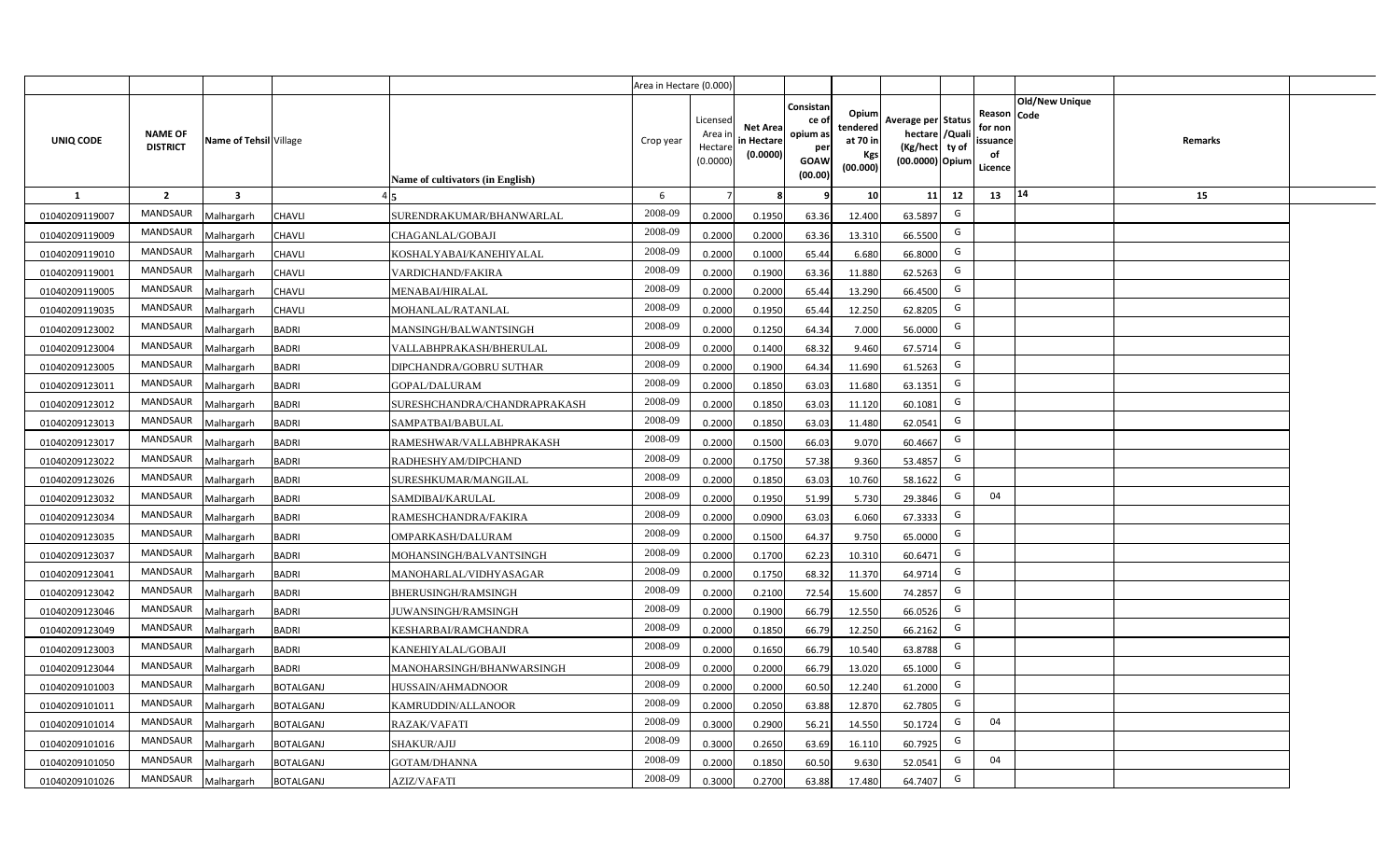|                |                                   |                         |                                              | Area in Hectare (0.000) |                                            |                                           |                                                                |                                                  |                                                                            |    |                                                    |                       |         |  |
|----------------|-----------------------------------|-------------------------|----------------------------------------------|-------------------------|--------------------------------------------|-------------------------------------------|----------------------------------------------------------------|--------------------------------------------------|----------------------------------------------------------------------------|----|----------------------------------------------------|-----------------------|---------|--|
| UNIQ CODE      | <b>NAME OF</b><br><b>DISTRICT</b> | Name of Tehsil Village  | Name of cultivators (in English)             | Crop year               | Licensed<br>Area in<br>Hectare<br>(0.0000) | <b>Net Area</b><br>in Hectare<br>(0.0000) | Consistan<br>ce o<br>opium as<br>per<br><b>GOAW</b><br>(00.00) | Opium<br>tendered<br>at 70 in<br>Kgs<br>(00.000) | Average per Status<br>hectare / Quali<br>(Kg/hect ty of<br>(00.0000) Opium |    | Reason Code<br>for non<br>ssuance<br>of<br>Licence | <b>Old/New Unique</b> | Remarks |  |
| $\mathbf{1}$   | $\overline{2}$                    | $\overline{\mathbf{3}}$ |                                              | 6                       | $\overline{7}$                             |                                           | 9                                                              | 10                                               | 11                                                                         | 12 | 14<br>13                                           |                       | 15      |  |
| 01040209101007 | MANDSAUR                          | <b>Malhargarh</b>       | <b>BOTALGANJ</b><br>MUBARIK/NASRU            | 2008-09                 | 0.2000                                     | 0.1900                                    | 53.65                                                          | 9.240                                            | 48.631                                                                     | G  | 04                                                 |                       |         |  |
| 01040209101032 | MANDSAUR                          | <b>Malhargarh</b>       | <b>BOTALGANJ</b><br>PRAHLADSINGH/HIMMATSINGH | 2008-09                 | 0.2000                                     | 0.1900                                    | 63.88                                                          | 11.980                                           | 63.0526                                                                    | G  |                                                    |                       |         |  |
| 01040209101046 | MANDSAUR                          | <b>Malhargarh</b>       | <b>BOTALGANJ</b><br><b>BAGDIRAM/DHANNA</b>   | 2008-09                 | 0.2000                                     | 0.1200                                    | 65.44                                                          | 7.390                                            | 61.5833                                                                    | G  |                                                    |                       |         |  |
| 01040209101013 | <b>MANDSAUR</b>                   | <b>Malhargarh</b>       | <b>BOTALGANJ</b><br>BABUKHA/NURMOHAMMAD      | 2008-09                 | 0.2000                                     | 0.1950                                    | 42.60                                                          | 1.770                                            | 9.0769                                                                     | G  | 04                                                 |                       |         |  |
| 01040209101043 | MANDSAUR                          | <b>Malhargarh</b>       | <b>BOTALGANJ</b><br>MAJIDMOHD./NOORMOHD.     | 2008-09                 | 0.2000                                     | 0.1850                                    | 60.50                                                          | 10.730                                           | 58.0000                                                                    | G  |                                                    |                       |         |  |
| 01040209101040 | <b>MANDSAUR</b>                   | <b>Malhargarh</b>       | <b>BOTALGANJ</b><br>BHANWARLAL/PRABHULAL     | 2008-09                 | 0.2000                                     | 0.2000                                    | 63.88                                                          | 12.910                                           | 64.5500                                                                    | G  |                                                    |                       |         |  |
| 01040209101006 | MANDSAUR                          | <b>Malhargarh</b>       | <b>BOTALGANJ</b><br>KHATUNABAI/MOHAMMAD      | 2008-09                 | 0.3000                                     | 0.2900                                    | 62.96                                                          | 18.510                                           | 63.8276                                                                    | G  |                                                    |                       |         |  |
| 01040209101019 | <b>MANDSAUR</b>                   | <b>Malhargarh</b>       | <b>BOTALGANJ</b><br>RADHESHYAM/BHANWARLAL    | 2008-09                 | 0.2000                                     | 0.1850                                    | 60.50                                                          | 11.550                                           | 62.4324                                                                    | G  |                                                    |                       |         |  |
| 01040209109003 | MANDSAUR                          | <b>Malhargarh</b>       | MANGILAL/DALU<br><b>DEVRI</b>                | 2008-09                 | 0.2000                                     | 0.0550                                    | 64.54                                                          | 3.460                                            | 62.9091                                                                    | G  |                                                    |                       |         |  |
| 01040209109004 | <b>MANDSAUR</b>                   | <b>Malhargarh</b>       | <b>DEVRI</b><br><b>BHERU/KACHRU</b>          | 2008-09                 | 0.3000                                     | 0.1250                                    | 63.33                                                          | 7.340                                            | 58.7200                                                                    | G  |                                                    |                       |         |  |
| 01040209109013 | <b>MANDSAUR</b>                   | <b>Malhargarh</b>       | <b>DEVRI</b><br><b>GORDHAN/KACHRU</b>        | 2008-09                 | 0.3000                                     | 0.1700                                    | 63.33                                                          | 10.380                                           | 61.0588                                                                    | G  |                                                    |                       |         |  |
| 01040209109014 | MANDSAUR                          | <b>Malhargarh</b>       | <b>DEVRI</b><br>RAJARAM/BHUVAN               | 2008-09                 | 0.2000                                     | 0.1500                                    | 53.67                                                          | 3.320                                            | 22.1333                                                                    | G  | 04                                                 |                       |         |  |
| 01040209109019 | MANDSAUR                          | <b>Malhargarh</b>       | <b>DEVRI</b><br>NANDUBAI/SHITAL              | 2008-09                 | 0.2000                                     | 0.1350                                    | 63.01                                                          | 7.820                                            | 57.9259                                                                    | G  |                                                    |                       |         |  |
| 01040209109024 | MANDSAUR                          | Malhargarh              | <b>DEVRI</b><br><b>BAGDIRAM/KHYALIRAM</b>    | 2008-09                 | 0.3000                                     | 0.2100                                    | 66.65                                                          | 13.650                                           | 65.0000                                                                    | G  |                                                    |                       |         |  |
| 01040209109028 | <b>MANDSAUR</b>                   | Malhargarh              | <b>DEVRI</b><br>DHANNALAL/MANGILAL           | 2008-09                 | 0.2000                                     | 0.0950                                    | 71.56                                                          | 6.380                                            | 67.1579                                                                    | G  |                                                    |                       |         |  |
| 01040209109033 | <b>MANDSAUR</b>                   | Malhargarh              | <b>DEVRI</b><br>TANKUBAI/VANSRAM             | 2008-09                 | 0.2000                                     | 0.1450                                    | 63.33                                                          | 8.920                                            | 61.5172                                                                    | G  |                                                    |                       |         |  |
| 01040209109038 | <b>MANDSAUR</b>                   | <b>Malhargarh</b>       | <b>DEVRI</b><br>KESHURAM/VAKTA               | 2008-09                 | 0.3000                                     | 0.1850                                    | 62.65                                                          | 10.390                                           | 56.1622                                                                    | G  |                                                    |                       |         |  |
| 01040209109041 | MANDSAUR                          | <b>Malhargarh</b>       | <b>DEVRI</b><br><b>BASANTILAL/PANNALAL</b>   | 2008-09                 | 0.2000                                     | 0.1500                                    | 62.65                                                          | 8.570                                            | 57.1333                                                                    | G  |                                                    |                       |         |  |
| 01040209109043 | <b>MANDSAUR</b>                   | <b>Malhargarh</b>       | <b>DEVRI</b><br>RAMSINGH/BHIMSINGH           | 2008-09                 | 0.3000                                     | 0.1450                                    | 65.64                                                          | 9.940                                            | 68.5517                                                                    | G  |                                                    |                       |         |  |
| 01040209109044 | <b>MANDSAUR</b>                   | Malhargarh              | <b>DEVRI</b><br>VIJAYSINGH/SHAMBHUSINGH      | 2008-09                 | 0.2000                                     | 0.1850                                    | 66.65                                                          | 11.320                                           | 61.1892                                                                    | G  |                                                    |                       |         |  |
| 01040209109046 | MANDSAUR                          | <b>Malhargarh</b>       | <b>DEVRI</b><br>GORDHANSINGH/SHAMBHUSINGH    | 2008-09                 | 0.2000                                     | 0.1900                                    | 67.12                                                          | 12.570                                           | 66.1579                                                                    | G  |                                                    |                       |         |  |
| 01040209109049 | MANDSAUR                          | <b>Malhargarh</b>       | <b>DEVRI</b><br>DASHRATHSINGH/RAMSINGH       | 2008-09                 | 0.2000                                     | 0.1550                                    | 62.65                                                          | 10.020                                           | 64.6452                                                                    | G  |                                                    |                       |         |  |
| 01040209109050 | <b>MANDSAUR</b>                   | Aalhargarh              | <b>DEVRI</b><br>RAMESHWER/RATANLAL GAYRI     | 2008-09                 | 0.3000                                     | 0.1450                                    | 66.65                                                          | 8.960                                            | 61.7931                                                                    | G  |                                                    |                       |         |  |
| 01040209109054 | <b>MANDSAUR</b>                   | <b>Malhargarh</b>       | <b>DEVRI</b><br>RAMLAL/BHANWARLAL            | 2008-09                 | 0.2000                                     | 0.2000                                    | 54.14                                                          | 6.110                                            | 30.5500                                                                    | G  | 04                                                 |                       |         |  |
| 01040209109056 | <b>MANDSAUR</b>                   | <b>Malhargarh</b>       | <b>DEVRI</b><br>RANGLAL/RATANLAL             | 2008-09                 | 0.3000                                     | 0.2000                                    | 66.65                                                          | 13.590                                           | 67.9500                                                                    | G  |                                                    |                       |         |  |
| 01040209109060 | MANDSAUR                          | <b>Malhargarh</b>       | <b>DEVRI</b><br><b>BAGDIRAM/DALU</b>         | 2008-09                 | 0.3000                                     | 0.1200                                    | 68.55                                                          | 7.700                                            | 64.1667                                                                    | G  |                                                    |                       |         |  |
| 01040209109070 | <b>MANDSAUR</b>                   | <b>Malhargarh</b>       | <b>DEVRI</b><br>SHYAMLAL/NANDRAM             | 2008-09                 | 0.3000                                     | 0.1150                                    | 62.65                                                          | 6.940                                            | 60.3478                                                                    | G  |                                                    |                       |         |  |
| 01040209109073 | <b>MANDSAUR</b>                   | <b>Malhargarh</b>       | <b>DEVRI</b><br>NARAYAN/NABBA                | 2008-09                 | 0.3000                                     | 0.1600                                    | 62.65                                                          | 9.450                                            | 59.0625                                                                    | G  |                                                    |                       |         |  |
| 01040209109088 | <b>MANDSAUR</b>                   | <b>Malhargarh</b>       | <b>DEVRI</b><br>SHAMBHUSINGH/SAJJANSINGH     | 2008-09                 | 0.2000                                     | 0.1600                                    | 66.14                                                          | 10.200                                           | 63.7500                                                                    | G  |                                                    |                       |         |  |
| 01040209109094 | <b>MANDSAUR</b>                   | <b>Malhargarh</b>       | <b>DEVRI</b><br>TULSIRAM/MANGILAL            | 2008-09                 | 0.2000                                     | 0.2000                                    | 61.38                                                          | 11.480                                           | 57.4000                                                                    | G  |                                                    |                       |         |  |
| 01040209109097 | MANDSAUR                          | Malhargarh              | <b>DEVRI</b><br><b>BAGDIBAI/NATHUBAI</b>     | 2008-09                 | 0.2000                                     | 0.1450                                    | 61.38                                                          | 8.450                                            | 58.2759                                                                    | G  |                                                    |                       |         |  |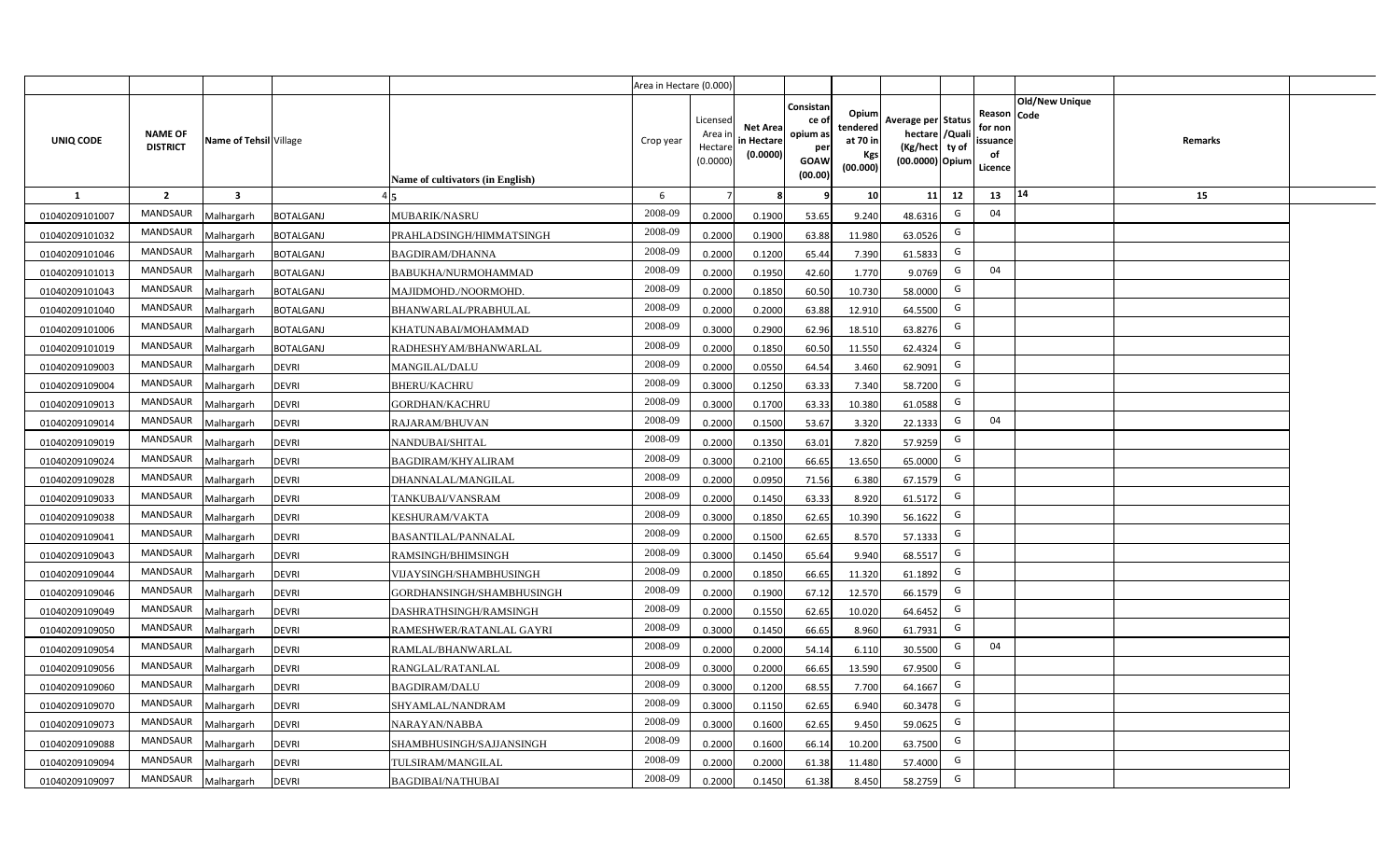|                |                                   |                         |                 |                                  | Area in Hectare (0.000) |                                           |                                           |                                                                |                                                  |                                                                            |                                                     |                       |         |  |
|----------------|-----------------------------------|-------------------------|-----------------|----------------------------------|-------------------------|-------------------------------------------|-------------------------------------------|----------------------------------------------------------------|--------------------------------------------------|----------------------------------------------------------------------------|-----------------------------------------------------|-----------------------|---------|--|
| UNIQ CODE      | <b>NAME OF</b><br><b>DISTRICT</b> | Name of Tehsil Village  |                 | Name of cultivators (in English) | Crop year               | Licensed<br>Area i<br>Hectare<br>(0.0000) | <b>Net Area</b><br>in Hectare<br>(0.0000) | Consistan<br>ce o<br>opium as<br>per<br><b>GOAW</b><br>(00.00) | Opium<br>tendered<br>at 70 in<br>Kgs<br>(00.000) | Average per Status<br>hectare / Quali<br>(Kg/hect ty of<br>(00.0000) Opium | Reason Code<br>for non<br>issuance<br>of<br>Licence | <b>Old/New Unique</b> | Remarks |  |
| $\mathbf{1}$   | $\overline{2}$                    | $\overline{\mathbf{3}}$ |                 |                                  | 6                       | $\overline{7}$                            |                                           | 9                                                              | 10 <sup>1</sup>                                  | 11<br>12                                                                   | 13                                                  | 14                    | 15      |  |
| 01040209109103 | MANDSAUR                          | Malhargarh              | <b>DEVRI</b>    | BAPULAL/ONKARLAL                 | 2008-09                 | 0.3000                                    | 0.2050                                    | 61.38                                                          | 12.520                                           | G<br>61.0732                                                               |                                                     |                       |         |  |
| 01040209109105 | MANDSAUR                          | Malhargarh              | <b>DEVRI</b>    | PAPPULAL/KANIRAM                 | 2008-09                 | 0.3000                                    | 0.0950                                    | 64.30                                                          | 6.780                                            | G<br>71.3684                                                               |                                                     |                       |         |  |
| 01040209109106 | MANDSAUR                          | Malhargarh              | <b>DEVRI</b>    | HOLIBAI/VARDA                    | 2008-09                 | 0.2000                                    | 0.2000                                    | 64.30                                                          | 12.800                                           | G<br>64.0000                                                               |                                                     |                       |         |  |
| 01040209109112 | MANDSAUR                          | Malhargarh              | <b>DEVRI</b>    | <b>MANGILAL/RATAN</b>            | 2008-09                 | 0.3000                                    | 0.2950                                    | 64.30                                                          | 7.230                                            | G<br>24.5085                                                               | 04                                                  |                       |         |  |
| 01040209109119 | MANDSAUR                          | Malhargarh              | <b>DEVRI</b>    | RAMESHWAR/RATANLAL PATIDAR       | 2008-09                 | 0.3000                                    | 0.1500                                    | 66.54                                                          | 10.090                                           | G<br>67.2667                                                               |                                                     |                       |         |  |
| 01040209109053 | <b>MANDSAUR</b>                   | Malhargarh              | <b>DEVRI</b>    | DASHRATH/DHANNALAL               | 2008-09                 | 0.2000                                    | 0.1400                                    | 71.56                                                          | 8.870                                            | G<br>63.3571                                                               |                                                     |                       |         |  |
| 01040209109121 | MANDSAUR                          | Malhargarh              | <b>DEVRI</b>    | PRABHULAL/MANGILAL               | 2008-09                 | 0.3000                                    | 0.3000                                    | 66.65                                                          | 18.410                                           | G<br>61.3667                                                               |                                                     |                       |         |  |
| 01040209109008 | <b>MANDSAUR</b>                   | Malhargarh              | <b>DEVRI</b>    | NANDA/BABRU                      | 2008-09                 | 0.3000                                    |                                           |                                                                |                                                  | F<br>0.0000                                                                |                                                     |                       |         |  |
| 01040209109042 | <b>MANDSAUR</b>                   | Malhargarh              | <b>DEVRI</b>    | MANNALAL/MADHO                   | 2008-09                 | 0.3000                                    | 0.2450                                    | 63.44                                                          | 13.430                                           | G<br>54.8163                                                               |                                                     |                       |         |  |
| 01040209109002 | <b>MANDSAUR</b>                   | Malhargarh              | <b>DEVRI</b>    | PRATAPBAI/RAMA CHAMAR            | 2008-09                 | 0.2000                                    | 0.2000                                    | 53.67                                                          | 5.280                                            | G<br>26.4000                                                               | 04                                                  |                       |         |  |
| 01040209109011 | MANDSAUR                          | Malhargarh              | <b>DEVRI</b>    | MANGU/NANDA CHAMAR               | 2008-09                 | 0.2000                                    | 0.1200                                    | 64.30                                                          | 6.790                                            | G<br>56.5833                                                               |                                                     |                       |         |  |
| 01040209109021 | <b>MANDSAUR</b>                   | Malhargarh              | <b>DEVRI</b>    | NAGUSINGH/ARJUNSINGH             | 2008-09                 | 0.2000                                    | 0.2000                                    | 64.30                                                          | 12.480                                           | G<br>62.4000                                                               |                                                     |                       |         |  |
| 01040209109032 | <b>MANDSAUR</b>                   | Malhargarh              | <b>DEVRI</b>    | VARDICHAND/KASHIRAM              | 2008-09                 | 0.2000                                    | 0.1700                                    | 66.91                                                          | 10.940                                           | G<br>64.3529                                                               |                                                     |                       |         |  |
| 01040209109036 | MANDSAUR                          | Malhargarh              | <b>DEVRI</b>    | RADHESHYAM/KARU                  | 2008-09                 | 0.2000                                    | 0.2000                                    | 61.38                                                          | 11.370                                           | G<br>56.8500                                                               |                                                     |                       |         |  |
| 01040209109039 | <b>MANDSAUR</b>                   | Malhargarh              | <b>DEVRI</b>    | KASHIRAM/BHUVAN                  | 2008-09                 | 0.2000                                    | 0.1900                                    | 65.06                                                          | 11.540                                           | G<br>60.7368                                                               |                                                     |                       |         |  |
| 01040209109040 | <b>MANDSAUR</b>                   | Malhargarh              | <b>DEVRI</b>    | MANGILAL/NANDA GAYRI             | 2008-09                 | 0.2000                                    | 0.0900                                    | 68.55                                                          | 6.020                                            | G<br>66.8889                                                               |                                                     |                       |         |  |
| 01040209109048 | <b>MANDSAUR</b>                   | Malhargarh              | <b>DEVRI</b>    | <b>AMRITRAM/UDA</b>              | 2008-09                 | 0.2000                                    | 0.1150                                    | 66.91                                                          | 6.960                                            | G<br>60.5217                                                               |                                                     |                       |         |  |
| 01040209109059 | <b>MANDSAUR</b>                   | Malhargarh              | <b>DEVRI</b>    | RAMKISHAN/NANDA                  | 2008-09                 | 0.2000                                    | 0.1050                                    | 63.44                                                          | 5.950                                            | G<br>56.6667                                                               |                                                     |                       |         |  |
| 01040209109074 | <b>MANDSAUR</b>                   | Malhargarh              | <b>DEVRI</b>    | RADHESHYAM/NABBA                 | 2008-09                 | 0.2000                                    | 0.1400                                    | 66.91                                                          | 9.170                                            | G<br>65.5000                                                               |                                                     |                       |         |  |
| 01040209109075 | <b>MANDSAUR</b>                   | Malhargarh              | <b>DEVRI</b>    | KAMALSINGH/ARJUNSINGH            | 2008-09                 | 0.2000                                    | 0.2100                                    | 68.93                                                          | 14.140                                           | G<br>67.3333                                                               |                                                     |                       |         |  |
| 01040209109083 | <b>MANDSAUR</b>                   | Malhargarh              | <b>DEVRI</b>    | KAMLABAI/BHERULAL                | 2008-09                 | 0.2000                                    | 0.1300                                    | 62.79                                                          | 3.490                                            | G<br>26.8462                                                               | 04                                                  |                       |         |  |
| 01040209109085 | <b>MANDSAUR</b>                   | Malhargarh              | <b>DEVRI</b>    | RAMESHWAR/LALU                   | 2008-09                 | 0.2000                                    | 0.1600                                    | 66.91                                                          | 10.190                                           | G<br>63.6875                                                               |                                                     |                       |         |  |
| 01040209109080 | <b>MANDSAUR</b>                   | Malhargarh              | <b>DEVRI</b>    | CHUNNILAL/DALU                   | 2008-09                 | 0.2000                                    | 0.1900                                    | 66.98                                                          | 11.510                                           | G<br>60.5789                                                               |                                                     |                       |         |  |
| 01040209109010 | MANDSAUR                          | Malhargarh              | <b>DEVRI</b>    | GOPAL/MANGILAL                   | 2008-09                 | 0.2000                                    | 0.1600                                    | 63.36                                                          | 9.290                                            | G<br>58.0625                                                               |                                                     |                       |         |  |
| 01040209109087 | MANDSAUR                          | Malhargarh              | <b>DEVRI</b>    | MANNALAL/CHATARBHUJ              | 2008-09                 | 0.2000                                    | 0.1900                                    | 63.44                                                          | 12.370                                           | G<br>65.1053                                                               |                                                     |                       |         |  |
| 01040209109020 | <b>MANDSAUR</b>                   | Malhargarh              | <b>DEVRI</b>    | AMBALAL/CHATARBHUJ               | 2008-09                 | 0.2000                                    | 0.1950                                    | 66.98                                                          | 11.840                                           | G<br>60.7179                                                               |                                                     |                       |         |  |
| 01040209117003 | <b>MANDSAUR</b>                   | Malhargarh              | <b>DHIKNIYA</b> | KESHARBAI/CHUNNILAL              | 2008-09                 | 0.2000                                    | 0.2050                                    | 63.27                                                          | 11.990                                           | G<br>58.4878                                                               |                                                     |                       |         |  |
| 01040209117005 | MANDSAUR                          | Malhargarh              | <b>DHIKNIYA</b> | <b>GENDIBAI/CHUNNILAL</b>        | 2008-09                 | 0.3000                                    | 0.2200                                    | 53.17                                                          | 7.880                                            | G<br>35.8182                                                               | 04                                                  |                       |         |  |
| 01040209117009 | <b>MANDSAUR</b>                   | Malhargarh              | <b>DHIKNIYA</b> | FAKIRCHAND/GANGARAM              | 2008-09                 | 0.2000                                    | 0.1400                                    | 52.57                                                          | 4.620                                            | G<br>33.0000                                                               | 04                                                  |                       |         |  |
| 01040209117012 | <b>MANDSAUR</b>                   | Malhargarh              | <b>DHIKNIYA</b> | MANGILAL/NARAYAN                 | 2008-09                 | 0.2000                                    | 0.1900                                    | 68.96                                                          | 4.930                                            | G<br>25.9474                                                               | 04                                                  |                       |         |  |
| 01040209117015 | MANDSAUR                          | Malhargarh              | DHIKNIYA        | KANWARLAL/BHANWARIBAI            | 2008-09                 | 0.2000                                    | 0.2000                                    | 68.41                                                          | 13.130                                           | G<br>65.6500                                                               |                                                     |                       |         |  |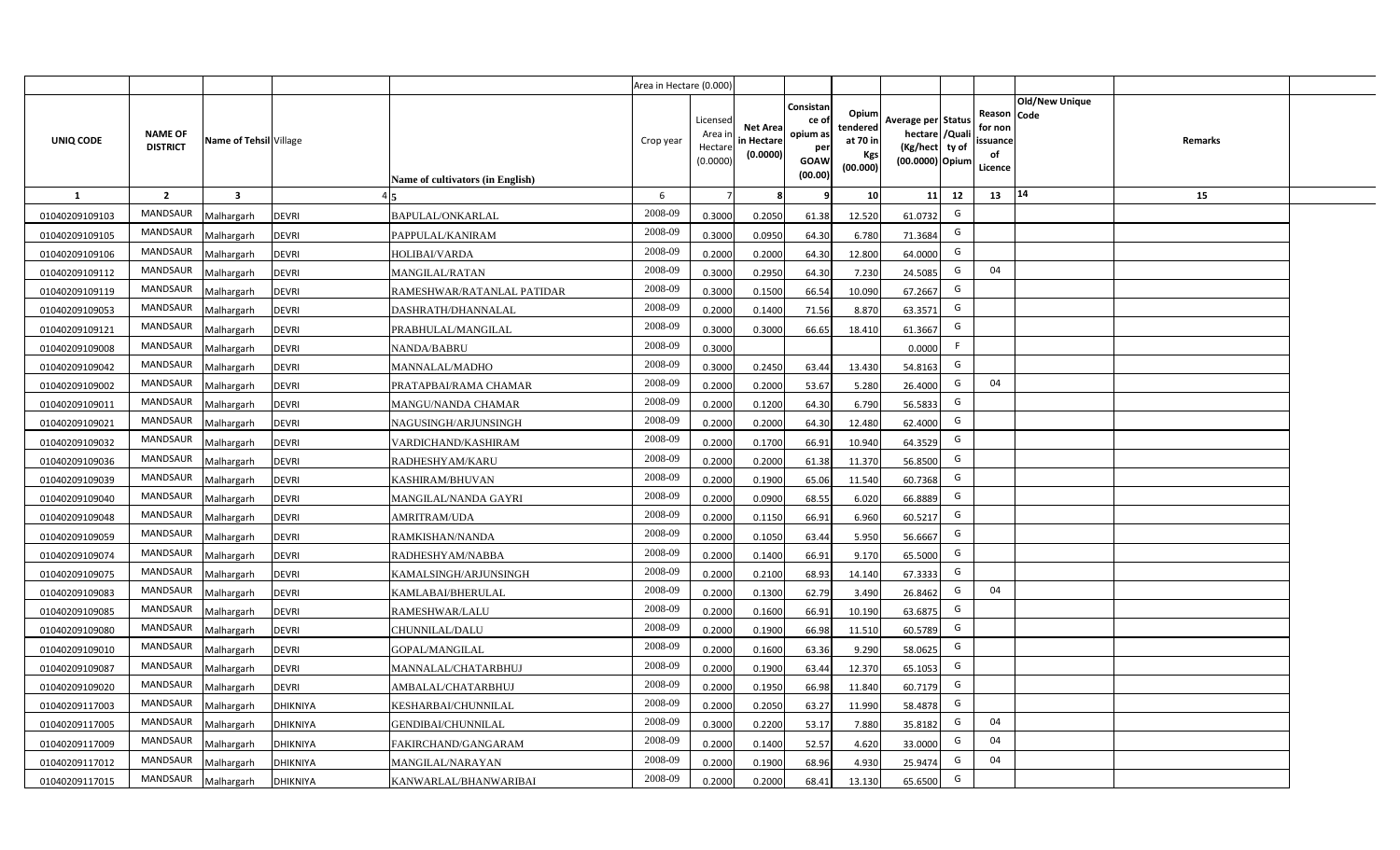|                |                                   |                         |                  |                                  | Area in Hectare (0.000) |                                           |                                           |                                                                 |                                                  |                                                                            |                                                    |                       |         |  |
|----------------|-----------------------------------|-------------------------|------------------|----------------------------------|-------------------------|-------------------------------------------|-------------------------------------------|-----------------------------------------------------------------|--------------------------------------------------|----------------------------------------------------------------------------|----------------------------------------------------|-----------------------|---------|--|
| UNIQ CODE      | <b>NAME OF</b><br><b>DISTRICT</b> | Name of Tehsil Village  |                  | Name of cultivators (in English) | Crop year               | Licensed<br>Area i<br>Hectare<br>(0.0000) | <b>Net Area</b><br>in Hectare<br>(0.0000) | Consistan<br>ce of<br>opium as<br>per<br><b>GOAW</b><br>(00.00) | Opium<br>tendered<br>at 70 in<br>Kgs<br>(00.000) | Average per Status<br>hectare / Quali<br>(Kg/hect ty of<br>(00.0000) Opium | Reason Code<br>for non<br>ssuance<br>of<br>Licence | <b>Old/New Unique</b> | Remarks |  |
| $\mathbf{1}$   | $\overline{2}$                    | $\overline{\mathbf{3}}$ |                  |                                  | 6                       | $\overline{7}$                            | 8                                         | 9                                                               | 10 <sup>1</sup>                                  | 12<br>11                                                                   | 13                                                 | 14                    | 15      |  |
| 01040209117020 | MANDSAUR                          | Malhargarh              | <b>DHIKNIYA</b>  | <b>BEGAMBAI/RASUL</b>            | 2008-09                 | 0.2000                                    | 0.1950                                    | 63.27                                                           | 12.160                                           | G<br>62.3590                                                               |                                                    |                       |         |  |
| 01040209117021 | MANDSAUR                          | <b>Aalhargarh</b>       | <b>DHIKNIYA</b>  | TULSIRAM/BAGDIRAM                | 2008-09                 | 0.3000                                    | 0.1100                                    | 66.76                                                           | 7.010                                            | G<br>63.7273                                                               |                                                    |                       |         |  |
| 01040209117035 | MANDSAUR                          | Malhargarh              | <b>DHIKNIYA</b>  | BABUBAI/BADRILAL                 | 2008-09                 | 0.3000                                    | 0.2150                                    | 61.15                                                           | 11.780                                           | G<br>54.7907                                                               |                                                    |                       |         |  |
| 01040209117036 | <b>MANDSAUR</b>                   | Malhargarh              | <b>DHIKNIYA</b>  | MOHANLAL/KACHRU                  | 2008-09                 | 0.2000                                    | 0.1850                                    | 63.27                                                           | 10.820                                           | G<br>58.4865                                                               |                                                    |                       |         |  |
| 01040209117045 | MANDSAUR                          | Malhargarh              | <b>DHIKNIYA</b>  | BHOPALSINGH/GENDKUNWAR           | 2008-09                 | 0.2000                                    | 0.2050                                    | 68.96                                                           | 13.350                                           | G<br>65.1220                                                               |                                                    |                       |         |  |
| 01040209117061 | MANDSAUR                          | Malhargarh              | <b>DHIKNIYA</b>  | NAGUSINGH/RATANSINGH             | 2008-09                 | 0.2000                                    | 0.1950                                    | 64.85                                                           | 12.040                                           | G<br>61.7436                                                               |                                                    |                       |         |  |
| 01040209117019 | MANDSAUR                          | Malhargarh              | <b>DHIKNIYA</b>  | RADHESHYAM/AMBALAL               | 2008-09                 | 0.2000                                    | 0.2000                                    | 68.96                                                           | 13.590                                           | G<br>67.9500                                                               |                                                    |                       |         |  |
| 01040209118002 | MANDSAUR                          | Malhargarh              | <b>BABUKHEDA</b> | RAMESHWAR/NANURAM                | 2008-09                 | 0.3000                                    | 0.3000                                    | 69.41                                                           | 19.120                                           | G<br>63.7333                                                               |                                                    |                       |         |  |
| 01040209118004 | <b>MANDSAUR</b>                   | Malhargarh              | <b>BABUKHEDA</b> | CHANDKUNWER/SAJJANSINGH          | 2008-09                 | 0.2000                                    | 0.2000                                    | 60.32                                                           | 6.290                                            | G<br>31.4500                                                               | 04                                                 |                       |         |  |
| 01040209118005 | <b>MANDSAUR</b>                   | Malhargarh              | <b>BABUKHEDA</b> | <b>BHANWARLAL/RAGHU</b>          | 2008-09                 | 0.2000                                    | 0.1950                                    | 66.56                                                           | 12.230                                           | G<br>62.7179                                                               |                                                    |                       |         |  |
| 01040209118006 | MANDSAUR                          | Malhargarh              | <b>BABUKHEDA</b> | <b>ASHOK/BHERULAL</b>            | 2008-09                 | 0.2000                                    | 0.2050                                    | 66.56                                                           | 13.210                                           | G<br>64.4390                                                               |                                                    |                       |         |  |
| 01040209118009 | MANDSAUR                          | Malhargarh              | <b>BABUKHEDA</b> | RATANLAL/BALURAM                 | 2008-09                 | 0.2000                                    | 0.1900                                    | 57.32                                                           | 5.700                                            | G<br>30.0000                                                               | 04                                                 |                       |         |  |
| 01040209118010 | MANDSAUR                          | Malhargarh              | <b>BABUKHEDA</b> | <b>BHERULAL/DALURAM</b>          | 2008-09                 | 0.2000                                    | 0.1950                                    | 66.56                                                           | 13.040                                           | G<br>66.8718                                                               |                                                    |                       |         |  |
| 01040209118012 | <b>MANDSAUR</b>                   | Malhargarh              | <b>BABUKHEDA</b> | GOVINDRAM/SUKHLAL                | 2008-09                 | 0.2000                                    | 0.1950                                    | 63.44                                                           | 11.850                                           | G<br>60.7692                                                               |                                                    |                       |         |  |
| 01040209118014 | <b>MANDSAUR</b>                   | Malhargarh              | <b>BABUKHEDA</b> | OMPRAKASH/GITABAI/BHERULAL       | 2008-09                 | 0.3000                                    | 0.2900                                    | 63.44                                                           | 17.970                                           | G<br>61.9655                                                               |                                                    |                       |         |  |
| 01040209118015 | <b>MANDSAUR</b>                   | Malhargarh              | <b>BABUKHEDA</b> | ISHWARSINGH/LALSINGH             | 2008-09                 | 0.3000                                    | 0.2950                                    | 63.44                                                           | 17.850                                           | G<br>60.5085                                                               |                                                    |                       |         |  |
| 01040209118016 | <b>MANDSAUR</b>                   | Malhargarh              | <b>BABUKHEDA</b> | PRABHULAL/BALURAM                | 2008-09                 | 0.2000                                    | 0.2000                                    | 66.47                                                           | 12.880                                           | G<br>64.4000                                                               |                                                    |                       |         |  |
| 01040209118018 | <b>MANDSAUR</b>                   | Malhargarh              | <b>BABUKHEDA</b> | <b>JAGDISH/BHERULAL</b>          | 2008-09                 | 0.3000                                    | 0.3000                                    | 63.44                                                           | 17.570                                           | G<br>58.5667                                                               |                                                    |                       |         |  |
| 01040209118019 | <b>MANDSAUR</b>                   | Malhargarh              | <b>BABUKHEDA</b> | SHANTIALAL/GANGABAI/NANURAM      | 2008-09                 | 0.3000                                    | 0.2950                                    | 69.41                                                           | 20.430                                           | G<br>69.2542                                                               |                                                    |                       |         |  |
| 01040209118022 | MANDSAUR                          | Malhargarh              | <b>BABUKHEDA</b> | KANWARLAL/NARAYAN                | 2008-09                 | 0.3000                                    | 0.2650                                    | 63.44                                                           | 15.440                                           | G<br>58.2642                                                               |                                                    |                       |         |  |
| 01040209118023 | MANDSAUR                          | Malhargarh              | <b>BABUKHEDA</b> | PARVATIBAI/NANDRAM               | 2008-09                 | 0.2000                                    | 0.2000                                    | 57.32                                                           | 6.460                                            | G<br>32.3000                                                               | 04                                                 |                       |         |  |
| 01040209118024 | MANDSAUR                          | Malhargarh              | <b>BABUKHEDA</b> | NARULAL/BAGDIBAI                 | 2008-09                 | 0.2000                                    | 0.1900                                    | 60.32                                                           | 10.000                                           | G<br>52.6316                                                               | 04                                                 |                       |         |  |
| 01040209118026 | <b>MANDSAUR</b>                   | Malhargarh              | <b>BABUKHEDA</b> | NATHUKUNWAR/MOTISINGH            | 2008-09                 | 0.2000                                    | 0.2050                                    | 66.56                                                           | 12.980                                           | G<br>63.3171                                                               |                                                    |                       |         |  |
| 01040209118029 | <b>MANDSAUR</b>                   | Malhargarh              | <b>BABUKHEDA</b> | BHARATSINGH/BHANWARSINGH         | 2008-09                 | 0.3000                                    | 0.3000                                    | 69.41                                                           | 19.560                                           | G<br>65.2000                                                               |                                                    |                       |         |  |
| 01040209118033 | <b>MANDSAUR</b>                   | Malhargarh              | <b>BABUKHEDA</b> | MOHANBAI/KESHURAM                | 2008-09                 | 0.2000                                    | 0.1950                                    | 63.44                                                           | 11.850                                           | G<br>60.7692                                                               |                                                    |                       |         |  |
| 01040209118035 | MANDSAUR                          | Malhargarh              | <b>BABUKHEDA</b> | RAMLAL/SALAGRAM                  | 2008-09                 | 0.3000                                    | 0.2900                                    | 66.56                                                           | 18.420                                           | G<br>63.5172                                                               |                                                    |                       |         |  |
| 01040209118037 | MANDSAUR                          | Malhargarh              | <b>BABUKHEDA</b> | NOORMOHD/SHERKHAN                | 2008-09                 | 0.2000                                    | 0.2050                                    | 63.90                                                           | 6.450                                            | G<br>31.4634                                                               | 04                                                 |                       |         |  |
| 01040209118038 | MANDSAUR                          | Malhargarh              | <b>BABUKHEDA</b> | HIMMATSINGH/NAHARSINGH           | 2008-09                 | 0.2000                                    | 0.2000                                    | 66.56                                                           | 13.430                                           | G<br>67.1500                                                               |                                                    |                       |         |  |
| 01040209118039 | MANDSAUR                          | Malhargarh              | <b>BABUKHEDA</b> | RAJESH/BHANWARLAL                | 2008-09                 | 0.2000                                    | 0.2050                                    | 65.14                                                           | 11.960                                           | G<br>58.3415                                                               |                                                    |                       |         |  |
| 01040209118040 | MANDSAUR                          | Malhargarh              | <b>BABUKHEDA</b> | LAXMINARAYAN/GOVINDRAM           | 2008-09                 | 0.3000                                    | 0.3000                                    | 65.14                                                           | 18.270                                           | G<br>60.9000                                                               |                                                    |                       |         |  |
| 01040209118042 | MANDSAUR                          | Malhargarh              | <b>BABUKHEDA</b> | BATUNBAI/GHASIKHA                | 2008-09                 | 0.2000                                    | 0.1900                                    | 51.67                                                           | 6.160                                            | G<br>32.4211                                                               | 04                                                 |                       |         |  |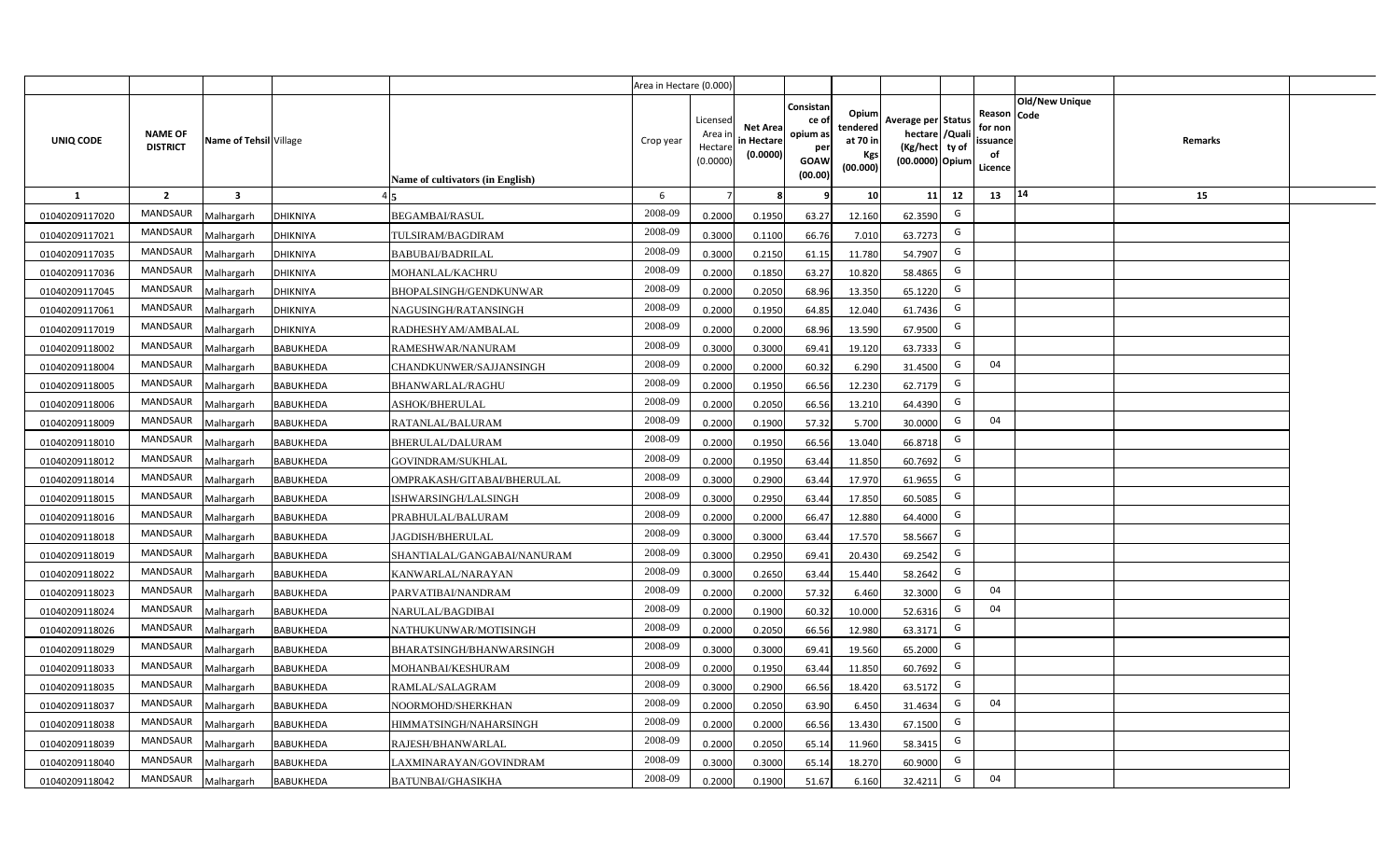|                |                                   |                         |                  |                                  | Area in Hectare (0.000) |                                           |                                           |                                                                |                                                         |                                                                            |                                                     |                       |         |  |
|----------------|-----------------------------------|-------------------------|------------------|----------------------------------|-------------------------|-------------------------------------------|-------------------------------------------|----------------------------------------------------------------|---------------------------------------------------------|----------------------------------------------------------------------------|-----------------------------------------------------|-----------------------|---------|--|
| UNIQ CODE      | <b>NAME OF</b><br><b>DISTRICT</b> | Name of Tehsil Village  |                  | Name of cultivators (in English) | Crop year               | Licensed<br>Area i<br>Hectare<br>(0.0000) | <b>Net Area</b><br>in Hectare<br>(0.0000) | Consistan<br>ce o<br>opium as<br>per<br><b>GOAW</b><br>(00.00) | Opium<br>tendered<br>at 70 in<br><b>Kgs</b><br>(00.000) | Average per Status<br>hectare / Quali<br>(Kg/hect ty of<br>(00.0000) Opium | Reason Code<br>for non<br>issuance<br>of<br>Licence | <b>Old/New Unique</b> | Remarks |  |
| $\mathbf{1}$   | $\overline{2}$                    | $\overline{\mathbf{3}}$ |                  |                                  | 6                       | $\overline{7}$                            |                                           | 9                                                              | 10 <sup>1</sup>                                         | 12<br>11                                                                   | 13                                                  | 14                    | 15      |  |
| 01040209118043 | MANDSAUR                          | Malhargarh              | BABUKHEDA        | KAMALSINGH/KALYAN SINGH          | 2008-09                 | 0.3000                                    | 0.2850                                    | 50.13                                                          | 5.670                                                   | 19.8947                                                                    | 02                                                  |                       |         |  |
| 01040209118045 | MANDSAUR                          | Malhargarh              | BABUKHEDA        | PRAHLAD/MOHANLAL                 | 2008-09                 | 0.3000                                    | 0.3000                                    | 66.03                                                          | 17.960                                                  | G<br>59.8667                                                               |                                                     |                       |         |  |
| 01040209118046 | MANDSAUR                          | Malhargarh              | <b>BABUKHEDA</b> | TAMIJANBAI/BABUKHAN              | 2008-09                 | 0.3000                                    | 0.1800                                    | 65.14                                                          | 10.770                                                  | G<br>59.8333                                                               |                                                     |                       |         |  |
| 01040209118049 | MANDSAUR                          | Malhargarh              | <b>BABUKHEDA</b> | RESHAMKUNWAR/VIJAYSINGH          | 2008-09                 | 0.3000                                    | 0.3100                                    | 66.03                                                          | 18.880                                                  | G<br>60.9032                                                               |                                                     |                       |         |  |
| 01040209118050 | MANDSAUR                          | Malhargarh              | <b>BABUKHEDA</b> | BHERULAL/RAMLALBALAI             | 2008-09                 | 0.3000                                    | 0.3000                                    | 60.32                                                          | 17.670                                                  | G<br>58.9000                                                               |                                                     |                       |         |  |
| 01040209118052 | <b>MANDSAUR</b>                   | <b>Aalhargarh</b>       | <b>BABUKHEDA</b> | KANWARLAL/RAMLAL                 | 2008-09                 | 0.2000                                    |                                           |                                                                |                                                         | -F<br>0.0000                                                               |                                                     |                       |         |  |
| 01040209118060 | MANDSAUR                          | Malhargarh              | <b>BABUKHEDA</b> | GOVINDSINGH/NAHARSINGH           | 2008-09                 | 0.3000                                    | 0.2900                                    | 65.14                                                          | 17.630                                                  | G<br>60.7931                                                               |                                                     |                       |         |  |
| 01040209118093 | <b>MANDSAUR</b>                   | Malhargarh              | <b>BABUKHEDA</b> | PRABHULAL/HEAMRAJ                | 2008-09                 | 0.3000                                    | 0.2950                                    | 65.14                                                          | 17.090                                                  | G<br>57.9322                                                               |                                                     |                       |         |  |
| 01040209118021 | MANDSAUR                          | Malhargarh              | <b>BABUKHEDA</b> | RAMPRASAD/TORIRAM                | 2008-09                 | 0.2000                                    | 0.2050                                    | 65.18                                                          | 12.930                                                  | G<br>63.0732                                                               |                                                     |                       |         |  |
| 01040209118027 | <b>MANDSAUR</b>                   | Malhargarh              | <b>BABUKHEDA</b> | NARAYAN/PANNALAL                 | 2008-09                 | 0.2000                                    | 0.1900                                    | 62.76                                                          | 11.760                                                  | G<br>61.8947                                                               |                                                     |                       |         |  |
| 01040209118030 | <b>MANDSAUR</b>                   | Malhargarh              | <b>BABUKHEDA</b> | DHAPUBAI/ONKARLAL                | 2008-09                 | 0.2000                                    | 0.1950                                    | 56.76                                                          | 10.100                                                  | G<br>51.7949                                                               | 04                                                  |                       |         |  |
| 01040209118041 | MANDSAUR                          | Malhargarh              | <b>BABUKHEDA</b> | OMPRAKSAH/PANNALAL               | 2008-09                 | 0.2000                                    | 0.1950                                    | 60.32                                                          | 11.070                                                  | G<br>56.7692                                                               |                                                     |                       |         |  |
| 01040209118053 | <b>MANDSAUR</b>                   | Malhargarh              | <b>BABUKHEDA</b> | DINESH/ONKARLAL                  | 2008-09                 | 0.2000                                    | 0.2000                                    | 57.94                                                          | 10.540                                                  | G<br>52.7000                                                               | 04                                                  |                       |         |  |
| 01040209118055 | MANDSAUR                          | Malhargarh              | <b>BABUKHEDA</b> | RAMESHWAR/DHANRAJ                | 2008-09                 | 0.2000                                    | 0.2000                                    | 65.18                                                          | 12.370                                                  | G<br>61.8500                                                               |                                                     |                       |         |  |
| 01040209118020 | <b>MANDSAUR</b>                   | Malhargarh              | <b>BABUKHEDA</b> | BHANWERSINGH/KHUSHALSINGH        | 2008-09                 | 0.2000                                    | 0.2050                                    | 65.18                                                          | 13.900                                                  | G<br>67.8049                                                               |                                                     |                       |         |  |
| 01040209129001 | <b>MANDSAUR</b>                   | Malhargarh              | <b>LIMBAWAS</b>  | <b>BHERULAL/RANGLAL</b>          | 2008-09                 | 0.2000                                    | 0.1350                                    | 65.44                                                          | 7.520                                                   | G<br>55.7037                                                               |                                                     |                       |         |  |
| 01040209129004 | <b>MANDSAUR</b>                   | Malhargarh              | LIMBAWAS         | LILABAI/RAMESHWAR                | 2008-09                 | 0.2000                                    | 0.2000                                    | 61.29                                                          | 12.250                                                  | G<br>61.2500                                                               |                                                     |                       |         |  |
| 01040209129005 | <b>MANDSAUR</b>                   | Malhargarh              | LIMBAWAS         | SHRANGARIBAI/RUPA                | 2008-09                 | 0.2000                                    | 0.1850                                    | 65.44                                                          | 11.650                                                  | G<br>62.9730                                                               |                                                     |                       |         |  |
| 01040209129006 | <b>MANDSAUR</b>                   | Malhargarh              | LIMBAWAS         | AMRITRAM/MANGILAL                | 2008-09                 | 0.2000                                    | 0.1850                                    | 63.67                                                          | 11.810                                                  | G<br>63.8378                                                               |                                                     |                       |         |  |
| 01040209129010 | <b>MANDSAUR</b>                   | Malhargarh              | <b>LIMBAWAS</b>  | KANHYYALAL/AMRATRAM              | 2008-09                 | 0.2000                                    | 0.2000                                    | 62.31                                                          | 11.110                                                  | G<br>55.5500                                                               | 09                                                  |                       |         |  |
| 01040209129011 | <b>MANDSAUR</b>                   | Malhargarh              | LIMBAWAS         | KANHYYALAL/MANGILAL              | 2008-09                 | 0.2000                                    | 0.2000                                    | 61.91                                                          | 11.370                                                  | G<br>56.8500                                                               |                                                     |                       |         |  |
| 01040209129012 | <b>MANDSAUR</b>                   | Malhargarh              | LIMBAWAS         | DALU/HERA                        | 2008-09                 | 0.2000                                    | 0.1850                                    | 52.77                                                          | 5.260                                                   | G<br>28.4324                                                               | 04                                                  |                       |         |  |
| 01040209129013 | <b>MANDSAUR</b>                   | Malhargarh              | LIMBAWAS         | BHOPALSINGH/KISHORSINGH          | 2008-09                 | 0.2000                                    | 0.2050                                    | 63.98                                                          | 12.310                                                  | G<br>60.0480                                                               |                                                     |                       |         |  |
| 01040209129016 | MANDSAUR                          | Malhargarh              | LIMBAWAS         | NATHULAL/RADHOO                  | 2008-09                 | 0.2000                                    | 0.1350                                    | 63.98                                                          | 8.400                                                   | G<br>62.2222                                                               |                                                     |                       |         |  |
| 01040209129017 | <b>MANDSAUR</b>                   | Malhargarh              | LIMBAWAS         | BHUWANIRAM/BHERULAL              | 2008-09                 | 0.2000                                    | 0.1900                                    | 63.98                                                          | 11.860                                                  | G<br>62.4211                                                               |                                                     |                       |         |  |
| 01040209129018 | MANDSAUR                          | Malhargarh              | LIMBAWAS         | KAMALKUANWER/PANNASINGH          | 2008-09                 | 0.2000                                    | 0.2100                                    | 63.98                                                          | 12.530                                                  | G<br>59.6667                                                               |                                                     |                       |         |  |
| 01040209129019 | <b>MANDSAUR</b>                   | Malhargarh              | LIMBAWAS         | BHERULAL/BAGDIRAM                | 2008-09                 | 0.2000                                    | 0.2050                                    | 56.46                                                          | 5.780                                                   | G<br>28.1951                                                               | 04                                                  |                       |         |  |
| 01040209129021 | MANDSAUR                          | Malhargarh              | LIMBAWAS         | UMRAOSINGH/UDAYSINGH             | 2008-09                 | 0.2000                                    | 0.2000                                    | 60.03                                                          | 11.720                                                  | G<br>58.6000                                                               |                                                     |                       |         |  |
| 01040209129024 | <b>MANDSAUR</b>                   | Malhargarh              | <b>LIMBAWAS</b>  | <b>BASANTILAL/NANURAM</b>        | 2008-09                 | 0.2000                                    | 0.1750                                    | 63.98                                                          | 10.790                                                  | G<br>61.6571                                                               |                                                     |                       |         |  |
| 01040209129026 | <b>MANDSAUR</b>                   | Malhargarh              | <b>LIMBAWAS</b>  | KELASHCHAND/SURAJMAL             | 2008-09                 | 0.2000                                    | 0.1950                                    | 63.98                                                          | 12.520                                                  | G<br>64.2051                                                               |                                                     |                       |         |  |
| 01040209129027 | MANDSAUR                          | Malhargarh              | <b>LIMBAWAS</b>  | AMBHALAL/BAGDIRAM                | 2008-09                 | 0.2000                                    | 0.1200                                    | 71.28                                                          | 8.300                                                   | G<br>69.1667                                                               |                                                     |                       |         |  |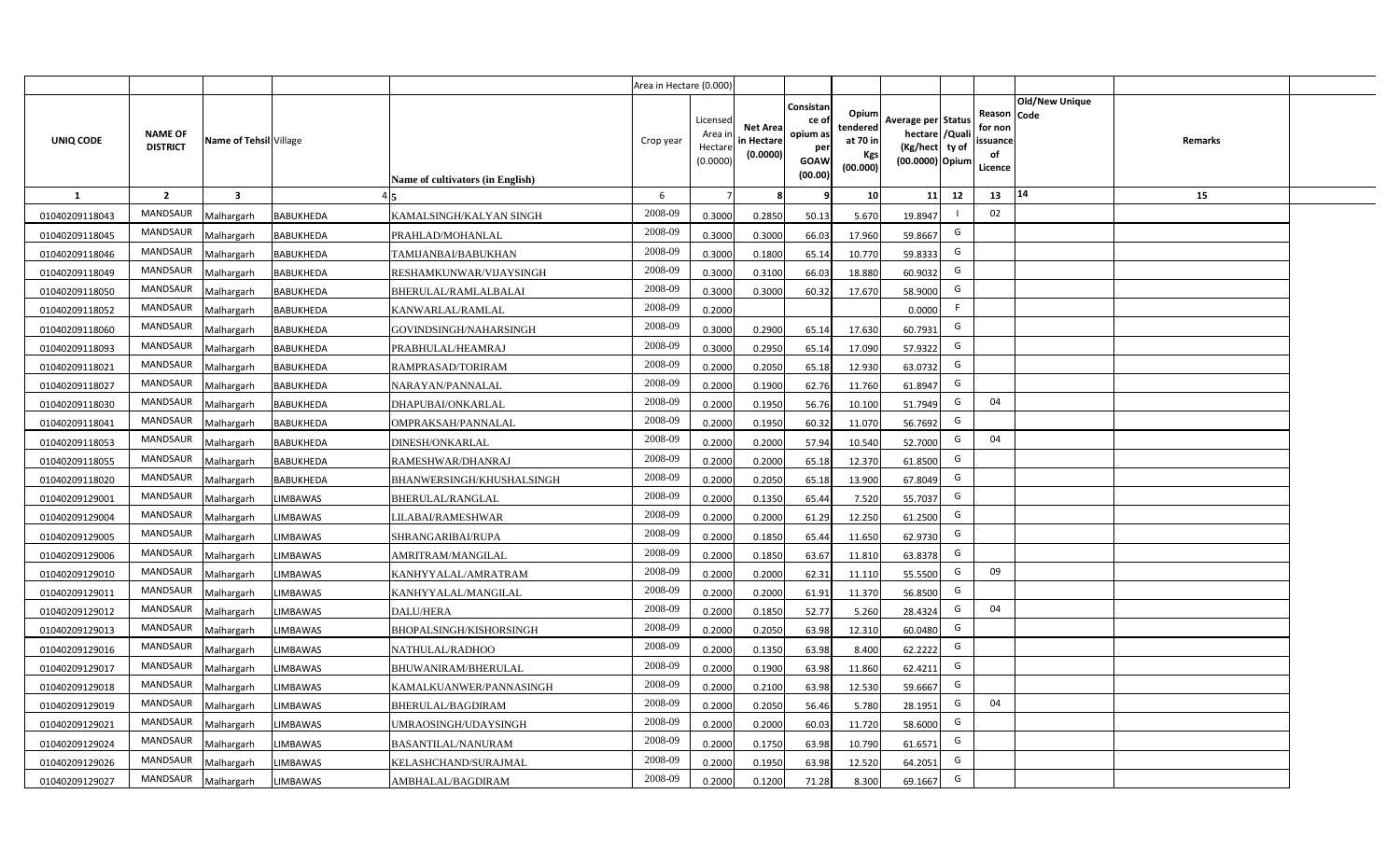|                |                                   |                         |                 |                                  | Area in Hectare (0.000) |                                           |                                           |                                                                 |                                                  |                                                                            |                                                    |                       |         |  |
|----------------|-----------------------------------|-------------------------|-----------------|----------------------------------|-------------------------|-------------------------------------------|-------------------------------------------|-----------------------------------------------------------------|--------------------------------------------------|----------------------------------------------------------------------------|----------------------------------------------------|-----------------------|---------|--|
| UNIQ CODE      | <b>NAME OF</b><br><b>DISTRICT</b> | Name of Tehsil Village  |                 | Name of cultivators (in English) | Crop year               | Licensed<br>Area i<br>Hectare<br>(0.0000) | <b>Net Area</b><br>in Hectare<br>(0.0000) | Consistan<br>ce of<br>opium as<br>per<br><b>GOAW</b><br>(00.00) | Opium<br>tendered<br>at 70 in<br>Kgs<br>(00.000) | Average per Status<br>hectare / Quali<br>(Kg/hect ty of<br>(00.0000) Opium | Reason Code<br>for non<br>ssuance<br>of<br>Licence | <b>Old/New Unique</b> | Remarks |  |
| $\mathbf{1}$   | $\overline{2}$                    | $\overline{\mathbf{3}}$ |                 |                                  | 6                       | $\overline{7}$                            | 8                                         | 9                                                               | 10 <sup>1</sup>                                  | 12<br>11                                                                   | 13                                                 | 14                    | 15      |  |
| 01040209129028 | MANDSAUR                          | Malhargarh              | <b>LIMBAWAS</b> | MOHANBAI/CHUNNILAL               | 2008-09                 | 0.2000                                    | 0.1950                                    | 63.67                                                           | 11.280                                           | G<br>57.8462                                                               |                                                    |                       |         |  |
| 01040209129031 | MANDSAUR                          | <b>Aalhargarh</b>       | <b>LIMBAWAS</b> | KACHRULAL/SHIVLAL                | 2008-09                 | 0.2000                                    | 0.2000                                    | 63.67                                                           | 13.090                                           | G<br>65.4500                                                               |                                                    |                       |         |  |
| 01040209129032 | MANDSAUR                          | Malhargarh              | <b>LIMBAWAS</b> | BALVENTHSINGH/MADANSINGH         | 2008-09                 | 0.3000                                    | 0.3000                                    | 61.91                                                           | 18.470                                           | G<br>61.5667                                                               |                                                    |                       |         |  |
| 01040209129033 | <b>MANDSAUR</b>                   | Malhargarh              | LIMBAWAS        | BANNUKUNWAR/VIKRAMSINGH          | 2008-09                 | 0.2000                                    | 0.1950                                    | 63.67                                                           | 11.520                                           | G<br>59.0769                                                               |                                                    |                       |         |  |
| 01040209129036 | MANDSAUR                          | Malhargarh              | <b>LIMBAWAS</b> | CHAMPALAL/BHUWANIRAM             | 2008-09                 | 0.2000                                    | 0.2050                                    | 66.30                                                           | 12.330                                           | G<br>60.1463                                                               |                                                    |                       |         |  |
| 01040209129037 | MANDSAUR                          | Malhargarh              | <b>LIMBAWAS</b> | MAHIPALSINGH/RAMSINGH            | 2008-09                 | 0.2000                                    | 0.2000                                    | 63.67                                                           | 11.420                                           | G<br>57.1000                                                               |                                                    |                       |         |  |
| 01040209129038 | <b>MANDSAUR</b>                   | Malhargarh              | <b>LIMBAWAS</b> | SAMANTHSINGH/GOVIENDSINGH        | 2008-09                 | 0.2000                                    | 0.2000                                    | 57.95                                                           | 10.660                                           | G<br>53.3000                                                               |                                                    |                       |         |  |
| 01040209129042 | <b>MANDSAUR</b>                   | Malhargarh              | <b>LIMBAWAS</b> | GOTUMLAL/RAJARAM                 | 2008-09                 | 0.2000                                    | 0.1600                                    | 65.69                                                           | 5.000                                            | G<br>31.2500                                                               | 04                                                 |                       |         |  |
| 01040209129045 | <b>MANDSAUR</b>                   | Malhargarh              | <b>LIMBAWAS</b> | MAHIPALSINGH/KISHORSINGH         | 2008-09                 | 0.2000                                    | 0.1950                                    | 59.92                                                           | 10.870                                           | G<br>55.7436                                                               |                                                    |                       |         |  |
| 01040209129051 | <b>MANDSAUR</b>                   | Malhargarh              | <b>LIMBAWAS</b> | JAGDISHCHAND/NATHULAL            | 2008-09                 | 0.2000                                    | 0.1950                                    | 63.67                                                           | 12.590                                           | G<br>64.5641                                                               |                                                    |                       |         |  |
| 01040209129052 | MANDSAUR                          | Malhargarh              | <b>LIMBAWAS</b> | KANHIYALAL/BHUWANIRAM            | 2008-09                 | 0.2000                                    | 0.2000                                    | 61.91                                                           | 12.170                                           | G<br>60.8500                                                               |                                                    |                       |         |  |
| 01040209129058 | <b>MANDSAUR</b>                   | Malhargarh              | LIMBAWAS        | KESHURAM/BHUWANIRAM              | 2008-09                 | 0.2000                                    | 0.1950                                    | 59.84                                                           | 10.810                                           | G<br>55.4359                                                               |                                                    |                       |         |  |
| 01040209129059 | <b>MANDSAUR</b>                   | Malhargarh              | <b>LIMBAWAS</b> | DARBARSINGH/RAGHUNATHSINGH       | 2008-09                 | 0.2000                                    | 0.2000                                    | 61.91                                                           | 12.250                                           | G<br>61.2500                                                               |                                                    |                       |         |  |
| 01040209129063 | <b>MANDSAUR</b>                   | Malhargarh              | LIMBAWAS        | SURESHCHAND/HEERALAL             | 2008-09                 | 0.2000                                    | 0.2000                                    | 63.67                                                           | 12.310                                           | G<br>61.5500                                                               |                                                    |                       |         |  |
| 01040209129066 | <b>MANDSAUR</b>                   | Malhargarh              | LIMBAWAS        | DASHRATH/KANEHIYALAL             | 2008-09                 | 0.3000                                    | 0.1500                                    | 67.57                                                           | 9.190                                            | G<br>61.2667                                                               |                                                    |                       |         |  |
| 01040209129069 | <b>MANDSAUR</b>                   | Malhargarh              | <b>LIMBAWAS</b> | DEVILAL/HIRALAL                  | 2008-09                 | 0.2000                                    | 0.1900                                    | 61.91                                                           | 11.500                                           | G<br>60.5263                                                               |                                                    |                       |         |  |
| 01040209129071 | <b>MANDSAUR</b>                   | Malhargarh              | LIMBAWAS        | BHUVANISHANKAR/DHAPUBAI          | 2008-09                 | 0.2000                                    | 0.1850                                    | 63.01                                                           | 9.950                                            | G<br>53.7838                                                               |                                                    |                       |         |  |
| 01040209129074 | <b>MANDSAUR</b>                   | Malhargarh              | LIMBAWAS        | UDAYRAM/BHERULAL                 | 2008-09                 | 0.2000                                    | 0.2050                                    | 68.65                                                           | 12.710                                           | G<br>62.0000                                                               |                                                    |                       |         |  |
| 01040209129078 | <b>MANDSAUR</b>                   | Malhargarh              | LIMBAWAS        | CHANDIBAI/MANGILAL               | 2008-09                 | 0.2000                                    | 0.2000                                    | 63.01                                                           | 11.430                                           | G<br>57.1500                                                               |                                                    |                       |         |  |
| 01040209129085 | MANDSAUR                          | Malhargarh              | LIMBAWAS        | RAJIBAI/RAJARAM                  | 2008-09                 | 0.2000                                    | 0.1700                                    | 63.32                                                           | 10.780                                           | G<br>63.4118                                                               |                                                    |                       |         |  |
| 01040209129022 | <b>MANDSAUR</b>                   | Malhargarh              | <b>LIMBAWAS</b> | RAMPARHLAD/BAPULAL               | 2008-09                 | 0.3000                                    | 0.2000                                    | 65.74                                                           | 12.090                                           | G<br>60.4500                                                               |                                                    |                       |         |  |
| 01040209129095 | MANDSAUR                          | Malhargarh              | LIMBAWAS        | <b>BADRILAL/NANURAM</b>          | 2008-09                 | 0.2000                                    | 0.1750                                    | 65.74                                                           | 11.350                                           | G<br>64.8571                                                               |                                                    |                       |         |  |
| 01040209129097 | <b>MANDSAUR</b>                   | Malhargarh              | LIMBAWAS        | BHAGIRATH/HIRA                   | 2008-09                 | 0.2000                                    | 0.2000                                    | 65.74                                                           | 12.130                                           | G<br>60.6500                                                               |                                                    |                       |         |  |
| 01040209129102 | <b>MANDSAUR</b>                   | Malhargarh              | <b>LIMBAWAS</b> | DASHRATHSINGH/GOVINDSINGH        | 2008-09                 | 0.2000                                    | 0.1950                                    | 63.01                                                           | 11.390                                           | G<br>58.4103                                                               |                                                    |                       |         |  |
| 01040209129096 | <b>MANDSAUR</b>                   | Malhargarh              | LIMBAWAS        | RAMGOPAL/PHOOLCHAND              | 2008-09                 | 0.2000                                    | 0.1950                                    | 63.32                                                           | 11.940                                           | G<br>61.2308                                                               |                                                    |                       |         |  |
| 01040209129053 | MANDSAUR                          | Malhargarh              | <b>LIMBAWAS</b> | KARULAL/BHERULAL                 | 2008-09                 | 0.2000                                    | 0.1900                                    | 65.74                                                           | 12.430                                           | G<br>65.4211                                                               |                                                    |                       |         |  |
| 01040209129041 | MANDSAUR                          | Malhargarh              | LIMBAWAS        | BHANWERSINGH/RUGNATHSINGH        | 2008-09                 | 0.2000                                    | 0.2000                                    | 65.74                                                           | 11.280                                           | G<br>56.4000                                                               |                                                    |                       |         |  |
| 01040209129044 | MANDSAUR                          | Malhargarh              | <b>LIMBAWAS</b> | BADRIDAS/PRABHUDAS               | 2008-09                 | 0.2000                                    | 0.2000                                    | 63.32                                                           | 13.390                                           | G<br>66.9500                                                               |                                                    |                       |         |  |
| 01040209129007 | MANDSAUR                          | Malhargarh              | <b>LIMBAWAS</b> | BHUWANIRAM/KANIRAM               | 2008-09                 | 0.2000                                    | 0.2000                                    | 65.74                                                           | 10.020                                           | G<br>50.1000                                                               | 04                                                 |                       |         |  |
| 01040209129043 | MANDSAUR                          | Malhargarh              | LIMBAWAS        | BHARATSINGH/DHANSINGH            | 2008-09                 | 0.2000                                    | 0.2000                                    | 59.54                                                           | 10.530                                           | G<br>52.6500                                                               | 04                                                 |                       |         |  |
| 01040209129073 | MANDSAUR                          | Malhargarh              | <b>LIMBAWAS</b> | VISHNULAL/KESHURAM/DHAPUBAI      | 2008-09                 | 0.2000                                    | 0.2000                                    | 63.32                                                           | 13.140                                           | G<br>65.7000                                                               |                                                    |                       |         |  |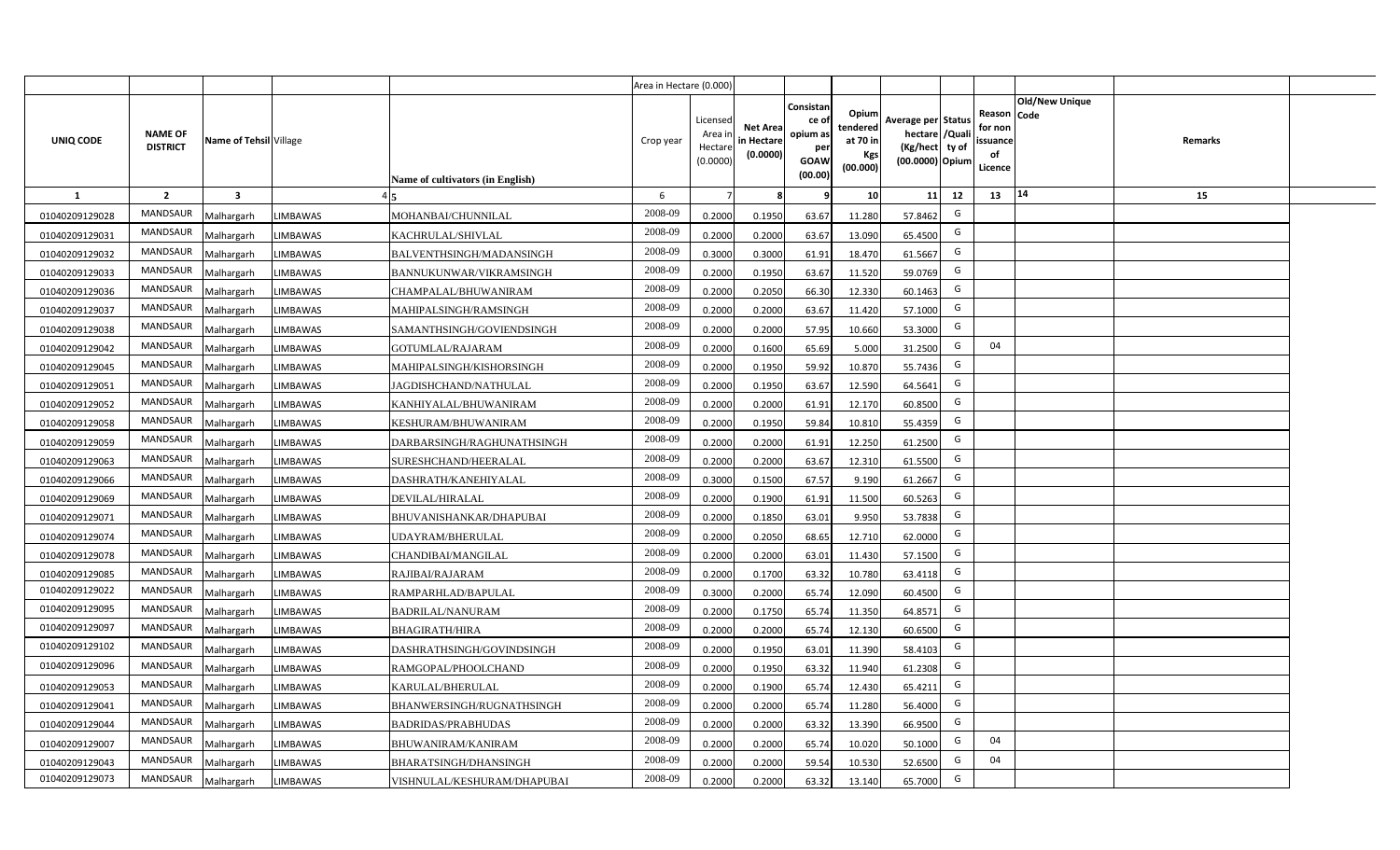|                |                                   |                         |                 |                                  | Area in Hectare (0.000) |                                          |                                           |                                                          |                                                         |                                                                           |    |                                                     |                       |         |  |
|----------------|-----------------------------------|-------------------------|-----------------|----------------------------------|-------------------------|------------------------------------------|-------------------------------------------|----------------------------------------------------------|---------------------------------------------------------|---------------------------------------------------------------------------|----|-----------------------------------------------------|-----------------------|---------|--|
| UNIQ CODE      | <b>NAME OF</b><br><b>DISTRICT</b> | Name of Tehsil Village  |                 | Name of cultivators (in English) | Crop year               | Licensed<br>Area i<br>Hectar<br>(0.0000) | <b>Net Area</b><br>in Hectare<br>(0.0000) | Consistan<br>ce of<br>opium as<br>per<br>GOAW<br>(00.00) | Opium<br>tendered<br>at 70 in<br><b>Kgs</b><br>(00.000) | Average per Status<br>hectare / Qual<br>(Kg/hect ty of<br>(00.0000) Opium |    | Reason Code<br>for nor<br>issuance<br>of<br>Licence | <b>Old/New Unique</b> | Remarks |  |
| 1              | $\overline{2}$                    | $\overline{\mathbf{3}}$ |                 |                                  | 6                       |                                          |                                           |                                                          | 10 <sup>1</sup>                                         | 11                                                                        | 12 | 13                                                  | 14                    | 15      |  |
| 01040209129064 | <b>MANDSAUR</b>                   | Malhargarh              | <b>LIMBAWAS</b> | DINESHKUMAR/HIRALAL              | 2008-09                 | 0.2000                                   | 0.2000                                    | 68.57                                                    | 13.330                                                  | 66.6500                                                                   | G  |                                                     |                       |         |  |
| 01040209129083 | <b>MANDSAUR</b>                   | Malhargarh              | <b>LIMBAWAS</b> | RAMPRASAD/ISHWARLAL              | 2008-09                 | 0.2000                                   | 0.1900                                    | 64.88                                                    | 11.140                                                  | 58.6316                                                                   | G  |                                                     |                       |         |  |
| 01040209107019 | <b>MANDSAUR</b>                   | Malhargarh              | <b>BELARA</b>   | NANDUBAI/RAMCHANDRA              | 2008-09                 | 0.3000                                   | 0.2000                                    | 65.85                                                    | 13.040                                                  | 65.2000                                                                   | G  |                                                     |                       |         |  |
| 01040209107023 | <b>MANDSAUR</b>                   | Malhargarh              | <b>BELARA</b>   | KANWARLAL/ROOPA                  | 2008-09                 | 0.3000                                   | 0.2000                                    | 65.16                                                    | 12.870                                                  | 64.3500                                                                   | G  |                                                     |                       |         |  |
| 01040209107030 | <b>MANDSAUR</b>                   | Malhargarh              | <b>BELARA</b>   | NARAYAN/NATHU                    | 2008-09                 | 0.3000                                   | 0.1200                                    | 66.09                                                    | 6.990                                                   | 58.2500                                                                   | G  |                                                     |                       |         |  |
| 01040209107001 | <b>MANDSAUR</b>                   | Malhargarh              | <b>BELARA</b>   | HIRALAL/ONKAR                    | 2008-09                 | 0.200                                    | 0.1400                                    | 65.37                                                    | 7.670                                                   | 54.7857                                                                   | G  |                                                     |                       |         |  |
| 01040209107009 | <b>MANDSAUR</b>                   | Malhargarh              | <b>BELARA</b>   | KARU/BHUWAN CHAMAR               | 2008-09                 | 0.200                                    | 0.1850                                    | 65.37                                                    | 8.600                                                   | 46.4865                                                                   | G  | 04                                                  |                       |         |  |
| 01040209107013 | <b>MANDSAUR</b>                   | Malhargarh              | <b>BELARA</b>   | SURAJKUWER/RATANSINGH            | 2008-09                 | 0.200                                    | 0.1450                                    | 60.86                                                    | 4.260                                                   | 29.3793                                                                   | G  | 04                                                  |                       |         |  |
| 01040209107015 | MANDSAUR                          | Malhargarh              | <b>BELARA</b>   | BAPULAL/NANURAM                  | 2008-09                 | 0.2000                                   | 0.1000                                    | 67.38                                                    | 6.140                                                   | 61.4000                                                                   | G  |                                                     |                       |         |  |
| 01040209107016 | <b>MANDSAUR</b>                   | Malhargarh              | <b>BELARA</b>   | BHANWERLAL/KASHIRAM              | 2008-09                 | 0.2000                                   | 0.2050                                    | 53.27                                                    | 7.860                                                   | 38.3415                                                                   | G  | 04                                                  |                       |         |  |
| 01040209107021 | MANDSAUR                          | Malhargarh              | <b>BELARA</b>   | GANGABAI/DHANNA                  | 2008-09                 | 0.2000                                   | 0.1150                                    | 60.86                                                    | 5.630                                                   | 48.9565                                                                   | G  | 04                                                  |                       |         |  |
| 01040209107028 | <b>MANDSAUR</b>                   | Malhargarh              | <b>BELARA</b>   | MADANLAL/MAGNA                   | 2008-09                 | 0.2000                                   | 0.1850                                    | 65.37                                                    | 10.930                                                  | 59.0811                                                                   | G  |                                                     |                       |         |  |
| 01040209107038 | MANDSAUR                          | Malhargarh              | <b>BELARA</b>   | RUKMANBAI/RAMCHAND               | 2008-09                 | 0.2000                                   | 0.1950                                    | 57.54                                                    | 8.780                                                   | 45.0256                                                                   | G  | 04                                                  |                       |         |  |
| 01040209107043 | MANDSAUR                          | Malhargarh              | <b>BELARA</b>   | UDAYSINGH/KARANSINGH             | 2008-09                 | 0.2000                                   | 0.1900                                    | 65.37                                                    | 11.150                                                  | 58.6842                                                                   | G  |                                                     |                       |         |  |
| 01040209107048 | <b>MANDSAUR</b>                   | Malhargarh              | <b>BELARA</b>   | LAXMINARAYAN/MAGNIRAM            | 2008-09                 | 0.2000                                   |                                           |                                                          |                                                         | 0.0000                                                                    | -F |                                                     |                       |         |  |
| 01040209107049 | MANDSAUR                          | Malhargarh              | <b>BELARA</b>   | GENDALAL/MAGNIRAM                | 2008-09                 | 0.2000                                   | 0.2000                                    | 62.95                                                    | 11.970                                                  | 59.8500                                                                   | G  |                                                     |                       |         |  |
| 01040209107004 | <b>MANDSAUR</b>                   | Malhargarh              | <b>BELARA</b>   | RATANSINGH/GOBARSINGH            | 2008-09                 | 0.200                                    | 0.1850                                    | 60.86                                                    | 9.880                                                   | 53.4054                                                                   | G  |                                                     |                       |         |  |
| 01040209107047 | <b>MANDSAUR</b>                   | Malhargarh              | <b>BELARA</b>   | DEVILAL/MODA                     | 2008-09                 | 0.2000                                   |                                           |                                                          |                                                         | 0.0000                                                                    | F  |                                                     | 01040209109047        |         |  |
| 01040209111001 | MANDSAUR                          | Malhargarh              | KAMLIYA         | BAPUSINGH/JAYSINGH               | 2008-09                 | 0.3000                                   | 0.0900                                    | 64.37                                                    | 6.740                                                   | 74.8889                                                                   | G  |                                                     |                       |         |  |
| 01040209111002 | <b>MANDSAUR</b>                   | Malhargarh              | KAMLIYA         | NAHARSINGH/KALUSINGH             | 2008-09                 | 0.3000                                   |                                           |                                                          |                                                         | 0.0000                                                                    | F. |                                                     |                       |         |  |
| 01040209111006 | <b>MANDSAUR</b>                   | Malhargarh              | KAMLIYA         | KACHRUSINGH/GANGARAM             | 2008-09                 | 0.3000                                   |                                           |                                                          |                                                         | 0.0000                                                                    | F. |                                                     |                       |         |  |
| 01040209111017 | <b>MANDSAUR</b>                   | Malhargarh              | KAMLIYA         | NATHUSINGH/PAHADSINGH            | 2008-09                 | 0.2000                                   |                                           |                                                          |                                                         | 0.0000                                                                    | F. |                                                     |                       |         |  |
| 01040209111018 | <b>MANDSAUR</b>                   | Malhargarh              | KAMLIYA         | KALUSINGH/JAYSINGH               | 2008-09                 | 0.3000                                   | 0.1950                                    | 62.24                                                    | 12.630                                                  | 64.7692                                                                   | G  |                                                     |                       |         |  |
| 01040209111020 | <b>MANDSAUR</b>                   | Malhargarh              | KAMLIYA         | NATHUSINGH/KISHANSINGH           | 2008-09                 | 0.3000                                   | 0.2950                                    | 63.70                                                    | 19.220                                                  | 65.1525                                                                   | G  |                                                     |                       |         |  |
| 01040209111022 | <b>MANDSAUR</b>                   | Malhargarh              | KAMLIYA         | ROOPSINGH/GAMERSINGH             | 2008-09                 | 0.300                                    | 0.1450                                    | 64.84                                                    | 9.660                                                   | 66.6207                                                                   | G  |                                                     |                       |         |  |
| 01040209111025 | <b>MANDSAUR</b>                   | Malhargarh              | KAMLIYA         | KAMALDAS/PRABHUDAS               | 2008-09                 | 0.300                                    | 0.1550                                    | 61.28                                                    | 10.020                                                  | 64.6452                                                                   | G  |                                                     |                       |         |  |
| 01040209111027 | <b>MANDSAUR</b>                   | Malhargarh              | KAMLIYA         | UDAYSINGH/JAYSINGH               | 2008-09                 | 0.200                                    | 0.0250                                    | 68.46                                                    | 1.810                                                   | 72.4000                                                                   | G  |                                                     |                       |         |  |
| 01040209111033 | <b>MANDSAUR</b>                   | Malhargarh              | KAMLIYA         | GOVINDSINGH/BHERUSINGH           | 2008-09                 | 0.3000                                   | 0.2950                                    | 59.06                                                    | 17.450                                                  | 59.1520                                                                   | G  |                                                     |                       |         |  |
| 01040209111034 | <b>MANDSAUR</b>                   | Malhargarh              | KAMLIYA         | SULTANSINGH/JALAMSINGH           | 2008-09                 | 0.3000                                   | 0.1900                                    | 63.70                                                    | 11.950                                                  | 62.8947                                                                   | G  |                                                     |                       |         |  |
| 01040209111049 | <b>MANDSAUR</b>                   | Malhargarh              | KAMLIYA         | JAGDISHSINGH/KALUSINGH           | 2008-09                 | 0.2000                                   |                                           |                                                          |                                                         | 0.0000                                                                    | F. |                                                     |                       |         |  |
| 01040209111050 | <b>MANDSAUR</b>                   | Malhargarh              | KAMLIYA         | GENDALAL/TULSIRAM                | 2008-09                 | 0.3000                                   | 0.1100                                    | 62.11                                                    | 7.070                                                   | 64.2727                                                                   | G  |                                                     |                       |         |  |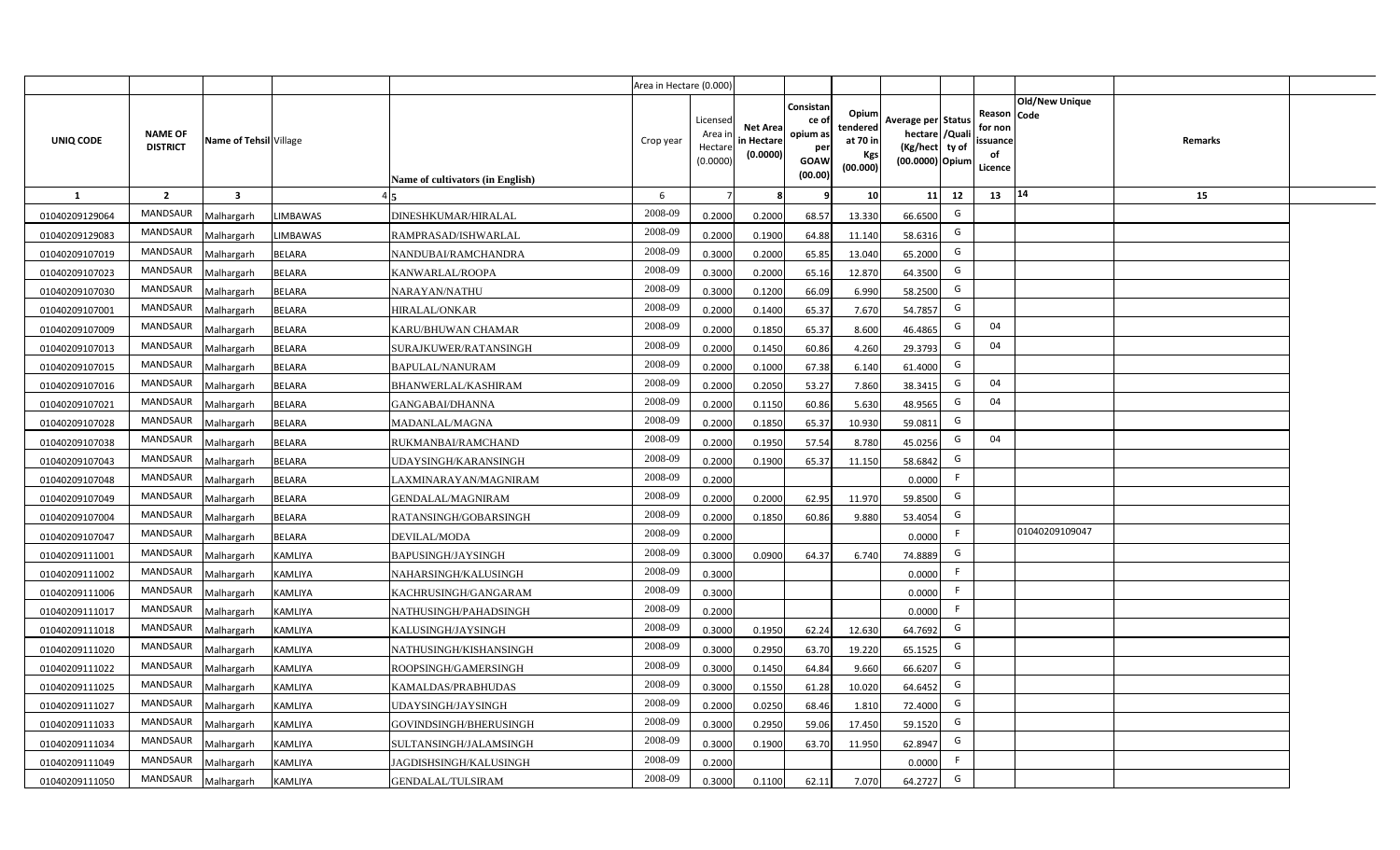|                |                                   |                        |         |                                  | Area in Hectare (0.000) |                                          |                                           |                                                          |                                                         |                                                                           |    |                                                     |                       |                  |  |
|----------------|-----------------------------------|------------------------|---------|----------------------------------|-------------------------|------------------------------------------|-------------------------------------------|----------------------------------------------------------|---------------------------------------------------------|---------------------------------------------------------------------------|----|-----------------------------------------------------|-----------------------|------------------|--|
| UNIQ CODE      | <b>NAME OF</b><br><b>DISTRICT</b> | Name of Tehsil Village |         | Name of cultivators (in English) | Crop year               | Licensed<br>Area i<br>Hectar<br>(0.0000) | <b>Net Area</b><br>in Hectare<br>(0.0000) | Consistan<br>ce of<br>opium as<br>per<br>GOAW<br>(00.00) | Opium<br>tendered<br>at 70 in<br><b>Kgs</b><br>(00.000) | Average per Status<br>hectare / Qual<br>(Kg/hect ty of<br>(00.0000) Opium |    | Reason Code<br>for nor<br>issuance<br>of<br>Licence | <b>Old/New Unique</b> | Remarks          |  |
| 1              | $\overline{2}$                    | 3                      |         |                                  | 6                       |                                          |                                           |                                                          | 10 <sup>1</sup>                                         | 11                                                                        | 12 | 13                                                  | 14                    | 15               |  |
| 01040209111052 | <b>MANDSAUR</b>                   | Malhargarh             | KAMLIYA | ONKARSINGH/DEVISINGH             | 2008-09                 | 0.3000                                   | 0.2900                                    | 64.84                                                    | 19.560                                                  | 67.4483                                                                   | G  |                                                     |                       |                  |  |
| 01040209111054 | <b>MANDSAUR</b>                   | Malhargarh             | KAMLIYA | JASVANTHSINGH/NATHUSINGH         | 2008-09                 | 0.3000                                   | 0.1600                                    | 64.84                                                    | 10.560                                                  | 66.0000                                                                   | G  |                                                     |                       |                  |  |
| 01040209111055 | <b>MANDSAUR</b>                   | Malhargarh             | KAMLIYA | RAMSINGH/BAPUSINGH               | 2008-09                 | 0.3000                                   | 0.1050                                    | 64.84                                                    | 6.860                                                   | 65.3333                                                                   | G  |                                                     |                       |                  |  |
| 01040209111056 | <b>MANDSAUR</b>                   | Malhargarh             | KAMLIYA | KANCHANBAI/RAMSINGH              | 2008-09                 | 0.3000                                   | 0.2050                                    | 67.86                                                    | 13.390                                                  | 65.3171                                                                   | G  |                                                     |                       |                  |  |
| 01040209111073 | <b>MANDSAUR</b>                   | Malhargarh             | KAMLIYA | RANSINGH/NIRBHAYSINGH            | 2008-09                 | 0.3000                                   | 0.2950                                    | 57.72                                                    | 8.840                                                   | 29.9661                                                                   | G  | 04                                                  |                       |                  |  |
| 01040209111076 | <b>MANDSAUR</b>                   | Malhargarh             | KAMLIYA | JUZHARSINGH/NIRBHAYSINGH         | 2008-09                 | 0.3000                                   |                                           |                                                          |                                                         | 0.0000                                                                    | F. |                                                     |                       |                  |  |
| 01040209111062 | <b>MANDSAUR</b>                   | Malhargarh             | KAMLIYA | MANSINGH/HARISINGH               | 2008-09                 | 0.3000                                   | 0.1000                                    | 61.28                                                    | 6.360                                                   | 63.6000                                                                   | G  |                                                     |                       |                  |  |
| 01040209111079 | <b>MANDSAUR</b>                   | Malhargarh             | KAMLIYA | MANGIBAI/BHANWERSINGH            | 2008-09                 | 0.300                                    | 0.2950                                    | 44.63                                                    | 5.870                                                   | 19.8983                                                                   | G  | 04                                                  |                       |                  |  |
| 01040209111026 | MANDSAUR                          | Malhargarh             | KAMLIYA | GOPALSINGH/KALUSINGH             | 2008-09                 | 0.3000                                   | 0.0700                                    | 64.84                                                    | 4.610                                                   | 65.8571                                                                   | G  |                                                     |                       |                  |  |
| 01040209111059 | <b>MANDSAUR</b>                   | Malhargarh             | KAMLIYA | MOHANBAI/NIRBHAYSINGH            | 2008-09                 | 0.3000                                   | 0.2050                                    | 60.03                                                    | 12.140                                                  | 59.2195                                                                   | G  |                                                     |                       |                  |  |
| 01040209111053 | MANDSAUR                          | Malhargarh             | KAMLIYA | GOVINDSING/RATANSINGH            | 2008-09                 | 0.3000                                   | 0.1000                                    | 60.68                                                    | 5.880                                                   | 58.8000                                                                   | G  |                                                     |                       |                  |  |
| 01040209111057 | <b>MANDSAUR</b>                   | Malhargarh             | KAMLIYA | VINODSINGH/JUJHARSINGH           | 2008-09                 | 0.3000                                   | 0.1600                                    | 60.68                                                    | 9.850                                                   | 61.5625                                                                   | G  |                                                     |                       |                  |  |
| 01040209111032 | MANDSAUR                          | Malhargarh             | KAMLIYA | NAGESHVER/PANNALAL               | 2008-09                 | 0.3000                                   | 0.2100                                    | 57.72                                                    | 6.500                                                   | 30.9524                                                                   | G  | 04                                                  |                       |                  |  |
| 01040209111075 | MANDSAUR                          | Malhargarh             | KAMLIYA | GOVINDSINGH/MEHTABSINGH/BULAKBAI | 2008-09                 | 0.3000                                   | 0.1000                                    | 66.75                                                    | 6.580                                                   | 65.8000                                                                   | G  |                                                     |                       | TRANSFER/DORWADA |  |
| 01040209111007 | MANDSAUR                          | Malhargarh             | KAMLIYA | MANSINGH/KISHANSINGH             | 2008-09                 | 0.2000                                   | 0.1300                                    | 60.68                                                    | 8.030                                                   | 61.7692                                                                   | G  |                                                     |                       |                  |  |
| 01040209111010 | MANDSAUR                          | Malhargarh             | KAMLIYA | HARISHKUMAR/BHANWARLAL           | 2008-09                 | 0.2000                                   | 0.1850                                    | 63.70                                                    | 11.080                                                  | 59.8919                                                                   | G  |                                                     |                       |                  |  |
| 01040209111012 | <b>MANDSAUR</b>                   | Malhargarh             | KAMLIYA | MEHTABBAI/NARAYAN                | 2008-09                 | 0.200                                    | 0.1950                                    | 63.70                                                    | 12.700                                                  | 65.1282                                                                   | G  |                                                     |                       |                  |  |
| 01040209111013 | <b>MANDSAUR</b>                   | Malhargarh             | KAMLIYA | MEHTABSINGH/NAWALSINGH           | 2008-09                 | 0.2000                                   |                                           |                                                          |                                                         | 0.0000                                                                    | F. |                                                     |                       |                  |  |
| 01040209111023 | <b>MANDSAUR</b>                   | Malhargarh             | KAMLIYA | SHANKARLAL/DALLA                 | 2008-09                 | 0.2000                                   |                                           |                                                          |                                                         | 0.0000                                                                    | F  |                                                     |                       |                  |  |
| 01040209111028 | <b>MANDSAUR</b>                   | Malhargarh             | KAMLIYA | SULTANSINGH/GAMERSINGH           | 2008-09                 | 0.2000                                   |                                           |                                                          |                                                         | 0.0000                                                                    | F. |                                                     |                       |                  |  |
| 01040209111031 | <b>MANDSAUR</b>                   | Malhargarh             | KAMLIYA | MANGILAL/PANNALAL                | 2008-09                 | 0.2000                                   | 0.1150                                    | 66.75                                                    | 7.940                                                   | 69.0435                                                                   | G  |                                                     |                       |                  |  |
| 01040209111035 | <b>MANDSAUR</b>                   | Malhargarh             | KAMLIYA | GORDHANSINGH/JALAMSINGH          | 2008-09                 | 0.2000                                   | 0.2000                                    | 57.72                                                    | 11.920                                                  | 59.6000                                                                   | G  |                                                     |                       |                  |  |
| 01040209111037 | <b>MANDSAUR</b>                   | Malhargarh             | KAMLIYA | MODSINGH/MANSINGH                | 2008-09                 | 0.2000                                   | 0.1900                                    | 63.70                                                    | 12.540                                                  | 66.0000                                                                   | G  |                                                     |                       |                  |  |
| 01040209111041 | <b>MANDSAUR</b>                   | Malhargarh             | KAMLIYA | GOVINDSINGH/NIRBHAYSINGH         | 2008-09                 | 0.2000                                   | 0.1900                                    | 64.66                                                    | 12.110                                                  | 63.7368                                                                   | G  |                                                     |                       |                  |  |
| 01040209111043 | <b>MANDSAUR</b>                   | Malhargarh             | KAMLIYA | KANWARLAL/NARAYAN                | 2008-09                 | 0.200                                    | 0.1850                                    | 64.66                                                    | 11.840                                                  | 64.0000                                                                   | G  |                                                     |                       |                  |  |
| 01040209111044 | <b>MANDSAUR</b>                   | Malhargarh             | KAMLIYA | RANGLAL/NARAYAN                  | 2008-09                 | 0.200                                    | 0.1450                                    | 66.75                                                    | 9.940                                                   | 68.5517                                                                   | G  |                                                     |                       |                  |  |
| 01040209111046 | <b>MANDSAUR</b>                   | Malhargarh             | KAMLIYA | DEVILAL/BHANWARLAL               | 2008-09                 | 0.200                                    | 0.1900                                    | 64.66                                                    | 12.500                                                  | 65.7895                                                                   | G  |                                                     |                       |                  |  |
| 01040209111060 | <b>MANDSAUR</b>                   | Malhargarh             | KAMLIYA | KALUSINGH/NIRBHAYSINGH           | 2008-09                 | 0.2000                                   |                                           |                                                          |                                                         | 0.0000                                                                    | F. |                                                     |                       |                  |  |
| 01040209111061 | <b>MANDSAUR</b>                   | Malhargarh             | KAMLIYA | SHITALSINGH/HARISINGH            | 2008-09                 | 0.2000                                   | 0.1350                                    | 60.68                                                    | 8.260                                                   | 61.1852                                                                   | G  |                                                     |                       |                  |  |
| 01040209111063 | <b>MANDSAUR</b>                   | Malhargarh             | KAMLIYA | GOVINDSINGH/RAMSINGH             | 2008-09                 | 0.2000                                   |                                           |                                                          |                                                         | 0.0000                                                                    | F  |                                                     |                       |                  |  |
| 01040209111069 | <b>MANDSAUR</b>                   | Malhargarh             | KAMLIYA | PUSHPABAI/JUGALKISHOR            | 2008-09                 | 0.2000                                   | 0.2050                                    | 61.28                                                    | 12.460                                                  | 60.7805                                                                   | G  |                                                     |                       |                  |  |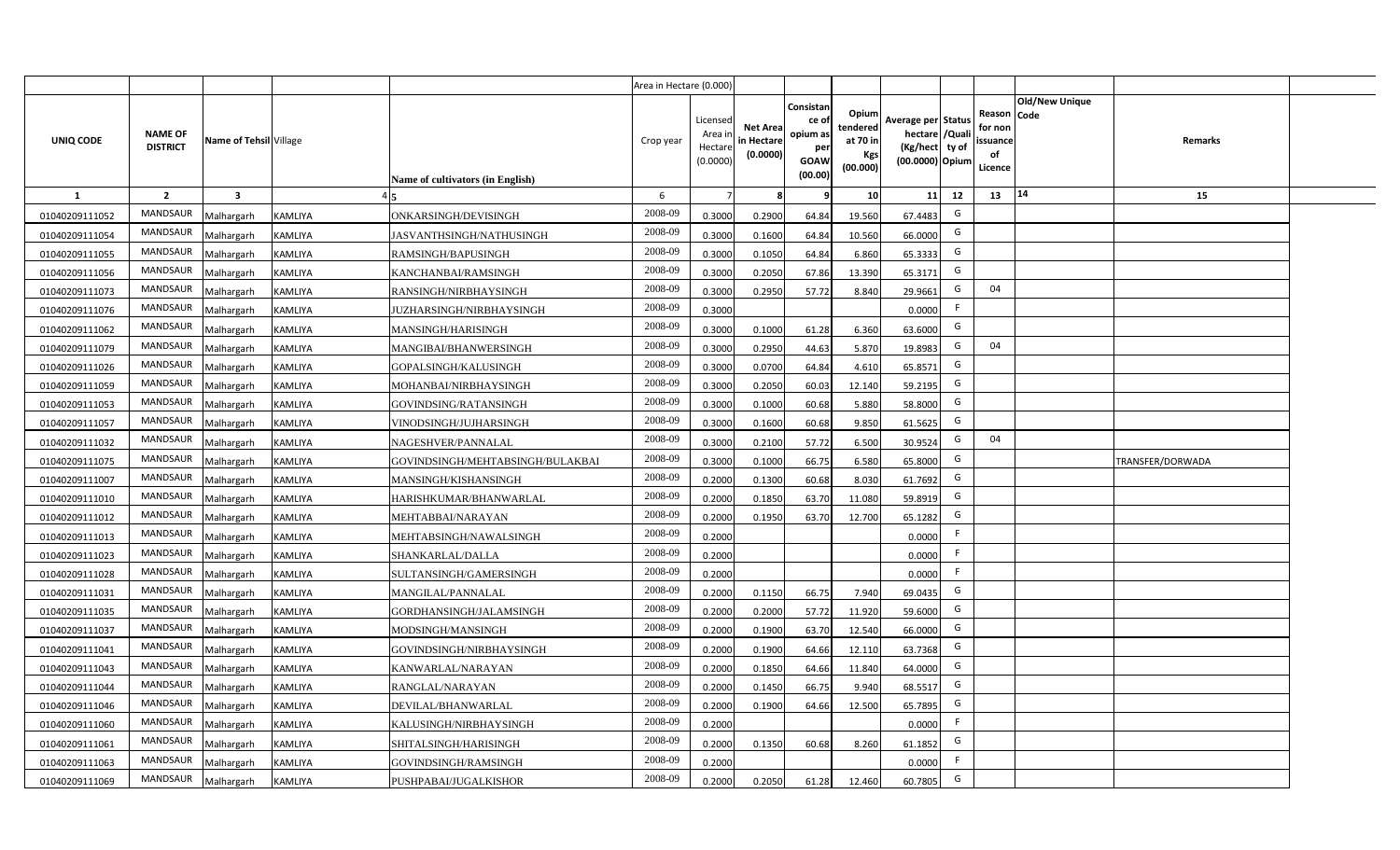|                |                                   |                         |                |                                   | Area in Hectare (0.000) |                                            |                                           |                                                         |                                                  |                                                                            |    |                                                     |                       |         |  |
|----------------|-----------------------------------|-------------------------|----------------|-----------------------------------|-------------------------|--------------------------------------------|-------------------------------------------|---------------------------------------------------------|--------------------------------------------------|----------------------------------------------------------------------------|----|-----------------------------------------------------|-----------------------|---------|--|
| UNIQ CODE      | <b>NAME OF</b><br><b>DISTRICT</b> | Name of Tehsil Village  |                | Name of cultivators (in English)  | Crop year               | Licensed<br>Area ir<br>Hectare<br>(0.0000) | <b>Net Area</b><br>in Hectare<br>(0.0000) | Consistar<br>ce o<br>opium as<br>per<br>GOAW<br>(00.00) | Opium<br>tendered<br>at 70 in<br>Kgs<br>(00.000) | Average per Status<br>hectare / Quali<br>(Kg/hect ty of<br>(00.0000) Opium |    | Reason Code<br>for non<br>issuance<br>of<br>Licence | <b>Old/New Unique</b> | Remarks |  |
| $\mathbf{1}$   | $\overline{2}$                    | $\overline{\mathbf{3}}$ |                |                                   | 6                       | 7                                          |                                           |                                                         | 10                                               | 11                                                                         | 12 | 13                                                  | 14                    | 15      |  |
| 01040209111072 | MANDSAUR                          | <b>Aalhargarh</b>       | <b>KAMLIYA</b> | SHANTILAL/BHANWARLAL              | 2008-09                 | 0.2000                                     | 0.1350                                    | 64.66                                                   | 8.600                                            | 63.7037                                                                    | G  |                                                     |                       |         |  |
| 01040209111078 | <b>MANDSAUR</b>                   | <b>Malhargarh</b>       | KAMLIYA        | MANGUSINGH/DEVISINGH              | 2008-09                 | 0.3000                                     | 0.1000                                    | 64.52                                                   | 6.240                                            | 62.4000                                                                    | G  |                                                     |                       |         |  |
| 01040209111040 | MANDSAUR                          | <b>Malhargarh</b>       | KAMLIYA        | RUGHNATHSINGH/SURATSINGH          | 2008-09                 | 0.2000                                     | 0.1950                                    | 60.68                                                   | 12.020                                           | 61.641                                                                     | G  |                                                     |                       |         |  |
| 01040209111029 | MANDSAUR                          | <b>Malhargarh</b>       | KAMLIYA        | ISHWARSINGH/NIRBHAYSINGH          | 2008-09                 | 0.2000                                     | 0.1000                                    | 67.86                                                   | 6.470                                            | 64.7000                                                                    | G  |                                                     |                       |         |  |
| 01040209111030 | <b>MANDSAUR</b>                   | <b>Malhargarh</b>       | KAMLIYA        | GOPILAL/PANNALAL                  | 2008-09                 | 0.2000                                     | 0.1100                                    | 66.75                                                   | 7.350                                            | 66.8182                                                                    | G  |                                                     |                       |         |  |
| 01040209111070 | MANDSAUR                          | <b>Malhargarh</b>       | KAMLIYA        | AMARSINGH/LALSINGH                | 2008-09                 | 0.2000                                     | 0.1500                                    | 58.99                                                   | 8.390                                            | 55.9333                                                                    | G  |                                                     |                       |         |  |
| 01040209111080 | <b>MANDSAUR</b>                   | <b>Malhargarh</b>       | KAMLIYA        | SURATSINGH/SHIVSINGH              | 2008-09                 | 0.2000                                     | 0.1850                                    | 66.75                                                   | 12.240                                           | 66.1622                                                                    | G  |                                                     |                       |         |  |
| 01040209113001 | MANDSAUR                          | <b>Malhargarh</b>       | CHOUTHKHEDI    | KAMLESHPURI/NARAYANPURI           | 2008-09                 | 0.3000                                     | 0.2850                                    | 68.12                                                   | 18.490                                           | 64.8772                                                                    | G  |                                                     |                       |         |  |
| 01040209113004 | <b>MANDSAUR</b>                   | <b>Malhargarh</b>       | СНОИТНКНЕДІ    | RAMESHCHANDRA/BHANWARLAL          | 2008-09                 | 0.2000                                     |                                           |                                                         |                                                  | 0.0000                                                                     | F  |                                                     |                       |         |  |
| 01040209113005 | MANDSAUR                          | <b>Malhargarh</b>       | CHOUTHKHEDI    | KISHANSINGH/UDAYSINGH/POKHARSINGH | 2008-09                 | 0.3000                                     | 0.2300                                    | 65.44                                                   | 13.510                                           | 58.7391                                                                    | G  |                                                     |                       |         |  |
| 01040209113006 | MANDSAUR                          | <b>Malhargarh</b>       | CHOUTHKHEDI    | <b>BULAKBAI/UDAYLAL</b>           | 2008-09                 | 0.2000                                     | 0.1800                                    | 65.44                                                   | 11.880                                           | 66.0000                                                                    | G  |                                                     |                       |         |  |
| 01040209113007 | <b>MANDSAUR</b>                   | <b>Malhargarh</b>       | CHOUTHKHEDI    | VARDIBAI/MANGU                    | 2008-09                 | 0.3000                                     | 0.0800                                    | 61.58                                                   | 4.690                                            | 58.6250                                                                    | G  |                                                     |                       |         |  |
| 01040209113008 | <b>MANDSAUR</b>                   | <b>Malhargarh</b>       | CHOUTHKHEDI    | RATANLAL/BHAGIRATH                | 2008-09                 | 0.2000                                     |                                           |                                                         |                                                  | 0.0000                                                                     | F. |                                                     |                       |         |  |
| 01040209113009 | MANDSAUR                          | <b>Malhargarh</b>       | CHOUTHKHEDI    | RANJITSINGH/UDAYSINGH             | 2008-09                 | 0.3000                                     | 0.3000                                    | 65.95                                                   | 18.060                                           | 60.2000                                                                    | G  |                                                     |                       |         |  |
| 01040209113016 | MANDSAUR                          | <b>Malhargarh</b>       | CHOUTHKHEDI    | SHANTIBAI/PYARJI                  | 2008-09                 | 0.3000                                     | 0.2800                                    | 63.69                                                   | 17.530                                           | 62.6071                                                                    | G  |                                                     |                       |         |  |
| 01040209113022 | <b>MANDSAUR</b>                   | Malhargarh              | CHOUTHKHEDI    | RAMLAL/VARDA                      | 2008-09                 | 0.2000                                     |                                           |                                                         |                                                  | 0.0000                                                                     | F. |                                                     |                       |         |  |
| 01040209113024 | <b>MANDSAUR</b>                   | <b>Malhargarh</b>       | СНОИТНКНЕДІ    | GOVINDSINGH/AMARSINGH             | 2008-09                 | 0.2000                                     | 0.1700                                    | 63.69                                                   | 9.910                                            | 58.2941                                                                    | G  |                                                     |                       |         |  |
| 01040209113034 | <b>MANDSAUR</b>                   | <b>Malhargarh</b>       | CHOUTHKHEDI    | ISHWARLAL/MANGILAL                | 2008-09                 | 0.3000                                     | 0.1300                                    | 63.69                                                   | 8.060                                            | 62.0000                                                                    | G  |                                                     |                       |         |  |
| 01040209113039 | <b>MANDSAUR</b>                   | <b>Malhargarh</b>       | CHOUTHKHEDI    | PRABHULAL/KISHANLAL               | 2008-09                 | 0.2000                                     | 0.2000                                    | 51.33                                                   | 9.480                                            | 47.4000                                                                    | G  | 04                                                  |                       |         |  |
| 01040209113044 | <b>MANDSAUR</b>                   | Malhargarh              | CHOUTHKHEDI    | KARULAL/MANGILAL                  | 2008-09                 | 0.3000                                     | 0.1500                                    | 63.69                                                   | 9.640                                            | 64.2667                                                                    | G  |                                                     |                       |         |  |
| 01040209113046 | MANDSAUR                          | <b>Malhargarh</b>       | CHOUTHKHEDI    | <b>BASANTILAL/MANGILAL</b>        | 2008-09                 | 0.3000                                     | 0.1200                                    | 63.86                                                   | 7.340                                            | 61.1667                                                                    | G  |                                                     |                       |         |  |
| 01040209113047 | <b>MANDSAUR</b>                   | <b>Malhargarh</b>       | CHOUTHKHEDI    | BHARATSINGH/AMARSINGH             | 2008-09                 | 0.3000                                     | 0.2500                                    | 62.02                                                   | 15.040                                           | 60.1600                                                                    | G  |                                                     |                       |         |  |
| 01040209113048 | <b>MANDSAUR</b>                   | <b>Aalhargarh</b>       | CHOUTHKHEDI    | CHUNNILAL/BHANWARLAL              | 2008-09                 | 0.2000                                     |                                           |                                                         |                                                  | 0.0000                                                                     | F. |                                                     |                       |         |  |
| 01040209113054 | <b>MANDSAUR</b>                   | <b>Malhargarh</b>       | CHOUTHKHEDI    | MANGILAL/MEGHA                    | 2008-09                 | 0.2000                                     |                                           |                                                         |                                                  | 0.0000                                                                     | F  |                                                     |                       |         |  |
| 01040209113055 | <b>MANDSAUR</b>                   | <b>Malhargarh</b>       | CHOUTHKHEDI    | RATANLAL/BHERULAL                 | 2008-09                 | 0.3000                                     | 0.0850                                    | 63.92                                                   | 5.090                                            | 59.8824                                                                    | G  |                                                     |                       |         |  |
| 01040209113061 | <b>MANDSAUR</b>                   | <b>Malhargarh</b>       | CHOUTHKHEDI    | KANEHIYALAL/BHANWARLAL            | 2008-09                 | 0.3000                                     | 0.1950                                    | 65.95                                                   | 11.550                                           | 59.2308                                                                    | G  |                                                     |                       |         |  |
| 01040209113064 | <b>MANDSAUR</b>                   | <b>Malhargarh</b>       | CHOUTHKHEDI    | PARMESHVER/BAPULAL                | 2008-09                 | 0.3000                                     | 0.1850                                    | 47.37                                                   | 6.530                                            | 35.2973                                                                    | G  | 04                                                  |                       |         |  |
| 01040209113066 | <b>MANDSAUR</b>                   | <b>Malhargarh</b>       | CHOUTHKHEDI    | DASHRATHSINGH/UDAYSINGH           | 2008-09                 | 0.3000                                     | 0.3050                                    | 63.86                                                   | 17.910                                           | 58.7213                                                                    | G  |                                                     |                       |         |  |
| 01040209113067 | <b>MANDSAUR</b>                   | <b>Malhargarh</b>       | CHOUTHKHEDI    | LAXMANSINGH/KHUMANSINGH           | 2008-09                 | 0.2000                                     | 0.2000                                    | 63.86                                                   | 12.340                                           | 61.7000                                                                    | G  |                                                     |                       |         |  |
| 01040209113068 | <b>MANDSAUR</b>                   | <b>Malhargarh</b>       | CHOUTHKHEDI    | RAMCHANDRA/KANIRAM                | 2008-09                 | 0.3000                                     | 0.2950                                    | 59.39                                                   | 16.970                                           | 57.5254                                                                    | G  |                                                     |                       |         |  |
| 01040209113075 | MANDSAUR                          | Malhargarh              | CHOUTHKHEDI    | KISHANLAL/PANNA                   | 2008-09                 | 0.3000                                     | 0.2700                                    | 61.80                                                   | 11.140                                           | 41.2593                                                                    | G  | 04                                                  |                       |         |  |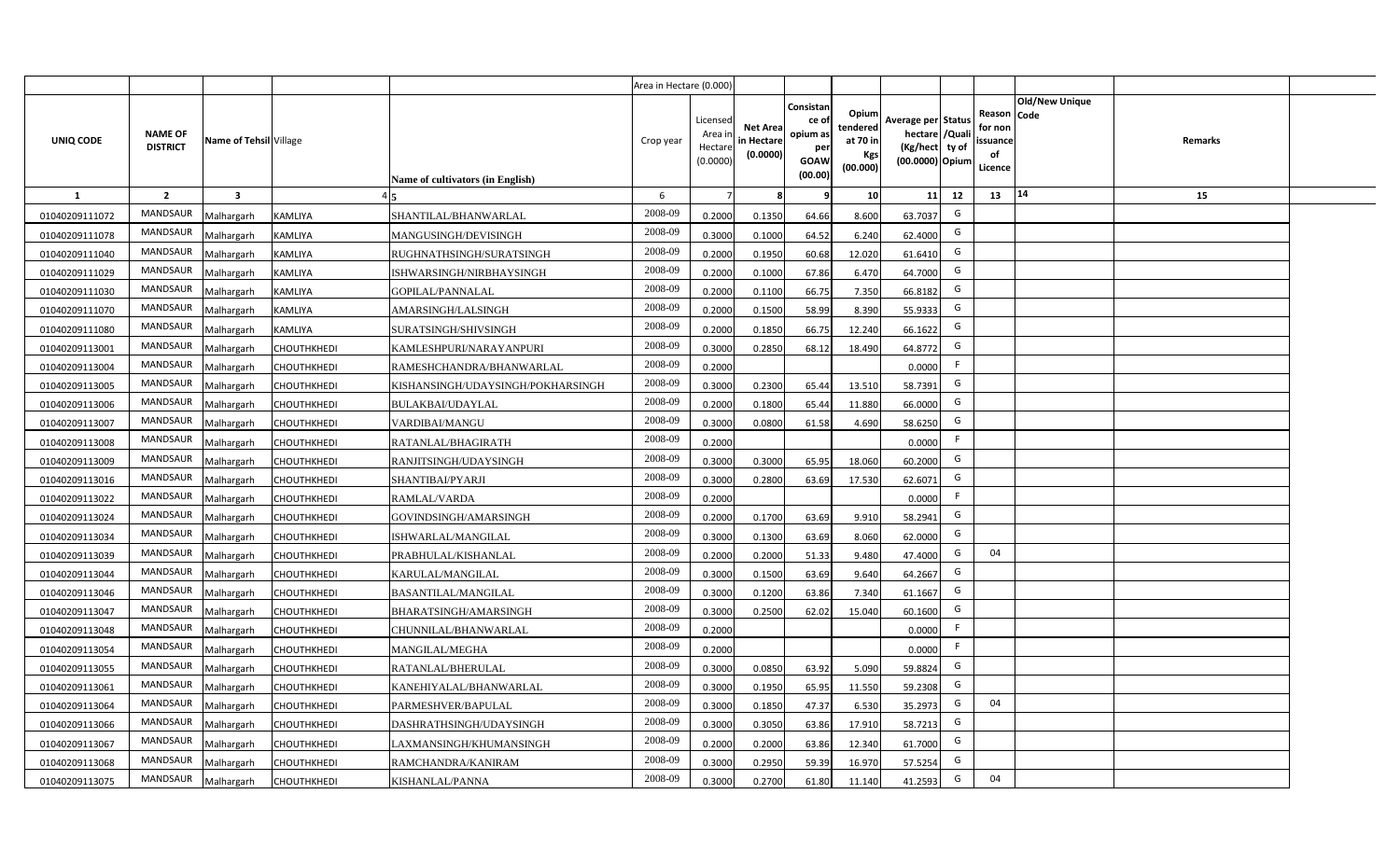|                |                                   |                        |                    |                                         | Area in Hectare (0.000) |                                          |                                           |                                                          |                                                         |                                                                            |                                                     |                       |         |  |
|----------------|-----------------------------------|------------------------|--------------------|-----------------------------------------|-------------------------|------------------------------------------|-------------------------------------------|----------------------------------------------------------|---------------------------------------------------------|----------------------------------------------------------------------------|-----------------------------------------------------|-----------------------|---------|--|
| UNIQ CODE      | <b>NAME OF</b><br><b>DISTRICT</b> | Name of Tehsil Village |                    | <b>Name of cultivators (in English)</b> | Crop year               | Licensed<br>Area i<br>Hectar<br>(0.0000) | <b>Net Area</b><br>in Hectare<br>(0.0000) | Consistan<br>ce of<br>opium as<br>per<br>GOAW<br>(00.00) | Opium<br>tendered<br>at 70 in<br><b>Kgs</b><br>(00.000) | Average per Status<br>hectare / Quali<br>(Kg/hect ty of<br>(00.0000) Opium | Reason Code<br>for non<br>issuance<br>of<br>Licence | <b>Old/New Unique</b> | Remarks |  |
| 1              | $\overline{2}$                    | 3                      |                    |                                         | 6                       |                                          |                                           | 9                                                        | 10 <sup>1</sup>                                         | 12<br>11                                                                   | 13                                                  | 14                    | 15      |  |
| 01040209113076 | MANDSAUR                          | <b>Malhargarh</b>      | CHOUTHKHEDI        | PHOOLSINGH/NATHUSINGH                   | 2008-09                 | 0.2000                                   | 0.1950                                    | 63.86                                                    | 12.630                                                  | G<br>64.7692                                                               |                                                     |                       |         |  |
| 01040209113084 | <b>MANDSAUR</b>                   | <b>Malhargarh</b>      | CHOUTHKHEDI        | GULABBAI/NANURAM                        | 2008-09                 | 0.3000                                   | 0.2750                                    | 63.86                                                    | 17.760                                                  | G<br>64.5818                                                               |                                                     |                       |         |  |
| 01040209113085 | <b>MANDSAUR</b>                   | <b>Malhargarh</b>      | CHOUTHKHEDI        | <b>BAPUSINGH/NATHUSINGH</b>             | 2008-09                 | 0.3000                                   | 0.1500                                    | 59.74                                                    | 8.720                                                   | G<br>58.1333                                                               |                                                     |                       |         |  |
| 01040209113089 | MANDSAUR                          | <b>Malhargarh</b>      | CHOUTHKHEDI        | RADHESHYAM/PRABHULAL                    | 2008-09                 | 0.3000                                   | 0.2650                                    | 63.71                                                    | 15.080                                                  | G<br>56.9057                                                               |                                                     |                       |         |  |
| 01040209113027 | <b>MANDSAUR</b>                   | Malhargarh             | CHOUTHKHEDI        | ONKARLAL/KASHIRAM                       | 2008-09                 | 0.3000                                   | 0.2850                                    | 63.71                                                    | 16.870                                                  | G<br>59.1930                                                               |                                                     |                       |         |  |
| 01040209113011 | <b>MANDSAUR</b>                   | Malhargarh             | CHOUTHKHEDI        | RAJARAM/RATAN                           | 2008-09                 | 0.3000                                   | 0.2950                                    | 59.75                                                    | 16.970                                                  | G<br>57.5254                                                               |                                                     |                       |         |  |
| 01040209113091 | MANDSAUR                          | Malhargarh             | CHOUTHKHEDI        | BULAKBAI/GOBARSINGH                     | 2008-09                 | 0.3000                                   | 0.2950                                    | 59.03                                                    | 4.130                                                   | 14.0000                                                                    | 02                                                  |                       |         |  |
| 01040209113010 | <b>MANDSAUR</b>                   | Malhargarh             | <b>CHOUTHKHEDI</b> | <b>BHERULAL/DEVA</b>                    | 2008-09                 | 0.2000                                   | 0.1000                                    | 63.71                                                    | 5.990                                                   | G<br>59.9000                                                               |                                                     |                       |         |  |
| 01040209113012 | <b>MANDSAUR</b>                   | Malhargarh             | CHOUTHKHEDI        | SHIVSINGH/DEVISINGH                     | 2008-09                 | 0.2000                                   | 0.1950                                    | 63.71                                                    | 11.300                                                  | G<br>57.9487                                                               |                                                     |                       |         |  |
| 01040209113018 | MANDSAUR                          | Malhargarh             | CHOUTHKHEDI        | BHOPALSINGH/ONKARSINGH                  | 2008-09                 | 0.2000                                   | 0.1900                                    | 63.81                                                    | 12.060                                                  | G<br>63.4737                                                               |                                                     |                       |         |  |
| 01040209113020 | <b>MANDSAUR</b>                   | Malhargarh             | <b>CHOUTHKHEDI</b> | LALSINGH/MANGILAL                       | 2008-09                 | 0.2000                                   | 0.1500                                    | 65.95                                                    | 9.490                                                   | G<br>63.2667                                                               |                                                     |                       |         |  |
| 01040209113021 | <b>MANDSAUR</b>                   | Malhargarh             | CHOUTHKHEDI        | <b>BAPULAL/BALUJI</b>                   | 2008-09                 | 0.2000                                   | 0.2000                                    | 63.71                                                    | 11.850                                                  | G<br>59.2500                                                               |                                                     |                       |         |  |
| 01040209113031 | <b>MANDSAUR</b>                   | Malhargarh             | <b>CHOUTHKHEDI</b> | AMRITRAM/MANGILAL                       | 2008-09                 | 0.2000                                   | 0.1950                                    | 65.95                                                    | 12.070                                                  | G<br>61.8974                                                               |                                                     |                       |         |  |
| 01040209113032 | <b>MANDSAUR</b>                   | Malhargarh             | CHOUTHKHEDI        | <b>BHERULAL/PREMA</b>                   | 2008-09                 | 0.2000                                   | 0.2000                                    | 59.61                                                    | 11.510                                                  | G<br>57.5500                                                               |                                                     |                       |         |  |
| 01040209113035 | <b>MANDSAUR</b>                   | Malhargarh             | CHOUTHKHEDI        | KANWARLAL/BHERULAL                      | 2008-09                 | 0.2000                                   | 0.1950                                    | 65.95                                                    | 11.160                                                  | G<br>57.2308                                                               |                                                     |                       |         |  |
| 01040209113038 | <b>MANDSAUR</b>                   | Malhargarh             | CHOUTHKHEDI        | RAMNARAYAN/KASHIRAM                     | 2008-09                 | 0.2000                                   | 0.1950                                    | 65.95                                                    | 11.800                                                  | G<br>60.5128                                                               |                                                     |                       |         |  |
| 01040209113041 | MANDSAUR                          | Malhargarh             | CHOUTHKHEDI        | PRABHULAL/RAMCHANDRA                    | 2008-09                 | 0.2000                                   | 0.0950                                    | 69.76                                                    | 6.470                                                   | G<br>68.1053                                                               |                                                     |                       |         |  |
| 01040209113042 | <b>MANDSAUR</b>                   | Malhargarh             | CHOUTHKHEDI        | RAMCHANDRA/BHAGIRATH                    | 2008-09                 | 0.2000                                   | 0.1500                                    | 63.65                                                    | 4.040                                                   | G<br>26.9333                                                               | 04                                                  |                       |         |  |
| 01040209113049 | <b>MANDSAUR</b>                   | Malhargarh             | CHOUTHKHEDI        | KANCHANBAI/MOTISINGH                    | 2008-09                 | 0.2000                                   | 0.1900                                    | 59.92                                                    | 11.090                                                  | G<br>58.3684                                                               |                                                     |                       |         |  |
| 01040209113069 | MANDSAUR                          | Malhargarh             | CHOUTHKHEDI        | <b>BHOPAL/RAMCHANDRA</b>                | 2008-09                 | 0.2000                                   | 0.1500                                    | 58.73                                                    | 8.520                                                   | G<br>56.8000                                                               |                                                     |                       |         |  |
| 01040209113071 | MANDSAUR                          | Malhargarh             | CHOUTHKHEDI        | KARULAL/BAALUJI                         | 2008-09                 | 0.2000                                   | 0.2000                                    | 59.10                                                    | 9.860                                                   | G<br>49.3000                                                               | 04                                                  |                       |         |  |
| 01040209113072 | <b>MANDSAUR</b>                   | <b>Malhargarh</b>      | CHOUTHKHEDI        | MADANSINGH/MODSINGH                     | 2008-09                 | 0.2000                                   | 0.1800                                    | 63.65                                                    | 10.300                                                  | G<br>57.2222                                                               |                                                     |                       |         |  |
| 01040209113082 | <b>MANDSAUR</b>                   | <b>Malhargarh</b>      | <b>CHOUTHKHEDI</b> | <b>DEVILAL/SHITAL</b>                   | 2008-09                 | 0.2000                                   | 0.1900                                    | 63.65                                                    | 11.430                                                  | G<br>60.1579                                                               |                                                     |                       |         |  |
| 01040209122002 | MANDSAUR                          | Malhargarh             | CHITAKHEDI         | MOHANIBAI/MOHANLAL                      | 2008-09                 | 0.2000                                   | 0.2000                                    | 60.53                                                    | 12.770                                                  | G<br>63.8500                                                               |                                                     |                       |         |  |
| 01040209122003 | <b>MANDSAUR</b>                   | Malhargarh             | CHITAKHEDI         | SITARAM/SEVA                            | 2008-09                 | 0.2000                                   | 0.2050                                    | 66.63                                                    | 13.580                                                  | G<br>66.2439                                                               |                                                     |                       |         |  |
| 01040209122008 | MANDSAUR                          | Malhargarh             | CHITAKHEDI         | NARAYAN/KESHURAM                        | 2008-09                 | 0.2000                                   | 0.1900                                    | 60.05                                                    | 12.290                                                  | G<br>64.6842                                                               |                                                     |                       |         |  |
| 01040209122012 | MANDSAUR                          | Malhargarh             | CHITAKHEDI         | GOPAL/PRABHULAL                         | 2008-09                 | 0.2000                                   | 0.1900                                    | 60.53                                                    | 13.110                                                  | G<br>69.0000                                                               |                                                     |                       |         |  |
| 01040209122018 | MANDSAUR                          | Malhargarh             | CHITAKHEDI         | LAXMAN/KANIRAM                          | 2008-09                 | 0.2000                                   | 0.2000                                    | 63.04                                                    | 12.980                                                  | G<br>64.9000                                                               |                                                     |                       |         |  |
| 01040209122021 | MANDSAUR                          | Malhargarh             | CHITAKHEDI         | <b>BHANWARSINGH/DEVISINGH</b>           | 2008-09                 | 0.2000                                   | 0.1950                                    | 60.53                                                    | 12.820                                                  | G<br>65.7436                                                               |                                                     |                       |         |  |
| 01040209122022 | <b>MANDSAUR</b>                   | <b>Malhargarh</b>      | CHITAKHEDI         | RODMAL/SHANKARLAL                       | 2008-09                 | 0.3000                                   | 0.2650                                    | 63.04                                                    | 16.660                                                  | G<br>62.8679                                                               |                                                     |                       |         |  |
| 01040209122030 | MANDSAUR                          | Malhargarh             | <b>CHITAKHEDI</b>  | RATANLAL/PREMCHAND                      | 2008-09                 | 0.2000                                   | 0.2050                                    | 62.95                                                    | 14.090                                                  | G<br>68.7317                                                               |                                                     |                       |         |  |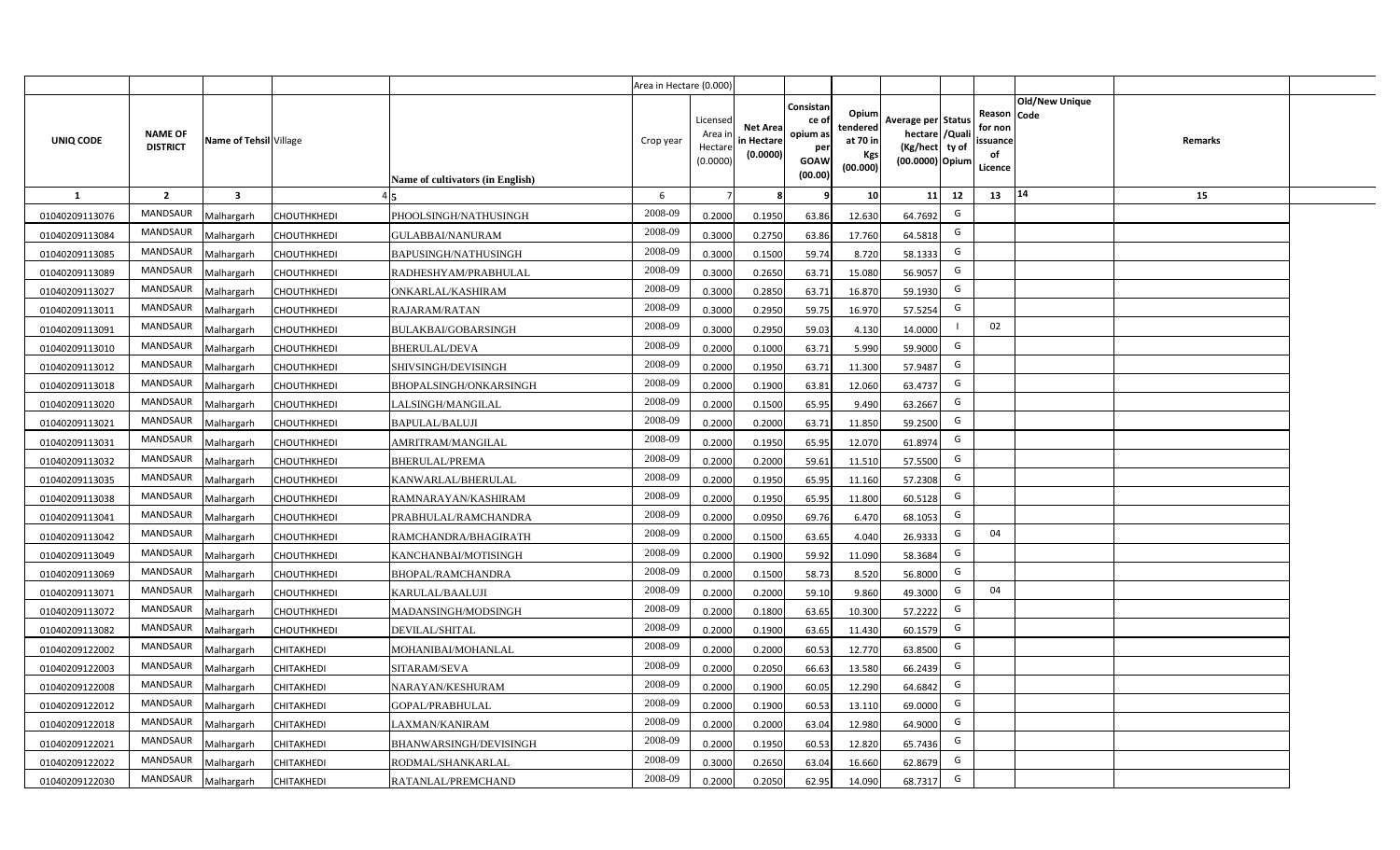|                |                                   |                         |                  |                                  | Area in Hectare (0.000) |                                           |                                           |                                                                 |                                                  |                                                                            |                                                    |                       |         |  |
|----------------|-----------------------------------|-------------------------|------------------|----------------------------------|-------------------------|-------------------------------------------|-------------------------------------------|-----------------------------------------------------------------|--------------------------------------------------|----------------------------------------------------------------------------|----------------------------------------------------|-----------------------|---------|--|
| UNIQ CODE      | <b>NAME OF</b><br><b>DISTRICT</b> | Name of Tehsil Village  |                  | Name of cultivators (in English) | Crop year               | Licensed<br>Area i<br>Hectare<br>(0.0000) | <b>Net Area</b><br>in Hectare<br>(0.0000) | Consistan<br>ce of<br>opium as<br>per<br><b>GOAW</b><br>(00.00) | Opium<br>tendered<br>at 70 in<br>Kgs<br>(00.000) | Average per Status<br>hectare / Quali<br>(Kg/hect ty of<br>(00.0000) Opium | Reason Code<br>for non<br>ssuance<br>of<br>Licence | <b>Old/New Unique</b> | Remarks |  |
| $\mathbf{1}$   | $\overline{2}$                    | $\overline{\mathbf{3}}$ |                  |                                  | 6                       | $\overline{7}$                            | 8                                         | 9                                                               | 10 <sup>1</sup>                                  | 12<br>11                                                                   | 13                                                 | 14                    | 15      |  |
| 01040209122048 | MANDSAUR                          | Malhargarh              | CHITAKHEDI       | <b>BABULAL/GOGA</b>              | 2008-09                 | 0.2000                                    | 0.1950                                    | 63.04                                                           | 12.460                                           | G<br>63.8974                                                               |                                                    |                       |         |  |
| 01040209122055 | MANDSAUR                          | <b>Aalhargarh</b>       | CHITAKHEDI       | SURENDSINGH/CHANDANSINGH         | 2008-09                 | 0.2000                                    | 0.2000                                    | 63.04                                                           | 12.730                                           | G<br>63.6500                                                               |                                                    |                       |         |  |
| 01040209122029 | MANDSAUR                          | Malhargarh              | CHITAKHEDI       | PRBHULAL/SITARAM                 | 2008-09                 | 0.2000                                    | 0.2000                                    | 63.05                                                           | 12.880                                           | G<br>64.4000                                                               |                                                    |                       |         |  |
| 01040209122005 | <b>MANDSAUR</b>                   | Vlalhargarh             | CHITAKHEDI       | <b>GOPAL/KALU</b>                | 2008-09                 | 0.2000                                    | 0.2000                                    | 63.05                                                           | 11.630                                           | G<br>58.1500                                                               |                                                    |                       |         |  |
| 01040209122028 | MANDSAUR                          | Malhargarh              | CHITAKHEDI       | NATHULAL/SITARAM                 | 2008-09                 | 0.2000                                    | 0.2000                                    | 60.53                                                           | 11.750                                           | G<br>58.7500                                                               |                                                    |                       |         |  |
| 01040209122032 | MANDSAUR                          | Malhargarh              | CHITAKHEDI       | BHANWARLAL/GOVINDRAM             | 2008-09                 | 0.2000                                    | 0.1750                                    | 63.05                                                           | 11.060                                           | G<br>63.2000                                                               |                                                    |                       |         |  |
| 01040209122001 | MANDSAUR                          | Malhargarh              | CHITAKHEDI       | SITARAM/KALU                     | 2008-09                 | 0.2000                                    | 0.1800                                    | 60.53                                                           | 10.180                                           | G<br>56.5556                                                               |                                                    |                       |         |  |
| 01040209122041 | MANDSAUR                          | Malhargarh              | CHITAKHEDI       | RAMKISHAN/MOHANLAL               | 2008-09                 | 0.2000                                    | 0.1950                                    | 63.05                                                           | 10.610                                           | G<br>54.4103                                                               |                                                    |                       |         |  |
| 01040209122056 | MANDSAUR                          | Malhargarh              | CHITAKHEDI       | RAVINDREPARKASH/HARCHAND         | 2008-09                 | 0.2000                                    | 0.1950                                    | 60.53                                                           | 9.010                                            | G<br>46.2051                                                               | 04                                                 |                       |         |  |
| 01040209128005 | MANDSAUR                          | Malhargarh              | <b>AAFUKHEDI</b> | KANWARLAL/ONKAR                  | 2008-09                 | 0.2000                                    | 0.1950                                    | 64.41                                                           | 12.770                                           | G<br>65.4872                                                               |                                                    |                       |         |  |
| 01040209128006 | MANDSAUR                          | Malhargarh              | <b>AAFUKHEDI</b> | RAMCHAND/ONKARLAL                | 2008-09                 | 0.2000                                    | 0.2000                                    | 64.41                                                           | 12.920                                           | G<br>64.6000                                                               |                                                    |                       |         |  |
| 01040209128010 | MANDSAUR                          | Malhargarh              | <b>AAFUKHEDI</b> | KAMALSINGH/KARANSINGH            | 2008-09                 | 0.2000                                    | 0.2000                                    | 54.76                                                           | 4.910                                            | G<br>24.5500                                                               | 04                                                 |                       |         |  |
| 01040209128004 | MANDSAUR                          | Malhargarh              | <b>AAFUKHEDI</b> | <b>JANIBAI/MANGUSINGH</b>        | 2008-09                 | 0.2000                                    | 0.2000                                    | 64.41                                                           | 4.000                                            | G<br>20.0000                                                               | 04                                                 |                       |         |  |
| 01040209128011 | <b>MANDSAUR</b>                   | Malhargarh              | <b>AAFUKHEDI</b> | DEVILAL/NANURAM                  | 2008-09                 | 0.2000                                    | 0.2000                                    | 59.33                                                           | 11.770                                           | G<br>58.8500                                                               |                                                    |                       |         |  |
| 01040209128023 | <b>MANDSAUR</b>                   | Malhargarh              | AAFUKHEDI        | PRABHULAL/SEVA                   | 2008-09                 | 0.2000                                    | 0.1950                                    | 57.42                                                           | 10.930                                           | G<br>56.0513                                                               |                                                    |                       |         |  |
| 01040209128024 | <b>MANDSAUR</b>                   | Malhargarh              | <b>AAFUKHEDI</b> | BHARATSINGH/NIRBHAYSINGH         | 2008-09                 | 0.2000                                    | 0.1900                                    | 64.41                                                           | 12.760                                           | G<br>67.1579                                                               |                                                    |                       |         |  |
| 01040209128025 | <b>MANDSAUR</b>                   | Malhargarh              | AAFUKHEDI        | PRABHUSINGH/NAHARSINGH           | 2008-09                 | 0.2000                                    | 0.2000                                    | 59.01                                                           | 10.770                                           | G<br>53.8500                                                               |                                                    |                       |         |  |
| 01040209128026 | <b>MANDSAUR</b>                   | Malhargarh              | <b>AAFUKHEDI</b> | RAMPARSAD/SAWAJI                 | 2008-09                 | 0.2000                                    | 0.1950                                    | 50.01                                                           | 8.670                                            | G<br>44.4615                                                               | 04                                                 |                       |         |  |
| 01040209128027 | <b>MANDSAUR</b>                   | Malhargarh              | <b>AAFUKHEDI</b> | KISHORSINGH/ROOPSINGH            | 2008-09                 | 0.2000                                    | 0.2000                                    | 64.39                                                           | 6.540                                            | 32.7000                                                                    | 02                                                 |                       |         |  |
| 01040209128029 | MANDSAUR                          | Malhargarh              | <b>AAFUKHEDI</b> | JAKIRHUSSAIN/HABIBKHAN           | 2008-09                 | 0.2000                                    | 0.2000                                    | 65.94                                                           | 12.390                                           | G<br>61.9500                                                               |                                                    |                       |         |  |
| 01040209128032 | MANDSAUR                          | Malhargarh              | <b>AAFUKHEDI</b> | SULTANSINGH/MANGUSINGH           | 2008-09                 | 0.2000                                    | 0.0200                                    | 67.93                                                           | 1.320                                            | G<br>66.0000                                                               |                                                    |                       |         |  |
| 01040209128036 | MANDSAUR                          | Malhargarh              | <b>AAFUKHEDI</b> | DULESINGH/KALUSINGGH             | 2008-09                 | 0.2000                                    | 0.2000                                    | 62.61                                                           | 12.330                                           | G<br>61.6500                                                               |                                                    |                       |         |  |
| 01040209128037 | <b>MANDSAUR</b>                   | Malhargarh              | AAFUKHEDI        | RAMSINGH/KACHRUSINGH             | 2008-09                 | 0.2000                                    | 0.2000                                    | 62.77                                                           | 11.860                                           | G<br>59.3000                                                               |                                                    |                       |         |  |
| 01040209128039 | MANDSAUR                          | Malhargarh              | <b>AAFUKHEDI</b> | GITABAI/JAYSINGH                 | 2008-09                 | 0.2000                                    | 0.1900                                    | 59.95                                                           | 10.830                                           | G<br>57.0000                                                               |                                                    |                       |         |  |
| 01040209128040 | MANDSAUR                          | Malhargarh              | <b>AAFUKHEDI</b> | KARULAL/MOTILAL                  | 2008-09                 | 0.2000                                    | 0.1900                                    | 62.15                                                           | 11.750                                           | G<br>61.8421                                                               |                                                    |                       |         |  |
| 01040209128041 | MANDSAUR                          | Malhargarh              | <b>AAFUKHEDI</b> | BHANWARSINGH/BHUVANISINGH        | 2008-09                 | 0.2000                                    | 0.1900                                    | 63.40                                                           | 11.840                                           | G<br>62.3158                                                               |                                                    |                       |         |  |
| 01040209128043 | MANDSAUR                          | Malhargarh              | <b>AAFUKHEDI</b> | KESHARSINGH/DEVISINGH            | 2008-09                 | 0.2000                                    | 0.2000                                    | 57.38                                                           | 10.500                                           | G<br>52.5000                                                               | 04                                                 |                       |         |  |
| 01040209128002 | MANDSAUR                          | Malhargarh              | <b>AAFUKHEDI</b> | ONKARLAL/BHANWARLAL              | 2008-09                 | 0.2000                                    | 0.2000                                    | 64.77                                                           | 13.260                                           | G<br>66.3000                                                               |                                                    |                       |         |  |
| 01040209128049 | MANDSAUR                          | Malhargarh              | <b>AAFUKHEDI</b> | SANTOSHBAI/RUPSINGH              | 2008-09                 | 0.3000                                    | 0.3100                                    | 50.86                                                           | 4.210                                            | G<br>13.5806                                                               | 04                                                 |                       |         |  |
| 01040209105001 | MANDSAUR                          | Malhargarh              | AAKIYAPALRA      | RATANSINGH/PYARSINGH             | 2008-09                 | 0.2000                                    | 0.1900                                    | 66.88                                                           | 13.130                                           | G<br>69.1053                                                               |                                                    |                       |         |  |
| 01040209105012 | MANDSAUR                          | Malhargarh              | AAKIYAPALRA      | SOHANLAL/KHIMA                   | 2008-09                 | 0.2000                                    | 0.1600                                    | 60.73                                                           | 4.720                                            | G<br>29.5000                                                               | 04                                                 |                       |         |  |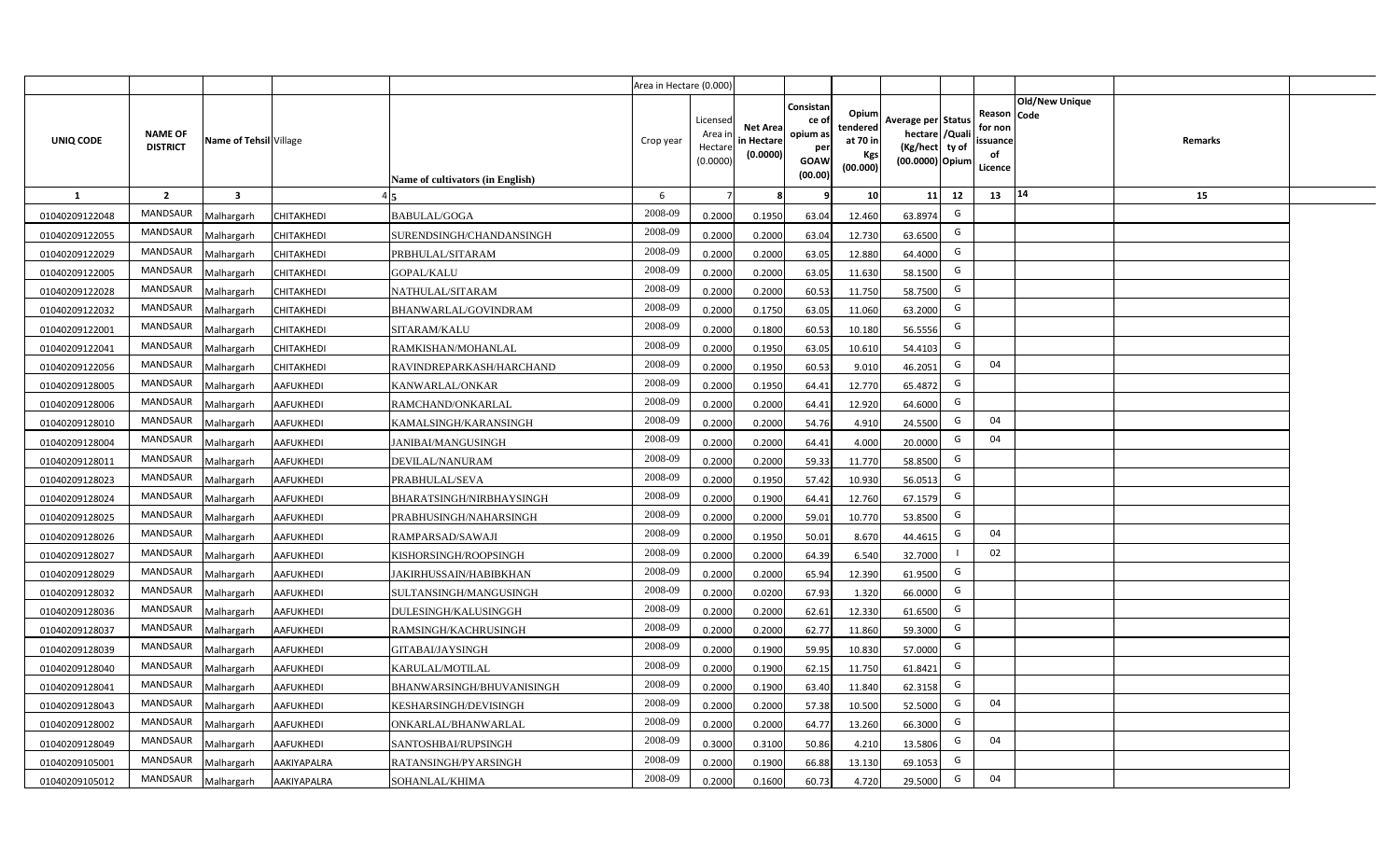|                |                                   |                        |                    |                                  | Area in Hectare (0.000) |                                           |                                           |                                                          |                                                  |                                                                            |                                                    |                |         |  |
|----------------|-----------------------------------|------------------------|--------------------|----------------------------------|-------------------------|-------------------------------------------|-------------------------------------------|----------------------------------------------------------|--------------------------------------------------|----------------------------------------------------------------------------|----------------------------------------------------|----------------|---------|--|
| UNIQ CODE      | <b>NAME OF</b><br><b>DISTRICT</b> | Name of Tehsil Village |                    | Name of cultivators (in English) | Crop year               | Licensed<br>Area i<br>Hectare<br>(0.0000) | <b>Net Area</b><br>in Hectare<br>(0.0000) | Consistan<br>ce of<br>opium as<br>per<br>GOAW<br>(00.00) | Opium<br>tendered<br>at 70 in<br>Kgs<br>(00.000) | Average per Status<br>hectare / Quali<br>(Kg/hect ty of<br>(00.0000) Opium | Reason Code<br>for non<br>ssuance<br>of<br>Licence | Old/New Unique | Remarks |  |
| $\mathbf{1}$   | $\overline{2}$                    | $\mathbf{3}$           |                    |                                  | 6                       | $\overline{7}$                            | 8                                         | 9                                                        | 10 <sup>1</sup>                                  | 11<br>12                                                                   | 13                                                 | 14             | 15      |  |
| 01040209105013 | MANDSAUR                          | Malhargarh             | AAKIYAPALRA        | UMRAOSINGH/LAXMANSINGH           | 2008-09                 | 0.2000                                    | 0.1900                                    | 64.08                                                    | 12.840                                           | G<br>67.5789                                                               |                                                    |                |         |  |
| 01040209105018 | MANDSAUR                          | Malhargarh             | AAKIYAPALRA        | GORDHANLAL/SUKHRAM               | 2008-09                 | 0.3000                                    | 0.1300                                    | 64.08                                                    | 8.060                                            | G<br>62.0000                                                               |                                                    |                |         |  |
| 01040209105024 | MANDSAUR                          | Malhargarh             | AAKIYAPALRA        | KALURAM/LALURAM                  | 2008-09                 | 0.2000                                    | 0.1050                                    | 60.73                                                    | 6.180                                            | G<br>58.8571                                                               |                                                    |                |         |  |
| 01040209105025 | MANDSAUR                          | Malhargarh             | AAKIYAPALRA        | LALURAM/KHEMRAJ                  | 2008-09                 | 0.3000                                    | 0.2800                                    | 60.73                                                    | 16.780                                           | G<br>59.9286                                                               |                                                    |                |         |  |
| 01040209105038 | MANDSAUR                          | Malhargarh             | AAKIYAPALRA        | KISHORSINGH/RATANSINGH           | 2008-09                 | 0.2000                                    | 0.1050                                    | 68.73                                                    | 7.390                                            | G<br>70.3810                                                               |                                                    |                |         |  |
| 01040209105040 | MANDSAUR                          | Malhargarh             | AAKIYAPALRA        | NATHUSINGH/ROOPSINGH             | 2008-09                 | 0.2000                                    | 0.2000                                    | 62.01                                                    | 12.690                                           | G<br>63.4500                                                               |                                                    |                |         |  |
| 01040209105044 | MANDSAUR                          | Malhargarh             | AAKIYAPALRA        | SALAGRAM/KISHAN                  | 2008-09                 | 0.2000                                    | 0.2000                                    | 61.27                                                    | 12.020                                           | G<br>60.1000                                                               |                                                    |                |         |  |
| 01040209105016 | <b>MANDSAUR</b>                   | Malhargarh             | AAKIYAPALRA        | <b>BACCHULAL/ONKAR</b>           | 2008-09                 | 0.3000                                    | 0.2650                                    | 60.73                                                    | 15.040                                           | G<br>56.7547                                                               |                                                    |                |         |  |
| 01040209105046 | MANDSAUR                          | Malhargarh             | AAKIYAPALRA        | DHANSINGH/BALWANTSINGH           | 2008-09                 | 0.2000                                    | 0.1950                                    | 65.81                                                    | 13.590                                           | G<br>69.6923                                                               |                                                    |                |         |  |
| 01040209105034 | MANDSAUR                          | Malhargarh             | AAKIYAPALRA        | LALSINGH/SHAMBHUSINGH            | 2008-09                 | 0.2000                                    | 0.0200                                    | 65.81                                                    | 1.530                                            | G<br>76.5000                                                               |                                                    |                |         |  |
| 01040209105007 | MANDSAUR                          | Malhargarh             | AAKIYAPALRA        | INDARKUNWAR/RODSINGH             | 2008-09                 | 0.2000                                    | 0.1900                                    | 59.67                                                    | 10.620                                           | G<br>55.8947                                                               |                                                    |                |         |  |
| 01040209105003 | <b>MANDSAUR</b>                   | Malhargarh             | <b>AAKIYAPALRA</b> | HANSKUNWAR/DULESINGH             | 2008-09                 | 0.2000                                    | 0.2000                                    | 64.08                                                    | 12.810                                           | G<br>64.0500                                                               |                                                    |                |         |  |
| 01040209114007 | <b>MANDSAUR</b>                   | Malhargarh             | <b>BADPUR</b>      | DHAPUBAI/AMRA                    | 2008-09                 | 0.3000                                    | 0.2900                                    | 63.22                                                    | 18.250                                           | G<br>62.9310                                                               |                                                    |                |         |  |
| 01040209114015 | MANDSAUR                          | Malhargarh             | <b>BADPUR</b>      | BHANWARSINGH/LAXMANSINGH         | 2008-09                 | 0.3000                                    | 0.3000                                    | 64.26                                                    | 18.480                                           | G<br>61.6000                                                               |                                                    |                |         |  |
| 01040209114019 | MANDSAUR                          | Malhargarh             | <b>BADPUR</b>      | HARISINGH/BHERUSINGH             | 2008-09                 | 0.3000                                    | 0.2650                                    | 66.40                                                    | 16.110                                           | G<br>60.7925                                                               |                                                    |                |         |  |
| 01040209114028 | MANDSAUR                          | Malhargarh             | <b>BADPUR</b>      | KAMLABAI/SAJJANSINGH             | 2008-09                 | 0.3000                                    | 0.3000                                    | 63.22                                                    | 18.830                                           | G<br>62.7667                                                               |                                                    |                |         |  |
| 01040209114030 | <b>MANDSAUR</b>                   | Malhargarh             | <b>BADPUR</b>      | RAJARAM/PREMA                    | 2008-09                 | 0.3000                                    | 0.2850                                    | 65.62                                                    | 19.210                                           | G<br>67.4035                                                               |                                                    |                |         |  |
| 01040209114032 | <b>MANDSAUR</b>                   | Malhargarh             | <b>BADPUR</b>      | GOBARSINGH/MOTISINGH             | 2008-09                 | 0.3000                                    | 0.3000                                    | 66.64                                                    | 19.480                                           | G<br>64.9333                                                               |                                                    |                |         |  |
| 01040209114033 | MANDSAUR                          | Malhargarh             | <b>BADPUR</b>      | RAJENDRASINGH/PYARSINGH          | 2008-09                 | 0.3000                                    | 0.2950                                    | 63.22                                                    | 19.490                                           | G<br>66.0678                                                               |                                                    |                |         |  |
| 01040209114034 | MANDSAUR                          | Malhargarh             | <b>BADPUR</b>      | <b>BANSHILAL/SALAGRAM</b>        | 2008-09                 | 0.3000                                    | 0.3050                                    | 63.22                                                    | 19.470                                           | G<br>63.8361                                                               |                                                    |                |         |  |
| 01040209114041 | MANDSAUR                          | Malhargarh             | <b>BADPUR</b>      | PRABHUSINGH/SURATSINGH           | 2008-09                 | 0.3000                                    | 0.3000                                    | 68.21                                                    | 20.790                                           | G<br>69.3000                                                               |                                                    |                |         |  |
| 01040209114049 | MANDSAUR                          | Malhargarh             | <b>BADPUR</b>      | AMARSINGH/RAMSINGH               | 2008-09                 | 0.3000                                    | 0.3000                                    | 65.54                                                    | 17.790                                           | G<br>59.3000                                                               |                                                    |                |         |  |
| 01040209114050 | MANDSAUR                          | Malhargarh             | <b>BADPUR</b>      | RAMLAL/NARAYAN                   | 2008-09                 | 0.3000                                    | 0.2850                                    | 67.17                                                    | 19.250                                           | G<br>67.5439                                                               |                                                    |                |         |  |
| 01040209114066 | <b>MANDSAUR</b>                   | Malhargarh             | <b>BADPUR</b>      | BHANWARSINGH/SAMANDIBAI          | 2008-09                 | 0.2000                                    | 0.2000                                    | 63.22                                                    | 12.750                                           | G<br>63.7500                                                               |                                                    |                |         |  |
| 01040209114070 | MANDSAUR                          | Malhargarh             | <b>BADPUR</b>      | <b>BASANTIBAI/BALAKDAS</b>       | 2008-09                 | 0.3000                                    | 0.0950                                    | 68.21                                                    | 6.370                                            | G<br>67.0526                                                               |                                                    |                |         |  |
| 01040209114073 | MANDSAUR                          | Malhargarh             | <b>BADPUR</b>      | MOHANSINGH/GOBARSINGH            | 2008-09                 | 0.3000                                    | 0.2900                                    | 62.39                                                    | 18.170                                           | G<br>62.6552                                                               |                                                    |                |         |  |
| 01040209114075 | MANDSAUR                          | Malhargarh             | <b>BADPUR</b>      | <b>BAGDIRAM/ONKAR</b>            | 2008-09                 | 0.3000                                    | 0.2850                                    | 60.70                                                    | 15.680                                           | G<br>55.0175                                                               |                                                    |                |         |  |
| 01040209114074 | MANDSAUR                          | Malhargarh             | <b>BADPUR</b>      | DASHRATHSINGH/GOBARSINGH         | 2008-09                 | 0.3000                                    | 0.3000                                    | 62.39                                                    | 19.020                                           | G<br>63.4000                                                               |                                                    |                |         |  |
| 01040209114078 | MANDSAUR                          | Malhargarh             | <b>BADPUR</b>      | RAMCHANDARA/BAGDIRAM             | 2008-09                 | 0.3000                                    | 0.3000                                    | 59.03                                                    | 17.220                                           | G<br>57.4000                                                               |                                                    |                |         |  |
| 01040209114009 | MANDSAUR                          | Malhargarh             | <b>BADPUR</b>      | NARMDABAI/MODSINGH               | 2008-09                 | 0.3000                                    | 0.2850                                    | 60.34                                                    | 17.430                                           | G<br>61.1579                                                               |                                                    |                |         |  |
| 01040209114011 | MANDSAUR                          | Malhargarh             | <b>BADPUR</b>      | BHURSINGH/KESHARSINGH            | 2008-09                 | 0.3000                                    | 0.2950                                    | 61.42                                                    | 18.250                                           | G<br>61.8644                                                               |                                                    |                |         |  |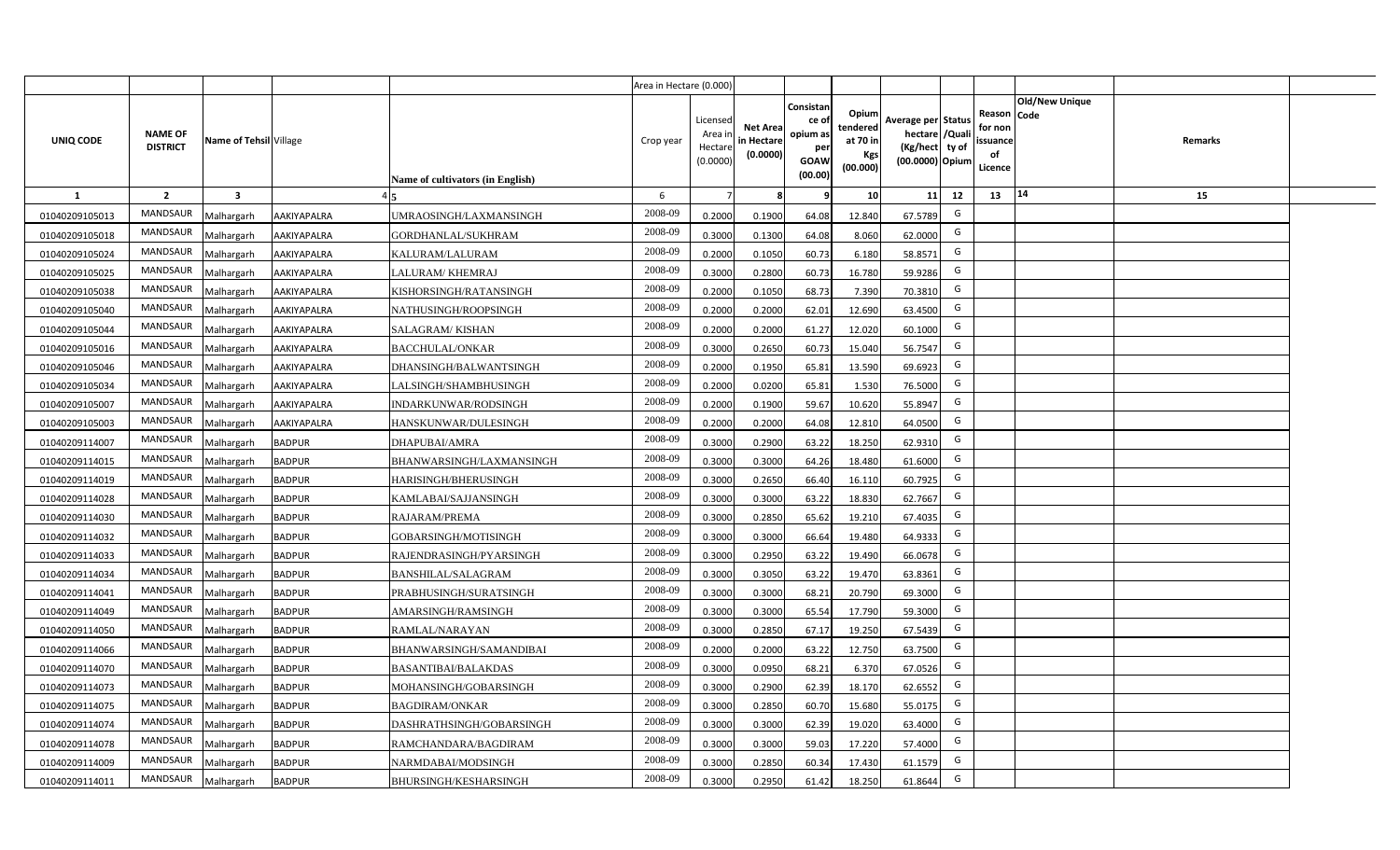|                |                                   |                         |               |                                  | Area in Hectare (0.000) |                                          |                                           |                                                          |                                                         |                                                                           |    |                                                     |                       |         |  |
|----------------|-----------------------------------|-------------------------|---------------|----------------------------------|-------------------------|------------------------------------------|-------------------------------------------|----------------------------------------------------------|---------------------------------------------------------|---------------------------------------------------------------------------|----|-----------------------------------------------------|-----------------------|---------|--|
| UNIQ CODE      | <b>NAME OF</b><br><b>DISTRICT</b> | Name of Tehsil Village  |               | Name of cultivators (in English) | Crop year               | Licensed<br>Area i<br>Hectar<br>(0.0000) | <b>Net Area</b><br>in Hectare<br>(0.0000) | Consistan<br>ce of<br>opium as<br>per<br>GOAW<br>(00.00) | Opium<br>tendered<br>at 70 in<br><b>Kgs</b><br>(00.000) | Average per Status<br>hectare / Qual<br>(Kg/hect ty of<br>(00.0000) Opium |    | Reason Code<br>for nor<br>issuance<br>of<br>Licence | <b>Old/New Unique</b> | Remarks |  |
| 1              | $\overline{2}$                    | $\overline{\mathbf{3}}$ |               |                                  | 6                       |                                          |                                           |                                                          | 10 <sup>1</sup>                                         | 11                                                                        | 12 | 13                                                  | 14                    | 15      |  |
| 01040209114051 | <b>MANDSAUR</b>                   | Malhargarh              | <b>BADPUR</b> | RAMLAL/AMARCHAND                 | 2008-09                 | 0.3000                                   | 0.2900                                    | 53.36                                                    | 7.160                                                   | 24.6897                                                                   | G  | 04                                                  |                       |         |  |
| 01040209114091 | <b>MANDSAUR</b>                   | Malhargarh              | <b>BADPUR</b> | RAMSINGH/KISHORSINGH             | 2008-09                 | 0.3000                                   | 0.3000                                    | 61.42                                                    | 18.560                                                  | 61.8667                                                                   | G  |                                                     |                       |         |  |
| 01040209114076 | <b>MANDSAUR</b>                   | Malhargarh              | <b>BADPUR</b> | MOHANBAI/MOHANLAL                | 2008-09                 | 0.3000                                   | 0.2000                                    | 62.39                                                    | 12.590                                                  | 62.9500                                                                   | G  |                                                     |                       |         |  |
| 01040209114084 | <b>MANDSAUR</b>                   | Malhargarh              | <b>BADPUR</b> | SHANKARLAL/PYARA                 | 2008-09                 | 0.3000                                   | 0.2650                                    | 63.90                                                    | 16.400                                                  | 61.8868                                                                   | G  |                                                     |                       |         |  |
| 01040209114071 | <b>MANDSAUR</b>                   | Malhargarh              | <b>BADPUR</b> | PRABHULAL/SHANKARLAL/KASHIBAI    | 2008-09                 | 0.3000                                   | 0.3100                                    | 61.42                                                    | 18.310                                                  | 59.0645                                                                   | G  |                                                     |                       |         |  |
| 01040209114079 | <b>MANDSAUR</b>                   | Malhargarh              | <b>BADPUR</b> | KANEHIYALAL/DHULJI               | 2008-09                 | 0.300                                    | 0.2900                                    | 67.17                                                    | 18.100                                                  | 62.4138                                                                   | G  |                                                     |                       |         |  |
| 01040209114077 | <b>MANDSAUR</b>                   | Malhargarh              | <b>BADPUR</b> | LALURAM/SALEGRAM                 | 2008-09                 | 0.300                                    | 0.3000                                    | 62.39                                                    | 17.570                                                  | 58.5667                                                                   | G  |                                                     |                       |         |  |
| 01040209114012 | <b>MANDSAUR</b>                   | Malhargarh              | <b>BADPUR</b> | MOHANBAI/GIRDHARI                | 2008-09                 | 0.300                                    | 0.3000                                    | 60.17                                                    | 15.790                                                  | 52.6333                                                                   | G  | 04                                                  |                       |         |  |
| 01040209114093 | MANDSAUR                          | Malhargarh              | <b>BADPUR</b> | NARMDABAI/CHATRA                 | 2008-09                 | 0.3000                                   | 0.3000                                    | 63.25                                                    | 18.860                                                  | 62.8667                                                                   | G  |                                                     |                       |         |  |
| 01040209114001 | <b>MANDSAUR</b>                   | Malhargarh              | <b>BADPUR</b> | ISHWARSINGH/PREMSINGH            | 2008-09                 | 0.3000                                   | 0.3000                                    | 64.18                                                    | 17.800                                                  | 59.3333                                                                   | G  |                                                     |                       |         |  |
| 01040209114024 | MANDSAUR                          | Malhargarh              | <b>BADPUR</b> | MADANSINGH/PREMSINGH             | 2008-09                 | 0.3000                                   | 0.2850                                    | 63.25                                                    | 16.330                                                  | 57.2982                                                                   | G  |                                                     |                       |         |  |
| 01040209114094 | <b>MANDSAUR</b>                   | Malhargarh              | <b>BADPUR</b> | GOVINDSINGH/PREMSINGH            | 2008-09                 | 0.3000                                   | 0.1350                                    | 60.70                                                    | 7.740                                                   | 57.3333                                                                   | G  |                                                     |                       |         |  |
| 01040209114002 | MANDSAUR                          | Malhargarh              | <b>BADPUR</b> | JAWANSINGH/PREMSINGH             | 2008-09                 | 0.2000                                   | 0.2100                                    | 64.67                                                    | 13.420                                                  | 63.9048                                                                   | G  |                                                     |                       |         |  |
| 01040209114003 | MANDSAUR                          | Malhargarh              | <b>BADPUR</b> | SUGANBAI/HARISINGH/BHANWARSINGH  | 2008-09                 | 0.2000                                   | 0.0750                                    | 67.21                                                    | 4.820                                                   | 64.2667                                                                   | G  |                                                     |                       |         |  |
| 01040209114006 | <b>MANDSAUR</b>                   | Malhargarh              | <b>BADPUR</b> | NAHARSINGH/KESHARSINGH           | 2008-09                 | 0.2000                                   | 0.1950                                    | 63.25                                                    | 10.960                                                  | 56.2051                                                                   | G  |                                                     |                       |         |  |
| 01040209114010 | MANDSAUR                          | Malhargarh              | <b>BADPUR</b> | <b>NATHULAL/KACHRU</b>           | 2008-09                 | 0.2000                                   | 0.2050                                    | 66.42                                                    | 13.200                                                  | 64.3902                                                                   | G  |                                                     |                       |         |  |
| 01040209114017 | <b>MANDSAUR</b>                   | Malhargarh              | <b>BADPUR</b> | KAILASHBAI/GOBARSINGH            | 2008-09                 | 0.2000                                   | 0.2000                                    | 63.71                                                    | 12.800                                                  | 64.0000                                                                   | G  |                                                     |                       |         |  |
| 01040209114025 | <b>MANDSAUR</b>                   | Malhargarh              | <b>BADPUR</b> | MOHANSINGH/MAANSINGH             | 2008-09                 | 0.2000                                   | 0.2000                                    | 59.08                                                    | 10.100                                                  | 50.5000                                                                   |    | 02                                                  |                       |         |  |
| 01040209114043 | <b>MANDSAUR</b>                   | Malhargarh              | <b>BADPUR</b> | MUNNABAI/BAPUSINGH               | 2008-09                 | 0.2000                                   | 0.2050                                    | 63.25                                                    | 12.600                                                  | 61.4634                                                                   | G  | 01                                                  |                       |         |  |
| 01040209114056 | <b>MANDSAUR</b>                   | Malhargarh              | <b>BADPUR</b> | KISHNIBAI/SALEGRAM               | 2008-09                 | 0.2000                                   | 0.2050                                    | 63.25                                                    | 12.150                                                  | 59.2683                                                                   | G  |                                                     |                       |         |  |
| 01040209114057 | <b>MANDSAUR</b>                   | Malhargarh              | <b>BADPUR</b> | NANDRAM/GANGARAM                 | 2008-09                 | 0.2000                                   | 0.2050                                    | 62.88                                                    | 13.690                                                  | 66.7805                                                                   | G  |                                                     |                       |         |  |
| 01040209114080 | <b>MANDSAUR</b>                   | Malhargarh              | <b>BADPUR</b> | MANGILAL/NATHULAL                | 2008-09                 | 0.2000                                   | 0.2000                                    | 62.88                                                    | 12.180                                                  | 60.9000                                                                   | G  |                                                     |                       |         |  |
| 01040209114081 | <b>MANDSAUR</b>                   | Malhargarh              | <b>BADPUR</b> | SALAMSINGH/BAPUSINGH             | 2008-09                 | 0.2000                                   | 0.2000                                    | 60.70                                                    | 11.620                                                  | 58.1000                                                                   | G  |                                                     |                       |         |  |
| 01040209114035 | <b>MANDSAUR</b>                   | Malhargarh              | <b>BADPUR</b> | SHANTIBAI/RAMSINGH               | 2008-09                 | 0.2000                                   | 0.1900                                    | 67.09                                                    | 12.460                                                  | 65.5789                                                                   | G  |                                                     |                       |         |  |
| 01040209114046 | <b>MANDSAUR</b>                   | Malhargarh              | <b>BADPUR</b> | BAPUSINGH/HARISINGH              | 2008-09                 | 0.200                                    | 0.1950                                    | 62.88                                                    | 11.630                                                  | 59.6410                                                                   | G  |                                                     |                       |         |  |
| 01040209114044 | <b>MANDSAUR</b>                   | Malhargarh              | <b>BADPUR</b> | JUZHARSINGH/HARISINGH            | 2008-09                 | 0.200                                    | 0.2000                                    | 64.06                                                    | 12.510                                                  | 62.5500                                                                   | G  |                                                     |                       |         |  |
| 01040209114090 | <b>MANDSAUR</b>                   | Malhargarh              | <b>BADPUR</b> | MOHANBAI/PRABHULAL               | 2008-09                 | 0.200                                    | 0.2000                                    | 67.09                                                    | 13.440                                                  | 67.2000                                                                   | G  |                                                     |                       |         |  |
| 01040209114036 | <b>MANDSAUR</b>                   | Malhargarh              | <b>BADPUR</b> | GOVINDSINGH/BHANWARSINGH         | 2008-09                 | 0.2000                                   | 0.2000                                    | 67.09                                                    | 13.480                                                  | 67.4000                                                                   | G  |                                                     |                       |         |  |
| 01040209114083 | <b>MANDSAUR</b>                   | Malhargarh              | <b>BADPUR</b> | MOHANBAI/NANDRAM                 | 2008-09                 | 0.2000                                   | 0.1000                                    | 67.09                                                    | 6.480                                                   | 64.8000                                                                   | G  |                                                     |                       |         |  |
| 01040209114087 | <b>MANDSAUR</b>                   | Malhargarh              | <b>BADPUR</b> | PANIBAI/MOHANSINGH               | 2008-09                 | 0.2000                                   | 0.1950                                    | 67.09                                                    | 12.770                                                  | 65.4872                                                                   | G  |                                                     |                       |         |  |
| 01040209114072 | <b>MANDSAUR</b>                   | Malhargarh              | <b>BADPUR</b> | SHANKARLAL/JAYRAM                | 2008-09                 | 0.2000                                   | 0.1850                                    | 67.60                                                    | 12.420                                                  | 67.1351                                                                   | G  |                                                     |                       |         |  |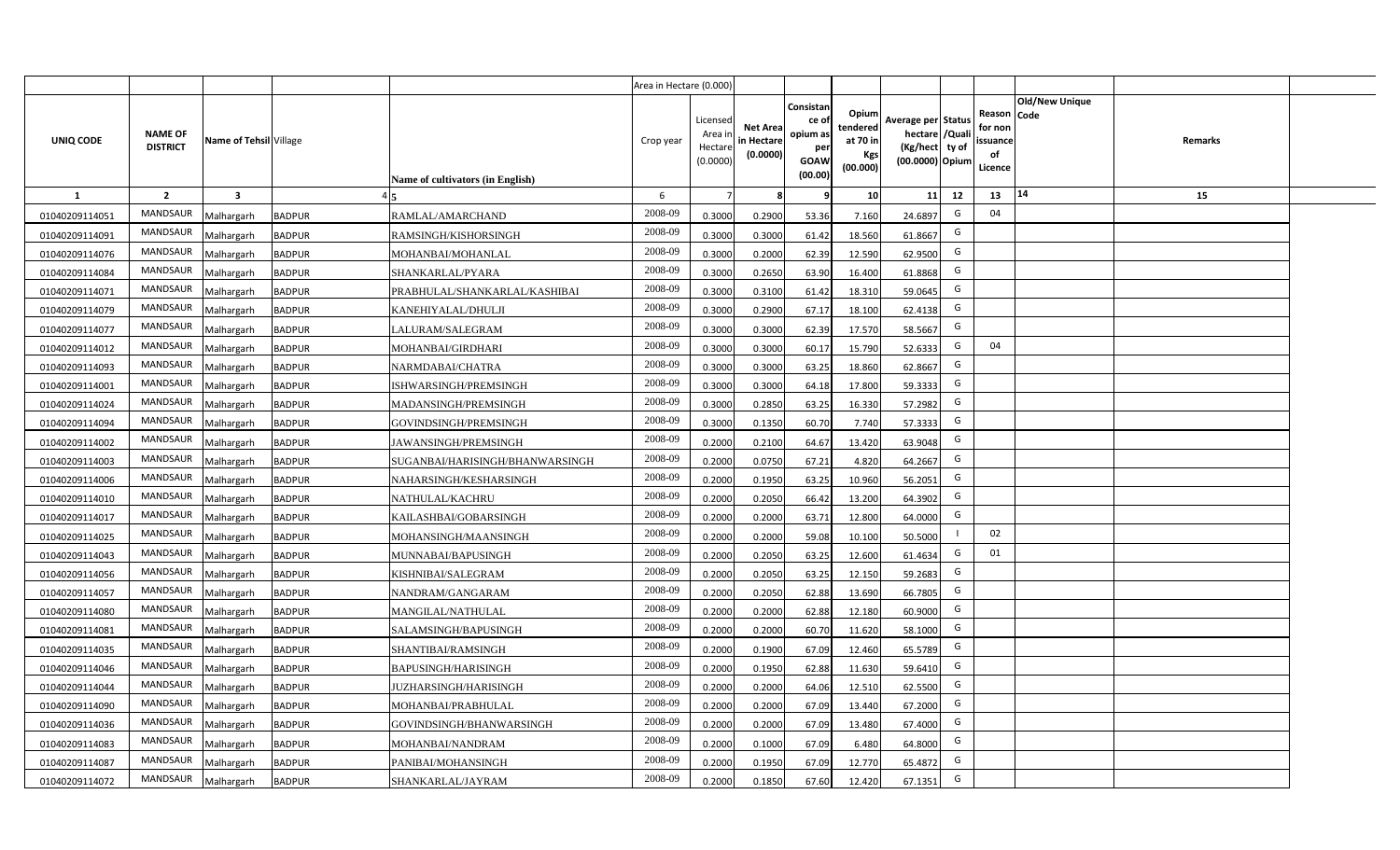|                |                                   |                         |                |                                  | Area in Hectare (0.000) |                                           |                                           |                                                         |                                                         |                                                                            |                                                     |                       |         |  |
|----------------|-----------------------------------|-------------------------|----------------|----------------------------------|-------------------------|-------------------------------------------|-------------------------------------------|---------------------------------------------------------|---------------------------------------------------------|----------------------------------------------------------------------------|-----------------------------------------------------|-----------------------|---------|--|
| UNIQ CODE      | <b>NAME OF</b><br><b>DISTRICT</b> | Name of Tehsil Village  |                | Name of cultivators (in English) | Crop year               | Licensed<br>Area i<br>Hectare<br>(0.0000) | <b>Net Area</b><br>in Hectare<br>(0.0000) | Consistan<br>ce o<br>opium as<br>per<br>GOAW<br>(00.00) | Opium<br>tendered<br>at 70 in<br><b>Kgs</b><br>(00.000) | Average per Status<br>hectare / Quali<br>(Kg/hect ty of<br>(00.0000) Opium | Reason Code<br>for non<br>issuance<br>of<br>Licence | <b>Old/New Unique</b> | Remarks |  |
| $\mathbf{1}$   | $\overline{2}$                    | $\overline{\mathbf{3}}$ |                |                                  | 6                       | $\overline{7}$                            |                                           | 9                                                       | 10 <sup>1</sup>                                         | 12<br>11                                                                   | 13                                                  | 14                    | 15      |  |
| 01040209114092 | MANDSAUR                          | Malhargarh              | <b>BADPUR</b>  | SHYAMUBAI/RAMSINGH               | 2008-09                 | 0.2000                                    | 0.2000                                    | 63.62                                                   | 12.910                                                  | G<br>64.5500                                                               |                                                     |                       |         |  |
| 01040209114095 | MANDSAUR                          | Malhargarh              | <b>BADPUR</b>  | MAGANBAI/MULCHAND                | 2008-09                 | 0.2000                                    | 0.1950                                    | 68.21                                                   | 12.730                                                  | 65.2820<br>G                                                               |                                                     | 01040209125062        |         |  |
| 01040209114096 | MANDSAUR                          | Malhargarh              | <b>BADPUR</b>  | KANWARLAL/KARULAL                | 2008-09                 | 0.2000                                    | 0.2000                                    | 67.21                                                   | 13.220                                                  | 66.1000<br>G                                                               |                                                     | 01040209099097        |         |  |
| 01040209124001 | MANDSAUR                          | Malhargarh              | <b>TURKIYA</b> | UDAYSINGH/ONKARSINGH             | 2008-09                 | 0.2000                                    |                                           |                                                         |                                                         | F.<br>0.0000                                                               |                                                     |                       |         |  |
| 01040209124002 | <b>MANDSAUR</b>                   | Malhargarh              | <b>TURKIYA</b> | NANIBAI/BHANWARSINGH             | 2008-09                 | 0.2000                                    | 0.1650                                    | 65.61                                                   | 10.000                                                  | G<br>60.6061                                                               |                                                     |                       |         |  |
| 01040209124006 | MANDSAUR                          | Malhargarh              | <b>TURKIYA</b> | DEVISINGH\DHULSINGH              | 2008-09                 | 0.3000                                    | 0.1000                                    | 64.77                                                   | 6.600                                                   | G<br>66.0000                                                               |                                                     |                       |         |  |
| 01040209124008 | MANDSAUR                          | Malhargarh              | <b>TURKIYA</b> | BHERUSINGH/PAHADSINGH            | 2008-09                 | 0.3000                                    | 0.2950                                    | 64.77                                                   | 16.650                                                  | G<br>56.4407                                                               |                                                     |                       |         |  |
| 01040209124026 | MANDSAUR                          | Malhargarh              | <b>TURKIYA</b> | RAMSINGH/ROOPSINGH               | 2008-09                 | 0.2000                                    |                                           |                                                         |                                                         | F<br>0.0000                                                                |                                                     |                       |         |  |
| 01040209124035 | <b>MANDSAUR</b>                   | Malhargarh              | <b>TURKIYA</b> | RAMSINGH/NATHUSINGH CHOTA        | 2008-09                 | 0.3000                                    | 0.2000                                    | 65.58                                                   | 12.970                                                  | G<br>64.8500                                                               |                                                     |                       |         |  |
| 01040209124044 | <b>MANDSAUR</b>                   | Malhargarh              | <b>TURKIYA</b> | NARENDERSINGH/UDAYSINGH          | 2008-09                 | 0.2000                                    |                                           |                                                         |                                                         | F<br>0.0000                                                                |                                                     |                       |         |  |
| 01040209124046 | MANDSAUR                          | Malhargarh              | <b>TURKIYA</b> | UMABAI/KALUSINGH                 | 2008-09                 | 0.3000                                    | 0.2950                                    | 65.39                                                   | 18.600                                                  | G<br>63.0508                                                               |                                                     |                       |         |  |
| 01040209124047 | MANDSAUR                          | Malhargarh              | <b>TURKIYA</b> | <b>BHOPALSINGH/BHERUSINGH</b>    | 2008-09                 | 0.3000                                    | 0.2950                                    | 62.96                                                   | 16.520                                                  | G<br>56.0000                                                               |                                                     |                       |         |  |
| 01040209124051 | <b>MANDSAUR</b>                   | Malhargarh              | <b>TURKIYA</b> | RATANSINGH/RAMSINGH BADA         | 2008-09                 | 0.3000                                    | 0.1700                                    | 62.30                                                   | 9.880                                                   | G<br>58.1176                                                               |                                                     |                       |         |  |
| 01040209124052 | MANDSAUR                          | Malhargarh              | <b>TURKIYA</b> | GORDHANSINGH/DEVISINGH           | 2008-09                 | 0.3000                                    | 0.2950                                    | 65.27                                                   | 19.330                                                  | G<br>65.5254                                                               |                                                     |                       |         |  |
| 01040209124053 | <b>MANDSAUR</b>                   | Malhargarh              | <b>TURKIYA</b> | MULCHANDBAI/MANSINGH             | 2008-09                 | 0.2000                                    | 0.1650                                    | 57.76                                                   | 8.990                                                   | G<br>54.4848                                                               |                                                     |                       |         |  |
| 01040209124058 | <b>MANDSAUR</b>                   | Malhargarh              | <b>TURKIYA</b> | GOPAL/MOOLCHAND                  | 2008-09                 | 0.3000                                    | 0.2850                                    | 58.30                                                   | 16.240                                                  | G<br>56.9825                                                               |                                                     |                       |         |  |
| 01040209124060 | <b>MANDSAUR</b>                   | Malhargarh              | <b>TURKIYA</b> | NATHULAL/BHANWARLAL              | 2008-09                 | 0.3000                                    | 0.1300                                    | 66.56                                                   | 8.690                                                   | G<br>66.8462                                                               |                                                     |                       |         |  |
| 01040209124062 | <b>MANDSAUR</b>                   | Malhargarh              | <b>TURKIYA</b> | UDAYSINGH/DULESINGH              | 2008-09                 | 0.3000                                    | 0.2400                                    | 62.26                                                   | 14.920                                                  | G<br>62.1667                                                               |                                                     |                       |         |  |
| 01040209124063 | <b>MANDSAUR</b>                   | Malhargarh              | <b>TURKIYA</b> | RAMSINGH/PREMSINGH               | 2008-09                 | 0.3000                                    | 0.2950                                    | 62.54                                                   | 15.740                                                  | G<br>53.3559                                                               |                                                     |                       |         |  |
| 01040209124066 | MANDSAUR                          | Malhargarh              | <b>TURKIYA</b> | VINODSINGH/RAMSINGH              | 2008-09                 | 0.3000                                    | 0.2800                                    | 69.06                                                   | 17.580                                                  | G<br>62.7857                                                               |                                                     |                       |         |  |
| 01040209124072 | MANDSAUR                          | Malhargarh              | <b>TURKIYA</b> | SHANTILAL/CHAGANLAL              | 2008-09                 | 0.3000                                    | 0.2550                                    | 52.03                                                   | 4.880                                                   | G<br>19.1373                                                               | 04                                                  |                       |         |  |
| 01040209124077 | MANDSAUR                          | Malhargarh              | <b>TURKIYA</b> | BAPUSINGH/HAMERSINGH             | 2008-09                 | 0.3000                                    | 0.2300                                    | 66.56                                                   | 14.400                                                  | G<br>62.6087                                                               |                                                     |                       |         |  |
| 01040209124081 | <b>MANDSAUR</b>                   | Malhargarh              | <b>TURKIYA</b> | SAMANDERBAI/ONKARSINGH           | 2008-09                 | 0.3000                                    | 0.2050                                    | 69.06                                                   | 5.640                                                   | G<br>27.5122                                                               | 04                                                  |                       |         |  |
| 01040209124089 | MANDSAUR                          | Malhargarh              | <b>TURKIYA</b> | DULESINGH/HAMERSINGH             | 2008-09                 | 0.3000                                    | 0.0550                                    | 71.70                                                   | 3.110                                                   | G<br>56.5455                                                               |                                                     |                       |         |  |
| 01040209124114 | MANDSAUR                          | Malhargarh              | <b>TURKIYA</b> | UDAYSINGH/KARANSINGH             | 2008-09                 | 0.3000                                    | 0.2550                                    | 66.56                                                   | 14.890                                                  | G<br>58.3922                                                               |                                                     |                       |         |  |
| 01040209124115 | MANDSAUR                          | Malhargarh              | <b>TURKIYA</b> | SONABAI/KESARSINGH               | 2008-09                 | 0.3000                                    | 0.2950                                    | 64.21                                                   | 18.950                                                  | G<br>64.2373                                                               |                                                     |                       |         |  |
| 01040209124119 | MANDSAUR                          | Malhargarh              | <b>TURKIYA</b> | RADHYSHYAM/NANURAMSHARMA         | 2008-09                 | 0.3000                                    | 0.2600                                    | 61.83                                                   | 13.510                                                  | G<br>51.9615                                                               | 04                                                  |                       |         |  |
| 01040209124120 | MANDSAUR                          | Malhargarh              | <b>TURKIYA</b> | RAMESHSINGH/UDAYSINGH            | 2008-09                 | 0.3000                                    | 0.2200                                    | 66.56                                                   | 14.130                                                  | G<br>64.2273                                                               |                                                     |                       |         |  |
| 01040209124121 | MANDSAUR                          | Malhargarh              | <b>TURKIYA</b> | MOHAMMADHUSAIN/SULEMAN           | 2008-09                 | 0.3000                                    |                                           |                                                         |                                                         | -F<br>0.0000                                                               |                                                     |                       |         |  |
| 01040209124130 | MANDSAUR                          | Malhargarh              | <b>TURKIYA</b> | SURAJBAI/MADANSINGH              | 2008-09                 | 0.3000                                    | 0.3000                                    | 69.86                                                   | 18.300                                                  | G<br>61.0000                                                               |                                                     |                       |         |  |
| 01040209124131 | MANDSAUR                          | Malhargarh              | <b>TURKIYA</b> | PADAMSINGH/BHUVANISINGH          | 2008-09                 | 0.3000                                    | 0.3050                                    | 66.56                                                   | 20.920                                                  | G<br>68.5902                                                               |                                                     |                       |         |  |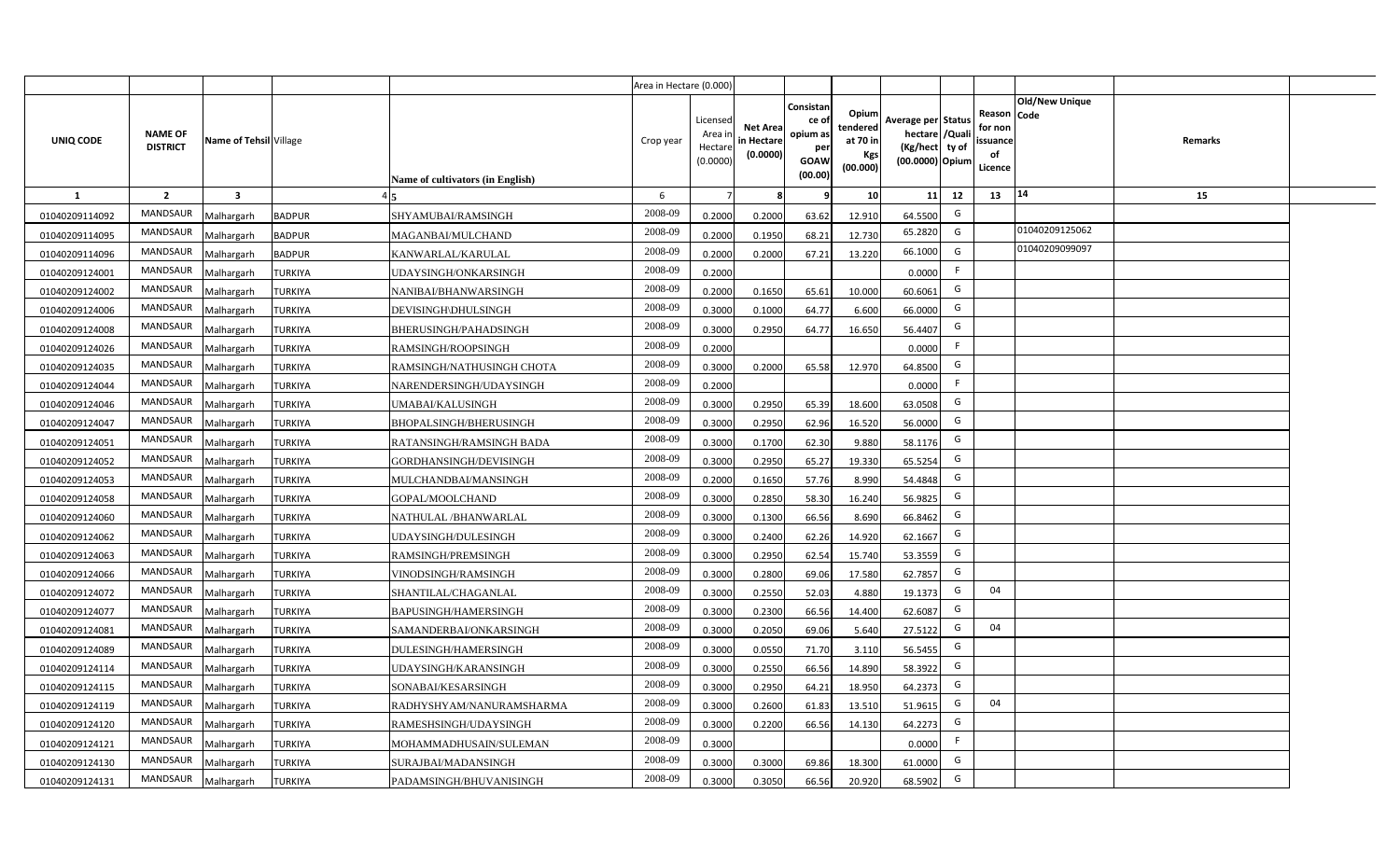|                |                                   |                         |                |                                    | Area in Hectare (0.000) |                                           |                                           |                                                          |                                                  |                                                                            |                                                    |                       |         |  |
|----------------|-----------------------------------|-------------------------|----------------|------------------------------------|-------------------------|-------------------------------------------|-------------------------------------------|----------------------------------------------------------|--------------------------------------------------|----------------------------------------------------------------------------|----------------------------------------------------|-----------------------|---------|--|
| UNIQ CODE      | <b>NAME OF</b><br><b>DISTRICT</b> | Name of Tehsil Village  |                | Name of cultivators (in English)   | Crop year               | Licensed<br>Area i<br>Hectare<br>(0.0000) | <b>Net Area</b><br>in Hectare<br>(0.0000) | Consistan<br>ce of<br>opium as<br>per<br>GOAW<br>(00.00) | Opium<br>tendered<br>at 70 in<br>Kgs<br>(00.000) | Average per Status<br>hectare / Quali<br>(Kg/hect ty of<br>(00.0000) Opium | Reason Code<br>for non<br>ssuance<br>of<br>Licence | <b>Old/New Unique</b> | Remarks |  |
| $\mathbf{1}$   | $\overline{2}$                    | $\overline{\mathbf{3}}$ |                |                                    | 6                       | $\overline{7}$                            | 8                                         | 9                                                        | 10 <sup>1</sup>                                  | 11<br>12                                                                   | 13                                                 | 14                    | 15      |  |
| 01040209124024 | MANDSAUR                          | Malhargarh              | <b>TURKIYA</b> | RANSINGH/HAMERSINGH                | 2008-09                 | 0.3000                                    | 0.2900                                    | 70.08                                                    | 17.490                                           | G<br>60.3103                                                               |                                                    |                       |         |  |
| 01040209124134 | <b>MANDSAUR</b>                   | <b>Aalhargarh</b>       | <b>TURKIYA</b> | BHERUSINGH/RAMSINGH                | 2008-09                 | 0.3000                                    | 0.0900                                    | 60.66                                                    | 2.240                                            | 24.8889                                                                    | 02                                                 |                       |         |  |
| 01040209124055 | MANDSAUR                          | Malhargarh              | <b>TURKIYA</b> | NAVALSINGH/KISHORSINGH CHOTA       | 2008-09                 | 0.3000                                    | 0.1850                                    | 62.30                                                    | 10.820                                           | G<br>58.4865                                                               |                                                    |                       |         |  |
| 01040209124056 | <b>MANDSAUR</b>                   | Malhargarh              | <b>TURKIYA</b> | BHARATSINGH/KISHORSINGH            | 2008-09                 | 0.2000                                    |                                           |                                                          |                                                  | F<br>0.0000                                                                |                                                    |                       |         |  |
| 01040209124036 | MANDSAUR                          | Malhargarh              | <b>TURKIYA</b> | MOHANLAL/GANGARAM                  | 2008-09                 | 0.3000                                    | 0.1850                                    | 59.78                                                    | 11.030                                           | G<br>59.6216                                                               |                                                    |                       |         |  |
| 01040209124064 | MANDSAUR                          | Malhargarh              | <b>TURKIYA</b> | SHANTILAL/MANGILAL                 | 2008-09                 | 0.3000                                    | 0.1900                                    | 63.09                                                    | 11.920                                           | G<br>62.7368                                                               |                                                    |                       |         |  |
| 01040209124012 | MANDSAUR                          | Malhargarh              | <b>TURKIYA</b> | NANDU/MANNALAL                     | 2008-09                 | 0.3000                                    | 0.3050                                    | 60.51                                                    | 15.720                                           | G<br>51.5410                                                               | 04                                                 |                       |         |  |
| 01040209124003 | MANDSAUR                          | Malhargarh              | <b>TURKIYA</b> | RAMSINGH/DUNGERSINGH               | 2008-09                 | 0.3000                                    | 0.1600                                    | 60.51                                                    | 7.910                                            | G<br>49.4375                                                               | 04                                                 |                       |         |  |
| 01040209124029 | MANDSAUR                          | Malhargarh              | <b>TURKIYA</b> | KRISHNSINGH/UDAYSINGH              | 2008-09                 | 0.3000                                    | 0.3000                                    | 62.30                                                    | 18.040                                           | G<br>60.1333                                                               |                                                    |                       |         |  |
| 01040209124139 | MANDSAUR                          | Malhargarh              | <b>TURKIYA</b> | NAZERBAI/BHERUSINGH                | 2008-09                 | 0.3000                                    | 0.3050                                    | 66.76                                                    | 4.040                                            | 13.2459                                                                    | 02                                                 |                       |         |  |
| 01040209124073 | MANDSAUR                          | Malhargarh              | <b>TURKIYA</b> | GORDHANSINGH/KISHORSINGH           | 2008-09                 | 0.2000                                    |                                           |                                                          |                                                  | F<br>0.0000                                                                |                                                    |                       |         |  |
| 01040209124057 | MANDSAUR                          | Malhargarh              | <b>TURKIYA</b> | <b>BALSINGH/BHERUSINGH</b>         | 2008-09                 | 0.3000                                    | 0.1250                                    | 73.68                                                    | 8.100                                            | G<br>64.8000                                                               |                                                    |                       |         |  |
| 01040209124037 | MANDSAUR                          | Malhargarh              | <b>TURKIYA</b> | UDAYSINGH/BHANWARSINGH             | 2008-09                 | 0.3000                                    | 0.2000                                    | 62.30                                                    | 12.500                                           | G<br>62.5000                                                               |                                                    |                       |         |  |
| 01040209124041 | MANDSAUR                          | Malhargarh              | <b>TURKIYA</b> | RADHESHYAM/NANURAM BARETH          | 2008-09                 | 0.3000                                    | 0.2000                                    | 60.51                                                    | 11.590                                           | G<br>57.9500                                                               |                                                    |                       |         |  |
| 01040209124141 | <b>MANDSAUR</b>                   | Malhargarh              | <b>TURKIYA</b> | PRAKASHBAI/ LAXMANSINGH            | 2008-09                 | 0.3000                                    | 0.2550                                    | 64.64                                                    | 14.300                                           | G<br>56.0784                                                               |                                                    |                       |         |  |
| 01040209124129 | <b>MANDSAUR</b>                   | Malhargarh              | <b>TURKIYA</b> | ROOPSINGH/PREMSINGH                | 2008-09                 | 0.3000                                    | 0.2650                                    | 66.70                                                    | 6.950                                            | 26.2264                                                                    | 02                                                 |                       |         |  |
| 01040209124142 | <b>MANDSAUR</b>                   | Malhargarh              | <b>TURKIYA</b> | ISHAKMOHAMMAD/MOHAMMAD HUSSAIN MAI | 2008-09                 | 0.2000                                    | 0.1000                                    | 63.09                                                    | 5.820                                            | G<br>58.2000                                                               |                                                    |                       |         |  |
| 01040209124099 | <b>MANDSAUR</b>                   | Malhargarh              | <b>TURKIYA</b> | KAMALSINGH/BHUWANISINGH            | 2008-09                 | 0.2000                                    | 0.0750                                    | 60.51                                                    | 4.480                                            | G<br>59.7333                                                               |                                                    |                       |         |  |
| 01040209124007 | <b>MANDSAUR</b>                   | Malhargarh              | <b>TURKIYA</b> | RATANSINGH/BHANWERSINGH            | 2008-09                 | 0.2000                                    | 0.2000                                    | 61.37                                                    | 5.430                                            | 27.1500                                                                    | 02                                                 |                       |         |  |
| 01040209124010 | MANDSAUR                          | Malhargarh              | <b>TURKIYA</b> | NATHUSINGH/DEVISINGH               | 2008-09                 | 0.2000                                    | 0.1750                                    | 61.28                                                    | 5.210                                            | G<br>29.7714                                                               | 04                                                 |                       |         |  |
| 01040209124013 | MANDSAUR                          | Malhargarh              | <b>TURKIYA</b> | BHERULAL/LAXMAN                    | 2008-09                 | 0.2000                                    | 0.1550                                    | 63.85                                                    | 6.630                                            | G<br>42.7742                                                               | 04                                                 |                       |         |  |
| 01040209124015 | MANDSAUR                          | Malhargarh              | <b>TURKIYA</b> | BHURABAI/GOBARSINGH                | 2008-09                 | 0.2000                                    | 0.1900                                    | 60.51                                                    | 10.980                                           | G<br>57.7895                                                               |                                                    |                       |         |  |
| 01040209124017 | MANDSAUR                          | Malhargarh              | <b>TURKIYA</b> | NATHUSINGH/SHIVSINGH               | 2008-09                 | 0.2000                                    | 0.0500                                    | 63.85                                                    | 3.260                                            | G<br>65.2000                                                               |                                                    |                       |         |  |
| 01040209124018 | MANDSAUR                          | Malhargarh              | <b>TURKIYA</b> | BHULIBAI/KISHORSINGH               | 2008-09                 | 0.2000                                    |                                           |                                                          |                                                  | F<br>0.0000                                                                |                                                    |                       |         |  |
| 01040209124019 | MANDSAUR                          | Malhargarh              | <b>TURKIYA</b> | DEVISINGH/KALUSINGH                | 2008-09                 | 0.2000                                    | 0.0950                                    | 63.85                                                    | 3.660                                            | G<br>38.5263                                                               | 04                                                 |                       |         |  |
| 01040209124020 | MANDSAUR                          | Malhargarh              | <b>TURKIYA</b> | AMARSINGH/DEVISINGH                | 2008-09                 | 0.2000                                    | 0.1800                                    | 63.09                                                    | 10.900                                           | G<br>60.5556                                                               |                                                    |                       |         |  |
| 01040209124022 | MANDSAUR                          | Malhargarh              | <b>TURKIYA</b> | KALUSINGH/ROOPSINGH                | 2008-09                 | 0.2000                                    | 0.2000                                    | 67.99                                                    | 12.380                                           | G<br>61.9000                                                               |                                                    |                       |         |  |
| 01040209124023 | MANDSAUR                          | Malhargarh              | <b>TURKIYA</b> | PRHALADSINGH/KHUMANSINGH           | 2008-09                 | 0.2000                                    | 0.2050                                    | 67.99                                                    | 13.820                                           | G<br>67.4146                                                               |                                                    |                       |         |  |
| 01040209124025 | MANDSAUR                          | Malhargarh              | <b>TURKIYA</b> | BHADURSINGH/RUPSINGH               | 2008-09                 | 0.2000                                    | 0.2000                                    | 71.01                                                    | 12.550                                           | G<br>62.7500                                                               |                                                    |                       |         |  |
| 01040209124034 | MANDSAUR                          | Malhargarh              | <b>TURKIYA</b> | RUGHNATHSINGH/DEVISINGH            | 2008-09                 | 0.2000                                    | 0.1950                                    | 63.85                                                    | 12.650                                           | G<br>64.8718                                                               |                                                    |                       |         |  |
| 01040209124039 | MANDSAUR                          | Malhargarh              | <b>TURKIYA</b> | BANSHILAL/GANGARAM                 | 2008-09                 | 0.2000                                    | 0.1550                                    | 60.51                                                    | 9.560                                            | G<br>61.6774                                                               |                                                    |                       |         |  |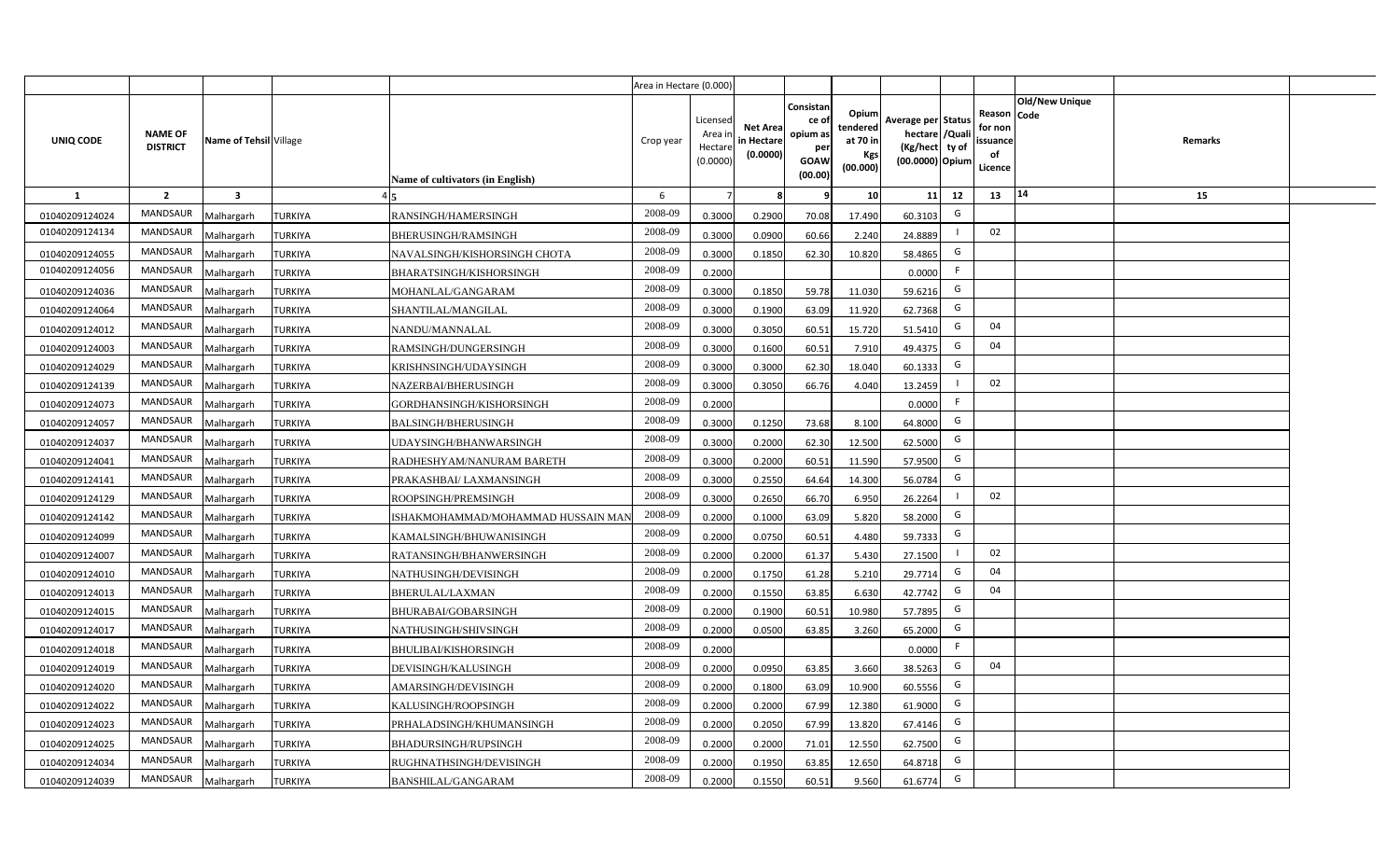|                |                                   |                         |                |                                  | Area in Hectare (0.000) |                                            |                                           |                                                                |                                                  |                                                                            |    |                                                     |                       |         |  |
|----------------|-----------------------------------|-------------------------|----------------|----------------------------------|-------------------------|--------------------------------------------|-------------------------------------------|----------------------------------------------------------------|--------------------------------------------------|----------------------------------------------------------------------------|----|-----------------------------------------------------|-----------------------|---------|--|
| UNIQ CODE      | <b>NAME OF</b><br><b>DISTRICT</b> | Name of Tehsil Village  |                | Name of cultivators (in English) | Crop year               | Licensed<br>Area in<br>Hectare<br>(0.0000) | <b>Net Area</b><br>in Hectare<br>(0.0000) | Consistan<br>ce o<br>opium as<br>per<br><b>GOAW</b><br>(00.00) | Opium<br>tendered<br>at 70 in<br>Kgs<br>(00.000) | Average per Status<br>hectare / Quali<br>(Kg/hect ty of<br>(00.0000) Opium |    | Reason Code<br>for non<br>issuance<br>of<br>Licence | <b>Old/New Unique</b> | Remarks |  |
| $\mathbf{1}$   | $\overline{2}$                    | $\overline{\mathbf{3}}$ |                |                                  | 6                       | $\overline{7}$                             | -8                                        | 9                                                              | 10                                               | 11                                                                         | 12 | 13                                                  | 14                    | 15      |  |
| 01040209124043 | MANDSAUR                          | <b>Malhargarh</b>       | <b>TURKIYA</b> | MUNNIBAI/SARDARSINGH             | 2008-09                 | 0.2000                                     | 0.1000                                    | 63.85                                                          | 6.290                                            | 62.9000                                                                    | G  |                                                     |                       |         |  |
| 01040209124045 | MANDSAUR                          | <b>Malhargarh</b>       | <b>TURKIYA</b> | GOVINDSINGH/KESHARSINGH          | 2008-09                 | 0.2000                                     | 0.2000                                    | 67.99                                                          | 12.820                                           | 64.1000                                                                    | G  |                                                     |                       |         |  |
| 01040209124059 | MANDSAUR                          | <b>Malhargarh</b>       | <b>TURKIYA</b> | KAILASHCHANDR/SHRI LAL           | 2008-09                 | 0.2000                                     | 0.2050                                    | 57.59                                                          | 4.530                                            | 22.0976                                                                    | G  | 04                                                  |                       |         |  |
| 01040209124061 | <b>MANDSAUR</b>                   | <b>Malhargarh</b>       | <b>TURKIYA</b> | <b>BABULAL/NARAYAN</b>           | 2008-09                 | 0.2000                                     | 0.1500                                    | 67.99                                                          | 9.470                                            | 63.1333                                                                    | G  |                                                     |                       |         |  |
| 01040209124067 | MANDSAUR                          | <b>Malhargarh</b>       | <b>TURKIYA</b> | RAMSINGH/NATHUSINGH BADA         | 2008-09                 | 0.2000                                     | 0.2100                                    | 67.99                                                          | 13.170                                           | 62.7143                                                                    | G  |                                                     |                       |         |  |
| 01040209124068 | <b>MANDSAUR</b>                   | <b>Malhargarh</b>       | <b>TURKIYA</b> | SITABAI/BHANWARLAL               | 2008-09                 | 0.2000                                     | 0.2050                                    | 53.16                                                          | 6.490                                            | 31.6585                                                                    | G  | 04                                                  |                       |         |  |
| 01040209124069 | <b>MANDSAUR</b>                   | <b>Malhargarh</b>       | <b>TURKIYA</b> | DEVILAL/BHERULAL                 | 2008-09                 | 0.2000                                     | 0.1750                                    | 65.86                                                          | 3.390                                            | 19.3714                                                                    | G  | 04                                                  |                       |         |  |
| 01040209124070 | <b>MANDSAUR</b>                   | <b>Malhargarh</b>       | <b>TURKIYA</b> | SHIVSINGH/KALUSINGH              | 2008-09                 | 0.2000                                     | 0.1900                                    | 64.25                                                          | 11.570                                           | 60.8947                                                                    | G  |                                                     |                       |         |  |
| 01040209124071 | MANDSAUR                          | <b>Malhargarh</b>       | <b>TURKIYA</b> | BHOPALSINGH/KISHORSINGH          | 2008-09                 | 0.2000                                     | 0.1950                                    | 71.01                                                          | 13.390                                           | 68.6667                                                                    | G  |                                                     |                       |         |  |
| 01040209124074 | <b>MANDSAUR</b>                   | <b>Malhargarh</b>       | <b>TURKIYA</b> | SULTANSINGH/KALUSINGH            | 2008-09                 | 0.2000                                     | 0.1950                                    | 60.43                                                          | 7.540                                            | 38.6667                                                                    | G  | 04                                                  |                       |         |  |
| 01040209124075 | <b>MANDSAUR</b>                   | <b>Malhargarh</b>       | TURKIYA        | KAMALSINGH/JUZHARSINGH           | 2008-09                 | 0.2000                                     | 0.1100                                    | 60.43                                                          | 6.290                                            | 57.1818                                                                    | G  |                                                     |                       |         |  |
| 01040209124076 | MANDSAUR                          | <b>Malhargarh</b>       | TURKIYA        | SURENDRASINGH/JUZHARSINGH        | 2008-09                 | 0.2000                                     |                                           |                                                                |                                                  | 0.0000                                                                     | F. |                                                     |                       |         |  |
| 01040209124084 | MANDSAUR                          | <b>Malhargarh</b>       | <b>TURKIYA</b> | JAGDISH/RAMCHANDRA               | 2008-09                 | 0.2000                                     | 0.1950                                    | 68.05                                                          | 13.420                                           | 68.8205                                                                    | G  |                                                     |                       |         |  |
| 01040209124085 | <b>MANDSAUR</b>                   | Malhargarh              | TURKIYA        | KALUSINGH/BHERUSINGH             | 2008-09                 | 0.2000                                     | 0.1950                                    | 63.76                                                          | 11.530                                           | 59.1282                                                                    | G  |                                                     |                       |         |  |
| 01040209124086 | <b>MANDSAUR</b>                   | Malhargarh              | <b>TURKIYA</b> | UDAYLAL/ROOPLAL                  | 2008-09                 | 0.2000                                     | 0.2000                                    | 63.09                                                          | 3.000                                            | 15.0000                                                                    | G  | 04                                                  |                       |         |  |
| 01040209124095 | <b>MANDSAUR</b>                   | Malhargarh              | <b>TURKIYA</b> | ARJUNSINGH/BALSINGH              | 2008-09                 | 0.2000                                     | 0.1900                                    | 57.94                                                          | 4.230                                            | 22.2632                                                                    |    | 02                                                  |                       |         |  |
| 01040209124101 | <b>MANDSAUR</b>                   | <b>Malhargarh</b>       | <b>TURKIYA</b> | BHERULAL/GANGARAM                | 2008-09                 | 0.2000                                     | 0.1550                                    | 60.43                                                          | 9.680                                            | 62.4516                                                                    | G  |                                                     |                       |         |  |
| 01040209124105 | MANDSAUR                          | <b>Malhargarh</b>       | <b>TURKIYA</b> | CHAGANLAL/GANPATLAL              | 2008-09                 | 0.2000                                     | 0.2050                                    | 63.09                                                          | 4.910                                            | 23.9512                                                                    | G  | 04                                                  |                       |         |  |
| 01040209124109 | <b>MANDSAUR</b>                   | Malhargarh              | <b>TURKIYA</b> | MADHOSINGH/BHAWERSINGH           | 2008-09                 | 0.2000                                     | 0.1950                                    | 56.56                                                          | 3.870                                            | 19.8462                                                                    | G  | 04                                                  |                       |         |  |
| 01040209124112 | <b>MANDSAUR</b>                   | Malhargarh              | TURKIYA        | RATANSINGH/JALAMSINGH            | 2008-09                 | 0.2000                                     |                                           |                                                                |                                                  | 0.0000                                                                     | F. |                                                     |                       |         |  |
| 01040209124113 | MANDSAUR                          | Malhargarh              | TURKIYA        | GOVINDSINGH/JALAMSINGH           | 2008-09                 | 0.2000                                     |                                           |                                                                |                                                  | 0.0000                                                                     | F  |                                                     |                       |         |  |
| 01040209124122 | MANDSAUR                          | <b>Malhargarh</b>       | TURKIYA        | BAPUSINGH/BHUWANISINGH           | 2008-09                 | 0.2000                                     | 0.1000                                    | 60.43                                                          | 5.530                                            | 55.3000                                                                    | G  |                                                     |                       |         |  |
| 01040209124132 | <b>MANDSAUR</b>                   | Aalhargarh              | TURKIYA        | BHERULAL/GOPILAL                 | 2008-09                 | 0.2000                                     | 0.1950                                    | 64.59                                                          | 12.250                                           | 62.8210                                                                    | G  |                                                     |                       |         |  |
| 01040209124137 | <b>MANDSAUR</b>                   | <b>Malhargarh</b>       | <b>TURKIYA</b> | <b>BHANWARBAI/KISHORSINGH</b>    | 2008-09                 | 0.2000                                     | 0.1950                                    | 66.06                                                          | 6.490                                            | 33.2821                                                                    |    | 02                                                  |                       |         |  |
| 01040209124138 | <b>MANDSAUR</b>                   | <b>Malhargarh</b>       | <b>TURKIYA</b> | UMRAOSINGH/KESHARSINGH           | 2008-09                 | 0.2000                                     | 0.1900                                    | 68.55                                                          | 11.760                                           | 61.8947                                                                    | G  |                                                     |                       |         |  |
| 01040209124127 | MANDSAUR                          | <b>Malhargarh</b>       | <b>TURKIYA</b> | KAMALGIR/SOHANGIR                | 2008-09                 | 0.2000                                     | 0.2000                                    | 67.65                                                          | 13.260                                           | 66.3000                                                                    | G  |                                                     |                       |         |  |
| 01040209124054 | <b>MANDSAUR</b>                   | <b>Malhargarh</b>       | <b>TURKIYA</b> | <b>BALURAM/KALURAM</b>           | 2008-09                 | 0.2000                                     | 0.2000                                    | 53.76                                                          | 4.660                                            | 23.3000                                                                    | G  | 04                                                  |                       |         |  |
| 01040209124116 | <b>MANDSAUR</b>                   | <b>Malhargarh</b>       | <b>TURKIYA</b> | PRABHUGIR/MOHANGIR               | 2008-09                 | 0.2000                                     | 0.2100                                    | 60.43                                                          | 12.060                                           | 57.4286                                                                    | G  |                                                     |                       |         |  |
| 01040209124083 | <b>MANDSAUR</b>                   | <b>Malhargarh</b>       | <b>TURKIYA</b> | SULTANSINGH/DEVSINGH             | 2008-09                 | 0.2000                                     | 0.1800                                    | 62.23                                                          | 10.770                                           | 59.8333                                                                    | G  |                                                     |                       |         |  |
| 01040209124050 | <b>MANDSAUR</b>                   | <b>Malhargarh</b>       | TURKIYA        | NAWALSINGH/KISHORSINGH BADA      | 2008-09                 | 0.2000                                     | 0.1800                                    | 65.19                                                          | 11.010                                           | 61.1667                                                                    | G  |                                                     |                       |         |  |
| 01040209124065 | MANDSAUR                          | Malhargarh              | <b>TURKIYA</b> | RAJENDRAKUMAR/UDAYLAL            | 2008-09                 | 0.2000                                     | 0.0950                                    | 62.45                                                          | 5.860                                            | 61.6842                                                                    | G  |                                                     |                       |         |  |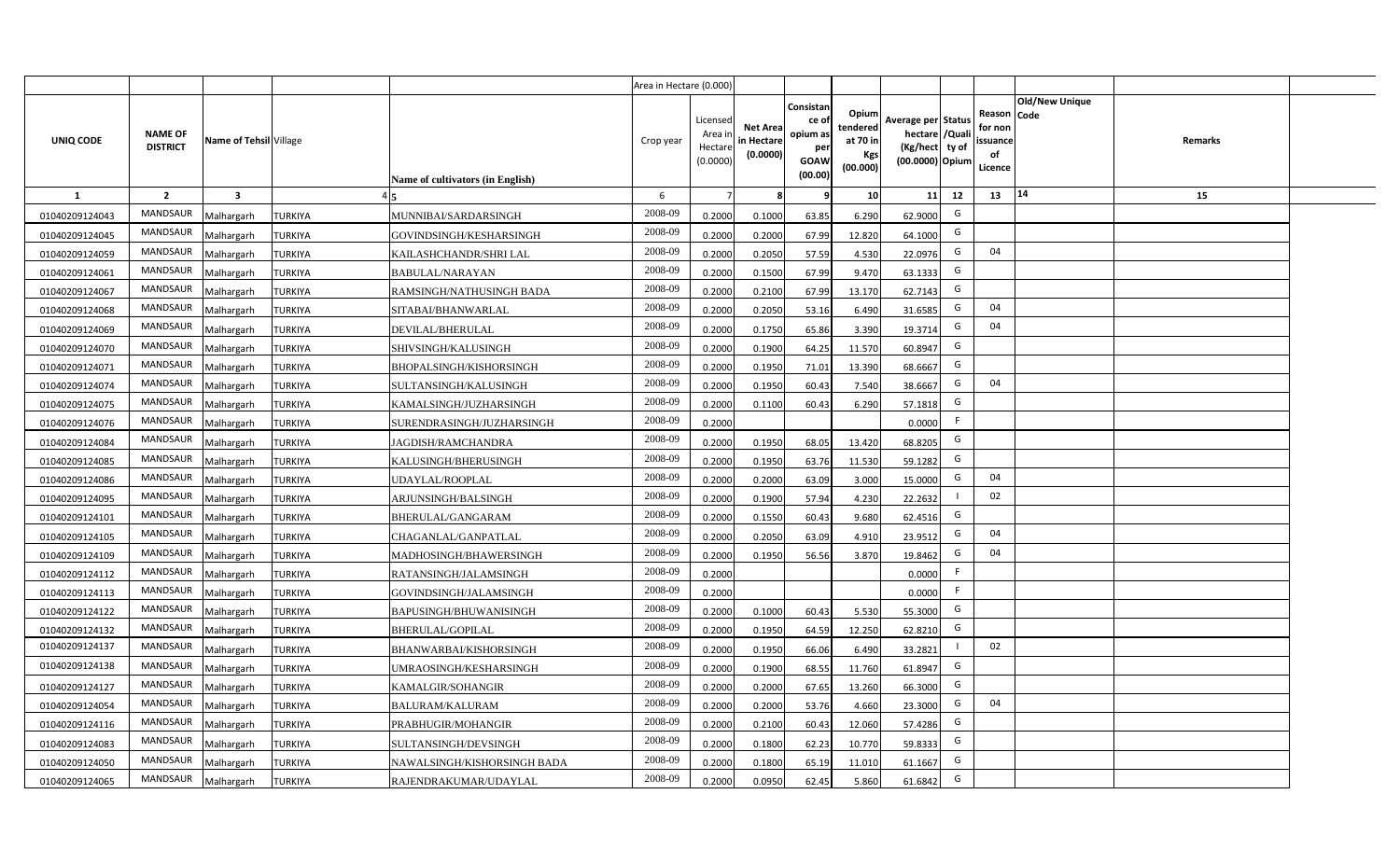|                |                                   |                         |                                                     | Area in Hectare (0.000) |                                            |                                           |                                                         |                                                  |                                                                            |    |                                                                              |         |  |
|----------------|-----------------------------------|-------------------------|-----------------------------------------------------|-------------------------|--------------------------------------------|-------------------------------------------|---------------------------------------------------------|--------------------------------------------------|----------------------------------------------------------------------------|----|------------------------------------------------------------------------------|---------|--|
| UNIQ CODE      | <b>NAME OF</b><br><b>DISTRICT</b> | Name of Tehsil Village  | Name of cultivators (in English)                    | Crop year               | Licensed<br>Area ir<br>Hectare<br>(0.0000) | <b>Net Area</b><br>in Hectare<br>(0.0000) | Consistar<br>ce o<br>opium as<br>per<br>GOAW<br>(00.00) | Opium<br>tendered<br>at 70 in<br>Kgs<br>(00.000) | Average per Status<br>hectare / Quali<br>(Kg/hect ty of<br>(00.0000) Opium |    | <b>Old/New Unique</b><br>Reason Code<br>for non<br>issuance<br>of<br>Licence | Remarks |  |
| $\mathbf{1}$   | $\overline{2}$                    | $\overline{\mathbf{3}}$ |                                                     | 6                       | 7                                          |                                           |                                                         | 10                                               | 11                                                                         | 12 | 14<br>13                                                                     | 15      |  |
| 01040209124021 | MANDSAUR                          | <b>Aalhargarh</b>       | <b>TURKIYA</b><br><b>BHANWARLAL/BAGDIRAM TAILOR</b> | 2008-09                 | 0.2000                                     |                                           |                                                         |                                                  | 0.0000                                                                     | F. |                                                                              |         |  |
| 01040209124080 | <b>MANDSAUR</b>                   | <b>Malhargarh</b>       | <b>TURKIYA</b><br>KAILASHBAI/SHIVSINGH              | 2008-09                 | 0.2000                                     | 0.2000                                    | 71.01                                                   | 11.980                                           | 59.9000                                                                    | G  |                                                                              |         |  |
| 01040209124124 | MANDSAUR                          | <b>Malhargarh</b>       | <b>TURKIYA</b><br>NATHUSINGH/JAYSINGH               | 2008-09                 | 0.2000                                     |                                           |                                                         |                                                  | 0.0000                                                                     | N  |                                                                              |         |  |
| 01040209124049 | MANDSAUR                          | <b>Malhargarh</b>       | <b>TURKIYA</b><br><b>BHAGATSINGH/BHERUSINGH</b>     | 2008-09                 | 0.2000                                     | 0.1000                                    | 66.93                                                   | 7.630                                            | 76.3000                                                                    | G  |                                                                              |         |  |
| 01040209124143 | <b>MANDSAUR</b>                   | <b>Malhargarh</b>       | TURKIYA<br>LILABAI/JALAMSINGH                       | 2008-09                 | 0.2000                                     |                                           |                                                         |                                                  | 0.0000                                                                     | F. |                                                                              |         |  |
| 01040209124144 | MANDSAUR                          | <b>Malhargarh</b>       | TURKIYA<br>MANOHARSINGH/JALAMSINGH                  | 2008-09                 | 0.2000                                     |                                           |                                                         |                                                  | 0.0000                                                                     | F  |                                                                              |         |  |
| 01040209126002 | MANDSAUR                          | <b>Malhargarh</b>       | <b>RICHA</b><br><b>HIRALAL/RATANLAL</b>             | 2008-09                 | 0.2000                                     | 0.1900                                    | 66.21                                                   | 12.150                                           | 63.9474                                                                    | G  |                                                                              |         |  |
| 01040209126003 | MANDSAUR                          | <b>Malhargarh</b>       | <b>RICHA</b><br>PYARA/ONKAR GAYRI                   | 2008-09                 | 0.2000                                     | 0.1900                                    | 67.37                                                   | 12.030                                           | 63.3158                                                                    | G  |                                                                              |         |  |
| 01040209126004 | <b>MANDSAUR</b>                   | <b>Malhargarh</b>       | <b>RICHA</b><br>GANGABAI/BHUVAN                     | 2008-09                 | 0.2000                                     | 0.1950                                    | 64.11                                                   | 12.810                                           | 65.6923                                                                    | G  |                                                                              |         |  |
| 01040209126005 | MANDSAUR                          | <b>Malhargarh</b>       | <b>RICHA</b><br>NOJIBAI/KANIRAM@KANHA               | 2008-09                 | 0.2000                                     | 0.2000                                    | 71.11                                                   | 14.420                                           | 72.1000                                                                    | G  |                                                                              |         |  |
| 01040209126006 | MANDSAUR                          | <b>Malhargarh</b>       | <b>RICHA</b><br><b>RATAN/HIRA</b>                   | 2008-09                 | 0.3000                                     | 0.2850                                    | 64.10                                                   | 17.080                                           | 59.9298                                                                    | G  |                                                                              |         |  |
| 01040209126008 | MANDSAUR                          | <b>Malhargarh</b>       | <b>RICHA</b><br>RAMSINGH/BHUWANSINGH                | 2008-09                 | 0.2000                                     | 0.1950                                    | 65.31                                                   | 12.680                                           | 65.0256                                                                    | G  |                                                                              |         |  |
| 01040209126009 | <b>MANDSAUR</b>                   | <b>Malhargarh</b>       | <b>RICHA</b><br>KESHARSINGH/KHUMANSINGH             | 2008-09                 | 0.2000                                     | 0.1950                                    | 55.16                                                   | 3.400                                            | 17.4359                                                                    | G  | 04                                                                           |         |  |
| 01040209126010 | MANDSAUR                          | Malhargarh              | <b>RICHA</b><br>BHERULAL/BHANWARLAL                 | 2008-09                 | 0.2000                                     | 0.1950                                    | 64.10                                                   | 12.560                                           | 64.4103                                                                    | G  |                                                                              |         |  |
| 01040209126014 | MANDSAUR                          | <b>Malhargarh</b>       | <b>RICHA</b><br>MOHANSINGH/GULABSINGH               | 2008-09                 | 0.2000                                     | 0.1900                                    | 59.84                                                   | 4.580                                            | 24.1053                                                                    | G  | 04                                                                           |         |  |
| 01040209126015 | <b>MANDSAUR</b>                   | Malhargarh              | <b>RICHA</b><br>ONKARSINGH/BAGDUSINGH               | 2008-09                 | 0.2000                                     | 0.1900                                    | 64.10                                                   | 10.930                                           | 57.5263                                                                    | G  |                                                                              |         |  |
| 01040209126017 | <b>MANDSAUR</b>                   | <b>Malhargarh</b>       | <b>RICHA</b><br>BAGDUSINGH/DULESINGH                | 2008-09                 | 0.2000                                     | 0.0950                                    | 64.10                                                   | 5.920                                            | 62.3158                                                                    | G  |                                                                              |         |  |
| 01040209126018 | <b>MANDSAUR</b>                   | <b>Malhargarh</b>       | <b>RICHA</b><br>RAMLAL/SHIVLAL                      | 2008-09                 | 0.2000                                     | 0.2000                                    | 67.37                                                   | 13.680                                           | 68.4000                                                                    | G  |                                                                              |         |  |
| 01040209126019 | <b>MANDSAUR</b>                   | <b>Malhargarh</b>       | <b>RICHA</b><br>MANSINGH/BHERUSINGH                 | 2008-09                 | 0.2000                                     |                                           |                                                         |                                                  | 0.0000                                                                     | F. |                                                                              |         |  |
| 01040209126022 | <b>MANDSAUR</b>                   | Malhargarh              | <b>RICHA</b><br>SATYANARAYAN/SHANKARLAL             | 2008-09                 | 0.2000                                     | 0.2000                                    | 65.45                                                   | 13.260                                           | 66.3000                                                                    | G  |                                                                              |         |  |
| 01040209126023 | MANDSAUR                          | <b>Malhargarh</b>       | <b>RICHA</b><br>LAXMINARAYAN/BASANTILAL             | 2008-09                 | 0.2000                                     | 0.0700                                    | 69.04                                                   | 4.910                                            | 70.1429                                                                    | G  |                                                                              |         |  |
| 01040209126025 | <b>MANDSAUR</b>                   | <b>Malhargarh</b>       | <b>RICHA</b><br>RAMLAL/UDA                          | 2008-09                 | 0.2000                                     | 0.1750                                    | 65.62                                                   | 11.190                                           | 63.9429                                                                    | G  |                                                                              |         |  |
| 01040209126028 | <b>MANDSAUR</b>                   | <b>Aalhargarh</b>       | <b>RICHA</b><br>MAHENDRASINGH/KESHARSINGH           | 2008-09                 | 0.2000                                     | 0.0900                                    | 74.21                                                   | 6.470                                            | 71.8889                                                                    | G  |                                                                              |         |  |
| 01040209126037 | <b>MANDSAUR</b>                   | <b>Malhargarh</b>       | <b>RICHA</b><br>GOVINDGIR/MANGUGIR                  | 2008-09                 | 0.2000                                     | 0.1950                                    | 55.01                                                   | 4.380                                            | 22.4615                                                                    |    | 02                                                                           |         |  |
| 01040209126041 | <b>MANDSAUR</b>                   | <b>Malhargarh</b>       | <b>RICHA</b><br>NARAYAN/MANGILAL                    | 2008-09                 | 0.2000                                     | 0.1950                                    | 53.61                                                   | 3.840                                            | 19.6923                                                                    | G  | 04                                                                           |         |  |
| 01040209126042 | <b>MANDSAUR</b>                   | <b>Malhargarh</b>       | <b>RICHA</b><br>RAGHUVEERSINGH/KHUSHALSINGH         | 2008-09                 | 0.3000                                     | 0.2950                                    | 69.40                                                   | 19.400                                           | 65.7627                                                                    | G  |                                                                              |         |  |
| 01040209126049 | MANDSAUR                          | <b>Malhargarh</b>       | <b>RICHA</b><br>MOHANLAL/SHANKARLAL                 | 2008-09                 | 0.2000                                     | 0.0800                                    | 67.37                                                   | 6.470                                            | 80.8750                                                                    | G  |                                                                              |         |  |
| 01040209126052 | <b>MANDSAUR</b>                   | <b>Malhargarh</b>       | <b>RICHA</b><br>DHANSINGH/ROOPSINGH                 | 2008-09                 | 0.2000                                     | 0.2000                                    | 65.97                                                   | 12.270                                           | 61.3500                                                                    | G  |                                                                              |         |  |
| 01040209126067 | MANDSAUR                          | <b>Malhargarh</b>       | <b>RICHA</b><br>RAMLAL/MODA                         | 2008-09                 | 0.2000                                     | 0.1950                                    | 50.92                                                   | 4.650                                            | 23.8462                                                                    | G  | 04                                                                           |         |  |
| 01040209126087 | <b>MANDSAUR</b>                   | <b>Malhargarh</b>       | RICHA<br>GHANSHYAMSINGH/KESHARSINGH                 | 2008-09                 | 0.3000                                     | 0.1300                                    | 65.97                                                   | 7.590                                            | 58.3846                                                                    | G  |                                                                              |         |  |
| 01040209126092 | MANDSAUR                          | Malhargarh              | <b>RICHA</b><br>AYYUBMOHAMMAD/FAKIRMOHAMMAD         | 2008-09                 | 0.2000                                     | 0.1900                                    | 64.68                                                   | 12.050                                           | 63.4211                                                                    | G  |                                                                              |         |  |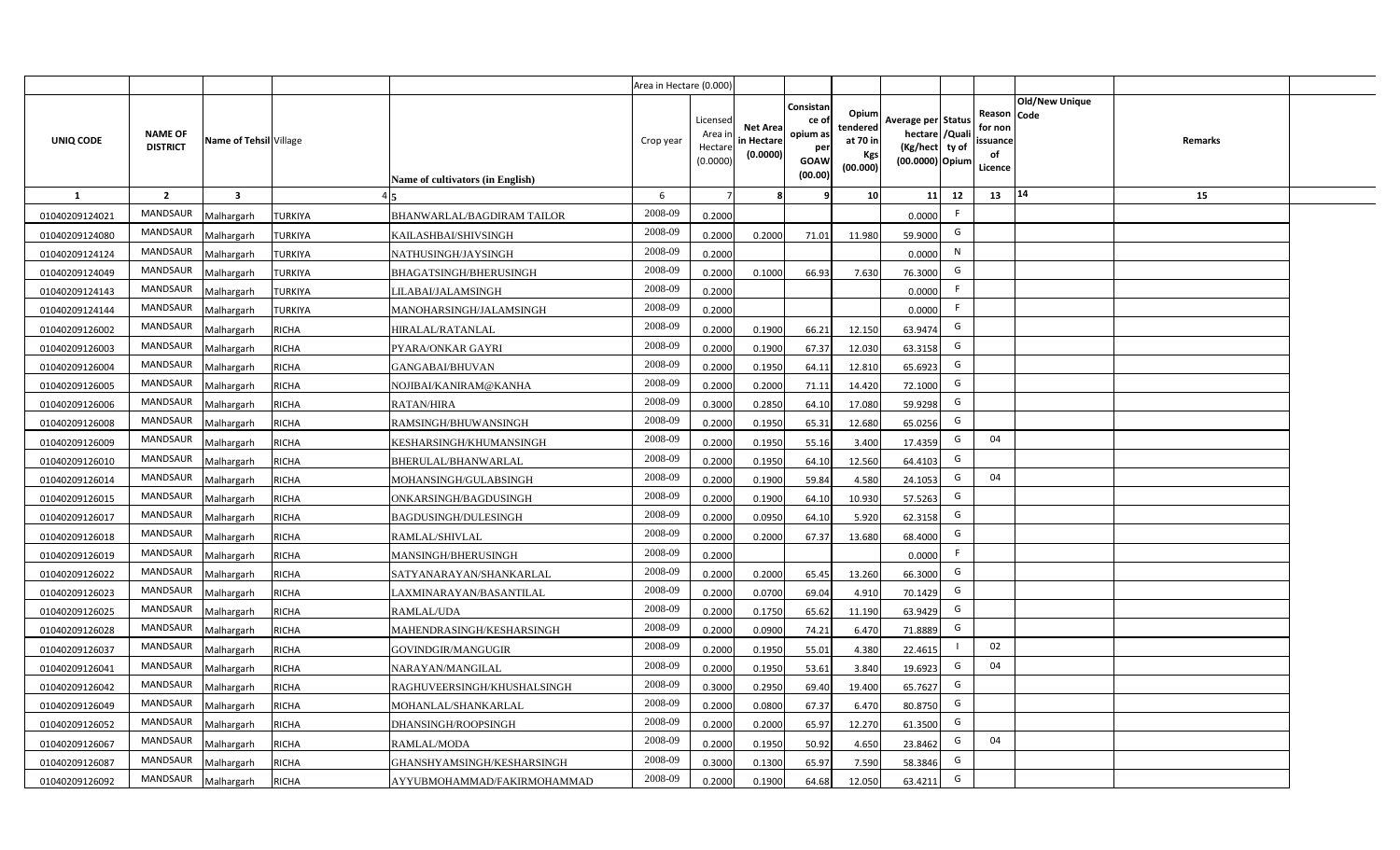|                |                                   |                         |                         |                                  | Area in Hectare (0.000) |                                          |                                           |                                                          |                                                         |                                                                           |    |                                                     |                       |         |  |
|----------------|-----------------------------------|-------------------------|-------------------------|----------------------------------|-------------------------|------------------------------------------|-------------------------------------------|----------------------------------------------------------|---------------------------------------------------------|---------------------------------------------------------------------------|----|-----------------------------------------------------|-----------------------|---------|--|
| UNIQ CODE      | <b>NAME OF</b><br><b>DISTRICT</b> | Name of Tehsil Village  |                         | Name of cultivators (in English) | Crop year               | Licensed<br>Area i<br>Hectar<br>(0.0000) | <b>Net Area</b><br>in Hectare<br>(0.0000) | Consistan<br>ce of<br>opium as<br>per<br>GOAW<br>(00.00) | Opium<br>tendered<br>at 70 in<br><b>Kgs</b><br>(00.000) | Average per Status<br>hectare / Qual<br>(Kg/hect ty of<br>(00.0000) Opium |    | Reason Code<br>for nor<br>issuance<br>of<br>Licence | <b>Old/New Unique</b> | Remarks |  |
| 1              | $\overline{2}$                    | $\overline{\mathbf{3}}$ |                         |                                  | 6                       |                                          |                                           |                                                          | 10 <sup>1</sup>                                         | 11                                                                        | 12 | 13                                                  | $ 14\rangle$          | 15      |  |
| 01040209126093 | <b>MANDSAUR</b>                   | Malhargarh              | RICHA                   | JAKIRHUSSAIN/FAKIRMOHAMMAD       | 2008-09                 | 0.2000                                   | 0.1900                                    | 64.68                                                    | 11.850                                                  | 62.3684                                                                   | G  |                                                     |                       |         |  |
| 01040209126097 | <b>MANDSAUR</b>                   | Malhargarh              | RICHA                   | KRIPALSINGH/BHAGWAN              | 2008-09                 | 0.3000                                   | 0.2850                                    | 67.37                                                    | 18.750                                                  | 65.7895                                                                   | G  |                                                     |                       |         |  |
| 01040209126100 | <b>MANDSAUR</b>                   | Malhargarh              | RICHA                   | JHMAKLAL/MANGILAL                | 2008-09                 | 0.2000                                   | 0.1800                                    | 67.37                                                    | 12.210                                                  | 67.8333                                                                   | G  |                                                     |                       |         |  |
| 01040209126101 | <b>MANDSAUR</b>                   | Malhargarh              | <b>RICHA</b>            | BHERULAL/VISHRAM                 | 2008-09                 | 0.2000                                   | 0.2000                                    | 65.95                                                    | 12.300                                                  | 61.5000                                                                   | G  |                                                     |                       |         |  |
| 01040209126104 | <b>MANDSAUR</b>                   | Malhargarh              | RICHA                   | KACHRULAL/CHOUTHMAL              | 2008-09                 | 0.2000                                   | 0.1900                                    | 65.95                                                    | 11.390                                                  | 59.9474                                                                   | G  |                                                     |                       |         |  |
| 01040209126105 | <b>MANDSAUR</b>                   | Malhargarh              | RICHA                   | SAMANDIBAI/NATHULAL              | 2008-09                 | 0.200                                    | 0.1900                                    | 48.65                                                    | 5.910                                                   | 31.1053                                                                   |    | 02                                                  |                       |         |  |
| 01040209126109 | <b>MANDSAUR</b>                   | Malhargarh              | RICHA                   | KESHURAM/CHUNNILAL               | 2008-09                 | 0.200                                    | 0.1850                                    | 65.97                                                    | 12.440                                                  | 67.2432                                                                   | G  |                                                     |                       |         |  |
| 01040209126115 | <b>MANDSAUR</b>                   | Malhargarh              | <b>RICHA</b>            | KACHRULAL/NARAYAN                | 2008-09                 | 0.300                                    | 0.1800                                    | 61.95                                                    | 11.290                                                  | 62.7222                                                                   | G  |                                                     |                       |         |  |
| 01040209126116 | MANDSAUR                          | Malhargarh              | <b>RICHA</b>            | MOHANLAL/KARULAL                 | 2008-09                 | 0.2000                                   | 0.0200                                    | 65.79                                                    | 1.440                                                   | 72.0000                                                                   | G  |                                                     |                       |         |  |
| 01040209126118 | <b>MANDSAUR</b>                   | Malhargarh              | <b>RICHA</b>            | SITARAM/VISHRAM                  | 2008-09                 | 0.2000                                   | 0.1650                                    | 65.95                                                    | 10.100                                                  | 61.2121                                                                   | G  |                                                     |                       |         |  |
| 01040209126129 | MANDSAUR                          | Malhargarh              | <b>RICHA</b>            | CHAINSINGH/BHANWERSINGH          | 2008-09                 | 0.2000                                   | 0.2050                                    | 50.35                                                    | 5.470                                                   | 26.6829                                                                   |    | 02                                                  |                       |         |  |
| 01040209126131 | <b>MANDSAUR</b>                   | Malhargarh              | RICHA                   | BHAGWANLAL/CHUNNILAL             | 2008-09                 | 0.2000                                   | 0.1950                                    | 65.16                                                    | 12.610                                                  | 64.6667                                                                   | G  |                                                     |                       |         |  |
| 01040209126134 | MANDSAUR                          | Malhargarh              | <b>RICHA</b>            | PRAKASHCHAND/SHANKARLAL MAHAJAN  | 2008-09                 | 0.2000                                   | 0.2000                                    | 68.93                                                    | 13.870                                                  | 69.3500                                                                   | G  |                                                     |                       |         |  |
| 01040209126135 | MANDSAUR                          | Malhargarh              | <b>RICHA</b>            | BHERULAL/KISHANLAL               | 2008-09                 | 0.3000                                   | 0.3000                                    | 45.92                                                    | 4.990                                                   | 16.6333                                                                   | G  | 04                                                  |                       |         |  |
| 01040209126139 | <b>MANDSAUR</b>                   | Malhargarh              | RICHA                   | KACHRULAL/VISHRAM                | 2008-09                 | 0.2000                                   | 0.1900                                    | 68.97                                                    | 13.150                                                  | 69.2105                                                                   | G  |                                                     |                       |         |  |
| 01040209126142 | MANDSAUR                          | Malhargarh              | RICHA                   | SAMANDKUNWAR/UMRAOSINGH          | 2008-09                 | 0.2000                                   | 0.0200                                    | 68.93                                                    | 1.550                                                   | 77.5000                                                                   | G  |                                                     |                       |         |  |
| 01040209126143 | <b>MANDSAUR</b>                   | Malhargarh              | RICHA                   | JASKUNWAR/BASANTILAL             | 2008-09                 | 0.2000                                   | 0.1000                                    | 68.97                                                    | 6.760                                                   | 67.6000                                                                   | G  |                                                     |                       |         |  |
| 01040209126161 | <b>MANDSAUR</b>                   | Malhargarh              | RICHA                   | NANDKISHOR/AMBALAL               | 2008-09                 | 0.2000                                   | 0.2000                                    | 68.93                                                    | 13.810                                                  | 69.0500                                                                   | G  |                                                     |                       |         |  |
| 01040209126163 | MANDSAUR                          | Malhargarh              | RICHA                   | NANDUBAI/CHAMPALAL               | 2008-09                 | 0.2000                                   | 0.1800                                    | 68.97                                                    | 11.930                                                  | 66.2778                                                                   | G  |                                                     |                       |         |  |
| 01040209126095 | <b>MANDSAUR</b>                   | Malhargarh              | RICHA                   | KALUKHAN/MOHAMMAD HUSSAIN        | 2008-09                 | 0.2000                                   | 0.2100                                    | 64.68                                                    | 13.010                                                  | 61.9524                                                                   | G  |                                                     |                       |         |  |
| 01040209126113 | <b>MANDSAUR</b>                   | Malhargarh              | RICHA                   | AMARSINGH/TEJSINGH               | 2008-09                 | 0.2000                                   | 0.1850                                    | 65.00                                                    | 11.540                                                  | 62.3784                                                                   | G  |                                                     |                       |         |  |
| 01040209126165 | <b>MANDSAUR</b>                   | Malhargarh              | RICHA                   | SUBHASHCHANDRA/BHANWARLAL        | 2008-09                 | 0.2000                                   | 0.2000                                    | 64.68                                                    | 12.590                                                  | 62.9500                                                                   | G  |                                                     | 01040209127036        |         |  |
| 01040209126031 | <b>MANDSAUR</b>                   | Malhargarh              | <b>RICHA</b>            | KHUSHALSINGH/RAMSINGH            | 2008-09                 | 0.2000                                   | 0.1950                                    | 68.47                                                    | 13.420                                                  | 68.8205                                                                   | G  |                                                     |                       |         |  |
| 01040209126148 | <b>MANDSAUR</b>                   | Malhargarh              | RICHA                   | PRABHULAL/NARAYAN                | 2008-09                 | 0.2000                                   | 0.1000                                    | 64.39                                                    | 7.110                                                   | 71.1000                                                                   | G  |                                                     |                       |         |  |
| 01040209126027 | <b>MANDSAUR</b>                   | Malhargarh              | RICHA                   | YASHVANTSINGH/KESHARSINGH        | 2008-09                 | 0.2000                                   |                                           |                                                          |                                                         | 0.0000                                                                    |    |                                                     |                       |         |  |
| 01040209104003 | <b>MANDSAUR</b>                   | Malhargarh              | <b>BARKHEDA VIRPURA</b> | VIRAMKUNWAR/AMARSINGH            | 2008-09                 | 0.200                                    | 0.2050                                    | 63.05                                                    | 12.680                                                  | 61.8537                                                                   | G  |                                                     |                       |         |  |
| 01040209104007 | <b>MANDSAUR</b>                   | Malhargarh              | <b>BARKHEDA VIRPURA</b> | BHANWARSINGH/BHERUSINGH          | 2008-09                 | 0.200                                    | 0.2000                                    | 63.05                                                    | 12.570                                                  | 62.8500                                                                   | G  |                                                     |                       |         |  |
| 01040209104012 | <b>MANDSAUR</b>                   | Malhargarh              | <b>BARKHEDA VIRPURA</b> | GHISIBAI/CHAGANLAL               | 2008-09                 | 0.2000                                   | 0.1850                                    | 63.05                                                    | 7.510                                                   | 40.5946                                                                   | G  | 04                                                  |                       |         |  |
| 01040209104018 | <b>MANDSAUR</b>                   | Malhargarh              | <b>BARKHEDA VIRPURA</b> | MANGIBAI/RAMLAL                  | 2008-09                 | 0.2000                                   | 0.1400                                    | 65.75                                                    | 8.610                                                   | 61.5000                                                                   | G  |                                                     |                       |         |  |
| 01040209104025 | <b>MANDSAUR</b>                   | Malhargarh              | <b>BARKHEDA VIRPURA</b> | RAMLAL/BHERA                     | 2008-09                 | 0.2000                                   | 0.1850                                    | 63.05                                                    | 11.770                                                  | 63.6216                                                                   | G  |                                                     |                       |         |  |
| 01040209104020 | <b>MANDSAUR</b>                   | Malhargarh              | <b>BARKHEDA VIRPURA</b> | BHERULAL/BHAGIRATH               | 2008-09                 | 0.2000                                   | 0.2000                                    | 58.11                                                    | 11.330                                                  | 56.6500                                                                   | G  |                                                     |                       |         |  |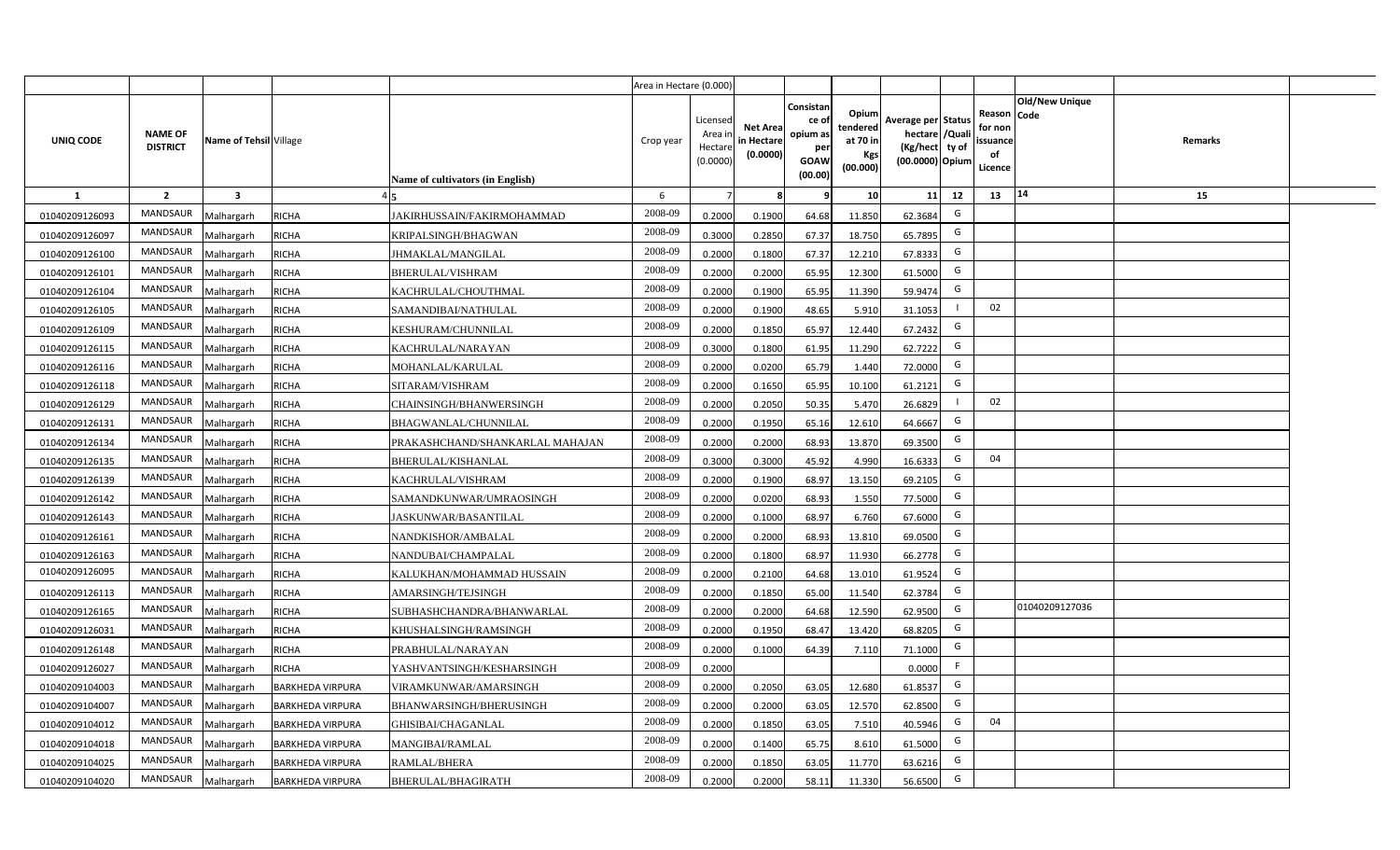|                |                                   |                         |                         |                                  | Area in Hectare (0.000) |                                           |                                           |                                                         |                                                         |                                                                            |                                                     |                       |         |  |
|----------------|-----------------------------------|-------------------------|-------------------------|----------------------------------|-------------------------|-------------------------------------------|-------------------------------------------|---------------------------------------------------------|---------------------------------------------------------|----------------------------------------------------------------------------|-----------------------------------------------------|-----------------------|---------|--|
| UNIQ CODE      | <b>NAME OF</b><br><b>DISTRICT</b> | Name of Tehsil Village  |                         | Name of cultivators (in English) | Crop year               | Licensed<br>Area i<br>Hectare<br>(0.0000) | <b>Net Area</b><br>in Hectare<br>(0.0000) | Consistan<br>ce o<br>opium as<br>per<br>GOAW<br>(00.00) | Opium<br>tendered<br>at 70 in<br><b>Kgs</b><br>(00.000) | Average per Status<br>hectare / Quali<br>(Kg/hect ty of<br>(00.0000) Opium | Reason Code<br>for non<br>issuance<br>of<br>Licence | <b>Old/New Unique</b> | Remarks |  |
| $\mathbf{1}$   | $\overline{2}$                    | $\overline{\mathbf{3}}$ |                         |                                  | 6                       | $\overline{7}$                            |                                           | 9                                                       | 10 <sup>1</sup>                                         | 12<br>11                                                                   | 13                                                  | 14                    | 15      |  |
| 01040209104030 | MANDSAUR                          | <b>Aalhargarh</b>       | <b>BARKHEDA VIRPURA</b> | BHAGIRATH/MATHURALAL             | 2008-09                 | 0.2000                                    | 0.1500                                    | 58.11                                                   | 8.730                                                   | G<br>58,2000                                                               |                                                     |                       |         |  |
| 01040209104014 | MANDSAUR                          | Malhargarh              | <b>BARKHEDA VIRPURA</b> | PRAKASHCHANDRA/SHANKARLAL AHIR   | 2008-09                 | 0.2000                                    | 0.1950                                    | 58.11                                                   | 11.570                                                  | G<br>59.3333                                                               |                                                     |                       |         |  |
| 01040209104032 | MANDSAUR                          | Malhargarh              | <b>BARKHEDA VIRPURA</b> | NARENDRA/KANHAIYALAL             | 2008-09                 | 0.2000                                    | 0.2000                                    | 58.11                                                   | 11.500                                                  | G<br>57.5000                                                               |                                                     |                       |         |  |
| 01040209104034 | MANDSAUR                          | Malhargarh              | <b>BARKHEDA VIRPURA</b> | MOHANLAL/SHANKARLAL              | 2008-09                 | 0.2000                                    | 0.2000                                    | 58.11                                                   | 11.670                                                  | G<br>58.3500                                                               |                                                     |                       |         |  |
| 01040209104022 | <b>MANDSAUR</b>                   | Malhargarh              | <b>BARKHEDA VIRPURA</b> | UDAYRAM/RATANLAL                 | 2008-09                 | 0.2000                                    | 0.1850                                    | 62.75                                                   | 11.590                                                  | G<br>62.6486                                                               |                                                     |                       |         |  |
| 01040209110002 | MANDSAUR                          | Malhargarh              | <b>BORKHEDI</b>         | CHENSINGH/MANSINGH               | 2008-09                 | 0.2000                                    | 0.2000                                    | 65.46                                                   | 13.410                                                  | G<br>67.0500                                                               |                                                     |                       |         |  |
| 01040209110003 | MANDSAUR                          | Malhargarh              | <b>BORKHEDI</b>         | BHANWARKUNWAR/BHANWARSINGH       | 2008-09                 | 0.2000                                    | 0.1500                                    | 59.53                                                   | 11.170                                                  | G<br>74.4667                                                               |                                                     |                       |         |  |
| 01040209110005 | MANDSAUR                          | Malhargarh              | <b>BORKHEDI</b>         | <b>MANGILAL/ONKAR</b>            | 2008-09                 | 0.3000                                    | 0.2950                                    | 60.40                                                   | 18.090                                                  | G<br>61.3220                                                               |                                                     |                       |         |  |
| 01040209110007 | <b>MANDSAUR</b>                   | Malhargarh              | <b>BORKHEDI</b>         | BHANWERMANGU/BHARTI              | 2008-09                 | 0.3000                                    | 0.2350                                    | 60.40                                                   | 12.330                                                  | G<br>52.4681                                                               | 04                                                  |                       |         |  |
| 01040209110008 | <b>MANDSAUR</b>                   | Malhargarh              | <b>BORKHEDI</b>         | SHAMBHU/KASHIRAM                 | 2008-09                 | 0.3000                                    | 0.3000                                    | 63.61                                                   | 20.270                                                  | G<br>67.5667                                                               |                                                     |                       |         |  |
| 01040209110009 | <b>MANDSAUR</b>                   | Malhargarh              | <b>BORKHEDI</b>         | CHATARBHUJ/KASHIRAM              | 2008-09                 | 0.3000                                    | 0.2800                                    | 58.14                                                   | 16.950                                                  | G<br>60.5357                                                               |                                                     |                       |         |  |
| 01040209110011 | MANDSAUR                          | Malhargarh              | <b>BORKHEDI</b>         | MOHANSINGH/BHANWARSINGH          | 2008-09                 | 0.2000                                    | 0.1950                                    | 65.02                                                   | 12.990                                                  | G<br>66.6154                                                               |                                                     |                       |         |  |
| 01040209110024 | <b>MANDSAUR</b>                   | Malhargarh              | <b>BORKHEDI</b>         | BHANWARLAL/MANGILAL              | 2008-09                 | 0.3000                                    | 0.2850                                    | 63.93                                                   | 17.450                                                  | G<br>61.2281                                                               |                                                     |                       |         |  |
| 01040209110031 | MANDSAUR                          | Malhargarh              | <b>BORKHEDI</b>         | BALWANTSINGH/MOHANSINGH          | 2008-09                 | 0.2000                                    | 0.2000                                    | 63.61                                                   | 13.770                                                  | G<br>68.8500                                                               |                                                     |                       |         |  |
| 01040209110037 | <b>MANDSAUR</b>                   | Malhargarh              | <b>BORKHEDI</b>         | PRAHLAD/KARULAL                  | 2008-09                 | 0.2000                                    | 0.0250                                    | 70.36                                                   | 1.840                                                   | G<br>73.6000                                                               |                                                     |                       |         |  |
| 01040209110043 | <b>MANDSAUR</b>                   | Malhargarh              | <b>BORKHEDI</b>         | OMPRAKASH/CHATARBHUJ             | 2008-09                 | 0.3000                                    | 0.0850                                    | 63.61                                                   | 5.680                                                   | G<br>66.8235                                                               |                                                     |                       |         |  |
| 01040209110042 | <b>MANDSAUR</b>                   | Malhargarh              | <b>BORKHEDI</b>         | BHONIBAI/BHERULAL                | 2008-09                 | 0.2000                                    | 0.1950                                    | 63.76                                                   | 11.510                                                  | G<br>59.0256                                                               |                                                     |                       |         |  |
| 01040209110035 | <b>MANDSAUR</b>                   | Malhargarh              | <b>BORKHEDI</b>         | SHAYAMKUNWAR/SARDARSINGH         | 2008-09                 | 0.3000                                    | 0.3000                                    | 63.76                                                   | 17.330                                                  | G<br>57.7667                                                               |                                                     |                       |         |  |
| 01040209110029 | <b>MANDSAUR</b>                   | Malhargarh              | <b>BORKHEDI</b>         | NARAYANSINGH/PYARSINGH           | 2008-09                 | 0.3000                                    | 0.3000                                    | 63.76                                                   | 19.420                                                  | G<br>64.7333                                                               |                                                     |                       |         |  |
| 01040209110013 | MANDSAUR                          | Malhargarh              | <b>BORKHEDI</b>         | PARWATSINGH/BHANWARSINGH         | 2008-09                 | 0.2000                                    | 0.2000                                    | 59.71                                                   | 5.090                                                   | G<br>25.4500                                                               | 04                                                  |                       |         |  |
| 01040209110019 | MANDSAUR                          | Malhargarh              | <b>BORKHEDI</b>         | KANWARLAL/RAMPRATAP              | 2008-09                 | 0.2000                                    | 0.1450                                    | 63.12                                                   | 9.220                                                   | G<br>63.5862                                                               |                                                     |                       |         |  |
| 01040209110023 | MANDSAUR                          | Malhargarh              | <b>BORKHEDI</b>         | LAXMAN/CHATARBHUJ                | 2008-09                 | 0.2000                                    | 0.1850                                    | 63.12                                                   | 12.940                                                  | G<br>69.9459                                                               |                                                     |                       |         |  |
| 01040209110028 | <b>MANDSAUR</b>                   | Malhargarh              | <b>BORKHEDI</b>         | LAXMAN/BHANWAR BHARTI            | 2008-09                 | 0.2000                                    | 0.1100                                    | 64.60                                                   | 7.270                                                   | G<br>66.0909                                                               |                                                     |                       |         |  |
| 01040209110039 | <b>MANDSAUR</b>                   | Malhargarh              | <b>BORKHEDI</b>         | JAGDISH/KARU BHARTI              | 2008-09                 | 0.2000                                    | 0.2050                                    | 63.76                                                   | 13.830                                                  | G<br>67.4634                                                               |                                                     |                       |         |  |
| 01040209110032 | <b>MANDSAUR</b>                   | Malhargarh              | <b>BORKHEDI</b>         | BADAMIBAI/KHYALIRAM              | 2008-09                 | 0.2000                                    | 0.2000                                    | 60.40                                                   | 10.990                                                  | G<br>54.9500                                                               |                                                     |                       |         |  |
| 01040209110049 | MANDSAUR                          | Malhargarh              | <b>BORKHEDI</b>         | KAMALSINGH/PYARSINGH             | 2008-09                 | 0.2000                                    | 0.1050                                    | 65.79                                                   | 7.220                                                   | G<br>68.7619                                                               |                                                     |                       |         |  |
| 01040209110026 | MANDSAUR                          | Malhargarh              | <b>BORKHEDI</b>         | <b>BALMUKAND/NANDRAM</b>         | 2008-09                 | 0.2000                                    |                                           |                                                         |                                                         | -F<br>0.0000                                                               |                                                     |                       |         |  |
| 01040209110004 | MANDSAUR                          | Malhargarh              | <b>BORKHEDI</b>         | PYARSINGH/BHUVANISINGH           | 2008-09                 | 0.2000                                    | 0.1500                                    | 65.02                                                   | 9.590                                                   | G<br>63.9333                                                               |                                                     |                       |         |  |
| 01040209110054 | MANDSAUR                          | Malhargarh              | <b>BORKHEDI</b>         | PURANGIR/RAMGIR                  | 2008-09                 | 0.2000                                    |                                           |                                                         |                                                         | F<br>0.0000                                                                |                                                     | 01040209124009        |         |  |
| 01040209116001 | MANDSAUR                          | Malhargarh              | <b>UJAGRIYA</b>         | KALU/FAKIR MOHMMAD               | 2008-09                 | 0.2000                                    | 0.1900                                    | 57.38                                                   | 10.990                                                  | G<br>57.8421                                                               |                                                     |                       |         |  |
| 01040209116007 | MANDSAUR                          | Malhargarh              | <b>UJAGRIYA</b>         | MOHAMMADHUSSAIN/KALU             | 2008-09                 | 0.2000                                    | 0.1950                                    | 63.86                                                   | 12.750                                                  | G<br>65.3846                                                               |                                                     |                       |         |  |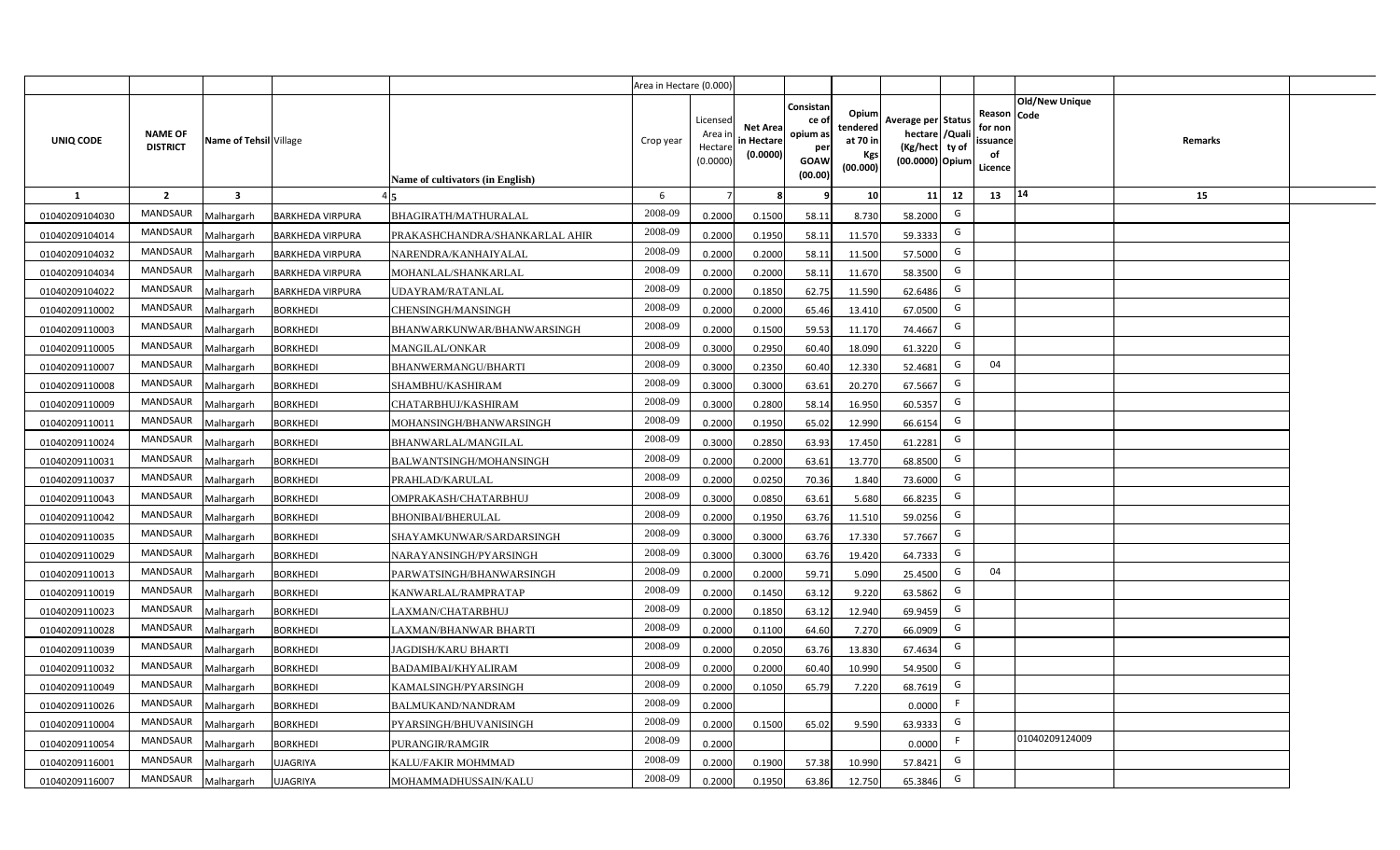|                |                                   |                         |                         |                                  | Area in Hectare (0.000) |                                           |                                           |                                                                 |                                                  |                                                                            |                                                    |                |         |  |
|----------------|-----------------------------------|-------------------------|-------------------------|----------------------------------|-------------------------|-------------------------------------------|-------------------------------------------|-----------------------------------------------------------------|--------------------------------------------------|----------------------------------------------------------------------------|----------------------------------------------------|----------------|---------|--|
| UNIQ CODE      | <b>NAME OF</b><br><b>DISTRICT</b> | Name of Tehsil Village  |                         | Name of cultivators (in English) | Crop year               | Licensed<br>Area i<br>Hectare<br>(0.0000) | <b>Net Area</b><br>in Hectare<br>(0.0000) | Consistan<br>ce of<br>opium as<br>per<br><b>GOAW</b><br>(00.00) | Opium<br>tendered<br>at 70 in<br>Kgs<br>(00.000) | Average per Status<br>hectare / Quali<br>(Kg/hect ty of<br>(00.0000) Opium | Reason Code<br>for non<br>ssuance<br>of<br>Licence | Old/New Unique | Remarks |  |
| $\mathbf{1}$   | $\overline{2}$                    | $\overline{\mathbf{3}}$ |                         |                                  | 6                       | $\overline{7}$                            | 8                                         | 9                                                               | 10 <sup>1</sup>                                  | 11<br>12                                                                   | 13                                                 | 14             | 15      |  |
| 01040209116014 | MANDSAUR                          | Malhargarh              | <b>UJAGRIYA</b>         | INDARKUNWAR/CHOGALAL             | 2008-09                 | 0.2000                                    | 0.1800                                    | 63.86                                                           | 11.120                                           | G<br>61.7778                                                               |                                                    |                |         |  |
| 01040209116018 | MANDSAUR                          | <b>Aalhargarh</b>       | <b>UJAGRIYA</b>         | ARJUNSINGH/MADHOSINGH            | 2008-09                 | 0.2000                                    | 0.1850                                    | 62.11                                                           | 7.230                                            | G<br>39.0811                                                               | 04                                                 |                |         |  |
| 01040209116021 | MANDSAUR                          | Malhargarh              | <b>UJAGRIYA</b>         | BHARATSINGH/MADHOSINGH           | 2008-09                 | 0.2000                                    | 0.1800                                    | 69.59                                                           | 7.440                                            | G<br>41.3333                                                               | 04                                                 |                |         |  |
| 01040209116022 | <b>MANDSAUR</b>                   | Malhargarh              | <b>UJAGRIYA</b>         | JAYSINGH/KISHANSINGH             | 2008-09                 | 0.2000                                    | 0.2000                                    | 63.86                                                           | 12.800                                           | G<br>64.0000                                                               |                                                    |                |         |  |
| 01040209116023 | MANDSAUR                          | Malhargarh              | <b>UJAGRIYA</b>         | JAKIR HUSSAIN/FAKIRMOHD.         | 2008-09                 | 0.2000                                    | 0.0850                                    | 60.52                                                           | 5.390                                            | G<br>63.4118                                                               |                                                    |                |         |  |
| 01040209116016 | MANDSAUR                          | Malhargarh              | <b>UJAGRIYA</b>         | SHAFIMOHAMMAD/FAKIRMOHAMMAD      | 2008-09                 | 0.2000                                    | 0.2050                                    | 67.92                                                           | 13.560                                           | G<br>66.1463                                                               |                                                    |                |         |  |
| 01040209116006 | MANDSAUR                          | Malhargarh              | <b>UJAGRIYA</b>         | SHABBIR MOHAMMAD/FAKIR MOHAMMAD  | 2008-09                 | 0.2000                                    | 0.1000                                    | 68.32                                                           | 6.940                                            | G<br>69.4000                                                               |                                                    |                |         |  |
| 01040209116019 | MANDSAUR                          | Malhargarh              | <b>UJAGRIYA</b>         | VIKRAMSINGH/PRATAPSINGH          | 2008-09                 | 0.2000                                    | 0.1650                                    | 57.38                                                           | 7.520                                            | G<br>45.5758                                                               | 04                                                 |                |         |  |
| 01040209116020 | MANDSAUR                          | Malhargarh              | <b>UJAGRIYA</b>         | BHERULAL/POKHARLAL               | 2008-09                 | 0.2000                                    | 0.1950                                    | 60.52                                                           | 11.840                                           | G<br>60.7179                                                               |                                                    |                |         |  |
| 01040209116011 | MANDSAUR                          | Malhargarh              | <b>UJAGRIYA</b>         | MANSINGH/PRABHUSINGH             | 2008-09                 | 0.2000                                    | 0.1450                                    | 63.86                                                           | 9.210                                            | G<br>63.5172                                                               |                                                    |                |         |  |
| 01040209120005 | MANDSAUR                          | Malhargarh              | <b>LASUDIYA RATHORE</b> | RATANKUNWAR/PADAMSINGH           | 2008-09                 | 0.3000                                    | 0.2250                                    | 68.55                                                           | 15.730                                           | G<br>69.9111                                                               |                                                    |                |         |  |
| 01040209120007 | MANDSAUR                          | Malhargarh              | <b>LASUDIYA RATHORE</b> | KISHANSINGH/KALUSINGH            | 2008-09                 | 0.3000                                    | 0.2850                                    | 66.98                                                           | 19.140                                           | G<br>67.1579                                                               |                                                    |                |         |  |
| 01040209120009 | MANDSAUR                          | Malhargarh              | LASUDIYA RATHORE        | <b>BHOMSINGH/KALUSINGH</b>       | 2008-09                 | 0.3000                                    | 0.2450                                    | 66.98                                                           | 17.080                                           | G<br>69.7143                                                               |                                                    |                |         |  |
| 01040209120010 | MANDSAUR                          | Malhargarh              | <b>LASUDIYA RATHORE</b> | PARTHESINGH/BHERUSINGH           | 2008-09                 | 0.2000                                    | 0.2000                                    | 64.45                                                           | 5.320                                            | G<br>26.6000                                                               | 04                                                 |                |         |  |
| 01040209120011 | <b>MANDSAUR</b>                   | Malhargarh              | <b>LASUDIYA RATHORE</b> | SUHAGBAI/KACHRU                  | 2008-09                 | 0.2000                                    | 0.1550                                    | 64.45                                                           | 9.550                                            | G<br>61.6129                                                               |                                                    |                |         |  |
| 01040209120012 | <b>MANDSAUR</b>                   | Malhargarh              | <b>LASUDIYA RATHORE</b> | NARAYAN/NANURAM                  | 2008-09                 | 0.3000                                    | 0.2350                                    | 66.98                                                           | 15.490                                           | G<br>65.9149                                                               |                                                    |                |         |  |
| 01040209120014 | <b>MANDSAUR</b>                   | Malhargarh              | <b>LASUDIYA RATHORE</b> | SOHANSINGH/RAMSINGH              | 2008-09                 | 0.2000                                    | 0.1950                                    | 65.68                                                           | 12.680                                           | G<br>65.0256                                                               |                                                    |                |         |  |
| 01040209120017 | <b>MANDSAUR</b>                   | Malhargarh              | LASUDIYA RATHORE        | SAMANDIBAI/BHERULAL              | 2008-09                 | 0.3000                                    | 0.0700                                    | 65.68                                                           | 4.160                                            | G<br>59.4286                                                               |                                                    |                |         |  |
| 01040209120020 | <b>MANDSAUR</b>                   | Malhargarh              | <b>LASUDIYA RATHORE</b> | BALUSINGH/CHATARSINGH            | 2008-09                 | 0.2000                                    | 0.1700                                    | 60.86                                                           | 10.020                                           | G<br>58.9412                                                               |                                                    |                |         |  |
| 01040209120021 | MANDSAUR                          | Malhargarh              | LASUDIYA RATHORE        | KAMALSINGH/SAJJANSINGH           | 2008-09                 | 0.2000                                    | 0.1650                                    | 61.59                                                           | 3.760                                            | G<br>22.7879                                                               | 04                                                 |                |         |  |
| 01040209120023 | MANDSAUR                          | Malhargarh              | <b>LASUDIYA RATHORE</b> | KASTURCHAND/SITARAM              | 2008-09                 | 0.3000                                    | 0.1300                                    | 64.59                                                           | 8.990                                            | G<br>69.1538                                                               |                                                    |                |         |  |
| 01040209120028 | MANDSAUR                          | Malhargarh              | LASUDIYA RATHORE        | FUNDASINGH/BHOMSINGH             | 2008-09                 | 0.3000                                    | 0.2850                                    | 61.59                                                           | 16.520                                           | G<br>57.9649                                                               |                                                    |                |         |  |
| 01040209120029 | <b>MANDSAUR</b>                   | Malhargarh              | LASUDIYA RATHORE        | KAILASHCHANDRA/RATANLAL          | 2008-09                 | 0.3000                                    | 0.2950                                    | 65.68                                                           | 20.110                                           | G<br>68.1695                                                               |                                                    |                |         |  |
| 01040209120037 | MANDSAUR                          | Malhargarh              | <b>LASUDIYA RATHORE</b> | KAMLABAI/BHUWANISHANKER          | 2008-09                 | 0.3000                                    | 0.1050                                    | 65.68                                                           | 7.190                                            | G<br>68.4760                                                               |                                                    |                |         |  |
| 01040209120040 | MANDSAUR                          | Malhargarh              | LASUDIYA RATHORE        | BAGDIBAI/GANGARAM                | 2008-09                 | 0.2000                                    | 0.1950                                    | 64.59                                                           | 12.130                                           | G<br>62.2051                                                               |                                                    |                |         |  |
| 01040209120042 | MANDSAUR                          | Malhargarh              | <b>LASUDIYA RATHORE</b> | RAJENDRA/RAMESHCHANDRA           | 2008-09                 | 0.2000                                    | 0.1850                                    | 65.68                                                           | 12.200                                           | G<br>65.9459                                                               |                                                    |                |         |  |
| 01040209120045 | MANDSAUR                          | Malhargarh              | <b>LASUDIYA RATHORE</b> | SHRWANSINGH/RAMSINGH             | 2008-09                 | 0.2000                                    | 0.1900                                    | 66.30                                                           | 12.340                                           | G<br>64.9474                                                               |                                                    |                |         |  |
| 01040209120046 | MANDSAUR                          | Malhargarh              | LASUDIYA RATHORE        | MANGUSINGH/BHANWARSINGH          | 2008-09                 | 0.2000                                    | 0.1400                                    | 71.56                                                           | 9.150                                            | G<br>65.3571                                                               |                                                    |                |         |  |
| 01040209120054 | MANDSAUR                          | Malhargarh              | <b>LASUDIYA RATHORE</b> | MADANLAL/BHERULAL                | 2008-09                 | 0.3000                                    | 0.1450                                    | 66.30                                                           | 9.870                                            | G<br>68.0690                                                               |                                                    |                |         |  |
| 01040209120056 | MANDSAUR                          | Malhargarh              | <b>LASUDIYA RATHORE</b> | NARAYANSINGH/BAGDUSINGH          | 2008-09                 | 0.2000                                    | 0.1050                                    | 71.56                                                           | 7.260                                            | G<br>69.1429                                                               |                                                    |                |         |  |
| 01040209120057 | MANDSAUR                          | Malhargarh              | <b>LASUDIYA RATHORE</b> | GATTUKUNWAR/JIVANSINGH           | 2008-09                 | 0.3000                                    | 0.2300                                    | 61.59                                                           | 14.450                                           | G<br>62.8261                                                               |                                                    |                |         |  |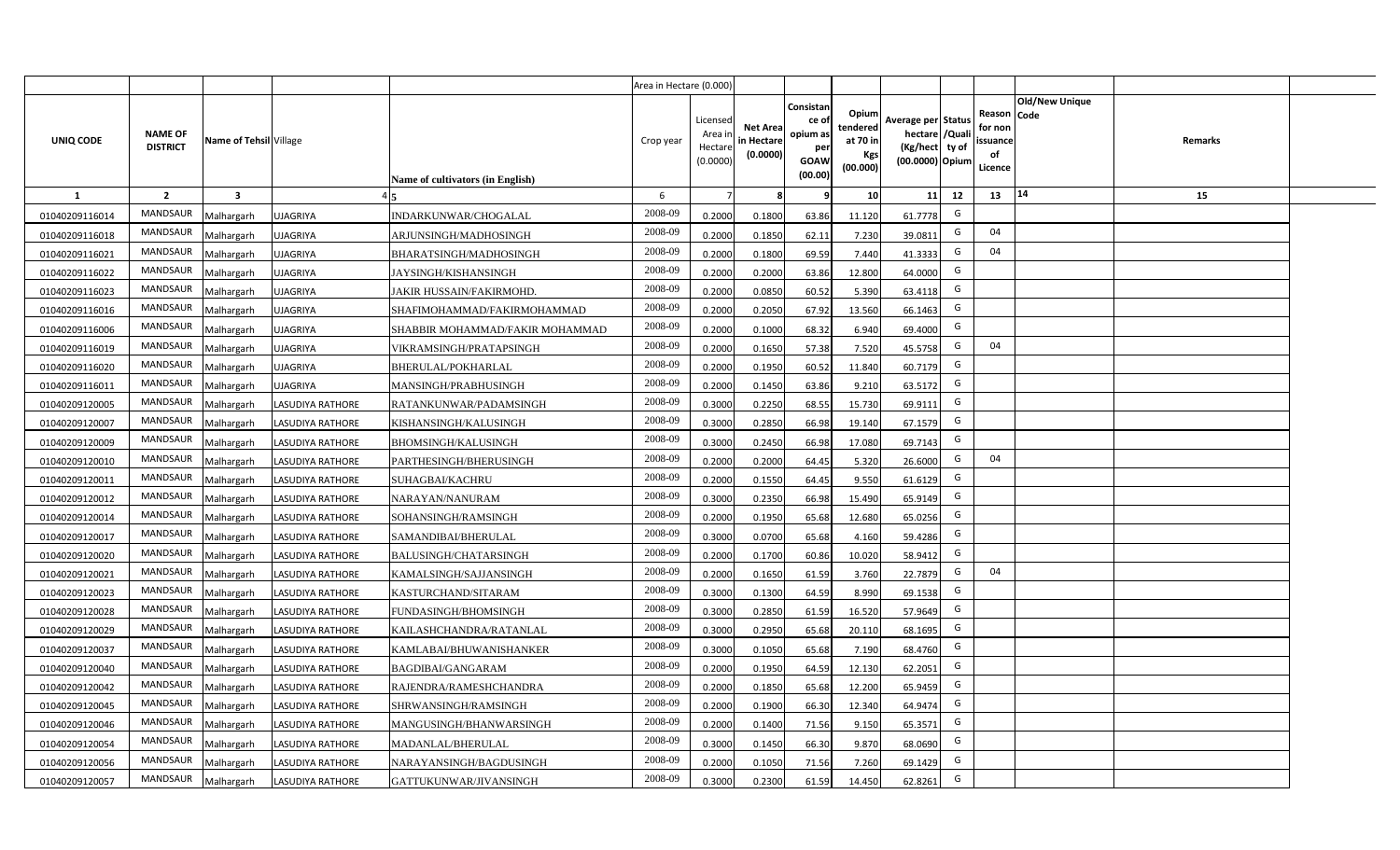|                |                                   |                        |                         |                                  | Area in Hectare (0.000) |                                          |                                           |                                                                 |                                                         |                                                                            |                                                     |                       |         |  |
|----------------|-----------------------------------|------------------------|-------------------------|----------------------------------|-------------------------|------------------------------------------|-------------------------------------------|-----------------------------------------------------------------|---------------------------------------------------------|----------------------------------------------------------------------------|-----------------------------------------------------|-----------------------|---------|--|
| UNIQ CODE      | <b>NAME OF</b><br><b>DISTRICT</b> | Name of Tehsil Village |                         | Name of cultivators (in English) | Crop year               | Licensed<br>Area i<br>Hectar<br>(0.0000) | <b>Net Area</b><br>in Hectare<br>(0.0000) | Consistan<br>ce of<br>opium as<br>per<br><b>GOAW</b><br>(00.00) | Opium<br>tendered<br>at 70 in<br><b>Kgs</b><br>(00.000) | Average per Status<br>hectare / Quali<br>(Kg/hect ty of<br>(00.0000) Opium | Reason Code<br>for non<br>issuance<br>of<br>Licence | <b>Old/New Unique</b> | Remarks |  |
| <b>1</b>       | $\overline{2}$                    | $\mathbf{3}$           |                         |                                  | 6                       |                                          |                                           | 9                                                               | 10 <sup>1</sup>                                         | 11<br>12                                                                   | 13                                                  | 14                    | 15      |  |
| 01040209120060 | MANDSAUR                          | <b>Malhargarh</b>      | LASUDIYA RATHORE        | PRABHULAL/SHANKARLAL             | 2008-09                 | 0.2000                                   | 0.2000                                    | 61.59                                                           | 12.250                                                  | G<br>61.2500                                                               |                                                     |                       |         |  |
| 01040209120061 | <b>MANDSAUR</b>                   | <b>Malhargarh</b>      | LASUDIYA RATHORE        | RAMPRASAD/PRABHULAL              | 2008-09                 | 0.2000                                   | 0.1900                                    | 64.59                                                           | 12.680                                                  | G<br>66.7368                                                               |                                                     |                       |         |  |
| 01040209120077 | MANDSAUR                          | Malhargarh             | <b>LASUDIYA RATHORE</b> | HARISINGH/BHOMSINGH              | 2008-09                 | 0.3000                                   | 0.2450                                    | 66.30                                                           | 17.110                                                  | G<br>69.8367                                                               |                                                     |                       |         |  |
| 01040209120081 | <b>MANDSAUR</b>                   | <b>Malhargarh</b>      | <b>LASUDIYA RATHORE</b> | RAMKANYABAI/PRABHULAL            | 2008-09                 | 0.3000                                   | 0.2000                                    | 64.59                                                           | 13.620                                                  | G<br>68.1000                                                               |                                                     |                       |         |  |
| 01040209120082 | MANDSAUR                          | <b>Malhargarh</b>      | <b>LASUDIYA RATHORE</b> | NAGUSINGH/KAMALSINGH             | 2008-09                 | 0.2000                                   | 0.1600                                    | 63.12                                                           | 10.280                                                  | G<br>64.2500                                                               |                                                     |                       |         |  |
| 01040209120088 | MANDSAUR                          | <b>Malhargarh</b>      | <b>LASUDIYA RATHORE</b> | DHANSINGH/SHAMBHUSINGH           | 2008-09                 | 0.2000                                   | 0.2000                                    | 66.30                                                           | 12.870                                                  | G<br>64.3500                                                               |                                                     |                       |         |  |
| 01040209120090 | <b>MANDSAUR</b>                   | <b>Malhargarh</b>      | LASUDIYA RATHORE        | SUGANKUNAWARWAR/KAMALSINGH       | 2008-09                 | 0.3000                                   | 0.2900                                    | 71.56                                                           | 20.380                                                  | G<br>70.2759                                                               |                                                     |                       |         |  |
| 01040209120093 | <b>MANDSAUR</b>                   | <b>Malhargarh</b>      | <b>LASUDIYA RATHORE</b> | CHENSINGH/KISHANSINGH            | 2008-09                 | 0.3000                                   | 0.2600                                    | 68.55                                                           | 17.860                                                  | G<br>68.6923                                                               |                                                     |                       |         |  |
| 01040209120096 | MANDSAUR                          | Malhargarh             | <b>LASUDIYA RATHORE</b> | BABULAL/NARAYAN                  | 2008-09                 | 0.2000                                   | 0.1000                                    | 64.59                                                           | 6.300                                                   | G<br>63.0000                                                               |                                                     |                       |         |  |
| 01040209120097 | MANDSAUR                          | Malhargarh             | <b>LASUDIYA RATHORE</b> | BHANWARKUNWAR/RAJKUNWAR          | 2008-09                 | 0.2000                                   | 0.1850                                    | 62.63                                                           | 12.480                                                  | G<br>67.4595                                                               |                                                     |                       |         |  |
| 01040209120098 | <b>MANDSAUR</b>                   | Malhargarh             | <b>LASUDIYA RATHORE</b> | FAKIRCHANDRA/SAGUBAI             | 2008-09                 | 0.2000                                   | 0.1900                                    | 68.64                                                           | 3.610                                                   | G<br>19.0000                                                               | 04                                                  |                       |         |  |
| 01040209120100 | <b>MANDSAUR</b>                   | Malhargarh             | <b>LASUDIYA RATHORE</b> | MANGUSINGH/LAXMANSINGH           | 2008-09                 | 0.3000                                   | 0.2050                                    | 58.99                                                           | 3.690                                                   | 18.0000                                                                    | 02                                                  |                       |         |  |
| 01040209120101 | <b>MANDSAUR</b>                   | Malhargarh             | <b>LASUDIYA RATHORE</b> | MUNNABAI/DASHRATHLAL             | 2008-09                 | 0.2000                                   | 0.0200                                    | 66.43                                                           | 1.400                                                   | G<br>70.0000                                                               |                                                     |                       |         |  |
| 01040209120102 | MANDSAUR                          | Malhargarh             | LASUDIYA RATHORE        | <b>GOPAL/BHERULAL</b>            | 2008-09                 | 0.3000                                   | 0.2200                                    | 57.54                                                           | 11.570                                                  | G<br>52.5909                                                               | 04                                                  |                       |         |  |
| 01040209120110 | MANDSAUR                          | Malhargarh             | <b>LASUDIYA RATHORE</b> | KRISHNKUNWAR/ARJUNSINGH          | 2008-09                 | 0.2000                                   |                                           |                                                                 |                                                         | N<br>0.0000                                                                |                                                     |                       |         |  |
| 01040209120116 | <b>MANDSAUR</b>                   | Malhargarh             | LASUDIYA RATHORE        | DILIPSINGH/KAMALSINGH            | 2008-09                 | 0.2000                                   | 0.1600                                    | 63.41                                                           | 10.300                                                  | G<br>64.3750                                                               |                                                     |                       |         |  |
| 01040209120124 | <b>MANDSAUR</b>                   | Malhargarh             | LASUDIYA RATHORE        | LAKHANSINGH/BHANWARSINGH         | 2008-09                 | 0.2000                                   | 0.1400                                    | 71.56                                                           | 8.720                                                   | G<br>62.2857                                                               |                                                     |                       |         |  |
| 01040209120128 | <b>MANDSAUR</b>                   | Malhargarh             | LASUDIYA RATHORE        | SAMANDARSINGH/DIPSINGH           | 2008-09                 | 0.2000                                   | 0.1600                                    | 61.78                                                           | 9.530                                                   | G<br>59.5625                                                               |                                                     |                       |         |  |
| 01040209120130 | <b>MANDSAUR</b>                   | Malhargarh             | LASUDIYA RATHORE        | NARVARSINGH/SOHANSINGH           | 2008-09                 | 0.2000                                   | 0.1900                                    | 64.45                                                           | 11.930                                                  | G<br>62.7895                                                               |                                                     |                       |         |  |
| 01040209120134 | <b>MANDSAUR</b>                   | Malhargarh             | LASUDIYA RATHORE        | SHAMBHUSINGH/DIPSINGH            | 2008-09                 | 0.2000                                   | 0.1700                                    | 61.59                                                           | 3.470                                                   | G<br>20.4118                                                               | 04                                                  |                       |         |  |
| 01040209120135 | <b>MANDSAUR</b>                   | Malhargarh             | LASUDIYA RATHORE        | VIKRAMSINGH/RAMSINGH             | 2008-09                 | 0.3000                                   | 0.2600                                    | 65.61                                                           | 16.870                                                  | G<br>64.8846                                                               |                                                     |                       |         |  |
| 01040209120141 | <b>MANDSAUR</b>                   | Malhargarh             | <b>LASUDIYA RATHORE</b> | NARENDRAKUNWAR/JITSINGH          | 2008-09                 | 0.2000                                   | 0.1400                                    | 63.08                                                           | 9.090                                                   | G<br>64.9286                                                               |                                                     |                       |         |  |
| 01040209120142 | <b>MANDSAUR</b>                   | <b>Malhargarh</b>      | LASUDIYA RATHORE        | RAMCHANDRA/SHIVNARAYAN           | 2008-09                 | 0.3000                                   | 0.1350                                    | 63.08                                                           | 9.260                                                   | G<br>68.5926                                                               |                                                     |                       |         |  |
| 01040209120143 | <b>MANDSAUR</b>                   | <b>Malhargarh</b>      | <b>LASUDIYA RATHORE</b> | AMARSINGH/SAMANDSINGH            | 2008-09                 | 0.3000                                   | 0.2000                                    | 63.08                                                           | 12.600                                                  | G<br>63.0000                                                               |                                                     |                       |         |  |
| 01040209120146 | MANDSAUR                          | Malhargarh             | LASUDIYA RATHORE        | RAMSUKHIBAI/RAMCHANDRA           | 2008-09                 | 0.3000                                   | 0.3000                                    | 61.59                                                           | 18.900                                                  | G<br>63.0000                                                               |                                                     |                       |         |  |
| 01040209120155 | <b>MANDSAUR</b>                   | Malhargarh             | LASUDIYA RATHORE        | SATYANARAYAN/BHANWARLAL          | 2008-09                 | 0.2000                                   | 0.2000                                    | 63.08                                                           | 12.700                                                  | G<br>63.5000                                                               |                                                     |                       |         |  |
| 01040209120156 | <b>MANDSAUR</b>                   | Malhargarh             | <b>LASUDIYA RATHORE</b> | GOPAL/POONAMCHAND                | 2008-09                 | 0.3000                                   | 0.1050                                    | 65.61                                                           | 7.170                                                   | G<br>68.2857                                                               |                                                     |                       |         |  |
| 01040209120157 | <b>MANDSAUR</b>                   | Malhargarh             | LASUDIYA RATHORE        | RAJENDRAKUMAR/BHUVANISHANKAR     | 2008-09                 | 0.3000                                   | 0.1050                                    | 68.55                                                           | 7.510                                                   | G<br>71.5238                                                               |                                                     |                       |         |  |
| 01040209120159 | MANDSAUR                          | Malhargarh             | LASUDIYA RATHORE        | BAGDUSINGH/RAYSINGH              | 2008-09                 | 0.2000                                   | 0.1900                                    | 65.61                                                           | 12.410                                                  | G<br>65.3158                                                               |                                                     |                       |         |  |
| 01040209120163 | MANDSAUR                          | Malhargarh             | LASUDIYA RATHORE        | <b>BHANWER/RANSINGH</b>          | 2008-09                 | 0.2000                                   | 0.1200                                    | 65.93                                                           | 5.930                                                   | G<br>49.4167                                                               | 04                                                  |                       |         |  |
| 01040209120166 | MANDSAUR                          | Malhargarh             | <b>LASUDIYA RATHORE</b> | <b>BHADUR/KALUSINGH</b>          | 2008-09                 | 0.2000                                   | 0.2000                                    | 51.30                                                           | 6.010                                                   | G<br>30.0500                                                               | 04                                                  |                       |         |  |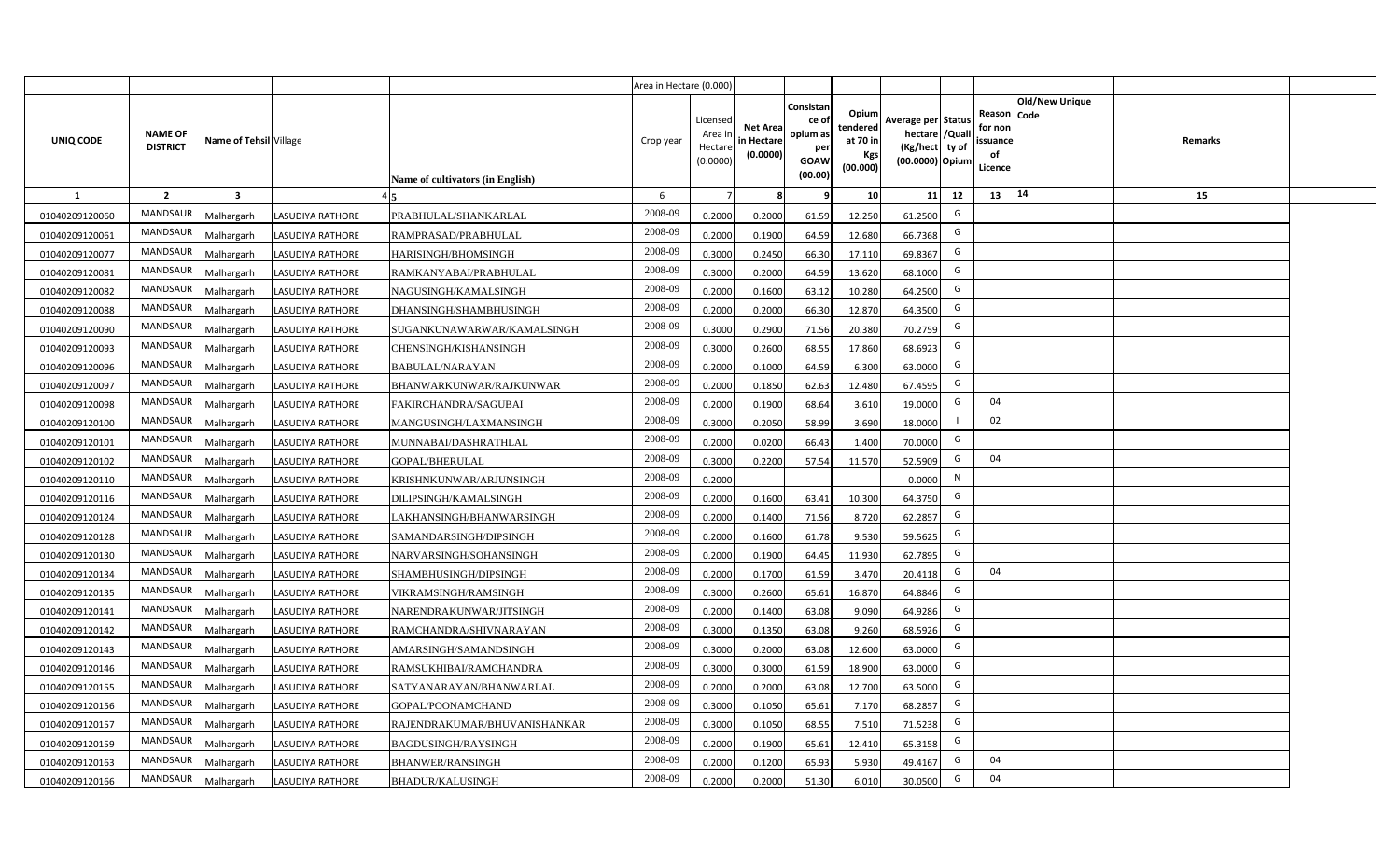|                |                                   |                         |                         |                                  | Area in Hectare (0.000) |                                           |                                           |                                                                 |                                                  |                                                                            |                                                     |                |         |  |
|----------------|-----------------------------------|-------------------------|-------------------------|----------------------------------|-------------------------|-------------------------------------------|-------------------------------------------|-----------------------------------------------------------------|--------------------------------------------------|----------------------------------------------------------------------------|-----------------------------------------------------|----------------|---------|--|
| UNIQ CODE      | <b>NAME OF</b><br><b>DISTRICT</b> | Name of Tehsil Village  |                         | Name of cultivators (in English) | Crop year               | Licensed<br>Area i<br>Hectare<br>(0.0000) | <b>Net Area</b><br>in Hectare<br>(0.0000) | Consistan<br>ce of<br>opium as<br>per<br><b>GOAW</b><br>(00.00) | Opium<br>tendered<br>at 70 in<br>Kgs<br>(00.000) | Average per Status<br>hectare / Quali<br>(Kg/hect ty of<br>(00.0000) Opium | Reason Code<br>for non<br>issuance<br>of<br>Licence | Old/New Unique | Remarks |  |
| $\mathbf{1}$   | $\overline{2}$                    | $\overline{\mathbf{3}}$ |                         |                                  | 6                       | $\overline{7}$                            | 8                                         | 9                                                               | 10 <sup>1</sup>                                  | 11<br>12                                                                   | 13                                                  | 14             | 15      |  |
| 01040209120169 | MANDSAUR                          | Malhargarh              | <b>LASUDIYA RATHORE</b> | KUSHALSINGH/BHOPALSINGH          | 2008-09                 | 0.2000                                    | 0.1150                                    | 63.92                                                           | 6.850                                            | G<br>59.5652                                                               |                                                     |                |         |  |
| 01040209120170 | MANDSAUR                          | <b>Aalhargarh</b>       | <b>LASUDIYA RATHORE</b> | RATANSINGH/SHIVSINGH             | 2008-09                 | 0.2000                                    | 0.2050                                    | 51.30                                                           | 4.050                                            | G<br>19.7560                                                               | 04                                                  |                |         |  |
| 01040209120065 | MANDSAUR                          | Malhargarh              | <b>LASUDIYA RATHORE</b> | KANHYYALAL/AMRAJI                | 2008-09                 | 0.3000                                    | 0.2900                                    | 58.37                                                           | 14.090                                           | G<br>48.5862                                                               | 04                                                  |                |         |  |
| 01040209120099 | <b>MANDSAUR</b>                   | Malhargarh              | <b>LASUDIYA RATHORE</b> | SHANTILAL/AMRAJI                 | 2008-09                 | 0.3000                                    | 0.1000                                    | 58.37                                                           | 5.570                                            | G<br>55.7000                                                               |                                                     |                |         |  |
| 01040209120104 | MANDSAUR                          | Malhargarh              | <b>LASUDIYA RATHORE</b> | BHAGATRAM/KACHRU                 | 2008-09                 | 0.2000                                    | 0.2000                                    | 60.55                                                           | 11.810                                           | G<br>59.0500                                                               |                                                     |                |         |  |
| 01040209120075 | MANDSAUR                          | Malhargarh              | <b>LASUDIYA RATHORE</b> | KESHARSINGH/JAWANSINGH           | 2008-09                 | 0.3000                                    | 0.1700                                    | 63.92                                                           | 10.880                                           | G<br>64.0000                                                               |                                                     |                |         |  |
| 01040209120108 | <b>MANDSAUR</b>                   | Malhargarh              | <b>LASUDIYA RATHORE</b> | KHUMANSINGH/JAWANSINGH           | 2008-09                 | 0.3000                                    | 0.1400                                    | 65.93                                                           | 9.230                                            | G<br>65.9286                                                               |                                                     |                |         |  |
| 01040209120107 | MANDSAUR                          | Malhargarh              | <b>LASUDIYA RATHORE</b> | NAHARSINGH/JAWANSINGH            | 2008-09                 | 0.3000                                    | 0.1600                                    | 63.92                                                           | 10.100                                           | G<br>63.1250                                                               |                                                     |                |         |  |
| 01040209120161 | <b>MANDSAUR</b>                   | Malhargarh              | <b>LASUDIYA RATHORE</b> | PAPPUSINGH/BHANWARSINGH          | 2008-09                 | 0.2000                                    | 0.2000                                    | 63.92                                                           | 12.340                                           | G<br>61.7000                                                               |                                                     |                |         |  |
| 01040209120173 | <b>MANDSAUR</b>                   | Malhargarh              | LASUDIYA RATHORE        | PURANSINGH/KALUSINGH             | 2008-09                 | 0.3000                                    | 0.1500                                    | 63.92                                                           | 9.670                                            | G<br>64.4667                                                               |                                                     |                |         |  |
| 01040209120138 | MANDSAUR                          | Malhargarh              | <b>LASUDIYA RATHORE</b> | RAMSINGH/NATHUSINGH              | 2008-09                 | 0.3000                                    | 0.2100                                    | 58.37                                                           | 4.020                                            | G<br>19.1429                                                               | 04                                                  |                |         |  |
| 01040209120053 | MANDSAUR                          | Malhargarh              | <b>LASUDIYA RATHORE</b> | KAMALSINGH/RAMSINGH              | 2008-09                 | 0.3000                                    | 0.2800                                    | 65.93                                                           | 18.420                                           | G<br>65.7857                                                               |                                                     |                |         |  |
| 01040209120118 | MANDSAUR                          | Malhargarh              | LASUDIYA RATHORE        | <b>BANESINGH/BAGDUSINGH</b>      | 2008-09                 | 0.2000                                    |                                           |                                                                 |                                                  | F<br>0.0000                                                                |                                                     |                |         |  |
| 01040209120015 | <b>MANDSAUR</b>                   | Malhargarh              | <b>LASUDIYA RATHORE</b> | MADHU/DULESINGH                  | 2008-09                 | 0.3000                                    | 0.3000                                    | 58.37                                                           | 5.070                                            | G<br>16.9000                                                               | 04                                                  |                |         |  |
| 01040209120032 | <b>MANDSAUR</b>                   | Malhargarh              | <b>LASUDIYA RATHORE</b> | BAGDUSINGH/SARDARSINGH           | 2008-09                 | 0.3000                                    | 0.2150                                    | 57.74                                                           | 12.360                                           | G<br>57.4884                                                               |                                                     |                |         |  |
| 01040209120008 | <b>MANDSAUR</b>                   | Malhargarh              | <b>LASUDIYA RATHORE</b> | RATANSINGH/PARTHESINGH           | 2008-09                 | 0.2000                                    | 0.2000                                    | 63.43                                                           | 12.770                                           | G<br>63.8500                                                               |                                                     |                |         |  |
| 01040209120167 | <b>MANDSAUR</b>                   | Malhargarh              | <b>LASUDIYA RATHORE</b> | KAMALSINGH/PARTHESINGH           | 2008-09                 | 0.3000                                    | 0.2350                                    | 63.43                                                           | 13.540                                           | G<br>57.6170                                                               |                                                     |                |         |  |
| 01040209120019 | <b>MANDSAUR</b>                   | Malhargarh              | LASUDIYA RATHORE        | RATANSINGH/DULESINGH             | 2008-09                 | 0.2000                                    | 0.1950                                    | 46.27                                                           | 5.990                                            | G<br>30.7179                                                               | 04                                                  |                |         |  |
| 01040209120018 | <b>MANDSAUR</b>                   | Malhargarh              | <b>LASUDIYA RATHORE</b> | MOHANSINGH/UDAYSINGH             | 2008-09                 | 0.3000                                    | 0.2950                                    | 63.43                                                           | 18.850                                           | G<br>63.8983                                                               |                                                     |                |         |  |
| 01040209120006 | MANDSAUR                          | Malhargarh              | <b>LASUDIYA RATHORE</b> | PARTHA/BHUVAN                    | 2008-09                 | 0.2000                                    | 0.1550                                    | 63.43                                                           | 9.890                                            | G<br>63.8065                                                               |                                                     |                |         |  |
| 01040209120038 | MANDSAUR                          | Malhargarh              | <b>LASUDIYA RATHORE</b> | BHANWARSINGH/BHUVANISINGH        | 2008-09                 | 0.2000                                    | 0.2000                                    | 60.55                                                           | 11.880                                           | G<br>59.4000                                                               |                                                     |                |         |  |
| 01040209120064 | MANDSAUR                          | Malhargarh              | LASUDIYA RATHORE        | RODIBAI/BHANWARLAL               | 2008-09                 | 0.2000                                    | 0.1800                                    | 53.67                                                           | 8.330                                            | G<br>46.2778                                                               | 04                                                  |                |         |  |
| 01040209120083 | <b>MANDSAUR</b>                   | Malhargarh              | LASUDIYA RATHORE        | BALUSINGH/VAJESINGH              | 2008-09                 | 0.3000                                    | 0.1750                                    | 65.93                                                           | 11.360                                           | G<br>64.9143                                                               |                                                     |                |         |  |
| 01040209120048 | MANDSAUR                          | Malhargarh              | <b>LASUDIYA RATHORE</b> | BHOPALSINGH/NATHUSINGH           | 2008-09                 | 0.2000                                    | 0.1950                                    | 48.53                                                           | 5.800                                            | G<br>29.7436                                                               | 04                                                  |                |         |  |
| 01040209120094 | <b>MANDSAUR</b>                   | Malhargarh              | LASUDIYA RATHORE        | PAPPUSINGH/MANOHARSINGH          | 2008-09                 | 0.2000                                    | 0.2000                                    | 63.43                                                           | 12.620                                           | G<br>63.1000                                                               |                                                     |                |         |  |
| 01040209120131 | MANDSAUR                          | Malhargarh              | <b>LASUDIYA RATHORE</b> | <b>BABULAL/SITARAM</b>           | 2008-09                 | 0.3000                                    | 0.1050                                    | 66.93                                                           | 6.980                                            | G<br>66.4762                                                               |                                                     |                |         |  |
| 01040209120024 | MANDSAUR                          | Malhargarh              | <b>LASUDIYA RATHORE</b> | JALAMSINGH/VAKTAWARSINGH         | 2008-09                 | 0.3000                                    | 0.2300                                    | 60.55                                                           | 14.380                                           | G<br>62.5217                                                               |                                                     |                |         |  |
| 01040209120027 | MANDSAUR                          | Malhargarh              | LASUDIYA RATHORE        | HEMRAJ/HAMERA                    | 2008-09                 | 0.2000                                    | 0.1850                                    | 60.55                                                           | 10.930                                           | G<br>59.0811                                                               |                                                     |                |         |  |
| 01040209120153 | MANDSAUR                          | Malhargarh              | <b>LASUDIYA RATHORE</b> | DHANNALAL/HEMRAJ                 | 2008-09                 | 0.2000                                    | 0.1700                                    | 62.92                                                           | 9.960                                            | G<br>58.5882                                                               |                                                     |                |         |  |
| 01040209120133 | MANDSAUR                          | Malhargarh              | <b>LASUDIYA RATHORE</b> | KANEHIYALAL/BHERULAL             | 2008-09                 | 0.3000                                    | 0.2500                                    | 62.52                                                           | 15.820                                           | G<br>63.2800                                                               |                                                     |                |         |  |
| 01040209120051 | MANDSAUR                          | Malhargarh              | <b>LASUDIYA RATHORE</b> | SAGARMAL/PRABHULAL               | 2008-09                 | 0.2000                                    | 0.1850                                    | 66.55                                                           | 11.120                                           | G<br>60.1081                                                               |                                                     |                |         |  |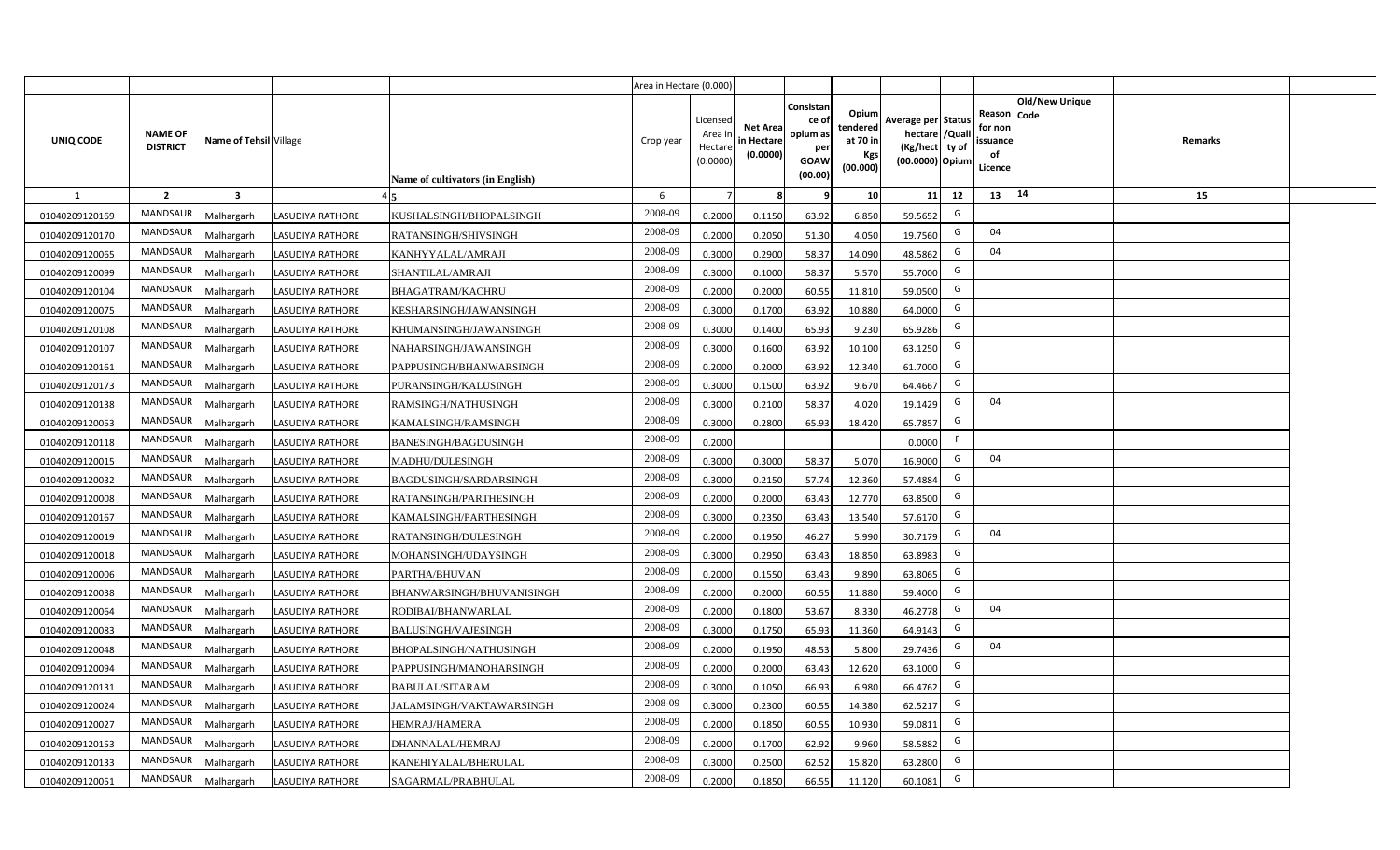|                |                                   |                         |                         |                                   | Area in Hectare (0.000) |                                           |                                           |                                                                 |                                                  |                                                                            |                                                    |                       |         |  |
|----------------|-----------------------------------|-------------------------|-------------------------|-----------------------------------|-------------------------|-------------------------------------------|-------------------------------------------|-----------------------------------------------------------------|--------------------------------------------------|----------------------------------------------------------------------------|----------------------------------------------------|-----------------------|---------|--|
| UNIQ CODE      | <b>NAME OF</b><br><b>DISTRICT</b> | Name of Tehsil Village  |                         | Name of cultivators (in English)  | Crop year               | Licensed<br>Area i<br>Hectare<br>(0.0000) | <b>Net Area</b><br>in Hectare<br>(0.0000) | Consistan<br>ce of<br>opium as<br>per<br><b>GOAW</b><br>(00.00) | Opium<br>tendered<br>at 70 in<br>Kgs<br>(00.000) | Average per Status<br>hectare / Quali<br>(Kg/hect ty of<br>(00.0000) Opium | Reason Code<br>for non<br>ssuance<br>of<br>Licence | <b>Old/New Unique</b> | Remarks |  |
| $\mathbf{1}$   | $\overline{2}$                    | $\overline{\mathbf{3}}$ |                         |                                   | 6                       | $\overline{7}$                            | 8                                         | 9                                                               | 10 <sup>1</sup>                                  | 11<br>12                                                                   | 13                                                 | 14                    | 15      |  |
| 01040209120036 | MANDSAUR                          | Malhargarh              | <b>LASUDIYA RATHORE</b> | PUNAMCHAND/ONKARLAL               | 2008-09                 | 0.3000                                    | 0.1050                                    | 63.86                                                           | 7.080                                            | G<br>67.4286                                                               |                                                    |                       |         |  |
| 01040209120109 | MANDSAUR                          | <b>Aalhargarh</b>       | <b>LASUDIYA RATHORE</b> | SAJJANSINGH/DULESINGH             | 2008-09                 | 0.3000                                    | 0.2900                                    | 57.74                                                           | 5.650                                            | G<br>19.4820                                                               | 04                                                 |                       |         |  |
| 01040209120043 | MANDSAUR                          | Malhargarh              | <b>LASUDIYA RATHORE</b> | BHABHUTRAM/KACHRU                 | 2008-09                 | 0.2000                                    | 0.1950                                    | 65.85                                                           | 12.220                                           | G<br>62.6667                                                               |                                                    |                       |         |  |
| 01040209120031 | <b>MANDSAUR</b>                   | Malhargarh              | <b>LASUDIYA RATHORE</b> | SHAMBHU/GAJRIYA                   | 2008-09                 | 0.3000                                    | 0.1800                                    | 62.52                                                           | 11.010                                           | G<br>61.1667                                                               |                                                    |                       |         |  |
| 01040209120092 | MANDSAUR                          | Malhargarh              | <b>LASUDIYA RATHORE</b> | DEVILAL/GIRDHARI                  | 2008-09                 | 0.2000                                    | 0.1000                                    | 60.19                                                           | 6.130                                            | G<br>61.3000                                                               |                                                    |                       |         |  |
| 01040209120089 | MANDSAUR                          | Malhargarh              | <b>LASUDIYA RATHORE</b> | DASHRATSINGH/SHITALSINGH          | 2008-09                 | 0.2000                                    | 0.1950                                    | 53.67                                                           | 2.450                                            | G<br>12.5641                                                               | 04                                                 |                       |         |  |
| 01040209120004 | <b>MANDSAUR</b>                   | Malhargarh              | <b>LASUDIYA RATHORE</b> | LACHIRAM/KASHIRAM                 | 2008-09                 | 0.3000                                    | 0.1100                                    | 60.19                                                           | 6.970                                            | G<br>63.3636                                                               |                                                    |                       |         |  |
| 01040209120095 | <b>MANDSAUR</b>                   | Malhargarh              | <b>LASUDIYA RATHORE</b> | BABULAL/CHIMANLAL                 | 2008-09                 | 0.3000                                    | 0.0800                                    | 62.52                                                           | 5.190                                            | G<br>64.8750                                                               |                                                    |                       |         |  |
| 01040209120175 | <b>MANDSAUR</b>                   | Malhargarh              | <b>LASUDIYA RATHORE</b> | RAMKUNWAR/RATANSINGH              | 2008-09                 | 0.3000                                    | 0.2800                                    | 65.85                                                           | 17.620                                           | G<br>62.9286                                                               |                                                    |                       |         |  |
| 01040209120002 | <b>MANDSAUR</b>                   | Malhargarh              | LASUDIYA RATHORE        | ABHISHEK/PRABHULAL                | 2008-09                 | 0.2000                                    |                                           |                                                                 |                                                  | F<br>0.0000                                                                |                                                    |                       |         |  |
| 01040209120013 | MANDSAUR                          | Malhargarh              | <b>LASUDIYA RATHORE</b> | MANGILAL/CHIMANLAL                | 2008-09                 | 0.2000                                    | 0.1750                                    | 62.52                                                           | 10.530                                           | G<br>60.1714                                                               |                                                    |                       |         |  |
| 01040209120016 | MANDSAUR                          | Malhargarh              | <b>LASUDIYA RATHORE</b> | SAYARKUAWER/VAJESINGH             | 2008-09                 | 0.2000                                    | 0.1900                                    | 60.19                                                           | 4.120                                            | G<br>21.6842                                                               | 04                                                 |                       |         |  |
| 01040209120030 | MANDSAUR                          | Malhargarh              | LASUDIYA RATHORE        | <b>BHABHUTRAM/BABRU</b>           | 2008-09                 | 0.2000                                    | 0.2000                                    | 68.66                                                           | 13.730                                           | G<br>68.6500                                                               |                                                    |                       |         |  |
| 01040209120050 | <b>MANDSAUR</b>                   | Malhargarh              | <b>LASUDIYA RATHORE</b> | RAMGOPAL/CHIMANLAL                | 2008-09                 | 0.2000                                    | 0.1250                                    | 67.78                                                           | 8.650                                            | G<br>69.2000                                                               |                                                    |                       |         |  |
| 01040209120058 | <b>MANDSAUR</b>                   | Malhargarh              | <b>LASUDIYA RATHORE</b> | <b>BANSHILAL/NANDRAM</b>          | 2008-09                 | 0.2000                                    | 0.1000                                    | 63.46                                                           | 6.330                                            | G<br>63.3000                                                               |                                                    |                       |         |  |
| 01040209120063 | <b>MANDSAUR</b>                   | Malhargarh              | <b>LASUDIYA RATHORE</b> | BHARATSINGH/HARISINGH             | 2008-09                 | 0.2000                                    | 0.1950                                    | 60.19                                                           | 11.500                                           | G<br>58.9744                                                               |                                                    |                       |         |  |
| 01040209120068 | <b>MANDSAUR</b>                   | Malhargarh              | <b>LASUDIYA RATHORE</b> | KANWARSINGH/MOHANSINGH            | 2008-09                 | 0.2000                                    | 0.2000                                    | 65.85                                                           | 12.710                                           | G<br>63.5500                                                               |                                                    |                       |         |  |
| 01040209120069 | <b>MANDSAUR</b>                   | Malhargarh              | LASUDIYA RATHORE        | DILIPSINGH/ARJUNSINGH             | 2008-09                 | 0.2000                                    | 0.1450                                    | 65.85                                                           | 9.400                                            | G<br>64.8276                                                               |                                                    |                       |         |  |
| 01040209120071 | <b>MANDSAUR</b>                   | Malhargarh              | <b>LASUDIYA RATHORE</b> | ANILAKUMAR/RAMPRATAP              | 2008-09                 | 0.2000                                    | 0.1400                                    | 61.65                                                           | 9.230                                            | G<br>65.9286                                                               |                                                    |                       |         |  |
| 01040209120080 | MANDSAUR                          | Malhargarh              | <b>LASUDIYA RATHORE</b> | DIPSINGH/RODSINGH                 | 2008-09                 | 0.2000                                    | 0.1850                                    | 65.85                                                           | 12.310                                           | G<br>66.5405                                                               |                                                    |                       |         |  |
| 01040209120084 | MANDSAUR                          | Malhargarh              | <b>LASUDIYA RATHORE</b> | RAMIBAI@RAMAKANTABAI/PRABHULAL    | 2008-09                 | 0.2000                                    | 0.1650                                    | 61.65                                                           | 10.670                                           | G<br>64.6667                                                               |                                                    |                       |         |  |
| 01040209120086 | MANDSAUR                          | Malhargarh              | LASUDIYA RATHORE        | MOHANLAL/NANDRAM                  | 2008-09                 | 0.2000                                    | 0.1500                                    | 68.66                                                           | 10.250                                           | G<br>68.3333                                                               |                                                    |                       |         |  |
| 01040209120122 | <b>MANDSAUR</b>                   | Malhargarh              | LASUDIYA RATHORE        | PHOOLSINGH/RAMSINGH               | 2008-09                 | 0.2000                                    | 0.2000                                    | 61.65                                                           | 12.430                                           | G<br>62.1500                                                               |                                                    |                       |         |  |
| 01040209120144 | MANDSAUR                          | Malhargarh              | <b>LASUDIYA RATHORE</b> | BHANWARIBAI/RATANLAL              | 2008-09                 | 0.2000                                    | 0.1950                                    | 61.65                                                           | 12.260                                           | G<br>62.8718                                                               |                                                    |                       |         |  |
| 01040209120162 | <b>MANDSAUR</b>                   | Malhargarh              | LASUDIYA RATHORE        | MANGUSINGH/BAHADURSINGH           | 2008-09                 | 0.2000                                    | 0.1500                                    | 68.66                                                           | 11.140                                           | G<br>74.2667                                                               |                                                    |                       |         |  |
| 01040209120172 | MANDSAUR                          | Malhargarh              | LASUDIYA RATHORE        | BHARATSINGH/DIPSINGH              | 2008-09                 | 0.2000                                    | 0.1000                                    | 63.82                                                           | 6.550                                            | G<br>65.5000                                                               |                                                    |                       |         |  |
| 01040209120076 | MANDSAUR                          | Malhargarh              | <b>LASUDIYA RATHORE</b> | ONKARSINGH/PADAMSINGH             | 2008-09                 | 0.2000                                    | 0.1650                                    | 61.65                                                           | 10.350                                           | G<br>62.7273                                                               |                                                    |                       |         |  |
| 01040209120072 | MANDSAUR                          | Malhargarh              | LASUDIYA RATHORE        | VIKRAMSINGH/UMRAOSINGH/MADHOSINGH | 2008-09                 | 0.2000                                    | 0.1900                                    | 65.14                                                           | 12.810                                           | G<br>67.4211                                                               |                                                    |                       |         |  |
| 01040209120066 | MANDSAUR                          | Malhargarh              | <b>LASUDIYA RATHORE</b> | GOVINDKUNWAR/BAPUSINGH            | 2008-09                 | 0.2000                                    | 0.2000                                    | 63.33                                                           | 12.500                                           | G<br>62.5000                                                               |                                                    |                       |         |  |
| 01040209120059 | MANDSAUR                          | Malhargarh              | <b>LASUDIYA RATHORE</b> | SHAYAMSINGH/BALUSINGH             | 2008-09                 | 0.2000                                    | 0.1950                                    | 65.14                                                           | 12.120                                           | G<br>62.1538                                                               |                                                    |                       |         |  |
| 01040209120026 | MANDSAUR                          | Malhargarh              | <b>LASUDIYA RATHORE</b> | MANGILAL/CHENA                    | 2008-09                 | 0.2000                                    | 0.1000                                    | 65.14                                                           | 6.810                                            | G<br>68.1000                                                               |                                                    |                       |         |  |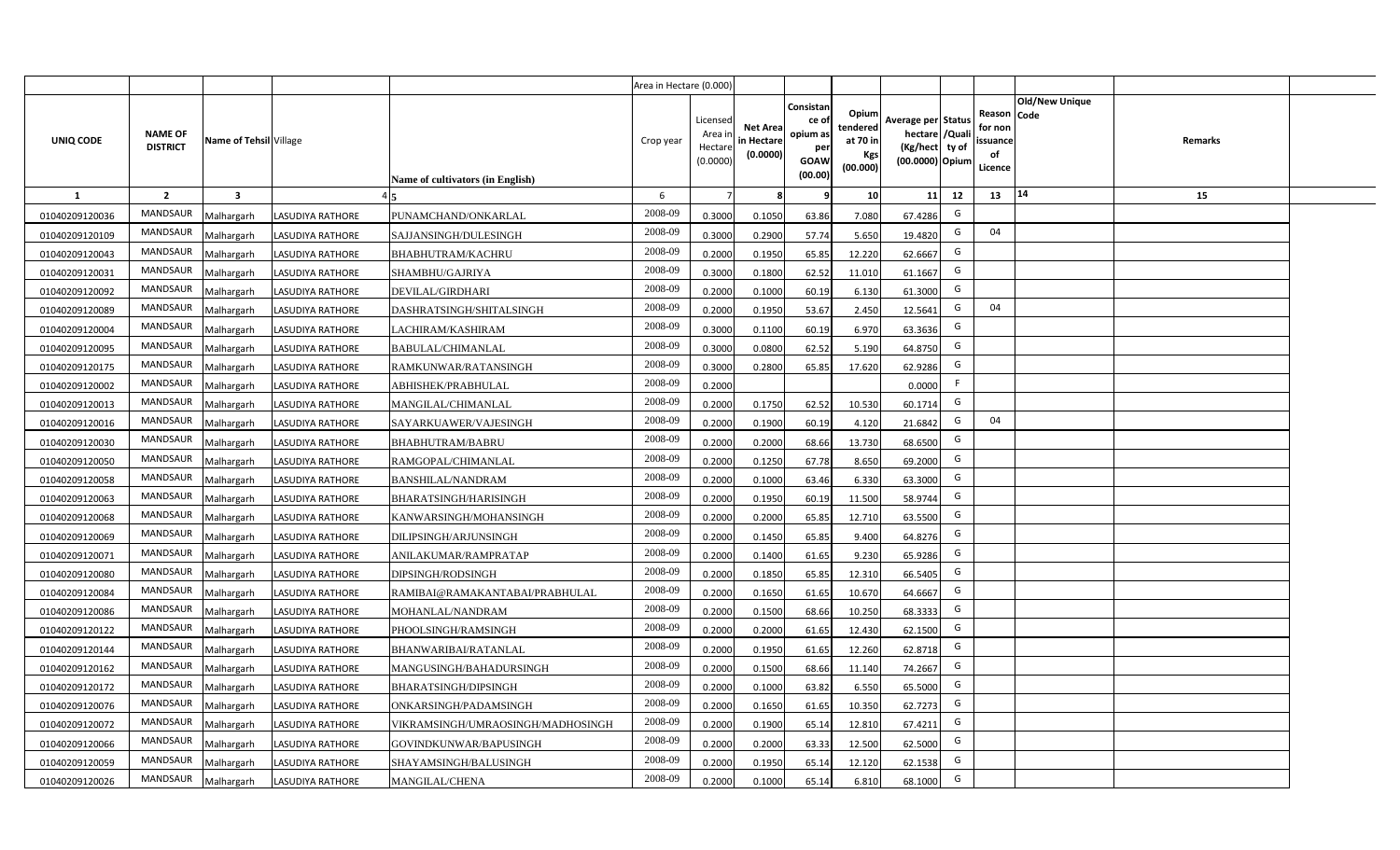|                |                                   |                        |                         |                                         | Area in Hectare (0.000) |                                          |                                           |                                                          |                                                         |                                                                            |                                                     |                       |         |  |
|----------------|-----------------------------------|------------------------|-------------------------|-----------------------------------------|-------------------------|------------------------------------------|-------------------------------------------|----------------------------------------------------------|---------------------------------------------------------|----------------------------------------------------------------------------|-----------------------------------------------------|-----------------------|---------|--|
| UNIQ CODE      | <b>NAME OF</b><br><b>DISTRICT</b> | Name of Tehsil Village |                         | <b>Name of cultivators (in English)</b> | Crop year               | Licensed<br>Area i<br>Hectar<br>(0.0000) | <b>Net Area</b><br>in Hectare<br>(0.0000) | Consistan<br>ce of<br>opium as<br>per<br>GOAW<br>(00.00) | Opium<br>tendered<br>at 70 in<br><b>Kgs</b><br>(00.000) | Average per Status<br>hectare / Quali<br>(Kg/hect ty of<br>(00.0000) Opium | Reason Code<br>for non<br>issuance<br>of<br>Licence | <b>Old/New Unique</b> | Remarks |  |
| 1              | $\overline{2}$                    | 3                      |                         |                                         | 6                       | 7                                        |                                           | 9                                                        | 10 <sup>1</sup>                                         | 11<br>12                                                                   | 13                                                  | 14                    | 15      |  |
| 01040209120164 | MANDSAUR                          | <b>Malhargarh</b>      | <b>LASUDIYA RATHORE</b> | RAMCHANDRA/GOKUL                        | 2008-09                 | 0.2000                                   | 0.1750                                    | 65.14                                                    | 9.900                                                   | G<br>56.5714                                                               |                                                     |                       |         |  |
| 01040209120087 | <b>MANDSAUR</b>                   | <b>Malhargarh</b>      | <b>LASUDIYA RATHORE</b> | BAPUALAL/AMARAJI                        | 2008-09                 | 0.2000                                   | 0.1000                                    | 65.14                                                    | 6.230                                                   | G<br>62.3000                                                               |                                                     |                       |         |  |
| 01040209120067 | <b>MANDSAUR</b>                   | <b>Malhargarh</b>      | <b>LASUDIYA RATHORE</b> | CHENSINGH/RODSINGH                      | 2008-09                 | 0.2000                                   | 0.1700                                    | 67.57                                                    | 11.630                                                  | G<br>68.4118                                                               |                                                     |                       |         |  |
| 01040209120114 | MANDSAUR                          | <b>Malhargarh</b>      | <b>LASUDIYA RATHORE</b> | SUGANKUNWAR/MANGUSINGH                  | 2008-09                 | 0.2000                                   | 0.1100                                    | 65.49                                                    | 7.730                                                   | G<br>70.2727                                                               |                                                     |                       |         |  |
| 01040209120117 | <b>MANDSAUR</b>                   | Malhargarh             | LASUDIYA RATHORE        | RODSINGH/NATHUSINGH                     | 2008-09                 | 0.2000                                   | 0.2000                                    | 59.02                                                    | 11.740                                                  | G<br>58.7000                                                               |                                                     |                       |         |  |
| 01040209120079 | <b>MANDSAUR</b>                   | Malhargarh             | <b>LASUDIYA RATHORE</b> | ANTARKUNWAR/GOPALSINGH                  | 2008-09                 | 0.2000                                   | 0.1600                                    | 65.49                                                    | 10.580                                                  | G<br>66.1250                                                               |                                                     |                       |         |  |
| 01040209120025 | MANDSAUR                          | Malhargarh             | <b>LASUDIYA RATHORE</b> | SWARUSINGH/DULESINGH                    | 2008-09                 | 0.2000                                   | 0.1400                                    | 57.74                                                    | 2.400                                                   | G<br>17.1429                                                               | 04                                                  |                       |         |  |
| 01040209120085 | <b>MANDSAUR</b>                   | Malhargarh             | <b>LASUDIYA RATHORE</b> | CHENRAM/PARTHA                          | 2008-09                 | 0.2000                                   | 0.1900                                    | 65.49                                                    | 12.320                                                  | G<br>64.8421                                                               |                                                     |                       |         |  |
| 01040209120121 | <b>MANDSAUR</b>                   | Malhargarh             | <b>LASUDIYA RATHORE</b> | SHANTIBAI/DEVA                          | 2008-09                 | 0.2000                                   | 0.1950                                    | 63.33                                                    | 11.250                                                  | G<br>57.6923                                                               |                                                     |                       |         |  |
| 01040209120062 | MANDSAUR                          | Malhargarh             | LASUDIYA RATHORE        | RAMCHANDRA/LACHIRAM                     | 2008-09                 | 0.2000                                   | 0.1100                                    | 65.87                                                    | 7.630                                                   | G<br>69.3636                                                               |                                                     |                       |         |  |
| 01040209120174 | <b>MANDSAUR</b>                   | Malhargarh             | <b>LASUDIYA RATHORE</b> | KAMLABAI/MANGILAL                       | 2008-09                 | 0.2000                                   | 0.2050                                    | 65.49                                                    | 12.550                                                  | G<br>61.2195                                                               |                                                     |                       |         |  |
| 01040209121002 | <b>MANDSAUR</b>                   | Malhargarh             | LUNAHEDA                | <b>RUPA/MODA</b>                        | 2008-09                 | 0.2000                                   | 0.1900                                    | 64.68                                                    | 11.590                                                  | G<br>61.0000                                                               |                                                     |                       |         |  |
| 01040209121003 | <b>MANDSAUR</b>                   | Malhargarh             | LUNAHEDA                | RAMCHANDRA/NENA                         | 2008-09                 | 0.2000                                   | 0.1950                                    | 65.56                                                    | 12.460                                                  | G<br>63.8974                                                               |                                                     |                       |         |  |
| 01040209121008 | <b>MANDSAUR</b>                   | Malhargarh             | LUNAHEDA                | <b>BABULAL/SITARAM</b>                  | 2008-09                 | 0.2000                                   | 0.2000                                    | 59.84                                                    | 12.290                                                  | G<br>61.4500                                                               |                                                     |                       |         |  |
| 01040209121011 | <b>MANDSAUR</b>                   | Malhargarh             | LUNAHEDA                | CHOUTHMAL/LAKMICHAND                    | 2008-09                 | 0.2000                                   | 0.1800                                    | 65.84                                                    | 11.750                                                  | G<br>65.2778                                                               |                                                     |                       |         |  |
| 01040209121013 | <b>MANDSAUR</b>                   | Malhargarh             | LUNAHEDA                | MOHANLAL/GHASI                          | 2008-09                 | 0.2000                                   | 0.1850                                    | 65.16                                                    | 11.970                                                  | G<br>64.7027                                                               |                                                     |                       |         |  |
| 01040209121016 | MANDSAUR                          | Malhargarh             | LUNAHEDA                | RANCHOAD/GOKUL                          | 2008-09                 | 0.2000                                   | 0.1950                                    | 65.16                                                    | 12.880                                                  | G<br>66.0513                                                               |                                                     |                       |         |  |
| 01040209121017 | <b>MANDSAUR</b>                   | Malhargarh             | LUNAHEDA                | ARJUNSINGH/BHANWERSINGH                 | 2008-09                 | 0.2000                                   | 0.1950                                    | 64.19                                                    | 11.950                                                  | G<br>61.2821                                                               |                                                     |                       |         |  |
| 01040209121024 | <b>MANDSAUR</b>                   | Malhargarh             | LUNAHEDA                | SAJJANBAI/RAMPRATAP                     | 2008-09                 | 0.2000                                   | 0.2000                                    | 65.56                                                    | 12.810                                                  | G<br>64.0500                                                               |                                                     |                       |         |  |
| 01040209121025 | <b>MANDSAUR</b>                   | Malhargarh             | LUNAHEDA                | HASTIMAL/CHTABHUJ                       | 2008-09                 | 0.2000                                   | 0.1950                                    | 68.25                                                    | 13.080                                                  | G<br>67.0769                                                               |                                                     |                       |         |  |
| 01040209121027 | MANDSAUR                          | Malhargarh             | LUNAHEDA                | BALARAM/MADHULAL                        | 2008-09                 | 0.2000                                   | 0.2000                                    | 65.56                                                    | 12.390                                                  | G<br>61.9500                                                               |                                                     |                       |         |  |
| 01040209121030 | <b>MANDSAUR</b>                   | <b>Malhargarh</b>      | LUNAHEDA                | BASANTIBAI/MMOHANDAS                    | 2008-09                 | 0.2000                                   | 0.2000                                    | 65.56                                                    | 12.920                                                  | G<br>64.6000                                                               |                                                     |                       |         |  |
| 01040209121031 | <b>MANDSAUR</b>                   | <b>Malhargarh</b>      | LUNAHEDA                | <b>BABULAL/DHANNA</b>                   | 2008-09                 | 0.2000                                   | 0.1900                                    | 65.16                                                    | 12.190                                                  | G<br>64.1579                                                               |                                                     |                       |         |  |
| 01040209121032 | MANDSAUR                          | Malhargarh             | LUNAHEDA                | PYARIBAI/LAXMAN                         | 2008-09                 | 0.2000                                   | 0.1950                                    | 64.68                                                    | 11.770                                                  | G<br>60.3590                                                               |                                                     |                       |         |  |
| 01040209121034 | MANDSAUR                          | Malhargarh             | LUNAHEDA                | RAMESHCHAND/VARDICHAND                  | 2008-09                 | 0.2000                                   | 0.2050                                    | 71.67                                                    | 13.400                                                  | G<br>65.3659                                                               |                                                     |                       |         |  |
| 01040209121035 | MANDSAUR                          | Malhargarh             | LUNAHEDA                | NANDKISHOR/BHANWARLAL                   | 2008-09                 | 0.2000                                   | 0.1900                                    | 68.25                                                    | 11.640                                                  | G<br>61.2632                                                               |                                                     |                       |         |  |
| 01040209121040 | MANDSAUR                          | Malhargarh             | LUNAHEDA                | ASHOKKUMAR/BHANWARLAL                   | 2008-09                 | 0.2000                                   | 0.1750                                    | 65.56                                                    | 11.350                                                  | G<br>64.8571                                                               |                                                     |                       |         |  |
| 01040209121041 | MANDSAUR                          | Malhargarh             | LUNAHEDA                | BADAMBAI/RODMAL                         | 2008-09                 | 0.2000                                   | 0.2050                                    | 65.56                                                    | 13.530                                                  | G<br>66.0000                                                               |                                                     |                       |         |  |
| 01040209121042 | MANDSAUR                          | Malhargarh             | LUNAHEDA                | MOHANLAL/NANDRAM                        | 2008-09                 | 0.2000                                   | 0.2000                                    | 65.16                                                    | 12.630                                                  | G<br>63.1500                                                               |                                                     |                       |         |  |
| 01040209121043 | <b>MANDSAUR</b>                   | <b>Malhargarh</b>      | LUNAHEDA                | NANDRAM/AMRA                            | 2008-09                 | 0.2000                                   | 0.1650                                    | 65.51                                                    | 10.890                                                  | G<br>66.0000                                                               |                                                     |                       |         |  |
| 01040209121051 | MANDSAUR                          | Malhargarh             | LUNAHEDA                | MANSUKHLAL/VARDICHAND                   | 2008-09                 | 0.2000                                   | 0.2050                                    | 72.93                                                    | 15.520                                                  | G<br>75.7073                                                               |                                                     |                       |         |  |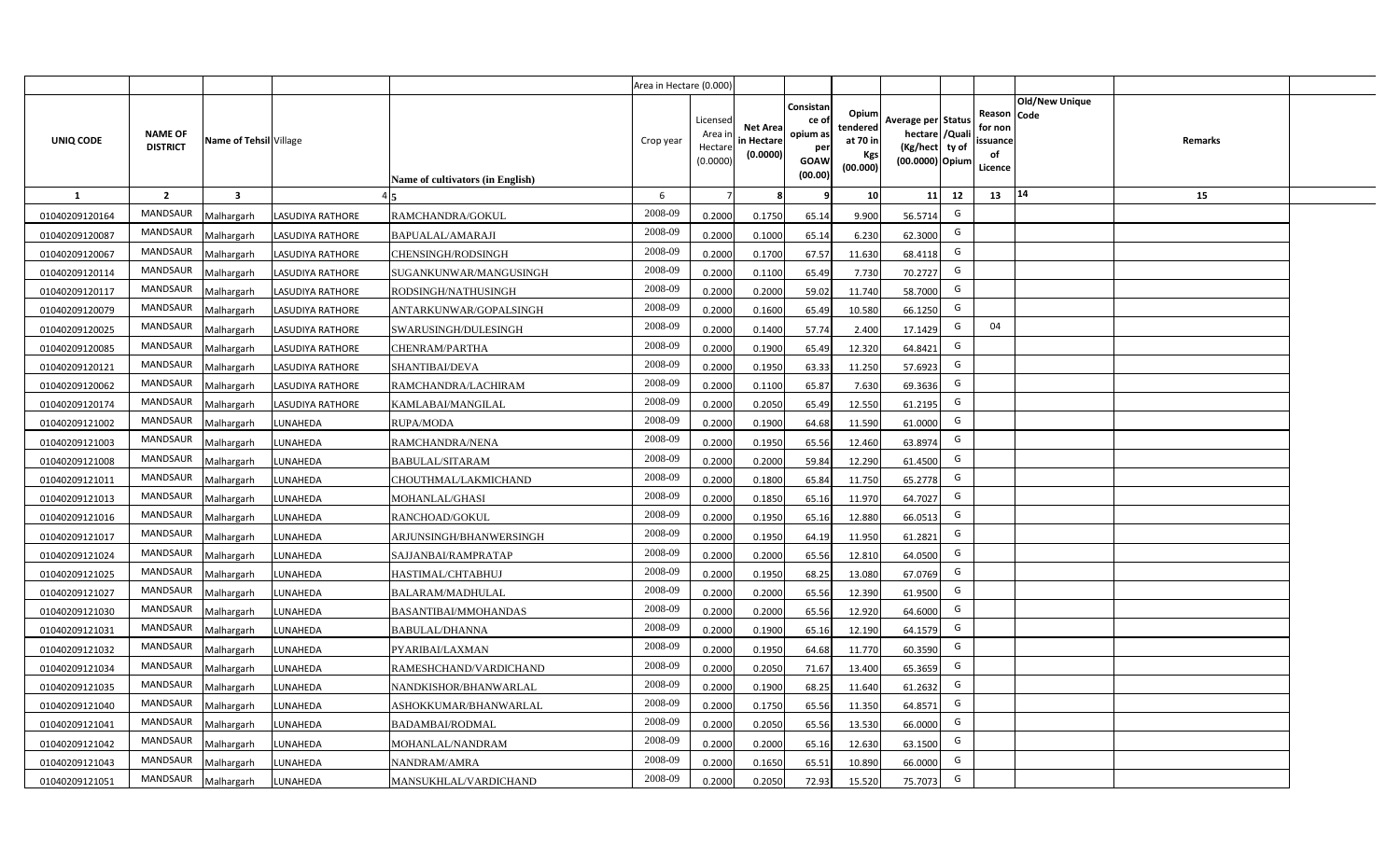|                |                                   |                         |                   |                                  | Area in Hectare (0.000) |                                          |                                           |                                                          |                                                         |                                                                           |    |                                                     |                       |                   |  |
|----------------|-----------------------------------|-------------------------|-------------------|----------------------------------|-------------------------|------------------------------------------|-------------------------------------------|----------------------------------------------------------|---------------------------------------------------------|---------------------------------------------------------------------------|----|-----------------------------------------------------|-----------------------|-------------------|--|
| UNIQ CODE      | <b>NAME OF</b><br><b>DISTRICT</b> | Name of Tehsil Village  |                   | Name of cultivators (in English) | Crop year               | Licensed<br>Area i<br>Hectar<br>(0.0000) | <b>Net Area</b><br>in Hectare<br>(0.0000) | Consistan<br>ce of<br>opium as<br>per<br>GOAW<br>(00.00) | Opium<br>tendered<br>at 70 in<br><b>Kgs</b><br>(00.000) | Average per Status<br>hectare / Qual<br>(Kg/hect ty of<br>(00.0000) Opium |    | Reason Code<br>for nor<br>issuance<br>of<br>Licence | <b>Old/New Unique</b> | Remarks           |  |
| $\mathbf{1}$   | $\overline{2}$                    | $\overline{\mathbf{3}}$ |                   |                                  | 6                       |                                          |                                           |                                                          | 10 <sup>1</sup>                                         | 11                                                                        | 12 | 13                                                  | 14                    | 15                |  |
| 01040209121054 | <b>MANDSAUR</b>                   | Malhargarh              | LUNAHEDA          | NAHARSINGH/VIJAYSINGH            | 2008-09                 | 0.2000                                   | 0.1950                                    | 65.16                                                    | 12.740                                                  | 65.3333                                                                   | G  |                                                     |                       |                   |  |
| 01040209121056 | <b>MANDSAUR</b>                   | Malhargarh              | LUNAHEDA          | RAMSINGH/CHENSINGH               | 2008-09                 | 0.2000                                   | 0.1900                                    | 64.10                                                    | 12.260                                                  | 64.5263                                                                   | G  |                                                     |                       |                   |  |
| 01040209121058 | <b>MANDSAUR</b>                   | Malhargarh              | LUNAHEDA          | NANDUBAI/BAGDIRAM                | 2008-09                 | 0.2000                                   | 0.1800                                    | 64.10                                                    | 12.070                                                  | 67.0556                                                                   | G  |                                                     |                       |                   |  |
| 01040209121060 | <b>MANDSAUR</b>                   | Malhargarh              | LUNAHEDA          | GANGABAI/SHANKARLAL              | 2008-09                 | 0.2000                                   | 0.2050                                    | 65.51                                                    | 13.660                                                  | 66.6341                                                                   | G  |                                                     |                       |                   |  |
| 01040209121064 | <b>MANDSAUR</b>                   | Malhargarh              | LUNAHEDA          | DEVILAL/NANDRAM                  | 2008-09                 | 0.2000                                   | 0.2000                                    | 64.10                                                    | 12.530                                                  | 62.6500                                                                   | G  |                                                     |                       |                   |  |
| 01040209121071 | <b>MANDSAUR</b>                   | Malhargarh              | LUNAHEDA          | PARWATIBAI/BAGDIRAM              | 2008-09                 | 0.200                                    | 0.1900                                    | 61.72                                                    | 11.770                                                  | 61.9474                                                                   | G  |                                                     |                       |                   |  |
| 01040209121072 | <b>MANDSAUR</b>                   | Malhargarh              | LUNAHEDA          | PYARCHAND/RADHIBAI               | 2008-09                 | 0.200                                    | 0.2000                                    | 64.10                                                    | 12.860                                                  | 64.3000                                                                   | G  |                                                     |                       |                   |  |
| 01040209121075 | <b>MANDSAUR</b>                   | Malhargarh              | LUNAHEDA          | BOTLAL/JAGANNATH                 | 2008-09                 | 0.200                                    | 0.2000                                    | 64.10                                                    | 13.210                                                  | 66.0500                                                                   | G  |                                                     |                       |                   |  |
| 01040209121090 | MANDSAUR                          | Malhargarh              | LUNAHEDA          | VARDICHAND/KANWARLAL             | 2008-09                 | 0.2000                                   | 0.2050                                    | 65.10                                                    | 13.190                                                  | 64.3415                                                                   | G  |                                                     |                       |                   |  |
| 01040209121092 | <b>MANDSAUR</b>                   | Malhargarh              | LUNAHEDA          | KANWARLAL/BHUVAN                 | 2008-09                 | 0.2000                                   | 0.2000                                    | 61.72                                                    | 11.860                                                  | 59.3000                                                                   | G  |                                                     |                       |                   |  |
| 01040209121095 | MANDSAUR                          | Malhargarh              | LUNAHEDA          | KARULAL/BHAGIRATH                | 2008-09                 | 0.2000                                   | 0.2000                                    | 65.10                                                    | 12.320                                                  | 61.6000                                                                   | G  |                                                     |                       |                   |  |
| 01040209121096 | <b>MANDSAUR</b>                   | Malhargarh              | LUNAHEDA          | RATANLAL/BHAGIRATH               | 2008-09                 | 0.2000                                   | 0.2000                                    | 61.72                                                    | 12.610                                                  | 63.0500                                                                   | G  |                                                     |                       |                   |  |
| 01040209121104 | MANDSAUR                          | Malhargarh              | LUNAHEDA          | <b>BHAGWANIBAI/BOTLAL</b>        | 2008-09                 | 0.2000                                   | 0.1950                                    | 65.10                                                    | 12.830                                                  | 65.7949                                                                   | G  |                                                     |                       | TRANSFER/BALAGUDA |  |
| 01040209121021 | MANDSAUR                          | Malhargarh              | LUNAHEDA          | <b>BHANWARLAL/NANURAM</b>        | 2008-09                 | 0.2000                                   | 0.0200                                    | 68.25                                                    | 1.650                                                   | 82.5000                                                                   | G  |                                                     |                       |                   |  |
| 01040209121099 | <b>MANDSAUR</b>                   | Malhargarh              | LUNAHEDA          | PRABHULAL/CHENRAM                | 2008-09                 | 0.2000                                   | 0.1850                                    | 68.97                                                    | 12.330                                                  | 66.6486                                                                   | G  |                                                     |                       |                   |  |
| 01040209121033 | MANDSAUR                          | Malhargarh              | LUNAHEDA          | RAMPRASAD/HIRALAL                | 2008-09                 | 0.2000                                   | 0.1950                                    | 65.10                                                    | 12.530                                                  | 64.2564                                                                   | G  |                                                     |                       |                   |  |
| 01040209121046 | <b>MANDSAUR</b>                   | Malhargarh              | LUNAHEDA          | <b>GORDHANDAS/BADRIDAS</b>       | 2008-09                 | 0.2000                                   | 0.2000                                    | 65.10                                                    | 13.190                                                  | 65.9500                                                                   | G  |                                                     |                       |                   |  |
| 01040209121006 | <b>MANDSAUR</b>                   | Malhargarh              | LUNAHEDA          | JAMUNABAI/BHUWAN                 | 2008-09                 | 0.2000                                   | 0.2000                                    | 65.10                                                    | 11.920                                                  | 59.6000                                                                   | G  |                                                     |                       |                   |  |
| 01040209121098 | MANDSAUR                          | Malhargarh              | LUNAHEDA          | KAILASHCHANDRA/NATHULAL          | 2008-09                 | 0.2000                                   | 0.2050                                    | 69.47                                                    | 14.200                                                  | 69.2683                                                                   | G  |                                                     |                       |                   |  |
| 01040209125006 | <b>MANDSAUR</b>                   | Malhargarh              | BANSHKHEDI        | MADANSINGH/GOBARSINGH            | 2008-09                 | 0.2000                                   | 0.1850                                    | 61.72                                                    | 11.370                                                  | 61.4595                                                                   | G  |                                                     |                       |                   |  |
| 01040209125007 | <b>MANDSAUR</b>                   | Malhargarh              | BANSHKHEDI        | BHANWARSINGH/SURATSINGH          | 2008-09                 | 0.2000                                   | 0.1900                                    | 63.85                                                    | 12.040                                                  | 63.3684                                                                   | G  |                                                     |                       |                   |  |
| 01040209125009 | <b>MANDSAUR</b>                   | Malhargarh              | <b>BANSHKHEDI</b> | BHANWARLAL/NARAYAN               | 2008-09                 | 0.2000                                   | 0.1850                                    | 67.15                                                    | 12.390                                                  | 66.9730                                                                   | G  |                                                     |                       |                   |  |
| 01040209125011 | <b>MANDSAUR</b>                   | Malhargarh              | BANSHKHEDI        | <b>BANSHILAL/KESHURAM</b>        | 2008-09                 | 0.2000                                   | 0.2000                                    | 63.85                                                    | 12.950                                                  | 64.7500                                                                   | G  |                                                     |                       |                   |  |
| 01040209125019 | <b>MANDSAUR</b>                   | Malhargarh              | <b>BANSHKHEDI</b> | <b>BABULAL/DHANRAJ</b>           | 2008-09                 | 0.3000                                   | 0.2850                                    | 63.81                                                    | 18.310                                                  | 64.2456                                                                   | G  |                                                     |                       |                   |  |
| 01040209125024 | <b>MANDSAUR</b>                   | Malhargarh              | <b>BANSHKHEDI</b> | ISHWARSINGH/BHANWARSINGH         | 2008-09                 | 0.300                                    | 0.1000                                    | 67.15                                                    | 6.590                                                   | 65.9000                                                                   | G  |                                                     |                       |                   |  |
| 01040209125025 | <b>MANDSAUR</b>                   | Malhargarh              | BANSHKHEDI        | BHAGATSINGH/MADANSINGH           | 2008-09                 | 0.300                                    | 0.2650                                    | 63.85                                                    | 16.920                                                  | 63.8491                                                                   | G  |                                                     |                       |                   |  |
| 01040209125028 | <b>MANDSAUR</b>                   | Malhargarh              | BANSHKHEDI        | JAGDISHCHANDRA/BHAGIRATH         | 2008-09                 | 0.300                                    | 0.2800                                    | 61.20                                                    | 16.930                                                  | 60.4643                                                                   | G  |                                                     |                       |                   |  |
| 01040209125029 | <b>MANDSAUR</b>                   | Malhargarh              | <b>BANSHKHEDI</b> | GOPAL/MODIRAM                    | 2008-09                 | 0.2000                                   | 0.1900                                    | 61.72                                                    | 6.090                                                   | 32.0526                                                                   | G  | 04                                                  |                       |                   |  |
| 01040209125030 | <b>MANDSAUR</b>                   | Malhargarh              | <b>BANSHKHEDI</b> | SHOBHARAM/DULICHAND              | 2008-09                 | 0.3000                                   | 0.2750                                    | 67.15                                                    | 16.930                                                  | 61.5636                                                                   | G  |                                                     |                       |                   |  |
| 01040209125033 | <b>MANDSAUR</b>                   | Malhargarh              | <b>BANSHKHEDI</b> | DEVILAL/KASHIRAM                 | 2008-09                 | 0.2000                                   | 0.2000                                    | 54.65                                                    | 4.480                                                   | 22.4000                                                                   | G  | 04                                                  |                       |                   |  |
| 01040209125035 | <b>MANDSAUR</b>                   | Malhargarh              | <b>BANSHKHEDI</b> | AMER SINGH/NATHUSINGH            | 2008-09                 | 0.2000                                   | 0.1900                                    | 59.39                                                    | 3.570                                                   | 18.7895                                                                   | G  | 04                                                  |                       |                   |  |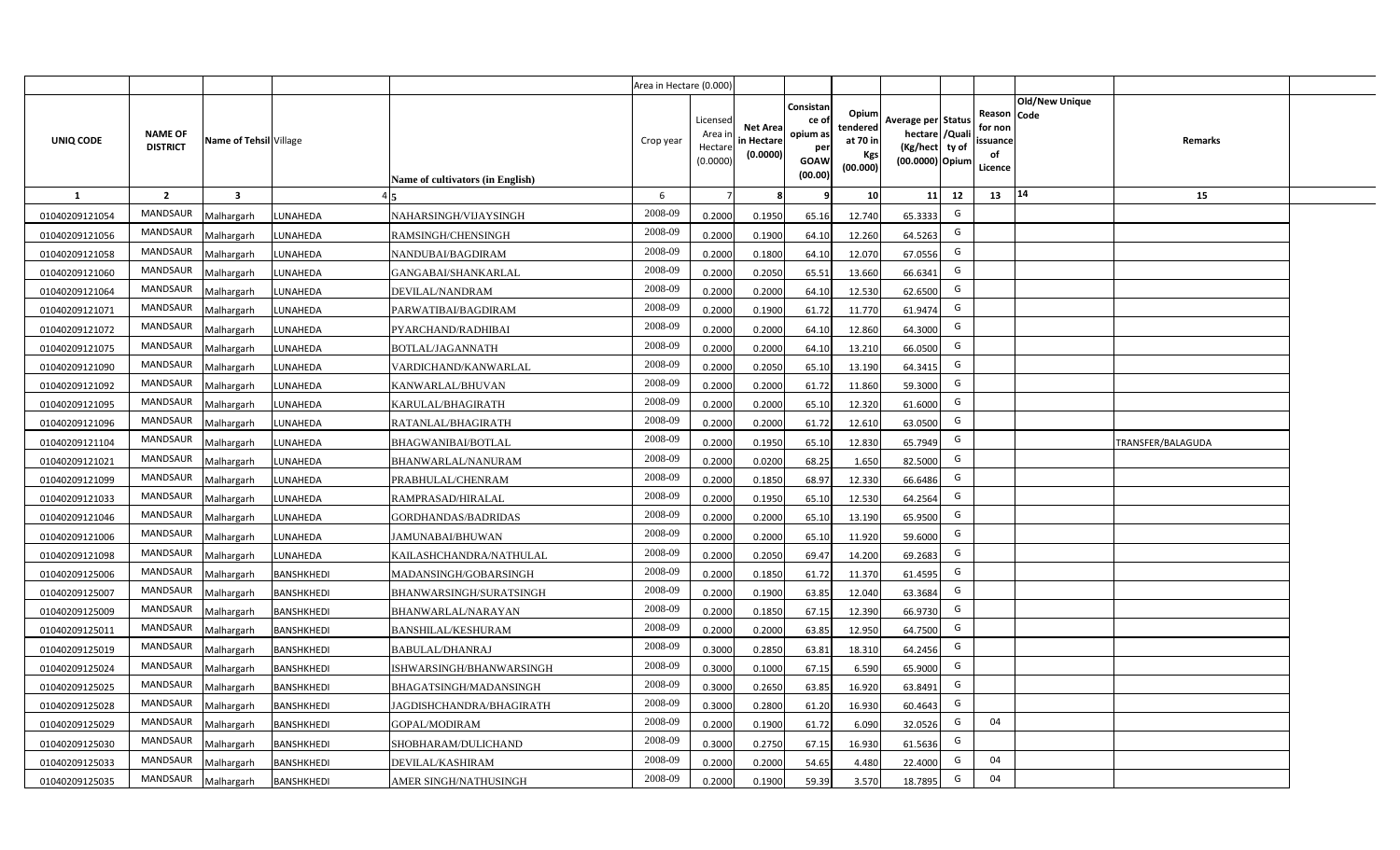|                |                                   |                         |                   |                                  | Area in Hectare (0.000) |                                          |                                           |                                                         |                                                         |                                                                           |    |                                                     |                       |                          |  |
|----------------|-----------------------------------|-------------------------|-------------------|----------------------------------|-------------------------|------------------------------------------|-------------------------------------------|---------------------------------------------------------|---------------------------------------------------------|---------------------------------------------------------------------------|----|-----------------------------------------------------|-----------------------|--------------------------|--|
| UNIQ CODE      | <b>NAME OF</b><br><b>DISTRICT</b> | Name of Tehsil Village  |                   | Name of cultivators (in English) | Crop year               | Licensed<br>Area i<br>Hectar<br>(0.0000) | <b>Net Area</b><br>in Hectare<br>(0.0000) | Consistan<br>ce o<br>opium as<br>per<br>GOAW<br>(00.00) | Opium<br>tendered<br>at 70 in<br><b>Kgs</b><br>(00.000) | Average per Status<br>hectare / Qual<br>(Kg/hect ty of<br>(00.0000) Opium |    | Reason Code<br>for nor<br>issuance<br>of<br>Licence | <b>Old/New Unique</b> | Remarks                  |  |
| 1              | $\overline{2}$                    | $\overline{\mathbf{3}}$ |                   |                                  | 6                       |                                          |                                           |                                                         | 10 <sup>1</sup>                                         | 11                                                                        | 12 | 13                                                  | $ 14\rangle$          | 15                       |  |
| 01040209125040 | <b>MANDSAUR</b>                   | Malhargarh              | BANSHKHEDI        | SUDHADEVI/KANEHIYALAL            | 2008-09                 | 0.2000                                   | 0.1600                                    | 67.15                                                   | 10.490                                                  | 65.5625                                                                   | G  |                                                     |                       |                          |  |
| 01040209125047 | <b>MANDSAUR</b>                   | Malhargarh              | <b>BANSHKHEDI</b> | PYARCHAND/NARAYAN                | 2008-09                 | 0.3000                                   | 0.2900                                    | 65.67                                                   | 18.910                                                  | 65.2069                                                                   | G  |                                                     |                       |                          |  |
| 01040209125049 | <b>MANDSAUR</b>                   | Malhargarh              | BANSHKHEDI        | GITABAI/BHANWARLAL               | 2008-09                 | 0.2000                                   | 0.1800                                    | 66.86                                                   | 11.150                                                  | 61.9444                                                                   | G  |                                                     |                       |                          |  |
| 01040209125050 | <b>MANDSAUR</b>                   | Malhargarh              | BANSHKHEDI        | CHGANLAL/JIVA                    | 2008-09                 | 0.2000                                   | 0.2100                                    | 63.85                                                   | 12.750                                                  | 60.7143                                                                   | G  |                                                     |                       |                          |  |
| 01040209125051 | <b>MANDSAUR</b>                   | Malhargarh              | BANSHKHEDI        | KANKUBAI/CHUNNILAL               | 2008-09                 | 0.2000                                   | 0.1950                                    | 67.15                                                   | 12.040                                                  | 61.7436                                                                   | G  |                                                     |                       |                          |  |
| 01040209125052 | <b>MANDSAUR</b>                   | Malhargarh              | BANSHKHEDI        | KARULAL/JIVA                     | 2008-09                 | 0.200                                    | 0.1650                                    | 66.21                                                   | 9.900                                                   | 60.0000                                                                   | G  |                                                     |                       |                          |  |
| 01040209125059 | <b>MANDSAUR</b>                   | Malhargarh              | BANSHKHEDI        | BHANWARSINGH/KALUSINGH           | 2008-09                 | 0.200                                    | 0.1900                                    | 63.85                                                   | 10.660                                                  | 56.1053                                                                   | G  |                                                     |                       |                          |  |
| 01040209125014 | <b>MANDSAUR</b>                   | Malhargarh              | BANSHKHEDI        | KESHARSINGH/ROOPSINGH            | 2008-09                 | 0.200                                    | 0.2000                                    | 61.72                                                   | 11.740                                                  | 58.7000                                                                   | G  |                                                     |                       |                          |  |
| 01040209125031 | MANDSAUR                          | Malhargarh              | BANSHKHEDI        | <b>BABULAL/DULICHAND</b>         | 2008-09                 | 0.3000                                   | 0.2300                                    | 66.21                                                   | 15.200                                                  | 66.0870                                                                   | G  |                                                     |                       |                          |  |
| 01040209125032 | MANDSAUR                          | Malhargarh              | BANSHKHEDI        | RAMSINGH/NAHARSINGH              | 2008-09                 | 0.2000                                   | 0.1950                                    | 59.39                                                   | 11.000                                                  | 56.4103                                                                   | G  |                                                     |                       |                          |  |
| 01040209125064 | MANDSAUR                          | Malhargarh              | <b>BANSHKHEDI</b> | BHARATLAL/HEMRAJ                 | 2008-09                 | 0.2000                                   | 0.2000                                    | 66.21                                                   | 12.630                                                  | 63.1500                                                                   | G  |                                                     |                       |                          |  |
| 01040209125022 | <b>MANDSAUR</b>                   | Malhargarh              | <b>BANSHKHEDI</b> | BHARATLAL/HIRALAL                | 2008-09                 | 0.3000                                   | 0.2700                                    | 59.39                                                   | 15.100                                                  | 55.9259                                                                   | G  |                                                     |                       |                          |  |
| 01040209125048 | MANDSAUR                          | Malhargarh              | BANSHKHEDI        | HIRALAL/DEVAJI                   | 2008-09                 | 0.2000                                   | 0.1950                                    | 67.21                                                   | 12.270                                                  | 62.9231                                                                   | G  |                                                     |                       |                          |  |
| 01040209125012 | MANDSAUR                          | Malhargarh              | BANSHKHEDI        | BHANWARBAI/SAMANDARSINGH         | 2008-09                 | 0.2000                                   | 0.1850                                    | 54.65                                                   | 6.630                                                   | 35.8378                                                                   | G  | 04                                                  |                       |                          |  |
| 01040209125037 | <b>MANDSAUR</b>                   | Malhargarh              | BANSHKHEDI        | RAMSINGH/JAYSINGH                | 2008-09                 | 0.2000                                   | 0.1950                                    | 65.31                                                   | 12.420                                                  | 63.6923                                                                   | G  |                                                     |                       |                          |  |
| 01040209125001 | MANDSAUR                          | Malhargarh              | BANSHKHEDI        | UDAYSINGH/ROOPSINGH              | 2008-09                 | 0.2000                                   | 0.1900                                    | 57.50                                                   | 9.850                                                   | 51.8421                                                                   | G  | 04                                                  |                       |                          |  |
| 01040209125027 | <b>MANDSAUR</b>                   | Malhargarh              | BANSHKHEDI        | UDAYSINGH/BHANWARSINGH           | 2008-09                 | 0.2000                                   | 0.1900                                    | 65.31                                                   | 13.130                                                  | 69.1053                                                                   | G  |                                                     |                       |                          |  |
| 01040209125068 | <b>MANDSAUR</b>                   | Malhargarh              | BANSHKHEDI        | NAWALSINGH/BHANWARSINGH          | 2008-09                 | 0.2000                                   | 0.1800                                    | 65.31                                                   | 11.710                                                  | 65.0556                                                                   | G  |                                                     |                       |                          |  |
| 01040209125023 | <b>MANDSAUR</b>                   | Malhargarh              | <b>BANSHKHEDI</b> | CHOTHMAL/BHANWERLAL              | 2008-09                 | 0.3000                                   | 0.2750                                    | 65.31                                                   | 9.030                                                   | 32.8364                                                                   | G  | 04                                                  |                       |                          |  |
| 01040209125057 | <b>MANDSAUR</b>                   | Malhargarh              | BANSHKHEDI        | BHANWARSINGH/KISHANSINGH         | 2008-09                 | 0.2000                                   | 0.1700                                    | 59.84                                                   | 9.810                                                   | 57.7059                                                                   | G  |                                                     |                       |                          |  |
| 01040209125004 | <b>MANDSAUR</b>                   | Malhargarh              | BANSHKHEDI        | RAMSINGH/GAJRAJSINGH             | 2008-09                 | 0.2000                                   | 0.1950                                    | 61.72                                                   | 11.410                                                  | 58.5128                                                                   | G  |                                                     |                       |                          |  |
| 01040209125010 | <b>MANDSAUR</b>                   | Malhargarh              | <b>BANSHKHEDI</b> | KAILASH BAI/UDAYSINGH            | 2008-09                 | 0.2000                                   | 0.2000                                    | 66.21                                                   | 12.260                                                  | 61.3000                                                                   | G  |                                                     |                       |                          |  |
| 01040209125072 | <b>MANDSAUR</b>                   | Malhargarh              | BANSHKHEDI        | BAGDUSINGH/UDAYSINGH             | 2008-09                 | 0.3000                                   |                                           |                                                         |                                                         | 0.0000                                                                    |    |                                                     | 02060729094044        | TRANSFER//PRATAPGARH/RAJ |  |
| 01040209130006 | <b>MANDSAUR</b>                   | Malhargarh              | PIRGURADIYA       | RUKMANBAI/JAYSINGH               | 2008-09                 | 0.2000                                   | 0.1950                                    | 62.87                                                   | 12.090                                                  | 62.0000                                                                   | G  |                                                     |                       |                          |  |
| 01040209130026 | <b>MANDSAUR</b>                   | Malhargarh              | PIRGURADIYA       | PRBHULAL/JASRAJ                  | 2008-09                 | 0.200                                    | 0.1800                                    | 66.64                                                   | 12.080                                                  | 67.1111                                                                   | G  |                                                     |                       |                          |  |
| 01040209130032 | <b>MANDSAUR</b>                   | Malhargarh              | PIRGURADIYA       | SITARAM/KISHANLAL                | 2008-09                 | 0.200                                    | 0.2000                                    | 65.72                                                   | 12.940                                                  | 64.7000                                                                   | G  |                                                     |                       |                          |  |
| 01040209130033 | <b>MANDSAUR</b>                   | Malhargarh              | PIRGURADIYA       | KAMALSINGH/LALSINGH              | 2008-09                 | 0.200                                    | 0.2000                                    | 66.99                                                   | 13.310                                                  | 66.5500                                                                   | G  |                                                     |                       |                          |  |
| 01040209130035 | <b>MANDSAUR</b>                   | Malhargarh              | PIRGURADIYA       | DEVISINGH/GOBARSINGH             | 2008-09                 | 0.2000                                   | 0.0250                                    | 66.64                                                   | 1.900                                                   | 76.0000                                                                   | G  |                                                     |                       |                          |  |
| 01040209130037 | <b>MANDSAUR</b>                   | Malhargarh              | PIRGURADIYA       | BAPUSINGH/DUNGARSINGH            | 2008-09                 | 0.2000                                   | 0.2000                                    | 63.80                                                   | 12.250                                                  | 61.2500                                                                   | G  |                                                     |                       |                          |  |
| 01040209130042 | <b>MANDSAUR</b>                   | Malhargarh              | PIRGURADIYA       | SHITALSINGH/BHANWARSINGH         | 2008-09                 | 0.2000                                   | 0.1000                                    | 66.64                                                   | 6.540                                                   | 65.4000                                                                   | G  |                                                     |                       |                          |  |
| 01040209130043 | <b>MANDSAUR</b>                   | Malhargarh              | PIRGURADIYA       | RATANSINGH/BHUVANISINGH          | 2008-09                 | 0.2000                                   | 0.0500                                    | 73.21                                                   | 3.780                                                   | 75.6000                                                                   | G  |                                                     |                       |                          |  |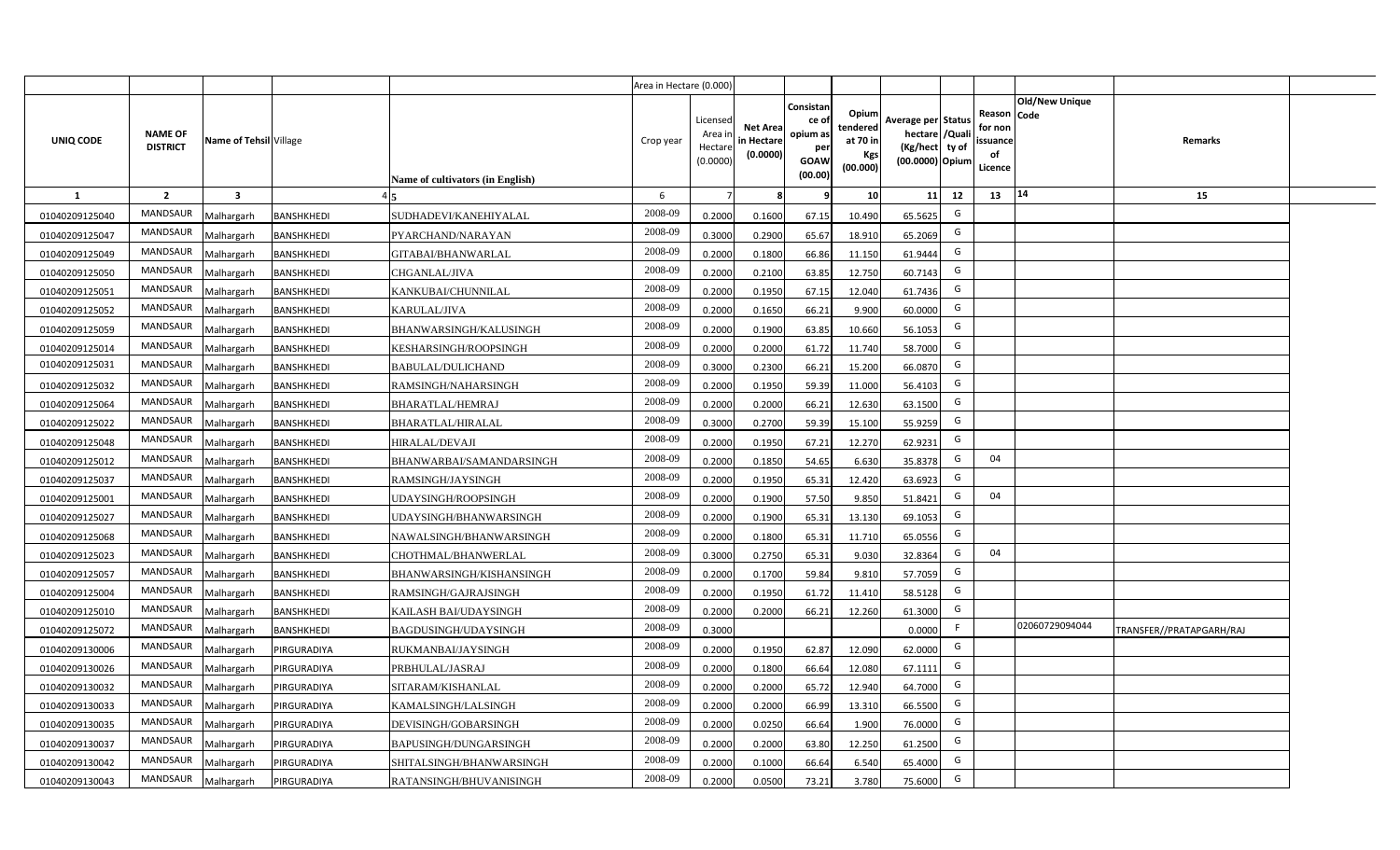|                |                                   |                         |                   |                                  | Area in Hectare (0.000) |                                           |                                           |                                                                 |                                                  |                                                                            |                                                    |                       |         |  |
|----------------|-----------------------------------|-------------------------|-------------------|----------------------------------|-------------------------|-------------------------------------------|-------------------------------------------|-----------------------------------------------------------------|--------------------------------------------------|----------------------------------------------------------------------------|----------------------------------------------------|-----------------------|---------|--|
| UNIQ CODE      | <b>NAME OF</b><br><b>DISTRICT</b> | Name of Tehsil Village  |                   | Name of cultivators (in English) | Crop year               | Licensed<br>Area i<br>Hectare<br>(0.0000) | <b>Net Area</b><br>in Hectare<br>(0.0000) | Consistan<br>ce of<br>opium as<br>per<br><b>GOAW</b><br>(00.00) | Opium<br>tendered<br>at 70 in<br>Kgs<br>(00.000) | Average per Status<br>hectare / Quali<br>(Kg/hect ty of<br>(00.0000) Opium | Reason Code<br>for non<br>ssuance<br>of<br>Licence | <b>Old/New Unique</b> | Remarks |  |
| $\mathbf{1}$   | $\overline{2}$                    | $\overline{\mathbf{3}}$ |                   |                                  | 6                       | $\overline{7}$                            | 8                                         | 9                                                               | 10 <sup>1</sup>                                  | 12<br>11                                                                   | 13                                                 | 14                    | 15      |  |
| 01040209130046 | MANDSAUR                          | Malhargarh              | PIRGURADIYA       | LAXMAN/BHAGGA                    | 2008-09                 | 0.2000                                    | 0.1850                                    | 68.30                                                           | 11.390                                           | G<br>61.5676                                                               |                                                    |                       |         |  |
| 01040209130051 | MANDSAUR                          | <b>Aalhargarh</b>       | PIRGURADIYA       | RAMESH/KARULAL                   | 2008-09                 | 0.2000                                    | 0.1950                                    | 63.43                                                           | 12.800                                           | G<br>65.6410                                                               |                                                    |                       |         |  |
| 01040209130056 | MANDSAUR                          | Malhargarh              | PIRGURADIYA       | GOBARSINGH/RAYSINGH              | 2008-09                 | 0.2000                                    | 0.1900                                    | 66.64                                                           | 13.330                                           | G<br>70.1579                                                               |                                                    |                       |         |  |
| 01040209130060 | <b>MANDSAUR</b>                   | Malhargarh              | PIRGURADIYA       | SITABAI/BHANWARSINGH             | 2008-09                 | 0.2000                                    | 0.1900                                    | 66.64                                                           | 12.220                                           | G<br>64.3158                                                               |                                                    |                       |         |  |
| 01040209130063 | MANDSAUR                          | Malhargarh              | PIRGURADIYA       | NAHARSINGH/ISHWARSINGH           | 2008-09                 | 0.2000                                    | 0.1000                                    | 68.30                                                           | 7.340                                            | G<br>73.4000                                                               |                                                    |                       |         |  |
| 01040209130066 | MANDSAUR                          | Malhargarh              | PIRGURADIYA       | UMMEDSINGH/BHUVANISINGH          | 2008-09                 | 0.2000                                    | 0.2000                                    | 61.71                                                           | 11.720                                           | G<br>58.6000                                                               |                                                    |                       |         |  |
| 01040209130067 | MANDSAUR                          | Malhargarh              | PIRGURADIYA       | SULTANSINGH/NIRBHESINGH          | 2008-09                 | 0.2000                                    | 0.2050                                    | 63.43                                                           | 12.540                                           | G<br>61.1707                                                               |                                                    |                       |         |  |
| 01040209130069 | <b>MANDSAUR</b>                   | Malhargarh              | PIRGURADIYA       | <b>GABBA/KALU BANJARA</b>        | 2008-09                 | 0.2000                                    | 0.1850                                    | 60.62                                                           | 9.740                                            | G<br>52.6486                                                               | 04                                                 |                       |         |  |
| 01040209130001 | <b>MANDSAUR</b>                   | Malhargarh              | PIRGURADIYA       | KISHORSINGH/KESHARSINGH          | 2008-09                 | 0.2000                                    | 0.2000                                    | 67.41                                                           | 12.260                                           | G<br>61.3000                                                               |                                                    |                       |         |  |
| 01040209130034 | <b>MANDSAUR</b>                   | Malhargarh              | PIRGURADIYA       | PRAKASHBAI/KACHRUSINGH           | 2008-09                 | 0.2000                                    | 0.1600                                    | 71.48                                                           | 10.420                                           | G<br>65.1250                                                               |                                                    |                       |         |  |
| 01040209130057 | MANDSAUR                          | Malhargarh              | PIRGURADIYA       | SURAJBAI/BHUWANSINGH             | 2008-09                 | 0.2000                                    | 0.1750                                    | 46.78                                                           | 2.710                                            | G<br>15.4857                                                               | 04                                                 |                       |         |  |
| 01040209130040 | MANDSAUR                          | Malhargarh              | PIRGURADIYA       | MUKESH/PRABHUSINGH               | 2008-09                 | 0.2000                                    | 0.2000                                    | 64.13                                                           | 12.580                                           | G<br>62.9000                                                               |                                                    |                       |         |  |
| 01040209130059 | MANDSAUR                          | Malhargarh              | PIRGURADIYA       | KACHRUDAS/DEVIDAS                | 2008-09                 | 0.2000                                    | 0.2000                                    | 59.86                                                           | 12.010                                           | G<br>60.0500                                                               |                                                    |                       |         |  |
| 01040209130022 | <b>MANDSAUR</b>                   | Malhargarh              | PIRGURADIYA       | KAMLABAI/PRABHUSINGH             | 2008-09                 | 0.2000                                    | 0.1950                                    | 64.13                                                           | 11.590                                           | G<br>59.4359                                                               |                                                    |                       |         |  |
| 01040209100001 | <b>MANDSAUR</b>                   | Malhargarh              | HANUMANTYA        | PRABHUSINGH/AMARSINGH            | 2008-09                 | 0.3000                                    | 0.2750                                    | 60.77                                                           | 16.760                                           | G<br>60.9455                                                               |                                                    |                       |         |  |
| 01040209100002 | <b>MANDSAUR</b>                   | Malhargarh              | HANUMANTYA        | KACHRUSINGH/RODSINGH             | 2008-09                 | 0.3000                                    | 0.2850                                    | 66.51                                                           | 17.540                                           | G<br>61.5439                                                               |                                                    |                       |         |  |
| 01040209100003 | <b>MANDSAUR</b>                   | Malhargarh              | HANUMANTYA        | RAMSINGH/KACHRUSINGH             | 2008-09                 | 0.2000                                    | 0.1900                                    | 66.51                                                           | 12.760                                           | G<br>67.1579                                                               |                                                    |                       |         |  |
| 01040209100004 | <b>MANDSAUR</b>                   | Malhargarh              | HANUMANTYA        | VAJJABAI/BHANWARSINGH            | 2008-09                 | 0.3000                                    | 0.2150                                    | 63.65                                                           | 13.040                                           | G<br>60.6512                                                               |                                                    |                       |         |  |
| 01040209100006 | <b>MANDSAUR</b>                   | Malhargarh              | <b>HANUMANTYA</b> | UDAYSINGH/BHUVANISINGH           | 2008-09                 | 0.2000                                    | 0.2000                                    | 61.77                                                           | 12.570                                           | G<br>62.8500                                                               |                                                    |                       |         |  |
| 01040209100007 | <b>MANDSAUR</b>                   | Malhargarh              | HANUMANTYA        | RAMSINGH/UMMEDSINGH              | 2008-09                 | 0.3000                                    | 0.3050                                    | 63.65                                                           | 17.990                                           | G<br>58.9836                                                               |                                                    |                       |         |  |
| 01040209100008 | <b>MANDSAUR</b>                   | Malhargarh              | <b>HANUMANTYA</b> | KAMALSINGH/KACHRUSINGH           | 2008-09                 | 0.2000                                    | 0.1950                                    | 66.51                                                           | 13.070                                           | G<br>67.0256                                                               |                                                    |                       |         |  |
| 01040209100009 | MANDSAUR                          | Malhargarh              | <b>HANUMANTYA</b> | SARTANSINGH/DEVISINGH            | 2008-09                 | 0.3000                                    | 0.1050                                    | 60.77                                                           | 6.120                                            | G<br>58.2857                                                               |                                                    |                       |         |  |
| 01040209100011 | <b>MANDSAUR</b>                   | Malhargarh              | HANUMANTYA        | BAPUSINGH/RAYSINGH               | 2008-09                 | 0.3000                                    | 0.2700                                    | 63.26                                                           | 16.530                                           | G<br>61.2222                                                               |                                                    |                       |         |  |
| 01040209100013 | <b>MANDSAUR</b>                   | Malhargarh              | <b>HANUMANTYA</b> | FATEHSINGH/RAMSINGH              | 2008-09                 | 0.3000                                    | 0.2950                                    | 63.26                                                           | 18.080                                           | G<br>61.2881                                                               |                                                    |                       |         |  |
| 01040209100015 | <b>MANDSAUR</b>                   | Malhargarh              | <b>HANUMANTYA</b> | JAWANSINGH/ROOPSINGH             | 2008-09                 | 0.3000                                    | 0.2650                                    | 63.26                                                           | 15.570                                           | G<br>58.7547                                                               |                                                    |                       |         |  |
| 01040209100016 | MANDSAUR                          | Malhargarh              | HANUMANTYA        | DEVILAL/GOPILAL                  | 2008-09                 | 0.2000                                    | 0.1800                                    | 60.77                                                           | 10.960                                           | G<br>60.8889                                                               |                                                    |                       |         |  |
| 01040209100018 | MANDSAUR                          | Malhargarh              | HANUMANTYA        | GORDHANSINGH/BHANWARSINGH        | 2008-09                 | 0.3000                                    |                                           |                                                                 |                                                  | -F<br>0.0000                                                               |                                                    |                       |         |  |
| 01040209100023 | MANDSAUR                          | Malhargarh              | HANUMANTYA        | <b>GENDA/MANGU</b>               | 2008-09                 | 0.3000                                    | 0.2050                                    | 66.51                                                           | 11.910                                           | G<br>58.0976                                                               |                                                    |                       |         |  |
| 01040209100024 | MANDSAUR                          | Malhargarh              | HANUMANTYA        | UDAYSINGH/RAMSINGH               | 2008-09                 | 0.3000                                    | 0.2450                                    | 60.77                                                           | 14.120                                           | G<br>57.6327                                                               |                                                    |                       |         |  |
| 01040209100025 | MANDSAUR                          | Malhargarh              | HANUMANTYA        | LAXMANSINGH/ONKAR                | 2008-09                 | 0.3000                                    | 0.2700                                    | 66.51                                                           | 17.160                                           | G<br>63.5556                                                               |                                                    |                       |         |  |
| 01040209100027 | MANDSAUR                          | Malhargarh              | <b>HANUMANTYA</b> | KALUSINGH/UDAYSINGH              | 2008-09                 | 0.3000                                    | 0.2000                                    | 60.77                                                           | 12.420                                           | G<br>62.1000                                                               |                                                    |                       |         |  |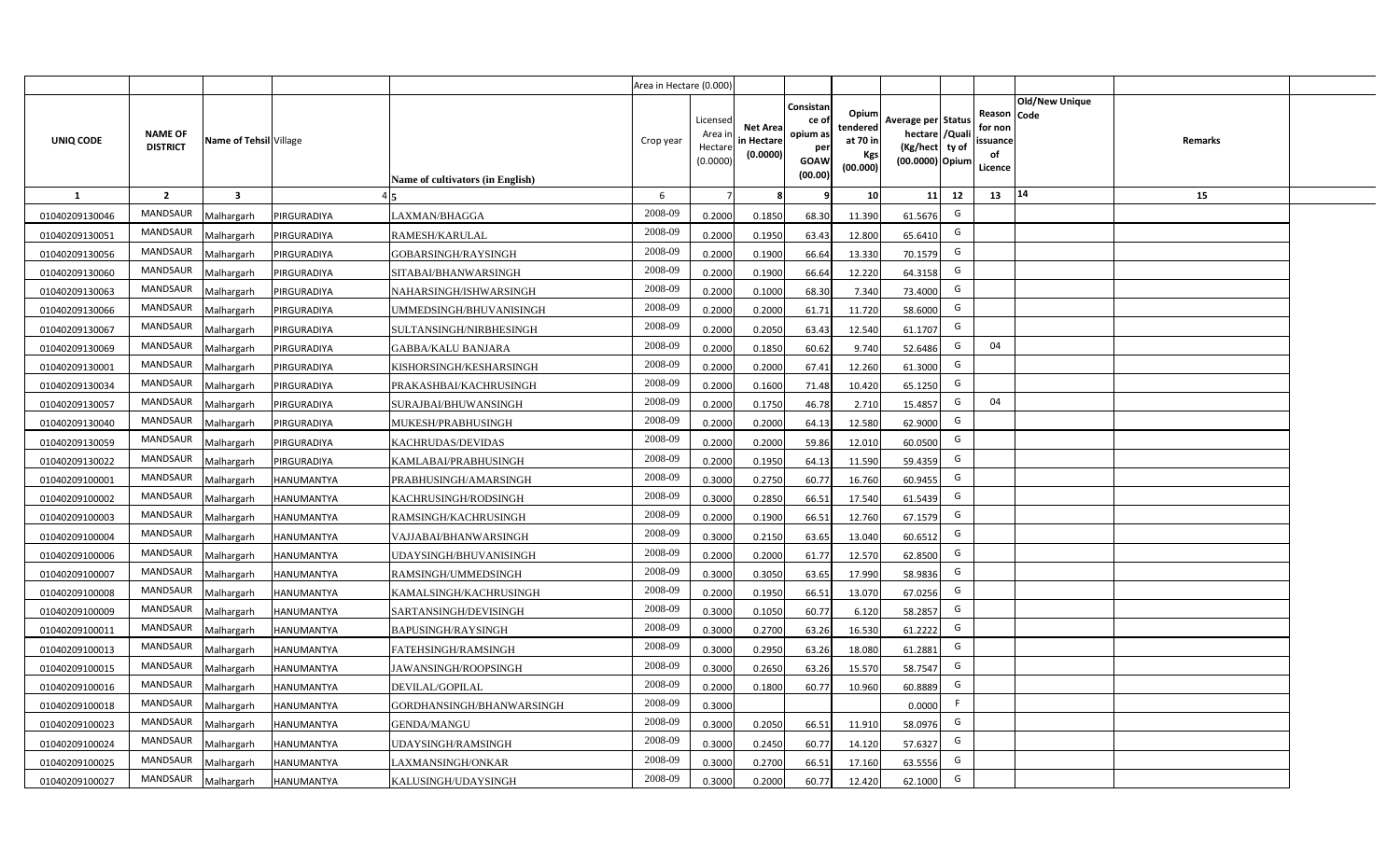|                |                                   |                         |                   |                                  | Area in Hectare (0.000) |                                           |                                           |                                                                 |                                                  |                                                                            |                                                    |                       |         |  |
|----------------|-----------------------------------|-------------------------|-------------------|----------------------------------|-------------------------|-------------------------------------------|-------------------------------------------|-----------------------------------------------------------------|--------------------------------------------------|----------------------------------------------------------------------------|----------------------------------------------------|-----------------------|---------|--|
| UNIQ CODE      | <b>NAME OF</b><br><b>DISTRICT</b> | Name of Tehsil Village  |                   | Name of cultivators (in English) | Crop year               | Licensed<br>Area i<br>Hectare<br>(0.0000) | <b>Net Area</b><br>in Hectare<br>(0.0000) | Consistan<br>ce of<br>opium as<br>per<br><b>GOAW</b><br>(00.00) | Opium<br>tendered<br>at 70 in<br>Kgs<br>(00.000) | Average per Status<br>hectare / Quali<br>(Kg/hect ty of<br>(00.0000) Opium | Reason Code<br>for non<br>ssuance<br>of<br>Licence | <b>Old/New Unique</b> | Remarks |  |
| $\mathbf{1}$   | $\overline{2}$                    | $\overline{\mathbf{3}}$ |                   |                                  | 6                       | $\overline{7}$                            | 8                                         | 9                                                               | 10 <sup>1</sup>                                  | 12<br>11                                                                   | 13                                                 | 14                    | 15      |  |
| 01040209100031 | MANDSAUR                          | Malhargarh              | HANUMANTYA        | MOHANSINGH/RUGHNATHSINGH         | 2008-09                 | 0.3000                                    | 0.2700                                    | 63.26                                                           | 16.040                                           | G<br>59.4074                                                               |                                                    |                       |         |  |
| 01040209100034 | MANDSAUR                          | <b>Aalhargarh</b>       | HANUMANTYA        | BALWANTSINGH/RAMSINGH            | 2008-09                 | 0.3000                                    | 0.2950                                    | 60.77                                                           | 18.380                                           | G<br>62.3051                                                               |                                                    |                       |         |  |
| 01040209100041 | MANDSAUR                          | Malhargarh              | HANUMANTYA        | RAMSINGH/RUPSINGH                | 2008-09                 | 0.3000                                    | 0.2900                                    | 69.76                                                           | 17.920                                           | G<br>61.7931                                                               |                                                    |                       |         |  |
| 01040209100042 | <b>MANDSAUR</b>                   | Malhargarh              | <b>HANUMANTYA</b> | UDAYSINGH/RUPSINGH               | 2008-09                 | 0.2000                                    | 0.1750                                    | 66.51                                                           | 11.130                                           | G<br>63.6000                                                               |                                                    |                       |         |  |
| 01040209100043 | MANDSAUR                          | Malhargarh              | <b>HANUMANTYA</b> | MADANSINGH/MEHTABSINGH           | 2008-09                 | 0.3000                                    | 0.2800                                    | 58.73                                                           | 9.630                                            | G<br>34.3929                                                               | 04                                                 |                       |         |  |
| 01040209100044 | MANDSAUR                          | Malhargarh              | <b>HANUMANTYA</b> | RAMESHWAR/VARDA                  | 2008-09                 | 0.3000                                    | 0.2750                                    | 58.73                                                           | 6.310                                            | G<br>22.9455                                                               | 04                                                 |                       |         |  |
| 01040209100048 | MANDSAUR                          | Malhargarh              | <b>HANUMANTYA</b> | NAGESHWAR/BHERU                  | 2008-09                 | 0.2000                                    | 0.0950                                    | 71.48                                                           | 7.020                                            | G<br>73.8947                                                               |                                                    |                       |         |  |
| 01040209100057 | <b>MANDSAUR</b>                   | Malhargarh              | <b>HANUMANTYA</b> | ROOPCHAND/ONKAR                  | 2008-09                 | 0.3000                                    | 0.2100                                    | 49.61                                                           | 6.120                                            | G<br>29.1429                                                               | 04                                                 |                       |         |  |
| 01040209100058 | <b>MANDSAUR</b>                   | Malhargarh              | HANUMANTYA        | GOVINDSINGH/SHIVSINGH            | 2008-09                 | 0.3000                                    | 0.1900                                    | 62.75                                                           | 12.070                                           | G<br>63.5263                                                               |                                                    |                       |         |  |
| 01040209100061 | <b>MANDSAUR</b>                   | Malhargarh              | <b>HANUMANTYA</b> | MUNNABAI/LALSINGH                | 2008-09                 | 0.3000                                    | 0.2600                                    | 63.26                                                           | 15.380                                           | G<br>59.1538                                                               |                                                    |                       |         |  |
| 01040209100062 | MANDSAUR                          | Malhargarh              | <b>HANUMANTYA</b> | AMARSINGH/MANSINGH               | 2008-09                 | 0.3000                                    | 0.2900                                    | 61.80                                                           | 17.650                                           | G<br>60.8621                                                               |                                                    |                       |         |  |
| 01040209100063 | <b>MANDSAUR</b>                   | Malhargarh              | HANUMANTYA        | <b>MANGILAL/RAMLAL</b>           | 2008-09                 | 0.2000                                    | 0.2050                                    | 63.73                                                           | 11.770                                           | G<br>57.4146                                                               |                                                    |                       |         |  |
| 01040209100064 | MANDSAUR                          | Malhargarh              | <b>HANUMANTYA</b> | PRABHU/DEVA                      | 2008-09                 | 0.2000                                    | 0.1800                                    | 63.43                                                           | 10.920                                           | G<br>60.6667                                                               |                                                    |                       |         |  |
| 01040209100068 | <b>MANDSAUR</b>                   | Malhargarh              | HANUMANTYA        | LACHIBAI/ONKAR                   | 2008-09                 | 0.2000                                    | 0.2000                                    | 63.43                                                           | 11.930                                           | G<br>59.6500                                                               |                                                    |                       |         |  |
| 01040209100073 | <b>MANDSAUR</b>                   | Malhargarh              | HANUMANTYA        | BANSHILAL/PANNALAL               | 2008-09                 | 0.2000                                    | 0.1900                                    | 58.73                                                           | 10.470                                           | G<br>55.1053                                                               |                                                    |                       |         |  |
| 01040209100080 | <b>MANDSAUR</b>                   | Malhargarh              | HANUMANTYA        | <b>BHANULAL/ONKAR</b>            | 2008-09                 | 0.2000                                    | 0.1750                                    | 60.04                                                           | 4.860                                            | 27.7714                                                                    | 02                                                 |                       |         |  |
| 01040209100084 | <b>MANDSAUR</b>                   | Malhargarh              | HANUMANTYA        | <b>HIRALAL/KALU</b>              | 2008-09                 | 0.2000                                    | 0.1900                                    | 51.70                                                           | 6.010                                            | G<br>31.6316                                                               | 04                                                 |                       |         |  |
| 01040209100086 | <b>MANDSAUR</b>                   | Malhargarh              | HANUMANTYA        | RAMSINGH/KISHANSINGH             | 2008-09                 | 0.3000                                    | 0.2800                                    | 63.43                                                           | 16.760                                           | G<br>59.8571                                                               |                                                    |                       |         |  |
| 01040209100087 | <b>MANDSAUR</b>                   | Malhargarh              | <b>HANUMANTYA</b> | <b>BHOPALSINGH/ONKAR</b>         | 2008-09                 | 0.3000                                    | 0.2800                                    | 63.43                                                           | 16.200                                           | G<br>57.8571                                                               |                                                    |                       |         |  |
| 01040209100091 | MANDSAUR                          | Malhargarh              | HANUMANTYA        | DURGASHANKAR/BHAGVAN JI          | 2008-09                 | 0.3000                                    | 0.2900                                    | 69.09                                                           | 20.390                                           | G<br>70.3103                                                               |                                                    |                       |         |  |
| 01040209100093 | MANDSAUR                          | Malhargarh              | <b>HANUMANTYA</b> | KARUSINGH/JUWANSINGH             | 2008-09                 | 0.3000                                    | 0.1600                                    | 62.83                                                           | 10.420                                           | G<br>65.1250                                                               |                                                    |                       |         |  |
| 01040209100083 | MANDSAUR                          | Malhargarh              | <b>HANUMANTYA</b> | MOHANLAL/GOKUL                   | 2008-09                 | 0.3000                                    | 0.2750                                    | 55.73                                                           | 7.490                                            | G<br>27.2364                                                               | 04                                                 |                       |         |  |
| 01040209100051 | <b>MANDSAUR</b>                   | Malhargarh              | <b>HANUMANTYA</b> | SHIVSINGH/GANGASINGH             | 2008-09                 | 0.2000                                    | 0.2000                                    | 60.73                                                           | 12.150                                           | G<br>60.7500                                                               |                                                    |                       |         |  |
| 01040209100056 | <b>MANDSAUR</b>                   | Malhargarh              | <b>HANUMANTYA</b> | BHOPALSINGH/PRABHUSINGH          | 2008-09                 | 0.3000                                    | 0.2500                                    | 63.43                                                           | 15.920                                           | G<br>63.6800                                                               |                                                    |                       |         |  |
| 01040209100089 | <b>MANDSAUR</b>                   | Malhargarh              | <b>HANUMANTYA</b> | KAMALSINGH/UDAYSINGH             | 2008-09                 | 0.3000                                    | 0.2750                                    | 55.73                                                           | 14.710                                           | G<br>53.4909                                                               |                                                    |                       |         |  |
| 01040209100029 | MANDSAUR                          | Malhargarh              | HANUMANTYA        | DULESINGH/RATANSINGH             | 2008-09                 | 0.2000                                    | 0.1850                                    | 55.73                                                           | 6.470                                            | G<br>34.9730                                                               | 04                                                 |                       |         |  |
| 01040209100072 | MANDSAUR                          | Malhargarh              | HANUMANTYA        | JUZHARSINGH/KISHORSINGH          | 2008-09                 | 0.3000                                    | 0.2950                                    | 60.99                                                           | 17.000                                           | G<br>57.6271                                                               |                                                    |                       |         |  |
| 01040209100097 | MANDSAUR                          | Malhargarh              | HANUMANTYA        | NAZARBAI/RAMSINGH                | 2008-09                 | 0.3000                                    | 0.2450                                    | 63.43                                                           | 13.780                                           | G<br>56.2449                                                               |                                                    |                       |         |  |
| 01040209100053 | MANDSAUR                          | Malhargarh              | HANUMANTYA        | HARISINGH/NAHARSINGH             | 2008-09                 | 0.2000                                    |                                           |                                                                 |                                                  | - F<br>0.0000                                                              |                                                    |                       |         |  |
| 01040209100090 | MANDSAUR                          | Malhargarh              | HANUMANTYA        | BHANWARIBAI/NAHARSINGH           | 2008-09                 | 0.3000                                    | 0.2950                                    | 66.51                                                           | 19.930                                           | G<br>67.5593                                                               |                                                    |                       |         |  |
| 01040209100059 | MANDSAUR                          | Malhargarh              | <b>HANUMANTYA</b> | BHANWARSINGH/RAMSINGH            | 2008-09                 | 0.2000                                    | 0.2000                                    | 66.99                                                           | 11.770                                           | G<br>58.8500                                                               |                                                    |                       |         |  |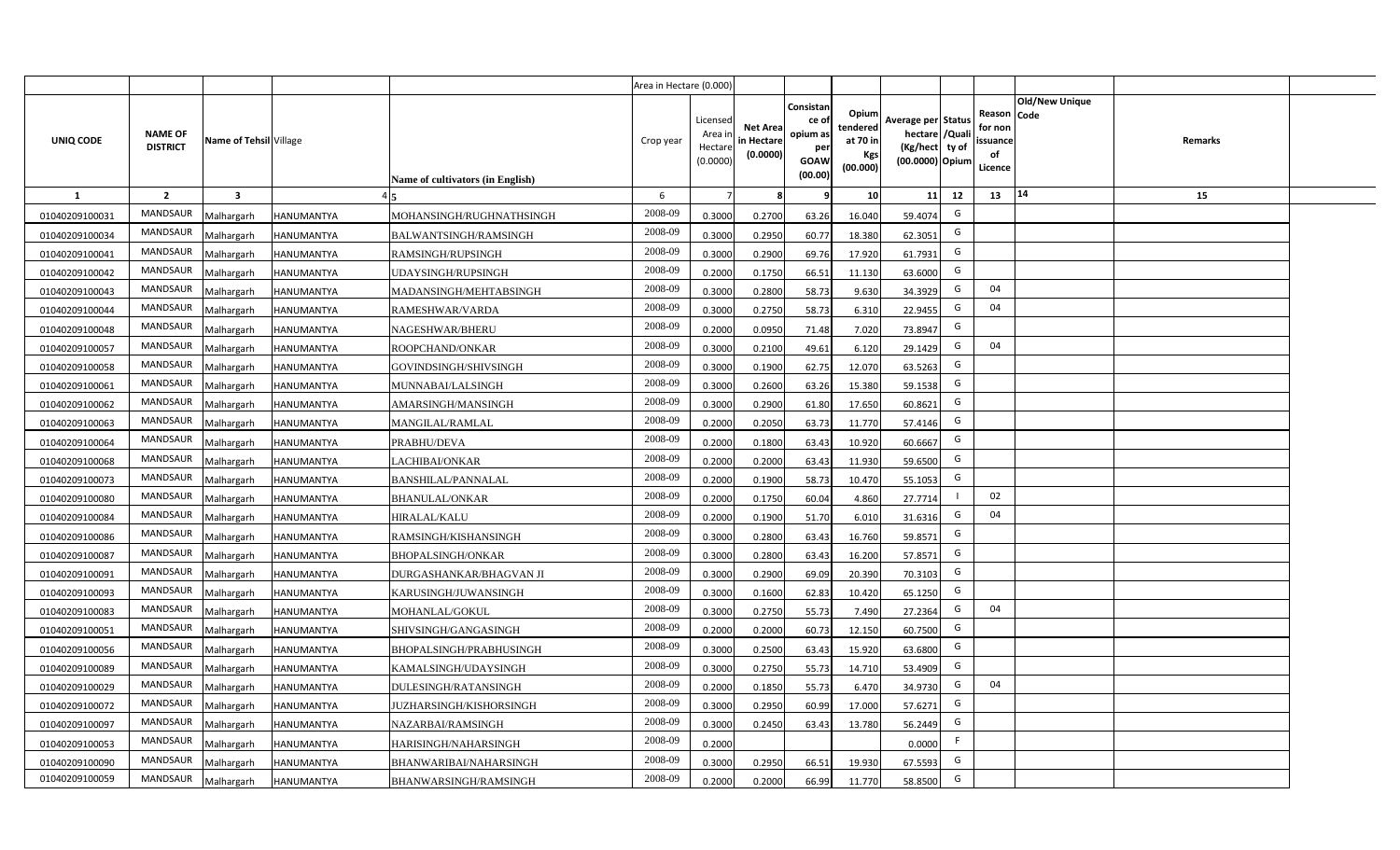|                |                                   |                         |                |                                  | Area in Hectare (0.000) |                                           |                                           |                                                                 |                                                  |                                                                            |                                                     |                |         |  |
|----------------|-----------------------------------|-------------------------|----------------|----------------------------------|-------------------------|-------------------------------------------|-------------------------------------------|-----------------------------------------------------------------|--------------------------------------------------|----------------------------------------------------------------------------|-----------------------------------------------------|----------------|---------|--|
| UNIQ CODE      | <b>NAME OF</b><br><b>DISTRICT</b> | Name of Tehsil Village  |                | Name of cultivators (in English) | Crop year               | Licensed<br>Area i<br>Hectare<br>(0.0000) | <b>Net Area</b><br>in Hectare<br>(0.0000) | Consistan<br>ce of<br>opium as<br>per<br><b>GOAW</b><br>(00.00) | Opium<br>tendered<br>at 70 in<br>Kgs<br>(00.000) | Average per Status<br>hectare / Quali<br>(Kg/hect ty of<br>(00.0000) Opium | Reason Code<br>for non<br>issuance<br>of<br>Licence | Old/New Unique | Remarks |  |
| $\mathbf{1}$   | $\overline{2}$                    | $\overline{\mathbf{3}}$ |                |                                  | 6                       | $\overline{7}$                            | 8                                         | 9                                                               | 10 <sup>1</sup>                                  | 12<br>11                                                                   | 13                                                  | 14             | 15      |  |
| 01040209102001 | MANDSAUR                          | Malhargarh              | KHAKHRIYAKHEDI | PANBAI/DEVISINGH                 | 2008-09                 | 0.3000                                    | 0.2900                                    | 44.90                                                           | 3.520                                            | G<br>12.1379                                                               | 04                                                  |                |         |  |
| 01040209102002 | MANDSAUR                          | <b>Aalhargarh</b>       | KHAKHRIYAKHEDI | HAGAMBAI/RAMLAL                  | 2008-09                 | 0.2000                                    | 0.1950                                    | 61.40                                                           | 3.180                                            | G<br>16.3077                                                               | 04                                                  |                |         |  |
| 01040209102003 | MANDSAUR                          | Malhargarh              | KHAKHRIYAKHEDI | KESHYABAI/MANSINGH               | 2008-09                 | 0.3000                                    | 0.2650                                    | 62.47                                                           | 16.790                                           | G<br>63.3585                                                               |                                                     |                |         |  |
| 01040209102004 | <b>MANDSAUR</b>                   | Malhargarh              | KHAKHRIYAKHEDI | RATANGIR/NARAYANGIR              | 2008-09                 | 0.2000                                    |                                           |                                                                 |                                                  | F.<br>0.0000                                                               |                                                     |                |         |  |
| 01040209102005 | MANDSAUR                          | Malhargarh              | KHAKHRIYAKHEDI | MOTILAL/VARDA                    | 2008-09                 | 0.3000                                    | 0.2000                                    | 68.90                                                           | 13.490                                           | G<br>67.4500                                                               |                                                     |                |         |  |
| 01040209102009 | MANDSAUR                          | Malhargarh              | KHAKHRIYAKHEDI | HARIRAM/NATHULAL                 | 2008-09                 | 0.2000                                    | 0.1000                                    | 72.93                                                           | 7.170                                            | G<br>71.7000                                                               |                                                     |                |         |  |
| 01040209102010 | MANDSAUR                          | Malhargarh              | KHAKHRIYAKHEDI | GANESHRAM/PYARCHAND              | 2008-09                 | 0.2000                                    |                                           |                                                                 |                                                  | F<br>0.0000                                                                |                                                     |                |         |  |
| 01040209102011 | MANDSAUR                          | Malhargarh              | KHAKHRIYAKHEDI | SHANTIBAI/HIRALAL                | 2008-09                 | 0.2000                                    |                                           |                                                                 |                                                  | F<br>0.0000                                                                |                                                     |                |         |  |
| 01040209102012 | MANDSAUR                          | Malhargarh              | KHAKHRIYAKHEDI | GORDHANLAL/RAMLAL                | 2008-09                 | 0.2000                                    |                                           |                                                                 |                                                  | F<br>0.0000                                                                |                                                     |                |         |  |
| 01040209102014 | <b>MANDSAUR</b>                   | Malhargarh              | KHAKHRIYAKHEDI | HIRALAL/BHANWARLAL               | 2008-09                 | 0.3000                                    |                                           |                                                                 |                                                  | F<br>0.0000                                                                |                                                     |                |         |  |
| 01040209102015 | MANDSAUR                          | Malhargarh              | KHAKHRIYAKHEDI | CHATARSINGH/HARISINGH            | 2008-09                 | 0.3000                                    | 0.1950                                    | 68.25                                                           | 13.210                                           | G<br>67.7436                                                               |                                                     |                |         |  |
| 01040209102016 | MANDSAUR                          | Malhargarh              | KHAKHRIYAKHEDI | MAHIPALSINGH/AMARSINGH           | 2008-09                 | 0.3000                                    |                                           |                                                                 |                                                  | F.<br>0.0000                                                               |                                                     |                |         |  |
| 01040209102019 | MANDSAUR                          | Malhargarh              | KHAKHRIYAKHEDI | UDAYLAL/BHERULAL                 | 2008-09                 | 0.3000                                    |                                           |                                                                 |                                                  | F<br>0.0000                                                                |                                                     |                |         |  |
| 01040209102020 | <b>MANDSAUR</b>                   | Malhargarh              | KHAKHRIYAKHEDI | MANSINGH/DEVISINGH               | 2008-09                 | 0.3000                                    | 0.0900                                    | 65.51                                                           | 6.100                                            | G<br>67.7778                                                               |                                                     |                |         |  |
| 01040209102022 | <b>MANDSAUR</b>                   | Malhargarh              | KHAKHRIYAKHEDI | BALWANTSINGH/NAHARSINGH          | 2008-09                 | 0.3000                                    | 0.1950                                    | 67.52                                                           | 13.610                                           | G<br>69.7949                                                               |                                                     |                |         |  |
| 01040209102023 | <b>MANDSAUR</b>                   | Malhargarh              | KHAKHRIYAKHEDI | RAMSINGH/BHURSINGH               | 2008-09                 | 0.2000                                    |                                           |                                                                 |                                                  | F.<br>0.0000                                                               |                                                     |                |         |  |
| 01040209102024 | <b>MANDSAUR</b>                   | Malhargarh              | KHAKHRIYAKHEDI | JUZHARSINGH/BHANWARSINGH         | 2008-09                 | 0.3000                                    |                                           |                                                                 |                                                  | F<br>0.0000                                                                |                                                     |                |         |  |
| 01040209102025 | <b>MANDSAUR</b>                   | Malhargarh              | KHAKHRIYAKHEDI | PYARCHAND/MANGILAL               | 2008-09                 | 0.2000                                    | 0.1850                                    | 68.34                                                           | 11.470                                           | G<br>62.0000                                                               |                                                     |                |         |  |
| 01040209102026 | <b>MANDSAUR</b>                   | Malhargarh              | KHAKHRIYAKHEDI | MEHTABSINGH/NAHARSINGH           | 2008-09                 | 0.3000                                    | 0.2500                                    | 63.51                                                           | 16.510                                           | G<br>66.0400                                                               |                                                     |                |         |  |
| 01040209102027 | MANDSAUR                          | Malhargarh              | KHAKHRIYAKHEDI | VINODSINGH/KISHANSINGH           | 2008-09                 | 0.3000                                    |                                           |                                                                 |                                                  | F.<br>0.0000                                                               |                                                     |                |         |  |
| 01040209102032 | MANDSAUR                          | Malhargarh              | KHAKHRIYAKHEDI | BAPULAL/CHUNNILAL                | 2008-09                 | 0.2000                                    | 0.2000                                    | 63.51                                                           | 12.540                                           | G<br>62.7000                                                               |                                                     |                |         |  |
| 01040209102034 | MANDSAUR                          | Malhargarh              | KHAKHRIYAKHEDI | GAJJABAI/NIRBHAYSINGH            | 2008-09                 | 0.2000                                    |                                           |                                                                 |                                                  | F.<br>0.0000                                                               |                                                     |                |         |  |
| 01040209102036 | <b>MANDSAUR</b>                   | Malhargarh              | KHAKHRIYAKHEDI | SARTANSINGH/NIRBHAYSINGH         | 2008-09                 | 0.3000                                    |                                           |                                                                 |                                                  | -F<br>0.0000                                                               |                                                     |                |         |  |
| 01040209102037 | MANDSAUR                          | Malhargarh              | KHAKHRIYAKHEDI | BHERULAL/RAMLAL                  | 2008-09                 | 0.3000                                    | 0.2500                                    | 65.34                                                           | 15.250                                           | G<br>61.0000                                                               |                                                     |                |         |  |
| 01040209102044 | MANDSAUR                          | Malhargarh              | KHAKHRIYAKHEDI | ISHWARSINGH/BHERUSINGH           | 2008-09                 | 0.2000                                    | 0.2050                                    | 65.51                                                           | 12.850                                           | G<br>62.6829                                                               |                                                     |                |         |  |
| 01040209102028 | MANDSAUR                          | Malhargarh              | KHAKHRIYAKHEDI | RAJMAL/RAMLAL                    | 2008-09                 | 0.2000                                    | 0.2000                                    | 61.12                                                           | 12.420                                           | G<br>62.1000                                                               |                                                     |                |         |  |
| 01040209102017 | MANDSAUR                          | Malhargarh              | KHAKHRIYAKHEDI | KARUGIR/RATANGIR                 | 2008-09                 | 0.2000                                    | 0.1500                                    | 68.34                                                           | 10.100                                           | G<br>67.3333                                                               |                                                     |                |         |  |
| 01040209102030 | MANDSAUR                          | Malhargarh              | KHAKHRIYAKHEDI | ONKARSINGH/BHURASINGH            | 2008-09                 | 0.2000                                    | 0.0550                                    | 63.23                                                           | 3.570                                            | G<br>64.9091                                                               |                                                     |                |         |  |
| 01040209102045 | MANDSAUR                          | Malhargarh              | KHAKHRIYAKHEDI | JAGANNATH/MANGILAL               | 2008-09                 | 0.2000                                    | 0.2000                                    | 63.23                                                           | 9.390                                            | G<br>46.9500                                                               | 04                                                  |                |         |  |
| 01040209103001 | MANDSAUR                          | Malhargarh              | <b>DORWADA</b> | UDAYSINGH/KALUSINGH              | 2008-09                 | 0.2000                                    | 0.1850                                    | 67.53                                                           | 12.270                                           | G<br>66.3243                                                               |                                                     |                |         |  |
| 01040209103002 | MANDSAUR                          | Malhargarh              | <b>DORWADA</b> | GHANSHYAM/CHANDRAKALABAI         | 2008-09                 | 0.2000                                    | 0.1900                                    | 65.45                                                           | 12.510                                           | G<br>65.8421                                                               |                                                     |                |         |  |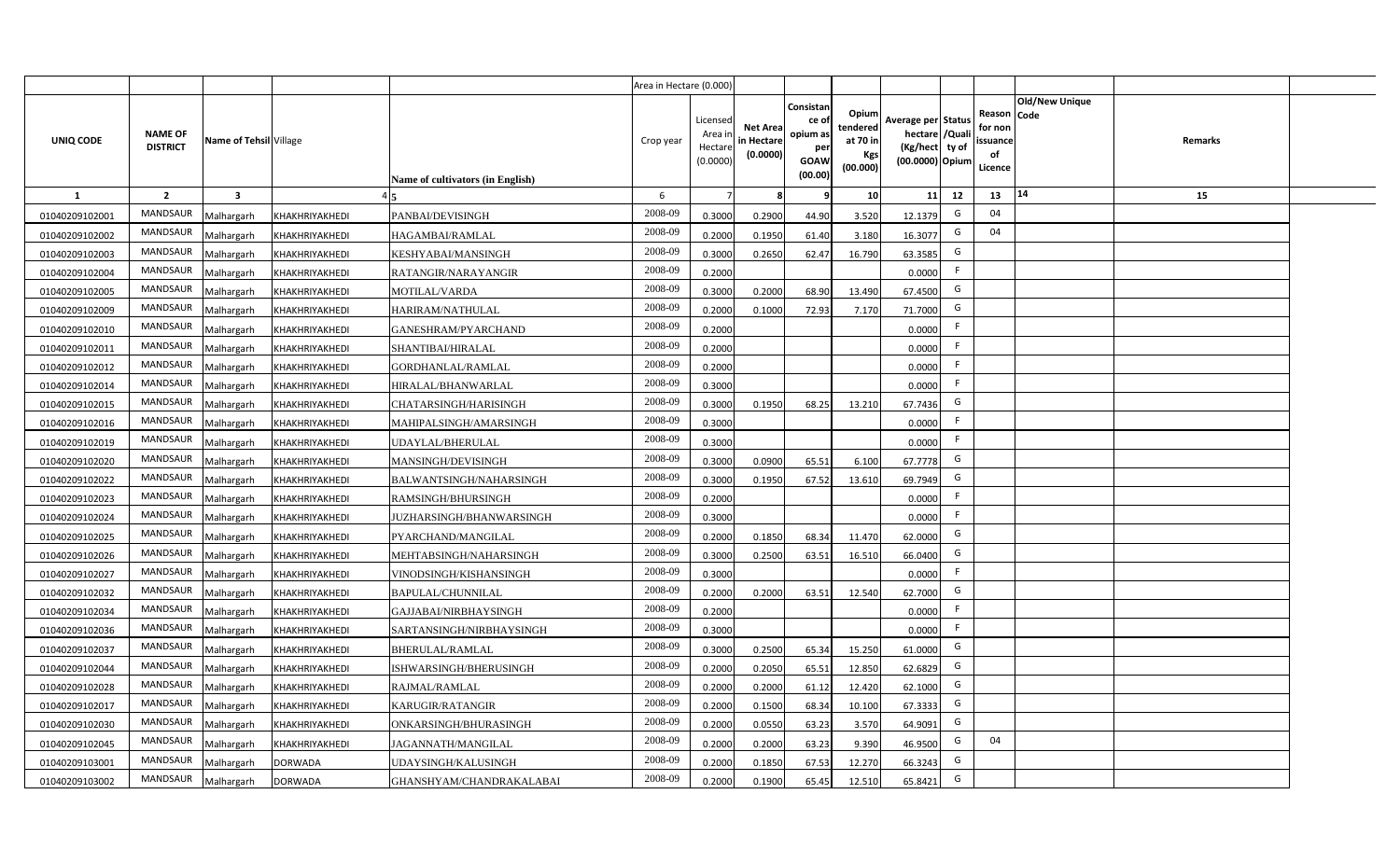|                |                                   |                         |                |                                  | Area in Hectare (0.000) |                                           |                                           |                                                                 |                                                  |                                                                            |                                                    |                |         |  |
|----------------|-----------------------------------|-------------------------|----------------|----------------------------------|-------------------------|-------------------------------------------|-------------------------------------------|-----------------------------------------------------------------|--------------------------------------------------|----------------------------------------------------------------------------|----------------------------------------------------|----------------|---------|--|
| UNIQ CODE      | <b>NAME OF</b><br><b>DISTRICT</b> | Name of Tehsil Village  |                | Name of cultivators (in English) | Crop year               | Licensed<br>Area i<br>Hectare<br>(0.0000) | <b>Net Area</b><br>in Hectare<br>(0.0000) | Consistan<br>ce of<br>opium as<br>per<br><b>GOAW</b><br>(00.00) | Opium<br>tendered<br>at 70 in<br>Kgs<br>(00.000) | Average per Status<br>hectare / Quali<br>(Kg/hect ty of<br>(00.0000) Opium | Reason Code<br>for non<br>ssuance<br>of<br>Licence | Old/New Unique | Remarks |  |
| $\mathbf{1}$   | $\overline{2}$                    | $\overline{\mathbf{3}}$ |                |                                  | 6                       | $\overline{7}$                            |                                           | 9                                                               | 10 <sup>1</sup>                                  | 12<br>11                                                                   | 13                                                 | 14             | 15      |  |
| 01040209103003 | MANDSAUR                          | Malhargarh              | <b>DORWADA</b> | BULAKBAI/BALWANTSINGH            | 2008-09                 | 0.2000                                    |                                           |                                                                 |                                                  | F<br>0.0000                                                                |                                                    |                |         |  |
| 01040209103004 | MANDSAUR                          | <b>Aalhargarh</b>       | <b>DORWADA</b> | KALUSINGH/GOBARSINGH BADA        | 2008-09                 | 0.2000                                    | 0.1850                                    | 57.71                                                           | 5.330                                            | G<br>28.8108                                                               | 04                                                 |                |         |  |
| 01040209103012 | MANDSAUR                          | Malhargarh              | <b>DORWADA</b> | RAMLAL/MAGAN                     | 2008-09                 | 0.2000                                    | 0.2000                                    | 65.45                                                           | 12.810                                           | G<br>64.0500                                                               |                                                    |                |         |  |
| 01040209103013 | <b>MANDSAUR</b>                   | Malhargarh              | <b>DORWADA</b> | RUKMANBAI/NANDRAM                | 2008-09                 | 0.3000                                    | 0.3050                                    | 61.41                                                           | 18.210                                           | G<br>59.7049                                                               |                                                    |                |         |  |
| 01040209103015 | MANDSAUR                          | Malhargarh              | <b>DORWADA</b> | MOHANBAI/DEVISINGH               | 2008-09                 | 0.2000                                    | 0.2000                                    | 65.45                                                           | 11.860                                           | G<br>59.3000                                                               |                                                    |                |         |  |
| 01040209103017 | MANDSAUR                          | Malhargarh              | <b>DORWADA</b> | KISHORSINGH/PREMSINGH            | 2008-09                 | 0.2000                                    | 0.2000                                    | 48.45                                                           | 4.960                                            | G<br>24.8000                                                               | 04                                                 |                |         |  |
| 01040209103018 | MANDSAUR                          | Malhargarh              | <b>DORWADA</b> | KISHORSINGH/BHERUSINGH           | 2008-09                 | 0.3000                                    | 0.2850                                    | 52.50                                                           | 10.090                                           | G<br>35.4035                                                               | 04                                                 |                |         |  |
| 01040209103019 | MANDSAUR                          | Malhargarh              | <b>DORWADA</b> | SITABAI/DULICHAND                | 2008-09                 | 0.2000                                    | 0.1900                                    | 68.71                                                           | 12.630                                           | G<br>66.4737                                                               |                                                    |                |         |  |
| 01040209103020 | MANDSAUR                          | Malhargarh              | <b>DORWADA</b> | ROOPSINGH/JAYSINGH               | 2008-09                 | 0.2000                                    | 0.2000                                    | 65.45                                                           | 13.030                                           | G<br>65.1500                                                               |                                                    |                |         |  |
| 01040209103022 | MANDSAUR                          | Malhargarh              | <b>DORWADA</b> | DEVISINGH/SAMANDERSINGH          | 2008-09                 | 0.2000                                    | 0.2000                                    | 61.41                                                           | 5.330                                            | G<br>26.6500                                                               | 04                                                 |                |         |  |
| 01040209103024 | MANDSAUR                          | Malhargarh              | <b>DORWADA</b> | SURAJBAI/BHERUSINGH              | 2008-09                 | 0.3000                                    | 0.0900                                    | 65.45                                                           | 5.870                                            | G<br>65.2222                                                               |                                                    |                |         |  |
| 01040209103025 | MANDSAUR                          | Malhargarh              | <b>DORWADA</b> | MADANLAL/RATANLAL                | 2008-09                 | 0.2000                                    | 0.2050                                    | 63.53                                                           | 12.590                                           | G<br>61.4146                                                               |                                                    |                |         |  |
| 01040209103026 | MANDSAUR                          | Malhargarh              | <b>DORWADA</b> | MOHANBAI/JALAMSINGH              | 2008-09                 | 0.2000                                    | 0.1000                                    | 63.53                                                           | 6.920                                            | G<br>69.2000                                                               |                                                    |                |         |  |
| 01040209103027 | MANDSAUR                          | Malhargarh              | <b>DORWADA</b> | BHUVANISINGH/RAMSINGH            | 2008-09                 | 0.2000                                    | 0.2000                                    | 64.93                                                           | 5.690                                            | G<br>28.4500                                                               | 04                                                 |                |         |  |
| 01040209103028 | <b>MANDSAUR</b>                   | Malhargarh              | <b>DORWADA</b> | BHUVANISINGH/AJAYSINGH           | 2008-09                 | 0.2000                                    | 0.1950                                    | 53.47                                                           | 3.730                                            | G<br>19.1282                                                               | 04                                                 |                |         |  |
| 01040209103029 | <b>MANDSAUR</b>                   | Malhargarh              | <b>DORWADA</b> | MANGUSINGH/BHUVANISINGH          | 2008-09                 | 0.2000                                    | 0.1850                                    | 64.93                                                           | 11.450                                           | G<br>61.8919                                                               |                                                    |                |         |  |
| 01040209103033 | <b>MANDSAUR</b>                   | Malhargarh              | <b>DORWADA</b> | HARISINGH/SWAROOPSINGH           | 2008-09                 | 0.2000                                    | 0.1850                                    | 50.99                                                           | 4.550                                            | G<br>24.5946                                                               | 04                                                 |                |         |  |
| 01040209103034 | <b>MANDSAUR</b>                   | Malhargarh              | <b>DORWADA</b> | VIRENDRASINGH/BAPUSINGH          | 2008-09                 | 0.2000                                    |                                           |                                                                 |                                                  | F<br>0.0000                                                                |                                                    |                |         |  |
| 01040209103036 | <b>MANDSAUR</b>                   | Malhargarh              | <b>DORWADA</b> | SHANTIBAI/MANGILAL               | 2008-09                 | 0.3000                                    | 0.2850                                    | 61.41                                                           | 17.230                                           | G<br>60.4561                                                               |                                                    |                |         |  |
| 01040209103037 | MANDSAUR                          | Malhargarh              | <b>DORWADA</b> | JAYSINGH/SAMANDARSINGH           | 2008-09                 | 0.3000                                    |                                           |                                                                 |                                                  | F.<br>0.0000                                                               |                                                    |                |         |  |
| 01040209103038 | MANDSAUR                          | Malhargarh              | <b>DORWADA</b> | AMARSINGH/KALUSINGH              | 2008-09                 | 0.3000                                    | 0.2900                                    | 66.72                                                           | 11.940                                           | 41.1724                                                                    | 02                                                 |                |         |  |
| 01040209103039 | MANDSAUR                          | Malhargarh              | <b>DORWADA</b> | KARANSINGH/DULESINGH             | 2008-09                 | 0.2000                                    | 0.0950                                    | 68.39                                                           | 6.350                                            | G<br>66.8421                                                               |                                                    |                |         |  |
| 01040209103040 | <b>MANDSAUR</b>                   | Malhargarh              | <b>DORWADA</b> | MANGILAL/BHUVAN                  | 2008-09                 | 0.2000                                    | 0.1900                                    | 66.60                                                           | 12.000                                           | G<br>63.1579                                                               |                                                    |                |         |  |
| 01040209103041 | MANDSAUR                          | Malhargarh              | <b>DORWADA</b> | AMARSINGH/MEGHSINGH              | 2008-09                 | 0.2000                                    | 0.1850                                    | 64.93                                                           | 11.940                                           | G<br>64.5405                                                               |                                                    |                |         |  |
| 01040209103044 | MANDSAUR                          | Malhargarh              | <b>DORWADA</b> | KHUMANSINGH/PREMSINGH            | 2008-09                 | 0.2000                                    |                                           |                                                                 |                                                  | F<br>0.0000                                                                |                                                    |                |         |  |
| 01040209103046 | MANDSAUR                          | Malhargarh              | <b>DORWADA</b> | MANGILAL/MOTILAL                 | 2008-09                 | 0.2000                                    | 0.0550                                    | 64.93                                                           | 3.460                                            | G<br>62.9091                                                               |                                                    |                |         |  |
| 01040209103048 | MANDSAUR                          | Malhargarh              | <b>DORWADA</b> | NAHARSINGH/AJITSINGH             | 2008-09                 | 0.2000                                    | 0.1950                                    | 64.93                                                           | 12.040                                           | G<br>61.7436                                                               |                                                    |                |         |  |
| 01040209103049 | MANDSAUR                          | Malhargarh              | <b>DORWADA</b> | MOHANBAI/KISHORSINGH             | 2008-09                 | 0.2000                                    | 0.1900                                    | 43.01                                                           | 4.070                                            | G<br>21.4211                                                               | 04                                                 |                |         |  |
| 01040209103050 | MANDSAUR                          | Malhargarh              | <b>DORWADA</b> | MANGILAL/MAGNIRAM                | 2008-09                 | 0.2000                                    | 0.1950                                    | 66.60                                                           | 12.770                                           | G<br>65.4872                                                               |                                                    |                |         |  |
| 01040209103053 | MANDSAUR                          | Malhargarh              | <b>DORWADA</b> | KESHARSINGH/NAWALSINGH           | 2008-09                 | 0.2000                                    | 0.2000                                    | 57.71                                                           | 11.240                                           | G<br>56.2000                                                               |                                                    |                |         |  |
| 01040209103056 | MANDSAUR                          | Malhargarh              | <b>DORWADA</b> | GOBARSINGH/NATHUSINGH            | 2008-09                 | 0.3000                                    | 0.3050                                    | 64.04                                                           | 13.770                                           | G<br>45.1475                                                               | 04                                                 |                |         |  |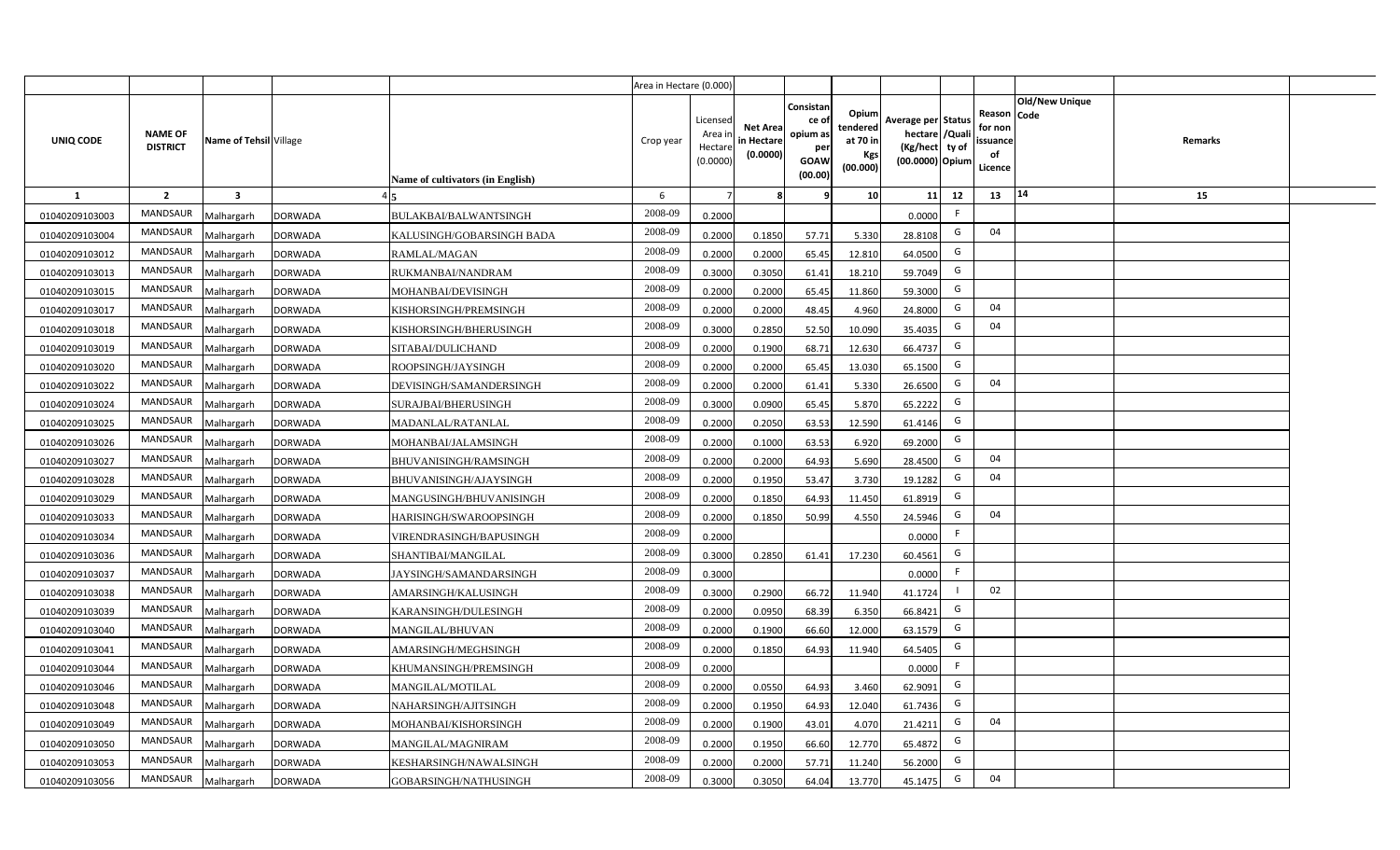|                |                                   |                         |                |                                  | Area in Hectare (0.000) |                                           |                                           |                                                          |                                                  |                                                                            |                                                    |                |         |  |
|----------------|-----------------------------------|-------------------------|----------------|----------------------------------|-------------------------|-------------------------------------------|-------------------------------------------|----------------------------------------------------------|--------------------------------------------------|----------------------------------------------------------------------------|----------------------------------------------------|----------------|---------|--|
| UNIQ CODE      | <b>NAME OF</b><br><b>DISTRICT</b> | Name of Tehsil Village  |                | Name of cultivators (in English) | Crop year               | Licensed<br>Area i<br>Hectare<br>(0.0000) | <b>Net Area</b><br>in Hectare<br>(0.0000) | Consistan<br>ce of<br>opium as<br>per<br>GOAW<br>(00.00) | Opium<br>tendered<br>at 70 in<br>Kgs<br>(00.000) | Average per Status<br>hectare / Quali<br>(Kg/hect ty of<br>(00.0000) Opium | Reason Code<br>for non<br>ssuance<br>of<br>Licence | Old/New Unique | Remarks |  |
| $\mathbf{1}$   | $\overline{2}$                    | $\overline{\mathbf{3}}$ |                |                                  | 6                       | $\overline{7}$                            | 8                                         | 9                                                        | 10 <sup>1</sup>                                  | 12<br>11                                                                   | 13                                                 | 14             | 15      |  |
| 01040209103059 | MANDSAUR                          | Malhargarh              | <b>DORWADA</b> | GITABAI/BHIUVANISHANKAR          | 2008-09                 | 0.2000                                    | 0.1900                                    | 63.53                                                    | 12.750                                           | G<br>67.1053                                                               |                                                    |                |         |  |
| 01040209103060 | MANDSAUR                          | <b>Aalhargarh</b>       | <b>DORWADA</b> | BHERUSINGH/BHUVANISINGH          | 2008-09                 | 0.3000                                    | 0.2550                                    | 66.60                                                    | 16.540                                           | G<br>64.8627                                                               |                                                    |                |         |  |
| 01040209103062 | MANDSAUR                          | Malhargarh              | <b>DORWADA</b> | DILIPKUMAR/KHUBCHANDRA           | 2008-09                 | 0.2000                                    |                                           |                                                          |                                                  | F<br>0.0000                                                                |                                                    |                |         |  |
| 01040209103067 | <b>MANDSAUR</b>                   | Malhargarh              | <b>DORWADA</b> | <b>TORGIR/ONKARGIR</b>           | 2008-09                 | 0.2000                                    | 0.1950                                    | 61.41                                                    | 12.270                                           | G<br>62.9231                                                               |                                                    |                |         |  |
| 01040209103068 | MANDSAUR                          | Malhargarh              | <b>DORWADA</b> | BHERUSINGH/DEVISINGH             | 2008-09                 | 0.2000                                    | 0.1900                                    | 64.04                                                    | 11.530                                           | G<br>60.6842                                                               |                                                    |                |         |  |
| 01040209103070 | MANDSAUR                          | Malhargarh              | <b>DORWADA</b> | MADANSINGH/MANGUSINGH            | 2008-09                 | 0.2000                                    | 0.1950                                    | 61.41                                                    | 11.890                                           | G<br>60.9744                                                               |                                                    |                |         |  |
| 01040209103071 | MANDSAUR                          | Malhargarh              | <b>DORWADA</b> | RUKMANBAI/UDAYSINGH              | 2008-09                 | 0.2000                                    | 0.1950                                    | 53.47                                                    | 5.660                                            | G<br>29.0256                                                               | 04                                                 |                |         |  |
| 01040209103073 | MANDSAUR                          | Malhargarh              | <b>DORWADA</b> | BAPUSINGH/NATHUSINGH             | 2008-09                 | 0.2000                                    | 0.2000                                    | 64.04                                                    | 12.220                                           | G<br>61.1000                                                               |                                                    |                |         |  |
| 01040209103074 | MANDSAUR                          | Malhargarh              | <b>DORWADA</b> | DEVISINGH/LAXMANSINGH            | 2008-09                 | 0.2000                                    | 0.1800                                    | 62.09                                                    | 10.400                                           | G<br>57.7778                                                               |                                                    |                |         |  |
| 01040209103075 | MANDSAUR                          | Malhargarh              | <b>DORWADA</b> | MANOHARSINGH/UDAYSINGH           | 2008-09                 | 0.2000                                    | 0.2000                                    | 66.60                                                    | 12.650                                           | G<br>63.2500                                                               |                                                    |                |         |  |
| 01040209103077 | MANDSAUR                          | Malhargarh              | <b>DORWADA</b> | ROOPSINGH/KALUSINGH              | 2008-09                 | 0.2000                                    | 0.1900                                    | 58.51                                                    | 12.420                                           | G<br>65.3684                                                               |                                                    |                |         |  |
| 01040209103080 | MANDSAUR                          | Malhargarh              | <b>DORWADA</b> | VISHNUGIR/SHAMBHUGIR             | 2008-09                 | 0.2000                                    | 0.1000                                    | 60.20                                                    | 6.270                                            | G<br>62.7000                                                               |                                                    |                |         |  |
| 01040209103083 | MANDSAUR                          | Malhargarh              | <b>DORWADA</b> | <b>JAGDISH/CHAGANLAL</b>         | 2008-09                 | 0.2000                                    | 0.1850                                    | 64.04                                                    | 10.700                                           | G<br>57.8378                                                               |                                                    |                |         |  |
| 01040209103085 | <b>MANDSAUR</b>                   | Malhargarh              | <b>DORWADA</b> | SURESH/MANGILAL                  | 2008-09                 | 0.2000                                    | 0.2000                                    | 57.71                                                    | 10.210                                           | G<br>51.0500                                                               | 04                                                 |                |         |  |
| 01040209103088 | <b>MANDSAUR</b>                   | Malhargarh              | <b>DORWADA</b> | MUKESHKUMAR/TECCHAND             | 2008-09                 | 0.2000                                    | 0.1700                                    | 66.60                                                    | 11.260                                           | G<br>66.2353                                                               |                                                    |                |         |  |
| 01040209103089 | <b>MANDSAUR</b>                   | Malhargarh              | <b>DORWADA</b> | HARISINGH/UDAYSINGH              | 2008-09                 | 0.2000                                    | 0.2000                                    | 64.04                                                    | 12.330                                           | G<br>61.6500                                                               |                                                    |                |         |  |
| 01040209103091 | <b>MANDSAUR</b>                   | Malhargarh              | <b>DORWADA</b> | MUNNABAI/BHANWARSINGH            | 2008-09                 | 0.3000                                    |                                           |                                                          |                                                  | F.<br>0.0000                                                               |                                                    |                |         |  |
| 01040209103092 | <b>MANDSAUR</b>                   | Malhargarh              | <b>DORWADA</b> | MOHANGIR/ONKARGIR                | 2008-09                 | 0.2000                                    | 0.1950                                    | 60.20                                                    | 12.140                                           | G<br>62.2564                                                               |                                                    |                |         |  |
| 01040209103093 | <b>MANDSAUR</b>                   | Malhargarh              | <b>DORWADA</b> | SATYANARAYAN/RATANLAL            | 2008-09                 | 0.2000                                    | 0.2000                                    | 63.28                                                    | 11.800                                           | G<br>59.0000                                                               |                                                    |                |         |  |
| 01040209103095 | MANDSAUR                          | Malhargarh              | <b>DORWADA</b> | RAMESHCHANDRA/PRABHULAL          | 2008-09                 | 0.2000                                    | 0.1950                                    | 68.76                                                    | 13.160                                           | G<br>67.4872                                                               |                                                    |                |         |  |
| 01040209103096 | MANDSAUR                          | Malhargarh              | <b>DORWADA</b> | KALUSINGH/GOBARSINGH CHOTA       | 2008-09                 | 0.2000                                    | 0.2000                                    | 63.28                                                    | 12.570                                           | G<br>62.8500                                                               |                                                    |                |         |  |
| 01040209103099 | MANDSAUR                          | Malhargarh              | <b>DORWADA</b> | BHURIBAI/BHOPALSINGH             | 2008-09                 | 0.2000                                    | 0.1750                                    | 67.18                                                    | 10.640                                           | G<br>60.8000                                                               |                                                    |                |         |  |
| 01040209103100 | <b>MANDSAUR</b>                   | Malhargarh              | <b>DORWADA</b> | SAJJANSINGH/BHERUSINGH           | 2008-09                 | 0.2000                                    | 0.1700                                    | 61.02                                                    | 3.020                                            | G<br>17.7647                                                               | 04                                                 |                |         |  |
| 01040209103103 | MANDSAUR                          | Malhargarh              | <b>DORWADA</b> | KRISHNABAI/JAGDISH               | 2008-09                 | 0.3000                                    | 0.2950                                    | 63.28                                                    | 18.730                                           | G<br>63.4915                                                               |                                                    |                |         |  |
| 01040209103104 | MANDSAUR                          | Malhargarh              | <b>DORWADA</b> | ASHOK KUMAR/GIRDHARI             | 2008-09                 | 0.3000                                    | 0.2900                                    | 63.28                                                    | 18.380                                           | G<br>63.3793                                                               |                                                    |                |         |  |
| 01040209103108 | MANDSAUR                          | Malhargarh              | <b>DORWADA</b> | REKHABAI/NARAYAN                 | 2008-09                 | 0.2000                                    | 0.1050                                    | 66.94                                                    | 6.820                                            | G<br>64.9524                                                               |                                                    |                |         |  |
| 01040209103109 | MANDSAUR                          | Malhargarh              | <b>DORWADA</b> | <b>BHULIBAI/DEVISINGH</b>        | 2008-09                 | 0.3000                                    | 0.2850                                    | 62.53                                                    | 16.550                                           | G<br>58.0702                                                               |                                                    |                |         |  |
| 01040209103112 | MANDSAUR                          | Malhargarh              | <b>DORWADA</b> | NAHARSINGH/NANUSINGH             | 2008-09                 | 0.2000                                    | 0.1900                                    | 57.97                                                    | 11.010                                           | G<br>57.9474                                                               |                                                    |                |         |  |
| 01040209103113 | MANDSAUR                          | Malhargarh              | <b>DORWADA</b> | BHANWARSINGH/PREMSINGH           | 2008-09                 | 0.2000                                    | 0.0950                                    | 70.31                                                    | 7.000                                            | G<br>73.6842                                                               |                                                    |                |         |  |
| 01040209103114 | MANDSAUR                          | Malhargarh              | <b>DORWADA</b> | KESHARSINGH/ISHWARSINGH          | 2008-09                 | 0.2000                                    | 0.1950                                    | 66.94                                                    | 12.970                                           | G<br>66.5128                                                               |                                                    |                |         |  |
| 01040209103117 | MANDSAUR                          | Malhargarh              | <b>DORWADA</b> | KARULAL/MOHANLAL                 | 2008-09                 | 0.2000                                    | 0.2000                                    | 63.13                                                    | 12.770                                           | G<br>63.8500                                                               |                                                    |                |         |  |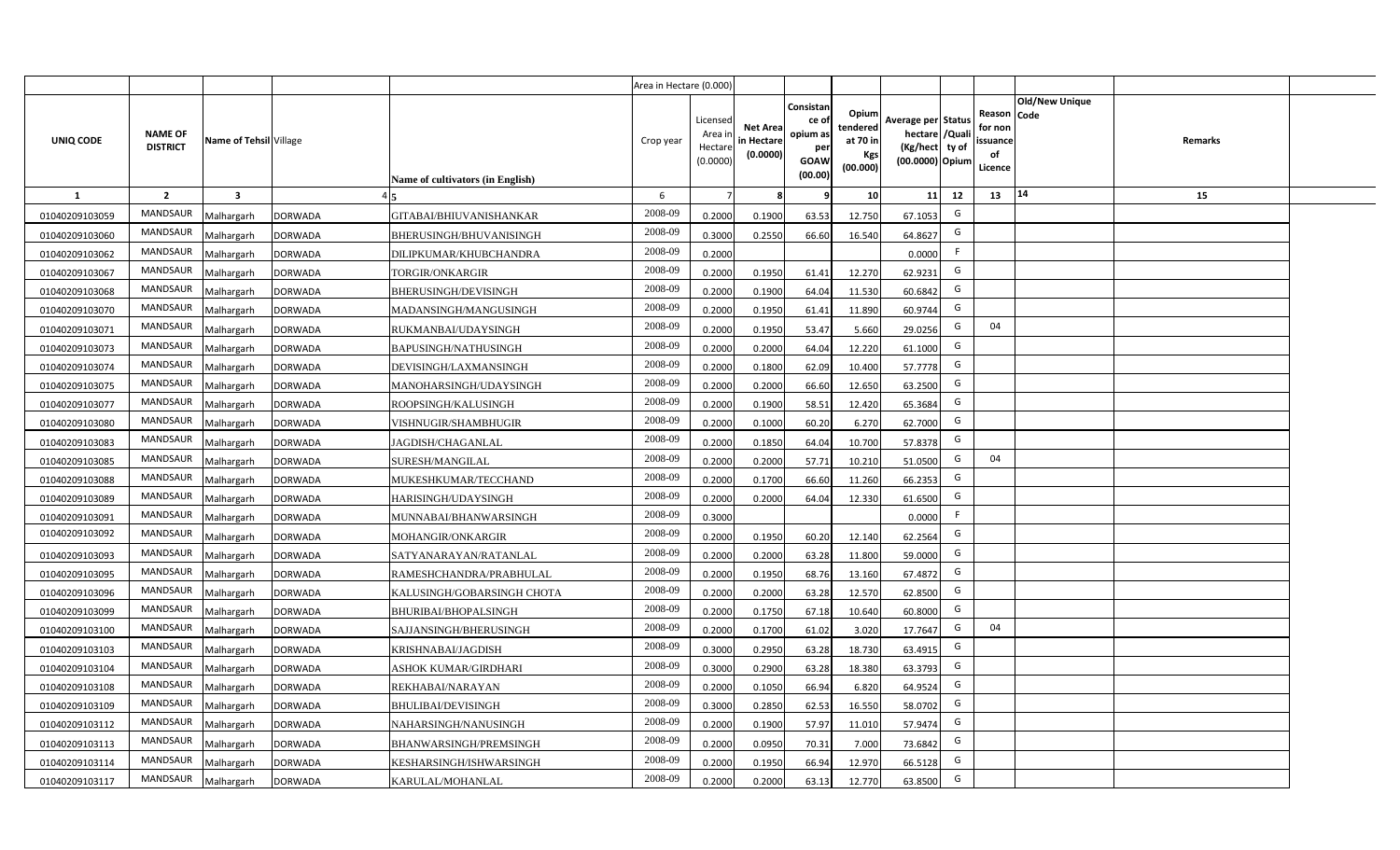|                |                                   |                        |                |                                  | Area in Hectare (0.000) |                                          |                                           |                                                          |                                                         |                                                                           |    |                                                     |                       |         |  |
|----------------|-----------------------------------|------------------------|----------------|----------------------------------|-------------------------|------------------------------------------|-------------------------------------------|----------------------------------------------------------|---------------------------------------------------------|---------------------------------------------------------------------------|----|-----------------------------------------------------|-----------------------|---------|--|
| UNIQ CODE      | <b>NAME OF</b><br><b>DISTRICT</b> | Name of Tehsil Village |                | Name of cultivators (in English) | Crop year               | Licensed<br>Area i<br>Hectar<br>(0.0000) | <b>Net Area</b><br>in Hectare<br>(0.0000) | Consistan<br>ce of<br>opium as<br>per<br>GOAW<br>(00.00) | Opium<br>tendered<br>at 70 in<br><b>Kgs</b><br>(00.000) | Average per Status<br>hectare / Qual<br>(Kg/hect ty of<br>(00.0000) Opium |    | Reason Code<br>for nor<br>issuance<br>of<br>Licence | <b>Old/New Unique</b> | Remarks |  |
| 1              | $\overline{2}$                    | 3                      |                |                                  | 6                       |                                          |                                           |                                                          | 10 <sup>1</sup>                                         | 11                                                                        | 12 | 13                                                  | 14                    | 15      |  |
| 01040209103120 | <b>MANDSAUR</b>                   | Malhargarh             | <b>DORWADA</b> | BHARATGIR/BANSHIGIR              | 2008-09                 | 0.2000                                   | 0.1950                                    | 63.13                                                    | 11.410                                                  | 58.5128                                                                   | G  |                                                     |                       |         |  |
| 01040209103122 | <b>MANDSAUR</b>                   | Malhargarh             | <b>DORWADA</b> | BHARATSINGH/DOULATSINGH          | 2008-09                 | 0.2000                                   |                                           |                                                          |                                                         | 0.0000                                                                    | F. |                                                     |                       |         |  |
| 01040209103125 | MANDSAUR                          | Malhargarh             | <b>DORWADA</b> | RAJENDRASINGH/KISHORSINGH        | 2008-09                 | 0.2000                                   | 0.0500                                    | 70.31                                                    | 3.560                                                   | 71.2000                                                                   | G  |                                                     |                       |         |  |
| 01040209103127 | <b>MANDSAUR</b>                   | Malhargarh             | <b>DORWADA</b> | SURESHKUMAR/MANAKLAL             | 2008-09                 | 0.2000                                   |                                           |                                                          |                                                         | 0.0000                                                                    |    |                                                     |                       |         |  |
| 01040209103128 | <b>MANDSAUR</b>                   | Malhargarh             | <b>DORWADA</b> | KANWARBAI/RAMSINGH               | 2008-09                 | 0.3000                                   |                                           |                                                          |                                                         | 0.0000                                                                    | F. |                                                     |                       |         |  |
| 01040209103131 | <b>MANDSAUR</b>                   | Malhargarh             | <b>DORWADA</b> | RUKMANBAI/MADANSINGH             | 2008-09                 | 0.2000                                   | 0.1900                                    | 72.15                                                    | 13.530                                                  | 71.2105                                                                   | G  |                                                     |                       |         |  |
| 01040209103134 | <b>MANDSAUR</b>                   | Malhargarh             | <b>DORWADA</b> | NAGULAL/RATANLAL                 | 2008-09                 | 0.200                                    | 0.1000                                    | 66.94                                                    | 6.230                                                   | 62.3000                                                                   | G  |                                                     |                       |         |  |
| 01040209103136 | <b>MANDSAUR</b>                   | Malhargarh             | <b>DORWADA</b> | RAMSINGH/NAHARSINGH              | 2008-09                 | 0.200                                    | 0.1800                                    | 65.76                                                    | 10.720                                                  | 59.5556                                                                   | G  |                                                     |                       |         |  |
| 01040209103140 | <b>MANDSAUR</b>                   | Malhargarh             | <b>DORWADA</b> | GATTUBAI/BHUVANISHANKAR          | 2008-09                 | 0.3000                                   | 0.1250                                    | 69.32                                                    | 7.670                                                   | 61.3600                                                                   | G  |                                                     |                       |         |  |
| 01040209103151 | MANDSAUR                          | Malhargarh             | <b>DORWADA</b> | KAMLABAI/BHUVANISINGH            | 2008-09                 | 0.3000                                   | 0.2800                                    | 66.64                                                    | 17.420                                                  | 62.2143                                                                   | G  |                                                     |                       |         |  |
| 01040209103152 | <b>MANDSAUR</b>                   | Malhargarh             | <b>DORWADA</b> | BHARATSINGH/JALAMSINGH           | 2008-09                 | 0.3000                                   | 0.2650                                    | 70.19                                                    | 6.300                                                   | 23.7736                                                                   | G  | 04                                                  |                       |         |  |
| 01040209103157 | <b>MANDSAUR</b>                   | Malhargarh             | <b>DORWADA</b> | SURAJBAI/RAMSINGH                | 2008-09                 | 0.2000                                   | 0.2000                                    | 70.25                                                    | 13.170                                                  | 65.8500                                                                   | G  |                                                     |                       |         |  |
| 01040209103159 | <b>MANDSAUR</b>                   | Malhargarh             | <b>DORWADA</b> | PRABHULAL/KALULAL                | 2008-09                 | 0.2000                                   | 0.2000                                    | 57.51                                                    | 4.520                                                   | 22.6000                                                                   | G  | 04                                                  |                       |         |  |
| 01040209103160 | <b>MANDSAUR</b>                   | Malhargarh             | <b>DORWADA</b> | RATNLAL/AMRA                     | 2008-09                 | 0.2000                                   | 0.1000                                    | 69.51                                                    | 6.670                                                   | 66.7000                                                                   | G  |                                                     |                       |         |  |
| 01040209103161 | <b>MANDSAUR</b>                   | Malhargarh             | <b>DORWADA</b> | MADHUBALA/MANGILAL               | 2008-09                 | 0.2000                                   | 0.2000                                    | 64.37                                                    | 12.070                                                  | 60.3500                                                                   | G  |                                                     |                       |         |  |
| 01040209103164 | <b>MANDSAUR</b>                   | Malhargarh             | <b>DORWADA</b> | JAMNALAL/KISHANLAL               | 2008-09                 | 0.2000                                   | 0.1850                                    | 68.33                                                    | 12.460                                                  | 67.3514                                                                   | G  |                                                     |                       |         |  |
| 01040209103165 | <b>MANDSAUR</b>                   | Malhargarh             | <b>DORWADA</b> | RAMSINGH/KACHRUSINGH             | 2008-09                 | 0.3000                                   | 0.2950                                    | 63.13                                                    | 18.150                                                  | 61.5254                                                                   | G  |                                                     |                       |         |  |
| 01040209103175 | <b>MANDSAUR</b>                   | Malhargarh             | <b>DORWADA</b> | DHULSINGH/DEVISINGH              | 2008-09                 | 0.300                                    | 0.2850                                    | 64.37                                                    | 18.090                                                  | 63.4737                                                                   | G  |                                                     |                       |         |  |
| 01040209103176 | <b>MANDSAUR</b>                   | Malhargarh             | <b>DORWADA</b> | BAPUSINGH/GORDHANSINGH           | 2008-09                 | 0.2000                                   |                                           |                                                          |                                                         | 0.0000                                                                    | F. |                                                     |                       |         |  |
| 01040209103078 | MANDSAUR                          | Malhargarh             | <b>DORWADA</b> | MOHANDAS/RAMESHWARDAS            | 2008-09                 | 0.3000                                   |                                           |                                                          |                                                         | 0.0000                                                                    | F. |                                                     |                       |         |  |
| 01040209103030 | MANDSAUR                          | Malhargarh             | <b>DORWADA</b> | LALITABAI/BANSHILAL              | 2008-09                 | 0.2000                                   | 0.2000                                    | 64.37                                                    | 12.340                                                  | 61.7000                                                                   | G  |                                                     |                       |         |  |
| 01040209103076 | <b>MANDSAUR</b>                   | Malhargarh             | <b>DORWADA</b> | HARISINGH/ONKARSINGH             | 2008-09                 | 0.2000                                   | 0.2000                                    | 60.09                                                    | 5.520                                                   | 27.6000                                                                   |    | 02                                                  |                       |         |  |
| 01040209103102 | <b>MANDSAUR</b>                   | Malhargarh             | <b>DORWADA</b> | JUJHARSINGH/KISHORSINGH          | 2008-09                 | 0.2000                                   |                                           |                                                          |                                                         | 0.0000                                                                    | -F |                                                     |                       |         |  |
| 01040209103079 | <b>MANDSAUR</b>                   | Malhargarh             | <b>DORWADA</b> | BALWANTSINGH/SULTANSINGH         | 2008-09                 | 0.2000                                   | 0.1800                                    | 63.50                                                    | 10.330                                                  | 57.2770                                                                   | G  |                                                     |                       |         |  |
| 01040209103097 | <b>MANDSAUR</b>                   | Malhargarh             | <b>DORWADA</b> | KISHANSINGH/GOBARSINGH           | 2008-09                 | 0.300                                    | 0.2900                                    | 63.13                                                    | 18.300                                                  | 63.1034                                                                   | G  |                                                     |                       |         |  |
| 01040209103194 | <b>MANDSAUR</b>                   | Malhargarh             | <b>DORWADA</b> | GOVINDSINGH/RAMSINGH BADA        | 2008-09                 | 0.200                                    | 0.2000                                    | 65.76                                                    | 13.180                                                  | 65.9000                                                                   | G  |                                                     |                       |         |  |
| 01040209103197 | <b>MANDSAUR</b>                   | Malhargarh             | <b>DORWADA</b> | BHARATLAL/RAMLAL                 | 2008-09                 | 0.200                                    | 0.1950                                    | 63.72                                                    | 12.800                                                  | 65.6410                                                                   | G  |                                                     |                       |         |  |
| 01040209103084 | <b>MANDSAUR</b>                   | Malhargarh             | <b>DORWADA</b> | SULTANSINGH/RATANSINGH           | 2008-09                 | 0.200                                    | 0.1950                                    | 63.13                                                    | 10.850                                                  | 55.6410                                                                   | G  |                                                     |                       |         |  |
| 01040209103130 | <b>MANDSAUR</b>                   | Malhargarh             | <b>DORWADA</b> | PREMBAI/GOVINDSINGH              | 2008-09                 | 0.300                                    | 0.2750                                    | 54.22                                                    | 4.660                                                   | 16.9455                                                                   | G  | 04                                                  |                       |         |  |
| 01040209103198 | MANDSAUR                          | Malhargarh             | <b>DORWADA</b> | LILABAI/BHARATSINGH              | 2008-09                 | 0.2000                                   | 0.2000                                    | 63.37                                                    | 12.600                                                  | 63.0000                                                                   | G  |                                                     |                       |         |  |
| 01040209103199 | MANDSAUR                          | Malhargarh             | <b>DORWADA</b> | RANSINGH/DEVISINGH               | 2008-09                 | 0.2000                                   | 0.2000                                    | 50.09                                                    | 9.760                                                   | 48.8000                                                                   | G  | 04                                                  |                       |         |  |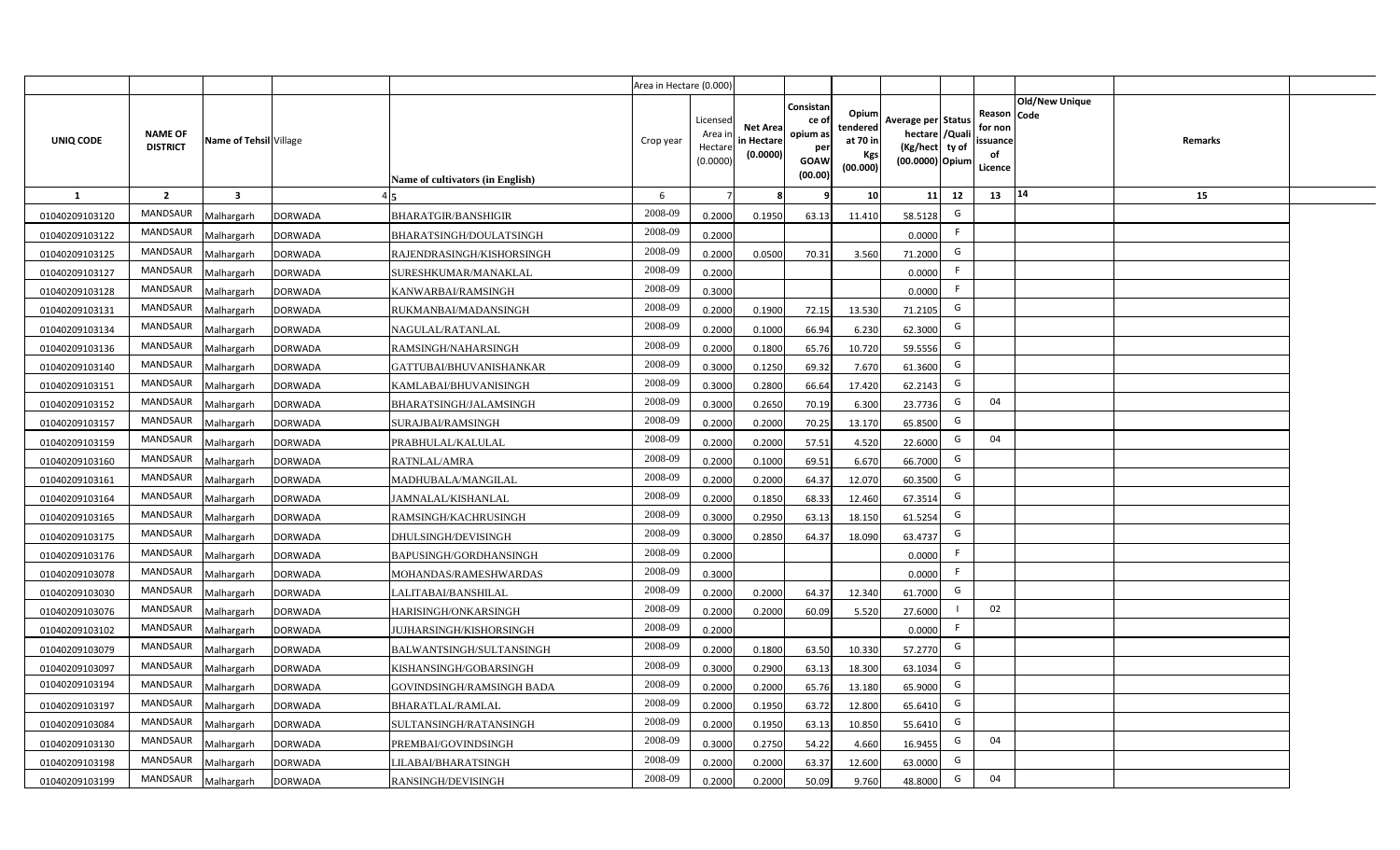|                |                                   |                         |                 |                                     | Area in Hectare (0.000) |                                          |                                           |                                                         |                                                         |                                                                           |    |                                                     |                       |                          |  |
|----------------|-----------------------------------|-------------------------|-----------------|-------------------------------------|-------------------------|------------------------------------------|-------------------------------------------|---------------------------------------------------------|---------------------------------------------------------|---------------------------------------------------------------------------|----|-----------------------------------------------------|-----------------------|--------------------------|--|
| UNIQ CODE      | <b>NAME OF</b><br><b>DISTRICT</b> | Name of Tehsil Village  |                 | Name of cultivators (in English)    | Crop year               | Licensed<br>Area i<br>Hectar<br>(0.0000) | <b>Net Area</b><br>in Hectare<br>(0.0000) | Consistan<br>ce o<br>opium as<br>per<br>GOAW<br>(00.00) | Opium<br>tendered<br>at 70 in<br><b>Kgs</b><br>(00.000) | Average per Status<br>hectare / Qual<br>(Kg/hect ty of<br>(00.0000) Opium |    | Reason Code<br>for nor<br>issuance<br>of<br>Licence | <b>Old/New Unique</b> | Remarks                  |  |
| 1              | $\overline{2}$                    | $\overline{\mathbf{3}}$ |                 |                                     | 6                       |                                          |                                           |                                                         | 10 <sup>1</sup>                                         | 11                                                                        | 12 | 13                                                  | $ 14\rangle$          | 15                       |  |
| 01040209103201 | <b>MANDSAUR</b>                   | Malhargarh              | <b>DORWADA</b>  | MANGUBAI/DEVISINGH                  | 2008-09                 | 0.3000                                   | 0.1000                                    | 63.13                                                   | 6.250                                                   | 62.5000                                                                   | G  |                                                     |                       |                          |  |
| 01040209103202 | <b>MANDSAUR</b>                   | Malhargarh              | <b>DORWADA</b>  | DALPATSINGH/BAPUSINGH               | 2008-09                 | 0.2000                                   |                                           |                                                         |                                                         | 0.0000                                                                    | F. |                                                     |                       |                          |  |
| 01040209103021 | <b>MANDSAUR</b>                   | Malhargarh              | <b>DORWADA</b>  | ARJUNSINGH/BHURIBAI                 | 2008-09                 | 0.2000                                   | 0.2000                                    | 64.37                                                   | 11.750                                                  | 58.7500                                                                   | G  |                                                     |                       |                          |  |
| 01040209103051 | <b>MANDSAUR</b>                   | Malhargarh              | <b>DORWADA</b>  | UDAYSINGH/GAMERIBAI                 | 2008-09                 | 0.3000                                   | 0.2900                                    | 64.37                                                   | 18.700                                                  | 64.4828                                                                   | G  |                                                     |                       |                          |  |
| 01040209103203 | <b>MANDSAUR</b>                   | Malhargarh              | <b>DORWADA</b>  | ISHWARSINGH/NIRBHAYSINGH            | 2008-09                 | 0.2000                                   | 0.0100                                    | 74.19                                                   | 0.710                                                   | 71.0000                                                                   | G  |                                                     | 01040209125038        |                          |  |
| 01040209103204 | <b>MANDSAUR</b>                   | Malhargarh              | <b>DORWADA</b>  | BHERUSINGH/RAMSINGH                 | 2008-09                 | 0.3000                                   |                                           |                                                         |                                                         | 0.0000                                                                    | F. |                                                     | 01050209033088        | <b>TRANSFER//MDS-III</b> |  |
| 01040209115001 | <b>MANDSAUR</b>                   | Malhargarh              | THADOD          | MANGIBAI/KISHOR                     | 2008-09                 | 0.3000                                   | 0.2500                                    | 66.72                                                   | 14.780                                                  | 59.1200                                                                   | G  |                                                     |                       |                          |  |
| 01040209115002 | <b>MANDSAUR</b>                   | Malhargarh              | THADOD          | KESHURAM/NANURAM                    | 2008-09                 | 0.200                                    | 0.1850                                    | 66.63                                                   | 11.690                                                  | 63.1892                                                                   | G  |                                                     |                       |                          |  |
| 01040209115007 | MANDSAUR                          | Malhargarh              | THADOD          | BABUKHAN/MOHAMMAD KHAN              | 2008-09                 | 0.2000                                   | 0.1900                                    | 68.16                                                   | 11.910                                                  | 62.6842                                                                   | G  |                                                     |                       |                          |  |
| 01040209115009 | <b>MANDSAUR</b>                   | Malhargarh              | THADOD          | RAMA/GHASI                          | 2008-09                 | 0.2000                                   | 0.1900                                    | 51.99                                                   | 6.730                                                   | 35.4211                                                                   | G  | 04                                                  |                       |                          |  |
| 01040209115011 | MANDSAUR                          | Malhargarh              | THADOD          | BABUKHA/FAKIRMOHAMMAD               | 2008-09                 | 0.3000                                   | 0.2600                                    | 60.52                                                   | 8.010                                                   | 30.8077                                                                   | G  | 04                                                  |                       |                          |  |
| 01040209115012 | <b>MANDSAUR</b>                   | Malhargarh              | THADOD          | RAMNARAYAN/MOHANLAL                 | 2008-09                 | 0.2000                                   | 0.0350                                    | 81.86                                                   | 3.220                                                   | 92.0000                                                                   | G  |                                                     |                       |                          |  |
| 01040209115017 | MANDSAUR                          | Malhargarh              | THADOD          | RAJIBAI/MANOHARLAL                  | 2008-09                 | 0.2000                                   | 0.1050                                    | 62.23                                                   | 6.450                                                   | 61.4286                                                                   | G  |                                                     |                       |                          |  |
| 01040209115021 | MANDSAUR                          | Malhargarh              | <b>THADOD</b>   | RAGUVIR/LALKUAWER                   | 2008-09                 | 0.2000                                   | 0.2000                                    | 62.11                                                   | 6.630                                                   | 33.1500                                                                   | G  | 04                                                  |                       |                          |  |
| 01040209115026 | <b>MANDSAUR</b>                   | Malhargarh              | THADOD          | DASHRATHSINGH/PAWANKUNWAR           | 2008-09                 | 0.2000                                   | 0.2000                                    | 58.80                                                   | 12.070                                                  | 60.3500                                                                   | G  |                                                     |                       |                          |  |
| 01040209115027 | MANDSAUR                          | Malhargarh              | THADOD          | BAPUSINGH/KHUMANSINGH               | 2008-09                 | 0.2000                                   | 0.2050                                    | 63.86                                                   | 12.130                                                  | 59.1707                                                                   | G  |                                                     |                       |                          |  |
| 01040209115031 | <b>MANDSAUR</b>                   | Malhargarh              | THADOD          | <b>NARU/DEVA GAYRI</b>              | 2008-09                 | 0.2000                                   | 0.1900                                    | 64.34                                                   | 10.510                                                  | 55.3158                                                                   | G  |                                                     |                       |                          |  |
| 01040209115038 | <b>MANDSAUR</b>                   | Malhargarh              | THADOD          | KAMLABAI/AMBALAL                    | 2008-09                 | 0.2000                                   | 0.2000                                    | 71.80                                                   | 12.350                                                  | 61.7500                                                                   | G  |                                                     |                       |                          |  |
| 01040209115045 | <b>MANDSAUR</b>                   | Malhargarh              | THADOD          | KUBERSINGH/BHIMSINGH                | 2008-09                 | 0.2000                                   | 0.1950                                    | 64.34                                                   | 5.200                                                   | 26.6667                                                                   | G  | 04                                                  |                       |                          |  |
| 01040209115046 | <b>MANDSAUR</b>                   | Malhargarh              | THADOD          | TEJPRAKASH/BHANWARLAL               | 2008-09                 | 0.2000                                   | 0.2000                                    | 70.59                                                   | 13.050                                                  | 65.2500                                                                   | G  |                                                     |                       |                          |  |
| 01040209115052 | <b>MANDSAUR</b>                   | Malhargarh              | THADOD          | MADANSINGH/SHIVSINGH                | 2008-09                 | 0.2000                                   | 0.1600                                    | 57.38                                                   | 8.790                                                   | 54.9375                                                                   | G  |                                                     |                       |                          |  |
| 01040209115054 | <b>MANDSAUR</b>                   | Malhargarh              | THADOD          | MANSINGH/DULESINGH                  | 2008-09                 | 0.2000                                   | 0.1900                                    | 62.11                                                   | 11.240                                                  | 59.1579                                                                   | G  |                                                     |                       |                          |  |
| 01040209115058 | <b>MANDSAUR</b>                   | Malhargarh              | THADOD          | JAGDISH/DEVA JAT                    | 2008-09                 | 0.2000                                   | 0.2000                                    | 62.11                                                   | 12.490                                                  | 62.4500                                                                   | G  |                                                     |                       |                          |  |
| 01040209115060 | <b>MANDSAUR</b>                   | Malhargarh              | THADOD          | RAMSINGH/JUJHARSINGH                | 2008-09                 | 0.2000                                   | 0.1900                                    | 57.38                                                   | 5.180                                                   | 27.2632                                                                   | G  | 04                                                  |                       |                          |  |
| 01040209115061 | <b>MANDSAUR</b>                   | Malhargarh              | THADOD          | JAKIR HUSSAIN/ALLANUR               | 2008-09                 | 0.200                                    | 0.1900                                    | 62.11                                                   | 11.060                                                  | 58.2105                                                                   | G  |                                                     |                       |                          |  |
| 01040209115034 | <b>MANDSAUR</b>                   | Malhargarh              | THADOD          | NAGUSINGH/BHIMSINGH                 | 2008-09                 | 0.200                                    | 0.1950                                    | 62.23                                                   | 4.860                                                   | 24.9231                                                                   | G  | 04                                                  |                       |                          |  |
| 01040209115004 | <b>MANDSAUR</b>                   | Malhargarh              | THADOD          | RAMLAL/MEGHA                        | 2008-09                 | 0.300                                    | 0.3000                                    | 64.34                                                   | 18.090                                                  | 60.3000                                                                   | G  |                                                     |                       |                          |  |
| 01040209115005 | <b>MANDSAUR</b>                   | Malhargarh              | THADOD          | RUGHNATHSINGH/UDAYSINGH             | 2008-09                 | 0.2000                                   | 0.2000                                    | 67.70                                                   | 12.190                                                  | 60.9500                                                                   | G  |                                                     |                       |                          |  |
| 01040209115030 | <b>MANDSAUR</b>                   | Malhargarh              | THADOD          | RAGHUVIRSINGH/SOHANSINGH/MADANKUNWA | 2008-09                 | 0.2000                                   | 0.0450                                    | 70.71                                                   | 3.030                                                   | 67.3333                                                                   | G  |                                                     |                       |                          |  |
| 01040209127001 | <b>MANDSAUR</b>                   | Malhargarh              | <b>BARUZHNA</b> | HIRALAL/NANDRAM                     | 2008-09                 | 0.2000                                   | 0.2050                                    | 69.19                                                   | 13.410                                                  | 65.4146                                                                   | G  |                                                     |                       |                          |  |
| 01040209127002 | <b>MANDSAUR</b>                   | Malhargarh              | <b>BARUZHNA</b> | MOHANBAI/BHAGWAN                    | 2008-09                 | 0.2000                                   | 0.2000                                    | 65.79                                                   | 13.430                                                  | 67.1500                                                                   | G  |                                                     |                       |                          |  |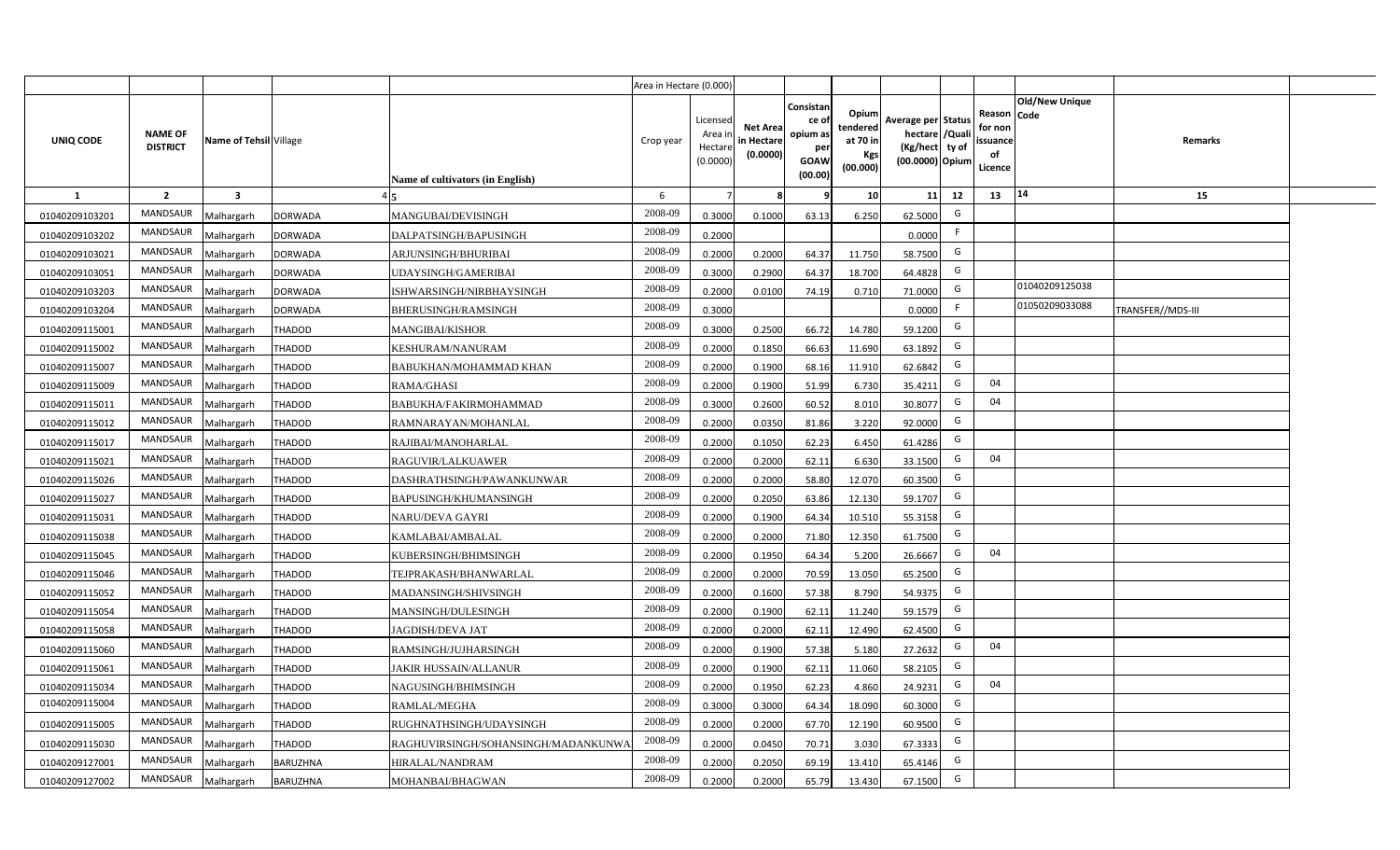|                |                                   |                         |                 |                                  | Area in Hectare (0.000) |                                          |                                           |                                                         |                                                         |                                                                           |    |                                                     |                       |         |  |
|----------------|-----------------------------------|-------------------------|-----------------|----------------------------------|-------------------------|------------------------------------------|-------------------------------------------|---------------------------------------------------------|---------------------------------------------------------|---------------------------------------------------------------------------|----|-----------------------------------------------------|-----------------------|---------|--|
| UNIQ CODE      | <b>NAME OF</b><br><b>DISTRICT</b> | Name of Tehsil Village  |                 | Name of cultivators (in English) | Crop year               | Licensed<br>Area i<br>Hectar<br>(0.0000) | <b>Net Area</b><br>in Hectare<br>(0.0000) | Consistan<br>ce o<br>opium as<br>per<br>GOAW<br>(00.00) | Opium<br>tendered<br>at 70 in<br><b>Kgs</b><br>(00.000) | Average per Status<br>hectare / Qual<br>(Kg/hect ty of<br>(00.0000) Opium |    | Reason Code<br>for nor<br>issuance<br>of<br>Licence | <b>Old/New Unique</b> | Remarks |  |
| $\mathbf{1}$   | $\overline{2}$                    | $\overline{\mathbf{3}}$ |                 |                                  | 6                       |                                          |                                           |                                                         | 10 <sup>1</sup>                                         | 11                                                                        | 12 | 13                                                  | $ 14\rangle$          | 15      |  |
| 01040209127005 | <b>MANDSAUR</b>                   | Malhargarh              | BARUZHNA        | KAMLESH/PRABHULAL/KALURAM        | 2008-09                 | 0.2000                                   | 0.1800                                    | 64.65                                                   | 11.700                                                  | 65.0000                                                                   | G  |                                                     |                       |         |  |
| 01040209127008 | <b>MANDSAUR</b>                   | Malhargarh              | BARUZHNA        | MOOLCHAND/RANCHOD                | 2008-09                 | 0.2000                                   | 0.2000                                    | 67.34                                                   | 13.380                                                  | 66.9000                                                                   | G  |                                                     |                       |         |  |
| 01040209127009 | <b>MANDSAUR</b>                   | Malhargarh              | BARUZHNA        | OMPRAKASH/KANWARLAL              | 2008-09                 | 0.2000                                   | 0.1900                                    | 64.85                                                   | 12.100                                                  | 63.6842                                                                   | G  |                                                     |                       |         |  |
| 01040209127013 | <b>MANDSAUR</b>                   | Malhargarh              | BARUZHNA        | DHAPUBAI/PRABULAL                | 2008-09                 | 0.2000                                   | 0.2000                                    | 65.79                                                   | 12.990                                                  | 64.9500                                                                   | G  |                                                     |                       |         |  |
| 01040209127014 | <b>MANDSAUR</b>                   | Malhargarh              | BARUZHNA        | SURAJMAL/BHAGATRAM               | 2008-09                 | 0.2000                                   | 0.1950                                    | 65.79                                                   | 12.590                                                  | 64.5641                                                                   | G  |                                                     |                       |         |  |
| 01040209127015 | <b>MANDSAUR</b>                   | Malhargarh              | BARUZHNA        | DAULATRAM/BAPULAL                | 2008-09                 | 0.200                                    | 0.1800                                    | 64.85                                                   | 11.700                                                  | 65.0000                                                                   | G  |                                                     |                       |         |  |
| 01040209127025 | <b>MANDSAUR</b>                   | Malhargarh              | BARUZHNA        | SHIVNARAYAN/NANDRAM              | 2008-09                 | 0.200                                    | 0.1950                                    | 64.85                                                   | 12.300                                                  | 63.0769                                                                   | G  |                                                     |                       |         |  |
| 01040209127028 | <b>MANDSAUR</b>                   | Malhargarh              | BARUZHNA        | KALURAM/SALEGRAM                 | 2008-09                 | 0.200                                    | 0.2050                                    | 64.85                                                   | 12.960                                                  | 63.2195                                                                   | G  |                                                     |                       |         |  |
| 01040209127030 | MANDSAUR                          | Malhargarh              | BARUZHNA        | <b>BALARAM/NANDRAM</b>           | 2008-09                 | 0.2000                                   | 0.1950                                    | 65.79                                                   | 12.370                                                  | 63.4359                                                                   | G  |                                                     |                       |         |  |
| 01040209127038 | <b>MANDSAUR</b>                   | Malhargarh              | <b>BARUZHNA</b> | AMBALAL/KISHANLAL                | 2008-09                 | 0.2000                                   | 0.2000                                    | 64.85                                                   | 13.010                                                  | 65.0500                                                                   | G  |                                                     |                       |         |  |
| 01040209127042 | MANDSAUR                          | Malhargarh              | <b>BARUZHNA</b> | KANWARLAL/BAPULAL                | 2008-09                 | 0.2000                                   | 0.1950                                    | 67.21                                                   | 13.080                                                  | 67.0769                                                                   | G  |                                                     |                       |         |  |
| 01040209127045 | <b>MANDSAUR</b>                   | Malhargarh              | <b>BARUZHNA</b> | GANESHRAM/RANCHODLAL             | 2008-09                 | 0.2000                                   | 0.2050                                    | 65.37                                                   | 13.330                                                  | 65.0244                                                                   | G  |                                                     |                       |         |  |
| 01040209127046 | MANDSAUR                          | Malhargarh              | <b>BARUZHNA</b> | INDARMAL/ONKARLAL CHOTA          | 2008-09                 | 0.2000                                   | 0.2000                                    | 63.65                                                   | 12.720                                                  | 63.6000                                                                   | G  |                                                     |                       |         |  |
| 01040209127049 | MANDSAUR                          | Malhargarh              | <b>BARUZHNA</b> | SHYAMUBAI/SAJJAN                 | 2008-09                 | 0.2000                                   | 0.2000                                    | 74.38                                                   | 14.500                                                  | 72.5000                                                                   | G  |                                                     |                       |         |  |
| 01040209127051 | <b>MANDSAUR</b>                   | Malhargarh              | <b>BARUZHNA</b> | RAJMAL/RAMCHAND                  | 2008-09                 | 0.2000                                   | 0.2000                                    | 66.08                                                   | 12.900                                                  | 64.5000                                                                   | G  |                                                     |                       |         |  |
| 01040209127024 | MANDSAUR                          | Malhargarh              | <b>BARUZHNA</b> | FAKIRCHANDRA/AMRITRAM            | 2008-09                 | 0.2000                                   | 0.1950                                    | 63.65                                                   | 12.830                                                  | 65.7949                                                                   | G  |                                                     |                       |         |  |
| 01040209127004 | <b>MANDSAUR</b>                   | Malhargarh              | BARUZHNA        | PRBHULAL/KALU BADA               | 2008-09                 | 0.2000                                   | 0.2000                                    | 62.08                                                   | 11.670                                                  | 58.3500                                                                   | G  |                                                     |                       |         |  |
| 01040209127027 | <b>MANDSAUR</b>                   | Malhargarh              | BARUZHNA        | SURESHCHAND/BADRILAL             | 2008-09                 | 0.2000                                   | 0.2000                                    | 65.79                                                   | 13.350                                                  | 66.7500                                                                   | G  |                                                     |                       |         |  |
| 01040209127033 | MANDSAUR                          | Malhargarh              | <b>BARUZHNA</b> | GULABBAI/JAGDISH                 | 2008-09                 | 0.2000                                   | 0.2000                                    | 63.65                                                   | 12.660                                                  | 63.3000                                                                   | G  |                                                     |                       |         |  |
| 01040209127020 | <b>MANDSAUR</b>                   | Malhargarh              | BARUZHNA        | BHANWARLAL/MANGILAL              | 2008-09                 | 0.2000                                   | 0.1800                                    | 66.55                                                   | 12.470                                                  | 69.2778                                                                   | G  |                                                     |                       |         |  |
| 01040209127010 | <b>MANDSAUR</b>                   | Malhargarh              | BARUZHNA        | <b>BALARAM/JAGANNATH</b>         | 2008-09                 | 0.2000                                   | 0.1950                                    | 66.55                                                   | 13.500                                                  | 69.2308                                                                   | G  |                                                     |                       |         |  |
| 01040209127041 | <b>MANDSAUR</b>                   | Malhargarh              | BARUZHNA        | SAJJANBAI/ONKARLAL               | 2008-09                 | 0.2000                                   | 0.2050                                    | 66.55                                                   | 13.080                                                  | 63.8049                                                                   | G  |                                                     |                       |         |  |
| 01040209127047 | <b>MANDSAUR</b>                   | Malhargarh              | BARUZHNA        | GHANSHYAM/CHAINRAM               | 2008-09                 | 0.2000                                   |                                           |                                                         |                                                         | 0.0000                                                                    |    | 08                                                  |                       |         |  |
| 01040209127035 | <b>MANDSAUR</b>                   | Malhargarh              | <b>BARUZHNA</b> | KALURAM/RAMSUKH                  | 2008-09                 | 0.2000                                   | 0.2000                                    | 66.55                                                   | 13.610                                                  | 68.0500                                                                   | G  |                                                     |                       |         |  |
| 01040209127031 | <b>MANDSAUR</b>                   | Malhargarh              | BARUZHNA        | <b>BADRILAL/SHIVLAL</b>          | 2008-09                 | 0.200                                    | 0.2000                                    | 66.55                                                   | 13.200                                                  | 66.0000                                                                   | G  |                                                     |                       |         |  |
| 01040209127021 | <b>MANDSAUR</b>                   | Malhargarh              | BARUZHNA        | RAMSURATBAI/SHANKARLAL           | 2008-09                 | 0.200                                    | 0.1950                                    | 62.91                                                   | 12.300                                                  | 63.0769                                                                   | G  |                                                     |                       |         |  |
| 01040209127062 | <b>MANDSAUR</b>                   | Malhargarh              | BARUZHNA        | ARVINDKUMAR/SAJJANLAL            | 2008-09                 | 0.200                                    | 0.2000                                    | 74.40                                                   | 14.510                                                  | 72.5500                                                                   | G  |                                                     |                       |         |  |
| 01040209127063 | <b>MANDSAUR</b>                   | Malhargarh              | BARUZHNA        | MUKESH/SHIVNARAYAN               | 2008-09                 | 0.2000                                   | 0.1900                                    | 63.65                                                   | 11.470                                                  | 60.3684                                                                   | G  |                                                     |                       |         |  |
| 01040209127064 | <b>MANDSAUR</b>                   | Malhargarh              | <b>BARUZHNA</b> | BABULAL/BALARAM                  | 2008-09                 | 0.2000                                   | 0.1900                                    | 69.19                                                   | 12.240                                                  | 64.4211                                                                   | G  |                                                     |                       |         |  |
| 01040209127029 | <b>MANDSAUR</b>                   | Malhargarh              | BARUZHNA        | PREMNARAYAN/PRABHULAL            | 2008-09                 | 0.2000                                   | 0.1900                                    | 63.86                                                   | 11.190                                                  | 58.8947                                                                   | G  |                                                     |                       |         |  |
| 01040209127016 | <b>MANDSAUR</b>                   | Malhargarh              | BARUZHNA        | CHANDRASHEKHAR/BAPULAL           | 2008-09                 | 0.2000                                   | 0.1950                                    | 66.55                                                   | 12.630                                                  | 64.7692                                                                   | G  |                                                     |                       |         |  |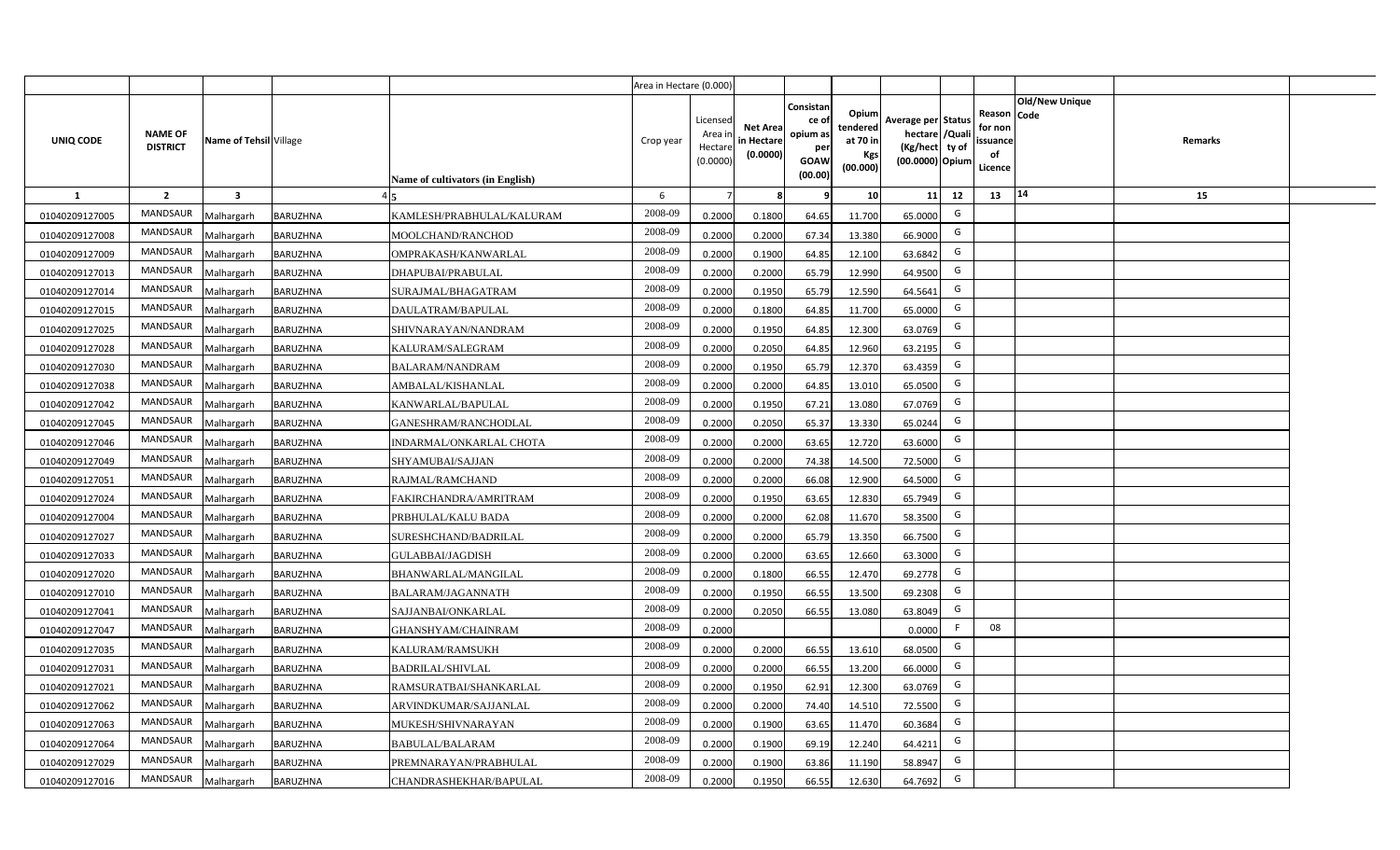|                |                                   |                        |                  |                                  | Area in Hectare (0.000) |                                          |                                           |                                                                |                                                         |                                                                           |    |                                                     |                       |                              |  |
|----------------|-----------------------------------|------------------------|------------------|----------------------------------|-------------------------|------------------------------------------|-------------------------------------------|----------------------------------------------------------------|---------------------------------------------------------|---------------------------------------------------------------------------|----|-----------------------------------------------------|-----------------------|------------------------------|--|
| UNIQ CODE      | <b>NAME OF</b><br><b>DISTRICT</b> | Name of Tehsil Village |                  | Name of cultivators (in English) | Crop year               | Licensed<br>Area i<br>Hectar<br>(0.0000) | <b>Net Area</b><br>in Hectare<br>(0.0000) | Consistan<br>ce o<br>opium as<br>per<br><b>GOAW</b><br>(00.00) | Opium<br>tendered<br>at 70 in<br><b>Kgs</b><br>(00.000) | Average per Status<br>hectare / Qual<br>(Kg/hect ty of<br>(00.0000) Opium |    | Reason Code<br>for nor<br>issuance<br>of<br>Licence | <b>Old/New Unique</b> | Remarks                      |  |
| 1              | $\overline{2}$                    | 3                      |                  |                                  | 6                       |                                          |                                           |                                                                | 10 <sup>1</sup>                                         | 11                                                                        | 12 | 13                                                  | $ 14\rangle$          | 15                           |  |
| 01040209127018 | <b>MANDSAUR</b>                   | Malhargarh             | BARUZHNA         | SURAJMAL/BASANTILAL              | 2008-09                 | 0.2000                                   | 0.2000                                    | 67.59                                                          | 13.430                                                  | 67.1500                                                                   | G  |                                                     |                       |                              |  |
| 01040209127012 | <b>MANDSAUR</b>                   | Malhargarh             | BARUZHNA         | RAMLAL/NANDA                     | 2008-09                 | 0.2000                                   | 0.2000                                    | 63.65                                                          | 12.930                                                  | 64.6500                                                                   | G  |                                                     |                       |                              |  |
| 01040209127023 | MANDSAUR                          | Malhargarh             | BARUZHNA         | JAGANNATH/NANDA                  | 2008-09                 | 0.2000                                   | 0.2000                                    | 62.08                                                          | 12.530                                                  | 62.6500                                                                   | G  |                                                     |                       |                              |  |
| 01040209127011 | <b>MANDSAUR</b>                   | Malhargarh             | BARUZHNA         | JAGANNATH/SHIVLAL                | 2008-09                 | 0.2000                                   | 0.2050                                    | 60.47                                                          | 11.900                                                  | 58.0488                                                                   | G  |                                                     |                       |                              |  |
| 01040209127019 | <b>MANDSAUR</b>                   | Malhargarh             | BARUZHNA         | INDARMAL/ONKARLAL (BADA)         | 2008-09                 | 0.200                                    | 0.1950                                    | 65.60                                                          | 13.030                                                  | 66.8205                                                                   | G  |                                                     |                       |                              |  |
| 01040209127065 | <b>MANDSAUR</b>                   | Malhargarh             | BARUZHNA         | MAHENDRAKUMAR/KANEHIYALAL        | 2008-09                 | 0.200                                    | 0.2000                                    | 67.59                                                          | 13.070                                                  | 65.3500                                                                   | G  |                                                     |                       |                              |  |
| 01040209127007 | <b>MANDSAUR</b>                   | Malhargarh             | BARUZHNA         | KANEHIYALAL/BHAGATRAM            | 2008-09                 | 0.200                                    | 0.2000                                    | 65.96                                                          | 12.510                                                  | 62.5500                                                                   | G  |                                                     |                       |                              |  |
| 01040209127037 | <b>MANDSAUR</b>                   | Malhargarh             | BARUZHNA         | GOBERSINGH/BHANWERSINGH          | 2008-09                 | 0.200                                    | 0.2000                                    | 60.10                                                          | 6.670                                                   | 33.3500                                                                   | G  | 04                                                  | 01040209128045        |                              |  |
| 01040209094001 | MANDSAUR                          | Malhargarh             | KACHRIYA KADMALA | RUPA/DHANNA                      | 2008-09                 | 0.2000                                   | 0.2000                                    | 62.70                                                          | 12.180                                                  | 60.9000                                                                   | G  |                                                     |                       |                              |  |
| 01040209094003 | <b>MANDSAUR</b>                   | Malhargarh             | KACHRIYA KADMALA | RATNIBAI/KANEHIYALAL             | 2008-09                 | 0.2000                                   | 0.1900                                    | 60.73                                                          | 10.320                                                  | 54.3158                                                                   | G  |                                                     |                       |                              |  |
| 01040209094005 | MANDSAUR                          | Malhargarh             | KACHRIYA KADMALA | RUKMANBAI/KASHIRAM               | 2008-09                 | 0.2000                                   | 0.1850                                    | 60.73                                                          | 11.200                                                  | 60.5405                                                                   | G  |                                                     |                       | <b>TRANSFER/TALABPIPLIYA</b> |  |
| 01040209094006 | <b>MANDSAUR</b>                   | Malhargarh             | KACHRIYA KADMALA | MANGILAL/KANIRAM                 | 2008-09                 | 0.2000                                   | 0.1900                                    | 62.70                                                          | 10.860                                                  | 57.1579                                                                   | G  |                                                     |                       |                              |  |
| 01040209094008 | <b>MANDSAUR</b>                   | Malhargarh             | KACHRIYA KADMALA | KARANSINGH/DEVISINGH             | 2008-09                 | 0.2000                                   | 0.2000                                    | 65.76                                                          | 12.770                                                  | 63.8500                                                                   | G  |                                                     |                       |                              |  |
| 01040209094011 | <b>MANDSAUR</b>                   | Malhargarh             | KACHRIYA KADMALA | BHUWANIRAM/KALURAM               | 2008-09                 | 0.2000                                   | 0.1900                                    | 65.76                                                          | 12.450                                                  | 65.5263                                                                   | G  |                                                     |                       |                              |  |
| 01040209094013 | <b>MANDSAUR</b>                   | Malhargarh             | KACHRIYA KADMALA | SATYANARAYAN/SUKHLAL             | 2008-09                 | 0.2000                                   | 0.1950                                    | 62.70                                                          | 11.530                                                  | 59.1282                                                                   | G  |                                                     |                       |                              |  |
| 01040209094014 | MANDSAUR                          | Malhargarh             | KACHRIYA KADMALA | RAJMAL/MOHANLAL                  | 2008-09                 | 0.2000                                   | 0.1900                                    | 60.73                                                          | 11.300                                                  | 59.4737                                                                   | G  |                                                     |                       |                              |  |
| 01040209094015 | <b>MANDSAUR</b>                   | Malhargarh             | KACHRIYA KADMALA | MANGILAL/CHAMPALAL               | 2008-09                 | 0.2000                                   | 0.1900                                    | 58.17                                                          | 10.600                                                  | 55.7895                                                                   | G  |                                                     |                       |                              |  |
| 01040209094016 | <b>MANDSAUR</b>                   | Malhargarh             | KACHRIYA KADMALA | DHANNALAL/RATANLAL               | 2008-09                 | 0.2000                                   | 0.1900                                    | 58.17                                                          | 10.910                                                  | 57.4211                                                                   | G  |                                                     |                       |                              |  |
| 01040209094018 | <b>MANDSAUR</b>                   | Malhargarh             | KACHRIYA KADMALA | KALUSINGH/RAMSINGH               | 2008-09                 | 0.2000                                   | 0.1950                                    | 62.70                                                          | 12.320                                                  | 63.1795                                                                   | G  |                                                     |                       |                              |  |
| 01040209094019 | <b>MANDSAUR</b>                   | Malhargarh             | KACHRIYA KADMALA | <b>BAPUSINGH/HARISINGH</b>       | 2008-09                 | 0.2000                                   | 0.1850                                    | 60.73                                                          | 11.120                                                  | 60.1081                                                                   | G  |                                                     |                       |                              |  |
| 01040209094020 | <b>MANDSAUR</b>                   | Malhargarh             | KACHRIYA KADMALA | MANU/RATANLAL                    | 2008-09                 | 0.2000                                   | 0.1800                                    | 58.17                                                          | 10.590                                                  | 58.8333                                                                   | G  |                                                     |                       |                              |  |
| 01040209094032 | <b>MANDSAUR</b>                   | Malhargarh             | KACHRIYA KADMALA | ISHWARLAL/BHERULAL               | 2008-09                 | 0.2000                                   | 0.1550                                    | 65.76                                                          | 10.550                                                  | 68.0645                                                                   | G  |                                                     |                       |                              |  |
| 01040209094034 | <b>MANDSAUR</b>                   | Malhargarh             | KACHRIYA KADMALA | <b>BAPULAL/KASHIRAM</b>          | 2008-09                 | 0.2000                                   | 0.1900                                    | 60.73                                                          | 10.970                                                  | 57.7368                                                                   | G  |                                                     |                       | TRANSFER/TALABPIPLIYA        |  |
| 01040209094037 | <b>MANDSAUR</b>                   | Malhargarh             | KACHRIYA KADMALA | KAMLABAI/RADHESHYAM              | 2008-09                 | 0.200                                    | 0.1800                                    | 66.73                                                          | 11.850                                                  | 65.8333                                                                   | G  |                                                     |                       |                              |  |
| 01040209094039 | <b>MANDSAUR</b>                   | Malhargarh             | KACHRIYA KADMALA | KHUMANSINGH/BHANWARSINGH         | 2008-09                 | 0.200                                    | 0.1800                                    | 62.70                                                          | 10.440                                                  | 58.0000                                                                   | G  |                                                     |                       |                              |  |
| 01040209094040 | <b>MANDSAUR</b>                   | Malhargarh             | KACHRIYA KADMALA | GOPAL/BHERULAL                   | 2008-09                 | 0.200                                    | 0.1900                                    | 59.67                                                          | 10.550                                                  | 55.5263                                                                   | G  |                                                     |                       |                              |  |
| 01040209094044 | <b>MANDSAUR</b>                   | Malhargarh             | KACHRIYA KADMALA | SAJJNSINGH/NAHARSINGH            | 2008-09                 | 0.200                                    | 0.2000                                    | 51.33                                                          | 4.620                                                   | 23.1000                                                                   | G  | 04                                                  |                       |                              |  |
| 01040209094047 | <b>MANDSAUR</b>                   | Malhargarh             | KACHRIYA KADMALA | SAJJANSINGH/NIRBHEYSINGH         | 2008-09                 | 0.2000                                   | 0.1950                                    | 59.67                                                          | 11.120                                                  | 57.0256                                                                   | G  |                                                     |                       |                              |  |
| 01040209094052 | <b>MANDSAUR</b>                   | Malhargarh             | KACHRIYA KADMALA | GANESHRAM/PARTHA                 | 2008-09                 | 0.2000                                   | 0.1750                                    | 63.22                                                          | 9.950                                                   | 56.8571                                                                   | G  |                                                     |                       |                              |  |
| 01040209094048 | <b>MANDSAUR</b>                   | Malhargarh             | KACHRIYA KADMALA | SAJJANSINGH/KARANSINGH           | 2008-09                 | 0.2000                                   | 0.1900                                    | 63.22                                                          | 12.150                                                  | 63.9474                                                                   | G  |                                                     |                       |                              |  |
| 01040209094057 | <b>MANDSAUR</b>                   | Malhargarh             | KACHRIYA KADMALA | BHERUSINGH/BHUVANISINGH          | 2008-09                 | 0.2000                                   | 0.1900                                    | 59.67                                                          | 11.440                                                  | 60.2105                                                                   | G  |                                                     |                       |                              |  |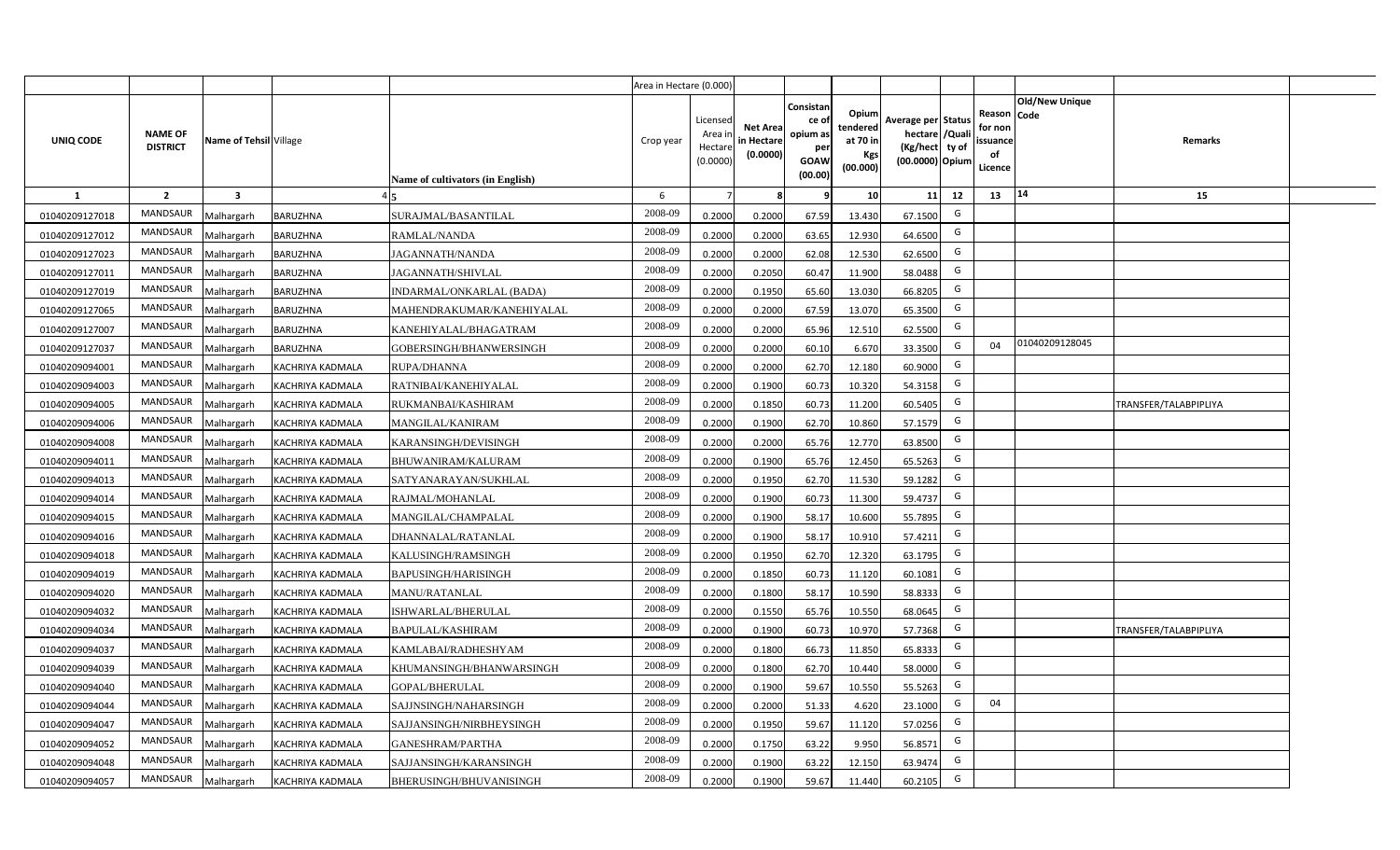|                |                                   |                         |                  |                                  | Area in Hectare (0.000) |                                          |                                           |                                                         |                                                         |                                                                           |    |                                                     |                       |                            |  |
|----------------|-----------------------------------|-------------------------|------------------|----------------------------------|-------------------------|------------------------------------------|-------------------------------------------|---------------------------------------------------------|---------------------------------------------------------|---------------------------------------------------------------------------|----|-----------------------------------------------------|-----------------------|----------------------------|--|
| UNIQ CODE      | <b>NAME OF</b><br><b>DISTRICT</b> | Name of Tehsil Village  |                  | Name of cultivators (in English) | Crop year               | Licensed<br>Area i<br>Hectar<br>(0.0000) | <b>Net Area</b><br>in Hectare<br>(0.0000) | Consistan<br>ce o<br>opium as<br>per<br>GOAW<br>(00.00) | Opium<br>tendered<br>at 70 in<br><b>Kgs</b><br>(00.000) | Average per Status<br>hectare / Qual<br>(Kg/hect ty of<br>(00.0000) Opium |    | Reason Code<br>for nor<br>issuance<br>of<br>Licence | <b>Old/New Unique</b> | Remarks                    |  |
| 1              | $\overline{2}$                    | $\overline{\mathbf{3}}$ |                  |                                  | 6                       |                                          |                                           |                                                         | 10 <sup>1</sup>                                         | 11                                                                        | 12 | 13                                                  | $ 14\rangle$          | 15                         |  |
| 01040209094058 | <b>MANDSAUR</b>                   | Malhargarh              | KACHRIYA KADMALA | SAMANDARBAI/PREMSINGH            | 2008-09                 | 0.2000                                   | 0.1750                                    | 59.67                                                   | 10.260                                                  | 58.6286                                                                   | G  |                                                     |                       |                            |  |
| 01040209094066 | <b>MANDSAUR</b>                   | Malhargarh              | KACHRIYA KADMALA | NAHARSINGH/BHUVANISINGH          | 2008-09                 | 0.2000                                   | 0.2050                                    | 59.67                                                   | 12.070                                                  | 58.8780                                                                   | G  |                                                     |                       |                            |  |
| 01040209094075 | <b>MANDSAUR</b>                   | Malhargarh              | KACHRIYA KADMALA | BAGDIRAM/LAXMAN                  | 2008-09                 | 0.2000                                   | 0.2000                                    | 60.65                                                   | 11.440                                                  | 57.2000                                                                   | G  |                                                     |                       |                            |  |
| 01040209094082 | <b>MANDSAUR</b>                   | Malhargarh              | KACHRIYA KADMALA | BHANWARSINGH/BHUWANISINGH        | 2008-09                 | 0.2000                                   | 0.1950                                    | 60.65                                                   | 11.260                                                  | 57.7436                                                                   | G  |                                                     |                       |                            |  |
| 01040209094083 | <b>MANDSAUR</b>                   | Malhargarh              | KACHRIYA KADMALA | <b>MANGILAL/HIRA</b>             | 2008-09                 | 0.200                                    | 0.1950                                    | 60.65                                                   | 11.410                                                  | 58.5128                                                                   | G  |                                                     |                       |                            |  |
| 01040209094085 | <b>MANDSAUR</b>                   | Malhargarh              | KACHRIYA KADMALA | NIRBHYSINGH/RATANSINGH           | 2008-09                 | 0.200                                    | 0.1850                                    | 57.08                                                   | 8.210                                                   | 44.3784                                                                   | G  | 04                                                  |                       |                            |  |
| 01040209094086 | <b>MANDSAUR</b>                   | Malhargarh              | KACHRIYA KADMALA | SAJJANSINGH/RUPSINGH             | 2008-09                 | 0.200                                    | 0.1950                                    | 60.65                                                   | 11.390                                                  | 58.4103                                                                   | G  |                                                     |                       |                            |  |
| 01040209094089 | <b>MANDSAUR</b>                   | Malhargarh              | KACHRIYA KADMALA | BALUSINGH/JUJHARSINGH            | 2008-09                 | 0.200                                    | 0.1850                                    | 60.65                                                   | 10.740                                                  | 58.0541                                                                   | G  |                                                     |                       |                            |  |
| 01040209094093 | MANDSAUR                          | Malhargarh              | KACHRIYA KADMALA | SAJJANSINGH/KISHORSINGH          | 2008-09                 | 0.2000                                   | 0.1950                                    | 61.44                                                   | 11.510                                                  | 59.0256                                                                   | G  |                                                     |                       |                            |  |
| 01040209094088 | <b>MANDSAUR</b>                   | Malhargarh              | KACHRIYA KADMALA | JUJHARSINGH/KALUSINGH            | 2008-09                 | 0.2000                                   | 0.1950                                    | 61.44                                                   | 11.240                                                  | 57.6410                                                                   | G  |                                                     |                       |                            |  |
| 01040209094138 | MANDSAUR                          | Malhargarh              | KACHRIYA KADMALA | FUULBAI/RAMSINGH                 | 2008-09                 | 0.2000                                   | 0.2000                                    | 61.44                                                   | 12.240                                                  | 61.2000                                                                   | G  |                                                     |                       | TRANSFER/THAKHATPUR        |  |
| 01040209094139 | <b>MANDSAUR</b>                   | Malhargarh              | KACHRIYA KADMALA | MANGUSINGH/KHUMANSINGH           | 2008-09                 | 0.2000                                   | 0.1900                                    | 61.44                                                   | 11.740                                                  | 61.7895                                                                   | G  |                                                     |                       | <b>TRANSFER/THAKHATPUR</b> |  |
| 01040209094140 | MANDSAUR                          | Malhargarh              | KACHRIYA KADMALA | CHENSINGH/MOTISINGH              | 2008-09                 | 0.2000                                   | 0.1900                                    | 61.44                                                   | 11.610                                                  | 61.1053                                                                   | G  |                                                     |                       | TRANSFER/THAKHATPUR        |  |
| 01040209094116 | <b>MANDSAUR</b>                   | Malhargarh              | KACHRIYA KADMALA | SHITALSINGH/RAMSINGH             | 2008-09                 | 0.3000                                   | 0.2900                                    | 58.17                                                   | 16.390                                                  | 56.5172                                                                   | G  |                                                     | 01040209095100        |                            |  |
| 01040209094141 | <b>MANDSAUR</b>                   | Malhargarh              | KACHRIYA KADMALA | SHIVSINGH/ONKARSINGH             | 2008-09                 | 0.2000                                   | 0.2000                                    | 61.44                                                   | 11.090                                                  | 55.4500                                                                   | G  |                                                     | 01040209092052        | TRANSFER/THAKHATPUR        |  |
| 01040209095001 | MANDSAUR                          | Malhargarh              | GARRAWAD         | KARULAL/DALLA                    | 2008-09                 | 0.3000                                   | 0.3000                                    | 66.78                                                   | 18.270                                                  | 60.9000                                                                   | G  |                                                     |                       |                            |  |
| 01040209095002 | <b>MANDSAUR</b>                   | Malhargarh              | GARRAWAD         | <b>BHURSINGH/MEGHSINGH</b>       | 2008-09                 | 0.3000                                   | 0.2600                                    | 62.79                                                   | 10.510                                                  | 40.4231                                                                   | G  | 04                                                  |                       |                            |  |
| 01040209095003 | <b>MANDSAUR</b>                   | Malhargarh              | GARRAWAD         | <b>BAGADIRAM/NARAYAN</b>         | 2008-09                 | 0.200                                    | 0.2050                                    | 56.19                                                   | 4.220                                                   | 20.5854                                                                   | G  | 04                                                  |                       |                            |  |
| 01040209095004 | <b>MANDSAUR</b>                   | Malhargarh              | GARRAWAD         | DHAPUBAI/RAMSINGH                | 2008-09                 | 0.3000                                   | 0.3000                                    | 65.58                                                   | 18.730                                                  | 62.4333                                                                   | G  |                                                     |                       |                            |  |
| 01040209095005 | <b>MANDSAUR</b>                   | Malhargarh              | GARRAWAD         | ROOPSINGH/SAMANDSINGH            | 2008-09                 | 0.3000                                   | 0.2950                                    | 63.35                                                   | 18.900                                                  | 64.0678                                                                   | G  |                                                     |                       |                            |  |
| 01040209095007 | <b>MANDSAUR</b>                   | Malhargarh              | GARRAWAD         | KISHORSINGH/BHANWARSINGH         | 2008-09                 | 0.2000                                   | 0.1950                                    | 62.79                                                   | 11.510                                                  | 59.0256                                                                   | G  |                                                     |                       |                            |  |
| 01040209095008 | <b>MANDSAUR</b>                   | Malhargarh              | GARRAWAD         | NAWALSINGH/GAJRAJSINGH           | 2008-09                 | 0.2000                                   | 0.2000                                    | 62.79                                                   | 12.010                                                  | 60.0500                                                                   | G  |                                                     |                       |                            |  |
| 01040209095009 | <b>MANDSAUR</b>                   | Malhargarh              | GARRAWAD         | RAMSINGH/LAXMAN                  | 2008-09                 | 0.3000                                   | 0.2800                                    | 56.19                                                   | 14.020                                                  | 50.0714                                                                   | G  | 04                                                  |                       |                            |  |
| 01040209095010 | <b>MANDSAUR</b>                   | Malhargarh              | GARRAWAD         | <b>BHANWARSINGH/ JAYSINGH</b>    | 2008-09                 | 0.300                                    | 0.2000                                    | 62.79                                                   | 12.610                                                  | 63.0500                                                                   | G  |                                                     |                       |                            |  |
| 01040209095011 | <b>MANDSAUR</b>                   | Malhargarh              | GARRAWAD         | TEJPALSINGH/RAYSINGH             | 2008-09                 | 0.2000                                   |                                           |                                                         |                                                         | 0.0000                                                                    |    |                                                     |                       |                            |  |
| 01040209095015 | <b>MANDSAUR</b>                   | Malhargarh              | GARRAWAD         | FATEHSINGH/RAMSINGH              | 2008-09                 | 0.300                                    | 0.2950                                    | 67.89                                                   | 20.110                                                  | 68.1695                                                                   | G  |                                                     |                       |                            |  |
| 01040209095018 | <b>MANDSAUR</b>                   | Malhargarh              | GARRAWAD         | ROOPSINGH/NIRBHAYSINGH           | 2008-09                 | 0.200                                    | 0.1950                                    | 56.83                                                   | 13.210                                                  | 67.7436                                                                   | G  |                                                     |                       |                            |  |
| 01040209095019 | <b>MANDSAUR</b>                   | Malhargarh              | GARRAWAD         | INDRABAI/KALUSINGH               | 2008-09                 | 0.3000                                   | 0.1150                                    | 68.17                                                   | 7.620                                                   | 66.2609                                                                   | G  |                                                     |                       |                            |  |
| 01040209095020 | <b>MANDSAUR</b>                   | Malhargarh              | GARRAWAD         | JUZHARSINGH/SULTANSINGH          | 2008-09                 | 0.3000                                   | 0.3000                                    | 66.00                                                   | 18.800                                                  | 62.6667                                                                   | G  |                                                     |                       |                            |  |
| 01040209095021 | <b>MANDSAUR</b>                   | Malhargarh              | GARRAWAD         | ISHWARSINGH/NANUSINGH            | 2008-09                 | 0.3000                                   | 0.3000                                    | 62.79                                                   | 8.500                                                   | 28.3333                                                                   | G  | 04                                                  |                       |                            |  |
| 01040209095024 | <b>MANDSAUR</b>                   | Malhargarh              | GARRAWAD         | NAWALKISHOR/BHUWANILAL           | 2008-09                 | 0.2000                                   |                                           |                                                         |                                                         | 0.0000                                                                    | F  | 08                                                  |                       |                            |  |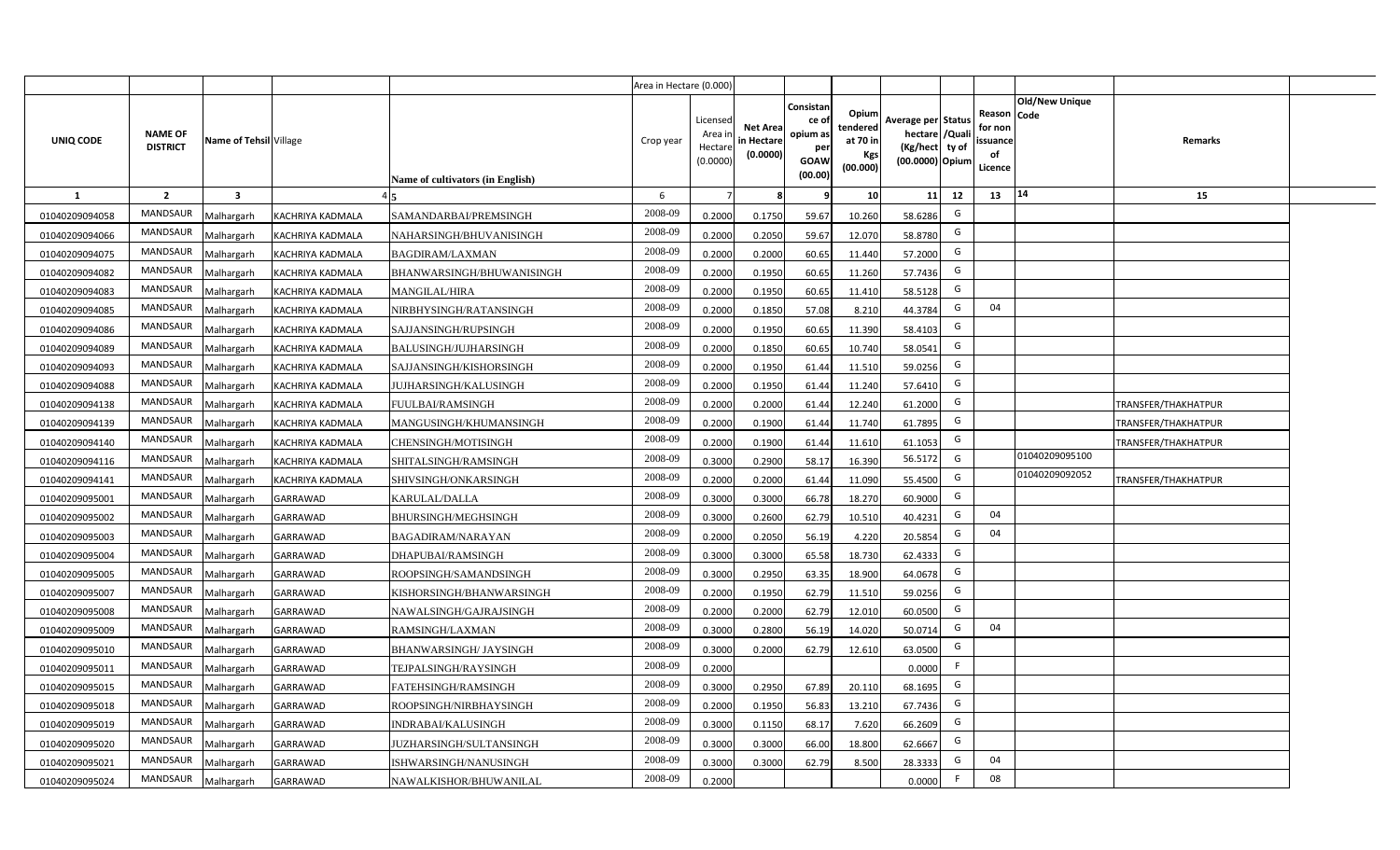|                |                                   |                         |                 |                                  | Area in Hectare (0.000) |                                           |                                           |                                                                 |                                                  |                                                                            |                                                    |                |         |  |
|----------------|-----------------------------------|-------------------------|-----------------|----------------------------------|-------------------------|-------------------------------------------|-------------------------------------------|-----------------------------------------------------------------|--------------------------------------------------|----------------------------------------------------------------------------|----------------------------------------------------|----------------|---------|--|
| UNIQ CODE      | <b>NAME OF</b><br><b>DISTRICT</b> | Name of Tehsil Village  |                 | Name of cultivators (in English) | Crop year               | Licensed<br>Area i<br>Hectare<br>(0.0000) | <b>Net Area</b><br>in Hectare<br>(0.0000) | Consistan<br>ce of<br>opium as<br>per<br><b>GOAW</b><br>(00.00) | Opium<br>tendered<br>at 70 in<br>Kgs<br>(00.000) | Average per Status<br>hectare / Quali<br>(Kg/hect ty of<br>(00.0000) Opium | Reason Code<br>for non<br>ssuance<br>of<br>Licence | Old/New Unique | Remarks |  |
| $\mathbf{1}$   | $\overline{2}$                    | $\overline{\mathbf{3}}$ |                 |                                  | 6                       | $\overline{7}$                            | 8                                         | 9                                                               | 10 <sup>1</sup>                                  | 12<br>11                                                                   | 13                                                 | 14             | 15      |  |
| 01040209095025 | MANDSAUR                          | Malhargarh              | <b>GARRAWAD</b> | DEVBAI/GOVINDRAM                 | 2008-09                 | 0.3000                                    | 0.3000                                    | 66.00                                                           | 19.200                                           | G<br>64.0000                                                               |                                                    |                |         |  |
| 01040209095026 | MANDSAUR                          | <b>Aalhargarh</b>       | <b>GARRAWAD</b> | MANGUSINGH/NANUSINGH             | 2008-09                 | 0.2000                                    | 0.1600                                    | 61.61                                                           | 9.120                                            | G<br>57.0000                                                               |                                                    |                |         |  |
| 01040209095027 | MANDSAUR                          | Malhargarh              | <b>GARRAWAD</b> | SULTANSINGH/MADHOSINGH           | 2008-09                 | 0.2000                                    | 0.2000                                    | 67.58                                                           | 12.820                                           | G<br>64.1000                                                               |                                                    |                |         |  |
| 01040209095028 | <b>MANDSAUR</b>                   | Malhargarh              | <b>GARRAWAD</b> | KISHANSINGH/JAYSINGH             | 2008-09                 | 0.2000                                    | 0.1950                                    | 59.06                                                           | 3.830                                            | G<br>19.6410                                                               | 04                                                 |                |         |  |
| 01040209095029 | MANDSAUR                          | Malhargarh              | GARRAWAD        | <b>BAPULAL/RATANLAL</b>          | 2008-09                 | 0.2000                                    | 0.1800                                    | 70.72                                                           | 12.740                                           | G<br>70.7778                                                               |                                                    |                |         |  |
| 01040209095031 | MANDSAUR                          | Malhargarh              | GARRAWAD        | MANOHARSINGH/NAHARSINGH          | 2008-09                 | 0.3000                                    | 0.2550                                    | 65.87                                                           | 16.770                                           | G<br>65.7647                                                               |                                                    |                |         |  |
| 01040209095032 | MANDSAUR                          | Malhargarh              | GARRAWAD        | HARISHANKAR/DULICHAND            | 2008-09                 | 0.2000                                    | 0.0900                                    | 66.00                                                           | 5.950                                            | G<br>66.1111                                                               |                                                    |                |         |  |
| 01040209095035 | <b>MANDSAUR</b>                   | Malhargarh              | GARRAWAD        | MANGUSINGH/DEVISINGH             | 2008-09                 | 0.3000                                    | 0.2850                                    | 66.00                                                           | 17.310                                           | G<br>60.7368                                                               |                                                    |                |         |  |
| 01040209095037 | <b>MANDSAUR</b>                   | Malhargarh              | <b>GARRAWAD</b> | KARANSINGH/NAHARSINGH            | 2008-09                 | 0.3000                                    | 0.1000                                    | 65.49                                                           | 6.660                                            | G<br>66.6000                                                               |                                                    |                |         |  |
| 01040209095038 | <b>MANDSAUR</b>                   | Malhargarh              | GARRAWAD        | BHUVANIGIR/LAXMANGIR             | 2008-09                 | 0.2000                                    | 0.1850                                    | 59.06                                                           | 10.620                                           | G<br>57.4054                                                               |                                                    |                |         |  |
| 01040209095040 | MANDSAUR                          | Malhargarh              | GARRAWAD        | NANIBAI/JAWANSINGH               | 2008-09                 | 0.3000                                    | 0.2900                                    | 62.79                                                           | 17.650                                           | G<br>60.8621                                                               |                                                    |                |         |  |
| 01040209095041 | MANDSAUR                          | Malhargarh              | <b>GARRAWAD</b> | MOOLCHANDBAI/UDAYSINGH           | 2008-09                 | 0.2000                                    | 0.1900                                    | 61.48                                                           | 12.610                                           | G<br>66.3684                                                               |                                                    |                |         |  |
| 01040209095042 | MANDSAUR                          | Malhargarh              | GARRAWAD        | BHANWARSINGH/MADHOSINGH          | 2008-09                 | 0.2000                                    | 0.1950                                    | 60.02                                                           | 11.840                                           | G<br>60.7179                                                               |                                                    |                |         |  |
| 01040209095044 | <b>MANDSAUR</b>                   | Malhargarh              | GARRAWAD        | KISHANSINGH/RAMSINGH             | 2008-09                 | 0.2000                                    | 0.2000                                    | 64.22                                                           | 6.280                                            | G<br>31.4000                                                               | 04                                                 |                |         |  |
| 01040209095046 | <b>MANDSAUR</b>                   | Malhargarh              | GARRAWAD        | JAGANNATH/RUPA                   | 2008-09                 | 0.3000                                    | 0.2850                                    | 64.22                                                           | 17.720                                           | G<br>62.1754                                                               |                                                    |                |         |  |
| 01040209095047 | <b>MANDSAUR</b>                   | Malhargarh              | GARRAWAD        | LALSINGH/RAMSINGH                | 2008-09                 | 0.2000                                    |                                           |                                                                 |                                                  | F.<br>0.0000                                                               |                                                    |                |         |  |
| 01040209095048 | <b>MANDSAUR</b>                   | Malhargarh              | GARRAWAD        | SITABAI/MOOLCHAND                | 2008-09                 | 0.2000                                    | 0.1950                                    | 65.87                                                           | 12.580                                           | G<br>64.5128                                                               |                                                    |                |         |  |
| 01040209095049 | <b>MANDSAUR</b>                   | Malhargarh              | GARRAWAD        | GHISIBAI/BHERUSINGH              | 2008-09                 | 0.3000                                    | 0.2800                                    | 64.22                                                           | 18.020                                           | G<br>64.3571                                                               |                                                    |                |         |  |
| 01040209095050 | <b>MANDSAUR</b>                   | Malhargarh              | <b>GARRAWAD</b> | MANOHARLAL/MANGILAL              | 2008-09                 | 0.3000                                    | 0.2800                                    | 64.22                                                           | 18.030                                           | G<br>64.3929                                                               |                                                    |                |         |  |
| 01040209095053 | MANDSAUR                          | Malhargarh              | GARRAWAD        | BHUVANISINGH/SULTANSINGH         | 2008-09                 | 0.2000                                    | 0.1650                                    | 61.27                                                           | 9.780                                            | G<br>59.2727                                                               |                                                    |                |         |  |
| 01040209095054 | MANDSAUR                          | Malhargarh              | <b>GARRAWAD</b> | GOVINDSINGH/BHANWARSINGH         | 2008-09                 | 0.3000                                    | 0.3000                                    | 63.13                                                           | 18.590                                           | G<br>61.9667                                                               |                                                    |                |         |  |
| 01040209095056 | MANDSAUR                          | Malhargarh              | GARRAWAD        | PANIBAI/KACHRUSINGH              | 2008-09                 | 0.2000                                    | 0.1350                                    | 61.91                                                           | 8.310                                            | G<br>61.5556                                                               |                                                    |                |         |  |
| 01040209095063 | <b>MANDSAUR</b>                   | Malhargarh              | GARRAWAD        | KESHARSINGH/HARISINGH            | 2008-09                 | 0.2000                                    | 0.1950                                    | 64.22                                                           | 12.920                                           | G<br>66.2564                                                               |                                                    |                |         |  |
| 01040209095064 | MANDSAUR                          | Malhargarh              | <b>GARRAWAD</b> | NAWALSINGH/RAMSINGH CHOHAN       | 2008-09                 | 0.2000                                    | 0.1950                                    | 60.02                                                           | 12.060                                           | G<br>61.8462                                                               |                                                    |                |         |  |
| 01040209095066 | <b>MANDSAUR</b>                   | Malhargarh              | GARRAWAD        | PRABHULAL/HIRALAL                | 2008-09                 | 0.2000                                    | 0.1900                                    | 62.57                                                           | 12.020                                           | G<br>63.2632                                                               |                                                    |                |         |  |
| 01040209095067 | MANDSAUR                          | Malhargarh              | <b>GARRAWAD</b> | KALUSINGH/MANGUSINGH             | 2008-09                 | 0.3000                                    | 0.2900                                    | 60.33                                                           | 16.880                                           | G<br>58.2069                                                               |                                                    |                |         |  |
| 01040209095070 | MANDSAUR                          | Malhargarh              | GARRAWAD        | SARDARSINGH/DEVISINGH            | 2008-09                 | 0.2000                                    | 0.1900                                    | 56.19                                                           | 6.600                                            | G<br>34.7368                                                               | 04                                                 |                |         |  |
| 01040209095071 | MANDSAUR                          | Malhargarh              | GARRAWAD        | GOBARSINGH/KACHRUSINGH           | 2008-09                 | 0.2000                                    | 0.1900                                    | 56.19                                                           | 10.110                                           | G<br>53.2105                                                               |                                                    |                |         |  |
| 01040209095072 | MANDSAUR                          | Malhargarh              | GARRAWAD        | KAMALSINGH/MOTISINGH             | 2008-09                 | 0.2000                                    | 0.0950                                    | 63.30                                                           | 5.560                                            | G<br>58.5263                                                               |                                                    |                |         |  |
| 01040209095074 | MANDSAUR                          | Malhargarh              | GARRAWAD        | BAPUSINGH/KACHRUSINGH            | 2008-09                 | 0.2000                                    | 0.1750                                    | 60.02                                                           | 10.660                                           | G<br>60.9143                                                               |                                                    |                |         |  |
| 01040209095075 | MANDSAUR                          | Malhargarh              | <b>GARRAWAD</b> | BAPUSINGH/NATHUSINGH             | 2008-09                 | 0.2000                                    | 0.1600                                    | 60.09                                                           | 8.960                                            | G<br>56.0000                                                               |                                                    |                |         |  |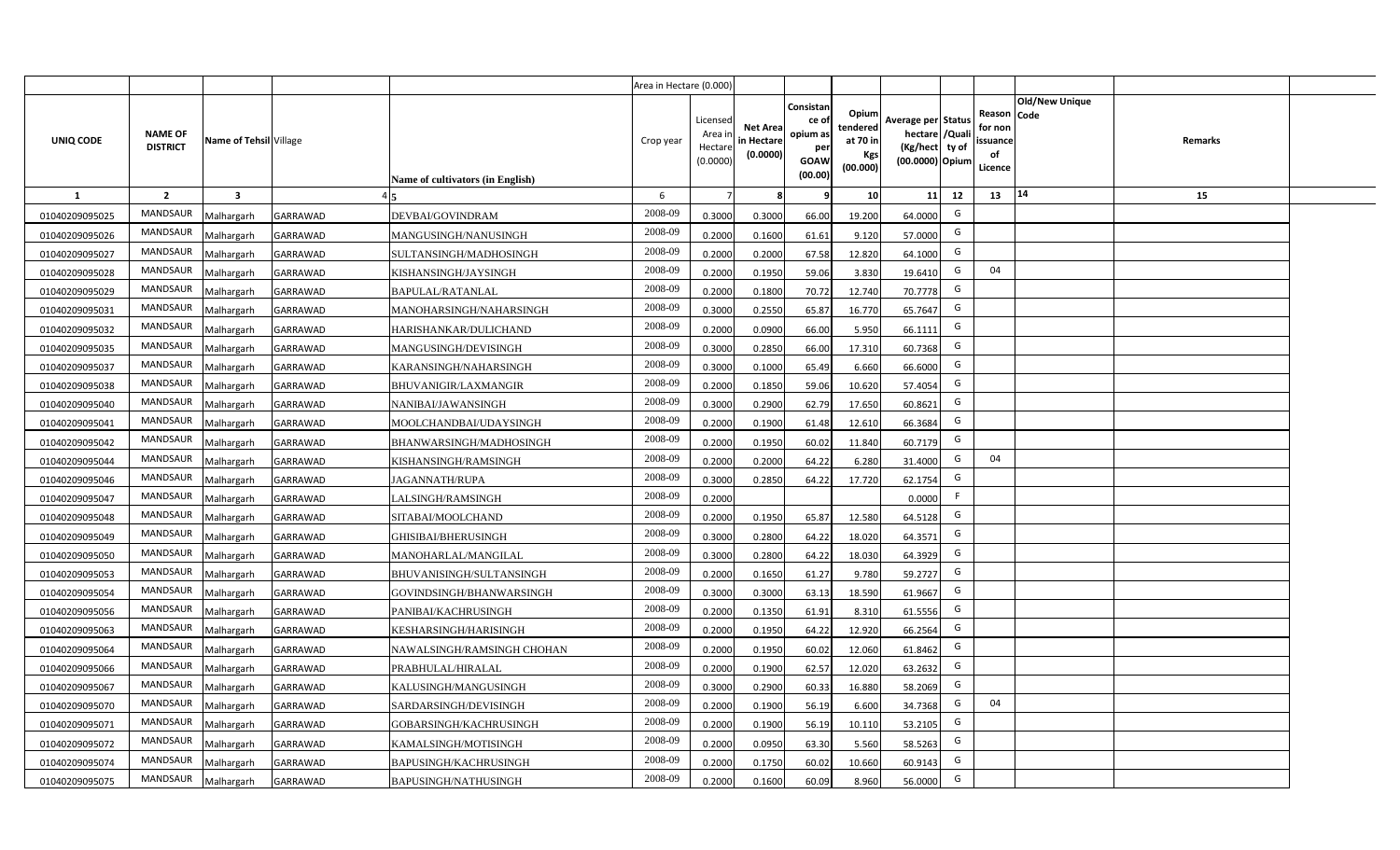|                |                                   |                         |                 |                                  | Area in Hectare (0.000) |                                           |                                           |                                                                 |                                                  |                                                                            |                                                    |                |         |  |
|----------------|-----------------------------------|-------------------------|-----------------|----------------------------------|-------------------------|-------------------------------------------|-------------------------------------------|-----------------------------------------------------------------|--------------------------------------------------|----------------------------------------------------------------------------|----------------------------------------------------|----------------|---------|--|
| UNIQ CODE      | <b>NAME OF</b><br><b>DISTRICT</b> | Name of Tehsil Village  |                 | Name of cultivators (in English) | Crop year               | Licensed<br>Area i<br>Hectare<br>(0.0000) | <b>Net Area</b><br>in Hectare<br>(0.0000) | Consistan<br>ce of<br>opium as<br>per<br><b>GOAW</b><br>(00.00) | Opium<br>tendered<br>at 70 in<br>Kgs<br>(00.000) | Average per Status<br>hectare / Quali<br>(Kg/hect ty of<br>(00.0000) Opium | Reason Code<br>for non<br>ssuance<br>of<br>Licence | Old/New Unique | Remarks |  |
| $\mathbf{1}$   | $\overline{2}$                    | $\overline{\mathbf{3}}$ |                 |                                  | 6                       | $\overline{7}$                            | 8                                         | 9                                                               | 10 <sup>1</sup>                                  | 12<br>11                                                                   | 13                                                 | 14             | 15      |  |
| 01040209095077 | MANDSAUR                          | Malhargarh              | GARRAWAD        | RAMSINGH/BHANWARSINGH            | 2008-09                 | 0.2000                                    | 0.1900                                    | 61.51                                                           | 11.720                                           | G<br>61.6842                                                               |                                                    |                |         |  |
| 01040209095078 | MANDSAUR                          | <b>Aalhargarh</b>       | <b>GARRAWAD</b> | KANEHIYALAL/RAMCHANDRA           | 2008-09                 | 0.2000                                    | 0.1900                                    | 61.86                                                           | 11.720                                           | G<br>61.6842                                                               |                                                    |                |         |  |
| 01040209095080 | MANDSAUR                          | Malhargarh              | <b>GARRAWAD</b> | ARJUNSINGH/HARISINGH             | 2008-09                 | 0.2000                                    | 0.0950                                    | 69.79                                                           | 6.220                                            | G<br>65.4737                                                               |                                                    |                |         |  |
| 01040209095081 | <b>MANDSAUR</b>                   | Malhargarh              | <b>GARRAWAD</b> | PREMSINGH/KALUSINGH              | 2008-09                 | 0.3000                                    | 0.2600                                    | 61.60                                                           | 14.500                                           | G<br>55.7692                                                               |                                                    |                |         |  |
| 01040209095083 | MANDSAUR                          | Malhargarh              | GARRAWAD        | PYARSINGH/KISHORSINGH            | 2008-09                 | 0.3000                                    | 0.2650                                    | 62.33                                                           | 15.970                                           | G<br>60.2642                                                               |                                                    |                |         |  |
| 01040209095084 | MANDSAUR                          | Malhargarh              | GARRAWAD        | MANGILAL/NATHULAL                | 2008-09                 | 0.2000                                    | 0.2000                                    | 65.04                                                           | 13.680                                           | G<br>68.4000                                                               |                                                    |                |         |  |
| 01040209095085 | MANDSAUR                          | Malhargarh              | GARRAWAD        | PRABHULAL/NARU                   | 2008-09                 | 0.3000                                    | 0.2900                                    | 61.60                                                           | 7.080                                            | G<br>24.4138                                                               | 04                                                 |                |         |  |
| 01040209095086 | <b>MANDSAUR</b>                   | Malhargarh              | GARRAWAD        | KALLUBAI/KANWARLAL               | 2008-09                 | 0.2000                                    | 0.1950                                    | 66.03                                                           | 12.680                                           | G<br>65.0256                                                               |                                                    |                |         |  |
| 01040209095090 | <b>MANDSAUR</b>                   | Malhargarh              | <b>GARRAWAD</b> | MANGUPURI/GOBARPURI              | 2008-09                 | 0.2000                                    | 0.1750                                    | 65.04                                                           | 11.310                                           | G<br>64.6286                                                               |                                                    |                |         |  |
| 01040209095092 | <b>MANDSAUR</b>                   | Malhargarh              | GARRAWAD        | JAWANSINGH/PREMSINGH             | 2008-09                 | 0.3000                                    | 0.2800                                    | 65.04                                                           | 18.150                                           | G<br>64.8214                                                               |                                                    |                |         |  |
| 01040209095093 | MANDSAUR                          | Malhargarh              | GARRAWAD        | KARUSINGH/NAHARSINGH             | 2008-09                 | 0.2000                                    | 0.1900                                    | 66.76                                                           | 12.690                                           | G<br>66.7895                                                               |                                                    |                |         |  |
| 01040209095094 | MANDSAUR                          | Malhargarh              | <b>GARRAWAD</b> | BHAGIRATH/MODIRAM                | 2008-09                 | 0.2000                                    | 0.2000                                    | 61.60                                                           | 11.550                                           | G<br>57.7500                                                               |                                                    |                |         |  |
| 01040209095095 | MANDSAUR                          | Malhargarh              | GARRAWAD        | UDAYSINGH/BHERUSINGH             | 2008-09                 | 0.3000                                    | 0.2800                                    | 65.04                                                           | 17.600                                           | G<br>62.8571                                                               |                                                    |                |         |  |
| 01040209095097 | <b>MANDSAUR</b>                   | Malhargarh              | GARRAWAD        | UDAYSINGH/BHANWARSINGH           | 2008-09                 | 0.3000                                    | 0.1900                                    | 61.12                                                           | 11.600                                           | G<br>61.0526                                                               |                                                    |                |         |  |
| 01040209095099 | <b>MANDSAUR</b>                   | Malhargarh              | GARRAWAD        | KARUPURI/RATANPURI               | 2008-09                 | 0.2000                                    | 0.2000                                    | 66.76                                                           | 13.700                                           | G<br>68.5000                                                               |                                                    |                |         |  |
| 01040209095101 | <b>MANDSAUR</b>                   | Malhargarh              | GARRAWAD        | MADANSINGH/RAYSINGH              | 2008-09                 | 0.3000                                    | 0.2800                                    | 61.12                                                           | 16.960                                           | G<br>60.5714                                                               |                                                    |                |         |  |
| 01040209095104 | <b>MANDSAUR</b>                   | Malhargarh              | GARRAWAD        | MANGILAL/TULSIRAM                | 2008-09                 | 0.2000                                    | 0.1900                                    | 65.04                                                           | 12.610                                           | G<br>66.3684                                                               |                                                    |                |         |  |
| 01040209095105 | <b>MANDSAUR</b>                   | Malhargarh              | GARRAWAD        | BHANWARLAL/NANURAM               | 2008-09                 | 0.2000                                    | 0.2000                                    | 65.04                                                           | 11.770                                           | G<br>58.8500                                                               |                                                    |                |         |  |
| 01040209095107 | <b>MANDSAUR</b>                   | Malhargarh              | <b>GARRAWAD</b> | RUGHNATHSINGH/GORDHANSINGH       | 2008-09                 | 0.2000                                    | 0.1950                                    | 64.52                                                           | 12.200                                           | G<br>62.5641                                                               |                                                    |                |         |  |
| 01040209095111 | MANDSAUR                          | Malhargarh              | GARRAWAD        | AMARSINGH/KALUSINGH              | 2008-09                 | 0.2000                                    |                                           |                                                                 |                                                  | F.<br>0.0000                                                               |                                                    |                |         |  |
| 01040209095112 | MANDSAUR                          | Malhargarh              | <b>GARRAWAD</b> | MEHTABSINGH/NIRBHAYSINGH         | 2008-09                 | 0.3000                                    | 0.2000                                    | 64.52                                                           | 12.730                                           | G<br>63.6500                                                               |                                                    |                |         |  |
| 01040209095113 | MANDSAUR                          | Malhargarh              | GARRAWAD        | BHANWARLAL/MULCHAND              | 2008-09                 | 0.2000                                    | 0.1750                                    | 56.19                                                           | 9.100                                            | G<br>52.0000                                                               | 04                                                 |                |         |  |
| 01040209095117 | <b>MANDSAUR</b>                   | Malhargarh              | GARRAWAD        | AMRULAL/AASHARAM                 | 2008-09                 | 0.3000                                    | 0.2850                                    | 61.12                                                           | 17.660                                           | G<br>61.9649                                                               |                                                    |                |         |  |
| 01040209095118 | MANDSAUR                          | Malhargarh              | <b>GARRAWAD</b> | KACHRIBAI/BHUVANISINGH           | 2008-09                 | 0.2000                                    | 0.2000                                    | 60.02                                                           | 11.940                                           | G<br>59.7000                                                               |                                                    |                |         |  |
| 01040209095119 | MANDSAUR                          | Malhargarh              | GARRAWAD        | MOHANLAL/GABBA                   | 2008-09                 | 0.2000                                    | 0.1450                                    | 49.33                                                           | 6.180                                            | G<br>42.6207                                                               | 04                                                 |                |         |  |
| 01040209095122 | MANDSAUR                          | Malhargarh              | <b>GARRAWAD</b> | KACHRUSINGH/KISHANSINGH          | 2008-09                 | 0.3000                                    | 0.2800                                    | 64.52                                                           | 18.150                                           | G<br>64.8214                                                               |                                                    |                |         |  |
| 01040209095124 | MANDSAUR                          | Malhargarh              | GARRAWAD        | KACHRIBAI/DEVISINGH              | 2008-09                 | 0.3000                                    | 0.2950                                    | 65.04                                                           | 14.140                                           | G<br>47.9322                                                               | 04                                                 |                |         |  |
| 01040209095128 | MANDSAUR                          | Malhargarh              | GARRAWAD        | RAGHIYA/GEGIYA                   | 2008-09                 | 0.2000                                    | 0.1850                                    | 64.52                                                           | 12.120                                           | G<br>65.5135                                                               |                                                    |                |         |  |
| 01040209095132 | MANDSAUR                          | Malhargarh              | GARRAWAD        | ARJUNSINGH/BHAGWATSINGH          | 2008-09                 | 0.2000                                    | 0.1050                                    | 61.12                                                           | 6.150                                            | G<br>58.5714                                                               |                                                    |                |         |  |
| 01040209095138 | MANDSAUR                          | Malhargarh              | GARRAWAD        | RUPSINGH/BHERUSINGH              | 2008-09                 | 0.3000                                    | 0.2900                                    | 61.12                                                           | 16.690                                           | G<br>57.5517                                                               |                                                    |                |         |  |
| 01040209095141 | MANDSAUR                          | Malhargarh              | <b>GARRAWAD</b> | MUNNABAI/DARYAVSINGH             | 2008-09                 | 0.2000                                    | 0.2000                                    | 54.51                                                           | 5.100                                            | G<br>25.5000                                                               | 04                                                 |                |         |  |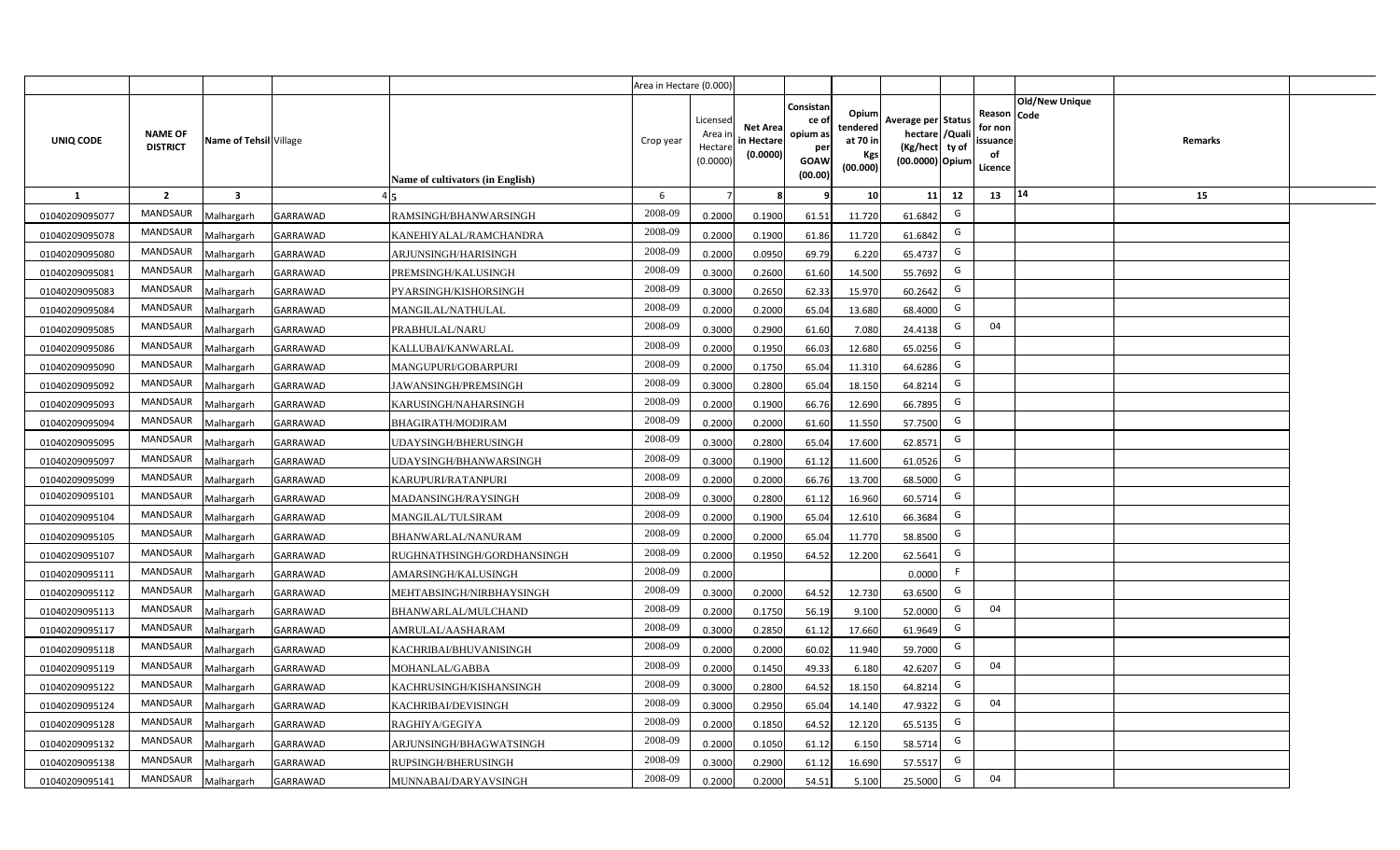|                |                                   |                         |                 |                                  | Area in Hectare (0.000) |                                           |                                           |                                                         |                                                         |                                                                           |    |                                                     |                       |                           |  |
|----------------|-----------------------------------|-------------------------|-----------------|----------------------------------|-------------------------|-------------------------------------------|-------------------------------------------|---------------------------------------------------------|---------------------------------------------------------|---------------------------------------------------------------------------|----|-----------------------------------------------------|-----------------------|---------------------------|--|
| UNIQ CODE      | <b>NAME OF</b><br><b>DISTRICT</b> | Name of Tehsil Village  |                 | Name of cultivators (in English) | Crop year               | Licensed<br>Area ir<br>Hectar<br>(0.0000) | <b>Net Area</b><br>in Hectare<br>(0.0000) | Consistan<br>ce o<br>opium as<br>per<br>GOAW<br>(00.00) | Opium<br>tendered<br>at 70 in<br><b>Kgs</b><br>(00.000) | Average per Status<br>hectare / Qual<br>(Kg/hect ty of<br>(00.0000) Opium |    | Reason Code<br>for nor<br>issuance<br>of<br>Licence | <b>Old/New Unique</b> | Remarks                   |  |
| 1              | $\overline{2}$                    | $\overline{\mathbf{3}}$ |                 |                                  | 6                       |                                           |                                           |                                                         | 10 <sup>1</sup>                                         | 11                                                                        | 12 | 13                                                  | 14                    | 15                        |  |
| 01040209095143 | <b>MANDSAUR</b>                   | Malhargarh              | <b>GARRAWAD</b> | RODIBAI/JAGANNATH                | 2008-09                 | 0.2000                                    | 0.2000                                    | 64.52                                                   | 5.520                                                   | 27.6000                                                                   | G  | 04                                                  |                       |                           |  |
| 01040209095144 | <b>MANDSAUR</b>                   | Malhargarh              | GARRAWAD        | MEHTABSINGH/DEVISINGH            | 2008-09                 | 0.2000                                    | 0.2000                                    | 62.74                                                   | 12.250                                                  | 61.2500                                                                   | G  |                                                     |                       |                           |  |
| 01040209095145 | <b>MANDSAUR</b>                   | Malhargarh              | GARRAWAD        | NANDUBAI/SALAGRAM                | 2008-09                 | 0.3000                                    | 0.2600                                    | 65.74                                                   | 14.490                                                  | 55.7308                                                                   | G  |                                                     |                       |                           |  |
| 01040209095146 | <b>MANDSAUR</b>                   | Malhargarh              | GARRAWAD        | BHUWANISINGH/BHERUSINGH          | 2008-09                 | 0.2000                                    | 0.1850                                    | 65.74                                                   | 9.120                                                   | 49.2973                                                                   | G  | 04                                                  |                       |                           |  |
| 01040209095149 | <b>MANDSAUR</b>                   | Malhargarh              | GARRAWAD        | JETUNBAI/BHUVAN DARJI            | 2008-09                 | 0.200                                     | 0.1800                                    | 60.18                                                   | 11.080                                                  | 61.5556                                                                   | G  |                                                     |                       |                           |  |
| 01040209095156 | <b>MANDSAUR</b>                   | Malhargarh              | <b>GARRAWAD</b> | ONKARSINGH/MADHAVSINGH           | 2008-09                 | 0.200                                     | 0.2000                                    | 62.74                                                   | 13.010                                                  | 65.0500                                                                   | G  |                                                     |                       |                           |  |
| 01040209095157 | <b>MANDSAUR</b>                   | Malhargarh              | GARRAWAD        | KANCHANBAI/LALSINGH              | 2008-09                 | 0.300                                     | 0.2900                                    | 62.40                                                   | 8.220                                                   | 28.3448                                                                   | G  | 04                                                  |                       |                           |  |
| 01040209095159 | <b>MANDSAUR</b>                   | Malhargarh              | GARRAWAD        | BHANWARSINGH/RAYSINGH            | 2008-09                 | 0.3000                                    | 0.3000                                    | 62.74                                                   | 17.990                                                  | 59.9667                                                                   | G  |                                                     |                       |                           |  |
| 01040209095160 | <b>MANDSAUR</b>                   | Malhargarh              | GARRAWAD        | PARASRAM/KACHRULAL               | 2008-09                 | 0.3000                                    | 0.2750                                    | 64.53                                                   | 6.580                                                   | 23.9273                                                                   | G  | 04                                                  |                       |                           |  |
| 01040209095161 | MANDSAUR                          | Malhargarh              | GARRAWAD        | <b>BAGDIRAM/DEVILAL</b>          | 2008-09                 | 0.2000                                    | 0.1950                                    | 64.62                                                   | 12.500                                                  | 64.1026                                                                   | G  |                                                     |                       |                           |  |
| 01040209095162 | MANDSAUR                          | Malhargarh              | GARRAWAD        | UDAYRAM/DALU@BHANU BANJARA       | 2008-09                 | 0.3000                                    | 0.2150                                    | 64.62                                                   | 14.270                                                  | 66.3721                                                                   | G  |                                                     |                       |                           |  |
| 01040209095163 | MANDSAUR                          | Malhargarh              | GARRAWAD        | JAGDISH/MANGILAL                 | 2008-09                 | 0.2000                                    | 0.1950                                    | 56.19                                                   | 7.050                                                   | 36.1538                                                                   | G  | 04                                                  |                       |                           |  |
| 01040209095167 | MANDSAUR                          | Malhargarh              | GARRAWAD        | DINESHKUMAR/PRABHULAL            | 2008-09                 | 0.3000                                    | 0.2850                                    | 64.62                                                   | 18.100                                                  | 63.5088                                                                   | G  |                                                     |                       |                           |  |
| 01040209095168 | MANDSAUR                          | Malhargarh              | GARRAWAD        | KARULAL/KACHRU                   | 2008-09                 | 0.2000                                    | 0.1900                                    | 64.62                                                   | 11.930                                                  | 62.7895                                                                   | G  |                                                     |                       |                           |  |
| 01040209095164 | MANDSAUR                          | Malhargarh              | GARRAWAD        | GHISIBAI/BHERULAL                | 2008-09                 | 0.3000                                    | 0.2850                                    | 64.62                                                   | 16.740                                                  | 58.7368                                                                   | G  |                                                     |                       |                           |  |
| 01040209095055 | <b>MANDSAUR</b>                   | Malhargarh              | <b>GARRAWAD</b> | MODSINGH/RAYSINGH                | 2008-09                 | 0.3000                                    | 0.1900                                    | 62.44                                                   | 11.780                                                  | 62.0000                                                                   | G  |                                                     |                       |                           |  |
| 01040209095073 | <b>MANDSAUR</b>                   | Malhargarh              | GARRAWAD        | SHANTILAL/BHERULAL               | 2008-09                 | 0.300                                     | 0.2800                                    | 65.75                                                   | 18.500                                                  | 66.0714                                                                   | G  |                                                     |                       |                           |  |
| 01040209095082 | <b>MANDSAUR</b>                   | Malhargarh              | GARRAWAD        | <b>BHOPALSINGH/RAYSINGH</b>      | 2008-09                 | 0.2000                                    | 0.1600                                    | 65.75                                                   | 10.190                                                  | 63.6875                                                                   | G  |                                                     |                       |                           |  |
| 01040209095126 | <b>MANDSAUR</b>                   | Malhargarh              | GARRAWAD        | BHAGWATSINGH/DEVISINGH           | 2008-09                 | 0.2000                                    |                                           |                                                         |                                                         | 0.0000                                                                    | F. |                                                     |                       |                           |  |
| 01040209095175 | <b>MANDSAUR</b>                   | Malhargarh              | GARRAWAD        | AMRIBAI/BHANWARSINGH             | 2008-09                 | 0.3000                                    | 0.1750                                    | 62.57                                                   | 10.680                                                  | 61.0286                                                                   | G  |                                                     |                       |                           |  |
| 01040209095030 | <b>MANDSAUR</b>                   | Malhargarh              | GARRAWAD        | KANSINGH/AMARSINGH               | 2008-09                 | 0.2000                                    | 0.1850                                    | 65.75                                                   | 12.000                                                  | 64.8649                                                                   | G  |                                                     |                       |                           |  |
| 01040209095076 | <b>MANDSAUR</b>                   | Malhargarh              | GARRAWAD        | ISHWARSINGH/SHITALSINGH          | 2008-09                 | 0.3000                                    | 0.2750                                    | 60.56                                                   | 16.810                                                  | 61.1273                                                                   | G  |                                                     |                       |                           |  |
| 01040209095154 | <b>MANDSAUR</b>                   | Malhargarh              | GARRAWAD        | NATHUSINGH/SAMANDARSINGH         | 2008-09                 | 0.3000                                    | 0.2400                                    | 62.13                                                   | 13.420                                                  | 55.9167                                                                   | G  |                                                     |                       |                           |  |
| 01040209095133 | <b>MANDSAUR</b>                   | Malhargarh              | GARRAWAD        | MADANSINGH/RAMSINGH DARBAR       | 2008-09                 | 0.300                                     | 0.2850                                    | 62.13                                                   | 17.960                                                  | 63.0175                                                                   | G  |                                                     |                       |                           |  |
| 01040209095106 | <b>MANDSAUR</b>                   | Malhargarh              | GARRAWAD        | BHERUSINGH/RUPSINGH              | 2008-09                 | 0.200                                     | 0.1800                                    | 65.75                                                   | 11.820                                                  | 65.6667                                                                   | G  |                                                     |                       |                           |  |
| 01040209095023 | <b>MANDSAUR</b>                   | Malhargarh              | GARRAWAD        | MANGILAL/GOBAR                   | 2008-09                 | 0.300                                     | 0.2800                                    | 62.13                                                   | 17.610                                                  | 62.8929                                                                   | G  |                                                     |                       |                           |  |
| 01040209095036 | MANDSAUR                          | Malhargarh              | GARRAWAD        | KANCHANBAI/BHERULAL              | 2008-09                 | 0.3000                                    | 0.2450                                    | 62.13                                                   | 15.230                                                  | 62.1633                                                                   | G  |                                                     |                       |                           |  |
| 01040209095170 | <b>MANDSAUR</b>                   | Malhargarh              | GARRAWAD        | GORDHANSINGH/JUZHARSINGH         | 2008-09                 | 0.2000                                    | 0.1350                                    | 65.75                                                   | 8.240                                                   | 61.0370                                                                   | G  |                                                     |                       |                           |  |
| 01040209095181 | MANDSAUR                          | Malhargarh              | GARRAWAD        | PREAMSINGH/RAMSINGH              | 2008-09                 | 0.2000                                    | 0.1900                                    | 62.13                                                   | 11.990                                                  | 63.1053                                                                   | G  |                                                     | 01040209094045        | TRANSFER/KAACHRIYAKADMALA |  |
| 01040209095182 | <b>MANDSAUR</b>                   | Malhargarh              | GARRAWAD        | SOHANBAI/GORDHANSINGH            | 2008-09                 | 0.2000                                    | 0.0350                                    | 62.13                                                   | 2.440                                                   | 69.7143                                                                   | G  |                                                     | 01010101109071        | RANSFER//NMH-I            |  |
| 01040209099001 | <b>MANDSAUR</b>                   | Malhargarh              | SONGRA          | KANKUBAI/PANNALAL                | 2008-09                 | 0.2000                                    | 0.1900                                    | 64.74                                                   | 12.270                                                  | 64.5789                                                                   | G  |                                                     |                       |                           |  |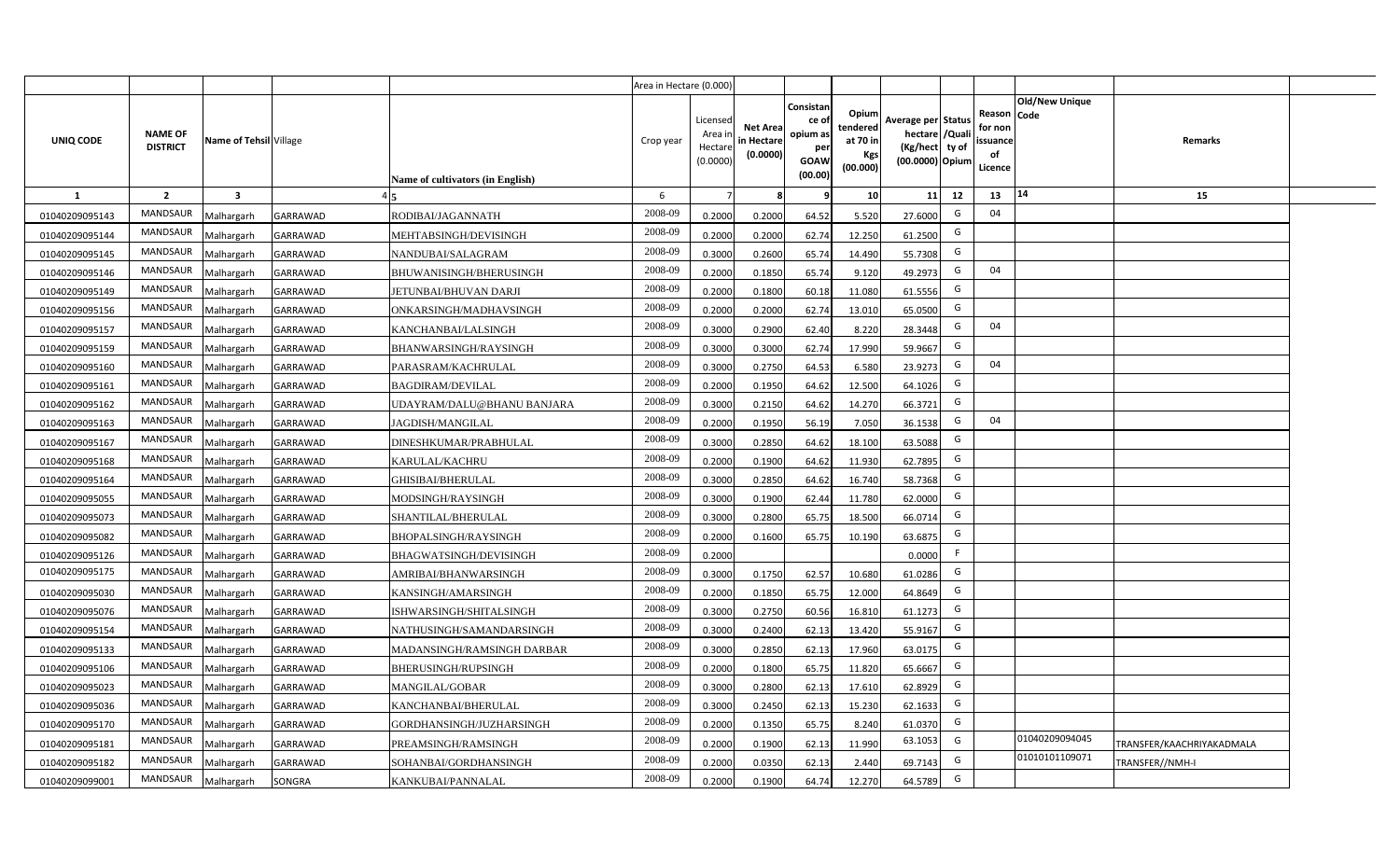|                |                                   |                         |                                     | Area in Hectare (0.000) |                                            |                                           |                                                         |                                                  |                                                                            |              |                                                                              |         |  |
|----------------|-----------------------------------|-------------------------|-------------------------------------|-------------------------|--------------------------------------------|-------------------------------------------|---------------------------------------------------------|--------------------------------------------------|----------------------------------------------------------------------------|--------------|------------------------------------------------------------------------------|---------|--|
| UNIQ CODE      | <b>NAME OF</b><br><b>DISTRICT</b> | Name of Tehsil Village  | Name of cultivators (in English)    | Crop year               | Licensed<br>Area ir<br>Hectare<br>(0.0000) | <b>Net Area</b><br>in Hectare<br>(0.0000) | Consistar<br>ce o<br>opium as<br>per<br>GOAW<br>(00.00) | Opium<br>tendered<br>at 70 in<br>Kgs<br>(00.000) | Average per Status<br>hectare / Quali<br>(Kg/hect ty of<br>(00.0000) Opium |              | <b>Old/New Unique</b><br>Reason Code<br>for non<br>issuance<br>of<br>Licence | Remarks |  |
| $\mathbf{1}$   | $\overline{2}$                    | $\overline{\mathbf{3}}$ |                                     | 6                       | $\overline{7}$                             |                                           |                                                         | 10                                               | 11                                                                         | 12           | 14<br>13                                                                     | 15      |  |
| 01040209099002 | <b>MANDSAUR</b>                   | <b>Aalhargarh</b>       | SONGRA<br><b>BULAKBAI/CHANDALAL</b> | 2008-09                 | 0.3000                                     | 0.2600                                    | 61.79                                                   | 15.350                                           | 59.0385                                                                    | G            |                                                                              |         |  |
| 01040209099003 | MANDSAUR                          | <b>Malhargarh</b>       | SONGRA<br>MANGU/DHANNA              | 2008-09                 | 0.2000                                     | 0.0700                                    | 64.74                                                   | 4.310                                            | 61.5714                                                                    | G            |                                                                              |         |  |
| 01040209099004 | MANDSAUR                          | <b>Malhargarh</b>       | SONGRA<br><b>MOTI/BHERA</b>         | 2008-09                 | 0.2000                                     | 0.0500                                    | 61.79                                                   | 3.040                                            | 60.8000                                                                    | G            |                                                                              |         |  |
| 01040209099005 | <b>MANDSAUR</b>                   | <b>Malhargarh</b>       | SONGRA<br><b>HARISINGH/BHERA</b>    | 2008-09                 | 0.2000                                     | 0.2050                                    | 61.79                                                   | 12.810                                           | 62.4878                                                                    | G            |                                                                              |         |  |
| 01040209099006 | MANDSAUR                          | <b>Malhargarh</b>       | SONGRA<br>LAKHA/BHERA               | 2008-09                 | 0.2000                                     | 0.2050                                    | 61.79                                                   | 12.870                                           | 62.7805                                                                    | G            |                                                                              |         |  |
| 01040209099008 | <b>MANDSAUR</b>                   | <b>Malhargarh</b>       | SONGRA<br>MANGILAL/BAGDIRAM         | 2008-09                 | 0.2000                                     | 0.1900                                    | 66.19                                                   | 12.250                                           | 64.4737                                                                    | G            |                                                                              |         |  |
| 01040209099009 | <b>MANDSAUR</b>                   | <b>Malhargarh</b>       | SONGRA<br><b>BANSHILAL/BAPULAL</b>  | 2008-09                 | 0.2000                                     | 0.1900                                    | 66.19                                                   | 12.540                                           | 66.0000                                                                    | G            |                                                                              |         |  |
| 01040209099010 | <b>MANDSAUR</b>                   | <b>Malhargarh</b>       | SONGRA<br>KAJODIBAI/RODA            | 2008-09                 | 0.3000                                     | 0.2800                                    | 60.35                                                   | 16.110                                           | 57.5357                                                                    | G            |                                                                              |         |  |
| 01040209099013 | <b>MANDSAUR</b>                   | <b>Malhargarh</b>       | SONGRA<br>RADHIBAI/MOTILAL          | 2008-09                 | 0.2000                                     | 0.2000                                    | 60.19                                                   | 12.390                                           | 61.9500                                                                    | G            |                                                                              |         |  |
| 01040209099015 | <b>MANDSAUR</b>                   | <b>Malhargarh</b>       | SONGRA<br>HAJARI/MANNA              | 2008-09                 | 0.3000                                     | 0.1950                                    | 60.35                                                   | 11.380                                           | 58.3590                                                                    | G            |                                                                              |         |  |
| 01040209099016 | <b>MANDSAUR</b>                   | <b>Malhargarh</b>       | SONGRA<br>DEVILAL/MOTILAL/BHERA     | 2008-09                 | 0.2000                                     | 0.0950                                    | 60.35                                                   | 5.850                                            | 61.5789                                                                    | G            |                                                                              |         |  |
| 01040209099017 | <b>MANDSAUR</b>                   | <b>Malhargarh</b>       | SONGRA<br>KESHURAM/NARAYAN          | 2008-09                 | 0.2000                                     | 0.1000                                    | 59.78                                                   | 6.130                                            | 61.3000                                                                    | G            |                                                                              |         |  |
| 01040209099019 | <b>MANDSAUR</b>                   | <b>Malhargarh</b>       | SONGRA<br>GABBA/JAYSINGH            | 2008-09                 | 0.2000                                     | 0.2000                                    | 61.32                                                   | 12.400                                           | 62.0000                                                                    | G            |                                                                              |         |  |
| 01040209099020 | <b>MANDSAUR</b>                   | <b>Malhargarh</b>       | SONGRA<br><b>GANGABAI/KISHOR</b>    | 2008-09                 | 0.2000                                     | 0.0950                                    | 61.32                                                   | 6.470                                            | 68.1053                                                                    | G            |                                                                              |         |  |
| 01040209099022 | MANDSAUR                          | <b>Malhargarh</b>       | SONGRA<br><b>BIHARI/CHATRA</b>      | 2008-09                 | 0.2000                                     | 0.1850                                    | 64.74                                                   | 12.550                                           | 67.8378                                                                    | G            |                                                                              |         |  |
| 01040209099023 | <b>MANDSAUR</b>                   | <b>Malhargarh</b>       | SONGRA<br>SARDUL/BIHARI             | 2008-09                 | 0.2000                                     | 0.1900                                    | 48.87                                                   | 8.130                                            | 42.7895                                                                    | G            | 04                                                                           |         |  |
| 01040209099025 | MANDSAUR                          | <b>Malhargarh</b>       | SONGRA<br><b>KASHIBAI/HIRALAL</b>   | 2008-09                 | 0.2000                                     | 0.2000                                    | 64.74                                                   | 12.610                                           | 63.0500                                                                    | $\mathsf{G}$ |                                                                              |         |  |
| 01040209099026 | <b>MANDSAUR</b>                   | Malhargarh              | SONGRA<br>MANGILAL/GABBA            | 2008-09                 | 0.2000                                     | 0.1900                                    | 63.18                                                   | 12.160                                           | 64.0000                                                                    | G            |                                                                              |         |  |
| 01040209099027 | <b>MANDSAUR</b>                   | Malhargarh              | SONGRA<br><b>BHARATLAL/JASSIBAI</b> | 2008-09                 | 0.3000                                     | 0.2950                                    | 63.78                                                   | 18.690                                           | 63.3559                                                                    | G            |                                                                              |         |  |
| 01040209099028 | <b>MANDSAUR</b>                   | <b>Malhargarh</b>       | SONGRA<br>DHAPUBAI/DEVILAL          | 2008-09                 | 0.2000                                     | 0.2000                                    | 63.78                                                   | 12.260                                           | 61.3000                                                                    | G            |                                                                              |         |  |
| 01040209099031 | <b>MANDSAUR</b>                   | <b>Malhargarh</b>       | SONGRA<br><b>BALURAM/NANDLAL</b>    | 2008-09                 | 0.2000                                     | 0.2000                                    | 66.19                                                   | 12.852                                           | 64.2600                                                                    | G            |                                                                              |         |  |
| 01040209099032 | <b>MANDSAUR</b>                   | <b>Malhargarh</b>       | SONGRA<br>MEHTABBAI/SAMDA           | 2008-09                 | 0.3000                                     | 0.2750                                    | 60.70                                                   | 14.970                                           | 54.4364                                                                    | G            |                                                                              |         |  |
| 01040209099033 | <b>MANDSAUR</b>                   | <b>Malhargarh</b>       | SONGRA<br>BADRILAL/PANNALAL         | 2008-09                 | 0.2000                                     | 0.1900                                    | 64.74                                                   | 12.170                                           | 64.0526                                                                    | G            |                                                                              |         |  |
| 01040209099035 | <b>MANDSAUR</b>                   | Malhargarh              | SONGRA<br>BADAMBAI/RAMNARAYAN       | 2008-09                 | 0.2000                                     | 0.1900                                    | 66.19                                                   | 12.620                                           | 66.4211                                                                    | G            |                                                                              |         |  |
| 01040209099036 | <b>MANDSAUR</b>                   | <b>Aalhargarh</b>       | SONGRA<br>BHURIBAI/ RAMU            | 2008-09                 | 0.2000                                     | 0.1900                                    | 56.19                                                   | 9.420                                            | 49.5789                                                                    | G            | 04                                                                           |         |  |
| 01040209099038 | <b>MANDSAUR</b>                   | <b>Malhargarh</b>       | SONGRA<br>MANGIBAI/RUGHNATH         | 2008-09                 | 0.3000                                     | 0.2950                                    | 52.90                                                   | 13.720                                           | 46.5085                                                                    | G            | 04                                                                           |         |  |
| 01040209099039 | <b>MANDSAUR</b>                   | <b>Malhargarh</b>       | SONGRA<br><b>KANA /SHITAL</b>       | 2008-09                 | 0.2000                                     | 0.1950                                    | 63.78                                                   | 12.470                                           | 63.9487                                                                    | G            |                                                                              |         |  |
| 01040209099040 | <b>MANDSAUR</b>                   | <b>Malhargarh</b>       | SONGRA<br>SURAJMAL/TEJLAL           | 2008-09                 | 0.3000                                     | 0.2800                                    | 60.70                                                   | 16.290                                           | 58.1786                                                                    | G            |                                                                              |         |  |
| 01040209099042 | <b>MANDSAUR</b>                   | <b>Malhargarh</b>       | SONGRA<br>KAVERIBAI/KARULAL         | 2008-09                 | 0.2000                                     | 0.1950                                    | 63.78                                                   | 12.410                                           | 63.641                                                                     | G            |                                                                              |         |  |
| 01040209099043 | <b>MANDSAUR</b>                   | <b>Malhargarh</b>       | SONGRA<br>RESHAMBAI/RATANLAL        | 2008-09                 | 0.3000                                     | 0.2800                                    | 60.70                                                   | 15.720                                           | 56.1429                                                                    | G            |                                                                              |         |  |
| 01040209099045 | <b>MANDSAUR</b>                   | Malhargarh              | SONGRA<br>KAILASHCHANDRA/UDAYRAM    | 2008-09                 | 0.2000                                     | 0.1900                                    | 64.74                                                   | 12.000                                           | 63.1579                                                                    | G            |                                                                              |         |  |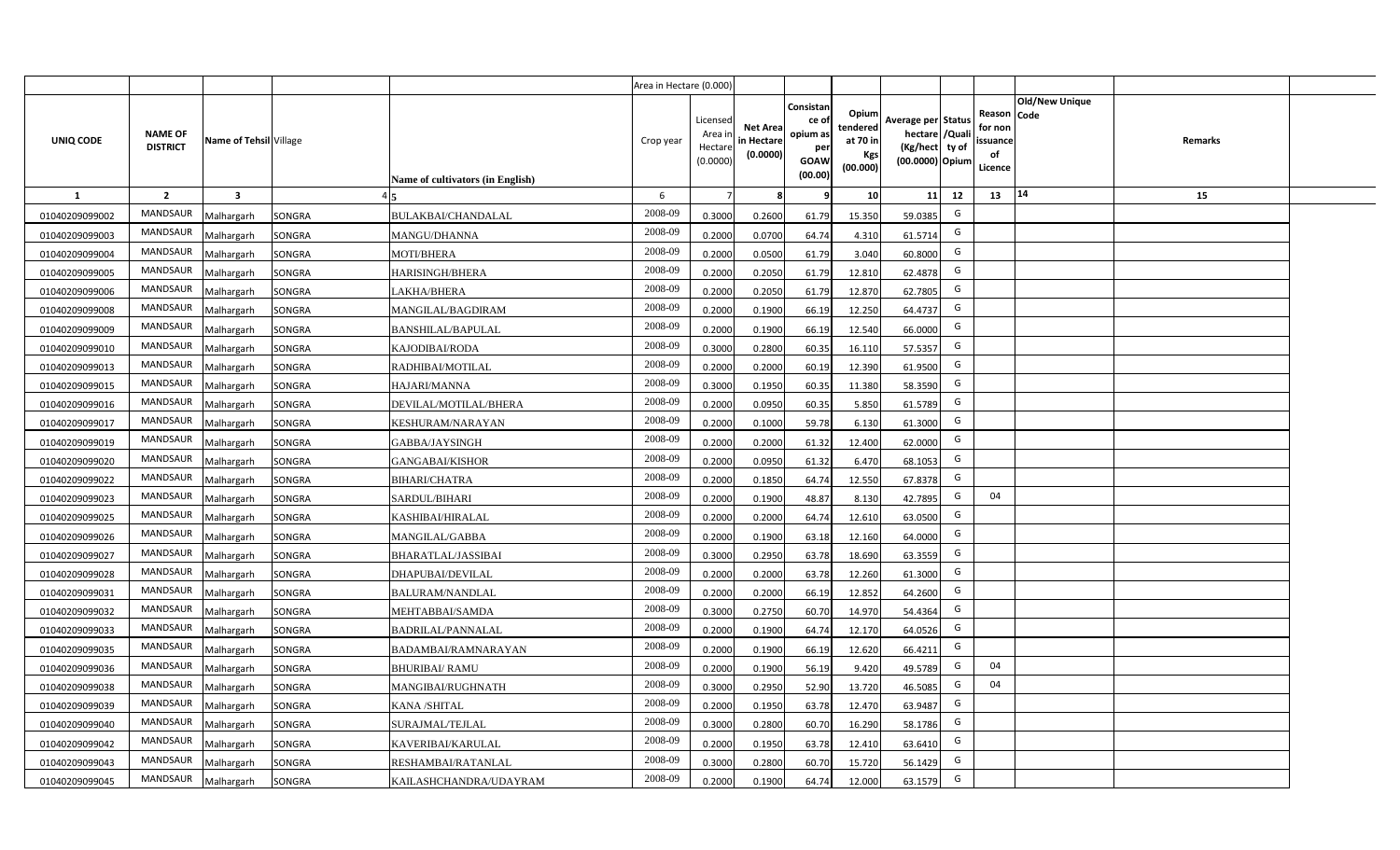|                |                                   |                         |        |                                  | Area in Hectare (0.000) |                                           |                                           |                                                                |                                                         |                                                                            |                                                     |                       |         |  |
|----------------|-----------------------------------|-------------------------|--------|----------------------------------|-------------------------|-------------------------------------------|-------------------------------------------|----------------------------------------------------------------|---------------------------------------------------------|----------------------------------------------------------------------------|-----------------------------------------------------|-----------------------|---------|--|
| UNIQ CODE      | <b>NAME OF</b><br><b>DISTRICT</b> | Name of Tehsil Village  |        | Name of cultivators (in English) | Crop year               | Licensed<br>Area i<br>Hectare<br>(0.0000) | <b>Net Area</b><br>in Hectare<br>(0.0000) | Consistan<br>ce o<br>opium as<br>per<br><b>GOAW</b><br>(00.00) | Opium<br>tendered<br>at 70 in<br><b>Kgs</b><br>(00.000) | Average per Status<br>hectare / Quali<br>(Kg/hect ty of<br>(00.0000) Opium | Reason Code<br>for non<br>issuance<br>of<br>Licence | <b>Old/New Unique</b> | Remarks |  |
| $\mathbf{1}$   | $\overline{2}$                    | $\overline{\mathbf{3}}$ |        |                                  | 6                       | $\overline{7}$                            |                                           | 9                                                              | 10 <sup>1</sup>                                         | 11<br>12                                                                   | 13                                                  | 14                    | 15      |  |
| 01040209099046 | MANDSAUR                          | Malhargarh              | SONGRA | HAJARI/NARAYAN                   | 2008-09                 | 0.2000                                    | 0.1400                                    | 65.66                                                          | 8.860                                                   | G<br>63.2857                                                               |                                                     |                       |         |  |
| 01040209099047 | MANDSAUR                          | Malhargarh              | SONGRA | RAMDAYAL/BHANWARLAL              | 2008-09                 | 0.2000                                    | 0.0900                                    | 66.81                                                          | 5.810                                                   | G<br>64.5556                                                               |                                                     |                       |         |  |
| 01040209099048 | MANDSAUR                          | Malhargarh              | SONGRA | BHAGATRAM/NARAYAN                | 2008-09                 | 0.2000                                    | 0.2000                                    | 46.57                                                          | 3.420                                                   | G<br>17.1000                                                               | 04                                                  |                       |         |  |
| 01040209099049 | MANDSAUR                          | Malhargarh              | SONGRA | MANGUSINGH/DEVISINGH             | 2008-09                 | 0.2000                                    | 0.1850                                    | 61.79                                                          | 11.540                                                  | G<br>62.3784                                                               |                                                     |                       |         |  |
| 01040209099050 | MANDSAUR                          | Malhargarh              | SONGRA | GORDHANSINGH/KANIRAM             | 2008-09                 | 0.2000                                    | 0.2000                                    | 63.78                                                          | 12.960                                                  | G<br>64.8000                                                               |                                                     |                       |         |  |
| 01040209099051 | <b>MANDSAUR</b>                   | <b>Aalhargarh</b>       | SONGRA | KARULAL/RODMAL                   | 2008-09                 | 0.2000                                    |                                           |                                                                |                                                         | F<br>0.0000                                                                |                                                     |                       |         |  |
| 01040209099053 | MANDSAUR                          | Malhargarh              | SONGRA | UDAYRAM/GABBA                    | 2008-09                 | 0.2000                                    | 0.1850                                    | 63.30                                                          | 11.360                                                  | G<br>61.4054                                                               |                                                     |                       |         |  |
| 01040209099055 | <b>MANDSAUR</b>                   | Malhargarh              | SONGRA | BHIMCHAND/KANIRAM                | 2008-09                 | 0.2000                                    | 0.2000                                    | 51.33                                                          | 6.040                                                   | G<br>30.2000                                                               | 04                                                  |                       |         |  |
| 01040209099056 | <b>MANDSAUR</b>                   | Malhargarh              | SONGRA | SURESHKUMAR/DEVILAL              | 2008-09                 | 0.2000                                    | 0.2000                                    | 64.84                                                          | 12.500                                                  | G<br>62.5000                                                               |                                                     |                       |         |  |
| 01040209099057 | MANDSAUR                          | Malhargarh              | SONGRA | NANDUBAI/KACHRU                  | 2008-09                 | 0.2000                                    | 0.0300                                    | 63.48                                                          | 1.850                                                   | G<br>61.6667                                                               |                                                     |                       |         |  |
| 01040209099059 | MANDSAUR                          | Malhargarh              | SONGRA | PRAHLAD/MANGILAL                 | 2008-09                 | 0.2000                                    | 0.1000                                    | 71.52                                                          | 7.130                                                   | G<br>71.3000                                                               |                                                     |                       |         |  |
| 01040209099060 | <b>MANDSAUR</b>                   | Malhargarh              | SONGRA | <b>BHIMCHAND/BIHARI</b>          | 2008-09                 | 0.2000                                    | 0.1900                                    | 51.95                                                          | 7.730                                                   | G<br>40.6842                                                               | 04                                                  |                       |         |  |
| 01040209099061 | <b>MANDSAUR</b>                   | Malhargarh              | SONGRA | <b>GHISALAL/MANGILAL</b>         | 2008-09                 | 0.2000                                    | 0.2000                                    | 64.84                                                          | 12.840                                                  | G<br>64.2000                                                               |                                                     |                       |         |  |
| 01040209099062 | MANDSAUR                          | Malhargarh              | SONGRA | DHURALAL/MANGILAL                | 2008-09                 | 0.3000                                    | 0.2600                                    | 63.30                                                          | 15.410                                                  | G<br>59.2692                                                               |                                                     |                       |         |  |
| 01040209099065 | MANDSAUR                          | Malhargarh              | SONGRA | GORDHAN/KESHURAM                 | 2008-09                 | 0.2000                                    | 0.1850                                    | 63.30                                                          | 11.620                                                  | G<br>62.8108                                                               |                                                     |                       |         |  |
| 01040209099066 | <b>MANDSAUR</b>                   | Malhargarh              | SONGRA | SITARAM/BAGDIRAM                 | 2008-09                 | 0.2000                                    | 0.1950                                    | 63.30                                                          | 12.330                                                  | G<br>63.2308                                                               |                                                     |                       |         |  |
| 01040209099067 | <b>MANDSAUR</b>                   | Malhargarh              | SONGRA | DEVRAM/SITARAM                   | 2008-09                 | 0.2000                                    | 0.2000                                    | 64.84                                                          | 11.600                                                  | G<br>58.0000                                                               |                                                     |                       |         |  |
| 01040209099068 | <b>MANDSAUR</b>                   | Malhargarh              | SONGRA | KANIRAM/NARAYAN                  | 2008-09                 | 0.2000                                    | 0.2000                                    | 49.04                                                          | 4.380                                                   | G<br>21.9000                                                               | 04                                                  |                       |         |  |
| 01040209099072 | <b>MANDSAUR</b>                   | Malhargarh              | SONGRA | BALURAM/BHANWARLAL               | 2008-09                 | 0.2000                                    | 0.1000                                    | 64.84                                                          | 6.420                                                   | G<br>64.2000                                                               |                                                     |                       |         |  |
| 01040209099073 | <b>MANDSAUR</b>                   | Malhargarh              | SONGRA | SEVALAL/ONKAR                    | 2008-09                 | 0.2000                                    | 0.1800                                    | 64.84                                                          | 11.940                                                  | G<br>66.3333                                                               |                                                     |                       |         |  |
| 01040209099076 | <b>MANDSAUR</b>                   | Malhargarh              | SONGRA | UDAYRAM/DHANNA                   | 2008-09                 | 0.2000                                    | 0.1850                                    | 62.73                                                          | 11.230                                                  | G<br>60.7027                                                               |                                                     |                       |         |  |
| 01040209099078 | <b>MANDSAUR</b>                   | Malhargarh              | SONGRA | KHYALIBAI/DEVISINGH              | 2008-09                 | 0.2000                                    | 0.2000                                    | 59.71                                                          | 12.130                                                  | G<br>60.6500                                                               |                                                     |                       |         |  |
| 01040209099080 | <b>MANDSAUR</b>                   | Malhargarh              | SONGRA | BIHARILAL/DHANNA                 | 2008-09                 | 0.2000                                    | 0.0800                                    | 63.30                                                          | 5.340                                                   | G<br>66.7500                                                               |                                                     |                       |         |  |
| 01040209099081 | MANDSAUR                          | Malhargarh              | SONGRA | LAXMINARAYAN/ONKAR               | 2008-09                 | 0.2000                                    | 0.1850                                    | 63.30                                                          | 11.380                                                  | G<br>61.5135                                                               |                                                     |                       |         |  |
| 01040209099083 | <b>MANDSAUR</b>                   | Malhargarh              | SONGRA | RAMLAL/MANGILAL                  | 2008-09                 | 0.2000                                    | 0.1000                                    | 66.81                                                          | 7.030                                                   | G<br>70.3000                                                               |                                                     |                       |         |  |
| 01040209099084 | <b>MANDSAUR</b>                   | Malhargarh              | SONGRA | JANIBAI/LAKHA                    | 2008-09                 | 0.2000                                    | 0.2000                                    | 62.73                                                          | 12.540                                                  | G<br>62.7000                                                               |                                                     |                       |         |  |
| 01040209099091 | <b>MANDSAUR</b>                   | Malhargarh              | SONGRA | <b>BADRILAL/BAPULAL</b>          | 2008-09                 | 0.2000                                    | 0.2000                                    | 64.25                                                          | 12.920                                                  | G<br>64.6000                                                               |                                                     |                       |         |  |
| 01040209099093 | MANDSAUR                          | Malhargarh              | SONGRA | <b>GAJRIBAI/LALA</b>             | 2008-09                 | 0.2000                                    | 0.1850                                    | 62.73                                                          | 12.040                                                  | G<br>65.0811                                                               |                                                     |                       |         |  |
| 01040209099012 | <b>MANDSAUR</b>                   | Malhargarh              | SONGRA | NAWALSINGH/SHIVSINGH             | 2008-09                 | 0.2000                                    | 0.1950                                    | 61.32                                                          | 12.030                                                  | G<br>61.6923                                                               |                                                     |                       |         |  |
| 01040209099096 | <b>MANDSAUR</b>                   | Malhargarh              | SONGRA | MEGHA/KHIMA                      | 2008-09                 | 0.2000                                    | 0.2000                                    | 62.75                                                          | 12.560                                                  | G<br>62.8000                                                               |                                                     |                       |         |  |
| 01040209099021 | MANDSAUR                          | Malhargarh              | SONGRA | MANGILAL/MEGHA                   | 2008-09                 | 0.2000                                    | 0.1400                                    | 62.73                                                          | 9.110                                                   | G<br>65.0714                                                               |                                                     |                       |         |  |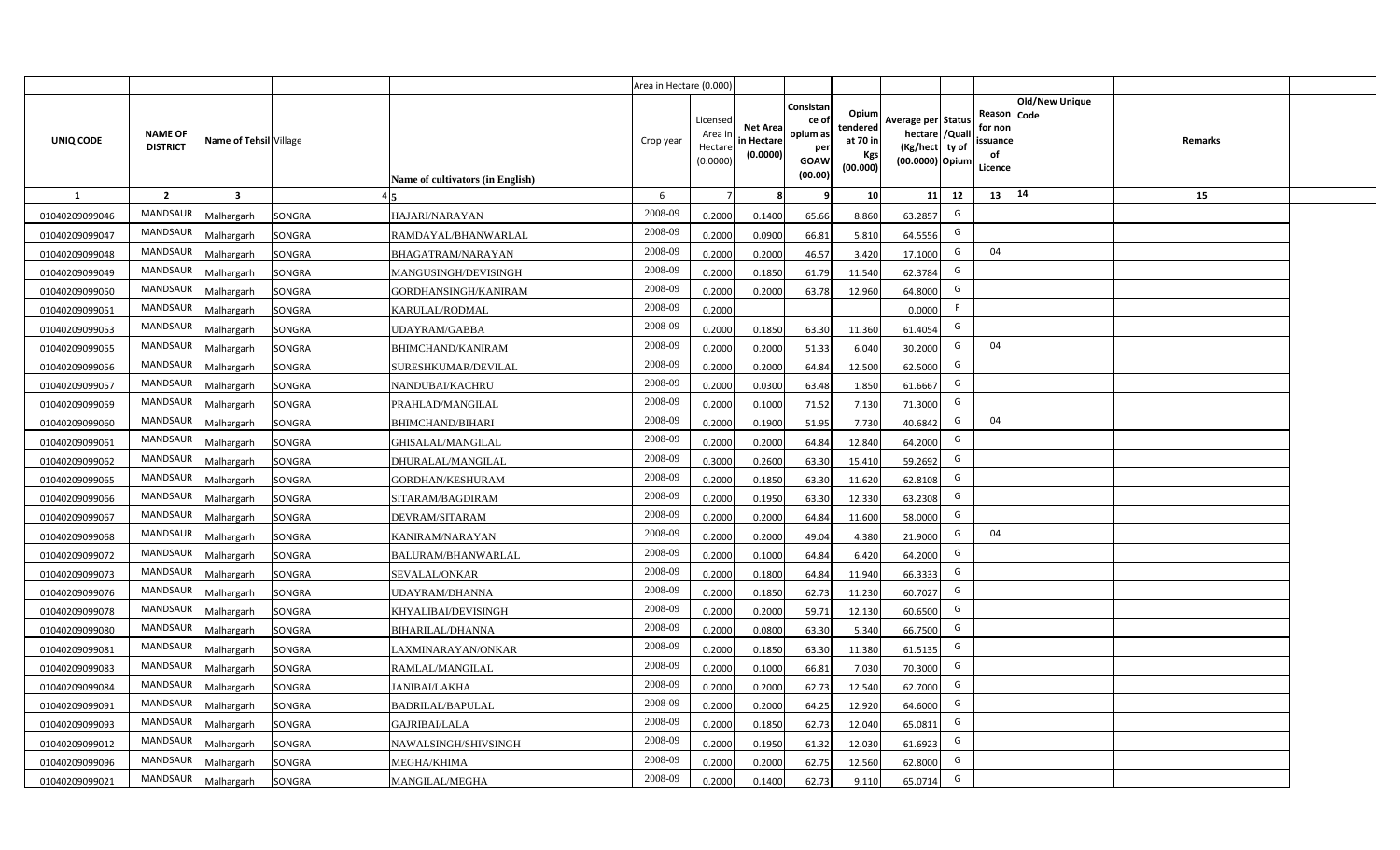|                |                                   |                         |                       |                                  | Area in Hectare (0.000) |                                           |                                           |                                                                 |                                                  |                                                                            |                                                    |                       |         |  |
|----------------|-----------------------------------|-------------------------|-----------------------|----------------------------------|-------------------------|-------------------------------------------|-------------------------------------------|-----------------------------------------------------------------|--------------------------------------------------|----------------------------------------------------------------------------|----------------------------------------------------|-----------------------|---------|--|
| UNIQ CODE      | <b>NAME OF</b><br><b>DISTRICT</b> | Name of Tehsil Village  |                       | Name of cultivators (in English) | Crop year               | Licensed<br>Area i<br>Hectare<br>(0.0000) | <b>Net Area</b><br>in Hectare<br>(0.0000) | Consistan<br>ce of<br>opium as<br>per<br><b>GOAW</b><br>(00.00) | Opium<br>tendered<br>at 70 in<br>Kgs<br>(00.000) | Average per Status<br>hectare / Quali<br>(Kg/hect ty of<br>(00.0000) Opium | Reason Code<br>for non<br>ssuance<br>of<br>Licence | <b>Old/New Unique</b> | Remarks |  |
| $\mathbf{1}$   | $\overline{2}$                    | $\overline{\mathbf{3}}$ |                       |                                  | 6                       | $\overline{7}$                            | 8                                         | 9                                                               | 10 <sup>1</sup>                                  | 12<br>11                                                                   | 13                                                 | 14                    | 15      |  |
| 01040209099090 | MANDSAUR                          | Malhargarh              | SONGRA                | <b>JAGDISH/MEGHA</b>             | 2008-09                 | 0.2000                                    | 0.1950                                    | 56.19                                                           | 5.750                                            | G<br>29.4872                                                               | 04                                                 |                       |         |  |
| 01040209099044 | MANDSAUR                          | <b>Aalhargarh</b>       | SONGRA                | GANGARAM/DHANNA                  | 2008-09                 | 0.2000                                    | 0.1950                                    | 59.71                                                           | 11.230                                           | G<br>57.5897                                                               |                                                    |                       |         |  |
| 01040209099069 | MANDSAUR                          | Malhargarh              | SONGRA                | LAXMANSINGH/BHAVSINGH            | 2008-09                 | 0.2000                                    | 0.1950                                    | 61.32                                                           | 12.000                                           | G<br>61.5385                                                               |                                                    |                       |         |  |
| 01040209099095 | <b>MANDSAUR</b>                   | Malhargarh              | SONGRA                | BABULAL/NAGGALAL                 | 2008-09                 | 0.3000                                    | 0.2950                                    | 61.32                                                           | 18.160                                           | G<br>61.5593                                                               |                                                    |                       |         |  |
| 01040209099011 | MANDSAUR                          | Malhargarh              | SONGRA                | KANIRAM/BHERA                    | 2008-09                 | 0.2000                                    | 0.2050                                    | 62.73                                                           | 13.280                                           | G<br>64.7805                                                               |                                                    |                       |         |  |
| 01040209099054 | MANDSAUR                          | Malhargarh              | SONGRA                | KESHURAM/LAKHA                   | 2008-09                 | 0.2000                                    | 0.2000                                    | 61.32                                                           | 12.370                                           | G<br>61.8500                                                               |                                                    |                       |         |  |
| 01040209099063 | MANDSAUR                          | Malhargarh              | SONGRA                | GORDHAN/MANGILAL                 | 2008-09                 | 0.2000                                    | 0.2000                                    | 65.19                                                           | 11.290                                           | G<br>56.4500                                                               |                                                    |                       |         |  |
| 01040209099024 | <b>MANDSAUR</b>                   | Malhargarh              | SONGRA                | KANIRAM/GHASI                    | 2008-09                 | 0.2000                                    |                                           |                                                                 |                                                  | F<br>0.0000                                                                |                                                    |                       |         |  |
| 01040209099058 | <b>MANDSAUR</b>                   | Malhargarh              | SONGRA                | LAXMAN/BIHARI                    | 2008-09                 | 0.2000                                    | 0.1000                                    | 64.05                                                           | 6.340                                            | G<br>63.4000                                                               |                                                    |                       |         |  |
| 01040209099085 | <b>MANDSAUR</b>                   | Malhargarh              | SONGRA                | DINESHSINGH/MUNNABAI             | 2008-09                 | 0.2000                                    | 0.1100                                    | 66.81                                                           | 7.120                                            | G<br>64.7273                                                               |                                                    |                       |         |  |
| 01040209099103 | MANDSAUR                          | Malhargarh              | SONGRA                | MANGU/NARAYAN                    | 2008-09                 | 0.2000                                    | 0.1900                                    | 47.28                                                           | 3.350                                            | G<br>17.6316                                                               | 04                                                 |                       |         |  |
| 01040209099104 | MANDSAUR                          | Malhargarh              | SONGRA                | SWARUPIBAI/NARAYAN               | 2008-09                 | 0.2000                                    | 0.1000                                    | 66.81                                                           | 6.500                                            | G<br>65.0000                                                               |                                                    |                       |         |  |
| 01040209099075 | MANDSAUR                          | Malhargarh              | SONGRA                | BHULIBAI/SITARAM                 | 2008-09                 | 0.2000                                    | 0.2000                                    | 66.81                                                           | 11.820                                           | G<br>59.1000                                                               |                                                    |                       |         |  |
| 01040209099052 | <b>MANDSAUR</b>                   | Malhargarh              | SONGRA                | RAMLAL/KANIRAM                   | 2008-09                 | 0.2000                                    | 0.2000                                    | 59.71                                                           | 12.550                                           | G<br>62.7500                                                               |                                                    |                       |         |  |
| 01040209099041 | <b>MANDSAUR</b>                   | Malhargarh              | SONGRA                | SADALAL/KANIRAM                  | 2008-09                 | 0.2000                                    |                                           |                                                                 |                                                  | F.<br>0.0000                                                               |                                                    |                       |         |  |
| 01040209099110 | <b>MANDSAUR</b>                   | Malhargarh              | SONGRA                | MULCHANDBAI/BHOPALSINGH          | 2008-09                 | 0.2000                                    |                                           |                                                                 |                                                  | F.<br>0.0000                                                               |                                                    |                       |         |  |
| 01040209085001 | <b>MANDSAUR</b>                   | Malhargarh              | CHILLODPIPLIYA        | BHANWARSINGH/DUNGARSINGH         | 2008-09                 | 0.2000                                    | 0.2000                                    | 69.52                                                           | 13.120                                           | G<br>65.6000                                                               |                                                    |                       |         |  |
| 01040209085002 | <b>MANDSAUR</b>                   | Malhargarh              | CHILLODPIPLIYA        | BANSHILAL/FAKIRCHAND             | 2008-09                 | 0.2000                                    | 0.1950                                    | 60.58                                                           | 11.790                                           | G<br>60.4615                                                               |                                                    |                       |         |  |
| 01040209085003 | <b>MANDSAUR</b>                   | Malhargarh              | CHILLODPIPLIYA        | CHENRAM/KALURAM                  | 2008-09                 | 0.2000                                    | 0.1500                                    | 68.28                                                           | 10.650                                           | G<br>71.0000                                                               |                                                    |                       |         |  |
| 01040209085004 | MANDSAUR                          | Malhargarh              | CHILLODPIPLIYA        | ONKARLAL/GOBARLAL                | 2008-09                 | 0.3000                                    | 0.2650                                    | 65.17                                                           | 17.180                                           | G<br>64.8302                                                               |                                                    |                       |         |  |
| 01040209085006 | MANDSAUR                          | Malhargarh              | CHILLODPIPLIYA        | KAUSHALYABAI/RATANLAL            | 2008-09                 | 0.2000                                    | 0.2000                                    | 68.28                                                           | 13.040                                           | G<br>65.2000                                                               |                                                    |                       |         |  |
| 01040209085007 | MANDSAUR                          | Malhargarh              | CHILLODPIPLIYA        | GHANSHYAM/JETRAM                 | 2008-09                 | 0.3000                                    | 0.1450                                    | 69.72                                                           | 10.680                                           | G<br>73.6566                                                               |                                                    |                       |         |  |
| 01040209085008 | <b>MANDSAUR</b>                   | Malhargarh              | CHILLODPIPLIYA        | GANESHRAM/RAMNARAYAN             | 2008-09                 | 0.2000                                    | 0.2000                                    | 70.87                                                           | 13.560                                           | G<br>67.8000                                                               |                                                    |                       |         |  |
| 01040209085009 | <b>MANDSAUR</b>                   | Malhargarh              | CHILLODPIPLIYA        | <b>BAPULAL/HIRALAL</b>           | 2008-09                 | 0.2000                                    | 0.1900                                    | 70.87                                                           | 13.180                                           | G<br>69.3684                                                               |                                                    |                       |         |  |
| 01040209085010 | <b>MANDSAUR</b>                   | Malhargarh              | CHILLODPIPLIYA        | CHENRAM/AMRITRAM                 | 2008-09                 | 0.3000                                    | 0.2900                                    | 65.17                                                           | 18.800                                           | G<br>64.8276                                                               |                                                    |                       |         |  |
| 01040209085011 | MANDSAUR                          | Malhargarh              | CHILLODPIPLIYA        | IMRATIBAI/PRABHULAL              | 2008-09                 | 0.2000                                    | 0.0950                                    | 70.87                                                           | 6.170                                            | G<br>64.9474                                                               |                                                    |                       |         |  |
| 01040209085012 | MANDSAUR                          | Malhargarh              | CHILLODPIPLIYA        | KANWARLAL/HAJARILAL              | 2008-09                 | 0.2000                                    | 0.1950                                    | 64.37                                                           | 11.500                                           | G<br>58.9744                                                               |                                                    |                       |         |  |
| 01040209085013 | MANDSAUR                          | Malhargarh              | CHILLODPIPLIYA        | ASHOK KUMAR/PRABHUDAYAL          | 2008-09                 | 0.2000                                    | 0.1750                                    | 68.28                                                           | 11.470                                           | G<br>65.5429                                                               |                                                    |                       |         |  |
| 01040209085014 | MANDSAUR                          | Malhargarh              | <b>CHILLODPIPLIYA</b> | FAKIRIBAI/LACHHIRAM              | 2008-09                 | 0.2000                                    | 0.2000                                    | 64.37                                                           | 12.050                                           | G<br>60.2500                                                               |                                                    |                       |         |  |
| 01040209085015 | MANDSAUR                          | Malhargarh              | CHILLODPIPLIYA        | RAMKANYABAI/RAMCHANDRA           | 2008-09                 | 0.2000                                    | 0.2000                                    | 68.28                                                           | 12.930                                           | G<br>64.6500                                                               |                                                    |                       |         |  |
| 01040209085016 | MANDSAUR                          | Malhargarh              | <b>CHILLODPIPLIYA</b> | DHANNALAL/AMARJI                 | 2008-09                 | 0.3000                                    | 0.3050                                    | 70.92                                                           | 22.350                                           | G<br>73.2787                                                               |                                                    |                       |         |  |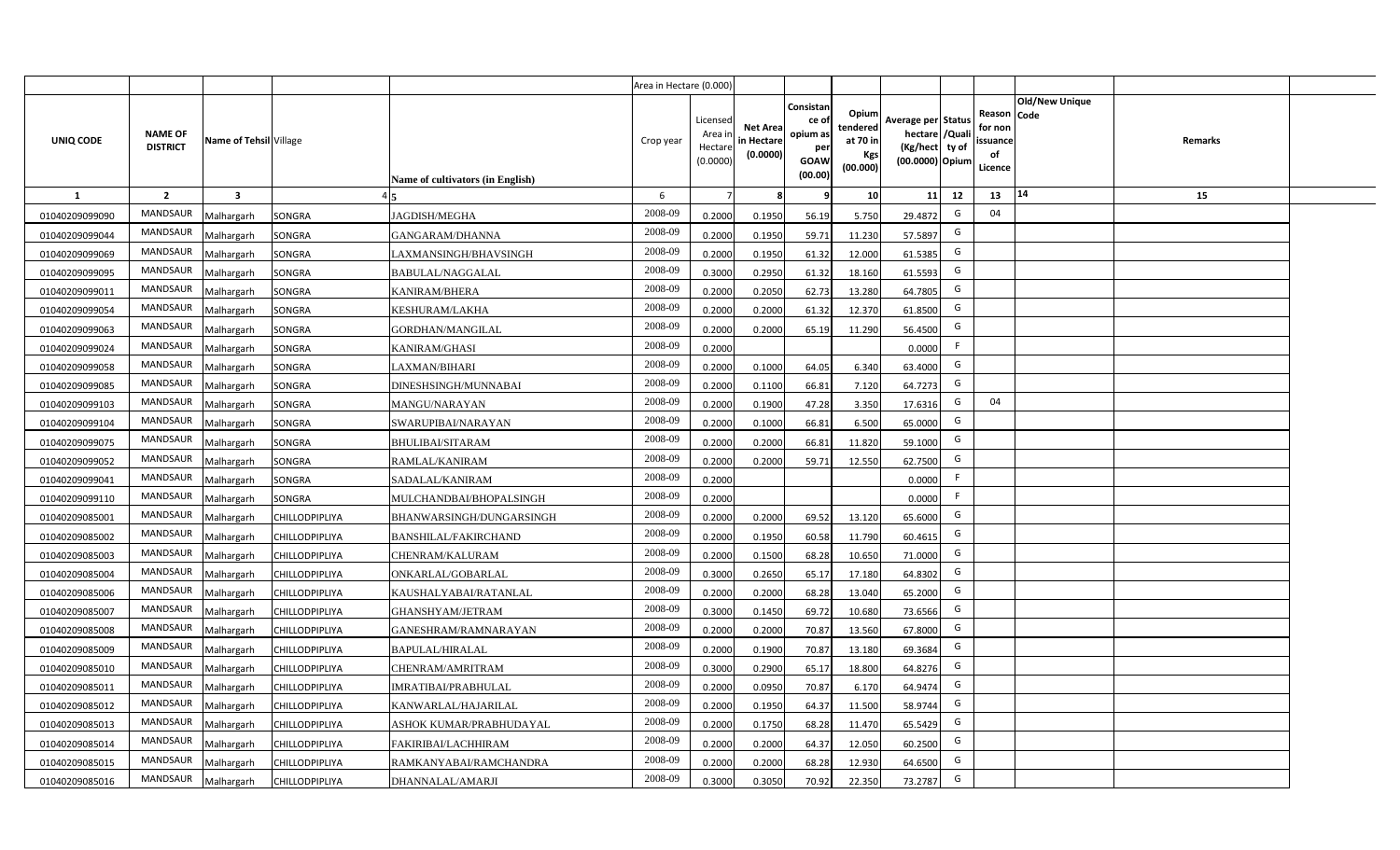|                |                                   |                         |                       |                                  | Area in Hectare (0.000) |                                           |                                           |                                                         |                                                         |                                                                            |                                                |                               |         |  |
|----------------|-----------------------------------|-------------------------|-----------------------|----------------------------------|-------------------------|-------------------------------------------|-------------------------------------------|---------------------------------------------------------|---------------------------------------------------------|----------------------------------------------------------------------------|------------------------------------------------|-------------------------------|---------|--|
| UNIQ CODE      | <b>NAME OF</b><br><b>DISTRICT</b> | Name of Tehsil Village  |                       | Name of cultivators (in English) | Crop year               | Licensed<br>Area i<br>Hectare<br>(0.0000) | <b>Net Area</b><br>in Hectare<br>(0.0000) | Consistan<br>ce o<br>opium as<br>per<br>GOAW<br>(00.00) | Opium<br>tendered<br>at 70 in<br><b>Kgs</b><br>(00.000) | Average per Status<br>hectare / Quali<br>(Kg/hect ty of<br>(00.0000) Opium | Reason<br>for non<br>issuance<br>of<br>Licence | <b>Old/New Unique</b><br>Code | Remarks |  |
| $\mathbf{1}$   | $\overline{2}$                    | $\overline{\mathbf{3}}$ |                       |                                  | 6                       | -7                                        |                                           | 9                                                       | 10 <sup>1</sup>                                         | 11<br>12                                                                   | 13                                             | 14                            | 15      |  |
| 01040209085018 | MANDSAUR                          | <b>Aalhargarh</b>       | CHILLODPIPLIYA        | CHATARDAS/HARLAL                 | 2008-09                 | 0.3000                                    | 0.2700                                    | 66.57                                                   | 17.680                                                  | G<br>65.4815                                                               |                                                |                               |         |  |
| 01040209085019 | MANDSAUR                          | Malhargarh              | <b>CHILLODPIPLIYA</b> | PRBHULAL/GHASIRAM                | 2008-09                 | 0.3000                                    | 0.2650                                    | 64.87                                                   | 16.440                                                  | G<br>62.0377                                                               |                                                |                               |         |  |
| 01040209085021 | MANDSAUR                          | Malhargarh              | CHILLODPIPLIYA        | KHUMANSINGH/NATHUSINGH           | 2008-09                 | 0.3000                                    | 0.2150                                    | 64.37                                                   | 13.740                                                  | G<br>63.9070                                                               |                                                |                               |         |  |
| 01040209085023 | MANDSAUR                          | Malhargarh              | CHILLODPIPLIYA        | BHANWARBAI/GAMERLAL              | 2008-09                 | 0.2000                                    | 0.1750                                    | 66.47                                                   | 11.740                                                  | G<br>67.0857                                                               |                                                |                               |         |  |
| 01040209085024 | <b>MANDSAUR</b>                   | <b>Aalhargarh</b>       | CHILLODPIPLIYA        | BHAGIRATH/KISHANLAL              | 2008-09                 | 0.2000                                    | 0.2000                                    | 66.47                                                   | 12.720                                                  | G<br>63.6000                                                               |                                                |                               |         |  |
| 01040209085025 | MANDSAUR                          | Malhargarh              | CHILLODPIPLIYA        | RATNIBAI/PRABHULAL               | 2008-09                 | 0.2000                                    | 0.1900                                    | 64.37                                                   | 12.490                                                  | G<br>65.7368                                                               |                                                |                               |         |  |
| 01040209085026 | MANDSAUR                          | Malhargarh              | CHILLODPIPLIYA        | KUSHALBAI/ISHVERSINGH            | 2008-09                 | 0.2000                                    | 0.2000                                    | 60.10                                                   | 5.640                                                   | 28.2000                                                                    | 02                                             |                               |         |  |
| 01040209085027 | <b>MANDSAUR</b>                   | Malhargarh              | CHILLODPIPLIYA        | RUGHNATH/BAPULAL                 | 2008-09                 | 0.2000                                    | 0.2050                                    | 60.92                                                   | 13.360                                                  | G<br>65.1707                                                               |                                                |                               |         |  |
| 01040209085029 | <b>MANDSAUR</b>                   | Malhargarh              | CHILLODPIPLIYA        | KAMLABAI/RAMGOPAL                | 2008-09                 | 0.2000                                    | 0.1450                                    | 70.92                                                   | 9.860                                                   | G<br>68.0000                                                               |                                                |                               |         |  |
| 01040209085031 | <b>MANDSAUR</b>                   | Malhargarh              | CHILLODPIPLIYA        | CHANDIBAI/PREMSINGH              | 2008-09                 | 0.2000                                    | 0.1900                                    | 66.47                                                   | 11.790                                                  | G<br>62.0526                                                               |                                                |                               |         |  |
| 01040209085033 | <b>MANDSAUR</b>                   | Malhargarh              | CHILLODPIPLIYA        | SAJJANLAL/MEGHRAJ                | 2008-09                 | 0.3000                                    | 0.1950                                    | 69.23                                                   | 12.900                                                  | G<br>66.1538                                                               |                                                |                               |         |  |
| 01040209085034 | <b>MANDSAUR</b>                   | Malhargarh              | <b>CHILLODPIPLIYA</b> | <b>BHAGATRAM/ MEGHRAJ</b>        | 2008-09                 | 0.3000                                    | 0.3000                                    | 68.77                                                   | 20.030                                                  | G<br>66.7667                                                               |                                                |                               |         |  |
| 01040209085035 | <b>MANDSAUR</b>                   | Malhargarh              | CHILLODPIPLIYA        | RATANLAL/MEGHRAJ                 | 2008-09                 | 0.2000                                    | 0.1250                                    | 65.17                                                   | 7.750                                                   | G<br>62.0000                                                               |                                                |                               |         |  |
| 01040209085037 | <b>MANDSAUR</b>                   | Malhargarh              | CHILLODPIPLIYA        | RAMNIVAS/KESHURAM                | 2008-09                 | 0.3000                                    | 0.2950                                    | 68.77                                                   | 21.700                                                  | G<br>73.5593                                                               |                                                |                               |         |  |
| 01040209085038 | <b>MANDSAUR</b>                   | Malhargarh              | CHILLODPIPLIYA        | <b>VIJAYRAM/KESHURAM</b>         | 2008-09                 | 0.3000                                    | 0.2700                                    | 68.77                                                   | 18.750                                                  | G<br>69.4444                                                               |                                                |                               |         |  |
| 01040209085040 | MANDSAUR                          | Malhargarh              | CHILLODPIPLIYA        | RAMPRAHLAD/RAMNARAYAN            | 2008-09                 | 0.2000                                    | 0.2000                                    | 70.76                                                   | 13.030                                                  | G<br>65.1500                                                               |                                                |                               |         |  |
| 01040209085041 | <b>MANDSAUR</b>                   | Malhargarh              | CHILLODPIPLIYA        | CHENRAM/MEGHRAJ                  | 2008-09                 | 0.3000                                    | 0.1850                                    | 69.23                                                   | 12.870                                                  | G<br>69.5676                                                               |                                                |                               |         |  |
| 01040209085042 | <b>MANDSAUR</b>                   | Malhargarh              | CHILLODPIPLIYA        | RAMCHANDRA/PARASRAM              | 2008-09                 | 0.3000                                    | 0.2750                                    | 65.62                                                   | 17.410                                                  | G<br>63.3091                                                               |                                                |                               |         |  |
| 01040209085043 | <b>MANDSAUR</b>                   | Malhargarh              | CHILLODPIPLIYA        | NANDRAM/SITARAM                  | 2008-09                 | 0.2000                                    | 0.2000                                    | 65.39                                                   | 13.030                                                  | G<br>65.1500                                                               |                                                |                               |         |  |
| 01040209085044 | <b>MANDSAUR</b>                   | Malhargarh              | CHILLODPIPLIYA        | MOHANLAL/JAGANNATH               | 2008-09                 | 0.2000                                    | 0.2000                                    | 67.88                                                   | 12.950                                                  | G<br>64.7500                                                               |                                                |                               |         |  |
| 01040209085046 | MANDSAUR                          | Malhargarh              | CHILLODPIPLIYA        | SHAMBULAL/SADABAI                | 2008-09                 | 0.2000                                    | 0.1850                                    | 39.05                                                   | 3.610                                                   | G<br>19.5135                                                               | 04                                             |                               |         |  |
| 01040209085048 | MANDSAUR                          | Malhargarh              | CHILLODPIPLIYA        | NATHULAL/BHERULAL                | 2008-09                 | 0.2000                                    | 0.1350                                    | 67.88                                                   | 9.500                                                   | G<br>70.3704                                                               |                                                |                               |         |  |
| 01040209085050 | <b>MANDSAUR</b>                   | <b>Aalhargarh</b>       | CHILLODPIPLIYA        | JUZHARSINGH/BHERUSINGH           | 2008-09                 | 0.3000                                    | 0.2900                                    | 69.23                                                   | 20.850                                                  | G<br>71.8966                                                               |                                                |                               |         |  |
| 01040209085051 | <b>MANDSAUR</b>                   | Malhargarh              | CHILLODPIPLIYA        | RAVINDRAKUMAR/CHENRAM            | 2008-09                 | 0.2000                                    | 0.1850                                    | 68.77                                                   | 12.890                                                  | G<br>69.6757                                                               |                                                |                               |         |  |
| 01040209085052 | <b>MANDSAUR</b>                   | Malhargarh              | <b>CHILLODPIPLIYA</b> | RAMBHABAI/SHANKARLAL             | 2008-09                 | 0.2000                                    | 0.1600                                    | 69.52                                                   | 10.830                                                  | G<br>67.6875                                                               |                                                |                               |         |  |
| 01040209085053 | MANDSAUR                          | Malhargarh              | CHILLODPIPLIYA        | NAHARSINGH/DEVISINGH             | 2008-09                 | 0.2000                                    | 0.2000                                    | 67.88                                                   | 13.690                                                  | G<br>68.4500                                                               |                                                |                               |         |  |
| 01040209085056 | MANDSAUR                          | Malhargarh              | CHILLODPIPLIYA        | NIRBHAYSINGH/RAYSINGH            | 2008-09                 | 0.2000                                    | 0.1950                                    | 67.88                                                   | 12.940                                                  | G<br>66.3590                                                               |                                                |                               |         |  |
| 01040209085057 | MANDSAUR                          | Malhargarh              | CHILLODPIPLIYA        | BAPULAL/BAGDIRAM                 | 2008-09                 | 0.3000                                    | 0.2450                                    | 69.52                                                   | 15.750                                                  | G<br>64.2857                                                               |                                                |                               |         |  |
| 01040209085058 | MANDSAUR                          | Malhargarh              | CHILLODPIPLIYA        | MADANLAL/JAGANNATH               | 2008-09                 | 0.2000                                    | 0.1900                                    | 67.88                                                   | 13.180                                                  | G<br>69.3684                                                               |                                                |                               |         |  |
| 01040209085059 | MANDSAUR                          | Malhargarh              | CHILLODPIPLIYA        | PARASRAM/JAGANNATH/NARAYNIBAI    | 2008-09                 | 0.2000                                    | 0.1900                                    | 67.62                                                   | 12.400                                                  | G<br>65.2632                                                               |                                                |                               |         |  |
| 01040209085061 | MANDSAUR                          | Malhargarh              | CHILLODPIPLIYA        | LAXMANSINGH/ROOPSINGH            | 2008-09                 | 0.2000                                    | 0.1900                                    | 67.62                                                   | 12.920                                                  | G<br>68.0000                                                               |                                                |                               |         |  |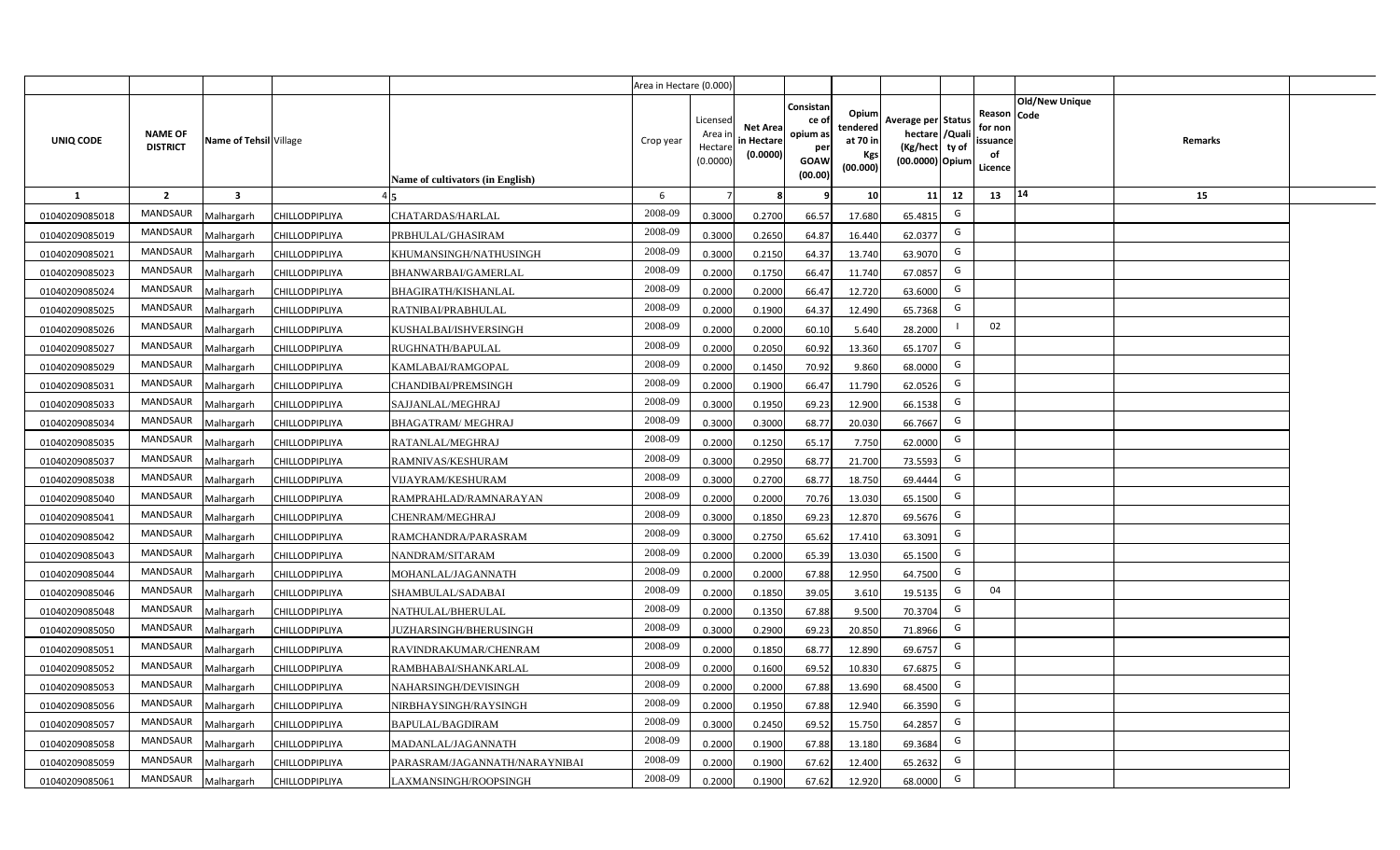|                |                                   |                         |                     |                                  | Area in Hectare (0.000) |                                          |                                           |                                                         |                                                         |                                                                           |    |                                                     |                       |         |  |
|----------------|-----------------------------------|-------------------------|---------------------|----------------------------------|-------------------------|------------------------------------------|-------------------------------------------|---------------------------------------------------------|---------------------------------------------------------|---------------------------------------------------------------------------|----|-----------------------------------------------------|-----------------------|---------|--|
| UNIQ CODE      | <b>NAME OF</b><br><b>DISTRICT</b> | Name of Tehsil Village  |                     | Name of cultivators (in English) | Crop year               | Licensed<br>Area i<br>Hectar<br>(0.0000) | <b>Net Area</b><br>in Hectare<br>(0.0000) | Consistan<br>ce o<br>opium as<br>per<br>GOAW<br>(00.00) | Opium<br>tendered<br>at 70 in<br><b>Kgs</b><br>(00.000) | Average per Status<br>hectare / Qual<br>(Kg/hect ty of<br>(00.0000) Opium |    | Reason Code<br>for nor<br>issuance<br>of<br>Licence | <b>Old/New Unique</b> | Remarks |  |
| 1              | $\overline{2}$                    | $\overline{\mathbf{3}}$ |                     |                                  | 6                       |                                          |                                           |                                                         | 10 <sup>1</sup>                                         | 11                                                                        | 12 | 13                                                  | $ 14\rangle$          | 15      |  |
| 01040209085062 | <b>MANDSAUR</b>                   | Malhargarh              | CHILLODPIPLIYA      | RAGUVIRSINGH/DEVISINGH/MOTYABAI  | 2008-09                 | 0.2000                                   | 0.1600                                    | 70.76                                                   | 11.000                                                  | 68.7500                                                                   | G  |                                                     |                       |         |  |
| 01040209085064 | <b>MANDSAUR</b>                   | Malhargarh              | CHILLODPIPLIYA      | AMARSINGH/MOTISINGH              | 2008-09                 | 0.2000                                   | 0.1950                                    | 65.17                                                   | 13.160                                                  | 67.4872                                                                   | G  |                                                     |                       |         |  |
| 01040209085066 | MANDSAUR                          | Malhargarh              | CHILLODPIPLIYA      | INDRABAI/VARDICHAND              | 2008-09                 | 0.3000                                   | 0.2350                                    | 67.66                                                   | 15.310                                                  | 65.1489                                                                   | G  |                                                     |                       |         |  |
| 01040209085067 | <b>MANDSAUR</b>                   | Malhargarh              | CHILLODPIPLIYA      | DEVISINGH/BHUWANISINGH           | 2008-09                 | 0.3000                                   | 0.3000                                    | 47.08                                                   | 7.550                                                   | 25.1667                                                                   | G  | 04                                                  |                       |         |  |
| 01040209085068 | <b>MANDSAUR</b>                   | Malhargarh              | CHILLODPIPLIYA      | GAJANBAI/JAYSINGH                | 2008-09                 | 0.3000                                   | 0.3100                                    | 63.58                                                   | 18.190                                                  | 58.6774                                                                   | G  |                                                     |                       |         |  |
| 01040209085069 | <b>MANDSAUR</b>                   | Malhargarh              | CHILLODPIPLIYA      | RAMKUNWARBAI/PANNALAL            | 2008-09                 | 0.300                                    | 0.2550                                    | 65.96                                                   | 16.350                                                  | 64.1176                                                                   | G  |                                                     |                       |         |  |
| 01040209085070 | <b>MANDSAUR</b>                   | Malhargarh              | CHILLODPIPLIYA      | KALUSINGH/DEVISINGH              | 2008-09                 | 0.300                                    | 0.2800                                    | 69.23                                                   | 18.580                                                  | 66.3571                                                                   | G  |                                                     |                       |         |  |
| 01040209085071 | <b>MANDSAUR</b>                   | Malhargarh              | CHILLODPIPLIYA      | RAMCHAND/JAGANNATH               | 2008-09                 | 0.300                                    | 0.2300                                    | 68.77                                                   | 15.340                                                  | 66.6957                                                                   | G  |                                                     |                       |         |  |
| 01040209085072 | MANDSAUR                          | Malhargarh              | CHILLODPIPLIYA      | RAMPRASAD/ONKARLAL               | 2008-09                 | 0.3000                                   | 0.3000                                    | 65.96                                                   | 19.570                                                  | 65.2333                                                                   | G  |                                                     |                       |         |  |
| 01040209085074 | <b>MANDSAUR</b>                   | Malhargarh              | CHILLODPIPLIYA      | KISHANLAL/VAJJA@VAJERAM          | 2008-09                 | 0.3000                                   | 0.1200                                    | 67.66                                                   | 8.180                                                   | 68.1667                                                                   | G  |                                                     |                       |         |  |
| 01040209085075 | MANDSAUR                          | Malhargarh              | CHILLODPIPLIYA      | <b>BHUVANIRAM/ONKARLAL</b>       | 2008-09                 | 0.2000                                   | 0.1550                                    | 70.76                                                   | 10.980                                                  | 70.8387                                                                   | G  |                                                     |                       |         |  |
| 01040209085076 | <b>MANDSAUR</b>                   | Malhargarh              | CHILLODPIPLIYA      | RAMESHCHANDRA/GHASIRAM           | 2008-09                 | 0.3000                                   | 0.1900                                    | 69.52                                                   | 13.320                                                  | 70.1053                                                                   | G  |                                                     |                       |         |  |
| 01040209085077 | <b>MANDSAUR</b>                   | Malhargarh              | CHILLODPIPLIYA      | PYARSINGH/JAYSINGH               | 2008-09                 | 0.2000                                   | 0.2050                                    | 67.62                                                   | 13.770                                                  | 67.1707                                                                   | G  |                                                     |                       |         |  |
| 01040209085078 | <b>MANDSAUR</b>                   | Malhargarh              | CHILLODPIPLIYA      | <b>JANIBAI/RAMGOPAL</b>          | 2008-09                 | 0.2000                                   | 0.2000                                    | 65.96                                                   | 12.350                                                  | 61.7500                                                                   | G  |                                                     |                       |         |  |
| 01040209085079 | <b>MANDSAUR</b>                   | Malhargarh              | CHILLODPIPLIYA      | SAJJANSINGH/GHASISINGH           | 2008-09                 | 0.2000                                   | 0.2000                                    | 70.76                                                   | 13.300                                                  | 66.5000                                                                   | G  |                                                     |                       |         |  |
| 01040209085083 | MANDSAUR                          | Malhargarh              | CHILLODPIPLIYA      | RAMSUKHIBAI/SHIVLAL              | 2008-09                 | 0.2000                                   | 0.1950                                    | 65.17                                                   | 13.210                                                  | 67.7436                                                                   | G  |                                                     |                       |         |  |
| 01040209085084 | <b>MANDSAUR</b>                   | Malhargarh              | CHILLODPIPLIYA      | DEVILAL/AMARJI                   | 2008-09                 | 0.2000                                   | 0.2000                                    | 67.62                                                   | 12.930                                                  | 64.6500                                                                   | G  |                                                     |                       |         |  |
| 01040209085080 | <b>MANDSAUR</b>                   | Malhargarh              | CHILLODPIPLIYA      | KAMLABAI/RUGGA                   | 2008-09                 | 0.3000                                   | 0.2700                                    | 52.56                                                   | 7.830                                                   | 29.0000                                                                   | G  | 04                                                  |                       |         |  |
| 01040209085030 | <b>MANDSAUR</b>                   | Malhargarh              | CHILLODPIPLIYA      | RAMSINGH/LALSINGH                | 2008-09                 | 0.3000                                   | 0.1450                                    | 61.52                                                   | 8.370                                                   | 57.7241                                                                   | G  |                                                     |                       |         |  |
| 01040209085081 | <b>MANDSAUR</b>                   | Malhargarh              | CHILLODPIPLIYA      | KARIBAI/BHERUSINGH               | 2008-09                 | 0.3000                                   | 0.2400                                    | 69.66                                                   | 16.290                                                  | 67.8750                                                                   | G  |                                                     |                       |         |  |
| 01040209085086 | <b>MANDSAUR</b>                   | Malhargarh              | CHILLODPIPLIYA      | GOVINDSINGH/DUNGARSINGH          | 2008-09                 | 0.2000                                   | 0.0850                                    | 74.51                                                   | 5.330                                                   | 62.7059                                                                   | G  |                                                     |                       |         |  |
| 01040209085088 | <b>MANDSAUR</b>                   | Malhargarh              | CHILLODPIPLIYA      | <b>GANESHRAM/KACHRU</b>          | 2008-09                 | 0.3000                                   | 0.1100                                    | 69.23                                                   | 7.880                                                   | 71.6364                                                                   | G  |                                                     |                       |         |  |
| 01040209085049 | <b>MANDSAUR</b>                   | Malhargarh              | CHILLODPIPLIYA      | RAJENDRAKUMAR/CHENRAM            | 2008-09                 | 0.2000                                   | 0.2000                                    | 67.66                                                   | 14.010                                                  | 70.0500                                                                   | G  |                                                     |                       |         |  |
| 01040209085089 | <b>MANDSAUR</b>                   | Malhargarh              | CHILLODPIPLIYA      | RAMLAL/BANSHILAL                 | 2008-09                 | 0.200                                    | 0.1800                                    | 70.87                                                   | 12.430                                                  | 69.0556                                                                   | G  |                                                     |                       |         |  |
| 01040209085073 | <b>MANDSAUR</b>                   | Malhargarh              | CHILLODPIPLIYA      | <b>RUPA/NATHU</b>                | 2008-09                 | 0.200                                    | 0.1950                                    | 65.48                                                   | 12.330                                                  | 63.2308                                                                   | G  |                                                     |                       |         |  |
| 01040209085054 | <b>MANDSAUR</b>                   | Malhargarh              | CHILLODPIPLIYA      | BASANTIBAI/MANGILAL              | 2008-09                 | 0.200                                    | 0.1850                                    | 67.62                                                   | 12.970                                                  | 70.1081                                                                   | G  |                                                     |                       |         |  |
| 01040209085017 | <b>MANDSAUR</b>                   | Malhargarh              | CHILLODPIPLIYA      | BAPULAL/NIRBHAYRAM               | 2008-09                 | 0.200                                    | 0.1900                                    | 68.28                                                   | 12.910                                                  | 67.9474                                                                   | G  |                                                     |                       |         |  |
| 01040209085090 | <b>MANDSAUR</b>                   | Malhargarh              | CHILLODPIPLIYA      | BHERULAL/LAXMAN                  | 2008-09                 | 0.3000                                   | 0.1200                                    | 70.76                                                   | 8.400                                                   | 70.0000                                                                   | G  |                                                     |                       |         |  |
| 01040209085085 | <b>MANDSAUR</b>                   | Malhargarh              | CHILLODPIPLIYA      | BAPULAL/RADHAKISHAN              | 2008-09                 | 0.3000                                   | 0.1650                                    | 67.66                                                   | 10.620                                                  | 64.3636                                                                   | G  |                                                     | 01040209059295        |         |  |
| 01040209090001 | <b>MANDSAUR</b>                   | Malhargarh              | <b>TALABPIPLIYA</b> | KALUSINGH/KACHRUSINGH            | 2008-09                 | 0.3000                                   | 0.3000                                    | 65.23                                                   | 17.180                                                  | 57.2667                                                                   | G  |                                                     |                       |         |  |
| 01040209090002 | <b>MANDSAUR</b>                   | Malhargarh              | <b>TALABPIPLIYA</b> | DAKHIBAI/NAHARSINGH              | 2008-09                 | 0.3000                                   | 0.3000                                    | 60.81                                                   | 7.530                                                   | 25.1000                                                                   | G  | 04                                                  |                       |         |  |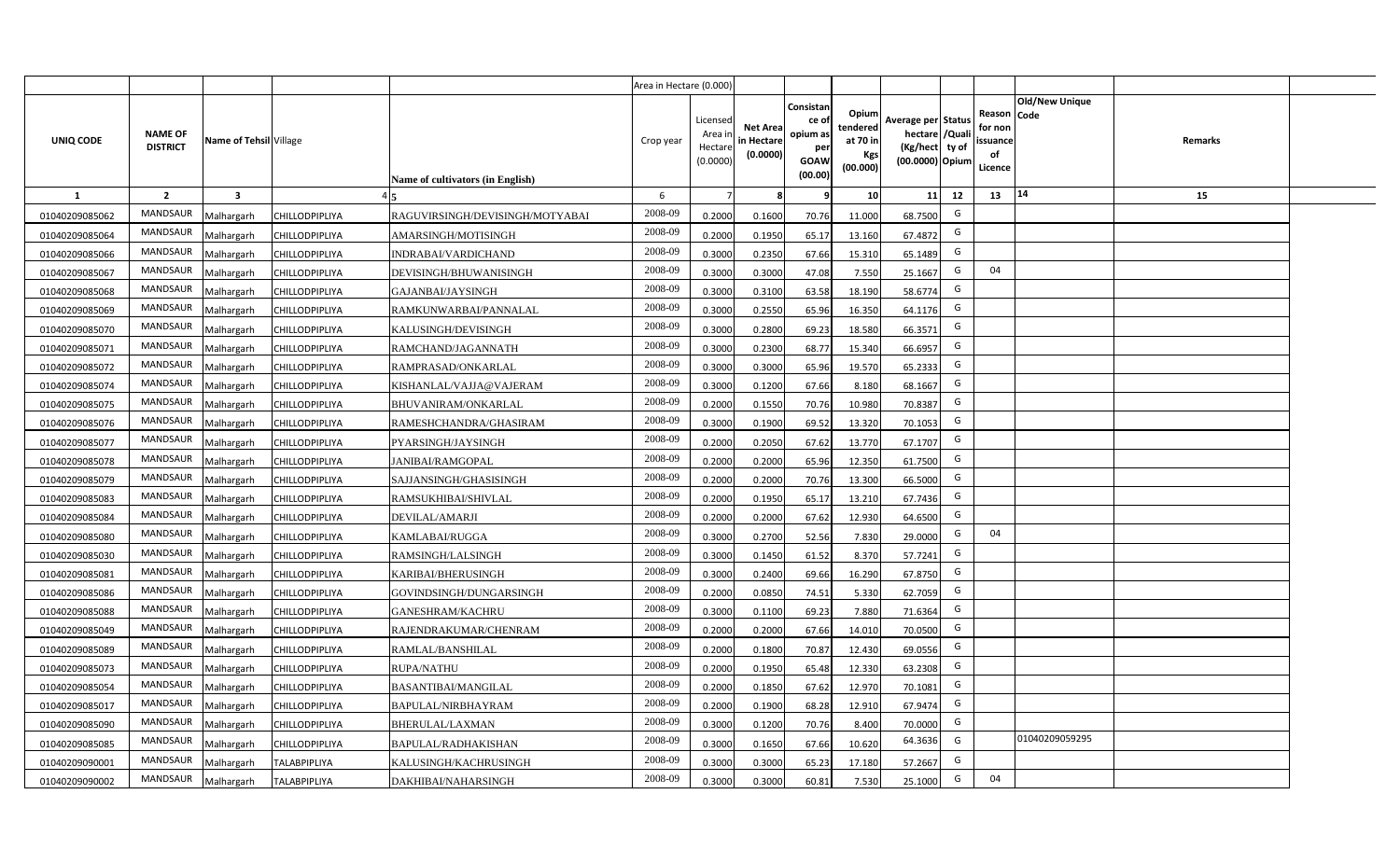|                |                                   |                        |                     |                                  | Area in Hectare (0.000) |                                           |                                           |                                                          |                                                  |                                                                            |                                                     |                |         |  |
|----------------|-----------------------------------|------------------------|---------------------|----------------------------------|-------------------------|-------------------------------------------|-------------------------------------------|----------------------------------------------------------|--------------------------------------------------|----------------------------------------------------------------------------|-----------------------------------------------------|----------------|---------|--|
| UNIQ CODE      | <b>NAME OF</b><br><b>DISTRICT</b> | Name of Tehsil Village |                     | Name of cultivators (in English) | Crop year               | Licensed<br>Area i<br>Hectare<br>(0.0000) | <b>Net Area</b><br>in Hectare<br>(0.0000) | Consistan<br>ce of<br>opium as<br>per<br>GOAW<br>(00.00) | Opium<br>tendered<br>at 70 in<br>Kgs<br>(00.000) | Average per Status<br>hectare / Quali<br>(Kg/hect ty of<br>(00.0000) Opium | Reason Code<br>for non<br>issuance<br>of<br>Licence | Old/New Unique | Remarks |  |
| $\mathbf{1}$   | $\overline{2}$                    | $\mathbf{3}$           |                     |                                  | -6                      | $\overline{7}$                            | 8                                         | 9                                                        | 10 <sup>1</sup>                                  | 11<br>12                                                                   | 13                                                  | 14             | 15      |  |
| 01040209090003 | MANDSAUR                          | Malhargarh             | <b>TALABPIPLIYA</b> | AMARSINGH/SHIVSINGH              | 2008-09                 | 0.3000                                    | 0.2950                                    | 65.23                                                    | 18.290                                           | G<br>62.0000                                                               |                                                     |                |         |  |
| 01040209090004 | MANDSAUR                          | Malhargarh             | <b>TALABPIPLIYA</b> | DEVILAL/HEMRAJ                   | 2008-09                 | 0.2000                                    | 0.1950                                    | 63.22                                                    | 11.700                                           | G<br>60.0000                                                               |                                                     |                |         |  |
| 01040209090005 | MANDSAUR                          | Malhargarh             | <b>TALABPIPLIYA</b> | MANGUSINGH/KACHRUSINGH           | 2008-09                 | 0.3000                                    | 0.2050                                    | 65.23                                                    | 12.500                                           | G<br>60.9756                                                               |                                                     |                |         |  |
| 01040209090006 | MANDSAUR                          | Malhargarh             | <b>TALABPIPLIYA</b> | RADHABAI/NANDA                   | 2008-09                 | 0.2000                                    |                                           |                                                          |                                                  | F.<br>0.0000                                                               |                                                     |                |         |  |
| 01040209090007 | MANDSAUR                          | Malhargarh             | <b>TALABPIPLIYA</b> | MOTISINGH/RAMSINGH               | 2008-09                 | 0.2000                                    |                                           |                                                          |                                                  | F.<br>0.0000                                                               |                                                     |                |         |  |
| 01040209090008 | MANDSAUR                          | Malhargarh             | <b>TALABPIPLIYA</b> | <b>BHERULAL/LALA</b>             | 2008-09                 | 0.2000                                    | 0.1950                                    | 63.22                                                    | 11.530                                           | G<br>59.1282                                                               |                                                     |                |         |  |
| 01040209090013 | MANDSAUR                          | Malhargarh             | TALABPIPLIYA        | LALSINGH/MADHOSINGH              | 2008-09                 | 0.2000                                    | 0.2000                                    | 65.76                                                    | 11.710                                           | G<br>58.5500                                                               |                                                     |                |         |  |
| 01040209090014 | <b>MANDSAUR</b>                   | Malhargarh             | <b>TALABPIPLIYA</b> | UDAYSINGH/RAYSINGH               | 2008-09                 | 0.2000                                    | 0.1900                                    | 68.26                                                    | 12.130                                           | G<br>63.8421                                                               |                                                     |                |         |  |
| 01040209090015 | MANDSAUR                          | Malhargarh             | <b>TALABPIPLIYA</b> | LAXMAN/LALA                      | 2008-09                 | 0.2000                                    | 0.1950                                    | 66.90                                                    | 12.920                                           | G<br>66.2564                                                               |                                                     |                |         |  |
| 01040209090016 | MANDSAUR                          | Malhargarh             | <b>TALABPIPLIYA</b> | BHANWARLAL/HEMRAJ                | 2008-09                 | 0.3000                                    | 0.2100                                    | 63.69                                                    | 11.560                                           | G<br>55.0476                                                               |                                                     |                |         |  |
| 01040209090017 | MANDSAUR                          | Malhargarh             | <b>TALABPIPLIYA</b> | ROOPSINGH/SHIVSINGH              | 2008-09                 | 0.2000                                    |                                           |                                                          |                                                  | F<br>0.0000                                                                |                                                     |                |         |  |
| 01040209090020 | MANDSAUR                          | Malhargarh             | <b>TALABPIPLIYA</b> | NATHIBAI/NANDA                   | 2008-09                 | 0.2000                                    | 0.1100                                    | 68.91                                                    | 6.990                                            | G<br>63.5455                                                               |                                                     |                |         |  |
| 01040209090021 | <b>MANDSAUR</b>                   | Malhargarh             | <b>TALABPIPLIYA</b> | NATHIBAI/HIRA                    | 2008-09                 | 0.3000                                    | 0.2700                                    | 66.22                                                    | 17.150                                           | G<br>63.5185                                                               |                                                     |                |         |  |
| 01040209090022 | MANDSAUR                          | Malhargarh             | <b>TALABPIPLIYA</b> | <b>HIRA/NAVAL</b>                | 2008-09                 | 0.3000                                    | 0.1250                                    | 63.69                                                    | 6.810                                            | G<br>54.4800                                                               |                                                     |                |         |  |
| 01040209090024 | MANDSAUR                          | Malhargarh             | <b>TALABPIPLIYA</b> | MANGUSINGH/DEVISINGH             | 2008-09                 | 0.2000                                    | 0.1400                                    | 66.46                                                    | 8.710                                            | G<br>62.2143                                                               |                                                     |                |         |  |
| 01040209090025 | MANDSAUR                          | Malhargarh             | <b>TALABPIPLIYA</b> | KACHRU/CHATRA                    | 2008-09                 | 0.3000                                    | 0.2950                                    | 63.69                                                    | 16.360                                           | G<br>55.4576                                                               |                                                     |                |         |  |
| 01040209090026 | <b>MANDSAUR</b>                   | Malhargarh             | <b>TALABPIPLIYA</b> | <b>BAGDIRAM/CHUNNILAL</b>        | 2008-09                 | 0.3000                                    | 0.2800                                    | 63.69                                                    | 16.820                                           | G<br>60.0714                                                               |                                                     |                |         |  |
| 01040209090027 | <b>MANDSAUR</b>                   | Malhargarh             | <b>TALABPIPLIYA</b> | POKHARDAS/MOHANDAS               | 2008-09                 | 0.3000                                    | 0.2950                                    | 65.67                                                    | 18.080                                           | G<br>61.2881                                                               |                                                     |                |         |  |
| 01040209090028 | MANDSAUR                          | Malhargarh             | <b>TALABPIPLIYA</b> | NAHARSINGH/DAULATSINGH           | 2008-09                 | 0.2000                                    | 0.1900                                    | 60.87                                                    | 11.760                                           | G<br>61.8947                                                               |                                                     |                |         |  |
| 01040209090029 | <b>MANDSAUR</b>                   | Malhargarh             | <b>TALABPIPLIYA</b> | BHANWARSINGH/RAYSINGH            | 2008-09                 | 0.2000                                    | 0.2000                                    | 68.91                                                    | 12.840                                           | G<br>64.2000                                                               |                                                     |                |         |  |
| 01040209090030 | <b>MANDSAUR</b>                   | Malhargarh             | <b>TALABPIPLIYA</b> | BAPUSINGH/BHANWARSINGH           | 2008-09                 | 0.3000                                    | 0.2900                                    | 65.23                                                    | 17.910                                           | G<br>61.7586                                                               |                                                     |                |         |  |
| 01040209090032 | MANDSAUR                          | Malhargarh             | <b>TALABPIPLIYA</b> | MANGILAL/DHANNA                  | 2008-09                 | 0.2000                                    | 0.1850                                    | 66.46                                                    | 11.570                                           | G<br>62.5405                                                               |                                                     |                |         |  |
| 01040209090033 | MANDSAUR                          | Malhargarh             | <b>TALABPIPLIYA</b> | MATHURALAL/KACHRULAL             | 2008-09                 | 0.2000                                    | 0.1950                                    | 66.46                                                    | 12.490                                           | G<br>64.0513                                                               |                                                     |                |         |  |
| 01040209090034 | <b>MANDSAUR</b>                   | Malhargarh             | <b>TALABPIPLIYA</b> | MOTILAL/KACHRULAL                | 2008-09                 | 0.3000                                    | 0.1000                                    | 65.23                                                    | 6.550                                            | G<br>65.5000                                                               |                                                     |                |         |  |
| 01040209090035 | <b>MANDSAUR</b>                   | Malhargarh             | <b>TALABPIPLIYA</b> | BAPUSINGH/NAHARSINGH             | 2008-09                 | 0.2000                                    | 0.1950                                    | 69.18                                                    | 12.970                                           | G<br>66.5128                                                               |                                                     |                |         |  |
| 01040209090036 | MANDSAUR                          | Malhargarh             | <b>TALABPIPLIYA</b> | NATHUSINGH/BHANWARSINGH          | 2008-09                 | 0.2000                                    | 0.0950                                    | 64.89                                                    | 5.600                                            | G<br>58.9474                                                               |                                                     |                |         |  |
| 01040209090040 | MANDSAUR                          | Malhargarh             | <b>TALABPIPLIYA</b> | MANSINGH/NAHARSINGH              | 2008-09                 | 0.3000                                    | 0.2900                                    | 60.81                                                    | 18.360                                           | G<br>63.3103                                                               |                                                     |                |         |  |
| 01040209090042 | MANDSAUR                          | Malhargarh             | <b>TALABPIPLIYA</b> | BHANWARLAL/KACHRULAL             | 2008-09                 | 0.3000                                    | 0.2950                                    | 60.81                                                    | 17.850                                           | G<br>60.5085                                                               |                                                     |                |         |  |
| 01040209090043 | MANDSAUR                          | Malhargarh             | <b>TALABPIPLIYA</b> | MOHANBAI/BAPUSINGH               | 2008-09                 | 0.2000                                    | 0.2000                                    | 66.46                                                    | 12.870                                           | G<br>64.3500                                                               |                                                     |                |         |  |
| 01040209090044 | MANDSAUR                          | Malhargarh             | <b>TALABPIPLIYA</b> | MOHANLAL/CHUNNILAL               | 2008-09                 | 0.2000                                    | 0.2100                                    | 60.87                                                    | 11.240                                           | G<br>53.5238                                                               |                                                     |                |         |  |
| 01040209090047 | MANDSAUR                          | Malhargarh             | <b>TALABPIPLIYA</b> | <b>BHAGWANTIBAI/KARULAL</b>      | 2008-09                 | 0.2000                                    | 0.1400                                    | 69.30                                                    | 9.160                                            | G<br>65.4286                                                               |                                                     |                |         |  |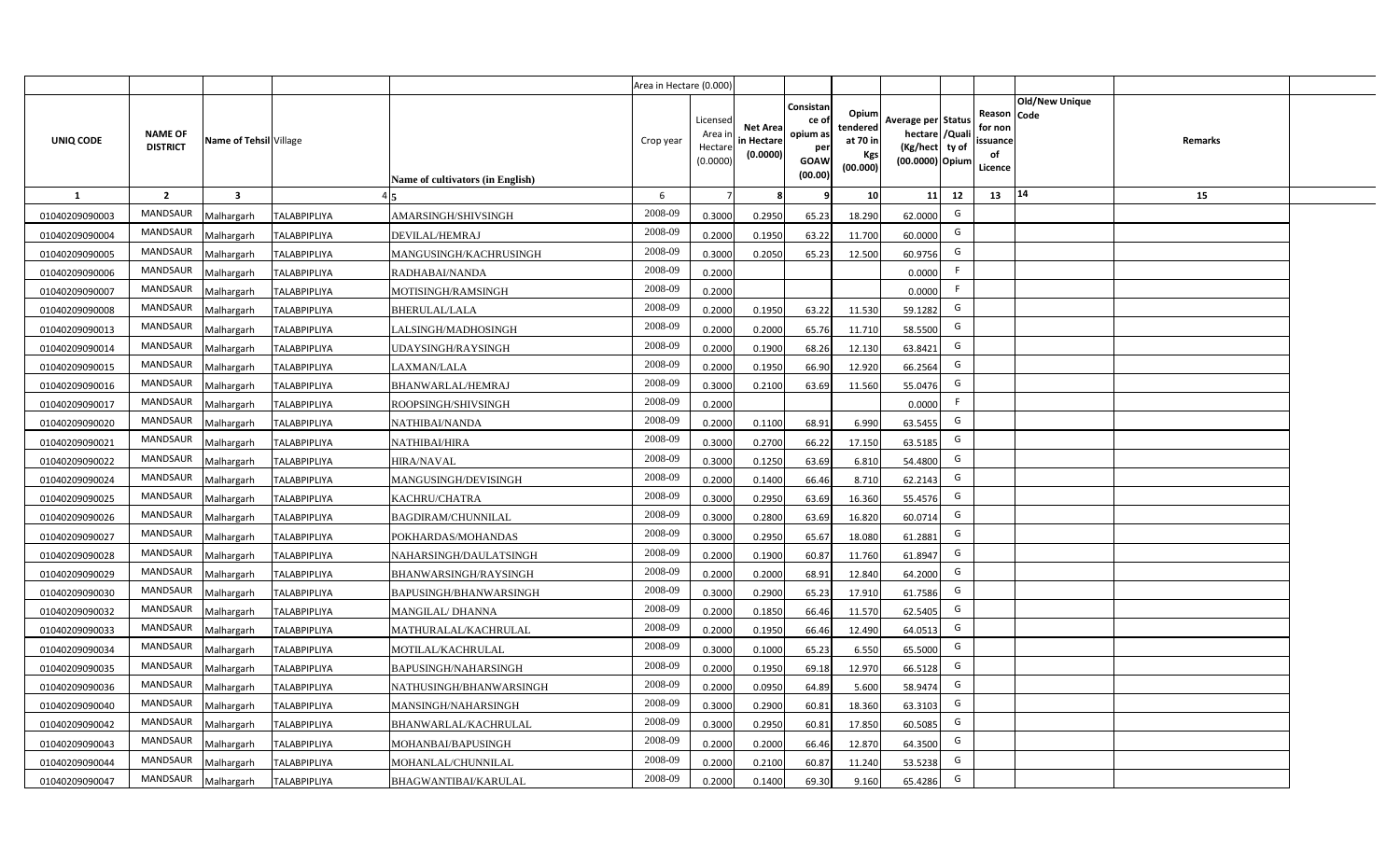|                |                                   |                         |                     |                                  | Area in Hectare (0.000) |                                           |                                           |                                                                 |                                                  |                                                                            |                                                    |                       |         |  |
|----------------|-----------------------------------|-------------------------|---------------------|----------------------------------|-------------------------|-------------------------------------------|-------------------------------------------|-----------------------------------------------------------------|--------------------------------------------------|----------------------------------------------------------------------------|----------------------------------------------------|-----------------------|---------|--|
| UNIQ CODE      | <b>NAME OF</b><br><b>DISTRICT</b> | Name of Tehsil Village  |                     | Name of cultivators (in English) | Crop year               | Licensed<br>Area i<br>Hectare<br>(0.0000) | <b>Net Area</b><br>in Hectare<br>(0.0000) | Consistan<br>ce of<br>opium as<br>per<br><b>GOAW</b><br>(00.00) | Opium<br>tendered<br>at 70 in<br>Kgs<br>(00.000) | Average per Status<br>hectare / Quali<br>(Kg/hect ty of<br>(00.0000) Opium | Reason Code<br>for non<br>ssuance<br>of<br>Licence | <b>Old/New Unique</b> | Remarks |  |
| $\mathbf{1}$   | $\overline{2}$                    | $\overline{\mathbf{3}}$ |                     |                                  | 6                       | $\overline{7}$                            | 8                                         | 9                                                               | 10 <sup>1</sup>                                  | 12<br>11                                                                   | 13                                                 | 14                    | 15      |  |
| 01040209090049 | MANDSAUR                          | Malhargarh              | <b>TALABPIPLIYA</b> | MADANSINGH/RAYSINGH              | 2008-09                 | 0.2000                                    | 0.1850                                    | 60.87                                                           | 10.610                                           | G<br>57.3514                                                               |                                                    |                       |         |  |
| 01040209090051 | MANDSAUR                          | <b>Aalhargarh</b>       | <b>TALABPIPLIYA</b> | KESHARSINGH/RAMSINGH             | 2008-09                 | 0.2000                                    | 0.1500                                    | 69.42                                                           | 9.640                                            | G<br>64.2667                                                               |                                                    |                       |         |  |
| 01040209090052 | MANDSAUR                          | Malhargarh              | <b>TALABPIPLIYA</b> | MANNIBAI/KISHAN                  | 2008-09                 | 0.3000                                    | 0.2200                                    | 65.23                                                           | 6.340                                            | G<br>28.8182                                                               | 04                                                 |                       |         |  |
| 01040209090053 | <b>MANDSAUR</b>                   | Malhargarh              | <b>TALABPIPLIYA</b> | DEVISINGH/KACHRUSINGH            | 2008-09                 | 0.3000                                    | 0.2500                                    | 65.86                                                           | 5.020                                            | G<br>20.0800                                                               | 04                                                 |                       |         |  |
| 01040209090059 | MANDSAUR                          | Malhargarh              | <b>TALABPIPLIYA</b> | VAJERAM/KACHRU                   | 2008-09                 | 0.2000                                    |                                           |                                                                 |                                                  | F<br>0.0000                                                                |                                                    |                       |         |  |
| 01040209090060 | MANDSAUR                          | Malhargarh              | <b>TALABPIPLIYA</b> | RAMLAL/MATHURALAL                | 2008-09                 | 0.3000                                    | 0.2000                                    | 69.81                                                           | 13.020                                           | G<br>65.1000                                                               |                                                    |                       |         |  |
| 01040209090061 | MANDSAUR                          | Malhargarh              | <b>TALABPIPLIYA</b> | UDAYSINGH/SHIVSINGH BADA         | 2008-09                 | 0.3000                                    | 0.2600                                    | 62.79                                                           | 15.880                                           | G<br>61.0769                                                               |                                                    |                       |         |  |
| 01040209090062 | <b>MANDSAUR</b>                   | Malhargarh              | <b>TALABPIPLIYA</b> | GANESHRAM/DALURAM                | 2008-09                 | 0.2000                                    | 0.1950                                    | 63.22                                                           | 10.730                                           | G<br>55.0256                                                               |                                                    |                       |         |  |
| 01040209090063 | <b>MANDSAUR</b>                   | Malhargarh              | <b>TALABPIPLIYA</b> | KAILASHCHANDARA/GIRDHARI         | 2008-09                 | 0.3000                                    | 0.2000                                    | 66.13                                                           | 12.290                                           | G<br>61.4500                                                               |                                                    |                       |         |  |
| 01040209090064 | <b>MANDSAUR</b>                   | Malhargarh              | <b>TALABPIPLIYA</b> | MITTHUBAI/KANAJI                 | 2008-09                 | 0.3000                                    | 0.2100                                    | 62.69                                                           | 11.580                                           | G<br>55.1429                                                               |                                                    |                       |         |  |
| 01040209090065 | MANDSAUR                          | Malhargarh              | <b>TALABPIPLIYA</b> | KARULAL/KANA                     | 2008-09                 | 0.2000                                    | 0.1950                                    | 60.87                                                           | 11.150                                           | G<br>57.1795                                                               |                                                    |                       |         |  |
| 01040209090066 | <b>MANDSAUR</b>                   | Malhargarh              | <b>TALABPIPLIYA</b> | UDAYSINGH/JAYSINGH               | 2008-09                 | 0.2000                                    | 0.2000                                    | 66.46                                                           | 13.700                                           | G<br>68.5000                                                               |                                                    |                       |         |  |
| 01040209090067 | MANDSAUR                          | Malhargarh              | <b>TALABPIPLIYA</b> | JUZHARSINGH/NAHARSINGH           | 2008-09                 | 0.2000                                    | 0.2000                                    | 66.46                                                           | 13.220                                           | G<br>66.1000                                                               |                                                    |                       |         |  |
| 01040209090068 | <b>MANDSAUR</b>                   | Malhargarh              | <b>TALABPIPLIYA</b> | GOBARSINGH/RAYSINGH              | 2008-09                 | 0.2000                                    | 0.2000                                    | 69.30                                                           | 12.910                                           | G<br>64.5500                                                               |                                                    |                       |         |  |
| 01040209090069 | <b>MANDSAUR</b>                   | Malhargarh              | <b>TALABPIPLIYA</b> | AMARSINGH/DEVISINGH              | 2008-09                 | 0.2000                                    | 0.2000                                    | 53.99                                                           | 4.370                                            | 21.8500                                                                    | 02                                                 |                       |         |  |
| 01040209090070 | <b>MANDSAUR</b>                   | Malhargarh              | <b>TALABPIPLIYA</b> | KHUMANSINGH/NAHARSINGH           | 2008-09                 | 0.3000                                    | 0.2900                                    | 66.13                                                           | 17.410                                           | G<br>60.0345                                                               |                                                    |                       |         |  |
| 01040209090071 | <b>MANDSAUR</b>                   | Malhargarh              | <b>TALABPIPLIYA</b> | LILABAI/ROOPSINGH                | 2008-09                 | 0.2000                                    | 0.1950                                    | 63.09                                                           | 11.570                                           | G<br>59.3333                                                               |                                                    |                       |         |  |
| 01040209090072 | <b>MANDSAUR</b>                   | Malhargarh              | <b>TALABPIPLIYA</b> | NAWALSINGH/DEVISINGH             | 2008-09                 | 0.3000                                    | 0.2200                                    | 68.35                                                           | 13.790                                           | G<br>62.6818                                                               |                                                    |                       |         |  |
| 01040209090075 | <b>MANDSAUR</b>                   | Malhargarh              | <b>TALABPIPLIYA</b> | LAXMINARAYAN/NIHALCHAND          | 2008-09                 | 0.2000                                    | 0.1900                                    | 58.17                                                           | 10.560                                           | G<br>55.5789                                                               |                                                    |                       |         |  |
| 01040209090076 | MANDSAUR                          | Malhargarh              | <b>TALABPIPLIYA</b> | MENABAI/PRABHULAL                | 2008-09                 | 0.2000                                    | 0.1800                                    | 68.35                                                           | 12.430                                           | G<br>69.0556                                                               |                                                    |                       |         |  |
| 01040209090078 | MANDSAUR                          | Malhargarh              | <b>TALABPIPLIYA</b> | RAMCHANDRA/PRABHULAL             | 2008-09                 | 0.2000                                    | 0.1850                                    | 65.64                                                           | 10.430                                           | G<br>56.3784                                                               |                                                    |                       |         |  |
| 01040209090079 | MANDSAUR                          | Malhargarh              | <b>TALABPIPLIYA</b> | SHANTIALAL/PRABHULAL             | 2008-09                 | 0.2000                                    | 0.1800                                    | 67.94                                                           | 11.500                                           | G<br>63.8889                                                               |                                                    |                       |         |  |
| 01040209090080 | <b>MANDSAUR</b>                   | Malhargarh              | <b>TALABPIPLIYA</b> | MANGILAL/PRABHULAL               | 2008-09                 | 0.2000                                    | 0.1900                                    | 63.09                                                           | 11.150                                           | G<br>58.6842                                                               |                                                    |                       |         |  |
| 01040209090081 | MANDSAUR                          | Malhargarh              | <b>TALABPIPLIYA</b> | RAMCHANDRA/GIRDHARILAL           | 2008-09                 | 0.3000                                    | 0.2000                                    | 66.13                                                           | 12.300                                           | G<br>61.5000                                                               |                                                    |                       |         |  |
| 01040209090082 | <b>MANDSAUR</b>                   | Malhargarh              | <b>TALABPIPLIYA</b> | MURLIDAS/MOHANDAS                | 2008-09                 | 0.2000                                    | 0.1050                                    | 65.64                                                           | 6.450                                            | G<br>61.4286                                                               |                                                    |                       |         |  |
| 01040209090083 | MANDSAUR                          | Malhargarh              | <b>TALABPIPLIYA</b> | KALUDAS/MOHANDAS                 | 2008-09                 | 0.3000                                    | 0.1900                                    | 62.69                                                           | 11.050                                           | G<br>58.1579                                                               |                                                    |                       |         |  |
| 01040209090085 | MANDSAUR                          | Malhargarh              | <b>TALABPIPLIYA</b> | SONABAI/BHUVNISINGH              | 2008-09                 | 0.3000                                    | 0.1900                                    | 66.13                                                           | 11.840                                           | G<br>62.3158                                                               |                                                    |                       |         |  |
| 01040209090087 | MANDSAUR                          | Malhargarh              | <b>TALABPIPLIYA</b> | KESHRSINGH/BHERUSINGH            | 2008-09                 | 0.2000                                    |                                           |                                                                 |                                                  | -F<br>0.0000                                                               |                                                    |                       |         |  |
| 01040209090089 | MANDSAUR                          | Malhargarh              | <b>TALABPIPLIYA</b> | SHANTILAL/RATANLAL               | 2008-09                 | 0.2000                                    | 0.2050                                    | 67.45                                                           | 12.970                                           | G<br>63.2683                                                               |                                                    |                       |         |  |
| 01040209090090 | MANDSAUR                          | Malhargarh              | <b>TALABPIPLIYA</b> | <b>BAGDIRAM/NANDRAM</b>          | 2008-09                 | 0.2000                                    | 0.2050                                    | 65.64                                                           | 13.140                                           | G<br>64.0976                                                               |                                                    |                       |         |  |
| 01040209090093 | MANDSAUR                          | Malhargarh              | <b>TALABPIPLIYA</b> | BHANWARSINGH/HARISINGH           | 2008-09                 | 0.2000                                    | 0.2050                                    | 63.09                                                           | 12.270                                           | G<br>59.8537                                                               |                                                    |                       |         |  |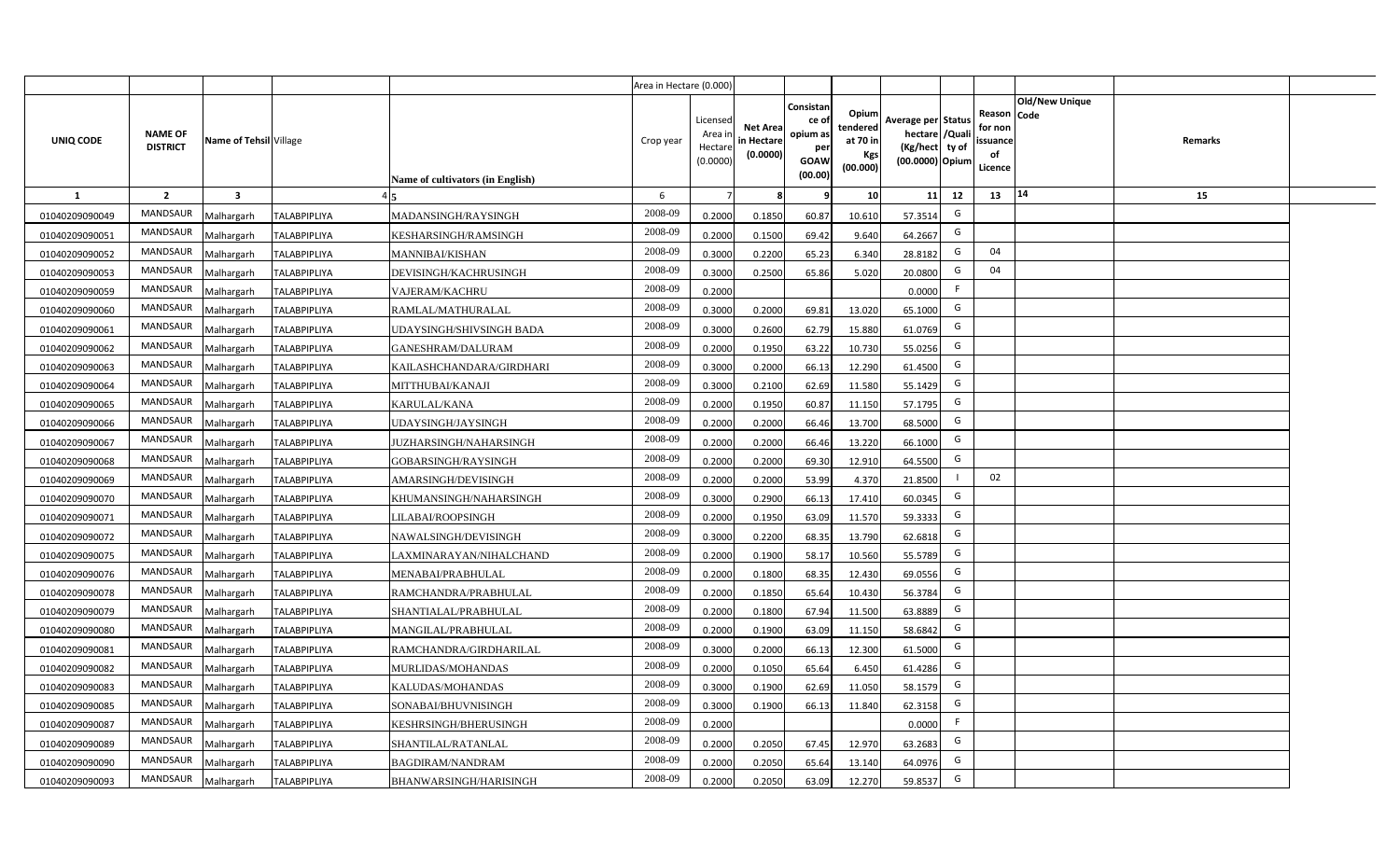|                |                                   |                         |                     |                                  | Area in Hectare (0.000) |                                           |                                           |                                                         |                                                         |                                                                            |                                                     |                       |         |  |
|----------------|-----------------------------------|-------------------------|---------------------|----------------------------------|-------------------------|-------------------------------------------|-------------------------------------------|---------------------------------------------------------|---------------------------------------------------------|----------------------------------------------------------------------------|-----------------------------------------------------|-----------------------|---------|--|
| UNIQ CODE      | <b>NAME OF</b><br><b>DISTRICT</b> | Name of Tehsil Village  |                     | Name of cultivators (in English) | Crop year               | Licensed<br>Area i<br>Hectare<br>(0.0000) | <b>Net Area</b><br>in Hectare<br>(0.0000) | Consistan<br>ce o<br>opium as<br>per<br>GOAW<br>(00.00) | Opium<br>tendered<br>at 70 in<br><b>Kgs</b><br>(00.000) | Average per Status<br>hectare / Quali<br>(Kg/hect ty of<br>(00.0000) Opium | Reason Code<br>for non<br>issuance<br>of<br>Licence | <b>Old/New Unique</b> | Remarks |  |
| $\mathbf{1}$   | $\overline{2}$                    | $\overline{\mathbf{3}}$ |                     |                                  | 6                       | $\overline{7}$                            |                                           | 9                                                       | 10 <sup>1</sup>                                         | 12<br>11                                                                   | 13                                                  | 14                    | 15      |  |
| 01040209090094 | MANDSAUR                          | <b>Aalhargarh</b>       | <b>TALABPIPLIYA</b> | NATHUSINGH/MOTISINGH             | 2008-09                 | 0.2000                                    | 0.1800                                    | 72.25                                                   | 15.840                                                  | G<br>88,0000                                                               |                                                     |                       |         |  |
| 01040209090095 | MANDSAUR                          | Malhargarh              | <b>TALABPIPLIYA</b> | UMMEDSINGH/DULESINGH             | 2008-09                 | 0.2000                                    | 0.2000                                    | 67.91                                                   | 11.970                                                  | G<br>59.8500                                                               |                                                     |                       |         |  |
| 01040209090096 | MANDSAUR                          | Malhargarh              | <b>TALABPIPLIYA</b> | RADHESHYAM/KISHANLAL             | 2008-09                 | 0.3000                                    | 0.2050                                    | 68.35                                                   | 13.040                                                  | G<br>63.6098                                                               |                                                     |                       |         |  |
| 01040209090100 | MANDSAUR                          | Malhargarh              | <b>TALABPIPLIYA</b> | KARULAL/NANDRAM                  | 2008-09                 | 0.3000                                    | 0.2850                                    | 66.13                                                   | 18.620                                                  | G<br>65.3333                                                               |                                                     |                       |         |  |
| 01040209090104 | <b>MANDSAUR</b>                   | Malhargarh              | <b>TALABPIPLIYA</b> | DEVILAL/POKHARLAL                | 2008-09                 | 0.2000                                    | 0.2050                                    | 65.64                                                   | 12.770                                                  | G<br>62.2927                                                               |                                                     |                       |         |  |
| 01040209090105 | MANDSAUR                          | Malhargarh              | <b>TALABPIPLIYA</b> | <b>TEJA/HIRA</b>                 | 2008-09                 | 0.2000                                    | 0.2050                                    | 63.09                                                   | 12.010                                                  | G<br>58.5854                                                               |                                                     |                       |         |  |
| 01040209090107 | MANDSAUR                          | Malhargarh              | <b>TALABPIPLIYA</b> | <b>BADRILAL/MATHURALAL</b>       | 2008-09                 | 0.2000                                    | 0.1200                                    | 65.64                                                   | 7.710                                                   | G<br>64.2500                                                               |                                                     |                       |         |  |
| 01040209090108 | <b>MANDSAUR</b>                   | Malhargarh              | <b>TALABPIPLIYA</b> | PYARIBAI/BHERSINGH               | 2008-09                 | 0.2000                                    | 0.2000                                    | 63.09                                                   | 12.280                                                  | G<br>61.4000                                                               |                                                     |                       |         |  |
| 01040209090112 | <b>MANDSAUR</b>                   | Malhargarh              | <b>TALABPIPLIYA</b> | NOKHSINGH/KISHORSINGH            | 2008-09                 | 0.3000                                    | 0.3100                                    | 62.69                                                   | 17.940                                                  | G<br>57.8710                                                               |                                                     |                       |         |  |
| 01040209090115 | <b>MANDSAUR</b>                   | Malhargarh              | <b>TALABPIPLIYA</b> | BHANWARLAL/KANEHIYALAL           | 2008-09                 | 0.2000                                    | 0.2000                                    | 67.45                                                   | 11.800                                                  | G<br>59.0000                                                               |                                                     |                       |         |  |
| 01040209090118 | <b>MANDSAUR</b>                   | Malhargarh              | <b>TALABPIPLIYA</b> | MODSINGH/ROOPSINGH               | 2008-09                 | 0.2000                                    | 0.1400                                    | 61.44                                                   | 8.240                                                   | G<br>58.8571                                                               |                                                     |                       |         |  |
| 01040209090119 | MANDSAUR                          | Malhargarh              | <b>TALABPIPLIYA</b> | BALWANTSINGH/ISHWARSINGH         | 2008-09                 | 0.3000                                    | 0.2950                                    | 68.35                                                   | 19.090                                                  | G<br>64.7119                                                               |                                                     |                       |         |  |
| 01040209090120 | <b>MANDSAUR</b>                   | Malhargarh              | <b>TALABPIPLIYA</b> | BHARATSINGH/DHULSINGH            | 2008-09                 | 0.2000                                    | 0.0800                                    | 69.87                                                   | 5.610                                                   | G<br>70.1250                                                               |                                                     |                       |         |  |
| 01040209090122 | MANDSAUR                          | Malhargarh              | <b>TALABPIPLIYA</b> | BANSHILAL/KISHANLAL              | 2008-09                 | 0.3000                                    | 0.1950                                    | 66.13                                                   | 12.290                                                  | G<br>63.0256                                                               |                                                     |                       |         |  |
| 01040209090123 | <b>MANDSAUR</b>                   | Malhargarh              | <b>TALABPIPLIYA</b> | SHANTIBAI/RAMRATAN               | 2008-09                 | 0.2000                                    | 0.1500                                    | 67.45                                                   | 9.910                                                   | G<br>66.0667                                                               |                                                     |                       |         |  |
| 01040209090124 | <b>MANDSAUR</b>                   | Malhargarh              | <b>TALABPIPLIYA</b> | LABHCHANDRA/VIJAYRAM             | 2008-09                 | 0.2000                                    |                                           |                                                         |                                                         | F.<br>0.0000                                                               |                                                     |                       |         |  |
| 01040209090127 | <b>MANDSAUR</b>                   | Malhargarh              | <b>TALABPIPLIYA</b> | NATHUSINGH/PREMSINGH             | 2008-09                 | 0.3000                                    | 0.2950                                    | 66.13                                                   | 19.910                                                  | G<br>67.4915                                                               |                                                     |                       |         |  |
| 01040209090128 | <b>MANDSAUR</b>                   | Malhargarh              | <b>TALABPIPLIYA</b> | MANOHARSINGH/BAPUSINGH           | 2008-09                 | 0.3000                                    | 0.2000                                    | 68.35                                                   | 13.490                                                  | G<br>67.4500                                                               |                                                     |                       |         |  |
| 01040209090131 | <b>MANDSAUR</b>                   | Malhargarh              | <b>TALABPIPLIYA</b> | VINODKUMAR/KANWARLAL             | 2008-09                 | 0.3000                                    | 0.2900                                    | 62.69                                                   | 18.180                                                  | G<br>62.6897                                                               |                                                     |                       |         |  |
| 01040209090132 | <b>MANDSAUR</b>                   | Malhargarh              | <b>TALABPIPLIYA</b> | PARWATSINGH/PYARSINGH            | 2008-09                 | 0.3000                                    | 0.3000                                    | 66.13                                                   | 6.660                                                   | G<br>22.2000                                                               | 04                                                  |                       |         |  |
| 01040209090133 | MANDSAUR                          | Malhargarh              | <b>TALABPIPLIYA</b> | BHOPAL SINGH/KISHORSINGH         | 2008-09                 | 0.2000                                    | 0.1950                                    | 61.44                                                   | 11.530                                                  | G<br>59.1282                                                               |                                                     |                       |         |  |
| 01040209090134 | MANDSAUR                          | Malhargarh              | <b>TALABPIPLIYA</b> | RAMSINGH/LAXMAN                  | 2008-09                 | 0.3000                                    | 0.2900                                    | 66.95                                                   | 19.510                                                  | G<br>67.2759                                                               |                                                     |                       |         |  |
| 01040209090138 | <b>MANDSAUR</b>                   | <b>Aalhargarh</b>       | <b>TALABPIPLIYA</b> | SHIVLAL/AMRA                     | 2008-09                 | 0.2000                                    | 0.1750                                    | 66.35                                                   | 10.810                                                  | G<br>61.7714                                                               |                                                     |                       |         |  |
| 01040209090140 | <b>MANDSAUR</b>                   | Malhargarh              | <b>TALABPIPLIYA</b> | PRABHULAL/LALA                   | 2008-09                 | 0.2000                                    |                                           |                                                         |                                                         | -F<br>0.0000                                                               |                                                     |                       |         |  |
| 01040209090141 | <b>MANDSAUR</b>                   | Malhargarh              | TALABPIPLIYA        | DASHRATH/NIRBHAYSINGH            | 2008-09                 | 0.2000                                    | 0.1900                                    | 66.35                                                   | 12.640                                                  | G<br>66.5263                                                               |                                                     |                       |         |  |
| 01040209090145 | MANDSAUR                          | Malhargarh              | <b>TALABPIPLIYA</b> | SAJJANSINGH/KISHORSINGH          | 2008-09                 | 0.2000                                    | 0.1900                                    | 61.44                                                   | 11.270                                                  | G<br>59.3158                                                               |                                                     |                       |         |  |
| 01040209090146 | MANDSAUR                          | Malhargarh              | <b>TALABPIPLIYA</b> | DEVISINGH/KISHORSINGH            | 2008-09                 | 0.3000                                    | 0.2850                                    | 66.13                                                   | 17.840                                                  | G<br>62.5965                                                               |                                                     |                       |         |  |
| 01040209090152 | MANDSAUR                          | Malhargarh              | <b>TALABPIPLIYA</b> | <b>ONKAR/GOBAR</b>               | 2008-09                 | 0.3000                                    | 0.2750                                    | 60.81                                                   | 9.820                                                   | G<br>35.7091                                                               | 04                                                  |                       |         |  |
| 01040209090157 | MANDSAUR                          | Malhargarh              | <b>TALABPIPLIYA</b> | SHIVLAL/MOHANLAL                 | 2008-09                 | 0.3000                                    | 0.0950                                    | 62.69                                                   | 5.790                                                   | G<br>60.9474                                                               |                                                     |                       |         |  |
| 01040209090161 | MANDSAUR                          | Malhargarh              | <b>TALABPIPLIYA</b> | AMRA/BABRU                       | 2008-09                 | 0.3000                                    | 0.2800                                    | 56.70                                                   | 8.270                                                   | G<br>29.5357                                                               | 04                                                  |                       |         |  |
| 01040209090165 | MANDSAUR                          | Malhargarh              | <b>TALABPIPLIYA</b> | <b>BHERULAL/BHUVAN</b>           | 2008-09                 | 0.3000                                    | 0.1550                                    | 64.71                                                   | 10.030                                                  | G<br>64.7097                                                               |                                                     |                       |         |  |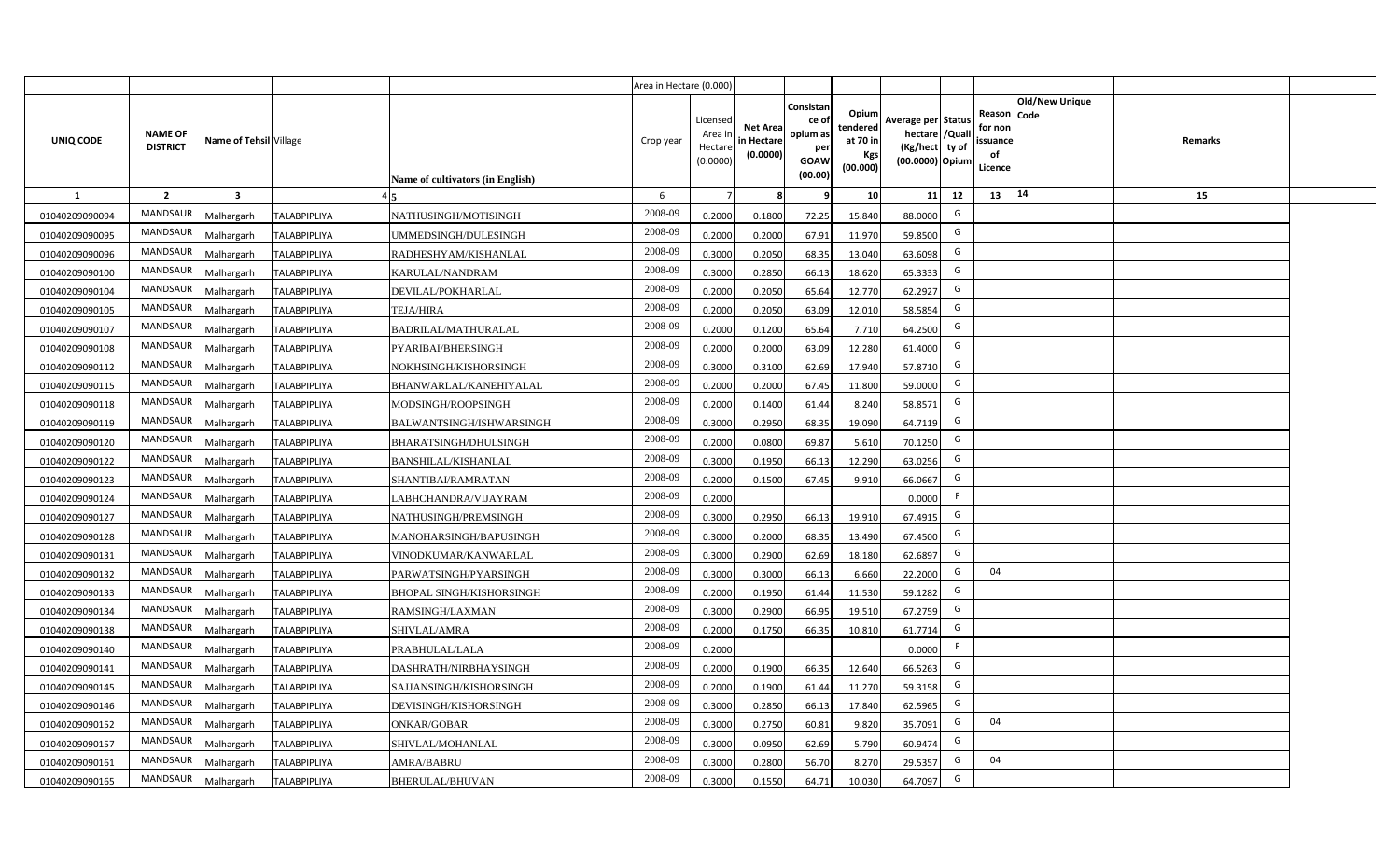|                |                                   |                         |                     |                                  | Area in Hectare (0.000) |                                           |                                           |                                                                 |                                                  |                                                                            |                                                    |                |         |  |
|----------------|-----------------------------------|-------------------------|---------------------|----------------------------------|-------------------------|-------------------------------------------|-------------------------------------------|-----------------------------------------------------------------|--------------------------------------------------|----------------------------------------------------------------------------|----------------------------------------------------|----------------|---------|--|
| UNIQ CODE      | <b>NAME OF</b><br><b>DISTRICT</b> | Name of Tehsil Village  |                     | Name of cultivators (in English) | Crop year               | Licensed<br>Area i<br>Hectare<br>(0.0000) | <b>Net Area</b><br>in Hectare<br>(0.0000) | Consistan<br>ce of<br>opium as<br>per<br><b>GOAW</b><br>(00.00) | Opium<br>tendered<br>at 70 in<br>Kgs<br>(00.000) | Average per Status<br>hectare / Quali<br>(Kg/hect ty of<br>(00.0000) Opium | Reason Code<br>for non<br>ssuance<br>of<br>Licence | Old/New Unique | Remarks |  |
| $\mathbf{1}$   | $\overline{2}$                    | $\overline{\mathbf{3}}$ |                     |                                  | -6                      | $\overline{7}$                            | 8                                         | 9                                                               | 10 <sup>1</sup>                                  | 12<br>11                                                                   | 13                                                 | 14             | 15      |  |
| 01040209090166 | MANDSAUR                          | Malhargarh              | <b>TALABPIPLIYA</b> | JAGDISHCHANDRA/SHOJILAL@SOGILAL  | 2008-09                 | 0.2000                                    | 0.1900                                    | 61.44                                                           | 11.470                                           | G<br>60.3684                                                               |                                                    |                |         |  |
| 01040209090169 | MANDSAUR                          | <b>Aalhargarh</b>       | <b>TALABPIPLIYA</b> | BHAGATSINGH/NIRBHAYSINGH         | 2008-09                 | 0.3000                                    | 0.3000                                    | 63.61                                                           | 19.580                                           | G<br>65.2667                                                               |                                                    |                |         |  |
| 01040209090171 | MANDSAUR                          | Malhargarh              | <b>TALABPIPLIYA</b> | BHANWARBAI/NATHULAL              | 2008-09                 | 0.2000                                    | 0.1550                                    | 61.44                                                           | 9.030                                            | G<br>58.2581                                                               |                                                    |                |         |  |
| 01040209090173 | <b>MANDSAUR</b>                   | Malhargarh              | <b>TALABPIPLIYA</b> | DILIPSINGH/KARANSINGH            | 2008-09                 | 0.3000                                    | 0.2950                                    | 63.08                                                           | 17.980                                           | G<br>60.9492                                                               |                                                    |                |         |  |
| 01040209090174 | MANDSAUR                          | Malhargarh              | <b>TALABPIPLIYA</b> | SHAMBHUSINGH/KISHORSINGH         | 2008-09                 | 0.2000                                    | 0.1900                                    | 61.35                                                           | 11.250                                           | G<br>59.2105                                                               |                                                    |                |         |  |
| 01040209090176 | MANDSAUR                          | Malhargarh              | <b>TALABPIPLIYA</b> | KANTILAL/RATANLAL                | 2008-09                 | 0.2000                                    | 0.2000                                    | 66.35                                                           | 11.900                                           | G<br>59.5000                                                               |                                                    |                |         |  |
| 01040209090177 | MANDSAUR                          | Malhargarh              | <b>TALABPIPLIYA</b> | VAJJABAI/KALUSINGH               | 2008-09                 | 0.2000                                    | 0.2000                                    | 60.87                                                           | 11.630                                           | G<br>58.1500                                                               |                                                    |                |         |  |
| 01040209090178 | <b>MANDSAUR</b>                   | Malhargarh              | <b>TALABPIPLIYA</b> | DASHRATH/UDAYRAM                 | 2008-09                 | 0.2000                                    | 0.1750                                    | 64.21                                                           | 10.820                                           | G<br>61.8286                                                               |                                                    |                |         |  |
| 01040209090086 | <b>MANDSAUR</b>                   | Malhargarh              | <b>TALABPIPLIYA</b> | BHANWARBAI/BHANWARLAL            | 2008-09                 | 0.2000                                    | 0.1450                                    | 66.35                                                           | 9.310                                            | G<br>64.2069                                                               |                                                    |                |         |  |
| 01040209090179 | <b>MANDSAUR</b>                   | Malhargarh              | <b>TALABPIPLIYA</b> | KALUSINGH/NAHARSINGH             | 2008-09                 | 0.3000                                    | 0.3050                                    | 63.61                                                           | 17.550                                           | G<br>57.5410                                                               |                                                    |                |         |  |
| 01040209090180 | MANDSAUR                          | Malhargarh              | <b>TALABPIPLIYA</b> | GIRDHARI/JAGANNATH               | 2008-09                 | 0.2000                                    | 0.1900                                    | 67.45                                                           | 12.160                                           | G<br>64.0000                                                               |                                                    |                |         |  |
| 01040209090125 | MANDSAUR                          | Malhargarh              | <b>TALABPIPLIYA</b> | KARIBAI/GORDHAN                  | 2008-09                 | 0.2000                                    | 0.1150                                    | 67.45                                                           | 7.050                                            | G<br>61.3043                                                               |                                                    |                |         |  |
| 01040209090182 | MANDSAUR                          | Malhargarh              | <b>TALABPIPLIYA</b> | GITABAI/MOHANLAL                 | 2008-09                 | 0.2000                                    | 0.1950                                    | 66.35                                                           | 12.030                                           | G<br>61.6923                                                               |                                                    |                |         |  |
| 01040209090037 | <b>MANDSAUR</b>                   | Malhargarh              | <b>TALABPIPLIYA</b> | <b>BULAKBAI/SHIVSINGH</b>        | 2008-09                 | 0.2000                                    | 0.1000                                    | 63.28                                                           | 5.420                                            | G<br>54.2000                                                               |                                                    |                |         |  |
| 01040209090129 | <b>MANDSAUR</b>                   | Malhargarh              | <b>TALABPIPLIYA</b> | KANWARLAL/BHANWARLAL             | 2008-09                 | 0.2000                                    | 0.2000                                    | 64.21                                                           | 12.920                                           | G<br>64.6000                                                               |                                                    |                |         |  |
| 01040209090039 | <b>MANDSAUR</b>                   | Malhargarh              | <b>TALABPIPLIYA</b> | MANGUBAI/RAMSINGH                | 2008-09                 | 0.2000                                    | 0.2000                                    | 64.21                                                           | 12.190                                           | G<br>60.9500                                                               |                                                    |                |         |  |
| 01040209090038 | <b>MANDSAUR</b>                   | Malhargarh              | <b>TALABPIPLIYA</b> | HARSINGH/GIRVARSINGH             | 2008-09                 | 0.2000                                    | 0.1950                                    | 64.21                                                           | 11.550                                           | G<br>59.2308                                                               |                                                    |                |         |  |
| 01040209090102 | <b>MANDSAUR</b>                   | Malhargarh              | <b>TALABPIPLIYA</b> | JAWANSINGH/SHIVSINGH             | 2008-09                 | 0.2000                                    | 0.0500                                    | 69.60                                                           | 3.430                                            | G<br>68.6000                                                               |                                                    |                |         |  |
| 01040209090142 | <b>MANDSAUR</b>                   | Malhargarh              | <b>TALABPIPLIYA</b> | BHAVSINGH/LAKHA                  | 2008-09                 | 0.2000                                    | 0.2000                                    | 61.35                                                           | 12.010                                           | G<br>60.0500                                                               |                                                    |                |         |  |
| 01040209090156 | MANDSAUR                          | Malhargarh              | <b>TALABPIPLIYA</b> | KALUSINGH/NANDSINGH              | 2008-09                 | 0.3000                                    | 0.2950                                    | 65.03                                                           | 17.000                                           | G<br>57.6271                                                               |                                                    |                |         |  |
| 01040209090098 | MANDSAUR                          | Malhargarh              | <b>TALABPIPLIYA</b> | KISHORSINGH/DAULATSINGH          | 2008-09                 | 0.2000                                    |                                           |                                                                 |                                                  | F.<br>0.0000                                                               |                                                    |                |         |  |
| 01040209090097 | MANDSAUR                          | Malhargarh              | <b>TALABPIPLIYA</b> | UDAYSINGH/SHIVSINGH CHHOTA       | 2008-09                 | 0.3000                                    | 0.2800                                    | 50.31                                                           | 11.240                                           | G<br>40.1429                                                               | 04                                                 |                |         |  |
| 01040209090183 | <b>MANDSAUR</b>                   | Malhargarh              | <b>TALABPIPLIYA</b> | VARDIBAI/LALU                    | 2008-09                 | 0.2000                                    | 0.2000                                    | 58.42                                                           | 11.830                                           | G<br>59.1500                                                               |                                                    |                |         |  |
| 01040209090184 | MANDSAUR                          | Malhargarh              | <b>TALABPIPLIYA</b> | RAMVILAS/BALARAM                 | 2008-09                 | 0.3000                                    | 0.1100                                    | 64.71                                                           | 6.830                                            | G<br>62.0909                                                               |                                                    |                |         |  |
| 01040209090164 | MANDSAUR                          | Malhargarh              | <b>TALABPIPLIYA</b> | NANDLAL/MODIRAM                  | 2008-09                 | 0.3000                                    | 0.2550                                    | 64.71                                                           | 14.690                                           | G<br>57.6078                                                               |                                                    |                |         |  |
| 01040209090011 | MANDSAUR                          | Malhargarh              | <b>TALABPIPLIYA</b> | DEVISINGH/NAHARSINGH             | 2008-09                 | 0.3000                                    | 0.2800                                    | 60.81                                                           | 16.290                                           | G<br>58.1786                                                               |                                                    |                |         |  |
| 01040209090175 | MANDSAUR                          | Malhargarh              | <b>TALABPIPLIYA</b> | MANGUSINGH/CHATARSINGH           | 2008-09                 | 0.3000                                    | 0.2950                                    | 66.58                                                           | 19.580                                           | G<br>66.3729                                                               |                                                    |                |         |  |
| 01040209090160 | MANDSAUR                          | Malhargarh              | <b>TALABPIPLIYA</b> | NAZARBAI/BAPUSINGH               | 2008-09                 | 0.2000                                    | 0.2000                                    | 61.40                                                           | 12.460                                           | G<br>62.3000                                                               |                                                    |                |         |  |
| 01040209090048 | MANDSAUR                          | Malhargarh              | <b>TALABPIPLIYA</b> | KANWARBAI/BHERUSINGH             | 2008-09                 | 0.2000                                    | 0.1550                                    | 61.35                                                           | 9.510                                            | G<br>61.3548                                                               |                                                    |                |         |  |
| 01040209090135 | MANDSAUR                          | Malhargarh              | <b>TALABPIPLIYA</b> | KISHORSINGH/LAXMANSINGH          | 2008-09                 | 0.3000                                    | 0.2800                                    | 64.71                                                           | 17.460                                           | G<br>62.3571                                                               |                                                    |                |         |  |
| 01040209090190 | MANDSAUR                          | Malhargarh              | <b>TALABPIPLIYA</b> | DULESINGH/SAMANDARSINGH          | 2008-09                 | 0.2000                                    | 0.1950                                    | 67.05                                                           | 11.410                                           | G<br>58.5128                                                               |                                                    |                |         |  |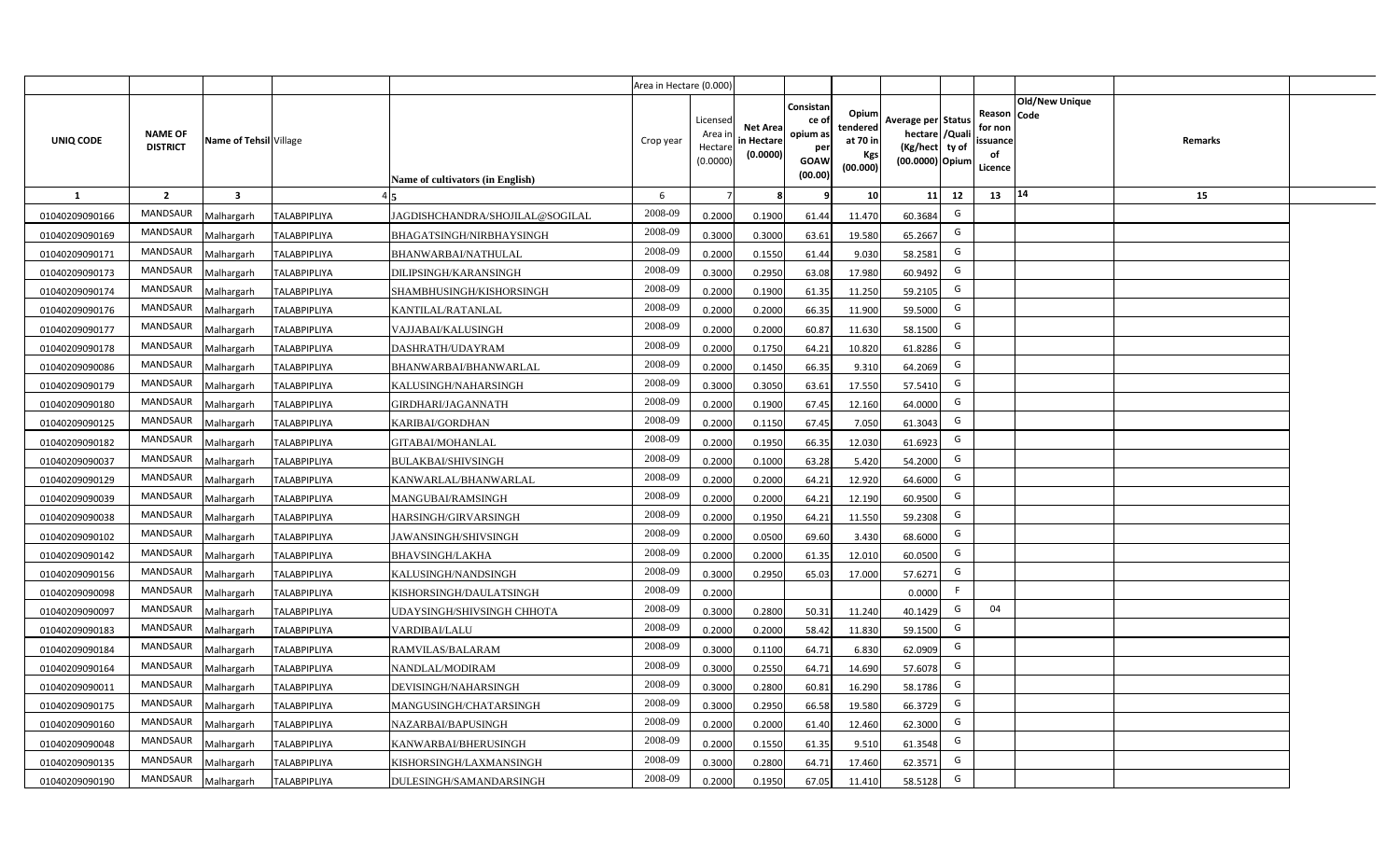|                |                                   |                         |                     |                                  | Area in Hectare (0.000) |                                           |                                           |                                                                |                                                  |                                                                            |                                                     |                       |         |  |
|----------------|-----------------------------------|-------------------------|---------------------|----------------------------------|-------------------------|-------------------------------------------|-------------------------------------------|----------------------------------------------------------------|--------------------------------------------------|----------------------------------------------------------------------------|-----------------------------------------------------|-----------------------|---------|--|
| UNIQ CODE      | <b>NAME OF</b><br><b>DISTRICT</b> | Name of Tehsil Village  |                     | Name of cultivators (in English) | Crop year               | Licensed<br>Area i<br>Hectare<br>(0.0000) | <b>Net Area</b><br>in Hectare<br>(0.0000) | Consistan<br>ce o<br>opium as<br>per<br><b>GOAW</b><br>(00.00) | Opium<br>tendered<br>at 70 in<br>Kgs<br>(00.000) | Average per Status<br>hectare / Quali<br>(Kg/hect ty of<br>(00.0000) Opium | Reason Code<br>for non<br>issuance<br>of<br>Licence | <b>Old/New Unique</b> | Remarks |  |
| $\mathbf{1}$   | $\overline{2}$                    | $\overline{\mathbf{3}}$ |                     |                                  | 6                       | $\overline{7}$                            |                                           | 9                                                              | 10 <sup>1</sup>                                  | 12<br>11                                                                   | 13                                                  | 14                    | 15      |  |
| 01040209090113 | MANDSAUR                          | Malhargarh              | <b>TALABPIPLIYA</b> | <b>GIRDHARI/DHNNA</b>            | 2008-09                 | 0.3000                                    | 0.2800                                    | 64.71                                                          | 14.110                                           | G<br>50.3929                                                               | 04                                                  |                       |         |  |
| 01040209090121 | MANDSAUR                          | Malhargarh              | <b>TALABPIPLIYA</b> | UDAYRAM/MOHANLAL                 | 2008-09                 | 0.2000                                    | 0.1600                                    | 60.87                                                          | 9.220                                            | G<br>57.6250                                                               |                                                     |                       |         |  |
| 01040209090192 | MANDSAUR                          | Malhargarh              | <b>TALABPIPLIYA</b> | NAHARSINGH/BAPUSINGH             | 2008-09                 | 0.2000                                    |                                           |                                                                |                                                  | F.<br>0.0000                                                               |                                                     |                       |         |  |
| 01040209090193 | MANDSAUR                          | Malhargarh              | <b>TALABPIPLIYA</b> | <b>BASANTIBAI/MODIRAM</b>        | 2008-09                 | 0.2000                                    |                                           |                                                                |                                                  | F.<br>0.0000                                                               |                                                     |                       |         |  |
| 01040209090194 | MANDSAUR                          | Malhargarh              | <b>TALABPIPLIYA</b> | JAWANSINGH/NATHUSINGH            | 2008-09                 | 0.2000                                    |                                           |                                                                |                                                  | F.<br>0.0000                                                               |                                                     |                       |         |  |
| 01040209091001 | <b>MANDSAUR</b>                   | <b>Aalhargarh</b>       | <b>TAKRAWAD</b>     | BHARATSINGH/BHAGWANSINGH         | 2008-09                 | 0.2000                                    | 0.1950                                    | 56.82                                                          | 3.690                                            | G<br>18.9231                                                               | 04                                                  |                       |         |  |
| 01040209091002 | MANDSAUR                          | Malhargarh              | <b>TAKRAWAD</b>     | HIRALAL/PARTHA                   | 2008-09                 | 0.2000                                    | 0.1650                                    | 63.22                                                          | 9.580                                            | G<br>58.0606                                                               |                                                     |                       |         |  |
| 01040209091003 | <b>MANDSAUR</b>                   | Malhargarh              | <b>TAKRAWAD</b>     | KANEHIYALAL/BAPULAL              | 2008-09                 | 0.3000                                    | 0.2300                                    | 66.97                                                          | 14.550                                           | G<br>63.2609                                                               |                                                     |                       |         |  |
| 01040209091004 | <b>MANDSAUR</b>                   | Malhargarh              | <b>TAKRAWAD</b>     | RAMCHANDRA/SHOBHARAM             | 2008-09                 | 0.3000                                    | 0.2950                                    | 62.20                                                          | 17.550                                           | G<br>59.4915                                                               |                                                     |                       |         |  |
| 01040209091005 | <b>MANDSAUR</b>                   | Malhargarh              | <b>TAKRAWAD</b>     | RANGLAL/RATANLAL                 | 2008-09                 | 0.2000                                    | 0.2000                                    | 67.16                                                          | 12.920                                           | G<br>64.6000                                                               |                                                     |                       |         |  |
| 01040209091006 | <b>MANDSAUR</b>                   | Malhargarh              | <b>TAKRAWAD</b>     | MOHANLAL/BHERULAL                | 2008-09                 | 0.3000                                    | 0.2900                                    | 64.96                                                          | 17.960                                           | G<br>61.9310                                                               |                                                     |                       |         |  |
| 01040209091007 | <b>MANDSAUR</b>                   | Malhargarh              | <b>TAKRAWAD</b>     | HIRALAL/KISHANLAL                | 2008-09                 | 0.3000                                    | 0.2900                                    | 67.17                                                          | 18.060                                           | G<br>62.2759                                                               |                                                     |                       |         |  |
| 01040209091008 | <b>MANDSAUR</b>                   | Malhargarh              | <b>TAKRAWAD</b>     | BASANTILAL/KANWARLAL             | 2008-09                 | 0.3000                                    | 0.2050                                    | 66.60                                                          | 12.810                                           | G<br>62.4878                                                               |                                                     |                       |         |  |
| 01040209091010 | MANDSAUR                          | Malhargarh              | <b>TAKRAWAD</b>     | MOHANBAI/BHUVANIRAM              | 2008-09                 | 0.2000                                    | 0.1950                                    | 64.88                                                          | 11.720                                           | G<br>60.1026                                                               |                                                     |                       |         |  |
| 01040209091011 | MANDSAUR                          | Malhargarh              | TAKRAWAD            | KASTURABAI/MANGILAL              | 2008-09                 | 0.2000                                    | 0.1950                                    | 63.22                                                          | 11.550                                           | G<br>59.2308                                                               |                                                     |                       |         |  |
| 01040209091012 | <b>MANDSAUR</b>                   | Malhargarh              | TAKRAWAD            | KANEHIYALAL/BHERULAL             | 2008-09                 | 0.2000                                    | 0.1900                                    | 67.16                                                          | 12.080                                           | G<br>63.5789                                                               |                                                     |                       |         |  |
| 01040209091013 | <b>MANDSAUR</b>                   | Malhargarh              | <b>TAKRAWAD</b>     | RAJMAL/MOTYABAI                  | 2008-09                 | 0.2000                                    | 0.1900                                    | 63.22                                                          | 12.270                                           | G<br>64.5789                                                               |                                                     |                       |         |  |
| 01040209091014 | <b>MANDSAUR</b>                   | Malhargarh              | TAKRAWAD            | BHERULAL/JAYKISHAN               | 2008-09                 | 0.2000                                    | 0.2000                                    | 67.16                                                          | 12.800                                           | G<br>64.0000                                                               |                                                     |                       |         |  |
| 01040209091016 | <b>MANDSAUR</b>                   | Malhargarh              | <b>TAKRAWAD</b>     | SURATRAM/RATANLAL                | 2008-09                 | 0.2000                                    | 0.2000                                    | 67.21                                                          | 13.040                                           | G<br>65.2000                                                               |                                                     |                       |         |  |
| 01040209091017 | <b>MANDSAUR</b>                   | Malhargarh              | <b>TAKRAWAD</b>     | KANTABAI/KARULAL                 | 2008-09                 | 0.3000                                    | 0.1750                                    | 66.97                                                          | 11.290                                           | G<br>64.5143                                                               |                                                     |                       |         |  |
| 01040209091018 | <b>MANDSAUR</b>                   | Malhargarh              | <b>TAKRAWAD</b>     | JAGDISH/RAMPRAHLAD               | 2008-09                 | 0.2000                                    | 0.1850                                    | 67.74                                                          | 11.210                                           | G<br>60.5946                                                               |                                                     |                       |         |  |
| 01040209091019 | <b>MANDSAUR</b>                   | Malhargarh              | TAKRAWAD            | BANSHILAL/BHANWARLAL             | 2008-09                 | 0.3000                                    | 0.2700                                    | 66.60                                                          | 16.550                                           | G<br>61.2963                                                               |                                                     |                       |         |  |
| 01040209091021 | <b>MANDSAUR</b>                   | Malhargarh              | <b>TAKRAWAD</b>     | DEVRAM/BHUVANIRAM                | 2008-09                 | 0.3000                                    | 0.2900                                    | 66.99                                                          | 19.160                                           | G<br>66.0690                                                               |                                                     |                       |         |  |
| 01040209091022 | MANDSAUR                          | Malhargarh              | <b>TAKRAWAD</b>     | <b>JUZHAR/KISHAN</b>             | 2008-09                 | 0.2000                                    | 0.2000                                    | 63.22                                                          | 12.170                                           | G<br>60.8500                                                               |                                                     |                       |         |  |
| 01040209091023 | <b>MANDSAUR</b>                   | Malhargarh              | <b>TAKRAWAD</b>     | NARAYANDAS/TIKAMDAS              | 2008-09                 | 0.2000                                    | 0.1100                                    | 69.17                                                          | 7.460                                            | G<br>67.8182                                                               |                                                     |                       |         |  |
| 01040209091024 | <b>MANDSAUR</b>                   | Malhargarh              | <b>TAKRAWAD</b>     | MATHURALAL/HAJARILAL             | 2008-09                 | 0.2000                                    | 0.1900                                    | 67.74                                                          | 11.620                                           | G<br>61.1579                                                               |                                                     |                       |         |  |
| 01040209091025 | <b>MANDSAUR</b>                   | Malhargarh              | <b>TAKRAWAD</b>     | TULSIRAM/NATHULAL                | 2008-09                 | 0.2000                                    | 0.1500                                    | 68.78                                                          | 9.770                                            | G<br>65.1333                                                               |                                                     |                       |         |  |
| 01040209091026 | MANDSAUR                          | Malhargarh              | <b>TAKRAWAD</b>     | AMRITRAM/RAMPRAHLAD              | 2008-09                 | 0.2000                                    | 0.1750                                    | 68.75                                                          | 11.890                                           | G<br>67.9429                                                               |                                                     |                       |         |  |
| 01040209091027 | <b>MANDSAUR</b>                   | Malhargarh              | <b>TAKRAWAD</b>     | RAMESHWAR/BHERULAL               | 2008-09                 | 0.3000                                    | 0.2800                                    | 68.54                                                          | 19.970                                           | G<br>71.3214                                                               |                                                     |                       |         |  |
| 01040209091028 | <b>MANDSAUR</b>                   | Malhargarh              | TAKRAWAD            | <b>BALARAM/HARLAL</b>            | 2008-09                 | 0.2000                                    | 0.1000                                    | 67.74                                                          | 6.570                                            | G<br>65.7000                                                               |                                                     |                       |         |  |
| 01040209091029 | MANDSAUR                          | Malhargarh              | <b>TAKRAWAD</b>     | RAMNARAYAN/HAJARILAL             | 2008-09                 | 0.2000                                    | 0.1950                                    | 68.78                                                          | 12.470                                           | G<br>63.9487                                                               |                                                     |                       |         |  |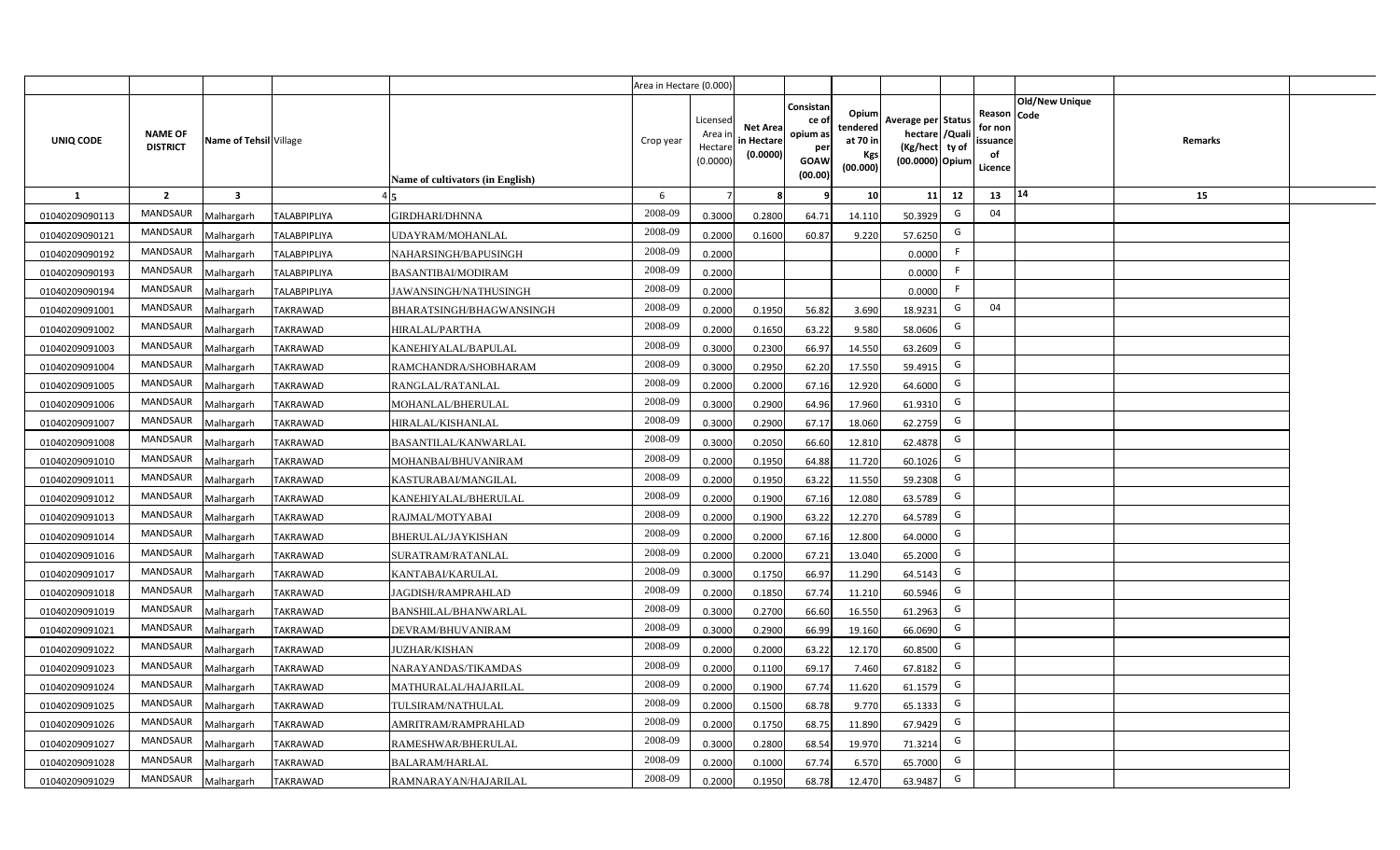|                |                                   |                        |                 |                                  | Area in Hectare (0.000) |                                           |                                           |                                                                 |                                                  |                                                                            |                                                    |                |                |  |
|----------------|-----------------------------------|------------------------|-----------------|----------------------------------|-------------------------|-------------------------------------------|-------------------------------------------|-----------------------------------------------------------------|--------------------------------------------------|----------------------------------------------------------------------------|----------------------------------------------------|----------------|----------------|--|
| UNIQ CODE      | <b>NAME OF</b><br><b>DISTRICT</b> | Name of Tehsil Village |                 | Name of cultivators (in English) | Crop year               | Licensed<br>Area i<br>Hectare<br>(0.0000) | <b>Net Area</b><br>in Hectare<br>(0.0000) | Consistan<br>ce of<br>opium as<br>per<br><b>GOAW</b><br>(00.00) | Opium<br>tendered<br>at 70 in<br>Kgs<br>(00.000) | Average per Status<br>hectare / Quali<br>(Kg/hect ty of<br>(00.0000) Opium | Reason Code<br>for non<br>ssuance<br>of<br>Licence | Old/New Unique | <b>Remarks</b> |  |
| $\mathbf{1}$   | $\overline{2}$                    | $\mathbf{3}$           |                 |                                  | 6                       | $\overline{7}$                            | 8                                         | 9                                                               | 10 <sup>1</sup>                                  | 11<br>12                                                                   | 13                                                 | 14             | 15             |  |
| 01040209091030 | MANDSAUR                          | Malhargarh             | <b>TAKRAWAD</b> | MANGILAL/KALURAM                 | 2008-09                 | 0.3000                                    | 0.1550                                    | 66.97                                                           | 10.590                                           | G<br>68.3226                                                               |                                                    |                |                |  |
| 01040209091031 | MANDSAUR                          | Malhargarh             | <b>TAKRAWAD</b> | PARASRAM/MATHURALAL              | 2008-09                 | 0.2000                                    | 0.2000                                    | 67.24                                                           | 12.380                                           | G<br>61.9000                                                               |                                                    |                |                |  |
| 01040209091032 | MANDSAUR                          | Malhargarh             | <b>TAKRAWAD</b> | <b>BHUVANIRAM/RAMLAL</b>         | 2008-09                 | 0.2000                                    | 0.2000                                    | 67.74                                                           | 12.360                                           | G<br>61.8000                                                               |                                                    |                |                |  |
| 01040209091033 | MANDSAUR                          | Malhargarh             | <b>TAKRAWAD</b> | DHAPUBAI/RAMDAYAL                | 2008-09                 | 0.3000                                    | 0.2850                                    | 66.66                                                           | 18.270                                           | G<br>64.1053                                                               |                                                    |                |                |  |
| 01040209091035 | MANDSAUR                          | Malhargarh             | <b>TAKRAWAD</b> | VARDICHAND/RADHAKISHAN           | 2008-09                 | 0.2000                                    | 0.1900                                    | 63.22                                                           | 11.640                                           | G<br>61.2632                                                               |                                                    |                |                |  |
| 01040209091036 | MANDSAUR                          | Malhargarh             | <b>TAKRAWAD</b> | RAMKANYABAI/MANGILAL             | 2008-09                 | 0.2000                                    | 0.1950                                    | 68.54                                                           | 13.200                                           | G<br>67.6923                                                               |                                                    |                |                |  |
| 01040209091037 | MANDSAUR                          | Malhargarh             | <b>TAKRAWAD</b> | <b>GITABAI/HIRALAL</b>           | 2008-09                 | 0.2000                                    | 0.1900                                    | 62.90                                                           | 11.620                                           | G<br>61.1579                                                               |                                                    |                |                |  |
| 01040209091038 | <b>MANDSAUR</b>                   | Malhargarh             | <b>TAKRAWAD</b> | KARULAL/JALAM                    | 2008-09                 | 0.3000                                    |                                           |                                                                 |                                                  | F<br>0.0000                                                                |                                                    |                |                |  |
| 01040209091039 | MANDSAUR                          | Malhargarh             | <b>TAKRAWAD</b> | JAGDISH/VARDICHAND               | 2008-09                 | 0.2000                                    | 0.1950                                    | 68.54                                                           | 13.110                                           | G<br>67.2308                                                               |                                                    |                |                |  |
| 01040209091040 | MANDSAUR                          | Malhargarh             | <b>TAKRAWAD</b> | SHANKARLAL/BAPULAL               | 2008-09                 | 0.2000                                    | 0.1750                                    | 68.54                                                           | 11.680                                           | G<br>66.7429                                                               |                                                    |                |                |  |
| 01040209091041 | MANDSAUR                          | Malhargarh             | <b>TAKRAWAD</b> | DEVRAM/ONKARLAL/KACHRU           | 2008-09                 | 0.2000                                    | 0.2000                                    | 68.78                                                           | 12.830                                           | G<br>64.1500                                                               |                                                    |                |                |  |
| 01040209091042 | MANDSAUR                          | Malhargarh             | <b>TAKRAWAD</b> | MANGILAL/UDA@UDAYLAL             | 2008-09                 | 0.2000                                    | 0.1950                                    | 65.44                                                           | 12.570                                           | G<br>64.4615                                                               |                                                    |                |                |  |
| 01040209091043 | <b>MANDSAUR</b>                   | Malhargarh             | TAKRAWAD        | MOHANLAL/RAMLAL                  | 2008-09                 | 0.2000                                    | 0.1800                                    | 68.54                                                           | 12.000                                           | G<br>66.6667                                                               | 01                                                 |                |                |  |
| 01040209091045 | MANDSAUR                          | Malhargarh             | <b>TAKRAWAD</b> | SURAJBAI/BHERULAL                | 2008-09                 | 0.2000                                    | 0.1900                                    | 62.20                                                           | 3.780                                            | G<br>19.8947                                                               | 04                                                 |                |                |  |
| 01040209091046 | <b>MANDSAUR</b>                   | Malhargarh             | <b>TAKRAWAD</b> | BHAGATRAM/PRABHULAL              | 2008-09                 | 0.2000                                    | 0.1800                                    | 68.78                                                           | 5.980                                            | G<br>33.2222                                                               | 04                                                 |                |                |  |
| 01040209091047 | MANDSAUR                          | Malhargarh             | <b>TAKRAWAD</b> | MOHANBAI/AMRITRAM                | 2008-09                 | 0.2000                                    | 0.1800                                    | 67.20                                                           | 10.790                                           | G<br>59.9444                                                               |                                                    |                |                |  |
| 01040209091048 | <b>MANDSAUR</b>                   | Malhargarh             | <b>TAKRAWAD</b> | GHANSHYAM/KANEHIYALAL/BAPULAL    | 2008-09                 | 0.2000                                    | 0.2000                                    | 68.54                                                           | 13.070                                           | G<br>65.3500                                                               |                                                    |                |                |  |
| 01040209091049 | <b>MANDSAUR</b>                   | Malhargarh             | <b>TAKRAWAD</b> | RAKESHKUMAR/RADHAKISHAN          | 2008-09                 | 0.3000                                    | 0.2850                                    | 67.16                                                           | 18.740                                           | G<br>65.7544                                                               |                                                    |                |                |  |
| 01040209091050 | MANDSAUR                          | Malhargarh             | <b>TAKRAWAD</b> | CHAMPALAL/NANURAM                | 2008-09                 | 0.2000                                    | 0.1900                                    | 68.54                                                           | 12.130                                           | G<br>63.8421                                                               |                                                    |                |                |  |
| 01040209091052 | MANDSAUR                          | Malhargarh             | <b>TAKRAWAD</b> | MANGIBAI/MANGILAL                | 2008-09                 | 0.3000                                    | 0.2900                                    | 70.65                                                           | 18.480                                           | G<br>63.7241                                                               |                                                    |                |                |  |
| 01040209091053 | MANDSAUR                          | Malhargarh             | <b>TAKRAWAD</b> | SHYAMLAL/RAMDAYAL                | 2008-09                 | 0.2000                                    | 0.1950                                    | 67.31                                                           | 12.360                                           | G<br>63.3846                                                               |                                                    |                |                |  |
| 01040209091054 | MANDSAUR                          | Malhargarh             | <b>TAKRAWAD</b> | HARISHKUMAR/BALMUKUNAD           | 2008-09                 | 0.3000                                    | 0.2900                                    | 65.29                                                           | 18.610                                           | G<br>64.1724                                                               |                                                    |                |                |  |
| 01040209091055 | MANDSAUR                          | Malhargarh             | <b>TAKRAWAD</b> | SURATRAM/RAMNARAYAN              | 2008-09                 | 0.3000                                    | 0.3050                                    | 60.99                                                           | 17.110                                           | G<br>56.0984                                                               |                                                    |                |                |  |
| 01040209091056 | <b>MANDSAUR</b>                   | Malhargarh             | <b>TAKRAWAD</b> | RAMPRASAD/RATANLAL               | 2008-09                 | 0.3000                                    | 0.2900                                    | 66.92                                                           | 18.000                                           | G<br>62.0690                                                               |                                                    |                |                |  |
| 01040209091057 | MANDSAUR                          | Malhargarh             | <b>TAKRAWAD</b> | KOSHALYABAI/BHAGATRAM            | 2008-09                 | 0.3000                                    | 0.2800                                    | 66.92                                                           | 16.930                                           | G<br>60.4643                                                               |                                                    |                |                |  |
| 01040209091058 | MANDSAUR                          | Malhargarh             | <b>TAKRAWAD</b> | GIRDHARI/NATHULAL                | 2008-09                 | 0.3000                                    | 0.1700                                    | 60.03                                                           | 10.540                                           | G<br>62.0000                                                               |                                                    |                |                |  |
| 01040209091059 | MANDSAUR                          | Malhargarh             | <b>TAKRAWAD</b> | AMARJI/BHERULAL                  | 2008-09                 | 0.2000                                    | 0.1950                                    | 67.31                                                           | 12.330                                           | G<br>63.2308                                                               |                                                    |                |                |  |
| 01040209091061 | MANDSAUR                          | Malhargarh             | <b>TAKRAWAD</b> | NIRBHAYRAM/PHOOLCHAND            | 2008-09                 | 0.3000                                    | 0.1650                                    | 68.67                                                           | 9.970                                            | G<br>60.4242                                                               |                                                    |                |                |  |
| 01040209091062 | MANDSAUR                          | Malhargarh             | <b>TAKRAWAD</b> | BHULIBAI/PANNALAL                | 2008-09                 | 0.2000                                    | 0.1600                                    | 68.67                                                           | 10.450                                           | G<br>65.3125                                                               |                                                    |                |                |  |
| 01040209091063 | MANDSAUR                          | Malhargarh             | <b>TAKRAWAD</b> | RADHESHYAM/BHERULAL              | 2008-09                 | 0.2000                                    | 0.1900                                    | 66.09                                                           | 11.640                                           | G<br>61.2632                                                               |                                                    |                |                |  |
| 01040209091064 | MANDSAUR                          | Malhargarh             | <b>TAKRAWAD</b> | SHIVLAL/PRATHA                   | 2008-09                 | 0.3000                                    | 0.2900                                    | 63.16                                                           | 18.180                                           | G<br>62.6897                                                               |                                                    |                |                |  |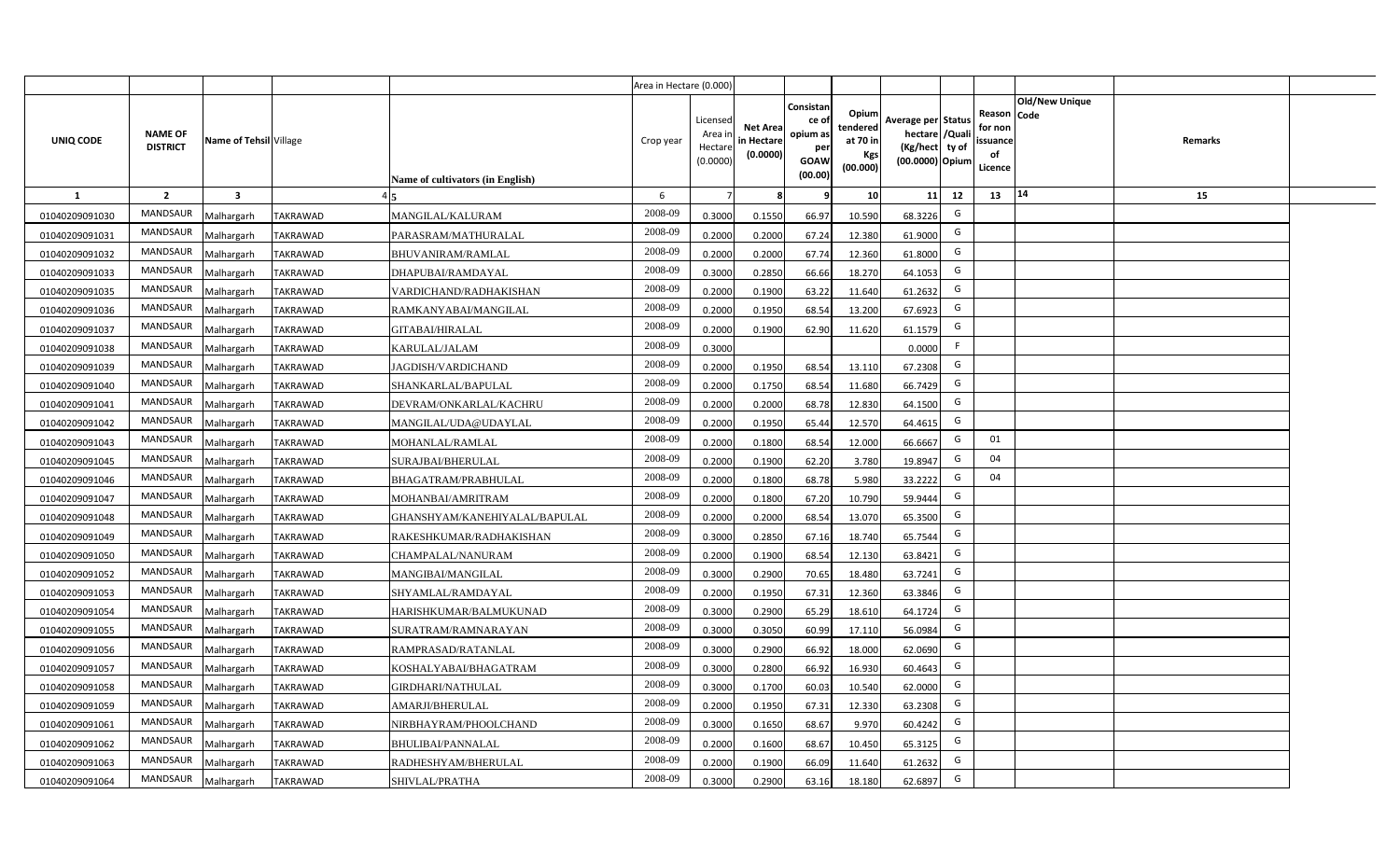|                |                                   |                         |                 |                                  | Area in Hectare (0.000) |                                           |                                           |                                                         |                                                         |                                                                            |                                                |                               |         |  |
|----------------|-----------------------------------|-------------------------|-----------------|----------------------------------|-------------------------|-------------------------------------------|-------------------------------------------|---------------------------------------------------------|---------------------------------------------------------|----------------------------------------------------------------------------|------------------------------------------------|-------------------------------|---------|--|
| UNIQ CODE      | <b>NAME OF</b><br><b>DISTRICT</b> | Name of Tehsil Village  |                 | Name of cultivators (in English) | Crop year               | Licensed<br>Area i<br>Hectare<br>(0.0000) | <b>Net Area</b><br>in Hectare<br>(0.0000) | Consistan<br>ce o<br>opium as<br>per<br>GOAW<br>(00.00) | Opium<br>tendered<br>at 70 in<br><b>Kgs</b><br>(00.000) | Average per Status<br>hectare / Quali<br>(Kg/hect ty of<br>(00.0000) Opium | Reason<br>for non<br>issuance<br>of<br>Licence | <b>Old/New Unique</b><br>Code | Remarks |  |
| $\mathbf{1}$   | $\overline{2}$                    | $\overline{\mathbf{3}}$ |                 |                                  | 6                       | $\overline{7}$                            |                                           | 9                                                       | 10 <sup>1</sup>                                         | 12<br>11                                                                   | 13                                             | 14                            | 15      |  |
| 01040209091065 | MANDSAUR                          | Malhargarh              | <b>TAKRAWAD</b> | RAMIBAI/MOTI                     | 2008-09                 | 0.2000                                    | 0.1900                                    | 67.31                                                   | 12.120                                                  | G<br>63.7895                                                               |                                                |                               |         |  |
| 01040209091066 | MANDSAUR                          | Malhargarh              | <b>TAKRAWAD</b> | JAMNABAI/BHHERULAL               | 2008-09                 | 0.2000                                    | 0.1800                                    | 68.67                                                   | 11.540                                                  | G<br>64.1111                                                               |                                                |                               |         |  |
| 01040209091067 | MANDSAUR                          | Malhargarh              | <b>TAKRAWAD</b> | KALABAI/MANGILAL                 | 2008-09                 | 0.3000                                    | 0.2150                                    | 66.43                                                   | 13.000                                                  | G<br>60.4651                                                               |                                                |                               |         |  |
| 01040209091069 | MANDSAUR                          | Malhargarh              | <b>TAKRAWAD</b> | MOOLCHANDRA/RADHAKISHAN          | 2008-09                 | 0.3000                                    | 0.2950                                    | 64.15                                                   | 18.090                                                  | G<br>61.3220                                                               |                                                |                               |         |  |
| 01040209091071 | <b>MANDSAUR</b>                   | Malhargarh              | <b>TAKRAWAD</b> | KANWARLAL/KALURAM                | 2008-09                 | 0.3000                                    | 0.2900                                    | 72.40                                                   | 19.850                                                  | G<br>68.4483                                                               |                                                |                               |         |  |
| 01040209091072 | MANDSAUR                          | Malhargarh              | <b>TAKRAWAD</b> | MANGILAL/BHUVANIRAM              | 2008-09                 | 0.2000                                    | 0.2000                                    | 67.31                                                   | 12.960                                                  | G<br>64.8000                                                               |                                                |                               |         |  |
| 01040209091073 | MANDSAUR                          | Malhargarh              | <b>TAKRAWAD</b> | <b>GANGARAM/HARIRAM</b>          | 2008-09                 | 0.2000                                    | 0.2000                                    | 67.31                                                   | 12.410                                                  | G<br>62.0500                                                               |                                                |                               |         |  |
| 01040209091074 | <b>MANDSAUR</b>                   | Malhargarh              | <b>TAKRAWAD</b> | KANEHIYALAL/BHANWARLAL BADA      | 2008-09                 | 0.2000                                    | 0.1100                                    | 66.09                                                   | 6.960                                                   | G<br>63.2727                                                               |                                                |                               |         |  |
| 01040209091075 | <b>MANDSAUR</b>                   | Malhargarh              | <b>TAKRAWAD</b> | <b>HAMID KHAN/VAJIR</b>          | 2008-09                 | 0.2000                                    | 0.1950                                    | 64.15                                                   | 11.650                                                  | G<br>59.7436                                                               |                                                |                               |         |  |
| 01040209091077 | <b>MANDSAUR</b>                   | Malhargarh              | <b>TAKRAWAD</b> | VIKRAMSINGH/JUZHARSINGH          | 2008-09                 | 0.2000                                    | 0.0900                                    | 66.94                                                   | 5.690                                                   | G<br>63.2222                                                               |                                                |                               |         |  |
| 01040209091078 | <b>MANDSAUR</b>                   | Malhargarh              | <b>TAKRAWAD</b> | GULAMHUSSAIN/NIJAMKHAN           | 2008-09                 | 0.2000                                    | 0.2000                                    | 66.94                                                   | 12.740                                                  | G<br>63.7000                                                               |                                                |                               |         |  |
| 01040209091080 | MANDSAUR                          | Malhargarh              | <b>TAKRAWAD</b> | RUPCHAMD/RAMLAL                  | 2008-09                 | 0.3000                                    | 0.2250                                    | 66.92                                                   | 9.660                                                   | G<br>42.9333                                                               | 04                                             |                               |         |  |
| 01040209091081 | <b>MANDSAUR</b>                   | Malhargarh              | <b>TAKRAWAD</b> | <b>BABULAL/JALIM</b>             | 2008-09                 | 0.3000                                    | 0.1000                                    | 66.92                                                   | 6.540                                                   | G<br>65.4000                                                               |                                                |                               |         |  |
| 01040209091082 | MANDSAUR                          | Malhargarh              | TAKRAWAD        | DILKHUSHKHAN/KHJUKHAN            | 2008-09                 | 0.3000                                    | 0.1950                                    | 67.44                                                   | 13.670                                                  | G<br>70.1026                                                               |                                                |                               |         |  |
| 01040209091084 | <b>MANDSAUR</b>                   | Malhargarh              | <b>TAKRAWAD</b> | MOHANLAL/RATANLAL                | 2008-09                 | 0.2000                                    | 0.1650                                    | 62.38                                                   | 9.710                                                   | G<br>58.8485                                                               |                                                |                               |         |  |
| 01040209091086 | <b>MANDSAUR</b>                   | Malhargarh              | <b>TAKRAWAD</b> | <b>BAGDIBAI/BAGDIRAM</b>         | 2008-09                 | 0.2000                                    | 0.1850                                    | 66.09                                                   | 11.420                                                  | G<br>61.7297                                                               |                                                |                               |         |  |
| 01040209091087 | <b>MANDSAUR</b>                   | Malhargarh              | <b>TAKRAWAD</b> | KANEHIYALAL/NATHULAL             | 2008-09                 | 0.2000                                    | 0.1500                                    | 69.10                                                   | 9.700                                                   | G<br>64.6667                                                               |                                                |                               |         |  |
| 01040209091089 | <b>MANDSAUR</b>                   | Malhargarh              | <b>TAKRAWAD</b> | DEVILAL/FAKIRCHAND               | 2008-09                 | 0.2000                                    | 0.1850                                    | 64.15                                                   | 10.890                                                  | G<br>58.8649                                                               |                                                |                               |         |  |
| 01040209091090 | <b>MANDSAUR</b>                   | Malhargarh              | <b>TAKRAWAD</b> | RATANLAL/KISHANLAL               | 2008-09                 | 0.2000                                    | 0.2050                                    | 66.94                                                   | 12.840                                                  | G<br>62.6341                                                               |                                                |                               |         |  |
| 01040209091092 | <b>MANDSAUR</b>                   | Malhargarh              | <b>TAKRAWAD</b> | KAILASHCHANDRA/JAGANNATH         | 2008-09                 | 0.3000                                    | 0.3000                                    | 64.15                                                   | 17.320                                                  | G<br>57.7333                                                               |                                                |                               |         |  |
| 01040209091093 | MANDSAUR                          | Malhargarh              | <b>TAKRAWAD</b> | KASHIRAM/PRBHULAL                | 2008-09                 | 0.2000                                    | 0.2000                                    | 69.75                                                   | 13.230                                                  | G<br>66.1500                                                               |                                                |                               |         |  |
| 01040209091095 | MANDSAUR                          | Malhargarh              | <b>TAKRAWAD</b> | RADHESHYAM/JAGANNATH             | 2008-09                 | 0.2000                                    | 0.2000                                    | 66.94                                                   | 11.930                                                  | G<br>59.6500                                                               |                                                |                               |         |  |
| 01040209091096 | <b>MANDSAUR</b>                   | Malhargarh              | TAKRAWAD        | KAYYUMALI/FAKRUSHAH              | 2008-09                 | 0.3000                                    |                                           |                                                         |                                                         | N<br>0.0000                                                                |                                                |                               |         |  |
| 01040209091097 | <b>MANDSAUR</b>                   | Malhargarh              | <b>TAKRAWAD</b> | MANGILAL/RAMNIVAS                | 2008-09                 | 0.3000                                    | 0.3000                                    | 66.92                                                   | 19.130                                                  | G<br>63.7667                                                               |                                                |                               |         |  |
| 01040209091098 | <b>MANDSAUR</b>                   | Malhargarh              | <b>TAKRAWAD</b> | KARULAL/RAMNIVAS                 | 2008-09                 | 0.2000                                    | 0.2000                                    | 66.09                                                   | 12.240                                                  | G<br>61.2000                                                               |                                                |                               |         |  |
| 01040209091099 | MANDSAUR                          | Malhargarh              | <b>TAKRAWAD</b> | SURESHCHANDRA/RAMNIVAS           | 2008-09                 | 0.2000                                    | 0.2050                                    | 66.60                                                   | 13.150                                                  | G<br>64.1463                                                               |                                                |                               |         |  |
| 01040209091100 | MANDSAUR                          | Malhargarh              | <b>TAKRAWAD</b> | GOVINDRAM/RAMNIVAS               | 2008-09                 | 0.2000                                    | 0.2000                                    | 65.44                                                   | 12.330                                                  | G<br>61.6500                                                               |                                                |                               |         |  |
| 01040209091107 | MANDSAUR                          | Malhargarh              | <b>TAKRAWAD</b> | CHAMOBAI/KHAJUKHAN               | 2008-09                 | 0.3000                                    | 0.2800                                    | 64.15                                                   | 18.390                                                  | G<br>65.6786                                                               |                                                |                               |         |  |
| 01040209091108 | MANDSAUR                          | Malhargarh              | <b>TAKRAWAD</b> | RADHESHYAM/MATHURALAL            | 2008-09                 | 0.2000                                    | 0.1900                                    | 69.48                                                   | 13.370                                                  | G<br>70.3684                                                               |                                                |                               |         |  |
| 01040209091109 | MANDSAUR                          | Malhargarh              | TAKRAWAD        | GHANSHYAM/KANEHIYALAL            | 2008-09                 | 0.2000                                    | 0.2000                                    | 65.44                                                   | 11.680                                                  | G<br>58.4000                                                               |                                                |                               |         |  |
| 01040209091110 | MANDSAUR                          | Malhargarh              | <b>TAKRAWAD</b> | TAJMOHD/ALLAUDDIN                | 2008-09                 | 0.2000                                    | 0.2000                                    | 65.44                                                   | 12.570                                                  | G<br>62.8500                                                               |                                                |                               |         |  |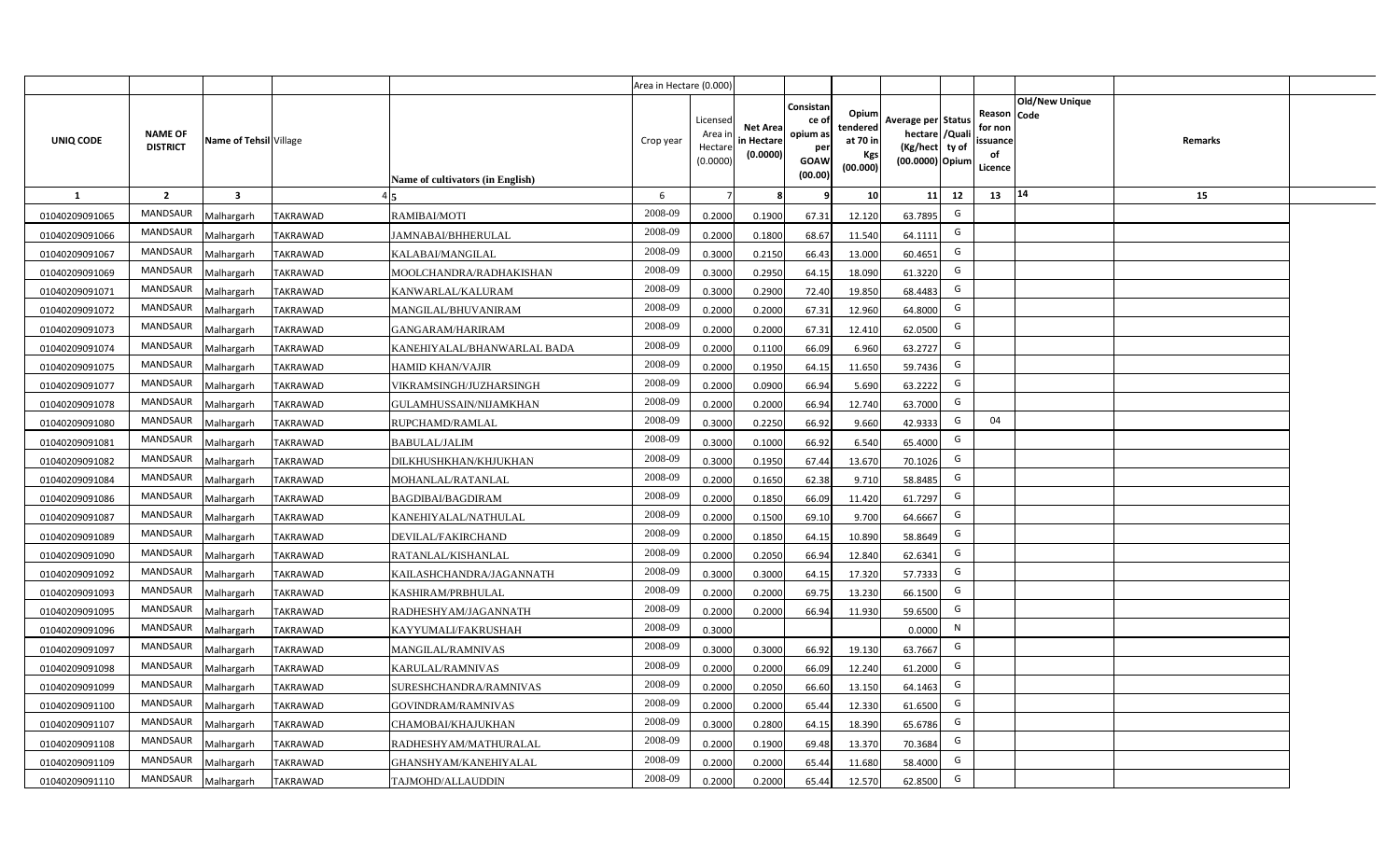|                |                                   |                         |                 |                                  | Area in Hectare (0.000) |                                           |                                           |                                                         |                                                         |                                                                            |                                                |                               |         |  |
|----------------|-----------------------------------|-------------------------|-----------------|----------------------------------|-------------------------|-------------------------------------------|-------------------------------------------|---------------------------------------------------------|---------------------------------------------------------|----------------------------------------------------------------------------|------------------------------------------------|-------------------------------|---------|--|
| UNIQ CODE      | <b>NAME OF</b><br><b>DISTRICT</b> | Name of Tehsil Village  |                 | Name of cultivators (in English) | Crop year               | Licensed<br>Area i<br>Hectare<br>(0.0000) | <b>Net Area</b><br>in Hectare<br>(0.0000) | Consistan<br>ce o<br>opium as<br>per<br>GOAW<br>(00.00) | Opium<br>tendered<br>at 70 in<br><b>Kgs</b><br>(00.000) | Average per Status<br>hectare / Quali<br>(Kg/hect ty of<br>(00.0000) Opium | Reason<br>for non<br>issuance<br>of<br>Licence | <b>Old/New Unique</b><br>Code | Remarks |  |
| $\mathbf{1}$   | $\overline{2}$                    | $\overline{\mathbf{3}}$ |                 |                                  | 6                       | -7                                        |                                           | 9                                                       | 10 <sup>1</sup>                                         | 12<br>11                                                                   | 13                                             | 14                            | 15      |  |
| 01040209091112 | MANDSAUR                          | Malhargarh              | <b>TAKRAWAD</b> | MISHRILAL/DEVILAL                | 2008-09                 | 0.2000                                    | 0.1950                                    | 68.67                                                   | 11.710                                                  | G<br>60.0513                                                               |                                                |                               |         |  |
| 01040209091113 | MANDSAUR                          | Malhargarh              | <b>TAKRAWAD</b> | KARULAL/MANGILAL                 | 2008-09                 | 0.2000                                    | 0.2050                                    | 65.44                                                   | 12.390                                                  | G<br>60.4390                                                               |                                                |                               |         |  |
| 01040209091114 | MANDSAUR                          | Malhargarh              | <b>TAKRAWAD</b> | MOHANLAL/NANURAM                 | 2008-09                 | 0.2000                                    | 0.2000                                    | 66.97                                                   | 12.840                                                  | G<br>64.2000                                                               |                                                |                               |         |  |
| 01040209091115 | MANDSAUR                          | Malhargarh              | <b>TAKRAWAD</b> | NANALAL/NATHULAL                 | 2008-09                 | 0.3000                                    | 0.3000                                    | 66.09                                                   | 19.100                                                  | G<br>63.6667                                                               |                                                |                               |         |  |
| 01040209091116 | <b>MANDSAUR</b>                   | Malhargarh              | <b>TAKRAWAD</b> | SUGNABAI/BAPULAL                 | 2008-09                 | 0.2000                                    | 0.1650                                    | 60.49                                                   | 9.050                                                   | G<br>54.8485                                                               |                                                |                               |         |  |
| 01040209091117 | MANDSAUR                          | Malhargarh              | TAKRAWAD        | KARULAL/PANNALAL                 | 2008-09                 | 0.2000                                    | 0.1950                                    | 68.08                                                   | 13.230                                                  | G<br>67.8462                                                               |                                                |                               |         |  |
| 01040209091118 | MANDSAUR                          | Malhargarh              | <b>TAKRAWAD</b> | <b>BALURAM/MANGILAL</b>          | 2008-09                 | 0.3000                                    | 0.3050                                    | 64.96                                                   | 19.400                                                  | G<br>63.6066                                                               |                                                |                               |         |  |
| 01040209091120 | <b>MANDSAUR</b>                   | Malhargarh              | <b>TAKRAWAD</b> | <b>JALLAUDDIN/KHUDABAKSH</b>     | 2008-09                 | 0.2000                                    | 0.1900                                    | 68.01                                                   | 12.440                                                  | G<br>65.4737                                                               |                                                |                               |         |  |
| 01040209091121 | <b>MANDSAUR</b>                   | Malhargarh              | <b>TAKRAWAD</b> | GANGABAI/RAMESHWAR               | 2008-09                 | 0.2000                                    | 0.1900                                    | 64.69                                                   | 11.310                                                  | G<br>59.5263                                                               |                                                |                               |         |  |
| 01040209091122 | <b>MANDSAUR</b>                   | Malhargarh              | <b>TAKRAWAD</b> | FAKIRCHAND/KALURAM               | 2008-09                 | 0.3000                                    | 0.2850                                    | 65.30                                                   | 16.970                                                  | G<br>59.5439                                                               |                                                |                               |         |  |
| 01040209091124 | <b>MANDSAUR</b>                   | Malhargarh              | <b>TAKRAWAD</b> | KANEHIALAL/BHANWARLAL            | 2008-09                 | 0.2000                                    | 0.2000                                    | 64.69                                                   | 12.260                                                  | G<br>61.3000                                                               |                                                |                               |         |  |
| 01040209091125 | MANDSAUR                          | Malhargarh              | <b>TAKRAWAD</b> | FAKRUKHAN/CHANDKHAN              | 2008-09                 | 0.3000                                    | 0.2950                                    | 64.96                                                   | 17.880                                                  | G<br>60.6102                                                               |                                                |                               |         |  |
| 01040209091127 | <b>MANDSAUR</b>                   | Malhargarh              | <b>TAKRAWAD</b> | MUNNIBAI/HIRALAL                 | 2008-09                 | 0.2000                                    | 0.2000                                    | 64.96                                                   | 13.180                                                  | G<br>65.9000                                                               |                                                |                               |         |  |
| 01040209091131 | MANDSAUR                          | Malhargarh              | TAKRAWAD        | <b>GULABBAI/UDAYRAM</b>          | 2008-09                 | 0.3000                                    | 0.2050                                    | 64.96                                                   | 12.400                                                  | G<br>60.4878                                                               |                                                |                               |         |  |
| 01040209091133 | <b>MANDSAUR</b>                   | Malhargarh              | <b>TAKRAWAD</b> | MANGILAL/BHANWARLAL              | 2008-09                 | 0.3000                                    | 0.2600                                    | 68.01                                                   | 14.490                                                  | G<br>55.7308                                                               |                                                |                               |         |  |
| 01040209091134 | <b>MANDSAUR</b>                   | Malhargarh              | <b>TAKRAWAD</b> | RAMCHANDRA/SALEGRAM              | 2008-09                 | 0.3000                                    | 0.2850                                    | 68.01                                                   | 19.360                                                  | G<br>67.9298                                                               |                                                |                               |         |  |
| 01040209091135 | <b>MANDSAUR</b>                   | Malhargarh              | <b>TAKRAWAD</b> | KASHIBAI/NANURAM                 | 2008-09                 | 0.2000                                    |                                           |                                                         |                                                         | F<br>0.0000                                                                |                                                |                               |         |  |
| 01040209091136 | <b>MANDSAUR</b>                   | Malhargarh              | <b>TAKRAWAD</b> | VARDICHAND/KISHANLAL             | 2008-09                 | 0.2000                                    | 0.2050                                    | 64.69                                                   | 10.940                                                  | G<br>53.3659                                                               |                                                |                               |         |  |
| 01040209091137 | <b>MANDSAUR</b>                   | Malhargarh              | <b>TAKRAWAD</b> | SHANTIBAI/RAMNARAYAN             | 2008-09                 | 0.2000                                    | 0.2000                                    | 65.77                                                   | 12.520                                                  | G<br>62.6000                                                               |                                                |                               |         |  |
| 01040209091138 | MANDSAUR                          | Malhargarh              | <b>TAKRAWAD</b> | AMBALAL/VARDICHAND               | 2008-09                 | 0.3000                                    | 0.2950                                    | 64.96                                                   | 17.660                                                  | G<br>59.8644                                                               |                                                |                               |         |  |
| 01040209091140 | MANDSAUR                          | Malhargarh              | <b>TAKRAWAD</b> | NANDRAM/RAMLAL                   | 2008-09                 | 0.3000                                    | 0.2950                                    | 66.22                                                   | 18.290                                                  | G<br>62.0000                                                               |                                                |                               |         |  |
| 01040209091142 | MANDSAUR                          | Malhargarh              | TAKRAWAD        | NATHULAL/MANGILAL                | 2008-09                 | 0.3000                                    | 0.2900                                    | 66.22                                                   | 18.630                                                  | G<br>64.2414                                                               |                                                |                               |         |  |
| 01040209091146 | <b>MANDSAUR</b>                   | Malhargarh              | TAKRAWAD        | RAMESHWAR/HIRALAL                | 2008-09                 | 0.2000                                    | 0.1950                                    | 66.22                                                   | 12.910                                                  | G<br>66.2051                                                               |                                                |                               |         |  |
| 01040209091147 | <b>MANDSAUR</b>                   | Malhargarh              | <b>TAKRAWAD</b> | BASANTIALAL/MOTILAL              | 2008-09                 | 0.3000                                    | 0.2950                                    | 62.20                                                   | 17.570                                                  | G<br>59.5593                                                               |                                                |                               |         |  |
| 01040209091148 | <b>MANDSAUR</b>                   | Malhargarh              | <b>TAKRAWAD</b> | MANOHARLAL/BHERULAL              | 2008-09                 | 0.2000                                    |                                           |                                                         |                                                         | N<br>0.0000                                                                |                                                |                               |         |  |
| 01040209091150 | MANDSAUR                          | Malhargarh              | <b>TAKRAWAD</b> | MANGILAL/FAKIRCHAND              | 2008-09                 | 0.2000                                    | 0.1950                                    | 60.46                                                   | 10.110                                                  | G<br>51.8462                                                               | 04                                             |                               |         |  |
| 01040209091153 | MANDSAUR                          | Malhargarh              | <b>TAKRAWAD</b> | MATHURALAL/VARDICHAND            | 2008-09                 | 0.3000                                    | 0.2950                                    | 66.22                                                   | 17.790                                                  | G<br>60.3051                                                               |                                                |                               |         |  |
| 01040209091154 | MANDSAUR                          | Malhargarh              | <b>TAKRAWAD</b> | LAXMINARAYAN/DHANNA              | 2008-09                 | 0.2000                                    | 0.2000                                    | 66.49                                                   | 12.660                                                  | G<br>63.3000                                                               |                                                |                               |         |  |
| 01040209091155 | MANDSAUR                          | Malhargarh              | <b>TAKRAWAD</b> | MANGILAL/RAMCHANDRA              | 2008-09                 | 0.3000                                    | 0.2800                                    | 65.77                                                   | 17.220                                                  | G<br>61.5000                                                               |                                                |                               |         |  |
| 01040209091158 | MANDSAUR                          | Malhargarh              | TAKRAWAD        | ROOPKUNWAR/BAPUSINGH             | 2008-09                 | 0.3000                                    | 0.2100                                    | 66.22                                                   | 14.450                                                  | G<br>68.8095                                                               |                                                |                               |         |  |
| 01040209091160 | MANDSAUR                          | Malhargarh              | <b>TAKRAWAD</b> | BHERULAL/SHANKARLAL              | 2008-09                 | 0.3000                                    | 0.2800                                    | 64.69                                                   | 17.250                                                  | G<br>61.6071                                                               |                                                |                               |         |  |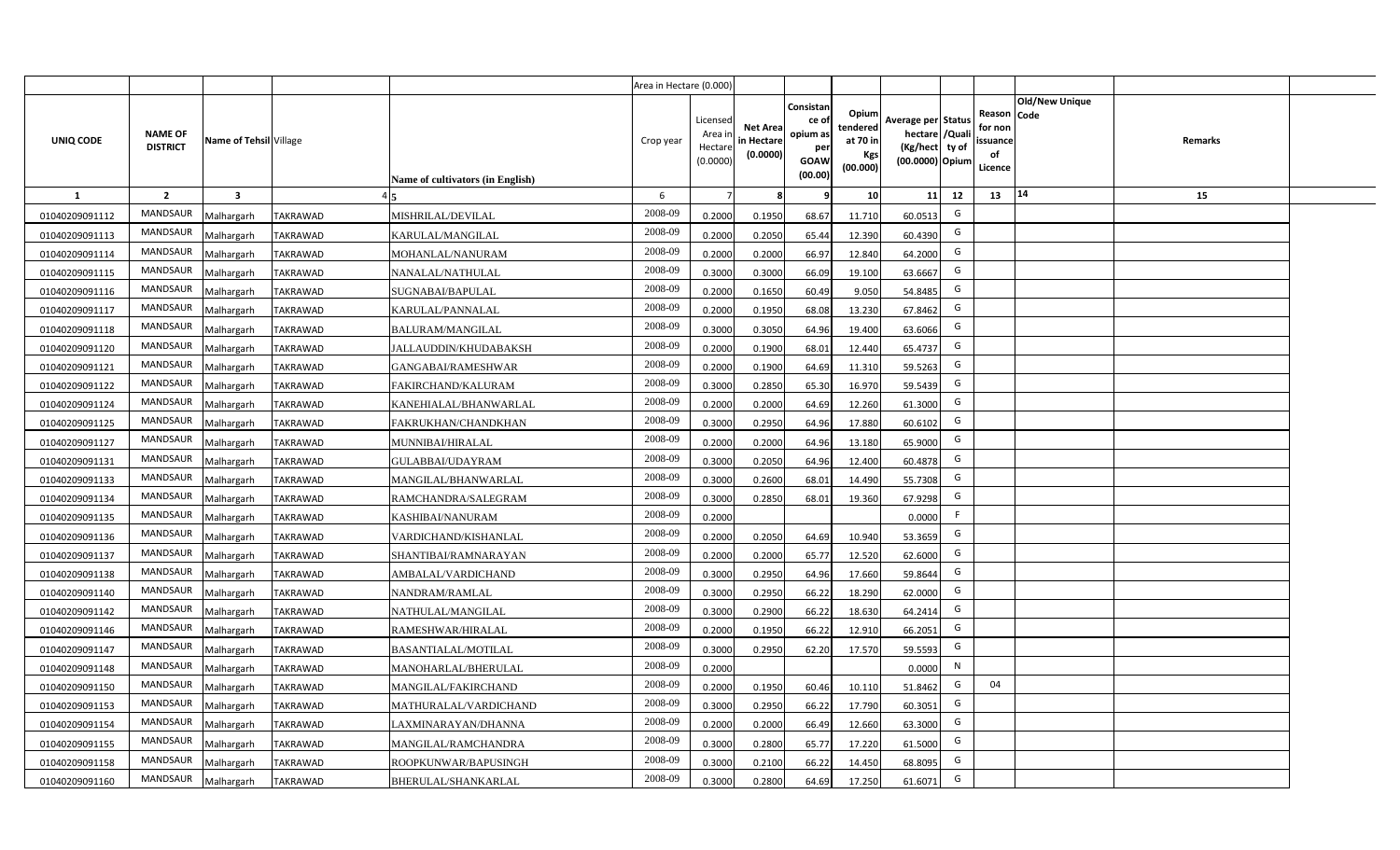|                |                                   |                         |                 |                                  | Area in Hectare (0.000) |                                           |                                           |                                                                 |                                                  |                                                                            |                                                    |                       |         |  |
|----------------|-----------------------------------|-------------------------|-----------------|----------------------------------|-------------------------|-------------------------------------------|-------------------------------------------|-----------------------------------------------------------------|--------------------------------------------------|----------------------------------------------------------------------------|----------------------------------------------------|-----------------------|---------|--|
| UNIQ CODE      | <b>NAME OF</b><br><b>DISTRICT</b> | Name of Tehsil Village  |                 | Name of cultivators (in English) | Crop year               | Licensed<br>Area i<br>Hectare<br>(0.0000) | <b>Net Area</b><br>in Hectare<br>(0.0000) | Consistan<br>ce of<br>opium as<br>per<br><b>GOAW</b><br>(00.00) | Opium<br>tendered<br>at 70 in<br>Kgs<br>(00.000) | Average per Status<br>hectare / Quali<br>(Kg/hect ty of<br>(00.0000) Opium | Reason Code<br>for non<br>ssuance<br>of<br>Licence | <b>Old/New Unique</b> | Remarks |  |
| $\mathbf{1}$   | $\overline{2}$                    | $\overline{\mathbf{3}}$ |                 |                                  | 6                       | $\overline{7}$                            | 8                                         | 9                                                               | 10 <sup>1</sup>                                  | 11<br>12                                                                   | 13                                                 | 14                    | 15      |  |
| 01040209091161 | MANDSAUR                          | Malhargarh              | <b>TAKRAWAD</b> | SURAJBAI/DEVILAL                 | 2008-09                 | 0.2000                                    | 0.2000                                    | 67.71                                                           | 12.400                                           | G<br>62.0000                                                               |                                                    |                       |         |  |
| 01040209091162 | MANDSAUR                          | <b>Aalhargarh</b>       | <b>TAKRAWAD</b> | <b>BAPULAL/SHIVLAL</b>           | 2008-09                 | 0.2000                                    | 0.1950                                    | 65.80                                                           | 12.290                                           | G<br>63.0256                                                               |                                                    |                       |         |  |
| 01040209091156 | MANDSAUR                          | Malhargarh              | <b>TAKRAWAD</b> | BHERULAL/RATANBHIL               | 2008-09                 | 0.2000                                    | 0.2000                                    | 59.66                                                           | 11.400                                           | G<br>57.0000                                                               |                                                    |                       |         |  |
| 01040209091163 | <b>MANDSAUR</b>                   | Malhargarh              | <b>TAKRAWAD</b> | BHAGATRAM/RAMNARAYAN             | 2008-09                 | 0.3000                                    | 0.2950                                    | 65.75                                                           | 18.010                                           | G<br>61.0508                                                               |                                                    |                       |         |  |
| 01040209091164 | MANDSAUR                          | Malhargarh              | <b>TAKRAWAD</b> | TORIRAM/KANEHIYALAL              | 2008-09                 | 0.2000                                    | 0.2000                                    | 65.80                                                           | 12.560                                           | G<br>62.8000                                                               |                                                    |                       |         |  |
| 01040209091165 | MANDSAUR                          | Malhargarh              | <b>TAKRAWAD</b> | VAJIRKHAN/FAKIRMOHD.             | 2008-09                 | 0.2000                                    | 0.1950                                    | 65.80                                                           | 11.690                                           | G<br>59.9487                                                               |                                                    |                       |         |  |
| 01040209091166 | MANDSAUR                          | Malhargarh              | <b>TAKRAWAD</b> | BHERULAL/KISHANLAL               | 2008-09                 | 0.2000                                    | 0.1850                                    | 62.20                                                           | 10.410                                           | G<br>56.2703                                                               |                                                    |                       |         |  |
| 01040209091167 | MANDSAUR                          | Malhargarh              | <b>TAKRAWAD</b> | ALLAUDDIN/FAKIRA                 | 2008-09                 | 0.2000                                    | 0.2000                                    | 63.75                                                           | 12.580                                           | G<br>62.9000                                                               |                                                    |                       |         |  |
| 01040209091168 | MANDSAUR                          | Malhargarh              | <b>TAKRAWAD</b> | CHENRAM/BAGDULAL                 | 2008-09                 | 0.3000                                    | 0.3000                                    | 64.69                                                           | 17.480                                           | G<br>58.2667                                                               |                                                    |                       |         |  |
| 01040209091169 | MANDSAUR                          | Malhargarh              | <b>TAKRAWAD</b> | RAMLAL/PRABHULAL                 | 2008-09                 | 0.2000                                    | 0.2000                                    | 67.71                                                           | 12.190                                           | G<br>60.9500                                                               |                                                    |                       |         |  |
| 01040209091170 | MANDSAUR                          | Malhargarh              | <b>TAKRAWAD</b> | DEVILAL/PYARCHAND                | 2008-09                 | 0.2000                                    | 0.2000                                    | 65.80                                                           | 12.080                                           | G<br>60.4000                                                               |                                                    |                       |         |  |
| 01040209091172 | MANDSAUR                          | Malhargarh              | <b>TAKRAWAD</b> | SARASWATIBAI/NANURAM             | 2008-09                 | 0.2000                                    | 0.1400                                    | 65.80                                                           | 8.710                                            | G<br>62.2143                                                               |                                                    |                       |         |  |
| 01040209091174 | MANDSAUR                          | Malhargarh              | <b>TAKRAWAD</b> | RAMBHAJAN/GIRDHARILAL            | 2008-09                 | 0.2000                                    | 0.2000                                    | 67.71                                                           | 13.140                                           | G<br>65.7000                                                               |                                                    |                       |         |  |
| 01040209091175 | <b>MANDSAUR</b>                   | Malhargarh              | <b>TAKRAWAD</b> | AKBARSHAH/SUBHANSHAH             | 2008-09                 | 0.2000                                    | 0.1950                                    | 65.80                                                           | 12.100                                           | G<br>62.0513                                                               |                                                    |                       |         |  |
| 01040209091177 | <b>MANDSAUR</b>                   | Malhargarh              | <b>TAKRAWAD</b> | KANCHANBAI/FAKIRCHAND            | 2008-09                 | 0.2000                                    | 0.2000                                    | 62.20                                                           | 11.780                                           | G<br>58.9000                                                               |                                                    |                       |         |  |
| 01040209091178 | <b>MANDSAUR</b>                   | Malhargarh              | <b>TAKRAWAD</b> | MADHU/BHUVAN                     | 2008-09                 | 0.2000                                    | 0.1950                                    | 62.20                                                           | 11.600                                           | G<br>59.4872                                                               |                                                    |                       |         |  |
| 01040209091179 | <b>MANDSAUR</b>                   | Malhargarh              | <b>TAKRAWAD</b> | GAFURANBAI/MUNIRSHAH             | 2008-09                 | 0.2000                                    | 0.1350                                    | 64.69                                                           | 7.880                                            | G<br>58.3704                                                               |                                                    |                       |         |  |
| 01040209091180 | <b>MANDSAUR</b>                   | Malhargarh              | <b>TAKRAWAD</b> | JAMNALAL/RATANLAL                | 2008-09                 | 0.2000                                    | 0.2000                                    | 64.96                                                           | 12.370                                           | G<br>61.8500                                                               |                                                    |                       |         |  |
| 01040209091183 | <b>MANDSAUR</b>                   | Malhargarh              | <b>TAKRAWAD</b> | JAGDISH/DHAPUBAI                 | 2008-09                 | 0.3000                                    | 0.2900                                    | 68.01                                                           | 17.960                                           | G<br>61.9310                                                               |                                                    |                       |         |  |
| 01040209091186 | MANDSAUR                          | Malhargarh              | <b>TAKRAWAD</b> | SOHANBAI/BADRILAL                | 2008-09                 | 0.3000                                    | 0.3000                                    | 65.81                                                           | 18.620                                           | G<br>62.0667                                                               |                                                    |                       |         |  |
| 01040209091187 | MANDSAUR                          | Malhargarh              | <b>TAKRAWAD</b> | MADHAV/NATHU                     | 2008-09                 | 0.2000                                    | 0.1850                                    | 61.39                                                           | 10.170                                           | G<br>54.9730                                                               |                                                    |                       |         |  |
| 01040209091188 | MANDSAUR                          | Malhargarh              | <b>TAKRAWAD</b> | BHAGWANSINGH/BHANWARSINGH        | 2008-09                 | 0.2000                                    | 0.2000                                    | 65.26                                                           | 12.070                                           | G<br>60.3500                                                               |                                                    |                       |         |  |
| 01040209091189 | <b>MANDSAUR</b>                   | Malhargarh              | <b>TAKRAWAD</b> | RAJKUNWARBAI/BHARATSINGH         | 2008-09                 | 0.2000                                    | 0.1950                                    | 67.71                                                           | 12.120                                           | G<br>62.1538                                                               |                                                    |                       |         |  |
| 01040209091190 | MANDSAUR                          | Malhargarh              | <b>TAKRAWAD</b> | DHANNA/BHUWAN                    | 2008-09                 | 0.2000                                    | 0.2050                                    | 66.12                                                           | 12.520                                           | G<br>61.0732                                                               |                                                    |                       |         |  |
| 01040209091193 | MANDSAUR                          | Malhargarh              | <b>TAKRAWAD</b> | BALURAM/UDAYRAM                  | 2008-09                 | 0.3000                                    | 0.2900                                    | 63.74                                                           | 18.080                                           | G<br>62.3448                                                               |                                                    |                       |         |  |
| 01040209091195 | MANDSAUR                          | Malhargarh              | <b>TAKRAWAD</b> | LALSINGH/BHERUSINGH              | 2008-09                 | 0.2000                                    | 0.1900                                    | 69.98                                                           | 12.730                                           | G<br>67.0000                                                               |                                                    |                       |         |  |
| 01040209091199 | MANDSAUR                          | Malhargarh              | <b>TAKRAWAD</b> | KACHRU/LAXMAN NAYAK              | 2008-09                 | 0.2000                                    | 0.1950                                    | 66.63                                                           | 13.490                                           | G<br>69.1795                                                               |                                                    |                       |         |  |
| 01040209091201 | MANDSAUR                          | Malhargarh              | <b>TAKRAWAD</b> | OMPRAKASH/DEVRAM                 | 2008-09                 | 0.3000                                    | 0.3000                                    | 63.74                                                           | 18.390                                           | G<br>61.3000                                                               |                                                    |                       |         |  |
| 01040209091204 | MANDSAUR                          | Malhargarh              | <b>TAKRAWAD</b> | RAMDAYAL/BAGDULAL                | 2008-09                 | 0.2000                                    | 0.2000                                    | 65.26                                                           | 12.470                                           | G<br>62.3500                                                               |                                                    |                       |         |  |
| 01040209091205 | MANDSAUR                          | Malhargarh              | TAKRAWAD        | ASHOKKUMAR/BASANTILAL            | 2008-09                 | 0.2000                                    | 0.2000                                    | 69.98                                                           | 13.040                                           | G<br>65.2000                                                               |                                                    |                       |         |  |
| 01040209091207 | MANDSAUR                          | Malhargarh              | <b>TAKRAWAD</b> | <b>BABULAL/BAGDIRAM</b>          | 2008-09                 | 0.3000                                    | 0.2945                                    | 66.23                                                           | 18.560                                           | G<br>63.0221                                                               |                                                    |                       |         |  |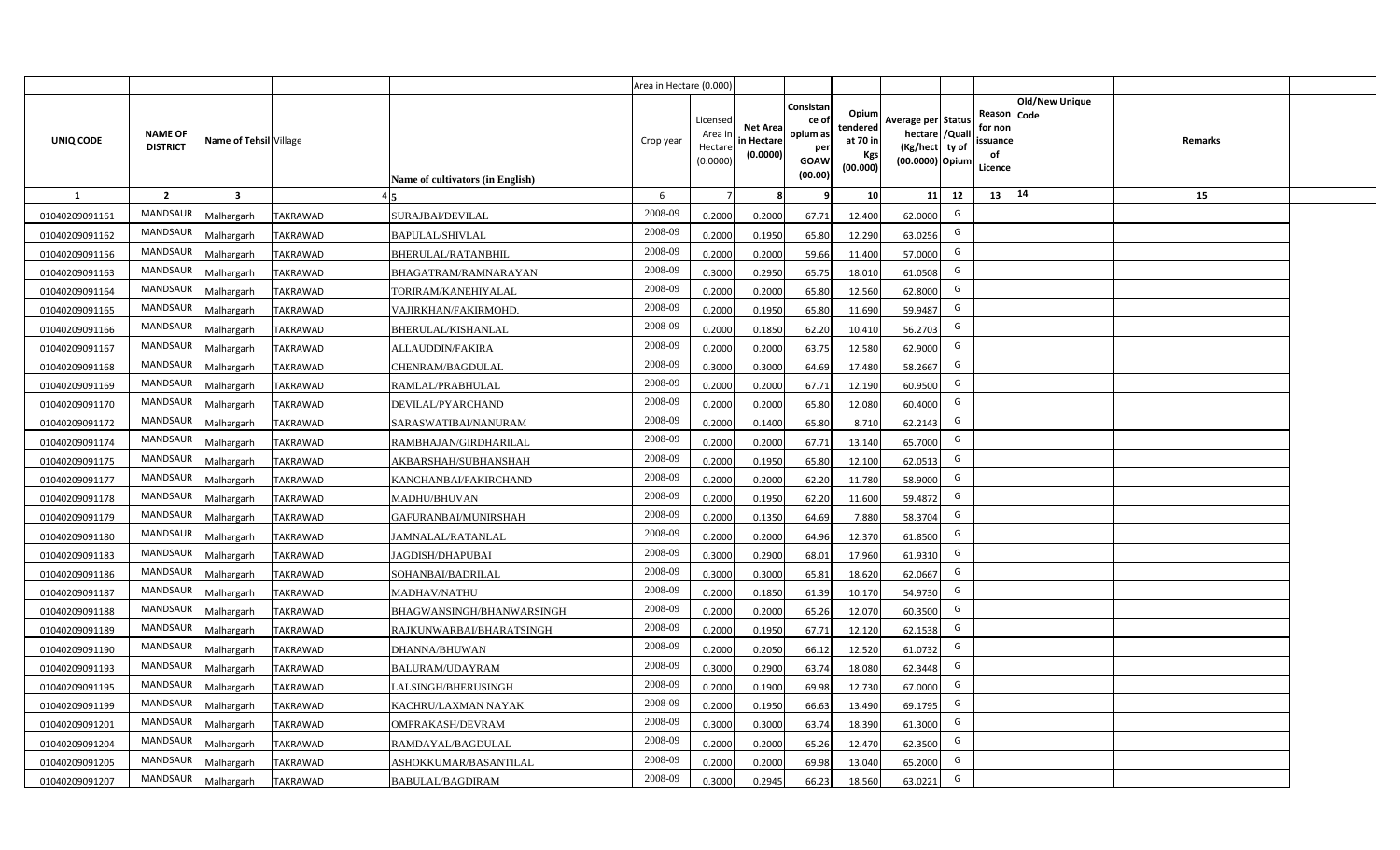|                |                                   |                         |                 |                                  | Area in Hectare (0.000) |                                           |                                           |                                                         |                                                         |                                                                            |                                               |                               |                    |  |
|----------------|-----------------------------------|-------------------------|-----------------|----------------------------------|-------------------------|-------------------------------------------|-------------------------------------------|---------------------------------------------------------|---------------------------------------------------------|----------------------------------------------------------------------------|-----------------------------------------------|-------------------------------|--------------------|--|
| UNIQ CODE      | <b>NAME OF</b><br><b>DISTRICT</b> | Name of Tehsil Village  |                 | Name of cultivators (in English) | Crop year               | Licensed<br>Area i<br>Hectare<br>(0.0000) | <b>Net Area</b><br>in Hectare<br>(0.0000) | Consistan<br>ce o<br>opium as<br>per<br>GOAW<br>(00.00) | Opium<br>tendered<br>at 70 in<br><b>Kgs</b><br>(00.000) | Average per Status<br>hectare / Quali<br>(Kg/hect ty of<br>(00.0000) Opium | Reason<br>for non<br>ssuance<br>of<br>Licence | <b>Old/New Unique</b><br>Code | Remarks            |  |
| $\mathbf{1}$   | $\overline{2}$                    | $\overline{\mathbf{3}}$ |                 |                                  | 6                       | $\overline{7}$                            |                                           | 9                                                       | 10 <sup>1</sup>                                         | 12<br>11                                                                   | 13                                            | 14                            | 15                 |  |
| 01040209091210 | MANDSAUR                          | <b>Aalhargarh</b>       | <b>TAKRAWAD</b> | HARDABAI/BHANWARLAL              | 2008-09                 | 0.3000                                    | 0.2950                                    | 63.74                                                   | 17.600                                                  | G<br>59.6610                                                               |                                               |                               |                    |  |
| 01040209091211 | MANDSAUR                          | Malhargarh              | <b>TAKRAWAD</b> | MAHENDRAKUMAR/MEHTABBAI          | 2008-09                 | 0.2000                                    | 0.2000                                    | 66.63                                                   | 12.680                                                  | G<br>63.4000                                                               |                                               |                               |                    |  |
| 01040209091079 | MANDSAUR                          | Malhargarh              | <b>TAKRAWAD</b> | ALLANUR/BASHIRANBI               | 2008-09                 | 0.2000                                    | 0.2050                                    | 66.63                                                   | 12.810                                                  | G<br>62.4878                                                               |                                               |                               |                    |  |
| 01040209091213 | MANDSAUR                          | Malhargarh              | <b>TAKRAWAD</b> | BHAGATRAM/KISHANLAL              | 2008-09                 | 0.3000                                    | 0.2900                                    | 60.55                                                   | 15.700                                                  | G<br>54.1379                                                               |                                               |                               |                    |  |
| 01040209091215 | <b>MANDSAUR</b>                   | Malhargarh              | <b>TAKRAWAD</b> | SHRIRAM/ONKARLAL                 | 2008-09                 | 0.2000                                    | 0.1900                                    | 66.63                                                   | 12.660                                                  | G<br>66.6316                                                               |                                               |                               |                    |  |
| 01040209091009 | MANDSAUR                          | Malhargarh              | TAKRAWAD        | RAJIBAI/JAGANNATH                | 2008-09                 | 0.2000                                    | 0.2000                                    | 67.20                                                   | 12.670                                                  | G<br>63.3500                                                               |                                               |                               |                    |  |
| 01040209091217 | <b>MANDSAUR</b>                   | Malhargarh              | <b>TAKRAWAD</b> | <b>BAGDURAM/DHANNA</b>           | 2008-09                 | 0.2000                                    | 0.2050                                    | 65.36                                                   | 12.610                                                  | G<br>61.5122                                                               |                                               |                               |                    |  |
| 01040209091088 | <b>MANDSAUR</b>                   | Malhargarh              | <b>TAKRAWAD</b> | MANKUNWAR/KASHIRAM               | 2008-09                 | 0.3000                                    | 0.3000                                    | 65.66                                                   | 19.160                                                  | G<br>63.8667                                                               |                                               |                               |                    |  |
| 01040209091197 | <b>MANDSAUR</b>                   | Malhargarh              | <b>TAKRAWAD</b> | RAMBKSH/BHNAWARLAL               | 2008-09                 | 0.3000                                    | 0.2850                                    | 65.65                                                   | 18.170                                                  | G<br>63.7544                                                               |                                               |                               |                    |  |
| 01040209091015 | <b>MANDSAUR</b>                   | Malhargarh              | <b>TAKRAWAD</b> | JAGDISH/DEVRAM                   | 2008-09                 | 0.2000                                    | 0.1650                                    | 65.26                                                   | 10.210                                                  | G<br>61.8788                                                               |                                               |                               |                    |  |
| 01040209091034 | <b>MANDSAUR</b>                   | Malhargarh              | <b>TAKRAWAD</b> | KANWARLAL/BHUVANIRAM             | 2008-09                 | 0.2000                                    | 0.1950                                    | 61.39                                                   | 11.090                                                  | G<br>56.8718                                                               |                                               |                               |                    |  |
| 01040209091060 | MANDSAUR                          | Malhargarh              | <b>TAKRAWAD</b> | DULICHAND/RAMCHANDRA             | 2008-09                 | 0.3000                                    | 0.2400                                    | 67.71                                                   | 14.660                                                  | G<br>61.0833                                                               |                                               |                               |                    |  |
| 01040209091203 | <b>MANDSAUR</b>                   | Malhargarh              | TAKRAWAD        | BHANWARLAL/BHERULAL              | 2008-09                 | 0.3000                                    | 0.2800                                    | 69.90                                                   | 17.570                                                  | G<br>62.7500                                                               |                                               |                               |                    |  |
| 01040209091218 | MANDSAUR                          | Malhargarh              | TAKRAWAD        | CHAGANLAL/BAGDURAM               | 2008-09                 | 0.2000                                    | 0.2050                                    | 65.26                                                   | 12.890                                                  | G<br>62.8780                                                               |                                               |                               |                    |  |
| 01040209091083 | <b>MANDSAUR</b>                   | Malhargarh              | <b>TAKRAWAD</b> | LILADHAR/KACHRU                  | 2008-09                 | 0.2000                                    | 0.0950                                    | 61.82                                                   | 5.410                                                   | G<br>56.9474                                                               |                                               |                               |                    |  |
| 01040209091191 | <b>MANDSAUR</b>                   | Malhargarh              | <b>TAKRAWAD</b> | KANEHIYALAL/BAGDU                | 2008-09                 | 0.3000                                    | 0.2000                                    | 65.65                                                   | 13.080                                                  | G<br>65.4000                                                               |                                               |                               |                    |  |
| 01040209091222 | <b>MANDSAUR</b>                   | Malhargarh              | <b>TAKRAWAD</b> | RAMBHJAN/ONKARLAL                | 2008-09                 | 0.2000                                    | 0.1300                                    | 67.23                                                   | 8.620                                                   | G<br>66.3077                                                               |                                               |                               |                    |  |
| 01040209091224 | <b>MANDSAUR</b>                   | Malhargarh              | <b>TAKRAWAD</b> | <b>BAPULAL/NATHULAL</b>          | 2008-09                 | 0.3000                                    | 0.2000                                    | 65.65                                                   | 12.420                                                  | G<br>62.1000                                                               |                                               |                               |                    |  |
| 01040209091225 | <b>MANDSAUR</b>                   | Malhargarh              | <b>TAKRAWAD</b> | DINESHCHANDRA/SHRIRAM            | 2008-09                 | 0.2000                                    | 0.1900                                    | 67.20                                                   | 12.730                                                  | G<br>67.0000                                                               |                                               |                               |                    |  |
| 01040209091223 | <b>MANDSAUR</b>                   | Malhargarh              | <b>TAKRAWAD</b> | KISHANLAL/NATHULAL               | 2008-09                 | 0.3000                                    | 0.3050                                    | 65.65                                                   | 4.920                                                   | G<br>16.1311                                                               | 04                                            |                               |                    |  |
| 01040209091226 | MANDSAUR                          | Malhargarh              | <b>TAKRAWAD</b> | PURALAL/KANEHIYALAL              | 2008-09                 | 0.3000                                    | 0.2950                                    | 65.65                                                   | 18.250                                                  | G<br>61.8644                                                               |                                               |                               |                    |  |
| 01040209091227 | MANDSAUR                          | Malhargarh              | TAKRAWAD        | RAHMANSHAH/NOORSHAH              | 2008-09                 | 0.3000                                    | 0.2750                                    | 65.65                                                   | 17.780                                                  | G<br>64.6545                                                               |                                               |                               |                    |  |
| 01040209091051 | <b>MANDSAUR</b>                   | <b>Aalhargarh</b>       | TAKRAWAD        | LAXMINARAYAN/CHAMPALAL           | 2008-09                 | 0.3000                                    | 0.2950                                    | 65.26                                                   | 17.790                                                  | G<br>60.3051                                                               |                                               |                               |                    |  |
| 01040209091209 | <b>MANDSAUR</b>                   | Malhargarh              | <b>TAKRAWAD</b> | MANGILAL/KASHIRAM                | 2008-09                 | 0.2000                                    | 0.1700                                    | 66.31                                                   | 10.790                                                  | G<br>63.4706                                                               |                                               |                               |                    |  |
| 01040209091176 | <b>MANDSAUR</b>                   | Malhargarh              | <b>TAKRAWAD</b> | LAXMINARAYAN/BHANWARLAL          | 2008-09                 | 0.2000                                    | 0.2000                                    | 67.20                                                   | 12.270                                                  | G<br>61.3500                                                               |                                               |                               |                    |  |
| 01040209091206 | MANDSAUR                          | Malhargarh              | <b>TAKRAWAD</b> | GORDHANLAL/NATHULAL              | 2008-09                 | 0.2000                                    | 0.1850                                    | 69.90                                                   | 12.210                                                  | G<br>66.0000                                                               |                                               |                               |                    |  |
| 01040209091229 | MANDSAUR                          | Malhargarh              | <b>TAKRAWAD</b> | MANOHARLAL/RAMCHANDRA            | 2008-09                 | 0.3000                                    | 0.3000                                    | 61.39                                                   | 17.100                                                  | G<br>57.0000                                                               |                                               |                               |                    |  |
| 01040209091194 | MANDSAUR                          | Malhargarh              | <b>TAKRAWAD</b> | RAMLAL/BHERULAL                  | 2008-09                 | 0.3000                                    | 0.1500                                    | 61.39                                                   | 9.040                                                   | G<br>60.2667                                                               |                                               |                               | TRANSFER/NAPAKHEDA |  |
| 01040209091230 | MANDSAUR                          | Malhargarh              | <b>TAKRAWAD</b> | VIDYABAI/HARIPRASAD              | 2008-09                 | 0.2000                                    | 0.2050                                    | 67.20                                                   | 12.570                                                  | G<br>61.3171                                                               |                                               |                               |                    |  |
| 01040209091185 | MANDSAUR                          | Malhargarh              | TAKRAWAD        | MOHANLAL/MODIRAM                 | 2008-09                 | 0.2000                                    | 0.1950                                    | 67.20                                                   | 12.270                                                  | G<br>62.9231                                                               |                                               |                               |                    |  |
| 01040209091231 | MANDSAUR                          | Malhargarh              | <b>TAKRAWAD</b> | RAMPRASAD/KESHURAM               | 2008-09                 | 0.3000                                    | 0.2950                                    | 66.63                                                   | 18.750                                                  | G<br>63.5593                                                               |                                               |                               |                    |  |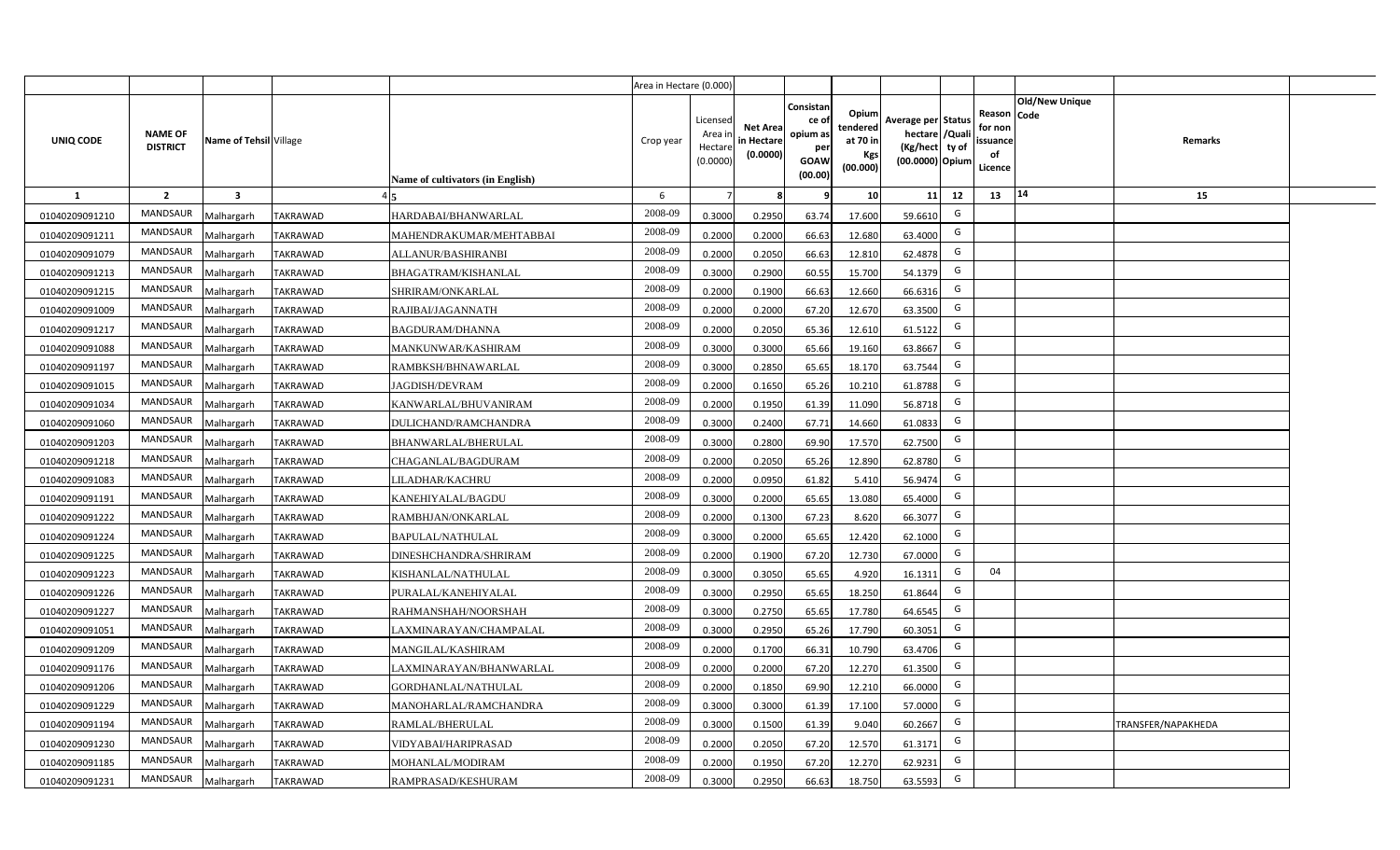|                |                                   |                         |                     |                                  | Area in Hectare (0.000) |                                           |                                           |                                                                 |                                                  |                                                                            |                                                    |                       |         |  |
|----------------|-----------------------------------|-------------------------|---------------------|----------------------------------|-------------------------|-------------------------------------------|-------------------------------------------|-----------------------------------------------------------------|--------------------------------------------------|----------------------------------------------------------------------------|----------------------------------------------------|-----------------------|---------|--|
| UNIQ CODE      | <b>NAME OF</b><br><b>DISTRICT</b> | Name of Tehsil Village  |                     | Name of cultivators (in English) | Crop year               | Licensed<br>Area i<br>Hectare<br>(0.0000) | <b>Net Area</b><br>in Hectare<br>(0.0000) | Consistan<br>ce of<br>opium as<br>per<br><b>GOAW</b><br>(00.00) | Opium<br>tendered<br>at 70 in<br>Kgs<br>(00.000) | Average per Status<br>hectare / Quali<br>(Kg/hect ty of<br>(00.0000) Opium | Reason Code<br>for non<br>ssuance<br>of<br>Licence | <b>Old/New Unique</b> | Remarks |  |
| $\mathbf{1}$   | $\overline{2}$                    | $\overline{\mathbf{3}}$ |                     |                                  | 6                       | $\overline{7}$                            | 8                                         | 9                                                               | 10 <sup>1</sup>                                  | 11<br>12                                                                   | 13                                                 | 14                    | 15      |  |
| 01040209091232 | MANDSAUR                          | Malhargarh              | <b>TAKRAWAD</b>     | JANKILAL/BHULIBAI/BANSHILAL      | 2008-09                 | 0.2000                                    | 0.2000                                    | 63.74                                                           | 12.860                                           | G<br>64.3000                                                               |                                                    | 01040209066009        |         |  |
| 01040209091132 | MANDSAUR                          | <b>Aalhargarh</b>       | <b>TAKRAWAD</b>     | RAMESH/LAXMINARAYAN              | 2008-09                 | 0.3000                                    | 0.0950                                    | 61.39                                                           | 5.510                                            | G<br>58.0000                                                               |                                                    | 01040209093059        |         |  |
| 01040209019021 | MANDSAUR                          | Malhargarh              | <b>MANASA KHURD</b> | AMBALAL/MOHANLAL                 | 2008-09                 | 0.2000                                    | 0.2050                                    | 63.71                                                           | 13.510                                           | G<br>65.9024                                                               |                                                    |                       |         |  |
| 01040209019025 | <b>MANDSAUR</b>                   | Vlalhargarh             | <b>MANASA KHURD</b> | ASHOK KUMAR/SOHANLAL             | 2008-09                 | 0.2000                                    | 0.2000                                    | 60.20                                                           | 12.080                                           | G<br>60.4000                                                               |                                                    |                       |         |  |
| 01040209019020 | <b>MANDSAUR</b>                   | Malhargarh              | <b>MANASA KHURD</b> | RUKMANIBAI/UDAYRAM               | 2008-09                 | 0.2000                                    | 0.0900                                    | 63.71                                                           | 5.950                                            | G<br>66.1111                                                               |                                                    |                       |         |  |
| 01040209019031 | <b>MANDSAUR</b>                   | Malhargarh              | <b>MANASA KHURD</b> | BHERUSINGH/SHAMBHUSINGH          | 2008-09                 | 0.2000                                    | 0.2050                                    | 57.71                                                           | 5.400                                            | G<br>26.3415                                                               | 04                                                 |                       |         |  |
| 01040209019003 | <b>MANDSAUR</b>                   | Malhargarh              | <b>MANASA KHURD</b> | MOHANLAL/NATHULAL                | 2008-09                 | 0.2000                                    | 0.2050                                    | 57.71                                                           | 12.040                                           | G<br>58.7317                                                               |                                                    |                       |         |  |
| 01040209019036 | <b>MANDSAUR</b>                   | Malhargarh              | <b>MANASA KHURD</b> | BABULAL/BHANWARLAL               | 2008-09                 | 0.2000                                    | 0.1800                                    | 58.75                                                           | 11.260                                           | G<br>62.5556                                                               |                                                    |                       |         |  |
| 01040209019015 | <b>MANDSAUR</b>                   | Malhargarh              | <b>MANASA KHURD</b> | ROADSINGH/KALUSINGH              | 2008-09                 | 0.2000                                    |                                           |                                                                 |                                                  | F<br>0.0000                                                                |                                                    |                       |         |  |
| 01040209020001 | <b>MANDSAUR</b>                   | Malhargarh              | MOLIYAKHEDI         | KANWARLAL/GABBU                  | 2008-09                 | 0.3000                                    | 0.3000                                    | 63.66                                                           | 19.280                                           | G<br>64.2667                                                               |                                                    |                       |         |  |
| 01040209020002 | <b>MANDSAUR</b>                   | Malhargarh              | MOLIYAKHEDI         | SHANKARLAL/NAGGAJI               | 2008-09                 | 0.2000                                    | 0.1000                                    | 63.66                                                           | 6.500                                            | G<br>65.0000                                                               |                                                    |                       |         |  |
| 01040209020003 | <b>MANDSAUR</b>                   | Malhargarh              | MOLIYAKHEDI         | KANKUBAI/LALURAM                 | 2008-09                 | 0.2000                                    | 0.1050                                    | 66.07                                                           | 6.710                                            | G<br>63.9048                                                               |                                                    |                       |         |  |
| 01040209020004 | MANDSAUR                          | Malhargarh              | MOLIYAKHEDI         | SHOBHARAM/KANWARLAL@NARAYAN      | 2008-09                 | 0.3000                                    | 0.2450                                    | 63.66                                                           | 14.920                                           | G<br>60.8980                                                               |                                                    |                       |         |  |
| 01040209020005 | <b>MANDSAUR</b>                   | Malhargarh              | MOLIYAKHEDI         | <b>GHASI/GORDHAN</b>             | 2008-09                 | 0.2000                                    | 0.0850                                    | 60.94                                                           | 5.380                                            | G<br>63.2941                                                               |                                                    |                       |         |  |
| 01040209020008 | <b>MANDSAUR</b>                   | Malhargarh              | MOLIYAKHEDI         | PRAHLADSINGH/ANTARSINGH          | 2008-09                 | 0.2000                                    | 0.0850                                    | 63.62                                                           | 5.470                                            | G<br>64.3529                                                               |                                                    |                       |         |  |
| 01040209020011 | <b>MANDSAUR</b>                   | Malhargarh              | MOLIYAKHEDI         | SITABAI/RANGLAL @ GOKUL          | 2008-09                 | 0.2000                                    | 0.0550                                    | 65.45                                                           | 3.680                                            | G<br>66.9091                                                               |                                                    |                       |         |  |
| 01040209020012 | <b>MANDSAUR</b>                   | Malhargarh              | MOLIYAKHEDI         | BHANWARLAL/NAGJI                 | 2008-09                 | 0.2000                                    | 0.0550                                    | 66.07                                                           | 3.690                                            | G<br>67.0909                                                               |                                                    |                       |         |  |
| 01040209020013 | <b>MANDSAUR</b>                   | Malhargarh              | MOLIYAKHEDI         | RADHESHYAM/DAMARSINGH            | 2008-09                 | 0.2000                                    | 0.2000                                    | 66.07                                                           | 9.400                                            | G<br>47.0000                                                               | 04                                                 |                       |         |  |
| 01040209020014 | <b>MANDSAUR</b>                   | Malhargarh              | MOLIYAKHEDI         | TEKCHAND/GORDHAN                 | 2008-09                 | 0.2000                                    | 0.0900                                    | 71.75                                                           | 6.640                                            | G<br>73.7778                                                               |                                                    |                       |         |  |
| 01040209020015 | MANDSAUR                          | Malhargarh              | MOLIYAKHEDI         | GITABAI/SHANTILAL                | 2008-09                 | 0.3000                                    | 0.2950                                    | 60.77                                                           | 18.330                                           | G<br>62.1356                                                               |                                                    |                       |         |  |
| 01040209020016 | MANDSAUR                          | Malhargarh              | MOLIYAKHEDI         | RAMESHCHANDRA/MANNALAL           | 2008-09                 | 0.2000                                    | 0.1850                                    | 63.66                                                           | 10.540                                           | G<br>56.9730                                                               |                                                    |                       |         |  |
| 01040209020017 | MANDSAUR                          | Malhargarh              | MOLIYAKHEDI         | RAMCHANDRA/TEKCHAND              | 2008-09                 | 0.3000                                    | 0.2500                                    | 60.77                                                           | 15.240                                           | G<br>60.9600                                                               |                                                    |                       |         |  |
| 01040209020018 | <b>MANDSAUR</b>                   | Malhargarh              | MOLIYAKHEDI         | BANSHILAL/DEVA                   | 2008-09                 | 0.3000                                    | 0.1800                                    | 63.66                                                           | 11.490                                           | G<br>63.8333                                                               |                                                    |                       |         |  |
| 01040209020019 | MANDSAUR                          | Malhargarh              | MOLIYAKHEDI         | JAGDISH/INDARMAL                 | 2008-09                 | 0.2000                                    | 0.1900                                    | 62.30                                                           | 5.230                                            | G<br>27.5263                                                               | 04                                                 |                       |         |  |
| 01040209020020 | <b>MANDSAUR</b>                   | Malhargarh              | MOLIYAKHEDI         | JAYCHAND/KALU                    | 2008-09                 | 0.3000                                    | 0.0850                                    | 64.61                                                           | 5.250                                            | G<br>61.7647                                                               |                                                    |                       |         |  |
| 01040209020025 | MANDSAUR                          | Malhargarh              | MOLIYAKHEDI         | RAMESHCHANDRA/TEKCHAND/HUDIBAI   | 2008-09                 | 0.2000                                    |                                           |                                                                 |                                                  | -F<br>0.0000                                                               |                                                    |                       |         |  |
| 01040209020026 | MANDSAUR                          | Malhargarh              | MOLIYAKHEDI         | OMPRAKASH/PRABHULAL              | 2008-09                 | 0.2000                                    | 0.1000                                    | 66.07                                                           | 6.440                                            | G<br>64.4000                                                               |                                                    |                       |         |  |
| 01040209020027 | MANDSAUR                          | Malhargarh              | MOLIYAKHEDI         | BALARAM/NARAYANIBAI              | 2008-09                 | 0.3000                                    | 0.2850                                    | 64.61                                                           | 12.810                                           | G<br>44.9474                                                               | 04                                                 |                       |         |  |
| 01040209020029 | MANDSAUR                          | Malhargarh              | MOLIYAKHEDI         | JAGDISHCHAND/RANGLAL             | 2008-09                 | 0.2000                                    | 0.2000                                    | 64.61                                                           | 12.880                                           | G<br>64.4000                                                               |                                                    |                       |         |  |
| 01040209020031 | MANDSAUR                          | Malhargarh              | MOLIYAKHEDI         | MANGILAL/GHASI                   | 2008-09                 | 0.2000                                    | 0.1050                                    | 65.97                                                           | 7.050                                            | G<br>67.1429                                                               |                                                    |                       |         |  |
| 01040209020032 | MANDSAUR                          | Malhargarh              | MOLIYAKHEDI         | KARULAL/HAJARILAL                | 2008-09                 | 0.3000                                    | 0.1000                                    | 59.12                                                           | 6.060                                            | G<br>60.6000                                                               |                                                    |                       |         |  |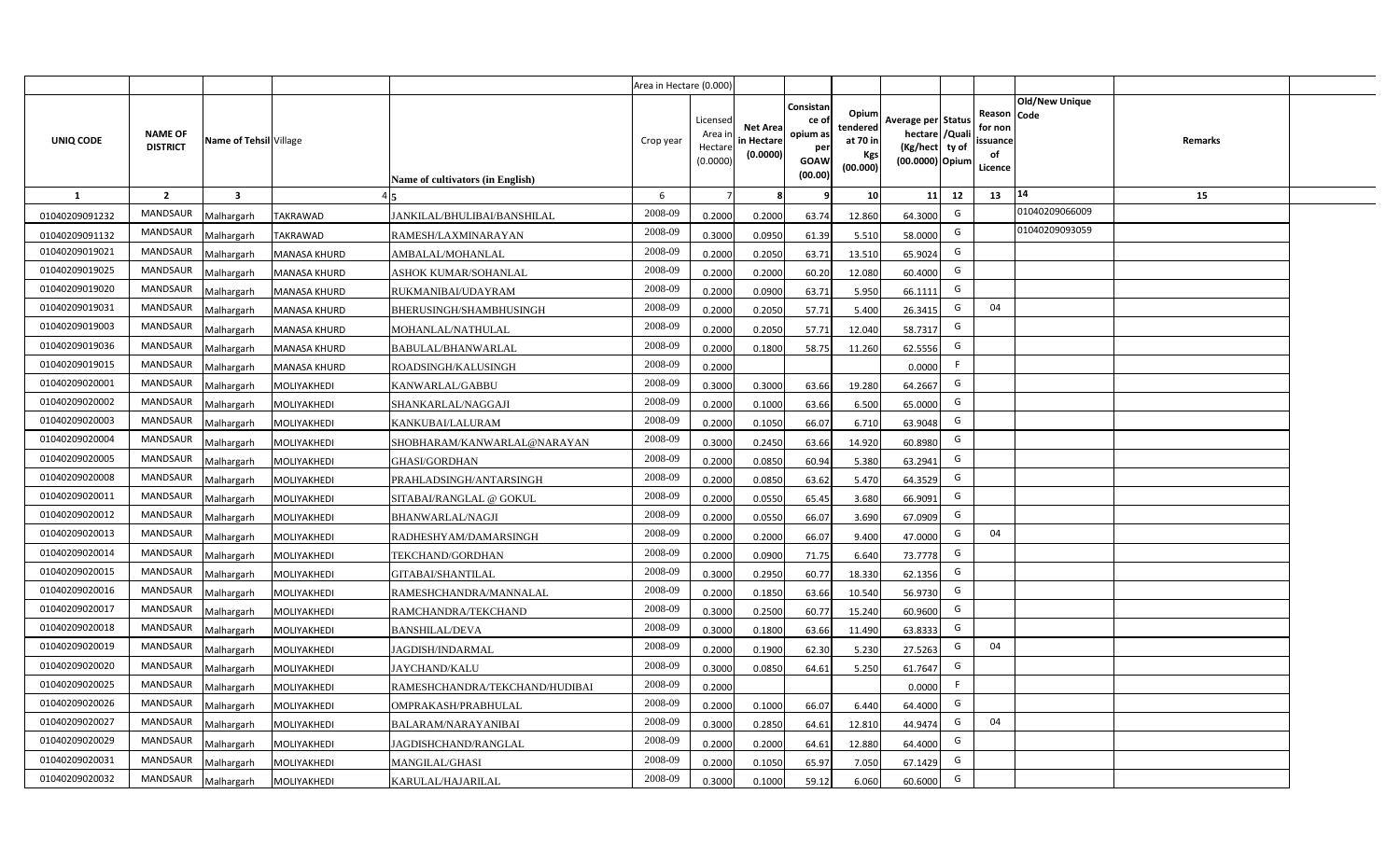|                |                                   |                         |                     |                                  | Area in Hectare (0.000) |                                           |                                           |                                                                 |                                                         |                                                                            |                                                    |                       |         |  |
|----------------|-----------------------------------|-------------------------|---------------------|----------------------------------|-------------------------|-------------------------------------------|-------------------------------------------|-----------------------------------------------------------------|---------------------------------------------------------|----------------------------------------------------------------------------|----------------------------------------------------|-----------------------|---------|--|
| UNIQ CODE      | <b>NAME OF</b><br><b>DISTRICT</b> | Name of Tehsil Village  |                     | Name of cultivators (in English) | Crop year               | Licensed<br>Area i<br>Hectare<br>(0.0000) | <b>Net Area</b><br>in Hectare<br>(0.0000) | Consistan<br>ce of<br>opium as<br>per<br><b>GOAW</b><br>(00.00) | Opium<br>tendered<br>at 70 in<br><b>Kgs</b><br>(00.000) | Average per Status<br>hectare / Quali<br>(Kg/hect ty of<br>(00.0000) Opium | Reason Code<br>for non<br>ssuance<br>of<br>Licence | <b>Old/New Unique</b> | Remarks |  |
| $\mathbf{1}$   | $\overline{2}$                    | $\overline{\mathbf{3}}$ |                     |                                  | 6                       | $\overline{7}$                            | 8                                         | 9                                                               | 10 <sup>1</sup>                                         | 12<br>11                                                                   | 13                                                 | 14                    | 15      |  |
| 01040209020033 | MANDSAUR                          | <b>Aalhargarh</b>       | MOLIYAKHEDI         | SHOBHARAM/RATANLAL               | 2008-09                 | 0.3000                                    | 0.2950                                    | 61.40                                                           | 18.730                                                  | G<br>63.4915                                                               |                                                    |                       |         |  |
| 01040209020037 | <b>MANDSAUR</b>                   | <b>Aalhargarh</b>       | MOLIYAKHEDI         | VAKTARSINGH/MANOHARSINGH         | 2008-09                 | 0.2000                                    | 0.1000                                    | 66.33                                                           | 6.530                                                   | G<br>65.3000                                                               |                                                    |                       |         |  |
| 01040209020038 | MANDSAUR                          | Malhargarh              | MOLIYAKHEDI         | GOPAL/BHAGIRATH JAT              | 2008-09                 | 0.2000                                    | 0.2000                                    | 66.12                                                           | 13.290                                                  | G<br>66.4500                                                               |                                                    |                       |         |  |
| 01040209020040 | <b>MANDSAUR</b>                   | Malhargarh              | MOLIYAKHEDI         | JAGDISH/PRATHVIRAJ (PARTHA)      | 2008-09                 | 0.2000                                    | 0.2050                                    | 64.61                                                           | 13.590                                                  | G<br>66.2927                                                               |                                                    |                       |         |  |
| 01040209020043 | <b>MANDSAUR</b>                   | Malhargarh              | MOLIYAKHEDI         | NANDUBAI/TEKCHANDRA              | 2008-09                 | 0.2000                                    | 0.2050                                    | 67.77                                                           | 12.130                                                  | G<br>59.1707                                                               |                                                    |                       |         |  |
| 01040209020045 | <b>MANDSAUR</b>                   | Malhargarh              | MOLIYAKHEDI         | VARDICHAND/MANGILAL              | 2008-09                 | 0.2000                                    | 0.1800                                    | 60.77                                                           | 10.960                                                  | G<br>60.8889                                                               |                                                    |                       |         |  |
| 01040209020049 | <b>MANDSAUR</b>                   | Malhargarh              | MOLIYAKHEDI         | PARVATSINGH/NAHARSINGH           | 2008-09                 | 0.2000                                    | 0.0750                                    | 65.16                                                           | 4.780                                                   | G<br>63.7333                                                               |                                                    |                       |         |  |
| 01040209020050 | <b>MANDSAUR</b>                   | Malhargarh              | MOLIYAKHEDI         | DASHRATHSINGH/BAHADUR            | 2008-09                 | 0.2000                                    | 0.2000                                    | 61.56                                                           | 12.730                                                  | G<br>63.6500                                                               |                                                    |                       |         |  |
| 01040209020051 | <b>MANDSAUR</b>                   | Malhargarh              | MOLIYAKHEDI         | JAGDISHCHAND/KANWARLAL           | 2008-09                 | 0.3000                                    | 0.1700                                    | 66.94                                                           | 11.600                                                  | G<br>68.2353                                                               |                                                    |                       |         |  |
| 01040209020052 | <b>MANDSAUR</b>                   | Malhargarh              | MOLIYAKHEDI         | MOTYABAI/NAGGAJI                 | 2008-09                 | 0.2000                                    | 0.0400                                    | 64.94                                                           | 2.630                                                   | G<br>65.7500                                                               |                                                    |                       |         |  |
| 01040209020059 | MANDSAUR                          | Malhargarh              | MOLIYAKHEDI         | SHASHIKANT/AMBALAL               | 2008-09                 | 0.2000                                    | 0.1000                                    | 58.82                                                           | 5.820                                                   | G<br>58.2000                                                               |                                                    |                       |         |  |
| 01040209020053 | <b>MANDSAUR</b>                   | Malhargarh              | MOLIYAKHEDI         | GOVINDRAM/JETRAM                 | 2008-09                 | 0.3000                                    | 0.2900                                    | 64.57                                                           | 18.020                                                  | G<br>62.1379                                                               |                                                    |                       |         |  |
| 01040209020061 | MANDSAUR                          | Malhargarh              | MOLIYAKHEDI         | <b>GULABBAI/NHAHERSINGH</b>      | 2008-09                 | 0.2000                                    | 0.2050                                    | 60.77                                                           | 12.210                                                  | G<br>59.5610                                                               |                                                    |                       |         |  |
| 01040209020034 | <b>MANDSAUR</b>                   | Malhargarh              | MOLIYAKHEDI         | SHYAMLAL/TEKCHAND                | 2008-09                 | 0.2000                                    | 0.1800                                    | 64.57                                                           | 5.970                                                   | G<br>33.1667                                                               | 04                                                 |                       |         |  |
| 01040209086001 | <b>MANDSAUR</b>                   | Malhargarh              | <b>JODHAPIPLIYA</b> | SITABAI/LAXMAN/LAXMINARAYAN      | 2008-09                 | 0.2000                                    | 0.1950                                    | 66.03                                                           | 13.530                                                  | G<br>69.3846                                                               |                                                    |                       |         |  |
| 01040209086002 | <b>MANDSAUR</b>                   | Malhargarh              | <b>JODHAPIPLIYA</b> | MANGILAL/BHERULAL                | 2008-09                 | 0.2000                                    | 0.1900                                    | 64.55                                                           | 12.680                                                  | G<br>66.7368                                                               |                                                    |                       |         |  |
| 01040209086003 | <b>MANDSAUR</b>                   | Malhargarh              | <b>JODHAPIPLIYA</b> | RAMPRAHLAD/DHAPUBAI              | 2008-09                 | 0.3000                                    | 0.1600                                    | 60.32                                                           | 8.820                                                   | G<br>55.1250                                                               |                                                    |                       |         |  |
| 01040209086005 | <b>MANDSAUR</b>                   | Malhargarh              | <b>JODHAPIPLIYA</b> | KARULAL/RAMLAL                   | 2008-09                 | 0.2000                                    | 0.1900                                    | 65.18                                                           | 12.230                                                  | G<br>64.3684                                                               |                                                    |                       |         |  |
| 01040209086006 | <b>MANDSAUR</b>                   | Malhargarh              | <b>JODHAPIPLIYA</b> | RADHESHYAM/KANIRAM               | 2008-09                 | 0.2000                                    | 0.2000                                    | 65.18                                                           | 12.110                                                  | G<br>60.5500                                                               |                                                    |                       |         |  |
| 01040209086007 | MANDSAUR                          | Malhargarh              | <b>JODHAPIPLIYA</b> | NIRBHAYRAM/KANWARLAL             | 2008-09                 | 0.3000                                    | 0.2400                                    | 66.03                                                           | 15.960                                                  | G<br>66.5000                                                               |                                                    |                       |         |  |
| 01040209086010 | MANDSAUR                          | Malhargarh              | <b>JODHAPIPLIYA</b> | DULERAMDAS/GULABDAS              | 2008-09                 | 0.2000                                    | 0.1750                                    | 65.11                                                           | 10.200                                                  | G<br>58.2857                                                               |                                                    |                       |         |  |
| 01040209086011 | MANDSAUR                          | Malhargarh              | <b>JODHAPIPLIYA</b> | <b>GHISA/NATHU</b>               | 2008-09                 | 0.2000                                    | 0.2000                                    | 58.07                                                           | 4.570                                                   | G<br>22.8500                                                               | 04                                                 |                       |         |  |
| 01040209086012 | <b>MANDSAUR</b>                   | Malhargarh              | <b>JODHAPIPLIYA</b> | MANGILAL/KISHANLAL               | 2008-09                 | 0.3000                                    | 0.2000                                    | 63.20                                                           | 11.960                                                  | G<br>59.8000                                                               |                                                    |                       |         |  |
| 01040209086013 | MANDSAUR                          | Malhargarh              | <b>JODHAPIPLIYA</b> | KANEHIYALAL/AMRA                 | 2008-09                 | 0.2000                                    | 0.1750                                    | 63.20                                                           | 11.260                                                  | G<br>64.3429                                                               |                                                    |                       |         |  |
| 01040209086014 | <b>MANDSAUR</b>                   | Malhargarh              | <b>JODHAPIPLIYA</b> | BHANWERLAL/MANGU                 | 2008-09                 | 0.3000                                    | 0.1950                                    | 64.52                                                           | 3.800                                                   | G<br>19.4872                                                               | 04                                                 |                       |         |  |
| 01040209086015 | MANDSAUR                          | Malhargarh              | <b>JODHAPIPLIYA</b> | <b>BAPULAL/SHRILAL</b>           | 2008-09                 | 0.2000                                    | 0.1600                                    | 64.52                                                           | 10.410                                                  | G<br>65.0625                                                               |                                                    |                       |         |  |
| 01040209086016 | MANDSAUR                          | Malhargarh              | <b>JODHAPIPLIYA</b> | NANURAM/NANDA                    | 2008-09                 | 0.3000                                    | 0.2450                                    | 64.52                                                           | 14.510                                                  | G<br>59.2245                                                               |                                                    |                       |         |  |
| 01040209086017 | MANDSAUR                          | Malhargarh              | <b>JODHAPIPLIYA</b> | PRABHULAL/BAGDIRAM               | 2008-09                 | 0.2000                                    | 0.1750                                    | 69.51                                                           | 11.130                                                  | G<br>63.6000                                                               |                                                    |                       |         |  |
| 01040209086019 | MANDSAUR                          | Malhargarh              | <b>JODHAPIPLIYA</b> | NIHALBAI/GOBARLAL                | 2008-09                 | 0.2000                                    | 0.1950                                    | 67.81                                                           | 11.740                                                  | G<br>60.2051                                                               |                                                    |                       |         |  |
| 01040209086020 | MANDSAUR                          | Malhargarh              | <b>JODHAPIPLIYA</b> | PYARELAL/JAGRAM                  | 2008-09                 | 0.2000                                    | 0.1750                                    | 41.46                                                           | 3.170                                                   | G<br>18.1143                                                               | 04                                                 |                       |         |  |
| 01040209086021 | MANDSAUR                          | Malhargarh              | <b>JODHAPIPLIYA</b> | RATANLAL/KARULAL                 | 2008-09                 | 0.2000                                    | 0.1900                                    | 65.11                                                           | 11.900                                                  | G<br>62.6316                                                               |                                                    |                       |         |  |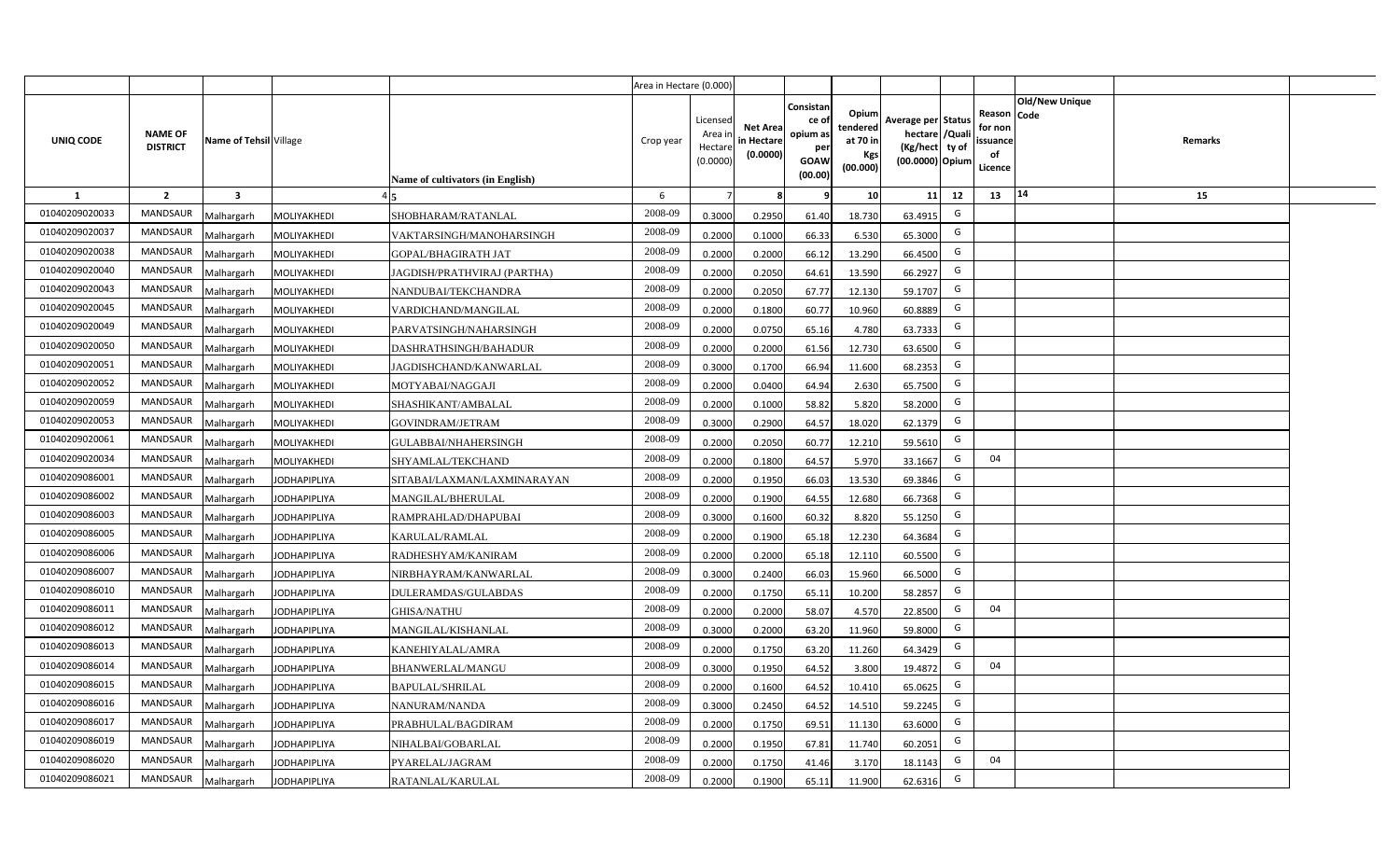|                |                                   |                         |                     |                                  | Area in Hectare (0.000) |                                           |                                           |                                                                 |                                                  |                                                                            |                                                    |                       |         |  |
|----------------|-----------------------------------|-------------------------|---------------------|----------------------------------|-------------------------|-------------------------------------------|-------------------------------------------|-----------------------------------------------------------------|--------------------------------------------------|----------------------------------------------------------------------------|----------------------------------------------------|-----------------------|---------|--|
| UNIQ CODE      | <b>NAME OF</b><br><b>DISTRICT</b> | Name of Tehsil Village  |                     | Name of cultivators (in English) | Crop year               | Licensed<br>Area i<br>Hectare<br>(0.0000) | <b>Net Area</b><br>in Hectare<br>(0.0000) | Consistan<br>ce of<br>opium as<br>per<br><b>GOAW</b><br>(00.00) | Opium<br>tendered<br>at 70 in<br>Kgs<br>(00.000) | Average per Status<br>hectare / Quali<br>(Kg/hect ty of<br>(00.0000) Opium | Reason Code<br>for non<br>ssuance<br>of<br>Licence | <b>Old/New Unique</b> | Remarks |  |
| $\mathbf{1}$   | $\overline{2}$                    | $\overline{\mathbf{3}}$ |                     |                                  | 6                       | $\overline{7}$                            | 8                                         | 9                                                               | 10 <sup>1</sup>                                  | 11<br>12                                                                   | 13                                                 | 14                    | 15      |  |
| 01040209086022 | MANDSAUR                          | <b>Aalhargarh</b>       | <b>JODHAPIPLIYA</b> | MADHULAL/KALURAM                 | 2008-09                 | 0.2000                                    | 0.1900                                    | 68.84                                                           | 12.830                                           | G<br>67.5263                                                               |                                                    |                       |         |  |
| 01040209086026 | <b>MANDSAUR</b>                   | <b>Aalhargarh</b>       | <b>JODHAPIPLIYA</b> | RAMCHANDRA/PARTHA                | 2008-09                 | 0.2000                                    | 0.1000                                    | 65.11                                                           | 5.750                                            | G<br>57.5000                                                               |                                                    |                       |         |  |
| 01040209086027 | MANDSAUR                          | Malhargarh              | <b>JODHAPIPLIYA</b> | RAMNARAYAN/MANGU                 | 2008-09                 | 0.2000                                    | 0.1600                                    | 65.15                                                           | 2.840                                            | G<br>17.7500                                                               | 04                                                 |                       |         |  |
| 01040209086028 | <b>MANDSAUR</b>                   | Vlalhargarh             | <b>JODHAPIPLIYA</b> | RAMESHWAR/BHAGIRATH              | 2008-09                 | 0.2000                                    | 0.1900                                    | 64.55                                                           | 11.550                                           | G<br>60.7895                                                               |                                                    |                       |         |  |
| 01040209086029 | <b>MANDSAUR</b>                   | Malhargarh              | <b>JODHAPIPLIYA</b> | MOHANLAL/KISHANLAL               | 2008-09                 | 0.2000                                    | 0.1950                                    | 65.15                                                           | 12.580                                           | G<br>64.5128                                                               |                                                    |                       |         |  |
| 01040209086030 | <b>MANDSAUR</b>                   | Malhargarh              | <b>JODHAPIPLIYA</b> | MANOHARLAL/BHAGATRAM             | 2008-09                 | 0.3000                                    | 0.2850                                    | 69.41                                                           | 18.070                                           | G<br>63.4035                                                               |                                                    |                       |         |  |
| 01040209086032 | <b>MANDSAUR</b>                   | Malhargarh              | <b>JODHAPIPLIYA</b> | RAMLAL/ISHWARLAL                 | 2008-09                 | 0.2000                                    | 0.1550                                    | 63.20                                                           | 9.620                                            | G<br>62.0645                                                               |                                                    |                       |         |  |
| 01040209086034 | <b>MANDSAUR</b>                   | Malhargarh              | <b>JODHAPIPLIYA</b> | RATANLAL/MOTI                    | 2008-09                 | 0.2000                                    | 0.1950                                    | 64.52                                                           | 11.950                                           | G<br>61.2821                                                               |                                                    |                       |         |  |
| 01040209086035 | <b>MANDSAUR</b>                   | Malhargarh              | <b>JODHAPIPLIYA</b> | RADHESHYAM/SITARAM               | 2008-09                 | 0.3000                                    | 0.2900                                    | 66.03                                                           | 18.350                                           | G<br>63.2759                                                               |                                                    |                       |         |  |
| 01040209086036 | <b>MANDSAUR</b>                   | Malhargarh              | <b>JODHAPIPLIYA</b> | <b>JAGANNATH/DHURA</b>           | 2008-09                 | 0.3000                                    | 0.2650                                    | 64.52                                                           | 15.720                                           | G<br>59.3208                                                               |                                                    |                       |         |  |
| 01040209086037 | <b>MANDSAUR</b>                   | Malhargarh              | <b>JODHAPIPLIYA</b> | MUKESH/ISHWARLAL                 | 2008-09                 | 0.3000                                    | 0.2050                                    | 62.04                                                           | 12.860                                           | G<br>62.7317                                                               |                                                    |                       |         |  |
| 01040209086039 | <b>MANDSAUR</b>                   | Malhargarh              | <b>JODHAPIPLIYA</b> | DEVILAL/JETRAM                   | 2008-09                 | 0.2000                                    | 0.2000                                    | 63.20                                                           | 11.850                                           | G<br>59.2500                                                               |                                                    |                       |         |  |
| 01040209086041 | <b>MANDSAUR</b>                   | Malhargarh              | <b>JODHAPIPLIYA</b> | MOHANLAL/AMRA                    | 2008-09                 | 0.2000                                    | 0.1550                                    | 63.20                                                           | 8.910                                            | G<br>57.4839                                                               |                                                    |                       |         |  |
| 01040209086043 | <b>MANDSAUR</b>                   | Malhargarh              | <b>JODHAPIPLIYA</b> | CHAGANLAL/CHUNNILAL/SITABAI      | 2008-09                 | 0.2000                                    | 0.1950                                    | 65.15                                                           | 10.920                                           | G<br>56.0000                                                               |                                                    |                       |         |  |
| 01040209086045 | <b>MANDSAUR</b>                   | Malhargarh              | <b>JODHAPIPLIYA</b> | RAMLAL/DEVA                      | 2008-09                 | 0.2000                                    | 0.1950                                    | 65.15                                                           | 11.360                                           | G<br>58.2564                                                               |                                                    |                       |         |  |
| 01040209086053 | <b>MANDSAUR</b>                   | Malhargarh              | <b>JODHAPIPLIYA</b> | BHANWARLAL/MAGNIRAM              | 2008-09                 | 0.2000                                    | 0.1950                                    | 65.15                                                           | 9.500                                            | G<br>48.7179                                                               | 04                                                 |                       |         |  |
| 01040209086054 | <b>MANDSAUR</b>                   | Malhargarh              | <b>JODHAPIPLIYA</b> | RATANLAL/BHUVAN                  | 2008-09                 | 0.2000                                    | 0.1800                                    | 63.62                                                           | 11.230                                           | G<br>62.3889                                                               |                                                    |                       |         |  |
| 01040209086057 | <b>MANDSAUR</b>                   | Malhargarh              | <b>JODHAPIPLIYA</b> | MANGILAL/BAGDIRAM                | 2008-09                 | 0.3000                                    | 0.2050                                    | 64.52                                                           | 12.410                                           | G<br>60.5366                                                               |                                                    |                       |         |  |
| 01040209086058 | <b>MANDSAUR</b>                   | Malhargarh              | <b>JODHAPIPLIYA</b> | <b>BALARAM/MANGU</b>             | 2008-09                 | 0.3000                                    | 0.1900                                    | 63.20                                                           | 11.160                                           | G<br>58.7368                                                               |                                                    |                       |         |  |
| 01040209086060 | <b>MANDSAUR</b>                   | Malhargarh              | <b>JODHAPIPLIYA</b> | GATTUBAI/PARASRAM                | 2008-09                 | 0.2000                                    | 0.1100                                    | 68.33                                                           | 7.600                                            | G<br>69.0909                                                               |                                                    |                       |         |  |
| 01040209086061 | MANDSAUR                          | Malhargarh              | <b>JODHAPIPLIYA</b> | MADHULAL/GHASI                   | 2008-09                 | 0.2000                                    | 0.1950                                    | 65.33                                                           | 11.310                                           | G<br>58.0000                                                               |                                                    |                       |         |  |
| 01040209086062 | MANDSAUR                          | Malhargarh              | <b>JODHAPIPLIYA</b> | SHANTILAL/NETRAM                 | 2008-09                 | 0.2000                                    | 0.1500                                    | 65.33                                                           | 9.310                                            | G<br>62.0667                                                               |                                                    |                       |         |  |
| 01040209086066 | <b>MANDSAUR</b>                   | Malhargarh              | <b>JODHAPIPLIYA</b> | RAMCHANDRA/NATHU                 | 2008-09                 | 0.2000                                    | 0.1900                                    | 64.08                                                           | 11.330                                           | G<br>59.6316                                                               |                                                    |                       |         |  |
| 01040209086067 | MANDSAUR                          | Malhargarh              | <b>JODHAPIPLIYA</b> | <b>KESHURAM/GANESH</b>           | 2008-09                 | 0.2000                                    | 0.1850                                    | 65.33                                                           | 3.270                                            | G<br>17.6757                                                               | 04                                                 |                       |         |  |
| 01040209086068 | <b>MANDSAUR</b>                   | Malhargarh              | <b>JODHAPIPLIYA</b> | GHANSHAYAM/BANSHILAL             | 2008-09                 | 0.2000                                    | 0.2000                                    | 68.33                                                           | 12.390                                           | G<br>61.9500                                                               |                                                    |                       |         |  |
| 01040209086069 | MANDSAUR                          | Malhargarh              | <b>JODHAPIPLIYA</b> | PANNALAL/BAGDIRAM                | 2008-09                 | 0.3000                                    | 0.1850                                    | 58.07                                                           | 4.220                                            | G<br>22.8108                                                               | 04                                                 |                       |         |  |
| 01040209086070 | MANDSAUR                          | Malhargarh              | <b>JODHAPIPLIYA</b> | GOBARLAL/MAGNIRAM                | 2008-09                 | 0.2000                                    | 0.2000                                    | 65.11                                                           | 13.710                                           | G<br>68.5500                                                               |                                                    |                       |         |  |
| 01040209086072 | MANDSAUR                          | Malhargarh              | <b>JODHAPIPLIYA</b> | RUKMANBAI/DAYARAM                | 2008-09                 | 0.2000                                    | 0.1950                                    | 64.08                                                           | 4.430                                            | G<br>22.7179                                                               | 04                                                 |                       |         |  |
| 01040209086073 | MANDSAUR                          | Malhargarh              | <b>JODHAPIPLIYA</b> | <b>BHERULAL/HIRALAL</b>          | 2008-09                 | 0.2000                                    | 0.1900                                    | 64.55                                                           | 12.140                                           | G<br>63.8947                                                               |                                                    |                       |         |  |
| 01040209086074 | MANDSAUR                          | Malhargarh              | <b>JODHAPIPLIYA</b> | <b>BHAGWAN/HIRALAL</b>           | 2008-09                 | 0.2000                                    | 0.2000                                    | 64.55                                                           | 12.300                                           | G<br>61.5000                                                               |                                                    |                       |         |  |
| 01040209086075 | MANDSAUR                          | Malhargarh              | <b>JODHAPIPLIYA</b> | MADANSINGH/ONKARSINGH            | 2008-09                 | 0.2000                                    | 0.1850                                    | 65.33                                                           | 11.640                                           | G<br>62.9189                                                               |                                                    |                       |         |  |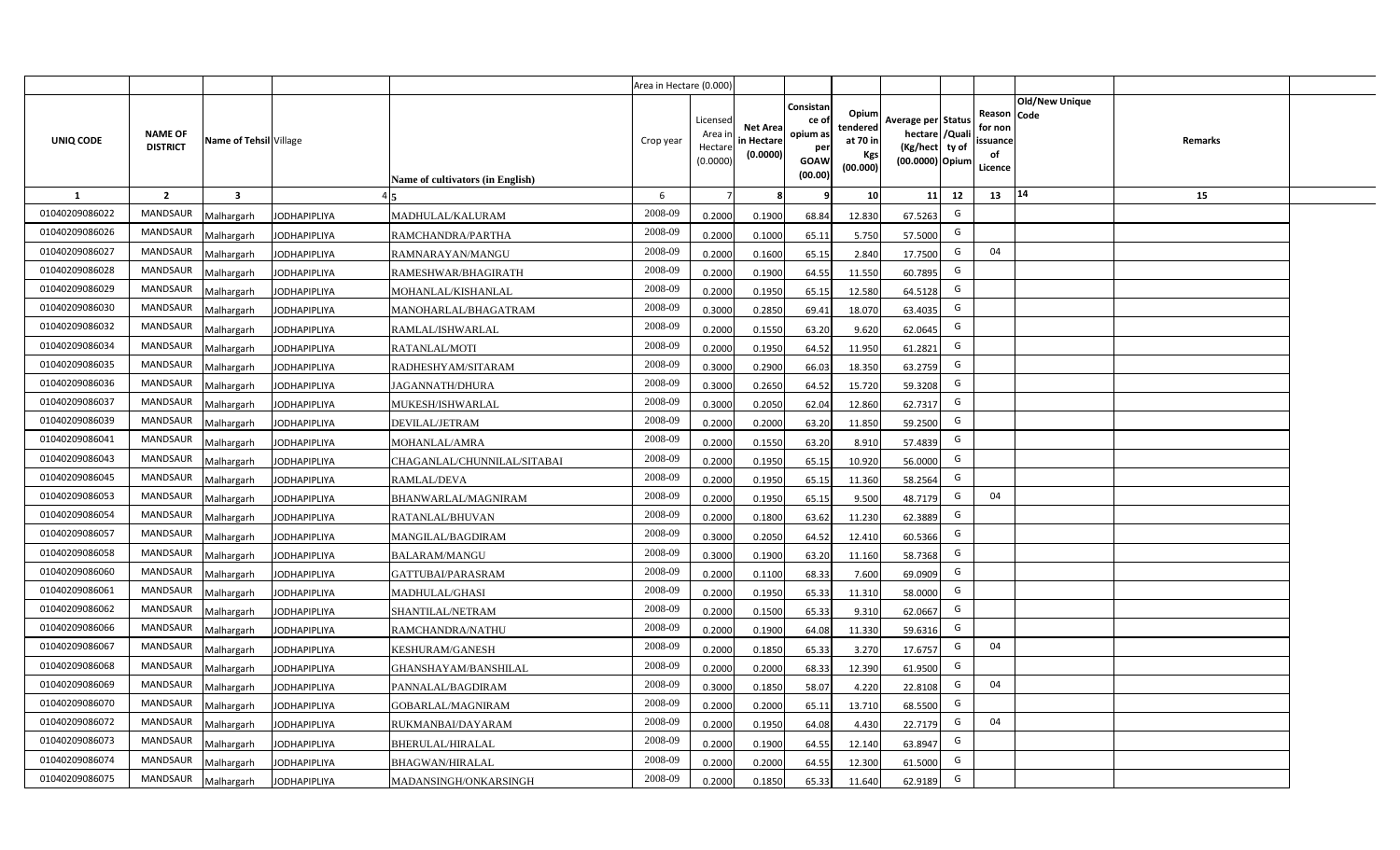|                |                                   |                         |                     |                                  | Area in Hectare (0.000) |                                           |                                           |                                                                 |                                                  |                                                                            |                                                    |                       |         |  |
|----------------|-----------------------------------|-------------------------|---------------------|----------------------------------|-------------------------|-------------------------------------------|-------------------------------------------|-----------------------------------------------------------------|--------------------------------------------------|----------------------------------------------------------------------------|----------------------------------------------------|-----------------------|---------|--|
| UNIQ CODE      | <b>NAME OF</b><br><b>DISTRICT</b> | Name of Tehsil Village  |                     | Name of cultivators (in English) | Crop year               | Licensed<br>Area i<br>Hectare<br>(0.0000) | <b>Net Area</b><br>in Hectare<br>(0.0000) | Consistan<br>ce of<br>opium as<br>per<br><b>GOAW</b><br>(00.00) | Opium<br>tendered<br>at 70 in<br>Kgs<br>(00.000) | Average per Status<br>hectare / Quali<br>(Kg/hect ty of<br>(00.0000) Opium | Reason Code<br>for non<br>ssuance<br>of<br>Licence | <b>Old/New Unique</b> | Remarks |  |
| $\mathbf{1}$   | $\overline{2}$                    | $\overline{\mathbf{3}}$ |                     |                                  | 6                       | $\overline{7}$                            | 8                                         | 9                                                               | 10 <sup>1</sup>                                  | 11<br>12                                                                   | 13                                                 | 14                    | 15      |  |
| 01040209086076 | MANDSAUR                          | Malhargarh              | <b>JODHAPIPLIYA</b> | MADHULAL/SITARAM                 | 2008-09                 | 0.2000                                    | 0.1450                                    | 65.11                                                           | 3.730                                            | G<br>25.7241                                                               | 04                                                 |                       |         |  |
| 01040209086079 | <b>MANDSAUR</b>                   | <b>Aalhargarh</b>       | <b>JODHAPIPLIYA</b> | PRABHULAL/CHUNNILAL              | 2008-09                 | 0.2000                                    | 0.2000                                    | 65.33                                                           | 12.160                                           | G<br>60.8000                                                               |                                                    |                       |         |  |
| 01040209086080 | MANDSAUR                          | Malhargarh              | <b>JODHAPIPLIYA</b> | KISHANLAL/MANGILAL               | 2008-09                 | 0.3000                                    | 0.2900                                    | 65.11                                                           | 18.040                                           | G<br>62.2069                                                               |                                                    |                       |         |  |
| 01040209086083 | <b>MANDSAUR</b>                   | Vlalhargarh             | <b>JODHAPIPLIYA</b> | SHYAMLAL/KANWARLAL               | 2008-09                 | 0.3000                                    | 0.2600                                    | 69.41                                                           | 17.000                                           | G<br>65.3846                                                               |                                                    |                       |         |  |
| 01040209086085 | <b>MANDSAUR</b>                   | Malhargarh              | <b>JODHAPIPLIYA</b> | MUKESH/LAXMINARAYAN              | 2008-09                 | 0.2000                                    | 0.1900                                    | 63.65                                                           | 11.870                                           | G<br>62.4737                                                               |                                                    |                       |         |  |
| 01040209086087 | <b>MANDSAUR</b>                   | Malhargarh              | <b>JODHAPIPLIYA</b> | PREMLAL/PARTHA                   | 2008-09                 | 0.2000                                    | 0.0950                                    | 68.33                                                           | 6.080                                            | G<br>64.0000                                                               |                                                    |                       |         |  |
| 01040209086088 | <b>MANDSAUR</b>                   | Malhargarh              | <b>JODHAPIPLIYA</b> | VIRAMLAL/MANNALAL                | 2008-09                 | 0.2000                                    | 0.2000                                    | 63.65                                                           | 4.060                                            | G<br>20.3000                                                               | 04                                                 |                       |         |  |
| 01040209086091 | <b>MANDSAUR</b>                   | Malhargarh              | <b>JODHAPIPLIYA</b> | PREMSINGH/NANURAM                | 2008-09                 | 0.2000                                    | 0.1900                                    | 64.55                                                           | 12.480                                           | G<br>65.6842                                                               |                                                    |                       |         |  |
| 01040209086038 | <b>MANDSAUR</b>                   | Malhargarh              | <b>JODHAPIPLIYA</b> | SITABAI/RAMPRASAD                | 2008-09                 | 0.2000                                    | 0.1900                                    | 63.65                                                           | 11.860                                           | G<br>62.4211                                                               |                                                    |                       |         |  |
| 01040209086040 | <b>MANDSAUR</b>                   | Malhargarh              | <b>JODHAPIPLIYA</b> | SHAMBUSINGH/RUGNATHSINGH         | 2008-09                 | 0.3000                                    | 0.1550                                    | 58.07                                                           | 3.010                                            | G<br>19.4194                                                               | 04                                                 |                       |         |  |
| 01040209086024 | MANDSAUR                          | Malhargarh              | <b>JODHAPIPLIYA</b> | GANGABAI/RUGHNATHSINGH/HEMRAJ    | 2008-09                 | 0.2000                                    | 0.1650                                    | 63.65                                                           | 10.060                                           | G<br>60.9697                                                               |                                                    | 01050209029230        |         |  |
| 01040209093001 | <b>MANDSAUR</b>                   | Malhargarh              | KALIYAKHEDIKALA     | <b>BHUVANIBAI/GIRDHARI</b>       | 2008-09                 | 0.2000                                    | 0.1950                                    | 61.77                                                           | 10.770                                           | G<br>55.2308                                                               |                                                    |                       |         |  |
| 01040209093002 | MANDSAUR                          | Malhargarh              | KALIYAKHEDIKALA     | LALSINGH/ONKARSINGH              | 2008-09                 | 0.2000                                    | 0.0200                                    | 70.36                                                           | 1.570                                            | G<br>78.5000                                                               |                                                    |                       |         |  |
| 01040209093003 | <b>MANDSAUR</b>                   | Malhargarh              | KALIYAKHEDIKALA     | JUZHARSINGH/RATANSINGH           | 2008-09                 | 0.2000                                    |                                           |                                                                 |                                                  | F<br>0.0000                                                                |                                                    |                       |         |  |
| 01040209093004 | <b>MANDSAUR</b>                   | Malhargarh              | KALIYAKHEDIKALA     | RAMDAYAL/KISHANLAL               | 2008-09                 | 0.2000                                    | 0.1850                                    | 67.68                                                           | 6.240                                            | G<br>33.7297                                                               | 04                                                 |                       |         |  |
| 01040209093008 | <b>MANDSAUR</b>                   | Malhargarh              | KALIYAKHEDIKALA     | RAGUNATHSINGH/RATANSINGH         | 2008-09                 | 0.2000                                    | 0.1900                                    | 66.59                                                           | 11.090                                           | G<br>58.3684                                                               |                                                    |                       |         |  |
| 01040209093009 | <b>MANDSAUR</b>                   | Malhargarh              | KALIYAKHEDIKALA     | KAVERIBAI/BHERULAL               | 2008-09                 | 0.3000                                    | 0.2150                                    | 66.59                                                           | 12.560                                           | G<br>58.4186                                                               |                                                    |                       |         |  |
| 01040209093011 | <b>MANDSAUR</b>                   | Malhargarh              | KALIYAKHEDIKALA     | SANTOSHBAI/RAMDAS                | 2008-09                 | 0.3000                                    | 0.2750                                    | 61.77                                                           | 5.890                                            | G<br>21.4182                                                               | 04                                                 |                       |         |  |
| 01040209093013 | <b>MANDSAUR</b>                   | Malhargarh              | KALIYAKHEDIKALA     | MAHAVIRDAS/UDAYRAMDAS            | 2008-09                 | 0.2000                                    | 0.1900                                    | 66.26                                                           | 11.740                                           | G<br>61.7895                                                               |                                                    |                       |         |  |
| 01040209093014 | MANDSAUR                          | Malhargarh              | KALIYAKHEDIKALA     | RODMAL/KISHANLAL                 | 2008-09                 | 0.2000                                    | 0.0950                                    | 67.09                                                           | 6.580                                            | G<br>69.2632                                                               |                                                    |                       |         |  |
| 01040209093015 | MANDSAUR                          | Malhargarh              | KALIYAKHEDIKALA     | SHIVLAL/RAMLAL                   | 2008-09                 | 0.2000                                    | 0.0900                                    | 66.72                                                           | 6.690                                            | G<br>74.3333                                                               |                                                    |                       |         |  |
| 01040209093016 | MANDSAUR                          | Malhargarh              | KALIYAKHEDIKALA     | BHARATSINGH/ONKARSINGH           | 2008-09                 | 0.2000                                    | 0.1600                                    | 64.24                                                           | 2.650                                            | G<br>16.5625                                                               | 04                                                 |                       |         |  |
| 01040209093017 | <b>MANDSAUR</b>                   | Malhargarh              | KALIYAKHEDIKALA     | BHANWARLAL/KACHRU                | 2008-09                 | 0.3000                                    | 0.2650                                    | 68.88                                                           | 16.290                                           | G<br>61.4717                                                               |                                                    |                       |         |  |
| 01040209093018 | MANDSAUR                          | Malhargarh              | KALIYAKHEDIKALA     | PHOOLSINGH/RAGHUNATHSINGH        | 2008-09                 | 0.2000                                    | 0.1900                                    | 66.59                                                           | 11.460                                           | G<br>60.3158                                                               |                                                    |                       |         |  |
| 01040209093019 | <b>MANDSAUR</b>                   | Malhargarh              | KALIYAKHEDIKALA     | INDARARSINGH/JUZHARSINGH         | 2008-09                 | 0.2000                                    | 0.1900                                    | 71.40                                                           | 11.710                                           | G<br>61.6316                                                               |                                                    |                       |         |  |
| 01040209093020 | MANDSAUR                          | Malhargarh              | KALIYAKHEDIKALA     | HARISINGH/RAGHUNATHSINGH         | 2008-09                 | 0.2000                                    | 0.1900                                    | 68.88                                                           | 11.980                                           | G<br>63.0526                                                               |                                                    |                       |         |  |
| 01040209093021 | MANDSAUR                          | Malhargarh              | KALIYAKHEDIKALA     | PYARCHAND/BHANWARLAL             | 2008-09                 | 0.2000                                    |                                           |                                                                 |                                                  | -F<br>0.0000                                                               |                                                    |                       |         |  |
| 01040209093027 | MANDSAUR                          | Malhargarh              | KALIYAKHEDIKALA     | LILABAI/MEHTABSINGH              | 2008-09                 | 0.2000                                    | 0.1900                                    | 61.09                                                           | 10.460                                           | G<br>55.0526                                                               |                                                    |                       |         |  |
| 01040209093028 | MANDSAUR                          | Malhargarh              | KALIYAKHEDIKALA     | RANCHOD/KALYANJI                 | 2008-09                 | 0.2000                                    | 0.0700                                    | 66.72                                                           | 4.690                                            | G<br>67.0000                                                               |                                                    |                       |         |  |
| 01040209093030 | MANDSAUR                          | Malhargarh              | KALIYAKHEDIKALA     | RAMESH/GHISA                     | 2008-09                 | 0.2000                                    | 0.1850                                    | 66.72                                                           | 11.870                                           | G<br>64.1622                                                               |                                                    |                       |         |  |
| 01040209093037 | MANDSAUR                          | Malhargarh              | KALIYAKHEDIKALA     | RAMCHANDR/DEVA                   | 2008-09                 | 0.2000                                    | 0.1850                                    | 61.77                                                           | 9.720                                            | G<br>52.5405                                                               | 04                                                 |                       |         |  |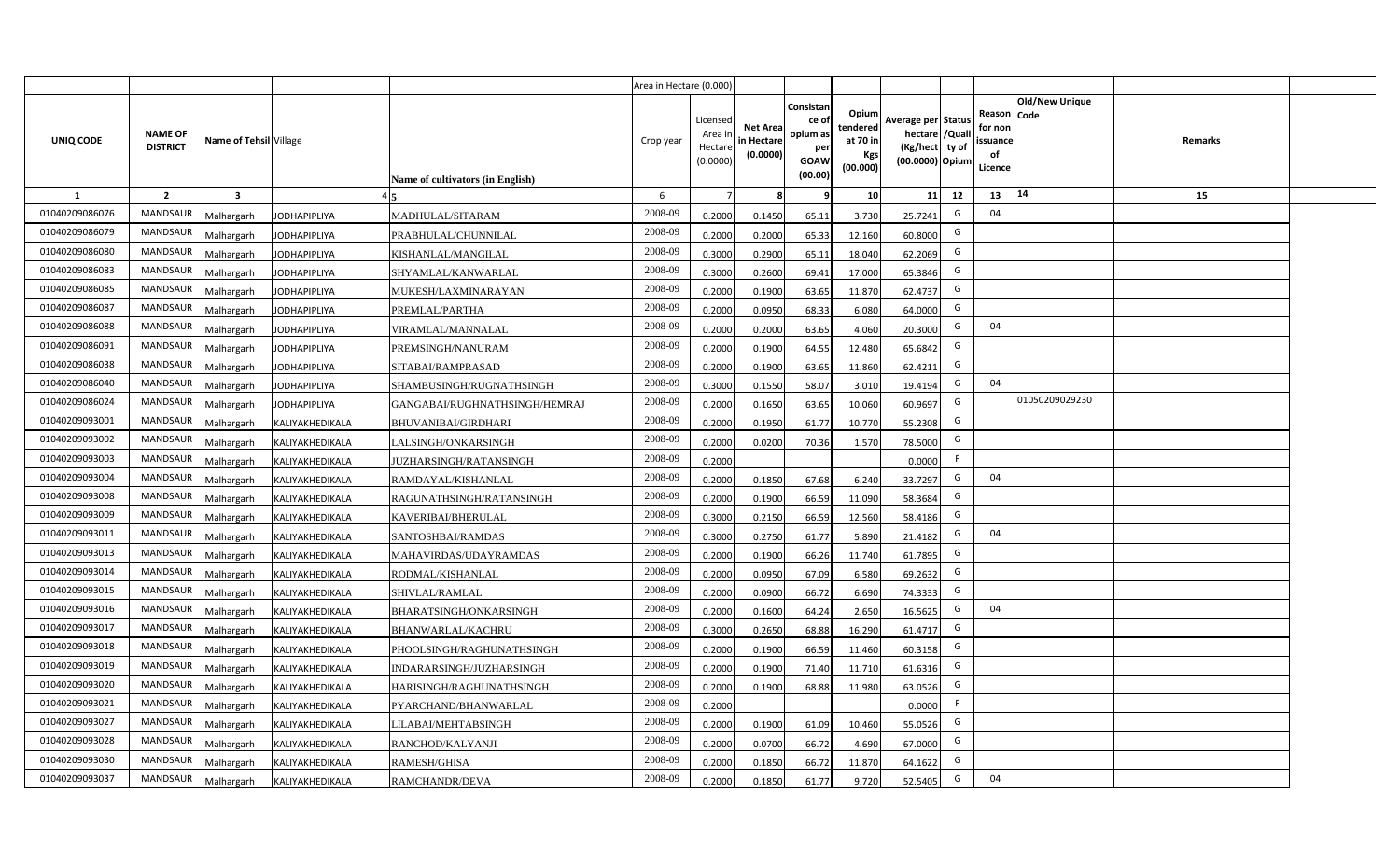|                |                                   |                         |                 |                                  | Area in Hectare (0.000) |                                           |                                           |                                                                 |                                                  |                                                                            |                                                    |                |         |  |
|----------------|-----------------------------------|-------------------------|-----------------|----------------------------------|-------------------------|-------------------------------------------|-------------------------------------------|-----------------------------------------------------------------|--------------------------------------------------|----------------------------------------------------------------------------|----------------------------------------------------|----------------|---------|--|
| UNIQ CODE      | <b>NAME OF</b><br><b>DISTRICT</b> | Name of Tehsil Village  |                 | Name of cultivators (in English) | Crop year               | Licensed<br>Area i<br>Hectare<br>(0.0000) | <b>Net Area</b><br>in Hectare<br>(0.0000) | Consistan<br>ce of<br>opium as<br>per<br><b>GOAW</b><br>(00.00) | Opium<br>tendered<br>at 70 in<br>Kgs<br>(00.000) | Average per Status<br>hectare / Quali<br>(Kg/hect ty of<br>(00.0000) Opium | Reason Code<br>for non<br>ssuance<br>of<br>Licence | Old/New Unique | Remarks |  |
| $\mathbf{1}$   | $\overline{2}$                    | $\overline{\mathbf{3}}$ |                 |                                  | 6                       | $\overline{7}$                            | 8                                         | 9                                                               | 10 <sup>1</sup>                                  | 12<br>11                                                                   | 13                                                 | 14             | 15      |  |
| 01040209093040 | MANDSAUR                          | Malhargarh              | KALIYAKHEDIKALA | KAILASH/BHANWAR                  | 2008-09                 | 0.2000                                    | 0.1000                                    | 74.29                                                           | 6.360                                            | G<br>63.6000                                                               |                                                    |                |         |  |
| 01040209093047 | <b>MANDSAUR</b>                   | <b>Aalhargarh</b>       | KALIYAKHEDIKALA | HARISINGH/BAPUSINGH              | 2008-09                 | 0.2000                                    | 0.2000                                    | 62.25                                                           | 12.150                                           | G<br>60.7500                                                               |                                                    |                |         |  |
| 01040209093024 | MANDSAUR                          | Malhargarh              | KALIYAKHEDIKALA | <b>BABULAL/HIRALAL</b>           | 2008-09                 | 0.2000                                    | 0.1100                                    | 66.72                                                           | 7.420                                            | G<br>67.4545                                                               |                                                    |                |         |  |
| 01040209093025 | <b>MANDSAUR</b>                   | Malhargarh              | KALIYAKHEDIKALA | BHANWARSINGH/NATHUSINGH          | 2008-09                 | 0.2000                                    | 0.0150                                    | 66.45                                                           | 0.990                                            | G<br>66.0000                                                               |                                                    |                |         |  |
| 01040209093057 | MANDSAUR                          | Malhargarh              | KALIYAKHEDIKALA | RUKMANBAI/MANGILAL               | 2008-09                 | 0.3000                                    | 0.3100                                    | 61.77                                                           | 16.930                                           | G<br>54.6129                                                               |                                                    |                |         |  |
| 01040209093063 | MANDSAUR                          | Malhargarh              | KALIYAKHEDIKALA | AASHARAM/DHANNA                  | 2008-09                 | 0.3000                                    | 0.3050                                    | 65.30                                                           | 17.690                                           | G<br>58.0000                                                               |                                                    |                |         |  |
| 01040209096001 | MANDSAUR                          | Malhargarh              | <b>RANAYRA</b>  | NAHARSINGH/NATHUSINGH            | 2008-09                 | 0.3000                                    | 0.2900                                    | 64.94                                                           | 18.220                                           | G<br>62.8276                                                               |                                                    |                |         |  |
| 01040209096002 | MANDSAUR                          | Malhargarh              | <b>RANAYRA</b>  | RATANSINGH/NAHARSINGH            | 2008-09                 | 0.2000                                    | 0.0900                                    | 68.99                                                           | 6.230                                            | G<br>69.2222                                                               |                                                    |                |         |  |
| 01040209096003 | MANDSAUR                          | Malhargarh              | <b>RANAYRA</b>  | BHERUSINGH/KISHANSINGH           | 2008-09                 | 0.2000                                    | 0.1950                                    | 61.18                                                           | 12.220                                           | G<br>62.6667                                                               |                                                    |                |         |  |
| 01040209096004 | <b>MANDSAUR</b>                   | Malhargarh              | <b>RANAYRA</b>  | MANGIBAI/ONKARPURI               | 2008-09                 | 0.2000                                    | 0.2000                                    | 61.94                                                           | 12.070                                           | G<br>60.3500                                                               |                                                    |                |         |  |
| 01040209096005 | MANDSAUR                          | Malhargarh              | <b>RANAYRA</b>  | JAYSINGH/NATHUSINGH              | 2008-09                 | 0.2000                                    | 0.1800                                    | 60.84                                                           | 9.970                                            | G<br>55.3889                                                               |                                                    |                |         |  |
| 01040209096015 | <b>MANDSAUR</b>                   | Malhargarh              | <b>RANAYRA</b>  | MANGALSINGH/BHAGWANSINGH         | 2008-09                 | 0.2000                                    | 0.1000                                    | 67.46                                                           | 6.940                                            | G<br>69.4000                                                               |                                                    |                |         |  |
| 01040209096016 | MANDSAUR                          | Malhargarh              | <b>RANAYRA</b>  | DHAPUBAI/BHAGWANSINGH            | 2008-09                 | 0.2000                                    | 0.1950                                    | 64.45                                                           | 11.470                                           | G<br>58.8205                                                               |                                                    |                |         |  |
| 01040209096020 | <b>MANDSAUR</b>                   | Malhargarh              | <b>RANAYRA</b>  | BHANWARSINGH/KISHANSINGH         | 2008-09                 | 0.3000                                    | 0.2950                                    | 64.45                                                           | 19.000                                           | G<br>64.4068                                                               |                                                    |                |         |  |
| 01040209096021 | <b>MANDSAUR</b>                   | Malhargarh              | <b>RANAYRA</b>  | AMARSINGH/RAMSINGH               | 2008-09                 | 0.3000                                    | 0.2800                                    | 66.85                                                           | 18.660                                           | G<br>66.6429                                                               |                                                    |                |         |  |
| 01040209096023 | <b>MANDSAUR</b>                   | Malhargarh              | <b>RANAYRA</b>  | BHAGWANSINGH/RAMSINGH            | 2008-09                 | 0.2000                                    | 0.1000                                    | 69.39                                                           | 7.460                                            | G<br>74.6000                                                               |                                                    |                |         |  |
| 01040209096024 | <b>MANDSAUR</b>                   | Malhargarh              | <b>RANAYRA</b>  | SURESHSINGH/NAHARSINGH           | 2008-09                 | 0.2000                                    | 0.0250                                    | 66.49                                                           | 1.680                                            | G<br>67.2000                                                               |                                                    |                |         |  |
| 01040209096029 | <b>MANDSAUR</b>                   | Malhargarh              | RANAYRA         | MANSINGH/RAYSINGH                | 2008-09                 | 0.2000                                    | 0.1000                                    | 64.17                                                           | 6.330                                            | G<br>63.3000                                                               |                                                    |                |         |  |
| 01040209096033 | <b>MANDSAUR</b>                   | Malhargarh              | <b>RANAYRA</b>  | GORDHANSINGH/KALUSINGH           | 2008-09                 | 0.2000                                    | 0.1800                                    | 64.45                                                           | 12.240                                           | G<br>68.0000                                                               |                                                    |                |         |  |
| 01040209096035 | MANDSAUR                          | Malhargarh              | <b>RANAYRA</b>  | BHAGATSINGH/KALUSINGH            | 2008-09                 | 0.3000                                    |                                           |                                                                 |                                                  | F.<br>0.0000                                                               |                                                    |                |         |  |
| 01040209096038 | MANDSAUR                          | Malhargarh              | <b>RANAYRA</b>  | VINODSINGH/HARISINGH             | 2008-09                 | 0.2000                                    | 0.2000                                    | 63.74                                                           | 12.210                                           | G<br>61.0500                                                               |                                                    |                |         |  |
| 01040209096039 | MANDSAUR                          | Malhargarh              | <b>RANAYRA</b>  | PRABHUSINGH/HARISINGH            | 2008-09                 | 0.2000                                    | 0.2050                                    | 66.25                                                           | 13.720                                           | G<br>66.9268                                                               |                                                    |                |         |  |
| 01040209096041 | <b>MANDSAUR</b>                   | Malhargarh              | RANAYRA         | MANGUSINGH/JAYSINGH              | 2008-09                 | 0.2000                                    | 0.1850                                    | 51.65                                                           | 2.420                                            | G<br>13.0811                                                               | 04                                                 |                |         |  |
| 01040209096043 | MANDSAUR                          | Malhargarh              | <b>RANAYRA</b>  | BAPUSINGH/KALUSINGH              | 2008-09                 | 0.2000                                    |                                           |                                                                 |                                                  | F<br>0.0000                                                                |                                                    |                |         |  |
| 01040209096044 | MANDSAUR                          | Malhargarh              | <b>RANAYRA</b>  | BHUVANPURI/RAJPURI               | 2008-09                 | 0.3000                                    | 0.1900                                    | 64.94                                                           | 11.050                                           | G<br>58.1579                                                               |                                                    |                |         |  |
| 01040209096051 | MANDSAUR                          | Malhargarh              | <b>RANAYRA</b>  | GOBARSINGH/KISHORSINGH           | 2008-09                 | 0.2000                                    | 0.2050                                    | 61.94                                                           | 4.300                                            | G<br>20.9756                                                               | 04                                                 |                |         |  |
| 01040209096052 | MANDSAUR                          | Malhargarh              | <b>RANAYRA</b>  | DILIPKUMAR/BHAGIRATH             | 2008-09                 | 0.2000                                    | 0.1950                                    | 65.70                                                           | 12.730                                           | G<br>65.2821                                                               |                                                    |                |         |  |
| 01040209096053 | MANDSAUR                          | Malhargarh              | <b>RANAYRA</b>  | GOVARDHANSINGH/GAJRAJSINGH       | 2008-09                 | 0.2000                                    | 0.2000                                    | 58.25                                                           | 11.110                                           | G<br>55.5500                                                               |                                                    |                |         |  |
| 01040209096059 | MANDSAUR                          | Malhargarh              | <b>RANAYRA</b>  | VINODSINGH/NAHARSINGH            | 2008-09                 | 0.3000                                    | 0.2950                                    | 51.90                                                           | 1.790                                            | G<br>6.0678                                                                | 04                                                 |                |         |  |
| 01040209096060 | MANDSAUR                          | Malhargarh              | RANAYRA         | NAVALSINGH/NAHARSINGH            | 2008-09                 | 0.3000                                    | 0.2700                                    | 54.77                                                           | 1.780                                            | G<br>6.5926                                                                | 04                                                 |                |         |  |
| 01040209096064 | MANDSAUR                          | Malhargarh              | <b>RANAYRA</b>  | UMMEDSINGH/KISHORSINGH           | 2008-09                 | 0.2000                                    | 0.1900                                    | 65.53                                                           | 11.340                                           | G<br>59.6842                                                               |                                                    |                |         |  |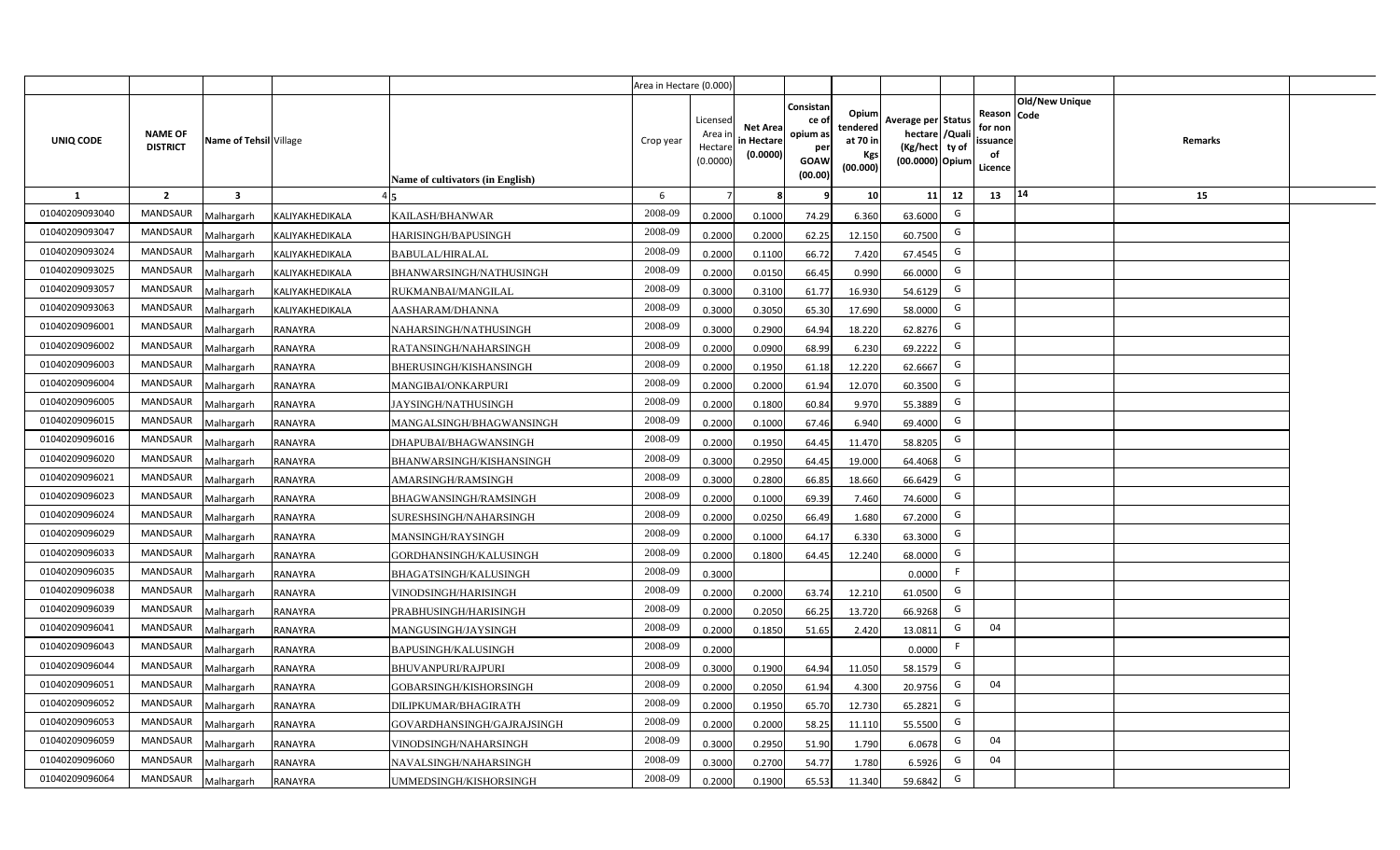|                |                                   |                        |                 |                                  | Area in Hectare (0.000) |                                          |                                           |                                                          |                                                         |                                                                           |    |                                                     |                       |         |  |
|----------------|-----------------------------------|------------------------|-----------------|----------------------------------|-------------------------|------------------------------------------|-------------------------------------------|----------------------------------------------------------|---------------------------------------------------------|---------------------------------------------------------------------------|----|-----------------------------------------------------|-----------------------|---------|--|
| UNIQ CODE      | <b>NAME OF</b><br><b>DISTRICT</b> | Name of Tehsil Village |                 | Name of cultivators (in English) | Crop year               | Licensed<br>Area i<br>Hectar<br>(0.0000) | <b>Net Area</b><br>in Hectare<br>(0.0000) | Consistan<br>ce of<br>opium as<br>per<br>GOAW<br>(00.00) | Opium<br>tendered<br>at 70 in<br><b>Kgs</b><br>(00.000) | Average per Status<br>hectare / Qual<br>(Kg/hect ty of<br>(00.0000) Opium |    | Reason Code<br>for nor<br>issuance<br>of<br>Licence | <b>Old/New Unique</b> | Remarks |  |
| 1              | $\overline{2}$                    | 3                      |                 |                                  | 6                       |                                          |                                           |                                                          | 10 <sup>1</sup>                                         | 11                                                                        | 12 | 13                                                  | $ 14\rangle$          | 15      |  |
| 01040209096067 | <b>MANDSAUR</b>                   | Malhargarh             | RANAYRA         | GOTAM/MADHO                      | 2008-09                 | 0.2000                                   | 0.1950                                    | 64.45                                                    | 12.550                                                  | 64.3590                                                                   | G  |                                                     |                       |         |  |
| 01040209096072 | <b>MANDSAUR</b>                   | Malhargarh             | RANAYRA         | SHYAMDAS/RADHESHYAM              | 2008-09                 | 0.2000                                   | 0.1950                                    | 61.94                                                    | 11.810                                                  | 60.5641                                                                   | G  |                                                     |                       |         |  |
| 01040209096077 | <b>MANDSAUR</b>                   | Malhargarh             | RANAYRA         | <b>BHERUSINGH/KALUSINGH</b>      | 2008-09                 | 0.3000                                   | 0.2950                                    | 61.18                                                    | 16.660                                                  | 56.4746                                                                   | G  |                                                     |                       |         |  |
| 01040209096078 | <b>MANDSAUR</b>                   | Malhargarh             | RANAYRA         | KISHANSINGH/MODSINGH             | 2008-09                 | 0.2000                                   | 0.1950                                    | 61.71                                                    | 13.080                                                  | 67.0769                                                                   | G  |                                                     |                       |         |  |
| 01040209096079 | <b>MANDSAUR</b>                   | Malhargarh             | RANAYRA         | SURESHSINGH/BHANWERSINGH         | 2008-09                 | 0.3000                                   | 0.3000                                    | 45.16                                                    | 4.030                                                   | 13.4333                                                                   | G  | 04                                                  |                       |         |  |
| 01040209096083 | <b>MANDSAUR</b>                   | Malhargarh             | RANAYRA         | SHITALSINGH/KALUSINGH            | 2008-09                 | 0.200                                    | 0.1850                                    | 64.61                                                    | 10.660                                                  | 57.6216                                                                   | G  |                                                     |                       |         |  |
| 01040209096084 | <b>MANDSAUR</b>                   | Malhargarh             | RANAYRA         | VIKRAMSINGH/MANSINGH             | 2008-09                 | 0.200                                    | 0.2000                                    | 64.45                                                    | 12.650                                                  | 63.2500                                                                   | G  |                                                     |                       |         |  |
| 01040209096085 | <b>MANDSAUR</b>                   | Malhargarh             | RANAYRA         | PARVATSINGH/HARISINGH            | 2008-09                 | 0.200                                    | 0.1850                                    | 61.97                                                    | 11.680                                                  | 63.1351                                                                   | G  |                                                     |                       |         |  |
| 01040209096086 | <b>MANDSAUR</b>                   | Malhargarh             | RANAYRA         | HARISINGH/NATHUSINGH             | 2008-09                 | 0.3000                                   | 0.2850                                    | 61.94                                                    | 17.840                                                  | 62.5965                                                                   | G  |                                                     |                       |         |  |
| 01040209096090 | <b>MANDSAUR</b>                   | Malhargarh             | RANAYRA         | BHUVANPURI/ONKARPURI             | 2008-09                 | 0.2000                                   | 0.1950                                    | 62.46                                                    | 11.540                                                  | 59.1795                                                                   | G  |                                                     |                       |         |  |
| 01040209096092 | <b>MANDSAUR</b>                   | Malhargarh             | RANAYRA         | SURAJPURI/BHANWARPURI            | 2008-09                 | 0.2000                                   | 0.1900                                    | 62.46                                                    | 11.310                                                  | 59.5263                                                                   | G  |                                                     |                       |         |  |
| 01040209096096 | <b>MANDSAUR</b>                   | Malhargarh             | RANAYRA         | <b>BHARATSINGH/PREMSINGH</b>     | 2008-09                 | 0.2000                                   | 0.1950                                    | 56.75                                                    | 4.980                                                   | 25.5380                                                                   | G  | 04                                                  |                       |         |  |
| 01040209096100 | MANDSAUR                          | Malhargarh             | RANAYRA         | <b>JETRAM/KACHRU</b>             | 2008-09                 | 0.2000                                   | 0.1900                                    | 61.84                                                    | 11.810                                                  | 62.1579                                                                   | G  |                                                     |                       |         |  |
| 01040209096104 | <b>MANDSAUR</b>                   | Malhargarh             | RANAYRA         | BHUVANISINGH/SARDARSINGH         | 2008-09                 | 0.2000                                   | 0.1900                                    | 61.94                                                    | 11.710                                                  | 61.6316                                                                   | G  |                                                     |                       |         |  |
| 01040209096106 | <b>MANDSAUR</b>                   | Malhargarh             | RANAYRA         | NARENDRASINGH/NAHARSINGH         | 2008-09                 | 0.2000                                   | 0.0250                                    | 72.57                                                    | 1.880                                                   | 75.2000                                                                   | G  |                                                     |                       |         |  |
| 01040209096107 | <b>MANDSAUR</b>                   | Malhargarh             | RANAYRA         | KESHARSINGH/BHUWANISINGH         | 2008-09                 | 0.2000                                   | 0.1500                                    | 64.52                                                    | 9.690                                                   | 64.6000                                                                   | G  |                                                     |                       |         |  |
| 01040209096112 | <b>MANDSAUR</b>                   | Malhargarh             | RANAYRA         | NANDLAL/BHURA                    | 2008-09                 | 0.2000                                   | 0.1750                                    | 56.75                                                    | 9.660                                                   | 55.2000                                                                   | G  |                                                     |                       |         |  |
| 01040209096113 | <b>MANDSAUR</b>                   | Malhargarh             | RANAYRA         | HARISINGH/BHANWARSINGH           | 2008-09                 | 0.2000                                   | 0.1800                                    | 61.16                                                    | 3.680                                                   | 20.4444                                                                   | G  | 04                                                  |                       |         |  |
| 01040209096121 | <b>MANDSAUR</b>                   | Malhargarh             | RANAYRA         | <b>BHAGWAN/MANGILAL</b>          | 2008-09                 | 0.2000                                   | 0.1850                                    | 61.97                                                    | 11.230                                                  | 60.7027                                                                   | G  |                                                     |                       |         |  |
| 01040209096025 | <b>MANDSAUR</b>                   | Malhargarh             | RANAYRA         | RAJENDRASINGH/NAHARSINGH         | 2008-09                 | 0.2000                                   | 0.0850                                    | 72.87                                                    | 6.470                                                   | 76.1176                                                                   | G  |                                                     |                       |         |  |
| 01040209096026 | <b>MANDSAUR</b>                   | Malhargarh             | RANAYRA         | BALWANTSINGH/NAHARSINGH          | 2008-09                 | 0.2000                                   | 0.0850                                    | 70.11                                                    | 5.960                                                   | 70.1176                                                                   | G  |                                                     |                       |         |  |
| 01040209096155 | <b>MANDSAUR</b>                   | Malhargarh             | RANAYRA         | MANGIBAI/RAMCHANDRA              | 2008-09                 | 0.3000                                   | 0.2750                                    | 63.83                                                    | 16.950                                                  | 61.6364                                                                   | G  |                                                     |                       |         |  |
| 01040209096156 | <b>MANDSAUR</b>                   | Malhargarh             | <b>RANAYRA</b>  | RAMESHVER / UDA GAYRI            | 2008-09                 | 0.2000                                   | 0.1850                                    | 60.16                                                    | 3.640                                                   | 19.6757                                                                   | G  | 04                                                  | 01040209087093        |         |  |
| 01040209097002 | <b>MANDSAUR</b>                   | Malhargarh             | SINDPANSONDHIYA | KISHANSINGH/LAXMANSINGH          | 2008-09                 | 0.200                                    | 0.1950                                    | 65.10                                                    | 13.500                                                  | 69.2308                                                                   | G  |                                                     |                       |         |  |
| 01040209097003 | <b>MANDSAUR</b>                   | Malhargarh             | SINDPANSONDHIYA | HARISINGH/RAYSINGH               | 2008-09                 | 0.200                                    | 0.1900                                    | 65.10                                                    | 12.000                                                  | 63.1579                                                                   | G  |                                                     |                       |         |  |
| 01040209097004 | <b>MANDSAUR</b>                   | Malhargarh             | SINDPANSONDHIYA | UDAYSINGH/PYARSINGH              | 2008-09                 | 0.200                                    | 0.2000                                    | 54.29                                                    | 4.640                                                   | 23.2000                                                                   | G  | 04                                                  |                       |         |  |
| 01040209097011 | <b>MANDSAUR</b>                   | Malhargarh             | SINDPANSONDHIYA | MOTISINGH/GULABSINGH             | 2008-09                 | 0.200                                    | 0.0200                                    | 63.78                                                    | 1.660                                                   | 83.0000                                                                   | G  |                                                     |                       |         |  |
| 01040209097013 | <b>MANDSAUR</b>                   | Malhargarh             | SINDPANSONDHIYA | <b>BALSINGH/MADHOSINGH</b>       | 2008-09                 | 0.3000                                   | 0.2950                                    | 58.58                                                    | 8.100                                                   | 27.4576                                                                   |    | 02                                                  |                       |         |  |
| 01040209097018 | <b>MANDSAUR</b>                   | Malhargarh             | SINDPANSONDHIYA | RATANBAI/KACHRUSINGH             | 2008-09                 | 0.2000                                   | 0.0500                                    | 63.93                                                    | 3.490                                                   | 69.8000                                                                   | G  |                                                     |                       |         |  |
| 01040209097020 | <b>MANDSAUR</b>                   | Malhargarh             | SINDPANSONDHIYA | SOHANBAI/RAMLAL                  | 2008-09                 | 0.2000                                   | 0.1950                                    | 33.16                                                    | 2.800                                                   | 14.3590                                                                   | G  | 04                                                  |                       |         |  |
| 01040209097021 | <b>MANDSAUR</b>                   | Malhargarh             | SINDPANSONDHIYA | RAYSINGH/ONKARSINGH CHOTA        | 2008-09                 | 0.2000                                   | 0.1100                                    | 64.87                                                    | 6.560                                                   | 59.6364                                                                   | G  |                                                     |                       |         |  |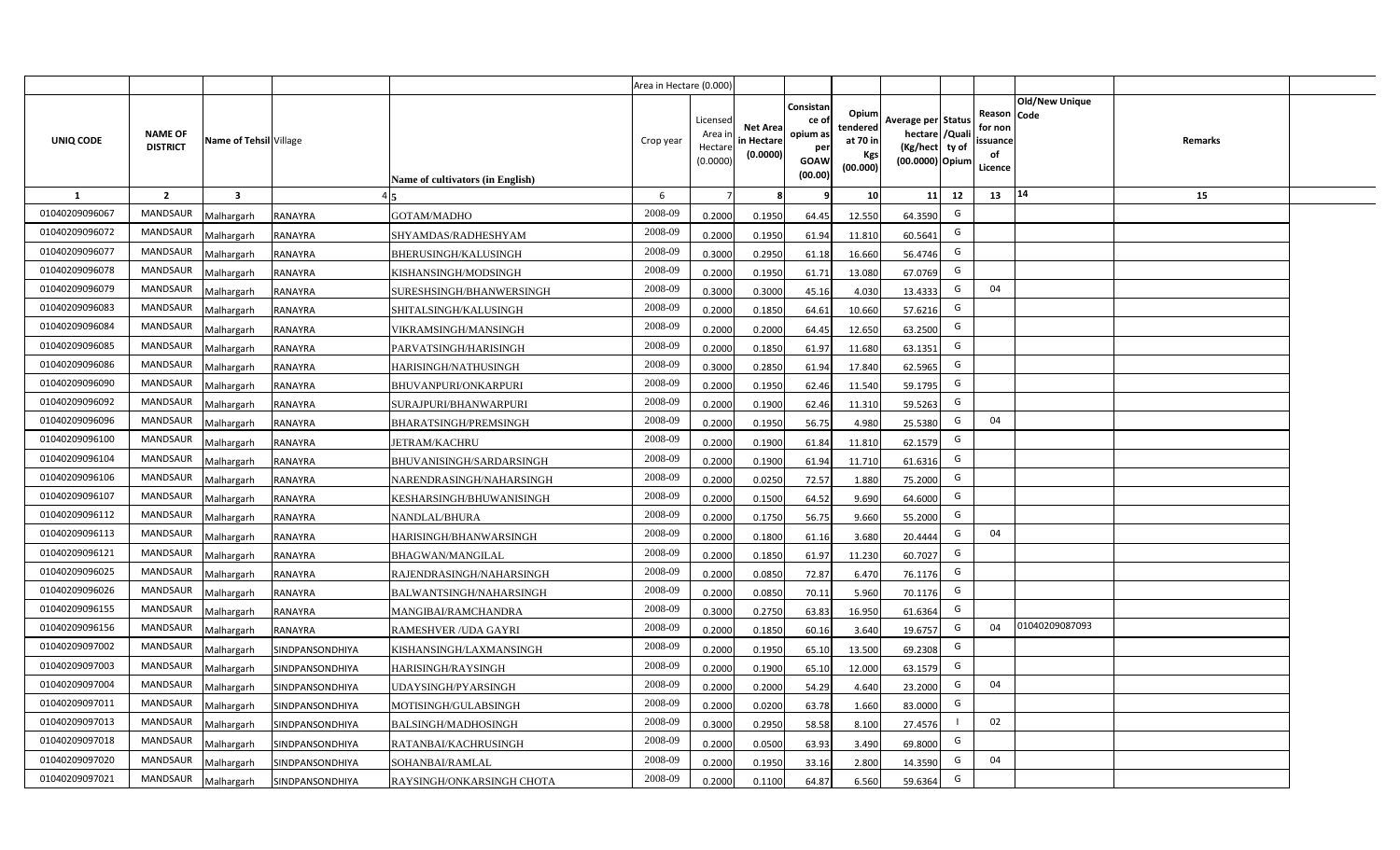|                |                                   |                         |                 |                                  | Area in Hectare (0.000) |                                            |                                           |                                                                |                                                  |                                                                            |    |                                                    |                       |         |  |
|----------------|-----------------------------------|-------------------------|-----------------|----------------------------------|-------------------------|--------------------------------------------|-------------------------------------------|----------------------------------------------------------------|--------------------------------------------------|----------------------------------------------------------------------------|----|----------------------------------------------------|-----------------------|---------|--|
| UNIQ CODE      | <b>NAME OF</b><br><b>DISTRICT</b> | Name of Tehsil Village  |                 | Name of cultivators (in English) | Crop year               | Licensed<br>Area in<br>Hectare<br>(0.0000) | <b>Net Area</b><br>in Hectare<br>(0.0000) | Consistar<br>ce o<br>opium as<br>per<br><b>GOAW</b><br>(00.00) | Opium<br>tendered<br>at 70 in<br>Kgs<br>(00.000) | Average per Status<br>hectare / Quali<br>(Kg/hect ty of<br>(00.0000) Opium |    | Reason Code<br>for non<br>ssuance<br>of<br>Licence | <b>Old/New Unique</b> | Remarks |  |
| <b>1</b>       | $\overline{2}$                    | $\overline{\mathbf{3}}$ |                 |                                  | 6                       | $\overline{7}$                             | -8                                        | - 9                                                            | 10                                               | 11                                                                         | 12 | 13                                                 | 14                    | 15      |  |
| 01040209097023 | MANDSAUR                          | <b>Malhargarh</b>       | SINDPANSONDHIYA | <b>JUZHARSINGH/PANNA</b>         | 2008-09                 | 0.2000                                     | 0.0900                                    | 52.56                                                          | 4.770                                            | 53.0000                                                                    | G  |                                                    |                       |         |  |
| 01040209097024 | <b>MANDSAUR</b>                   | <b>Malhargarh</b>       | SINDPANSONDHIYA | SURAJBAI/NATHUSINGH              | 2008-09                 | 0.2000                                     | 0.2000                                    | 55.84                                                          | 3.180                                            | 15.9000                                                                    |    | 02                                                 |                       |         |  |
| 01040209097025 | <b>MANDSAUR</b>                   | <b>Malhargarh</b>       | SINDPANSONDHIYA | KHUMANSINGH/ROOPSINGH            | 2008-09                 | 0.2000                                     | 0.1750                                    | 42.36                                                          | 2.900                                            | 16.5714                                                                    | G  | 04                                                 |                       |         |  |
| 01040209097027 | <b>MANDSAUR</b>                   | <b>Malhargarh</b>       | SINDPANSONDHIYA | SUNDERBAI/BHANWERSINGH           | 2008-09                 | 0.2000                                     | 0.1900                                    | 48.12                                                          | 5.200                                            | 27.3684                                                                    |    | 02                                                 |                       |         |  |
| 01040209097029 | <b>MANDSAUR</b>                   | <b>Malhargarh</b>       | SINDPANSONDHIYA | JASVANTSINGH/MEGHSINGH           | 2008-09                 | 0.2000                                     | 0.2000                                    | 63.78                                                          | 13.050                                           | 65.2500                                                                    | G  |                                                    |                       |         |  |
| 01040209097030 | <b>MANDSAUR</b>                   | <b>Malhargarh</b>       | SINDPANSONDHIYA | <b>BAHADURSINGH/RUPSINGH</b>     | 2008-09                 | 0.2000                                     | 0.1900                                    | 62.38                                                          | 5.890                                            | 31.0000                                                                    | G  | 04                                                 |                       |         |  |
| 01040209097035 | <b>MANDSAUR</b>                   | <b>Malhargarh</b>       | SINDPANSONDHIYA | DOULATSINGH/GANGARAM             | 2008-09                 | 0.2000                                     |                                           |                                                                |                                                  | 0.0000                                                                     | F  |                                                    |                       |         |  |
| 01040209097037 | <b>MANDSAUR</b>                   | <b>Malhargarh</b>       | SINDPANSONDHIYA | KAVERIBAI/BABRU                  | 2008-09                 | 0.2000                                     | 0.1700                                    | 64.03                                                          | 10.110                                           | 59.4706                                                                    | G  |                                                    |                       |         |  |
| 01040209097038 | <b>MANDSAUR</b>                   | <b>Malhargarh</b>       | SINDPANSONDHIYA | LILABAI/MANGILAL                 | 2008-09                 | 0.2000                                     | 0.1800                                    | 63.49                                                          | 11.360                                           | 63.1111                                                                    | G  |                                                    |                       |         |  |
| 01040209097040 | <b>MANDSAUR</b>                   | <b>Malhargarh</b>       | SINDPANSONDHIYA | SHIVSINGH/KISHORSINGH            | 2008-09                 | 0.2000                                     | 0.1900                                    | 46.33                                                          | 4.360                                            | 22.9474                                                                    | G  | 04                                                 |                       |         |  |
| 01040209097041 | <b>MANDSAUR</b>                   | <b>Malhargarh</b>       | SINDPANSONDHIYA | NAJARBAI/KISHANSINGH             | 2008-09                 | 0.2000                                     | 0.2000                                    | 60.64                                                          | 11.310                                           | 56.5500                                                                    | G  |                                                    |                       |         |  |
| 01040209097043 | <b>MANDSAUR</b>                   | <b>Malhargarh</b>       | SINDPANSONDHIYA | ISHWARSINGH/RUPSINGH BADA        | 2008-09                 | 0.2000                                     | 0.2000                                    | 62.38                                                          | 12.880                                           | 64.4000                                                                    | G  |                                                    |                       |         |  |
| 01040209097048 | <b>MANDSAUR</b>                   | <b>Malhargarh</b>       | SINDPANSONDHIYA | SURAJBAI/NATHUSINGH              | 2008-09                 | 0.2000                                     | 0.1800                                    | 50.38                                                          | 5.970                                            | 33.1667                                                                    | G  | 04                                                 |                       |         |  |
| 01040209097057 | <b>MANDSAUR</b>                   | Malhargarh              | SINDPANSONDHIYA | SURAJBAI/MANGILAL                | 2008-09                 | 0.2000                                     | 0.2000                                    | 64.34                                                          | 13.120                                           | 65.6000                                                                    | G  |                                                    |                       |         |  |
| 01040209097059 | <b>MANDSAUR</b>                   | Malhargarh              | SINDPANSONDHIYA | MANOHARSINGH/KHUMANSINGH         | 2008-09                 | 0.2000                                     | 0.1850                                    | 62.38                                                          | 11.440                                           | 61.8378                                                                    | G  |                                                    |                       |         |  |
| 01040209097070 | <b>MANDSAUR</b>                   | <b>Malhargarh</b>       | SINDPANSONDHIYA | GOVINDSINGH/KISHANSINGH          | 2008-09                 | 0.2000                                     | 0.1850                                    | 63.78                                                          | 3.810                                            | 20.5946                                                                    | G  | 04                                                 |                       |         |  |
| 01040209097075 | <b>MANDSAUR</b>                   | <b>Malhargarh</b>       | SINDPANSONDHIYA | KHUMANSINGH/MEGHSINGH            | 2008-09                 | 0.2000                                     | 0.1850                                    | 62.38                                                          | 11.680                                           | 63.1351                                                                    | G  |                                                    |                       |         |  |
| 01040209097078 | <b>MANDSAUR</b>                   | <b>Malhargarh</b>       | SINDPANSONDHIYA | KALUSINGH/GOBARSINGH             | 2008-09                 | 0.2000                                     | 0.1850                                    | 65.10                                                          | 12.200                                           | 65.9459                                                                    | G  |                                                    |                       |         |  |
| 01040209097080 | <b>MANDSAUR</b>                   | <b>Malhargarh</b>       | SINDPANSONDHIYA | KANCHANBAI/GOBARSINGH            | 2008-09                 | 0.2000                                     | 0.1750                                    | 59.40                                                          | 9.950                                            | 56.8571                                                                    | G  |                                                    |                       |         |  |
| 01040209097081 | <b>MANDSAUR</b>                   | Malhargarh              | SINDPANSONDHIYA | HARISINGH/JAWANSINGH             | 2008-09                 | 0.2000                                     | 0.1800                                    | 63.78                                                          | 11.840                                           | 65.7778                                                                    | G  |                                                    |                       |         |  |
| 01040209097082 | <b>MANDSAUR</b>                   | <b>Malhargarh</b>       | SINDPANSONDHIYA | CHANDMAL/PRITHVIRAJ              | 2008-09                 | 0.2000                                     | 0.1800                                    | 63.1                                                           | 11.740                                           | 65.2222                                                                    | G  |                                                    |                       |         |  |
| 01040209097097 | MANDSAUR                          | <b>Malhargarh</b>       | SINDPANSONDHIYA | GOVINDSINGH/BHERUSINGH           | 2008-09                 | 0.2000                                     | 0.1950                                    | 69.75                                                          | 13.780                                           | 70.6667                                                                    | G  |                                                    |                       |         |  |
| 01040209097098 | <b>MANDSAUR</b>                   | Aalhargarh              | SINDPANSONDHIYA | MANOHARSINGH/BAPUSINGH           | 2008-09                 | 0.2000                                     | 0.2000                                    | 62.38                                                          | 12.820                                           | 64.1000                                                                    | G  |                                                    |                       |         |  |
| 01040209097103 | <b>MANDSAUR</b>                   | <b>Malhargarh</b>       | SINDPANSONDHIYA | DILIPSINGH/ISHWARSINGH           | 2008-09                 | 0.2000                                     | 0.0200                                    | 65.48                                                          | 1.380                                            | 69.0000                                                                    | G  |                                                    |                       |         |  |
| 01040209097104 | <b>MANDSAUR</b>                   | <b>Malhargarh</b>       | SINDPANSONDHIYA | KAILASHNATH/KISHANNATH           | 2008-09                 | 0.2000                                     | 0.0650                                    | 63.51                                                          | 4.070                                            | 62.6154                                                                    | G  |                                                    |                       |         |  |
| 01040209097105 | MANDSAUR                          | <b>Malhargarh</b>       | SINDPANSONDHIYA | <b>BAPUSINGH/DEVISINGH</b>       | 2008-09                 | 0.2000                                     | 0.1950                                    | 66.32                                                          | 13.380                                           | 68.6154                                                                    | G  |                                                    |                       |         |  |
| 01040209097106 | <b>MANDSAUR</b>                   | <b>Malhargarh</b>       | SINDPANSONDHIYA | PREAMSINGH/SWARUPSINGH           | 2008-09                 | 0.2000                                     | 0.1900                                    | 50.38                                                          | 2.600                                            | 13.6842                                                                    | G  | 04                                                 |                       |         |  |
| 01040209097112 | MANDSAUR                          | <b>Malhargarh</b>       | SINDPANSONDHIYA | DASHRATHLAL/BHERULAL             | 2008-09                 | 0.2000                                     | 0.1850                                    | 58.15                                                          | 10.830                                           | 58.5405                                                                    | G  |                                                    |                       |         |  |
| 01040209097116 | MANDSAUR                          | <b>Malhargarh</b>       | SINDPANSONDHIYA | BHANWARLAL/BHERULAL RATHOR       | 2008-09                 | 0.2000                                     | 0.1900                                    | 60.23                                                          | 10.970                                           | 57.7368                                                                    | G  |                                                    |                       |         |  |
| 01040209097120 | <b>MANDSAUR</b>                   | <b>Malhargarh</b>       | SINDPANSONDHIYA | MANGILAL/PANNALAL                | 2008-09                 | 0.2000                                     | 0.2000                                    | 42.58                                                          | 4.740                                            | 23.7000                                                                    | G  | 04                                                 |                       |         |  |
| 01040209097124 | MANDSAUR                          | Malhargarh              | SINDPANSONDHIYA | BASANTIBAI/BAPUSINGH             | 2008-09                 | 0.2000                                     |                                           |                                                                |                                                  | 0.0000                                                                     | F. |                                                    |                       |         |  |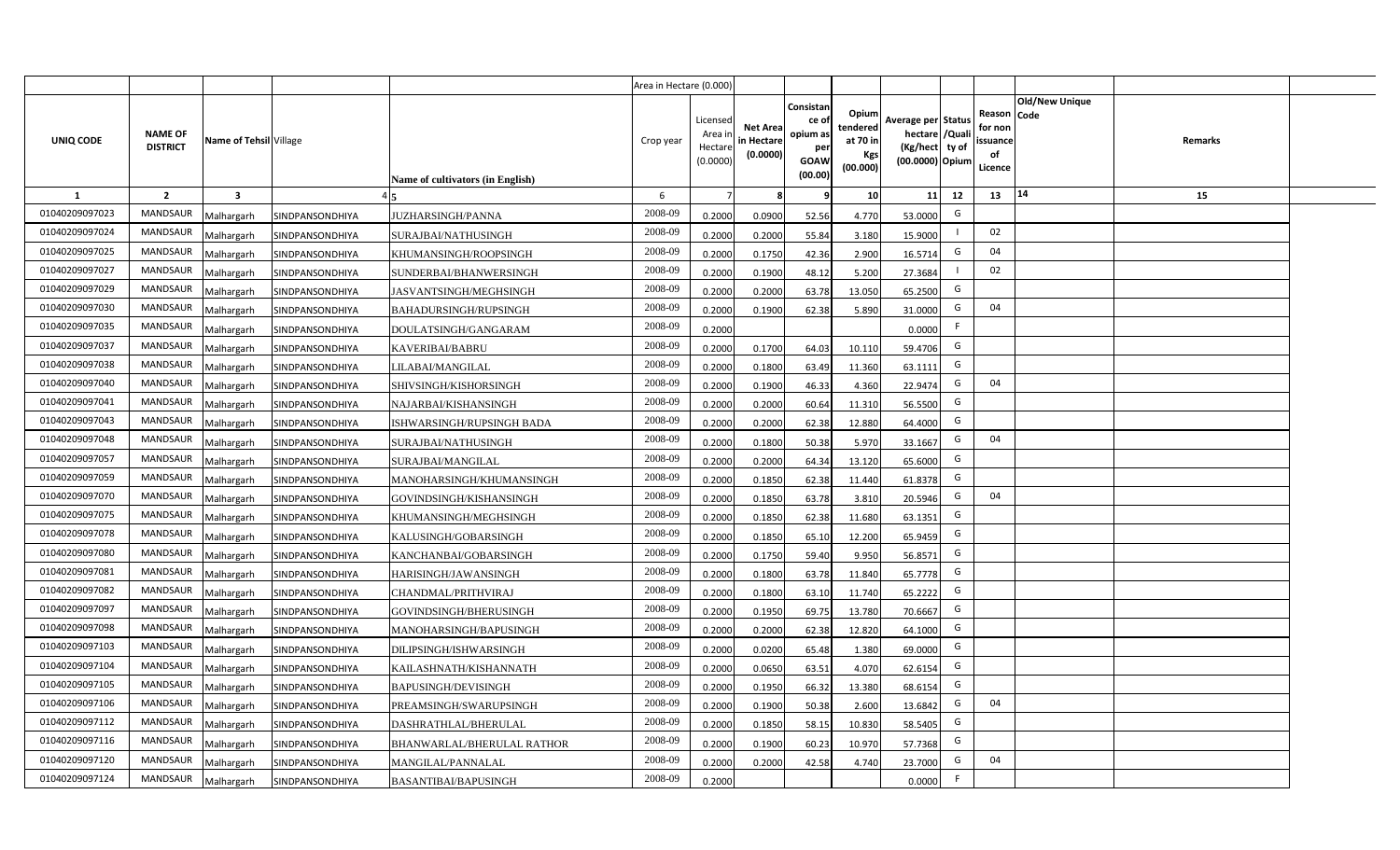|                |                                   |                         |                 |                                  | Area in Hectare (0.000) |                                            |                                           |                                                                |                                                  |                                                                            |    |                                                    |                       |         |  |
|----------------|-----------------------------------|-------------------------|-----------------|----------------------------------|-------------------------|--------------------------------------------|-------------------------------------------|----------------------------------------------------------------|--------------------------------------------------|----------------------------------------------------------------------------|----|----------------------------------------------------|-----------------------|---------|--|
| UNIQ CODE      | <b>NAME OF</b><br><b>DISTRICT</b> | Name of Tehsil Village  |                 | Name of cultivators (in English) | Crop year               | Licensed<br>Area in<br>Hectare<br>(0.0000) | <b>Net Area</b><br>in Hectare<br>(0.0000) | Consistan<br>ce o<br>opium as<br>per<br><b>GOAW</b><br>(00.00) | Opium<br>tendered<br>at 70 in<br>Kgs<br>(00.000) | Average per Status<br>hectare / Quali<br>(Kg/hect ty of<br>(00.0000) Opium |    | Reason Code<br>for non<br>ssuance<br>of<br>Licence | <b>Old/New Unique</b> | Remarks |  |
| $\mathbf{1}$   | $\overline{2}$                    | $\overline{\mathbf{3}}$ |                 |                                  | 6                       | $\overline{7}$                             | -8                                        | 9                                                              | 10                                               | 11                                                                         | 12 | 13                                                 | 14                    | 15      |  |
| 01040209097139 | MANDSAUR                          | <b>Malhargarh</b>       | SINDPANSONDHIYA | PRAKASHCHAND/PRITHVIRAJ          | 2008-09                 | 0.2000                                     | 0.1900                                    | 66.40                                                          | 12.500                                           | 65.7895                                                                    | G  |                                                    |                       |         |  |
| 01040209097140 | <b>MANDSAUR</b>                   | <b>Malhargarh</b>       | SINDPANSONDHIYA | MUKESHKUMAR/MOHANLAL             | 2008-09                 | 0.2000                                     | 0.2000                                    | 62.05                                                          | 12.560                                           | 62.8000                                                                    | G  |                                                    |                       |         |  |
| 01040209097142 | <b>MANDSAUR</b>                   | <b>Malhargarh</b>       | SINDPANSONDHIYA | RAGHUNATH/BHERULAL               | 2008-09                 | 0.2000                                     | 0.1850                                    | 40.53                                                          | 2.160                                            | 11.6757                                                                    | G  | 04                                                 |                       |         |  |
| 01040209097145 | <b>MANDSAUR</b>                   | <b>Malhargarh</b>       | SINDPANSONDHIYA | MUKESHKUMAR/RAMLAL               | 2008-09                 | 0.2000                                     | 0.1900                                    | 68.31                                                          | 13.050                                           | 68.6842                                                                    | G  |                                                    |                       |         |  |
| 01040209097150 | <b>MANDSAUR</b>                   | <b>Malhargarh</b>       | SINDPANSONDHIYA | KAMLABAI/ONKARSINGH              | 2008-09                 | 0.2000                                     | 0.1950                                    | 43.62                                                          | 2.480                                            | 12.7179                                                                    | G  | 04                                                 |                       |         |  |
| 01040209097152 | <b>MANDSAUR</b>                   | <b>Malhargarh</b>       | SINDPANSONDHIYA | JIVANSINGH/BHUVANISINGH          | 2008-09                 | 0.2000                                     | 0.1800                                    | 61.84                                                          | 11.230                                           | 62.3889                                                                    | G  |                                                    |                       |         |  |
| 01040209097159 | <b>MANDSAUR</b>                   | <b>Malhargarh</b>       | SINDPANSONDHIYA | GOBARSINGH/BHUVANISINGH          | 2008-09                 | 0.2000                                     | 0.1900                                    | 65.41                                                          | 12.400                                           | 65.2632                                                                    | G  |                                                    |                       |         |  |
| 01040209097164 | <b>MANDSAUR</b>                   | <b>Malhargarh</b>       | SINDPANSONDHIYA | PURANLAL/RATANLAL                | 2008-09                 | 0.2000                                     | 0.1850                                    | 63.78                                                          | 11.820                                           | 63.8919                                                                    | G  |                                                    |                       |         |  |
| 01040209097169 | <b>MANDSAUR</b>                   | <b>Malhargarh</b>       | SINDPANSONDHIYA | KISHORSINGH/DEVISINGH            | 2008-09                 | 0.2000                                     | 0.1800                                    | 63.51                                                          | 11.990                                           | 66.6111                                                                    | G  |                                                    |                       |         |  |
| 01040209097173 | <b>MANDSAUR</b>                   | <b>Malhargarh</b>       | SINDPANSONDHIYA | MANOHAR/BALURAM                  | 2008-09                 | 0.2000                                     | 0.1750                                    | 65.41                                                          | 11.490                                           | 65.6571                                                                    | G  |                                                    |                       |         |  |
| 01040209097174 | <b>MANDSAUR</b>                   | <b>Malhargarh</b>       | SINDPANSONDHIYA | MOHANSINGH/BHANWARSINGH          | 2008-09                 | 0.2000                                     | 0.1800                                    | 63.78                                                          | 11.790                                           | 65.5000                                                                    | G  |                                                    |                       |         |  |
| 01040209097180 | <b>MANDSAUR</b>                   | <b>Malhargarh</b>       | SINDPANSONDHIYA | GITABAI/KISHANLAL                | 2008-09                 | 0.2000                                     | 0.2000                                    | 62.38                                                          | 12.900                                           | 64.5000                                                                    | G  |                                                    |                       |         |  |
| 01040209097182 | <b>MANDSAUR</b>                   | <b>Malhargarh</b>       | SINDPANSONDHIYA | GOPAL/BABRU                      | 2008-09                 | 0.2000                                     | 0.1700                                    | 65.41                                                          | 10.340                                           | 60.8235                                                                    | G  |                                                    |                       |         |  |
| 01040209097186 | <b>MANDSAUR</b>                   | Malhargarh              | SINDPANSONDHIYA | KALUSINGH/AMARSINGH              | 2008-09                 | 0.2000                                     | 0.1800                                    | 50.38                                                          | 3.040                                            | 16.8889                                                                    | G  | 04                                                 |                       |         |  |
| 01040209097191 | <b>MANDSAUR</b>                   | Malhargarh              | SINDPANSONDHIYA | BHARATSINGH/KALUSINGH            | 2008-09                 | 0.2000                                     | 0.1900                                    | 63.51                                                          | 12.060                                           | 63.4737                                                                    | G  |                                                    |                       |         |  |
| 01040209097193 | MANDSAUR                          | <b>Malhargarh</b>       | SINDPANSONDHIYA | GITABAI/BHERULAL                 | 2008-09                 | 0.2000                                     | 0.1450                                    | 49.26                                                          | 2.990                                            | 20.6207                                                                    | G  | 04                                                 |                       |         |  |
| 01040209097197 | <b>MANDSAUR</b>                   | <b>Malhargarh</b>       | SINDPANSONDHIYA | <b>BALSINGH/KISHORSINGH</b>      | 2008-09                 | 0.2000                                     | 0.1850                                    | 64.80                                                          | 11.730                                           | 63.4054                                                                    | G  |                                                    |                       |         |  |
| 01040209097202 | MANDSAUR                          | <b>Malhargarh</b>       | SINDPANSONDHIYA | RAMLAL/BAGDIRAM                  | 2008-09                 | 0.2000                                     | 0.1900                                    | 50.38                                                          | 3.150                                            | 16.5789                                                                    | G  | 04                                                 |                       |         |  |
| 01040209097058 | <b>MANDSAUR</b>                   | <b>Malhargarh</b>       | SINDPANSONDHIYA | DHAPUBAI/GANGARAM                | 2008-09                 | 0.2000                                     | 0.2000                                    | 60.71                                                          | 12.190                                           | 60.9500                                                                    | G  |                                                    |                       |         |  |
| 01040209097192 | <b>MANDSAUR</b>                   | Malhargarh              | SINDPANSONDHIYA | SUNDARBAI/DEVISINGH              | 2008-09                 | 0.2000                                     | 0.2000                                    | 54.40                                                          | 4.800                                            | 24.0000                                                                    | G  | 04                                                 |                       |         |  |
| 01040209097136 | MANDSAUR                          | <b>Malhargarh</b>       | SINDPANSONDHIYA | BHOPALSINGH/JAWANSINGH           | 2008-09                 | 0.2000                                     | 0.1750                                    | 64.80                                                          | 11.380                                           | 65.0286                                                                    | G  |                                                    |                       |         |  |
| 01040209097115 | MANDSAUR                          | <b>Malhargarh</b>       | SINDPANSONDHIYA | PADAMSINGH/RAMSINGH              | 2008-09                 | 0.2000                                     | 0.1550                                    | 64.80                                                          | 10.180                                           | 65.6774                                                                    | G  |                                                    |                       |         |  |
| 01040209097095 | <b>MANDSAUR</b>                   | <b>Aalhargarh</b>       | SINDPANSONDHIYA | VINODGIR/RAMGIR                  | 2008-09                 | 0.2000                                     | 0.1700                                    | 63.57                                                          | 10.940                                           | 64.3529                                                                    | G  |                                                    |                       |         |  |
| 01040209007002 | <b>MANDSAUR</b>                   | <b>Malhargarh</b>       | CHANDVASA       | RAMSINGH/LAKHMA                  | 2008-09                 | 0.2000                                     | 0.1900                                    | 62.43                                                          | 10.870                                           | 57.2105                                                                    | G  |                                                    |                       |         |  |
| 01040209007003 | <b>MANDSAUR</b>                   | <b>Malhargarh</b>       | CHANDVASA       | DHURIBAI/KALU                    | 2008-09                 | 0.3000                                     | 0.2700                                    | 65.58                                                          | 16.900                                           | 62.5926                                                                    | G  |                                                    |                       |         |  |
| 01040209007005 | MANDSAUR                          | <b>Malhargarh</b>       | CHANDVASA       | GITABAI/SHANKARLAL               | 2008-09                 | 0.2000                                     | 0.2000                                    | 60.74                                                          | 12.580                                           | 62.9000                                                                    | G  |                                                    |                       |         |  |
| 01040209007007 | <b>MANDSAUR</b>                   | <b>Malhargarh</b>       | CHANDVASA       | KAILASH/MANGILAL                 | 2008-09                 | 0.3000                                     | 0.1000                                    | 61.55                                                          | 6.310                                            | 63.1000                                                                    | G  |                                                    |                       |         |  |
| 01040209007014 | <b>MANDSAUR</b>                   | <b>Malhargarh</b>       | CHANDVASA       | RAMKANYABAI/SHOBHARAM            | 2008-09                 | 0.3000                                     | 0.2950                                    | 64.26                                                          | 19.830                                           | 67.2203                                                                    | G  |                                                    |                       |         |  |
| 01040209007016 | <b>MANDSAUR</b>                   | <b>Malhargarh</b>       | CHANDVASA       | BHAGWAN/MANGILAL                 | 2008-09                 | 0.2000                                     | 0.1650                                    | 61.78                                                          | 9.540                                            | 57.8182                                                                    | G  |                                                    |                       |         |  |
| 01040209007018 | <b>MANDSAUR</b>                   | <b>Malhargarh</b>       | CHANDVASA       | <b>GENDMAL/KANIRAM</b>           | 2008-09                 | 0.3000                                     | 0.1550                                    | 64.26                                                          | 8.870                                            | 57.2258                                                                    | G  |                                                    |                       |         |  |
| 01040209007021 | MANDSAUR                          | Malhargarh              | CHANDVASA       | TULSIRAM/NANURAM                 | 2008-09                 | 0.2000                                     | 0.1900                                    | 61.55                                                          | 12.430                                           | 65.4211                                                                    | G  |                                                    |                       |         |  |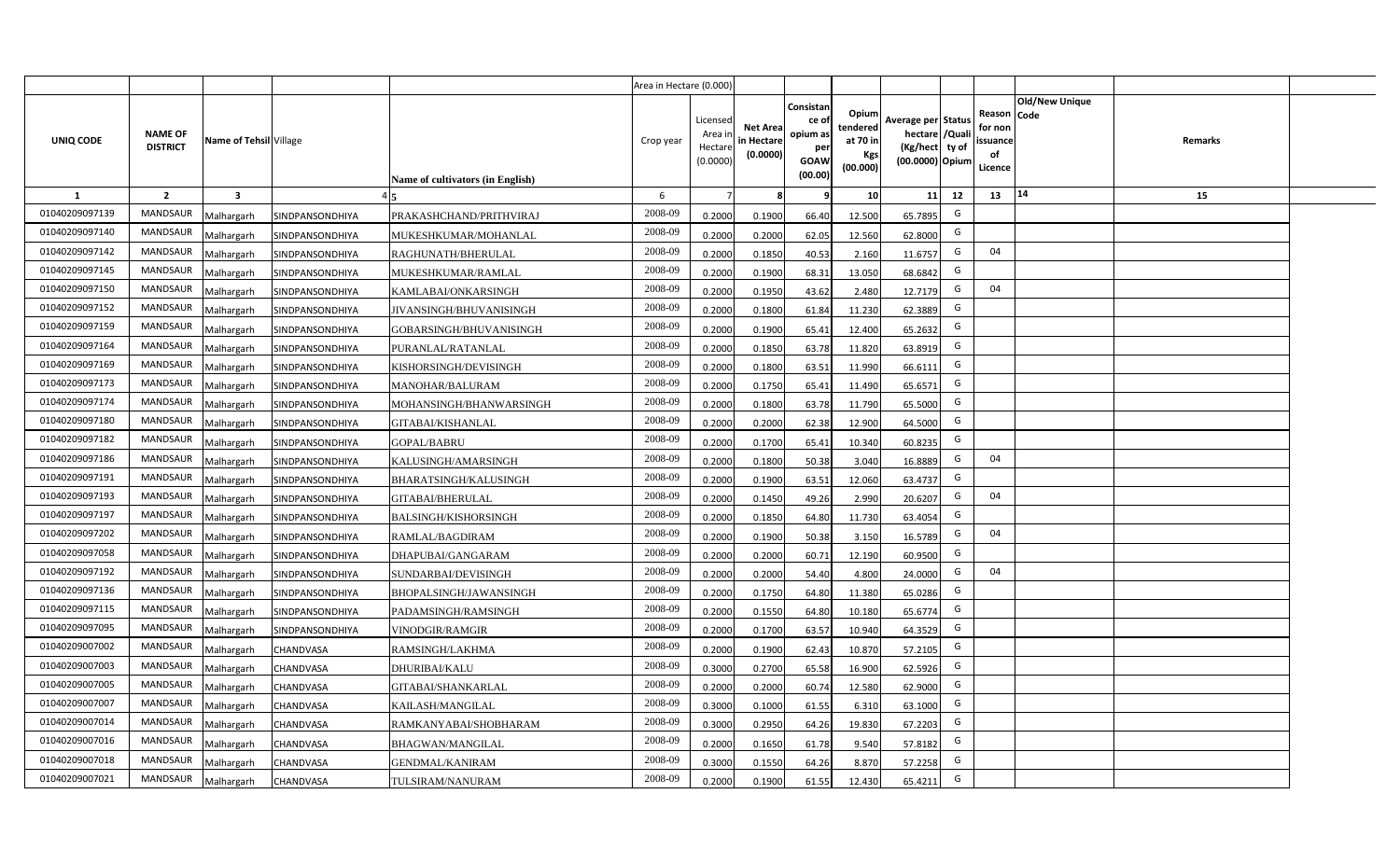|                |                                   |                        |                       |                                  | Area in Hectare (0.000) |                                           |                                           |                                                                 |                                                  |                                                                            |                                                    |                       |         |  |
|----------------|-----------------------------------|------------------------|-----------------------|----------------------------------|-------------------------|-------------------------------------------|-------------------------------------------|-----------------------------------------------------------------|--------------------------------------------------|----------------------------------------------------------------------------|----------------------------------------------------|-----------------------|---------|--|
| UNIQ CODE      | <b>NAME OF</b><br><b>DISTRICT</b> | Name of Tehsil Village |                       | Name of cultivators (in English) | Crop year               | Licensed<br>Area i<br>Hectare<br>(0.0000) | <b>Net Area</b><br>in Hectare<br>(0.0000) | Consistan<br>ce of<br>opium as<br>per<br><b>GOAW</b><br>(00.00) | Opium<br>tendered<br>at 70 in<br>Kgs<br>(00.000) | Average per Status<br>hectare / Quali<br>(Kg/hect ty of<br>(00.0000) Opium | Reason Code<br>for non<br>ssuance<br>of<br>Licence | <b>Old/New Unique</b> | Remarks |  |
| $\mathbf{1}$   | $\overline{2}$                    | $\mathbf{3}$           |                       |                                  | 6                       | $\overline{7}$                            | 8                                         | 9                                                               | 10 <sup>1</sup>                                  | 11<br>12                                                                   | 13                                                 | 14                    | 15      |  |
| 01040209007024 | MANDSAUR                          | Malhargarh             | CHANDVASA             | BHARAT/BHAGWAN                   | 2008-09                 | 0.3000                                    | 0.3000                                    | 61.55                                                           | 18.420                                           | G<br>61.4000                                                               |                                                    |                       |         |  |
| 01040209007025 | <b>MANDSAUR</b>                   | <b>Aalhargarh</b>      | CHANDVASA             | BHANWARLAL/MODIRAM               | 2008-09                 | 0.2000                                    | 0.1800                                    | 64.26                                                           | 12.370                                           | G<br>68.7222                                                               |                                                    |                       |         |  |
| 01040209007026 | MANDSAUR                          | Malhargarh             | CHANDVASA             | CHATURBHUJ/KALU                  | 2008-09                 | 0.3000                                    | 0.2600                                    | 68.21                                                           | 16.550                                           | G<br>63.6538                                                               |                                                    |                       |         |  |
| 01040209007029 | <b>MANDSAUR</b>                   | Vlalhargarh            | CHANDVASA             | BHAGATRAM/MANNALAL               | 2008-09                 | 0.2000                                    | 0.1950                                    | 61.55                                                           | 12.740                                           | G<br>65.3333                                                               |                                                    |                       |         |  |
| 01040209007032 | <b>MANDSAUR</b>                   | Malhargarh             | CHANDVASA             | KOSHLYABAI/HEMRAJ                | 2008-09                 | 0.3000                                    | 0.2600                                    | 59.89                                                           | 9.800                                            | G<br>37.6923                                                               | 04                                                 |                       |         |  |
| 01040209007039 | MANDSAUR                          | Malhargarh             | CHANDVASA             | BAHADURSINGH/BHAGIRATH           | 2008-09                 | 0.2000                                    | 0.1950                                    | 59.25                                                           | 12.050                                           | G<br>61.7949                                                               |                                                    |                       |         |  |
| 01040209007040 | <b>MANDSAUR</b>                   | Malhargarh             | CHANDVASA             | KANIRAM/LAKHMA                   | 2008-09                 | 0.3000                                    | 0.2950                                    | 60.48                                                           | 17.250                                           | G<br>58.4746                                                               |                                                    |                       |         |  |
| 01040209009009 | <b>MANDSAUR</b>                   | Malhargarh             | <b>GUD BHELI BADI</b> | RAMCHANDRA/JAGANNATH             | 2008-09                 | 0.3000                                    | 0.2000                                    | 66.08                                                           | 13.060                                           | G<br>65.3000                                                               |                                                    |                       |         |  |
| 01040209009011 | <b>MANDSAUR</b>                   | Malhargarh             | <b>GUD BHELI BADI</b> | VISHNULAL/MADHOLAL               | 2008-09                 | 0.3000                                    | 0.3000                                    | 59.09                                                           | 17.950                                           | G<br>59.8333                                                               |                                                    |                       |         |  |
| 01040209009012 | <b>MANDSAUR</b>                   | Malhargarh             | <b>GUD BHELI BADI</b> | BHAGIRATH/PRATAPBAI              | 2008-09                 | 0.3000                                    |                                           |                                                                 |                                                  | F<br>0.0000                                                                |                                                    |                       |         |  |
| 01040209009014 | MANDSAUR                          | Malhargarh             | <b>GUD BHELI BADI</b> | <b>BASANTILAL/BHERULAL</b>       | 2008-09                 | 0.2000                                    | 0.0650                                    | 62.37                                                           | 3.800                                            | G<br>58.4615                                                               |                                                    |                       |         |  |
| 01040209009016 | <b>MANDSAUR</b>                   | Malhargarh             | <b>GUD BHELI BADI</b> | AMBALAL/RAJARAM                  | 2008-09                 | 0.3000                                    | 0.2000                                    | 66.08                                                           | 12.420                                           | G<br>62.1000                                                               |                                                    |                       |         |  |
| 01040209009017 | MANDSAUR                          | Malhargarh             | <b>GUD BHELI BADI</b> | KISHOR/ONKARLAL@NANDKISHOR       | 2008-09                 | 0.2000                                    | 0.1650                                    | 66.08                                                           | 11.050                                           | G<br>66.9697                                                               |                                                    |                       |         |  |
| 01040209009023 | <b>MANDSAUR</b>                   | Malhargarh             | <b>GUD BHELI BADI</b> | KASHIRAM/MANNALAL                | 2008-09                 | 0.2000                                    | 0.0950                                    | 66.08                                                           | 6.170                                            | G<br>64.9474                                                               |                                                    |                       |         |  |
| 01040209009026 | <b>MANDSAUR</b>                   | Malhargarh             | <b>GUD BHELI BADI</b> | NATHU/GIRDHARI                   | 2008-09                 | 0.3000                                    | 0.1750                                    | 71.25                                                           | 11.740                                           | G<br>67.0857                                                               |                                                    |                       |         |  |
| 01040209009028 | <b>MANDSAUR</b>                   | Malhargarh             | <b>GUD BHELI BADI</b> | KAMERIBAI/BHERULAL               | 2008-09                 | 0.3000                                    | 0.1000                                    | 66.08                                                           | 6.660                                            | G<br>66.6000                                                               |                                                    |                       |         |  |
| 01040209009031 | <b>MANDSAUR</b>                   | Malhargarh             | <b>GUD BHELI BADI</b> | UDAYRAM/BHANWARLAL PATEL         | 2008-09                 | 0.2000                                    | 0.0250                                    | 74.29                                                           | 1.910                                            | G<br>76.4000                                                               |                                                    |                       |         |  |
| 01040209009032 | <b>MANDSAUR</b>                   | Malhargarh             | <b>GUD BHELI BADI</b> | MOHANBAI/BHANWARLAL              | 2008-09                 | 0.3000                                    | 0.1550                                    | 55.46                                                           | 8.520                                            | G<br>54.9677                                                               |                                                    |                       |         |  |
| 01040209009034 | <b>MANDSAUR</b>                   | Malhargarh             | <b>GUD BHELI BADI</b> | <b>BADRILAL/NATHULAL</b>         | 2008-09                 | 0.3000                                    | 0.0600                                    | 71.74                                                           | 3.830                                            | G<br>63.8333                                                               |                                                    |                       |         |  |
| 01040209009035 | MANDSAUR                          | Malhargarh             | <b>GUD BHELI BADI</b> | RAMCHANDRIBAI/NANALAL            | 2008-09                 | 0.2000                                    | 0.1400                                    | 67.04                                                           | 8.940                                            | G<br>63.8571                                                               |                                                    |                       |         |  |
| 01040209009036 | MANDSAUR                          | Malhargarh             | <b>GUD BHELI BADI</b> | SHANTIBAI/BHERULAL               | 2008-09                 | 0.2000                                    | 0.1900                                    | 67.04                                                           | 12.860                                           | G<br>67.6842                                                               |                                                    |                       |         |  |
| 01040209009040 | MANDSAUR                          | Malhargarh             | <b>GUD BHELI BADI</b> | RAMNIWAS/NANDRAM                 | 2008-09                 | 0.3000                                    | 0.1250                                    | 70.31                                                           | 8.540                                            | G<br>68.3200                                                               |                                                    |                       |         |  |
| 01040209009042 | <b>MANDSAUR</b>                   | Malhargarh             | <b>GUD BHELI BADI</b> | DHAPUBAI/NANDRAM                 | 2008-09                 | 0.3000                                    |                                           |                                                                 |                                                  | -F<br>0.0000                                                               |                                                    |                       |         |  |
| 01040209009045 | MANDSAUR                          | Malhargarh             | <b>GUD BHELI BADI</b> | KALURAM/UMMEDRAM                 | 2008-09                 | 0.2000                                    | 0.1000                                    | 64.95                                                           | 5.880                                            | G<br>58.8000                                                               |                                                    |                       |         |  |
| 01040209009047 | <b>MANDSAUR</b>                   | Malhargarh             | <b>GUD BHELI BADI</b> | CHENRAM/RAMSUKH                  | 2008-09                 | 0.2000                                    | 0.2050                                    | 67.04                                                           | 13.140                                           | G<br>64.0976                                                               |                                                    |                       |         |  |
| 01040209009053 | MANDSAUR                          | Malhargarh             | <b>GUD BHELI BADI</b> | KANWARLAL/LAKSHINARAYAN          | 2008-09                 | 0.2000                                    | 0.1700                                    | 64.95                                                           | 11.110                                           | G<br>65.3529                                                               |                                                    |                       |         |  |
| 01040209009055 | MANDSAUR                          | Malhargarh             | <b>GUD BHELI BADI</b> | BHANWARLAL/SHANKARLAL            | 2008-09                 | 0.3000                                    | 0.3000                                    | 68.03                                                           | 18.520                                           | G<br>61.7333                                                               |                                                    |                       |         |  |
| 01040209009058 | MANDSAUR                          | Malhargarh             | <b>GUD BHELI BADI</b> | LAKSHINARAYAN/MANGILAL           | 2008-09                 | 0.3000                                    | 0.1900                                    | 70.31                                                           | 12.780                                           | G<br>67.2632                                                               |                                                    |                       |         |  |
| 01040209009061 | MANDSAUR                          | Malhargarh             | <b>GUD BHELI BADI</b> | UDAYRAM/ONKARLAL                 | 2008-09                 | 0.2000                                    | 0.1950                                    | 70.31                                                           | 13.080                                           | G<br>67.0769                                                               |                                                    |                       |         |  |
| 01040209009066 | MANDSAUR                          | Malhargarh             | <b>GUD BHELI BADI</b> | SHYAMKUNWARBAI/BAPULAL           | 2008-09                 | 0.2000                                    | 0.0450                                    | 72.95                                                           | 3.140                                            | G<br>69.7778                                                               |                                                    |                       |         |  |
| 01040209009073 | MANDSAUR                          | Malhargarh             | <b>GUD BHELI BADI</b> | SAJJANBAI/MANGILAL               | 2008-09                 | 0.2000                                    | 0.2050                                    | 67.04                                                           | 13.610                                           | G<br>66.3902                                                               |                                                    |                       |         |  |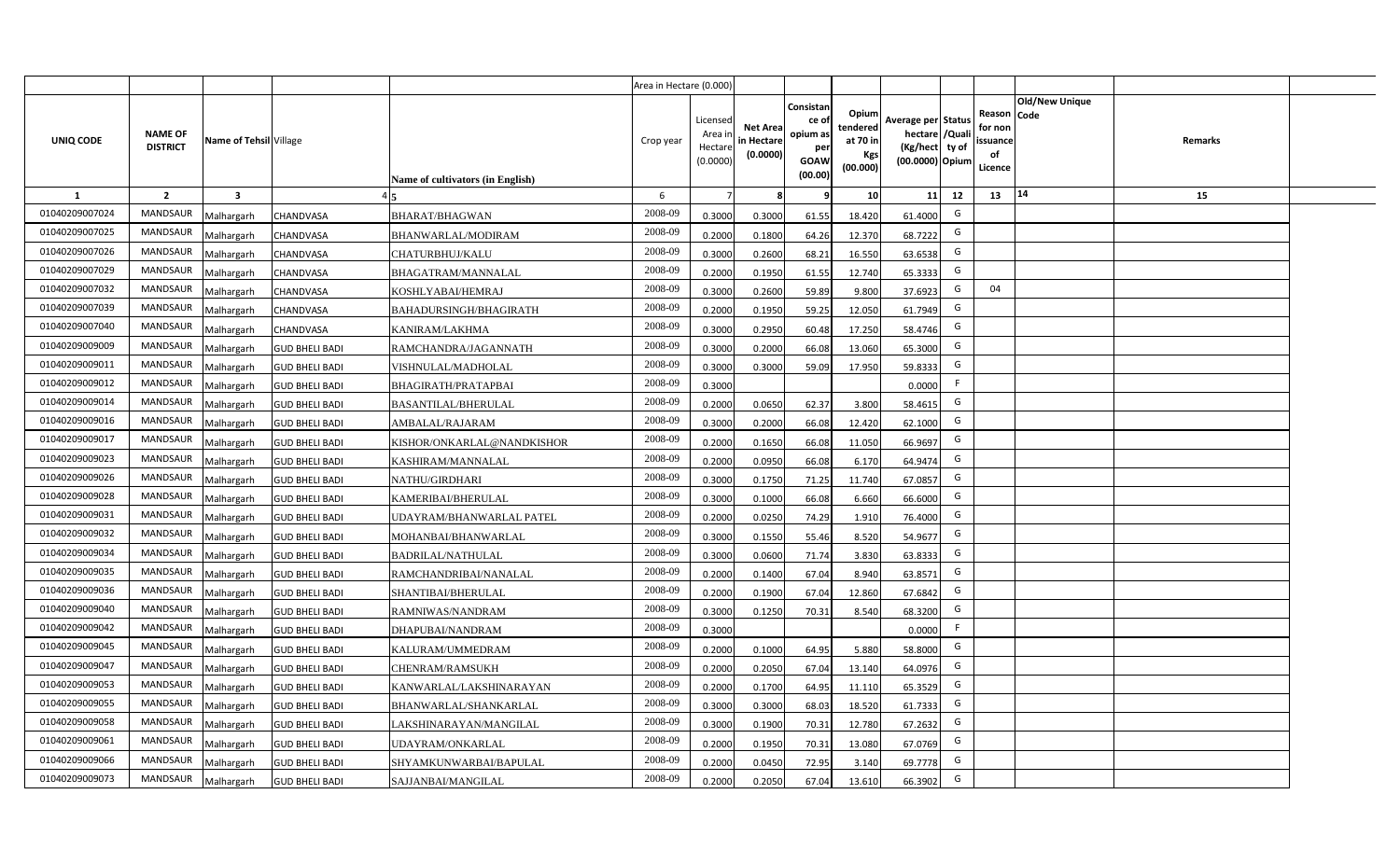|                |                                   |                         |                       |                                         | Area in Hectare (0.000) |                                            |                                           |                                                                |                                                  |                                                                            |    |                                                                             |         |  |
|----------------|-----------------------------------|-------------------------|-----------------------|-----------------------------------------|-------------------------|--------------------------------------------|-------------------------------------------|----------------------------------------------------------------|--------------------------------------------------|----------------------------------------------------------------------------|----|-----------------------------------------------------------------------------|---------|--|
| UNIQ CODE      | <b>NAME OF</b><br><b>DISTRICT</b> | Name of Tehsil Village  |                       | <b>Name of cultivators (in English)</b> | Crop year               | Licensed<br>Area in<br>Hectare<br>(0.0000) | <b>Net Area</b><br>in Hectare<br>(0.0000) | Consistar<br>ce o<br>opium as<br>per<br><b>GOAW</b><br>(00.00) | Opium<br>tendered<br>at 70 in<br>Kgs<br>(00.000) | Average per Status<br>hectare / Quali<br>(Kg/hect ty of<br>(00.0000) Opium |    | <b>Old/New Unique</b><br>Reason Code<br>for non<br>ssuance<br>of<br>Licence | Remarks |  |
| $\mathbf{1}$   | $\overline{2}$                    | $\overline{\mathbf{3}}$ |                       |                                         | 6                       | $\overline{7}$                             | -8                                        | 9                                                              | 10                                               | 11                                                                         | 12 | 14<br>13                                                                    | 15      |  |
| 01040209009080 | MANDSAUR                          | <b>Malhargarh</b>       | <b>GUD BHELI BADI</b> | BHANWARLAL/KISHANLAL                    | 2008-09                 | 0.2000                                     | 0.0200                                    | 71.12                                                          | 1.750                                            | 87.5000                                                                    | G  |                                                                             |         |  |
| 01040209009083 | <b>MANDSAUR</b>                   | <b>Malhargarh</b>       | <b>GUD BHELI BADI</b> | GANGABAI/VIDYASAGAR                     | 2008-09                 | 0.2000                                     | 0.1950                                    | 66.79                                                          | 13.020                                           | 66.7692                                                                    | G  |                                                                             |         |  |
| 01040209009084 | <b>MANDSAUR</b>                   | <b>Malhargarh</b>       | <b>GUD BHELI BADI</b> | BHAGATRAM/KALURAM PATIDAR               | 2008-09                 | 0.2000                                     | 0.1700                                    | 70.31                                                          | 10.580                                           | 62.2353                                                                    | G  |                                                                             |         |  |
| 01040209009086 | <b>MANDSAUR</b>                   | <b>Malhargarh</b>       | <b>GUD BHELI BADI</b> | <b>RAMGIR/ONKARGIR</b>                  | 2008-09                 | 0.2000                                     | 0.0900                                    | 70.31                                                          | 6.240                                            | 69.3333                                                                    | G  |                                                                             |         |  |
| 01040209009090 | <b>MANDSAUR</b>                   | <b>Malhargarh</b>       | <b>GUD BHELI BADI</b> | KANKUBAI/RAMA                           | 2008-09                 | 0.2000                                     | 0.2000                                    | 67.04                                                          | 12.710                                           | 63.5500                                                                    | G  |                                                                             |         |  |
| 01040209009091 | <b>MANDSAUR</b>                   | <b>Malhargarh</b>       | <b>GUD BHELI BADI</b> | KAMLABAI/DEEPCHANDRA                    | 2008-09                 | 0.2000                                     | 0.0300                                    | 70.80                                                          | 2.010                                            | 67.0000                                                                    | G  |                                                                             |         |  |
| 01040209009092 | <b>MANDSAUR</b>                   | <b>Malhargarh</b>       | <b>GUD BHELI BADI</b> | VARDICHAND/MANGILAL                     | 2008-09                 | 0.2000                                     | 0.1200                                    | 68.67                                                          | 6.910                                            | 57.5833                                                                    | G  |                                                                             |         |  |
| 01040209009094 | <b>MANDSAUR</b>                   | <b>Malhargarh</b>       | <b>GUD BHELI BADI</b> | UDAYRAM/DHANNA                          | 2008-09                 | 0.3000                                     | 0.2000                                    | 64.95                                                          | 13.030                                           | 65.1500                                                                    | G  |                                                                             |         |  |
| 01040209009098 | <b>MANDSAUR</b>                   | <b>Malhargarh</b>       | <b>GUD BHELI BADI</b> | MANGIBAI/KASHIRAM                       | 2008-09                 | 0.2000                                     | 0.0950                                    | 68.67                                                          | 6.390                                            | 67.2632                                                                    | G  |                                                                             |         |  |
| 01040209009104 | <b>MANDSAUR</b>                   | <b>Malhargarh</b>       | <b>GUD BHELI BADI</b> | BALURAM@BALMUKAND/NANDA                 | 2008-09                 | 0.3000                                     | 0.3000                                    | 68.67                                                          | 20.110                                           | 67.0333                                                                    | G  |                                                                             |         |  |
| 01040209009105 | <b>MANDSAUR</b>                   | <b>Malhargarh</b>       | <b>GUD BHELI BADI</b> | DHAPUBAI/LAKSHMANSINGH                  | 2008-09                 | 0.3000                                     | 0.2000                                    | 64.95                                                          | 13.090                                           | 65.4500                                                                    | G  |                                                                             |         |  |
| 01040209009107 | <b>MANDSAUR</b>                   | <b>Malhargarh</b>       | <b>GUD BHELI BADI</b> | MANNALAL/SITARAM                        | 2008-09                 | 0.2000                                     | 0.1500                                    | 67.86                                                          | 9.590                                            | 63.9333                                                                    | G  |                                                                             |         |  |
| 01040209009108 | <b>MANDSAUR</b>                   | <b>Malhargarh</b>       | <b>GUD BHELI BADI</b> | KANHAILAL/NATHULAL                      | 2008-09                 | 0.2000                                     | 0.1900                                    | 67.86                                                          | 12.070                                           | 63.5263                                                                    | G  |                                                                             |         |  |
| 01040209009110 | <b>MANDSAUR</b>                   | Malhargarh              | <b>GUD BHELI BADI</b> | NANALAL/RAMCHANDRA                      | 2008-09                 | 0.2000                                     | 0.1950                                    | 61.03                                                          | 6.500                                            | 33.3333                                                                    | G  | 04                                                                          |         |  |
| 01040209009114 | <b>MANDSAUR</b>                   | Malhargarh              | <b>GUD BHELI BADI</b> | RAJMAL/RAMESHWAR                        | 2008-09                 | 0.2000                                     | 0.0350                                    | 67.86                                                          | 2.480                                            | 70.8571                                                                    | G  |                                                                             |         |  |
| 01040209009116 | MANDSAUR                          | Malhargarh              | <b>GUD BHELI BADI</b> | PREMABAI/KARULAL                        | 2008-09                 | 0.2000                                     | 0.1550                                    | 64.95                                                          | 9.990                                            | 64.4516                                                                    | G  |                                                                             |         |  |
| 01040209009117 | <b>MANDSAUR</b>                   | <b>Malhargarh</b>       | <b>GUD BHELI BADI</b> | SATYANARAYAN/PANNALAL                   | 2008-09                 | 0.2000                                     | 0.2000                                    | 61.03                                                          | 11.970                                           | 59.8500                                                                    | G  |                                                                             |         |  |
| 01040209009120 | <b>MANDSAUR</b>                   | <b>Malhargarh</b>       | <b>GUD BHELI BADI</b> | VIMALKUNWAR/ROOPSINGH                   | 2008-09                 | 0.2000                                     | 0.1950                                    | 68.67                                                          | 12.660                                           | 64.9231                                                                    | G  |                                                                             |         |  |
| 01040209009126 | <b>MANDSAUR</b>                   | <b>Malhargarh</b>       | <b>GUD BHELI BADI</b> | BHAGATRAM/KALURAM GAYRI                 | 2008-09                 | 0.2000                                     | 0.0900                                    | 64.27                                                          | 5.650                                            | 62.7700                                                                    | G  |                                                                             |         |  |
| 01040209009133 | <b>MANDSAUR</b>                   | Malhargarh              | <b>GUD BHELI BADI</b> | KARULAL/BHANWARLAL                      | 2008-09                 | 0.2000                                     | 0.2000                                    | 65.87                                                          | 12.370                                           | 61.8500                                                                    | G  |                                                                             |         |  |
| 01040209009136 | <b>MANDSAUR</b>                   | Malhargarh              | <b>GUD BHELI BADI</b> | RAMNIWAS / PRABHULAL                    | 2008-09                 | 0.2000                                     | 0.0600                                    | 72.33                                                          | 4.200                                            | 70.0000                                                                    | G  |                                                                             |         |  |
| 01040209009137 | <b>MANDSAUR</b>                   | <b>Malhargarh</b>       | <b>GUD BHELI BADI</b> | BABULAL/BHAGATRAM                       | 2008-09                 | 0.3000                                     | 0.2900                                    | 64.22                                                          | 18.120                                           | 62.4828                                                                    | G  |                                                                             |         |  |
| 01040209009139 | <b>MANDSAUR</b>                   | <i>A</i> alhargarh      | <b>GUD BHELI BADI</b> | SHANTILAL/BHAGATRAM                     | 2008-09                 | 0.2000                                     | 0.1950                                    | 72.33                                                          | 12.960                                           | 66.4615                                                                    | G  |                                                                             |         |  |
| 01040209009118 | <b>MANDSAUR</b>                   | <b>Malhargarh</b>       | <b>GUD BHELI BADI</b> | BABULAL/NANDLAL GAYRI                   | 2008-09                 | 0.3000                                     | 0.2200                                    | 64.27                                                          | 13.210                                           | 60.0455                                                                    | G  |                                                                             |         |  |
| 01040209009143 | <b>MANDSAUR</b>                   | <b>Malhargarh</b>       | <b>GUD BHELI BADI</b> | MADHULAL/MANGILAL                       | 2008-09                 | 0.2000                                     | 0.1000                                    | 64.27                                                          | 6.570                                            | 65.7000                                                                    | G  |                                                                             |         |  |
| 01040209009146 | MANDSAUR                          | <b>Malhargarh</b>       | <b>GUD BHELI BADI</b> | JAYRAM/LACHIRAM                         | 2008-09                 | 0.3000                                     | 0.2000                                    | 68.00                                                          | 12.890                                           | 64.4500                                                                    | G  |                                                                             |         |  |
| 01040209009148 | <b>MANDSAUR</b>                   | <b>Malhargarh</b>       | <b>GUD BHELI BADI</b> | VARDICHAND/BHUVAN                       | 2008-09                 | 0.2000                                     | 0.0400                                    | 68.20                                                          | 2.500                                            | 62.5000                                                                    | G  |                                                                             |         |  |
| 01040209009157 | <b>MANDSAUR</b>                   | <b>Malhargarh</b>       | <b>GUD BHELI BADI</b> | MOHANLAL/NATHULAL                       | 2008-09                 | 0.2000                                     | 0.2000                                    | 72.33                                                          | 14.190                                           | 70.9500                                                                    | G  |                                                                             |         |  |
| 01040209009155 | <b>MANDSAUR</b>                   | <b>Malhargarh</b>       | <b>GUD BHELI BADI</b> | CHIMANLAL/DEVILAL                       | 2008-09                 | 0.2000                                     | 0.1950                                    | 68.20                                                          | 12.800                                           | 65.6410                                                                    | G  |                                                                             |         |  |
| 01040209009162 | <b>MANDSAUR</b>                   | <b>Malhargarh</b>       | <b>GUD BHELI BADI</b> | RAJARAM/NANDA                           | 2008-09                 | 0.3000                                     | 0.1350                                    | 68.20                                                          | 9.000                                            | 66.6667                                                                    | G  |                                                                             |         |  |
| 01040209009163 | MANDSAUR                          | Malhargarh              | <b>GUD BHELI BADI</b> | <b>BHUVANIBAI/MADHOLAL</b>              | 2008-09                 | 0.2000                                     | 0.1000                                    | 64.27                                                          | 2.210                                            | 22.1000                                                                    | G  | 04                                                                          |         |  |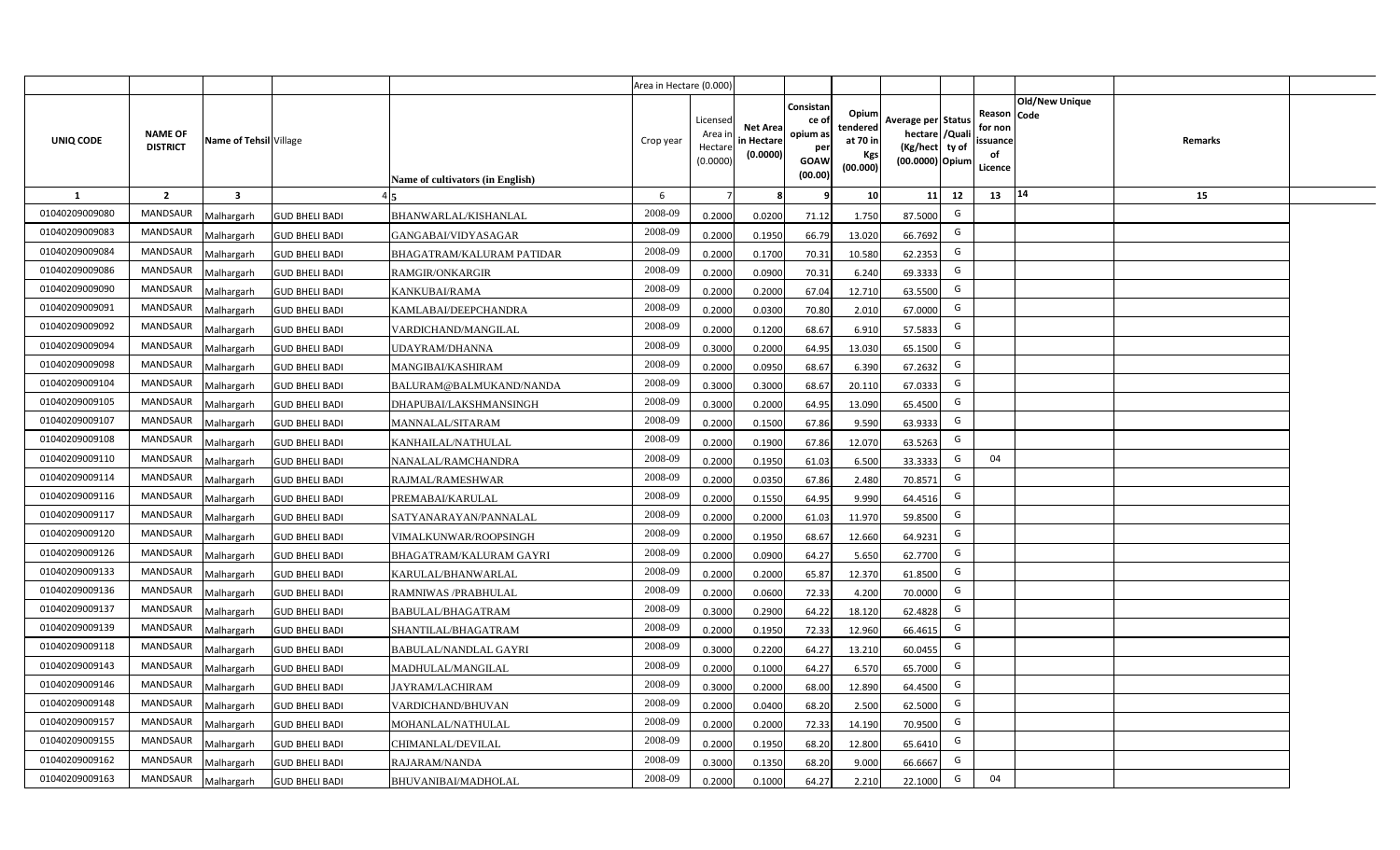|                |                                   |                         |                       |                                  | Area in Hectare (0.000) |                                            |                                           |                                                                |                                                  |                                                                            |    |                                                                             |         |  |
|----------------|-----------------------------------|-------------------------|-----------------------|----------------------------------|-------------------------|--------------------------------------------|-------------------------------------------|----------------------------------------------------------------|--------------------------------------------------|----------------------------------------------------------------------------|----|-----------------------------------------------------------------------------|---------|--|
| UNIQ CODE      | <b>NAME OF</b><br><b>DISTRICT</b> | Name of Tehsil Village  |                       | Name of cultivators (in English) | Crop year               | Licensed<br>Area in<br>Hectare<br>(0.0000) | <b>Net Area</b><br>in Hectare<br>(0.0000) | Consistar<br>ce o<br>opium as<br>per<br><b>GOAW</b><br>(00.00) | Opium<br>tendered<br>at 70 in<br>Kgs<br>(00.000) | Average per Status<br>hectare / Quali<br>(Kg/hect ty of<br>(00.0000) Opium |    | <b>Old/New Unique</b><br>Reason Code<br>for non<br>ssuance<br>of<br>Licence | Remarks |  |
| $\mathbf{1}$   | $\overline{2}$                    | $\overline{\mathbf{3}}$ |                       |                                  | 6                       | $\overline{7}$                             | -8                                        | 9                                                              | 10                                               | 11                                                                         | 12 | 14<br>13                                                                    | 15      |  |
| 01040209009168 | MANDSAUR                          | <b>Malhargarh</b>       | <b>GUD BHELI BADI</b> | NAGUSINGH/ROOPSINGH              | 2008-09                 | 0.2000                                     | 0.1950                                    | 64.29                                                          | 12.490                                           | 64.0513                                                                    | G  |                                                                             |         |  |
| 01040209009170 | <b>MANDSAUR</b>                   | <b>Malhargarh</b>       | <b>GUD BHELI BADI</b> | RAMCHANDRA/SHANKARLAL            | 2008-09                 | 0.2000                                     | 0.2000                                    | 64.29                                                          | 12.980                                           | 64.9000                                                                    | G  |                                                                             |         |  |
| 01040209009171 | <b>MANDSAUR</b>                   | <b>Malhargarh</b>       | <b>GUD BHELI BADI</b> | BHANWARLAL/SHANKARLAL (JOSHI)    | 2008-09                 | 0.2000                                     | 0.1000                                    | 71.89                                                          | 7.150                                            | 71.5000                                                                    | G  |                                                                             |         |  |
| 01040209009172 | <b>MANDSAUR</b>                   | <b>Malhargarh</b>       | <b>GUD BHELI BADI</b> | NANDUBAI/NATHULAL                | 2008-09                 | 0.2000                                     | 0.1950                                    | 68.20                                                          | 12.450                                           | 63.8462                                                                    | G  |                                                                             |         |  |
| 01040209009179 | <b>MANDSAUR</b>                   | <b>Malhargarh</b>       | <b>GUD BHELI BADI</b> | SHIVSINGH/HAMERSINGH             | 2008-09                 | 0.2000                                     | 0.1000                                    | 65.87                                                          | 6.470                                            | 64.7000                                                                    | G  |                                                                             |         |  |
| 01040209009181 | <b>MANDSAUR</b>                   | <b>Malhargarh</b>       | <b>GUD BHELI BADI</b> | RADHAKISHAN/PRABHULAL            | 2008-09                 | 0.3000                                     | 0.2950                                    | 65.87                                                          | 18.030                                           | 61.1186                                                                    | G  |                                                                             |         |  |
| 01040209009182 | <b>MANDSAUR</b>                   | <b>Malhargarh</b>       | <b>GUD BHELI BADI</b> | MANGIBAI/CHAMPABAI               | 2008-09                 | 0.2000                                     | 0.2000                                    | 53.63                                                          | 5.240                                            | 26.2000                                                                    | G  | 04                                                                          |         |  |
| 01040209009184 | <b>MANDSAUR</b>                   | <b>Malhargarh</b>       | <b>GUD BHELI BADI</b> | PARASRAM/RAMSUKH                 | 2008-09                 | 0.2000                                     | 0.0700                                    | 68.69                                                          | 4.730                                            | 67.5714                                                                    | G  |                                                                             |         |  |
| 01040209009186 | <b>MANDSAUR</b>                   | <b>Malhargarh</b>       | <b>GUD BHELI BADI</b> | <b>BHERULAL/NANDA</b>            | 2008-09                 | 0.2000                                     | 0.1850                                    | 68.69                                                          | 12.040                                           | 65.0811                                                                    | G  |                                                                             |         |  |
| 01040209009188 | <b>MANDSAUR</b>                   | <b>Malhargarh</b>       | <b>GUD BHELI BADI</b> | RAMESHWAR/BHANWARLAL             | 2008-09                 | 0.2000                                     | 0.2000                                    | 64.69                                                          | 12.650                                           | 63.2500                                                                    | G  |                                                                             |         |  |
| 01040209009189 | <b>MANDSAUR</b>                   | <b>Malhargarh</b>       | <b>GUD BHELI BADI</b> | DEVRAM/MODIRAM                   | 2008-09                 | 0.2000                                     | 0.2000                                    | 65.87                                                          | 12.970                                           | 64.8500                                                                    | G  |                                                                             |         |  |
| 01040209009191 | <b>MANDSAUR</b>                   | <b>Malhargarh</b>       | <b>GUD BHELI BADI</b> | MEHTABBAI/BHANWARLAL             | 2008-09                 | 0.2000                                     | 0.1900                                    | 64.29                                                          | 12.200                                           | 64.2105                                                                    | G  |                                                                             |         |  |
| 01040209009195 | <b>MANDSAUR</b>                   | <b>Malhargarh</b>       | <b>GUD BHELI BADI</b> | SHANTIBAI/MULCHAND               | 2008-09                 | 0.2000                                     | 0.1900                                    | 65.87                                                          | 12.110                                           | 63.7368                                                                    | G  |                                                                             |         |  |
| 01040209009196 | <b>MANDSAUR</b>                   | Malhargarh              | <b>GUD BHELI BADI</b> | <b>BHAGWANTIBAI/RAMSUKH</b>      | 2008-09                 | 0.2000                                     | 0.1550                                    | 66.00                                                          | 10.070                                           | 64.9677                                                                    | G  |                                                                             |         |  |
| 01040209009199 | <b>MANDSAUR</b>                   | Malhargarh              | <b>GUD BHELI BADI</b> | KESHARBAI/BHERUNATH              | 2008-09                 | 0.2000                                     | 0.1900                                    | 64.29                                                          | 12.750                                           | 67.1053                                                                    | G  |                                                                             |         |  |
| 01040209009202 | MANDSAUR                          | Malhargarh              | <b>GUD BHELI BADI</b> | ASHOKKUMAR/BASANTILAL            | 2008-09                 | 0.3000                                     | 0.3000                                    | 64.15                                                          | 18.150                                           | 60.5000                                                                    | G  |                                                                             |         |  |
| 01040209009203 | <b>MANDSAUR</b>                   | <b>Malhargarh</b>       | <b>GUD BHELI BADI</b> | JAGDISHCHANDRA/NATHULAL          | 2008-09                 | 0.2000                                     | 0.2000                                    | 68.29                                                          | 13.890                                           | 69.4500                                                                    | G  |                                                                             |         |  |
| 01040209009204 | MANDSAUR                          | <b>Malhargarh</b>       | <b>GUD BHELI BADI</b> | SHANKARLAL/RADHESHYAM            | 2008-09                 | 0.3000                                     | 0.2950                                    | 60.38                                                          | 17.170                                           | 58.2034                                                                    | G  |                                                                             |         |  |
| 01040209009208 | <b>MANDSAUR</b>                   | <b>Malhargarh</b>       | <b>GUD BHELI BADI</b> | MOTILAL/CHAMPALAL                | 2008-09                 | 0.2000                                     | 0.1900                                    | 68.69                                                          | 12.400                                           | 65.2632                                                                    | G  |                                                                             |         |  |
| 01040209009209 | <b>MANDSAUR</b>                   | Malhargarh              | <b>GUD BHELI BADI</b> | UDAYRAM/BHANWARLAL KHERIYA       | 2008-09                 | 0.2000                                     | 0.1800                                    | 68.69                                                          | 11.860                                           | 65.8889                                                                    | G  |                                                                             |         |  |
| 01040209009210 | MANDSAUR                          | <b>Malhargarh</b>       | <b>GUD BHELI BADI</b> | <b>BALURAM/RAMCHANDRA</b>        | 2008-09                 | 0.2000                                     | 0.2000                                    | 66.00                                                          | 13.250                                           | 66.2500                                                                    | G  |                                                                             |         |  |
| 01040209009211 | MANDSAUR                          | <b>Malhargarh</b>       | <b>GUD BHELI BADI</b> | DINESHKUMAR/CHHOGALAL            | 2008-09                 | 0.3000                                     | 0.1950                                    | 64.15                                                          | 12.010                                           | 61.5897                                                                    | G  |                                                                             |         |  |
| 01040209009213 | <b>MANDSAUR</b>                   | <i>A</i> alhargarh      | <b>GUD BHELI BADI</b> | RAJMAL/BHANWARLAL                | 2008-09                 | 0.3000                                     | 0.2650                                    | 69.59                                                          | 17.940                                           | 67.6981                                                                    | G  |                                                                             |         |  |
| 01040209009216 | <b>MANDSAUR</b>                   | <b>Malhargarh</b>       | <b>GUD BHELI BADI</b> | IAGDISHCHAND/MADHULAL            | 2008-09                 | 0.2000                                     | 0.2000                                    | 64.15                                                          | 12.630                                           | 63.1500                                                                    | G  |                                                                             |         |  |
| 01040209009218 | <b>MANDSAUR</b>                   | <b>Malhargarh</b>       | <b>GUD BHELI BADI</b> | SHANKARLAL/SALAGRAM              | 2008-09                 | 0.3000                                     | 0.1950                                    | 69.59                                                          | 13.210                                           | 67.7436                                                                    | G  |                                                                             |         |  |
| 01040209009220 | MANDSAUR                          | <b>Malhargarh</b>       | <b>GUD BHELI BADI</b> | RAMPRASAD/NANALAL                | 2008-09                 | 0.2000                                     | 0.1600                                    | 66.00                                                          | 10.180                                           | 63.6250                                                                    | G  |                                                                             |         |  |
| 01040209009221 | <b>MANDSAUR</b>                   | <b>Malhargarh</b>       | <b>GUD BHELI BADI</b> | GOTAMLAL/UDAYLAL                 | 2008-09                 | 0.2000                                     | 0.2000                                    | 69.59                                                          | 7.370                                            | 36.8500                                                                    | G  | 04                                                                          |         |  |
| 01040209009222 | <b>MANDSAUR</b>                   | <b>Malhargarh</b>       | <b>GUD BHELI BADI</b> | BANSHILAL/RAMCHANDRA             | 2008-09                 | 0.3000                                     | 0.2400                                    | 66.00                                                          | 16.180                                           | 67.4167                                                                    | G  |                                                                             |         |  |
| 01040209009226 | <b>MANDSAUR</b>                   | <b>Malhargarh</b>       | <b>GUD BHELI BADI</b> | BHANWARLAL/NANURAM               | 2008-09                 | 0.3000                                     | 0.2900                                    | 66.00                                                          | 5.780                                            | 19.9310                                                                    | G  | 04                                                                          |         |  |
| 01040209009029 | <b>MANDSAUR</b>                   | <b>Malhargarh</b>       | <b>GUD BHELI BADI</b> | NANDLAL/RATANLAL                 | 2008-09                 | 0.2000                                     | 0.2000                                    | 60.38                                                          | 11.460                                           | 57.3000                                                                    | G  |                                                                             |         |  |
| 01040209009217 | MANDSAUR                          | Malhargarh              | <b>GUD BHELI BADI</b> | SHAMBHUGIR/UMRAOGIR              | 2008-09                 | 0.3000                                     | 0.3100                                    | 64.15                                                          | 18.220                                           | 58.7742                                                                    | G  |                                                                             |         |  |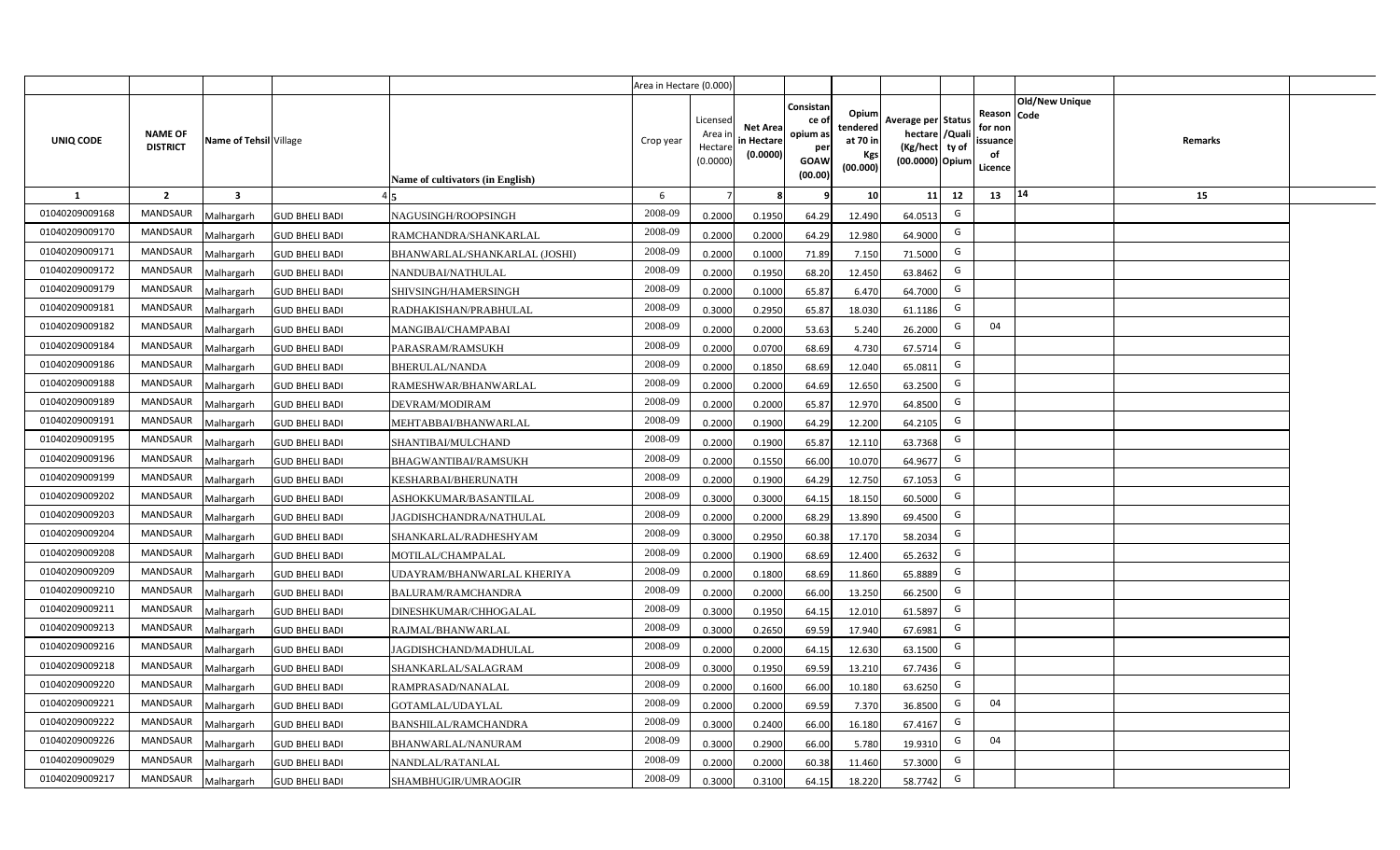|                |                                   |                        |                       |                                  | Area in Hectare (0.000) |                                           |                                           |                                                                 |                                                  |                                                                            |                                                    |                       |         |  |
|----------------|-----------------------------------|------------------------|-----------------------|----------------------------------|-------------------------|-------------------------------------------|-------------------------------------------|-----------------------------------------------------------------|--------------------------------------------------|----------------------------------------------------------------------------|----------------------------------------------------|-----------------------|---------|--|
| UNIQ CODE      | <b>NAME OF</b><br><b>DISTRICT</b> | Name of Tehsil Village |                       | Name of cultivators (in English) | Crop year               | Licensed<br>Area i<br>Hectare<br>(0.0000) | <b>Net Area</b><br>in Hectare<br>(0.0000) | Consistan<br>ce of<br>opium as<br>per<br><b>GOAW</b><br>(00.00) | Opium<br>tendered<br>at 70 in<br>Kgs<br>(00.000) | Average per Status<br>hectare / Quali<br>(Kg/hect ty of<br>(00.0000) Opium | Reason Code<br>for non<br>ssuance<br>of<br>Licence | <b>Old/New Unique</b> | Remarks |  |
| $\mathbf{1}$   | $\overline{2}$                    | $\mathbf{3}$           |                       |                                  | 6                       | $\overline{7}$                            | 8                                         | 9                                                               | 10 <sup>1</sup>                                  | 11<br>12                                                                   | 13                                                 | 14                    | 15      |  |
| 01040209009005 | MANDSAUR                          | Malhargarh             | <b>GUD BHELI BADI</b> | MANGILAL/DHANRAJ                 | 2008-09                 | 0.3000                                    | 0.2300                                    | 66.76                                                           | 14.170                                           | G<br>61.6087                                                               |                                                    |                       |         |  |
| 01040209009056 | <b>MANDSAUR</b>                   | <b>Aalhargarh</b>      | <b>GUD BHELI BADI</b> | RAJIBAI/BHANWARLAL               | 2008-09                 | 0.2000                                    | 0.1150                                    | 69.59                                                           | 7.820                                            | G<br>68.0000                                                               |                                                    |                       |         |  |
| 01040209009214 | MANDSAUR                          | Malhargarh             | <b>GUD BHELI BADI</b> | MADANLAL/MANGILAL                | 2008-09                 | 0.3000                                    | 0.2100                                    | 69.59                                                           | 13.770                                           | G<br>65.5714                                                               |                                                    |                       |         |  |
| 01040209009020 | <b>MANDSAUR</b>                   | Malhargarh             | <b>GUD BHELI BADI</b> | <b>BHERULAL/HIRALAL</b>          | 2008-09                 | 0.3000                                    | 0.2900                                    | 65.20                                                           | 5.670                                            | G<br>19.5517                                                               | 04                                                 |                       |         |  |
| 01040209009229 | <b>MANDSAUR</b>                   | Malhargarh             | <b>GUD BHELI BADI</b> | BABULAL/BHANWARLAL               | 2008-09                 | 0.2000                                    | 0.1950                                    | 68.75                                                           | 12.830                                           | G<br>65.7949                                                               |                                                    |                       |         |  |
| 01040209009022 | MANDSAUR                          | Malhargarh             | <b>GUD BHELI BADI</b> | MOHANBAI/ONKARLAL                | 2008-09                 | 0.2000                                    | 0.0200                                    | 68.78                                                           | 1.350                                            | G<br>67.5000                                                               |                                                    |                       |         |  |
| 01040209009052 | <b>MANDSAUR</b>                   | Malhargarh             | <b>GUD BHELI BADI</b> | SAMRIBAI/DEVARAM                 | 2008-09                 | 0.3000                                    | 0.1050                                    | 64.15                                                           | 6.790                                            | G<br>64.6667                                                               |                                                    |                       |         |  |
| 01040209009230 | <b>MANDSAUR</b>                   | Malhargarh             | <b>GUD BHELI BADI</b> | KARULAL/BHAGGA                   | 2008-09                 | 0.2000                                    | 0.2000                                    | 66.76                                                           | 12.280                                           | G<br>61.4000                                                               |                                                    |                       |         |  |
| 01040209009236 | <b>MANDSAUR</b>                   | Malhargarh             | <b>GUD BHELI BADI</b> | DEVRAM/BHAGUJI                   | 2008-09                 | 0.2000                                    | 0.1900                                    | 65.20                                                           | 11.680                                           | G<br>61.4737                                                               |                                                    |                       |         |  |
| 01040209009037 | <b>MANDSAUR</b>                   | Malhargarh             | <b>GUD BHELI BADI</b> | KANWARLAL/BHUWANIRAM             | 2008-09                 | 0.2000                                    | 0.2000                                    | 66.76                                                           | 13.100                                           | G<br>65.5000                                                               |                                                    |                       |         |  |
| 01040209009175 | MANDSAUR                          | Malhargarh             | <b>GUD BHELI BADI</b> | KAMALSINGH/SHARDHULSINGH         | 2008-09                 | 0.2000                                    | 0.1950                                    | 66.76                                                           | 12.900                                           | G<br>66.1538                                                               |                                                    |                       |         |  |
| 01040209009212 | <b>MANDSAUR</b>                   | Malhargarh             | <b>GUD BHELI BADI</b> | KANIRAM/RUPA GAYRI               | 2008-09                 | 0.2000                                    | 0.1800                                    | 66.76                                                           | 11.190                                           | G<br>62.1667                                                               | 09                                                 |                       |         |  |
| 01040209009121 | MANDSAUR                          | Malhargarh             | <b>GUD BHELI BADI</b> | RAGHUVEERSINGH/SHOBHASINGH       | 2008-09                 | 0.3000                                    | 0.0700                                    | 72.33                                                           | 4.820                                            | G<br>68.8571                                                               |                                                    |                       |         |  |
| 01040209009123 | <b>MANDSAUR</b>                   | Malhargarh             | <b>GUD BHELI BADI</b> | BHANWARSINGH/BHARATSINGH         | 2008-09                 | 0.3000                                    | 0.3000                                    | 65.42                                                           | 18.610                                           | G<br>62.0333                                                               |                                                    |                       |         |  |
| 01040209009165 | <b>MANDSAUR</b>                   | Malhargarh             | <b>GUD BHELI BADI</b> | NATHULAL/BHUWAN                  | 2008-09                 | 0.3000                                    | 0.2300                                    | 65.42                                                           | 14.000                                           | G<br>60.8696                                                               |                                                    |                       |         |  |
| 01040209009207 | <b>MANDSAUR</b>                   | Malhargarh             | <b>GUD BHELI BADI</b> | MOHANLAL/JAGANNATH               | 2008-09                 | 0.3000                                    | 0.1800                                    | 68.78                                                           | 12.060                                           | G<br>67.0000                                                               |                                                    |                       |         |  |
| 01040209009057 | <b>MANDSAUR</b>                   | Malhargarh             | <b>GUD BHELI BADI</b> | BAGDIRAM/JAGANNATH               | 2008-09                 | 0.3000                                    | 0.1050                                    | 72.33                                                           | 7.180                                            | G<br>68.3810                                                               |                                                    |                       |         |  |
| 01040209009039 | <b>MANDSAUR</b>                   | Malhargarh             | <b>GUD BHELI BADI</b> | SHYAMLAL/JAGANNATH               | 2008-09                 | 0.3000                                    | 0.1900                                    | 58.98                                                           | 9.980                                            | 52.5263                                                                    | 02                                                 |                       |         |  |
| 01040209009206 | <b>MANDSAUR</b>                   | Malhargarh             | <b>GUD BHELI BADI</b> | BALARAM/JAGANNATH                | 2008-09                 | 0.3000                                    | 0.1450                                    | 68.78                                                           | 9.470                                            | G<br>65.3103                                                               |                                                    |                       |         |  |
| 01040209009122 | MANDSAUR                          | Malhargarh             | <b>GUD BHELI BADI</b> | MOHANSINGH/SHARDULSINGH          | 2008-09                 | 0.2000                                    | 0.1000                                    | 68.78                                                           | 6.640                                            | G<br>66.4000                                                               |                                                    |                       |         |  |
| 01040209009109 | MANDSAUR                          | Malhargarh             | <b>GUD BHELI BADI</b> | DEVILAL/LAXMINARAYAN             | 2008-09                 | 0.2000                                    | 0.2000                                    | 66.34                                                           | 7.420                                            | G<br>37.1000                                                               | 04                                                 |                       |         |  |
| 01040209009187 | MANDSAUR                          | Malhargarh             | <b>GUD BHELI BADI</b> | LAKSHMINARAYAN/GIRDHARI          | 2008-09                 | 0.2000                                    | 0.0900                                    | 67.59                                                           | 5.900                                            | G<br>65.5556                                                               |                                                    |                       |         |  |
| 01040209009006 | <b>MANDSAUR</b>                   | Malhargarh             | <b>GUD BHELI BADI</b> | TULSIBAI/HIRALAL                 | 2008-09                 | 0.2000                                    | 0.0950                                    | 67.02                                                           | 6.230                                            | G<br>65.5789                                                               |                                                    |                       |         |  |
| 01040209009130 | MANDSAUR                          | Malhargarh             | <b>GUD BHELI BADI</b> | SURESHCHAND/BHERULAL             | 2008-09                 | 0.3000                                    | 0.2900                                    | 64.15                                                           | 18.600                                           | G<br>64.1379                                                               |                                                    |                       |         |  |
| 01040209009233 | <b>MANDSAUR</b>                   | Malhargarh             | <b>GUD BHELI BADI</b> | KANWARLAL/BHERULAL               | 2008-09                 | 0.2000                                    | 0.1800                                    | 62.49                                                           | 11.620                                           | G<br>64.5556                                                               |                                                    |                       |         |  |
| 01040209009193 | MANDSAUR                          | Malhargarh             | <b>GUD BHELI BADI</b> | KANHAIYALAL/RUGGA                | 2008-09                 | 0.2000                                    | 0.1650                                    | 66.04                                                           | 9.950                                            | G<br>60.3030                                                               |                                                    |                       |         |  |
| 01040209009131 | MANDSAUR                          | Malhargarh             | <b>GUD BHELI BADI</b> | AMBALAL/BHERULAL                 | 2008-09                 | 0.2000                                    | 0.1850                                    | 60.38                                                           | 10.800                                           | G<br>58.3784                                                               |                                                    |                       |         |  |
| 01040209009065 | MANDSAUR                          | Malhargarh             | <b>GUD BHELI BADI</b> | BALCHAND/KISHANLAL               | 2008-09                 | 0.3000                                    | 0.1900                                    | 62.49                                                           | 10.730                                           | G<br>56.4737                                                               |                                                    |                       |         |  |
| 01040209009234 | MANDSAUR                          | Malhargarh             | <b>GUD BHELI BADI</b> | RAMESHGIR/MADHOGIR               | 2008-09                 | 0.3000                                    | 0.3000                                    | 66.04                                                           | 19.440                                           | G<br>64.8000                                                               |                                                    |                       |         |  |
| 01040209009024 | MANDSAUR                          | Malhargarh             | <b>GUD BHELI BADI</b> | DHAPUBAI/MODIRAM                 | 2008-09                 | 0.3000                                    | 0.2000                                    | 62.49                                                           | 12.550                                           | G<br>62.7500                                                               |                                                    |                       |         |  |
| 01040209009041 | MANDSAUR                          | Malhargarh             | <b>GUD BHELI BADI</b> | KUSHALBAI/BADRILAL               | 2008-09                 | 0.2000                                    | 0.1600                                    | 62.49                                                           | 10.060                                           | G<br>62.8750                                                               |                                                    |                       |         |  |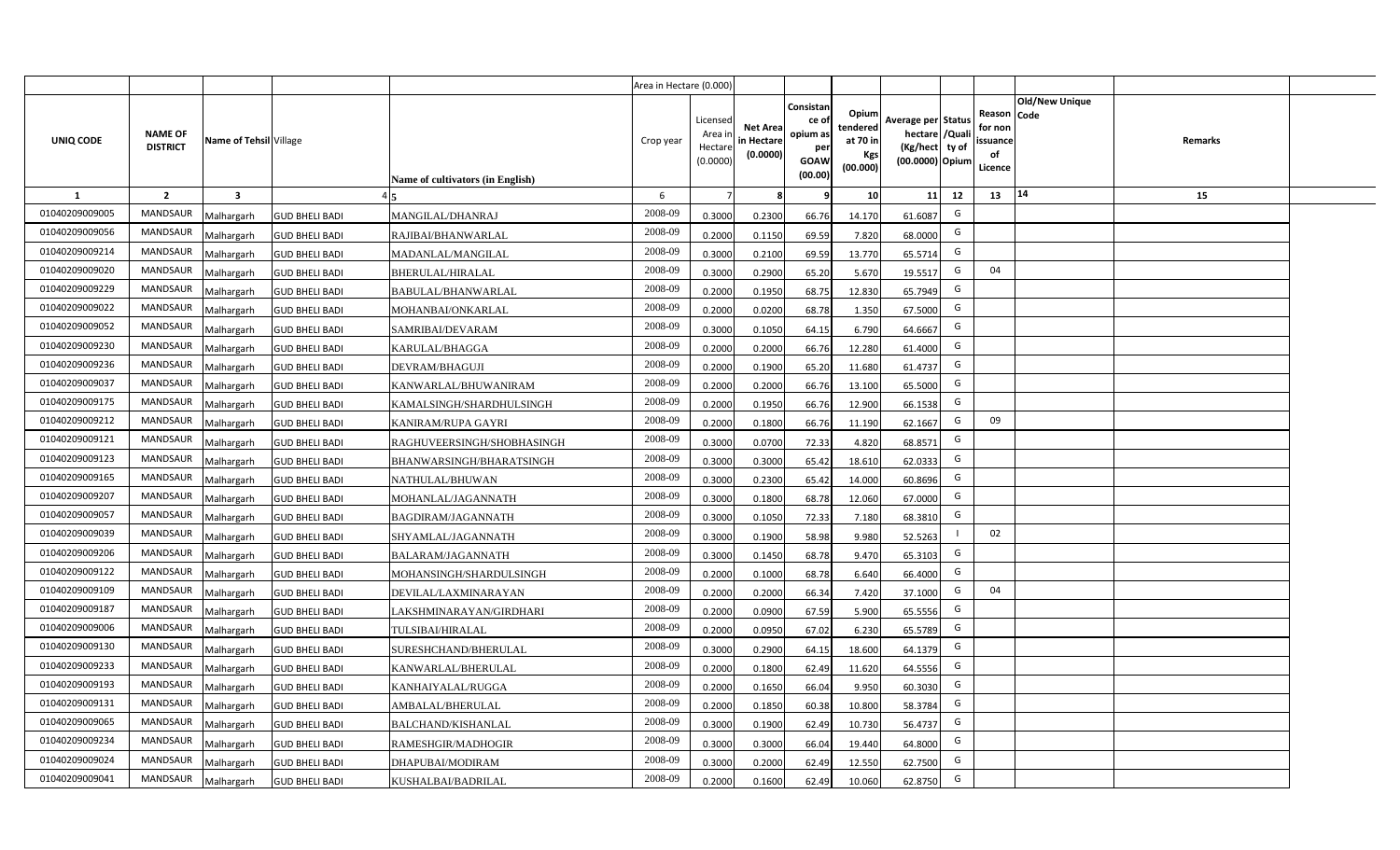|                |                                   |                        |                       |                                  | Area in Hectare (0.000) |                                           |                                           |                                                                 |                                                  |                                                                            |                                                    |                       |         |  |
|----------------|-----------------------------------|------------------------|-----------------------|----------------------------------|-------------------------|-------------------------------------------|-------------------------------------------|-----------------------------------------------------------------|--------------------------------------------------|----------------------------------------------------------------------------|----------------------------------------------------|-----------------------|---------|--|
| UNIQ CODE      | <b>NAME OF</b><br><b>DISTRICT</b> | Name of Tehsil Village |                       | Name of cultivators (in English) | Crop year               | Licensed<br>Area i<br>Hectare<br>(0.0000) | <b>Net Area</b><br>in Hectare<br>(0.0000) | Consistan<br>ce of<br>opium as<br>per<br><b>GOAW</b><br>(00.00) | Opium<br>tendered<br>at 70 in<br>Kgs<br>(00.000) | Average per Status<br>hectare / Quali<br>(Kg/hect ty of<br>(00.0000) Opium | Reason Code<br>for non<br>ssuance<br>of<br>Licence | <b>Old/New Unique</b> | Remarks |  |
| $\mathbf{1}$   | $\overline{2}$                    | $\mathbf{3}$           |                       |                                  | 6                       | $\overline{7}$                            | 8                                         | 9                                                               | 10 <sup>1</sup>                                  | 11<br>12                                                                   | 13                                                 | 14                    | 15      |  |
| 01040209009111 | MANDSAUR                          | Malhargarh             | <b>GUD BHELI BADI</b> | MOTILAL/RAMSUKH                  | 2008-09                 | 0.2000                                    | 0.1800                                    | 65.99                                                           | 11.270                                           | G<br>62.6111                                                               |                                                    |                       |         |  |
| 01040209009049 | <b>MANDSAUR</b>                   | <b>Aalhargarh</b>      | <b>GUD BHELI BADI</b> | SURATRAM/CHAMPALAL               | 2008-09                 | 0.2000                                    | 0.2000                                    | 66.04                                                           | 13.370                                           | G<br>66.8500                                                               |                                                    |                       |         |  |
| 01040209009225 | MANDSAUR                          | Malhargarh             | <b>GUD BHELI BADI</b> | HULASBAI/JAGANNATH               | 2008-09                 | 0.2000                                    | 0.2000                                    | 62.49                                                           | 11.740                                           | G<br>58.7000                                                               |                                                    |                       |         |  |
| 01040209009200 | <b>MANDSAUR</b>                   | Malhargarh             | <b>GUD BHELI BADI</b> | <b>RAMDAS/PREMDAS</b>            | 2008-09                 | 0.3000                                    |                                           |                                                                 |                                                  | F<br>0.0000                                                                |                                                    |                       |         |  |
| 01040209009115 | <b>MANDSAUR</b>                   | Malhargarh             | <b>GUD BHELI BADI</b> | MANNALAL/BAGDIRAM                | 2008-09                 | 0.3000                                    | 0.2900                                    | 66.04                                                           | 18.270                                           | G<br>63.0000                                                               |                                                    |                       |         |  |
| 01040209009019 | MANDSAUR                          | Malhargarh             | <b>GUD BHELI BADI</b> | <b>JANIBAI/RAMNARAYAN</b>        | 2008-09                 | 0.2000                                    | 0.1950                                    | 66.04                                                           | 12.300                                           | G<br>63.0769                                                               |                                                    |                       |         |  |
| 01040209009153 | MANDSAUR                          | Malhargarh             | <b>GUD BHELI BADI</b> | LAKSHMINARAYAN/RAMNARAYAN        | 2008-09                 | 0.3000                                    | 0.2350                                    | 69.42                                                           | 15.880                                           | G<br>67.5745                                                               |                                                    |                       |         |  |
| 01040209009018 | <b>MANDSAUR</b>                   | Malhargarh             | <b>GUD BHELI BADI</b> | RADHESHYAM/SHANKARLAL            | 2008-09                 | 0.3000                                    | 0.2000                                    | 60.38                                                           | 11.650                                           | G<br>58.2500                                                               |                                                    |                       |         |  |
| 01040209009176 | <b>MANDSAUR</b>                   | Malhargarh             | <b>GUD BHELI BADI</b> | SUKHLAL/JAGANNATH                | 2008-09                 | 0.3000                                    | 0.2050                                    | 69.42                                                           | 13.080                                           | G<br>63.8049                                                               |                                                    |                       |         |  |
| 01040209009135 | <b>MANDSAUR</b>                   | Malhargarh             | <b>GUD BHELI BADI</b> | AMBALAL/HIRALAL                  | 2008-09                 | 0.3000                                    | 0.2150                                    | 69.42                                                           | 13.260                                           | G<br>61.6744                                                               |                                                    |                       |         |  |
| 01040209009101 | MANDSAUR                          | Malhargarh             | <b>GUD BHELI BADI</b> | RAMPRASAD/RUGHNATH               | 2008-09                 | 0.2000                                    | 0.2050                                    | 69.42                                                           | 13.700                                           | G<br>66.8293                                                               |                                                    |                       |         |  |
| 01040209009132 | <b>MANDSAUR</b>                   | Malhargarh             | <b>GUD BHELI BADI</b> | PARASRAM/JAGANNATH               | 2008-09                 | 0.2000                                    | 0.1000                                    | 61.01                                                           | 5.110                                            | G<br>51.1000                                                               | 04                                                 |                       |         |  |
| 01040209009070 | MANDSAUR                          | Malhargarh             | <b>GUD BHELI BADI</b> | PREMLATABAI/HARISINGH            | 2008-09                 | 0.3000                                    |                                           |                                                                 |                                                  | F<br>0.0000                                                                |                                                    |                       |         |  |
| 01040209009088 | <b>MANDSAUR</b>                   | Malhargarh             | <b>GUD BHELI BADI</b> | MOHANLAL/MANGILAL                | 2008-09                 | 0.3000                                    | 0.2850                                    | 62.49                                                           | 16.990                                           | G<br>59.6140                                                               |                                                    |                       |         |  |
| 01040209009232 | <b>MANDSAUR</b>                   | Malhargarh             | <b>GUD BHELI BADI</b> | BAHADURSINGH/BHANWARSINGH        | 2008-09                 | 0.3000                                    | 0.2500                                    | 64.81                                                           | 16.080                                           | G<br>64.3200                                                               |                                                    |                       |         |  |
| 01040209009043 | <b>MANDSAUR</b>                   | Malhargarh             | <b>GUD BHELI BADI</b> | SHAMBHUSINGH/BHERUSINGH          | 2008-09                 | 0.3000                                    | 0.2900                                    | 65.74                                                           | 18.030                                           | G<br>62.1724                                                               |                                                    |                       |         |  |
| 01040209009177 | <b>MANDSAUR</b>                   | Malhargarh             | <b>GUD BHELI BADI</b> | JANIBAI/BAGDIRAM                 | 2008-09                 | 0.2000                                    | 0.2000                                    | 65.74                                                           | 12.500                                           | G<br>62.5000                                                               |                                                    |                       |         |  |
| 01040209009174 | <b>MANDSAUR</b>                   | Malhargarh             | <b>GUD BHELI BADI</b> | JAGANNATH/MODIRAM                | 2008-09                 | 0.2000                                    |                                           |                                                                 |                                                  | F<br>0.0000                                                                |                                                    |                       |         |  |
| 01040209009008 | <b>MANDSAUR</b>                   | Malhargarh             | <b>GUD BHELI BADI</b> | DEVISINGH/BHANWARSINGH           | 2008-09                 | 0.2000                                    | 0.1900                                    | 69.42                                                           | 12.420                                           | G<br>65.3684                                                               |                                                    |                       |         |  |
| 01040209009027 | MANDSAUR                          | Malhargarh             | <b>GUD BHELI BADI</b> | HIRALAL/NATHULAL                 | 2008-09                 | 0.2000                                    | 0.1900                                    | 69.68                                                           | 12.640                                           | G<br>66.5263                                                               |                                                    |                       |         |  |
| 01040209009038 | MANDSAUR                          | Malhargarh             | <b>GUD BHELI BADI</b> | BANSHILAL/SHANKARLAL             | 2008-09                 | 0.2000                                    | 0.1950                                    | 65.55                                                           | 12.510                                           | G<br>64.1538                                                               |                                                    |                       |         |  |
| 01040209009054 | MANDSAUR                          | Malhargarh             | <b>GUD BHELI BADI</b> | RUKAMNIBAI/BHERULAL              | 2008-09                 | 0.2000                                    | 0.1900                                    | 66.33                                                           | 12.310                                           | G<br>64.7895                                                               |                                                    |                       |         |  |
| 01040209009059 | <b>MANDSAUR</b>                   | Malhargarh             | <b>GUD BHELI BADI</b> | RADHESHYAM/MADHULAL              | 2008-09                 | 0.2000                                    | 0.2050                                    | 61.01                                                           | 12.170                                           | G<br>59.3659                                                               |                                                    |                       |         |  |
| 01040209009063 | MANDSAUR                          | Malhargarh             | <b>GUD BHELI BADI</b> | LAXMINARAYAN/RAMLAL              | 2008-09                 | 0.2000                                    | 0.0950                                    | 69.68                                                           | 6.520                                            | G<br>68.6316                                                               |                                                    |                       |         |  |
| 01040209009064 | <b>MANDSAUR</b>                   | Malhargarh             | <b>GUD BHELI BADI</b> | MOTILAL/PANNALAL                 | 2008-09                 | 0.2000                                    | 0.1900                                    | 65.74                                                           | 7.070                                            | G<br>37.2105                                                               | 04                                                 |                       |         |  |
| 01040209009067 | MANDSAUR                          | Malhargarh             | <b>GUD BHELI BADI</b> | MANGILAL/BHERULAL                | 2008-09                 | 0.2000                                    | 0.1800                                    | 64.81                                                           | 11.640                                           | G<br>64.6667                                                               |                                                    |                       |         |  |
| 01040209009068 | MANDSAUR                          | Malhargarh             | <b>GUD BHELI BADI</b> | BAPULAL/MADHULAL                 | 2008-09                 | 0.2000                                    | 0.2000                                    | 64.81                                                           | 12.100                                           | G<br>60.5000                                                               |                                                    |                       |         |  |
| 01040209009072 | MANDSAUR                          | Malhargarh             | <b>GUD BHELI BADI</b> | <b>BHERULAL/GULAB</b>            | 2008-09                 | 0.2000                                    | 0.1850                                    | 61.01                                                           | 5.350                                            | G<br>28.9189                                                               | 04                                                 |                       |         |  |
| 01040209009074 | MANDSAUR                          | Malhargarh             | <b>GUD BHELI BADI</b> | NANURAM/NANDA                    | 2008-09                 | 0.2000                                    | 0.2000                                    | 69.68                                                           | 12.680                                           | G<br>63.4000                                                               |                                                    |                       |         |  |
| 01040209009075 | MANDSAUR                          | Malhargarh             | <b>GUD BHELI BADI</b> | TULSIRAM/PANNALAL                | 2008-09                 | 0.2000                                    |                                           |                                                                 |                                                  | -F<br>0.0000                                                               |                                                    |                       |         |  |
| 01040209009089 | MANDSAUR                          | Malhargarh             | <b>GUD BHELI BADI</b> | LALKUNWAR/LALSINGH               | 2008-09                 | 0.2000                                    | 0.1800                                    | 69.68                                                           | 11.840                                           | G<br>65.7778                                                               |                                                    |                       |         |  |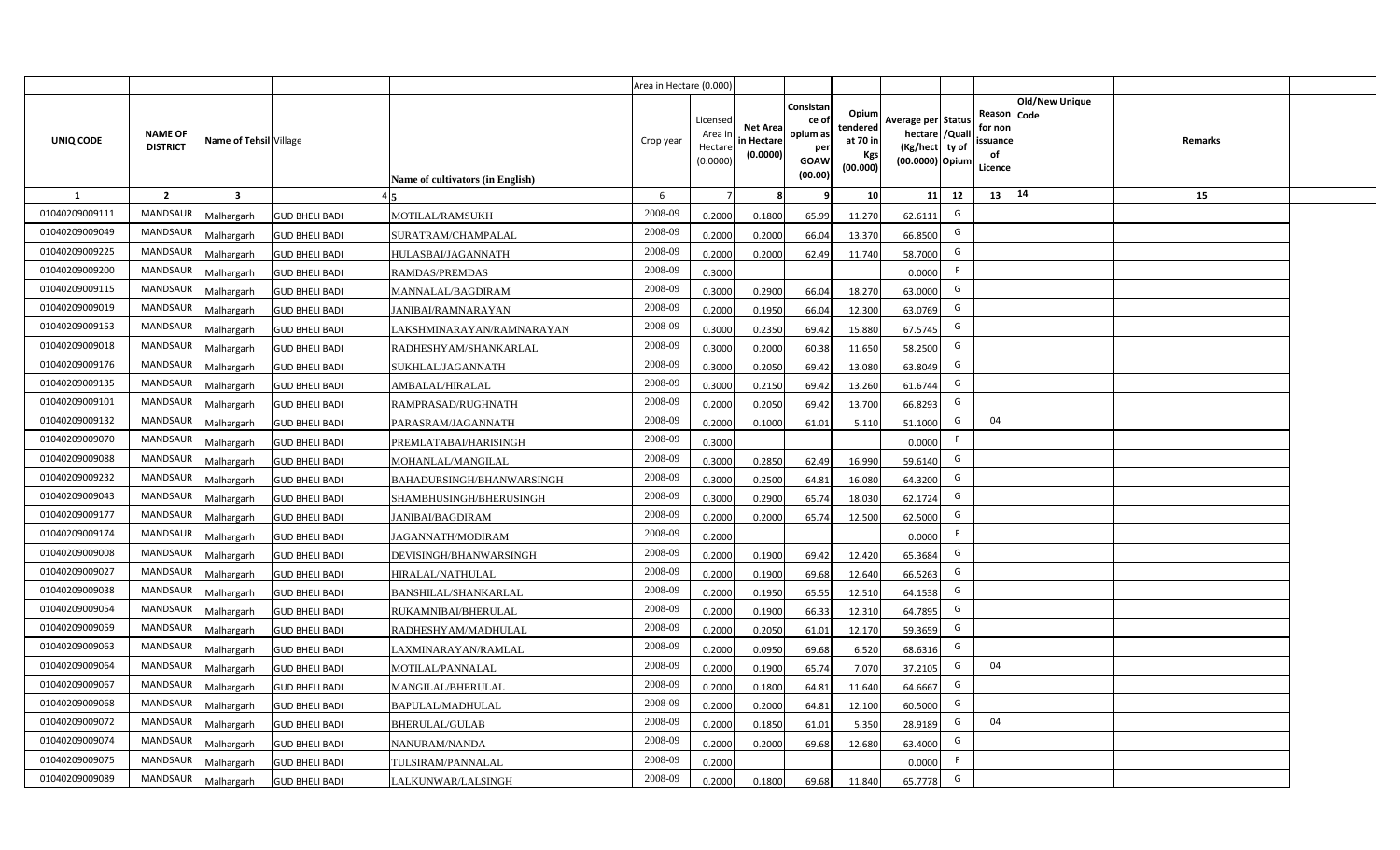|                |                                   |                         |                       |                                  | Area in Hectare (0.000) |                                            |                                           |                                                         |                                                         |                                                                            |    |                                                                              |                 |  |
|----------------|-----------------------------------|-------------------------|-----------------------|----------------------------------|-------------------------|--------------------------------------------|-------------------------------------------|---------------------------------------------------------|---------------------------------------------------------|----------------------------------------------------------------------------|----|------------------------------------------------------------------------------|-----------------|--|
| UNIQ CODE      | <b>NAME OF</b><br><b>DISTRICT</b> | Name of Tehsil Village  |                       | Name of cultivators (in English) | Crop year               | Licensed<br>Area ir<br>Hectare<br>(0.0000) | <b>Net Area</b><br>in Hectare<br>(0.0000) | Consistar<br>ce o<br>opium as<br>per<br>GOAW<br>(00.00) | Opium<br>tendered<br>at 70 in<br><b>Kgs</b><br>(00.000) | Average per Status<br>hectare / Quali<br>(Kg/hect ty of<br>(00.0000) Opium |    | <b>Old/New Unique</b><br>Reason Code<br>for non<br>issuance<br>of<br>Licence | Remarks         |  |
| 1              | $\overline{2}$                    | $\overline{\mathbf{3}}$ |                       |                                  | 6                       | 7                                          |                                           |                                                         | 10                                                      | 11                                                                         | 12 | 14<br>13                                                                     | 15              |  |
| 01040209009093 | MANDSAUR                          | <b>Aalhargarh</b>       | <b>GUD BHELI BADI</b> | <b>BALURAM/MANGILAL</b>          | 2008-09                 | 0.2000                                     | 0.2000                                    | 64.81                                                   | 12.700                                                  | 63.5000                                                                    | G  |                                                                              |                 |  |
| 01040209009142 | <b>MANDSAUR</b>                   | <b>Malhargarh</b>       | <b>GUD BHELI BADI</b> | <b>BABULAL/NANDLAL PATIDAR</b>   | 2008-09                 | 0.2000                                     | 0.1900                                    | 67.75                                                   | 12.330                                                  | 64.8947                                                                    | G  |                                                                              |                 |  |
| 01040209009124 | <b>MANDSAUR</b>                   | <b>Malhargarh</b>       | <b>GUD BHELI BADI</b> | NAHARSINGH/BALUSINGH             | 2008-09                 | 0.2000                                     |                                           |                                                         |                                                         | 0.0000                                                                     | F. |                                                                              |                 |  |
| 01040209009125 | MANDSAUR                          | <b>Malhargarh</b>       | <b>GUD BHELI BADI</b> | <b>BALUSINGH/BHERUSINGH</b>      | 2008-09                 | 0.2000                                     | 0.1800                                    | 65.74                                                   | 11.890                                                  | 66.0556                                                                    | G  |                                                                              |                 |  |
| 01040209009138 | <b>MANDSAUR</b>                   | <b>Malhargarh</b>       | <b>GUD BHELI BADI</b> | LAKSHMINARAYAN/BHAGATRAM         | 2008-09                 | 0.2000                                     | 0.0500                                    | 71.59                                                   | 3.550                                                   | 71.0000                                                                    | G  |                                                                              |                 |  |
| 01040209009164 | <b>MANDSAUR</b>                   | <b>Malhargarh</b>       | <b>GUD BHELI BADI</b> | SITARAM/BHUWANIRAM               | 2008-09                 | 0.2000                                     | 0.1600                                    | 69.68                                                   | 11.570                                                  | 72.3125                                                                    | G  |                                                                              |                 |  |
| 01040209009224 | <b>MANDSAUR</b>                   | <b>Malhargarh</b>       | <b>GUD BHELI BADI</b> | LAKSHMINARAYAN/BASANTILAL        | 2008-09                 | 0.2000                                     | 0.2000                                    | 71.59                                                   | 13.780                                                  | 68.9000                                                                    | G  |                                                                              |                 |  |
| 01040209009223 | <b>MANDSAUR</b>                   | <b>Malhargarh</b>       | <b>GUD BHELI BADI</b> | <b>GENDALAL/KANWARLAL</b>        | 2008-09                 | 0.2000                                     | 0.2000                                    | 69.68                                                   | 12.850                                                  | 64.2500                                                                    | G  |                                                                              |                 |  |
| 01040209009128 | <b>MANDSAUR</b>                   | <b>Malhargarh</b>       | <b>GUD BHELI BADI</b> | BHUWANISINGH/DEVISINGH           | 2008-09                 | 0.2000                                     |                                           |                                                         |                                                         | 0.0000                                                                     | F  |                                                                              |                 |  |
| 01040209009071 | MANDSAUR                          | <b>Malhargarh</b>       | <b>GUD BHELI BADI</b> | NATHU/BHUWANDAS                  | 2008-09                 | 0.2000                                     |                                           |                                                         |                                                         | 0.0000                                                                     | F  |                                                                              |                 |  |
| 01040209009169 | <b>MANDSAUR</b>                   | <b>Malhargarh</b>       | <b>GUD BHELI BADI</b> | DEVISINGH/KALUSINGH              | 2008-09                 | 0.2000                                     |                                           |                                                         |                                                         | 0.0000                                                                     | F  |                                                                              |                 |  |
| 01040209009001 | <b>MANDSAUR</b>                   | <b>Malhargarh</b>       | <b>GUD BHELI BADI</b> | <b>BHAGWAN/BHUVAN</b>            | 2008-09                 | 0.2000                                     | 0.2000                                    | 65.74                                                   | 11.180                                                  | 55.9000                                                                    | G  |                                                                              |                 |  |
| 01040209009147 | <b>MANDSAUR</b>                   | <b>Malhargarh</b>       | <b>GUD BHELI BADI</b> | JAGDISH/RAMLAL                   | 2008-09                 | 0.2000                                     | 0.2000                                    | 65.96                                                   | 12.670                                                  | 63.3500                                                                    | G  |                                                                              |                 |  |
| 01040209009112 | MANDSAUR                          | <b>Malhargarh</b>       | <b>GUD BHELI BADI</b> | SAMRATHMAL/RAMLAL                | 2008-09                 | 0.2000                                     |                                           |                                                         |                                                         | 0.0000                                                                     | F  |                                                                              |                 |  |
| 01040209009025 | <b>MANDSAUR</b>                   | <b>Malhargarh</b>       | <b>GUD BHELI BADI</b> | <b>BABULAL/TARACHAND</b>         | 2008-09                 | 0.2000                                     |                                           |                                                         |                                                         | 0.0000                                                                     | F. |                                                                              |                 |  |
| 01040209009033 | <b>MANDSAUR</b>                   | Malhargarh              | <b>GUD BHELI BADI</b> | SURATRAM/NATHULAL                | 2008-09                 | 0.2000                                     | 0.0850                                    | 67.88                                                   | 5.950                                                   | 70.0000                                                                    | G  |                                                                              |                 |  |
| 01040209009099 | <b>MANDSAUR</b>                   | <b>Malhargarh</b>       | <b>GUD BHELI BADI</b> | BHARATRAM/RUGHNATH               | 2008-09                 | 0.2000                                     |                                           |                                                         |                                                         | 0.0000                                                                     | F. |                                                                              |                 |  |
| 01040209009154 | <b>MANDSAUR</b>                   | <b>Malhargarh</b>       | <b>GUD BHELI BADI</b> | <b>GOPAL/RATANLAL</b>            | 2008-09                 | 0.2000                                     | 0.2000                                    | 67.71                                                   | 12.980                                                  | 64.9000                                                                    | G  |                                                                              |                 |  |
| 01040209009060 | <b>MANDSAUR</b>                   | <b>Malhargarh</b>       | <b>GUD BHELI BADI</b> | <b>BASANTIBAI/BADRILAL</b>       | 2008-09                 | 0.2000                                     |                                           |                                                         |                                                         | 0.0000                                                                     | F. |                                                                              |                 |  |
| 01040209009095 | <b>MANDSAUR</b>                   | Malhargarh              | <b>GUD BHELI BADI</b> | KAMALSINGH/RAMSINGH              | 2008-09                 | 0.2000                                     |                                           |                                                         |                                                         | 0.0000                                                                     | F. |                                                                              |                 |  |
| 01040209009103 | <b>MANDSAUR</b>                   | <b>Malhargarh</b>       | <b>GUD BHELI BADI</b> | KACHRULAL/NANDA                  | 2008-09                 | 0.2000                                     | 0.2000                                    | 64.81                                                   | 11.440                                                  | 57.2000                                                                    | G  |                                                                              |                 |  |
| 01040209009013 | <b>MANDSAUR</b>                   | <b>Malhargarh</b>       | <b>GUD BHELI BADI</b> | GAJRAJSINGH/BHERUSINGH           | 2008-09                 | 0.2000                                     | 0.1800                                    | 71.59                                                   | 12.050                                                  | 66.9444                                                                    | G  |                                                                              |                 |  |
| 01040209009082 | <b>MANDSAUR</b>                   | <b>Aalhargarh</b>       | <b>GUD BHELI BADI</b> | SHIVNARAYAN/BHANWARLAL           | 2008-09                 | 0.2000                                     | 0.2000                                    | 67.88                                                   | 12.700                                                  | 63.5000                                                                    | G  |                                                                              |                 |  |
| 01040209009102 | <b>MANDSAUR</b>                   | <b>Malhargarh</b>       | <b>GUD BHELI BADI</b> | RAMSINGH/KALUSINGH               | 2008-09                 | 0.2000                                     | 0.1700                                    | 67.88                                                   | 10.840                                                  | 63.7647                                                                    | G  |                                                                              |                 |  |
| 01040209009078 | <b>MANDSAUR</b>                   | <b>Malhargarh</b>       | <b>GUD BHELI BADI</b> | SHANTIBAI/BHANWARLAL             | 2008-09                 | 0.2000                                     | 0.1950                                    | 67.21                                                   | 12.670                                                  | 64.9744                                                                    | G  |                                                                              |                 |  |
| 01040209009127 | <b>MANDSAUR</b>                   | <b>Malhargarh</b>       | <b>GUD BHELI BADI</b> | SURENDRASINGH/DEVISINGH          | 2008-09                 | 0.2000                                     |                                           |                                                         |                                                         | 0.0000                                                                     | F  |                                                                              |                 |  |
| 01040209009160 | MANDSAUR                          | <b>Malhargarh</b>       | <b>GUD BHELI BADI</b> | MOHANLAL/LAKHMICHAND             | 2008-09                 | 0.2000                                     | 0.0200                                    | 67.88                                                   | 1.550                                                   | 77.5000                                                                    | G  | 01030207135094                                                               | TRANSFER//MDS-I |  |
| 01040209012005 | <b>MANDSAUR</b>                   | <b>Malhargarh</b>       | <b>JOGNI</b>          | MANGILAL/BHANWARLAL              | 2008-09                 | 0.3000                                     | 0.2750                                    | 56.41                                                   | 14.810                                                  | 53.8545                                                                    | G  |                                                                              |                 |  |
| 01040209012008 | <b>MANDSAUR</b>                   | <b>Malhargarh</b>       | <b>JOGNI</b>          | <b>JAGDISH/BHANWARLAL</b>        | 2008-09                 | 0.2000                                     | 0.1900                                    | 61.62                                                   | 11.470                                                  | 60.3684                                                                    | G  |                                                                              |                 |  |
| 01040209012009 | <b>MANDSAUR</b>                   | <b>Malhargarh</b>       | <b>JOGNI</b>          | GOPAL/BHANWARLAL                 | 2008-09                 | 0.3000                                     | 0.2800                                    | 57.28                                                   | 15.520                                                  | 55.4286                                                                    | G  |                                                                              |                 |  |
| 01040209012010 | <b>MANDSAUR</b>                   | Malhargarh              | <b>JOGNI</b>          | GORDHANLAL/KANWARLAL             | 2008-09                 | 0.3000                                     | 0.2800                                    | 57.28                                                   | 15.470                                                  | 55.2500                                                                    | G  |                                                                              |                 |  |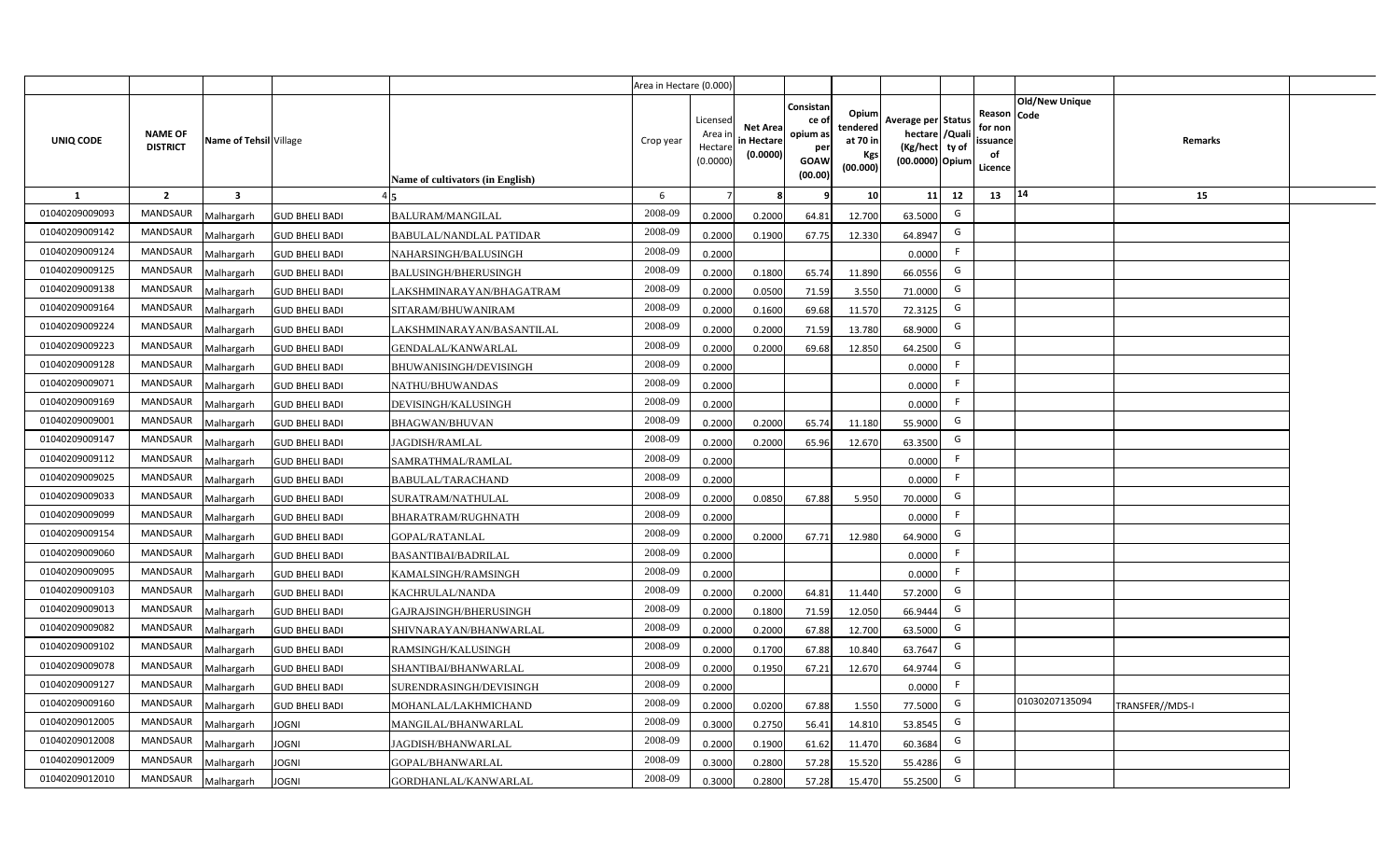|                |                                   |                         |                                           | Area in Hectare (0.000) |                                            |                                           |                                                         |                                                  |                                                                            |                |                                                     |                       |         |  |
|----------------|-----------------------------------|-------------------------|-------------------------------------------|-------------------------|--------------------------------------------|-------------------------------------------|---------------------------------------------------------|--------------------------------------------------|----------------------------------------------------------------------------|----------------|-----------------------------------------------------|-----------------------|---------|--|
| UNIQ CODE      | <b>NAME OF</b><br><b>DISTRICT</b> | Name of Tehsil Village  | Name of cultivators (in English)          | Crop year               | Licensed<br>Area ir<br>Hectare<br>(0.0000) | <b>Net Area</b><br>in Hectare<br>(0.0000) | Consistar<br>ce o<br>opium as<br>per<br>GOAW<br>(00.00) | Opium<br>tendered<br>at 70 in<br>Kgs<br>(00.000) | Average per Status<br>hectare / Quali<br>(Kg/hect ty of<br>(00.0000) Opium |                | Reason Code<br>for non<br>issuance<br>of<br>Licence | <b>Old/New Unique</b> | Remarks |  |
| 1              | $\overline{2}$                    | $\overline{\mathbf{3}}$ |                                           | 6                       | $\overline{7}$                             |                                           |                                                         | 10                                               | 11                                                                         | 12             | 13                                                  | 14                    | 15      |  |
| 01040209012023 | <b>MANDSAUR</b>                   | <b>Aalhargarh</b>       | <b>JOGNI</b><br>MULCHAND/CHUNNILAL        | 2008-09                 | 0.2000                                     | 0.1950                                    | 57.28                                                   | 11.510                                           | 59.0256                                                                    | G              |                                                     |                       |         |  |
| 01040209012031 | <b>MANDSAUR</b>                   | <b>Malhargarh</b>       | <b>JOGNI</b><br>VARDICHAND/DEVA           | 2008-09                 | 0.2000                                     | 0.1900                                    | 63.56                                                   | 11.840                                           | 62.3158                                                                    | G              |                                                     |                       |         |  |
| 01040209012033 | <b>MANDSAUR</b>                   | <b>Malhargarh</b>       | <b>JOGNI</b><br>BHANWRIBAI/PRABHULAL      | 2008-09                 | 0.2000                                     | 0.1950                                    | 63.56                                                   | 12.710                                           | 65.1795                                                                    | G              |                                                     |                       |         |  |
| 01040209012034 | <b>MANDSAUR</b>                   | <b>Malhargarh</b>       | <b>JOGNI</b><br>PREMKUNWAR/LALSINGH       | 2008-09                 | 0.2000                                     | 0.1950                                    | 61.62                                                   | 12.130                                           | 62.2051                                                                    | G              |                                                     | 01040209026071        |         |  |
| 01040209046002 | <b>MANDSAUR</b>                   | <b>Malhargarh</b>       | KHEDABAHI<br>KANWARLAL/RANGLAL            | 2008-09                 | 0.2000                                     | 0.2050                                    | 64.55                                                   | 12.740                                           | 62.1463                                                                    | G              |                                                     |                       |         |  |
| 01040209046003 | <b>MANDSAUR</b>                   | <b>Malhargarh</b>       | KHEDABAHI<br>NANALAL/RANGLAL              | 2008-09                 | 0.2000                                     | 0.2000                                    | 62.16                                                   | 12.560                                           | 62.8000                                                                    | G              |                                                     |                       |         |  |
| 01040209046004 | <b>MANDSAUR</b>                   | <b>Malhargarh</b>       | KHEDABAHI<br>PURANDAS/MOHANBAI/SHANKARDAS | 2008-09                 | 0.2000                                     | 0.1950                                    | 65.40                                                   | 12.070                                           | 61.8974                                                                    | G              |                                                     |                       |         |  |
| 01040209046006 | <b>MANDSAUR</b>                   | <b>Malhargarh</b>       | KHEDABAHI<br>MANGILAL/BHANWARLAL          | 2008-09                 | 0.2000                                     | 0.1900                                    | 62.16                                                   | 11.890                                           | 62.5789                                                                    | G              |                                                     |                       |         |  |
| 01040209046010 | <b>MANDSAUR</b>                   | <b>Malhargarh</b>       | KHEDABAHI<br>PANNALAL/RANGLAL             | 2008-09                 | 0.2000                                     | 0.2050                                    | 62.92                                                   | 4.200                                            | 20.4878                                                                    |                | 02                                                  |                       |         |  |
| 01040209046011 | <b>MANDSAUR</b>                   | <b>Malhargarh</b>       | KHEDABAHI<br>RAMIBAI/NANDA                | 2008-09                 | 0.3000                                     | 0.2650                                    | 62.16                                                   | 15.380                                           | 58.0377                                                                    | G              |                                                     |                       |         |  |
| 01040209046013 | <b>MANDSAUR</b>                   | <b>Malhargarh</b>       | KHEDABAHI<br>SITABAI/BHANWARLAL           | 2008-09                 | 0.2000                                     | 0.1900                                    | 62.16                                                   | 11.910                                           | 62.6842                                                                    | G              |                                                     |                       |         |  |
| 01040209046014 | <b>MANDSAUR</b>                   | <b>Malhargarh</b>       | KHEDABAHI<br>MANNALAL/RANGLAL             | 2008-09                 | 0.2000                                     | 0.2050                                    | 62.16                                                   | 11.940                                           | 58.2439                                                                    | G              |                                                     |                       |         |  |
| 01040209046015 | <b>MANDSAUR</b>                   | <b>Malhargarh</b>       | KHEDABAHI<br><b>HIRABAI/KACHRU</b>        | 2008-09                 | 0.3000                                     | 0.2000                                    | 59.22                                                   | 11.300                                           | 56.5000                                                                    | G              |                                                     |                       |         |  |
| 01040209046017 | <b>MANDSAUR</b>                   | <b>Malhargarh</b>       | KHEDABAHI<br>ASHOK KUMAR/ GULABBAI        | 2008-09                 | 0.3000                                     | 0.2850                                    | 60.11                                                   | 16.150                                           | 56.6667                                                                    | G              |                                                     |                       |         |  |
| 01040209046018 | MANDSAUR                          | <b>Malhargarh</b>       | KHEDABAHI<br>RANCHORDAS/MOHANDAS          | 2008-09                 | 0.3000                                     | 0.2050                                    | 64.55                                                   | 11.430                                           | 55.7561                                                                    | G              | 11                                                  |                       |         |  |
| 01040209046020 | <b>MANDSAUR</b>                   | <b>Malhargarh</b>       | KHEDABAHI<br>SHAMBHULAL/ONKAR             | 2008-09                 | 0.2000                                     | 0.2050                                    | 62.16                                                   | 12.060                                           | 58.8293                                                                    | G              |                                                     |                       |         |  |
| 01040209046021 | <b>MANDSAUR</b>                   | <b>Malhargarh</b>       | KHEDABAHI<br>NANURAM/JETRAM               | 2008-09                 | 0.2000                                     | 0.1950                                    | 60.25                                                   | 12.150                                           | 62.3077                                                                    | G              |                                                     |                       |         |  |
| 01040209046023 | <b>MANDSAUR</b>                   | Malhargarh              | KHEDABAHI<br><b>BHUVANILAL/RANGLAL</b>    | 2008-09                 | 0.2000                                     | 0.1950                                    | 57.98                                                   | 11.980                                           | 61.4359                                                                    | G              |                                                     |                       |         |  |
| 01040209046024 | <b>MANDSAUR</b>                   | <b>Malhargarh</b>       | KHEDABAHI<br>MOTILAL/KESHURAM             | 2008-09                 | 0.2000                                     | 0.1900                                    | 59.96                                                   | 10.960                                           | 57.6842                                                                    | G              |                                                     |                       |         |  |
| 01040209046025 | <b>MANDSAUR</b>                   | <b>Malhargarh</b>       | KHEDABAHI<br>JIWANKUNWAR/BHARATSINGH      | 2008-09                 | 0.3000                                     | 0.3000                                    | 62.07                                                   | 18.840                                           | 62.8000                                                                    | G              |                                                     |                       |         |  |
| 01040209046026 | <b>MANDSAUR</b>                   | <b>Malhargarh</b>       | KHEDABAHI<br>PRITHVIRAJ/NANURAM           | 2008-09                 | 0.2000                                     | 0.2000                                    | 62.07                                                   | 11.980                                           | 59.9000                                                                    | G              |                                                     |                       |         |  |
| 01040209046028 | MANDSAUR                          | <b>Malhargarh</b>       | KHEDABAHI<br>RAMSINGH/NANURAM             | 2008-09                 | 0.2000                                     | 0.2000                                    | 64.55                                                   | 13.110                                           | 65.5500                                                                    | G              |                                                     |                       |         |  |
| 01040209046029 | <b>MANDSAUR</b>                   | <b>Malhargarh</b>       | KHEDABAHI<br><b>MANGILAL/KUKA</b>         | 2008-09                 | 0.2000                                     | 0.2000                                    | 62.07                                                   | 11.670                                           | 58.3500                                                                    | G              |                                                     |                       |         |  |
| 01040209046032 | <b>MANDSAUR</b>                   | <b>Malhargarh</b>       | KHEDABAHI<br>NARSINGHDAS/MATHURA DAS      | 2008-09                 | 0.2000                                     | 0.2000                                    | 64.55                                                   | 12.140                                           | 60.7000                                                                    | G              |                                                     |                       |         |  |
| 01040209046033 | <b>MANDSAUR</b>                   | <b>Aalhargarh</b>       | KHEDABAHI<br>RADHESHYAM/GOVERDHANDAS      | 2008-09                 | 0.3000                                     | 0.1900                                    | 62.07                                                   | 10.970                                           | 57.7368                                                                    | G              |                                                     |                       |         |  |
| 01040209046038 | <b>MANDSAUR</b>                   | <b>Malhargarh</b>       | KHEDABAHI<br>KANKUBAI/BASANTILAL          | 2008-09                 | 0.2000                                     | 0.2000                                    | 62.07                                                   | 11.650                                           | 58.2500                                                                    | G              |                                                     |                       |         |  |
| 01040209046039 | <b>MANDSAUR</b>                   | <b>Malhargarh</b>       | KHEDABAHI<br>MANGILAL/RAJARAM             | 2008-09                 | 0.2000                                     | 0.2050                                    | 62.07                                                   | 12.550                                           | 61.2195                                                                    | G              |                                                     |                       |         |  |
| 01040209046046 | <b>MANDSAUR</b>                   | <b>Malhargarh</b>       | KHEDABAHI<br>HANSRAJ/RANGLAL              | 2008-09                 | 0.2000                                     | 0.1950                                    | 54.28                                                   | 6.240                                            | 32.0000                                                                    | G              | 04                                                  |                       |         |  |
| 01040209046047 | <b>MANDSAUR</b>                   | <b>Malhargarh</b>       | MANSINGH/RANGLAL<br>KHEDABAHI             | 2008-09                 | 0.2000                                     | 0.2000                                    | 60.26                                                   | 11.360                                           | 56.8000                                                                    | G              |                                                     |                       |         |  |
| 01040209046050 | <b>MANDSAUR</b>                   | <b>Malhargarh</b>       | KHEDABAHI<br>MANOHARLAL/BASHANTILAL       | 2008-09                 | 0.2000                                     | 0.1900                                    | 62.85                                                   | 11.650                                           | 61.3158                                                                    | G              |                                                     |                       |         |  |
| 01040209046051 | <b>MANDSAUR</b>                   | Malhargarh              | KHEDABAHI<br>MANKUNWAR/NANDA              | 2008-09                 | 0.3000                                     | 0.2900                                    | 42.09                                                   | 7.520                                            | 25.9310                                                                    | $\blacksquare$ | 02                                                  |                       |         |  |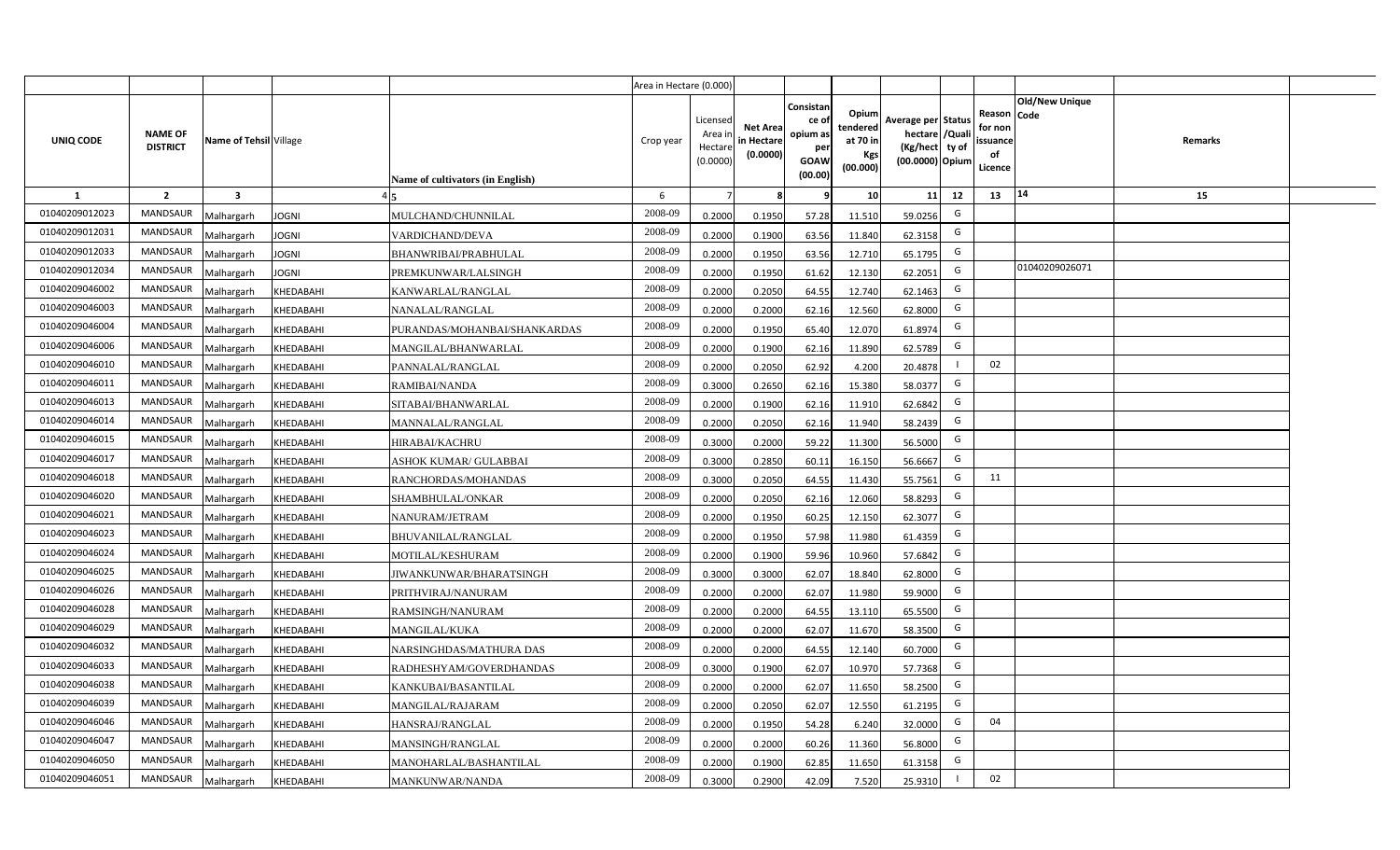|                |                                   |                         |                                                | Area in Hectare (0.000) |                                            |                                           |                                                                |                                                  |                                                                            |    |                                                                                    |         |  |
|----------------|-----------------------------------|-------------------------|------------------------------------------------|-------------------------|--------------------------------------------|-------------------------------------------|----------------------------------------------------------------|--------------------------------------------------|----------------------------------------------------------------------------|----|------------------------------------------------------------------------------------|---------|--|
| UNIQ CODE      | <b>NAME OF</b><br><b>DISTRICT</b> | Name of Tehsil Village  | Name of cultivators (in English)               | Crop year               | Licensed<br>Area in<br>Hectare<br>(0.0000) | <b>Net Area</b><br>in Hectare<br>(0.0000) | Consistan<br>ce o<br>opium as<br>per<br><b>GOAW</b><br>(00.00) | Opium<br>tendered<br>at 70 in<br>Kgs<br>(00.000) | Average per Status<br>hectare / Quali<br>(Kg/hect ty of<br>(00.0000) Opium |    | <b>Old/New Unique</b><br>Reason Code<br>for non<br><b>ssuance</b><br>of<br>Licence | Remarks |  |
| $\mathbf{1}$   | $\overline{2}$                    | $\overline{\mathbf{3}}$ |                                                | 6                       | $\overline{7}$                             | -8                                        | ٩                                                              | 10                                               | 11                                                                         | 12 | 14<br>13                                                                           | 15      |  |
| 01040209021001 | MANDSAUR                          | <b>Malhargarh</b>       | <b>MUNDEDI</b><br>SHRILAL/KISHANLAL            | 2008-09                 | 0.3000                                     | 0.3100                                    | 69.38                                                          | 19.870                                           | 64.0968                                                                    | G  |                                                                                    |         |  |
| 01040209021002 | <b>MANDSAUR</b>                   | <b>Malhargarh</b>       | MUNDEDI<br>PATASIBAI/FAKIRCHANDRA              | 2008-09                 | 0.2000                                     | 0.2050                                    | 67.29                                                          | 13.150                                           | 64.1463                                                                    | G  |                                                                                    |         |  |
| 01040209021006 | <b>MANDSAUR</b>                   | <b>Malhargarh</b>       | <b>MUNDEDI</b><br><b>GITABAI/SUKHLAL</b>       | 2008-09                 | 0.2000                                     | 0.2000                                    | 64.62                                                          | 12.470                                           | 62.3500                                                                    | G  |                                                                                    |         |  |
| 01040209021008 | <b>MANDSAUR</b>                   | <b>Malhargarh</b>       | <b>MUNDEDI</b><br><b>JAGDISH/SALAGRAM</b>      | 2008-09                 | 0.2000                                     | 0.1800                                    | 69.38                                                          | 12.600                                           | 70.0000                                                                    | G  |                                                                                    |         |  |
| 01040209021012 | <b>MANDSAUR</b>                   | <b>Malhargarh</b>       | MUNDEDI<br>RANCHOD/KANHAIYALAL                 | 2008-09                 | 0.2000                                     | 0.2050                                    | 64.62                                                          | 13.110                                           | 63.9512                                                                    | G  |                                                                                    |         |  |
| 01040209021013 | <b>MANDSAUR</b>                   | <b>Malhargarh</b>       | <b>MUNDEDI</b><br><b>BASANTILAL/RAMCHANDRA</b> | 2008-09                 | 0.2000                                     | 0.2000                                    | 67.29                                                          | 13.190                                           | 65.9500                                                                    | G  |                                                                                    |         |  |
| 01040209021017 | <b>MANDSAUR</b>                   | <b>Malhargarh</b>       | <b>MUNDEDI</b><br>NANDA/KACHRU                 | 2008-09                 | 0.2000                                     | 0.1500                                    | 64.62                                                          | 7.580                                            | 50.5333                                                                    | G  | 04                                                                                 |         |  |
| 01040209021020 | <b>MANDSAUR</b>                   | <b>Malhargarh</b>       | <b>MUNDEDI</b><br>BHAGWANLAL/MODIRAM           | 2008-09                 | 0.3000                                     | 0.2900                                    | 69.38                                                          | 18.840                                           | 64.9655                                                                    | G  |                                                                                    |         |  |
| 01040209021022 | <b>MANDSAUR</b>                   | <b>Malhargarh</b>       | <b>MUNDEDI</b><br>AMBALAL/NANURAM              | 2008-09                 | 0.2000                                     | 0.1800                                    | 56.46                                                          | 5.100                                            | 28.3333                                                                    | G  | 04                                                                                 |         |  |
| 01040209021025 | MANDSAUR                          | <b>Malhargarh</b>       | MUNDEDI<br>BHERULAL/RAMCHANDRA                 | 2008-09                 | 0.2000                                     | 0.2000                                    | 65.37                                                          | 11.950                                           | 59.7500                                                                    | G  |                                                                                    |         |  |
| 01040209021026 | <b>MANDSAUR</b>                   | <b>Malhargarh</b>       | <b>MUNDEDI</b><br>RAMPRASAD/RAMLAL             | 2008-09                 | 0.2000                                     | 0.2050                                    | 67.86                                                          | 12.770                                           | 62.2927                                                                    | G  |                                                                                    |         |  |
| 01040209021027 | <b>MANDSAUR</b>                   | <b>Malhargarh</b>       | <b>MUNDEDI</b><br>NANURAM/KISHAN               | 2008-09                 | 0.2000                                     | 0.1950                                    | 67.86                                                          | 13.480                                           | 69.1282                                                                    | G  |                                                                                    |         |  |
| 01040209021034 | <b>MANDSAUR</b>                   | <b>Malhargarh</b>       | MUNDEDI<br>GOVERDHANLAL/PRABHULAL              | 2008-09                 | 0.2000                                     | 0.2000                                    | 69.96                                                          | 13.890                                           | 69.4500                                                                    | G  |                                                                                    |         |  |
| 01040209021039 | <b>MANDSAUR</b>                   | Malhargarh              | <b>MUNDEDI</b><br>DAYARAM/BHERULAL             | 2008-09                 | 0.2000                                     | 0.1850                                    | 67.29                                                          | 12.560                                           | 67.8919                                                                    | G  |                                                                                    |         |  |
| 01040209021046 | <b>MANDSAUR</b>                   | Malhargarh              | <b>MUNDEDI</b><br>BAGASRAM/RATANLAL            | 2008-09                 | 0.2000                                     | 0.2000                                    | 50.29                                                          | 5.270                                            | 26.3500                                                                    | G  | 04                                                                                 |         |  |
| 01040209021048 | MANDSAUR                          | Malhargarh              | MUNDEDI<br>PRAKASH/BOTLAL                      | 2008-09                 | 0.3000                                     | 0.1450                                    | 67.29                                                          | 8.970                                            | 61.8621                                                                    | G  |                                                                                    |         |  |
| 01040209021049 | <b>MANDSAUR</b>                   | <b>Malhargarh</b>       | MUNDEDI<br>MANGIBAI/BANSHILAL                  | 2008-09                 | 0.2000                                     | 0.1900                                    | 65.37                                                          | 12.220                                           | 64.3158                                                                    | G  |                                                                                    |         |  |
| 01040209021050 | MANDSAUR                          | <b>Malhargarh</b>       | MUNDEDI<br>NANURAM/HIRALAL                     | 2008-09                 | 0.2000                                     | 0.2000                                    | 67.29                                                          | 13.090                                           | 65.4500                                                                    | G  |                                                                                    |         |  |
| 01040209021056 | <b>MANDSAUR</b>                   | <b>Malhargarh</b>       | MUNDEDI<br>BAPULAL/GANGARAM                    | 2008-09                 | 0.2000                                     | 0.2100                                    | 65.37                                                          | 12.140                                           | 57.8095                                                                    | G  |                                                                                    |         |  |
| 01040209021057 | <b>MANDSAUR</b>                   | Malhargarh              | <b>MUNDEDI</b><br>FAKIRCHANDRA/MANGILAL        | 2008-09                 | 0.2000                                     | 0.1600                                    | 67.29                                                          | 10.530                                           | 65.812                                                                     | G  |                                                                                    |         |  |
| 01040209021060 | MANDSAUR                          | <b>Malhargarh</b>       | <b>MUNDEDI</b><br>PARASMAL/AVANTIBAI           | 2008-09                 | 0.2000                                     | 0.2050                                    | 65.58                                                          | 12.650                                           | 61.7073                                                                    | G  |                                                                                    |         |  |
| 01040209021061 | MANDSAUR                          | <b>Malhargarh</b>       | <b>MUNDEDI</b><br>MADANSINGH/SHAMBHUSINGH      | 2008-09                 | 0.2000                                     | 0.1950                                    | 66.80                                                          | 11.680                                           | 59.8974                                                                    | G  |                                                                                    |         |  |
| 01040209021064 | <b>MANDSAUR</b>                   | <i>A</i> alhargarh      | MUNDEDI<br>TEJKUNWAR /SAMANTSINGH              | 2008-09                 | 0.3000                                     | 0.2900                                    | 64.62                                                          | 7.340                                            | 25.3103                                                                    | G  | 04                                                                                 |         |  |
| 01040209021065 | <b>MANDSAUR</b>                   | <b>Malhargarh</b>       | <b>MUNDEDI</b><br>NANDRAM/BHANWARLAL           | 2008-09                 | 0.2000                                     | 0.2000                                    | 66.37                                                          | 12.940                                           | 64.7000                                                                    | G  |                                                                                    |         |  |
| 01040209021072 | <b>MANDSAUR</b>                   | <b>Malhargarh</b>       | <b>MUNDEDI</b><br>RAMLAL/VARDA                 | 2008-09                 | 0.2000                                     | 0.1850                                    | 66.37                                                          | 11.860                                           | 64.1081                                                                    | G  |                                                                                    |         |  |
| 01040209021073 | MANDSAUR                          | <b>Malhargarh</b>       | <b>MUNDEDI</b><br>JAYDEEPSINGH/RAGHUNATH SINGH | 2008-09                 | 0.2000                                     | 0.1900                                    | 65.58                                                          | 12.080                                           | 63.5789                                                                    | G  |                                                                                    |         |  |
| 01040209021076 | <b>MANDSAUR</b>                   | <b>Malhargarh</b>       | <b>MUNDEDI</b><br>RAJENDRA KUMAR/UDAYRAM       | 2008-09                 | 0.3000                                     | 0.3000                                    | 66.57                                                          | 17.240                                           | 57.4667                                                                    | G  |                                                                                    |         |  |
| 01040209021078 | <b>MANDSAUR</b>                   | <b>Malhargarh</b>       | <b>MUNDEDI</b><br>VISHNU/NARAYAN               | 2008-09                 | 0.2000                                     | 0.2000                                    | 66.05                                                          | 12.700                                           | 63.5000                                                                    | G  |                                                                                    |         |  |
| 01040209021083 | <b>MANDSAUR</b>                   | <b>Malhargarh</b>       | <b>MUNDEDI</b><br><b>TULSIRAM/MEGHRAJ</b>      | 2008-09                 | 0.2000                                     | 0.2000                                    | 66.57                                                          | 12.400                                           | 62.0000                                                                    | G  |                                                                                    |         |  |
| 01040209021087 | <b>MANDSAUR</b>                   | <b>Malhargarh</b>       | <b>MUNDEDI</b><br>GITABAI/ONKARLAL             | 2008-09                 | 0.2000                                     | 0.1600                                    | 69.96                                                          | 9.870                                            | 61.6875                                                                    | G  |                                                                                    |         |  |
| 01040209021092 | MANDSAUR                          | Malhargarh              | <b>MUNDEDI</b><br>KANHAIYALAL/BHERULAL         | 2008-09                 | 0.2000                                     | 0.1900                                    | 66.57                                                          | 12.340                                           | 64.9474                                                                    | G  |                                                                                    |         |  |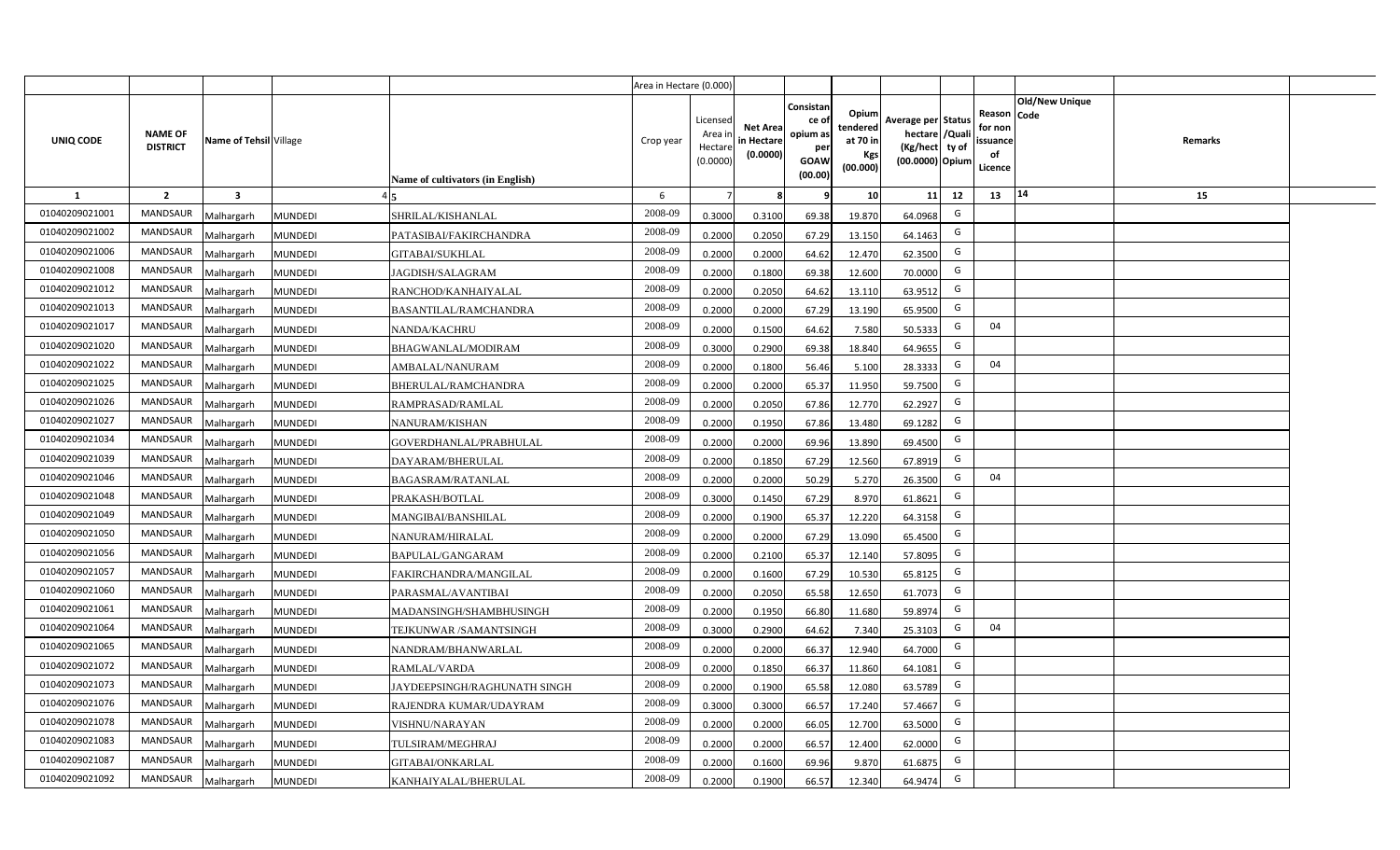|                |                                   |                         |                                                      | Area in Hectare (0.000) |                                            |                                           |                                                                |                                                  |                                                                            |    |                                                                             |         |  |
|----------------|-----------------------------------|-------------------------|------------------------------------------------------|-------------------------|--------------------------------------------|-------------------------------------------|----------------------------------------------------------------|--------------------------------------------------|----------------------------------------------------------------------------|----|-----------------------------------------------------------------------------|---------|--|
| UNIQ CODE      | <b>NAME OF</b><br><b>DISTRICT</b> | Name of Tehsil Village  | Name of cultivators (in English)                     | Crop year               | Licensed<br>Area in<br>Hectare<br>(0.0000) | <b>Net Area</b><br>in Hectare<br>(0.0000) | Consistan<br>ce o<br>opium as<br>per<br><b>GOAW</b><br>(00.00) | Opium<br>tendered<br>at 70 in<br>Kgs<br>(00.000) | Average per Status<br>hectare / Quali<br>(Kg/hect ty of<br>(00.0000) Opium |    | <b>Old/New Unique</b><br>Reason Code<br>for non<br>ssuance<br>of<br>Licence | Remarks |  |
| $\mathbf{1}$   | $\overline{2}$                    | $\overline{\mathbf{3}}$ |                                                      | 6                       | $\overline{7}$                             | -8                                        | 9                                                              | 10                                               | 11                                                                         | 12 | 14<br>13                                                                    | 15      |  |
| 01040209021094 | MANDSAUR                          | <b>Malhargarh</b>       | MUNDEDI<br>DALU/HARI                                 | 2008-09                 | 0.3000                                     | 0.2500                                    | 42.66                                                          | 6.830                                            | 27.3200                                                                    | G  | 04                                                                          |         |  |
| 01040209021098 | <b>MANDSAUR</b>                   | <b>Malhargarh</b>       | MUNDEDI<br>MOHANLAL/LAKHSHMAN                        | 2008-09                 | 0.2000                                     | 0.2000                                    | 67.80                                                          | 12.950                                           | 64.7500                                                                    | G  |                                                                             |         |  |
| 01040209021101 | <b>MANDSAUR</b>                   | <b>Malhargarh</b>       | <b>MUNDEDI</b><br><b>BHERULAL/FAKIRCHANDRA</b>       | 2008-09                 | 0.3000                                     | 0.1600                                    | 64.62                                                          | 9.430                                            | 58.9375                                                                    | G  |                                                                             |         |  |
| 01040209021112 | <b>MANDSAUR</b>                   | <b>Malhargarh</b>       | <b>MUNDEDI</b><br><b>BALUSINGH/GOKULSINGH</b>        | 2008-09                 | 0.2000                                     | 0.2100                                    | 66.57                                                          | 13.430                                           | 63.9524                                                                    | G  |                                                                             |         |  |
| 01040209021114 | <b>MANDSAUR</b>                   | <b>Malhargarh</b>       | MUNDEDI<br><b>BHUWANIDAS/MANGALDAS</b>               | 2008-09                 | 0.2000                                     | 0.2050                                    | 66.57                                                          | 12.810                                           | 62.4878                                                                    | G  |                                                                             |         |  |
| 01040209021117 | <b>MANDSAUR</b>                   | <b>Malhargarh</b>       | <b>MUNDEDI</b><br>HARISHCHANDRA/ BHERULAL (HARCHAND) | 2008-09                 | 0.2000                                     | 0.2050                                    | 66.57                                                          | 12.430                                           | 60.6341                                                                    | G  |                                                                             |         |  |
| 01040209021129 | <b>MANDSAUR</b>                   | <b>Malhargarh</b>       | <b>MUNDEDI</b><br><b>JANIBAI/BAGDIRAM</b>            | 2008-09                 | 0.2000                                     | 0.2050                                    | 63.68                                                          | 12.850                                           | 62.6829                                                                    | G  |                                                                             |         |  |
| 01040209021131 | <b>MANDSAUR</b>                   | <b>Malhargarh</b>       | <b>MUNDEDI</b><br>AMRUTIBAI/BAPULAL                  | 2008-09                 | 0.2000                                     | 0.2000                                    | 61.21                                                          | 11.360                                           | 56.8000                                                                    | G  |                                                                             |         |  |
| 01040209021133 | <b>MANDSAUR</b>                   | <b>Malhargarh</b>       | <b>MUNDEDI</b><br><b>BAGDIRAM/HEMRAJ</b>             | 2008-09                 | 0.2000                                     | 0.2000                                    | 61.41                                                          | 11.870                                           | 59.3500                                                                    | G  |                                                                             |         |  |
| 01040209021134 | <b>MANDSAUR</b>                   | <b>Malhargarh</b>       | MUNDEDI<br>MADANLAL/SUKHLAL                          | 2008-09                 | 0.2000                                     | 0.2000                                    | 66.88                                                          | 13.010                                           | 65.0500                                                                    | G  |                                                                             |         |  |
| 01040209021143 | <b>MANDSAUR</b>                   | <b>Malhargarh</b>       | <b>MUNDEDI</b><br>KALUSINGH/PRAHLADSINGH             | 2008-09                 | 0.2000                                     | 0.2000                                    | 66.88                                                          | 13.110                                           | 65.5500                                                                    | G  |                                                                             |         |  |
| 01040209021157 | <b>MANDSAUR</b>                   | <b>Malhargarh</b>       | <b>MUNDEDI</b><br>IAGDISH/RAMCHANDRA                 | 2008-09                 | 0.2000                                     | 0.1000                                    | 66.88                                                          | 6.430                                            | 64.3000                                                                    | G  |                                                                             |         |  |
| 01040209021158 | <b>MANDSAUR</b>                   | <b>Malhargarh</b>       | MUNDEDI<br>PREMCHANDRA/SHANKARLAL                    | 2008-09                 | 0.2000                                     | 0.2000                                    | 66.88                                                          | 13.190                                           | 65.9500                                                                    | G  |                                                                             |         |  |
| 01040209021159 | <b>MANDSAUR</b>                   | Malhargarh              | MUNDEDI<br>GANPATSINGH/BHUVANISINGH                  | 2008-09                 | 0.2000                                     | 0.1000                                    | 68.80                                                          | 6.000                                            | 60.0000                                                                    | G  |                                                                             |         |  |
| 01040209021160 | MANDSAUR                          | Malhargarh              | MUNDEDI<br>SAGARSINGH/BHUVANISINGH                   | 2008-09                 | 0.2000                                     | 0.2000                                    | 51.59                                                          | 3.450                                            | 17.2500                                                                    | G  | 04                                                                          |         |  |
| 01040209021162 | MANDSAUR                          | Malhargarh              | MUNDEDI<br>BHUPENDRASINGH/GANPAT SINGH               | 2008-09                 | 0.2000                                     | 0.1900                                    | 69.01                                                          | 12.300                                           | 64.7368                                                                    | G  |                                                                             |         |  |
| 01040209021165 | <b>MANDSAUR</b>                   | <b>Malhargarh</b>       | MUNDEDI<br>UMASHANKAR/KANHAIYALAL                    | 2008-09                 | 0.2000                                     | 0.1550                                    | 66.88                                                          | 10.440                                           | 67.3548                                                                    | G  |                                                                             |         |  |
| 01040209021168 | MANDSAUR                          | <b>Malhargarh</b>       | MUNDEDI<br>OMPRAKASH/DAMARLAL                        | 2008-09                 | 0.2000                                     | 0.2100                                    | 64.66                                                          | 12.900                                           | 61.4286                                                                    | G  |                                                                             |         |  |
| 01040209021170 | <b>MANDSAUR</b>                   | <b>Malhargarh</b>       | MUNDEDI<br>NANDLAL/KANHAIYALAL                       | 2008-09                 | 0.2000                                     | 0.2000                                    | 64.17                                                          | 12.700                                           | 63.5000                                                                    | G  |                                                                             |         |  |
| 01040209021044 | <b>MANDSAUR</b>                   | Malhargarh              | <b>MUNDEDI</b><br>NARAYANSINGH/NARVALSINGH           | 2008-09                 | 0.2000                                     | 0.2050                                    | 65.37                                                          | 12.060                                           | 58.8293                                                                    | G  |                                                                             |         |  |
| 01040209021009 | MANDSAUR                          | <b>Malhargarh</b>       | <b>MUNDEDI</b><br>ONKARLAL/FAKIRCHANDRA              | 2008-09                 | 0.3000                                     | 0.3100                                    | 66.75                                                          | 20.220                                           | 65.2258                                                                    | G  |                                                                             |         |  |
| 01040209021051 | MANDSAUR                          | <b>Malhargarh</b>       | <b>MUNDEDI</b><br><b>MANGILAL/PARTHA</b>             | 2008-09                 | 0.2000                                     | 0.2100                                    | 66.75                                                          | 13.340                                           | 63.5238                                                                    | G  |                                                                             |         |  |
| 01040209021173 | <b>MANDSAUR</b>                   | <i>A</i> alhargarh      | MUNDEDI<br>RAMPRAHLAD/FAKIRCHAND                     | 2008-09                 | 0.3000                                     | 0.3050                                    | 67.86                                                          | 19.430                                           | 63.7049                                                                    | G  |                                                                             |         |  |
| 01040209021179 | <b>MANDSAUR</b>                   | <b>Malhargarh</b>       | MUNDEDI<br>MUKUNDLAL/PRABHULAL                       | 2008-09                 | 0.2000                                     | 0.1900                                    | 66.75                                                          | 12.190                                           | 64.1579                                                                    | G  |                                                                             |         |  |
| 01040209021085 | <b>MANDSAUR</b>                   | <b>Malhargarh</b>       | MUNDEDI<br>KASTURIBAI/RAMLAL                         | 2008-09                 | 0.2000                                     | 0.2050                                    | 66.75                                                          | 13.240                                           | 64.5854                                                                    | G  |                                                                             |         |  |
| 01040209021090 | MANDSAUR                          | <b>Malhargarh</b>       | <b>MUNDEDI</b><br><b>BAPULAL/HIRALAL</b>             | 2008-09                 | 0.2000                                     | 0.2000                                    | 66.75                                                          | 12.870                                           | 64.3500                                                                    | G  |                                                                             |         |  |
| 01040209021161 | <b>MANDSAUR</b>                   | <b>Malhargarh</b>       | <b>MUNDEDI</b><br>SHIVRAJSINGH/SAGARSINGH            | 2008-09                 | 0.2000                                     | 0.1800                                    | 67.94                                                          | 11.360                                           | 63.1111                                                                    | G  |                                                                             |         |  |
| 01040209021021 | <b>MANDSAUR</b>                   | <b>Malhargarh</b>       | <b>MUNDEDI</b><br>MAGNABAI/PRABHULAL                 | 2008-09                 | 0.2000                                     | 0.1950                                    | 45.19                                                          | 4.880                                            | 25.0256                                                                    | G  | 04                                                                          |         |  |
| 01040209021038 | <b>MANDSAUR</b>                   | <b>Malhargarh</b>       | <b>MUNDEDI</b><br><b>JUZHARSINGH/DAULATSINGH</b>     | 2008-09                 | 0.2000                                     | 0.2000                                    | 41.91                                                          | 2.800                                            | 14.0000                                                                    | G  | 04                                                                          |         |  |
| 01040209021077 | <b>MANDSAUR</b>                   | <b>Malhargarh</b>       | <b>MUNDEDI</b><br>SHREEPAL SINGH/CHAVAND SINGH       | 2008-09                 | 0.3000                                     | 0.2900                                    | 69.38                                                          | 19.370                                           | 66.7931                                                                    | G  |                                                                             |         |  |
| 01040209021100 | MANDSAUR                          | Malhargarh              | <b>MUNDEDI</b><br>MAHADEV/BHANWARLAL                 | 2008-09                 | 0.2000                                     | 0.2000                                    | 46.74                                                          | 5.460                                            | 27.3000                                                                    | G  | 04                                                                          |         |  |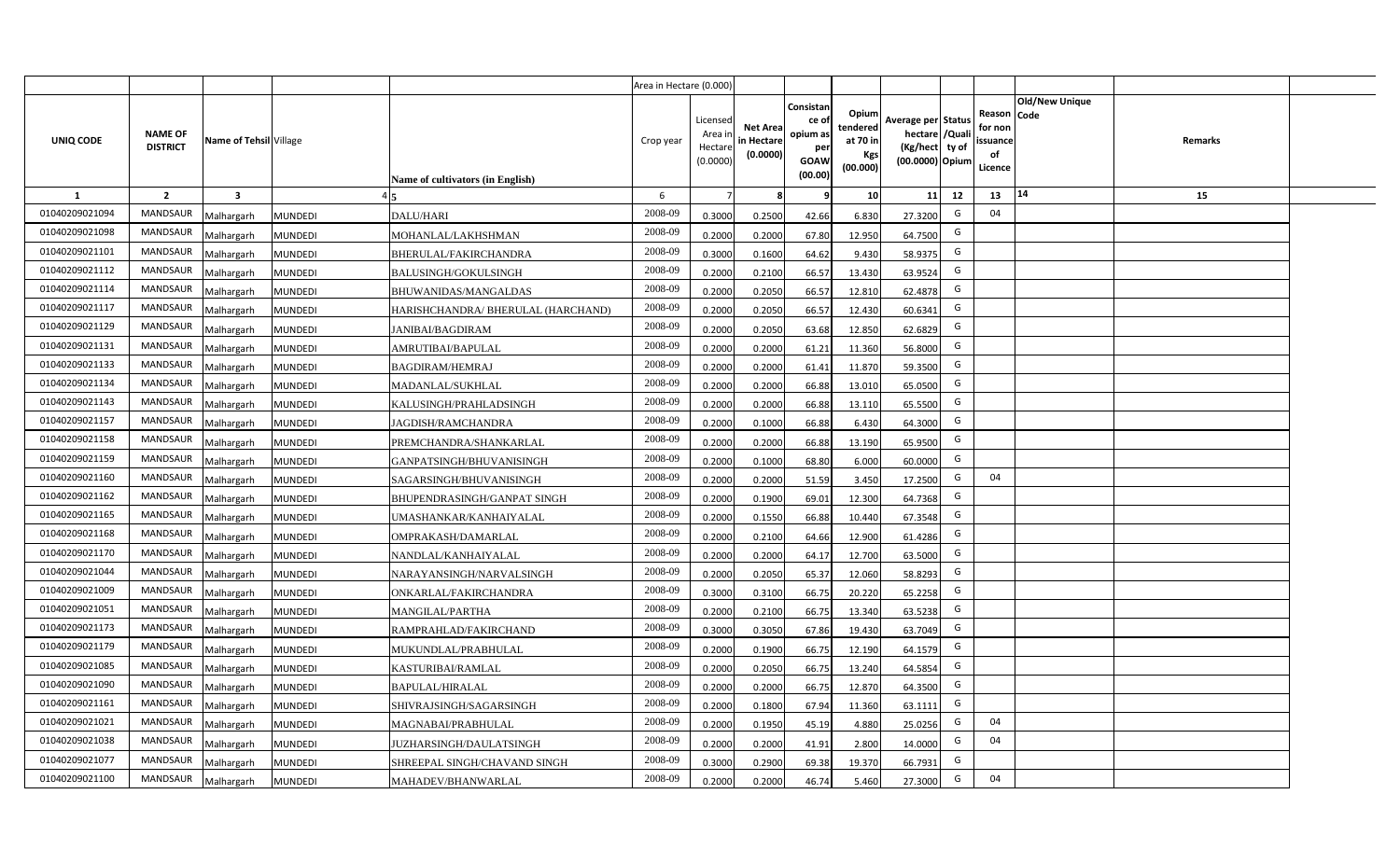|                |                                   |                         |                |                                  | Area in Hectare (0.000) |                                          |                                           |                                                         |                                                         |                                                                           |    |                                                     |                       |         |  |
|----------------|-----------------------------------|-------------------------|----------------|----------------------------------|-------------------------|------------------------------------------|-------------------------------------------|---------------------------------------------------------|---------------------------------------------------------|---------------------------------------------------------------------------|----|-----------------------------------------------------|-----------------------|---------|--|
| UNIQ CODE      | <b>NAME OF</b><br><b>DISTRICT</b> | Name of Tehsil Village  |                | Name of cultivators (in English) | Crop year               | Licensed<br>Area i<br>Hectar<br>(0.0000) | <b>Net Area</b><br>in Hectare<br>(0.0000) | Consistan<br>ce o<br>opium as<br>per<br>GOAW<br>(00.00) | Opium<br>tendered<br>at 70 in<br><b>Kgs</b><br>(00.000) | Average per Status<br>hectare / Qual<br>(Kg/hect ty of<br>(00.0000) Opium |    | Reason Code<br>for nor<br>issuance<br>of<br>Licence | <b>Old/New Unique</b> | Remarks |  |
| 1              | $\overline{2}$                    | $\overline{\mathbf{3}}$ |                |                                  | 6                       |                                          |                                           |                                                         | 10 <sup>1</sup>                                         | 11                                                                        | 12 | 13                                                  | $ 14\rangle$          | 15      |  |
| 01040209021095 | <b>MANDSAUR</b>                   | Malhargarh              | <b>MUNDEDI</b> | TEJKUNWAR/MADHAVSINGH            | 2008-09                 | 0.2000                                   | 0.0500                                    | 67.94                                                   | 3.230                                                   | 64.6000                                                                   | G  |                                                     |                       |         |  |
| 01040209021121 | <b>MANDSAUR</b>                   | Malhargarh              | <b>MUNDEDI</b> | RAMESHWAR/KANWARLAL              | 2008-09                 | 0.2000                                   | 0.2100                                    | 67.94                                                   | 13.490                                                  | 64.2380                                                                   | G  |                                                     |                       |         |  |
| 01040209021180 | <b>MANDSAUR</b>                   | Malhargarh              | <b>MUNDEDI</b> | BHANWARLAL/BHAGATRAM             | 2008-09                 | 0.2000                                   | 0.1850                                    | 67.94                                                   | 12.420                                                  | 67.1351                                                                   | G  |                                                     |                       |         |  |
| 01040209021181 | <b>MANDSAUR</b>                   | Malhargarh              | <b>MUNDEDI</b> | LALKUNWAR/KACHRUSINGH            | 2008-09                 | 0.2000                                   | 0.1950                                    | 64.18                                                   | 12.490                                                  | 64.0513                                                                   | G  |                                                     | 01040209073056        |         |  |
| 01040209021019 | <b>MANDSAUR</b>                   | Malhargarh              | <b>MUNDEDI</b> | NANDLAL/KISHANLAL                | 2008-09                 | 0.2000                                   | 0.2050                                    | 67.94                                                   | 12.810                                                  | 62.4878                                                                   | G  |                                                     |                       |         |  |
| 01040209021028 | <b>MANDSAUR</b>                   | Malhargarh              | <b>MUNDEDI</b> | KANWARLAL/MODIRAM                | 2008-09                 | 0.200                                    | 0.1750                                    | 67.27                                                   | 11.050                                                  | 63.1429                                                                   | G  |                                                     |                       |         |  |
| 01040209021029 | <b>MANDSAUR</b>                   | Malhargarh              | <b>MUNDEDI</b> | RAMCHANDRA/MODIRAM               | 2008-09                 | 0.200                                    | 0.2000                                    | 67.27                                                   | 12.320                                                  | 61.6000                                                                   | G  |                                                     |                       |         |  |
| 01040209021036 | <b>MANDSAUR</b>                   | Malhargarh              | <b>MUNDEDI</b> | KESURAM/LAKSHMAN                 | 2008-09                 | 0.200                                    | 0.1750                                    | 67.27                                                   | 11.140                                                  | 63.6571                                                                   | G  |                                                     |                       |         |  |
| 01040209021045 | MANDSAUR                          | Malhargarh              | <b>MUNDEDI</b> | RUGHNATHSINGH/BERISALSINGH       | 2008-09                 | 0.2000                                   | 0.2000                                    | 67.27                                                   | 12.960                                                  | 64.8000                                                                   | G  |                                                     |                       |         |  |
| 01040209021132 | <b>MANDSAUR</b>                   | Malhargarh              | <b>MUNDEDI</b> | KANCHANBAI/HIRALAL               | 2008-09                 | 0.2000                                   | 0.2000                                    | 67.27                                                   | 13.420                                                  | 67.1000                                                                   | G  |                                                     |                       |         |  |
| 01040209021058 | MANDSAUR                          | Malhargarh              | <b>MUNDEDI</b> | NARAYAN/TULSIRAM                 | 2008-09                 | 0.2000                                   | 0.1450                                    | 69.38                                                   | 9.870                                                   | 68.0690                                                                   | G  |                                                     |                       |         |  |
| 01040209021086 | <b>MANDSAUR</b>                   | Malhargarh              | <b>MUNDEDI</b> | VARDICHAND/BASHNTILAL            | 2008-09                 | 0.2000                                   | 0.1800                                    | 67.43                                                   | 10.690                                                  | 59.3889                                                                   | G  |                                                     |                       |         |  |
| 01040209021113 | <b>MANDSAUR</b>                   | Malhargarh              | <b>MUNDEDI</b> | FAKIRCHANDRA/NANDRAM             | 2008-09                 | 0.2000                                   | 0.1900                                    | 67.43                                                   | 12.200                                                  | 64.2105                                                                   | G  |                                                     |                       |         |  |
| 01040209021136 | <b>MANDSAUR</b>                   | Malhargarh              | <b>MUNDEDI</b> | BHANWARLAL/HIRALAL               | 2008-09                 | 0.2000                                   | 0.1250                                    | 65.37                                                   | 8.000                                                   | 64.0000                                                                   | G  |                                                     |                       |         |  |
| 01040209021149 | <b>MANDSAUR</b>                   | Malhargarh              | <b>MUNDEDI</b> | FAKIRIBAI/RAMESHCHANDRA          | 2008-09                 | 0.2000                                   | 0.1900                                    | 67.43                                                   | 12.340                                                  | 64.9474                                                                   | G  |                                                     |                       |         |  |
| 01040209021053 | <b>MANDSAUR</b>                   | Malhargarh              | <b>MUNDEDI</b> | RATANLAL/GABBA                   | 2008-09                 | 0.2000                                   | 0.2000                                    | 67.43                                                   | 13.000                                                  | 65.0000                                                                   | G  |                                                     |                       |         |  |
| 01040209021068 | <b>MANDSAUR</b>                   | Malhargarh              | <b>MUNDEDI</b> | RADESHYAM/HIRALAL                | 2008-09                 | 0.2000                                   | 0.2000                                    | 71.68                                                   | 12.250                                                  | 61.2500                                                                   | G  |                                                     |                       |         |  |
| 01040209021054 | <b>MANDSAUR</b>                   | Malhargarh              | <b>MUNDEDI</b> | HARLAL/LAKSHMAN                  | 2008-09                 | 0.2000                                   | 0.1850                                    | 65.37                                                   | 11.250                                                  | 60.8108                                                                   | G  |                                                     |                       |         |  |
| 01040209021102 | <b>MANDSAUR</b>                   | Malhargarh              | <b>MUNDEDI</b> | <b>BABULAL/RAMLAL</b>            | 2008-09                 | 0.2000                                   | 0.2050                                    | 67.68                                                   | 12.910                                                  | 62.9756                                                                   | G  |                                                     |                       |         |  |
| 01040209021003 | <b>MANDSAUR</b>                   | Malhargarh              | <b>MUNDEDI</b> | ONKARLAL/DEVA                    | 2008-09                 | 0.2000                                   | 0.2100                                    | 61.41                                                   | 11.090                                                  | 52.8095                                                                   | G  | 04                                                  |                       |         |  |
| 01040209021167 | <b>MANDSAUR</b>                   | Malhargarh              | <b>MUNDEDI</b> | MOHANBAI/RAMNARAYAN              | 2008-09                 | 0.2000                                   | 0.2000                                    | 54.96                                                   | 7.550                                                   | 37.7500                                                                   | G  | 04                                                  |                       |         |  |
| 01040209042001 | <b>MANDSAUR</b>                   | Malhargarh              | NINORA         | FATEHSINGH/HARISINGH             | 2008-09                 | 0.3000                                   | 0.1000                                    | 66.25                                                   | 7.110                                                   | 71.1000                                                                   | G  |                                                     |                       |         |  |
| 01040209042004 | <b>MANDSAUR</b>                   | Malhargarh              | NINORA         | NANALAL/BHANWARLAL               | 2008-09                 | 0.3000                                   | 0.2100                                    | 66.25                                                   | 13.340                                                  | 63.5238                                                                   | G  |                                                     |                       |         |  |
| 01040209042005 | <b>MANDSAUR</b>                   | Malhargarh              | <b>NINORA</b>  | SHANKARIBAI/BOTLAL               | 2008-09                 | 0.2000                                   | 0.1950                                    | 60.42                                                   | 10.910                                                  | 55.9487                                                                   | G  |                                                     |                       |         |  |
| 01040209042008 | <b>MANDSAUR</b>                   | Malhargarh              | <b>NINORA</b>  | BHARATSINGH/BHANWARSINGH         | 2008-09                 | 0.300                                    | 0.3000                                    | 68.97                                                   | 20.620                                                  | 68.7333                                                                   | G  |                                                     |                       |         |  |
| 01040209042009 | <b>MANDSAUR</b>                   | Malhargarh              | NINORA         | BADRILAL/JADAVCHAND              | 2008-09                 | 0.300                                    | 0.3000                                    | 63.88                                                   | 17.880                                                  | 59.6000                                                                   | G  |                                                     |                       |         |  |
| 01040209042010 | <b>MANDSAUR</b>                   | Malhargarh              | NINORA         | PREMA/MANNA REGAR                | 2008-09                 | 0.300                                    | 0.2800                                    | 63.60                                                   | 9.800                                                   | 35.0000                                                                   | G  | 04                                                  |                       |         |  |
| 01040209042015 | <b>MANDSAUR</b>                   | Malhargarh              | <b>NINORA</b>  | MITHUBAI/SAMBHULAL/GYARSIBAI     | 2008-09                 | 0.3000                                   | 0.1550                                    | 66.25                                                   | 9.550                                                   | 61.6129                                                                   | G  |                                                     |                       |         |  |
| 01040209042019 | <b>MANDSAUR</b>                   | Malhargarh              | <b>NINORA</b>  | SHIVNARAYAN/HIRALAL              | 2008-09                 | 0.2000                                   | 0.2000                                    | 66.25                                                   | 12.670                                                  | 63.3500                                                                   | G  |                                                     |                       |         |  |
| 01040209042021 | <b>MANDSAUR</b>                   | Malhargarh              | <b>NINORA</b>  | MOHANLAL/CHAMPALAL               | 2008-09                 | 0.3000                                   | 0.3000                                    | 60.42                                                   | 17.750                                                  | 59.1667                                                                   | G  |                                                     |                       |         |  |
| 01040209042025 | <b>MANDSAUR</b>                   | Malhargarh              | <b>NINORA</b>  | JAVASINGH/BHUWANISINGH           | 2008-09                 | 0.3000                                   | 0.2850                                    | 62.60                                                   | 16.600                                                  | 58.2456                                                                   | G  |                                                     |                       |         |  |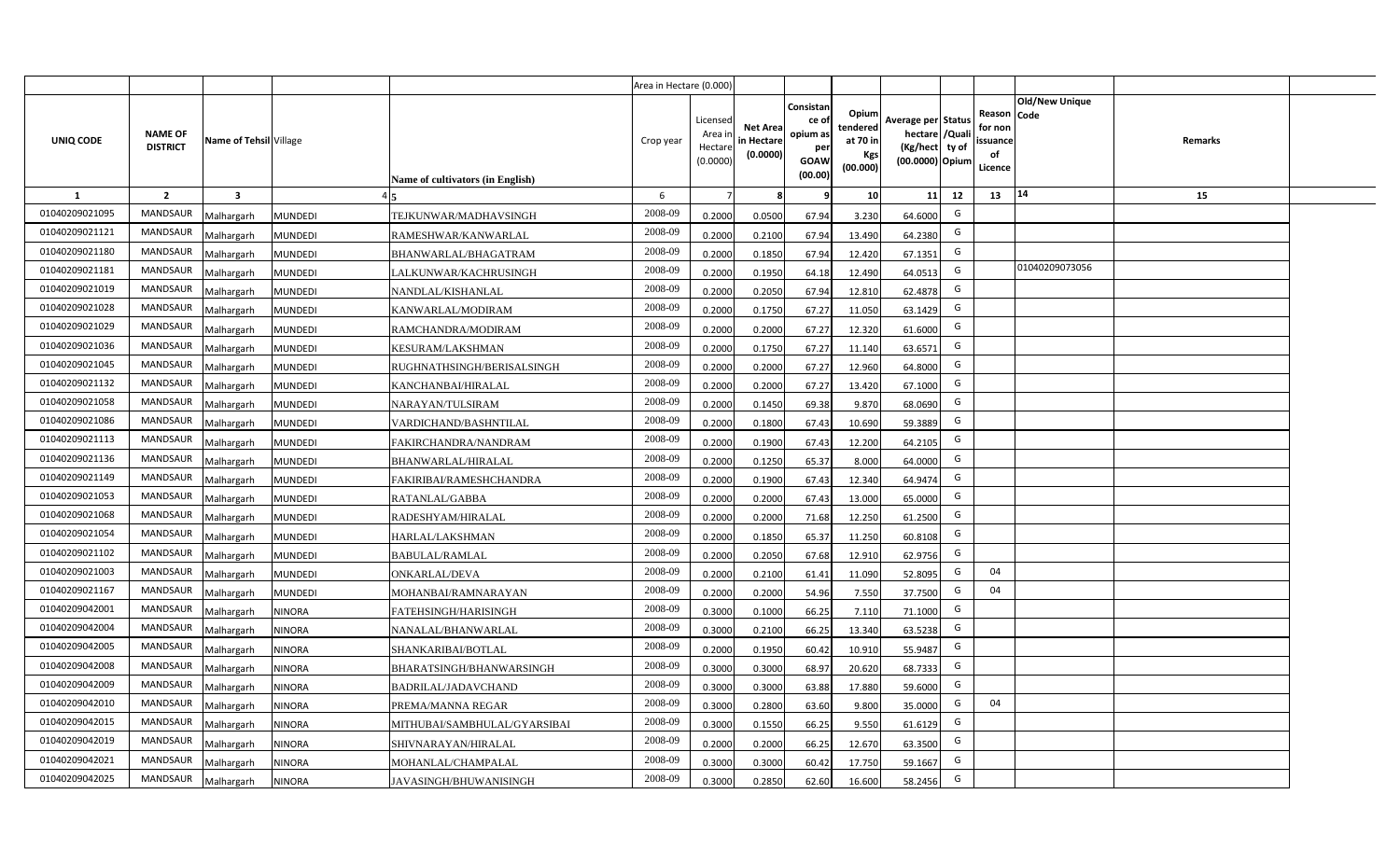|                |                                   |                         |               |                                  | Area in Hectare (0.000) |                                           |                                           |                                                                |                                                  |                                                                            |    |                                                     |                |         |  |
|----------------|-----------------------------------|-------------------------|---------------|----------------------------------|-------------------------|-------------------------------------------|-------------------------------------------|----------------------------------------------------------------|--------------------------------------------------|----------------------------------------------------------------------------|----|-----------------------------------------------------|----------------|---------|--|
| UNIQ CODE      | <b>NAME OF</b><br><b>DISTRICT</b> | Name of Tehsil Village  |               | Name of cultivators (in English) | Crop year               | Licensed<br>Area i<br>Hectare<br>(0.0000) | <b>Net Area</b><br>in Hectare<br>(0.0000) | Consistan<br>ce o<br>opium as<br>per<br><b>GOAW</b><br>(00.00) | Opium<br>tendered<br>at 70 in<br>Kgs<br>(00.000) | Average per Status<br>hectare / Quali<br>(Kg/hect ty of<br>(00.0000) Opium |    | Reason Code<br>for non<br>issuance<br>of<br>Licence | Old/New Unique | Remarks |  |
| 1              | $\overline{2}$                    | $\overline{\mathbf{3}}$ |               |                                  | 6                       | 7                                         |                                           |                                                                | 10 <sup>1</sup>                                  | 11                                                                         | 12 | 13                                                  | 14             | 15      |  |
| 01040209042029 | <b>MANDSAUR</b>                   | Malhargarh              | <b>NINORA</b> | <b>DEVILAL/NANDA</b>             | 2008-09                 | 0.2000                                    | 0.2050                                    | 63.32                                                          | 12.490                                           | 60.9268                                                                    | G  |                                                     |                |         |  |
| 01040209042030 | MANDSAUR                          | Malhargarh              | <b>NINORA</b> | KALABAI/GOPAL                    | 2008-09                 | 0.2000                                    | 0.2000                                    | 63.60                                                          | 12.570                                           | 62.8500                                                                    | G  |                                                     |                |         |  |
| 01040209042032 | <b>MANDSAUR</b>                   | Malhargarh              | <b>NINORA</b> | <b>BADRILAL/LALJI</b>            | 2008-09                 | 0.2000                                    | 0.2000                                    | 62.36                                                          | 12.120                                           | 60.6000                                                                    | G  |                                                     |                |         |  |
| 01040209042033 | <b>MANDSAUR</b>                   | Malhargarh              | <b>NINORA</b> | SUNDARLAL/MODIRAM                | 2008-09                 | 0.2000                                    | 0.1000                                    | 62.45                                                          | 5.990                                            | 59.9000                                                                    | G  |                                                     |                |         |  |
| 01040209042035 | <b>MANDSAUR</b>                   | Malhargarh              | <b>NINORA</b> | CHANDABAI/SHANKARLAL             | 2008-09                 | 0.2000                                    | 0.2000                                    | 58.25                                                          | 11.330                                           | 56.6500                                                                    | G  |                                                     |                |         |  |
| 01040209042039 | <b>MANDSAUR</b>                   | Malhargarh              | <b>NINORA</b> | SURESHCHANDRA/DALU JI            | 2008-09                 | 0.2000                                    | 0.1850                                    | 62.36                                                          | 12.360                                           | 66.8108                                                                    | G  |                                                     |                |         |  |
| 01040209042040 | <b>MANDSAUR</b>                   | Malhargarh              | <b>NINORA</b> | MANGILAL/NANURAM                 | 2008-09                 | 0.2000                                    | 0.2000                                    | 58.25                                                          | 5.240                                            | 26.2000                                                                    | G  | 04                                                  |                |         |  |
| 01040209042041 | MANDSAUR                          | Malhargarh              | <b>NINORA</b> | SHAMBUHUSINGH/KANEHIYALAL        | 2008-09                 | 0.2000                                    | 0.1750                                    | 62.36                                                          | 10.170                                           | 58.1143                                                                    | G  |                                                     |                |         |  |
| 01040209042045 | MANDSAUR                          | Malhargarh              | <b>NINORA</b> | RAMCHANDRA/BOTLAL                | 2008-09                 | 0.3000                                    | 0.2150                                    | 65.13                                                          | 12.950                                           | 60.2326                                                                    | G  |                                                     |                |         |  |
| 01040209042046 | MANDSAUR                          | Malhargarh              | <b>NINORA</b> | KANWARLAL/HIRALAL                | 2008-09                 | 0.2000                                    | 0.2000                                    | 65.49                                                          | 13.030                                           | 65.1500                                                                    | G  |                                                     |                |         |  |
| 01040209042055 | MANDSAUR                          | Malhargarh              | <b>NINORA</b> | NANDRAM/GOVERDHANDAS             | 2008-09                 | 0.3000                                    | 0.2400                                    | 62.36                                                          | 13.650                                           | 56.8750                                                                    | G  |                                                     |                |         |  |
| 01040209042057 | MANDSAUR                          | Malhargarh              | <b>NINORA</b> | MOHANLAL/PREMCHAND               | 2008-09                 | 0.2000                                    | 0.2000                                    | 58.16                                                          | 11.150                                           | 55.7500                                                                    | G  |                                                     |                |         |  |
| 01040209042061 | <b>MANDSAUR</b>                   | Malhargarh              | <b>NINORA</b> | CHENRAM/BOTLAL                   | 2008-09                 | 0.2000                                    | 0.2000                                    | 62.36                                                          | 11.750                                           | 58.7500                                                                    | G  |                                                     |                |         |  |
| 01040209042063 | <b>MANDSAUR</b>                   | Malhargarh              | <b>NINORA</b> | BHARATKUNWAR/BAHDURSINGH         | 2008-09                 | 0.3000                                    | 0.3000                                    | 60.42                                                          | 17.060                                           | 56.8667                                                                    | G  |                                                     |                |         |  |
| 01040209042066 | MANDSAUR                          | Malhargarh              | <b>NINORA</b> | RAMCHANDRA/FATTA                 | 2008-09                 | 0.2000                                    | 0.1950                                    | 63.72                                                          | 11.950                                           | 61.2821                                                                    | G  |                                                     |                |         |  |
| 01040209042013 | <b>MANDSAUR</b>                   | Malhargarh              | <b>NINORA</b> | <b>BHAGIRATH/GOKUL</b>           | 2008-09                 | 0.2000                                    | 0.2000                                    | 63.72                                                          | 12.660                                           | 63.3000                                                                    | G  |                                                     |                |         |  |
| 01040209042020 | MANDSAUR                          | Malhargarh              | <b>NINORA</b> | SHIVRAM @ SHREERAM/BHANWARLAL    | 2008-09                 | 0.3000                                    | 0.2050                                    | 63.72                                                          | 12.880                                           | 62.8293                                                                    | G  |                                                     |                |         |  |
| 01040209042036 | MANDSAUR                          | Malhargarh              | <b>NINORA</b> | RAMESHWAR/NARAYAN                | 2008-09                 | 0.2000                                    | 0.1900                                    | 65.13                                                          | 11.720                                           | 61.6842                                                                    | G  |                                                     |                |         |  |
| 01040209042068 | MANDSAUR                          | Malhargarh              | <b>NINORA</b> | BHERULAL/BHANWARLAL              | 2008-09                 | 0.3000                                    | 0.2900                                    | 58.25                                                          | 15.230                                           | 52.5172                                                                    | G  | 04                                                  |                |         |  |
| 01040209042027 | MANDSAUR                          | Malhargarh              | <b>NINORA</b> | <b>JANIBAI/GHISA</b>             | 2008-09                 | 0.3000                                    | 0.2200                                    | 63.72                                                          | 13.540                                           | 61.5455                                                                    | G  |                                                     |                |         |  |
| 01040209042049 | MANDSAUR                          | Malhargarh              | <b>NINORA</b> | KRISHNAPALSINGH/FATEHSINGH       | 2008-09                 | 0.3000                                    | 0.0950                                    | 60.48                                                          | 5.880                                            | 61.8947                                                                    | G  |                                                     |                |         |  |
| 01040209042026 | MANDSAUR                          | Malhargarh              | <b>NINORA</b> | MADHULAL/RATANLAL                | 2008-09                 | 0.3000                                    | 0.2850                                    | 63.72                                                          | 16.870                                           | 59.1930                                                                    | G  |                                                     |                |         |  |
| 01040209042017 | MANDSAUR                          | Malhargarh              | <b>NINORA</b> | RAMNARAYAN/BHANWARLAL            | 2008-09                 | 0.2000                                    | 0.2050                                    | 65.13                                                          | 13.130                                           | 64.0488                                                                    | G  |                                                     |                |         |  |
| 01040209042052 | <b>MANDSAUR</b>                   | Malhargarh              | <b>NINORA</b> | KANWARLAL/BHANWARLAL             | 2008-09                 | 0.2000                                    | 0.1900                                    | 60.48                                                          | 4.720                                            | 24.8421                                                                    | G  | 04                                                  |                |         |  |
| 01040209042058 | <b>MANDSAUR</b>                   | Malhargarh              | <b>NINORA</b> | TULSIRAM/PREMCHAND               | 2008-09                 | 0.2000                                    | 0.2000                                    | 63.56                                                          | 12.310                                           | 61.5500                                                                    | G  |                                                     |                |         |  |
| 01040209042076 | MANDSAUR                          | Malhargarh              | <b>NINORA</b> | <b>BHAGIRATH/KARULAL</b>         | 2008-09                 | 0.3000                                    | 0.3000                                    | 58.25                                                          | 6.110                                            | 20.3667                                                                    | G  | 04                                                  |                |         |  |
| 01040209042064 | MANDSAUR                          | Malhargarh              | <b>NINORA</b> | MANJUBAI/KACHRULAL               | 2008-09                 | 0.2000                                    | 0.1800                                    | 63.56                                                          | 10.940                                           | 60.7778                                                                    | G  |                                                     |                |         |  |
| 01040209042028 | MANDSAUR                          | Malhargarh              | <b>NINORA</b> | BHUWANILAL/CHUNNILAL             | 2008-09                 | 0.3000                                    | 0.2850                                    | 60.48                                                          | 16.470                                           | 57.7895                                                                    | G  |                                                     |                |         |  |
| 01040209042023 | MANDSAUR                          | Malhargarh              | <b>NINORA</b> | <b>VIJAYKUMAR/SHRIRAM</b>        | 2008-09                 | 0.3000                                    | 0.2300                                    | 60.48                                                          | 13.710                                           | 59.6087                                                                    | G  |                                                     |                |         |  |
| 01040209042037 | MANDSAUR                          | Malhargarh              | <b>NINORA</b> | SHAMBHUSINGH/RAMSINGH            | 2008-09                 | 0.2000                                    | 0.1950                                    | 53.49                                                          | 5.430                                            | 27.8462                                                                    | G  | 04                                                  |                |         |  |
| 01040209042048 | <b>MANDSAUR</b>                   | Malhargarh              | <b>NINORA</b> | LOKENDRASINGH/BHANWARSINGH       | 2008-09                 | 0.3000                                    | 0.2900                                    | 58.25                                                          | 4.820                                            | 16.6207                                                                    | G  | 04                                                  |                |         |  |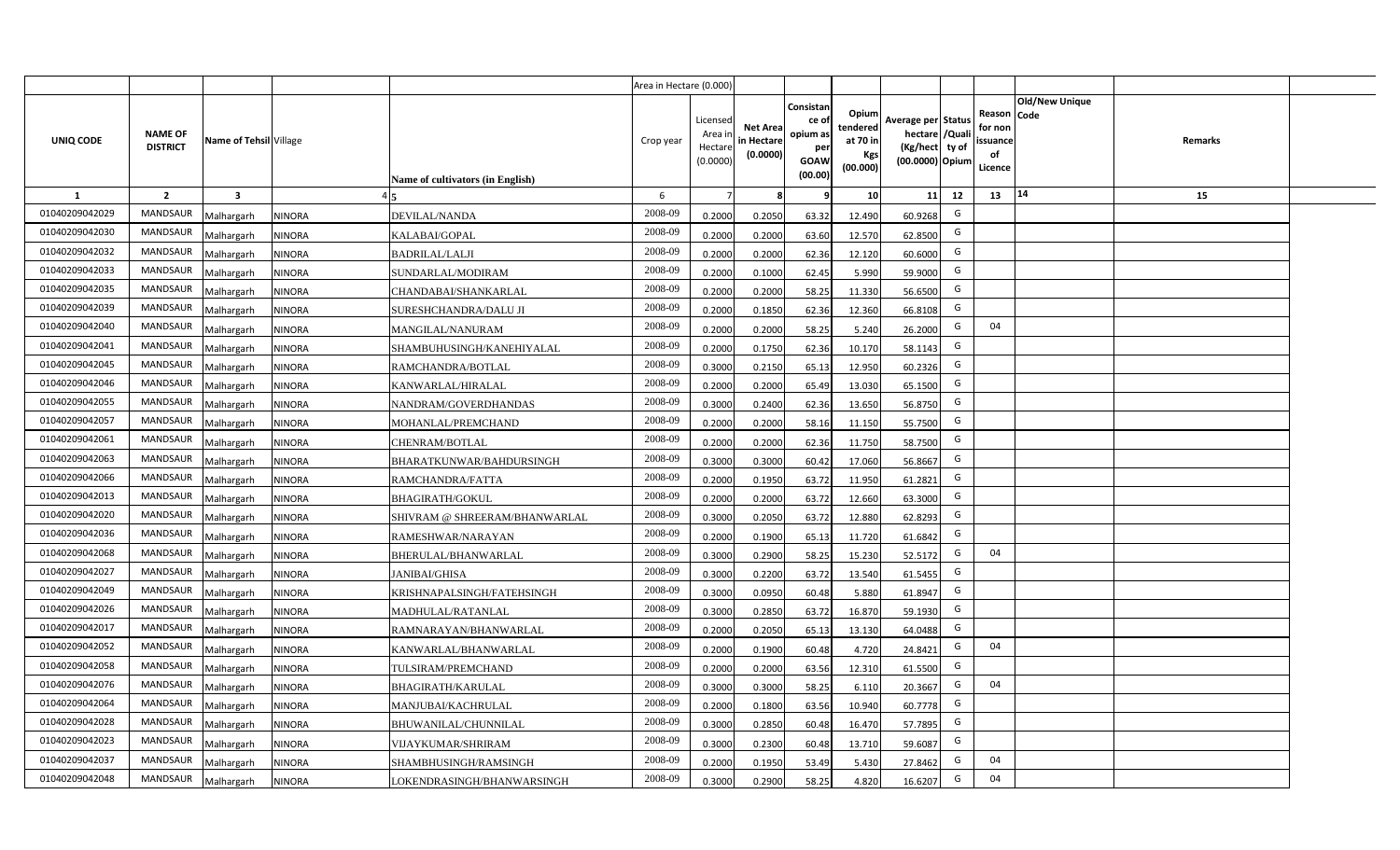|                |                                   |                        |               |                                         | Area in Hectare (0.000) |                                           |                                           |                                                         |                                                  |                                                                            |    |                                                     |                       |         |  |
|----------------|-----------------------------------|------------------------|---------------|-----------------------------------------|-------------------------|-------------------------------------------|-------------------------------------------|---------------------------------------------------------|--------------------------------------------------|----------------------------------------------------------------------------|----|-----------------------------------------------------|-----------------------|---------|--|
| UNIQ CODE      | <b>NAME OF</b><br><b>DISTRICT</b> | Name of Tehsil Village |               | <b>Name of cultivators (in English)</b> | Crop year               | Licensed<br>Area i<br>Hectare<br>(0.0000) | <b>Net Area</b><br>in Hectare<br>(0.0000) | Consistan<br>ce o<br>opium as<br>per<br>GOAW<br>(00.00) | Opium<br>tendered<br>at 70 in<br>Kgs<br>(00.000) | Average per Status<br>hectare / Quali<br>(Kg/hect ty of<br>(00.0000) Opium |    | Reason Code<br>for non<br>issuance<br>of<br>Licence | <b>Old/New Unique</b> | Remarks |  |
| 1              | $\overline{2}$                    | $\mathbf{3}$           |               |                                         | 6                       | $\overline{7}$                            |                                           | q                                                       | 10 <sup>1</sup>                                  | 11                                                                         | 12 | 13                                                  | 14                    | 15      |  |
| 01040209042060 | <b>MANDSAUR</b>                   | Malhargarh             | <b>NINORA</b> | RAMSINGH/GULABSINGH                     | 2008-09                 | 0.2000                                    | 0.1900                                    | 63.56                                                   | 12.030                                           | 63.3158                                                                    | G  |                                                     |                       |         |  |
| 01040209042014 | <b>MANDSAUR</b>                   | Malhargarh             | <b>NINORA</b> | RATANSINGH/GULABSINGH                   | 2008-09                 | 0.2000                                    | 0.1950                                    | 60.48                                                   | 12.080                                           | 61.9487                                                                    | G  |                                                     |                       |         |  |
| 01040209042059 | <b>MANDSAUR</b>                   | Malhargarh             | <b>NINORA</b> | <b>BHAGIRATH/NATHU</b>                  | 2008-09                 | 0.2000                                    | 0.2000                                    | 63.56                                                   | 11.730                                           | 58.6500                                                                    | G  |                                                     |                       |         |  |
| 01040209042007 | <b>MANDSAUR</b>                   | Malhargarh             | <b>NINORA</b> | <b>HIRALAL/NANURAM</b>                  | 2008-09                 | 0.2000                                    | 0.2000                                    | 63.56                                                   | 12.430                                           | 62.1500                                                                    | G  |                                                     |                       |         |  |
| 01040209042006 | <b>MANDSAUR</b>                   | Malhargarh             | <b>NINORA</b> | SHARDABAI/MANGILAL                      | 2008-09                 | 0.2000                                    | 0.2050                                    | 63.56                                                   | 12.800                                           | 62.4390                                                                    | G  |                                                     |                       |         |  |
| 01040209042062 | MANDSAUR                          | Malhargarh             | <b>NINORA</b> | BHANWARLAL/BAPULAL                      | 2008-09                 | 0.3000                                    | 0.2250                                    | 63.88                                                   | 12.680                                           | 56.3556                                                                    | G  |                                                     |                       |         |  |
| 01040209042042 | MANDSAUR                          | Malhargarh             | <b>NINORA</b> | MOHANSINGH/BHUWANISINGH                 | 2008-09                 | 0.2000                                    | 0.1950                                    | 61.15                                                   | 6.290                                            | 32.2564                                                                    | G  | 04                                                  |                       |         |  |
| 01040209042043 | MANDSAUR                          | Malhargarh             | <b>NINORA</b> | JASVANTSINGH/GOPALSINGH                 | 2008-09                 | 0.2000                                    | 0.1950                                    | 63.88                                                   | 11.930                                           | 61.1795                                                                    | G  |                                                     |                       |         |  |
| 01040209042016 | MANDSAUR                          | Malhargarh             | <b>NINORA</b> | NATHUSINGH/KANA@KANEHIYASINGH           | 2008-09                 | 0.2000                                    | 0.1900                                    | 65.13                                                   | 11.930                                           | 62.7895                                                                    | G  |                                                     |                       |         |  |
| 01040209042054 | MANDSAUR                          | Malhargarh             | <b>NINORA</b> | GOKULSINGH/HARISINGH                    | 2008-09                 | 0.2000                                    | 0.1750                                    | 63.88                                                   | 3.650                                            | 20.8571                                                                    | G  | 04                                                  |                       |         |  |
| 01040209044001 | MANDSAUR                          | Malhargarh             | <b>SOKDI</b>  | AMARSINGH/RAMA                          | 2008-09                 | 0.3000                                    | 0.1950                                    | 64.86                                                   | 11.440                                           | 58.6667                                                                    | G  |                                                     |                       |         |  |
| 01040209044002 | <b>MANDSAUR</b>                   | Malhargarh             | <b>SOKDI</b>  | NAGUSINGH/PRATAPSINGH                   | 2008-09                 | 0.2000                                    | 0.2000                                    | 64.86                                                   | 12.350                                           | 61.7500                                                                    | G  |                                                     |                       |         |  |
| 01040209044003 | MANDSAUR                          | Malhargarh             | <b>SOKDI</b>  | SAJJANBAI/GENDMAL                       | 2008-09                 | 0.2000                                    | 0.1950                                    | 64.86                                                   | 12.200                                           | 62.5641                                                                    | G  |                                                     |                       |         |  |
| 01040209044004 | MANDSAUR                          | Malhargarh             | <b>SOKDI</b>  | SHYAMLAL/RUKMANBAI                      | 2008-09                 | 0.3000                                    | 0.2150                                    | 60.55                                                   | 12.590                                           | 58.5581                                                                    | G  |                                                     |                       |         |  |
| 01040209044005 | MANDSAUR                          | Malhargarh             | <b>SOKDI</b>  | RAMSINGH/SHIVSINGH                      | 2008-09                 | 0.2000                                    | 0.2000                                    | 64.86                                                   | 12.590                                           | 62.9500                                                                    | G  |                                                     |                       |         |  |
| 01040209044006 | MANDSAUR                          | Malhargarh             | <b>SOKDI</b>  | SALEGRAM/KANWARLAL                      | 2008-09                 | 0.2000                                    | 0.1900                                    | 58.59                                                   | 9.760                                            | 51.3684                                                                    |    | 02                                                  |                       |         |  |
| 01040209044008 | MANDSAUR                          | Malhargarh             | <b>SOKDI</b>  | DALPATSINGH/GENDMAL                     | 2008-09                 | 0.2000                                    | 0.2000                                    | 60.55                                                   | 11.020                                           | 55.1000                                                                    | G  |                                                     |                       |         |  |
| 01040209044011 | MANDSAUR                          | Malhargarh             | <b>SOKDI</b>  | <b>BADRILAL/PRABHULAL</b>               | 2008-09                 | 0.2000                                    | 0.2000                                    | 64.86                                                   | 12.450                                           | 62.2500                                                                    | G  |                                                     |                       |         |  |
| 01040209044012 | MANDSAUR                          | Malhargarh             | <b>SOKDI</b>  | RAJARAM/ONKAR                           | 2008-09                 | 0.2000                                    | 0.1900                                    | 57.06                                                   | 10.150                                           | 53.4211                                                                    | G  |                                                     |                       |         |  |
| 01040209044014 | MANDSAUR                          | Malhargarh             | <b>SOKDI</b>  | KALABAI/JASMAL                          | 2008-09                 | 0.2000                                    | 0.1800                                    | 60.75                                                   | 8.060                                            | 44.7778                                                                    | G  | 04                                                  |                       |         |  |
| 01040209044016 | MANDSAUR                          | Malhargarh             | <b>SOKDI</b>  | RAGHUNATHSINGH/PRATAPSINGH              | 2008-09                 | 0.2000                                    | 0.0600                                    | 68.09                                                   | 4.080                                            | 68.0000                                                                    | G  |                                                     |                       |         |  |
| 01040209044020 | MANDSAUR                          | Malhargarh             | <b>SOKDI</b>  | UCHAKUNWAR/GULABSINGH                   | 2008-09                 | 0.2000                                    | 0.2000                                    | 60.55                                                   | 12.080                                           | 60.4000                                                                    | G  |                                                     |                       |         |  |
| 01040209044022 | MANDSAUR                          | Malhargarh             | <b>SOKDI</b>  | BHAGWANSINGH/KARANSINGH                 | 2008-09                 | 0.2000                                    | 0.1950                                    | 65.44                                                   | 12.320                                           | 63.1795                                                                    | G  |                                                     |                       |         |  |
| 01040209044023 | MANDSAUR                          | Malhargarh             | <b>SOKDI</b>  | RAMESHWAR/BHERULAL                      | 2008-09                 | 0.2000                                    | 0.2000                                    | 65.32                                                   | 12.810                                           | 64.0500                                                                    | G  |                                                     |                       |         |  |
| 01040209044024 | MANDSAUR                          | Malhargarh             | <b>SOKDI</b>  | TULSIRAM/PANNA                          | 2008-09                 | 0.2000                                    | 0.1700                                    | 63.97                                                   | 10.460                                           | 61.5294                                                                    | G  |                                                     |                       |         |  |
| 01040209044025 | MANDSAUR                          | Malhargarh             | <b>SOKDI</b>  | KOMAL/LAXMAN                            | 2008-09                 | 0.3000                                    | 0.2900                                    | 65.91                                                   | 17.620                                           | 60.7586                                                                    | G  |                                                     |                       |         |  |
| 01040209044027 | MANDSAUR                          | Malhargarh             | <b>SOKDI</b>  | KANWARLAL/KANIRAM                       | 2008-09                 | 0.2000                                    | 0.1900                                    | 65.97                                                   | 11.610                                           | 61.1053                                                                    | G  |                                                     |                       |         |  |
| 01040209044029 | MANDSAUR                          | Malhargarh             | <b>SOKDI</b>  | AMARSINGH/PRATAPSINGH                   | 2008-09                 | 0.2000                                    | 0.2000                                    | 63.97                                                   | 12.330                                           | 61.6500                                                                    | G  |                                                     |                       |         |  |
| 01040209044030 | MANDSAUR                          | Malhargarh             | <b>SOKDI</b>  | SAJJANSINGH/ROADSINGH                   | 2008-09                 | 0.2000                                    | 0.1200                                    | 63.97                                                   | 2.960                                            | 24.6667                                                                    | G  | 04                                                  |                       |         |  |
| 01040209044031 | MANDSAUR                          | Malhargarh             | <b>SOKDI</b>  | KISHOR/GENDMAL                          | 2008-09                 | 0.2000                                    | 0.1950                                    | 63.97                                                   | 12.300                                           | 63.0769                                                                    | G  |                                                     |                       |         |  |
| 01040209044033 | MANDSAUR                          | Malhargarh             | <b>SOKDI</b>  | <b>BAHADUR SINGH/GHASI</b>              | 2008-09                 | 0.3000                                    | 0.2450                                    | 63.49                                                   | 14.470                                           | 59.0612                                                                    | G  |                                                     |                       |         |  |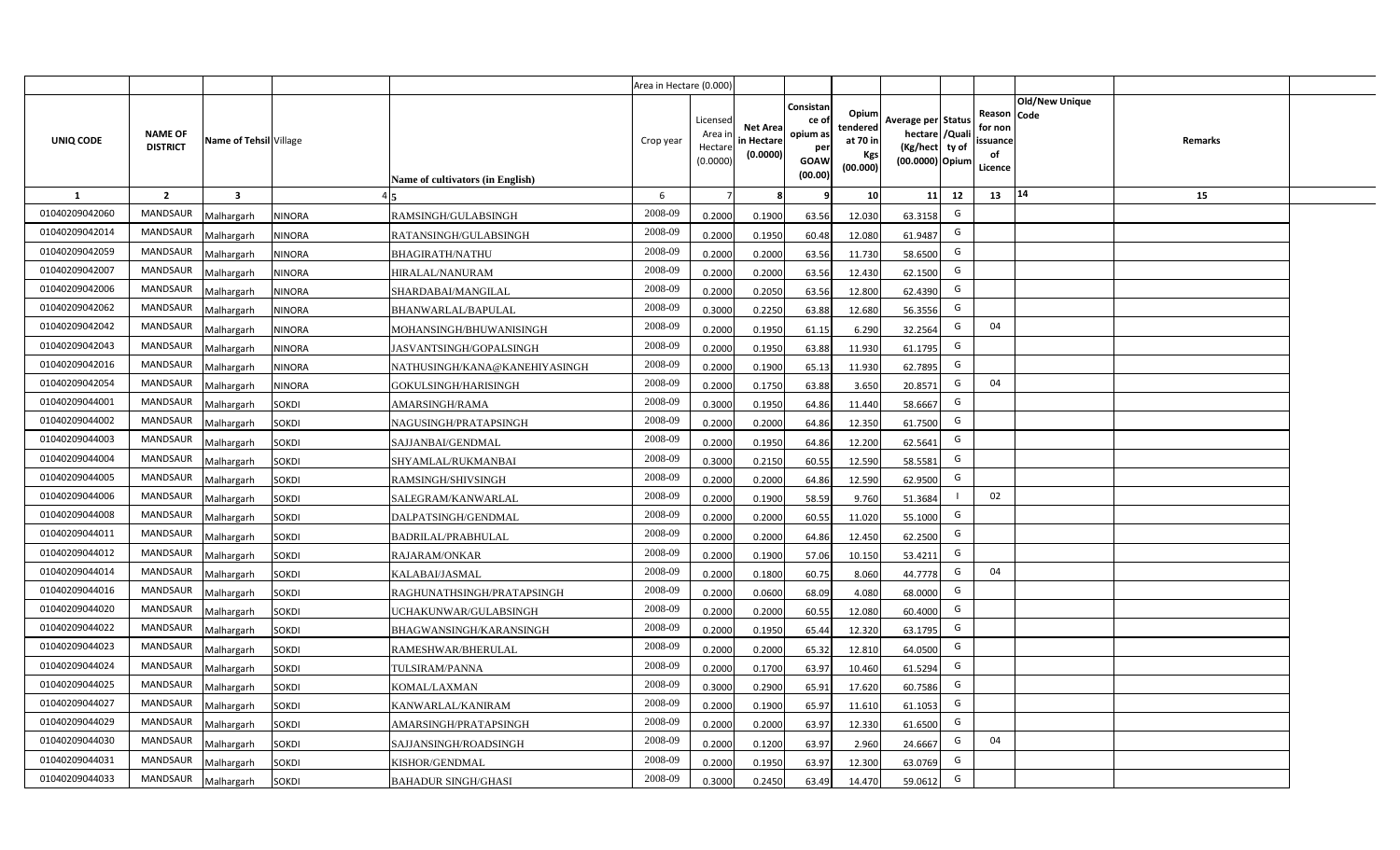|                |                                   |                         |                                                   | Area in Hectare (0.000) |                                            |                                           |                                                         |                                                         |                                                                            |    |                                                |                               |                                   |  |
|----------------|-----------------------------------|-------------------------|---------------------------------------------------|-------------------------|--------------------------------------------|-------------------------------------------|---------------------------------------------------------|---------------------------------------------------------|----------------------------------------------------------------------------|----|------------------------------------------------|-------------------------------|-----------------------------------|--|
| UNIQ CODE      | <b>NAME OF</b><br><b>DISTRICT</b> | Name of Tehsil Village  | Name of cultivators (in English)                  | Crop year               | Licensed<br>Area ir<br>Hectare<br>(0.0000) | <b>Net Area</b><br>in Hectare<br>(0.0000) | Consistar<br>ce o<br>opium as<br>per<br>GOAW<br>(00.00) | Opium<br>tendered<br>at 70 in<br><b>Kgs</b><br>(00.000) | Average per Status<br>hectare / Quali<br>(Kg/hect ty of<br>(00.0000) Opium |    | Reason<br>for non<br>issuance<br>of<br>Licence | <b>Old/New Unique</b><br>Code | Remarks                           |  |
| 1              | $\overline{2}$                    | $\overline{\mathbf{3}}$ |                                                   | 6                       | 7                                          |                                           |                                                         | 10                                                      | 11                                                                         | 12 | 13                                             | 14                            | 15                                |  |
| 01040209044036 | MANDSAUR                          | <b>Aalhargarh</b>       | <b>SOKDI</b><br>RAMCHANDRA/TULSIRAM               | 2008-09                 | 0.2000                                     | 0.0500                                    | 63.47                                                   | 3.070                                                   | 61.4000                                                                    | G  |                                                |                               |                                   |  |
| 01040209044037 | <b>MANDSAUR</b>                   | <b>Malhargarh</b>       | SOKDI<br>PRATAPBAI/RAMLAL                         | 2008-09                 | 0.2000                                     | 0.0700                                    | 63.47                                                   | 4.460                                                   | 63.7143                                                                    | G  |                                                |                               |                                   |  |
| 01040209044038 | <b>MANDSAUR</b>                   | <b>Malhargarh</b>       | SOKDI<br>BHARATLAL/TULSIRAM                       | 2008-09                 | 0.2000                                     | 0.1700                                    | 60.75                                                   | 10.020                                                  | 58.9412                                                                    | G  |                                                |                               |                                   |  |
| 01040209044010 | MANDSAUR                          | <b>Malhargarh</b>       | SOKDI<br>BHURALAL/AMARSINGH                       | 2008-09                 | 0.2000                                     | 0.1500                                    | 63.47                                                   | 9.240                                                   | 61.6000                                                                    | G  |                                                |                               |                                   |  |
| 01040209044028 | <b>MANDSAUR</b>                   | <b>Malhargarh</b>       | SOKDI<br>LALSINGH/GENDMAL                         | 2008-09                 | 0.2000                                     | 0.1900                                    | 67.35                                                   | 6.750                                                   | 35.5263                                                                    |    | 02                                             |                               |                                   |  |
| 01040209044019 | <b>MANDSAUR</b>                   | <b>Malhargarh</b>       | SOKDI<br>BAPULAL/BHAGIRATH                        | 2008-09                 | 0.2000                                     | 0.1950                                    | 62.61                                                   | 10.520                                                  | 53.9487                                                                    | G  |                                                |                               |                                   |  |
| 01040209044039 | <b>MANDSAUR</b>                   | <b>Malhargarh</b>       | SOKDI<br>RUKMANBAI/BHER JAT                       | 2008-09                 | 0.2000                                     | 0.2000                                    | 60.55                                                   | 11.770                                                  | 58.8500                                                                    | G  |                                                |                               |                                   |  |
| 01040209047001 | <b>MANDSAUR</b>                   | <b>Malhargarh</b>       | <b>GOGARPURA</b><br>RAMESHCHANDRA/DEVILAL         | 2008-09                 | 0.3000                                     | 0.2650                                    | 69.95                                                   | 16.390                                                  | 61.8491                                                                    | G  |                                                |                               |                                   |  |
| 01040209047002 | <b>MANDSAUR</b>                   | <b>Malhargarh</b>       | GOGARPURA<br>MANNALAL/MATHURALAL                  | 2008-09                 | 0.3000                                     | 0.1250                                    | 69.95                                                   | 9.460                                                   | 75.6800                                                                    | G  |                                                |                               |                                   |  |
| 01040209047004 | <b>MANDSAUR</b>                   | <b>Malhargarh</b>       | <b>GOGARPURA</b><br>RAMPRASAD/ONKARLAL            | 2008-09                 | 0.3000                                     |                                           |                                                         |                                                         | 0.0000                                                                     | F  |                                                |                               |                                   |  |
| 01040209047005 | <b>MANDSAUR</b>                   | <b>Malhargarh</b>       | <b>GOGARPURA</b><br>CHENRAM/NIRBHAYRAM            | 2008-09                 | 0.3000                                     | 0.2950                                    | 66.71                                                   | 19.060                                                  | 64.6102                                                                    | G  |                                                |                               |                                   |  |
| 01040209047007 | <b>MANDSAUR</b>                   | <b>Malhargarh</b>       | <b>GOGARPURA</b><br>KANWARLAL/BHANWARLAL/TULSIRAM | 2008-09                 | 0.2000                                     | 0.1900                                    | 63.84                                                   | 11.730                                                  | 61.7368                                                                    | G  |                                                |                               |                                   |  |
| 01040209047008 | <b>MANDSAUR</b>                   | <b>Malhargarh</b>       | <b>GOGARPURA</b><br>BHANWARLAL/CHIMANLAL          | 2008-09                 | 0.3000                                     | 0.3000                                    | 66.71                                                   | 19.680                                                  | 65.6000                                                                    | G  |                                                |                               |                                   |  |
| 01040209047009 | <b>MANDSAUR</b>                   | <b>Malhargarh</b>       | GOGARPURA<br>AMBALAL/BHANWARLAL                   | 2008-09                 | 0.3000                                     | 0.2950                                    | 66.33                                                   | 18.990                                                  | 64.3729                                                                    | G  |                                                |                               |                                   |  |
| 01040209047011 | <b>MANDSAUR</b>                   | <b>Malhargarh</b>       | <b>GOGARPURA</b><br>KHEMRAJ/SHOBHARAM             | 2008-09                 | 0.3000                                     | 0.2700                                    | 69.75                                                   | 18.670                                                  | 69.1481                                                                    | G  |                                                |                               |                                   |  |
| 01040209047012 | <b>MANDSAUR</b>                   | Malhargarh              | GOGARPURA<br>IAGDISH/BHAGULAL                     | 2008-09                 | 0.3000                                     | 0.1000                                    | 69.95                                                   | 6.450                                                   | 64.5000                                                                    | G  |                                                |                               |                                   |  |
| 01040209047013 | <b>MANDSAUR</b>                   | <b>Malhargarh</b>       | GOGARPURA<br>PANNALAL/MOHANLAL                    | 2008-09                 | 0.3000                                     | 0.2000                                    | 69.95                                                   | 12.980                                                  | 64.9000                                                                    | G  |                                                |                               |                                   |  |
| 01040209047014 | <b>MANDSAUR</b>                   | <b>Malhargarh</b>       | <b>GOGARPURA</b><br>RAMNARAYAN/JADAOCHAND         | 2008-09                 | 0.2000                                     | 0.2000                                    | 66.71                                                   | 12.550                                                  | 62.7500                                                                    | G  |                                                |                               |                                   |  |
| 01040209047015 | <b>MANDSAUR</b>                   | <b>Malhargarh</b>       | GOGARPURA<br>RAMLAL/HAJARILAL                     | 2008-09                 | 0.2000                                     |                                           |                                                         |                                                         | 0.0000                                                                     | F. |                                                |                               |                                   |  |
| 01040209047016 | <b>MANDSAUR</b>                   | Malhargarh              | <b>GOGARPURA</b><br>HARIRAM/HAJARILAL             | 2008-09                 | 0.3000                                     | 0.1800                                    | 58.63                                                   | 4.560                                                   | 25.3333                                                                    | G  | 04                                             |                               |                                   |  |
| 01040209047018 | <b>MANDSAUR</b>                   | <b>Malhargarh</b>       | <b>GOGARPURA</b><br>SAMPATBAI/JAGANNATH           | 2008-09                 | 0.3000                                     | 0.2950                                    | 66.71                                                   | 18.490                                                  | 62.6780                                                                    | G  |                                                |                               |                                   |  |
| 01040209047019 | <b>MANDSAUR</b>                   | <b>Malhargarh</b>       | <b>GOGARPURA</b><br>GOPAL/BAPULAL/GITABAI         | 2008-09                 | 0.3000                                     | 0.2000                                    | 66.71                                                   | 12.190                                                  | 60.9500                                                                    | G  |                                                |                               |                                   |  |
| 01040209047021 | <b>MANDSAUR</b>                   | <b>Aalhargarh</b>       | <b>GOGARPURA</b><br>SAJJANKUNWAR/MANGUSINGH       | 2008-09                 | 0.2000                                     |                                           |                                                         |                                                         | 0.0000                                                                     | -F |                                                |                               |                                   |  |
| 01040209047022 | MANDSAUR                          | <b>Malhargarh</b>       | <b>GOGARPURA</b><br>BAPULAL/BHERULAL              | 2008-09                 | 0.3000                                     | 0.2000                                    | 67.74                                                   | 12.650                                                  | 63.2500                                                                    | G  |                                                |                               |                                   |  |
| 01040209047024 | MANDSAUR                          | <b>Malhargarh</b>       | <b>GOGARPURA</b><br>UDAYRAM/BHERULAL              | 2008-09                 | 0.2000                                     | 0.1600                                    | 69.98                                                   | 10.000                                                  | 62.5000                                                                    | G  |                                                |                               |                                   |  |
| 01040209047025 | <b>MANDSAUR</b>                   | <b>Malhargarh</b>       | <b>GOGARPURA</b><br>RAMPRAHLAD/ONKARLAL           | 2008-09                 | 0.2000                                     |                                           |                                                         |                                                         | 0.0000                                                                     | F  |                                                |                               |                                   |  |
| 01040209047026 | MANDSAUR                          | <b>Malhargarh</b>       | GOGARPURA<br>BHANWARIBAI/BHERULAL                 | 2008-09                 | 0.2000                                     |                                           |                                                         |                                                         | 0.0000                                                                     | F  |                                                |                               |                                   |  |
| 01040209047028 | MANDSAUR                          | <b>Malhargarh</b>       | <b>GOGARPURA</b><br>PARASRAM/KHEMRAJ              | 2008-09                 | 0.3000                                     | 0.2100                                    | 63.95                                                   | 12.790                                                  | 60.9048                                                                    | G  |                                                |                               |                                   |  |
| 01040209047031 | <b>MANDSAUR</b>                   | <b>Malhargarh</b>       | KHEMRAJ/BHERULAL<br><b>GOGARPURA</b>              | 2008-09                 | 0.3000                                     | 0.2050                                    | 67.07                                                   | 12.520                                                  | 61.0732                                                                    | G  |                                                |                               | <b>TRANSFER/PITIYAKHEDI/MDS-I</b> |  |
| 01040209047032 | <b>MANDSAUR</b>                   | <b>Malhargarh</b>       | GOGARPURA<br>DINESHKUMAR/HARLAL                   | 2008-09                 | 0.2000                                     | 0.2000                                    | 63.29                                                   | 10.220                                                  | 51.1000                                                                    |    | 02                                             |                               |                                   |  |
| 01040209047033 | <b>MANDSAUR</b>                   | Malhargarh              | <b>GOGARPURA</b><br>OMPRAKASH/ISHWARLAL           | 2008-09                 | 0.2000                                     | 0.1050                                    | 68.00                                                   | 6.490                                                   | 61.8095                                                                    | G  |                                                |                               | TRANSFER/BAHI PARASNATH           |  |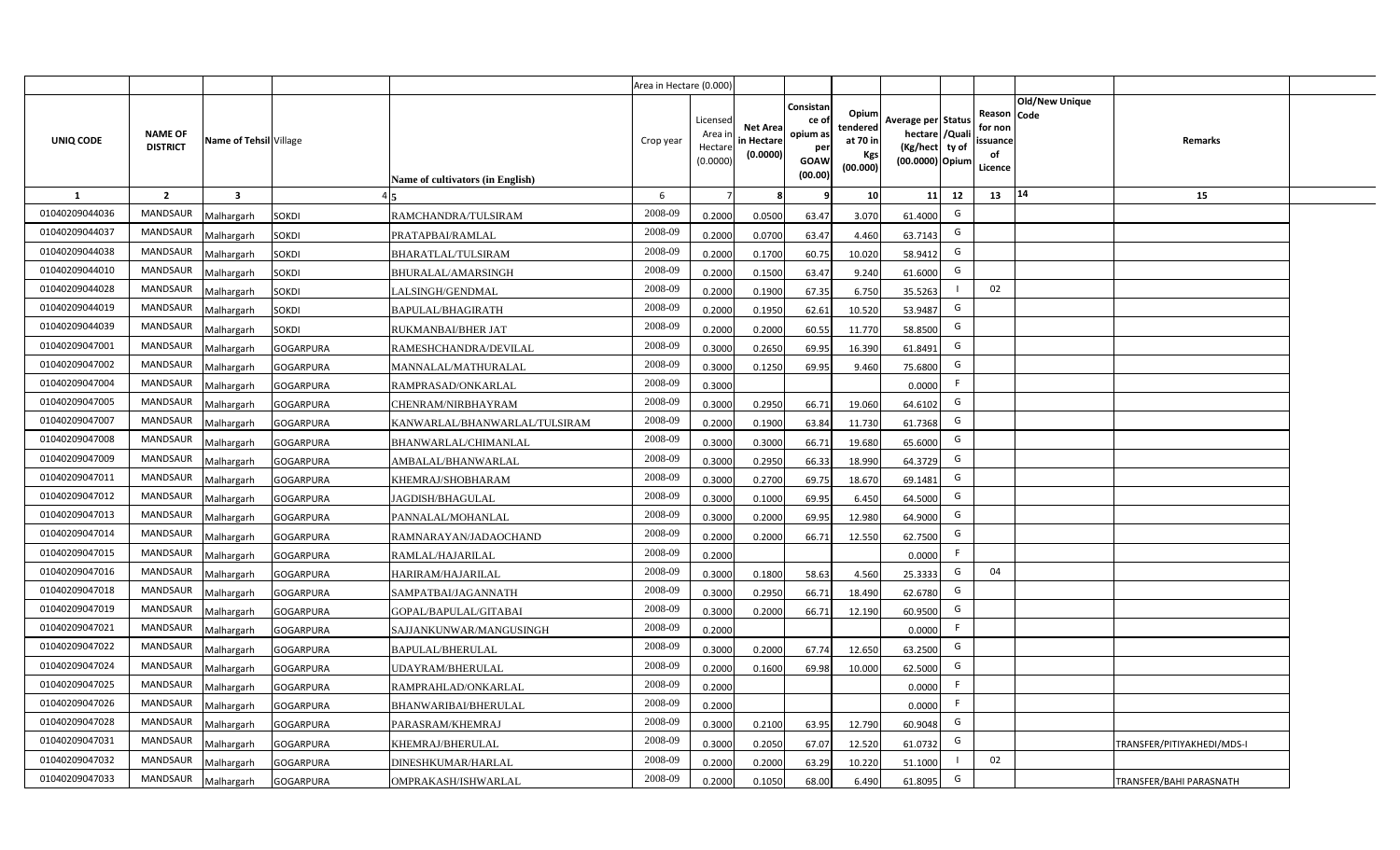|                |                                   |                         |                                               | Area in Hectare (0.000)                       |                                            |                                           |                                                                |                                                  |                                                                            |    |                                                                             |                         |  |
|----------------|-----------------------------------|-------------------------|-----------------------------------------------|-----------------------------------------------|--------------------------------------------|-------------------------------------------|----------------------------------------------------------------|--------------------------------------------------|----------------------------------------------------------------------------|----|-----------------------------------------------------------------------------|-------------------------|--|
| UNIQ CODE      | <b>NAME OF</b><br><b>DISTRICT</b> | Name of Tehsil Village  |                                               | Crop year<br>Name of cultivators (in English) | Licensed<br>Area in<br>Hectare<br>(0.0000) | <b>Net Area</b><br>in Hectare<br>(0.0000) | Consistan<br>ce o<br>opium as<br>per<br><b>GOAW</b><br>(00.00) | Opium<br>tendered<br>at 70 in<br>Kgs<br>(00.000) | Average per Status<br>hectare / Quali<br>(Kg/hect ty of<br>(00.0000) Opium |    | <b>Old/New Unique</b><br>Reason Code<br>for non<br>ssuance<br>of<br>Licence | Remarks                 |  |
| $\mathbf{1}$   | $\overline{2}$                    | $\overline{\mathbf{3}}$ |                                               | 6                                             | $\overline{7}$                             | -8                                        | ٩                                                              | 10                                               | 11                                                                         | 12 | 14<br>13                                                                    | 15                      |  |
| 01040209047034 | MANDSAUR                          | <b>Malhargarh</b>       | <b>GOGARPURA</b><br><b>BANSHILAL/MANGILAL</b> | 2008-09                                       | 0.3000                                     | 0.1850                                    | 69.75                                                          | 11.810                                           | 63.8378                                                                    | G  |                                                                             |                         |  |
| 01040209047038 | <b>MANDSAUR</b>                   | <b>Malhargarh</b>       | <b>GOGARPURA</b><br>KANCHANBAI/BAPULAL        | 2008-09                                       | 0.2000                                     | 0.2000                                    | 69.34                                                          | 12.870                                           | 64.3500                                                                    | G  |                                                                             |                         |  |
| 01040209047041 | <b>MANDSAUR</b>                   | <b>Malhargarh</b>       | GOGARPURA<br>DINESHKUMAR/NANDLAL              | 2008-09                                       | 0.3000                                     | 0.1300                                    | 69.75                                                          | 8.620                                            | 66.3077                                                                    | G  |                                                                             |                         |  |
| 01040209047042 | <b>MANDSAUR</b>                   | <b>Malhargarh</b>       | <b>GOGARPURA</b><br>DEVILAL/NANDLAL           | 2008-09                                       | 0.2000                                     |                                           |                                                                |                                                  | 0.0000                                                                     | F. |                                                                             |                         |  |
| 01040209047043 | <b>MANDSAUR</b>                   | <b>Malhargarh</b>       | GOGARPURA<br>SURESH/NANDLAL                   | 2008-09                                       | 0.2000                                     |                                           |                                                                |                                                  | 0.0000                                                                     | F  |                                                                             |                         |  |
| 01040209047044 | <b>MANDSAUR</b>                   | <b>Malhargarh</b>       | <b>GOGARPURA</b>                              | 2008-09<br>BABULAL@BAPULAL/MATHURALAL         | 0.2000                                     | 0.2000                                    | 71.38                                                          | 13.850                                           | 69.2500                                                                    | G  |                                                                             |                         |  |
| 01040209047045 | <b>MANDSAUR</b>                   | <b>Malhargarh</b>       | <b>GOGARPURA</b><br><b>GANESH/TULSIRAM</b>    | 2008-09                                       | 0.3000                                     | 0.1000                                    | 69.75                                                          | 6.460                                            | 64.6000                                                                    | G  |                                                                             |                         |  |
| 01040209047046 | <b>MANDSAUR</b>                   | <b>Malhargarh</b>       | <b>GOGARPURA</b><br>SOHANBAI/CHENRAM          | 2008-09                                       | 0.3000                                     | 0.2550                                    | 71.36                                                          | 16.760                                           | 65.7255                                                                    | G  |                                                                             |                         |  |
| 01040209047048 | <b>MANDSAUR</b>                   | <b>Malhargarh</b>       | <b>GOGARPURA</b><br>MADANLAL/NANDLAL          | 2008-09                                       | 0.2000                                     |                                           |                                                                |                                                  | 0.0000                                                                     | F  |                                                                             |                         |  |
| 01040209047050 | <b>MANDSAUR</b>                   | <b>Malhargarh</b>       | GOGARPURA<br>KAMLESH/RAMESHWAR                | 2008-09                                       | 0.3000                                     | 0.0800                                    | 69.75                                                          | 5.230                                            | 65.3750                                                                    | G  |                                                                             |                         |  |
| 01040209047051 | <b>MANDSAUR</b>                   | <b>Malhargarh</b>       | <b>GOGARPURA</b>                              | 2008-09<br>RAMESHWARIBAI/RAMESHWAR            | 0.2000                                     |                                           |                                                                |                                                  | 0.0000                                                                     | F. |                                                                             |                         |  |
| 01040209047052 | <b>MANDSAUR</b>                   | <b>Malhargarh</b>       | <b>GOGARPURA</b>                              | 2008-09<br>PURANMAL/RAMNARAYAN                | 0.2000                                     | 0.2000                                    | 68.00                                                          | 12.800                                           | 64.0000                                                                    | G  |                                                                             |                         |  |
| 01040209047053 | <b>MANDSAUR</b>                   | <b>Malhargarh</b>       | GOGARPURA<br>GHISALAL/JAGANNATH               | 2008-09                                       | 0.2000                                     |                                           |                                                                |                                                  | 0.0000                                                                     | F. |                                                                             |                         |  |
| 01040209047054 | <b>MANDSAUR</b>                   | Malhargarh              | <b>GOGARPURA</b><br>NANDLAL/MANGILAL          | 2008-09                                       | 0.3000                                     | 0.1500                                    | 69.75                                                          | 9.850                                            | 65.6667                                                                    | G  |                                                                             |                         |  |
| 01040209047055 | <b>MANDSAUR</b>                   | <b>Malhargarh</b>       | GOGARPURA                                     | 2008-09<br>GULABSINGH/BAHDURSINGH             | 0.3000                                     | 0.2550                                    | 67.07                                                          | 15.070                                           | 59.0980                                                                    | G  |                                                                             |                         |  |
| 01040209047056 | MANDSAUR                          | <b>Malhargarh</b>       | <b>GOGARPURA</b><br>VINOD/MANNALAL            | 2008-09                                       | 0.3000                                     | 0.2400                                    | 67.07                                                          | 15.020                                           | 62.5833                                                                    | G  |                                                                             |                         |  |
| 01040209047057 | <b>MANDSAUR</b>                   | <b>Malhargarh</b>       | GOGARPURA<br>SHANKAR/LAXMAN                   | 2008-09                                       | 0.2000                                     |                                           |                                                                |                                                  | 0.0000                                                                     | F. |                                                                             |                         |  |
| 01040209047060 | <b>MANDSAUR</b>                   | <b>Malhargarh</b>       | GOGARPURA<br><b>BHANWARSINGH/HEMA</b>         | 2008-09                                       | 0.3000                                     | 0.1950                                    | 62.21                                                          | 10.750                                           | 55.1282                                                                    | G  |                                                                             |                         |  |
| 01040209047061 | <b>MANDSAUR</b>                   | <b>Malhargarh</b>       | <b>GOGARPURA</b>                              | 2008-09<br>RAMDAYAL/KISHANLAL/CHIMANLAL       | 0.2000                                     | 0.1500                                    | 71.38                                                          | 9.870                                            | 65.8000                                                                    | G  |                                                                             |                         |  |
| 01040209047064 | <b>MANDSAUR</b>                   | Malhargarh              | GOGARPURA<br>RADHESHYAM/CHENRAM               | 2008-09                                       | 0.2000                                     | 0.2000                                    | 69.34                                                          | 13.030                                           | 65.1500                                                                    | G  |                                                                             |                         |  |
| 01040209047065 | <b>MANDSAUR</b>                   | <b>Malhargarh</b>       | <b>GOGARPURA</b><br>OMPRAKASH/HIRALAL         | 2008-09                                       | 0.3000                                     | 0.1500                                    | 69.98                                                          | 9.760                                            | 65.0667                                                                    | G  |                                                                             |                         |  |
| 01040209047066 | <b>MANDSAUR</b>                   | <b>Malhargarh</b>       | <b>GOGARPURA</b>                              | 2008-09<br>RAMPRASAD/BHUVAN@BHUVANIRAM        | 0.3000                                     | 0.1750                                    | 67.07                                                          | 10.060                                           | 57.4857                                                                    | G  |                                                                             |                         |  |
| 01040209047068 | MANDSAUR                          | Aalhargarh              | GOGARPURA<br>RAMGOPAL/BAPULAL                 | 2008-09                                       | 0.2000                                     | 0.1600                                    | 72.30                                                          | 10.470                                           | 65.4375                                                                    | G  |                                                                             | TRANSFER/BAHI PARASNATH |  |
| 01040209047069 | <b>MANDSAUR</b>                   | <b>Malhargarh</b>       | <b>GOGARPURA</b><br>RAMNIVAS/SHIVLAL          | 2008-09                                       | 0.2000                                     | 0.2000                                    | 69.34                                                          | 12.680                                           | 63.4000                                                                    | G  |                                                                             |                         |  |
| 01040209047070 | <b>MANDSAUR</b>                   | <b>Malhargarh</b>       | GOGARPURA<br>KAILASHDAS/LALDAS                | 2008-09                                       | 0.3000                                     | 0.2000                                    | 67.88                                                          | 12.900                                           | 64.5000                                                                    | G  |                                                                             |                         |  |
| 01040209047071 | MANDSAUR                          | <b>Malhargarh</b>       | <b>GOGARPURA</b><br>MANSINGH/GOPILAL          | 2008-09                                       | 0.2000                                     |                                           |                                                                |                                                  | 0.0000                                                                     | F  |                                                                             |                         |  |
| 01040209047074 | <b>MANDSAUR</b>                   | <b>Malhargarh</b>       | GOGARPURA<br>NANDLAL/SHIVLAL                  | 2008-09                                       | 0.2000                                     |                                           |                                                                |                                                  | 0.0000                                                                     | F  |                                                                             |                         |  |
| 01040209047075 | <b>MANDSAUR</b>                   | <b>Malhargarh</b>       | <b>GOGARPURA</b><br>SHANKARLAL/RAMLAL         | 2008-09                                       | 0.3000                                     | 0.1800                                    | 67.88                                                          | 10.710                                           | 59.5000                                                                    | G  |                                                                             |                         |  |
| 01040209047078 | <b>MANDSAUR</b>                   | <b>Malhargarh</b>       | MULCHAND/RAMLAL<br><b>GOGARPURA</b>           | 2008-09                                       | 0.3000                                     | 0.2250                                    | 63.95                                                          | 12.890                                           | 57.2889                                                                    | G  |                                                                             |                         |  |
| 01040209047080 | <b>MANDSAUR</b>                   | <b>Malhargarh</b>       | GOGARPURA<br>ASHOK/RAMLAL                     | 2008-09                                       | 0.2000                                     | 0.1400                                    | 67.88                                                          | 8.820                                            | 63.0000                                                                    | G  |                                                                             |                         |  |
| 01040209047081 | MANDSAUR                          | Malhargarh              | <b>GOGARPURA</b><br>MOTILAL/PANNALAL          | 2008-09                                       | 0.2000                                     | 0.1500                                    | 65.89                                                          | 9.430                                            | 62.8667                                                                    | G  |                                                                             |                         |  |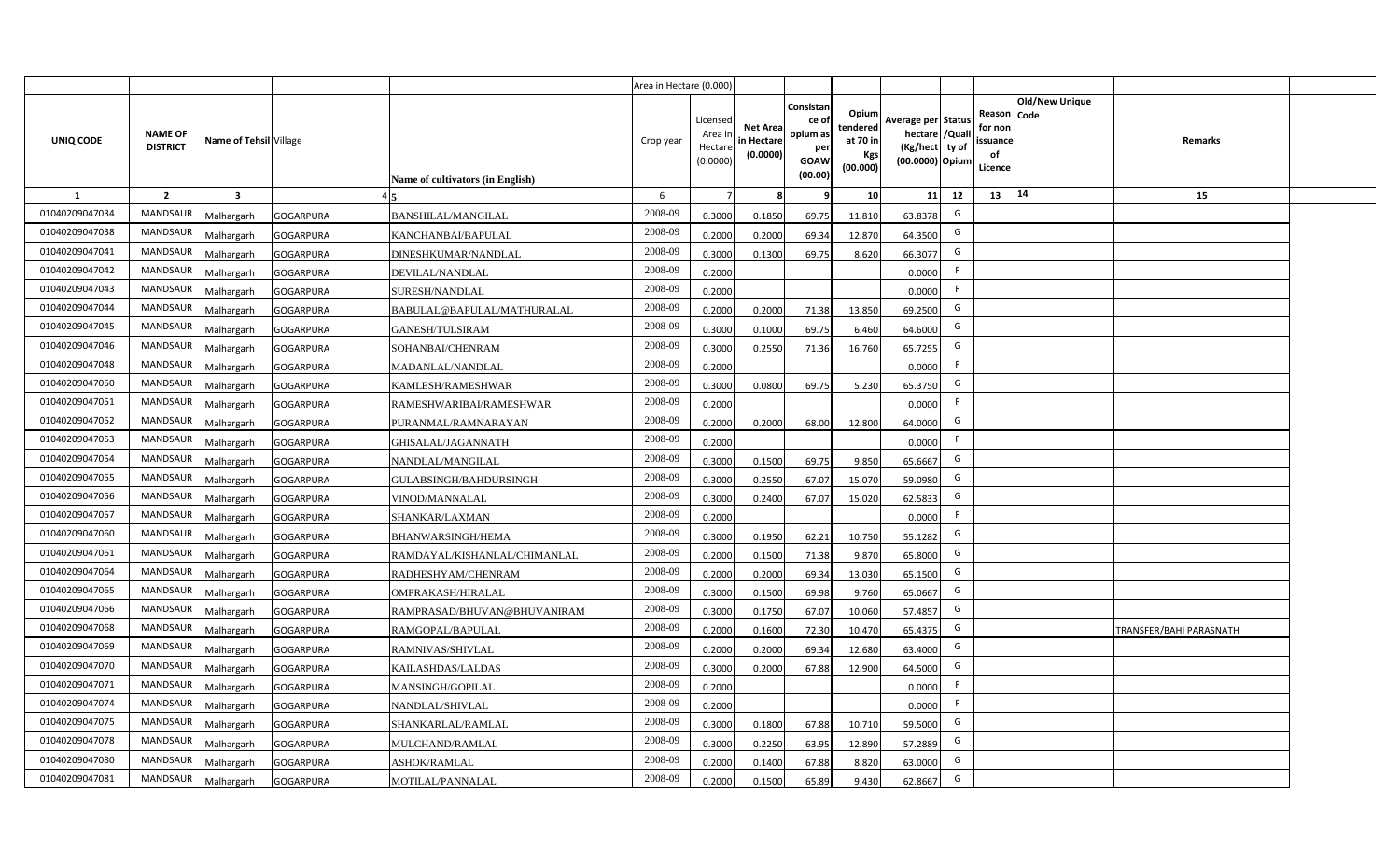|                |                                   |                         |                                                     | Area in Hectare (0.000) |                                            |                                           |                                                         |                                                         |                                                                            |    |                                                                              |                                |  |
|----------------|-----------------------------------|-------------------------|-----------------------------------------------------|-------------------------|--------------------------------------------|-------------------------------------------|---------------------------------------------------------|---------------------------------------------------------|----------------------------------------------------------------------------|----|------------------------------------------------------------------------------|--------------------------------|--|
| UNIQ CODE      | <b>NAME OF</b><br><b>DISTRICT</b> | Name of Tehsil Village  | Name of cultivators (in English)                    | Crop year               | Licensed<br>Area ir<br>Hectare<br>(0.0000) | <b>Net Area</b><br>in Hectare<br>(0.0000) | Consistar<br>ce o<br>opium as<br>per<br>GOAW<br>(00.00) | Opium<br>tendered<br>at 70 in<br><b>Kgs</b><br>(00.000) | Average per Status<br>hectare / Quali<br>(Kg/hect ty of<br>(00.0000) Opium |    | <b>Old/New Unique</b><br>Reason Code<br>for non<br>issuance<br>of<br>Licence | Remarks                        |  |
| 1              | $\overline{2}$                    | $\overline{\mathbf{3}}$ |                                                     | 6                       | 7                                          |                                           |                                                         | 10                                                      | 11                                                                         | 12 | 14<br>13                                                                     | 15                             |  |
| 01040209047082 | MANDSAUR                          | <b>Aalhargarh</b>       | GOGARPURA<br>PUSHKAR/AMBALAL                        | 2008-09                 | 0.3000                                     | 0.3000                                    | 65.25                                                   | 19.000                                                  | 63.3333                                                                    | G  |                                                                              |                                |  |
| 01040209047085 | <b>MANDSAUR</b>                   | <b>Malhargarh</b>       | <b>GOGARPURA</b><br>BHUWANIRAM/HARIRAM              | 2008-09                 | 0.2000                                     | 0.1850                                    | 65.86                                                   | 10.380                                                  | 56.1081                                                                    | G  |                                                                              |                                |  |
| 01040209047088 | <b>MANDSAUR</b>                   | <b>Malhargarh</b>       | GOGARPURA<br>HIRALAL/KALURAM                        | 2008-09                 | 0.2000                                     | 0.1950                                    | 69.34                                                   | 13.110                                                  | 67.2308                                                                    | G  |                                                                              |                                |  |
| 01040209047091 | MANDSAUR                          | <b>Malhargarh</b>       | <b>GOGARPURA</b><br>DASHRATH/HAJARILAL              | 2008-09                 | 0.3000                                     | 0.1500                                    | 63.95                                                   | 8.740                                                   | 58.2667                                                                    | G  |                                                                              |                                |  |
| 01040209047093 | <b>MANDSAUR</b>                   | <b>Malhargarh</b>       | <b>GOGARPURA</b><br>MANGILAL/NATHULAL               | 2008-09                 | 0.2000                                     |                                           |                                                         |                                                         | 0.0000                                                                     | F. |                                                                              |                                |  |
| 01040209047094 | <b>MANDSAUR</b>                   | <b>Malhargarh</b>       | GOGARPURA<br>SAJJANKUNWARBAI/BAHDURSINGH            | 2008-09                 | 0.3000                                     | 0.2800                                    | 67.88                                                   | 16.720                                                  | 59.7143                                                                    | G  |                                                                              |                                |  |
| 01040209047099 | <b>MANDSAUR</b>                   | <b>Malhargarh</b>       | <b>GOGARPURA</b><br>HIRALAL/SHOBHARAM               | 2008-09                 | 0.3000                                     | 0.1050                                    | 66.23                                                   | 7.120                                                   | 67.8095                                                                    | G  |                                                                              |                                |  |
| 01040209047100 | <b>MANDSAUR</b>                   | <b>Malhargarh</b>       | <b>GOGARPURA</b><br>MADHULAL/DEVILAL                | 2008-09                 | 0.3000                                     | 0.1800                                    | 69.98                                                   | 11.570                                                  | 64.2778                                                                    | G  |                                                                              |                                |  |
| 01040209047101 | <b>MANDSAUR</b>                   | <b>Malhargarh</b>       | GOGARPURA<br>TULSIRAM/KHEMRAJ                       | 2008-09                 | 0.2000                                     |                                           |                                                         |                                                         | 0.0000                                                                     | F  |                                                                              |                                |  |
| 01040209047102 | MANDSAUR                          | <b>Malhargarh</b>       | <b>GOGARPURA</b><br>KAMLESHWAR/RAMESHWAR            | 2008-09                 | 0.2000                                     | 0.1950                                    | 65.86                                                   | 12.400                                                  | 63.5897                                                                    | G  |                                                                              |                                |  |
| 01040209047103 | <b>MANDSAUR</b>                   | <b>Malhargarh</b>       | <b>GOGARPURA</b><br>KISHNIBAI/NIRBHAYRAM            | 2008-09                 | 0.3000                                     | 0.2450                                    | 69.98                                                   | 16.470                                                  | 67.2245                                                                    | G  |                                                                              |                                |  |
| 01040209047104 | <b>MANDSAUR</b>                   | <b>Malhargarh</b>       | <b>GOGARPURA</b><br><b>SHIVLAL/LAXMAN</b>           | 2008-09                 | 0.3000                                     | 0.2900                                    | 67.88                                                   | 18.750                                                  | 64.6552                                                                    | G  |                                                                              |                                |  |
| 01040209047105 | <b>MANDSAUR</b>                   | <b>Malhargarh</b>       | <b>GOGARPURA</b><br>LODRAM/BHANWARLAL               | 2008-09                 | 0.2000                                     |                                           |                                                         |                                                         | 0.0000                                                                     | F. |                                                                              |                                |  |
| 01040209047106 | MANDSAUR                          | <b>Malhargarh</b>       | GOGARPURA<br>RADHESHYAM/MANGULAL                    | 2008-09                 | 0.2000                                     |                                           |                                                         |                                                         | 0.0000                                                                     | F  |                                                                              |                                |  |
| 01040209047107 | <b>MANDSAUR</b>                   | <b>Malhargarh</b>       | SHIVLAL/DEVAJI<br><b>GOGARPURA</b>                  | 2008-09                 | 0.3000                                     | 0.3000                                    | 68.00                                                   | 19.500                                                  | 65.0000                                                                    | G  |                                                                              |                                |  |
| 01040209047108 | <b>MANDSAUR</b>                   | Malhargarh              | GOGARPURA<br>RAMESHCHANDRA/BHERULAL                 | 2008-09                 | 0.3000                                     | 0.2900                                    | 68.00                                                   | 18.170                                                  | 62.6552                                                                    | G  |                                                                              |                                |  |
| 01040209047109 | <b>MANDSAUR</b>                   | <b>Malhargarh</b>       | GOGARPURA<br>VISHNULAL/AMBALAL                      | 2008-09                 | 0.3000                                     | 0.2450                                    | 69.98                                                   | 16.760                                                  | 68.4082                                                                    | G  |                                                                              |                                |  |
| 01040209047110 | <b>MANDSAUR</b>                   | <b>Malhargarh</b>       | <b>GOGARPURA</b><br>DAYAL/SHANKARLAL                | 2008-09                 | 0.3000                                     | 0.2850                                    | 68.00                                                   | 18.400                                                  | 64.5614                                                                    | G  |                                                                              |                                |  |
| 01040209047047 | <b>MANDSAUR</b>                   | <b>Malhargarh</b>       | GOGARPURA<br>NATHULAL/BADRILAL                      | 2008-09                 | 0.2000                                     |                                           |                                                         |                                                         | 0.0000                                                                     | F. |                                                                              |                                |  |
| 01040209047111 | <b>MANDSAUR</b>                   | Malhargarh              | <b>GOGARPURA</b><br>KAMALKUMAR/TULSIRAM             | 2008-09                 | 0.2000                                     | 0.1900                                    | 69.34                                                   | 12.220                                                  | 64.3158                                                                    | G  |                                                                              | <b>TRANSFER/BAHI PARASNATH</b> |  |
| 01040209047114 | <b>MANDSAUR</b>                   | <b>Malhargarh</b>       | <b>GOGARPURA</b><br>NANURAM/RUPA                    | 2008-09                 | 0.2000                                     |                                           |                                                         |                                                         | 0.0000                                                                     | N  | 08                                                                           |                                |  |
| 01040209047116 | <b>MANDSAUR</b>                   | <b>Malhargarh</b>       | GOGARPURA<br>KALURAM/NIRBHAYRAM                     | 2008-09                 | 0.3000                                     | 0.2000                                    | 63.84                                                   | 12.430                                                  | 62.1500                                                                    | G  |                                                                              |                                |  |
| 01040209047119 | <b>MANDSAUR</b>                   | <b>Aalhargarh</b>       | <b>GOGARPURA</b><br>BALMUKUND/JAMNASHANKAR          | 2008-09                 | 0.3000                                     | 0.2300                                    | 67.07                                                   | 14.000                                                  | 60.8696                                                                    | G  |                                                                              |                                |  |
| 01040209047023 | <b>MANDSAUR</b>                   | <b>Malhargarh</b>       | <b>GOGARPURA</b><br>RAGHUNATH/MANNILAL              | 2008-09                 | 0.3000                                     | 0.1950                                    | 63.34                                                   | 11.160                                                  | 57.2308                                                                    | G  |                                                                              |                                |  |
| 01040209047086 | <b>MANDSAUR</b>                   | <b>Malhargarh</b>       | GOGARPURA<br>MANGILAL/BRAJLAL                       | 2008-09                 | 0.3000                                     | 0.2900                                    | 68.00                                                   | 17.410                                                  | 60.0345                                                                    | G  |                                                                              |                                |  |
| 01040209047087 | <b>MANDSAUR</b>                   | <b>Malhargarh</b>       | <b>GOGARPURA</b><br><b>BHERULAL/RATANLAL</b>        | 2008-09                 | 0.3000                                     |                                           |                                                         |                                                         | 0.0000                                                                     | F  |                                                                              |                                |  |
| 01040209047124 | MANDSAUR                          | <b>Malhargarh</b>       | GOGARPURA<br>RUPIBAI/HIRAJI                         | 2008-09                 | 0.2000                                     | 0.2000                                    | 64.64                                                   | 12.340                                                  | 61.7000                                                                    | G  |                                                                              |                                |  |
| 01040209029003 | <b>MANDSAUR</b>                   | <b>Malhargarh</b>       | <b>BALAGUDA</b><br>MODIRAM/BHAGWANIRAM              | 2008-09                 | 0.2000                                     | 0.1950                                    | 65.83                                                   | 13.360                                                  | 68.5128                                                                    | G  |                                                                              |                                |  |
| 01040209029005 | <b>MANDSAUR</b>                   | <b>Malhargarh</b>       | SHRIRAM/SITARAM PATEL<br><b>BALAGUDA</b>            | 2008-09                 | 0.3000                                     | 0.2950                                    | 69.63                                                   | 17.600                                                  | 59.6610                                                                    | G  |                                                                              |                                |  |
| 01040209029006 | <b>MANDSAUR</b>                   | <b>Malhargarh</b>       | <b>BALAGUDA</b><br>BADAMBAI/MAKHANLAL               | 2008-09                 | 0.2000                                     |                                           |                                                         |                                                         | 0.0000                                                                     | -F |                                                                              |                                |  |
| 01040209029007 | <b>MANDSAUR</b>                   | Malhargarh              | <b>BALAGUDA</b><br>RAJESHKUMAR/SUKHIBAI/SHIVNARAYAN | 2008-09                 | 0.2000                                     |                                           |                                                         |                                                         | 0.0000                                                                     | F  |                                                                              | TRANSFER/NARIKHEDA             |  |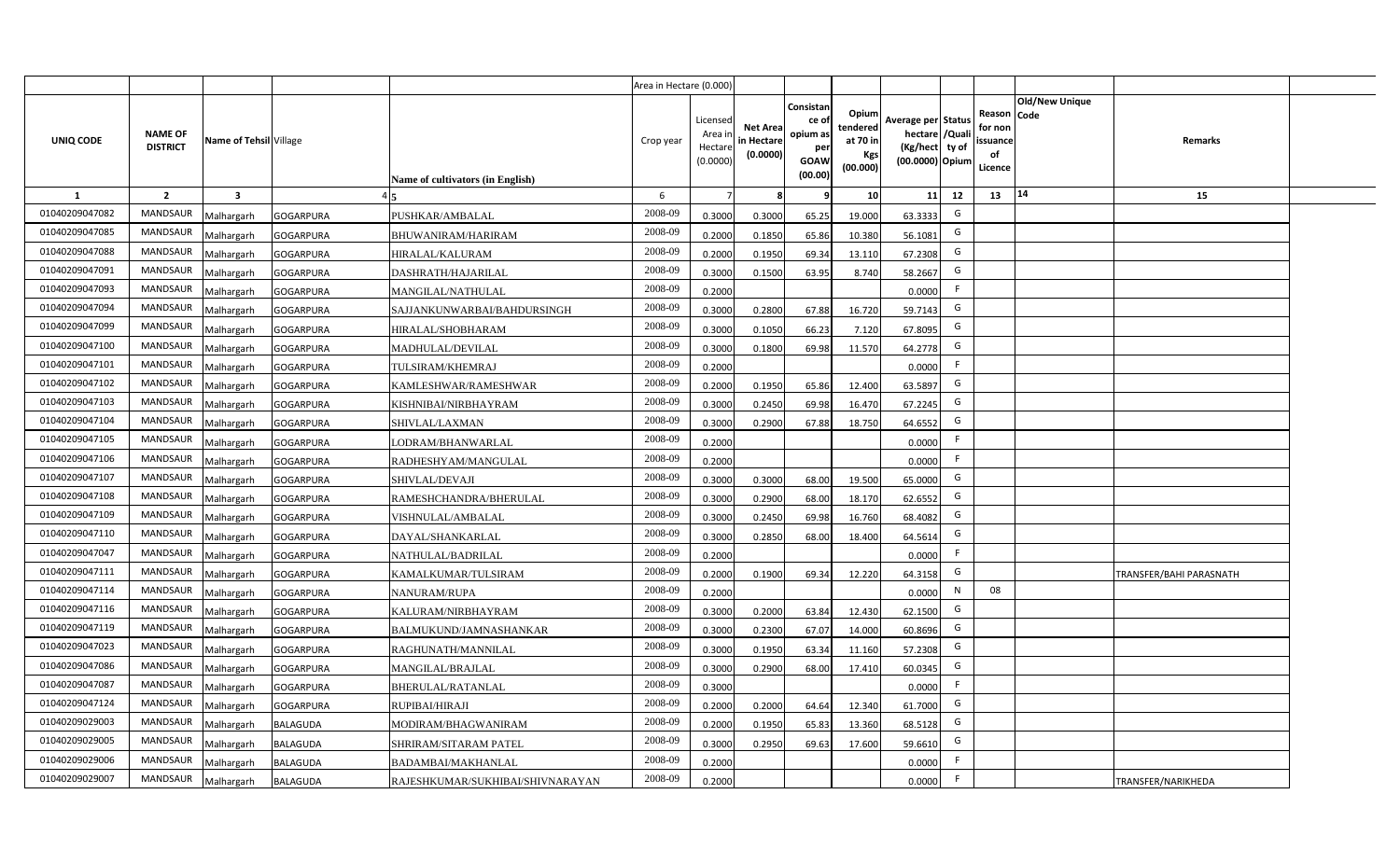|                |                                   |                         |                 |                                  | Area in Hectare (0.000) |                                            |                                           |                                                         |                                                         |                                                                            |    |                                                     |                       |         |  |
|----------------|-----------------------------------|-------------------------|-----------------|----------------------------------|-------------------------|--------------------------------------------|-------------------------------------------|---------------------------------------------------------|---------------------------------------------------------|----------------------------------------------------------------------------|----|-----------------------------------------------------|-----------------------|---------|--|
| UNIQ CODE      | <b>NAME OF</b><br><b>DISTRICT</b> | Name of Tehsil Village  |                 | Name of cultivators (in English) | Crop year               | Licensed<br>Area ir<br>Hectare<br>(0.0000) | <b>Net Area</b><br>in Hectare<br>(0.0000) | Consistar<br>ce o<br>opium as<br>per<br>GOAW<br>(00.00) | Opium<br>tendered<br>at 70 in<br><b>Kgs</b><br>(00.000) | Average per Status<br>hectare / Quali<br>(Kg/hect ty of<br>(00.0000) Opium |    | Reason Code<br>for non<br>issuance<br>of<br>Licence | <b>Old/New Unique</b> | Remarks |  |
| 1              | $\overline{2}$                    | $\overline{\mathbf{3}}$ |                 |                                  | 6                       | $\overline{7}$                             |                                           |                                                         | 10                                                      | 11                                                                         | 12 | 13                                                  | 14                    | 15      |  |
| 01040209029009 | MANDSAUR                          | <b>Aalhargarh</b>       | <b>BALAGUDA</b> | GOTAM/HARCHAND                   | 2008-09                 | 0.3000                                     |                                           |                                                         |                                                         | 0.0000                                                                     | F. |                                                     |                       |         |  |
| 01040209029011 | <b>MANDSAUR</b>                   | <b>Malhargarh</b>       | <b>BALAGUDA</b> | RAMKUNWARBAI/MAKKHANLAL          | 2008-09                 | 0.2000                                     | 0.2000                                    | 60.34                                                   | 4.300                                                   | 21.5000                                                                    | G  | 04                                                  |                       |         |  |
| 01040209029012 | <b>MANDSAUR</b>                   | <b>Malhargarh</b>       | <b>BALAGUDA</b> | <b>BRAJLAL/GULAB</b>             | 2008-09                 | 0.3000                                     | 0.1000                                    | 64.28                                                   | 6.360                                                   | 63.6000                                                                    | G  |                                                     |                       |         |  |
| 01040209029013 | MANDSAUR                          | <b>Malhargarh</b>       | <b>BALAGUDA</b> | SATYANARAYAN/SITARAM             | 2008-09                 | 0.3000                                     | 0.2850                                    | 65.83                                                   | 18.560                                                  | 65.1228                                                                    | G  |                                                     |                       |         |  |
| 01040209029014 | <b>MANDSAUR</b>                   | <b>Malhargarh</b>       | BALAGUDA        | DHAPUBAI/BHUWAN                  | 2008-09                 | 0.2000                                     | 0.0250                                    | 64.49                                                   | 1.610                                                   | 64.4000                                                                    | G  |                                                     |                       |         |  |
| 01040209029015 | <b>MANDSAUR</b>                   | <b>Malhargarh</b>       | BALAGUDA        | DHAPUBAI /NATHULAL               | 2008-09                 | 0.3000                                     | 0.1300                                    | 62.84                                                   | 8.300                                                   | 63.8462                                                                    | G  |                                                     |                       |         |  |
| 01040209029016 | <b>MANDSAUR</b>                   | <b>Malhargarh</b>       | <b>BALAGUDA</b> | <b>BAGDIRAM/LAXMAN</b>           | 2008-09                 | 0.3000                                     | 0.2800                                    | 65.83                                                   | 6.760                                                   | 24.1429                                                                    | G  | 04                                                  |                       |         |  |
| 01040209029018 | <b>MANDSAUR</b>                   | <b>Malhargarh</b>       | <b>BALAGUDA</b> | <b>GOTAM/PREMA</b>               | 2008-09                 | 0.3000                                     | 0.2850                                    | 64.28                                                   | 6.190                                                   | 21.7193                                                                    | G  | 04                                                  |                       |         |  |
| 01040209029019 | <b>MANDSAUR</b>                   | <b>Malhargarh</b>       | <b>BALAGUDA</b> | AMBALAL/GHASI                    | 2008-09                 | 0.3000                                     | 0.3050                                    | 64.28                                                   | 18.960                                                  | 62.1639                                                                    | G  |                                                     | 01040209032039        |         |  |
| 01040209029020 | <b>MANDSAUR</b>                   | <b>Malhargarh</b>       | <b>BALAGUDA</b> | MODIRAM/SHRIRAM                  | 2008-09                 | 0.3000                                     | 0.2500                                    | 64.28                                                   | 14.950                                                  | 59.8000                                                                    | G  |                                                     |                       |         |  |
| 01040209029021 | <b>MANDSAUR</b>                   | <b>Malhargarh</b>       | <b>BALAGUDA</b> | <b>BHERULAL/ROOPA TELI</b>       | 2008-09                 | 0.3000                                     | 0.2900                                    | 64.28                                                   | 18.260                                                  | 62.9655                                                                    | G  |                                                     |                       |         |  |
| 01040209029022 | <b>MANDSAUR</b>                   | <b>Malhargarh</b>       | <b>BALAGUDA</b> | KANWERIBAI/GHASI                 | 2008-09                 | 0.2000                                     |                                           |                                                         |                                                         | 0.0000                                                                     | F. |                                                     |                       |         |  |
| 01040209029023 | <b>MANDSAUR</b>                   | <b>Malhargarh</b>       | BALAGUDA        | SURAJBAI/VARDICHAND              | 2008-09                 | 0.2000                                     |                                           |                                                         |                                                         | 0.0000                                                                     | F. |                                                     |                       |         |  |
| 01040209029026 | <b>MANDSAUR</b>                   | <b>Malhargarh</b>       | BALAGUDA        | <b>GANGA BAI/KISHANLAL</b>       | 2008-09                 | 0.2000                                     |                                           |                                                         |                                                         | 0.0000                                                                     | F  |                                                     |                       |         |  |
| 01040209029027 | <b>MANDSAUR</b>                   | <b>Malhargarh</b>       | BALAGUDA        | KANWARLAL/RATANLAL               | 2008-09                 | 0.3000                                     | 0.2950                                    | 64.94                                                   | 19.280                                                  | 65.3559                                                                    | G  |                                                     |                       |         |  |
| 01040209029029 | <b>MANDSAUR</b>                   | Malhargarh              | <b>BALAGUDA</b> | CHHAGANLAL/GULABCHAND            | 2008-09                 | 0.2000                                     |                                           |                                                         |                                                         | 0.0000                                                                     | F. |                                                     |                       |         |  |
| 01040209029031 | <b>MANDSAUR</b>                   | <b>Malhargarh</b>       | <b>BALAGUDA</b> | RAMESHWAR/BALURAM                | 2008-09                 | 0.3000                                     | 0.2850                                    | 64.93                                                   | 18.550                                                  | 65.0877                                                                    | G  |                                                     |                       |         |  |
| 01040209029032 | <b>MANDSAUR</b>                   | <b>Malhargarh</b>       | <b>BALAGUDA</b> | <b>BHAGIRATH/BRAJLAL</b>         | 2008-09                 | 0.3000                                     | 0.1950                                    | 64.94                                                   | 12.500                                                  | 64.1026                                                                    | G  |                                                     |                       |         |  |
| 01040209029033 | <b>MANDSAUR</b>                   | <b>Malhargarh</b>       | BALAGUDA        | RADHAKISHAN/RATANLAL             | 2008-09                 | 0.2000                                     |                                           |                                                         |                                                         | 0.0000                                                                     | F. |                                                     |                       |         |  |
| 01040209029035 | <b>MANDSAUR</b>                   | Malhargarh              | <b>BALAGUDA</b> | RADHESHYAM/NATHULAL/SITABAI      | 2008-09                 | 0.2000                                     | 0.2000                                    | 64.94                                                   | 12.390                                                  | 61.9500                                                                    | G  |                                                     |                       |         |  |
| 01040209029036 | <b>MANDSAUR</b>                   | <b>Malhargarh</b>       | <b>BALAGUDA</b> | MOHANLAL/RATANLAL                | 2008-09                 | 0.3000                                     | 0.3000                                    | 65.83                                                   | 20.400                                                  | 68.0000                                                                    | G  |                                                     |                       |         |  |
| 01040209029037 | <b>MANDSAUR</b>                   | <b>Malhargarh</b>       | BALAGUDA        | SHRIRAM/KACHRU                   | 2008-09                 | 0.3000                                     | 0.3000                                    | 64.94                                                   | 19.460                                                  | 64.8667                                                                    | G  |                                                     |                       |         |  |
| 01040209029038 | <b>MANDSAUR</b>                   | <b>Aalhargarh</b>       | BALAGUDA        | PRABHULAL/KESHURAM               | 2008-09                 | 0.3000                                     |                                           |                                                         |                                                         | 0.0000                                                                     | -F |                                                     |                       |         |  |
| 01040209029042 | <b>MANDSAUR</b>                   | <b>Malhargarh</b>       | BALAGUDA        | AMBALAL/SITARAM                  | 2008-09                 | 0.3000                                     | 0.2950                                    | 65.83                                                   | 19.520                                                  | 66.1695                                                                    | G  |                                                     |                       |         |  |
| 01040209029045 | <b>MANDSAUR</b>                   | <b>Malhargarh</b>       | <b>BALAGUDA</b> | MANGILAL/BHANWARLAL              | 2008-09                 | 0.3000                                     | 0.2950                                    | 61.93                                                   | 17.460                                                  | 59.1864                                                                    | G  |                                                     |                       |         |  |
| 01040209029046 | <b>MANDSAUR</b>                   | <b>Malhargarh</b>       | <b>BALAGUDA</b> | PRABHULAL/PANNALAL               | 2008-09                 | 0.3000                                     | 0.2000                                    | 65.48                                                   | 13.770                                                  | 68.8500                                                                    | G  |                                                     |                       |         |  |
| 01040209029051 | <b>MANDSAUR</b>                   | <b>Malhargarh</b>       | BALAGUDA        | KANCHANBAI/HIRALAL               | 2008-09                 | 0.3000                                     | 0.3000                                    | 65.48                                                   | 19.360                                                  | 64.5333                                                                    | G  |                                                     |                       |         |  |
| 01040209029048 | <b>MANDSAUR</b>                   | <b>Malhargarh</b>       | <b>BALAGUDA</b> | RAMESHWAR/MANA                   | 2008-09                 | 0.2000                                     | 0.2000                                    | 65.48                                                   | 12.680                                                  | 63.4000                                                                    | G  |                                                     |                       |         |  |
| 01040209029052 | <b>MANDSAUR</b>                   | <b>Malhargarh</b>       | <b>BALAGUDA</b> | RUKMANBAI/NARAYAN                | 2008-09                 | 0.2000                                     | 0.1600                                    | 67.73                                                   | 10.630                                                  | 66.4375                                                                    | G  |                                                     |                       |         |  |
| 01040209029053 | <b>MANDSAUR</b>                   | <b>Malhargarh</b>       | <b>BALAGUDA</b> | BHANWARLAL/HIRALAL               | 2008-09                 | 0.3000                                     | 0.2500                                    | 65.48                                                   | 16.600                                                  | 66.4000                                                                    | G  |                                                     |                       |         |  |
| 01040209029055 | <b>MANDSAUR</b>                   | Malhargarh              | <b>BALAGUDA</b> | PRAHLADGIR/SHIVGIR               | 2008-09                 | 0.2000                                     | 0.1500                                    | 68.47                                                   | 8.210                                                   | 54.7333                                                                    | G  |                                                     |                       |         |  |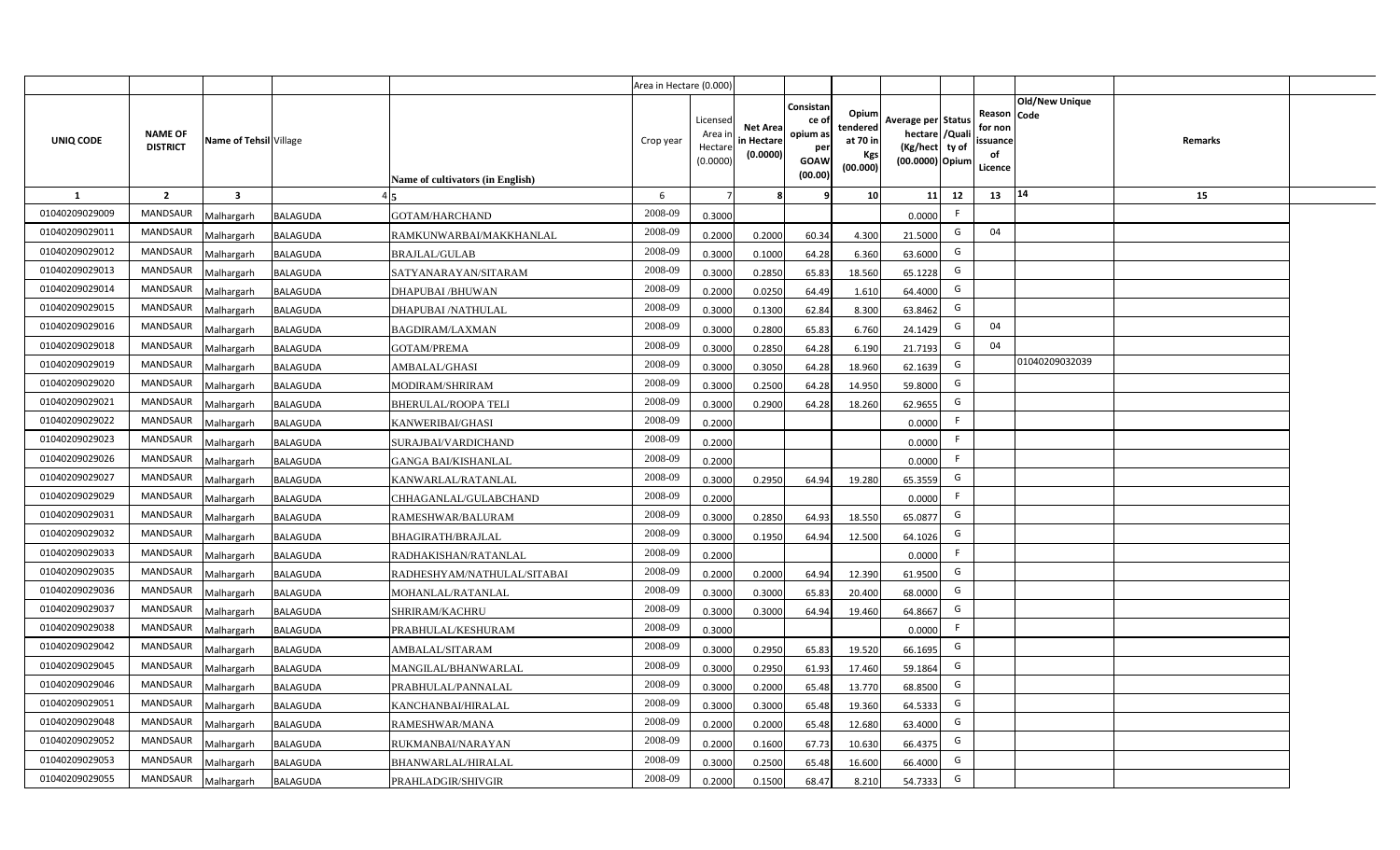|                |                                   |                         |                                                  | Area in Hectare (0.000) |                                            |                                           |                                                         |                                                         |                                                                            |    |                                                                              |         |  |
|----------------|-----------------------------------|-------------------------|--------------------------------------------------|-------------------------|--------------------------------------------|-------------------------------------------|---------------------------------------------------------|---------------------------------------------------------|----------------------------------------------------------------------------|----|------------------------------------------------------------------------------|---------|--|
| UNIQ CODE      | <b>NAME OF</b><br><b>DISTRICT</b> | Name of Tehsil Village  | Name of cultivators (in English)                 | Crop year               | Licensed<br>Area ir<br>Hectare<br>(0.0000) | <b>Net Area</b><br>in Hectare<br>(0.0000) | Consistar<br>ce o<br>opium as<br>per<br>GOAW<br>(00.00) | Opium<br>tendered<br>at 70 in<br><b>Kgs</b><br>(00.000) | Average per Status<br>hectare / Quali<br>(Kg/hect ty of<br>(00.0000) Opium |    | <b>Old/New Unique</b><br>Reason Code<br>for non<br>issuance<br>of<br>Licence | Remarks |  |
| 1              | $\overline{2}$                    | $\overline{\mathbf{3}}$ |                                                  | 6                       | 7                                          |                                           |                                                         | 10                                                      | 11                                                                         | 12 | 14<br>13                                                                     | 15      |  |
| 01040209029060 | MANDSAUR                          | <b>Aalhargarh</b>       | <b>BALAGUDA</b><br>DAULATRAM/SHOBHARAM           | 2008-09                 | 0.3000                                     | 0.2000                                    | 64.94                                                   | 12.890                                                  | 64.4500                                                                    | G  |                                                                              |         |  |
| 01040209029062 | <b>MANDSAUR</b>                   | <b>Malhargarh</b>       | <b>BALAGUDA</b><br>SHIVNARAYAN/PANNA             | 2008-09                 | 0.3000                                     | 0.2950                                    | 63.85                                                   | 18.960                                                  | 64.2712                                                                    | G  |                                                                              |         |  |
| 01040209029066 | <b>MANDSAUR</b>                   | <b>Malhargarh</b>       | <b>BALAGUDA</b><br>HARIOM/RAMLAL                 | 2008-09                 | 0.2000                                     | 0.2000                                    | 65.48                                                   | 12.790                                                  | 63.9500                                                                    | G  |                                                                              |         |  |
| 01040209029072 | MANDSAUR                          | <b>Malhargarh</b>       | <b>BALAGUDA</b><br>KASHIRAM/AMRA                 | 2008-09                 | 0.2000                                     |                                           |                                                         |                                                         | 0.0000                                                                     | F. |                                                                              |         |  |
| 01040209029073 | <b>MANDSAUR</b>                   | <b>Malhargarh</b>       | <b>BALAGUDA</b><br>TULSIRAM/CHUNNILAL            | 2008-09                 | 0.2000                                     |                                           |                                                         |                                                         | 0.0000                                                                     | F. |                                                                              |         |  |
| 01040209029076 | <b>MANDSAUR</b>                   | <b>Malhargarh</b>       | BALAGUDA<br>NATHIBAI/NARAYAN                     | 2008-09                 | 0.2000                                     | 0.2000                                    | 63.85                                                   | 13.370                                                  | 66.8500                                                                    | G  |                                                                              |         |  |
| 01040209029079 | <b>MANDSAUR</b>                   | <b>Malhargarh</b>       | <b>BALAGUDA</b><br>SHANKARLAL/JAGANNATH/ BHANA   | 2008-09                 | 0.3000                                     | 0.1450                                    | 67.36                                                   | 10.000                                                  | 68.9655                                                                    | G  |                                                                              |         |  |
| 01040209029081 | <b>MANDSAUR</b>                   | <b>Malhargarh</b>       | <b>BALAGUDA</b><br>NANDKISHOR/SHRIRAM            | 2008-09                 | 0.3000                                     |                                           |                                                         |                                                         | 0.0000                                                                     | F. |                                                                              |         |  |
| 01040209029083 | <b>MANDSAUR</b>                   | <b>Malhargarh</b>       | <b>BALAGUDA</b><br>RADHESHYAM/TULSIRAM/JANIBAI   | 2008-09                 | 0.3000                                     | 0.2600                                    | 64.90                                                   | 17.500                                                  | 67.3077                                                                    | G  |                                                                              |         |  |
| 01040209029085 | <b>MANDSAUR</b>                   | <b>Malhargarh</b>       | <b>BALAGUDA</b><br>RAMPRASAD/KANWARLAL           | 2008-09                 | 0.3000                                     | 0.2450                                    | 63.85                                                   | 16.290                                                  | 66.4898                                                                    | G  |                                                                              |         |  |
| 01040209029086 | <b>MANDSAUR</b>                   | <b>Malhargarh</b>       | <b>BALAGUDA</b><br>KANWARLAL/BHANWARLAL          | 2008-09                 | 0.3000                                     | 0.2550                                    | 62.44                                                   | 15.890                                                  | 62.3137                                                                    | G  |                                                                              |         |  |
| 01040209029088 | <b>MANDSAUR</b>                   | <b>Malhargarh</b>       | <b>BALAGUDA</b><br>SHANKARLAL/GHASI              | 2008-09                 | 0.3000                                     |                                           |                                                         |                                                         | 0.0000                                                                     | F. |                                                                              |         |  |
| 01040209029089 | <b>MANDSAUR</b>                   | <b>Malhargarh</b>       | <b>BALAGUDA</b><br>BHANWARLAL/SHANKARLAL         | 2008-09                 | 0.3000                                     | 0.2750                                    | 63.85                                                   | 15.710                                                  | 57.1273                                                                    | G  |                                                                              |         |  |
| 01040209029090 | <b>MANDSAUR</b>                   | <b>Malhargarh</b>       | <b>BALAGUDA</b><br>SITABAI/RAMCHANDRA/SHANKARLAL | 2008-09                 | 0.2000                                     |                                           |                                                         |                                                         | 0.0000                                                                     | N  |                                                                              |         |  |
| 01040209029094 | <b>MANDSAUR</b>                   | <b>Malhargarh</b>       | BALAGUDA<br><b>BANSHILAL/SHAMBHU</b>             | 2008-09                 | 0.2000                                     | 0.2050                                    | 70.11                                                   | 14.090                                                  | 68.7317                                                                    | G  |                                                                              |         |  |
| 01040209029095 | <b>MANDSAUR</b>                   | Malhargarh              | <b>BALAGUDA</b><br>SHIVNARAYAN/LALJI             | 2008-09                 | 0.2000                                     | 0.1800                                    | 66.92                                                   | 11.710                                                  | 65.0556                                                                    | G  |                                                                              |         |  |
| 01040209029096 | <b>MANDSAUR</b>                   | <b>Malhargarh</b>       | <b>BALAGUDA</b><br>KARULAL/LALJI                 | 2008-09                 | 0.3000                                     | 0.3050                                    | 63.07                                                   | 18.620                                                  | 61.0492                                                                    | G  |                                                                              |         |  |
| 01040209029098 | <b>MANDSAUR</b>                   | <b>Malhargarh</b>       | <b>BALAGUDA</b><br>HARIOM/NANALAL                | 2008-09                 | 0.3000                                     | 0.1500                                    | 66.92                                                   | 9.500                                                   | 63.3333                                                                    | G  |                                                                              |         |  |
| 01040209029102 | <b>MANDSAUR</b>                   | <b>Malhargarh</b>       | BALAGUDA<br><b>BABULAL/ONKARLAL</b>              | 2008-09                 | 0.3000                                     | 0.2900                                    | 62.48                                                   | 18.250                                                  | 62.931                                                                     | G  |                                                                              |         |  |
| 01040209029111 | <b>MANDSAUR</b>                   | Malhargarh              | <b>BALAGUDA</b><br>TARABAI/KANWARLAL             | 2008-09                 | 0.3000                                     | 0.3000                                    | 69.7                                                    | 20.770                                                  | 69.2333                                                                    | G  |                                                                              |         |  |
| 01040209029113 | <b>MANDSAUR</b>                   | <b>Malhargarh</b>       | <b>BALAGUDA</b><br>LAXMINARAYAN/BHANWARLAL       | 2008-09                 | 0.3000                                     | 0.2500                                    | 66.87                                                   | 16.460                                                  | 65.8400                                                                    | G  |                                                                              |         |  |
| 01040209029116 | <b>MANDSAUR</b>                   | <b>Malhargarh</b>       | BALAGUDA<br>AMRITRAM/BHANWARLAL                  | 2008-09                 | 0.2000                                     |                                           |                                                         |                                                         | 0.0000                                                                     | F. |                                                                              |         |  |
| 01040209029117 | <b>MANDSAUR</b>                   | <b>Aalhargarh</b>       | BALAGUDA<br>DINESHCHANDRA/RAMLAL                 | 2008-09                 | 0.3000                                     | 0.3000                                    | 63.87                                                   | 18.920                                                  | 63.0667                                                                    | G  |                                                                              |         |  |
| 01040209029122 | <b>MANDSAUR</b>                   | <b>Malhargarh</b>       | BALAGUDA<br><b>BABULAL/RUGHNATH</b>              | 2008-09                 | 0.3000                                     | 0.1850                                    | 64.85                                                   | 10.900                                                  | 58.9189                                                                    | G  |                                                                              |         |  |
| 01040209029123 | <b>MANDSAUR</b>                   | <b>Malhargarh</b>       | <b>BALAGUDA</b><br>DINESH KUMAR/RAMESHWAR        | 2008-09                 | 0.3000                                     |                                           |                                                         |                                                         | 0.0000                                                                     | F  |                                                                              |         |  |
| 01040209029124 | <b>MANDSAUR</b>                   | <b>Malhargarh</b>       | <b>BALAGUDA</b><br>ANOSARBAI/SITARAM             | 2008-09                 | 0.3000                                     | 0.0900                                    | 63.87                                                   | 5.540                                                   | 61.5556                                                                    | G  |                                                                              |         |  |
| 01040209029128 | <b>MANDSAUR</b>                   | <b>Malhargarh</b>       | <b>BALAGUDA</b><br>TULSI BAI/RAMLAL              | 2008-09                 | 0.2000                                     | 0.2050                                    | 69.76                                                   | 13.950                                                  | 68.0488                                                                    | G  |                                                                              |         |  |
| 01040209029129 | <b>MANDSAUR</b>                   | <b>Malhargarh</b>       | <b>BALAGUDA</b><br><b>JAGDISH/SHREERAM</b>       | 2008-09                 | 0.2000                                     |                                           |                                                         |                                                         | 0.0000                                                                     | F  |                                                                              |         |  |
| 01040209029130 | <b>MANDSAUR</b>                   | <b>Malhargarh</b>       | KACHRU/SITARAM<br><b>BALAGUDA</b>                | 2008-09                 | 0.3000                                     | 0.3100                                    | 55.85                                                   | 8.150                                                   | 26.2903                                                                    | G  | 04                                                                           |         |  |
| 01040209029131 | <b>MANDSAUR</b>                   | <b>Malhargarh</b>       | <b>BALAGUDA</b><br>NATHULAL/BHANWARLAL           | 2008-09                 | 0.3000                                     | 0.1600                                    | 65.91                                                   | 10.030                                                  | 62.6875                                                                    | G  |                                                                              |         |  |
| 01040209029132 | MANDSAUR                          | Malhargarh              | <b>BALAGUDA</b><br>CHAMPALAL/SITARAM             | 2008-09                 | 0.3000                                     | 0.2950                                    | 62.48                                                   | 18.230                                                  | 61.7966                                                                    | G  |                                                                              |         |  |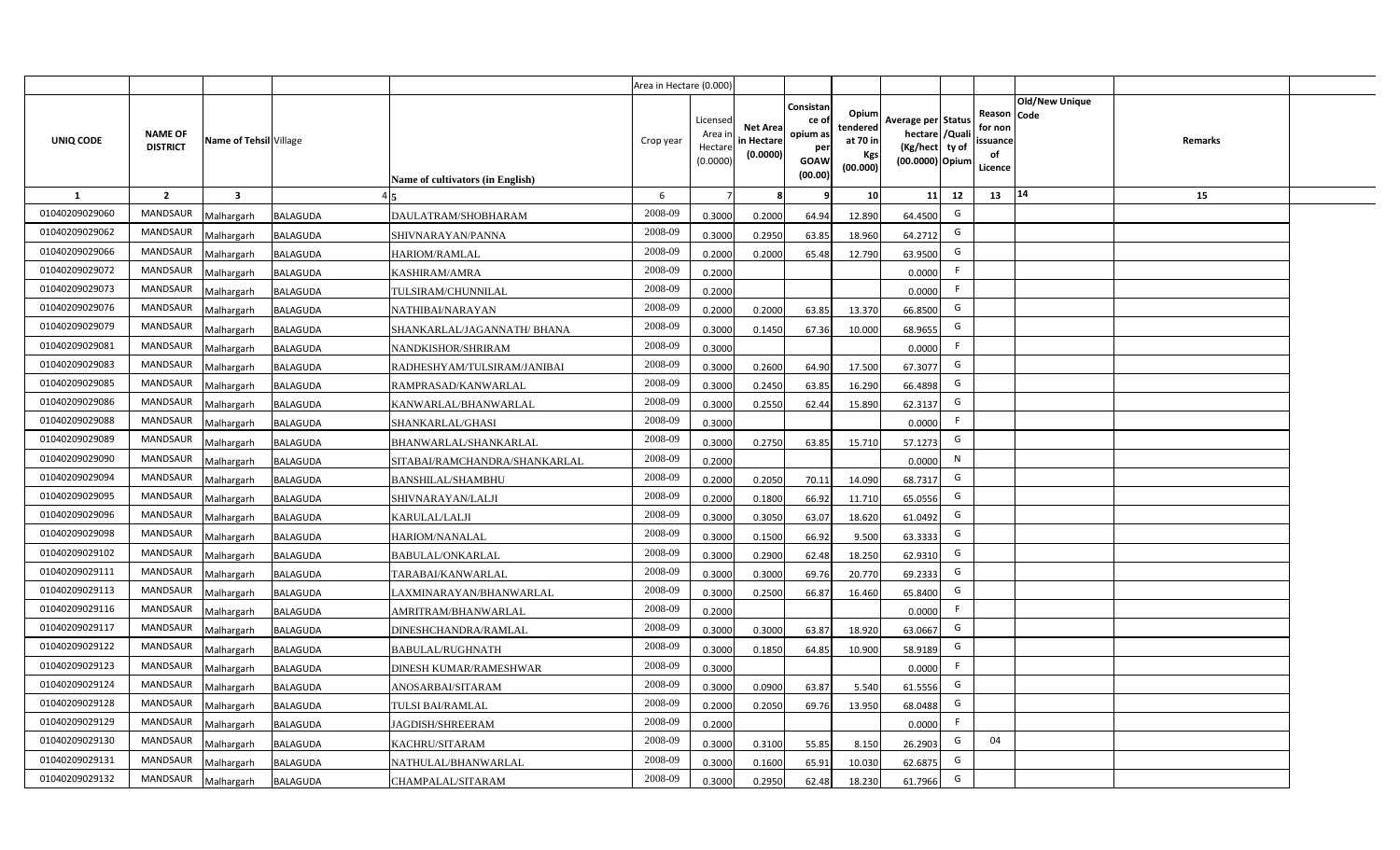|                |                                   |                        |                 |                                  | Area in Hectare (0.000) |                                           |                                           |                                                                 |                                                  |                                                                            |                                                    |                       |         |  |
|----------------|-----------------------------------|------------------------|-----------------|----------------------------------|-------------------------|-------------------------------------------|-------------------------------------------|-----------------------------------------------------------------|--------------------------------------------------|----------------------------------------------------------------------------|----------------------------------------------------|-----------------------|---------|--|
| UNIQ CODE      | <b>NAME OF</b><br><b>DISTRICT</b> | Name of Tehsil Village |                 | Name of cultivators (in English) | Crop year               | Licensed<br>Area i<br>Hectare<br>(0.0000) | <b>Net Area</b><br>in Hectare<br>(0.0000) | Consistan<br>ce of<br>opium as<br>per<br><b>GOAW</b><br>(00.00) | Opium<br>tendered<br>at 70 in<br>Kgs<br>(00.000) | Average per Status<br>hectare / Quali<br>(Kg/hect ty of<br>(00.0000) Opium | Reason Code<br>for non<br>ssuance<br>of<br>Licence | <b>Old/New Unique</b> | Remarks |  |
| $\mathbf{1}$   | $\overline{2}$                    | $\mathbf{3}$           |                 |                                  | 6                       | $\overline{7}$                            | 8                                         | 9                                                               | 10 <sup>1</sup>                                  | 12<br>11                                                                   | 13                                                 | 14                    | 15      |  |
| 01040209029133 | MANDSAUR                          | Malhargarh             | <b>BALAGUDA</b> | NANALAL/DOLA                     | 2008-09                 | 0.3000                                    | 0.2950                                    | 66.92                                                           | 6.310                                            | G<br>21.3898                                                               | 04                                                 |                       |         |  |
| 01040209029134 | <b>MANDSAUR</b>                   | <b>Aalhargarh</b>      | <b>BALAGUDA</b> | RAMKUNWARBAI/GULABCHNAD          | 2008-09                 | 0.3000                                    | 0.2950                                    | 63.94                                                           | 18.210                                           | G<br>61.7288                                                               |                                                    |                       |         |  |
| 01040209029136 | MANDSAUR                          | Malhargarh             | <b>BALAGUDA</b> | RAMLAL/BHANWARLAL                | 2008-09                 | 0.2000                                    |                                           |                                                                 |                                                  | F.<br>0.0000                                                               |                                                    |                       |         |  |
| 01040209029138 | <b>MANDSAUR</b>                   | Malhargarh             | <b>BALAGUDA</b> | <b>BRAJLAL/JAICHAND</b>          | 2008-09                 | 0.2000                                    | 0.1000                                    | 63.87                                                           | 6.510                                            | G<br>65.1000                                                               |                                                    |                       |         |  |
| 01040209029139 | <b>MANDSAUR</b>                   | Malhargarh             | <b>BALAGUDA</b> | RADHESHYAM/BHUVANIRAM            | 2008-09                 | 0.2000                                    | 0.1850                                    | 66.92                                                           | 11.770                                           | G<br>63.6216                                                               |                                                    |                       |         |  |
| 01040209029140 | MANDSAUR                          | Malhargarh             | <b>BALAGUDA</b> | LALA/CHUNNILAL                   | 2008-09                 | 0.3000                                    | 0.1450                                    | 62.48                                                           | 8.910                                            | G<br>61.4483                                                               |                                                    |                       |         |  |
| 01040209029141 | MANDSAUR                          | Malhargarh             | <b>BALAGUDA</b> | ISHWARLAL/NARAYAN                | 2008-09                 | 0.2000                                    | 0.2000                                    | 64.48                                                           | 13.280                                           | G<br>66.4000                                                               |                                                    |                       |         |  |
| 01040209029143 | MANDSAUR                          | Malhargarh             | <b>BALAGUDA</b> | ONKARLAL/KESHURAM                | 2008-09                 | 0.2000                                    | 0.1950                                    | 66.92                                                           | 12.790                                           | G<br>65.5897                                                               |                                                    |                       |         |  |
| 01040209029146 | <b>MANDSAUR</b>                   | Malhargarh             | <b>BALAGUDA</b> | NANALAL/RAMCHANDRA               | 2008-09                 | 0.3000                                    | 0.2600                                    | 63.03                                                           | 14.570                                           | G<br>56.0385                                                               |                                                    |                       |         |  |
| 01040209029149 | <b>MANDSAUR</b>                   | Malhargarh             | <b>BALAGUDA</b> | KACHRULAL/BHANWARLAL             | 2008-09                 | 0.3000                                    | 0.2950                                    | 65.44                                                           | 19.196                                           | G<br>65.0712                                                               |                                                    |                       |         |  |
| 01040209029151 | MANDSAUR                          | Malhargarh             | <b>BALAGUDA</b> | RAVINDRAKUMAR/HIRALAL            | 2008-09                 | 0.2000                                    |                                           |                                                                 |                                                  | F<br>0.0000                                                                |                                                    |                       |         |  |
| 01040209029157 | <b>MANDSAUR</b>                   | Malhargarh             | <b>BALAGUDA</b> | GORDHANLAL/SHOBHARAM             | 2008-09                 | 0.3000                                    | 0.2900                                    | 65.58                                                           | 18.910                                           | G<br>65.2069                                                               |                                                    |                       |         |  |
| 01040209029159 | MANDSAUR                          | Malhargarh             | <b>BALAGUDA</b> | <b>BABULAL/JANKILAL</b>          | 2008-09                 | 0.3000                                    | 0.2900                                    | 65.58                                                           | 18.740                                           | G<br>64.6207                                                               |                                                    |                       |         |  |
| 01040209029163 | <b>MANDSAUR</b>                   | Malhargarh             | <b>BALAGUDA</b> | MANGILAL/MAKHANLAL               | 2008-09                 | 0.2000                                    |                                           |                                                                 |                                                  | F.<br>0.0000                                                               |                                                    |                       |         |  |
| 01040209029164 | <b>MANDSAUR</b>                   | Malhargarh             | <b>BALAGUDA</b> | JAGDISH/BHANWARLAL               | 2008-09                 | 0.2000                                    |                                           |                                                                 |                                                  | F<br>0.0000                                                                |                                                    |                       |         |  |
| 01040209029166 | <b>MANDSAUR</b>                   | Malhargarh             | <b>BALAGUDA</b> | PANNIBAI/BABRULAL                | 2008-09                 | 0.3000                                    | 0.2000                                    | 65.44                                                           | 13.420                                           | G<br>67.1000                                                               |                                                    |                       |         |  |
| 01040209029172 | <b>MANDSAUR</b>                   | Malhargarh             | <b>BALAGUDA</b> | PRABHULAL/BRIJLAL                | 2008-09                 | 0.3000                                    | 0.2000                                    | 64.58                                                           | 13.580                                           | G<br>67.9000                                                               |                                                    |                       |         |  |
| 01040209029173 | <b>MANDSAUR</b>                   | Malhargarh             | <b>BALAGUDA</b> | MOHANLAL/RAMCHANDRA              | 2008-09                 | 0.3000                                    | 0.2900                                    | 61.55                                                           | 18.810                                           | G<br>64.8621                                                               |                                                    |                       |         |  |
| 01040209029174 | <b>MANDSAUR</b>                   | Malhargarh             | <b>BALAGUDA</b> | NANDKISHOR/KANEHIYALAL           | 2008-09                 | 0.3000                                    | 0.3000                                    | 63.34                                                           | 19.120                                           | G<br>63.7333                                                               |                                                    |                       |         |  |
| 01040209029175 | MANDSAUR                          | Malhargarh             | <b>BALAGUDA</b> | SURAJBAI/BHANWARLAL              | 2008-09                 | 0.2000                                    | 0.2000                                    | 69.76                                                           | 5.270                                            | G<br>26.3500                                                               | 04                                                 |                       |         |  |
| 01040209029179 | MANDSAUR                          | Malhargarh             | <b>BALAGUDA</b> | PARMANAND/KANWARLAL              | 2008-09                 | 0.3000                                    | 0.2950                                    | 63.91                                                           | 18.900                                           | G<br>64.0678                                                               |                                                    |                       |         |  |
| 01040209029185 | MANDSAUR                          | Malhargarh             | <b>BALAGUDA</b> | <b>BHAGIRATH/RAMLAL</b>          | 2008-09                 | 0.2000                                    |                                           |                                                                 |                                                  | F.<br>0.0000                                                               |                                                    |                       |         |  |
| 01040209029187 | <b>MANDSAUR</b>                   | Malhargarh             | <b>BALAGUDA</b> | MAHESHKUMAR/DAULATRAM            | 2008-09                 | 0.3000                                    | 0.2950                                    | 65.44                                                           | 19.410                                           | G<br>65.7966                                                               |                                                    |                       |         |  |
| 01040209029188 | MANDSAUR                          | Malhargarh             | <b>BALAGUDA</b> | VISHNUBAI/DEVILAL                | 2008-09                 | 0.3000                                    | 0.2700                                    | 65.44                                                           | 4.390                                            | G<br>16.2593                                                               | 04                                                 |                       |         |  |
| 01040209029192 | MANDSAUR                          | Malhargarh             | <b>BALAGUDA</b> | KANWARLAL/KISHANLAL              | 2008-09                 | 0.3000                                    | 0.3000                                    | 63.69                                                           | 19.330                                           | G<br>64.4333                                                               |                                                    |                       |         |  |
| 01040209029194 | MANDSAUR                          | Malhargarh             | <b>BALAGUDA</b> | <b>GOPAL/CHAMPALAL</b>           | 2008-09                 | 0.2000                                    | 0.1950                                    | 61.55                                                           | 11.650                                           | G<br>59.7436                                                               |                                                    |                       |         |  |
| 01040209029196 | MANDSAUR                          | Malhargarh             | <b>BALAGUDA</b> | SATYANARAYAN/SHRIRAM             | 2008-09                 | 0.2000                                    | 0.1950                                    | 62.44                                                           | 12.550                                           | G<br>64.3590                                                               |                                                    |                       |         |  |
| 01040209029199 | MANDSAUR                          | Malhargarh             | <b>BALAGUDA</b> | RAMKISHAN/BRIJLAL                | 2008-09                 | 0.3000                                    |                                           |                                                                 |                                                  | -F<br>0.0000                                                               |                                                    |                       |         |  |
| 01040209029201 | MANDSAUR                          | Malhargarh             | <b>BALAGUDA</b> | RADHESHYAM/KASHIRAM              | 2008-09                 | 0.3000                                    | 0.3050                                    | 63.85                                                           | 19.860                                           | G<br>65.1148                                                               |                                                    |                       |         |  |
| 01040209029162 | MANDSAUR                          | Malhargarh             | <b>BALAGUDA</b> | LAXMINARAYAN/BHANWARLAL          | 2008-09                 | 0.3000                                    | 0.3000                                    | 63.85                                                           | 17.270                                           | G<br>57.5667                                                               |                                                    |                       |         |  |
| 01040209029156 | MANDSAUR                          | Malhargarh             | <b>BALAGUDA</b> | RAMNIVAS/BHANWARLAL              | 2008-09                 | 0.3000                                    | 0.2950                                    | 63.46                                                           | 18.150                                           | G<br>61.5254                                                               |                                                    |                       |         |  |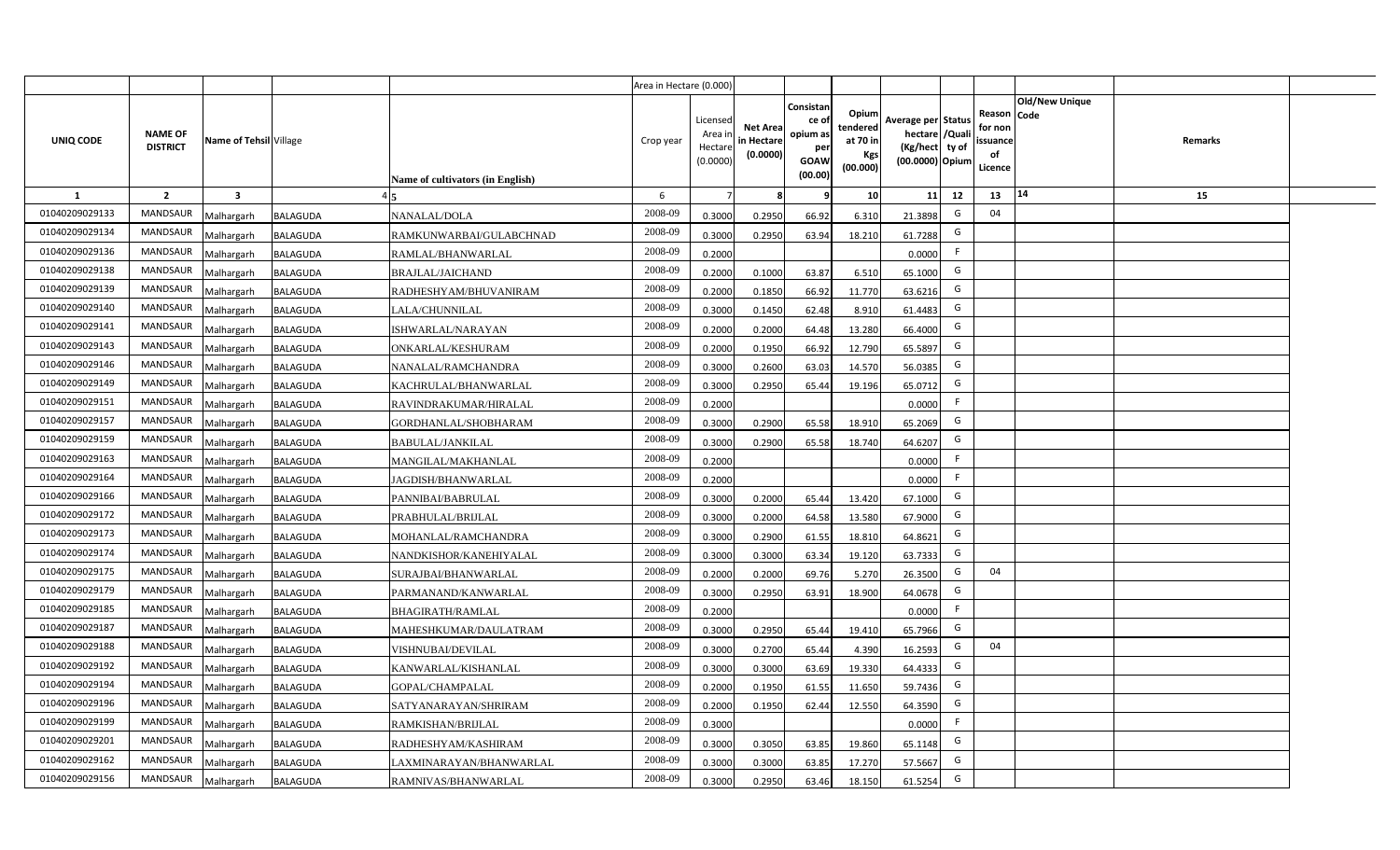|                |                                   |                         |                 |                                  | Area in Hectare (0.000) |                                           |                                           |                                                                |                                                         |                                                                            |                                                     |                       |         |  |
|----------------|-----------------------------------|-------------------------|-----------------|----------------------------------|-------------------------|-------------------------------------------|-------------------------------------------|----------------------------------------------------------------|---------------------------------------------------------|----------------------------------------------------------------------------|-----------------------------------------------------|-----------------------|---------|--|
| UNIQ CODE      | <b>NAME OF</b><br><b>DISTRICT</b> | Name of Tehsil Village  |                 | Name of cultivators (in English) | Crop year               | Licensed<br>Area i<br>Hectare<br>(0.0000) | <b>Net Area</b><br>in Hectare<br>(0.0000) | Consistan<br>ce o<br>opium as<br>per<br><b>GOAW</b><br>(00.00) | Opium<br>tendered<br>at 70 in<br><b>Kgs</b><br>(00.000) | Average per Status<br>hectare / Quali<br>(Kg/hect ty of<br>(00.0000) Opium | Reason Code<br>for non<br>issuance<br>of<br>Licence | <b>Old/New Unique</b> | Remarks |  |
| $\mathbf{1}$   | $\overline{2}$                    | $\overline{\mathbf{3}}$ |                 |                                  | 6                       | $\overline{7}$                            |                                           | 9                                                              | 10 <sup>1</sup>                                         | 11<br>12                                                                   | 13                                                  | 14                    | 15      |  |
| 01040209029110 | <b>MANDSAUR</b>                   | Malhargarh              | <b>BALAGUDA</b> | SATYANARAYAN/SHRINIVAS           | 2008-09                 | 0.3000                                    | 0.1100                                    | 63.46                                                          | 7.080                                                   | G<br>64.3636                                                               |                                                     |                       |         |  |
| 01040209029105 | MANDSAUR                          | Malhargarh              | <b>BALAGUDA</b> | KAILASHCHANDRA/VARDICHANDRA      | 2008-09                 | 0.3000                                    | 0.2850                                    | 67.19                                                          | 19.330                                                  | G<br>67.8246                                                               |                                                     |                       |         |  |
| 01040209029126 | MANDSAUR                          | Malhargarh              | <b>BALAGUDA</b> | LAXMINARAYAN/KANEHIALAL          | 2008-09                 | 0.3000                                    |                                           |                                                                |                                                         | F.<br>0.0000                                                               |                                                     |                       |         |  |
| 01040209029202 | MANDSAUR                          | Malhargarh              | <b>BALAGUDA</b> | KANEHIAYALAL/SHOBHARAM           | 2008-09                 | 0.3000                                    | 0.2850                                    | 63.46                                                          | 18.060                                                  | G<br>63.3684                                                               |                                                     |                       |         |  |
| 01040209029215 | MANDSAUR                          | Malhargarh              | <b>BALAGUDA</b> | SOHANBAI/DAULATRAM               | 2008-09                 | 0.3000                                    | 0.2700                                    | 67.36                                                          | 18.070                                                  | G<br>66.9259                                                               |                                                     |                       |         |  |
| 01040209029075 | <b>MANDSAUR</b>                   | <b>Aalhargarh</b>       | <b>BALAGUDA</b> | AMBALAL/NARAYAN                  | 2008-09                 | 0.3000                                    | 0.2500                                    | 67.70                                                          | 17.040                                                  | G<br>68.1600                                                               |                                                     |                       |         |  |
| 01040209029087 | <b>MANDSAUR</b>                   | Malhargarh              | <b>BALAGUDA</b> | KANHAIYALAL/BHANWARLAL           | 2008-09                 | 0.3000                                    | 0.2200                                    | 67.68                                                          | 14.440                                                  | G<br>65.6364                                                               |                                                     |                       |         |  |
| 01040209029121 | <b>MANDSAUR</b>                   | Malhargarh              | <b>BALAGUDA</b> | LAXMINARAYAN/KARULAL             | 2008-09                 | 0.3000                                    | 0.2900                                    | 63.46                                                          | 17.770                                                  | G<br>61.2759                                                               |                                                     |                       |         |  |
| 01040209029198 | MANDSAUR                          | Malhargarh              | <b>BALAGUDA</b> | HARIVALLABH/RAMCHANDRA           | 2008-09                 | 0.3000                                    | 0.2950                                    | 63.46                                                          | 18.810                                                  | G<br>63.7627                                                               |                                                     |                       |         |  |
| 01040209029125 | <b>MANDSAUR</b>                   | Malhargarh              | <b>BALAGUDA</b> | RAMNARAYAN/PHOOLCHAND            | 2008-09                 | 0.3000                                    | 0.2900                                    | 66.17                                                          | 18.210                                                  | G<br>62.7931                                                               |                                                     |                       |         |  |
| 01040209029044 | <b>MANDSAUR</b>                   | Malhargarh              | <b>BALAGUDA</b> | <b>BOTLAL/BHUWAN</b>             | 2008-09                 | 0.3000                                    | 0.2950                                    | 66.81                                                          | 18.660                                                  | G<br>63.2542                                                               |                                                     |                       |         |  |
| 01040209029069 | <b>MANDSAUR</b>                   | Malhargarh              | <b>BALAGUDA</b> | KASHIBAI/LAKSHMAN                | 2008-09                 | 0.3000                                    |                                           |                                                                |                                                         | F<br>0.0000                                                                |                                                     |                       |         |  |
| 01040209029074 | <b>MANDSAUR</b>                   | Malhargarh              | <b>BALAGUDA</b> | ROOPCHAND/MANGILAL               | 2008-09                 | 0.3000                                    | 0.2100                                    | 64.19                                                          | 5.860                                                   | G<br>27.9048                                                               | 04                                                  |                       |         |  |
| 01040209029054 | MANDSAUR                          | Malhargarh              | <b>BALAGUDA</b> | GITABAI/JHBBALAL                 | 2008-09                 | 0.3000                                    | 0.2950                                    | 61.58                                                          | 18.340                                                  | G<br>62.1695                                                               |                                                     |                       |         |  |
| 01040209029155 | MANDSAUR                          | Malhargarh              | <b>BALAGUDA</b> | RAMESH/NATHULAL BAGRI            | 2008-09                 | 0.3000                                    | 0.1850                                    | 64.43                                                          | 12.050                                                  | G<br>65.1351                                                               |                                                     |                       |         |  |
| 01040209029002 | <b>MANDSAUR</b>                   | Malhargarh              | <b>BALAGUDA</b> | RAMESHWAR/CHAMPALAL              | 2008-09                 | 0.2000                                    |                                           |                                                                |                                                         | F.<br>0.0000                                                               |                                                     |                       |         |  |
| 01040209029101 | <b>MANDSAUR</b>                   | Malhargarh              | <b>BALAGUDA</b> | RAMESHWAR/RAMKISHAN              | 2008-09                 | 0.3000                                    | 0.3000                                    | 66.17                                                          | 18.610                                                  | G<br>62.0333                                                               |                                                     |                       |         |  |
| 01040209029232 | <b>MANDSAUR</b>                   | Malhargarh              | <b>BALAGUDA</b> | NATHULAL/KASHIRAM                | 2008-09                 | 0.3000                                    | 0.2900                                    | 64.43                                                          | 17.620                                                  | G<br>60.7586                                                               |                                                     |                       |         |  |
| 01040209029150 | <b>MANDSAUR</b>                   | Malhargarh              | <b>BALAGUDA</b> | RAMESH/NATHULAL PATIDAR          | 2008-09                 | 0.3000                                    | 0.1600                                    | 64.43                                                          | 10.480                                                  | G<br>65.5000                                                               |                                                     |                       |         |  |
| 01040209029233 | <b>MANDSAUR</b>                   | Malhargarh              | <b>BALAGUDA</b> | JAGDISHCHANDRA/SHRINIVAS         | 2008-09                 | 0.2000                                    | 0.0500                                    | 70.11                                                          | 3.550                                                   | G<br>71.0000                                                               |                                                     |                       |         |  |
| 01040209029043 | <b>MANDSAUR</b>                   | Malhargarh              | <b>BALAGUDA</b> | ANSUIYA/SHRINIVAS                | 2008-09                 | 0.3000                                    | 0.1000                                    | 68.83                                                          | 6.630                                                   | G<br>66.3000                                                               |                                                     |                       |         |  |
| 01040209029106 | <b>MANDSAUR</b>                   | Malhargarh              | <b>BALAGUDA</b> | VISHNU/NARAYAN                   | 2008-09                 | 0.2000                                    | 0.1600                                    | 66.17                                                          | 10.440                                                  | G<br>65.2500                                                               |                                                     |                       |         |  |
| 01040209029197 | <b>MANDSAUR</b>                   | Malhargarh              | <b>BALAGUDA</b> | KARULAL/BHAGIRATH                | 2008-09                 | 0.2000                                    | 0.1900                                    | 61.55                                                          | 11.300                                                  | G<br>59.4737                                                               |                                                     |                       |         |  |
| 01040209029017 | MANDSAUR                          | Malhargarh              | <b>BALAGUDA</b> | MOHANBAI/AMBALAL                 | 2008-09                 | 0.2000                                    | 0.2000                                    | 65.84                                                          | 12.340                                                  | G<br>61.7000                                                               |                                                     |                       |         |  |
| 01040209029025 | <b>MANDSAUR</b>                   | Malhargarh              | <b>BALAGUDA</b> | RAMLAL/RATANLAL                  | 2008-09                 | 0.3000                                    | 0.1800                                    | 66.71                                                          | 11.140                                                  | G<br>61.8889                                                               |                                                     |                       |         |  |
| 01040209029190 | MANDSAUR                          | Malhargarh              | <b>BALAGUDA</b> | SURESHCHANDRA/RAMLAL             | 2008-09                 | 0.3000                                    | 0.1900                                    | 64.43                                                          | 11.710                                                  | G<br>61.6316                                                               |                                                     |                       |         |  |
| 01040209029078 | <b>MANDSAUR</b>                   | Malhargarh              | <b>BALAGUDA</b> | KESHURAM/ONKARLAL                | 2008-09                 | 0.3000                                    | 0.2900                                    | 63.96                                                          | 17.590                                                  | G<br>60.6552                                                               |                                                     |                       |         |  |
| 01040209029144 | MANDSAUR                          | Malhargarh              | <b>BALAGUDA</b> | RADHAKISHAN/NARAYAN              | 2008-09                 | 0.3000                                    | 0.2900                                    | 65.05                                                          | 19.030                                                  | G<br>65.6207                                                               |                                                     |                       |         |  |
| 01040209029004 | <b>MANDSAUR</b>                   | Malhargarh              | <b>BALAGUDA</b> | RADHABAI/NANDA                   | 2008-09                 | 0.2000                                    |                                           |                                                                |                                                         | -F<br>0.0000                                                               |                                                     |                       |         |  |
| 01040209029127 | <b>MANDSAUR</b>                   | Malhargarh              | <b>BALAGUDA</b> | MOHANBAI/RADHESHYAM              | 2008-09                 | 0.3000                                    | 0.1900                                    | 66.17                                                          | 6.970                                                   | G<br>36.6842                                                               | 04                                                  |                       |         |  |
| 01040209029137 | MANDSAUR                          | Malhargarh              | <b>BALAGUDA</b> | ARJUN/SHOBHARAM                  | 2008-09                 | 0.3000                                    | 0.2950                                    | 66.17                                                          | 19.170                                                  | G<br>64.9831                                                               |                                                     |                       |         |  |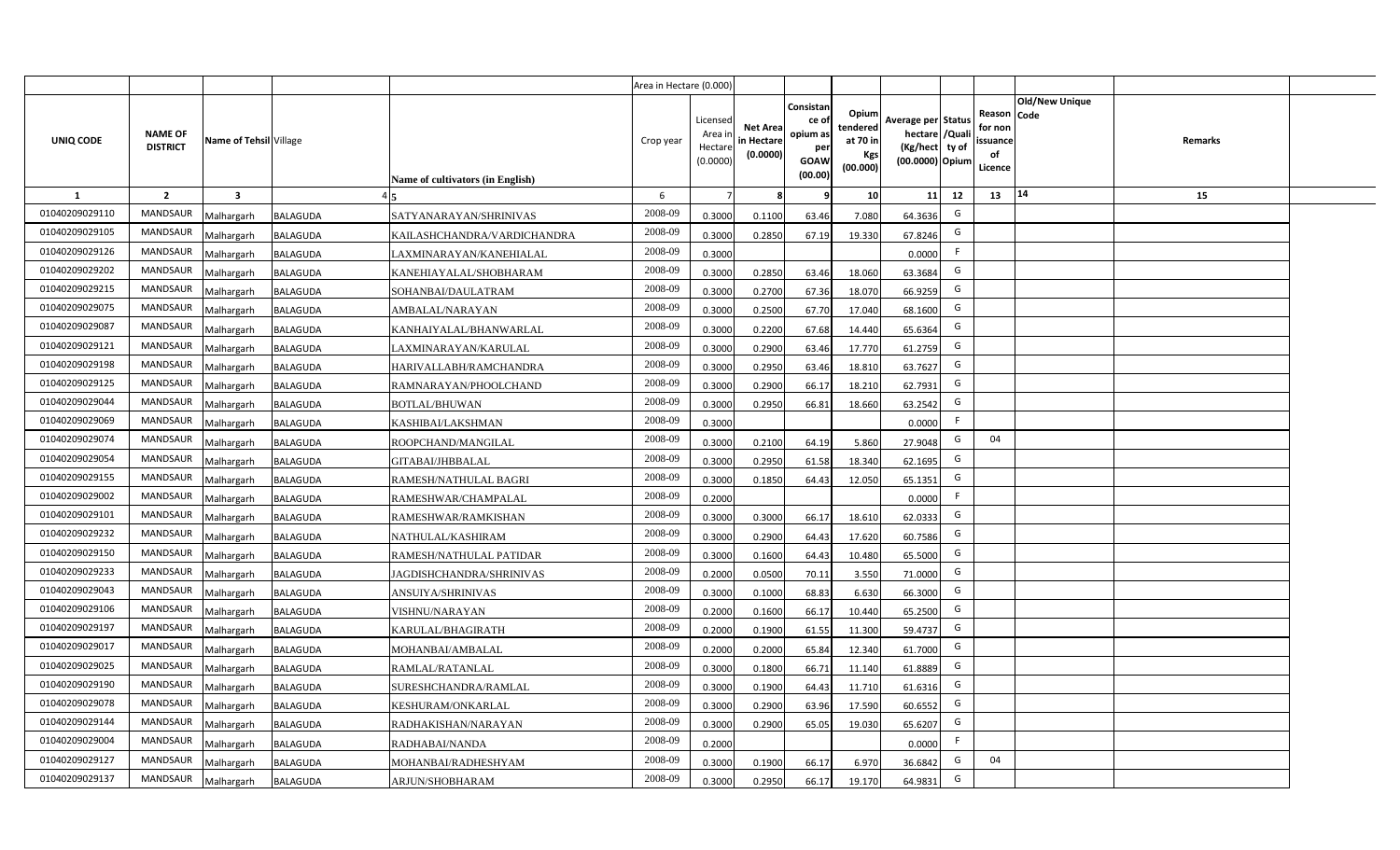|                |                                   |                         |                 |                                  | Area in Hectare (0.000) |                                          |                                           |                                                          |                                                         |                                                                           |    |                                                     |                       |         |  |
|----------------|-----------------------------------|-------------------------|-----------------|----------------------------------|-------------------------|------------------------------------------|-------------------------------------------|----------------------------------------------------------|---------------------------------------------------------|---------------------------------------------------------------------------|----|-----------------------------------------------------|-----------------------|---------|--|
| UNIQ CODE      | <b>NAME OF</b><br><b>DISTRICT</b> | Name of Tehsil Village  |                 | Name of cultivators (in English) | Crop year               | Licensed<br>Area i<br>Hectar<br>(0.0000) | <b>Net Area</b><br>in Hectare<br>(0.0000) | Consistan<br>ce of<br>opium as<br>per<br>GOAW<br>(00.00) | Opium<br>tendered<br>at 70 in<br><b>Kgs</b><br>(00.000) | Average per Status<br>hectare / Qual<br>(Kg/hect ty of<br>(00.0000) Opium |    | Reason Code<br>for nor<br>issuance<br>of<br>Licence | <b>Old/New Unique</b> | Remarks |  |
| 1              | $\overline{2}$                    | $\overline{\mathbf{3}}$ |                 |                                  | 6                       |                                          |                                           |                                                          | 10 <sup>1</sup>                                         | 11                                                                        | 12 | 13                                                  | 14                    | 15      |  |
| 01040209029049 | <b>MANDSAUR</b>                   | Malhargarh              | <b>BALAGUDA</b> | MAKKHANLAL/BHUWAN                | 2008-09                 | 0.3000                                   | 0.2850                                    | 68.21                                                    | 6.700                                                   | 23.5088                                                                   | G  | 04                                                  |                       |         |  |
| 01040209029235 | <b>MANDSAUR</b>                   | Malhargarh              | <b>BALAGUDA</b> | BHANWARLAL/RAMGOPAL              | 2008-09                 | 0.3000                                   | 0.2050                                    | 63.87                                                    | 12.980                                                  | 63.3171                                                                   | G  |                                                     |                       |         |  |
| 01040209029236 | <b>MANDSAUR</b>                   | Malhargarh              | BALAGUDA        | SANTOSHKUMAR/MODIRAM             | 2008-09                 | 0.3000                                   | 0.2150                                    | 62.66                                                    | 12.750                                                  | 59.3023                                                                   | G  |                                                     |                       |         |  |
| 01040209029208 | <b>MANDSAUR</b>                   | Malhargarh              | BALAGUDA        | MATHURALAL/MANGILAL              | 2008-09                 | 0.2000                                   | 0.1950                                    | 63.87                                                    | 12.420                                                  | 63.6923                                                                   | G  |                                                     | 01040209032054        |         |  |
| 01040209032001 | <b>MANDSAUR</b>                   | Malhargarh              | AMBOVE          | RAGHUVIRSINGH/MODSINGH           | 2008-09                 | 0.2000                                   | 0.1900                                    | 65.81                                                    | 12.690                                                  | 66.7895                                                                   | G  |                                                     |                       |         |  |
| 01040209032002 | <b>MANDSAUR</b>                   | Malhargarh              | AMBOVE          | DAULATSINGH/RAGHUNATHSINGH       | 2008-09                 | 0.200                                    | 0.2050                                    | 65.81                                                    | 14.340                                                  | 69.9512                                                                   | G  |                                                     |                       |         |  |
| 01040209032006 | <b>MANDSAUR</b>                   | Malhargarh              | AMBOVE          | MANDANKUNWAR/PREMSINGH           | 2008-09                 | 0.300                                    | 0.3000                                    | 60.43                                                    | 18.090                                                  | 60.3000                                                                   | G  |                                                     |                       |         |  |
| 01040209032009 | <b>MANDSAUR</b>                   | Malhargarh              | AMBOVE          | RAISINGH/AMRA                    | 2008-09                 | 0.200                                    | 0.1950                                    | 65.81                                                    | 12.770                                                  | 65.4872                                                                   | G  |                                                     |                       |         |  |
| 01040209032011 | <b>MANDSAUR</b>                   | Malhargarh              | AMBOVE          | LALU/KANIRAM                     | 2008-09                 | 0.2000                                   | 0.1900                                    | 64.11                                                    | 12.220                                                  | 64.3158                                                                   | G  |                                                     |                       |         |  |
| 01040209032012 | <b>MANDSAUR</b>                   | Malhargarh              | AMBOVE          | SAMRATH/GOPICHAND                | 2008-09                 | 0.2000                                   | 0.2050                                    | 60.43                                                    | 11.980                                                  | 58.4390                                                                   | G  |                                                     |                       |         |  |
| 01040209032013 | <b>MANDSAUR</b>                   | Malhargarh              | AMBOVE          | ISHWARLAL/GHASI                  | 2008-09                 | 0.3000                                   | 0.2950                                    | 69.37                                                    | 20.100                                                  | 68.1356                                                                   | G  |                                                     |                       |         |  |
| 01040209032014 | <b>MANDSAUR</b>                   | Malhargarh              | AMBOVE          | SHANTIBAI/RAMLAL                 | 2008-09                 | 0.2000                                   | 0.2000                                    | 64.11                                                    | 12.800                                                  | 64.0000                                                                   | G  |                                                     |                       |         |  |
| 01040209032017 | <b>MANDSAUR</b>                   | Malhargarh              | AMBOVE          | CHENRAM/MOHANLAL                 | 2008-09                 | 0.2000                                   | 0.1950                                    | 66.45                                                    | 12.560                                                  | 64.4103                                                                   | G  |                                                     |                       |         |  |
| 01040209032018 | <b>MANDSAUR</b>                   | Malhargarh              | AMBOVE          | SOHANBAI/VARDICHAND              | 2008-09                 | 0.2000                                   | 0.2000                                    | 64.11                                                    | 13.440                                                  | 67.2000                                                                   | G  |                                                     |                       |         |  |
| 01040209032019 | <b>MANDSAUR</b>                   | Malhargarh              | AMBOVE          | SAVITRI BAI/MANGILAL             | 2008-09                 | 0.2000                                   | 0.2000                                    | 64.11                                                    | 13.320                                                  | 66.6000                                                                   | G  |                                                     |                       |         |  |
| 01040209032020 | <b>MANDSAUR</b>                   | Malhargarh              | AMBOVE          | MUKESH/MOHANLAL                  | 2008-09                 | 0.2000                                   | 0.1950                                    | 66.45                                                    | 12.580                                                  | 64.5128                                                                   | G  |                                                     |                       |         |  |
| 01040209032025 | <b>MANDSAUR</b>                   | Malhargarh              | AMBOVE          | BALURAM/LALURAM                  | 2008-09                 | 0.2000                                   | 0.2050                                    | 64.11                                                    | 13.300                                                  | 64.8780                                                                   | G  |                                                     |                       |         |  |
| 01040209032029 | <b>MANDSAUR</b>                   | Malhargarh              | AMBOVE          | <b>MOHAN/SHRIRAM</b>             | 2008-09                 | 0.200                                    | 0.1850                                    | 66.45                                                    | 11.460                                                  | 61.9459                                                                   | G  |                                                     |                       |         |  |
| 01040209032007 | <b>MANDSAUR</b>                   | Malhargarh              | AMBOVE          | KAMLABAI/NIRBHAYRAM              | 2008-09                 | 0.2000                                   | 0.2000                                    | 60.43                                                    | 11.790                                                  | 58.9500                                                                   | G  |                                                     |                       |         |  |
| 01040209032052 | <b>MANDSAUR</b>                   | Malhargarh              | AMBOVE          | <b>BHANWRIBAI/DEVILAL</b>        | 2008-09                 | 0.3000                                   |                                           |                                                          |                                                         | 0.0000                                                                    | F. |                                                     |                       |         |  |
| 01040209033004 | <b>MANDSAUR</b>                   | Malhargarh              | SUJANPURA       | VIKRAMSINGH/BHERUSINGH           | 2008-09                 | 0.3000                                   | 0.2900                                    | 62.85                                                    | 16.770                                                  | 57.8276                                                                   | G  |                                                     |                       |         |  |
| 01040209033005 | <b>MANDSAUR</b>                   | Malhargarh              | SUJANPURA       | CHENSINGH/BHERUSINGH             | 2008-09                 | 0.2000                                   | 0.2000                                    | 62.85                                                    | 12.200                                                  | 61.0000                                                                   | G  |                                                     |                       |         |  |
| 01040209033006 | <b>MANDSAUR</b>                   | Malhargarh              | SUJANPURA       | CHANDAKUNWAR/BALDEVSINGH         | 2008-09                 | 0.3000                                   | 0.3000                                    | 62.85                                                    | 18.800                                                  | 62.6667                                                                   | G  |                                                     |                       |         |  |
| 01040209033008 | <b>MANDSAUR</b>                   | Malhargarh              | SUJANPURA       | RAMESHWAR/BANSHILAL              | 2008-09                 | 0.3000                                   | 0.3000                                    | 60.26                                                    | 17.820                                                  | 59.4000                                                                   | G  |                                                     |                       |         |  |
| 01040209033009 | <b>MANDSAUR</b>                   | Malhargarh              | SUJANPURA       | BHAGIRATH/LALJI                  | 2008-09                 | 0.300                                    | 0.3050                                    | 65.40                                                    | 20.300                                                  | 66.5574                                                                   | G  |                                                     |                       |         |  |
| 01040209033020 | <b>MANDSAUR</b>                   | Malhargarh              | SUJANPURA       | KAMALRAM/PRABHULAL               | 2008-09                 | 0.300                                    | 0.1000                                    | 65.40                                                    | 6.480                                                   | 64.8000                                                                   | G  |                                                     |                       |         |  |
| 01040209034001 | <b>MANDSAUR</b>                   | Malhargarh              | <b>JMARIYA</b>  | DAULATRAM/MODIRAM                | 2008-09                 | 0.300                                    | 0.3000                                    | 62.51                                                    | 18.780                                                  | 62.6000                                                                   | G  |                                                     |                       |         |  |
| 01040209034002 | <b>MANDSAUR</b>                   | Malhargarh              | UMARIYA         | HIRALAL/LAXMAN                   | 2008-09                 | 0.2000                                   | 0.1950                                    | 67.06                                                    | 13.000                                                  | 66.6667                                                                   | G  | 09                                                  |                       |         |  |
| 01040209034004 | <b>MANDSAUR</b>                   | Malhargarh              | <b>JMARIYA</b>  | NANDRAM/LAXMAN                   | 2008-09                 | 0.3000                                   | 0.2950                                    | 60.74                                                    | 17.960                                                  | 60.8814                                                                   | G  |                                                     |                       |         |  |
| 01040209034005 | <b>MANDSAUR</b>                   | Malhargarh              | UMARIYA         | FAKIRA/LALA                      | 2008-09                 | 0.3000                                   | 0.3000                                    | 63.29                                                    | 19.030                                                  | 63.4333                                                                   | G  |                                                     |                       |         |  |
| 01040209034006 | <b>MANDSAUR</b>                   | Malhargarh              | <b>UMARIYA</b>  | PEPKUNWAR/KHUMANSINGH            | 2008-09                 | 0.3000                                   | 0.2950                                    | 66.12                                                    | 19.780                                                  | 67.0500                                                                   | G  |                                                     |                       |         |  |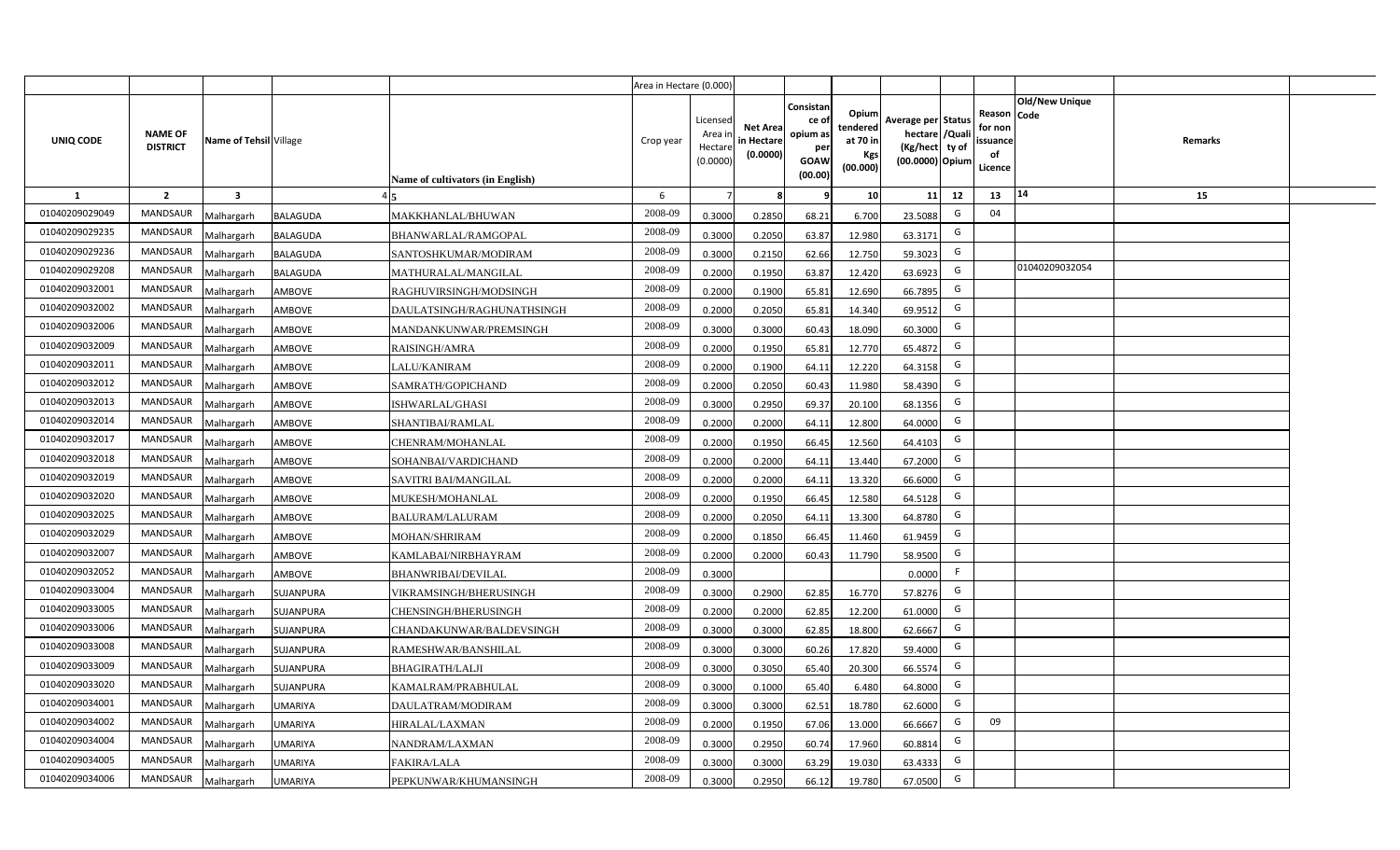|                |                                   |                         |                                                   | Area in Hectare (0.000) |                                            |                                           |                                                         |                                                         |                                                                            |     |                                                                              |         |  |
|----------------|-----------------------------------|-------------------------|---------------------------------------------------|-------------------------|--------------------------------------------|-------------------------------------------|---------------------------------------------------------|---------------------------------------------------------|----------------------------------------------------------------------------|-----|------------------------------------------------------------------------------|---------|--|
| UNIQ CODE      | <b>NAME OF</b><br><b>DISTRICT</b> | Name of Tehsil Village  | Name of cultivators (in English)                  | Crop year               | Licensed<br>Area ir<br>Hectare<br>(0.0000) | <b>Net Area</b><br>in Hectare<br>(0.0000) | Consistar<br>ce o<br>opium as<br>per<br>GOAW<br>(00.00) | Opium<br>tendered<br>at 70 in<br><b>Kgs</b><br>(00.000) | Average per Status<br>hectare / Quali<br>(Kg/hect ty of<br>(00.0000) Opium |     | <b>Old/New Unique</b><br>Reason Code<br>for non<br>issuance<br>of<br>Licence | Remarks |  |
| 1              | $\overline{2}$                    | $\overline{\mathbf{3}}$ |                                                   | 6                       | $\overline{7}$                             |                                           |                                                         | 10                                                      | 11                                                                         | 12  | 14<br>13                                                                     | 15      |  |
| 01040209034007 | MANDSAUR                          | <b>Aalhargarh</b>       | <b>UMARIYA</b><br>CHUNNILAL/BHUWANIRAM            | 2008-09                 | 0.3000                                     | 0.2900                                    | 63.29                                                   | 18.610                                                  | 64.1724                                                                    | G   |                                                                              |         |  |
| 01040209034008 | <b>MANDSAUR</b>                   | <b>Aalhargarh</b>       | <b>UMARIYA</b><br>KESHURAM/BHUVANIRAM             | 2008-09                 | 0.3000                                     | 0.3000                                    | 66.12                                                   | 20.140                                                  | 67.1333                                                                    | G   |                                                                              |         |  |
| 01040209034009 | <b>MANDSAUR</b>                   | <b>Malhargarh</b>       | <b>UMARIYA</b><br>RADHESHYAM/SHANKARLAL           | 2008-09                 | 0.2000                                     | 0.2000                                    | 63.29                                                   | 13.130                                                  | 65.6500                                                                    | G   |                                                                              |         |  |
| 01040209034010 | <b>MANDSAUR</b>                   | <b>Malhargarh</b>       | <b>UMARIYA</b><br><b>BADRILAL/BHAGATRAM</b>       | 2008-09                 | 0.3000                                     | 0.3050                                    | 67.53                                                   | 19.550                                                  | 64.0984                                                                    | G   |                                                                              |         |  |
| 01040209034011 | <b>MANDSAUR</b>                   | <b>Malhargarh</b>       | <b>UMARIYA</b><br>GOVINDSINGH/MANGUSINGH@MANGILAL | 2008-09                 | 0.3000                                     | 0.2950                                    | 63.29                                                   | 18.510                                                  | 62.7458                                                                    | G   |                                                                              |         |  |
| 01040209034013 | <b>MANDSAUR</b>                   | <b>Malhargarh</b>       | <b>UMARIYA</b><br>NIHALKUNWAR/PARWATSINGH         | 2008-09                 | 0.3000                                     | 0.2000                                    | 67.31                                                   | 13.570                                                  | 67.8500                                                                    | G   |                                                                              |         |  |
| 01040209034014 | <b>MANDSAUR</b>                   | <b>Malhargarh</b>       | <b>UMARIYA</b><br>RANCHHOD/CHUNNILAL              | 2008-09                 | 0.2000                                     | 0.1850                                    | 63.64                                                   | 12.200                                                  | 65.9459                                                                    | G   |                                                                              |         |  |
| 01040209034016 | <b>MANDSAUR</b>                   | <b>Malhargarh</b>       | <b>UMARIYA</b><br>CHAMPALAL/RAMLAL                | 2008-09                 | 0.2000                                     | 0.1950                                    | 63.64                                                   | 12.460                                                  | 63.8974                                                                    | G   |                                                                              |         |  |
| 01040209034017 | <b>MANDSAUR</b>                   | <b>Malhargarh</b>       | <b>UMARIYA</b><br>MOHANLAL/NANDRAM                | 2008-09                 | 0.2000                                     | 0.2000                                    | 67.06                                                   | 13.630                                                  | 68.1500                                                                    | G   |                                                                              |         |  |
| 01040209034018 | <b>MANDSAUR</b>                   | <b>Malhargarh</b>       | <b>UMARIYA</b><br>VIJAYKUMAR/BHANWARLAL           | 2008-09                 | 0.2000                                     | 0.2050                                    | 63.64                                                   | 13.180                                                  | 64.2927                                                                    | G   |                                                                              |         |  |
| 01040209034019 | <b>MANDSAUR</b>                   | <b>Malhargarh</b>       | <b>UMARIYA</b><br>VARDICHANDRA/NANDRAM            | 2008-09                 | 0.2000                                     | 0.1950                                    | 67.53                                                   | 13.300                                                  | 68.2051                                                                    | G   |                                                                              |         |  |
| 01040209034020 | <b>MANDSAUR</b>                   | <b>Malhargarh</b>       | <b>UMARIYA</b><br>RADHESHYAM/HIRALAL              | 2008-09                 | 0.3000                                     | 0.2950                                    | 67.53                                                   | 19.250                                                  | 65.2542                                                                    | G   |                                                                              |         |  |
| 01040209034021 | <b>MANDSAUR</b>                   | <b>Malhargarh</b>       | <b>UMARIYA</b><br>BHURALAL/NANDRAM                | 2008-09                 | 0.3000                                     | 0.2950                                    | 66.12                                                   | 19.680                                                  | 66.7119                                                                    | G   |                                                                              |         |  |
| 01040209034022 | <b>MANDSAUR</b>                   | <b>Malhargarh</b>       | <b>UMARIYA</b><br>NANALAL/HIRALAL                 | 2008-09                 | 0.2000                                     | 0.1700                                    | 68.95                                                   | 12.360                                                  | 72.7059                                                                    | G   |                                                                              |         |  |
| 01040209034023 | <b>MANDSAUR</b>                   | <b>Malhargarh</b>       | <b>UMARIYA</b><br>RAJMAL/BHAGATRAM                | 2008-09                 | 0.2000                                     | 0.2000                                    | 67.53                                                   | 13.670                                                  | 68.3500                                                                    | G   |                                                                              |         |  |
| 01040209034024 | <b>MANDSAUR</b>                   | <b>Malhargarh</b>       | <b>UMARIYA</b><br>SUBHASHCHANDRA/BANSHILAL        | 2008-09                 | 0.2000                                     |                                           |                                                         |                                                         | 0.0000                                                                     | F.  |                                                                              |         |  |
| 01040209034025 | <b>MANDSAUR</b>                   | <b>Malhargarh</b>       | <b>UMARIYA</b><br>SURAJMAL/NANDRAM                | 2008-09                 | 0.2000                                     | 0.1950                                    | 63.64                                                   | 12.260                                                  | 62.8718                                                                    | G   |                                                                              |         |  |
| 01040209034026 | <b>MANDSAUR</b>                   | <b>Malhargarh</b>       | <b>UMARIYA</b><br>BHAGWATSINGH/PYARSINGH          | 2008-09                 | 0.3000                                     | 0.2950                                    | 66.12                                                   | 20.220                                                  | 68.5424                                                                    | G   |                                                                              |         |  |
| 01040209034027 | <b>MANDSAUR</b>                   | <b>Malhargarh</b>       | UMARIYA<br>SURESHKUMAR/BANSHILAL                  | 2008-09                 | 0.2000                                     | 0.1050                                    | 69.50                                                   | 7.270                                                   | 69.2381                                                                    | G   |                                                                              |         |  |
| 01040209034028 | <b>MANDSAUR</b>                   | Malhargarh              | UMARIYA<br>VISHNUKUMAR/CHENRAM                    | 2008-09                 | 0.2000                                     | 0.2000                                    | 63.64                                                   | 12.470                                                  | 62.3500                                                                    | G   |                                                                              |         |  |
| 01040209034030 | <b>MANDSAUR</b>                   | <b>Malhargarh</b>       | <b>UMARIYA</b><br>OMPRAKASH/SUNDARLAL             | 2008-09                 | 0.3000                                     | 0.1900                                    | 66.12                                                   | 12.600                                                  | 66.3158                                                                    | G   |                                                                              |         |  |
| 01040209034031 | <b>MANDSAUR</b>                   | <b>Malhargarh</b>       | <b>UMARIYA</b><br>VINODKUMAR/NANDRAM              | 2008-09                 | 0.2000                                     |                                           |                                                         |                                                         | 0.0000                                                                     | F.  |                                                                              |         |  |
| 01040209034032 | <b>MANDSAUR</b>                   | <b>Aalhargarh</b>       | UMARIYA<br>SURESHKUMAR/GOBARLAL                   | 2008-09                 | 0.2000                                     | 0.2000                                    | 66.53                                                   | 13.760                                                  | 68.8000                                                                    | G   |                                                                              |         |  |
| 01040209034033 | <b>MANDSAUR</b>                   | <b>Malhargarh</b>       | <b>UMARIYA</b><br>SUNDARLAL/MANGILAL              | 2008-09                 | 0.3000                                     | 0.2950                                    | 66.53                                                   | 18.920                                                  | 64.1356                                                                    | G   |                                                                              |         |  |
| 01040209034034 | <b>MANDSAUR</b>                   | <b>Malhargarh</b>       | <b>UMARIYA</b><br>SAJJANBAI/BHUVANIRAM            | 2008-09                 | 0.2000                                     |                                           |                                                         |                                                         | 0.0000                                                                     | - F |                                                                              |         |  |
| 01040209034035 | <b>MANDSAUR</b>                   | <b>Malhargarh</b>       | <b>UMARIYA</b><br><b>BANSHILAL/MANGILAL</b>       | 2008-09                 | 0.2000                                     | 0.1950                                    | 68.87                                                   | 13.410                                                  | 68.7692                                                                    | G   |                                                                              |         |  |
| 01040209034036 | <b>MANDSAUR</b>                   | <b>Malhargarh</b>       | <b>UMARIYA</b><br>LALSINGH/DULESINGH              | 2008-09                 | 0.3000                                     | 0.3000                                    | 60.88                                                   | 18.480                                                  | 61.6000                                                                    | G   |                                                                              |         |  |
| 01040209034037 | <b>MANDSAUR</b>                   | <b>Malhargarh</b>       | <b>UMARIYA</b><br>MADHUSINGH/BHERUSINGH           | 2008-09                 | 0.2000                                     | 0.2000                                    | 63.65                                                   | 12.480                                                  | 62.4000                                                                    | G   |                                                                              |         |  |
| 01040209034038 | <b>MANDSAUR</b>                   | <b>Malhargarh</b>       | AMBALAL/NANURAM<br>UMARIYA                        | 2008-09                 | 0.2000                                     | 0.1950                                    | 66.53                                                   | 12.510                                                  | 64.1538                                                                    | G   |                                                                              |         |  |
| 01040209034040 | <b>MANDSAUR</b>                   | <b>Malhargarh</b>       | UMARIYA<br><b>GHISIBAI/RAJUBAI</b>                | 2008-09                 | 0.2000                                     | 0.2000                                    | 63.65                                                   | 12.460                                                  | 62.3000                                                                    | G   |                                                                              |         |  |
| 01040209034041 | MANDSAUR                          | Malhargarh              | <b>UMARIYA</b><br>CHENRAM/MANGILAL                | 2008-09                 | 0.2000                                     | 0.1950                                    | 63.65                                                   | 12.080                                                  | 61.9487                                                                    | G   |                                                                              |         |  |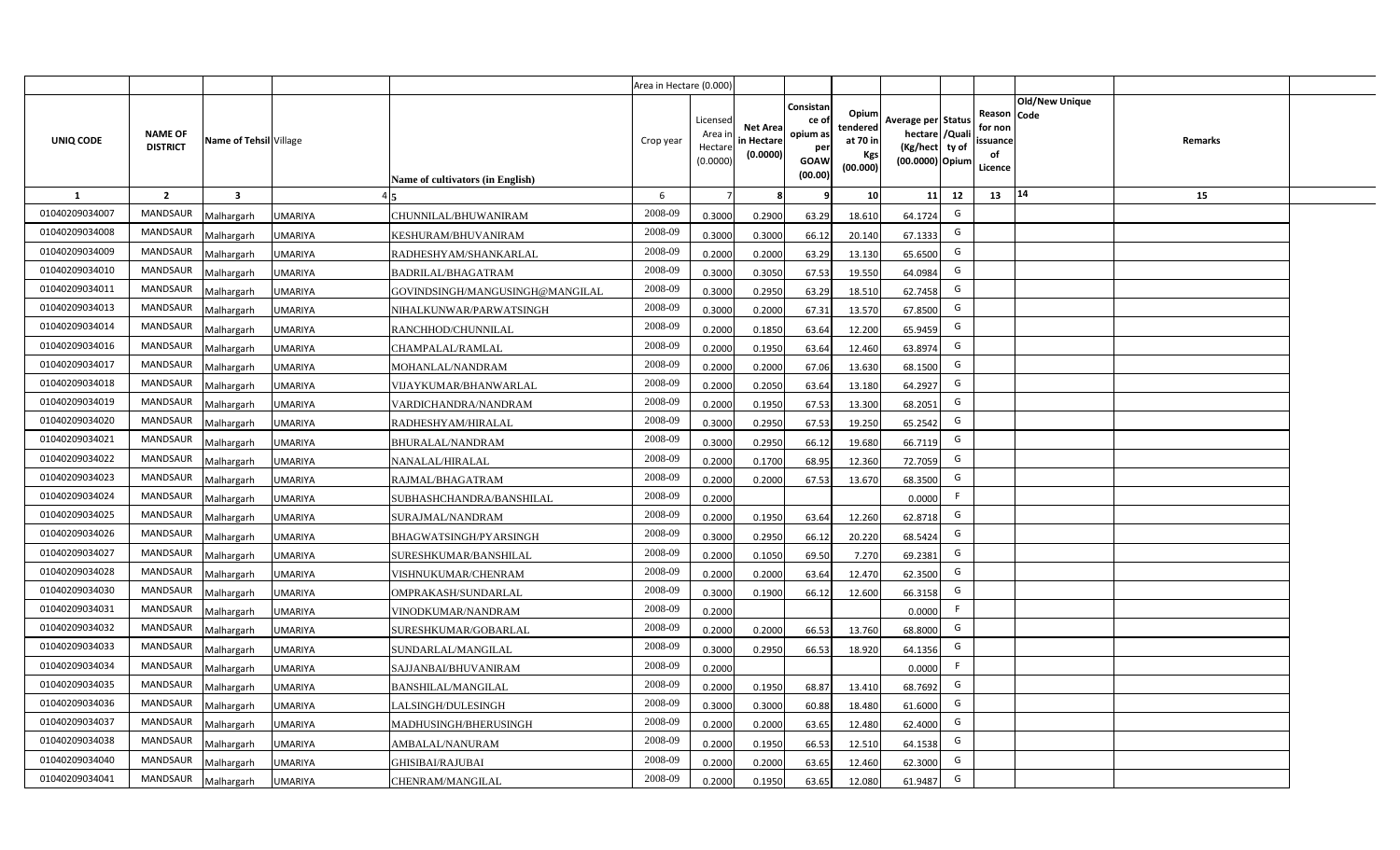|                |                                   |                         |                |                                    | Area in Hectare (0.000) |                                          |                                           |                                                         |                                                         |                                                                           |    |                                                     |                       |         |  |
|----------------|-----------------------------------|-------------------------|----------------|------------------------------------|-------------------------|------------------------------------------|-------------------------------------------|---------------------------------------------------------|---------------------------------------------------------|---------------------------------------------------------------------------|----|-----------------------------------------------------|-----------------------|---------|--|
| UNIQ CODE      | <b>NAME OF</b><br><b>DISTRICT</b> | Name of Tehsil Village  |                | Name of cultivators (in English)   | Crop year               | Licensed<br>Area i<br>Hectar<br>(0.0000) | <b>Net Area</b><br>in Hectare<br>(0.0000) | Consistan<br>ce o<br>opium as<br>per<br>GOAW<br>(00.00) | Opium<br>tendered<br>at 70 in<br><b>Kgs</b><br>(00.000) | Average per Status<br>hectare / Qual<br>(Kg/hect ty of<br>(00.0000) Opium |    | Reason Code<br>for nor<br>issuance<br>of<br>Licence | <b>Old/New Unique</b> | Remarks |  |
| 1              | $\overline{2}$                    | $\overline{\mathbf{3}}$ |                |                                    | 6                       |                                          |                                           |                                                         | 10 <sup>1</sup>                                         | 11                                                                        | 12 | 13                                                  | $ 14\rangle$          | 15      |  |
| 01040209034043 | <b>MANDSAUR</b>                   | Malhargarh              | <b>JMARIYA</b> | ONKARSINGH/LAXMANSINGH/BHANWARKUNW | 2008-09                 | 0.3000                                   | 0.3000                                    | 63.29                                                   | 18.780                                                  | 62.6000                                                                   | G  |                                                     |                       |         |  |
| 01040209034046 | <b>MANDSAUR</b>                   | Malhargarh              | UMARIYA        | KALURAM/BALMUKUND                  | 2008-09                 | 0.3000                                   | 0.3000                                    | 60.88                                                   | 17.940                                                  | 59.8000                                                                   | G  |                                                     |                       |         |  |
| 01040209034047 | <b>MANDSAUR</b>                   | Malhargarh              | UMARIYA        | DIPSINGH/KHUMANSINGH               | 2008-09                 | 0.2000                                   | 0.1950                                    | 67.53                                                   | 13.180                                                  | 67.5897                                                                   | G  |                                                     |                       |         |  |
| 01040209034048 | <b>MANDSAUR</b>                   | Malhargarh              | UMARIYA        | RAMNIVAS/AMBALAL                   | 2008-09                 | 0.3000                                   | 0.3000                                    | 62.51                                                   | 19.100                                                  | 63.6667                                                                   | G  |                                                     |                       |         |  |
| 01040209034049 | <b>MANDSAUR</b>                   | Malhargarh              | UMARIYA        | JANKILAL/DHANRAJ                   | 2008-09                 | 0.2000                                   | 0.1950                                    | 63.65                                                   | 12.340                                                  | 63.2821                                                                   | G  |                                                     |                       |         |  |
| 01040209034051 | <b>MANDSAUR</b>                   | Malhargarh              | UMARIYA        | BOTLAL/MODIRAM                     | 2008-09                 | 0.200                                    | 0.1950                                    | 63.65                                                   | 12.580                                                  | 64.5128                                                                   | G  |                                                     |                       |         |  |
| 01040209034052 | <b>MANDSAUR</b>                   | Malhargarh              | UMARIYA        | RAMLAL/PANNALAL                    | 2008-09                 | 0.300                                    | 0.3000                                    | 60.88                                                   | 17.210                                                  | 57.3667                                                                   | G  |                                                     |                       |         |  |
| 01040209034053 | <b>MANDSAUR</b>                   | Malhargarh              | UMARIYA        | GORDHANLAL/AMBALAL                 | 2008-09                 | 0.200                                    | 0.2000                                    | 63.65                                                   | 12.900                                                  | 64.5000                                                                   | G  |                                                     |                       |         |  |
| 01040209034054 | <b>MANDSAUR</b>                   | Malhargarh              | UMARIYA        | PANNALAL/SHANKARLAL                | 2008-09                 | 0.3000                                   | 0.2950                                    | 63.81                                                   | 18.850                                                  | 63.8983                                                                   | G  |                                                     |                       |         |  |
| 01040209034055 | <b>MANDSAUR</b>                   | Malhargarh              | UMARIYA        | NARAYANSINGH/PYARSINGH             | 2008-09                 | 0.2000                                   | 0.2000                                    | 63.74                                                   | 13.540                                                  | 67.7000                                                                   | G  |                                                     |                       |         |  |
| 01040209034056 | <b>MANDSAUR</b>                   | Malhargarh              | UMARIYA        | MANOHARSINGH/RAMSINGH              | 2008-09                 | 0.3000                                   | 0.2950                                    | 60.88                                                   | 17.950                                                  | 60.8475                                                                   | G  |                                                     |                       |         |  |
| 01040209034057 | <b>MANDSAUR</b>                   | Malhargarh              | UMARIYA        | DEVILAL/BALMUKUND                  | 2008-09                 | 0.3000                                   | 0.3000                                    | 58.81                                                   | 16.980                                                  | 56.6000                                                                   | G  |                                                     |                       |         |  |
| 01040209034058 | <b>MANDSAUR</b>                   | Malhargarh              | UMARIYA        | <b>BHANWARLAL/FAKIRCHAND</b>       | 2008-09                 | 0.3000                                   | 0.2800                                    | 66.53                                                   | 18.440                                                  | 65.8571                                                                   | G  |                                                     |                       |         |  |
| 01040209034059 | <b>MANDSAUR</b>                   | Malhargarh              | UMARIYA        | <b>BABULAL/BHUVANIRAM</b>          | 2008-09                 | 0.2000                                   | 0.1500                                    | 63.74                                                   | 9.960                                                   | 66.4000                                                                   | G  |                                                     |                       |         |  |
| 01040209034061 | <b>MANDSAUR</b>                   | Malhargarh              | UMARIYA        | GULABSINGH/PYARSINGH               | 2008-09                 | 0.3000                                   | 0.3000                                    | 63.81                                                   | 19.290                                                  | 64.3000                                                                   | G  |                                                     |                       |         |  |
| 01040209034062 | <b>MANDSAUR</b>                   | Malhargarh              | <b>UMARIYA</b> | UMMEDSINGH/MANGUSINGH              | 2008-09                 | 0.3000                                   | 0.2950                                    | 63.81                                                   | 18.230                                                  | 61.7966                                                                   | G  |                                                     |                       |         |  |
| 01040209034064 | <b>MANDSAUR</b>                   | Malhargarh              | UMARIYA        | KANWARLAL/NANDRAM                  | 2008-09                 | 0.2000                                   | 0.1950                                    | 63.81                                                   | 12.570                                                  | 64.4615                                                                   | G  |                                                     |                       |         |  |
| 01040209034065 | <b>MANDSAUR</b>                   | Malhargarh              | UMARIYA        | <b>BALURAM/NANDRAM</b>             | 2008-09                 | 0.2000                                   | 0.2000                                    | 66.53                                                   | 13.370                                                  | 66.8500                                                                   | G  |                                                     |                       |         |  |
| 01040209034029 | <b>MANDSAUR</b>                   | Malhargarh              | UMARIYA        | TULSIRAM/DHANRAJ                   | 2008-09                 | 0.3000                                   | 0.2950                                    | 63.81                                                   | 19.170                                                  | 64.9831                                                                   | G  |                                                     |                       |         |  |
| 01040209034066 | <b>MANDSAUR</b>                   | Malhargarh              | <b>JMARIYA</b> | DHAPUBAI/LAXMAN                    | 2008-09                 | 0.2000                                   | 0.2000                                    | 63.74                                                   | 12.680                                                  | 63.4000                                                                   | G  |                                                     |                       |         |  |
| 01040209034067 | <b>MANDSAUR</b>                   | Malhargarh              | <b>JMARIYA</b> | NANDRAM/NIRBHAYRAM                 | 2008-09                 | 0.2000                                   | 0.2000                                    | 66.53                                                   | 13.290                                                  | 66.4500                                                                   | G  |                                                     |                       |         |  |
| 01040209034069 | <b>MANDSAUR</b>                   | Malhargarh              | <b>JMARIYA</b> | PRABHULAL/BAGDIRAM                 | 2008-09                 | 0.3000                                   | 0.2950                                    | 66.53                                                   | 19.450                                                  | 65.9322                                                                   | G  |                                                     |                       |         |  |
| 01040209034070 | <b>MANDSAUR</b>                   | Malhargarh              | <b>JMARIYA</b> | <b>BHAGATRAM/CHUNNILAL</b>         | 2008-09                 | 0.3000                                   | 0.2950                                    | 67.06                                                   | 20.010                                                  | 67.8305                                                                   | G  |                                                     |                       |         |  |
| 01040209034060 | <b>MANDSAUR</b>                   | Malhargarh              | <b>JMARIYA</b> | <b>BALURAM/DHANNA</b>              | 2008-09                 | 0.3000                                   | 0.3000                                    | 67.06                                                   | 20.140                                                  | 67.1333                                                                   | G  |                                                     |                       |         |  |
| 01040209034063 | <b>MANDSAUR</b>                   | Malhargarh              | <b>JMARIYA</b> | MANOHARSINGH/DULESINGH             | 2008-09                 | 0.200                                    | 0.1950                                    | 67.06                                                   | 13.740                                                  | 70.4615                                                                   | G  |                                                     |                       |         |  |
| 01040209034094 | <b>MANDSAUR</b>                   | Malhargarh              | <b>JMARIYA</b> | PARASRAM/BHUVANIRAM                | 2008-09                 | 0.200                                    | 0.1950                                    | 60.74                                                   | 12.120                                                  | 62.1538                                                                   | G  |                                                     |                       |         |  |
| 01040209034095 | <b>MANDSAUR</b>                   | Malhargarh              | <b>JMARIYA</b> | GITABAI/UDAYRAM                    | 2008-09                 | 0.200                                    | 0.2000                                    | 60.74                                                   | 12.470                                                  | 62.3500                                                                   | G  |                                                     | 01040209035018        |         |  |
| 01040209034096 | <b>MANDSAUR</b>                   | Malhargarh              | UMARIYA        | JAGDISH/DHANRAJ                    | 2008-09                 | 0.2000                                   | 0.2000                                    | 63.64                                                   | 13.120                                                  | 65.6000                                                                   | G  |                                                     |                       |         |  |
| 01040209041001 | <b>MANDSAUR</b>                   | Malhargarh              | SUPDA          | KASHTURIBAI/NARAYAN                | 2008-09                 | 0.2000                                   | 0.2050                                    | 60.65                                                   | 11.820                                                  | 57.6585                                                                   | G  | 09                                                  |                       |         |  |
| 01040209041003 | <b>MANDSAUR</b>                   | Malhargarh              | <b>SUPDA</b>   | DULESINGH/KESHARSINGH              | 2008-09                 | 0.2000                                   | 0.2000                                    | 60.65                                                   | 11.720                                                  | 58.6000                                                                   | G  |                                                     |                       |         |  |
| 01040209041006 | <b>MANDSAUR</b>                   | Malhargarh              | <b>SUPDA</b>   | SAJJANBAI/BHUWAN                   | 2008-09                 | 0.2000                                   | 0.2000                                    | 66.21                                                   | 12.730                                                  | 63.6500                                                                   | G  |                                                     |                       |         |  |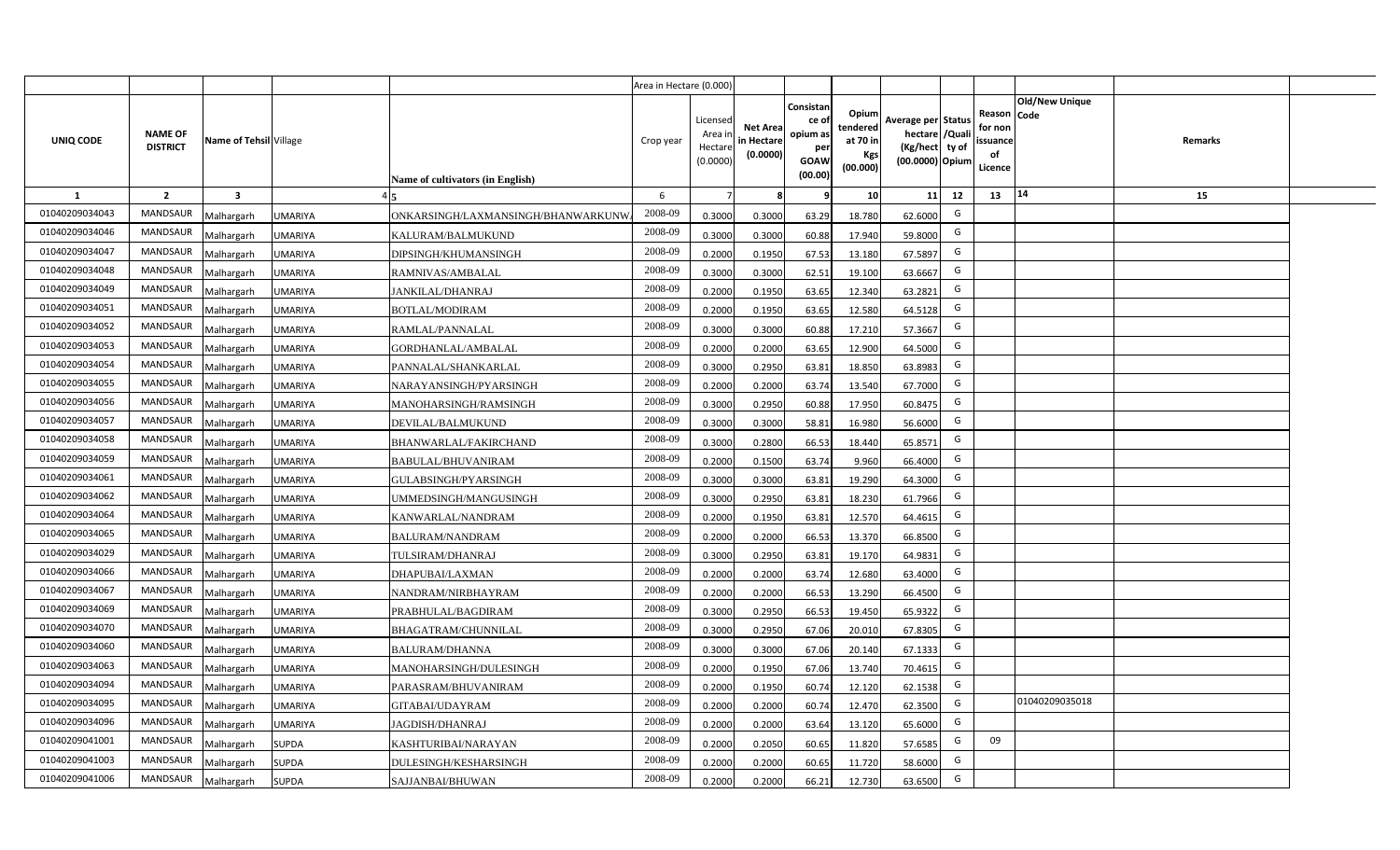|                  |                                   |                         |                                             | Area in Hectare (0.000) |                                            |                                           |                                                                |                                                  |                                                                            |    |                                                                             |         |  |
|------------------|-----------------------------------|-------------------------|---------------------------------------------|-------------------------|--------------------------------------------|-------------------------------------------|----------------------------------------------------------------|--------------------------------------------------|----------------------------------------------------------------------------|----|-----------------------------------------------------------------------------|---------|--|
| <b>UNIQ CODE</b> | <b>NAME OF</b><br><b>DISTRICT</b> | Name of Tehsil Village  | Name of cultivators (in English)            | Crop year               | Licensed<br>Area in<br>Hectare<br>(0.0000) | <b>Net Area</b><br>in Hectare<br>(0.0000) | Consistar<br>ce o<br>opium as<br>per<br><b>GOAW</b><br>(00.00) | Opium<br>tendered<br>at 70 in<br>Kgs<br>(00.000) | Average per Status<br>hectare / Quali<br>(Kg/hect ty of<br>(00.0000) Opium |    | <b>Old/New Unique</b><br>Reason Code<br>for non<br>ssuance<br>of<br>Licence | Remarks |  |
| 1                | $\overline{2}$                    | $\overline{\mathbf{3}}$ |                                             | 6                       | $\overline{7}$                             | -8                                        | - 9                                                            | 10                                               | 11                                                                         | 12 | 14<br>13                                                                    | 15      |  |
| 01040209041008   | MANDSAUR                          | <b>Malhargarh</b>       | <b>SUPDA</b><br><b>KESURAM/UDA CHMAR</b>    | 2008-09                 | 0.2000                                     | 0.0200                                    | 63.28                                                          | 1.460                                            | 73.0000                                                                    | G  |                                                                             |         |  |
| 01040209041010   | <b>MANDSAUR</b>                   | <b>Malhargarh</b>       | <b>SUPDA</b><br><b>BAGDIBAI/BHAGIRATH</b>   | 2008-09                 | 0.3000                                     | 0.2950                                    | 60.65                                                          | 17.940                                           | 60.8136                                                                    | G  |                                                                             |         |  |
| 01040209041012   | <b>MANDSAUR</b>                   | <b>Malhargarh</b>       | <b>SUPDA</b><br>MOHANLAL/BHUWANIRAM         | 2008-09                 | 0.2000                                     | 0.2000                                    | 63.80                                                          | 12.720                                           | 63.6000                                                                    | G  |                                                                             |         |  |
| 01040209041013   | <b>MANDSAUR</b>                   | <b>Malhargarh</b>       | <b>SUPDA</b><br>RAMKUNWARBAI/VAJESINGH      | 2008-09                 | 0.2000                                     | 0.1950                                    | 63.28                                                          | 12.070                                           | 61.8974                                                                    | G  |                                                                             |         |  |
| 01040209041014   | <b>MANDSAUR</b>                   | <b>Malhargarh</b>       | <b>SUPDA</b><br>GANGABAI/LAXMAN             | 2008-09                 | 0.2000                                     | 0.1850                                    | 63.28                                                          | 11.710                                           | 63.2973                                                                    | G  |                                                                             |         |  |
| 01040209041015   | <b>MANDSAUR</b>                   | <b>Malhargarh</b>       | <b>SUPDA</b><br><b>BADRILAL/LAKHMICHAND</b> | 2008-09                 | 0.2000                                     | 0.1900                                    | 60.65                                                          | 10.690                                           | 56.2632                                                                    | G  |                                                                             |         |  |
| 01040209041018   | <b>MANDSAUR</b>                   | <b>Malhargarh</b>       | <b>SUPDA</b><br>BOTLAL/BHUVANIRAM           | 2008-09                 | 0.2000                                     | 0.2050                                    | 60.65                                                          | 12.590                                           | 61.4146                                                                    | G  |                                                                             |         |  |
| 01040209041020   | <b>MANDSAUR</b>                   | <b>Malhargarh</b>       | <b>SUPDA</b><br>JALAMSINGH/BHOMSINGH        | 2008-09                 | 0.2000                                     | 0.1900                                    | 63.28                                                          | 11.610                                           | 61.1053                                                                    | G  |                                                                             |         |  |
| 01040209041022   | <b>MANDSAUR</b>                   | <b>Malhargarh</b>       | <b>SUPDA</b><br>MANGUSINGH/MODSINGH         | 2008-09                 | 0.2000                                     | 0.1950                                    | 63.28                                                          | 12.520                                           | 64.2051                                                                    | G  |                                                                             |         |  |
| 01040209041023   | MANDSAUR                          | <b>Malhargarh</b>       | SUPDA<br>BHARATSINGH/KALUSINGH              | 2008-09                 | 0.2000                                     | 0.1400                                    | 62.75                                                          | 8.830                                            | 63.0714                                                                    | G  |                                                                             |         |  |
| 01040209041027   | <b>MANDSAUR</b>                   | <b>Malhargarh</b>       | <b>SUPDA</b><br>RAMSINGH/KISHANSINGH        | 2008-09                 | 0.2000                                     | 0.1950                                    | 66.21                                                          | 13.250                                           | 67.9487                                                                    | G  |                                                                             |         |  |
| 01040209041031   | <b>MANDSAUR</b>                   | <b>Malhargarh</b>       | <b>SUPDA</b><br>SAJJANSINGH/NEPALSINGH      | 2008-09                 | 0.2000                                     | 0.2000                                    | 62.75                                                          | 12.510                                           | 62.5500                                                                    | G  |                                                                             |         |  |
| 01040209041032   | <b>MANDSAUR</b>                   | <b>Malhargarh</b>       | SUPDA<br>PRAHLAD/RAMKISHAN                  | 2008-09                 | 0.2000                                     | 0.1950                                    | 62.75                                                          | 12.290                                           | 63.0256                                                                    | G  |                                                                             |         |  |
| 01040209041033   | <b>MANDSAUR</b>                   | Malhargarh              | <b>SUPDA</b><br>KAMALSINGH/NEPALSINGH       | 2008-09                 | 0.2000                                     | 0.2000                                    | 66.21                                                          | 13.890                                           | 69.4500                                                                    | G  |                                                                             |         |  |
| 01040209041034   | <b>MANDSAUR</b>                   | Malhargarh              | <b>SUPDA</b><br>SHANTILAL/NARAYAN           | 2008-09                 | 0.2000                                     | 0.2000                                    | 60.74                                                          | 11.960                                           | 59.8000                                                                    | G  |                                                                             |         |  |
| 01040209041039   | MANDSAUR                          | Malhargarh              | <b>SUPDA</b><br>NARENDRASINGH/VIJAYSINGH    | 2008-09                 | 0.2000                                     | 0.1800                                    | 66.21                                                          | 11.560                                           | 64.2222                                                                    | G  |                                                                             |         |  |
| 01040209041041   | <b>MANDSAUR</b>                   | <b>Malhargarh</b>       | <b>SUPDA</b><br>MOHANSINGH/GOPALSINGH       | 2008-09                 | 0.2000                                     |                                           |                                                                |                                                  | 0.0000                                                                     | F. |                                                                             |         |  |
| 01040209041042   | MANDSAUR                          | <b>Malhargarh</b>       | SUPDA<br>VARDICHAND/LAKHMICHAND             | 2008-09                 | 0.2000                                     | 0.1950                                    | 60.74                                                          | 11.770                                           | 60.3590                                                                    | G  |                                                                             |         |  |
| 01040209041045   | <b>MANDSAUR</b>                   | <b>Malhargarh</b>       | <b>SUPDA</b><br>SAMANTSINGH/BHOMSINGH       | 2008-09                 | 0.2000                                     | 0.1950                                    | 63.89                                                          | 11.900                                           | 61.0256                                                                    | G  |                                                                             |         |  |
| 01040209041049   | <b>MANDSAUR</b>                   | Malhargarh              | <b>SUPDA</b><br>LAKMICHAND/BHUVANIRAM       | 2008-09                 | 0.2000                                     | 0.1900                                    | 66.21                                                          | 11.990                                           | 63.1053                                                                    | G  |                                                                             |         |  |
| 01040209041051   | <b>MANDSAUR</b>                   | <b>Malhargarh</b>       | <b>SUPDA</b><br>SHANKARSINGH/UDAYSINGH      | 2008-09                 | 0.2000                                     | 0.0200                                    | 64.90                                                          | 1.270                                            | 63.5000                                                                    | G  |                                                                             |         |  |
| 01040209041052   | <b>MANDSAUR</b>                   | <b>Malhargarh</b>       | <b>SUPDA</b><br>GOVINDSINGH/JORAVARSINGH    | 2008-09                 | 0.2000                                     | 0.1900                                    | 62.75                                                          | 11.940                                           | 62.8421                                                                    | G  |                                                                             |         |  |
| 01040209041053   | MANDSAUR                          | <i>A</i> alhargarh      | SUPDA<br>DASHRATHSINGH/MANGUSINGH           | 2008-09                 | 0.2000                                     | 0.0200                                    | 67.24                                                          | 1.460                                            | 73.0000                                                                    | G  |                                                                             |         |  |
| 01040209041055   | <b>MANDSAUR</b>                   | <b>Malhargarh</b>       | <b>SUPDA</b><br>JAGDISH/NANURAM             | 2008-09                 | 0.2000                                     | 0.2000                                    | 66.14                                                          | 13.020                                           | 65.1000                                                                    | G  |                                                                             |         |  |
| 01040209041056   | <b>MANDSAUR</b>                   | <b>Malhargarh</b>       | <b>SUPDA</b><br>BABULAL/NANURAM             | 2008-09                 | 0.3000                                     | 0.2500                                    | 60.74                                                          | 15.460                                           | 61.8400                                                                    | G  |                                                                             |         |  |
| 01040209041060   | MANDSAUR                          | <b>Malhargarh</b>       | <b>SUPDA</b><br>PRABHULAL/LAXMAN            | 2008-09                 | 0.2000                                     | 0.1700                                    | 60.74                                                          | 10.460                                           | 61.5294                                                                    | G  |                                                                             |         |  |
| 01040209041062   | <b>MANDSAUR</b>                   | <b>Malhargarh</b>       | <b>SUPDA</b><br>ISHWARLAL/NONDRAM           | 2008-09                 | 0.2000                                     | 0.1950                                    | 62.75                                                          | 12.490                                           | 64.0513                                                                    | G  |                                                                             |         |  |
| 01040209041064   | <b>MANDSAUR</b>                   | <b>Malhargarh</b>       | <b>SUPDA</b><br>RAMESHCHANRA/KESHURAM       | 2008-09                 | 0.2000                                     | 0.2000                                    | 65.69                                                          | 12.760                                           | 63.8000                                                                    | G  |                                                                             |         |  |
| 01040209041069   | <b>MANDSAUR</b>                   | <b>Malhargarh</b>       | MANGILAL/BAGDIRAM<br><b>SUPDA</b>           | 2008-09                 | 0.2000                                     | 0.2000                                    | 63.89                                                          | 13.030                                           | 65.1500                                                                    | G  |                                                                             |         |  |
| 01040209041072   | <b>MANDSAUR</b>                   | <b>Malhargarh</b>       | <b>SUPDA</b><br>DEUBAI/JAYCHAND             | 2008-09                 | 0.2000                                     | 0.1900                                    | 60.74                                                          | 11.460                                           | 60.3158                                                                    | G  |                                                                             |         |  |
| 01040209041074   | MANDSAUR                          | Malhargarh              | <b>SUPDA</b><br>TORIRAM/NARAYAN             | 2008-09                 | 0.2000                                     | 0.2000                                    | 62.75                                                          | 12.250                                           | 61.2500                                                                    | G  |                                                                             |         |  |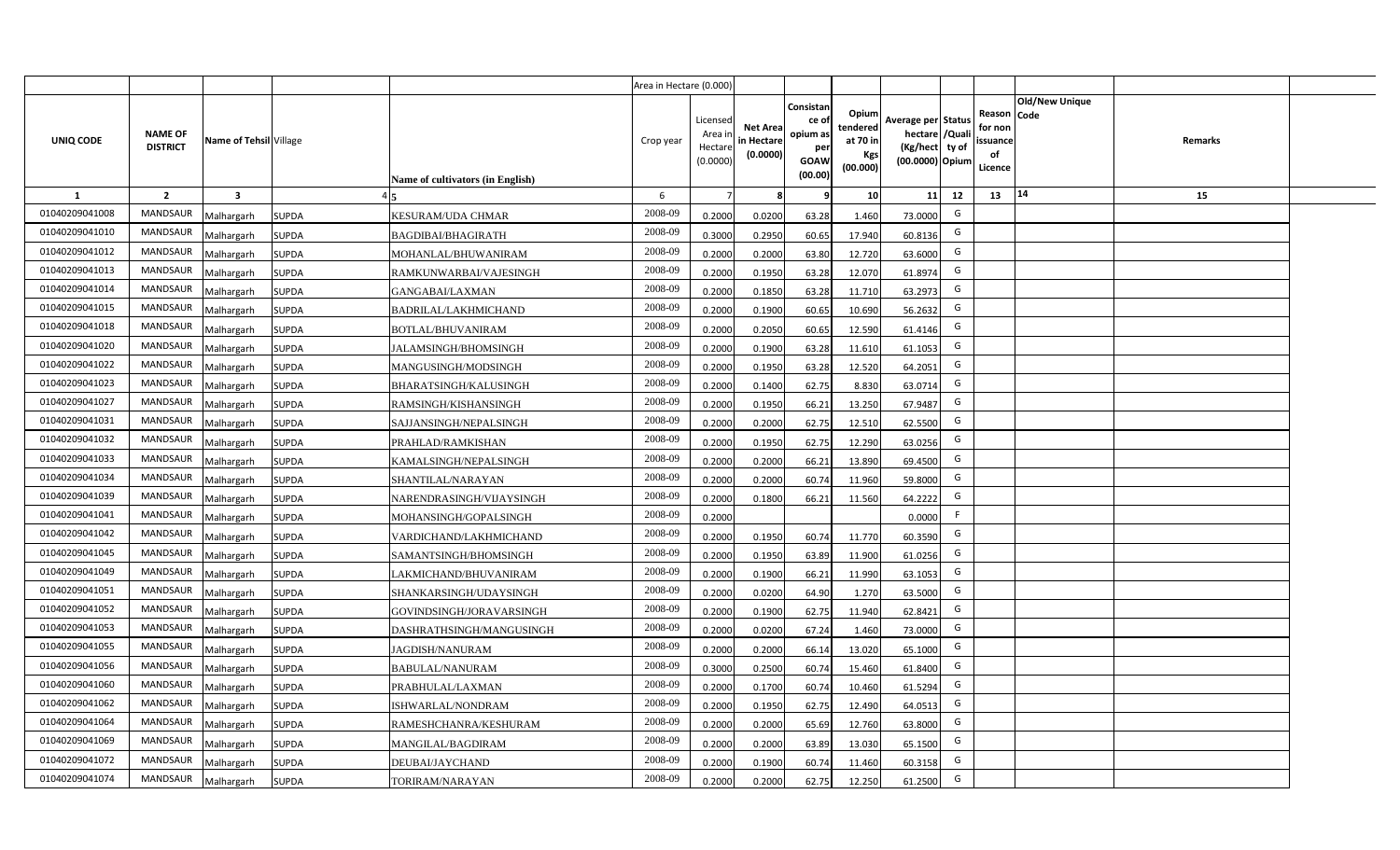|                  |                                   |                         | Area in Hectare (0.000) |                                  |           |                                            |                                           |                                                                |                                                  |                                                                            |    |                                                                             |         |  |
|------------------|-----------------------------------|-------------------------|-------------------------|----------------------------------|-----------|--------------------------------------------|-------------------------------------------|----------------------------------------------------------------|--------------------------------------------------|----------------------------------------------------------------------------|----|-----------------------------------------------------------------------------|---------|--|
| <b>UNIQ CODE</b> | <b>NAME OF</b><br><b>DISTRICT</b> | Name of Tehsil Village  |                         | Name of cultivators (in English) | Crop year | Licensed<br>Area in<br>Hectare<br>(0.0000) | <b>Net Area</b><br>in Hectare<br>(0.0000) | Consistar<br>ce o<br>opium as<br>per<br><b>GOAW</b><br>(00.00) | Opium<br>tendered<br>at 70 in<br>Kgs<br>(00.000) | Average per Status<br>hectare / Quali<br>(Kg/hect ty of<br>(00.0000) Opium |    | <b>Old/New Unique</b><br>Reason Code<br>for non<br>ssuance<br>of<br>Licence | Remarks |  |
| $\mathbf{1}$     | $\overline{2}$                    | $\overline{\mathbf{3}}$ |                         |                                  | 6         | $\overline{7}$                             | -8                                        | ٩                                                              | 10                                               | 11                                                                         | 12 | 14<br>13                                                                    | 15      |  |
| 01040209041075   | MANDSAUR                          | <b>Malhargarh</b>       | <b>SUPDA</b>            | <b>BANSHILAL/SHIVLAL</b>         | 2008-09   | 0.2000                                     | 0.1900                                    | 63.05                                                          | 11.990                                           | 63.1053                                                                    | G  |                                                                             |         |  |
| 01040209041078   | <b>MANDSAUR</b>                   | <b>Malhargarh</b>       | <b>SUPDA</b>            | NANALAL/BHANWARLAL               | 2008-09   | 0.3000                                     | 0.3000                                    | 63.05                                                          | 18.960                                           | 63.2000                                                                    | G  |                                                                             |         |  |
| 01040209041079   | <b>MANDSAUR</b>                   | <b>Malhargarh</b>       | <b>SUPDA</b>            | RADHESHYAM/KISHANLAL             | 2008-09   | 0.2000                                     | 0.1950                                    | 63.56                                                          | 13.080                                           | 67.0769                                                                    | G  |                                                                             |         |  |
| 01040209041005   | <b>MANDSAUR</b>                   | <b>Malhargarh</b>       | <b>SUPDA</b>            | NONDRAM/PYARA                    | 2008-09   | 0.2000                                     | 0.0500                                    | 63.89                                                          | 3.560                                            | 71.2000                                                                    | G  |                                                                             |         |  |
| 01040209041030   | <b>MANDSAUR</b>                   | <b>Malhargarh</b>       | <b>SUPDA</b>            | SATYANARAYAN/CHUNNILAL           | 2008-09   | 0.3000                                     | 0.2450                                    | 63.05                                                          | 15.590                                           | 63.6327                                                                    | G  |                                                                             |         |  |
| 01040209041067   | <b>MANDSAUR</b>                   | <b>Malhargarh</b>       | <b>SUPDA</b>            | RAMLAL/SAVA                      | 2008-09   | 0.2000                                     | 0.1850                                    | 63.05                                                          | 11.000                                           | 59.4595                                                                    | G  |                                                                             |         |  |
| 01040209041029   | <b>MANDSAUR</b>                   | <b>Malhargarh</b>       | <b>SUPDA</b>            | MODIRAM/BHUWAN                   | 2008-09   | 0.3000                                     | 0.2850                                    | 61.33                                                          | 18.860                                           | 66.1754                                                                    | G  |                                                                             |         |  |
| 01040209041061   | <b>MANDSAUR</b>                   | <b>Malhargarh</b>       | <b>SUPDA</b>            | MANGILAL/LAXMAN                  | 2008-09   | 0.2000                                     | 0.1950                                    | 61.33                                                          | 12.210                                           | 62.6154                                                                    | G  |                                                                             |         |  |
| 01040209041076   | <b>MANDSAUR</b>                   | <b>Malhargarh</b>       | <b>SUPDA</b>            | KALULAL/LAXMAN                   | 2008-09   | 0.2000                                     | 0.2000                                    | 63.05                                                          | 12.300                                           | 61.5000                                                                    | G  |                                                                             |         |  |
| 01040209041007   | <b>MANDSAUR</b>                   | <b>Malhargarh</b>       | SUPDA                   | DIPSINGH/JAISINGH                | 2008-09   | 0.2000                                     | 0.2000                                    | 63.80                                                          | 12.440                                           | 62.2000                                                                    | G  |                                                                             |         |  |
| 01040209041004   | <b>MANDSAUR</b>                   | <b>Malhargarh</b>       | <b>SUPDA</b>            | HAMERSINGH/KALUSINGH             | 2008-09   | 0.2000                                     | 0.1500                                    | 63.80                                                          | 9.870                                            | 65.8000                                                                    | G  |                                                                             |         |  |
| 01040209041043   | <b>MANDSAUR</b>                   | <b>Malhargarh</b>       | <b>SUPDA</b>            | KAILASHKUNWAR/MOTISINGH          | 2008-09   | 0.2000                                     | 0.1500                                    | 63.89                                                          | 9.280                                            | 61.8667                                                                    | G  |                                                                             |         |  |
| 01040209041077   | <b>MANDSAUR</b>                   | <b>Malhargarh</b>       | SUPDA                   | LALSINGH/DULESINGH               | 2008-09   | 0.2000                                     | 0.2000                                    | 63.80                                                          | 12.040                                           | 60.2000                                                                    | G  |                                                                             |         |  |
| 01040209041048   | <b>MANDSAUR</b>                   | Malhargarh              | <b>SUPDA</b>            | RADHESHYAM/JAGDISH               | 2008-09   | 0.2000                                     |                                           |                                                                |                                                  | 0.0000                                                                     | F  |                                                                             |         |  |
| 01040209041073   | <b>MANDSAUR</b>                   | Malhargarh              | <b>SUPDA</b>            | HARIDAS/NARAYANDAS               | 2008-09   | 0.2000                                     | 0.1250                                    | 67.96                                                          | 7.910                                            | 63.2800                                                                    | G  |                                                                             |         |  |
| 01040209041085   | MANDSAUR                          | Malhargarh              | <b>SUPDA</b>            | HINDUSINGH/ARJUNSINGH            | 2008-09   | 0.2000                                     | 0.1850                                    | 63.80                                                          | 12.280                                           | 66.3784                                                                    | G  | 01040209040271                                                              |         |  |
| 01040209048001   | <b>MANDSAUR</b>                   | <b>Malhargarh</b>       | DUNGLAWDA               | NANDLAL/SHIVLAL                  | 2008-09   | 0.2000                                     | 0.1950                                    | 65.34                                                          | 11.190                                           | 57.3846                                                                    | G  |                                                                             |         |  |
| 01040209048002   | <b>MANDSAUR</b>                   | <b>Malhargarh</b>       | DUNGLAWDA               | SHANTILAL/ONKAR                  | 2008-09   | 0.3000                                     | 0.1550                                    | 65.34                                                          | 9.130                                            | 58.9032                                                                    | G  |                                                                             |         |  |
| 01040209048003   | <b>MANDSAUR</b>                   | <b>Malhargarh</b>       | DUNGLAWDA               | MANOHARLAL/KASHIRAM              | 2008-09   | 0.2000                                     | 0.2000                                    | 66.88                                                          | 12.840                                           | 64.2000                                                                    | G  |                                                                             |         |  |
| 01040209048004   | <b>MANDSAUR</b>                   | Malhargarh              | DUNGLAWDA               | MAKHANLAL/BHANWARLAL             | 2008-09   | 0.2000                                     | 0.1800                                    | 63.81                                                          | 9.810                                            | 54.5000                                                                    | G  |                                                                             |         |  |
| 01040209048005   | <b>MANDSAUR</b>                   | <b>Malhargarh</b>       | DUNGLAWDA               | KISHANLAL/TORIRAM                | 2008-09   | 0.3000                                     | 0.1400                                    | 65.70                                                          | 8.900                                            | 63.571                                                                     | G  |                                                                             |         |  |
| 01040209048006   | <b>MANDSAUR</b>                   | <b>Malhargarh</b>       | DUNGLAWDA               | RAMKUNWARIBAI/BADRILAL           | 2008-09   | 0.3000                                     |                                           |                                                                |                                                  | 0.0000                                                                     | F  |                                                                             |         |  |
| 01040209048007   | <b>MANDSAUR</b>                   | <i>A</i> alhargarh      | DUNGLAWDA               | BALURAM/KISHANLAL                | 2008-09   | 0.2000                                     |                                           |                                                                |                                                  | 0.0000                                                                     | -F |                                                                             |         |  |
| 01040209048008   | <b>MANDSAUR</b>                   | <b>Malhargarh</b>       | DUNGLAWDA               | LAXMINARAYNA/NANDLAL/HAJARILAL   | 2008-09   | 0.3000                                     | 0.3000                                    | 66.01                                                          | 19.050                                           | 63.5000                                                                    | G  |                                                                             |         |  |
| 01040209048009   | <b>MANDSAUR</b>                   | <b>Malhargarh</b>       | DUNGLAWDA               | MOTYABAI/RADHAKISHAN             | 2008-09   | 0.3000                                     | 0.2900                                    | 67.67                                                          | 18.430                                           | 63.5517                                                                    | G  |                                                                             |         |  |
| 01040209048011   | MANDSAUR                          | <b>Malhargarh</b>       | DUNGLAWDA               | BHAGIRATH/RAJARAM                | 2008-09   | 0.2000                                     | 0.0500                                    | 66.54                                                          | 3.070                                            | 61.4000                                                                    | G  |                                                                             |         |  |
| 01040209048012   | <b>MANDSAUR</b>                   | <b>Malhargarh</b>       | DUNGLAWDA               | AMBALAL/BADRILAL                 | 2008-09   | 0.2000                                     | 0.1700                                    | 66.54                                                          | 10.790                                           | 63.4706                                                                    | G  |                                                                             |         |  |
| 01040209048013   | <b>MANDSAUR</b>                   | <b>Malhargarh</b>       | DUNGLAWDA               | NARAYANIBAI/BALURAM              | 2008-09   | 0.3000                                     | 0.1450                                    | 63.81                                                          | 8.300                                            | 57.2414                                                                    | G  |                                                                             |         |  |
| 01040209048014   | <b>MANDSAUR</b>                   | <b>Malhargarh</b>       | DUNGLAWDA               | KESHURAM/TULSIRAM                | 2008-09   | 0.3000                                     | 0.2950                                    | 61.59                                                          | 16.750                                           | 56.7797                                                                    | G  |                                                                             |         |  |
| 01040209048015   | <b>MANDSAUR</b>                   | <b>Malhargarh</b>       | DUNGLAWDA               | SHIVLAL/RATANLAL                 | 2008-09   | 0.3000                                     | 0.2400                                    | 63.81                                                          | 5.900                                            | 24.5833                                                                    | G  | 04                                                                          |         |  |
| 01040209048016   | MANDSAUR                          | Malhargarh              | <b>DUNGLAWDA</b>        | CHANDIBAI/KASHIRAM               | 2008-09   | 0.3000                                     | 0.1650                                    | 66.54                                                          | 10.110                                           | 61.2727                                                                    | G  |                                                                             |         |  |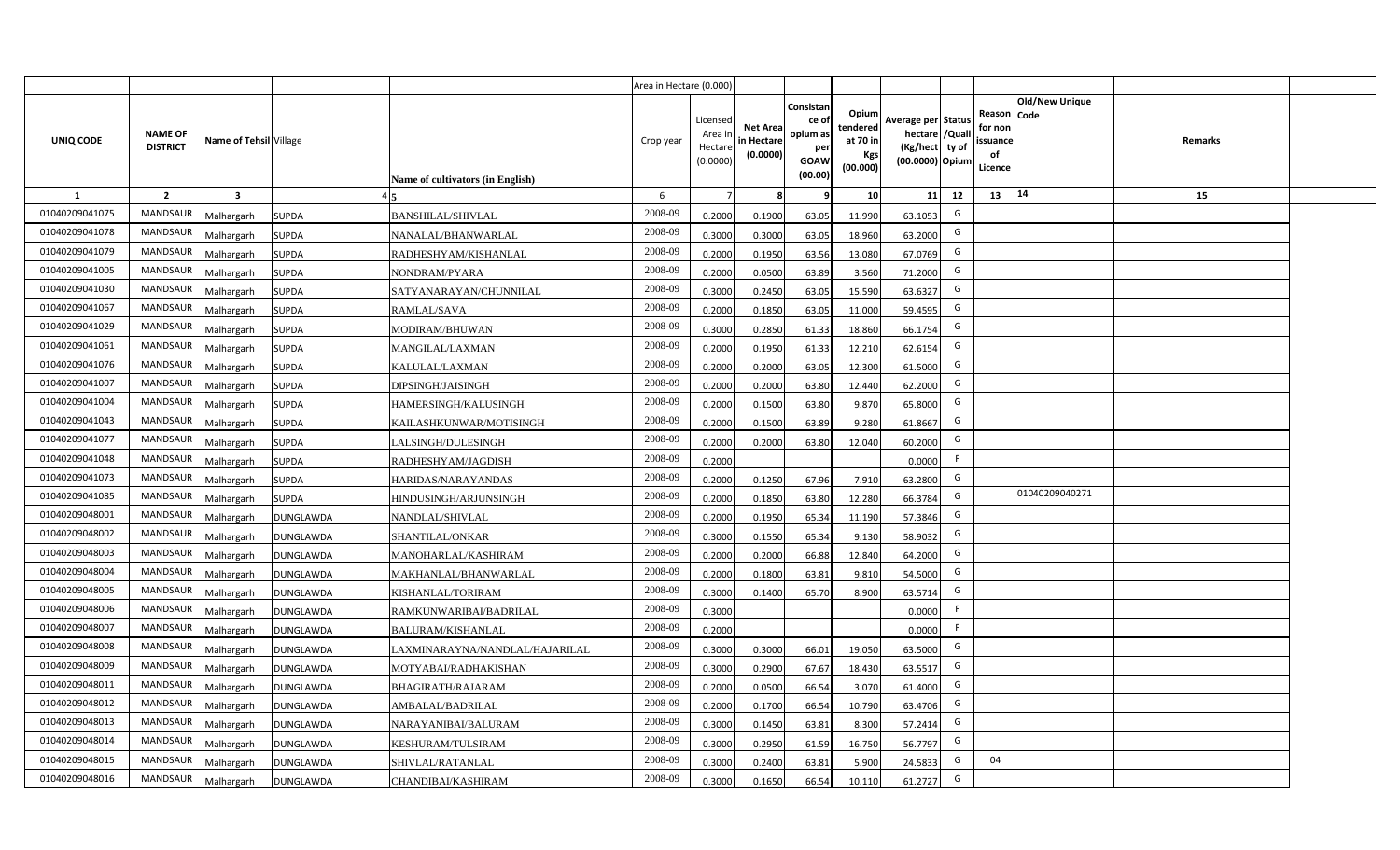|                |                                   |                        |                  |                                  | Area in Hectare (0.000) |                                           |                                           |                                                                 |                                                  |                                                                            |                                                    |                       |         |  |
|----------------|-----------------------------------|------------------------|------------------|----------------------------------|-------------------------|-------------------------------------------|-------------------------------------------|-----------------------------------------------------------------|--------------------------------------------------|----------------------------------------------------------------------------|----------------------------------------------------|-----------------------|---------|--|
| UNIQ CODE      | <b>NAME OF</b><br><b>DISTRICT</b> | Name of Tehsil Village |                  | Name of cultivators (in English) | Crop year               | Licensed<br>Area i<br>Hectare<br>(0.0000) | <b>Net Area</b><br>in Hectare<br>(0.0000) | Consistan<br>ce of<br>opium as<br>per<br><b>GOAW</b><br>(00.00) | Opium<br>tendered<br>at 70 in<br>Kgs<br>(00.000) | Average per Status<br>hectare / Quali<br>(Kg/hect ty of<br>(00.0000) Opium | Reason Code<br>for non<br>ssuance<br>of<br>Licence | <b>Old/New Unique</b> | Remarks |  |
| $\mathbf{1}$   | $\overline{2}$                    | $\mathbf{3}$           |                  |                                  | 6                       | $\overline{7}$                            | 8                                         | 9                                                               | 10 <sup>1</sup>                                  | 11<br>12                                                                   | 13                                                 | 14                    | 15      |  |
| 01040209048017 | MANDSAUR                          | <b>Aalhargarh</b>      | <b>DUNGLAWDA</b> | HIRALAL/BADRILAL                 | 2008-09                 | 0.3000                                    | 0.3000                                    | 66.54                                                           | 19.230                                           | G<br>64.1000                                                               |                                                    |                       |         |  |
| 01040209048018 | <b>MANDSAUR</b>                   | <b>Aalhargarh</b>      | <b>DUNGLAWDA</b> | RAMESHWAR/BHANWARLAL             | 2008-09                 | 0.3000                                    | 0.1400                                    | 66.54                                                           | 8.690                                            | G<br>62.0714                                                               |                                                    |                       |         |  |
| 01040209048020 | MANDSAUR                          | Malhargarh             | <b>DUNGLAWDA</b> | KAMLABAI/RAMPRASAD               | 2008-09                 | 0.3000                                    | 0.1350                                    | 63.81                                                           | 8.400                                            | G<br>62.2222                                                               |                                                    |                       |         |  |
| 01040209048021 | <b>MANDSAUR</b>                   | Vlalhargarh            | <b>DUNGLAWDA</b> | PREMBAI/PANNALAL                 | 2008-09                 | 0.2000                                    | 0.1900                                    | 64.16                                                           | 10.980                                           | G<br>57.7895                                                               |                                                    |                       |         |  |
| 01040209048022 | MANDSAUR                          | Malhargarh             | <b>DUNGLAWDA</b> | RAMPRATAP/BADRILAL               | 2008-09                 | 0.2000                                    | 0.1950                                    | 67.27                                                           | 12.490                                           | G<br>64.0513                                                               |                                                    |                       |         |  |
| 01040209048023 | <b>MANDSAUR</b>                   | Malhargarh             | <b>DUNGLAWDA</b> | KASHIRAM/TORIRAM                 | 2008-09                 | 0.2000                                    | 0.0950                                    | 70.62                                                           | 6.640                                            | G<br>69.8947                                                               |                                                    |                       |         |  |
| 01040209048024 | <b>MANDSAUR</b>                   | Malhargarh             | <b>DUNGLAWDA</b> | BALURAM/RADHAKISHAN              | 2008-09                 | 0.3000                                    | 0.2800                                    | 66.54                                                           | 17.050                                           | G<br>60.8929                                                               |                                                    |                       |         |  |
| 01040209048025 | <b>MANDSAUR</b>                   | Malhargarh             | <b>DUNGLAWDA</b> | RANGLAL/HAJARILAL                | 2008-09                 | 0.3000                                    | 0.2700                                    | 67.22                                                           | 17.050                                           | G<br>63.1481                                                               |                                                    |                       |         |  |
| 01040209048026 | <b>MANDSAUR</b>                   | Malhargarh             | <b>DUNGLAWDA</b> | MOHANLAL/NATHU                   | 2008-09                 | 0.2000                                    | 0.2000                                    | 70.62                                                           | 13.180                                           | G<br>65.9000                                                               |                                                    |                       |         |  |
| 01040209048027 | <b>MANDSAUR</b>                   | Malhargarh             | <b>DUNGLAWDA</b> | SHIVLAL/MODIRAM                  | 2008-09                 | 0.2000                                    | 0.2000                                    | 70.62                                                           | 13.530                                           | G<br>67.6500                                                               |                                                    |                       |         |  |
| 01040209048028 | <b>MANDSAUR</b>                   | Malhargarh             | <b>DUNGLAWDA</b> | RAMCHANDRA/RATANLAL              | 2008-09                 | 0.2000                                    | 0.2000                                    | 64.16                                                           | 5.700                                            | G<br>28.5000                                                               | 04                                                 |                       |         |  |
| 01040209048029 | <b>MANDSAUR</b>                   | Malhargarh             | <b>DUNGLAWDA</b> | MOTILAL/KALURAM/ KASHIRAM        | 2008-09                 | 0.2000                                    | 0.2000                                    | 67.22                                                           | 12.190                                           | G<br>60.9500                                                               |                                                    |                       |         |  |
| 01040209048030 | <b>MANDSAUR</b>                   | Malhargarh             | <b>DUNGLAWDA</b> | KANWARLAL/PRABHULAL              | 2008-09                 | 0.3000                                    | 0.1500                                    | 67.22                                                           | 9.370                                            | G<br>62.4667                                                               |                                                    |                       |         |  |
| 01040209048031 | <b>MANDSAUR</b>                   | Malhargarh             | <b>DUNGLAWDA</b> | TEKCHAND/BALURAM                 | 2008-09                 | 0.3000                                    | 0.2950                                    | 70.62                                                           | 20.140                                           | G<br>68.2712                                                               |                                                    |                       |         |  |
| 01040209048032 | <b>MANDSAUR</b>                   | Malhargarh             | <b>DUNGLAWDA</b> | JAGDISH/BHANWARLAL               | 2008-09                 | 0.2000                                    | 0.1900                                    | 64.16                                                           | 10.680                                           | G<br>56.2105                                                               |                                                    |                       |         |  |
| 01040209048033 | <b>MANDSAUR</b>                   | Malhargarh             | <b>DUNGLAWDA</b> | MUNNALAL/BHANWARLAL              | 2008-09                 | 0.2000                                    | 0.1900                                    | 67.22                                                           | 11.540                                           | G<br>60.7368                                                               |                                                    |                       |         |  |
| 01040209048034 | <b>MANDSAUR</b>                   | Malhargarh             | <b>DUNGLAWDA</b> | KANWARLAL/BHANWARLAL             | 2008-09                 | 0.3000                                    | 0.2600                                    | 64.16                                                           | 15.760                                           | G<br>60.6154                                                               |                                                    |                       |         |  |
| 01040209048035 | <b>MANDSAUR</b>                   | Malhargarh             | <b>DUNGLAWDA</b> | BHANWARBAI/ONKARLAL              | 2008-09                 | 0.2000                                    | 0.2000                                    | 68.49                                                           | 7.900                                            | G<br>39.5000                                                               | 04                                                 |                       |         |  |
| 01040209048037 | <b>MANDSAUR</b>                   | Malhargarh             | <b>DUNGLAWDA</b> | RAMESHCHANDRA/SHANTILAL          | 2008-09                 | 0.3000                                    | 0.1950                                    | 64.16                                                           | 12.650                                           | G<br>64.8718                                                               |                                                    |                       |         |  |
| 01040209048038 | <b>MANDSAUR</b>                   | Malhargarh             | <b>DUNGLAWDA</b> | DULICHAND/SHIVLAL                | 2008-09                 | 0.2000                                    | 0.2000                                    | 65.64                                                           | 12.570                                           | G<br>62.8500                                                               |                                                    |                       |         |  |
| 01040209048039 | <b>MANDSAUR</b>                   | Malhargarh             | <b>DUNGLAWDA</b> | DASHRATH/KASHIRAM                | 2008-09                 | 0.3000                                    | 0.2850                                    | 66.34                                                           | 18.560                                           | G<br>65.1228                                                               |                                                    |                       |         |  |
| 01040209048040 | MANDSAUR                          | Malhargarh             | <b>DUNGLAWDA</b> | SURESHCHANDRA/BALURAM            | 2008-09                 | 0.3000                                    | 0.2950                                    | 72.22                                                           | 19.360                                           | G<br>65.6271                                                               |                                                    |                       |         |  |
| 01040209048041 | <b>MANDSAUR</b>                   | Malhargarh             | <b>DUNGLAWDA</b> | RAMNIVAS/BALURAM                 | 2008-09                 | 0.2000                                    | 0.1000                                    | 67.80                                                           | 6.480                                            | G<br>64.8000                                                               |                                                    |                       |         |  |
| 01040209048042 | <b>MANDSAUR</b>                   | Malhargarh             | <b>DUNGLAWDA</b> | KISHOR/KASHIRAM                  | 2008-09                 | 0.3000                                    | 0.2850                                    | 70.68                                                           | 19.060                                           | G<br>66.8772                                                               |                                                    |                       |         |  |
| 01040209048043 | <b>MANDSAUR</b>                   | Malhargarh             | <b>DUNGLAWDA</b> | OMPRAKASH/KASHIRAM               | 2008-09                 | 0.3000                                    | 0.3000                                    | 66.34                                                           | 19.160                                           | G<br>63.8667                                                               |                                                    |                       |         |  |
| 01040209048044 | MANDSAUR                          | Malhargarh             | <b>DUNGLAWDA</b> | NANDLAL/HAJARILAL                | 2008-09                 | 0.2000                                    | 0.2000                                    | 60.34                                                           | 12.870                                           | G<br>64.3500                                                               |                                                    |                       |         |  |
| 01040209048045 | MANDSAUR                          | Malhargarh             | <b>DUNGLAWDA</b> | NANDLAL/PRABHULAL                | 2008-09                 | 0.3000                                    | 0.2650                                    | 70.68                                                           | 17.100                                           | G<br>64.5283                                                               |                                                    |                       |         |  |
| 01040209048046 | MANDSAUR                          | Malhargarh             | <b>DUNGLAWDA</b> | MATHURALAL/PRABHULAL             | 2008-09                 | 0.2000                                    | 0.1100                                    | 70.68                                                           | 7.340                                            | G<br>66.7273                                                               |                                                    |                       |         |  |
| 01040209048047 | MANDSAUR                          | Malhargarh             | <b>DUNGLAWDA</b> | RADHESHYAM/PRABHULAL             | 2008-09                 | 0.3000                                    | 0.3000                                    | 66.34                                                           | 18.440                                           | G<br>61.4667                                                               |                                                    |                       |         |  |
| 01040209048048 | MANDSAUR                          | Malhargarh             | <b>DUNGLAWDA</b> | NANDLAL/BHANWARLAL               | 2008-09                 | 0.3000                                    | 0.1350                                    | 66.34                                                           | 8.950                                            | G<br>66.2963                                                               |                                                    |                       |         |  |
| 01040209048049 | MANDSAUR                          | Malhargarh             | <b>DUNGLAWDA</b> | BANSHILAL/BHANWARLAL             | 2008-09                 | 0.3000                                    | 0.2750                                    | 66.82                                                           | 17.600                                           | G<br>64.0000                                                               |                                                    |                       |         |  |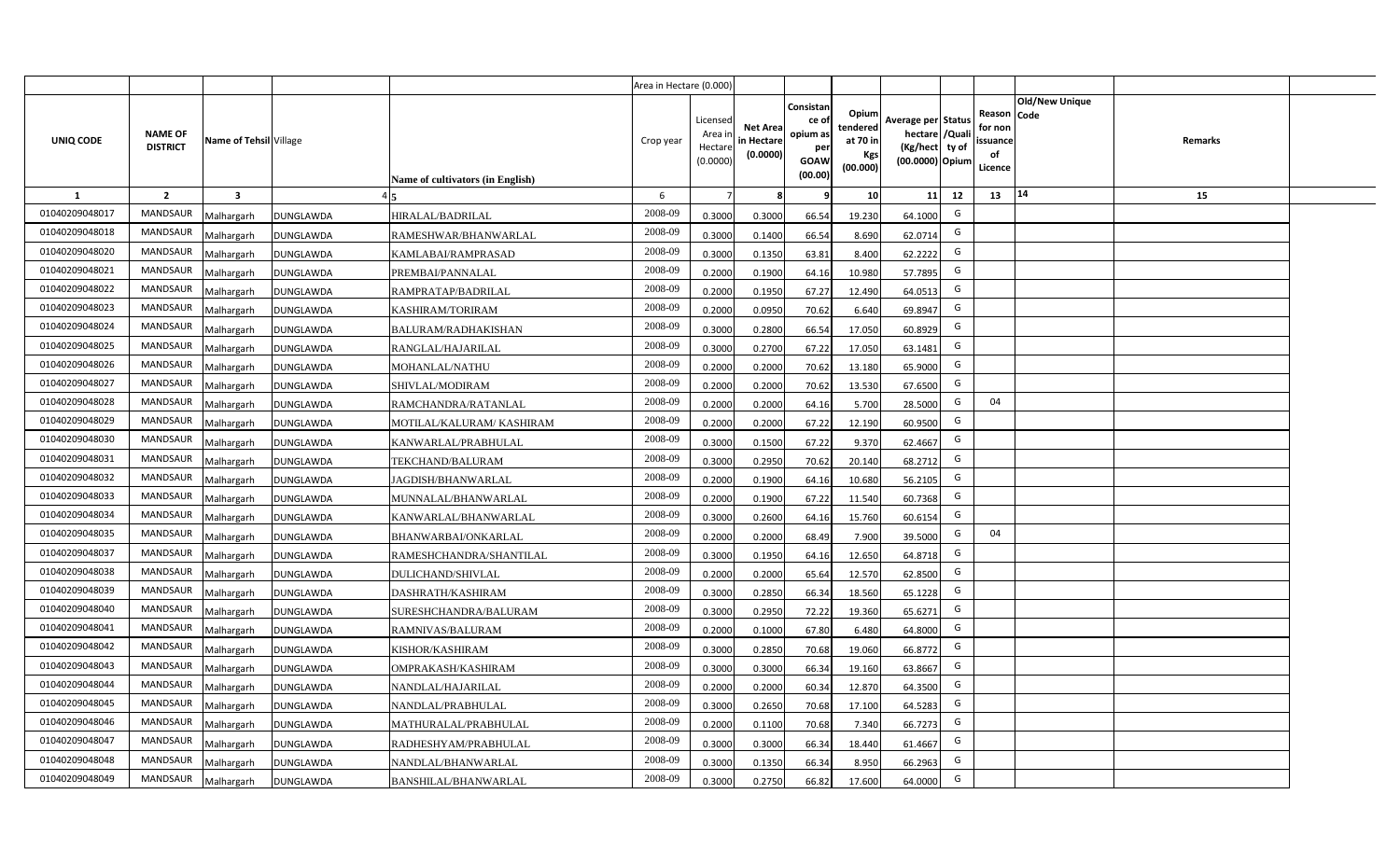|                |                                   |                         |                  |                                  | Area in Hectare (0.000) |                                          |                                           |                                                         |                                                         |                                                                           |    |                                                     |                       |                             |  |
|----------------|-----------------------------------|-------------------------|------------------|----------------------------------|-------------------------|------------------------------------------|-------------------------------------------|---------------------------------------------------------|---------------------------------------------------------|---------------------------------------------------------------------------|----|-----------------------------------------------------|-----------------------|-----------------------------|--|
| UNIQ CODE      | <b>NAME OF</b><br><b>DISTRICT</b> | Name of Tehsil Village  |                  | Name of cultivators (in English) | Crop year               | Licensed<br>Area i<br>Hectar<br>(0.0000) | <b>Net Area</b><br>in Hectare<br>(0.0000) | Consistan<br>ce o<br>opium as<br>per<br>GOAW<br>(00.00) | Opium<br>tendered<br>at 70 in<br><b>Kgs</b><br>(00.000) | Average per Status<br>hectare / Qual<br>(Kg/hect ty of<br>(00.0000) Opium |    | Reason Code<br>for nor<br>issuance<br>of<br>Licence | <b>Old/New Unique</b> | Remarks                     |  |
| 1              | $\overline{2}$                    | $\overline{\mathbf{3}}$ |                  |                                  | 6                       |                                          |                                           |                                                         | 10 <sup>1</sup>                                         | 11                                                                        | 12 | 13                                                  | $ 14\rangle$          | 15                          |  |
| 01040209048050 | <b>MANDSAUR</b>                   | Malhargarh              | <b>DUNGLAWDA</b> | VARDICHAND/BHANWARLAL            | 2008-09                 | 0.3000                                   | 0.2950                                    | 66.82                                                   | 18.030                                                  | 61.1186                                                                   | G  |                                                     |                       |                             |  |
| 01040209048052 | <b>MANDSAUR</b>                   | Malhargarh              | <b>DUNGLAWDA</b> | RAMVILAS/BAPULAL                 | 2008-09                 | 0.3000                                   | 0.1450                                    | 68.53                                                   | 9.040                                                   | 62.3448                                                                   | G  |                                                     |                       | TRANSFER/DHARIYAKHEDI/MDS-I |  |
| 01040209048053 | <b>MANDSAUR</b>                   | Malhargarh              | <b>DUNGLAWDA</b> | CHENRAM/BAPULAL                  | 2008-09                 | 0.2000                                   | 0.2000                                    | 64.53                                                   | 11.530                                                  | 57.6500                                                                   | G  |                                                     |                       |                             |  |
| 01040209048054 | <b>MANDSAUR</b>                   | Malhargarh              | DUNGLAWDA        | OMPRAKASH/NANDLAL                | 2008-09                 | 0.3000                                   | 0.2600                                    | 70.68                                                   | 16.230                                                  | 62.4231                                                                   | G  |                                                     |                       |                             |  |
| 01040209048055 | <b>MANDSAUR</b>                   | Malhargarh              | DUNGLAWDA        | CHAGANLAL/MAGNIRAM               | 2008-09                 | 0.2000                                   |                                           |                                                         |                                                         | 0.0000                                                                    | F. |                                                     |                       |                             |  |
| 01040209048056 | <b>MANDSAUR</b>                   | Malhargarh              | DUNGLAWDA        | GANESHRAM/BALURAM                | 2008-09                 | 0.3000                                   | 0.2900                                    | 66.82                                                   | 18.170                                                  | 62.6552                                                                   | G  |                                                     |                       |                             |  |
| 01040209048058 | <b>MANDSAUR</b>                   | Malhargarh              | DUNGLAWDA        | BASANTILAL/BHUWANIRAM            | 2008-09                 | 0.2000                                   |                                           |                                                         |                                                         | 0.0000                                                                    | F. |                                                     |                       |                             |  |
| 01040209048059 | <b>MANDSAUR</b>                   | Malhargarh              | DUNGLAWDA        | SATYANARAYAN/RAMESHWAR           | 2008-09                 | 0.3000                                   | 0.2900                                    | 66.82                                                   | 18.210                                                  | 62.7931                                                                   | G  |                                                     |                       |                             |  |
| 01040209048060 | <b>MANDSAUR</b>                   | Malhargarh              | DUNGLAWDA        | KISHANLAL/BALURAM                | 2008-09                 | 0.2000                                   | 0.1950                                    | 64.53                                                   | 11.630                                                  | 59.6410                                                                   | G  |                                                     |                       |                             |  |
| 01040209048061 | <b>MANDSAUR</b>                   | Malhargarh              | DUNGLAWDA        | PARASRAM/BHANWARLAL              | 2008-09                 | 0.2000                                   | 0.1900                                    | 66.82                                                   | 12.400                                                  | 65.2632                                                                   | G  |                                                     |                       |                             |  |
| 01040209048062 | MANDSAUR                          | Malhargarh              | <b>DUNGLAWDA</b> | KAILASH/RAMNARAYAN               | 2008-09                 | 0.3000                                   | 0.2950                                    | 70.68                                                   | 19.610                                                  | 66.4746                                                                   | G  |                                                     |                       |                             |  |
| 01040209048063 | <b>MANDSAUR</b>                   | Malhargarh              | <b>DUNGLAWDA</b> | SHANKARLAL/SHIVLAL               | 2008-09                 | 0.2000                                   | 0.2000                                    | 66.82                                                   | 12.740                                                  | 63.7000                                                                   | G  |                                                     |                       |                             |  |
| 01040209048064 | <b>MANDSAUR</b>                   | Malhargarh              | <b>DUNGLAWDA</b> | MADANLAL/BHANWARLAL              | 2008-09                 | 0.2000                                   | 0.2000                                    | 67.52                                                   | 13.500                                                  | 67.5000                                                                   | G  |                                                     |                       |                             |  |
| 01040209048065 | <b>MANDSAUR</b>                   | Malhargarh              | <b>DUNGLAWDA</b> | ISHWARLAL/KANWARLAL              | 2008-09                 | 0.3000                                   | 0.2600                                    | 64.53                                                   | 15.780                                                  | 60.6923                                                                   | G  |                                                     |                       |                             |  |
| 01040209048066 | <b>MANDSAUR</b>                   | Malhargarh              | DUNGLAWDA        | JAMNALAL/JAGDISHCHANDRA          | 2008-09                 | 0.2000                                   | 0.1950                                    | 67.52                                                   | 11.790                                                  | 60.4615                                                                   | G  | 01                                                  |                       |                             |  |
| 01040209048067 | <b>MANDSAUR</b>                   | Malhargarh              | DUNGLAWDA        | PRAKASHCHANDRA/BHANWARLAL        | 2008-09                 | 0.3000                                   | 0.2500                                    | 67.38                                                   | 16.750                                                  | 67.0000                                                                   | G  |                                                     |                       |                             |  |
| 01040209048068 | <b>MANDSAUR</b>                   | Malhargarh              | DUNGLAWDA        | SHAYMALAL/VARDICHAND             | 2008-09                 | 0.3000                                   | 0.3000                                    | 64.53                                                   | 17.220                                                  | 57.4000                                                                   | G  |                                                     |                       |                             |  |
| 01040209048070 | <b>MANDSAUR</b>                   | Malhargarh              | <b>DUNGLAWDA</b> | GOVINDDAS/SITARAMDAS             | 2008-09                 | 0.2000                                   |                                           |                                                         |                                                         | 0.0000                                                                    | F  |                                                     |                       |                             |  |
| 01040209048071 | <b>MANDSAUR</b>                   | Malhargarh              | <b>DUNGLAWDA</b> | KAMLESH/VARDICHAND               | 2008-09                 | 0.2000                                   | 0.2000                                    | 70.68                                                   | 13.250                                                  | 66.2500                                                                   | G  |                                                     |                       |                             |  |
| 01040209048072 | <b>MANDSAUR</b>                   | Malhargarh              | <b>DUNGLAWDA</b> | JAGDISH/DULICHAND                | 2008-09                 | 0.2000                                   | 0.0550                                    | 67.52                                                   | 4.040                                                   | 73.4545                                                                   | G  |                                                     |                       |                             |  |
| 01040209048073 | <b>MANDSAUR</b>                   | Malhargarh              | <b>DUNGLAWDA</b> | DINESH/RAMPRASAD                 | 2008-09                 | 0.3000                                   | 0.1600                                    | 64.53                                                   | 10.040                                                  | 62.7500                                                                   | G  |                                                     |                       |                             |  |
| 01040209048075 | <b>MANDSAUR</b>                   | Malhargarh              | DUNGLAWDA        | BHULIBAI/BHAGATRAM               | 2008-09                 | 0.2000                                   | 0.2000                                    | 67.94                                                   | 11.790                                                  | 58.9500                                                                   | G  |                                                     |                       |                             |  |
| 01040209048076 | <b>MANDSAUR</b>                   | Malhargarh              | DUNGLAWDA        | DINESHCHANDRA/DEVILAL            | 2008-09                 | 0.3000                                   | 0.3000                                    | 64.53                                                   | 18.960                                                  | 63.2000                                                                   | G  |                                                     |                       |                             |  |
| 01040209048077 | <b>MANDSAUR</b>                   | Malhargarh              | <b>DUNGLAWDA</b> | KAMLESH/NANDLAL                  | 2008-09                 | 0.2000                                   | 0.1950                                    | 65.42                                                   | 11.710                                                  | 60.0513                                                                   | G  |                                                     |                       |                             |  |
| 01040209048078 | <b>MANDSAUR</b>                   | Malhargarh              | DUNGLAWDA        | DINESH/RADHAKISHAN               | 2008-09                 | 0.200                                    | 0.2050                                    | 65.42                                                   | 12.500                                                  | 60.9756                                                                   | G  |                                                     |                       |                             |  |
| 01040209048079 | <b>MANDSAUR</b>                   | Malhargarh              | DUNGLAWDA        | GOPAL/BHANWARLAL                 | 2008-09                 | 0.300                                    | 0.2950                                    | 70.25                                                   | 19.750                                                  | 66.9492                                                                   | G  |                                                     |                       |                             |  |
| 01040209048080 | <b>MANDSAUR</b>                   | Malhargarh              | DUNGLAWDA        | VARDICHAND/HARIRAM               | 2008-09                 | 0.200                                    | 0.1950                                    | 67.52                                                   | 12.220                                                  | 62.6667                                                                   | G  |                                                     |                       |                             |  |
| 01040209048082 | <b>MANDSAUR</b>                   | Malhargarh              | DUNGLAWDA        | SHIVSHANKAR/DEVRAM               | 2008-09                 | 0.300                                    | 0.2000                                    | 67.52                                                   | 12.900                                                  | 64.5000                                                                   | G  |                                                     |                       |                             |  |
| 01040209048083 | <b>MANDSAUR</b>                   | Malhargarh              | <b>DUNGLAWDA</b> | RAMNARAYAN/NATHULAL              | 2008-09                 | 0.2000                                   |                                           |                                                         |                                                         | 0.0000                                                                    | F  |                                                     |                       |                             |  |
| 01040209048086 | <b>MANDSAUR</b>                   | Malhargarh              | <b>DUNGLAWDA</b> | BHUVANIRAM/BHERULAL              | 2008-09                 | 0.3000                                   | 0.1800                                    | 63.24                                                   | 11.560                                                  | 64.2222                                                                   | G  |                                                     |                       |                             |  |
| 01040209048087 | <b>MANDSAUR</b>                   | Malhargarh              | <b>DUNGLAWDA</b> | <b>BHERULAL/ONKARLAL</b>         | 2008-09                 | 0.3000                                   | 0.2700                                    | 70.50                                                   | 17.230                                                  | 63.8148                                                                   | G  |                                                     |                       |                             |  |